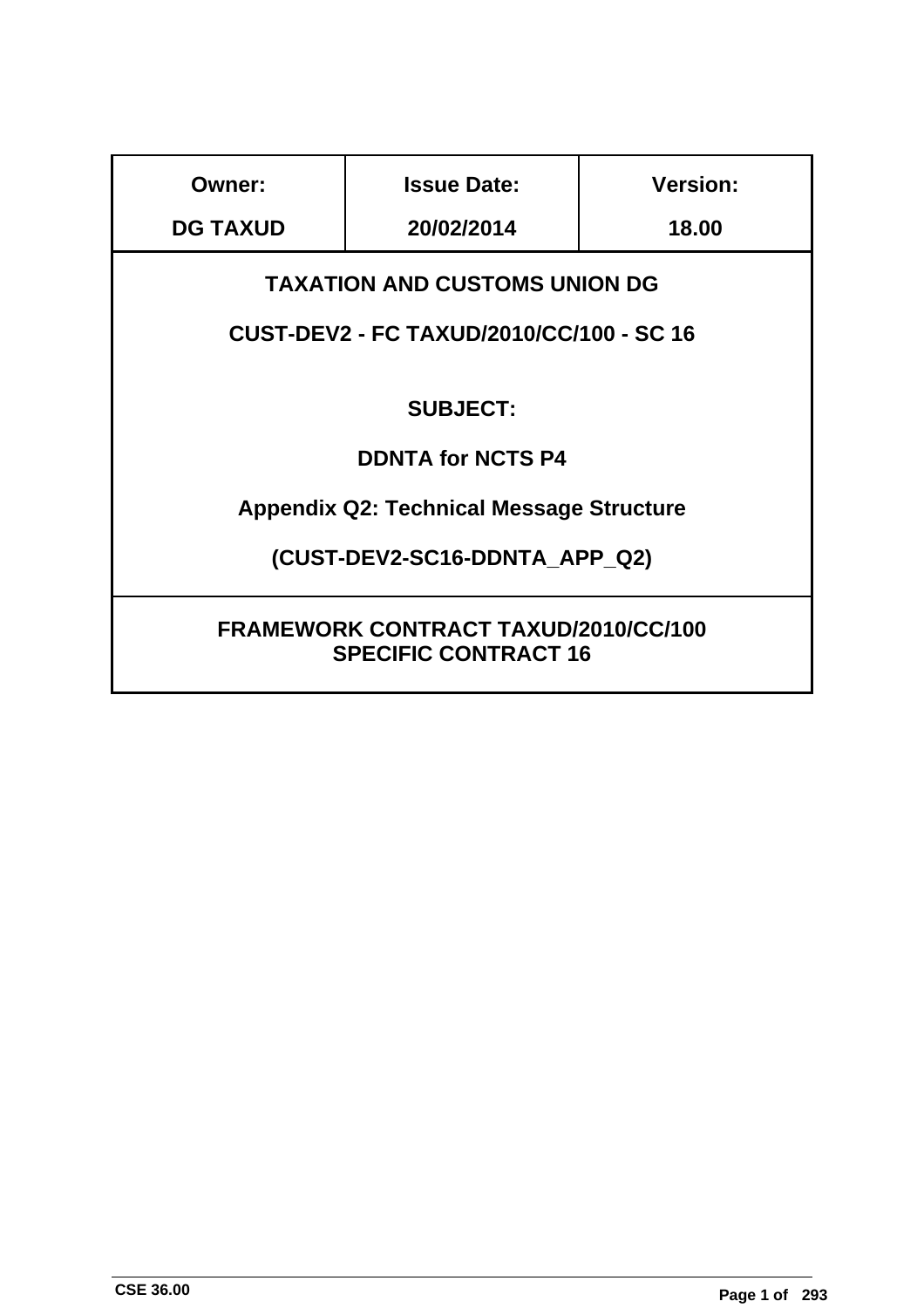## **REF:CUST-DEV2-SC16-DDNTA\_APP\_Q2**

**Appendix Q2: Technical Message Structure**

**1. Introduction**

#### **1. Introduction**

This appendix describes the detailed structure of each Functional Message Structure (FMS) identified in DDNTA for NCTS P4.

The introduction text for this appendix can be found in a separate file, referred to as Appendix Q - Part 1. Appendix Q - Part 1 provides the user an overview of amendments from SAM Mapping and FTSS-AES Addendum [A4]. Furthermore, it explains the usage of Technical Rules.

FMSs are organised into data groups that contain data items. A data group is not necessarily the equivalent of a database entity. The data items are grouped together in such a way that they build up coherent logical blocks within the scope of each FMS.

This appendix lists:

- the characteristics of the data groups belonging to the FMS: sequence, number of repetitions, a status value to indicate if the data group is mandatory (R: Required), optional (O: Optional) or conditional (D: Dependent)

- data group indentation indicates that the data group may contain not only data items but also other groups of data

- Rules and Conditions applying

- Applicable NCTS P4 Codelists

## **DDNA KEL Alignment**

The specific Appendix is aligned to DDNA KEL V0.27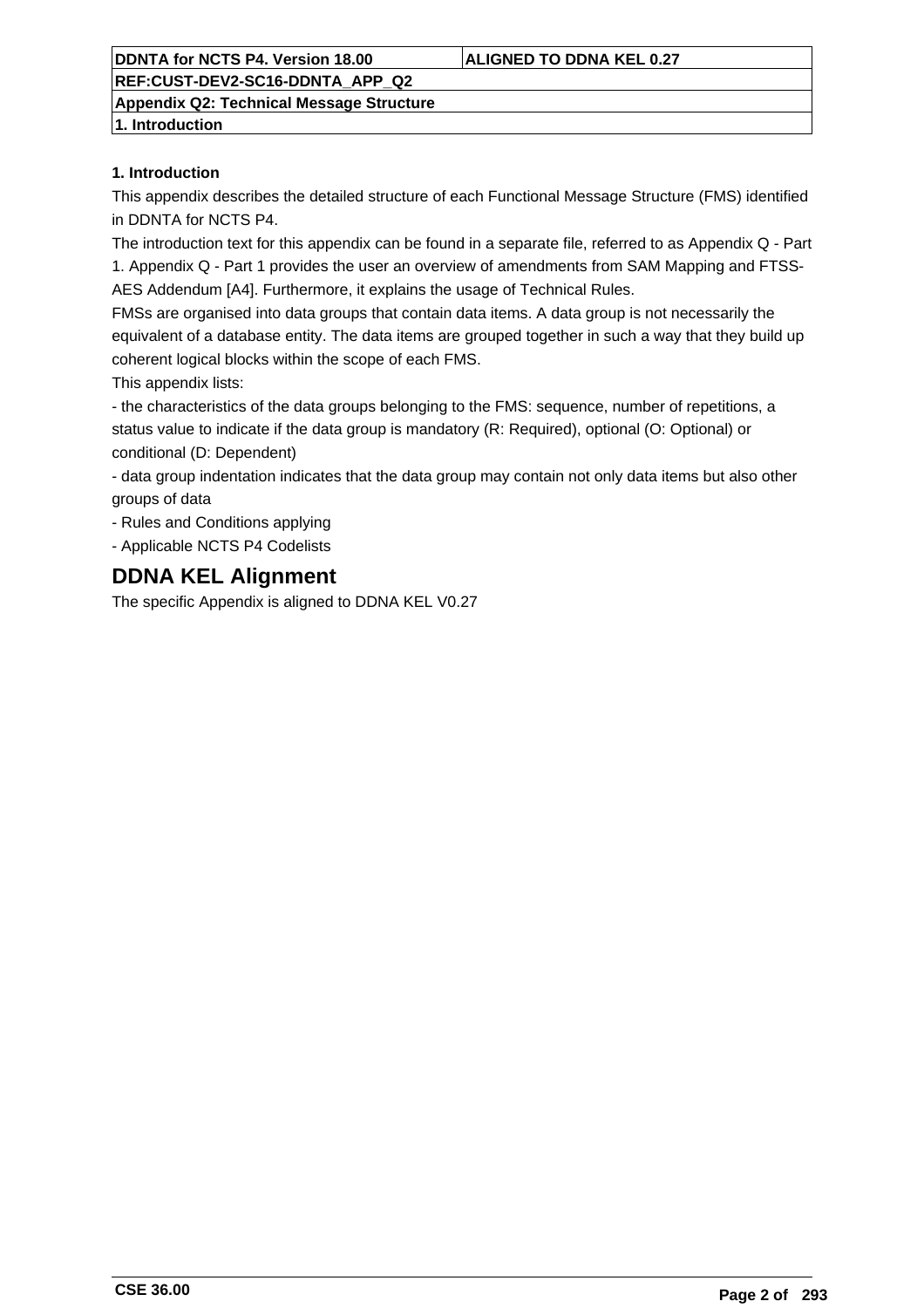**REF:CUST-DEV2-SC16-DDNTA\_APP\_Q2**

**Appendix Q2: Technical Message Structure**

**2. FORMAT DIFFERENCES**

## **2. FORMAT DIFFERENCES**

| <b>Data Group</b>                                         | <b>Data Item</b>                                  | <b>FMS</b><br><b>Format</b> | <b>DDNA</b><br><b>Format</b> | <b>Reasons</b>                                                                                                                                                                                                                                                              |
|-----------------------------------------------------------|---------------------------------------------------|-----------------------------|------------------------------|-----------------------------------------------------------------------------------------------------------------------------------------------------------------------------------------------------------------------------------------------------------------------------|
| CONTAINERS                                                | Container number(s)                               | an11                        | an17                         | SAM, agreed<br>SAM format was aligned with<br>UNTDED 8260                                                                                                                                                                                                                   |
| <b>CUSTOMS OFFICE</b><br><b>INFORMATION</b>               | phone/fax/telex number<br>email address           | an25<br>an70                | an35                         | SAM, agreed<br>an35 specified in SAM for<br>OTS only                                                                                                                                                                                                                        |
| <b>FUNCTIONAL ERROR</b>                                   | Error reason                                      | an4                         | an.6                         | <b>Technical Rules and</b><br>Conditions can be up to 6<br>characters.                                                                                                                                                                                                      |
| GOODS ITEM                                                | Textual description                               | an140                       | an280                        | SAM, agreed                                                                                                                                                                                                                                                                 |
| <b>GOODS ITEM</b>                                         | Commodity code                                    | an8<br>n.8                  | an22<br>an.6                 | SAM, ECS.<br>ECS uses an22.<br>SAM. NCTS.<br>NCTS/ECS uses an10<br>(except for IE32).<br>Format an6 only used in<br>IE32 (taric code)                                                                                                                                       |
| GUARANTEE REFERENCE                                       | <b>GRN</b>                                        | an24                        | an.24                        | Can also be an17 (in most<br>cases)                                                                                                                                                                                                                                         |
| <b>HEADER</b>                                             | Identity of means of transport<br>crossing border | an31                        | an27                         | SAM, agreed                                                                                                                                                                                                                                                                 |
| HEADER                                                    | <b>MRN</b>                                        | an18                        | an21                         | SAM. NCTS                                                                                                                                                                                                                                                                   |
| <b>HEADER &amp; GOODS ITEM</b>                            | Type of declaration                               | an5                         | an.9                         | It has been agreed in the SAM<br>mapping<br>guide to concatenate the three<br>sub-fields of<br>Type of declaration to one<br>field. BUT NCTS<br>only uses 5 characters of this<br>field with the<br>proper code values for Transit.<br>Only IE32 will use the format<br>an5 |
| <b>HEADER &amp; GOODS ITEM</b>                            | Type of declaration                               | an.5                        | an9                          | The format of Type of<br>declaration (Box 1.1) has<br>been aligned with this of ECS<br>P1 and NCTS. However, the<br>format an5 will be used in<br>IE32/IE932.                                                                                                               |
| <b>PACKAGE</b>                                            | Kind of packages                                  | an2                         | an.3                         | TAXUD/1271/2003                                                                                                                                                                                                                                                             |
| <b>PREVIOUS</b><br><b>ADMINISTRATIVE</b><br>REFERENCES    | Previous document reference                       | an20                        | an35                         | SAD, agreed                                                                                                                                                                                                                                                                 |
| <b>PRODUCED</b><br>DOCUMENTS/CERTIFICATE<br>S             | Document Reference                                | an20                        | an35                         | SAD, agreed                                                                                                                                                                                                                                                                 |
| <b>SPECIAL MENTIONS</b>                                   | Export from EC                                    | а1                          | n1                           | <b>SAM</b><br>All other flags are specified n1<br>(0=No, 1=yes)                                                                                                                                                                                                             |
| <b>SPECIAL MENTIONS</b>                                   | Additional information id                         | an3                         | an5                          |                                                                                                                                                                                                                                                                             |
| UNIT OF MEASURE Sensitive Unit of measure<br>goods (IE32) |                                                   | a3                          | an.3                         | SAM <sub>2</sub>                                                                                                                                                                                                                                                            |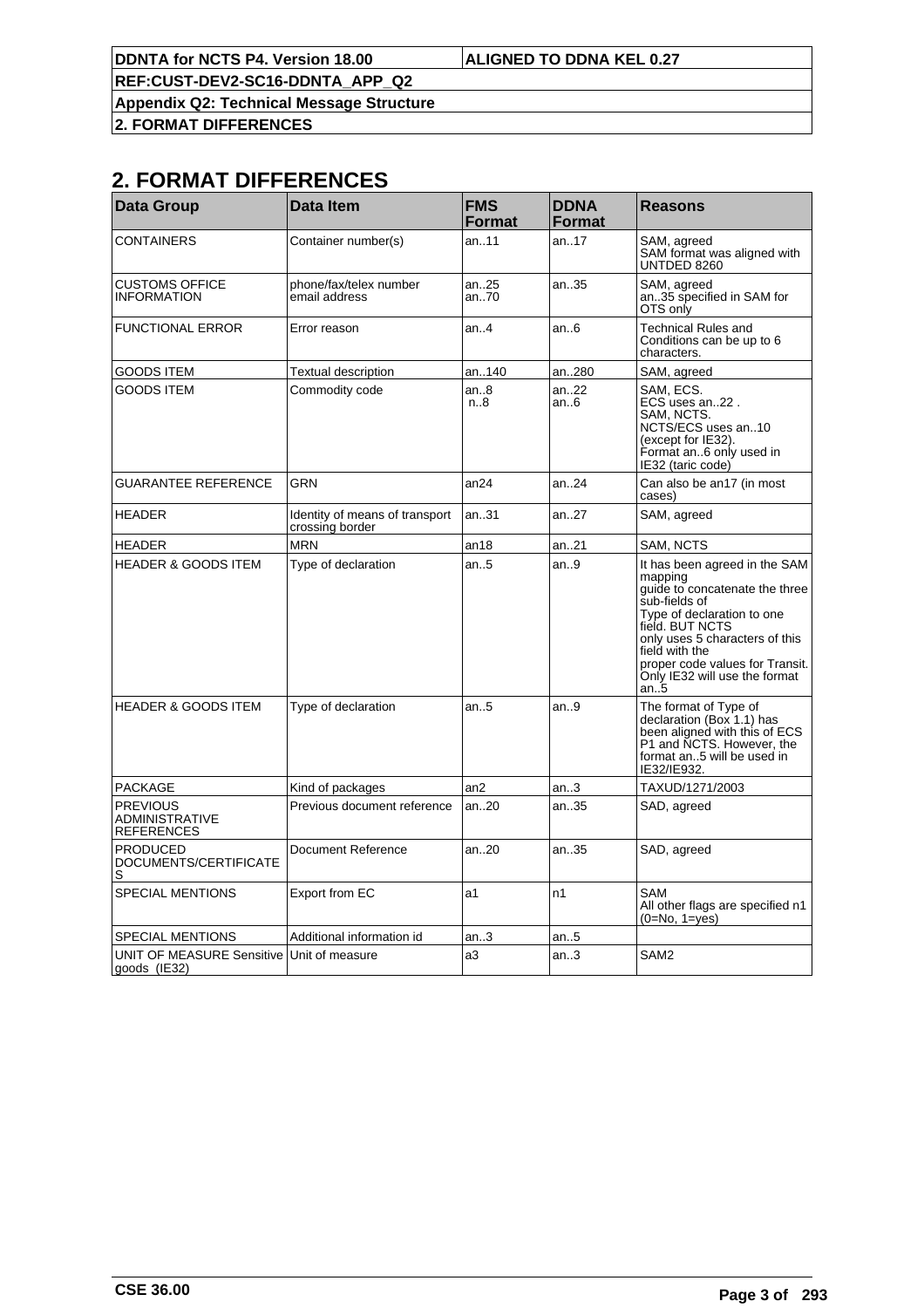**REF:CUST-DEV2-SC16-DDNTA\_APP\_Q2**

**Appendix Q2: Technical Message Structure**

**3. NAMING DIFFERENCES**

## **3. NAMING DIFFERENCES**

| <b>Data Group</b>                                     | <b>FTSS Data Item Name</b>                                                                                                                        | <b>SAM DDNA Data Item Name</b>                                                                                                                                                                                                                                                                                                                                                                                                                                                                                                                                                                                                                                                                                                                                                      |
|-------------------------------------------------------|---------------------------------------------------------------------------------------------------------------------------------------------------|-------------------------------------------------------------------------------------------------------------------------------------------------------------------------------------------------------------------------------------------------------------------------------------------------------------------------------------------------------------------------------------------------------------------------------------------------------------------------------------------------------------------------------------------------------------------------------------------------------------------------------------------------------------------------------------------------------------------------------------------------------------------------------------|
| (AUTHORISED CONSIGNEE) TRADER                         | <b>TRADER Authorised Consignee</b>                                                                                                                |                                                                                                                                                                                                                                                                                                                                                                                                                                                                                                                                                                                                                                                                                                                                                                                     |
| (COMPETENT AUTHORITY OF<br>DEPARTURE) CUSTOMS OFFICE  | <b>COMPETENT AUTHORITY of Country</b><br>of Departure                                                                                             |                                                                                                                                                                                                                                                                                                                                                                                                                                                                                                                                                                                                                                                                                                                                                                                     |
| (GUARANTEE) COUNTRY                                   | <b>COUNTRY of Guarantee</b>                                                                                                                       |                                                                                                                                                                                                                                                                                                                                                                                                                                                                                                                                                                                                                                                                                                                                                                                     |
| (INVOLVED) COUNTRY                                    | COUNTRY involved                                                                                                                                  |                                                                                                                                                                                                                                                                                                                                                                                                                                                                                                                                                                                                                                                                                                                                                                                     |
| (OWNER PRINICIPAL) TRADER                             | <b>TRADER Principal (owner)</b>                                                                                                                   |                                                                                                                                                                                                                                                                                                                                                                                                                                                                                                                                                                                                                                                                                                                                                                                     |
| (PRESENTATION) CUSTOMS OFFICE                         | <b>CUSTOMS OFFICE Presentation Office</b>                                                                                                         |                                                                                                                                                                                                                                                                                                                                                                                                                                                                                                                                                                                                                                                                                                                                                                                     |
| (REQUESTED) CUSTOMS OFFICE                            | <b>CUSTOMS OFFICE requested</b>                                                                                                                   |                                                                                                                                                                                                                                                                                                                                                                                                                                                                                                                                                                                                                                                                                                                                                                                     |
| (REQUESTER PRINCIPAL) TRADER                          | <b>TRADER Principal (requester)</b>                                                                                                               |                                                                                                                                                                                                                                                                                                                                                                                                                                                                                                                                                                                                                                                                                                                                                                                     |
| (TRANSIT) CUSTOMS OFFICE                              | Date and Time of arrival                                                                                                                          | <b>Arrival Time</b>                                                                                                                                                                                                                                                                                                                                                                                                                                                                                                                                                                                                                                                                                                                                                                 |
| AAR/AER REJECTION REASON                              | AAR REJECTION REASON and AER<br><b>REJECTION REASON</b>                                                                                           |                                                                                                                                                                                                                                                                                                                                                                                                                                                                                                                                                                                                                                                                                                                                                                                     |
| AAR/AER REJECTION REASON                              | AAR REJECTION REASON and<br>AER REJECTION REASON                                                                                                  |                                                                                                                                                                                                                                                                                                                                                                                                                                                                                                                                                                                                                                                                                                                                                                                     |
| ADDITIONAL INFORMATION<br><b>RESPONSE</b>             | Additional_Information_Response_LNG                                                                                                               | Additional Information Response LNG                                                                                                                                                                                                                                                                                                                                                                                                                                                                                                                                                                                                                                                                                                                                                 |
| All LSD data groups on IE32                           |                                                                                                                                                   | These are all renamed to "LANGUAGE<br>SPECIFIC DATA"                                                                                                                                                                                                                                                                                                                                                                                                                                                                                                                                                                                                                                                                                                                                |
| All LSD data groups on IE32                           | All description fields in the LSD groups                                                                                                          | These are all renamed to "Description"                                                                                                                                                                                                                                                                                                                                                                                                                                                                                                                                                                                                                                                                                                                                              |
| All data groups                                       | All LNG fields                                                                                                                                    | These are renamed to the name of the<br>original free text field, followed by the<br>suffix LNG, without any underscores. An<br>exception are all the LNG fields in the<br>LSD data groups of IE32: these are all<br>renamed to "Language specific data<br>LNG"                                                                                                                                                                                                                                                                                                                                                                                                                                                                                                                     |
| <b>CONTAINERS</b>                                     | Container numbers                                                                                                                                 | Container number                                                                                                                                                                                                                                                                                                                                                                                                                                                                                                                                                                                                                                                                                                                                                                    |
| COUNTRY OF DEPARTURE                                  | <b>Country Code</b>                                                                                                                               | Country of departure<br>This group is always suppressed and<br>merged with the HEADER                                                                                                                                                                                                                                                                                                                                                                                                                                                                                                                                                                                                                                                                                               |
| <b>CUSTOMS OFFICE</b><br>'role-name'                  |                                                                                                                                                   | (ROLENAME) CUSTOMS OFFICE for<br>roles: of Departure ('of' dropped)<br>of Destination ('of' dropped)<br>of Destination declared ('of' dropped)<br>of Transit ('of' dropped)<br>of Transit declared ('of' dropped)<br>of Guarantee<br>Office of Recovery<br><b>Actual Office of Transit</b><br><b>Presentation Office</b><br>Requester<br>Recording the OTS Diversion ('the'<br>dropped)<br>COMPETENT AUTHORITY for Recovery<br><b>COMPETENT AUTHORITY of Country</b><br>of Departure<br>Requested<br><b>Higher Authority of Destination</b><br>of Country of Destination/Requesting<br>of Country of Departure/Requested<br>COMPETENT AUTHORITY of Country<br>of Departure/Requested<br>COMPETENT AUTHORITY of<br>requesting Country<br>COMPETENT AUTHORITY of requested<br>Country |
| CUSTOMS OFFICE (on IE30)                              |                                                                                                                                                   | <b>CUSTOMS OFFICE INFORMATION</b>                                                                                                                                                                                                                                                                                                                                                                                                                                                                                                                                                                                                                                                                                                                                                   |
| <b>CUSTOMS OFFICE Actual Office of</b><br>Destination |                                                                                                                                                   | (PRESENTATION OFFICE) CUSTOMS<br>OFFICE                                                                                                                                                                                                                                                                                                                                                                                                                                                                                                                                                                                                                                                                                                                                             |
| <b>ENQUIRY</b>                                        | Info from principal available                                                                                                                     | Information from Principal available                                                                                                                                                                                                                                                                                                                                                                                                                                                                                                                                                                                                                                                                                                                                                |
| ENQUIRY                                               | Date of 'Enguiry Request'                                                                                                                         | Enquiry request date                                                                                                                                                                                                                                                                                                                                                                                                                                                                                                                                                                                                                                                                                                                                                                |
| GOODS ITEM                                            | Destination country<br>Declaration type<br><b>Textual description</b><br>Textual description language code<br>Country of export<br>Commodity code | Country of Destination<br>Type of declaration<br>Goods description<br>Goods description LNG<br>Country of dispatch/export code<br>Commodity code (taric code)                                                                                                                                                                                                                                                                                                                                                                                                                                                                                                                                                                                                                       |
| GUARANTEE                                             | GRN                                                                                                                                               | Guarantee Reference Number (GRN)                                                                                                                                                                                                                                                                                                                                                                                                                                                                                                                                                                                                                                                                                                                                                    |
| GUARANTOR                                             | Address etc. in country of competent<br>authority                                                                                                 | Contact details in country of competent<br>authority                                                                                                                                                                                                                                                                                                                                                                                                                                                                                                                                                                                                                                                                                                                                |
| GUARANTOR on IE150, IE151                             | Guarantor place                                                                                                                                   | City                                                                                                                                                                                                                                                                                                                                                                                                                                                                                                                                                                                                                                                                                                                                                                                |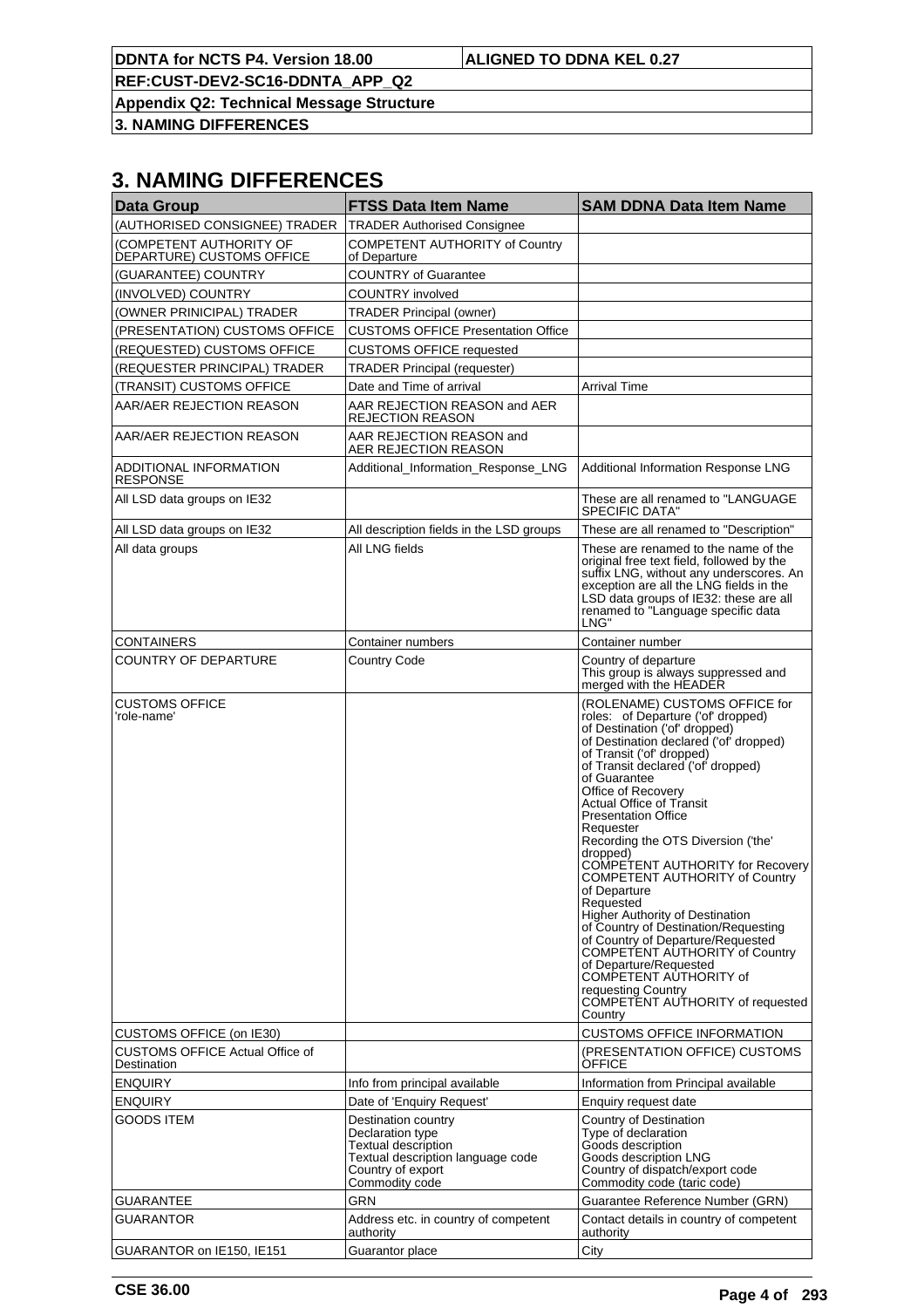## **Appendix Q2: Technical Message Structure**

## **3. NAMING DIFFERENCES**

| <b>Data Group</b>                     | <b>FTSS Data Item Name</b>                                                                                                                                                                                                                                                                                                                                                 | <b>SAM DDNA Data Item Name</b>                                                                                                                                                                                                                                                                                                                                                                                                                                                                        |
|---------------------------------------|----------------------------------------------------------------------------------------------------------------------------------------------------------------------------------------------------------------------------------------------------------------------------------------------------------------------------------------------------------------------------|-------------------------------------------------------------------------------------------------------------------------------------------------------------------------------------------------------------------------------------------------------------------------------------------------------------------------------------------------------------------------------------------------------------------------------------------------------------------------------------------------------|
| <b>HEADER</b>                         | <b>MRN</b><br>LRN<br>Declaration type<br>Destination country<br>all 'Identity'<br>all 'Nationality'<br>all 'Country'<br>Container<br>Loading place<br>Unloading place<br>Country of dispatch<br>Declaration acceptance date<br>Type of transport crossing border<br>Agreed location code<br>Authorised location of goods<br>Enquiry engaged at destination<br>Release date | Document/reference number<br>Reference number<br>Type of declaration<br>Country of destination<br>Identity of means of transport<br>Nationality of means of transport<br>Country code<br>Containerised indicator<br>Place of loading, code<br>Place of unloading, code<br>Country of dispatch/export code<br>Acceptance date<br>Type of means of transport crossing<br>border<br>Agreed location of goods, code<br>Authorised location of goods, code<br>Enquiry at destination<br>Goods release date |
| <b>HEADER</b>                         | Cancel enquiry_notification_LNG                                                                                                                                                                                                                                                                                                                                            | Cancel enquiry notification LNG                                                                                                                                                                                                                                                                                                                                                                                                                                                                       |
| <b>HEADER</b>                         |                                                                                                                                                                                                                                                                                                                                                                            | Type of declaration                                                                                                                                                                                                                                                                                                                                                                                                                                                                                   |
| <b>INFORMATION</b>                    | all 'Contact Person'                                                                                                                                                                                                                                                                                                                                                       | <b>Contact Person Details</b>                                                                                                                                                                                                                                                                                                                                                                                                                                                                         |
| <b>INFORMATION on IE150</b>           | Information (on paper)<br>Information LNG                                                                                                                                                                                                                                                                                                                                  | Information text<br>Information text LNG                                                                                                                                                                                                                                                                                                                                                                                                                                                              |
| INFORMATION on IE151, IE152           | Information<br>Information_LNG                                                                                                                                                                                                                                                                                                                                             | Information text<br>Information text LNG                                                                                                                                                                                                                                                                                                                                                                                                                                                              |
| <b>NEW CONTAINERS</b>                 |                                                                                                                                                                                                                                                                                                                                                                            | Data group is renamed to<br>'CONTAINERS'; the data item names are<br>those of 'CONTAINERS'                                                                                                                                                                                                                                                                                                                                                                                                            |
| <b>NEW SEALS ID</b>                   |                                                                                                                                                                                                                                                                                                                                                                            | Data group is renamed to 'SEALS ID';<br>the data item names are those of<br>'SEALS ID'                                                                                                                                                                                                                                                                                                                                                                                                                |
| <b>NEW SEALS INFO</b>                 |                                                                                                                                                                                                                                                                                                                                                                            | Data group is renamed to 'SEALS INFO';<br>the data item names are those of<br>'SEALS INFO'                                                                                                                                                                                                                                                                                                                                                                                                            |
| OFFICE TO RETURN COPIES               |                                                                                                                                                                                                                                                                                                                                                                            | (RETURN COPIES) CUSTOMS OFFICE                                                                                                                                                                                                                                                                                                                                                                                                                                                                        |
| <b>RECOVERY</b>                       | Date of collection                                                                                                                                                                                                                                                                                                                                                         | <b>Collection Date</b>                                                                                                                                                                                                                                                                                                                                                                                                                                                                                |
| <b>RECOVERY</b>                       | Acceptance                                                                                                                                                                                                                                                                                                                                                                 | Recovery Acceptance                                                                                                                                                                                                                                                                                                                                                                                                                                                                                   |
| <b>RECOVERY</b>                       | Date of Recovery Communication                                                                                                                                                                                                                                                                                                                                             | Recovery communication date                                                                                                                                                                                                                                                                                                                                                                                                                                                                           |
| REQUEST FOR ADDITIONAL<br>INFORMATION | Requested Additional Information LNG<br><b>Requested Additional Information Text</b>                                                                                                                                                                                                                                                                                       | Requested Additional Information LNG<br>Requested Additional Information                                                                                                                                                                                                                                                                                                                                                                                                                              |
| <b>SPECIAL MENTIONS</b>               | Additional information id                                                                                                                                                                                                                                                                                                                                                  | Additional information coded                                                                                                                                                                                                                                                                                                                                                                                                                                                                          |
| <b>SPECIAL MENTIONS</b>               | Text                                                                                                                                                                                                                                                                                                                                                                       | Additional information                                                                                                                                                                                                                                                                                                                                                                                                                                                                                |
| TRADER                                | Country<br>Postcode                                                                                                                                                                                                                                                                                                                                                        | Country code<br>Postal code                                                                                                                                                                                                                                                                                                                                                                                                                                                                           |
| TRADER 'role-name'                    |                                                                                                                                                                                                                                                                                                                                                                            | (ROLENAME) TRADER for roles:<br>Exporter, Principal, Consignee,<br>Authorised Consignee, Dedicated,<br>Consignee-Security, Consignor-Security,<br>Carrier, Actual Consignee                                                                                                                                                                                                                                                                                                                           |
| <b>TRADER Authorised Consignee</b>    | TIN Authorised Consignee                                                                                                                                                                                                                                                                                                                                                   | <b>TIN</b>                                                                                                                                                                                                                                                                                                                                                                                                                                                                                            |
| <b>TRADER Dedicated</b>               | Trader dedicated name<br>Trader dedicated name LNG                                                                                                                                                                                                                                                                                                                         | Name<br>Language code                                                                                                                                                                                                                                                                                                                                                                                                                                                                                 |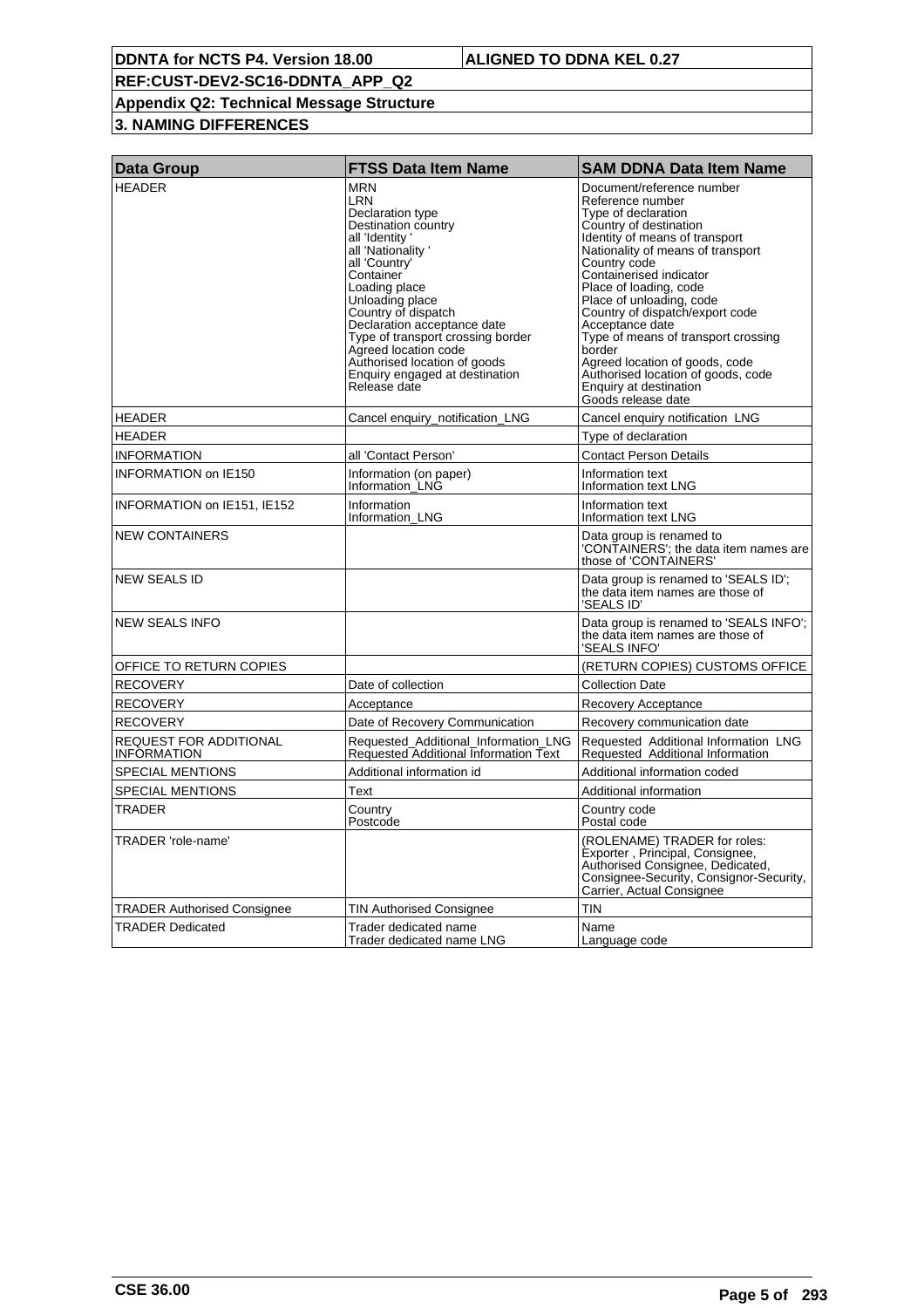**Appendix Q2: Technical Message Structure**

**4. Message Structure for: IE001**

| <b>IE001</b>             | (CD001B)                                 | <b>AAR</b> |      |         | (C AAR SND)         |
|--------------------------|------------------------------------------|------------|------|---------|---------------------|
|                          |                                          |            |      |         |                     |
| <b>MESSAGE</b>           |                                          |            | 1x   | R       |                     |
| ---HEADER                |                                          |            | 1x   | R       | R <sub>143</sub>    |
| --- (PRINCIPAL) TRADER   |                                          |            | 1x   | R       |                     |
| --- (CONSIGNOR) TRADER   |                                          |            | 1x   | O       | R010                |
| --- (CONSIGNEE) TRADER   |                                          |            | 1x   | D       | C001 R011<br>TR0601 |
|                          | --- (AUTHORISED CONSIGNEE) TRADER        |            | 1x   | O       | R015                |
|                          | --- (DEPARTURE) CUSTOMS OFFICE           |            | 1x   | R       |                     |
|                          | --- (TRANSIT) CUSTOMS OFFICE             |            | 9x   | D       | C030 R902<br>TR0630 |
|                          | --- (DESTINATION) CUSTOMS OFFICE         |            | 1x   | R       |                     |
| ---CONTROL RESULT        |                                          |            | 1x   | R       |                     |
| --- SEALS INFO           |                                          |            | 1x   | O       | TR1100              |
| ------SEALS ID           |                                          |            | 99x  | R       |                     |
| ---GOODS ITEM            |                                          |            | 999x | R       |                     |
|                          | ------PREVIOUS ADMINISTRATIVE REFERENCES |            | 9x   | D       | C035 TR0635         |
|                          | ------PRODUCED DOCUMENTS/CERTIFICATES    |            | 99x  | D       | C547 C903           |
| ------SPECIAL MENTIONS   |                                          |            | 99x  | O       |                     |
| ------(CONSIGNOR) TRADER |                                          |            | 1x   | $\circ$ | R010                |
| ------(CONSIGNEE) TRADER |                                          |            | 1x   | D       | C002 R011<br>TR0601 |
| ------CONTAINERS         |                                          |            | 99x  | D       | C055                |
| ------ PACKAGES          |                                          |            | 99x  | R       |                     |
| ------SGI CODES          |                                          |            | 9x   | O       | R <sub>155</sub>    |
|                          | ------(CONSIGNOR-SECURITY) TRADER        |            | 1x   | D       | C186 C187           |
|                          | ------(CONSIGNEE-SECURITY) TRADER        |            | 1x   | D       | C186 C188           |
| --- ITINERARY            |                                          |            | 99x  | D       | C186 C587           |
| --- RISK ANALYSIS        |                                          |            | 999x | D       | C186 R821           |
| --- (CARRIER) TRADER     |                                          |            | 1x   | D       | C186 R181           |
|                          | --- (CONSIGNOR-SECURITY) TRADER          |            | 1x   | D       | C186 C187           |
|                          | --- (CONSIGNEE-SECURITY) TRADER          |            | 1x   | D       | C186 C188           |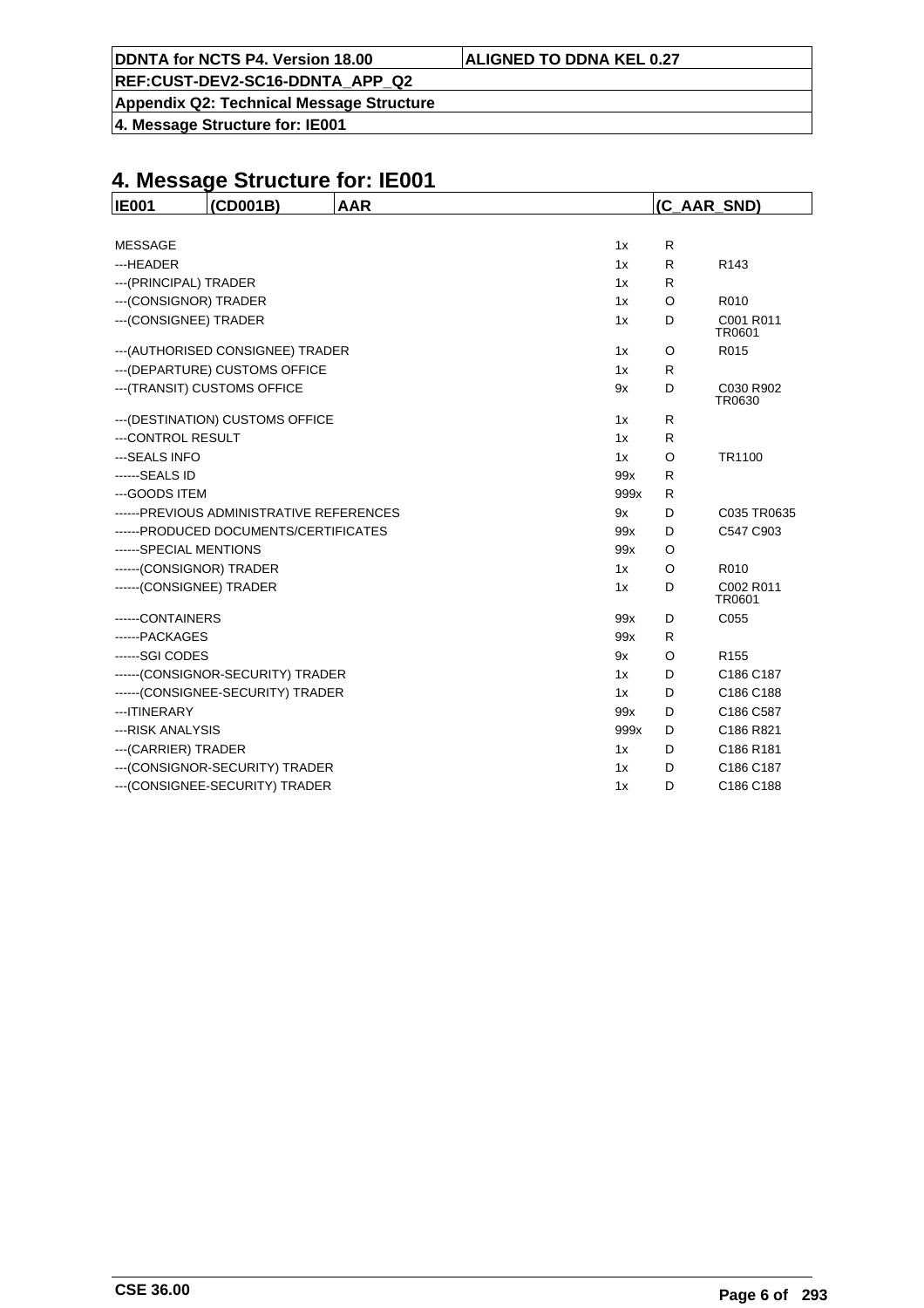## **Appendix Q2: Technical Message Structure**

**4. Message Structure for: IE001**

| Syntax identifier                                       | R | a4             | 21  |                      |
|---------------------------------------------------------|---|----------------|-----|----------------------|
| Syntax version number                                   | R | n1             | 22  |                      |
| Message sender                                          | R | an35           |     |                      |
| Sender identification code qualifier                    | O | an4            |     |                      |
| Message recipient                                       | R | an35           |     |                      |
| Recipient identification code qualifier                 | O | an4            |     |                      |
| Date of preparation                                     | R | n6             |     |                      |
| Time of preparation                                     | R | n4             |     |                      |
| Interchange control reference                           | R | an14           |     |                      |
| Recipient's reference/password                          | O | an14           |     |                      |
| Recipient's reference/password qualifier                | O | an2            |     |                      |
| Application reference                                   | O | an.14          |     |                      |
| Priority                                                | O | a1             |     |                      |
| Acknowledgement request                                 | O | n1             | 27  |                      |
| Communications agreement id                             | O | an35           |     |                      |
| <b>Test indicator</b>                                   | O | n1             | 27  | TR9085               |
| Message identification                                  | R | an14           |     |                      |
| Message type                                            | R | an6            | 60  |                      |
| Common access reference                                 | O | an35           |     |                      |
| ---HEADER                                               |   |                |     |                      |
| Document/reference number                               | R | an21           |     |                      |
| Type of declaration                                     | R | an9            | 31  | R909                 |
|                                                         |   |                |     | R911                 |
| Country of destination code                             | D | a2             | 8   | C140                 |
| Agreed location of goods, code                          | D | an17           |     | C186<br>R041         |
| Agreed location of goods                                | D | an35           |     | C186<br>R041         |
| Agreed location of goods LNG                            | O | a2             | 12  | TR0099               |
| Authorised location of goods, code                      | D | an17           |     | C186<br>R041         |
| Place of loading, code                                  | D | an17           |     | C191                 |
| Country of dispatch/export code                         | D | a2             | 8   | C135                 |
| Customs sub place                                       | D | an17           |     | C186<br>R041         |
| Transport mode at border                                | D | n.2            | 18  | C599                 |
| Identity of means of transport at departure (exp/trans) | D | an27           |     | TR0035<br>TR9090     |
| Identity of means of transport at departure LNG         | O | a2             | 12  | TR0099               |
| Nationality of means of transport at departure          | D | a <sub>2</sub> | 8   | TR0035<br>TR9095     |
| Identity of means of transport crossing border          | D | an27           |     | C011                 |
| Identity of means of transport crossing border LNG      | O | a <sub>2</sub> | 12  | TR0099               |
| Nationality of means of transport crossing border       | D | a <sub>2</sub> | 8   | C010<br>R036         |
| Containerised indicator                                 | R | n1             | 27  | R230                 |
| Acceptance date                                         | R | n8             |     |                      |
| Issuing date                                            | R | n8             |     |                      |
| NCTS accompanying document language code                | R | a2             | 12  |                      |
| Total number of items                                   | R | n.5            |     |                      |
| Total number of packages                                | O | n7             |     | R <sub>105</sub>     |
| Total gross mass                                        | R | n.11,3         |     |                      |
| Specific Circumstance Indicator                         | D | a1             | 96  | C186<br>R825         |
| Transport charges/ Method of Payment                    | D | a1             | 116 | C186                 |
| <b>Commercial Reference Number</b>                      | D | an70           |     | C186<br>C547<br>R876 |
| Security                                                | O | n1             | 117 | R229                 |
| Conveyance reference number                             | D | an35           |     | C531                 |
|                                                         |   |                |     |                      |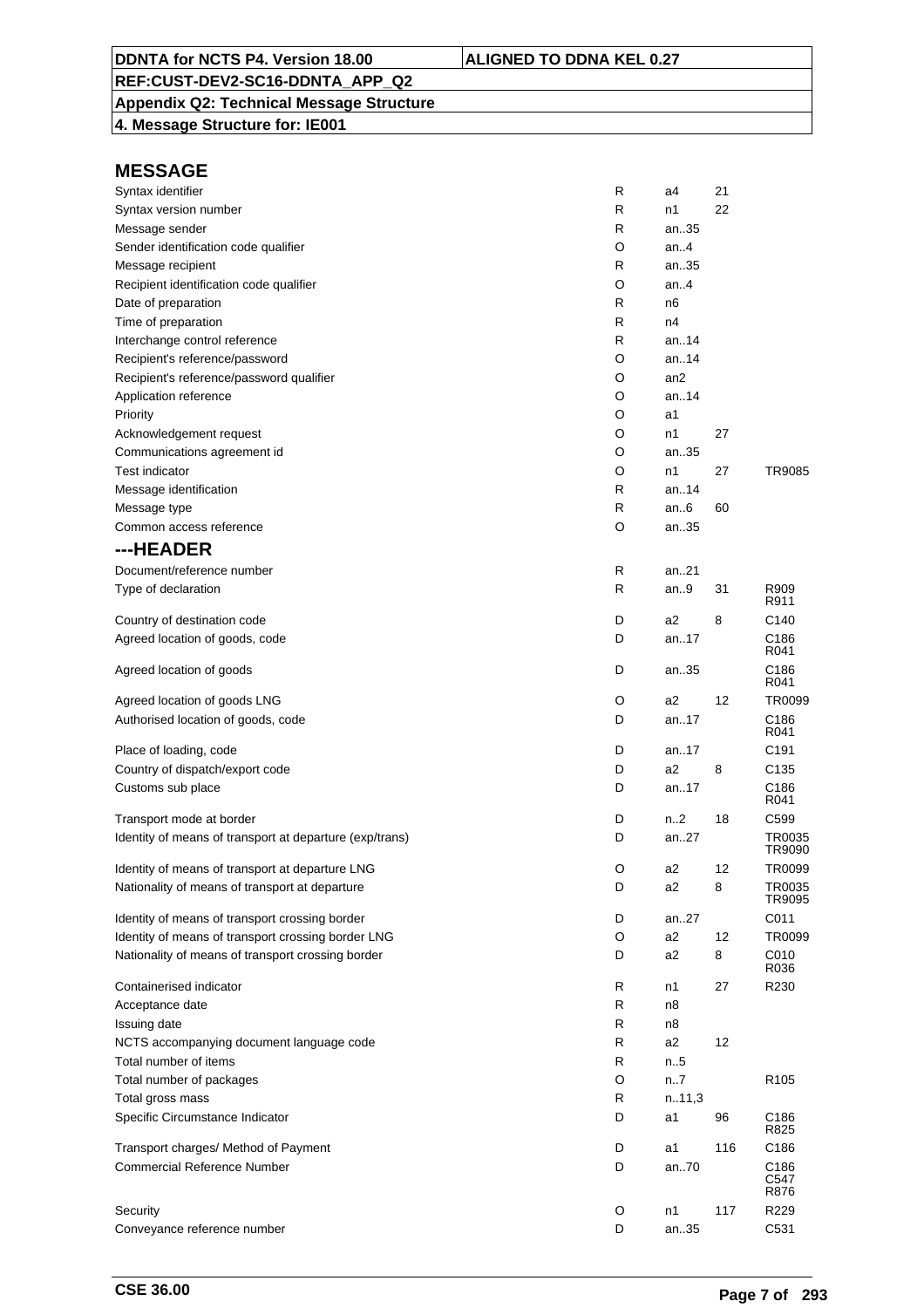| DDNTA for NCTS P4. Version 18.00                | <b>ALIGNED TO DDNA KEL 0.27</b> |              |    |                          |
|-------------------------------------------------|---------------------------------|--------------|----|--------------------------|
| REF:CUST-DEV2-SC16-DDNTA_APP_Q2                 |                                 |              |    |                          |
| <b>Appendix Q2: Technical Message Structure</b> |                                 |              |    |                          |
| 4. Message Structure for: IE001                 |                                 |              |    |                          |
|                                                 |                                 |              |    |                          |
| Place of unloading, code                        | D                               | an35         |    | C <sub>186</sub><br>C589 |
| Place of unloading LNG                          | O                               | a2           | 12 | TR0099                   |
| ---(PRINCIPAL) TRADER                           |                                 |              |    |                          |
| Name                                            | R                               | an35         |    |                          |
| Street and number                               | R                               | an35         |    |                          |
| Postal code                                     | R                               | an.9         |    |                          |
| City                                            | R                               | an35         |    |                          |
| Country code                                    | R                               | a2           | 8  |                          |
| <b>NAD LNG</b>                                  | O                               | a2           | 12 | TR0099                   |
| <b>TIN</b>                                      | O                               | an.17        |    |                          |
| Holder ID TIR                                   | D                               | an17         |    | C904                     |
| ---(CONSIGNOR) TRADER                           |                                 |              |    |                          |
| Name                                            | R                               |              |    |                          |
| Street and number                               | R                               | an35<br>an35 |    |                          |
| Postal code                                     | R                               | an.9         |    |                          |
| City                                            | R                               | an35         |    |                          |
| Country code                                    | R                               | a2           | 8  |                          |
| <b>NAD LNG</b>                                  | O                               | a2           | 12 | TR0099                   |
| <b>TIN</b>                                      | O                               | an17         |    |                          |
|                                                 |                                 |              |    |                          |
| ---(CONSIGNEE) TRADER                           |                                 |              |    |                          |
| Name                                            | R                               | an35         |    |                          |
| Street and number                               | R                               | an35         |    |                          |
| Postal code                                     | R                               | an9          |    |                          |
| City                                            | R                               | an35         |    |                          |
| Country code                                    | R                               | a2           | 8  |                          |
| <b>NAD LNG</b>                                  | O                               | a2           | 12 | TR0099                   |
| TIN                                             | O                               | an17         |    |                          |
| --- (AUTHORISED CONSIGNEE) TRADER               |                                 |              |    |                          |
| <b>TIN</b>                                      | R                               | an. $.17$    |    |                          |
| ---(DEPARTURE) CUSTOMS OFFICE                   |                                 |              |    |                          |
| Reference number                                | R                               | an8          |    | R901                     |
|                                                 |                                 |              |    |                          |
| ---(TRANSIT) CUSTOMS OFFICE                     |                                 |              |    |                          |
| Reference number                                | R                               | an8          |    | R906<br>R907             |
|                                                 |                                 |              |    | R908                     |
|                                                 |                                 |              |    | R910<br>TR0635           |
| <b>Arrival Time</b>                             | D                               | n12          |    | C598                     |
|                                                 |                                 |              |    | R660                     |
| --- (DESTINATION) CUSTOMS OFFICE                |                                 |              |    |                          |
| Reference number                                | $\mathsf{R}$                    | an8          |    | R901                     |
|                                                 |                                 |              |    | R904                     |
|                                                 |                                 |              |    | R905<br>TR0635           |
| ---CONTROL RESULT                               |                                 |              |    |                          |
|                                                 |                                 |              |    |                          |
| Control result code<br>Date limit               | R<br>R                          | an2<br>n8    | 47 | R903                     |
|                                                 |                                 |              |    |                          |
| ---SEALS INFO                                   |                                 |              |    |                          |
| Seals number                                    | R                               | n.4          |    |                          |
| ------SEALS ID                                  |                                 |              |    |                          |
| Seals identity                                  | R                               | an20         |    |                          |
| Seals identity LNG                              | O                               | a2           | 12 | TR0099                   |
| ---GOODS ITEM                                   |                                 |              |    |                          |
| Item number                                     | R                               | n.5          |    | R005                     |
|                                                 |                                 |              |    | R007                     |
| Commodity code                                  | D                               | an22         |    | C015                     |
|                                                 |                                 |              |    | R470<br>TR0102           |

٦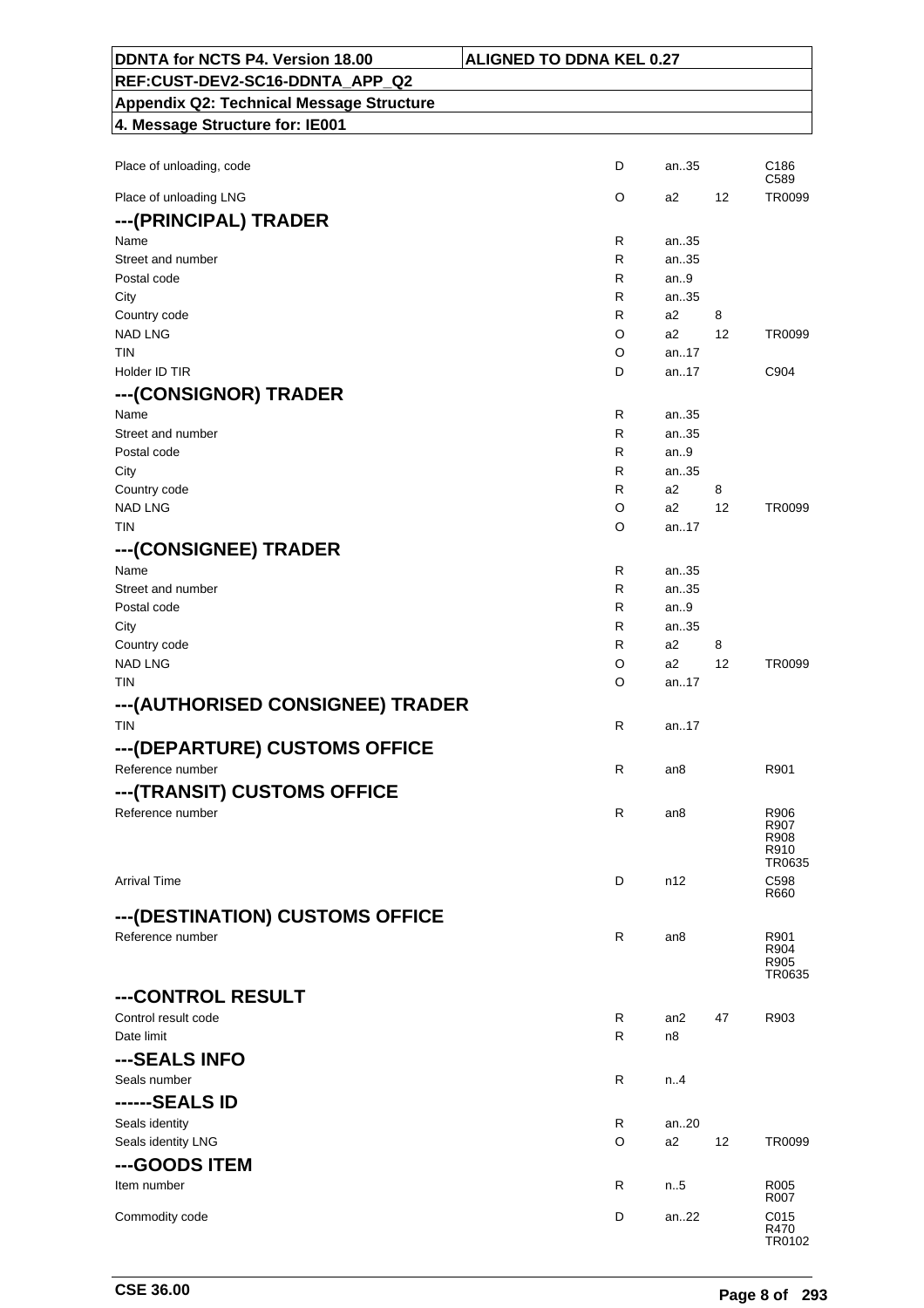| DDNTA for NCTS P4. Version 18.00                | <b>ALIGNED TO DDNA KEL 0.27</b> |                |     |                        |
|-------------------------------------------------|---------------------------------|----------------|-----|------------------------|
| REF:CUST-DEV2-SC16-DDNTA APP Q2                 |                                 |                |     |                        |
| <b>Appendix Q2: Technical Message Structure</b> |                                 |                |     |                        |
| 4. Message Structure for: IE001                 |                                 |                |     |                        |
|                                                 |                                 |                |     |                        |
| Type of declaration                             | D                               | an9            | 31  | C045                   |
| Goods description                               | R                               | an280          |     |                        |
| Goods description LNG                           | O                               | a2             | 12  | TR0099                 |
| Gross mass                                      | O                               | n.11,3         |     |                        |
| Net mass                                        | O                               | n.11,3         |     |                        |
| Country of dispatch/export code                 | D                               | a2             | 8   | C <sub>135</sub>       |
| Country of destination code                     | D                               | a2             | 8   | C140                   |
| Transport charges/ Method of Payment            | D                               | a1             | 116 | C186<br>C576<br>TR9120 |
| <b>Commercial Reference Number</b>              | D                               | an.70          |     | C186<br>C547<br>R876   |
| UN dangerous goods code                         | O                               | an4            | 101 | C186                   |
| ------PREVIOUS ADMINISTRATIVE REFERENCES        |                                 |                |     |                        |
| Previous document type                          | $\mathsf{R}$                    | an $6$         | 14  | R020                   |
|                                                 |                                 |                |     | R079<br>TR0100         |
| Previous document reference                     | R                               | an35           |     |                        |
| Previous document reference LNG                 | O                               | a2             | 12  | TR0099                 |
| Complement of information                       | O                               | an.26          |     |                        |
| Complement of information LNG                   | O                               | a2             | 12  | TR0099                 |
| ------PRODUCED DOCUMENTS/CERTIFICATES           |                                 |                |     |                        |
| Document type                                   | R                               | an.4           | 13  | C901                   |
|                                                 |                                 |                |     | R079<br>TR0103         |
| Document reference                              | D                               | an35           |     | C902                   |
|                                                 |                                 |                |     | TR0015                 |
| Document reference LNG                          | O                               | a2             | 12  | TR0099                 |
| Complement of information                       | O                               | an26           |     |                        |
| Complement of information LNG                   | O                               | a <sub>2</sub> | 12  | TR0099                 |
| ------SPECIAL MENTIONS                          |                                 |                |     |                        |
| Additional information coded                    | R                               | an.5           | 39  | R080                   |
|                                                 |                                 |                |     | TR0101                 |
| Export from EC                                  | D                               | n1             | 27  | C075<br>R075           |
| Export from country                             | D                               | a2             | 63  | C075                   |
| ------(CONSIGNOR) TRADER                        |                                 |                |     | R075                   |
| Name                                            | R                               | an35           |     |                        |
| Street and number                               | R                               | an35           |     |                        |
| Postal code                                     | R                               | an.9           |     |                        |
| City                                            | R                               | an35           |     |                        |
| Country code                                    | R                               | a2             | 8   |                        |
| <b>NAD LNG</b>                                  | O                               | a2             | 12  | TR0099                 |
| TIN                                             | O                               | an17           |     |                        |
| ------(CONSIGNEE) TRADER                        |                                 |                |     |                        |
| Name                                            | R                               | an35           |     |                        |
| Street and number                               | R                               | an35           |     |                        |
| Postal code                                     | R                               | an9            |     |                        |
| City                                            | R                               | an35           |     |                        |
| Country code                                    | R                               | a2             | 8   |                        |
| <b>NAD LNG</b>                                  | O                               | a2             | 12  | TR0099                 |
| TIN                                             | O                               | an17           |     |                        |
| ------CONTAINERS                                |                                 |                |     |                        |
| Container number                                | R                               |                |     |                        |
|                                                 |                                 | an17           |     |                        |
| ------PACKAGES                                  |                                 |                |     |                        |
| Marks & numbers of packages                     | D                               | an42           |     | C060                   |
| Marks & numbers of packages LNG                 | O                               | a2             | 12  | TR0099                 |
| Kind of packages                                | R                               | an3            | 17  |                        |

 $\overline{\phantom{0}}$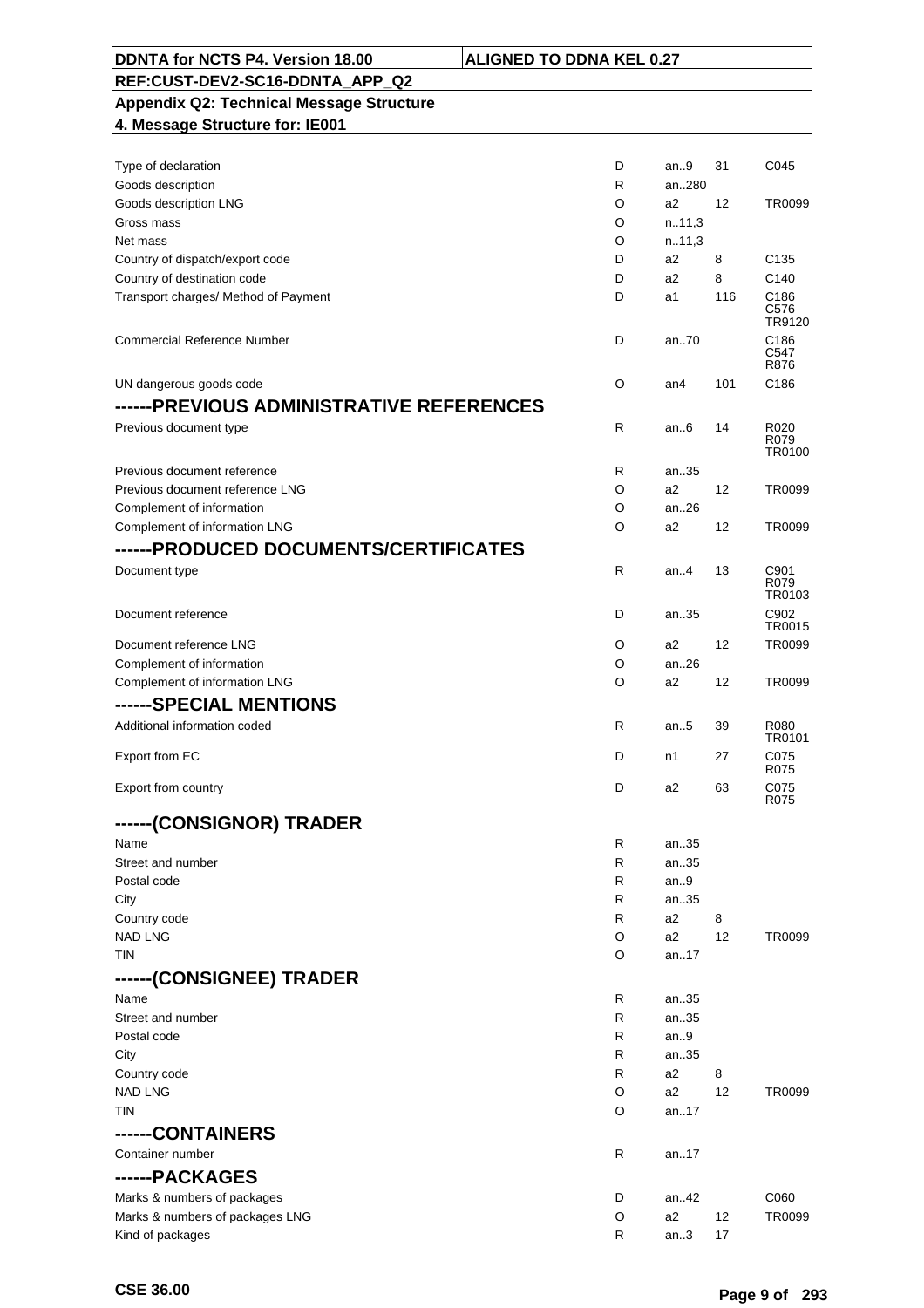| DDNTA for NCTS P4. Version 18.00                | <b>ALIGNED TO DDNA KEL 0.27</b> |                |    |                        |
|-------------------------------------------------|---------------------------------|----------------|----|------------------------|
| REF:CUST-DEV2-SC16-DDNTA_APP_Q2                 |                                 |                |    |                        |
| <b>Appendix Q2: Technical Message Structure</b> |                                 |                |    |                        |
| 4. Message Structure for: IE001                 |                                 |                |    |                        |
|                                                 |                                 |                |    |                        |
| Number of packages                              | D                               | n.5            |    | C060<br>R021<br>TR0022 |
| Number of pieces                                | D                               | $n_{.}.5$      |    | C060                   |
| ------SGI CODES                                 |                                 |                |    |                        |
| Sensitive goods code                            | O                               | n2             | 64 | R <sub>156</sub>       |
| Sensitive quantity                              | R                               | n.11,3         |    |                        |
| ------(CONSIGNOR-SECURITY) TRADER               |                                 |                |    |                        |
| Name                                            | R                               | an35           |    |                        |
| Street and number                               | R                               | an35           |    |                        |
| Postal code                                     | R                               | an.9           |    |                        |
| City<br>Country code                            | R<br>R                          | an35<br>a2     | 8  |                        |
| <b>NAD LNG</b>                                  | O                               | a2             | 12 | TR0099                 |
| <b>TIN</b>                                      | D                               | an17           |    | C572                   |
| ------(CONSIGNEE-SECURITY) TRADER               |                                 |                |    |                        |
| Name                                            | R                               | an35           |    |                        |
| Street and number                               | R                               | an35           |    |                        |
| Postal code                                     | R                               | an.9           |    |                        |
| City                                            | R                               | an35           |    |                        |
| Country code                                    | R                               | a2             | 8  |                        |
| <b>NAD LNG</b>                                  | O                               | a2             | 12 | TR0099                 |
| <b>TIN</b>                                      | D                               | an17           |    | C596                   |
| ---ITINERARY                                    |                                 |                |    |                        |
| Country of routing code                         | R                               | a2             | 8  |                        |
| ---RISK ANALYSIS                                |                                 |                |    |                        |
| Item Number involved                            | O                               | n.5            |    | R824<br>R875           |
| Risk Analysis result code                       | R                               | an $.5$        |    | TR9175                 |
| Risk Analysis text                              | O                               | an350          |    |                        |
| Risk Analysis LNG                               | O                               | a2             | 12 | TR0099                 |
| --- (CARRIER) TRADER                            |                                 |                |    |                        |
| Name                                            | R                               | an35           |    |                        |
| Street and number                               | R                               | an35           |    |                        |
| Postal code                                     | R                               | an $9$         |    |                        |
| City                                            | R                               | an35           |    |                        |
| Country code                                    | R                               | a <sub>2</sub> | 8  |                        |
| <b>NAD LNG</b>                                  | O                               | a2             | 12 | TR0099                 |
| <b>TIN</b>                                      | O                               | an17           |    |                        |
| ---(CONSIGNOR-SECURITY) TRADER                  |                                 |                |    |                        |
| Name                                            | R                               | an35           |    |                        |
| Street and number<br>Postal code                | R<br>R                          | an35<br>an9    |    |                        |
| City                                            | R                               | an35           |    |                        |
| Country code                                    | R                               | a2             | 8  |                        |
| <b>NAD LNG</b>                                  | O                               | a2             | 12 | TR0099                 |
| TIN                                             | D                               | an17           |    | C572                   |
| ---(CONSIGNEE-SECURITY) TRADER                  |                                 |                |    |                        |
| Name                                            | R                               | an35           |    |                        |
| Street and number                               | R                               | an35           |    |                        |
| Postal code                                     | R                               | an.9           |    |                        |
| City                                            | R                               | an35           |    |                        |
| Country code                                    | R                               | a2             | 8  |                        |
| <b>NAD LNG</b>                                  | O                               | a2             | 12 | TR0099                 |
| <b>TIN</b>                                      | D                               | an17           |    | C596                   |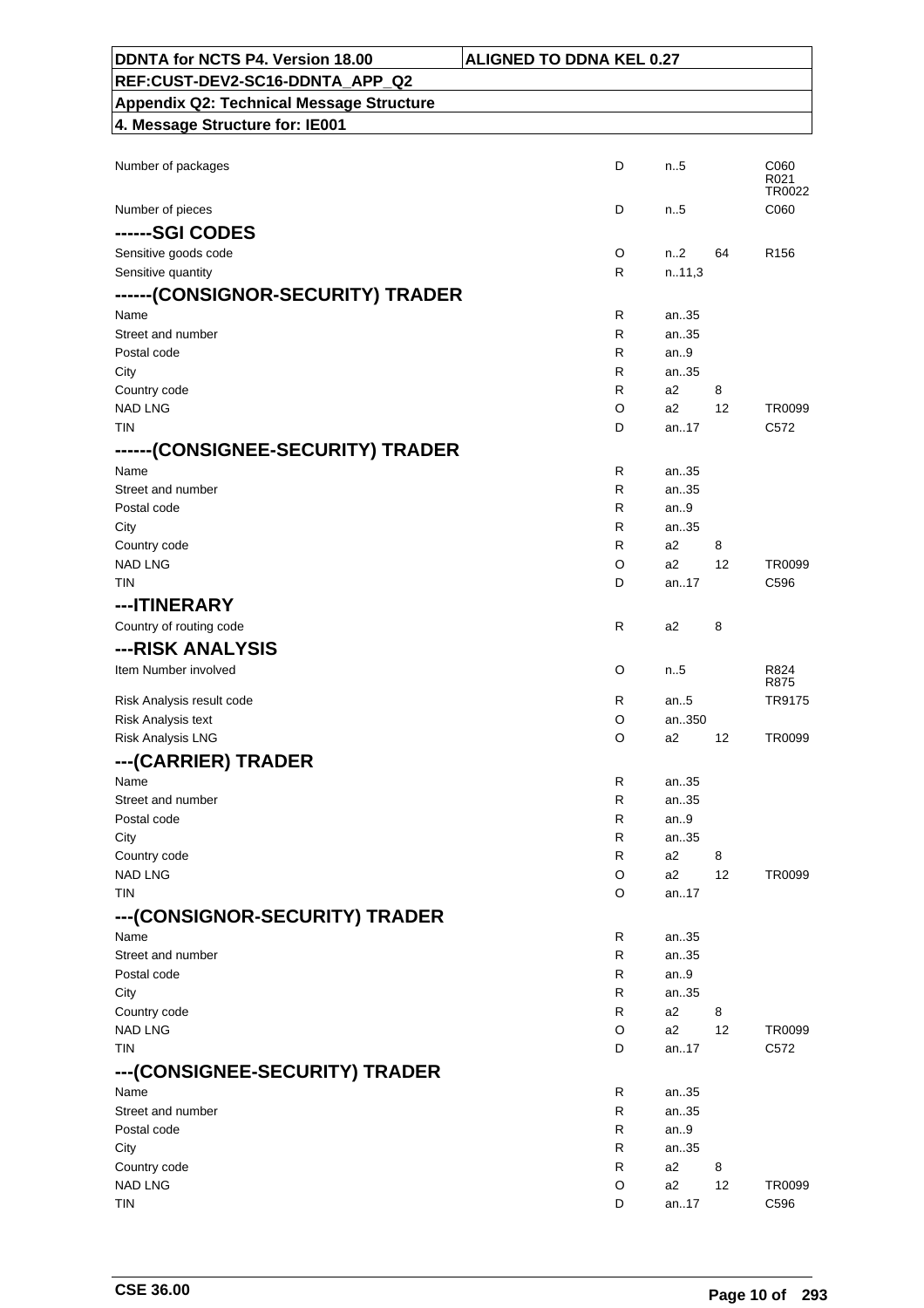| DDNTA for NCTS P4. Version 18.00         | <b>ALIGNED TO DDNA KEL 0.27</b> |
|------------------------------------------|---------------------------------|
| REF:CUST-DEV2-SC16-DDNTA APP Q2          |                                 |
| Appendix Q2: Technical Message Structure |                                 |
| 4. Message Structure for: IE002          |                                 |

| <b>IE002</b> | (CD002A)                                 | <b>IAAR REQUEST</b> |    | $ $ (C_AAR_REQ) |  |  |
|--------------|------------------------------------------|---------------------|----|-----------------|--|--|
|              |                                          |                     |    |                 |  |  |
| MESSAGE      |                                          |                     | 1x | R               |  |  |
| ---HEADER    |                                          |                     | 1x | R               |  |  |
|              | --- (PRESENTATION OFFICE) CUSTOMS OFFICE |                     | 1x | R               |  |  |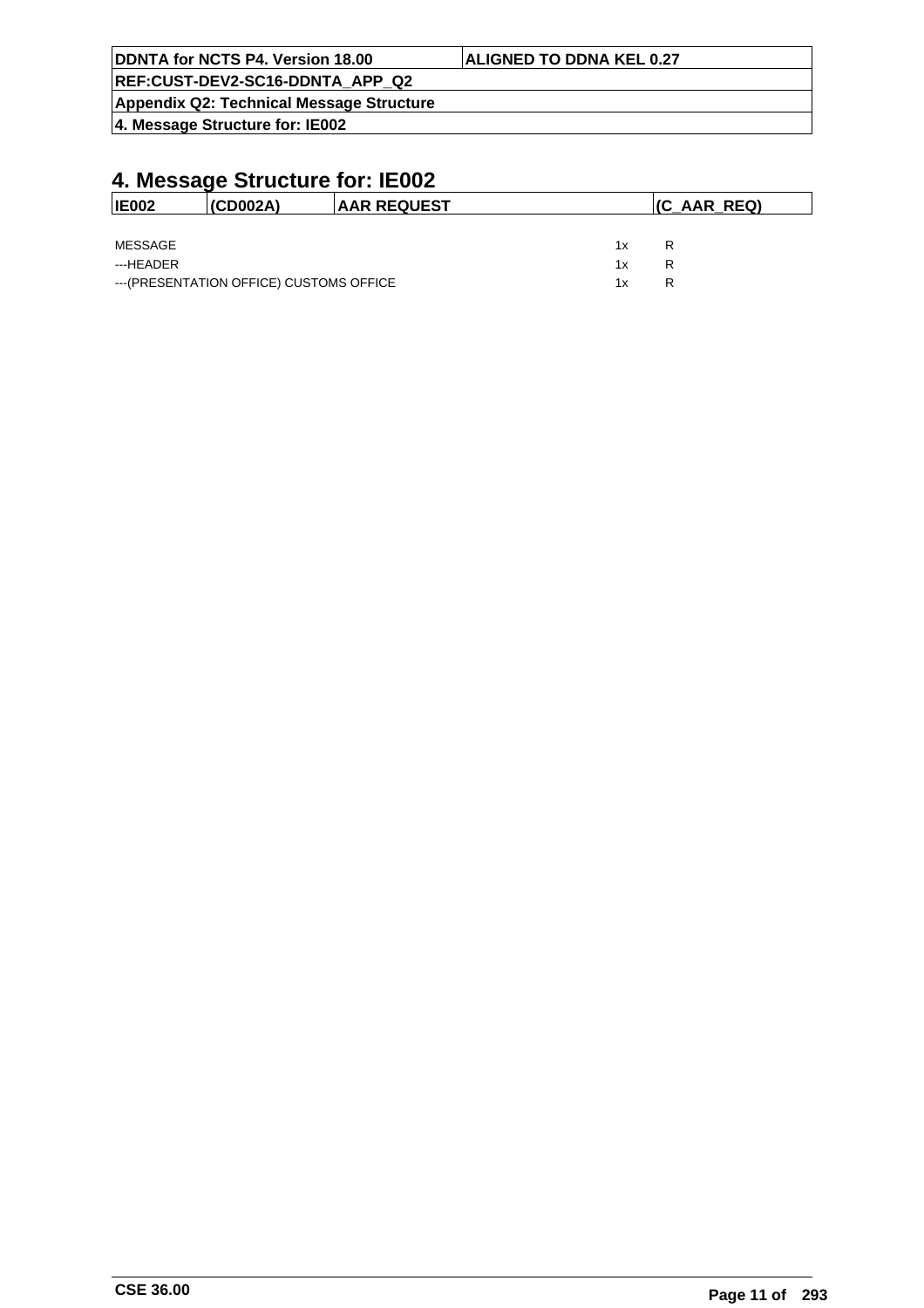**Appendix Q2: Technical Message Structure 4. Message Structure for: IE002**

| Syntax identifier                        | R | a <sub>4</sub>  | 21 |        |
|------------------------------------------|---|-----------------|----|--------|
| Syntax version number                    | R | n1              | 22 |        |
| Message sender                           | R | an.35           |    |        |
| Sender identification code qualifier     | O | an. $4$         |    |        |
| Message recipient                        | R | an35            |    |        |
| Recipient identification code qualifier  | O | an.4            |    |        |
| Date of preparation                      | R | n <sub>6</sub>  |    |        |
| Time of preparation                      | R | n4              |    |        |
| Interchange control reference            | R | an.14           |    |        |
| Recipient's reference/password           | O | an.14           |    |        |
| Recipient's reference/password qualifier | O | an2             |    |        |
| Application reference                    | O | an.14           |    |        |
| Priority                                 | O | a1              |    |        |
| Acknowledgement request                  | O | n1              | 27 |        |
| Communications agreement id              | O | an35            |    |        |
| <b>Test indicator</b>                    | O | n1              | 27 | TR9085 |
| Message identification                   | R | an.14           |    |        |
| Message type                             | R | an.6            | 60 |        |
| Common access reference                  | O | an35            |    |        |
| ---HEADER                                |   |                 |    |        |
| Document/reference number                | R | an.21           |    |        |
| Country of departure code                | R | a2              | 9  |        |
| ---(PRESENTATION OFFICE) CUSTOMS OFFICE  |   |                 |    |        |
| Reference number                         | R | an <sub>8</sub> |    |        |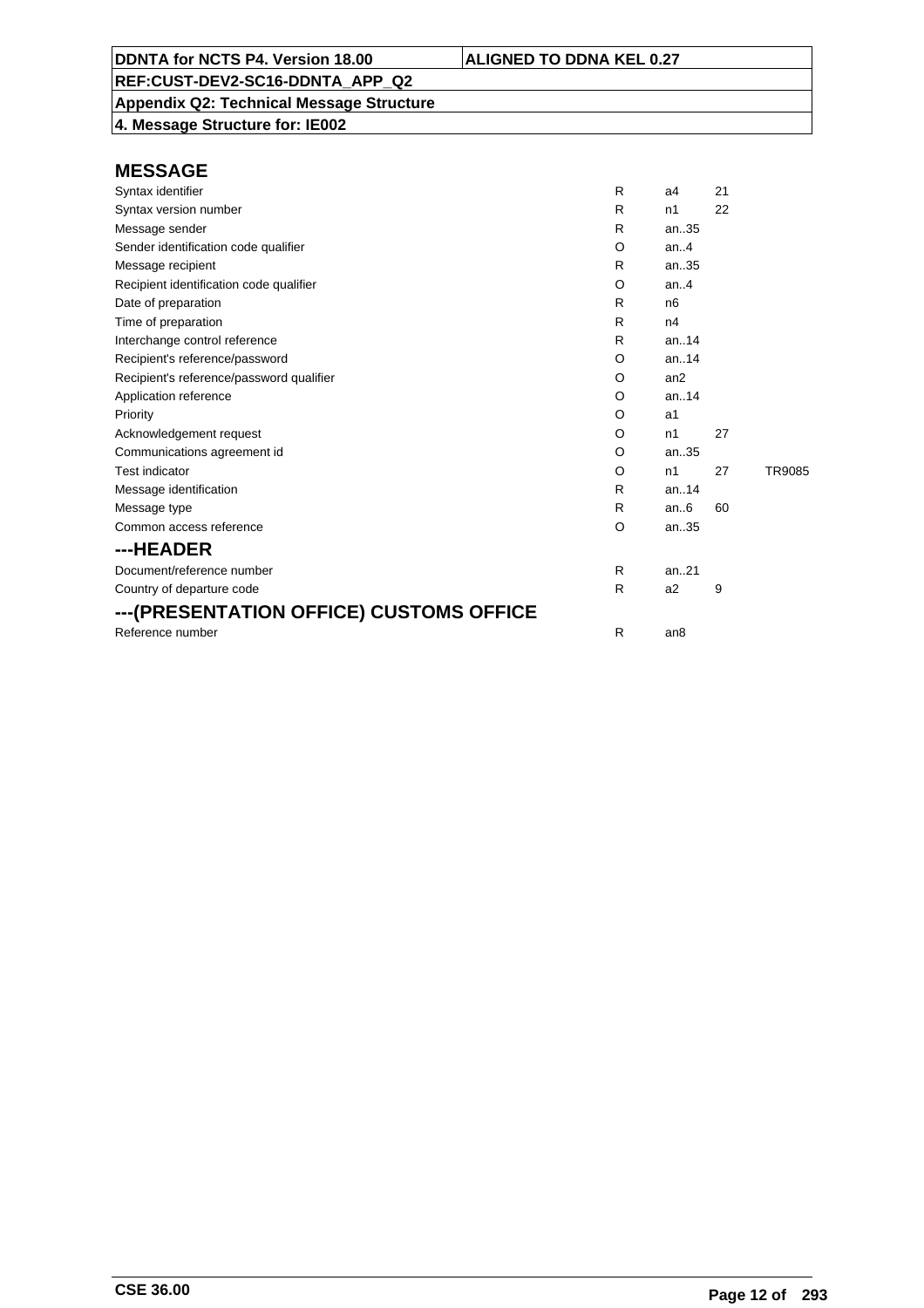**REF:CUST-DEV2-SC16-DDNTA\_APP\_Q2**

**Appendix Q2: Technical Message Structure**

**4. Message Structure for: IE003**

| <b>IE003</b>             | (CD003B)                                 | <b>AAR RESPONSE</b> |      | (C AAR RSP) |                            |  |
|--------------------------|------------------------------------------|---------------------|------|-------------|----------------------------|--|
|                          |                                          |                     |      |             |                            |  |
| <b>MESSAGE</b>           |                                          |                     | 1x   | R           |                            |  |
| ---HEADER                |                                          |                     | 1x   | R           | R <sub>143</sub>           |  |
| --- (PRINCIPAL) TRADER   |                                          |                     | 1x   | D           | TR0200                     |  |
| --- (CONSIGNOR) TRADER   |                                          |                     | 1x   | D           | R010 TR0201                |  |
| --- (CONSIGNEE) TRADER   |                                          |                     | 1x   | D           | C001 R011<br>TR0201 TR0601 |  |
|                          | --- (AUTHORISED CONSIGNEE) TRADER        |                     | 1x   | D           | R015 TR0201                |  |
|                          | --- (DEPARTURE) CUSTOMS OFFICE           |                     | 1x   | D           | TR0215                     |  |
|                          | --- (PRESENTATION OFFICE) CUSTOMS OFFICE |                     | 1x   | R           |                            |  |
|                          | --- (TRANSIT) CUSTOMS OFFICE             |                     | 9x   | D           | C030 R902<br>TR0201 TR0630 |  |
|                          | --- (DESTINATION) CUSTOMS OFFICE         |                     | 1x   | D           | <b>TR0200</b>              |  |
| ---CONTROL RESULT        |                                          |                     | 1x   | D           | <b>TR0200</b>              |  |
| --- SEALS INFO           |                                          |                     | 1x   | D           | TR0201<br>TR1100           |  |
| ------SEALS ID           |                                          |                     | 99x  | R           |                            |  |
| ---GOODS ITEM            |                                          |                     | 999x | D           | TR0200                     |  |
|                          | ------PREVIOUS ADMINISTRATIVE REFERENCES |                     | 9x   | D           | C035 TR0635                |  |
|                          | ------PRODUCED DOCUMENTS/CERTIFICATES    |                     | 99x  | D           | C547 C903                  |  |
| ------SPECIAL MENTIONS   |                                          |                     | 99x  | O           |                            |  |
| ------(CONSIGNOR) TRADER |                                          |                     | 1x   | O           | R010                       |  |
| ------(CONSIGNEE) TRADER |                                          |                     | 1x   | D           | C002 R011<br>TR0601        |  |
| ------CONTAINERS         |                                          |                     | 99x  | D           | C055                       |  |
| ------PACKAGES           |                                          |                     | 99x  | R           |                            |  |
| ------SGI CODES          |                                          |                     | 9x   | O           | R <sub>155</sub>           |  |
|                          | ------(CONSIGNOR-SECURITY) TRADER        |                     | 1x   | D           | C186 C187                  |  |
|                          | ------(CONSIGNEE-SECURITY) TRADER        |                     | 1x   | D           | C186 C188                  |  |
| --- ITINERARY            |                                          |                     | 99x  | D           | C186 C587<br>TR0201        |  |
| ---RISK ANALYSIS         |                                          |                     | 999x | D           | C186 R821<br>R846 TR0201   |  |
| --- (CARRIER) TRADER     |                                          |                     | 1x   | D           | C186 R181<br>TR0201        |  |
|                          | --- (CONSIGNOR-SECURITY) TRADER          |                     | 1x   | D           | C186 C187<br>TR0201        |  |
|                          | --- (CONSIGNEE-SECURITY) TRADER          |                     | 1x   | D           | C186 C188<br>TR0201        |  |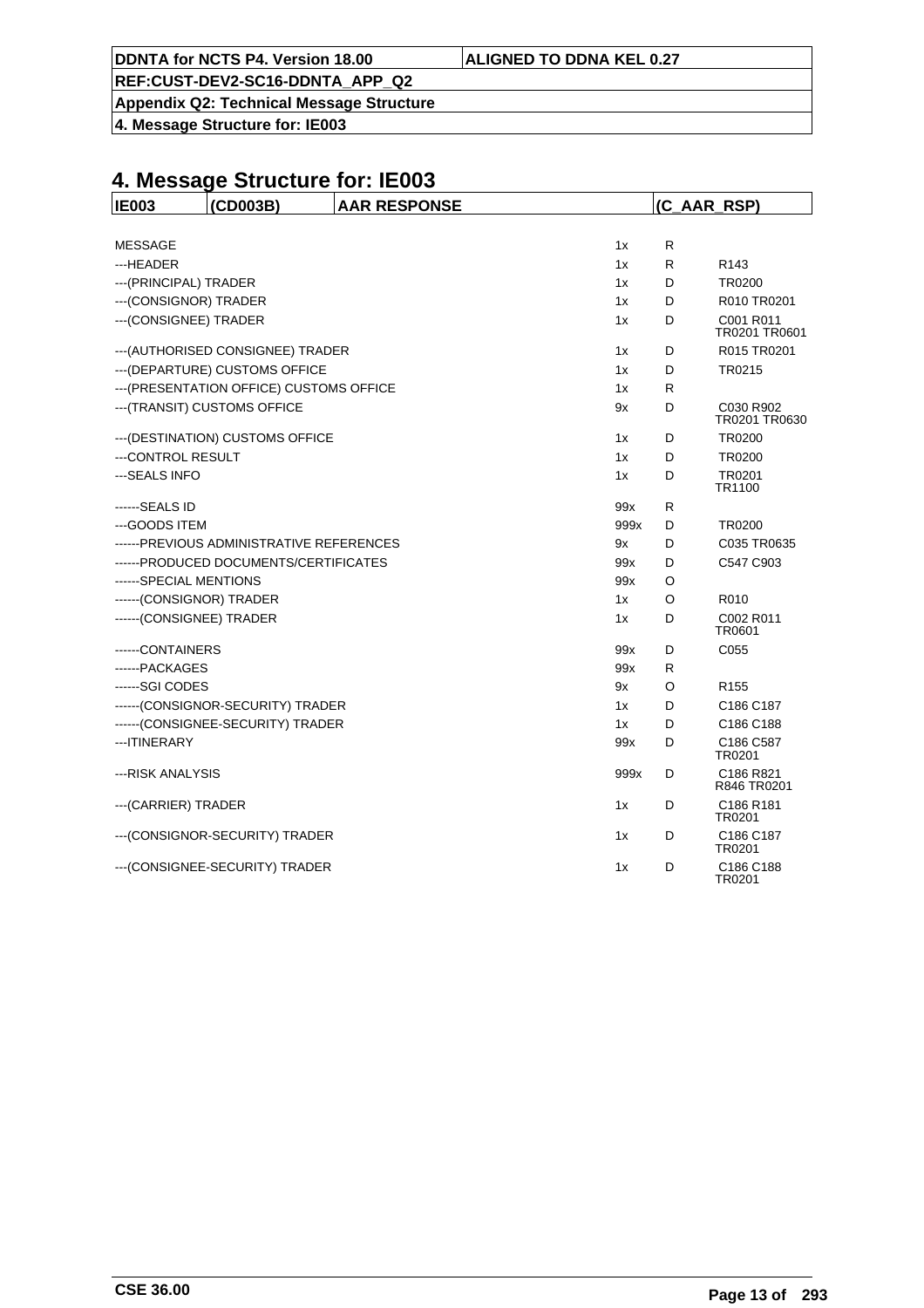## **Appendix Q2: Technical Message Structure**

**4. Message Structure for: IE003**

| Syntax identifier                                       | R | a4              | 21 |                            |
|---------------------------------------------------------|---|-----------------|----|----------------------------|
| Syntax version number                                   | R | n1              | 22 |                            |
| Message sender                                          | R | an35            |    |                            |
| Sender identification code qualifier                    | O | an4             |    |                            |
| Message recipient                                       | R | an35            |    |                            |
| Recipient identification code qualifier                 | O | an.4            |    |                            |
| Date of preparation                                     | R | n6              |    |                            |
| Time of preparation                                     | R | n4              |    |                            |
| Interchange control reference                           | R | an. $.14$       |    |                            |
| Recipient's reference/password                          | O | an. $.14$       |    |                            |
| Recipient's reference/password qualifier                | O | an <sub>2</sub> |    |                            |
| Application reference                                   | O | an.14           |    |                            |
| Priority                                                | O | a1              |    |                            |
| Acknowledgement request                                 | O | n1              | 27 |                            |
| Communications agreement id                             | O | an35            |    |                            |
| <b>Test indicator</b>                                   | O | n1              | 27 | TR9085                     |
| Message identification                                  | R | an14            |    |                            |
| Message type                                            | R | an.6            | 60 |                            |
| Common access reference                                 | O | an35            |    |                            |
| ---HEADER                                               |   |                 |    |                            |
| Document/reference number                               | R | an21            |    |                            |
| Type of declaration                                     | D | an9             | 31 | R909                       |
|                                                         |   |                 |    | R911<br>TR0200             |
| Country of destination code                             | D | a2              | 8  | C140<br>TR0201             |
| Agreed location of goods, code                          | D | an17            |    | C186<br>R041<br>TR0201     |
| Agreed location of goods                                | D | an35            |    | C186<br>R041<br>TR0201     |
| Agreed location of goods LNG                            | O | a2              | 12 | TR0099                     |
| Authorised location of goods, code                      | D | an17            |    | C186<br>R041               |
|                                                         |   |                 |    | TR0201                     |
| Place of loading, code                                  | D | an.17           |    | C191<br>TR0201             |
| Country of dispatch/export code                         | D | a2              | 8  | C135<br>TR0201             |
| Customs sub place                                       | D | an17            |    | C186<br>R041<br>TR0201     |
| Transport mode at border                                | D | n2              | 18 | C599<br>TR0201             |
| Identity of means of transport at departure (exp/trans) | D | an27            |    | TR0035<br>TR0201<br>TR9090 |
| Identity of means of transport at departure LNG         | O | a2              | 12 | TR0099                     |
| Nationality of means of transport at departure          | D | a2              | 8  | TR0035<br>TR0201<br>TR9095 |
| Identity of means of transport crossing border          | D | an27            |    | C011<br>TR0201             |
| Identity of means of transport crossing border LNG      | O | a2              | 12 | TR0099                     |
| Nationality of means of transport crossing border       | D | a2              | 8  | C010<br>R036<br>TR0201     |
| Containerised indicator                                 | D | n1              | 27 | R230<br>TR0200             |
| Acceptance date                                         | D | n8              |    | TR0200                     |
| Issuing date                                            | D | n8              |    | TR0200                     |
| NCTS accompanying document language code                | D | a2              | 12 | TR0200                     |
| Total number of items                                   | D | n.5             |    | TR0200                     |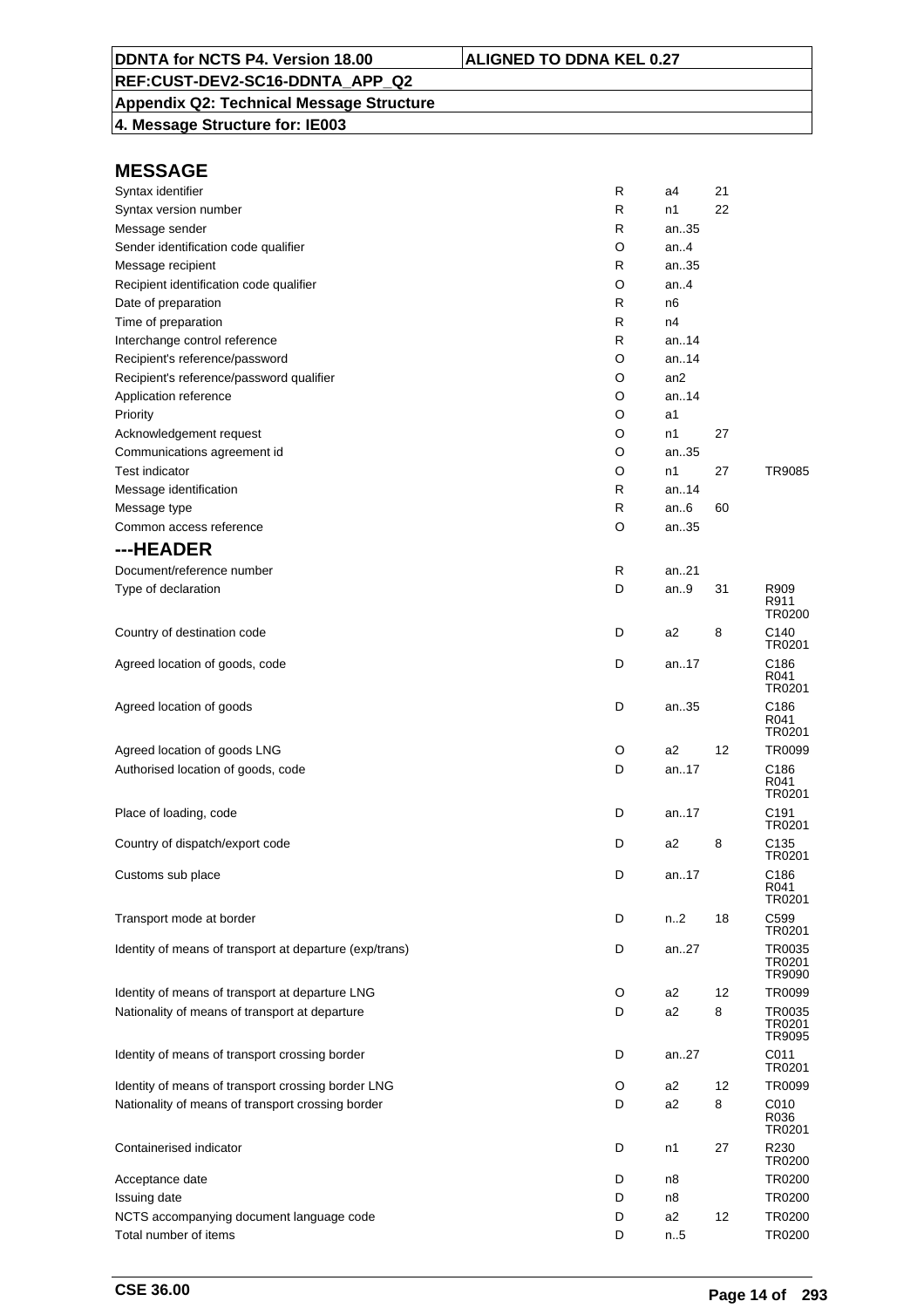| DDNTA for NCTS P4. Version 18.00                | <b>ALIGNED TO DDNA KEL 0.27</b> |                                |
|-------------------------------------------------|---------------------------------|--------------------------------|
| REF:CUST-DEV2-SC16-DDNTA_APP_Q2                 |                                 |                                |
| <b>Appendix Q2: Technical Message Structure</b> |                                 |                                |
| 4. Message Structure for: IE003                 |                                 |                                |
|                                                 |                                 |                                |
| Total number of packages                        | D                               | n7<br>R <sub>105</sub>         |
| Total gross mass                                | D                               | TR0201<br>n.11,3<br>TR0200     |
| Specific Circumstance Indicator                 | D                               | a1<br>96<br>C186               |
|                                                 |                                 | R825                           |
| Transport charges/ Method of Payment            | D                               | TR0201<br>116<br>C186<br>a1    |
|                                                 |                                 | TR0201                         |
| <b>Commercial Reference Number</b>              | D                               | an70<br>C186                   |
|                                                 |                                 | C547<br>R876                   |
|                                                 |                                 | TR0201                         |
| AAR rejection reason code                       | D                               | n2<br>43<br>TR0202<br>TR0215   |
| AAR rejection reason                            | D                               | C305<br>an350                  |
|                                                 |                                 | TR0203<br>TR0215               |
| AAR rejection reason LNG                        | O                               | 12<br>a2<br>TR0099             |
| Security                                        | D                               | n1<br>117<br>R229              |
|                                                 |                                 | TR0201                         |
| Conveyance reference number                     | D                               | C531<br>an35<br>TR0201         |
| Place of unloading, code                        | D                               | an35<br>C186                   |
|                                                 |                                 | C589                           |
| Place of unloading LNG                          | O                               | TR0201<br>a2<br>12<br>TR0099   |
|                                                 |                                 |                                |
| ---(PRINCIPAL) TRADER                           |                                 |                                |
| Name<br>Street and number                       | R<br>R                          | an35<br>an35                   |
| Postal code                                     | R                               | an.9                           |
| City                                            | R                               | an35                           |
| Country code                                    | R                               | a2<br>8                        |
| <b>NAD LNG</b>                                  | O                               | a2<br>12<br>TR0099             |
| <b>TIN</b>                                      | O                               | an.17                          |
| Holder ID TIR                                   | D                               | C904<br>an17                   |
| --- (CONSIGNOR) TRADER                          |                                 |                                |
| Name                                            | R                               | an35                           |
| Street and number                               | R                               | an35                           |
| Postal code                                     | R                               | an9                            |
| City                                            | R                               | an35                           |
| Country code                                    | R                               | a2<br>8                        |
| <b>NAD LNG</b>                                  | O                               | a2<br>12<br>TR0099             |
| TIN                                             | O                               | an17                           |
| ---(CONSIGNEE) TRADER                           |                                 |                                |
| Name                                            | R                               | an35                           |
| Street and number                               | R                               | an35                           |
| Postal code                                     | R<br>R                          | an9<br>an35                    |
| City<br>Country code                            | R                               | a2<br>8                        |
| <b>NAD LNG</b>                                  | O                               | a2<br>12<br>TR0099             |
| <b>TIN</b>                                      | O                               | an17                           |
| ---(AUTHORISED CONSIGNEE) TRADER                |                                 |                                |
| <b>TIN</b>                                      | R                               | an17                           |
|                                                 |                                 |                                |
| ---(DEPARTURE) CUSTOMS OFFICE                   |                                 |                                |
| Reference number                                | R                               | R901<br>an8                    |
| --- (PRESENTATION OFFICE) CUSTOMS OFFICE        |                                 |                                |
| Reference number                                | R                               | an8                            |
| ---(TRANSIT) CUSTOMS OFFICE                     |                                 |                                |
| Reference number                                | R                               | R906<br>an8                    |
|                                                 |                                 | R907<br>R908<br>R910<br>TR0635 |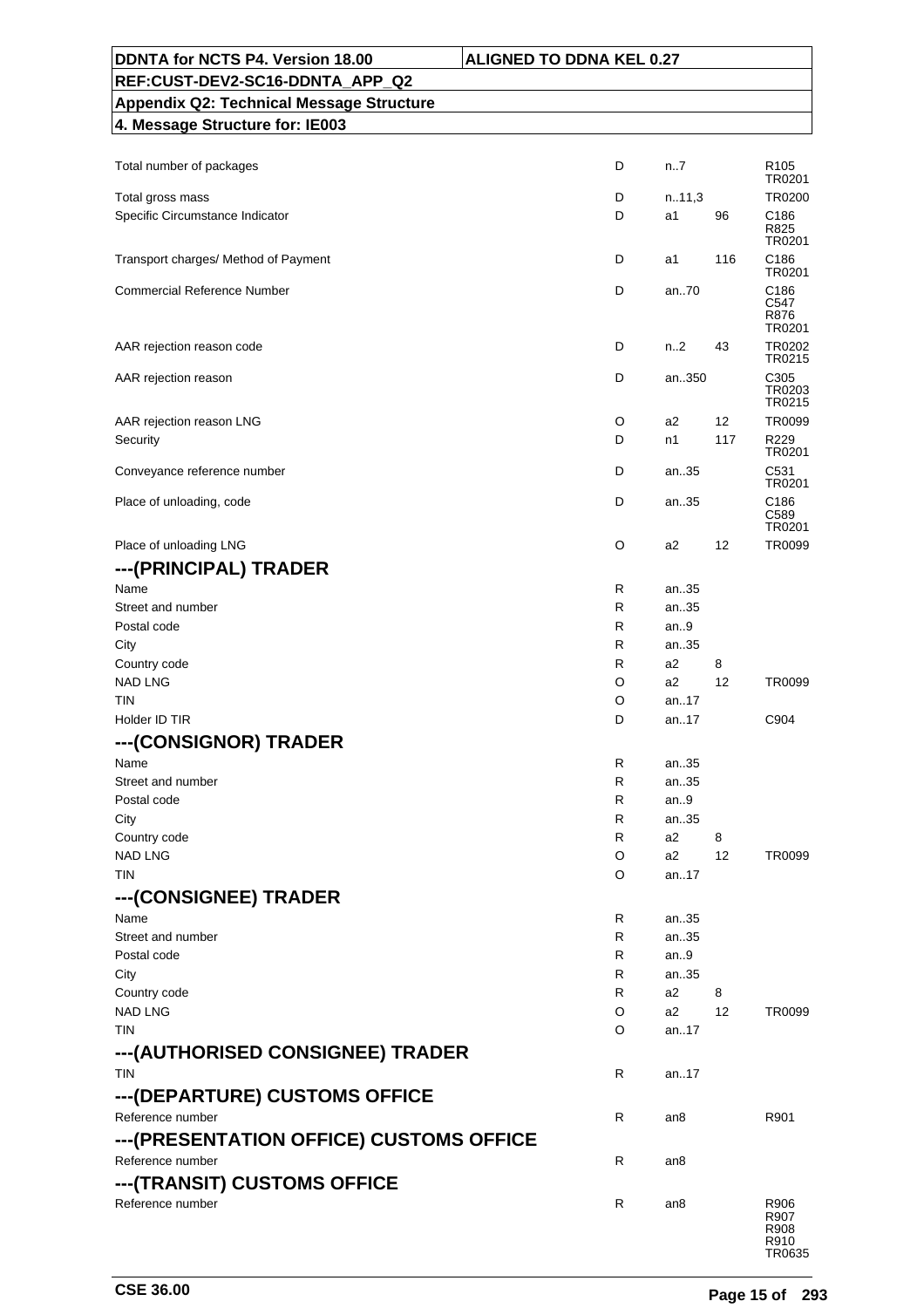| DDNTA for NCTS P4. Version 18.00                           | <b>ALIGNED TO DDNA KEL 0.27</b> |                 |          |                                      |
|------------------------------------------------------------|---------------------------------|-----------------|----------|--------------------------------------|
| REF:CUST-DEV2-SC16-DDNTA_APP_Q2                            |                                 |                 |          |                                      |
| <b>Appendix Q2: Technical Message Structure</b>            |                                 |                 |          |                                      |
| 4. Message Structure for: IE003                            |                                 |                 |          |                                      |
| <b>Arrival Time</b>                                        | D                               | n12             |          | C <sub>598</sub>                     |
|                                                            |                                 |                 |          | R660                                 |
| ---(DESTINATION) CUSTOMS OFFICE<br>Reference number        | R                               | an8             |          | R901                                 |
|                                                            |                                 |                 |          | R904<br>R905                         |
|                                                            |                                 |                 |          | TR0635                               |
| ---CONTROL RESULT<br>Control result code                   | R                               | an <sub>2</sub> | 47       | R903                                 |
| Date limit                                                 | R                               | n <sub>8</sub>  |          |                                      |
| ---SEALS INFO                                              |                                 |                 |          |                                      |
| Seals number                                               | R                               | n.4             |          |                                      |
| ------SEALS ID                                             |                                 |                 |          |                                      |
| Seals identity                                             | R                               | an20            |          |                                      |
| Seals identity LNG                                         | O                               | a2              | 12       | TR0099                               |
| ---GOODS ITEM<br>Item number                               | R                               | n.5             |          | R005                                 |
|                                                            |                                 |                 |          | R007                                 |
| Commodity code                                             | D                               | an22            |          | C015<br>R470                         |
| Type of declaration                                        | D                               | an.9            | 31       | TR0102<br>C045                       |
| Goods description                                          | R                               | an280           |          |                                      |
| Goods description LNG                                      | O                               | a2              | 12       | TR0099                               |
| Gross mass                                                 | O                               | n.11,3          |          |                                      |
| Net mass                                                   | O                               | n.11,3          |          |                                      |
| Country of dispatch/export code                            | D                               | a2              | 8        | C <sub>135</sub>                     |
| Country of destination code                                | D<br>D                          | a2<br>a1        | 8<br>116 | C <sub>140</sub><br>C <sub>186</sub> |
| Transport charges/ Method of Payment                       |                                 |                 |          | C576<br>TR9120                       |
| <b>Commercial Reference Number</b>                         | D                               | an70            |          | C186<br>C547<br>R876                 |
| UN dangerous goods code                                    | O                               | an4             | 101      | C <sub>186</sub>                     |
| ------PREVIOUS ADMINISTRATIVE REFERENCES                   |                                 |                 |          |                                      |
| Previous document type                                     | R                               | an6             | 14       | R020<br>R079<br>TR0100               |
| Previous document reference                                | R                               | an35            |          |                                      |
| Previous document reference LNG                            | O                               | a2              | 12       | TR0099                               |
| Complement of information<br>Complement of information LNG | O<br>O                          | an26<br>a2      | 12       | TR0099                               |
| ------PRODUCED DOCUMENTS/CERTIFICATES                      |                                 |                 |          |                                      |
| Document type                                              | R                               | an4             | 13       | C901<br>R079<br>TR0103               |
| Document reference                                         | D                               | an35            |          | C902<br>TR0015                       |
| Document reference LNG                                     | O                               | a2              | 12       | TR0099                               |
| Complement of information                                  | O                               | an.26           |          |                                      |
| Complement of information LNG                              | O                               | a2              | 12       | TR0099                               |
| ------SPECIAL MENTIONS<br>Additional information coded     | R                               | an $.5$         | 39       | R080                                 |
|                                                            |                                 |                 |          | <b>TR0101</b>                        |
| Export from EC                                             | D                               | n1              | 27       | C075<br>R075                         |
| Export from country                                        | D                               | a2              | 63       | C075<br>R075                         |
| ------(CONSIGNOR) TRADER                                   |                                 |                 |          |                                      |
| Name<br>Street and number                                  | R<br>R                          | an35<br>an35    |          |                                      |
|                                                            |                                 |                 |          |                                      |

h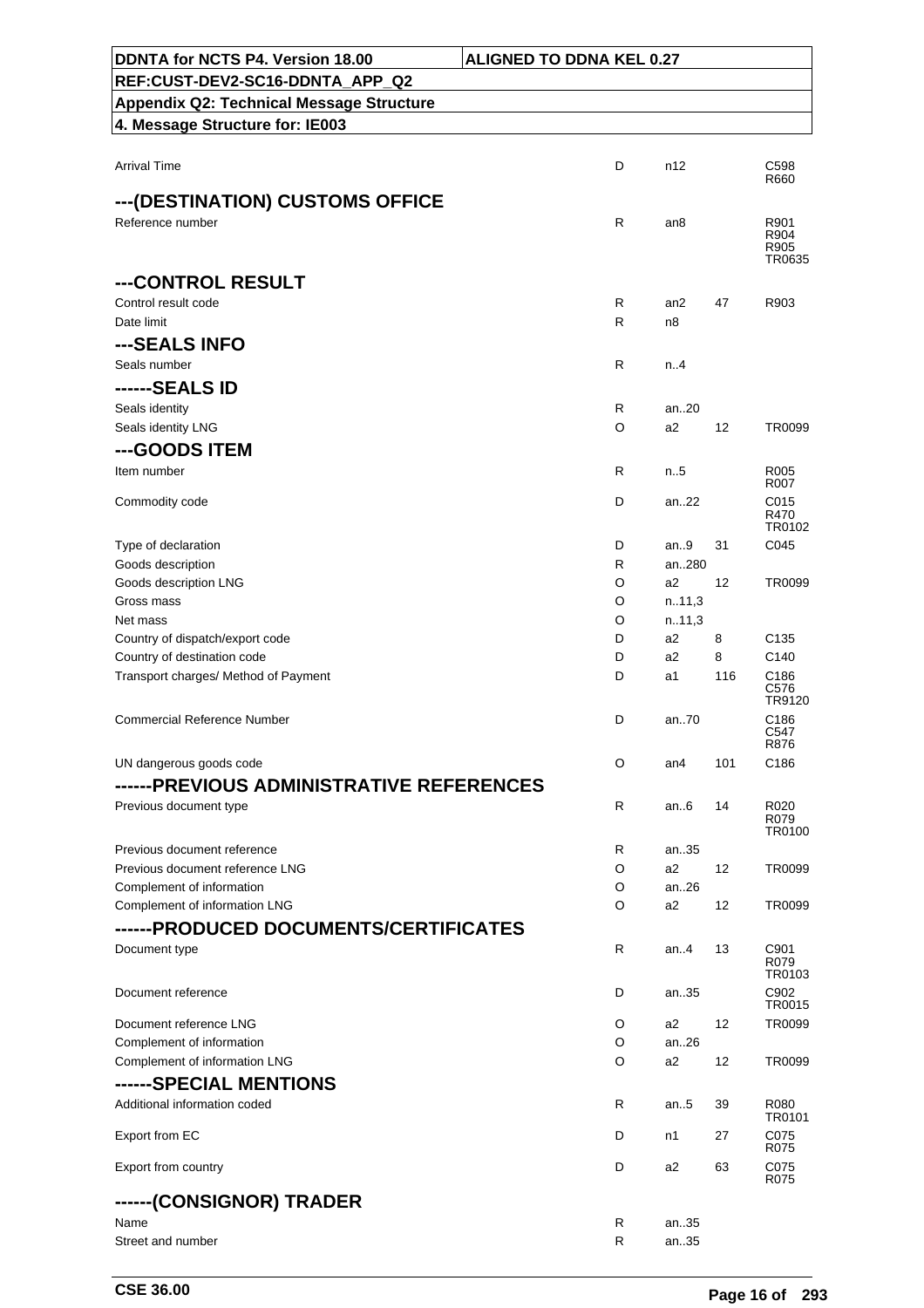| DDNTA for NCTS P4. Version 18.00                | <b>ALIGNED TO DDNA KEL 0.27</b> |                               |
|-------------------------------------------------|---------------------------------|-------------------------------|
| REF:CUST-DEV2-SC16-DDNTA_APP_Q2                 |                                 |                               |
| <b>Appendix Q2: Technical Message Structure</b> |                                 |                               |
| 4. Message Structure for: IE003                 |                                 |                               |
|                                                 |                                 |                               |
| Postal code                                     | R                               | an9                           |
| City                                            | R                               | an35                          |
| Country code                                    | R<br>a2                         | 8                             |
| <b>NAD LNG</b>                                  | O<br>a2                         | 12<br>TR0099                  |
| TIN                                             | O                               | an17                          |
| ------(CONSIGNEE) TRADER                        |                                 |                               |
| Name                                            | R                               | an35                          |
| Street and number                               | R                               | an35                          |
| Postal code                                     | R                               | an.9                          |
| City                                            | R                               | an35                          |
| Country code                                    | R<br>a2                         | 8                             |
| <b>NAD LNG</b>                                  | O<br>a2                         | 12<br>TR0099                  |
| <b>TIN</b>                                      | O                               | an17                          |
| ------CONTAINERS                                |                                 |                               |
| Container number                                | $\mathsf{R}$                    | an17                          |
| ------PACKAGES                                  |                                 |                               |
| Marks & numbers of packages                     | D                               | C060<br>an.42                 |
| Marks & numbers of packages LNG                 | O<br>a2                         | 12<br>TR0099                  |
| Kind of packages                                | R                               | an.3<br>17                    |
| Number of packages                              | D                               | n.5<br>C060                   |
|                                                 |                                 | R021                          |
|                                                 | D                               | TR0022<br>C060                |
| Number of pieces                                |                                 | $n_{.}.5$                     |
| ------SGI CODES                                 |                                 |                               |
| Sensitive goods code                            | O                               | n.2<br>64<br>R <sub>156</sub> |
| Sensitive quantity                              | R                               | n.11,3                        |
| ------(CONSIGNOR-SECURITY) TRADER               |                                 |                               |
| Name                                            | R                               | an35                          |
| Street and number                               | R                               | an35                          |
| Postal code                                     | R                               | an.9                          |
| City                                            | R                               | an35                          |
| Country code                                    | R<br>a <sub>2</sub>             | 8                             |
| <b>NAD LNG</b><br><b>TIN</b>                    | O<br>a2<br>D                    | 12<br>TR0099<br>an17<br>C572  |
|                                                 |                                 |                               |
| ------(CONSIGNEE-SECURITY) TRADER               |                                 |                               |
| Name                                            | R                               | an35                          |
| Street and number<br>Postal code                | R<br>R                          | an35<br>an.9                  |
| City                                            | R                               | an35                          |
| Country code                                    | R<br>a <sub>2</sub>             | 8                             |
| <b>NAD LNG</b>                                  | O<br>a2                         | TR0099<br>12                  |
| TIN                                             | D                               | C596<br>an17                  |
| ---ITINERARY                                    |                                 |                               |
| Country of routing code                         | $\mathsf{R}$<br>a2              | 8                             |
|                                                 |                                 |                               |
| ---RISK ANALYSIS                                |                                 |                               |
| Item Number involved                            | O                               | R824<br>n.5<br>R875           |
| Risk Analysis result code                       | R                               | TR9175<br>an5                 |
| Risk Analysis text                              | O                               | an350                         |
| Risk Analysis LNG                               | O<br>a2                         | 12<br>TR0099                  |
| ---(CARRIER) TRADER                             |                                 |                               |
| Name                                            | R                               | an35                          |
| Street and number                               | R                               | an35                          |
| Postal code                                     | R                               | an.9                          |
| City                                            | R                               | an35                          |
| Country code                                    | R<br>a <sub>2</sub>             | 8                             |
| <b>NAD LNG</b>                                  | O<br>a <sub>2</sub>             | 12<br>TR0099                  |

 $\overline{\phantom{a}}$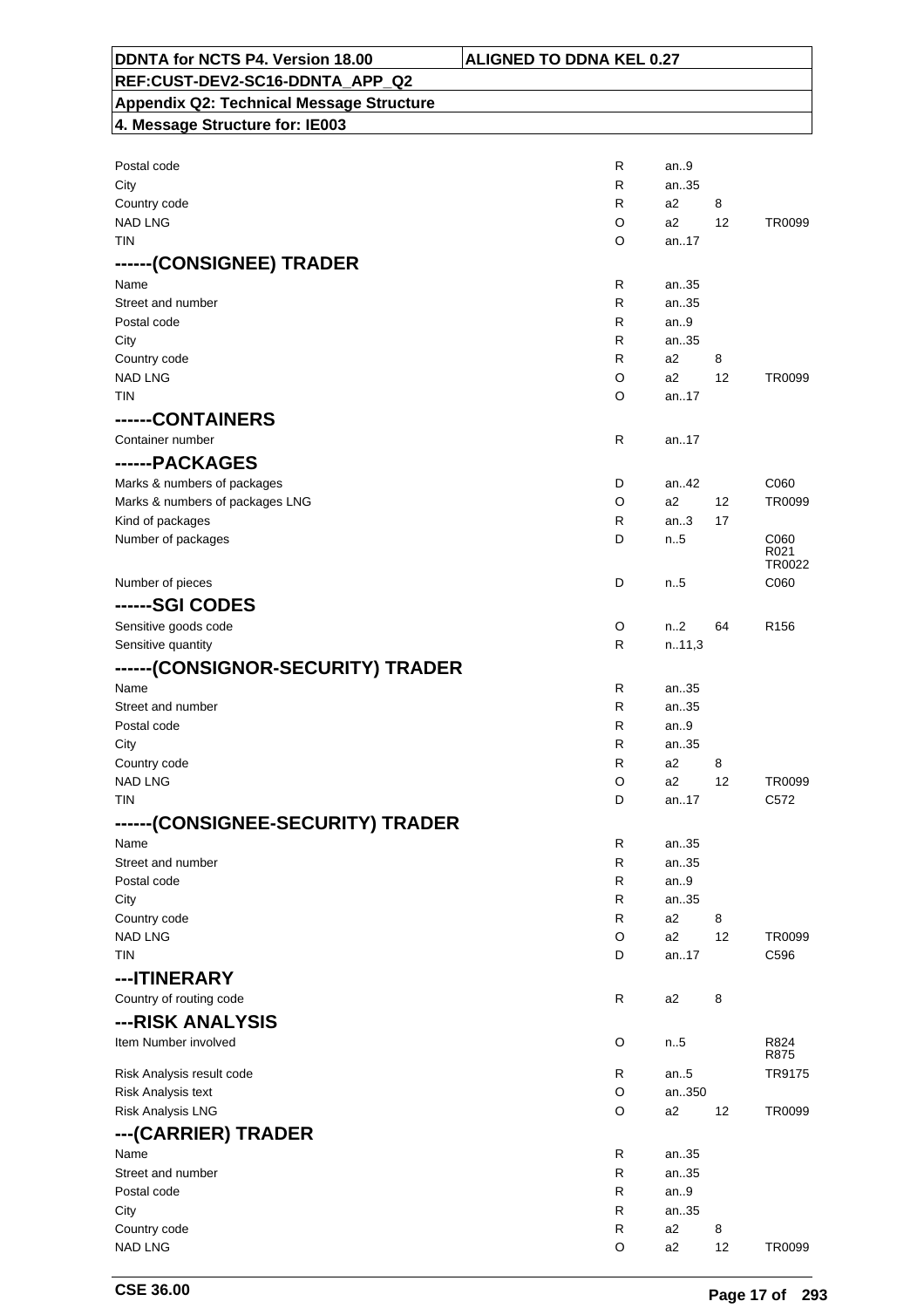| DDNTA for NCTS P4. Version 18.00                | <b>ALIGNED TO DDNA KEL 0.27</b> |  |          |  |  |  |
|-------------------------------------------------|---------------------------------|--|----------|--|--|--|
| REF:CUST-DEV2-SC16-DDNTA_APP_Q2                 |                                 |  |          |  |  |  |
| <b>Appendix Q2: Technical Message Structure</b> |                                 |  |          |  |  |  |
| 4. Message Structure for: IE003                 |                                 |  |          |  |  |  |
|                                                 |                                 |  |          |  |  |  |
| TIN                                             | O                               |  | an $.17$ |  |  |  |
| --- (CONSIGNOR-SECURITY) TRADER                 |                                 |  |          |  |  |  |
| Name                                            | R                               |  | an35     |  |  |  |

| Street and number              | R | an35   |                   |                  |
|--------------------------------|---|--------|-------------------|------------------|
| Postal code                    | R | an $9$ |                   |                  |
| City                           | R | an35   |                   |                  |
| Country code                   | R | a2     | 8                 |                  |
| <b>NAD LNG</b>                 | O | a2     | $12 \overline{ }$ | TR0099           |
| <b>TIN</b>                     | D | an.17  |                   | C <sub>572</sub> |
| ---(CONSIGNEE-SECURITY) TRADER |   |        |                   |                  |
| Name                           | R | an35   |                   |                  |
| Street and number              | R | an35   |                   |                  |
| Postal code                    | R | an.9   |                   |                  |
| City                           | R | an35   |                   |                  |
| Country code                   | R | a2     | 8                 |                  |
| <b>NAD LNG</b>                 | O | a2     | 12                | TR0099           |
| <b>TIN</b>                     | D | an17   |                   | C <sub>596</sub> |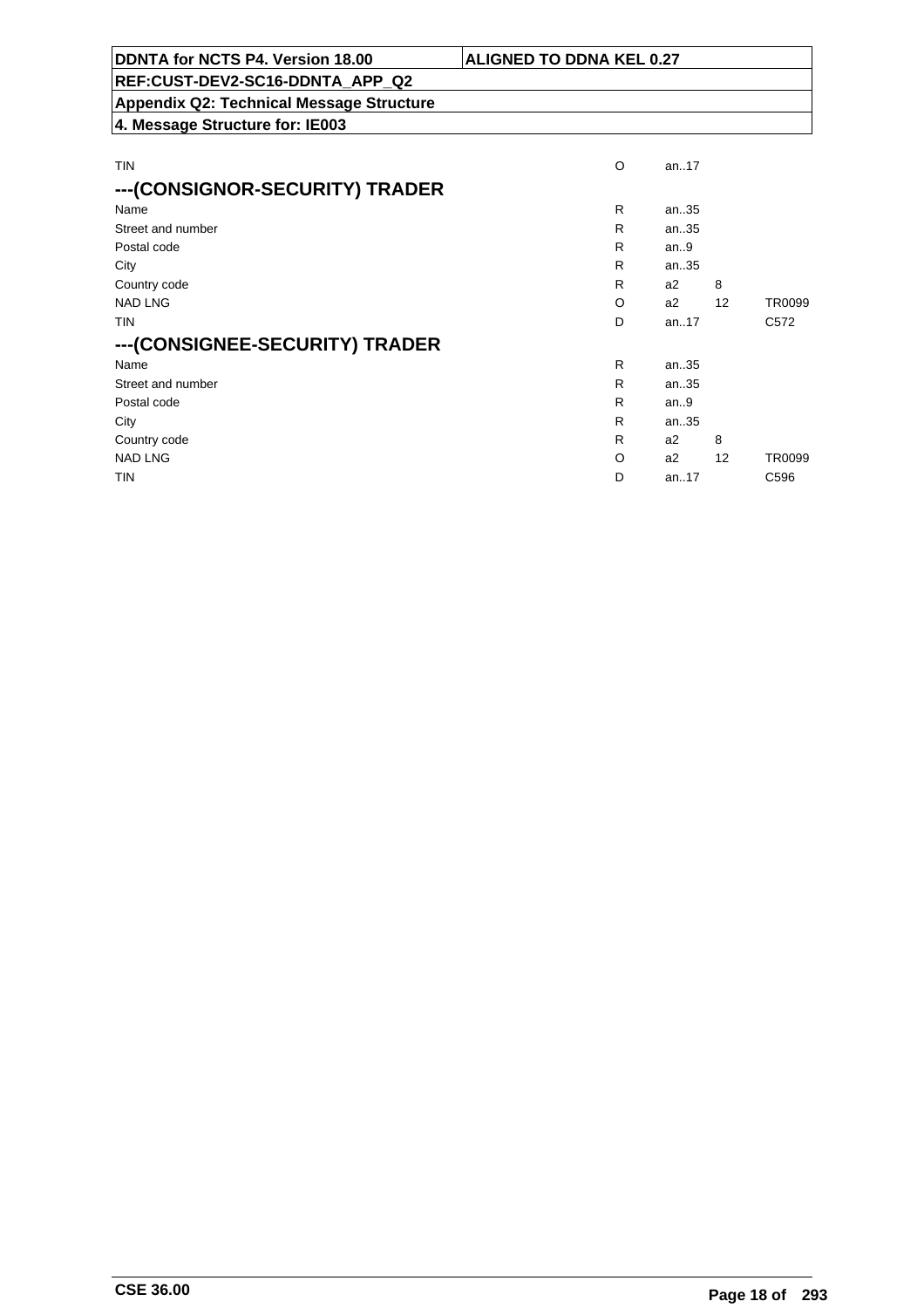| DDNTA for NCTS P4. Version 18.00         | <b>ALIGNED TO DDNA KEL 0.27</b> |
|------------------------------------------|---------------------------------|
| REF:CUST-DEV2-SC16-DDNTA APP Q2          |                                 |
| Appendix Q2: Technical Message Structure |                                 |

| <b>IE004</b>          | (CC004A)                       | <b>AMENDMENT ACCEPTANCE</b> | $ E_{AMD_ACC} $ |   |
|-----------------------|--------------------------------|-----------------------------|-----------------|---|
|                       |                                |                             |                 |   |
| MESSAGE               |                                |                             | 1x              | R |
| ---HEADER             |                                |                             | 1x              | R |
| ---(PRINCIPAL) TRADER |                                |                             | 1x              | R |
|                       | --- (DEPARTURE) CUSTOMS OFFICE |                             | 1x              | R |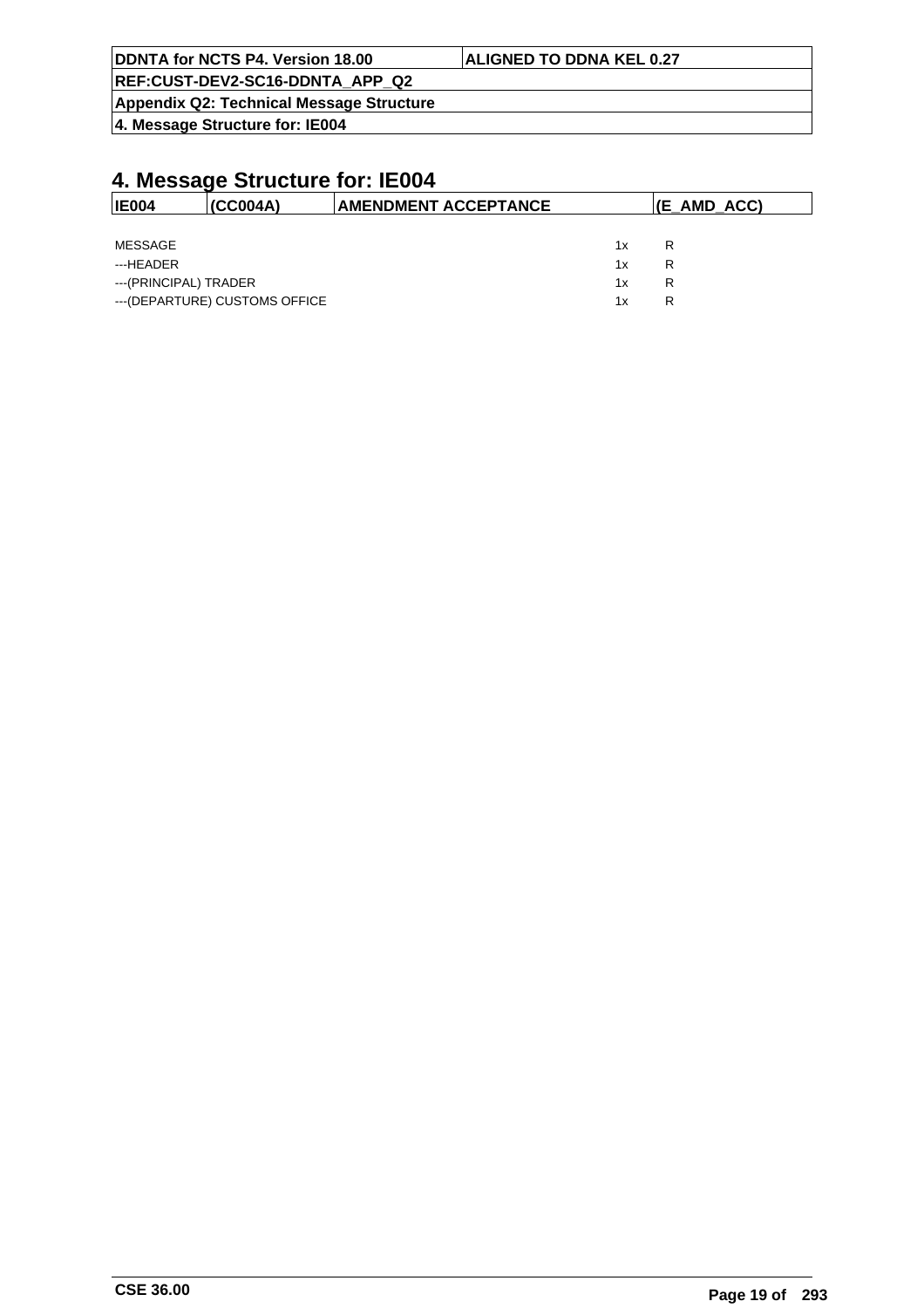## **Appendix Q2: Technical Message Structure**

**4. Message Structure for: IE004**

| Syntax identifier                        | $\mathsf{R}$ | a4             | 21 |                  |
|------------------------------------------|--------------|----------------|----|------------------|
| Syntax version number                    | R            | n1             | 22 |                  |
| Message sender                           | R            | an35           |    |                  |
| Sender identification code qualifier     | O            | an.4           |    |                  |
| Message recipient                        | R            | an35           |    |                  |
| Recipient identification code qualifier  | O            | an.4           |    |                  |
| Date of preparation                      | R            | n <sub>6</sub> |    |                  |
| Time of preparation                      | R            | n4             |    |                  |
| Interchange control reference            | $\mathsf{R}$ | an14           |    |                  |
| Recipient's reference/password           | O            | an14           |    |                  |
| Recipient's reference/password qualifier | O            | an2            |    |                  |
| Application reference                    | O            | an14           |    |                  |
| Priority                                 | O            | a1             |    |                  |
| Acknowledgement request                  | O            | n1             | 27 |                  |
| Communications agreement id              | O            | an35           |    |                  |
| <b>Test indicator</b>                    | O            | n1             | 27 | TR9085           |
| Message identification                   | R            | an.14          |    |                  |
| Message type                             | R            | an.6           | 60 |                  |
| Common access reference                  | O            | an35           |    |                  |
| Message sequence number                  | O            | n.2            |    |                  |
| First and last transfer                  | O            | a1             | 28 |                  |
| ---HEADER                                |              |                |    |                  |
| Document/reference number                | $\mathsf{R}$ | an.21          |    |                  |
| Date of amendment                        | $\mathsf{R}$ | n8             |    |                  |
| Amendment acceptance date                | R            | n8             |    |                  |
| ---(PRINCIPAL) TRADER                    |              |                |    |                  |
| Name                                     | D            | an35           |    | C <sub>160</sub> |
| Street and number                        | D            | an35           |    | C <sub>160</sub> |
| Postal code                              | D            | an.9           |    | C <sub>160</sub> |
| City                                     | D            | an35           |    | C <sub>160</sub> |
| Country code                             | D            | a2             | 8  | C <sub>160</sub> |
| <b>NAD LNG</b>                           | O            | a2             | 12 | TR0099           |
| TIN                                      | O            | an.17          |    | R012             |
| Holder ID TIR                            | D            | an17           |    | C904             |
| ---(DEPARTURE) CUSTOMS OFFICE            |              |                |    |                  |
| Reference number                         | $\mathsf{R}$ | an8            |    |                  |
|                                          |              |                |    |                  |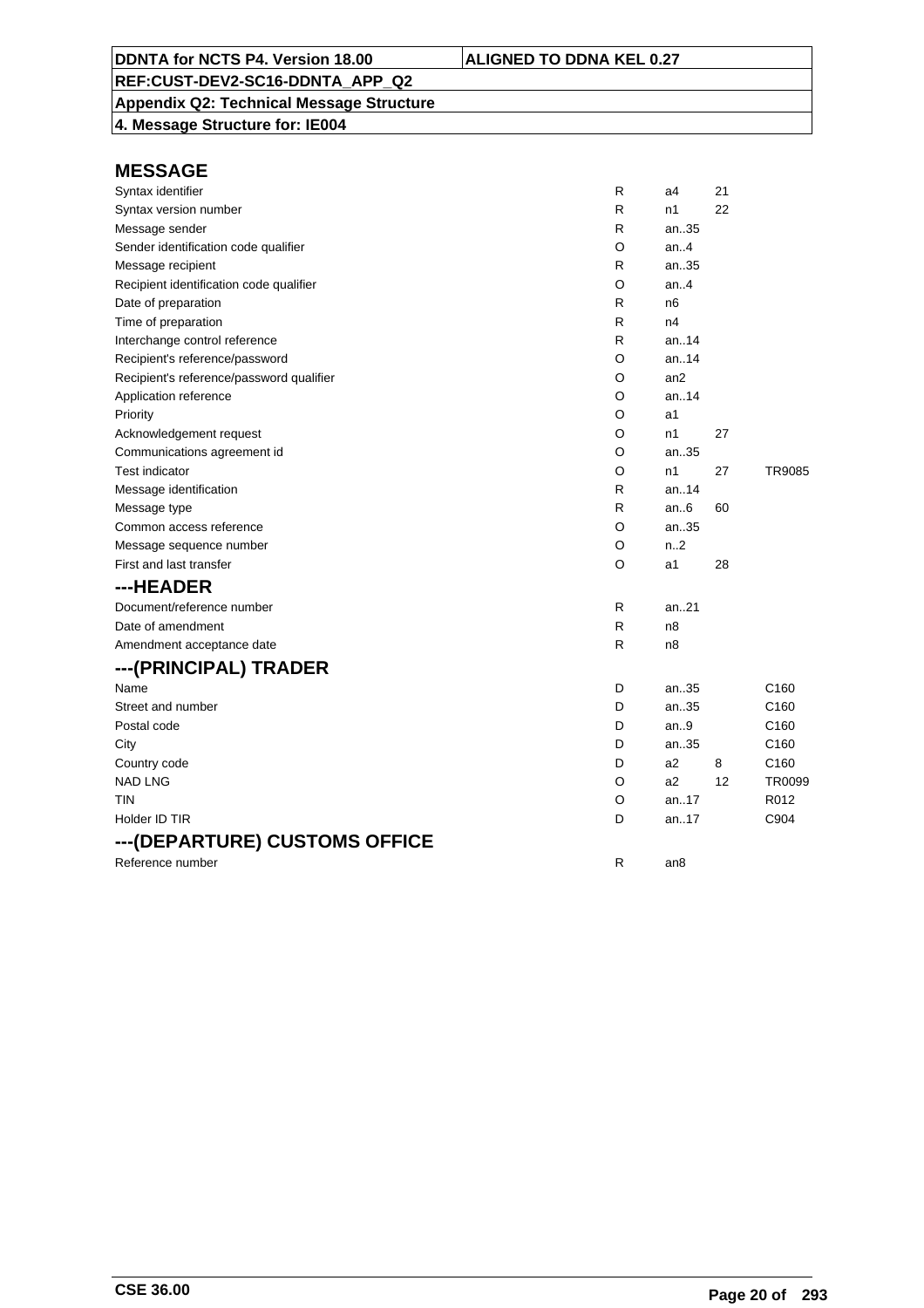| <b>ALIGNED TO DDNA KEL 0.27</b> |
|---------------------------------|
|                                 |
|                                 |
|                                 |

| <b>IE005</b>                   | (CC005A) | <b>AMENDMENT REJECTION</b> |     | $ E_{AMD_REJ\rangle $ |                  |
|--------------------------------|----------|----------------------------|-----|-----------------------|------------------|
|                                |          |                            |     |                       |                  |
| MESSAGE                        |          |                            | 1x  | R                     |                  |
| ---HEADER                      |          |                            | 1x  | R                     |                  |
| ---(PRINCIPAL) TRADER          |          |                            | 1x  | R                     |                  |
| --- (DEPARTURE) CUSTOMS OFFICE |          |                            | 1x  | R                     |                  |
| ---FUNCTIONAL ERROR            |          |                            | 99x | O                     | R <sub>123</sub> |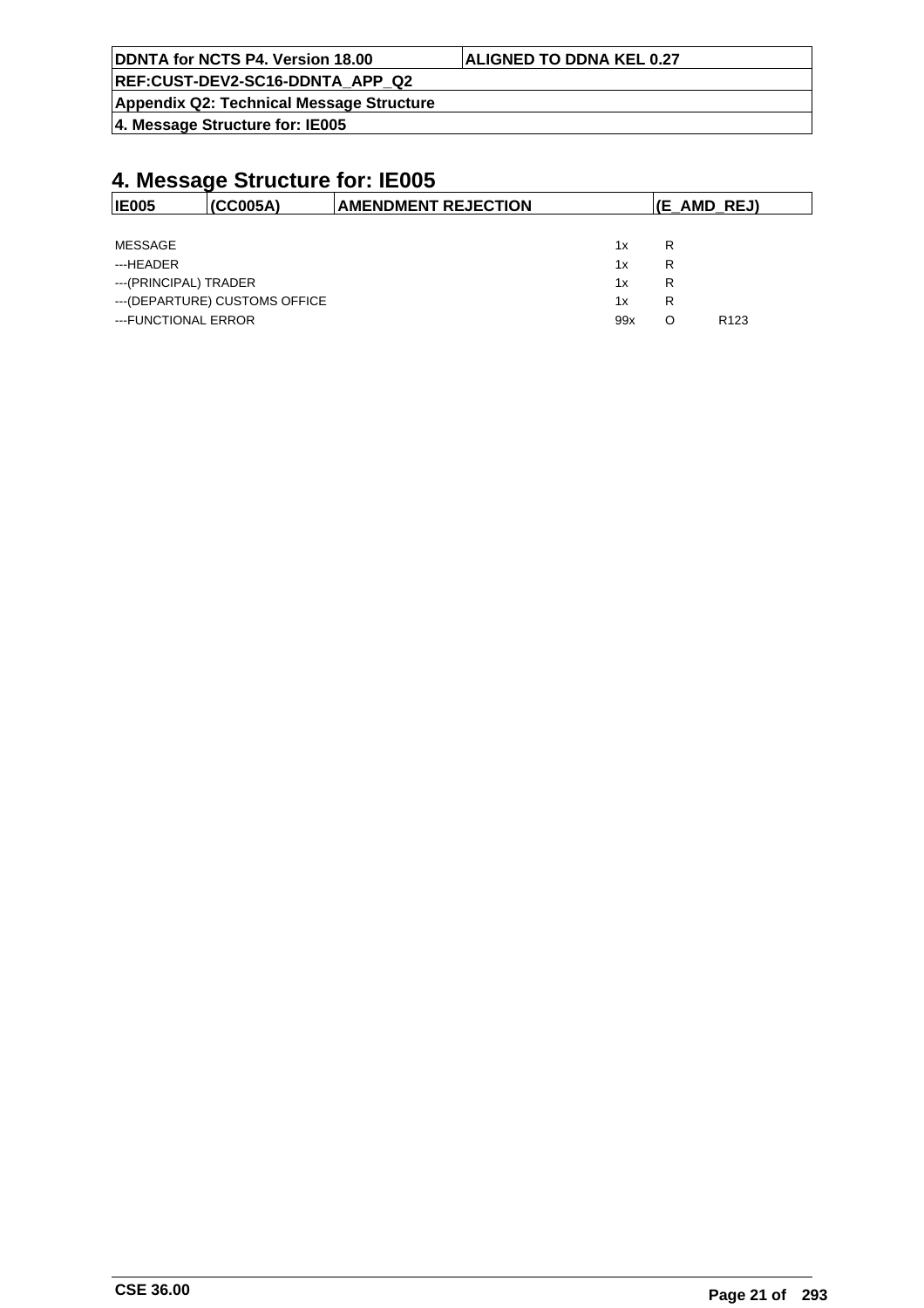## **Appendix Q2: Technical Message Structure**

**4. Message Structure for: IE005**

| Syntax identifier                        | R | a4             | 21 |                  |
|------------------------------------------|---|----------------|----|------------------|
| Syntax version number                    | R | n1             | 22 |                  |
| Message sender                           | R | an35           |    |                  |
| Sender identification code qualifier     | O | an.4           |    |                  |
| Message recipient                        | R | an35           |    |                  |
| Recipient identification code qualifier  | O | an.4           |    |                  |
| Date of preparation                      | R | n6             |    |                  |
| Time of preparation                      | R | n4             |    |                  |
| Interchange control reference            | R | an14           |    |                  |
| Recipient's reference/password           | O | an.14          |    |                  |
| Recipient's reference/password qualifier | O | an2            |    |                  |
| Application reference                    | O | an14           |    |                  |
| Priority                                 | O | a1             |    |                  |
| Acknowledgement request                  | O | n1             | 27 |                  |
| Communications agreement id              | O | an35           |    |                  |
| <b>Test indicator</b>                    | O | n1             | 27 | TR9085           |
| Message identification                   | R | an.14          |    |                  |
| Message type                             | R | an $6$         | 60 |                  |
| Common access reference                  | O | an35           |    |                  |
| Message sequence number                  | O | n2             |    |                  |
| First and last transfer                  | O | a1             | 28 |                  |
| ---HEADER                                |   |                |    |                  |
| Document/reference number                | R | an21           |    |                  |
| Date of amendment                        | R | n8             |    |                  |
| Amendment rejection date                 | R | n8             |    |                  |
| Amendment rejection motivation code      | O | n1             | 45 |                  |
| Amendment rejection motivation text      | D | an350          |    | C310             |
| Amendment rejection motivation text LNG  | O | a2             | 12 | TR0099           |
| ---(PRINCIPAL) TRADER                    |   |                |    |                  |
| Name                                     | D | an35           |    | C160             |
| Street and number                        | D | an35           |    | C <sub>160</sub> |
| Postal code                              | D | an9            |    | C <sub>160</sub> |
| City                                     | D | an35           |    | C160             |
| Country code                             | D | a <sub>2</sub> | 8  | C160             |
| <b>NAD LNG</b>                           | O | a2             | 12 | TR0099           |
| tin                                      | D | an17           |    | R012             |
| Holder ID TIR                            | D | an17           |    | C904             |
| ---(DEPARTURE) CUSTOMS OFFICE            |   |                |    |                  |
| Reference number                         | R | an8            |    |                  |
| ---FUNCTIONAL ERROR                      |   |                |    |                  |
| Error type                               | R | n <sub>2</sub> | 49 |                  |
| Error pointer                            | R | an210          |    |                  |
| Error reason                             | O | an. 6          |    |                  |
| Original attribute value                 | O | an140          |    |                  |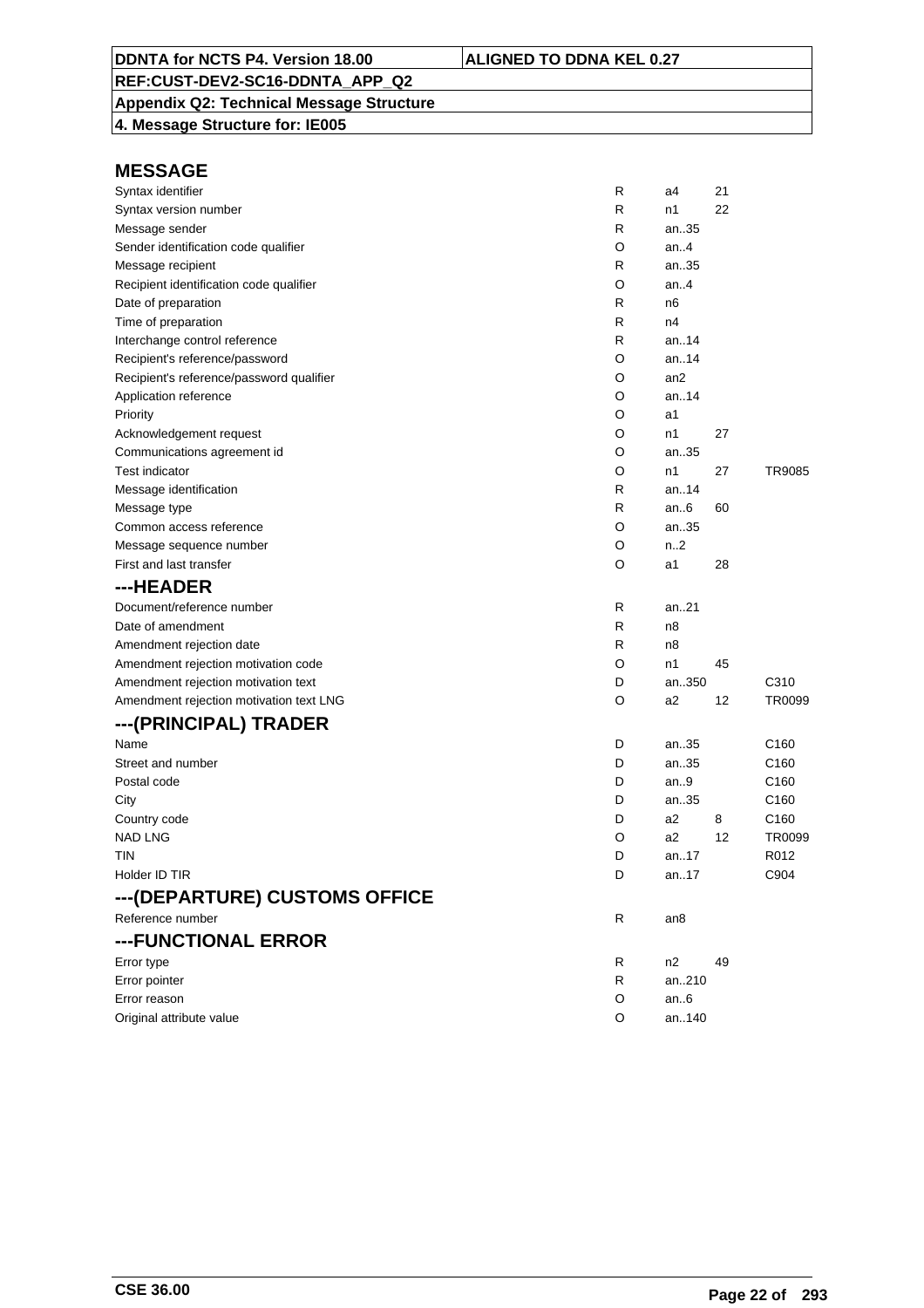| DDNTA for NCTS P4. Version 18.00                | <b>ALIGNED TO DDNA KEL 0.27</b> |
|-------------------------------------------------|---------------------------------|
| <b>REF:CUST-DEV2-SC16-DDNTA_APP_Q2</b>          |                                 |
| <b>Appendix Q2: Technical Message Structure</b> |                                 |

| <b>IE006</b> | I(CD006A)                                | <b>ARRIVAL ADVICE</b> |    | (C ARR ADV) |
|--------------|------------------------------------------|-----------------------|----|-------------|
|              |                                          |                       |    |             |
| MESSAGE      |                                          |                       | 1x | R           |
| ---HFADFR    |                                          |                       | 1x | R           |
|              | --- (DEPARTURE) CUSTOMS OFFICE           |                       | 1x | R           |
|              | --- (PRESENTATION OFFICE) CUSTOMS OFFICE |                       | 1x | R           |
|              |                                          |                       |    |             |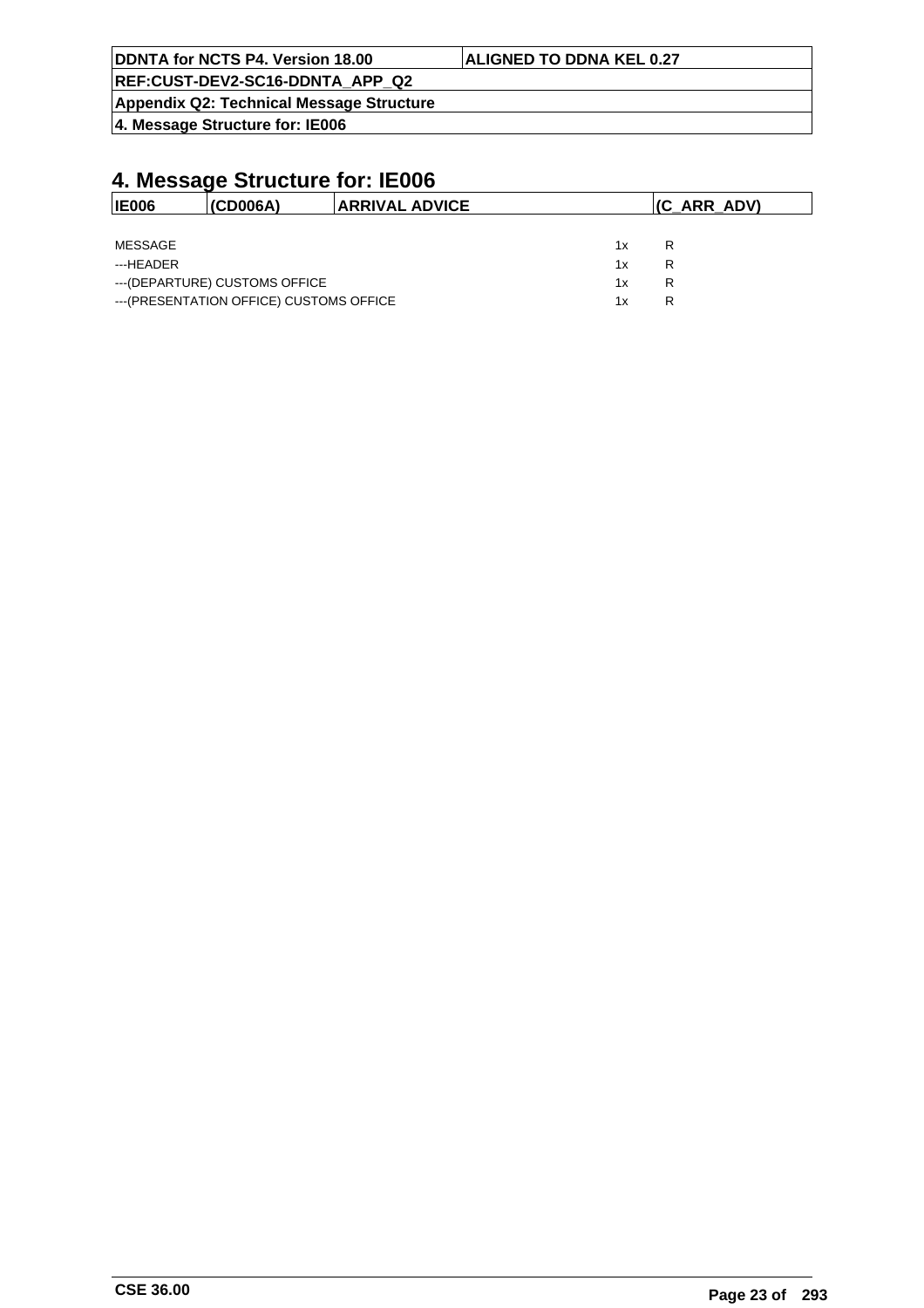**Appendix Q2: Technical Message Structure 4. Message Structure for: IE006**

| Syntax identifier                        | R  | a <sub>4</sub>  | 21 |        |
|------------------------------------------|----|-----------------|----|--------|
| Syntax version number                    | R. | n1              | 22 |        |
| Message sender                           | R. | an.35           |    |        |
| Sender identification code qualifier     | O  | an.4            |    |        |
| Message recipient                        | R  | an.35           |    |        |
| Recipient identification code qualifier  | O  | an.4            |    |        |
| Date of preparation                      | R. | n6              |    |        |
| Time of preparation                      | R  | n4              |    |        |
| Interchange control reference            | R  | an.14           |    |        |
| Recipient's reference/password           | O  | an.14           |    |        |
| Recipient's reference/password qualifier | O  | an2             |    |        |
| Application reference                    | O  | an.14           |    |        |
| Priority                                 | O  | a1              |    |        |
| Acknowledgement request                  | O  | n1              | 27 |        |
| Communications agreement id              | O  | an.35           |    |        |
| <b>Test indicator</b>                    | O  | n1              | 27 | TR9085 |
| Message identification                   | R. | an14            |    |        |
| Message type                             | R  | an.6            | 60 |        |
| Common access reference                  | O  | an35            |    |        |
| ---HEADER                                |    |                 |    |        |
| Document/reference number                | R  | an.21           |    |        |
| Arrival date                             | R  | n <sub>8</sub>  |    |        |
| ---(DEPARTURE) CUSTOMS OFFICE            |    |                 |    |        |
| Reference number                         | R  | an <sub>8</sub> |    |        |
| ---(PRESENTATION OFFICE) CUSTOMS OFFICE  |    |                 |    |        |
| Reference number                         | R  | an <sub>8</sub> |    |        |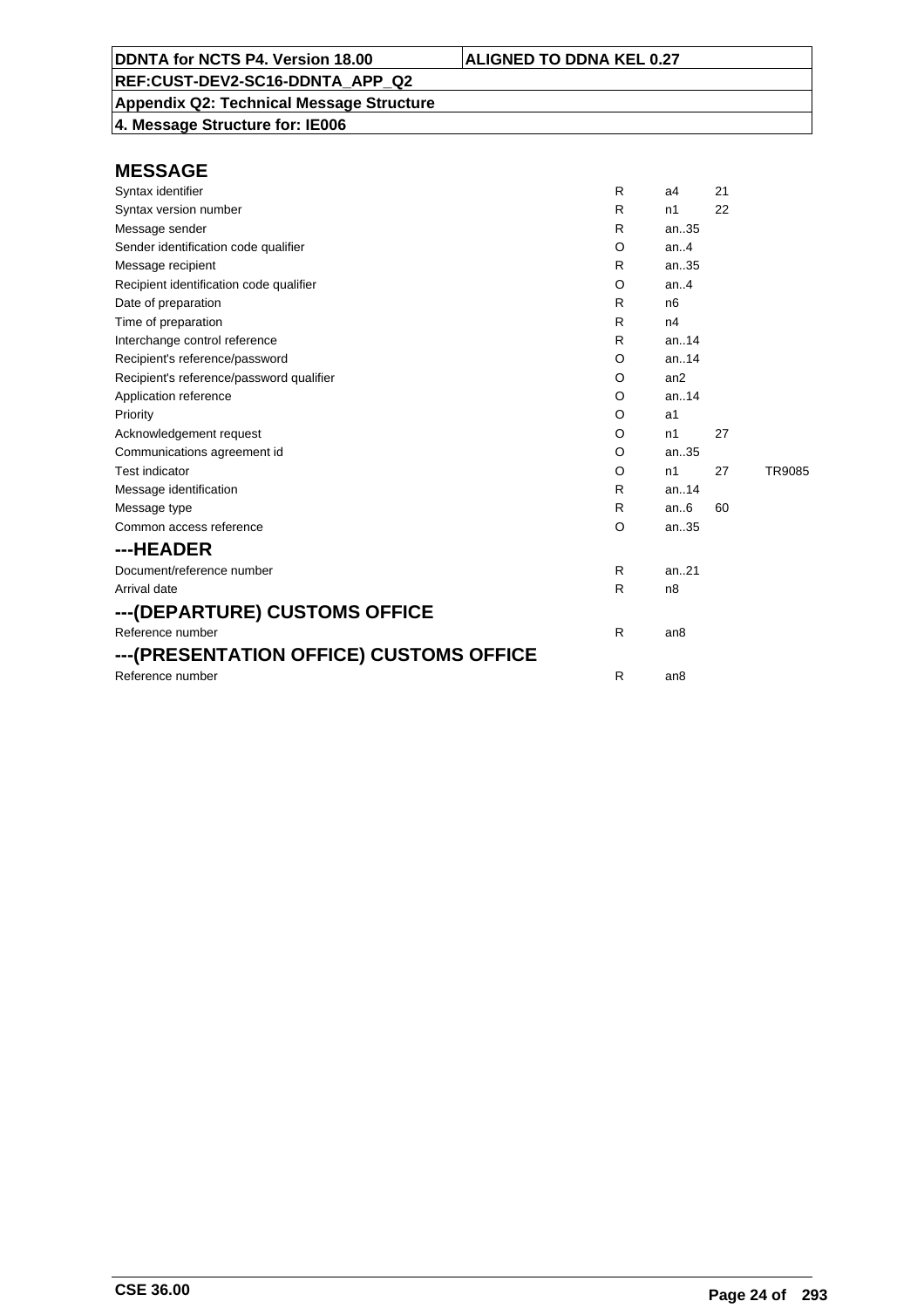| DDNTA for NCTS P4. Version 18.00 | <b>ALIGNED TO DDNA KEL 0.27</b> |
|----------------------------------|---------------------------------|
|                                  |                                 |

**Appendix Q2: Technical Message Structure**

**4. Message Structure for: IE007**

| <b>IE007</b>                             | (CC007A) | <b>ARRIVAL NOTIFICATION</b> |     | (E_ARR_NOT) |                  |
|------------------------------------------|----------|-----------------------------|-----|-------------|------------------|
|                                          |          |                             |     |             |                  |
| MESSAGE                                  |          |                             | 1x  | R           |                  |
| ---HEADER                                |          |                             | 1x  | R           |                  |
| --- (DESTINATION) TRADER                 |          |                             | 1x  | R           |                  |
| --- (PRESENTATION OFFICE) CUSTOMS OFFICE |          |                             | 1x  | R           |                  |
| ---EN ROUTE EVENT                        |          |                             | 9x  | O           | R <sub>240</sub> |
| ------CTL CONTROL                        |          |                             | 1x  | R           |                  |
| ------INCIDENT                           |          |                             | 1x  | O           |                  |
| ------SEALS INFO                         |          |                             | 1x  | O           |                  |
| ---------SEALS ID                        |          |                             | 99x | R           |                  |
| ------TRANSHIPMENT                       |          |                             | 1x  | O           |                  |
| ---------CONTAINERS                      |          |                             | 99x | O           |                  |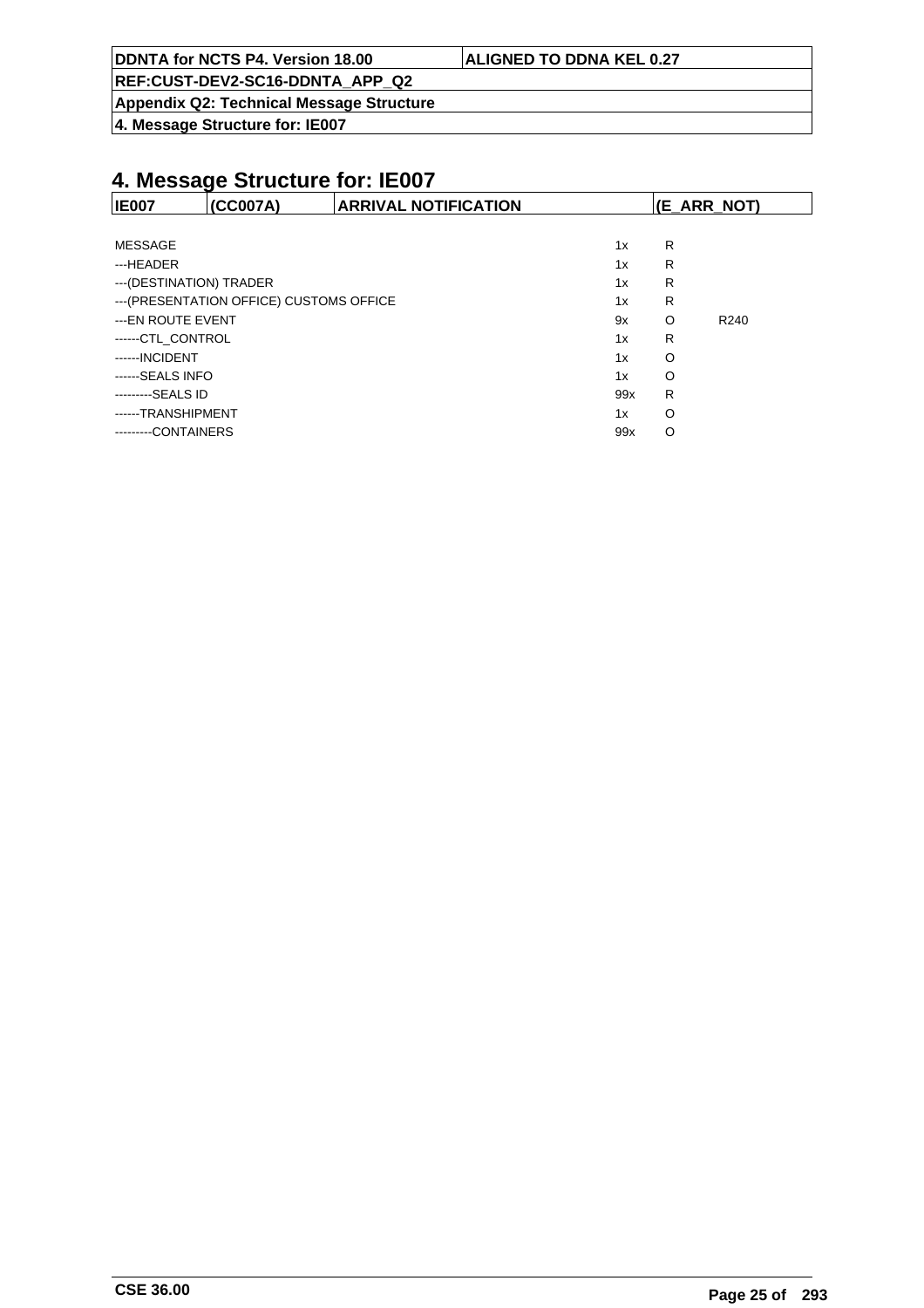## **Appendix Q2: Technical Message Structure**

**4. Message Structure for: IE007**

| Syntax identifier                        | R            | a4              | 21 |                                      |
|------------------------------------------|--------------|-----------------|----|--------------------------------------|
| Syntax version number                    | R            | n1              | 22 |                                      |
| Message sender                           | R            | an35            |    |                                      |
| Sender identification code qualifier     | O            | an4             |    |                                      |
| Message recipient                        | R            | an35            |    |                                      |
| Recipient identification code qualifier  | O            | an.4            |    |                                      |
| Date of preparation                      | R            | n6              |    |                                      |
| Time of preparation                      | R            | n4              |    |                                      |
| Interchange control reference            | R            | an14            |    |                                      |
| Recipient's reference/password           | O            | an14            |    |                                      |
| Recipient's reference/password qualifier | O            | an <sub>2</sub> |    |                                      |
| Application reference                    | O            | an14            |    |                                      |
| Priority                                 | O            | a1              |    |                                      |
| Acknowledgement request                  | O            | n1              | 27 |                                      |
| Communications agreement id              | O            | an35            |    |                                      |
| <b>Test indicator</b>                    | O            | n1              | 27 | TR9085                               |
| Message identification                   | R            | an14            |    |                                      |
| Message type                             | R            | an6             | 60 |                                      |
| Common access reference                  | O            | an35            |    |                                      |
| Message sequence number                  | O            | n2              |    |                                      |
| First and last transfer                  | O            | a1              | 28 |                                      |
| ---HEADER                                |              |                 |    |                                      |
| Document/reference number                | R            | an.21           |    |                                      |
| Customs sub place                        | D            | an17            |    | C <sub>155</sub>                     |
|                                          |              |                 |    | R <sub>245</sub>                     |
| Arrival notification place               | R            | an35            |    |                                      |
| Arrival notification place LNG           | O            | a2              | 12 | TR0099                               |
| Arrival agreed Location code             | D            | an17            |    | C <sub>155</sub><br>R <sub>245</sub> |
| Arrival agreed Location of goods         | D            | an35            |    | C <sub>155</sub><br>R245             |
| Arrival agreed Location of goods LNG     | O            | a2              | 12 | TR0099                               |
| Arrival authorised location of goods     | D            | an17            |    | C <sub>155</sub><br>R245             |
| Simplified procedure flag                | R            | n1              | 27 | R230                                 |
| Arrival notification date                | $\mathsf{R}$ | n8              |    |                                      |
| Dialog language indicator at destination | O            | a2              | 12 |                                      |
| ---(DESTINATION) TRADER                  |              |                 |    |                                      |
| Name                                     | D            | an35            |    | C160                                 |
| Street and number                        | D            | an35            |    | C160                                 |
| Postal code                              | D            | an $9$          |    | C160                                 |
| City                                     | D            | an35            |    | C160                                 |
| Country code                             | D            | a2              | 8  | C160                                 |
| <b>NAD LNG</b>                           | O            | a2              | 12 | TR0099                               |
| <b>TIN</b>                               | D            | an17            |    | C112                                 |
| ---(PRESENTATION OFFICE) CUSTOMS OFFICE  |              |                 |    |                                      |
| Reference number                         | R            |                 |    |                                      |
|                                          |              | an8             |    |                                      |
| ---EN ROUTE EVENT                        |              |                 |    |                                      |
| Place                                    | R            | an35            |    |                                      |
| Place LNG                                | O            | a2              | 12 | TR0099                               |
| Country code                             | R            | a2              | 9  |                                      |
| ------CTL_CONTROL                        |              |                 |    |                                      |
| Already in NCTS                          | R            | n1              | 27 | R230                                 |
| ------INCIDENT                           |              |                 |    |                                      |
| Incident flag                            | D            | n1              | 27 | R230<br>TR9030                       |
| Incident information                     | O            | an350           |    |                                      |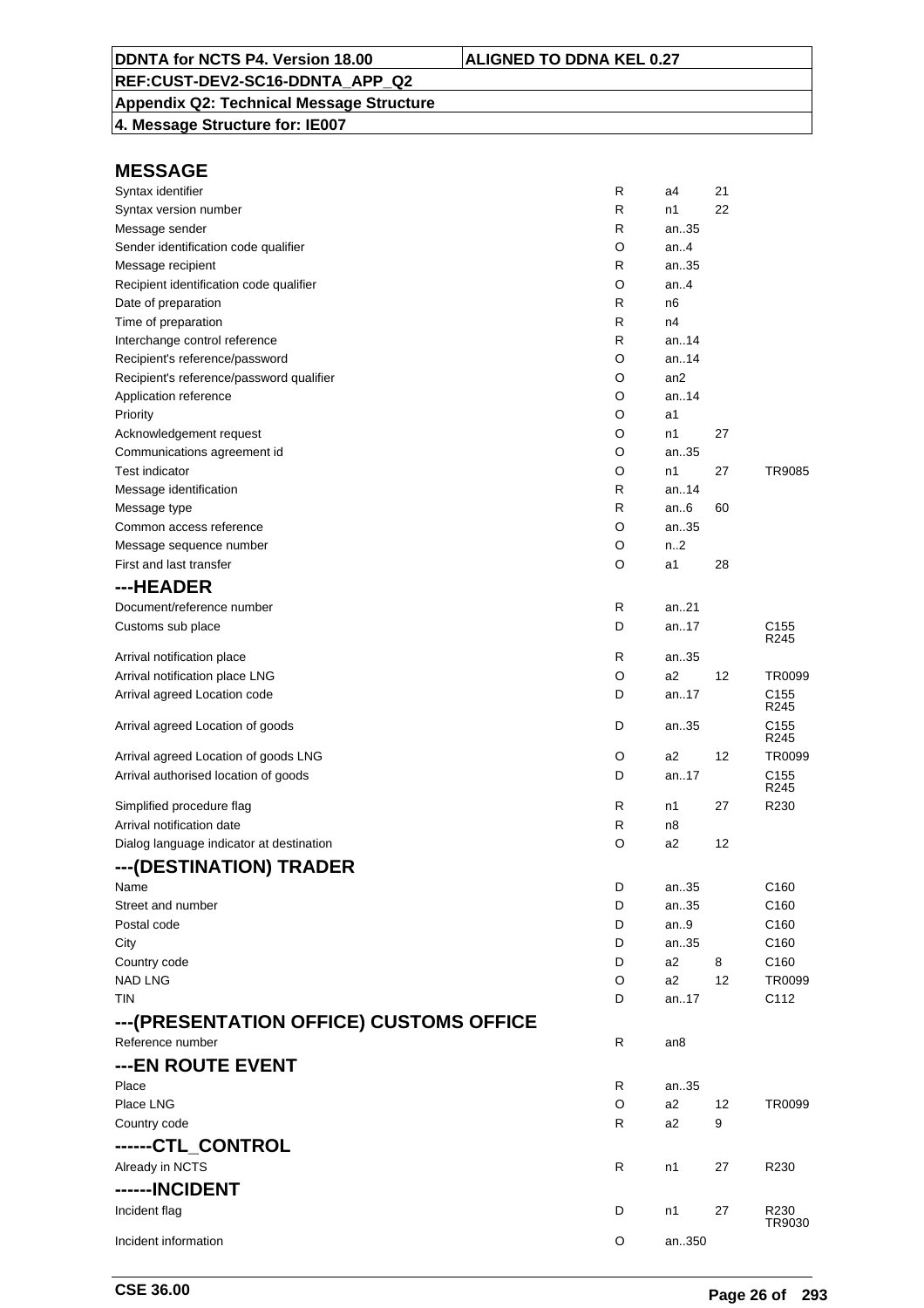| DDNTA for NCTS P4. Version 18.00<br><b>ALIGNED TO DDNA KEL 0.27</b> |         |                |                   |                  |
|---------------------------------------------------------------------|---------|----------------|-------------------|------------------|
| REF:CUST-DEV2-SC16-DDNTA APP Q2                                     |         |                |                   |                  |
| <b>Appendix Q2: Technical Message Structure</b>                     |         |                |                   |                  |
| 4. Message Structure for: IE007                                     |         |                |                   |                  |
|                                                                     |         |                |                   |                  |
| Incident information LNG                                            | O       | a2             | 12                | TR0099           |
| Endorsement date                                                    | O       | n <sub>8</sub> |                   |                  |
| <b>Endorsement authority</b>                                        | O       | an35           |                   |                  |
| Endorsement authority LNG                                           | O       | a2             | 12                | TR0099           |
| Endorsement place                                                   | O       | an35           |                   |                  |
| Endorsement place LNG                                               | O       | a2             | 12                | TR0099           |
| Endorsement country                                                 | $\circ$ | a2             | 9                 |                  |
| ------SEALS INFO                                                    |         |                |                   |                  |
| Seals number                                                        | R       | n.A            |                   |                  |
| ---------SEALS ID                                                   |         |                |                   |                  |
| Seals identity                                                      | R       | an20           |                   |                  |
| Seals identity LNG                                                  | $\circ$ | a2             | $12 \overline{ }$ | TR0099           |
| ------TRANSHIPMENT                                                  |         |                |                   |                  |
| New transport means identity                                        | O       | an.27          |                   | R <sub>190</sub> |
| New transport means identity LNG                                    | O       | a2             | $12 \overline{ }$ | TR0099           |
| New transport means nationality                                     | O       | a2             | 8                 | R <sub>190</sub> |
| Endorsement date                                                    | O       | n <sub>8</sub> |                   |                  |
| <b>Endorsement authority</b>                                        | O       | an35           |                   |                  |
| Endorsement authority LNG                                           | O       | a2             | 12                | TR0099           |
| Endorsement place                                                   | O       | an35           |                   |                  |
| Endorsement place LNG                                               | O       | a2             | 12                | TR0099           |
| Endorsement country                                                 | O       | a2             | 9                 |                  |
| ---------CONTAINERS                                                 |         |                |                   |                  |
| Container number                                                    | R       | an17           |                   | R <sub>190</sub> |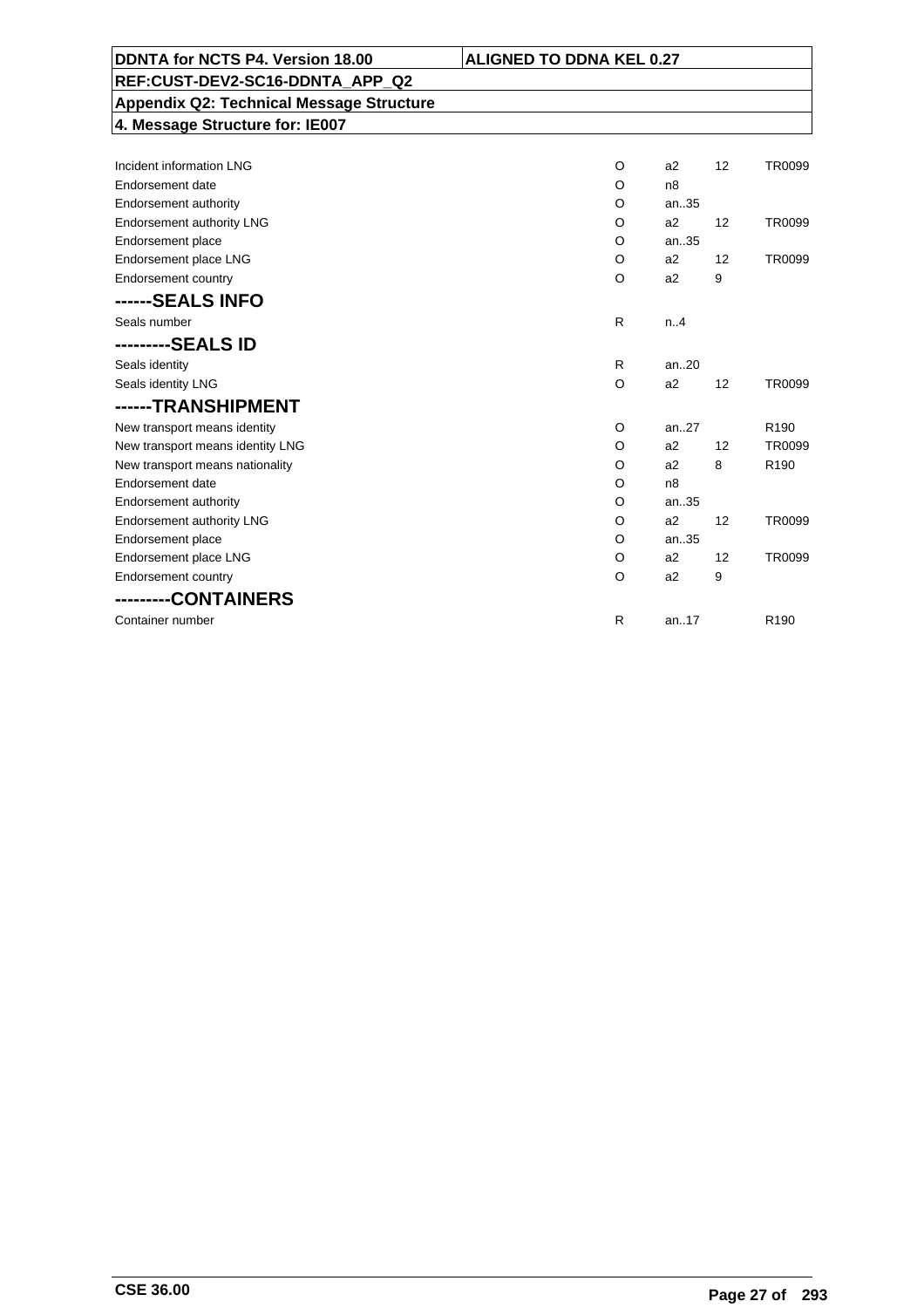| DDNTA for NCTS P4. Version 18.00         | <b>ALIGNED TO DDNA KEL 0.27</b> |
|------------------------------------------|---------------------------------|
| REF:CUST-DEV2-SC16-DDNTA APP Q2          |                                 |
| Appendix Q2: Technical Message Structure |                                 |
| 4. Message Structure for: IE008          |                                 |

| <b>IE008</b>        | (CC008A) | <b>ARRIVAL NOTIFICATION REJECTION</b><br>$ E_RRR_REL $ |   |                  |
|---------------------|----------|--------------------------------------------------------|---|------------------|
|                     |          |                                                        |   |                  |
| MESSAGE             |          | 1x                                                     | R |                  |
| ---HEADER           |          | 1x                                                     | R |                  |
| ---FUNCTIONAL ERROR |          | 999x                                                   | D | R <sub>123</sub> |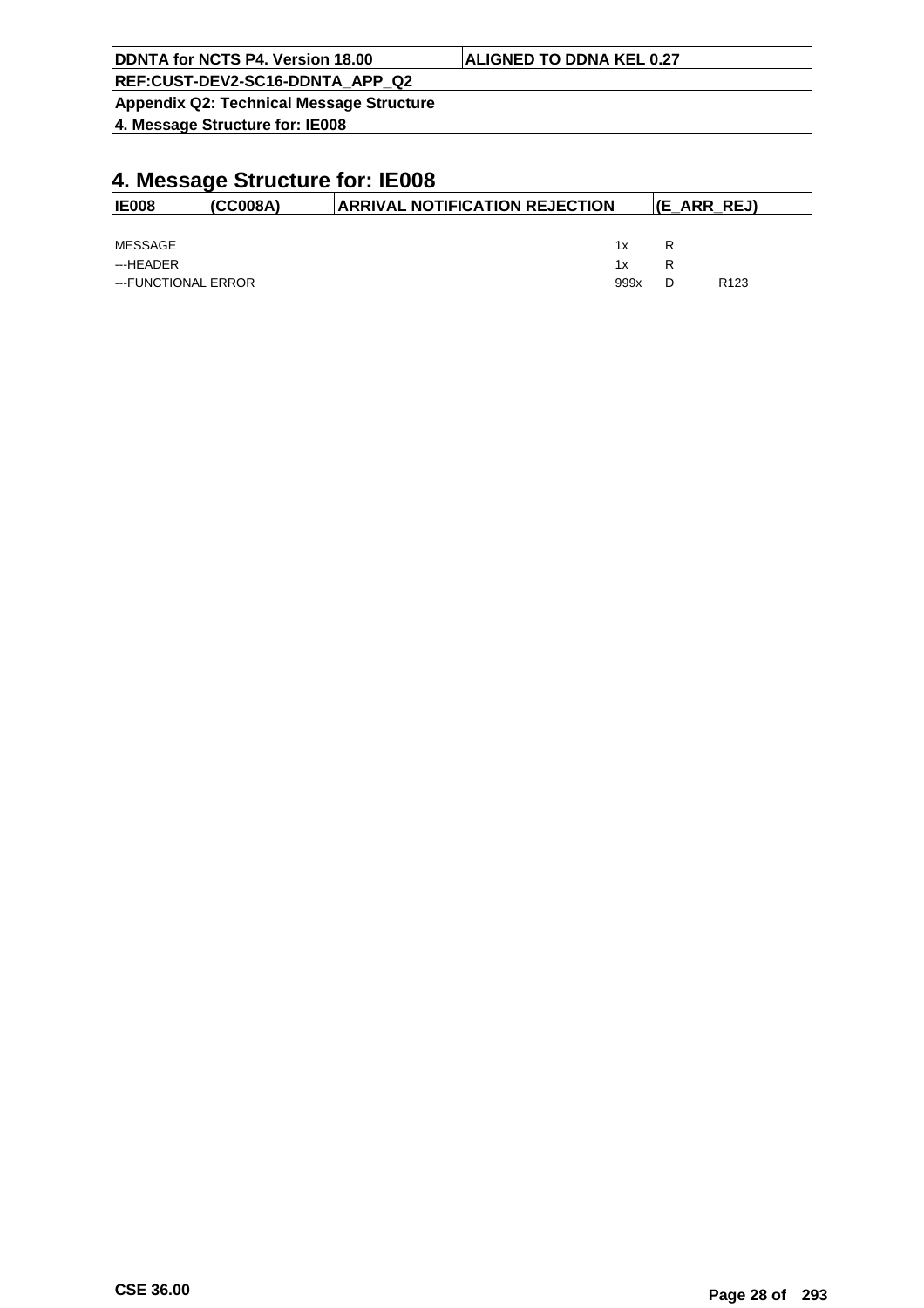## **Appendix Q2: Technical Message Structure**

**4. Message Structure for: IE008**

| Syntax identifier                        | R       | a4               | 21 |        |
|------------------------------------------|---------|------------------|----|--------|
| Syntax version number                    | R       | n1               | 22 |        |
| Message sender                           | R       | an35             |    |        |
| Sender identification code qualifier     | O       | an4              |    |        |
| Message recipient                        | R       | an35             |    |        |
| Recipient identification code qualifier  | O       | an.4             |    |        |
| Date of preparation                      | R       | n <sub>6</sub>   |    |        |
| Time of preparation                      | R       | n4               |    |        |
| Interchange control reference            | R       | an.14            |    |        |
| Recipient's reference/password           | O       | an14             |    |        |
| Recipient's reference/password qualifier | O       | an2              |    |        |
| Application reference                    | O       | an.14            |    |        |
| Priority                                 | O       | a1               |    |        |
| Acknowledgement request                  | O       | n1               | 27 |        |
| Communications agreement id              | O       | an35             |    |        |
| <b>Test indicator</b>                    | O       | n1               | 27 | TR9085 |
| Message identification                   | R       | an.14            |    |        |
| Message type                             | R       | an.6             | 60 |        |
| Common access reference                  | O       | an35             |    |        |
| Message sequence number                  | O       | n <sub>1</sub> 2 |    |        |
| First and last transfer                  | O       | a1               | 28 |        |
| ---HEADER                                |         |                  |    |        |
| Document/reference number                | R       | an21             |    |        |
| Arrival rejection date                   | R       | n8               |    |        |
| Action to be taken                       | O       | an350            |    |        |
| Action to be taken LNG                   | O       | a2               | 12 | TR0099 |
| Arrival rejection reason                 | O       | an350            |    |        |
| Arrival rejection reason LNG             | $\circ$ | a2               | 12 | TR0099 |
| ---FUNCTIONAL ERROR                      |         |                  |    |        |
| Error type                               | R       | n2               | 49 |        |
| Error pointer                            | R       | an210            |    |        |
| Error reason                             | O       | an6              |    |        |
| Original attribute value                 | O       | an140            |    |        |
|                                          |         |                  |    |        |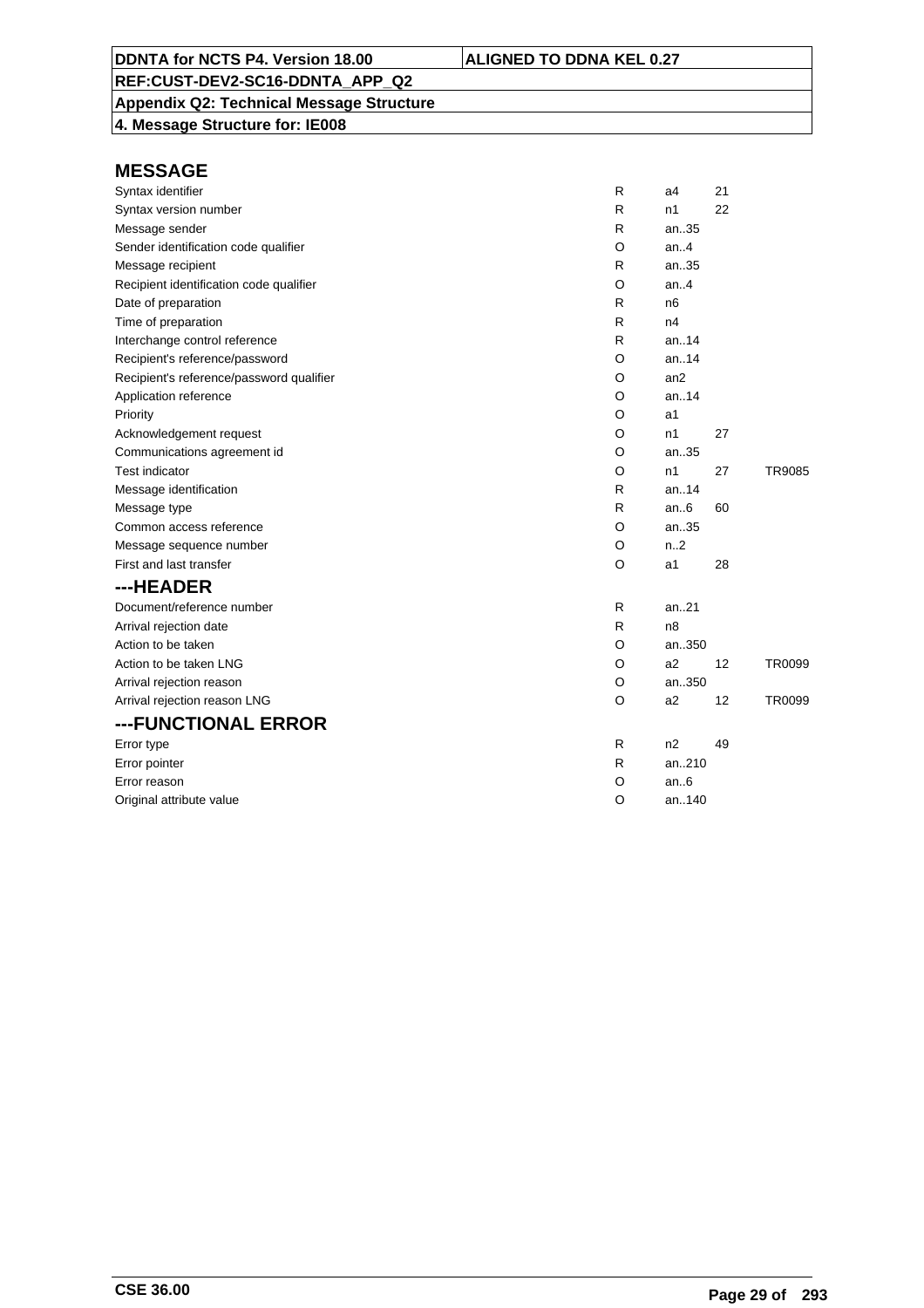| <b>IDDNTA for NCTS P4. Version 18.00</b>        | <b>ALIGNED TO DDNA KEL 0.27</b> |
|-------------------------------------------------|---------------------------------|
| REF:CUST-DEV2-SC16-DDNTA APP Q2                 |                                 |
| <b>Appendix Q2: Technical Message Structure</b> |                                 |

| <b>IE009</b>          | (CC009A)                       | <b>ICANCELLATION DECISION</b> |    | $ E_CAN_DEC\rangle$ |
|-----------------------|--------------------------------|-------------------------------|----|---------------------|
|                       |                                |                               |    |                     |
| MESSAGE               |                                |                               | 1x | R                   |
| ---HEADER             |                                |                               | 1x | R                   |
| ---(PRINCIPAL) TRADER |                                |                               | 1x | R                   |
|                       | --- (DEPARTURE) CUSTOMS OFFICE |                               | 1x | R                   |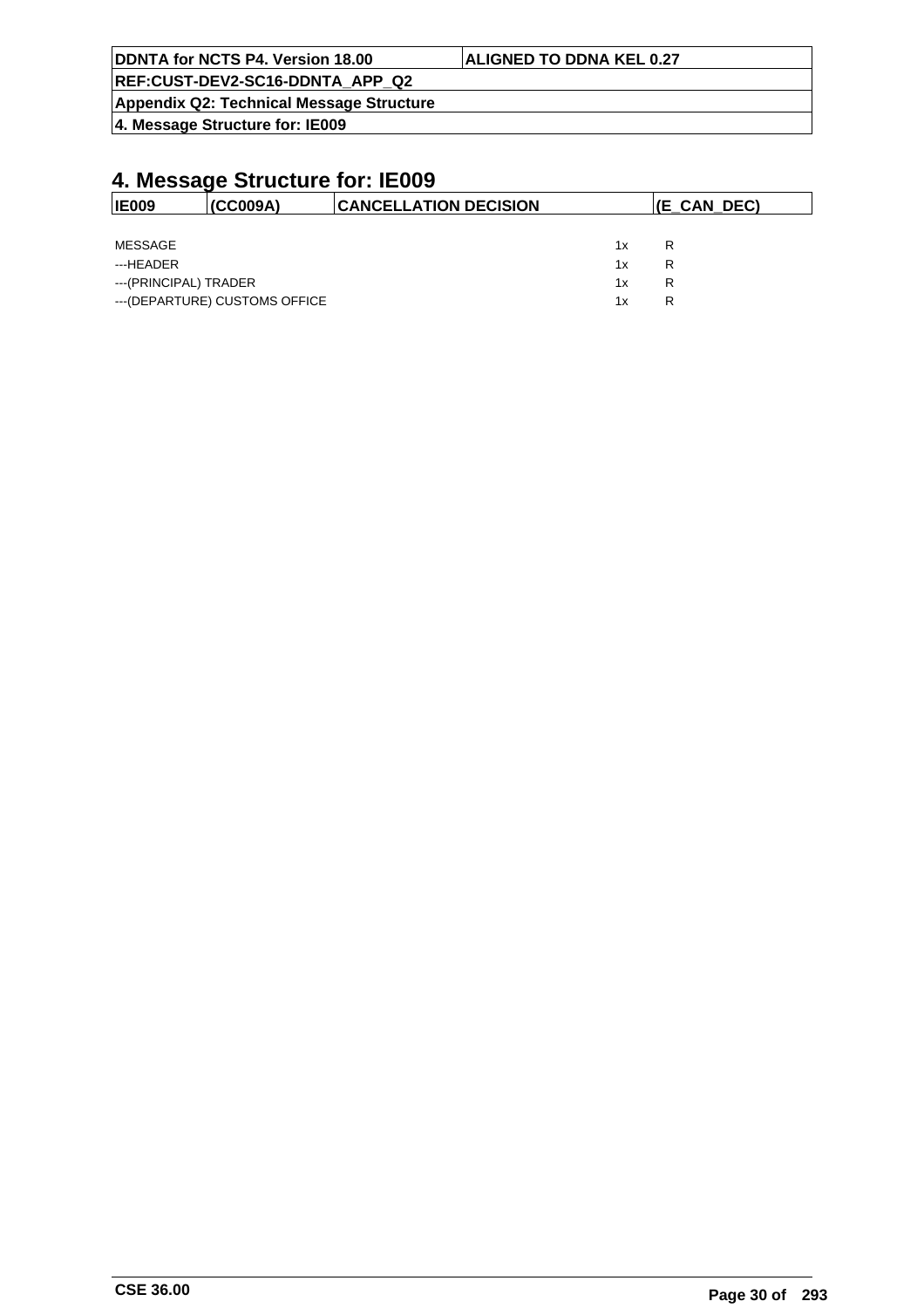## **Appendix Q2: Technical Message Structure**

**4. Message Structure for: IE009**

| Syntax identifier                        | R | a4              | 21 |                                              |
|------------------------------------------|---|-----------------|----|----------------------------------------------|
| Syntax version number                    | R | n1              | 22 |                                              |
| Message sender                           | R | an35            |    |                                              |
| Sender identification code qualifier     | O | an.4            |    |                                              |
| Message recipient                        | R | an35            |    |                                              |
| Recipient identification code qualifier  | O | an.4            |    |                                              |
| Date of preparation                      | R | n6              |    |                                              |
| Time of preparation                      | R | n4              |    |                                              |
| Interchange control reference            | R | an14            |    |                                              |
| Recipient's reference/password           | O | an14            |    |                                              |
| Recipient's reference/password qualifier | O | an2             |    |                                              |
| Application reference                    | O | an14            |    |                                              |
| Priority                                 | O | a1              |    |                                              |
| Acknowledgement request                  | O | n1              | 27 |                                              |
| Communications agreement id              | O | an35            |    |                                              |
| <b>Test indicator</b>                    | O | n1              | 27 | TR9085                                       |
| Message identification                   | R | an14            |    |                                              |
| Message type                             | R | an.6            | 60 |                                              |
| Common access reference                  | O | an35            |    |                                              |
| Message sequence number                  | O | n.2             |    |                                              |
| First and last transfer                  | O | a1              | 28 |                                              |
| ---HEADER                                |   |                 |    |                                              |
| Document/reference number                | R | an21            |    |                                              |
| Cancellation decision                    | D | n1              | 27 | C <sub>170</sub><br>R <sub>180</sub><br>R230 |
| Date of cancellation request             | D | n8              |    | C <sub>180</sub>                             |
| Cancellation initiated by customs        | R | n1              | 27 | R <sub>175</sub><br>R230                     |
| Date of cancellation decision            | R | n8              |    |                                              |
| Cancellation justification               | D | an350           |    | C175                                         |
| Cancellation justification LNG           | O | a2              | 12 | TR0099                                       |
| ---(PRINCIPAL) TRADER                    |   |                 |    |                                              |
| Name                                     | D | an35            |    | C <sub>160</sub>                             |
| Street and number                        | D | an35            |    | C <sub>160</sub>                             |
| Postal code                              | D | an.9            |    | C <sub>160</sub>                             |
| City                                     | D | an35            |    | C <sub>160</sub>                             |
| Country code                             | D | a2              | 8  | C <sub>160</sub>                             |
| <b>NAD LNG</b>                           | O | a2              | 12 | <b>TR0099</b>                                |
| TIN                                      | D | an.17           |    | R012<br>R <sub>174</sub>                     |
| Holder ID TIR                            | D | an17            |    | C904                                         |
| ---(DEPARTURE) CUSTOMS OFFICE            |   |                 |    |                                              |
| Reference number                         | R | an <sub>8</sub> |    |                                              |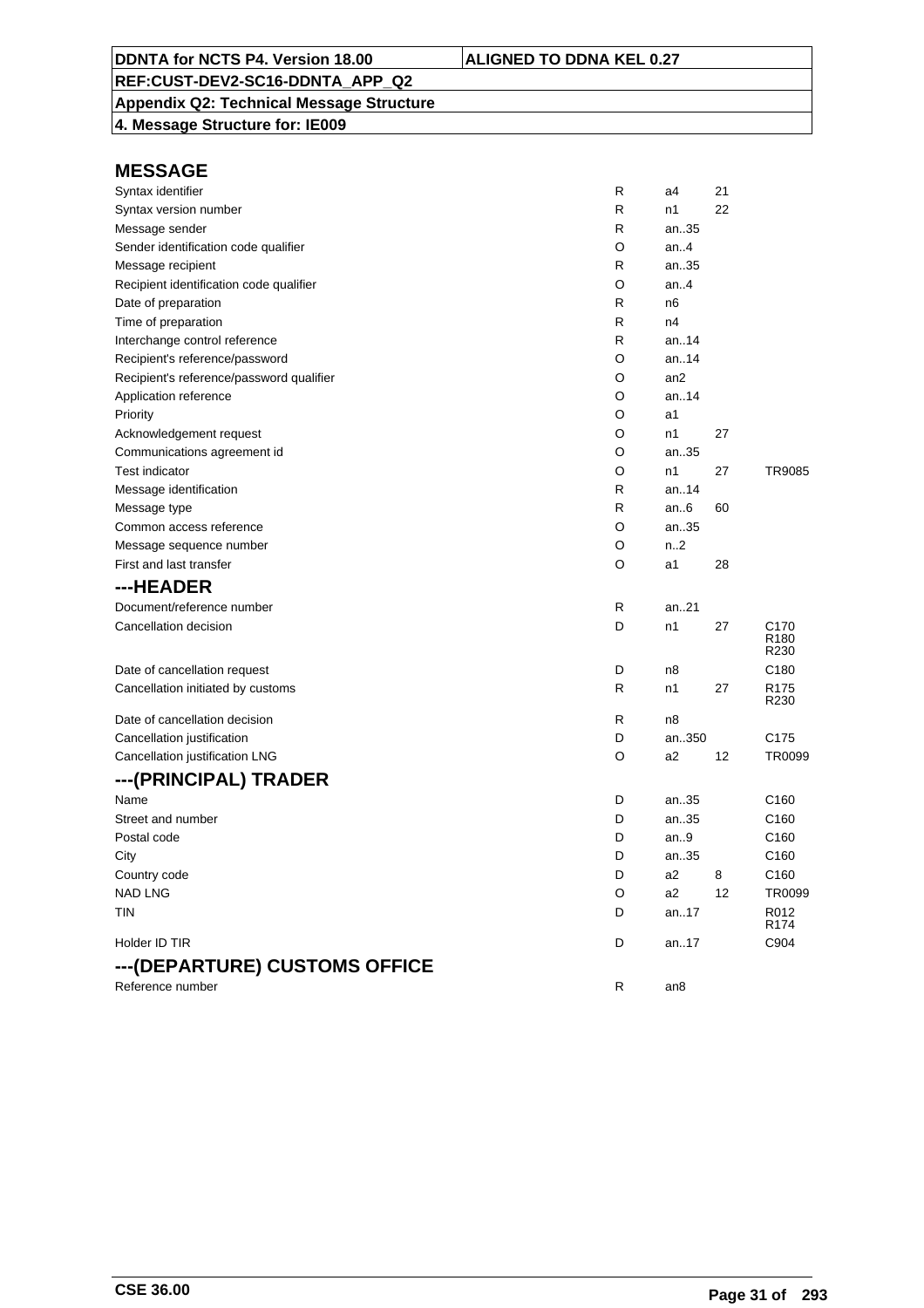| DDNTA for NCTS P4. Version 18.00 | <b>ALIGNED TO DDNA KEL 0.27</b> |
|----------------------------------|---------------------------------|
| REF:CUST-DEV2-SC16-DDNTA APP Q2  |                                 |

**Appendix Q2: Technical Message Structure**

**4. Message Structure for: IE010**

| <b>IE010</b> | (CD010A)                                  | <b>CANCELLATION NOTIFICATION</b> |    |   | (C_CAN_NOT)      |
|--------------|-------------------------------------------|----------------------------------|----|---|------------------|
|              |                                           |                                  |    |   |                  |
| MESSAGE      |                                           |                                  | 1x | R | R <sub>173</sub> |
| ---HFADFR    |                                           |                                  | 1x | R |                  |
|              | --- (DEPARTURE) CUSTOMS OFFICE            |                                  | 1x | R |                  |
|              | --- (TRANSIT DECLARED) CUSTOMS OFFICE     |                                  | 9x | O |                  |
|              | --- (DESTINATION DECLARED) CUSTOMS OFFICE |                                  | 1x | R |                  |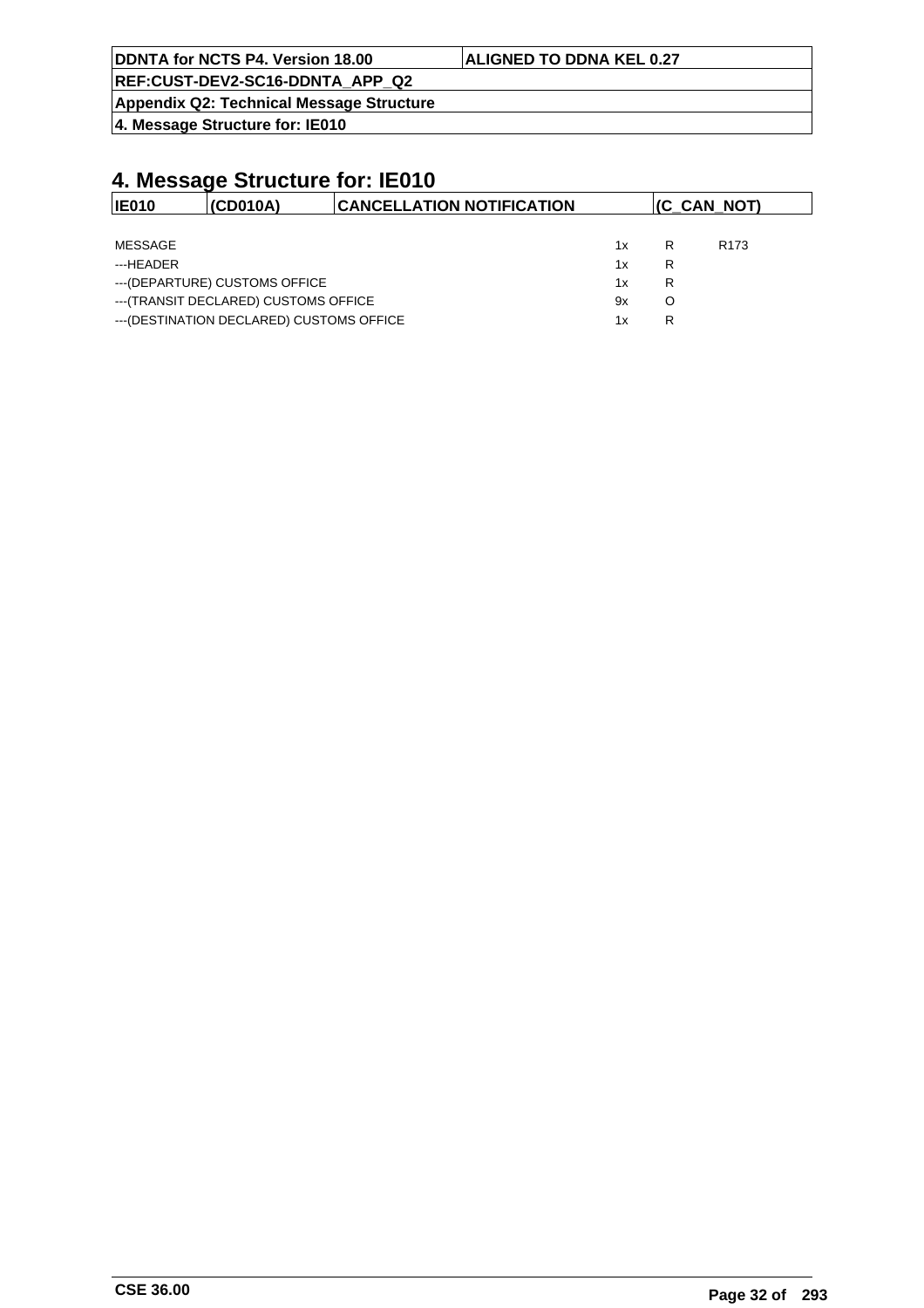**Appendix Q2: Technical Message Structure 4. Message Structure for: IE010**

| Syntax identifier                        | R | a4              | 21 |        |
|------------------------------------------|---|-----------------|----|--------|
| Syntax version number                    | R | n1              | 22 |        |
| Message sender                           | R | an35            |    |        |
| Sender identification code qualifier     | O | an.4            |    |        |
| Message recipient                        | R | an35            |    |        |
| Recipient identification code qualifier  | O | an.4            |    |        |
| Date of preparation                      | R | n <sub>6</sub>  |    |        |
| Time of preparation                      | R | n4              |    |        |
| Interchange control reference            | R | an14            |    |        |
| Recipient's reference/password           | O | an.14           |    |        |
| Recipient's reference/password qualifier | O | an2             |    |        |
| Application reference                    | O | an.14           |    |        |
| Priority                                 | O | a1              |    |        |
| Acknowledgement request                  | O | n1              | 27 |        |
| Communications agreement id              | O | an35            |    |        |
| <b>Test indicator</b>                    | O | n1              | 27 | TR9085 |
| Message identification                   | R | an14            |    |        |
| Message type                             | R | an.6            | 60 |        |
| Common access reference                  | O | an35            |    |        |
| ---HEADER                                |   |                 |    |        |
| Document/reference number                | R | an.21           |    |        |
| Date of cancellation                     | R | n <sub>8</sub>  |    |        |
| ---(DEPARTURE) CUSTOMS OFFICE            |   |                 |    |        |
| Reference number                         | R | an8             |    |        |
| ---(TRANSIT DECLARED) CUSTOMS OFFICE     |   |                 |    |        |
| Reference number                         | R | an <sub>8</sub> |    |        |
| ---(DESTINATION DECLARED) CUSTOMS OFFICE |   |                 |    |        |
| Reference number                         | R | an <sub>8</sub> |    |        |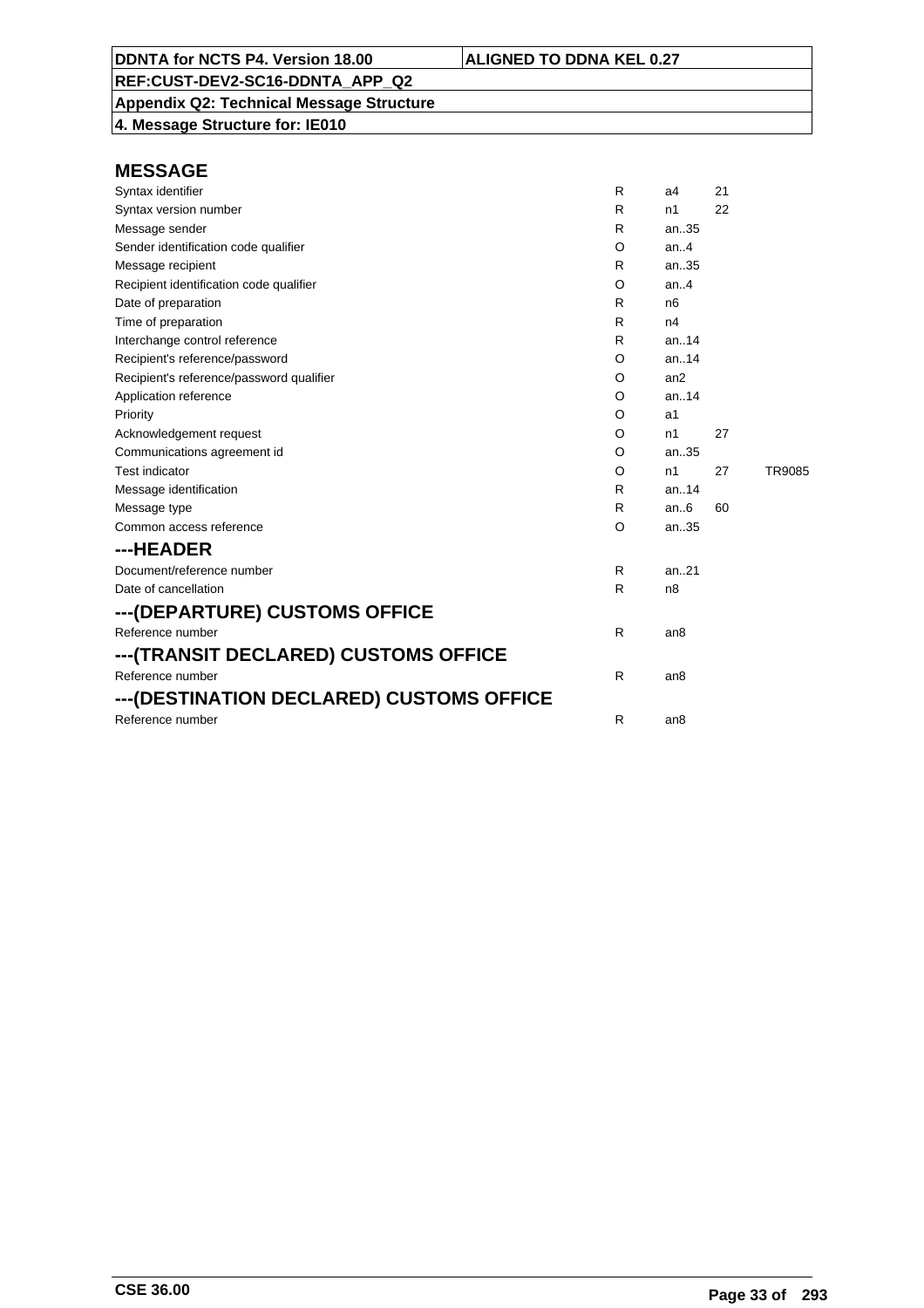| ALIGNED TO DDNA KEL 0.27 |
|--------------------------|
|--------------------------|

**DDNTA for NCTS P4. Version 18.00** 

**Appendix Q2: Technical Message Structure**

**4. Message Structure for: IE011**

| <b>IE011</b>             | (CD011A)                                 | <b>SENSITIVE GOODS NOTIFICATION</b> |      | (C_SGI_NOT) |                     |
|--------------------------|------------------------------------------|-------------------------------------|------|-------------|---------------------|
|                          |                                          |                                     |      |             |                     |
| <b>MESSAGE</b>           |                                          |                                     | 1x   | R           |                     |
| ---HEADER                |                                          |                                     | 1x   | R           | R <sub>143</sub>    |
| --- (PRINCIPAL) TRADER   |                                          |                                     | 1x   | R           |                     |
| --- (CONSIGNOR) TRADER   |                                          |                                     | 1x   | $\circ$     | R010                |
| --- (CONSIGNEE) TRADER   |                                          |                                     | 1x   | D           | C001 R011<br>TR0601 |
|                          | --- (AUTHORISED CONSIGNEE) TRADER        |                                     | 1x   | O           | R015                |
|                          | --- (DEPARTURE) CUSTOMS OFFICE           |                                     | 1x   | R           |                     |
|                          | --- (TRANSIT) CUSTOMS OFFICE             |                                     | 9x   | D           | C030 R902<br>TR0630 |
|                          | --- (DESTINATION) CUSTOMS OFFICE         |                                     | 1x   | R           |                     |
| ---CONTROL RESULT        |                                          |                                     | 1x   | R           |                     |
| --- SEALS INFO           |                                          |                                     | 1x   | O           | TR1100              |
| ------SEALS ID           |                                          |                                     | 99x  | R           |                     |
| --- GOODS ITEM           |                                          |                                     | 999x | R           |                     |
|                          | ------PREVIOUS ADMINISTRATIVE REFERENCES |                                     | 9x   | D           | C035 TR0635         |
|                          | ------PRODUCED DOCUMENTS/CERTIFICATES    |                                     | 99x  | D           | C547 C903           |
| ------SPECIAL MENTIONS   |                                          |                                     | 99x  | O           |                     |
| ------(CONSIGNOR) TRADER |                                          |                                     | 1x   | $\circ$     | R010                |
| ------(CONSIGNEE) TRADER |                                          |                                     | 1x   | D           | C002 R011<br>TR0601 |
| ------CONTAINERS         |                                          |                                     | 99x  | D           | C055                |
| ------PACKAGES           |                                          |                                     | 99x  | R           |                     |
| ------SGI CODES          |                                          |                                     | 9x   | O           | R <sub>155</sub>    |
|                          | ------(CONSIGNOR-SECURITY) TRADER        |                                     | 1x   | D           | C186 C187           |
|                          | ------(CONSIGNEE-SECURITY) TRADER        |                                     | 1x   | D           | C186 C188           |
| --- ITINERARY            |                                          |                                     | 99x  | D           | C186 C587           |
| ---RISK ANALYSIS         |                                          |                                     | 999x | D           | C186 R821           |
| --- (CARRIER) TRADER     |                                          |                                     | 1x   | D           | C186 R181           |
|                          | --- (CONSIGNOR-SECURITY) TRADER          |                                     | 1x   | D           | C186 C187           |
|                          | --- (CONSIGNEE-SECURITY) TRADER          |                                     | 1x   | D           | C186 C188           |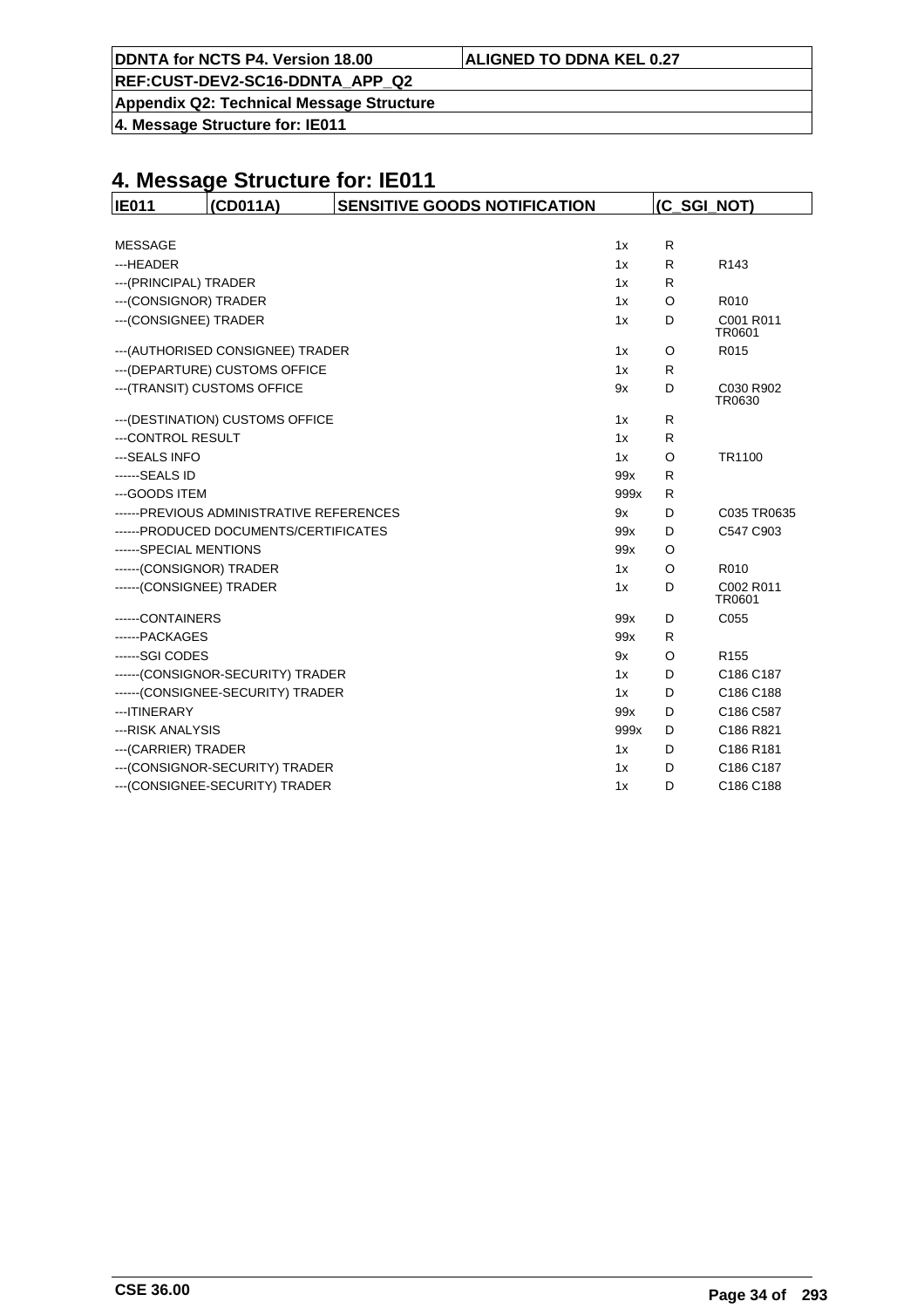## **Appendix Q2: Technical Message Structure**

**4. Message Structure for: IE011**

| Syntax identifier                                       | R | a4              | 21  |                  |
|---------------------------------------------------------|---|-----------------|-----|------------------|
| Syntax version number                                   | R | n1              | 22  |                  |
| Message sender                                          | R | an35            |     |                  |
| Sender identification code qualifier                    | O | an4             |     |                  |
| Message recipient                                       | R | an35            |     |                  |
| Recipient identification code qualifier                 | O | an.4            |     |                  |
| Date of preparation                                     | R | n6              |     |                  |
| Time of preparation                                     | R | n4              |     |                  |
| Interchange control reference                           | R | an. $.14$       |     |                  |
| Recipient's reference/password                          | O | an14            |     |                  |
| Recipient's reference/password qualifier                | O | an <sub>2</sub> |     |                  |
| Application reference                                   | O | an.14           |     |                  |
| Priority                                                | O | a1              |     |                  |
| Acknowledgement request                                 | O | n1              | 27  |                  |
| Communications agreement id                             | O | an35            |     |                  |
| <b>Test indicator</b>                                   | O | n1              | 27  | TR9085           |
| Message identification                                  | R | an14            |     |                  |
| Message type                                            | R | an.6            | 60  |                  |
| Common access reference                                 | O | an35            |     |                  |
| ---HEADER                                               |   |                 |     |                  |
| Document/reference number                               | R | an21            |     |                  |
|                                                         | R | an9             | 31  | R909             |
| Type of declaration                                     |   |                 |     | R911             |
| Country of destination code                             | D | a2              | 8   | C140             |
| Agreed location of goods, code                          | D | an17            |     | C <sub>186</sub> |
|                                                         |   |                 |     | R041             |
| Agreed location of goods                                | D | an35            |     | C186<br>R041     |
| Agreed location of goods LNG                            | O | a2              | 12  | TR0099           |
| Authorised location of goods, code                      | D | an17            |     | C186             |
|                                                         |   |                 |     | R041             |
| Place of loading, code                                  | D | an17            |     | C <sub>191</sub> |
| Country of dispatch/export code                         | D | a2              | 8   | C <sub>135</sub> |
| Customs sub place                                       | D | an17            |     | C186             |
|                                                         |   |                 |     | R041             |
| Transport mode at border                                | D | n2              | 18  | C <sub>599</sub> |
| Identity of means of transport at departure (exp/trans) | D | an27            |     | TR0035<br>TR9090 |
| Identity of means of transport at departure LNG         | O | a2              | 12  | TR0099           |
| Nationality of means of transport at departure          | D | a2              | 8   | TR0035           |
|                                                         |   |                 |     | TR9095           |
| Identity of means of transport crossing border          | D | an27            |     | C011             |
| Identity of means of transport crossing border LNG      | O | a <sub>2</sub>  | 12  | TR0099           |
| Nationality of means of transport crossing border       | D | a <sub>2</sub>  | 8   | C010             |
|                                                         |   |                 |     | R036             |
| Containerised indicator                                 | R | n1              | 27  | R230             |
| Acceptance date                                         | R | n8              |     |                  |
| Issuing date                                            | R | n8              |     |                  |
| NCTS accompanying document language code                | R | a <sub>2</sub>  | 12  |                  |
| Total number of items                                   | R | n.5             |     |                  |
| Total number of packages                                | O | n7              |     | R <sub>105</sub> |
| Total gross mass                                        | R | n.11,3          |     |                  |
| Specific Circumstance Indicator                         | D | a1              | 96  | C186             |
|                                                         |   |                 |     | R825             |
| Transport charges/ Method of Payment                    | D | a1              | 116 | C186             |
| <b>Commercial Reference Number</b>                      | D | an70            |     | C186<br>C547     |
|                                                         |   |                 |     | R876             |
| Security                                                | O | n1              | 117 | R229             |
| Conveyance reference number                             | D | an35            |     | C531             |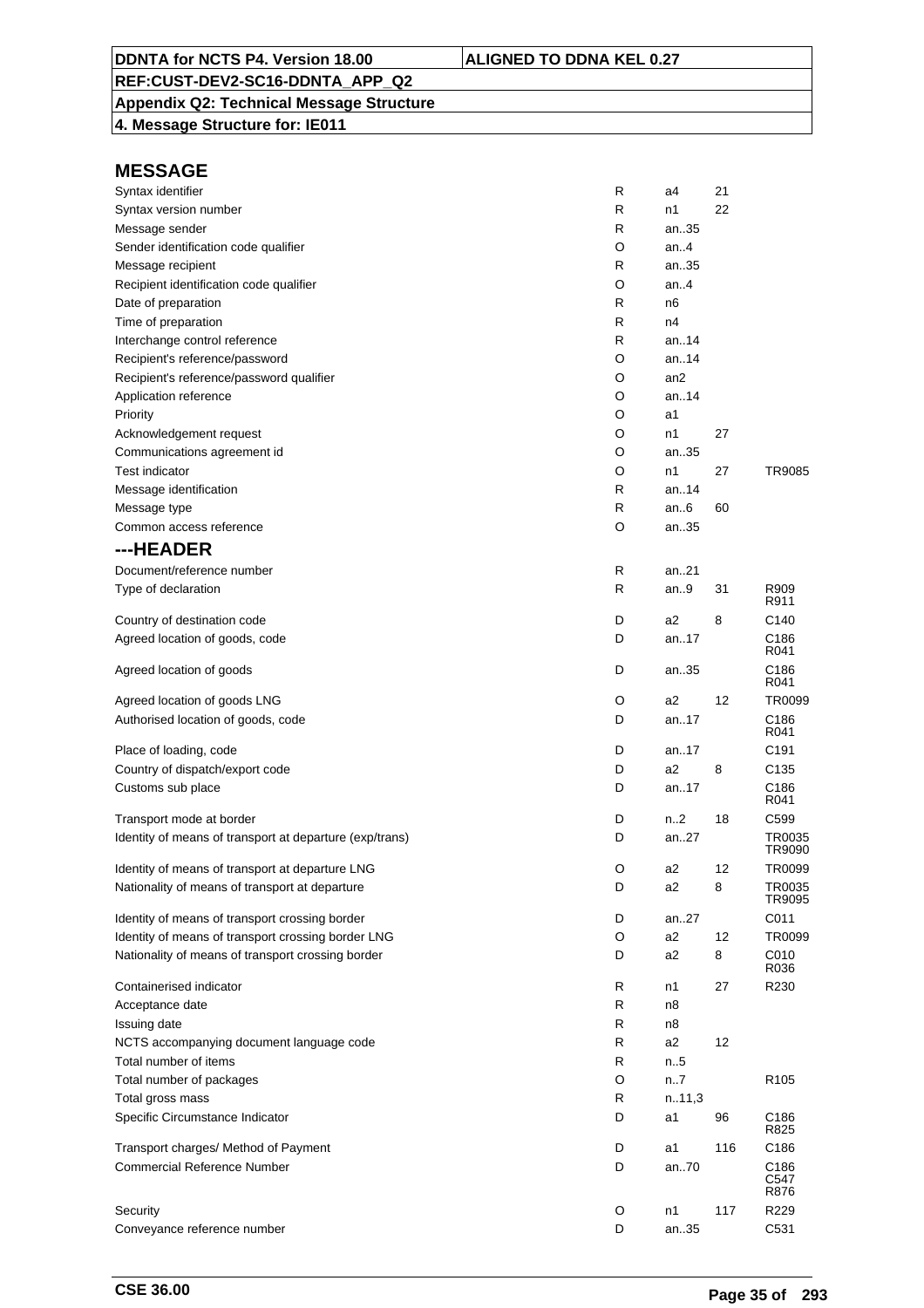| DDNTA for NCTS P4. Version 18.00                    | <b>ALIGNED TO DDNA KEL 0.27</b> |                 |    |                |
|-----------------------------------------------------|---------------------------------|-----------------|----|----------------|
| REF:CUST-DEV2-SC16-DDNTA_APP_Q2                     |                                 |                 |    |                |
| <b>Appendix Q2: Technical Message Structure</b>     |                                 |                 |    |                |
| 4. Message Structure for: IE011                     |                                 |                 |    |                |
|                                                     |                                 |                 |    |                |
| Place of unloading, code                            | D                               | an35            |    | C186<br>C589   |
| Place of unloading LNG                              | O                               | a2              | 12 | TR0099         |
| --- (PRINCIPAL) TRADER                              |                                 |                 |    |                |
| Name                                                | R                               | an35            |    |                |
| Street and number                                   | R                               | an35            |    |                |
| Postal code                                         | R                               | an.9            |    |                |
| City                                                | R                               | an35            |    |                |
| Country code                                        | R.                              | a2              | 8  |                |
| <b>NAD LNG</b>                                      | O                               | a2              | 12 | TR0099         |
| TIN<br>Holder ID TIR                                | O<br>D                          | an17<br>an17    |    | C904           |
|                                                     |                                 |                 |    |                |
| ---(CONSIGNOR) TRADER                               |                                 |                 |    |                |
| Name                                                | R                               | an35            |    |                |
| Street and number<br>Postal code                    | R<br>R                          | an35<br>an.9    |    |                |
| City                                                | R                               | an35            |    |                |
| Country code                                        | R                               | a2              | 8  |                |
| <b>NAD LNG</b>                                      | O                               | a2              | 12 | TR0099         |
| <b>TIN</b>                                          | O                               | an17            |    |                |
| ---(CONSIGNEE) TRADER                               |                                 |                 |    |                |
| Name                                                | R                               | an35            |    |                |
| Street and number                                   | R                               | an35            |    |                |
| Postal code                                         | R                               | an.9            |    |                |
| City                                                | R                               | an35            |    |                |
| Country code                                        | R                               | a2              | 8  |                |
| <b>NAD LNG</b>                                      | O                               | a2              | 12 | TR0099         |
| <b>TIN</b>                                          | O                               | an.17           |    |                |
| ---(AUTHORISED CONSIGNEE) TRADER                    |                                 |                 |    |                |
| <b>TIN</b>                                          | R                               | an17            |    |                |
| --- (DEPARTURE) CUSTOMS OFFICE                      |                                 |                 |    |                |
| Reference number                                    | R                               | an8             |    | R901           |
| ---(TRANSIT) CUSTOMS OFFICE                         |                                 |                 |    |                |
| Reference number                                    | $\mathsf{R}$                    | an <sub>8</sub> |    | R906           |
|                                                     |                                 |                 |    | R907           |
|                                                     |                                 |                 |    | R908<br>R910   |
|                                                     |                                 |                 |    | TR0635         |
| <b>Arrival Time</b>                                 | D                               | n12             |    | C598<br>R660   |
|                                                     |                                 |                 |    |                |
| ---(DESTINATION) CUSTOMS OFFICE<br>Reference number |                                 |                 |    |                |
|                                                     | $\mathsf R$                     | an8             |    | R901<br>R904   |
|                                                     |                                 |                 |    | R905<br>TR0635 |
|                                                     |                                 |                 |    |                |
| ---CONTROL RESULT                                   |                                 |                 |    |                |
| Control result code<br>Date limit                   | R<br>R                          | an2             | 47 | R903           |
|                                                     |                                 | n8              |    |                |
| ---SEALS INFO                                       |                                 |                 |    |                |
| Seals number                                        | R                               | n.4             |    |                |
| ------SEALS ID                                      |                                 |                 |    |                |
| Seals identity                                      | R                               | an20            |    |                |
| Seals identity LNG                                  | O                               | a2              | 12 | TR0099         |
| ---GOODS ITEM                                       |                                 |                 |    |                |
| Item number                                         | R                               | $n_{.}.5$       |    | R005           |
|                                                     |                                 |                 |    | R007           |
| Commodity code                                      | D                               | an22            |    | C015<br>R470   |
|                                                     |                                 |                 |    | TR0102         |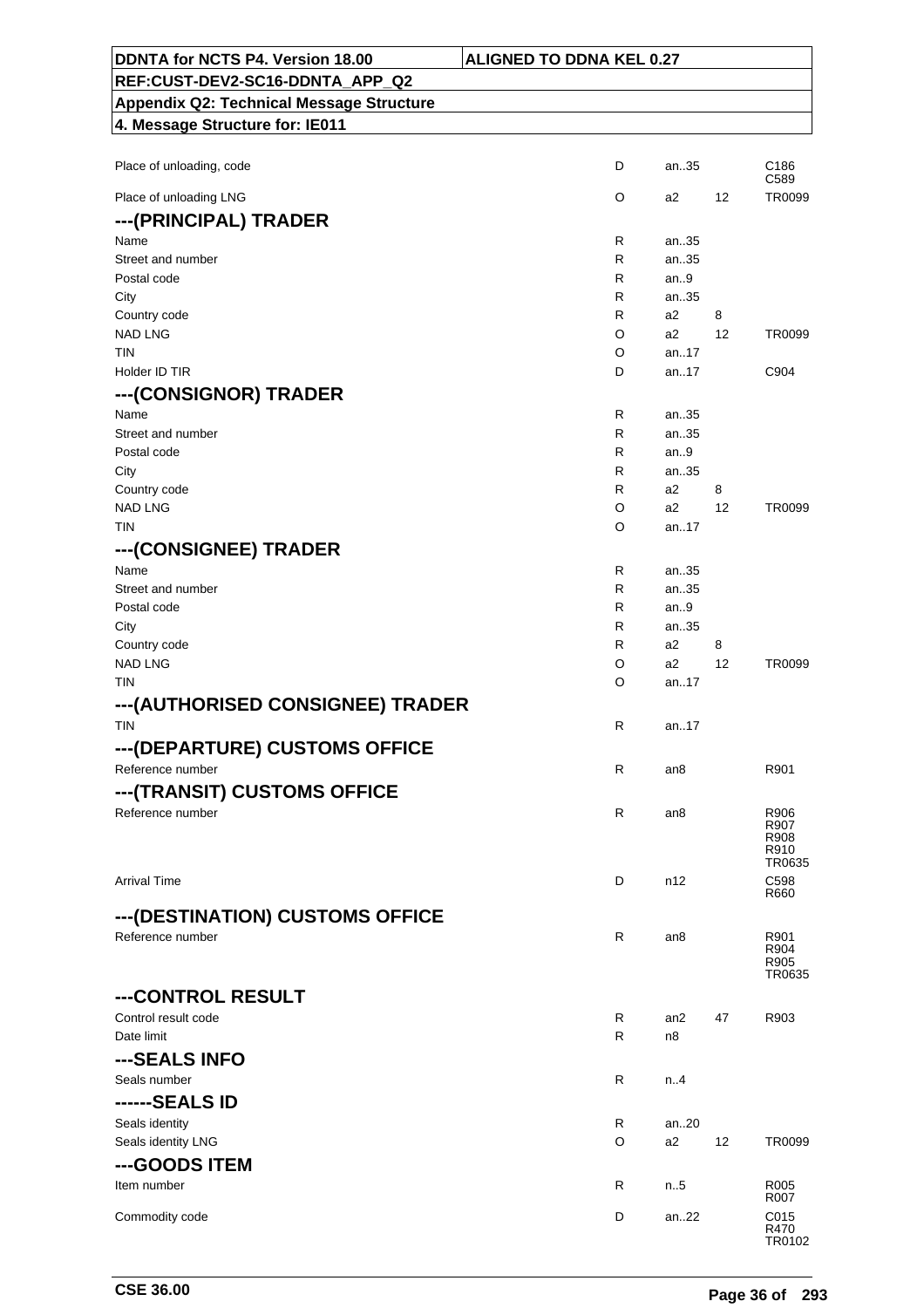| DDNTA for NCTS P4. Version 18.00                | <b>ALIGNED TO DDNA KEL 0.27</b> |                |     |                        |
|-------------------------------------------------|---------------------------------|----------------|-----|------------------------|
| REF:CUST-DEV2-SC16-DDNTA APP Q2                 |                                 |                |     |                        |
| <b>Appendix Q2: Technical Message Structure</b> |                                 |                |     |                        |
| 4. Message Structure for: IE011                 |                                 |                |     |                        |
|                                                 |                                 |                |     |                        |
| Type of declaration                             | D                               | an9            | 31  | C045                   |
| Goods description                               | R                               | an280          |     |                        |
| Goods description LNG                           | O                               | a2             | 12  | TR0099                 |
| Gross mass                                      | O                               | n.11,3         |     |                        |
| Net mass                                        | O                               | n.11,3         |     |                        |
| Country of dispatch/export code                 | D                               | a2             | 8   | C <sub>135</sub>       |
| Country of destination code                     | D                               | a2             | 8   | C <sub>140</sub>       |
| Transport charges/ Method of Payment            | D                               | a1             | 116 | C186<br>C576<br>TR9120 |
| <b>Commercial Reference Number</b>              | D                               | an.70          |     | C186<br>C547<br>R876   |
| UN dangerous goods code                         | O                               | an4            | 101 | C186                   |
| ------PREVIOUS ADMINISTRATIVE REFERENCES        |                                 |                |     |                        |
| Previous document type                          | $\mathsf{R}$                    | an $6$         | 14  | R020                   |
|                                                 |                                 |                |     | R079<br>TR0100         |
| Previous document reference                     | R                               | an35           |     |                        |
| Previous document reference LNG                 | O                               | a2             | 12  | TR0099                 |
| Complement of information                       | O                               | an.26          |     |                        |
| Complement of information LNG                   | O                               | a2             | 12  | TR0099                 |
| ------PRODUCED DOCUMENTS/CERTIFICATES           |                                 |                |     |                        |
| Document type                                   | R                               | an.4           | 13  | C901<br>R079<br>TR0103 |
| Document reference                              | D                               | an35           |     | C902<br>TR0015         |
| Document reference LNG                          | O                               | a2             | 12  | TR0099                 |
| Complement of information                       | O                               | an26           |     |                        |
| Complement of information LNG                   | O                               | a <sub>2</sub> | 12  | TR0099                 |
| ------SPECIAL MENTIONS                          |                                 |                |     |                        |
| Additional information coded                    | R                               | an.5           | 39  | R080                   |
|                                                 |                                 |                |     | TR0101                 |
| Export from EC                                  | D                               | n1             | 27  | C075<br>R075           |
| Export from country                             | D                               | a2             | 63  | C075<br>R075           |
| ------(CONSIGNOR) TRADER                        |                                 |                |     |                        |
| Name                                            | R                               | an35           |     |                        |
| Street and number                               | R                               | an35           |     |                        |
| Postal code                                     | R                               | an.9           |     |                        |
| City                                            | R                               | an35           |     |                        |
| Country code                                    | R                               | a2             | 8   |                        |
| <b>NAD LNG</b>                                  | O                               | a2             | 12  | TR0099                 |
| TIN                                             | O                               | an17           |     |                        |
| ------(CONSIGNEE) TRADER                        |                                 |                |     |                        |
| Name                                            | R                               | an35           |     |                        |
| Street and number                               | R                               | an35           |     |                        |
| Postal code                                     | R                               | an9            |     |                        |
| City                                            | R                               | an35           |     |                        |
| Country code                                    | R                               | a2             | 8   |                        |
| <b>NAD LNG</b>                                  | O                               | a2             | 12  | TR0099                 |
| TIN                                             | O                               | an17           |     |                        |
| ------CONTAINERS                                |                                 |                |     |                        |
| Container number                                | R                               |                |     |                        |
|                                                 |                                 | an17           |     |                        |
| ------PACKAGES                                  |                                 |                |     |                        |
| Marks & numbers of packages                     | D                               | an42           |     | C060                   |
| Marks & numbers of packages LNG                 | O                               | a2             | 12  | TR0099                 |
| Kind of packages                                | R                               | an3            | 17  |                        |

 $\mathsf{r}$ 

 $\overline{\phantom{a}}$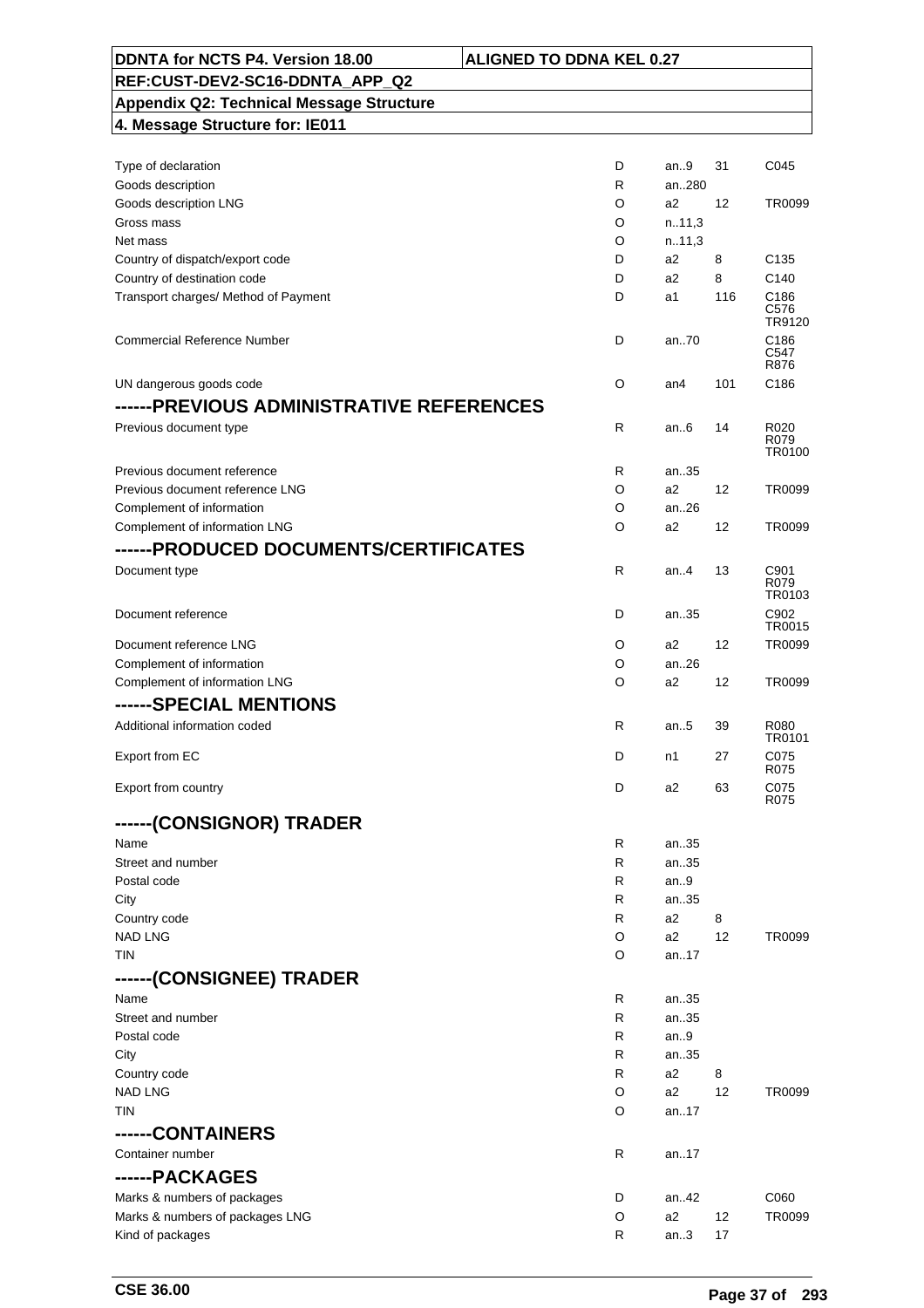| DDNTA for NCTS P4. Version 18.00                | <b>ALIGNED TO DDNA KEL 0.27</b> |                |    |                        |
|-------------------------------------------------|---------------------------------|----------------|----|------------------------|
| REF:CUST-DEV2-SC16-DDNTA_APP_Q2                 |                                 |                |    |                        |
| <b>Appendix Q2: Technical Message Structure</b> |                                 |                |    |                        |
| 4. Message Structure for: IE011                 |                                 |                |    |                        |
|                                                 |                                 |                |    |                        |
| Number of packages                              | D                               | n.5            |    | C060<br>R021<br>TR0022 |
| Number of pieces                                | D                               | $n_{.}.5$      |    | C060                   |
| ------SGI CODES                                 |                                 |                |    |                        |
| Sensitive goods code                            | O                               | n2             | 64 | R <sub>156</sub>       |
| Sensitive quantity                              | R                               | n.11,3         |    |                        |
| ------(CONSIGNOR-SECURITY) TRADER               |                                 |                |    |                        |
| Name                                            | R                               | an35           |    |                        |
| Street and number                               | R                               | an35           |    |                        |
| Postal code                                     | R                               | an.9           |    |                        |
| City<br>Country code                            | R<br>R                          | an35<br>a2     | 8  |                        |
| <b>NAD LNG</b>                                  | O                               | a2             | 12 | TR0099                 |
| <b>TIN</b>                                      | D                               | an17           |    | C572                   |
| ------(CONSIGNEE-SECURITY) TRADER               |                                 |                |    |                        |
| Name                                            | R                               | an35           |    |                        |
| Street and number                               | R                               | an35           |    |                        |
| Postal code                                     | R                               | an.9           |    |                        |
| City                                            | R                               | an35           |    |                        |
| Country code                                    | R                               | a2             | 8  |                        |
| <b>NAD LNG</b>                                  | O                               | a2             | 12 | TR0099                 |
| <b>TIN</b>                                      | D                               | an17           |    | C596                   |
| ---ITINERARY                                    |                                 |                |    |                        |
| Country of routing code                         | R                               | a2             | 8  |                        |
| ---RISK ANALYSIS                                |                                 |                |    |                        |
| Item Number involved                            | O                               | n.5            |    | R824<br>R875           |
| Risk Analysis result code                       | R                               | an $.5$        |    | TR9175                 |
| Risk Analysis text                              | O                               | an350          |    |                        |
| Risk Analysis LNG                               | O                               | a2             | 12 | TR0099                 |
| --- (CARRIER) TRADER                            |                                 |                |    |                        |
| Name                                            | R                               | an35           |    |                        |
| Street and number                               | R                               | an35           |    |                        |
| Postal code                                     | R                               | an9            |    |                        |
| City                                            | R                               | an35           |    |                        |
| Country code                                    | R                               | a <sub>2</sub> | 8  |                        |
| <b>NAD LNG</b><br><b>TIN</b>                    | O<br>O                          | a2<br>an17     | 12 | TR0099                 |
|                                                 |                                 |                |    |                        |
| ---(CONSIGNOR-SECURITY) TRADER                  |                                 |                |    |                        |
| Name<br>Street and number                       | R<br>R                          | an35<br>an35   |    |                        |
| Postal code                                     | R                               | an9            |    |                        |
| City                                            | R                               | an35           |    |                        |
| Country code                                    | R                               | a2             | 8  |                        |
| <b>NAD LNG</b>                                  | O                               | a2             | 12 | TR0099                 |
| TIN                                             | D                               | an17           |    | C572                   |
| ---(CONSIGNEE-SECURITY) TRADER                  |                                 |                |    |                        |
| Name                                            | R                               | an35           |    |                        |
| Street and number                               | R                               | an35           |    |                        |
| Postal code                                     | R                               | an.9           |    |                        |
| City                                            | R                               | an35           |    |                        |
| Country code<br><b>NAD LNG</b>                  | R                               | a2             | 8  |                        |
| <b>TIN</b>                                      | O<br>D                          | a2<br>an17     | 12 | TR0099<br>C596         |
|                                                 |                                 |                |    |                        |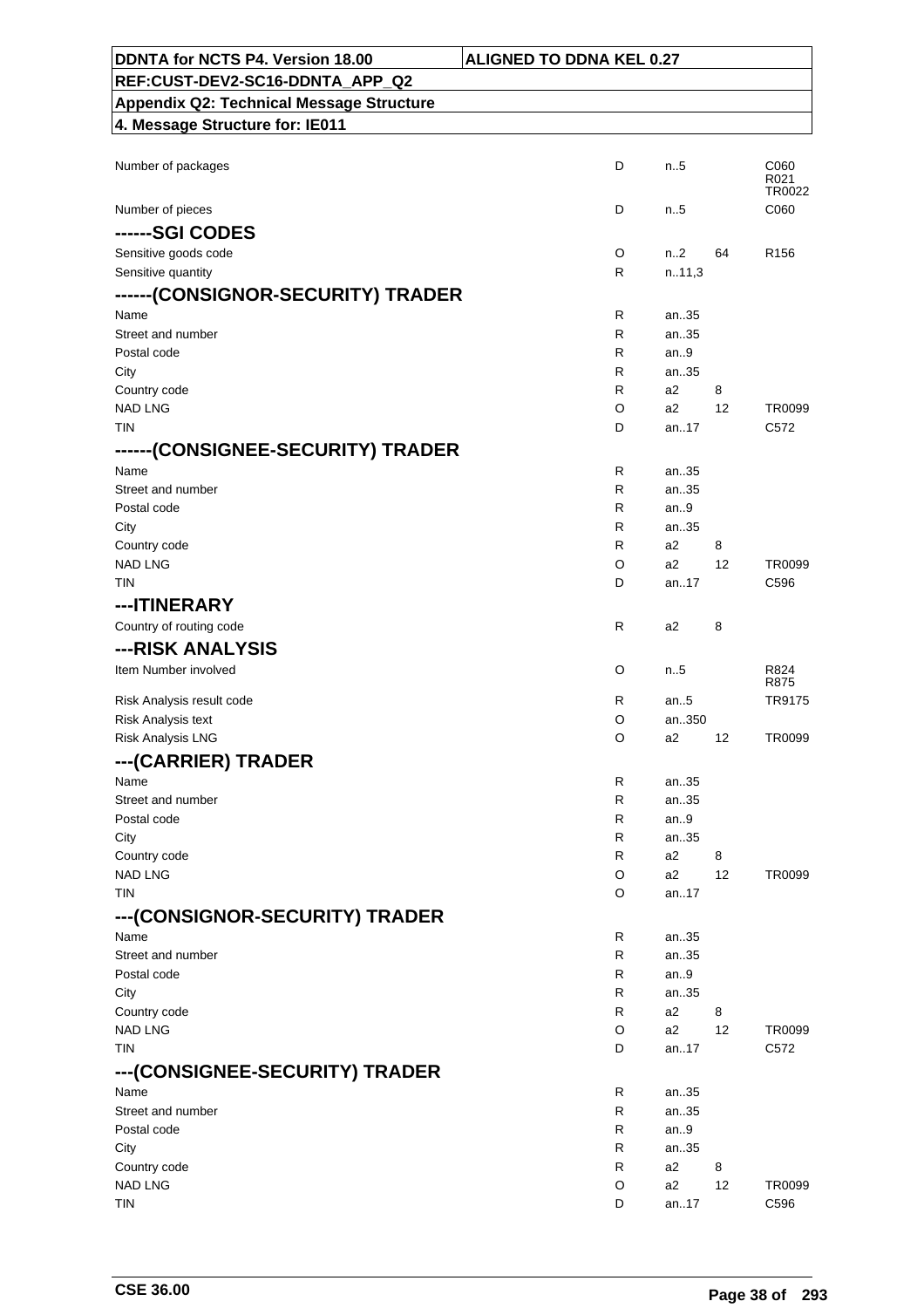**Appendix Q2: Technical Message Structure**

**4. Message Structure for: IE012**

| <b>IE012</b>             | (CD012B)                                  | <b>AAR-TIR-SPEED</b> |      |              | (C AAR SPD)         |
|--------------------------|-------------------------------------------|----------------------|------|--------------|---------------------|
|                          |                                           |                      |      |              |                     |
| <b>MESSAGE</b>           |                                           |                      | 1x   | R            |                     |
| ---HEADER                |                                           |                      | 1x   | R            | R <sub>143</sub>    |
| --- (PRINCIPAL) TRADER   |                                           |                      | 1x   | $\mathsf{R}$ |                     |
| --- (CONSIGNOR) TRADER   |                                           |                      | 1x   | O            | R010                |
| --- (CONSIGNEE) TRADER   |                                           |                      | 1x   | D            | C001 R011<br>TR0601 |
|                          | --- (AUTHORISED CONSIGNEE) TRADER         |                      | 1x   | O            | R015                |
|                          | --- (DEPARTURE) CUSTOMS OFFICE            |                      | 1x   | R            |                     |
|                          | --- (TRANSIT) CUSTOMS OFFICE              |                      | 9x   | D            | C030 R902<br>TR0630 |
|                          | --- (DESTINATION) CUSTOMS OFFICE          |                      | 1x   | R            |                     |
| ---CONTROL RESULT        |                                           |                      | 1x   | R            |                     |
| --- SEALS INFO           |                                           |                      | 1x   | O            | TR1100              |
| ------SEALS ID           |                                           |                      | 99x  | R            |                     |
| --- GOODS ITEM           |                                           |                      | 999x | R            |                     |
|                          | ------ PREVIOUS ADMINISTRATIVE REFERENCES |                      | 9x   | D            | C035 TR0635         |
|                          | ------PRODUCED DOCUMENTS/CERTIFICATES     |                      | 99x  | D            | C547 C903           |
| ------SPECIAL MENTIONS   |                                           |                      | 99x  | O            |                     |
| ------(CONSIGNOR) TRADER |                                           |                      | 1x   | O            | R010                |
| ------(CONSIGNEE) TRADER |                                           |                      | 1x   | D            | C002 R011<br>TR0601 |
| -----CONTAINERS          |                                           |                      | 99x  | D            | C055                |
| ------PACKAGES           |                                           |                      | 99x  | R            |                     |
| -----SGI CODES           |                                           |                      | 9x   | O            | R <sub>155</sub>    |
|                          | ------(CONSIGNOR-SECURITY) TRADER         |                      | 1x   | D            | C186 C187           |
|                          | ------(CONSIGNEE-SECURITY) TRADER         |                      | 1x   | D            | C186 C188           |
| --- ITINERARY            |                                           |                      | 99x  | D            | C186 C587           |
| ---RISK ANALYSIS         |                                           |                      | 999x | D            | C186 R821           |
| --- (CARRIER) TRADER     |                                           |                      | 1x   | D            | C186 R181           |
|                          | --- (CONSIGNOR-SECURITY) TRADER           |                      | 1x   | D            | C186 C187           |
|                          | --- (CONSIGNEE-SECURITY) TRADER           |                      | 1x   | D            | C186 C188           |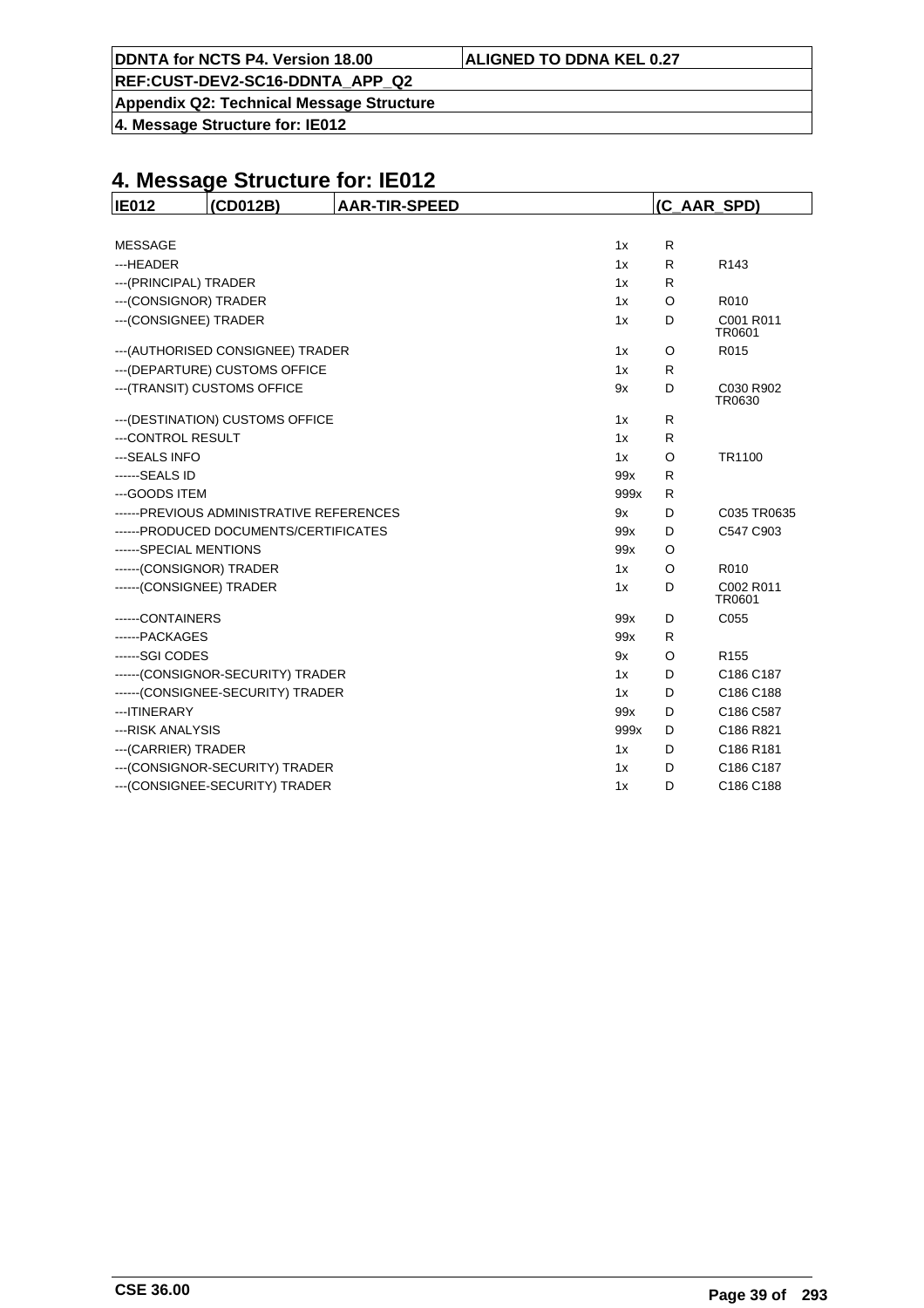## **Appendix Q2: Technical Message Structure**

**4. Message Structure for: IE012**

| Syntax identifier                                       | R | a4             | 21  |                  |
|---------------------------------------------------------|---|----------------|-----|------------------|
| Syntax version number                                   | R | n1             | 22  |                  |
| Message sender                                          | R | an35           |     |                  |
| Sender identification code qualifier                    | O | an4            |     |                  |
| Message recipient                                       | R | an35           |     |                  |
| Recipient identification code qualifier                 | O | an4            |     |                  |
| Date of preparation                                     | R | n6             |     |                  |
| Time of preparation                                     | R | n4             |     |                  |
| Interchange control reference                           | R | an14           |     |                  |
| Recipient's reference/password                          | O | an14           |     |                  |
| Recipient's reference/password qualifier                | O | an2            |     |                  |
| Application reference                                   | O | an14           |     |                  |
| Priority                                                | O | a1             |     |                  |
| Acknowledgement request                                 | O | n1             | 27  |                  |
| Communications agreement id                             | O | an35           |     |                  |
| <b>Test indicator</b>                                   | O | n1             | 27  | TR9085           |
| Message identification                                  | R | an14           |     |                  |
| Message type                                            | R | an6            | 60  |                  |
| Common access reference                                 | O | an35           |     |                  |
| ---HEADER                                               |   |                |     |                  |
| Document/reference number                               | R | an21           |     |                  |
| Type of declaration                                     | R | an9            | 31  | R909             |
|                                                         |   |                |     | R911             |
| Country of destination code                             | D | a2             | 8   | C140             |
| Agreed location of goods, code                          | D | an17           |     | C186<br>R041     |
| Agreed location of goods                                | D | an35           |     | C186<br>R041     |
| Agreed location of goods LNG                            | O | a2             | 12  | TR0099           |
| Authorised location of goods, code                      | D | an17           |     | C186<br>R041     |
| Place of loading, code                                  | D | an17           |     | C191             |
| Country of dispatch/export code                         | D | a2             | 8   | C135             |
| Customs sub place                                       | D | an17           |     | C186<br>R041     |
| Transport mode at border                                | D | n2             | 18  | C599             |
| Identity of means of transport at departure (exp/trans) | D | an27           |     | TR0035<br>TR9090 |
| Identity of means of transport at departure LNG         | O | a2             | 12  | TR0099           |
| Nationality of means of transport at departure          | D | a2             | 8   | TR0035<br>TR9095 |
| Identity of means of transport crossing border          | D | an27           |     | C011             |
| Identity of means of transport crossing border LNG      | O | a <sub>2</sub> | 12  | TR0099           |
| Nationality of means of transport crossing border       | D | a <sub>2</sub> | 8   | C010<br>R036     |
| Containerised indicator                                 | R | n1             | 27  | R230             |
| Acceptance date                                         | R | n8             |     |                  |
| Issuing date                                            | R | n8             |     |                  |
| NCTS accompanying document language code                | R | a <sub>2</sub> | 12  |                  |
| Total number of items                                   | R | n.5            |     |                  |
| Total number of packages                                | O | n7             |     | R <sub>105</sub> |
| Total gross mass                                        | R | n.11,3         |     |                  |
| Specific Circumstance Indicator                         | D | a1             | 96  | C186<br>R825     |
| Transport charges/ Method of Payment                    | D | a1             | 116 | C186             |
| <b>Commercial Reference Number</b>                      | D | an70           |     | C186<br>C547     |
| Security                                                | O | n1             | 117 | R876<br>R229     |
| Conveyance reference number                             | D | an35           |     | C531             |
|                                                         |   |                |     |                  |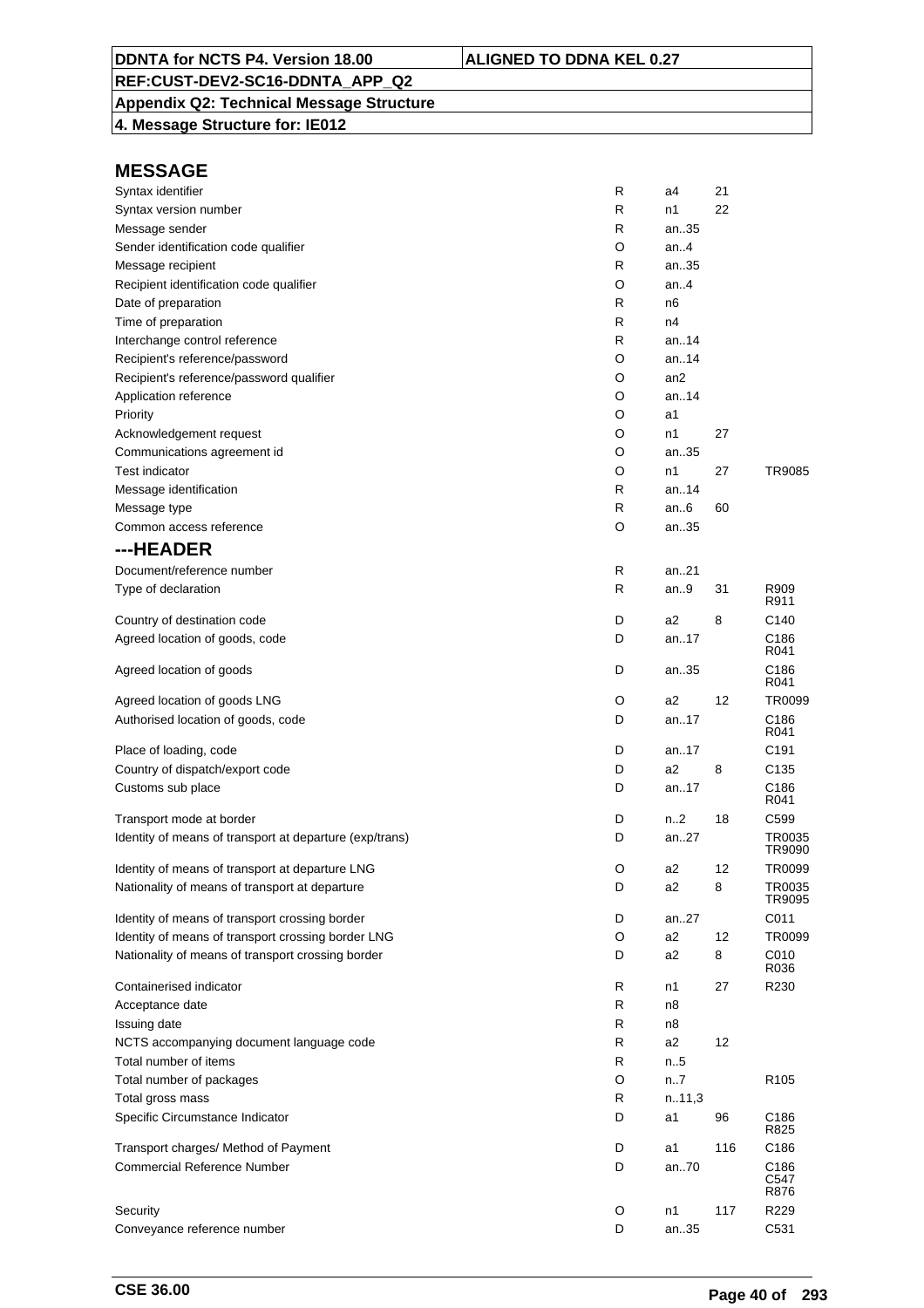| DDNTA for NCTS P4. Version 18.00                | <b>ALIGNED TO DDNA KEL 0.27</b> |           |    |                          |
|-------------------------------------------------|---------------------------------|-----------|----|--------------------------|
| REF:CUST-DEV2-SC16-DDNTA_APP_Q2                 |                                 |           |    |                          |
| <b>Appendix Q2: Technical Message Structure</b> |                                 |           |    |                          |
| 4. Message Structure for: IE012                 |                                 |           |    |                          |
|                                                 |                                 |           |    |                          |
| Place of unloading, code                        | D                               | an35      |    | C <sub>186</sub><br>C589 |
| Place of unloading LNG                          | O                               | a2        | 12 | TR0099                   |
| ---(PRINCIPAL) TRADER                           |                                 |           |    |                          |
| Name                                            | R                               | an35      |    |                          |
| Street and number                               | R                               | an35      |    |                          |
| Postal code                                     | R                               | an.9      |    |                          |
| City                                            | R                               | an35      |    |                          |
| Country code                                    | R                               | a2        | 8  |                          |
| <b>NAD LNG</b>                                  | O                               | a2        | 12 | TR0099                   |
| <b>TIN</b>                                      | O                               | an.17     |    |                          |
| Holder ID TIR                                   | D                               | an17      |    | C904                     |
| ---(CONSIGNOR) TRADER                           |                                 |           |    |                          |
| Name                                            | R                               | an35      |    |                          |
| Street and number                               | R                               | an35      |    |                          |
| Postal code                                     | R                               | an.9      |    |                          |
| City                                            | R                               | an35      |    |                          |
| Country code                                    | R                               | a2        | 8  |                          |
| <b>NAD LNG</b>                                  | O                               | a2        | 12 | TR0099                   |
| <b>TIN</b>                                      | O                               | an17      |    |                          |
| ---(CONSIGNEE) TRADER                           |                                 |           |    |                          |
| Name                                            | R                               | an35      |    |                          |
| Street and number                               | R                               | an35      |    |                          |
| Postal code                                     | R                               | an9       |    |                          |
| City                                            | R                               | an35      |    |                          |
| Country code                                    | R                               | a2        | 8  |                          |
| <b>NAD LNG</b>                                  | O                               | a2        | 12 | TR0099                   |
| TIN                                             | O                               | an17      |    |                          |
| --- (AUTHORISED CONSIGNEE) TRADER               |                                 |           |    |                          |
| <b>TIN</b>                                      | R                               | an. $.17$ |    |                          |
| ---(DEPARTURE) CUSTOMS OFFICE                   |                                 |           |    |                          |
| Reference number                                | R                               | an8       |    | R901                     |
|                                                 |                                 |           |    |                          |
| ---(TRANSIT) CUSTOMS OFFICE                     |                                 |           |    |                          |
| Reference number                                | R                               | an8       |    | R906<br>R907             |
|                                                 |                                 |           |    | R908<br>R910             |
|                                                 |                                 |           |    | TR0635                   |
| <b>Arrival Time</b>                             | D                               | n12       |    | C598                     |
|                                                 |                                 |           |    | R660                     |
| --- (DESTINATION) CUSTOMS OFFICE                |                                 |           |    |                          |
| Reference number                                | $\mathsf{R}$                    | an8       |    | R901                     |
|                                                 |                                 |           |    | R904<br>R905             |
|                                                 |                                 |           |    | TR0635                   |
| ---CONTROL RESULT                               |                                 |           |    |                          |
| Control result code                             | R                               | an2       | 47 | R903                     |
| Date limit                                      | R                               | n8        |    |                          |
| ---SEALS INFO                                   |                                 |           |    |                          |
| Seals number                                    | R                               | n.4       |    |                          |
| ------SEALS ID                                  |                                 |           |    |                          |
| Seals identity                                  | R                               | an20      |    |                          |
| Seals identity LNG                              | O                               | a2        | 12 | TR0099                   |
| ---GOODS ITEM                                   |                                 |           |    |                          |
| Item number                                     | R                               | n.5       |    | R005                     |
|                                                 |                                 |           |    | R007                     |
| Commodity code                                  | D                               | an22      |    | C015                     |
|                                                 |                                 |           |    | R470<br>TR0102           |

٦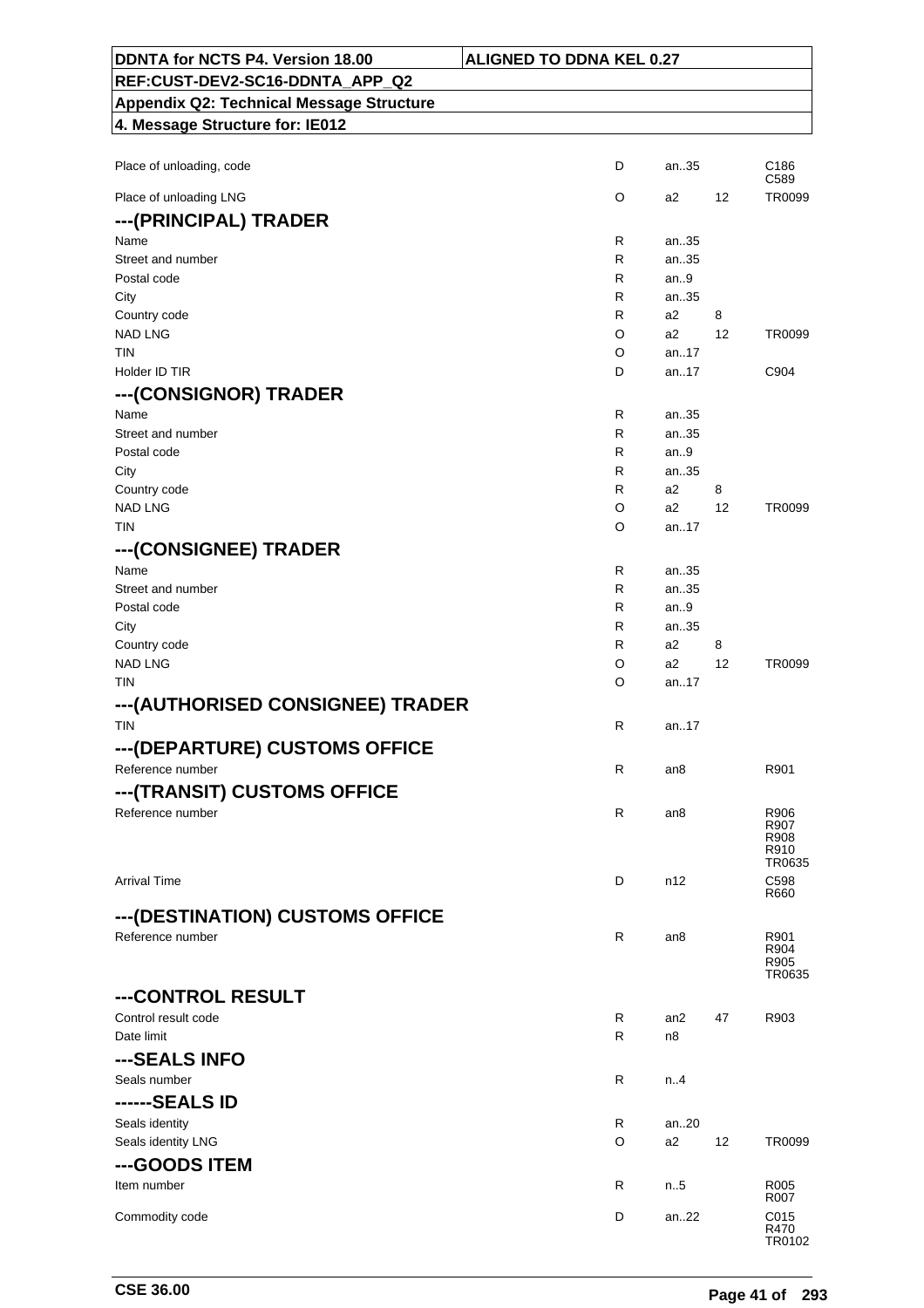| DDNTA for NCTS P4. Version 18.00                | <b>ALIGNED TO DDNA KEL 0.27</b> |                |     |                        |
|-------------------------------------------------|---------------------------------|----------------|-----|------------------------|
| REF:CUST-DEV2-SC16-DDNTA APP Q2                 |                                 |                |     |                        |
| <b>Appendix Q2: Technical Message Structure</b> |                                 |                |     |                        |
| 4. Message Structure for: IE012                 |                                 |                |     |                        |
|                                                 |                                 |                |     |                        |
| Type of declaration                             | D                               | an9            | 31  | C045                   |
| Goods description                               | R                               | an280          |     |                        |
| Goods description LNG                           | O                               | a2             | 12  | TR0099                 |
| Gross mass                                      | O                               | n.11,3         |     |                        |
| Net mass                                        | O                               | n.11,3         |     |                        |
| Country of dispatch/export code                 | D                               | a2             | 8   | C <sub>135</sub>       |
| Country of destination code                     | D                               | a2             | 8   | C <sub>140</sub>       |
| Transport charges/ Method of Payment            | D                               | a1             | 116 | C186<br>C576<br>TR9120 |
| <b>Commercial Reference Number</b>              | D                               | an.70          |     | C186<br>C547<br>R876   |
| UN dangerous goods code                         | O                               | an4            | 101 | C186                   |
| ------PREVIOUS ADMINISTRATIVE REFERENCES        |                                 |                |     |                        |
| Previous document type                          | $\mathsf{R}$                    | an $6$         | 14  | R020                   |
|                                                 |                                 |                |     | R079<br>TR0100         |
| Previous document reference                     | R                               | an35           |     |                        |
| Previous document reference LNG                 | O                               | a2             | 12  | TR0099                 |
| Complement of information                       | O                               | an.26          |     |                        |
| Complement of information LNG                   | O                               | a2             | 12  | TR0099                 |
| ------PRODUCED DOCUMENTS/CERTIFICATES           |                                 |                |     |                        |
| Document type                                   | R                               | an.4           | 13  | C901<br>R079<br>TR0103 |
| Document reference                              | D                               | an35           |     | C902<br>TR0015         |
| Document reference LNG                          | O                               | a2             | 12  | TR0099                 |
| Complement of information                       | O                               | an26           |     |                        |
| Complement of information LNG                   | O                               | a <sub>2</sub> | 12  | TR0099                 |
| ------SPECIAL MENTIONS                          |                                 |                |     |                        |
| Additional information coded                    |                                 |                |     |                        |
|                                                 | R                               | an.5           | 39  | R080<br>TR0101         |
| Export from EC                                  | D                               | n1             | 27  | C075<br>R075           |
| Export from country                             | D                               | a2             | 63  | C075                   |
| ------(CONSIGNOR) TRADER                        |                                 |                |     | R075                   |
| Name                                            | R                               | an35           |     |                        |
| Street and number                               | R                               | an35           |     |                        |
| Postal code                                     | R                               | an.9           |     |                        |
| City                                            | R                               | an35           |     |                        |
| Country code                                    | R                               | a2             | 8   |                        |
| <b>NAD LNG</b>                                  | O                               | a2             | 12  | TR0099                 |
| TIN                                             | O                               | an17           |     |                        |
| ------(CONSIGNEE) TRADER                        |                                 |                |     |                        |
| Name                                            | R                               | an35           |     |                        |
| Street and number                               | R                               | an35           |     |                        |
| Postal code                                     | R                               | an9            |     |                        |
| City                                            | R                               | an35           |     |                        |
| Country code                                    | R                               | a2             | 8   |                        |
| <b>NAD LNG</b>                                  | O                               | a2             | 12  | TR0099                 |
| TIN                                             | O                               | an17           |     |                        |
| ------CONTAINERS                                |                                 |                |     |                        |
|                                                 |                                 |                |     |                        |
| Container number                                | R                               | an17           |     |                        |
| ------PACKAGES                                  |                                 |                |     |                        |
| Marks & numbers of packages                     | D                               | an42           |     | C060                   |
| Marks & numbers of packages LNG                 | O                               | a2             | 12  | TR0099                 |
| Kind of packages                                | R                               | an3            | 17  |                        |

 $\mathsf{r}$ 

٦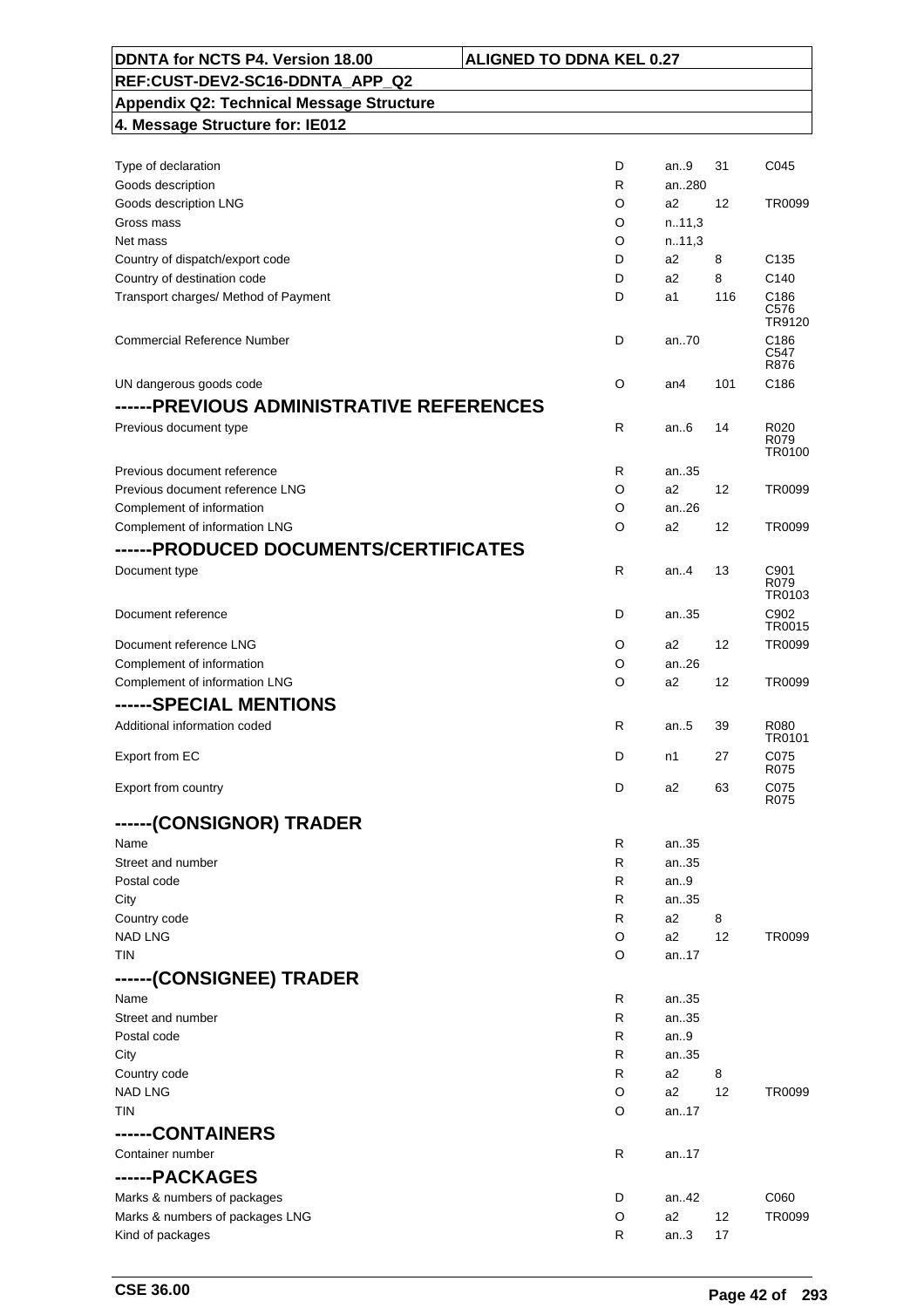| DDNTA for NCTS P4. Version 18.00                | <b>ALIGNED TO DDNA KEL 0.27</b> |                      |         |                        |
|-------------------------------------------------|---------------------------------|----------------------|---------|------------------------|
| REF:CUST-DEV2-SC16-DDNTA_APP_Q2                 |                                 |                      |         |                        |
| <b>Appendix Q2: Technical Message Structure</b> |                                 |                      |         |                        |
| 4. Message Structure for: IE012                 |                                 |                      |         |                        |
|                                                 |                                 |                      |         |                        |
| Number of packages                              | D                               | n.5                  |         | C060<br>R021<br>TR0022 |
| Number of pieces                                | D                               | $n_{.}.5$            |         | C060                   |
| ------SGI CODES                                 |                                 |                      |         |                        |
| Sensitive goods code                            | O                               | n2                   | 64      | R <sub>156</sub>       |
| Sensitive quantity                              | R                               | n.11,3               |         |                        |
| ------(CONSIGNOR-SECURITY) TRADER               |                                 |                      |         |                        |
| Name                                            | R                               | an35                 |         |                        |
| Street and number                               | R                               | an35                 |         |                        |
| Postal code                                     | R                               | an.9                 |         |                        |
| City                                            | R                               | an35                 |         |                        |
| Country code<br><b>NAD LNG</b>                  | R<br>O                          | a2<br>a2             | 8<br>12 | TR0099                 |
| <b>TIN</b>                                      | D                               | an17                 |         | C572                   |
| ------(CONSIGNEE-SECURITY) TRADER               |                                 |                      |         |                        |
| Name                                            | R                               | an35                 |         |                        |
| Street and number                               | R                               | an35                 |         |                        |
| Postal code                                     | R                               | an.9                 |         |                        |
| City                                            | R                               | an35                 |         |                        |
| Country code                                    | R                               | a2                   | 8       |                        |
| <b>NAD LNG</b>                                  | O                               | a2                   | 12      | TR0099                 |
| <b>TIN</b>                                      | D                               | an17                 |         | C596                   |
| ---ITINERARY                                    |                                 |                      |         |                        |
| Country of routing code                         | R                               | a2                   | 8       |                        |
| ---RISK ANALYSIS                                |                                 |                      |         |                        |
| Item Number involved                            | O                               | n.5                  |         | R824<br>R875           |
| Risk Analysis result code                       | R                               | an $.5$              |         | TR9175                 |
| Risk Analysis text                              | O                               | an350                |         |                        |
| Risk Analysis LNG                               | O                               | a2                   | 12      | TR0099                 |
| --- (CARRIER) TRADER                            |                                 |                      |         |                        |
| Name                                            | R                               | an35                 |         |                        |
| Street and number                               | R                               | an35                 |         |                        |
| Postal code                                     | R                               | an $9$               |         |                        |
| City                                            | R                               | an35                 |         |                        |
| Country code<br><b>NAD LNG</b>                  | R<br>O                          | a <sub>2</sub><br>a2 | 8<br>12 | TR0099                 |
| <b>TIN</b>                                      | O                               | an17                 |         |                        |
| ---(CONSIGNOR-SECURITY) TRADER                  |                                 |                      |         |                        |
| Name                                            | R                               | an35                 |         |                        |
| Street and number                               | R                               | an35                 |         |                        |
| Postal code                                     | R                               | an9                  |         |                        |
| City                                            | R                               | an35                 |         |                        |
| Country code                                    | R                               | a2                   | 8       |                        |
| <b>NAD LNG</b>                                  | O                               | a2                   | 12      | TR0099                 |
| TIN                                             | D                               | an17                 |         | C572                   |
| ---(CONSIGNEE-SECURITY) TRADER                  |                                 |                      |         |                        |
| Name                                            | R                               | an35                 |         |                        |
| Street and number                               | R                               | an35                 |         |                        |
| Postal code                                     | R                               | an.9                 |         |                        |
| City                                            | R                               | an35                 |         |                        |
| Country code                                    | R                               | a2                   | 8       |                        |
| <b>NAD LNG</b>                                  | O                               | a2                   | 12      | TR0099                 |
| <b>TIN</b>                                      | D                               | an17                 |         | C596                   |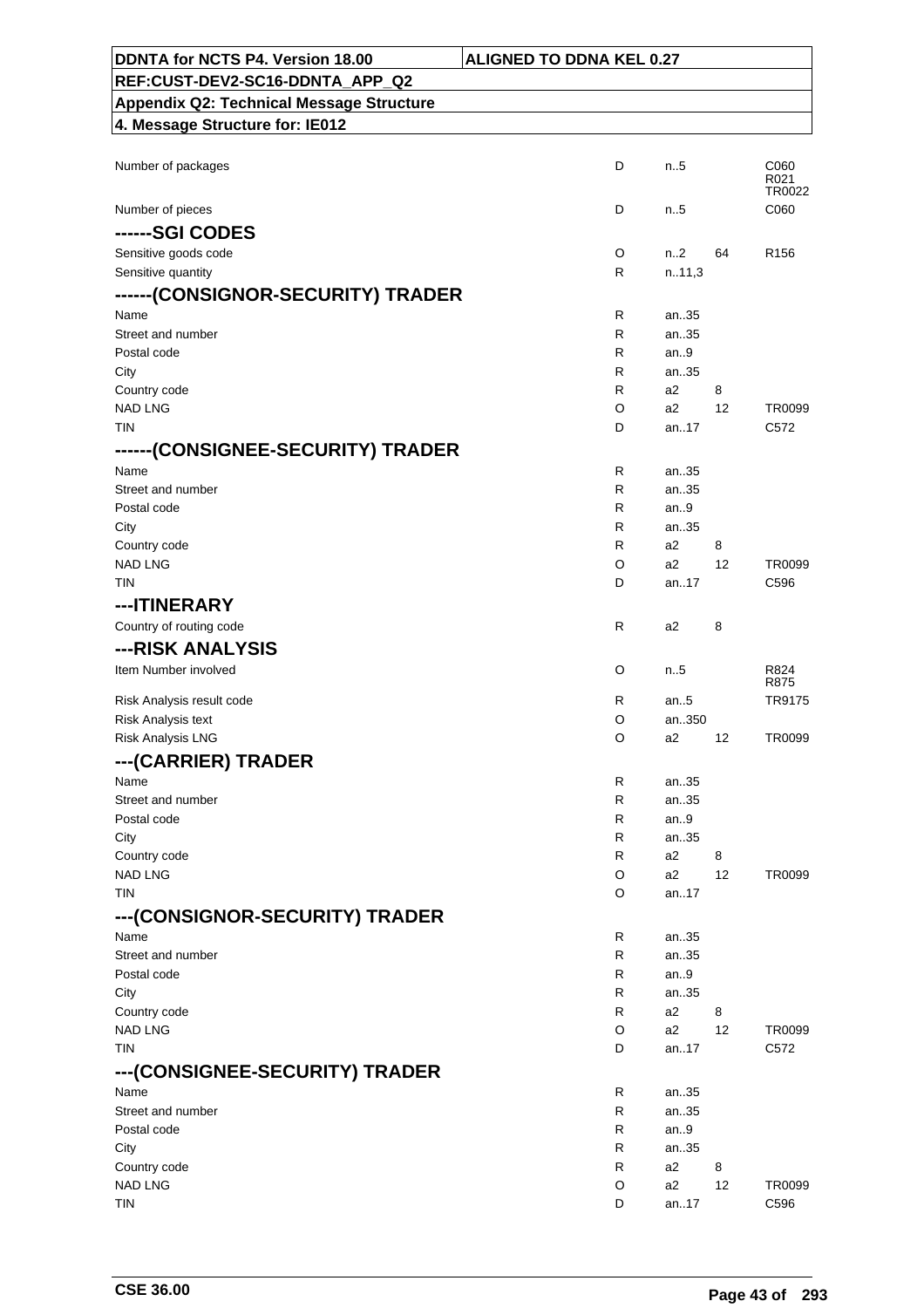**DDNTA for NCTS P4. Version 18.00** 

**Appendix Q2: Technical Message Structure**

**4. Message Structure for: IE013**

| <b>IE013</b>               | (CC013B)                                  | <b>DECLARATION AMENDMENT</b> |      | (E_DEC_AMD) |                                   |  |
|----------------------------|-------------------------------------------|------------------------------|------|-------------|-----------------------------------|--|
|                            |                                           |                              |      |             |                                   |  |
| <b>MESSAGE</b>             |                                           |                              | 1x   | R           | R <sub>115</sub> R <sub>520</sub> |  |
| ---HEADER                  |                                           |                              | 1x   | R           |                                   |  |
| --- (PRINCIPAL) TRADER     |                                           |                              | 1x   | R           |                                   |  |
| --- (CONSIGNOR) TRADER     |                                           |                              | 1x   | O           | R010                              |  |
| --- (CONSIGNEE) TRADER     |                                           |                              | 1x   | D           | C001 R011<br>TR0601               |  |
|                            | --- (AUTHORISED CONSIGNEE) TRADER         |                              | 1x   | O           | R015                              |  |
|                            | --- (DEPARTURE) CUSTOMS OFFICE            |                              | 1x   | R           |                                   |  |
|                            | --- (TRANSIT) CUSTOMS OFFICE              |                              | 9x   | D           | C030 R902<br>TR0630               |  |
|                            | --- (DESTINATION) CUSTOMS OFFICE          |                              | 1x   | R           |                                   |  |
| --- CTL CONTROL            |                                           |                              | 1x   | R           |                                   |  |
| ---CONTROL RESULT          |                                           |                              | 1x   | O           | R <sub>160</sub>                  |  |
| --- REPRESENTATIVE         |                                           |                              | 1x   | O           |                                   |  |
| ---SEALS INFO              |                                           |                              | 1x   | O           | R <sub>165</sub>                  |  |
| ------SEALS ID             |                                           |                              | 99x  | R           |                                   |  |
| --- GUARANTEE              |                                           |                              | 9x   | R           |                                   |  |
| ------ GUARANTEE REFERENCE |                                           |                              | 99x  | D           | C085                              |  |
|                            | ---------VALIDITY LIMITATION EC           |                              | 1x   | O           |                                   |  |
|                            | ---------VALIDITY LIMITATION NON EC       |                              | 99x  | O           |                                   |  |
| --- GOODS ITEM             |                                           |                              | 999x | R           |                                   |  |
|                            | ------ PREVIOUS ADMINISTRATIVE REFERENCES |                              | 9x   | D           | C035 TR0635                       |  |
|                            | ------ PRODUCED DOCUMENTS/CERTIFICATES    |                              | 99x  | D           | C547 C903                         |  |
| ------SPECIAL MENTIONS     |                                           |                              | 99x  | O           | R027                              |  |
| ------(CONSIGNOR) TRADER   |                                           |                              | 1x   | O           | R010                              |  |
| ------(CONSIGNEE) TRADER   |                                           |                              | 1x   | D           | C002 R011<br>TR0601               |  |
| -----CONTAINERS            |                                           |                              | 99x  | D           | C055                              |  |
| ------PACKAGES             |                                           |                              | 99x  | R           |                                   |  |
| ------SGI CODES            |                                           |                              | 9x   | O           | R <sub>155</sub>                  |  |
|                            | ------(CONSIGNOR-SECURITY) TRADER         |                              | 1x   | D           | C186 C187                         |  |
|                            | ------(CONSIGNEE-SECURITY) TRADER         |                              | 1x   | D           | C186 C188                         |  |
| --- ITINERARY              |                                           |                              | 99x  | D           | C186                              |  |
| --- (CARRIER) TRADER       |                                           |                              | 1x   | D           | C186 R181                         |  |
|                            | --- (CONSIGNOR-SECURITY) TRADER           |                              | 1x   | D           | C186 C187                         |  |
|                            | --- (CONSIGNEE-SECURITY) TRADER           |                              | 1x   | D           | C186 C188                         |  |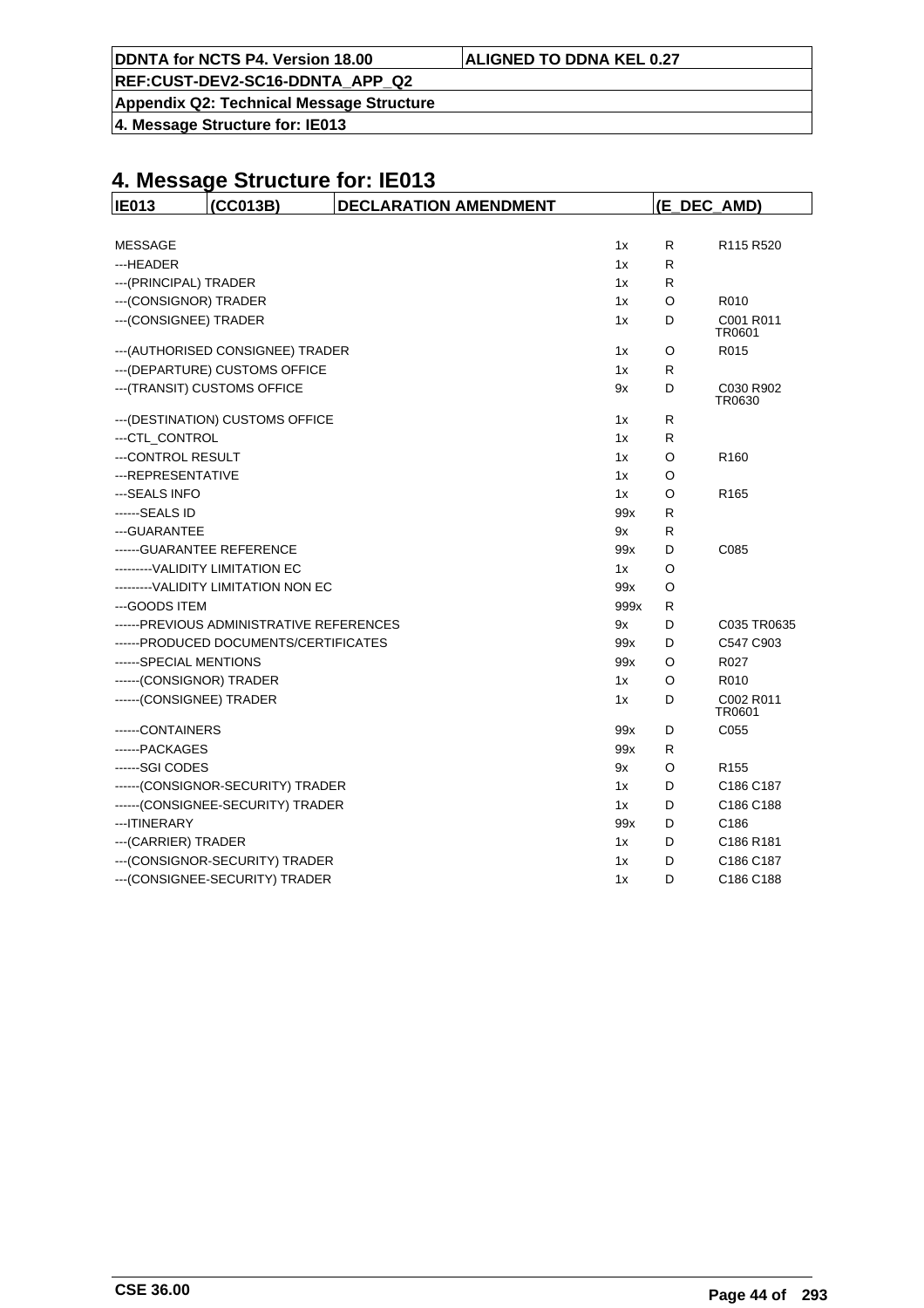## **Appendix Q2: Technical Message Structure**

**4. Message Structure for: IE013**

| Syntax identifier                                       | R | a4               | 21 |                          |
|---------------------------------------------------------|---|------------------|----|--------------------------|
| Syntax version number                                   | R | n1               | 22 |                          |
| Message sender                                          | R | an35             |    |                          |
| Sender identification code qualifier                    | O | an.4             |    |                          |
| Message recipient                                       | R | an35             |    |                          |
| Recipient identification code qualifier                 | O | an.4             |    |                          |
| Date of preparation                                     | R | n <sub>6</sub>   |    |                          |
| Time of preparation                                     | R | n4               |    |                          |
| Interchange control reference                           | R | an.14            |    |                          |
| Recipient's reference/password                          | O | an14             |    |                          |
| Recipient's reference/password qualifier                | O | an <sub>2</sub>  |    |                          |
| Application reference                                   | O | an14             |    |                          |
| Priority                                                | O | a1               |    |                          |
| Acknowledgement request                                 | O | n1               | 27 |                          |
| Communications agreement id                             | O | an35             |    |                          |
| <b>Test indicator</b>                                   | O | n1               | 27 | TR9085                   |
| Message identification                                  | R | an14             |    |                          |
| Message type                                            | R | an.6             | 60 |                          |
| Common access reference                                 | O | an35             |    |                          |
| Message sequence number                                 | O | n.2              |    |                          |
| First and last transfer                                 | O | a1               | 28 |                          |
| ---HEADER                                               |   |                  |    |                          |
| Document/reference number                               | R | an21             |    |                          |
| Type of declaration                                     | R | an.9             | 31 | R909<br>R911             |
| Country of destination code                             | D | a <sub>2</sub>   | 8  | C <sub>140</sub>         |
| Agreed location of goods, code                          | D | an17             |    | C <sub>100</sub><br>R041 |
| Agreed location of goods                                | D | an35             |    | C <sub>100</sub><br>R041 |
| Agreed location of goods LNG                            | O | a2               | 12 | TR0099                   |
| Authorised location of goods, code                      | D | an17             |    | C <sub>100</sub><br>R041 |
| Place of loading, code                                  | D | an17             |    | C191                     |
| Country of dispatch/export code                         | D | a <sub>2</sub>   | 8  | C <sub>135</sub>         |
| Customs sub place                                       | D | an17             |    | C <sub>100</sub><br>R041 |
| Inland transport mode                                   | O | n <sub>2</sub>   | 18 |                          |
| Transport mode at border                                | D | n <sub>1</sub> 2 | 18 | C599                     |
| Identity of means of transport at departure (exp/trans) | D | an27             |    | TR0035<br>TR9090         |
| Identity of means of transport at departure LNG         | O | a <sub>2</sub>   | 12 | TR0099                   |
| Nationality of means of transport at departure          | D | a2               | 8  | TR0035<br>TR9095         |
| Identity of means of transport crossing border          | D | an27             |    | C011                     |
| Identity of means of transport crossing border LNG      | O | a2               | 12 | TR0099                   |
| Nationality of means of transport crossing border       | D | a2               | 8  | C010<br>R036             |
| Type of means of transport crossing border              | O | n <sub>1</sub> 2 |    |                          |
| Containerised indicator                                 | R | n1               | 27 | R230                     |
| Dialog language indicator at departure                  | O | a2               | 12 | R <sub>100</sub>         |
| NCTS accompanying document language code                | R | a2               | 12 |                          |
| Total number of items                                   | R | n.5              |    |                          |
| Total number of packages                                | O | n7               |    | R <sub>105</sub>         |
| Total gross mass                                        | R | n.11,3           |    |                          |
| Amendment place                                         | R | an35             |    |                          |
| Amendment place LNG                                     | O | a2               | 12 | TR0099                   |
| Date of amendment                                       | R | n8               |    |                          |
| Specific Circumstance Indicator                         | D | a1               | 96 | C186<br>R825             |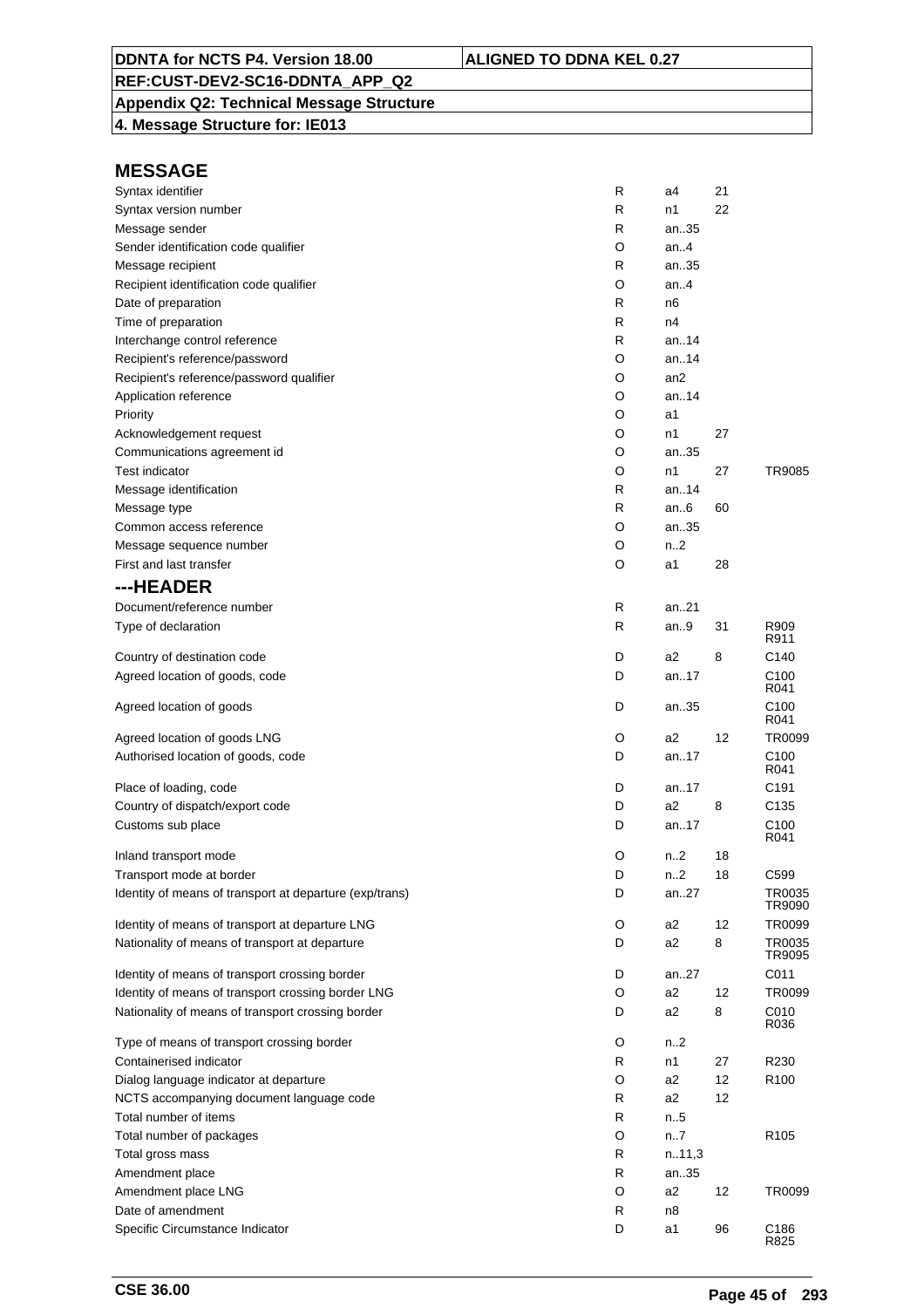| DDNTA for NCTS P4. Version 18.00                | <b>ALIGNED TO DDNA KEL 0.27</b> |           |     |                          |
|-------------------------------------------------|---------------------------------|-----------|-----|--------------------------|
| REF:CUST-DEV2-SC16-DDNTA_APP_Q2                 |                                 |           |     |                          |
| <b>Appendix Q2: Technical Message Structure</b> |                                 |           |     |                          |
| 4. Message Structure for: IE013                 |                                 |           |     |                          |
|                                                 |                                 |           |     |                          |
| Transport charges/ Method of Payment            | D                               | a1        | 116 | C <sub>186</sub>         |
| <b>Commercial Reference Number</b>              | D                               | an70      |     | C186<br>C547             |
|                                                 |                                 |           |     | R876                     |
| Security                                        | O                               | n1        | 117 | R229                     |
| Conveyance reference number                     | D                               | an35      |     | C531                     |
| Place of unloading, code                        | D                               | an35      |     | C186<br>C <sub>589</sub> |
| Place of unloading LNG                          | O                               | a2        | 12  | TR0099                   |
| ---(PRINCIPAL) TRADER                           |                                 |           |     |                          |
| Name                                            | D                               | an35      |     | C050                     |
| Street and number                               | D                               | an35      |     | C050                     |
| Postal code                                     | D                               | an.9      |     | C050                     |
| City                                            | D                               | an35      |     | C050                     |
| Country code                                    | D                               | a2        | 8   | C050                     |
| <b>NAD LNG</b>                                  | O                               | a2        | 12  | TR0099                   |
| TIN                                             | D                               | an17      |     | C <sub>111</sub>         |
|                                                 |                                 |           |     | C <sub>236</sub>         |
| Holder ID TIR                                   | D                               | an17      |     | C904                     |
| ---(CONSIGNOR) TRADER                           |                                 |           |     |                          |
| Name                                            | R                               | an35      |     |                          |
| Street and number                               | R                               | an35      |     |                          |
| Postal code                                     | R                               | an.9      |     |                          |
| City                                            | R                               | an35      |     |                          |
| Country code                                    | R                               | a2        | 8   |                          |
| <b>NAD LNG</b><br><b>TIN</b>                    | O                               | a2        | 12  | TR0099                   |
|                                                 | O                               | an17      |     |                          |
| --- (CONSIGNEE) TRADER                          |                                 |           |     |                          |
| Name                                            | R                               | an35      |     |                          |
| Street and number                               | R                               | an35      |     |                          |
| Postal code                                     | R                               | an.9      |     |                          |
| City                                            | R                               | an35      |     |                          |
| Country code                                    | R                               | a2        | 8   |                          |
| <b>NAD LNG</b><br><b>TIN</b>                    | O                               | a2        | 12  | TR0099                   |
|                                                 | O                               | an17      |     |                          |
| ---(AUTHORISED CONSIGNEE) TRADER                |                                 |           |     |                          |
| <b>TIN</b>                                      | R                               | an17      |     |                          |
| --- (DEPARTURE) CUSTOMS OFFICE                  |                                 |           |     |                          |
| Reference number                                | R                               | an8       |     | R901                     |
| ---(TRANSIT) CUSTOMS OFFICE                     |                                 |           |     |                          |
| Reference number                                | R                               | an8       |     | R906                     |
|                                                 |                                 |           |     | R907<br>R908             |
|                                                 |                                 |           |     | R910                     |
|                                                 |                                 |           |     | TR0635                   |
| <b>Arrival Time</b>                             | D                               | n12       |     | C <sub>598</sub><br>R660 |
| ---(DESTINATION) CUSTOMS OFFICE                 |                                 |           |     |                          |
| Reference number                                | R                               |           |     |                          |
|                                                 |                                 | an8       |     | R901<br>R904             |
|                                                 |                                 |           |     | R905<br>TR0635           |
|                                                 |                                 |           |     |                          |
| ---CTL_CONTROL                                  |                                 |           |     |                          |
| Amendment type flag                             | R                               | n1        | 27  | R230<br>R <sub>520</sub> |
| ---CONTROL RESULT                               |                                 |           |     |                          |
| Control result code                             | R                               |           |     | R903                     |
| Date limit                                      | R                               | an2<br>n8 | 47  |                          |
|                                                 |                                 |           |     |                          |
| ---REPRESENTATIVE                               |                                 |           |     |                          |
| Name                                            | R                               | an35      |     |                          |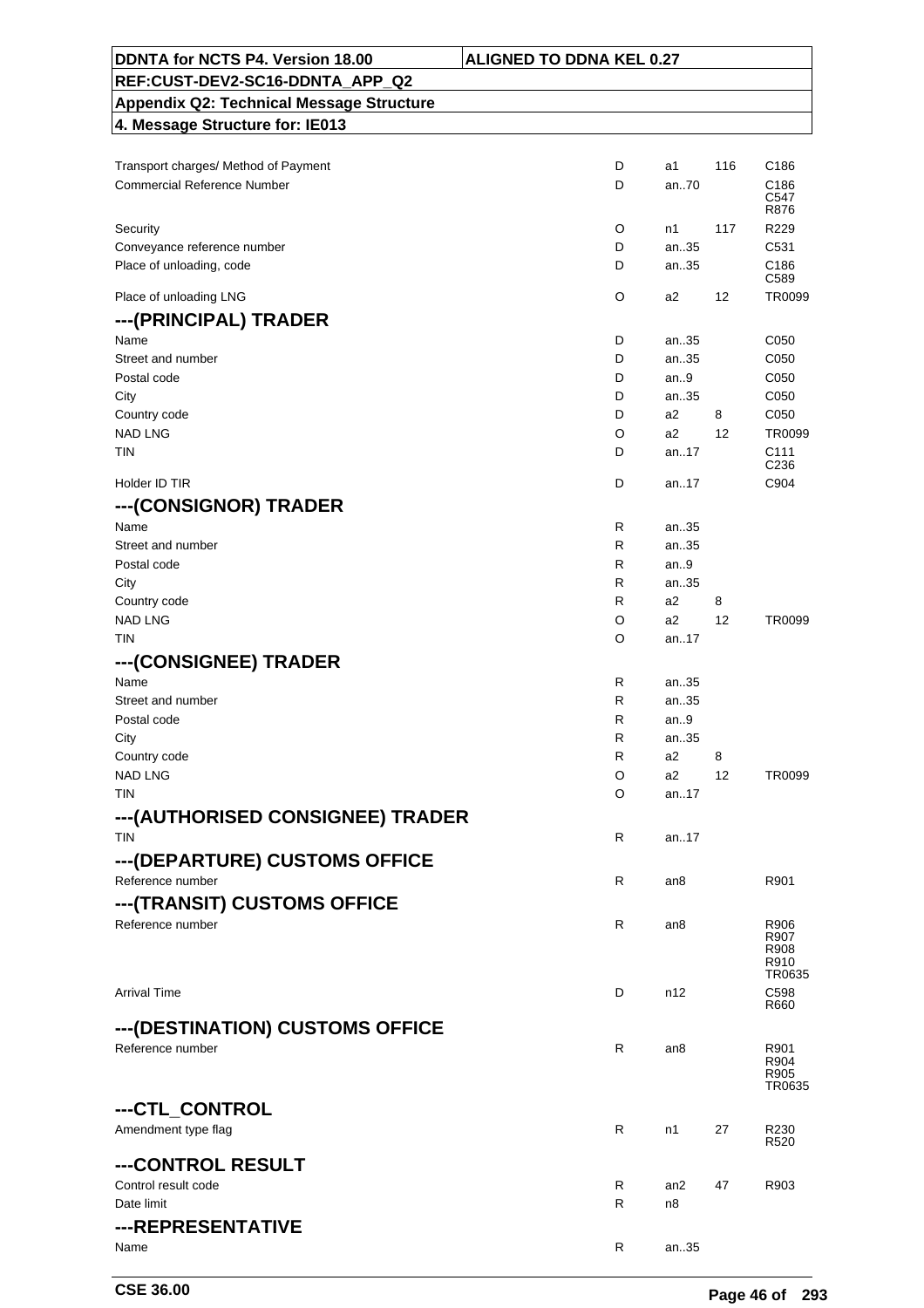| DDNTA for NCTS P4. Version 18.00                | <b>ALIGNED TO DDNA KEL 0.27</b> |              |     |                          |
|-------------------------------------------------|---------------------------------|--------------|-----|--------------------------|
| REF:CUST-DEV2-SC16-DDNTA APP Q2                 |                                 |              |     |                          |
| <b>Appendix Q2: Technical Message Structure</b> |                                 |              |     |                          |
| 4. Message Structure for: IE013                 |                                 |              |     |                          |
|                                                 |                                 |              |     |                          |
| Representative capacity                         | O                               | an35         |     |                          |
| Representative capacity LNG                     | O                               | a2           | 12  | TR0099                   |
| ---SEALS INFO                                   |                                 |              |     |                          |
| Seals number                                    | R                               | n.A          |     |                          |
| ------SEALS ID                                  |                                 |              |     |                          |
| Seals identity                                  | R                               | an20         |     |                          |
| Seals identity LNG                              | O                               | a2           | 12  | TR0099                   |
| ---GUARANTEE                                    |                                 |              |     |                          |
| Guarantee type                                  | $\mathsf{R}$                    | an1          | 51  | C900                     |
| ------GUARANTEE REFERENCE                       |                                 |              |     |                          |
| Guarantee reference number (GRN)                | D                               | an24         |     | C <sub>125</sub>         |
|                                                 |                                 |              |     | TR0301                   |
| Other guarantee reference                       | D                               | an35         |     | C <sub>130</sub><br>R900 |
| Access code                                     | D                               | an4          |     | C086                     |
| ---------VALIDITY LIMITATION EC                 |                                 |              |     |                          |
|                                                 |                                 |              |     |                          |
| Not valid for EC                                | R                               | n1           | 27  | R230                     |
| --------VALIDITY LIMITATION NON EC              |                                 |              |     |                          |
| Not valid for other contracting parties         | R                               | a2           | 71  | R231                     |
| ---GOODS ITEM                                   |                                 |              |     |                          |
| Item number                                     | R                               | n5           |     | R <sub>005</sub><br>R007 |
| Commodity code                                  | D                               | an.22        |     | C015                     |
|                                                 |                                 |              |     | R060                     |
|                                                 |                                 |              |     | R470                     |
| Type of declaration<br>Goods description        | D<br>R                          | an9<br>an280 | 31  | C045                     |
| Goods description LNG                           | O                               | a2           | 12  | TR0099                   |
| Gross mass                                      | O                               | n.11,3       |     | R700                     |
| Net mass                                        | O                               | n.11,3       |     |                          |
| Country of dispatch/export code                 | D                               | a2           | 8   | C <sub>135</sub>         |
| Country of destination code                     | D                               | a2           | 8   | C140                     |
| Transport charges/ Method of Payment            | D                               | a1           | 116 | C186                     |
|                                                 |                                 |              |     | C576<br>TR9120           |
| <b>Commercial Reference Number</b>              | D                               | an70         |     | C547                     |
| UN dangerous goods code                         | O                               | an4          | 101 | C <sub>186</sub>         |
| ------PREVIOUS ADMINISTRATIVE REFERENCES        |                                 |              |     |                          |
| Previous document type                          | R                               | an6          | 14  | R <sub>020</sub>         |
|                                                 |                                 |              |     | TR0100                   |
| Previous document reference                     | R                               | an35         |     |                          |
| Previous document reference LNG                 | O                               | a2           | 12  | TR0099                   |
| Complement of information                       | O                               | an26         |     |                          |
| Complement of information LNG                   | O                               | a2           | 12  | TR0099                   |
| ------PRODUCED DOCUMENTS/CERTIFICATES           |                                 |              |     |                          |
| Document type                                   | R                               | an4          | 13  | C901<br>TR0103           |
| Document reference                              | D                               | an35         |     | C902                     |
| Document reference LNG                          | O                               | a2           | 12  | TR0099                   |
| Complement of information                       | O                               | an26         |     |                          |
| Complement of information LNG                   | O                               | a2           | 12  | TR0099                   |
| ------SPECIAL MENTIONS                          |                                 |              |     |                          |
| Additional information                          | O                               | an.70        |     |                          |
| Additional information LNG                      | O                               | a2           | 12  | TR0099                   |
| Additional information coded                    | O                               | an.5         | 39  | TR0101                   |
| Export from EC                                  | D                               | n1           | 27  | C075                     |
|                                                 |                                 |              |     | R075                     |
| Export from country                             | D                               | a2           | 63  | C075<br>R075             |

 $\overline{\phantom{0}}$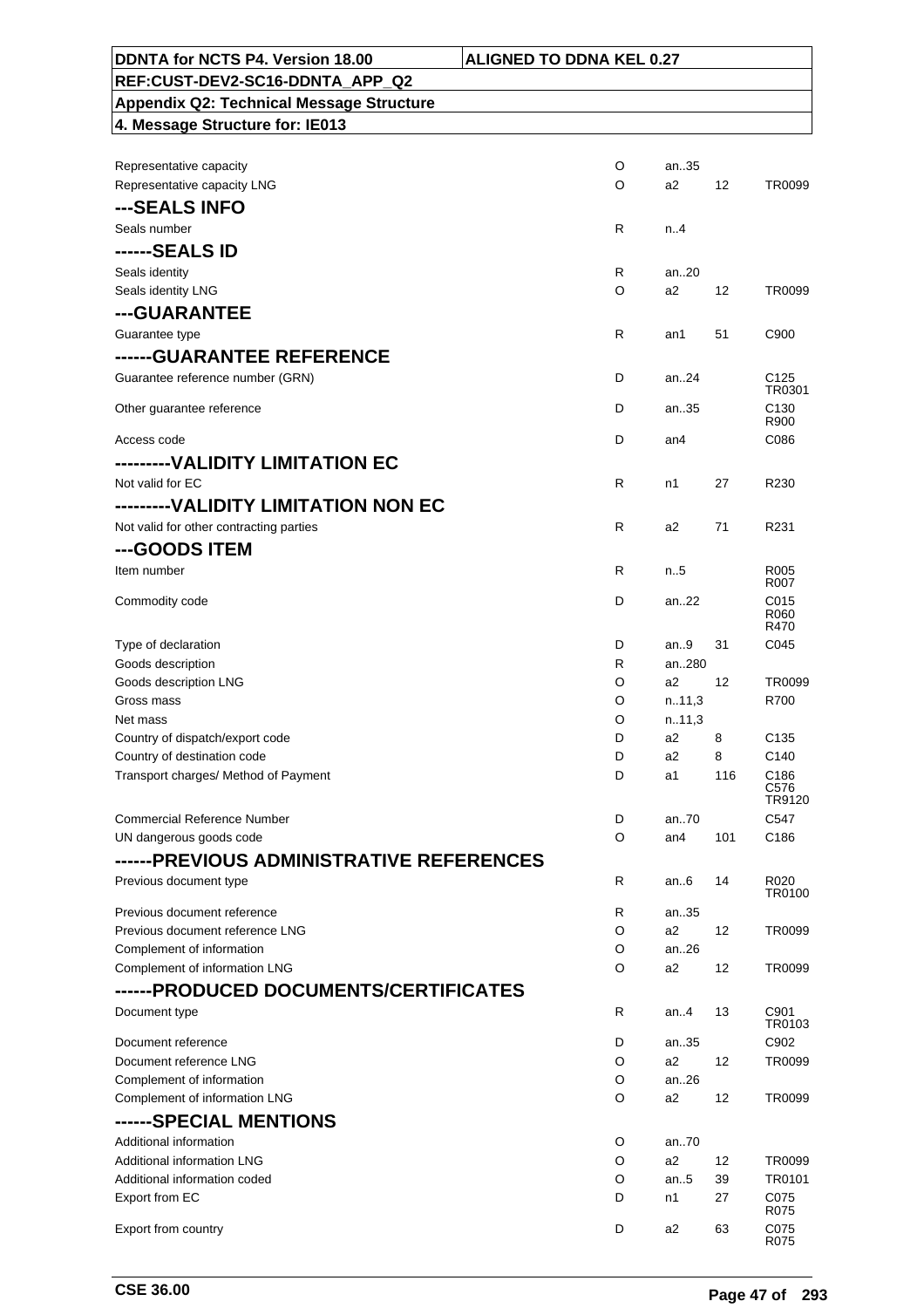#### **DDNTA for NCTS P4. Version 18.00 ALIGNED TO DDNA KEL 0.27**

# **REF:CUST-DEV2-SC16-DDNTA\_APP\_Q2**

**Appendix Q2: Technical Message Structure 4. Message Structure for: IE013**

| ------(CONSIGNOR) TRADER          |   |                  |    |                  |
|-----------------------------------|---|------------------|----|------------------|
| Name                              | R | an35             |    |                  |
| Street and number                 | R | an35             |    |                  |
| Postal code                       | R | an $9$           |    |                  |
| City                              | R | an35             |    |                  |
| Country code                      | R | a2               | 8  |                  |
| <b>NAD LNG</b>                    | O | a <sub>2</sub>   | 12 | TR0099           |
| TIN                               | O | an17             |    |                  |
| ------(CONSIGNEE) TRADER          |   |                  |    |                  |
| Name                              | R | an35             |    |                  |
| Street and number                 | R | an35             |    |                  |
| Postal code                       | R | an.9             |    |                  |
| City                              | R | an35             |    |                  |
| Country code                      | R | a <sub>2</sub>   | 8  |                  |
| <b>NAD LNG</b>                    | O | a <sub>2</sub>   | 12 | TR0099           |
| <b>TIN</b>                        | O | an17             |    |                  |
| ------CONTAINERS                  |   |                  |    |                  |
| Container number                  | R | an17             |    |                  |
| ------PACKAGES                    |   |                  |    |                  |
| Marks & numbers of packages       | D | an42             |    | C060             |
| Marks & numbers of packages LNG   | O | a <sub>2</sub>   | 12 | TR0099           |
| Kind of packages                  | R | an.3             | 17 |                  |
| Number of packages                | D | $n_{.}.5$        |    | C060             |
|                                   |   |                  |    | R021<br>TR0022   |
| Number of pieces                  | D | $n_{.}.5$        |    | C060             |
| ------SGI CODES                   |   |                  |    |                  |
| Sensitive goods code              | O | n <sub>1</sub> 2 | 64 | R <sub>156</sub> |
| Sensitive quantity                | R | n.11,3           |    |                  |
| ------(CONSIGNOR-SECURITY) TRADER |   |                  |    |                  |
| Name                              | D | an35             |    | C <sub>501</sub> |
| Street and number                 | D | an35             |    | C501             |
| Postal code                       | D | an $9$           |    | C501             |
| City                              | D | an35             |    | C501             |
| Country code                      | D | a2               | 8  | C501             |
| NAD LNG                           | O | a <sub>2</sub>   | 12 | TR0099           |
| <b>TIN</b>                        | D | an17             |    | C572             |
| ------(CONSIGNEE-SECURITY) TRADER |   |                  |    |                  |
| Name                              | D | an35             |    | C501             |
| Street and number                 | D | an35             |    | C <sub>501</sub> |
| Postal code                       | D | an.9             |    | C <sub>501</sub> |
| City                              | D | an35             |    | C <sub>501</sub> |
| Country code                      | D | a <sub>2</sub>   | 8  | C501             |
| <b>NAD LNG</b>                    | O | a2               | 12 | TR0099           |
| <b>TIN</b>                        | D | an17             |    | C596             |
| ---ITINERARY                      |   |                  |    |                  |
| Country of routing code           | R | a2               | 8  |                  |
| ---(CARRIER) TRADER               |   |                  |    |                  |
| Name                              | D | an35             |    | C501             |
| Street and number                 | D | an35             |    | C501             |
| Postal code                       | D | an $9$           |    | C501             |
| City                              | D | an35             |    | C <sub>501</sub> |
| Country code                      | D | a2               | 8  | C501             |
| <b>NAD LNG</b>                    | O | a <sub>2</sub>   | 12 | TR0099           |
| <b>TIN</b>                        | O | an17             |    |                  |
| ---(CONSIGNOR-SECURITY) TRADER    |   |                  |    |                  |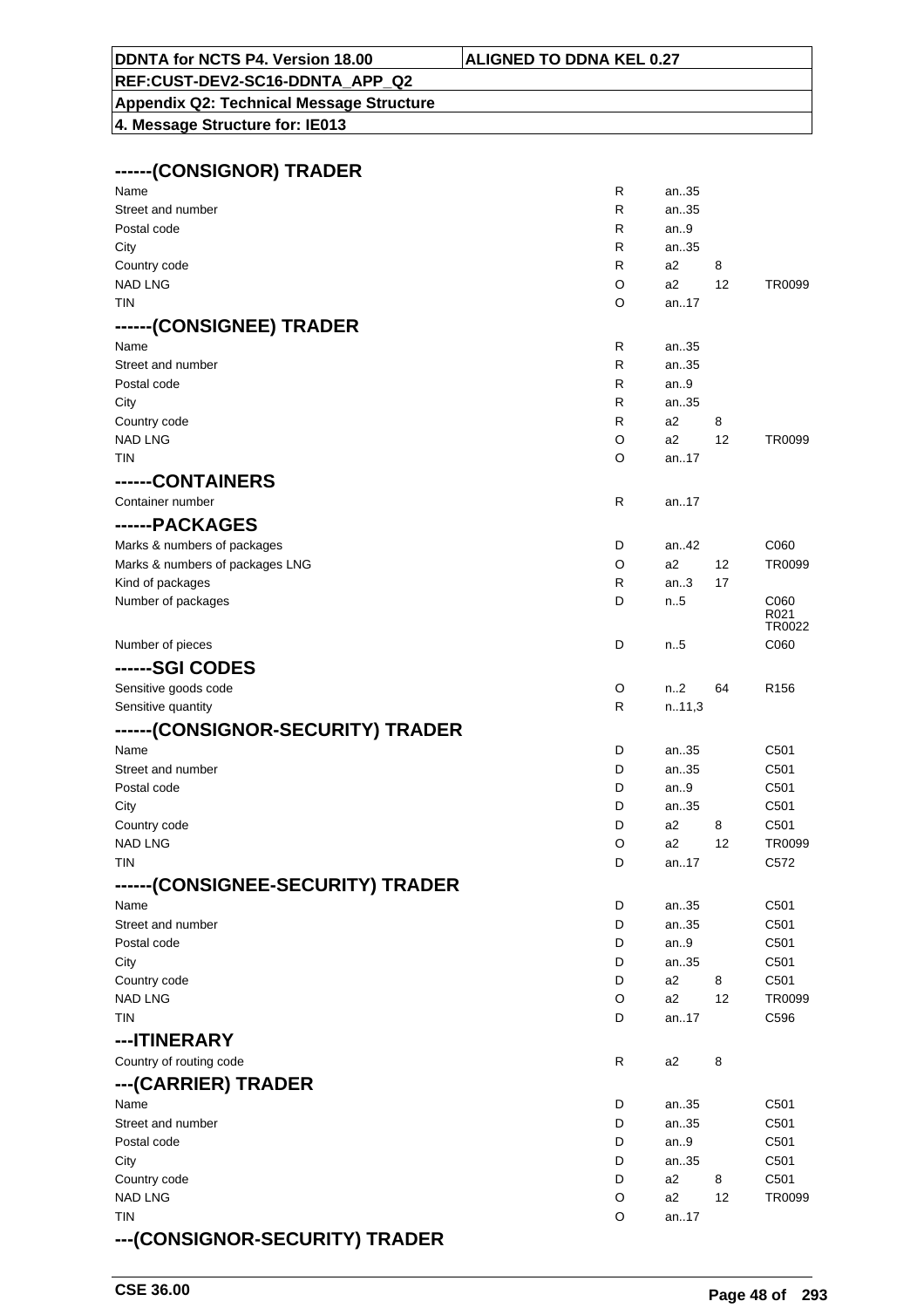| DDNTA for NCTS P4. Version 18.00                | <b>ALIGNED TO DDNA KEL 0.27</b> |          |    |                  |
|-------------------------------------------------|---------------------------------|----------|----|------------------|
| REF:CUST-DEV2-SC16-DDNTA APP Q2                 |                                 |          |    |                  |
| <b>Appendix Q2: Technical Message Structure</b> |                                 |          |    |                  |
| 4. Message Structure for: IE013                 |                                 |          |    |                  |
|                                                 |                                 |          |    |                  |
| Name                                            | D                               | an35     |    | C <sub>501</sub> |
| Street and number                               | D                               | an35     |    | C <sub>501</sub> |
| Postal code                                     | D                               | an.9     |    | C <sub>501</sub> |
| City                                            | D                               | an35     |    | C <sub>501</sub> |
| Country code                                    | D                               | a2       | 8  | C <sub>501</sub> |
| <b>NAD LNG</b>                                  | O                               | a2       | 12 | TR0099           |
| TIN                                             | D                               | an. $17$ |    | C <sub>572</sub> |
| ---(CONSIGNEE-SECURITY) TRADER                  |                                 |          |    |                  |
| Name                                            | D                               | an35     |    | C <sub>501</sub> |
| Street and number                               | D                               | an35     |    | C <sub>501</sub> |
| Postal code                                     | D                               | an.9     |    | C <sub>501</sub> |

 City D an..35 C501 Country code D a2 8 C501 NAD LNG CONSTRUCTED A REPORT OF THE CONSTRUCTION OF A REPORT OF A REPORT OF A SAMPLING OF A REPORT OF A SAMPLING TIN D an..17 C596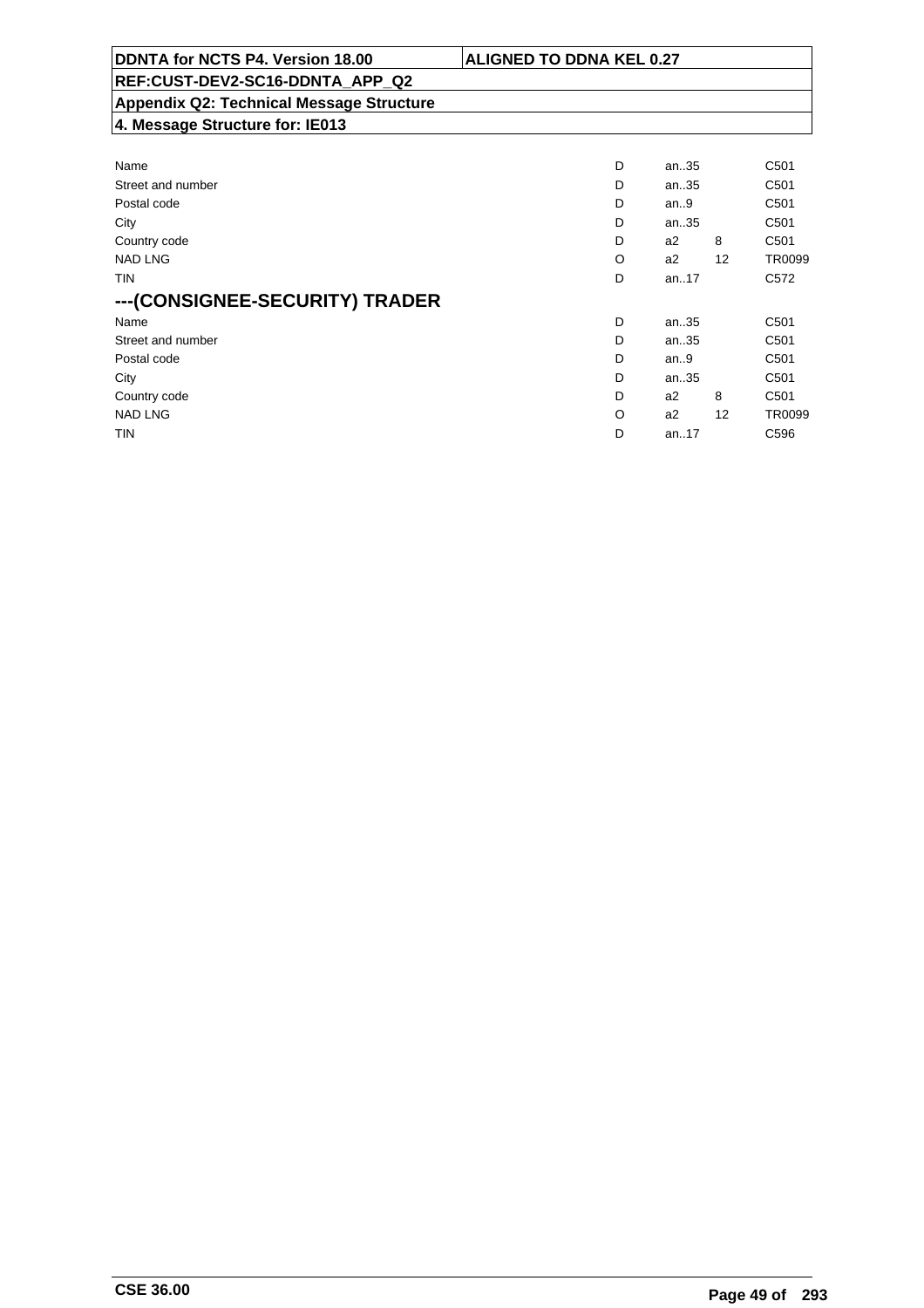| DDNTA for NCTS P4. Version 18.00 | <b>ALIGNED TO DDNA KEL 0.27</b> |  |
|----------------------------------|---------------------------------|--|
| REF:CUST-DEV2-SC16-DDNTA APP Q2  |                                 |  |

**Appendix Q2: Technical Message Structure**

**4. Message Structure for: IE014**

| <b>IE014</b>          | (CC014A)                       | <b>DECLARATION CANCELLATION</b><br><b>REQUEST</b> |    | (E_DEC_CAN) |
|-----------------------|--------------------------------|---------------------------------------------------|----|-------------|
|                       |                                |                                                   |    |             |
| MESSAGE               |                                |                                                   | 1x | R           |
| ---HEADER             |                                |                                                   | 1x | R           |
| ---(PRINCIPAL) TRADER |                                |                                                   | 1x | R           |
|                       | --- (DEPARTURE) CUSTOMS OFFICE |                                                   | 1x | R           |
|                       |                                |                                                   |    |             |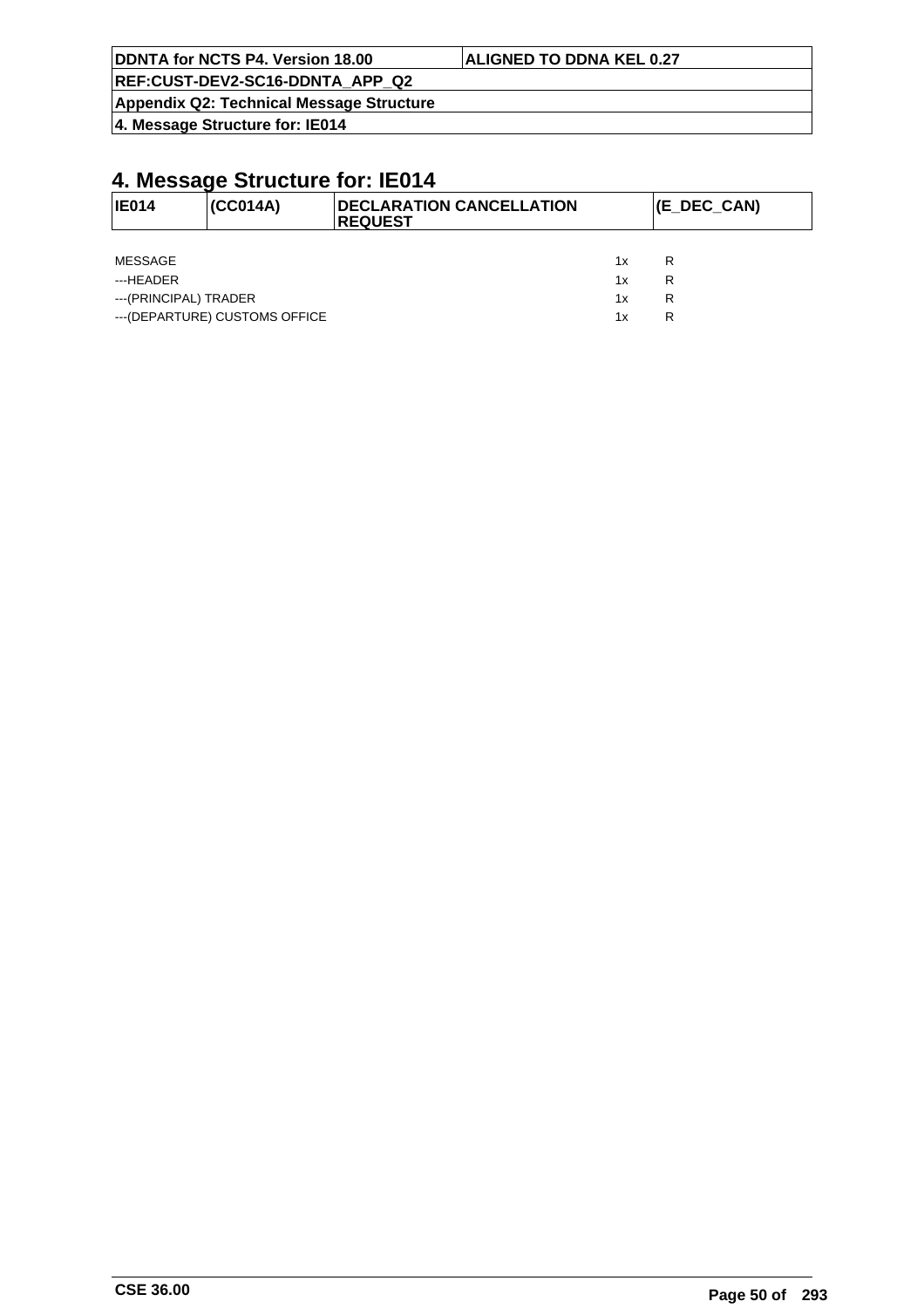### **Appendix Q2: Technical Message Structure**

**4. Message Structure for: IE014**

| Syntax identifier                        | R | a4              | 21 |                  |
|------------------------------------------|---|-----------------|----|------------------|
| Syntax version number                    | R | n1              | 22 |                  |
| Message sender                           | R | an35            |    |                  |
| Sender identification code qualifier     | O | an.4            |    |                  |
| Message recipient                        | R | an35            |    |                  |
| Recipient identification code qualifier  | O | an.4            |    |                  |
| Date of preparation                      | R | n <sub>6</sub>  |    |                  |
| Time of preparation                      | R | n4              |    |                  |
| Interchange control reference            | R | an.14           |    |                  |
| Recipient's reference/password           | O | an.14           |    |                  |
| Recipient's reference/password qualifier | O | an2             |    |                  |
| Application reference                    | O | an14            |    |                  |
| Priority                                 | O | a1              |    |                  |
| Acknowledgement request                  | O | n1              | 27 |                  |
| Communications agreement id              | O | an35            |    |                  |
| <b>Test indicator</b>                    | O | n1              | 27 | TR9085           |
| Message identification                   | R | an14            |    |                  |
| Message type                             | R | an.6            | 60 |                  |
| Common access reference                  | O | an35            |    |                  |
| Message sequence number                  | O | n.2             |    |                  |
| First and last transfer                  | O | a1              | 28 |                  |
| ---HEADER                                |   |                 |    |                  |
| Document/reference number                | R | an.21           |    |                  |
| Date of cancellation request             | R | n8              |    |                  |
| Cancellation reason                      | R | an350           |    |                  |
| Cancellation reason LNG                  | O | a2              | 12 | TR0099           |
| ---(PRINCIPAL) TRADER                    |   |                 |    |                  |
| Name                                     | D | an35            |    | C160             |
| Street and number                        | D | an35            |    | C <sub>160</sub> |
| Postal code                              | D | an.9            |    | C <sub>160</sub> |
| City                                     | D | an35            |    | C <sub>160</sub> |
| Country code                             | D | a2              | 8  | C <sub>160</sub> |
| <b>NAD LNG</b>                           | O | a2              | 12 | TR0099           |
| TIN                                      | O | an.17           |    | R <sub>174</sub> |
| Holder ID TIR                            | D | an17            |    | C904             |
| ---(DEPARTURE) CUSTOMS OFFICE            |   |                 |    |                  |
| Reference number                         | R | an <sub>8</sub> |    |                  |
|                                          |   |                 |    |                  |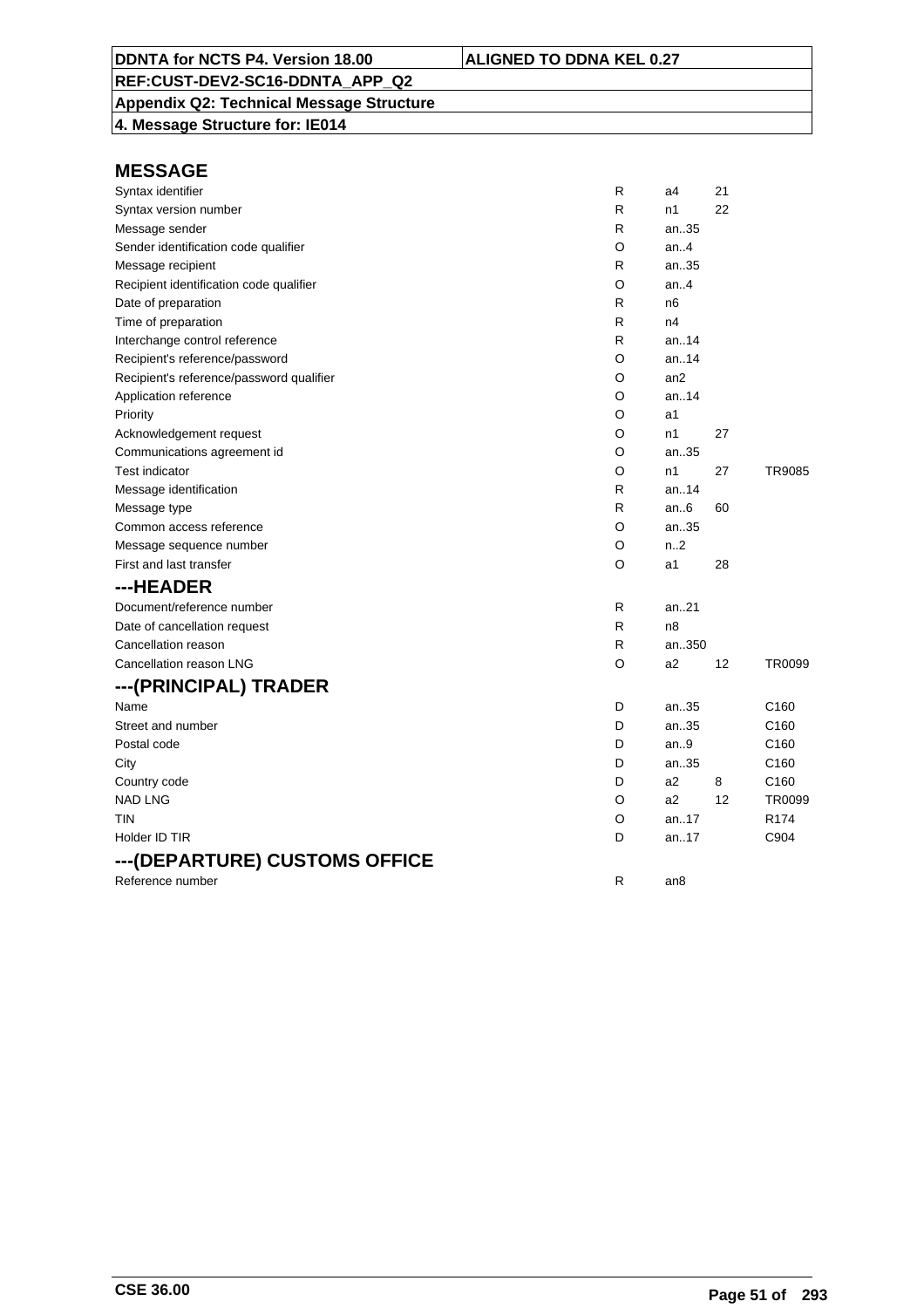**Appendix Q2: Technical Message Structure**

**4. Message Structure for: IE015**

| <b>IE015</b>               | (CC015B)                                 | <b>DECLARATION DATA</b> |      |              | (E_DEC_DAT)         |
|----------------------------|------------------------------------------|-------------------------|------|--------------|---------------------|
|                            |                                          |                         |      |              |                     |
| <b>MESSAGE</b>             |                                          |                         | 1x   | $\mathsf{R}$ |                     |
| ---HEADER                  |                                          |                         | 1x   | R            |                     |
| --- (PRINCIPAL) TRADER     |                                          |                         | 1x   | R            |                     |
| --- (CONSIGNOR) TRADER     |                                          |                         | 1x   | O            | R010                |
| --- (CONSIGNEE) TRADER     |                                          |                         | 1x   | D            | C001 R011<br>TR0601 |
|                            | --- (AUTHORISED CONSIGNEE) TRADER        |                         | 1x   | O            | R015                |
|                            | --- (DEPARTURE) CUSTOMS OFFICE           |                         | 1x   | R            |                     |
|                            | --- (TRANSIT) CUSTOMS OFFICE             |                         | 9x   | D            | C030 R902<br>TR0630 |
|                            | --- (DESTINATION) CUSTOMS OFFICE         |                         | 1x   | R            |                     |
| ---CONTROL RESULT          |                                          |                         | 1x   | O            | R <sub>160</sub>    |
| ---REPRESENTATIVE          |                                          |                         | 1x   | O            |                     |
| ---SEALS INFO              |                                          |                         | 1x   | O            | R <sub>165</sub>    |
| ------SEALS ID             |                                          |                         | 99x  | R            |                     |
| --- GUARANTEE              |                                          |                         | 9x   | R            |                     |
| ------ GUARANTEE REFERENCE |                                          |                         | 99x  | D            | C085                |
|                            | ---------VALIDITY LIMITATION EC          |                         | 1x   | O            |                     |
|                            | ---------VALIDITY LIMITATION NON EC      |                         | 99x  | O            |                     |
| --- GOODS ITEM             |                                          |                         | 999x | R            |                     |
|                            | ------PREVIOUS ADMINISTRATIVE REFERENCES |                         | 9x   | D            | C035 TR0635         |
|                            | ------PRODUCED DOCUMENTS/CERTIFICATES    |                         | 99x  | D            | C547 C903           |
| ------SPECIAL MENTIONS     |                                          |                         | 99x  | O            | R027                |
| ------(CONSIGNOR) TRADER   |                                          |                         | 1x   | O            | R010                |
| ------(CONSIGNEE) TRADER   |                                          |                         | 1x   | D            | C002 R011<br>TR0601 |
| ------CONTAINERS           |                                          |                         | 99x  | D            | C055                |
| ------PACKAGES             |                                          |                         | 99x  | R            |                     |
| ------SGI CODES            |                                          |                         | 9x   | O            | R <sub>155</sub>    |
|                            | ------(CONSIGNOR-SECURITY) TRADER        |                         | 1x   | D            | C186 C187           |
|                            | ------(CONSIGNEE-SECURITY) TRADER        |                         | 1x   | D            | C186 C188           |
| ---ITINERARY               |                                          |                         | 99x  | D            | C186 C587           |
| --- (CARRIER) TRADER       |                                          |                         | 1x   | D            | C186 R181           |
|                            | --- (CONSIGNOR-SECURITY) TRADER          |                         | 1x   | D            | C186 C187           |
|                            | --- (CONSIGNEE-SECURITY) TRADER          |                         | 1x   | D            | C186 C188           |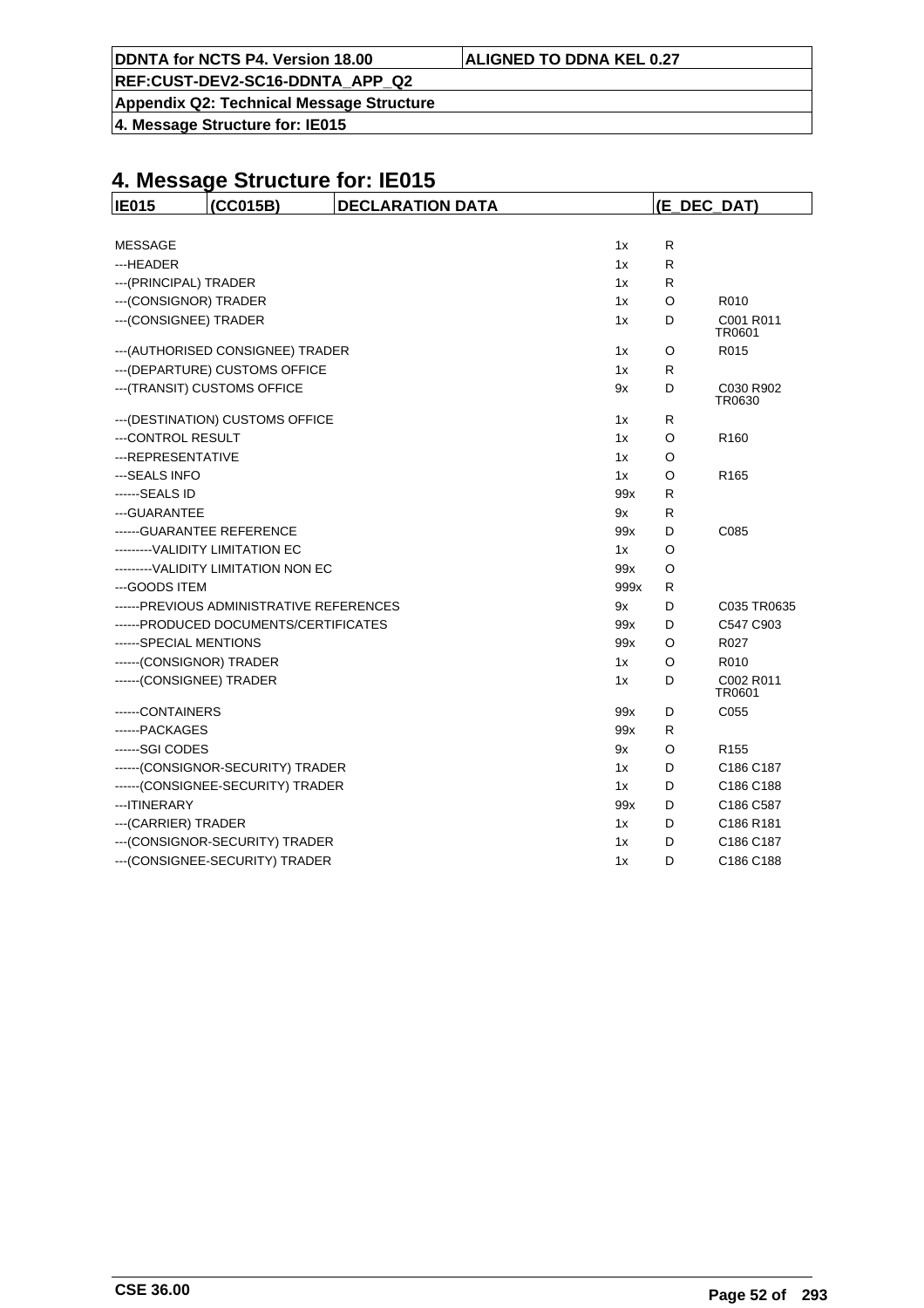## **Appendix Q2: Technical Message Structure**

**4. Message Structure for: IE015**

| Syntax identifier                                       | R | a4               | 21 |                          |
|---------------------------------------------------------|---|------------------|----|--------------------------|
| Syntax version number                                   | R | n1               | 22 |                          |
| Message sender                                          | R | an35             |    |                          |
| Sender identification code qualifier                    | O | an.4             |    |                          |
| Message recipient                                       | R | an35             |    |                          |
| Recipient identification code qualifier                 | O | an.4             |    |                          |
| Date of preparation                                     | R | n6               |    |                          |
| Time of preparation                                     | R | n4               |    |                          |
| Interchange control reference                           | R | an.14            |    |                          |
| Recipient's reference/password                          | O | an.14            |    |                          |
| Recipient's reference/password qualifier                | O | an2              |    |                          |
| Application reference                                   | O | an.14            |    |                          |
| Priority                                                | O | a1               |    |                          |
| Acknowledgement request                                 | O | n1               | 27 |                          |
| Communications agreement id                             | O | an35             |    |                          |
| Test indicator                                          | O | n1               | 27 | TR9085                   |
| Message identification                                  | R | an14             |    |                          |
| Message type                                            | R | an $6$           | 60 |                          |
| Common access reference                                 | O | an35             |    |                          |
| Message sequence number                                 | O | n <sub>2</sub>   |    |                          |
| First and last transfer                                 | O | a1               | 28 |                          |
| ---HEADER                                               |   |                  |    |                          |
| Reference number                                        | R | an22             |    |                          |
| Type of declaration                                     | R | an.9             | 31 | R909<br>R911             |
| Country of destination code                             | D | a <sub>2</sub>   | 8  | C <sub>140</sub>         |
| Agreed location of goods, code                          | D | an17             |    | C <sub>100</sub><br>R041 |
| Agreed location of goods                                | D | an35             |    | C <sub>100</sub><br>R041 |
| Agreed location of goods LNG                            | O | a2               | 12 | TR0099                   |
| Authorised location of goods, code                      | D | an17             |    | C <sub>100</sub><br>R041 |
| Place of loading, code                                  | D | an.17            |    | C <sub>191</sub>         |
| Country of dispatch/export code                         | D | a <sub>2</sub>   | 8  | C <sub>135</sub>         |
| Customs sub place                                       | D | an17             |    | C <sub>100</sub><br>R041 |
| Inland transport mode                                   | O | n <sub>2</sub>   | 18 |                          |
| Transport mode at border                                | D | n <sub>1</sub> 2 | 18 | C599                     |
| Identity of means of transport at departure (exp/trans) | D | an27             |    | TR0035<br>TR9090         |
| Identity of means of transport at departure LNG         | O | a2               | 12 | TR0099                   |
| Nationality of means of transport at departure          | D | a2               | 8  | TR0035<br>TR9095         |
| Identity of means of transport crossing border          | D | an27             |    | C011                     |
| Identity of means of transport crossing border LNG      | O | a2               | 12 | TR0099                   |
| Nationality of means of transport crossing border       | D | a2               | 8  | C010<br>R036             |
| Type of means of transport crossing border              | O | n <sub>1</sub> 2 |    |                          |
| Containerised indicator                                 | R | n1               | 27 | R230                     |
| Dialog language indicator at departure                  | O | a <sub>2</sub>   | 12 | R <sub>100</sub>         |
| NCTS accompanying document language code                | R | a <sub>2</sub>   | 12 |                          |
| Total number of items                                   | R | n.5              |    |                          |
| Total number of packages                                | O | n7               |    | R <sub>105</sub>         |
| Total gross mass                                        | R | n.11,3           |    |                          |
| Declaration date                                        | R | n8               |    |                          |
| Declaration place                                       | R | an35             |    |                          |
| Declaration place LNG                                   | O | a <sub>2</sub>   | 12 | TR0099                   |
| Specific Circumstance Indicator                         | D | a1               | 96 | C186<br>R825             |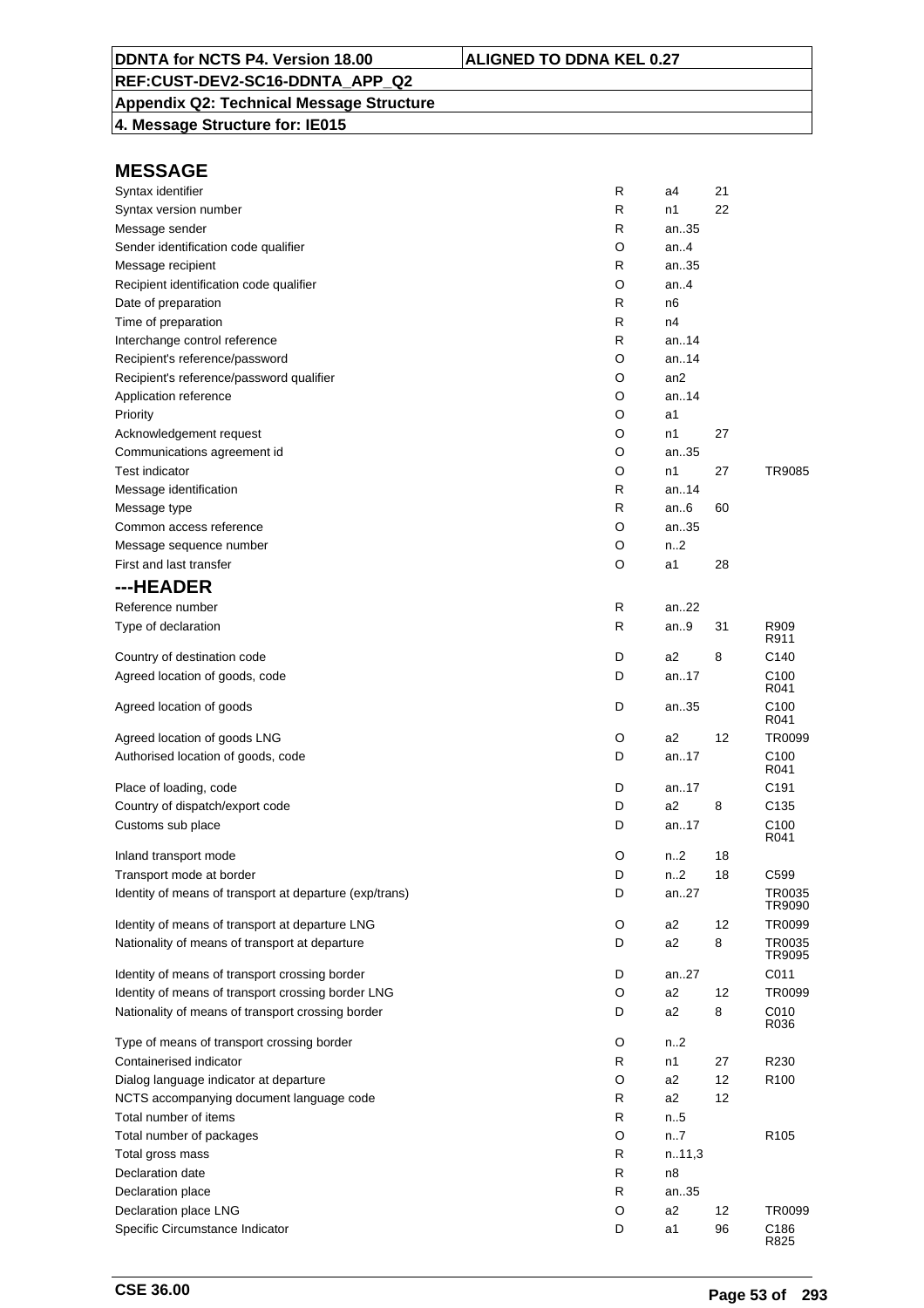| DDNTA for NCTS P4. Version 18.00                | <b>ALIGNED TO DDNA KEL 0.27</b> |      |                   |                  |
|-------------------------------------------------|---------------------------------|------|-------------------|------------------|
| REF:CUST-DEV2-SC16-DDNTA_APP_Q2                 |                                 |      |                   |                  |
| <b>Appendix Q2: Technical Message Structure</b> |                                 |      |                   |                  |
| 4. Message Structure for: IE015                 |                                 |      |                   |                  |
|                                                 |                                 |      |                   |                  |
| Transport charges/ Method of Payment            | D                               | a1   | 116               | C <sub>186</sub> |
| <b>Commercial Reference Number</b>              | D                               | an70 |                   | C186             |
|                                                 |                                 |      |                   | C547<br>R876     |
| Security                                        | O                               | n1   | 117               | R229             |
| Conveyance reference number                     | D                               | an35 |                   | C531             |
| Place of unloading, code                        | D                               | an35 |                   | C186             |
|                                                 |                                 |      |                   | C <sub>589</sub> |
| Place of unloading LNG                          | O                               | a2   | 12                | TR0099           |
| ---(PRINCIPAL) TRADER                           |                                 |      |                   |                  |
| Name                                            | D                               | an35 |                   | C050             |
| Street and number                               | D                               | an35 |                   | C050             |
| Postal code                                     | D                               | an.9 |                   | C050             |
| City                                            | D                               | an35 |                   | C050             |
| Country code                                    | D                               | a2   | 8                 | C050             |
| <b>NAD LNG</b>                                  | O                               | a2   | 12                | TR0099           |
| TIN                                             | D                               | an17 |                   | C <sub>111</sub> |
|                                                 |                                 |      |                   | C <sub>236</sub> |
| Holder ID TIR                                   | D                               | an17 |                   | C904             |
| ---(CONSIGNOR) TRADER                           |                                 |      |                   |                  |
| Name                                            | R                               | an35 |                   |                  |
| Street and number                               | R                               | an35 |                   |                  |
| Postal code                                     | R                               | an.9 |                   |                  |
| City                                            | R                               | an35 |                   |                  |
| Country code                                    | R                               | a2   | 8                 |                  |
| <b>NAD LNG</b>                                  | O                               | a2   | 12                | TR0099           |
| <b>TIN</b>                                      | O                               | an17 |                   |                  |
| ---(CONSIGNEE) TRADER                           |                                 |      |                   |                  |
| Name                                            | R                               | an35 |                   |                  |
| Street and number                               | R                               | an35 |                   |                  |
| Postal code                                     | R                               | an.9 |                   |                  |
| City                                            | R                               | an35 |                   |                  |
| Country code                                    | R                               | a2   | 8                 |                  |
| <b>NAD LNG</b>                                  | O                               | a2   | 12                | TR0099           |
| <b>TIN</b>                                      | O                               | an17 |                   |                  |
| --- (AUTHORISED CONSIGNEE) TRADER               |                                 |      |                   |                  |
| <b>TIN</b>                                      | R                               | an17 |                   |                  |
|                                                 |                                 |      |                   |                  |
| --- (DEPARTURE) CUSTOMS OFFICE                  |                                 |      |                   |                  |
| Reference number                                | R                               | an8  |                   | R901             |
| ---(TRANSIT) CUSTOMS OFFICE                     |                                 |      |                   |                  |
| Reference number                                | R                               | an8  |                   | R906             |
|                                                 |                                 |      |                   | R907<br>R908     |
|                                                 |                                 |      |                   | R910<br>TR0635   |
| <b>Arrival Time</b>                             | D                               | n12  |                   |                  |
|                                                 |                                 |      |                   | C598<br>R660     |
| ---(DESTINATION) CUSTOMS OFFICE                 |                                 |      |                   |                  |
| Reference number                                | R                               | an8  |                   | R901             |
|                                                 |                                 |      |                   | R904             |
|                                                 |                                 |      |                   | R905<br>TR0635   |
|                                                 |                                 |      |                   |                  |
| ---CONTROL RESULT                               |                                 |      |                   |                  |
| Control result code                             | R                               | an2  | 47                | R903             |
| Date limit                                      | R                               | n8   |                   |                  |
| ---REPRESENTATIVE                               |                                 |      |                   |                  |
| Name                                            | R                               | an35 |                   |                  |
| Representative capacity                         | O                               | an35 |                   |                  |
| Representative capacity LNG                     | O                               | a2   | $12 \overline{ }$ | TR0099           |
| ---SEALS INFO                                   |                                 |      |                   |                  |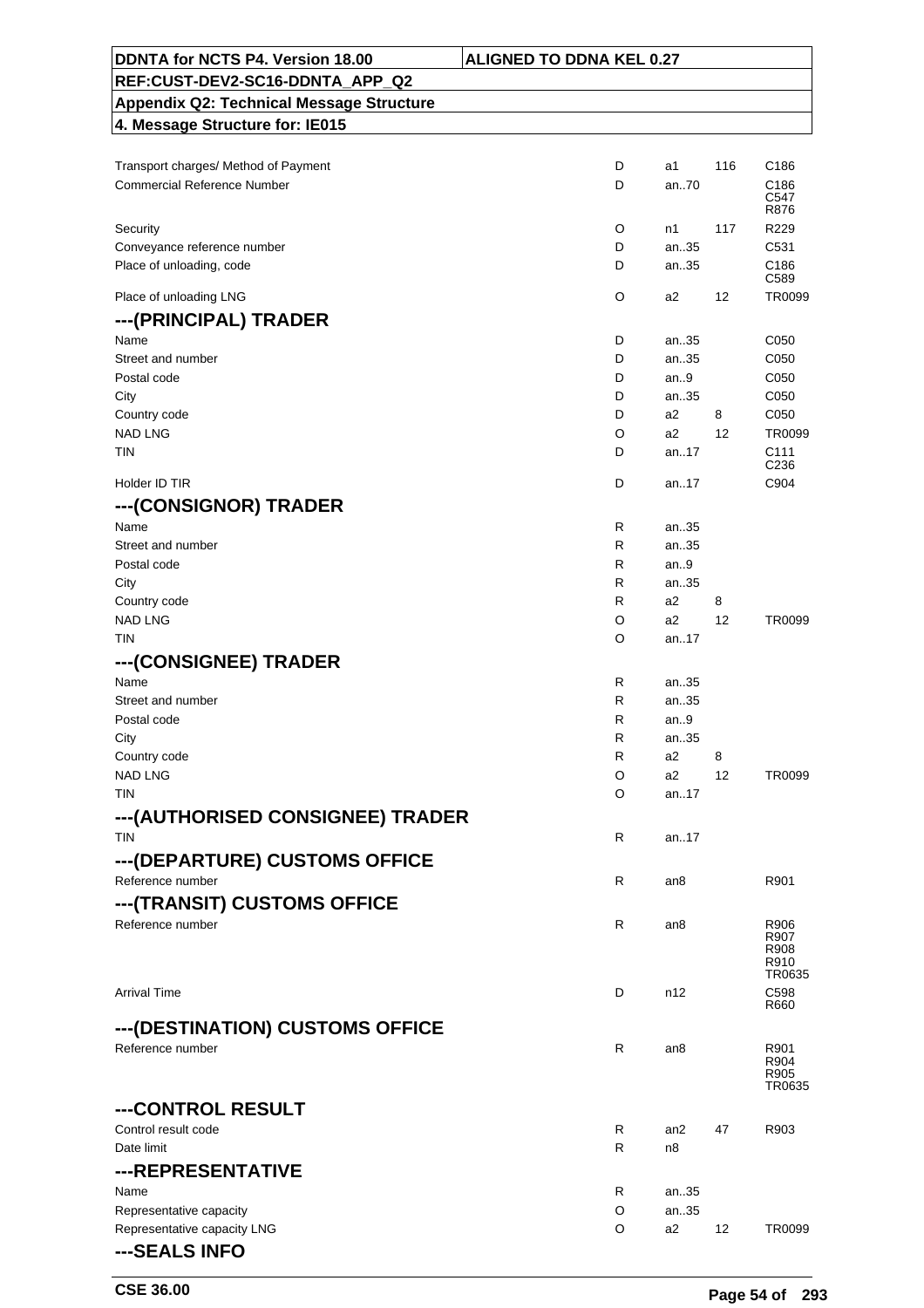| DDNTA for NCTS P4. Version 18.00                | <b>ALIGNED TO DDNA KEL 0.27</b> |                 |     |                          |
|-------------------------------------------------|---------------------------------|-----------------|-----|--------------------------|
| REF:CUST-DEV2-SC16-DDNTA APP Q2                 |                                 |                 |     |                          |
| <b>Appendix Q2: Technical Message Structure</b> |                                 |                 |     |                          |
| 4. Message Structure for: IE015                 |                                 |                 |     |                          |
|                                                 |                                 |                 |     |                          |
| Seals number                                    | R.                              | n.4             |     |                          |
| ------SEALS ID                                  |                                 |                 |     |                          |
| Seals identity                                  | R                               | an20            |     |                          |
| Seals identity LNG                              | O                               | a2              | 12  | TR0099                   |
| ---GUARANTEE                                    |                                 |                 |     |                          |
| Guarantee type                                  | R                               | an1             | 51  | C900                     |
| ------GUARANTEE REFERENCE                       |                                 |                 |     |                          |
| Guarantee reference number (GRN)                | D                               | an24            |     | C <sub>125</sub>         |
|                                                 |                                 |                 |     | TR0301                   |
| Other guarantee reference                       | D                               | an35            |     | C <sub>130</sub><br>R900 |
| Access code                                     | D                               | an4             |     | C086                     |
| --------VALIDITY LIMITATION EC                  |                                 |                 |     |                          |
| Not valid for EC                                | R                               | n1              | 27  | R230                     |
|                                                 |                                 |                 |     |                          |
| ---------VALIDITY LIMITATION NON EC             |                                 |                 |     |                          |
| Not valid for other contracting parties         | R                               | a2              | 71  | R231                     |
| ---GOODS ITEM                                   |                                 |                 |     |                          |
| Item number                                     | R                               | n.5             |     | R <sub>005</sub><br>R007 |
| Commodity code                                  | D                               | an $22$         |     | C015                     |
|                                                 |                                 |                 |     | R060<br>R470             |
| Type of declaration                             | D                               | an9             | 31  | C045                     |
| Goods description                               | R                               | an280           |     |                          |
| Goods description LNG                           | O                               | a2              | 12  | TR0099                   |
| Gross mass                                      | O                               | n.11,3          |     | R700                     |
| Net mass                                        | O                               | n.11,3          |     |                          |
| Country of dispatch/export code                 | D                               | a2              | 8   | C <sub>135</sub>         |
| Country of destination code                     | D                               | a2              | 8   | C140                     |
| Transport charges/ Method of Payment            | D                               | a1              | 116 | C <sub>186</sub>         |
|                                                 |                                 |                 |     | C576<br>TR9120           |
| <b>Commercial Reference Number</b>              | D                               | an70            |     | C <sub>186</sub>         |
|                                                 |                                 |                 |     | C547<br>R876             |
| UN dangerous goods code                         | O                               | an <sub>4</sub> | 101 | C186                     |
| ------PREVIOUS ADMINISTRATIVE REFERENCES        |                                 |                 |     |                          |
| Previous document type                          | R                               | an6             | 14  | R020                     |
|                                                 |                                 |                 |     | TR0100                   |
| Previous document reference                     | R                               | an35            |     |                          |
| Previous document reference LNG                 | O                               | a2              | 12  | TR0099                   |
| Complement of information                       | O                               | an.26           |     |                          |
| Complement of information LNG                   | O                               | a2              | 12  | TR0099                   |
| ------PRODUCED DOCUMENTS/CERTIFICATES           |                                 |                 |     |                          |
| Document type                                   | R                               | an4             | 13  | C901<br>TR0103           |
| Document reference                              | D                               | an35            |     | C902                     |
| Document reference LNG                          | O                               | a2              | 12  | TR0099                   |
| Complement of information                       | O                               | an.26           |     |                          |
| Complement of information LNG                   | O                               | a2              | 12  | TR0099                   |
| ------SPECIAL MENTIONS                          |                                 |                 |     |                          |
| Additional information                          | O                               | an70            |     |                          |
| Additional information LNG                      | O                               | a2              | 12  | TR0099                   |
| Additional information coded                    | O                               | an.5            | 39  | TR0101                   |
| Export from EC                                  | D                               | n1              | 27  | C075                     |
|                                                 |                                 |                 |     | R075                     |
| Export from country                             | D                               | a2              | 63  | C075<br>R075             |
| ------(CONSIGNOR) TRADER                        |                                 |                 |     |                          |
| Name                                            | R                               | an35            |     |                          |
|                                                 |                                 |                 |     |                          |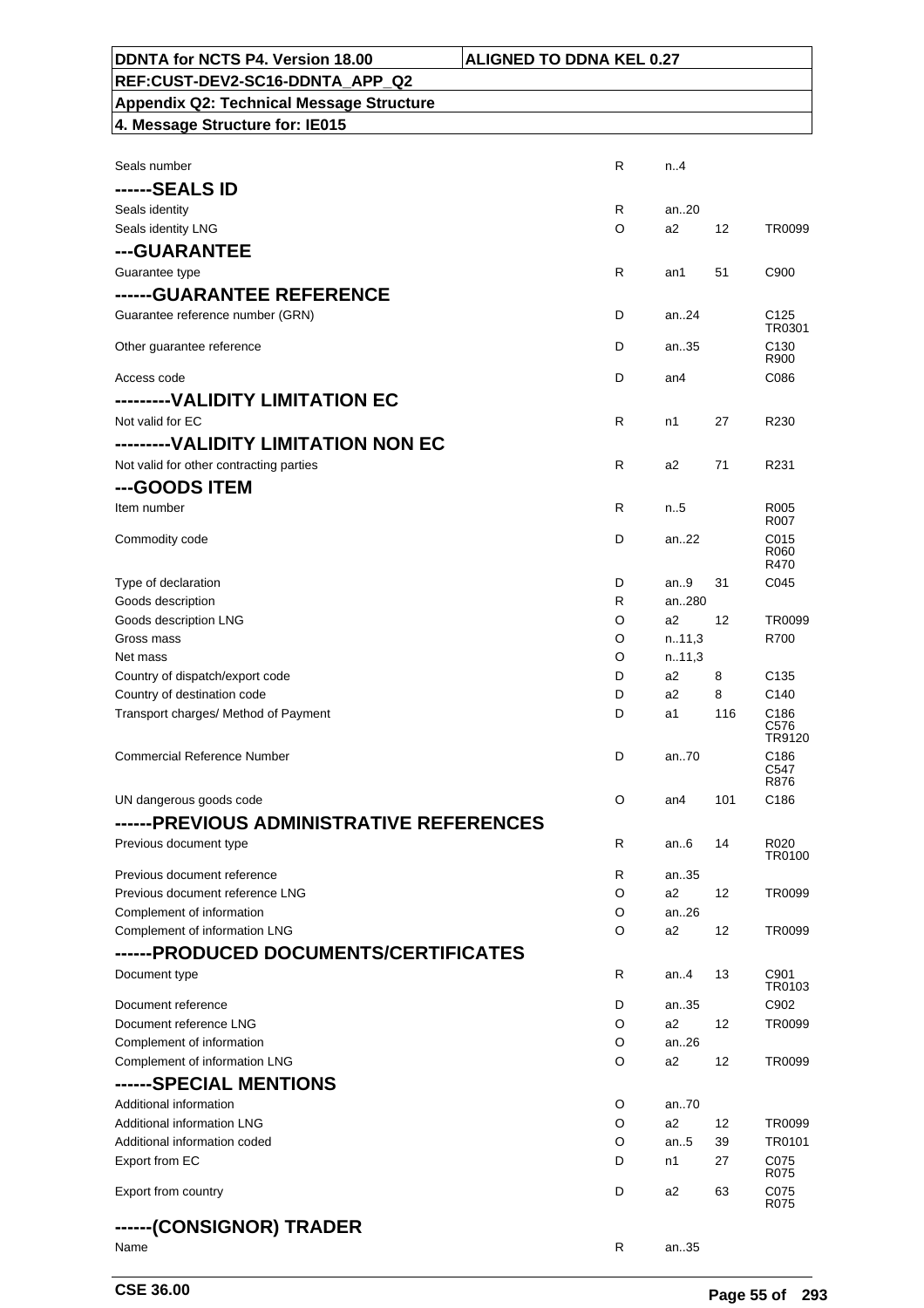| DDNTA for NCTS P4. Version 18.00                | <b>ALIGNED TO DDNA KEL 0.27</b> |              |                        |                  |
|-------------------------------------------------|---------------------------------|--------------|------------------------|------------------|
| REF:CUST-DEV2-SC16-DDNTA_APP_Q2                 |                                 |              |                        |                  |
| <b>Appendix Q2: Technical Message Structure</b> |                                 |              |                        |                  |
| 4. Message Structure for: IE015                 |                                 |              |                        |                  |
|                                                 |                                 |              |                        |                  |
| Street and number                               | R                               | an35         |                        |                  |
| Postal code                                     | R                               | an.9         |                        |                  |
| City                                            | R                               | an35         |                        |                  |
| Country code                                    | R                               | a2           | 8                      |                  |
| <b>NAD LNG</b>                                  | O                               | a2           | 12                     | TR0099           |
| <b>TIN</b>                                      | O                               | an17         |                        |                  |
| ------(CONSIGNEE) TRADER                        |                                 |              |                        |                  |
| Name                                            | R                               | an35         |                        |                  |
| Street and number                               | R                               | an35         |                        |                  |
| Postal code                                     | R<br>R                          | an.9<br>an35 |                        |                  |
| City<br>Country code                            | R                               | a2           | 8                      |                  |
| <b>NAD LNG</b>                                  | O                               | a2           | 12                     | TR0099           |
| <b>TIN</b>                                      | O                               | an17         |                        |                  |
| ------CONTAINERS                                |                                 |              |                        |                  |
| Container number                                | R                               | an17         |                        |                  |
| ------PACKAGES                                  |                                 |              |                        |                  |
| Marks & numbers of packages                     | D                               | an42         |                        | C060             |
| Marks & numbers of packages LNG                 | O                               | a2           | 12                     | TR0099           |
| Kind of packages                                | R                               | an.3         | 17                     |                  |
| Number of packages                              | D                               | n.5          |                        | C060             |
|                                                 |                                 |              |                        | R021<br>TR0022   |
| Number of pieces                                | D                               | n.5          |                        | C060             |
| ------SGI CODES                                 |                                 |              |                        |                  |
| Sensitive goods code                            | O                               | n2           | 64                     | R <sub>156</sub> |
| Sensitive quantity                              | R                               | n.11,3       |                        |                  |
| ------(CONSIGNOR-SECURITY) TRADER               |                                 |              |                        |                  |
| Name                                            | D                               | an35         |                        | C501             |
| Street and number                               | D                               | an35         |                        | C501             |
| Postal code                                     | D                               | an9          |                        | C501             |
| City                                            | D                               | an35         |                        | C501             |
| Country code                                    | D                               | a2           | 8                      | C501             |
| <b>NAD LNG</b>                                  | O                               | a2           | 12                     | TR0099           |
| <b>TIN</b>                                      | D                               | an17         |                        | C572             |
| ------(CONSIGNEE-SECURITY) TRADER               |                                 |              |                        |                  |
| Name                                            | D                               | an35         |                        | C501             |
| Street and number                               | D                               | an35         |                        | C501             |
| Postal code                                     | D                               | an.9         |                        | C501             |
| City                                            | D                               | an35         |                        | C501             |
| Country code<br><b>NAD LNG</b>                  | D<br>O                          | a2<br>a2     | 8<br>$12 \overline{ }$ | C501<br>TR0099   |
| TIN                                             | D                               | an17         |                        | C596             |
| ---ITINERARY                                    |                                 |              |                        |                  |
| Country of routing code                         | R                               | a2           | 8                      |                  |
|                                                 |                                 |              |                        |                  |
| ---(CARRIER) TRADER<br>Name                     | D                               | an35         |                        | C501             |
| Street and number                               | D                               | an35         |                        | C501             |
| Postal code                                     | D                               | an $9$       |                        | C501             |
| City                                            | D                               | an35         |                        | C501             |
| Country code                                    | D                               | a2           | 8                      | C501             |
| <b>NAD LNG</b>                                  | O                               | a2           | 12                     | TR0099           |
| <b>TIN</b>                                      | O                               | an17         |                        |                  |
| ---(CONSIGNOR-SECURITY) TRADER                  |                                 |              |                        |                  |
| Name                                            | D                               | an35         |                        | C501             |
| Street and number                               | D                               | an35         |                        | C501             |
| Postal code                                     | D                               | an.9         |                        | C501             |
|                                                 |                                 |              |                        |                  |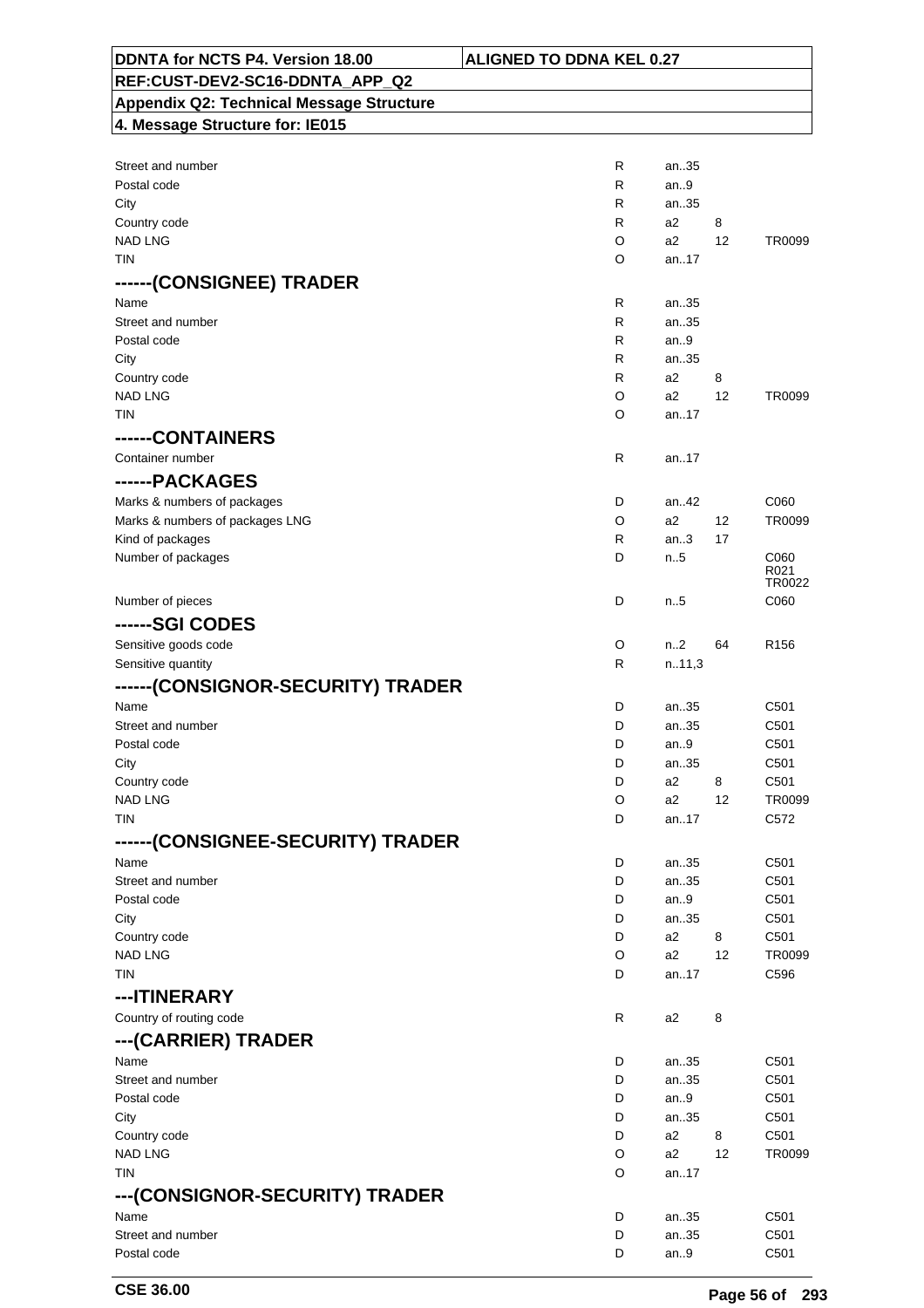| DDNTA for NCTS P4. Version 18.00                | <b>ALIGNED TO DDNA KEL 0.27</b> |       |                   |                  |
|-------------------------------------------------|---------------------------------|-------|-------------------|------------------|
| REF:CUST-DEV2-SC16-DDNTA APP Q2                 |                                 |       |                   |                  |
| <b>Appendix Q2: Technical Message Structure</b> |                                 |       |                   |                  |
| 4. Message Structure for: IE015                 |                                 |       |                   |                  |
| City                                            | D                               | an35  |                   | C <sub>501</sub> |
| Country code                                    | D                               | a2    | 8                 | C <sub>501</sub> |
| <b>NAD LNG</b>                                  | O                               | a2    | $12 \overline{ }$ | TR0099           |
| TIN                                             | D                               | an.17 |                   | C <sub>572</sub> |
| ---(CONSIGNEE-SECURITY) TRADER                  |                                 |       |                   |                  |
| Name                                            | D                               | an35  |                   | C <sub>501</sub> |
| Street and number                               | D                               | an35  |                   | C <sub>501</sub> |
| Postal code                                     | D                               | an.9  |                   | C <sub>501</sub> |
| City                                            | D                               | an35  |                   | C <sub>501</sub> |
| Country code                                    | D                               | a2    | 8                 | C <sub>501</sub> |

NAD LNG CONSTRUCTED A REPORT OF THE CONSTRUCTION OF A REPORT OF A REPORT OF A SAMPLING OF A REPORT OF A SAMPLING TIN D an..17 C596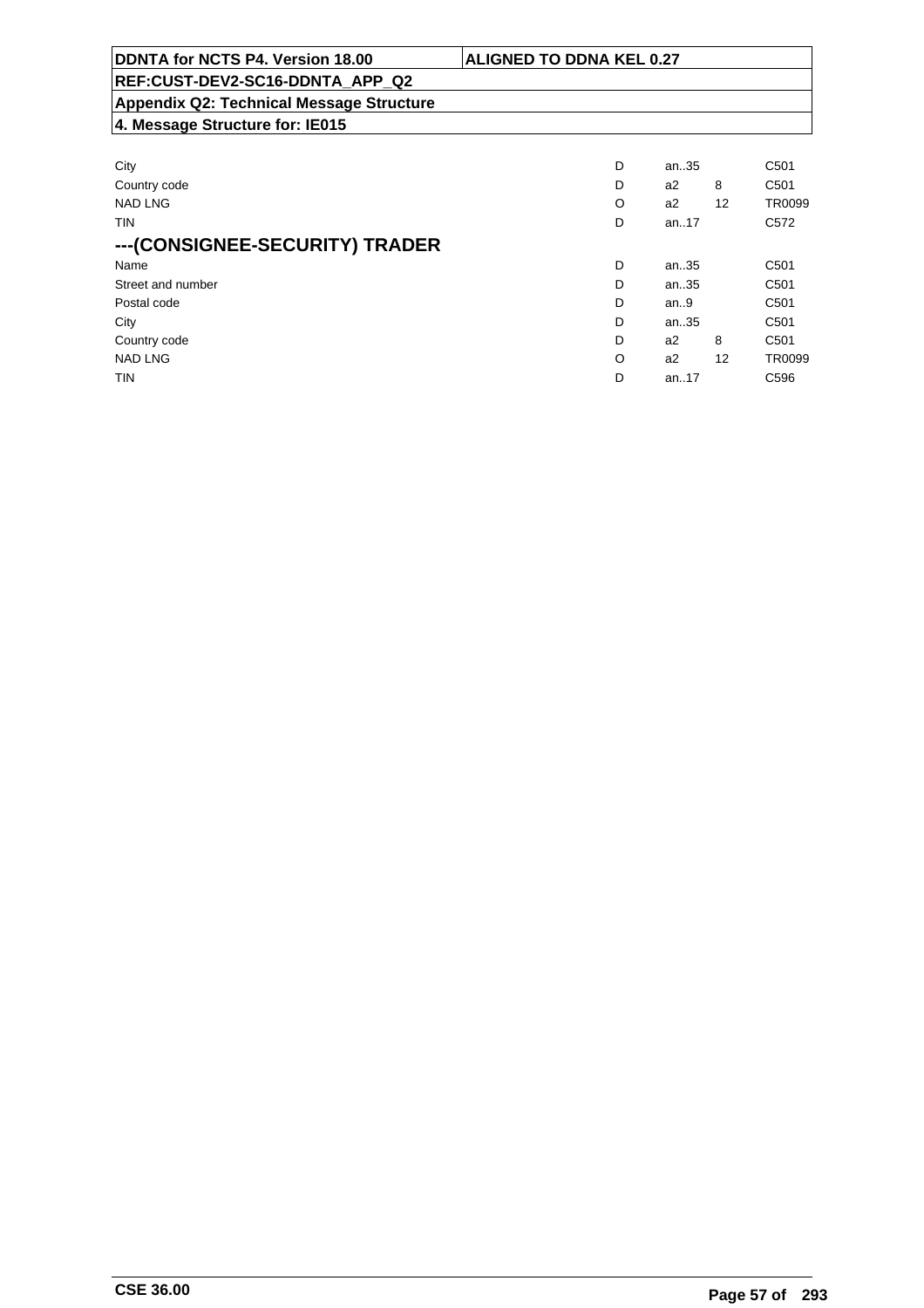| DDNTA for NCTS P4. Version 18.00         | <b>ALIGNED TO DDNA KEL 0.27</b> |
|------------------------------------------|---------------------------------|
| REF:CUST-DEV2-SC16-DDNTA APP Q2          |                                 |
| Appendix Q2: Technical Message Structure |                                 |
| 4. Message Structure for: IE016          |                                 |

| <b>IE016</b>        | (CCO16A) | <b>IDECLARATION REJECTED</b> |      |   | (E_DEC_REJ)      |  |  |
|---------------------|----------|------------------------------|------|---|------------------|--|--|
|                     |          |                              |      |   |                  |  |  |
| MESSAGE             |          |                              | 1x   | R |                  |  |  |
| ---HEADER           |          |                              | 1x   | R |                  |  |  |
| ---FUNCTIONAL ERROR |          |                              | 999x |   | R <sub>123</sub> |  |  |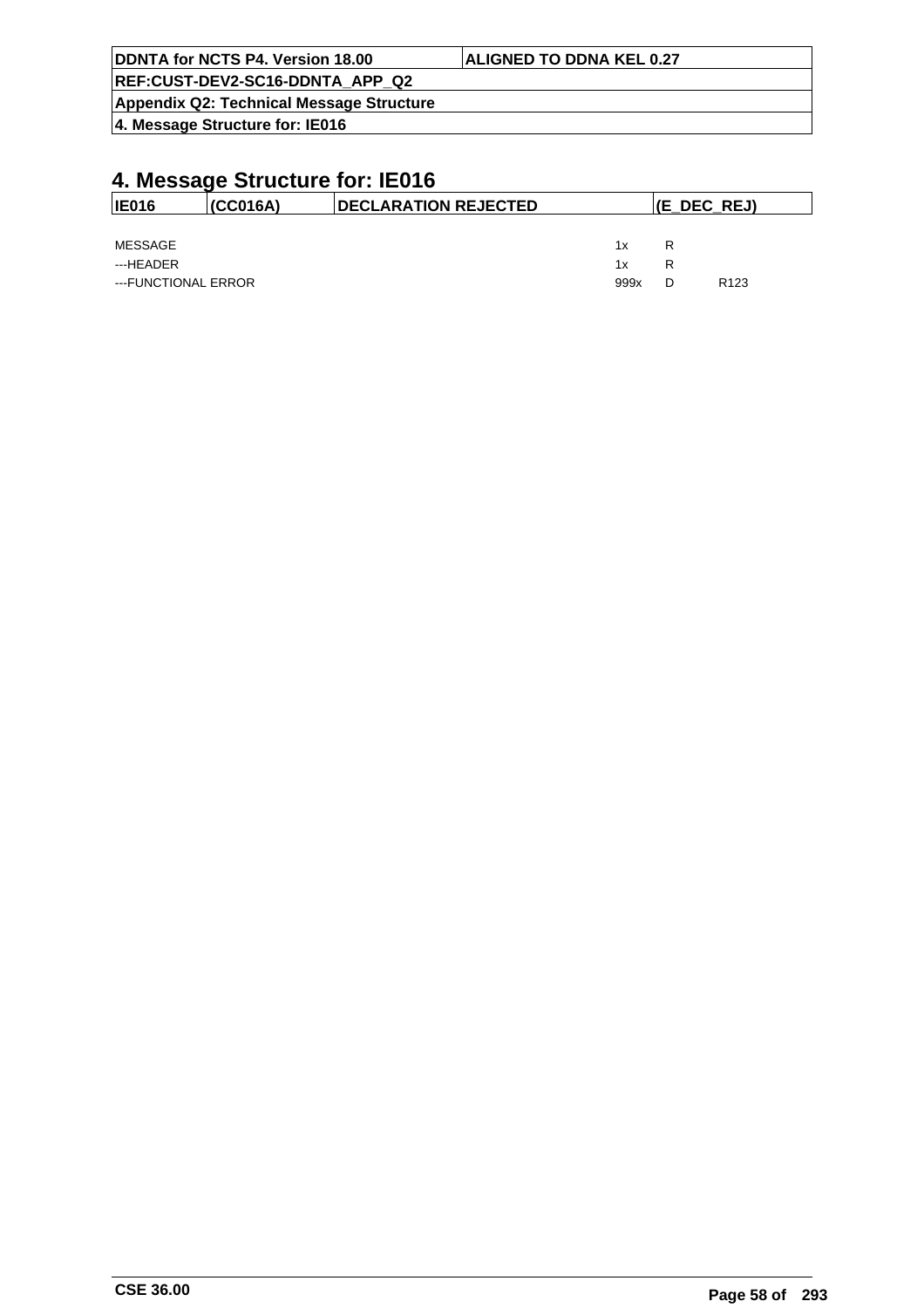### **Appendix Q2: Technical Message Structure**

**4. Message Structure for: IE016**

| Syntax identifier                        | R | a4             | 21 |        |
|------------------------------------------|---|----------------|----|--------|
| Syntax version number                    | R | n1             | 22 |        |
| Message sender                           | R | an35           |    |        |
| Sender identification code qualifier     | O | an.4           |    |        |
| Message recipient                        | R | an35           |    |        |
| Recipient identification code qualifier  | O | an.4           |    |        |
| Date of preparation                      | R | n6             |    |        |
| Time of preparation                      | R | n4             |    |        |
| Interchange control reference            | R | an.14          |    |        |
| Recipient's reference/password           | O | an.14          |    |        |
| Recipient's reference/password qualifier | O | an2            |    |        |
| Application reference                    | O | an.14          |    |        |
| Priority                                 | O | a <sub>1</sub> |    |        |
| Acknowledgement request                  | O | n <sub>1</sub> | 27 |        |
| Communications agreement id              | O | an35           |    |        |
| <b>Test indicator</b>                    | O | n1             | 27 | TR9085 |
| Message identification                   | R | an.14          |    |        |
| Message type                             | R | an.6           | 60 |        |
| Common access reference                  | O | an35           |    |        |
| Message sequence number                  | O | n2             |    |        |
| First and last transfer                  | O | a1             | 28 |        |
| ---HEADER                                |   |                |    |        |
| Reference number                         | R | an.22          |    |        |
| Type of declaration                      | R | an.9           | 31 |        |
| Declaration rejection date               | R | n8             |    |        |
| Declaration rejection reason             | O | an350          |    |        |
| Declaration rejection reason LNG         | O | a2             | 12 | TR0099 |
| ---FUNCTIONAL ERROR                      |   |                |    |        |
| Error type                               | R | n2             | 49 |        |
| Error pointer                            | R | an210          |    |        |
| Error reason                             | O | an.6           |    |        |
| Original attribute value                 | O | an140          |    |        |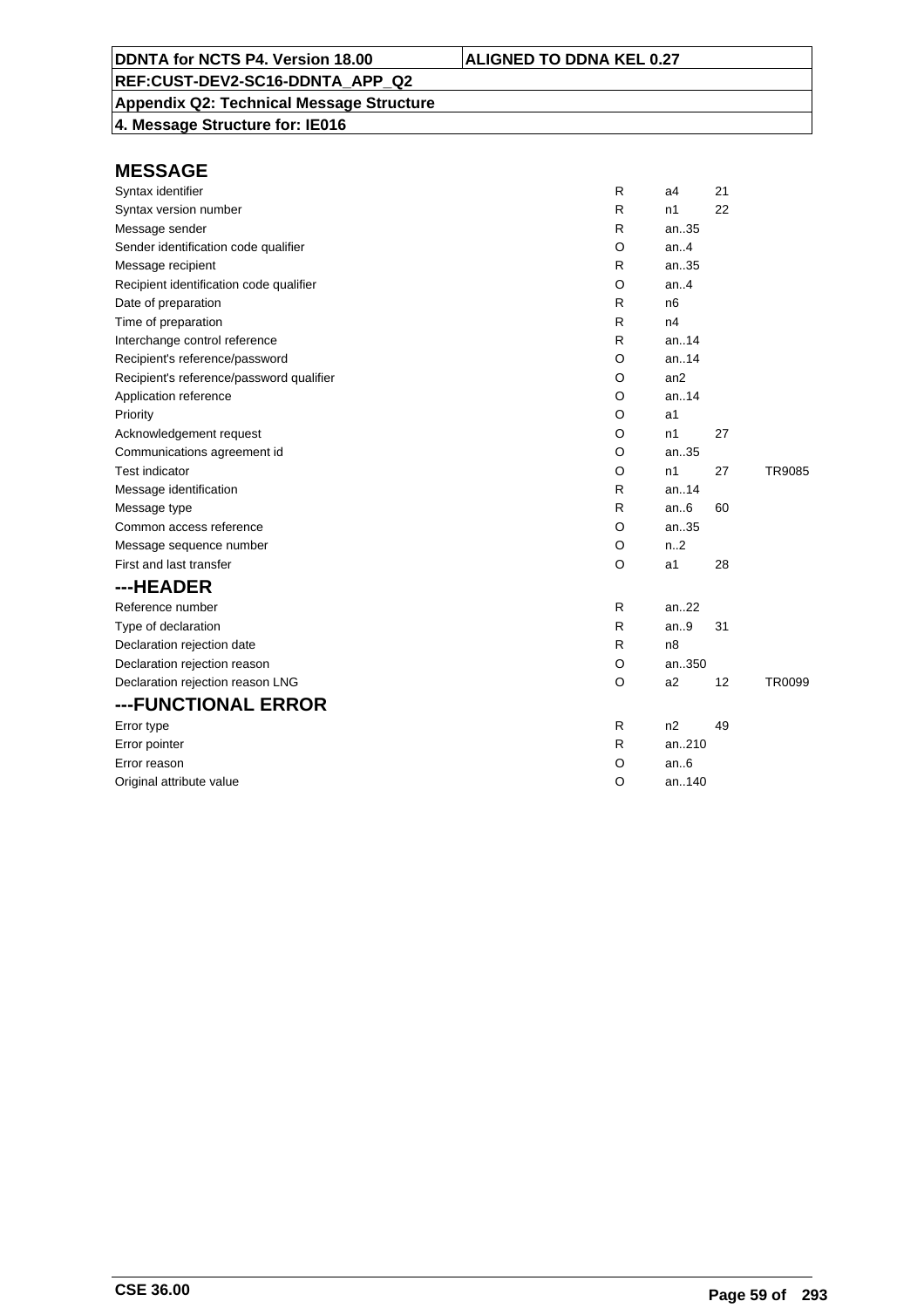| ALIGNED TO DDNA KEL 0.27 |
|--------------------------|
|--------------------------|

**DDNTA for NCTS P4. Version 18.00** 

**Appendix Q2: Technical Message Structure**

**4. Message Structure for: IE017**

| <b>IE017</b>             | (CC017B)                                  | DEPARTURE CONTROL RESULTS |       | (N DEP CON) |                            |
|--------------------------|-------------------------------------------|---------------------------|-------|-------------|----------------------------|
|                          |                                           |                           |       |             |                            |
| <b>MESSAGE</b>           |                                           |                           | 1x    | R           | R213                       |
| ---HEADER                |                                           |                           | 1x    | R           |                            |
| ---(PRINCIPAL) TRADER    |                                           |                           | 1x    | R           |                            |
| --- (CONSIGNOR) TRADER   |                                           |                           | 1x    | O           | R010 R157                  |
| --- (CONSIGNEE) TRADER   |                                           |                           | 1x    | O           | R011 R157                  |
|                          | --- (AUTHORISED CONSIGNEE) TRADER         |                           | 1x    | O           |                            |
|                          | --- (DEPARTURE) CUSTOMS OFFICE            |                           | 1x    | R           |                            |
|                          | --- (TRANSIT) CUSTOMS OFFICE              |                           | 9x    | D           | C030 C186<br>R902 TR0630   |
|                          | --- (DESTINATION) CUSTOMS OFFICE          |                           | 1x    | O           |                            |
| ---CONTROL RESULT        |                                           |                           | 1x    | R           |                            |
| --- RESULTS OF CONTROL   |                                           |                           | 9x    | O           | R212 TR0004                |
| --- SEALS INFO           |                                           |                           | 1x    | O           |                            |
| ------SEALS ID           |                                           |                           | 99x   | R           |                            |
| --- GOODS ITEM           |                                           |                           | 9999x | O           | <b>TR0007</b><br>TR0011    |
|                          | ------ PREVIOUS ADMINISTRATIVE REFERENCES |                           | 9x    | O           | R <sub>157</sub>           |
|                          | ------ PRODUCED DOCUMENTS/CERTIFICATES    |                           | 99x   | D           | C547 C903<br><b>TR0008</b> |
| ------SPECIAL MENTIONS   |                                           |                           | 99x   | O           | R <sub>157</sub>           |
| ------RESULTS OF CONTROL |                                           |                           | 199x  | R           | TR0012<br>TR0013 TR0014    |
| ------(CONSIGNOR) TRADER |                                           |                           | 1x    | O           | R010 R157                  |
| ------(CONSIGNEE) TRADER |                                           |                           | 1x    | O           | R011 R157                  |
| ------CONTAINERS         |                                           |                           | 99x   | $\circ$     | <b>TR0008</b>              |
| ------PACKAGES           |                                           |                           | 99x   | D           | <b>TR0008</b>              |
| -----SGI CODES           |                                           |                           | 9x    | O           | R157 TR0008                |
|                          | ------(CONSIGNOR-SECURITY) TRADER         |                           | 1x    | D           | C186 C187                  |
|                          | ------(CONSIGNEE-SECURITY) TRADER         |                           | 1x    | D           | C186 C188                  |
| --- ITINERARY            |                                           |                           | 99x   | D           | C186 C587                  |
| --- (CARRIER) TRADER     |                                           |                           | 1x    | D           | C186 R181                  |
|                          | --- (CONSIGNOR-SECURITY) TRADER           |                           | 1x    | D           | C186 C187                  |
|                          | --- (CONSIGNEE-SECURITY) TRADER           |                           | 1x    | D           | C186 C188                  |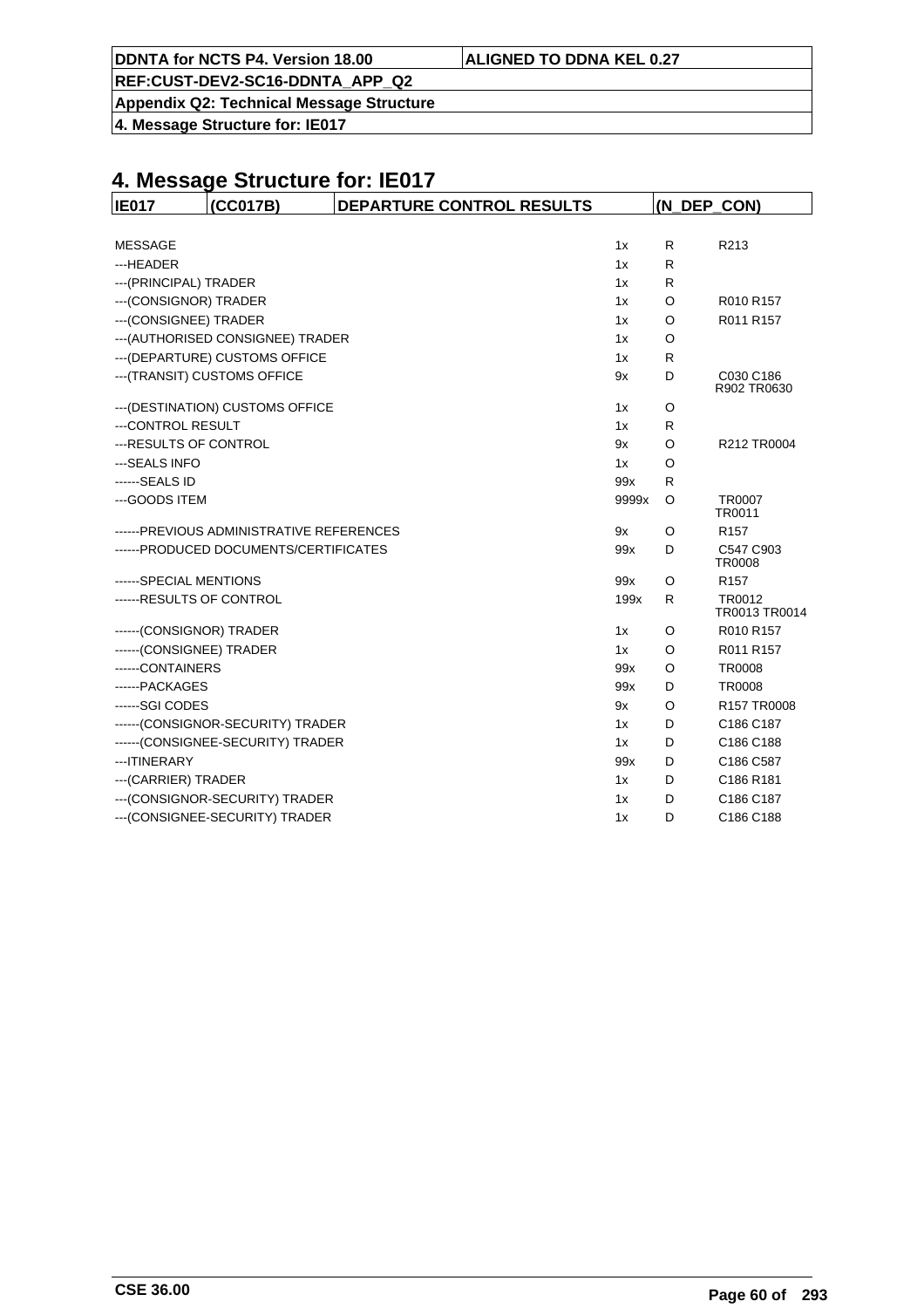### **Appendix Q2: Technical Message Structure**

**4. Message Structure for: IE017**

| Syntax identifier                                       | R | a4              | 21  |                  |
|---------------------------------------------------------|---|-----------------|-----|------------------|
| Syntax version number                                   | R | n1              | 22  |                  |
| Message sender                                          | R | an35            |     |                  |
| Sender identification code qualifier                    | O | an4             |     |                  |
| Message recipient                                       | R | an35            |     |                  |
| Recipient identification code qualifier                 | O | an.4            |     |                  |
| Date of preparation                                     | R | n6              |     |                  |
| Time of preparation                                     | R | n4              |     |                  |
| Interchange control reference                           | R | an14            |     |                  |
| Recipient's reference/password                          | O | an14            |     |                  |
| Recipient's reference/password qualifier                | O | an <sub>2</sub> |     |                  |
| Application reference                                   | O | an14            |     |                  |
| Priority                                                | O | a1              |     |                  |
| Acknowledgement request                                 | O | n1              | 27  |                  |
| Communications agreement id                             | O | an35            |     |                  |
| <b>Test indicator</b>                                   | O | n1              | 27  | TR9085           |
| Message identification                                  | R | an14            |     |                  |
| Message type                                            | R | an6             | 60  |                  |
| Common access reference                                 | O | an35            |     |                  |
| ---HEADER                                               |   |                 |     |                  |
| Document/reference number                               | R | an21            |     |                  |
| Type of declaration                                     | O | an9             | 31  | R909             |
| Country of destination code                             | O | a2              | 8   |                  |
| Agreed location of goods, code                          | O | an17            |     | R041             |
| Agreed location of goods                                | O | an35            |     | R041             |
| Agreed location of goods LNG                            | O | a2              | 12  | TR0099           |
| Authorised location of goods, code                      | O | an17            |     | R041             |
| Place of loading, code                                  | O | an17            |     |                  |
| Country of dispatch/export code                         | O | a2              | 8   |                  |
|                                                         | O | an17            |     | R041             |
| Customs sub place                                       |   |                 |     |                  |
| Inland transport mode                                   | O | n2              | 18  |                  |
| Transport mode at border                                | O | n2              | 18  |                  |
| Identity of means of transport at departure (exp/trans) | O | an27            |     | TR0002<br>TR0035 |
| Identity of means of transport at departure LNG         | O | a2              | 12  | TR0099           |
| Nationality of means of transport at departure          | O | a2              | 8   | TR0002<br>TR0035 |
| Identity of means of transport crossing border          | O | an27            |     |                  |
| Identity of means of transport crossing border LNG      | O | a2              | 12  | TR0099           |
| Nationality of means of transport crossing border       | O | a2              | 8   | R036             |
| Type of means of transport crossing border              | O | n2              |     |                  |
| Containerised indicator                                 | O | n1              | 27  | R230             |
| Release requested                                       | O | n1              | 27  | R230             |
| Date of release request                                 | O | n8              |     |                  |
| Total number of items                                   | O | n.5             |     |                  |
| Total number of packages                                | O | n7              |     | TR0002           |
| Total gross mass                                        | O | n.11,3          |     |                  |
| <b>Binding itinerary</b>                                | R | n1              | 27  | R <sub>230</sub> |
| Security code                                           | R | an. $8$         |     |                  |
| Specific Circumstance Indicator                         | O | a1              | 96  | R825             |
| Transport charges/ Method of Payment                    | O | a1              | 116 |                  |
| <b>Commercial Reference Number</b>                      | O | an70            |     |                  |
| Security                                                | O | n1              | 117 | R229             |
| Conveyance reference number                             | D | an35            |     | C531             |
| Place of unloading, code                                | O | an35            |     |                  |
| Place of unloading LNG                                  | O | a2              | 12  | TR0099           |
|                                                         |   |                 |     |                  |
| ---(PRINCIPAL) TRADER                                   |   |                 |     |                  |
| Name                                                    | D | an35            |     | C160             |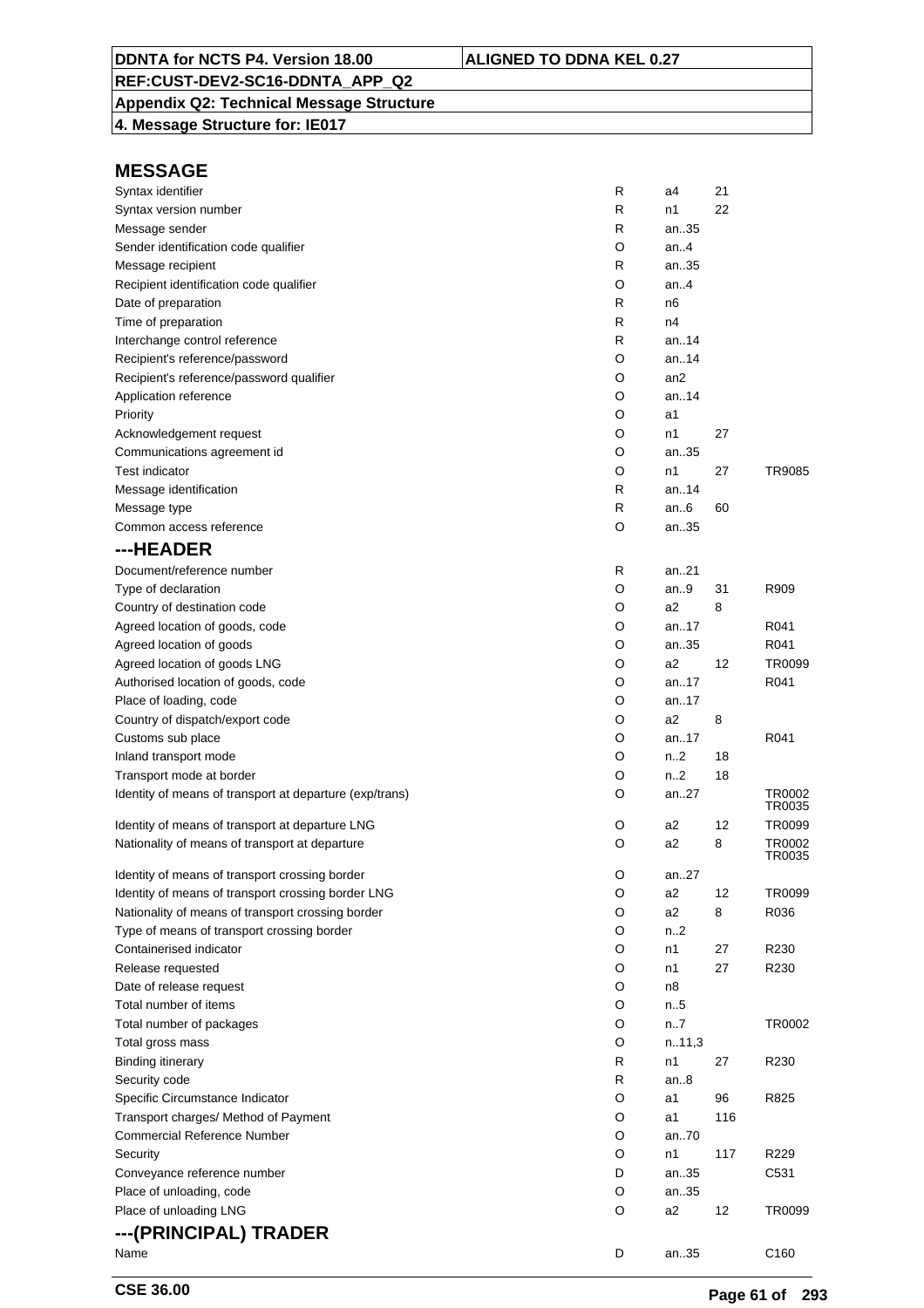| DDNTA for NCTS P4. Version 18.00                | <b>ALIGNED TO DDNA KEL 0.27</b> |                   |                  |
|-------------------------------------------------|---------------------------------|-------------------|------------------|
| REF:CUST-DEV2-SC16-DDNTA_APP_Q2                 |                                 |                   |                  |
| <b>Appendix Q2: Technical Message Structure</b> |                                 |                   |                  |
| 4. Message Structure for: IE017                 |                                 |                   |                  |
|                                                 |                                 |                   |                  |
| Street and number                               | D<br>an35                       |                   | C <sub>160</sub> |
| Postal code                                     | D<br>an.9                       |                   | C <sub>160</sub> |
| City                                            | an35<br>D                       |                   | C <sub>160</sub> |
| Country code                                    | D<br>a2                         | 8                 | C <sub>160</sub> |
| <b>NAD LNG</b>                                  | O<br>a2                         | $12 \overline{ }$ | TR0099           |
| TIN                                             | D<br>an17                       |                   | C <sub>111</sub> |
| Holder ID TIR                                   | an17<br>D                       |                   | C904             |
| ---(CONSIGNOR) TRADER                           |                                 |                   |                  |
| Name                                            | O<br>an35                       |                   |                  |
| Street and number                               | O<br>an35                       |                   |                  |
| Postal code                                     | O<br>an.9                       |                   |                  |
| City                                            | O<br>an35                       |                   |                  |
| Country code                                    | O<br>a2                         | 8                 |                  |
| <b>NAD LNG</b>                                  | O<br>a2                         | 12                | TR0099           |
| <b>TIN</b>                                      | O<br>an.17                      |                   |                  |
| ---(CONSIGNEE) TRADER                           |                                 |                   |                  |
| Name                                            | O<br>an35                       |                   |                  |
| Street and number                               | O<br>an35                       |                   |                  |
| Postal code                                     | O<br>an.9                       |                   |                  |
| City                                            | O<br>an35                       |                   |                  |
| Country code                                    | O<br>a2                         | 8                 |                  |
| <b>NAD LNG</b>                                  | O<br>a2                         | 12                | TR0099           |
| <b>TIN</b>                                      | O<br>an17                       |                   |                  |
| ---(AUTHORISED CONSIGNEE) TRADER                |                                 |                   |                  |
| <b>TIN</b>                                      | R<br>an17                       |                   |                  |
|                                                 |                                 |                   |                  |
| ---(DEPARTURE) CUSTOMS OFFICE                   |                                 |                   |                  |
| Reference number                                | R<br>an8                        |                   | R901             |
| ---(TRANSIT) CUSTOMS OFFICE                     |                                 |                   |                  |
| Reference number                                | R<br>an8                        |                   | R906             |
|                                                 |                                 |                   | R907<br>R908     |
|                                                 |                                 |                   | R910<br>TR0635   |
| <b>Arrival Time</b>                             | D<br>n12                        |                   | C <sub>598</sub> |
|                                                 |                                 |                   | R660             |
| --- (DESTINATION) CUSTOMS OFFICE                |                                 |                   |                  |
| Reference number                                | R<br>an <sub>8</sub>            |                   | R901             |
|                                                 |                                 |                   | R904             |
|                                                 |                                 |                   | R905<br>TR0635   |
| ---CONTROL RESULT                               |                                 |                   |                  |
| Control date                                    | R                               |                   |                  |
| Control result code                             | n8<br>R<br>an2                  | 47                | R903             |
| Controlled by                                   | R<br>an35                       |                   |                  |
| Controlled by LNG                               | O<br>a2                         | 12                | TR0099           |
| Remark                                          | O                               | an350             |                  |
| <b>Remark LNG</b>                               | O<br>a2                         | 12                | TR0099           |
| Date limit                                      | R<br>n8                         |                   |                  |
| --- RESULTS OF CONTROL                          |                                 |                   |                  |
|                                                 |                                 |                   |                  |
| Description                                     | O<br>an140                      | 12                | <b>TR0006</b>    |
| <b>Description LNG</b><br>Control indicator     | O<br>a2<br>R                    | 41                | TR0099<br>TR0003 |
| Pointer to the attribute                        | an2<br>D<br>an35                |                   | <b>TR0005</b>    |
| Corrected value                                 | D<br>an27                       |                   | R <sub>150</sub> |
|                                                 |                                 |                   | TR0005           |
| ---SEALS INFO                                   |                                 |                   |                  |
| Seals number                                    | R<br>n.4                        |                   |                  |
| ------SEALS ID                                  |                                 |                   |                  |
|                                                 |                                 |                   |                  |
| Seals identity                                  | R<br>an20                       |                   |                  |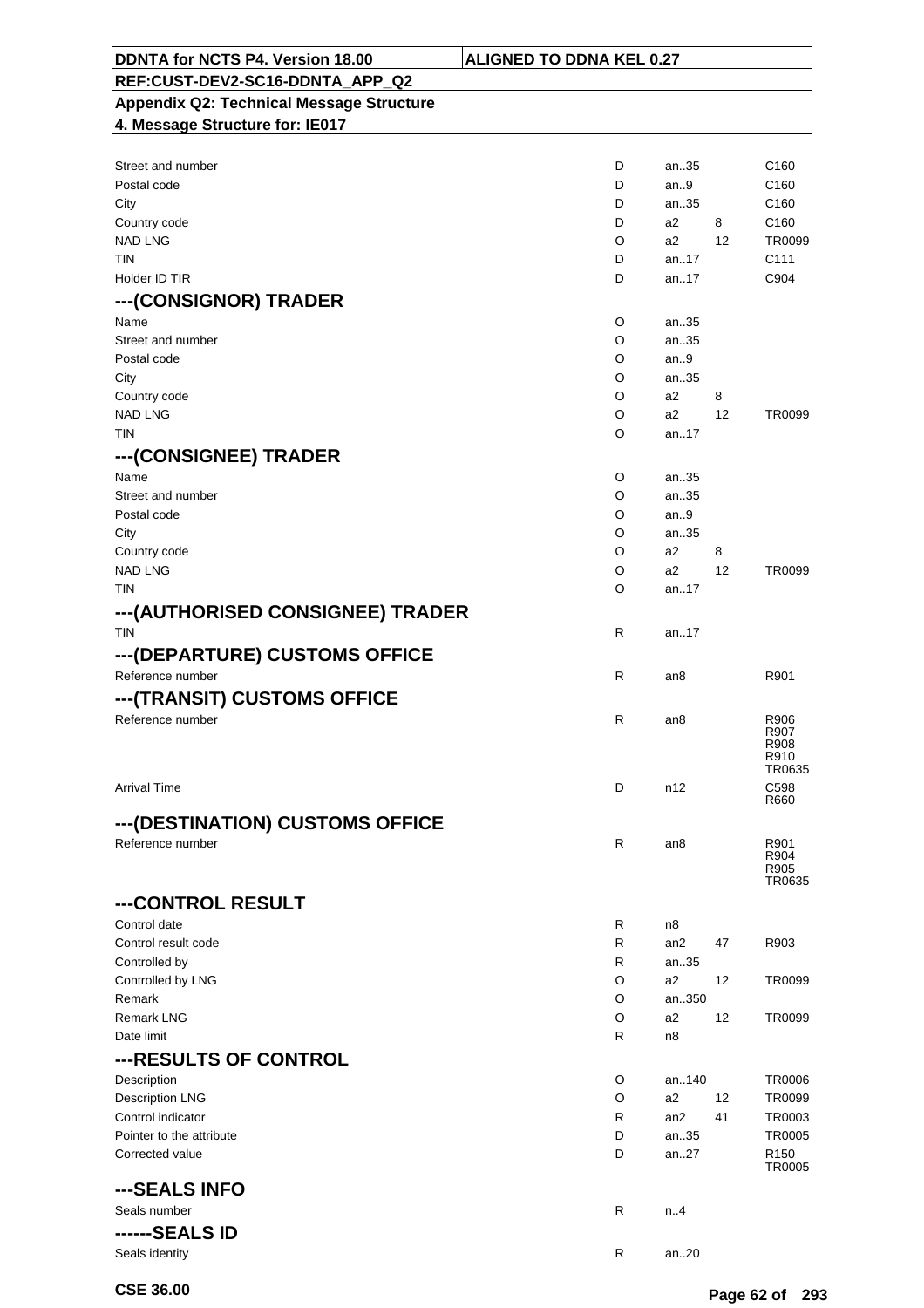| <b>Appendix Q2: Technical Message Structure</b> |        |                 |          |                  |
|-------------------------------------------------|--------|-----------------|----------|------------------|
| 4. Message Structure for: IE017                 |        |                 |          |                  |
|                                                 |        |                 |          |                  |
| Seals identity LNG                              | O      | a2              | 12       | TR0099           |
| ---GOODS ITEM                                   |        |                 |          |                  |
| Item number                                     | R      | n.5             |          | TR0019           |
| Commodity code                                  | O      | an.22           |          | TR0102           |
| Type of declaration                             | O      | an.9            | 31       |                  |
| Goods description                               | O      | an280           |          |                  |
| Goods description LNG                           | O      | a2              | 12       | TR0099           |
| Gross mass                                      | O      | n.11,3          |          |                  |
| Net mass                                        | O      | n.11,3          |          |                  |
| Country of dispatch/export code                 | O      | a2              | 8        |                  |
| Country of destination code                     | O      | a2              | 8        |                  |
| Transport charges/ Method of Payment            | O      | a1              | 116      |                  |
| <b>Commercial Reference Number</b>              | O      | an.70           |          |                  |
| UN dangerous goods code                         | O      | an4             | 101      |                  |
| ------PREVIOUS ADMINISTRATIVE REFERENCES        |        |                 |          |                  |
| Previous document type                          | O      | an.6            | 14       | TR0100           |
| Previous document reference                     | O      | an35            |          |                  |
| Previous document reference LNG                 | O      | a2              | 12       | TR0099           |
| Complement of information                       | O      | an.26           |          |                  |
| Complement of information LNG                   | O      | a2              | 12       | TR0099           |
| Complete control                                | R      | n1              | 27       | R230             |
|                                                 |        |                 |          |                  |
| ------PRODUCED DOCUMENTS/CERTIFICATES           |        |                 |          |                  |
| Document type                                   | R      | an4             | 13       | C901<br>TR0103   |
| Document reference                              | D      | an35            |          | C902             |
| Document reference LNG                          | O      | a2              | 12       | TR0099           |
| Complement of information                       | O      | an26            |          |                  |
| Complement of information LNG                   | O      | a2              | 12       | TR0099           |
| Complete control                                | R      | n1              | 27       | R230             |
| ------SPECIAL MENTIONS                          |        |                 |          |                  |
|                                                 |        |                 |          |                  |
| Additional information                          | O      | an70<br>a2      |          |                  |
| <b>Additional information LNG</b>               | O<br>O |                 | 12       | TR0099<br>TR0101 |
| Additional information coded<br>Export from EC  | O      | an.5<br>n1      | 39<br>27 | R075             |
| Export from country                             | O      | a2              | 63       | R075             |
| Complete control                                | R      | n1              | 27       | R230             |
|                                                 |        |                 |          |                  |
| ------RESULTS OF CONTROL                        |        |                 |          |                  |
| Description                                     | O      | an140           |          | TR0009           |
| <b>Description LNG</b>                          | O      | a2              | 12       | TR0099           |
| Control indicator                               | R      | an <sub>2</sub> | 41       | TR0003           |
| Pointer to the attribute                        | O      | an35            |          | TR0010<br>TR0014 |
|                                                 |        |                 |          | TR0018           |
| ------(CONSIGNOR) TRADER                        |        |                 |          |                  |
| Name                                            | O      | an35            |          |                  |
| Street and number                               | O      | an35            |          |                  |
| Postal code                                     | O      | an9             |          |                  |
| City                                            | O      | an35            |          |                  |
| Country code                                    | O      | a2              | 8        |                  |
| <b>NAD LNG</b>                                  | O      | a2              | 12       | TR0099           |
| TIN                                             | O      | an17            |          |                  |
| ------(CONSIGNEE) TRADER                        |        |                 |          |                  |
| Name                                            | O      | an35            |          |                  |
| Street and number                               | O      | an35            |          |                  |
| Postal code                                     | O      | an $9$          |          |                  |
| City                                            | O      | an35            |          |                  |
| Country code                                    | O      | a <sub>2</sub>  | 8        |                  |
| <b>NAD LNG</b>                                  | O      | a <sub>2</sub>  | 12       | TR0099           |

**DDNTA for NCTS P4. Version 18.00 ALIGNED TO DDNA KEL 0.27**

**REF:CUST-DEV2-SC16-DDNTA\_APP\_Q2**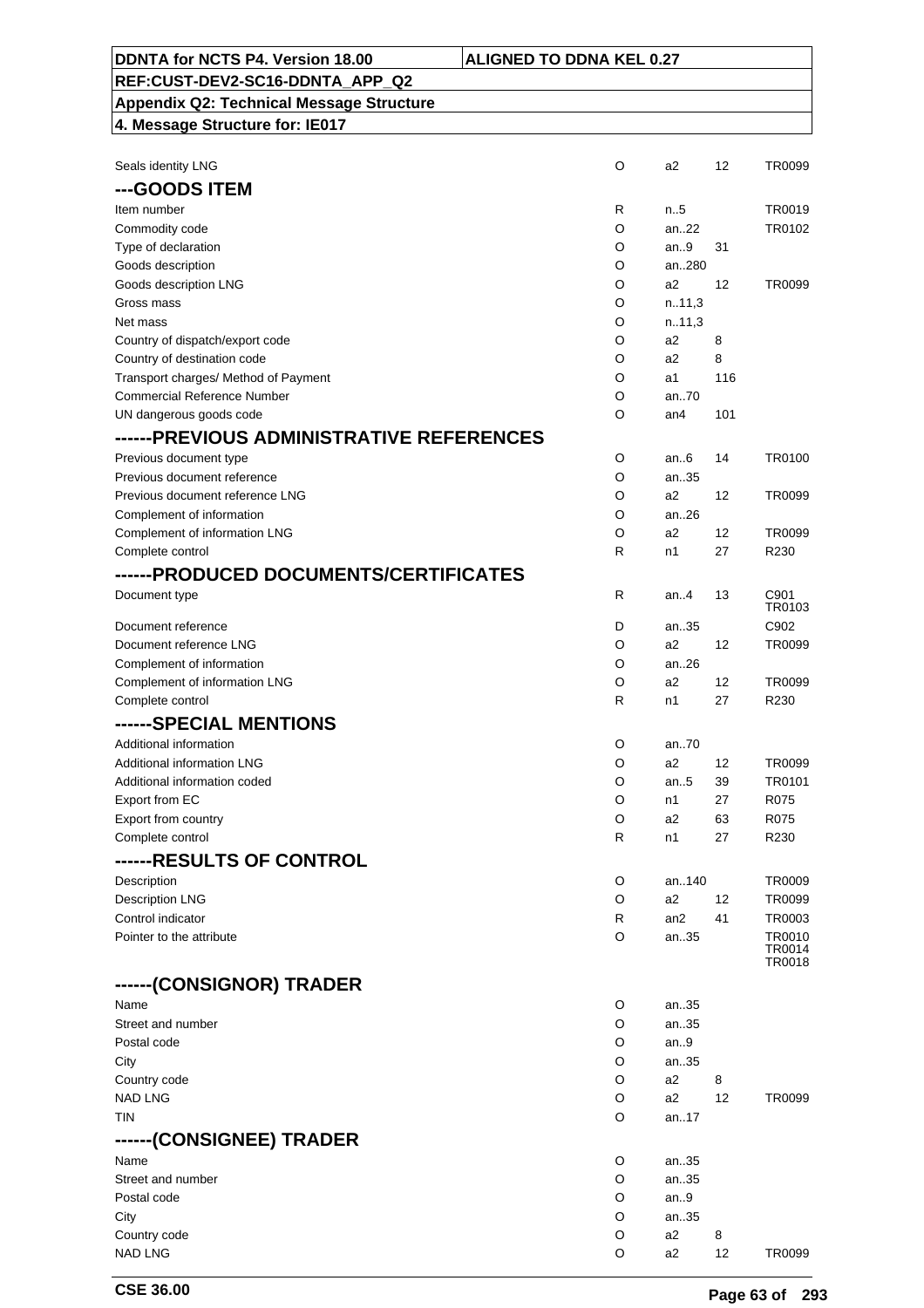| DDNTA for NCTS P4. Version 18.00                | <b>ALIGNED TO DDNA KEL 0.27</b> |              |          |                  |
|-------------------------------------------------|---------------------------------|--------------|----------|------------------|
| REF:CUST-DEV2-SC16-DDNTA_APP_Q2                 |                                 |              |          |                  |
| <b>Appendix Q2: Technical Message Structure</b> |                                 |              |          |                  |
| 4. Message Structure for: IE017                 |                                 |              |          |                  |
|                                                 |                                 |              |          |                  |
| <b>TIN</b>                                      | $\circ$                         | an17         |          |                  |
|                                                 |                                 |              |          |                  |
| ------CONTAINERS                                |                                 |              |          |                  |
| Container number                                | R                               | an17         |          |                  |
| Complete control                                | R                               | n1           | 27       | R230             |
| ------PACKAGES                                  |                                 |              |          |                  |
| Marks & numbers of packages                     | O                               | an.42        |          |                  |
| Marks & numbers of packages LNG                 | O<br>R                          | a2<br>an.3   | 12<br>17 | TR0099           |
| Kind of packages<br>Number of packages          | O                               | n.5          |          | R021             |
| Number of pieces                                | O                               | n.5          |          |                  |
| Controlled packages                             | O                               | an70         |          |                  |
| Controlled packages LNG                         | O                               | a2           | 12       | TR0099           |
| Complete control                                | $\mathsf{R}$                    | n1           | 27       | R230             |
| ------SGI CODES                                 |                                 |              |          |                  |
| Sensitive goods code                            | O                               | n2           | 64       | R <sub>156</sub> |
| Sensitive quantity                              | R                               | n.11,3       |          |                  |
| Complete control                                | R                               | n1           | 27       | R230             |
| ------(CONSIGNOR-SECURITY) TRADER               |                                 |              |          |                  |
| Name                                            | D                               | an35         |          | C501             |
| Street and number                               | D                               | an35         |          | C501             |
| Postal code                                     | D                               | an.9         |          | C501             |
| City                                            | D                               | an35         |          | C501             |
| Country code                                    | D                               | a2           | 8        | C501             |
| <b>NAD LNG</b>                                  | O                               | a2           | 12       | TR0099           |
| <b>TIN</b>                                      | D                               | an17         |          | C <sub>572</sub> |
| ------(CONSIGNEE-SECURITY) TRADER               |                                 |              |          |                  |
| Name                                            | D                               | an35         |          | C501             |
| Street and number<br>Postal code                | D<br>D                          | an35<br>an9  |          | C501<br>C501     |
| City                                            | D                               | an35         |          | C501             |
| Country code                                    | D                               | a2           | 8        | C501             |
| <b>NAD LNG</b>                                  | O                               | a2           | 12       | TR0099           |
| <b>TIN</b>                                      | D                               | an17         |          | C596             |
| ---ITINERARY                                    |                                 |              |          |                  |
| Country of routing code                         | R                               | a2           | 8        |                  |
| ---(CARRIER) TRADER                             |                                 |              |          |                  |
| Name                                            | D                               | an35         |          | C501             |
| Street and number                               | D                               | an35         |          | C501             |
| Postal code                                     | D                               | an $9$       |          | C501             |
| City                                            | D                               | an35         |          | C501             |
| Country code                                    | D                               | a2           | 8        | C501             |
| <b>NAD LNG</b>                                  | O                               | a2           | 12       | TR0099           |
| <b>TIN</b>                                      | O                               | an17         |          |                  |
| ---(CONSIGNOR-SECURITY) TRADER                  |                                 |              |          |                  |
| Name                                            | D                               | an35         |          | C501             |
| Street and number                               | D                               | an35         |          | C501             |
| Postal code<br>City                             | D<br>D                          | an.9<br>an35 |          | C501<br>C501     |
| Country code                                    | D                               | a2           | 8        | C501             |
| <b>NAD LNG</b>                                  | O                               | a2           | 12       | TR0099           |
| TIN                                             | D                               | an17         |          | C572             |
| ---(CONSIGNEE-SECURITY) TRADER                  |                                 |              |          |                  |
| Name                                            | D                               | an35         |          | C501             |
| Street and number                               | D                               | an35         |          | C501             |
| Postal code                                     | D                               | an $9$       |          | C501             |
| City                                            | D                               | an35         |          | C501             |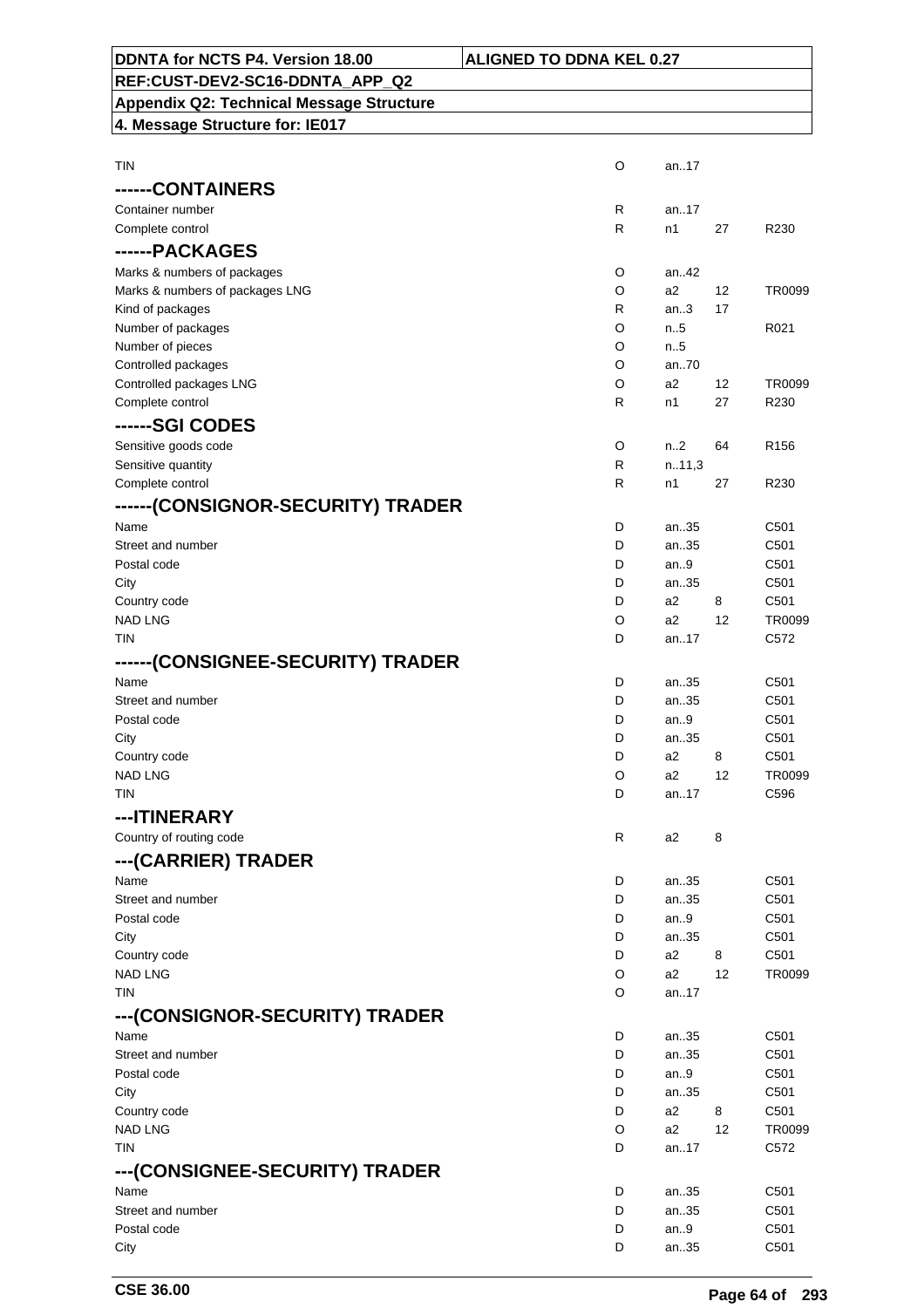| DDNTA for NCTS P4. Version 18.00         | <b>ALIGNED TO DDNA KEL 0.27</b> |    |  |                  |  |  |
|------------------------------------------|---------------------------------|----|--|------------------|--|--|
| REF:CUST-DEV2-SC16-DDNTA APP Q2          |                                 |    |  |                  |  |  |
| Appendix Q2: Technical Message Structure |                                 |    |  |                  |  |  |
| 4. Message Structure for: IE017          |                                 |    |  |                  |  |  |
|                                          |                                 |    |  |                  |  |  |
| Country code                             | D                               | a2 |  | C <sub>501</sub> |  |  |

| <b>COUNTLY COUP</b> | az   | ັບ | <b>UUU</b>    |
|---------------------|------|----|---------------|
| NAD LNG             | а2   | 12 | <b>TR0099</b> |
| <b>TIN</b>          | an17 |    | C596          |
|                     |      |    |               |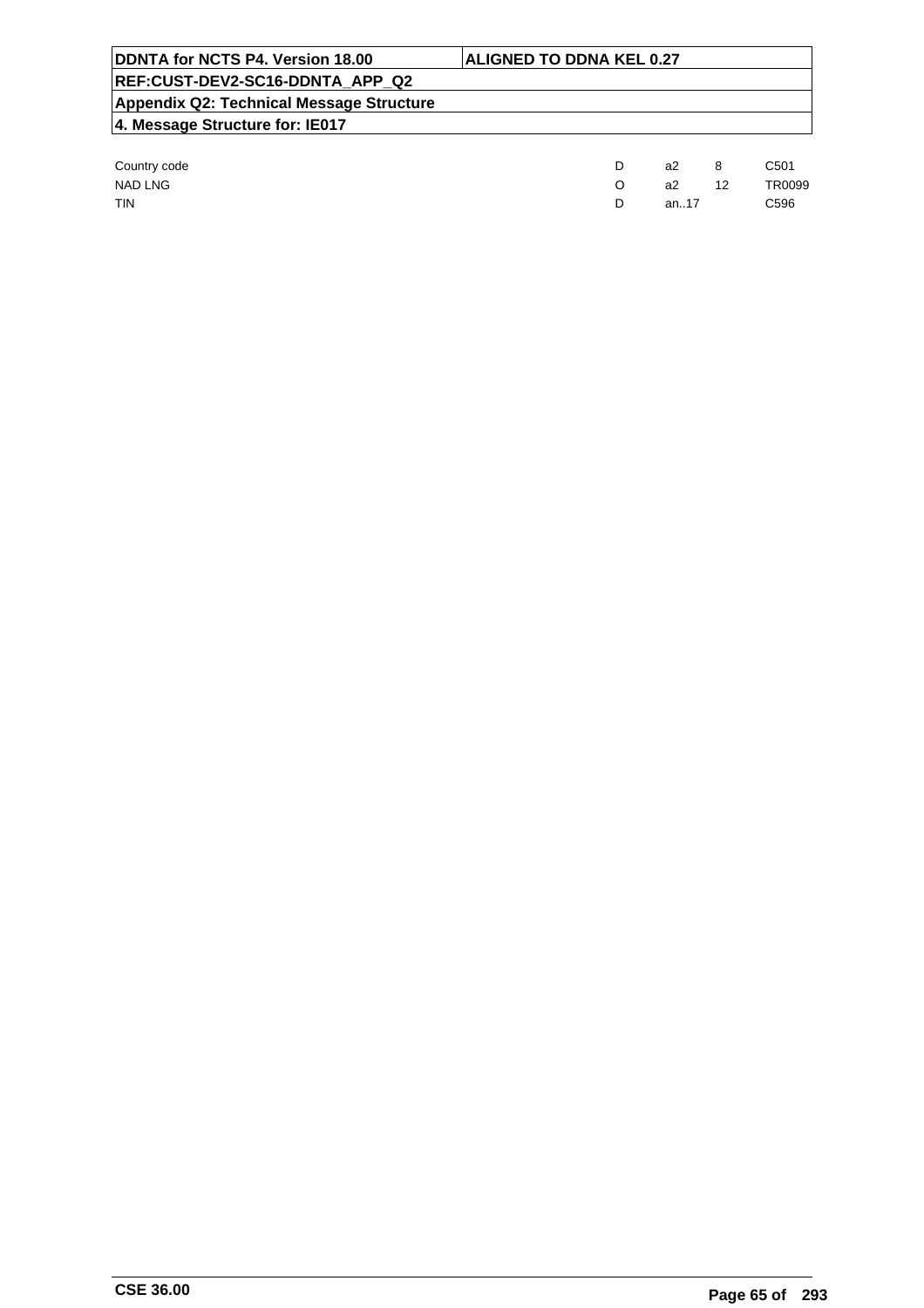| DDNTA for NCTS P4. Version 18.00 | <b>ALIGNED TO DDNA KEL 0.27</b> |
|----------------------------------|---------------------------------|
|                                  |                                 |

**Appendix Q2: Technical Message Structure**

**4. Message Structure for: IE018**

| <b>IE018</b>             | (CD018B)                                 | <b>DESTINATION CONTROL RESULTS</b> |       | (C_DES_CON) |                         |
|--------------------------|------------------------------------------|------------------------------------|-------|-------------|-------------------------|
|                          |                                          |                                    |       |             |                         |
| <b>MESSAGE</b>           |                                          |                                    | 1x    | R           |                         |
| ---HEADER                |                                          |                                    | 1x    | R           |                         |
|                          | --- (DEPARTURE) CUSTOMS OFFICE           |                                    | 1x    | R           |                         |
|                          | --- (PRESENTATION OFFICE) CUSTOMS OFFICE |                                    | 1x    | R           |                         |
| ---CONTROL RESULT        |                                          |                                    | 1x    | R           |                         |
| --- RESULTS OF CONTROL   |                                          |                                    | 9x    | O           | TR0004                  |
| --- EN ROUTE EVENT       |                                          |                                    | 9x    | O           | R <sub>217</sub>        |
| ------INCIDENT           |                                          |                                    | 1x    | O           |                         |
| ------SEALS INFO         |                                          |                                    | 1x    | O           |                         |
| ---------SEALS ID        |                                          |                                    | 99x   | R           |                         |
| ------TRANSHIPMENT       |                                          |                                    | 1x    | O           |                         |
| --------CONTAINERS       |                                          |                                    | 99x   | O           |                         |
| ---GOODS ITEM            |                                          |                                    | 9999x | $\circ$     | R355 TR0007<br>TR0011   |
|                          | ------PRODUCED DOCUMENTS/CERTIFICATES    |                                    | 99x   | D           | <b>TR0008</b>           |
| ------RESULTS OF CONTROL |                                          |                                    | 199x  | $\circ$     | TR0012<br>TR0013 TR0014 |
| -----CONTAINERS          |                                          |                                    | 99x   | D           | <b>TR0008</b>           |
| ------PACKAGES           |                                          |                                    | 99x   | D           | <b>TR0008</b>           |
| ------SGI CODES          |                                          |                                    | 9x    | O           | <b>TR0008</b>           |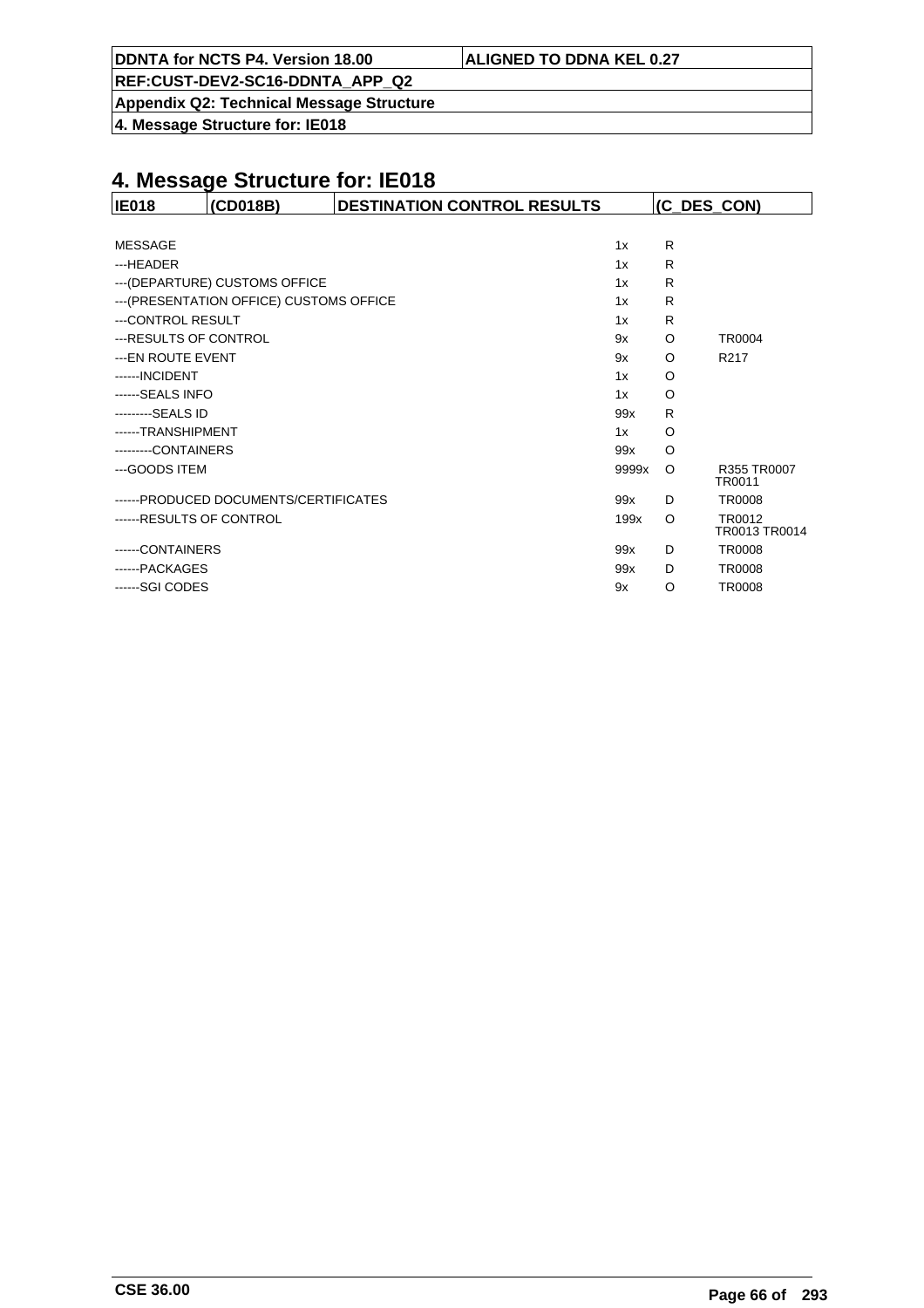## **Appendix Q2: Technical Message Structure**

**4. Message Structure for: IE018**

| Syntax identifier                                       | R            | a4              | 21 |                |
|---------------------------------------------------------|--------------|-----------------|----|----------------|
| Syntax version number                                   | R            | n1              | 22 |                |
| Message sender                                          | R            | an35            |    |                |
| Sender identification code qualifier                    | O            | an.4            |    |                |
| Message recipient                                       | R            | an35            |    |                |
| Recipient identification code qualifier                 | O            | an. $4$         |    |                |
| Date of preparation                                     | R            | n6              |    |                |
| Time of preparation                                     | R            | n4              |    |                |
| Interchange control reference                           | R            | an14            |    |                |
| Recipient's reference/password                          | O            | an14            |    |                |
| Recipient's reference/password qualifier                | O            | an <sub>2</sub> |    |                |
| Application reference                                   | O            | an14            |    |                |
| Priority                                                | O            | a1              |    |                |
| Acknowledgement request                                 | O            | n1              | 27 |                |
| Communications agreement id                             | O            | an35            |    |                |
| <b>Test indicator</b>                                   | O            | n1              | 27 | TR9085         |
| Message identification                                  | R            | an14            |    |                |
| Message type                                            | R            | an $6$          | 60 |                |
| Common access reference                                 | O            | an35            |    |                |
| ---HEADER                                               |              |                 |    |                |
| Document/reference number                               | R            | an21            |    |                |
| Identity of means of transport at departure (exp/trans) | D            | an27            |    | TR0002         |
| Identity of means of transport at departure LNG         | O            | a2              | 12 | TR0099         |
| Nationality of means of transport at departure          | D            | a2              | 8  | TR0002         |
| Total number of items                                   | R            | n.5             |    |                |
| Total number of packages                                | D            | n7              |    | TR0002         |
| Total gross mass                                        | R            | n.11,3          |    |                |
|                                                         |              |                 |    |                |
| ---(DEPARTURE) CUSTOMS OFFICE                           |              |                 |    |                |
| Reference number                                        | R            | an8             |    |                |
| ---(PRESENTATION OFFICE) CUSTOMS OFFICE                 |              |                 |    |                |
| Reference number                                        | $\mathsf{R}$ | an8             |    |                |
| ---CONTROL RESULT                                       |              |                 |    |                |
| Control date                                            | R            | n8              |    |                |
| Control result code                                     | R            | an2             | 47 | TR0051         |
| Waiting for discrepancies resolution                    | D            | n1              | 27 | C090           |
|                                                         |              |                 |    | R230           |
| State of seals ok                                       | O            | n1              | 27 | R230<br>R325   |
| ---RESULTS OF CONTROL                                   |              |                 |    |                |
| Description                                             | O            | an140           |    | <b>TR0006</b>  |
| <b>Description LNG</b>                                  | O            | a <sub>2</sub>  | 12 | TR0099         |
| Control indicator                                       | R            | an <sub>2</sub> | 41 | TR0003         |
| Pointer to the attribute                                | D            | an35            |    | <b>TR0005</b>  |
|                                                         |              |                 |    | TR0911         |
| Corrected value                                         | D            | an27            |    | <b>TR0005</b>  |
| ---EN ROUTE EVENT                                       |              |                 |    |                |
| Place                                                   | R            | an35            |    |                |
| Place LNG                                               | O            | a2              | 12 | TR0099         |
| Country code                                            | R            | a2              | 9  |                |
| ------INCIDENT                                          |              |                 |    |                |
|                                                         |              |                 |    |                |
| Incident flag                                           | D            | n1              | 27 | R230<br>TR9030 |
| Incident information                                    | O            | an350           |    |                |
| Incident information LNG                                | O            | a2              | 12 | TR0099         |
| Endorsement date                                        | O            | n8              |    |                |
| Endorsement authority                                   | O            | an35            |    |                |
| Endorsement authority LNG                               | O            | a2              | 12 | TR0099         |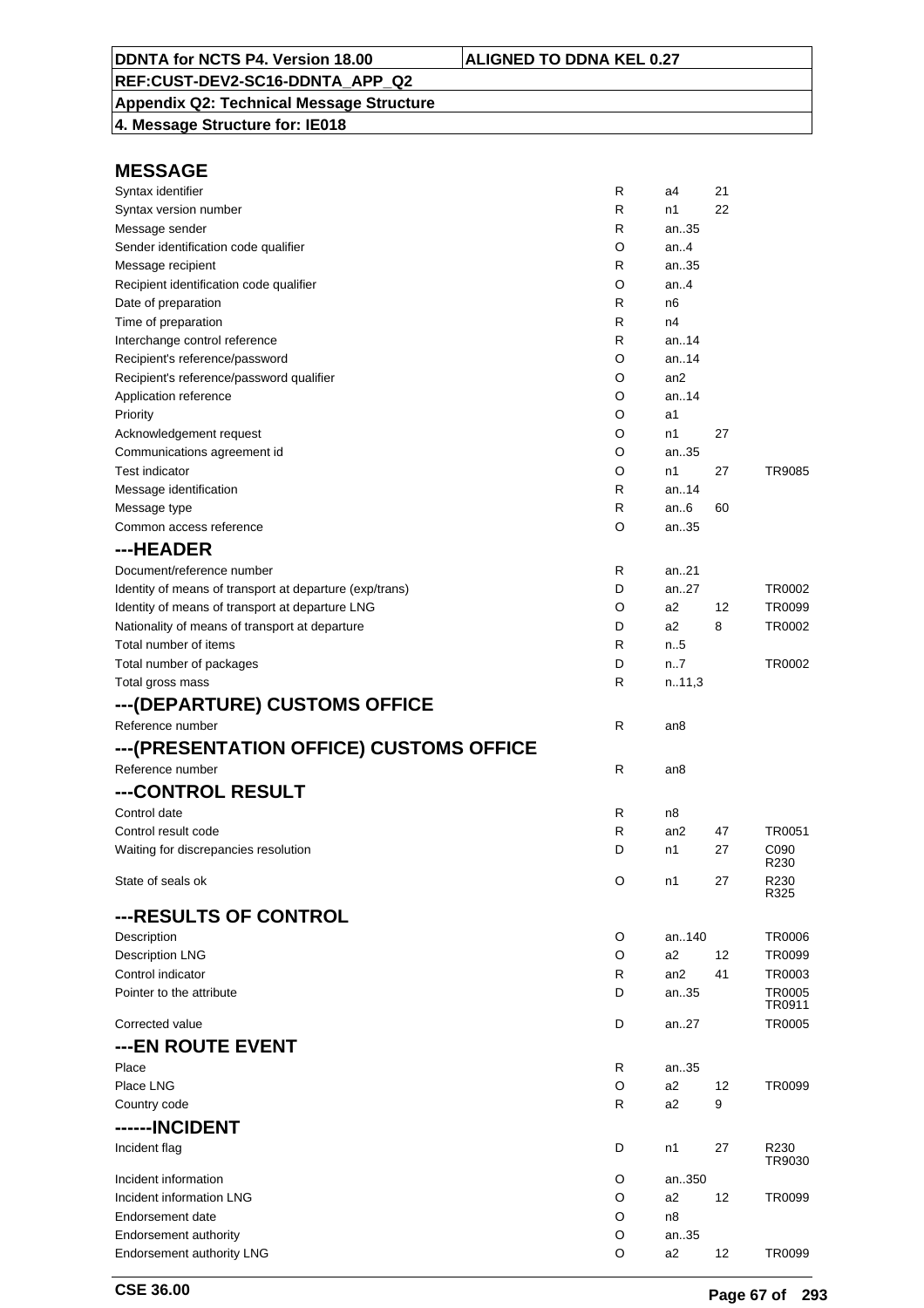| DDNTA for NCTS P4. Version 18.00                           | <b>ALIGNED TO DDNA KEL 0.27</b> |                 |    |                         |
|------------------------------------------------------------|---------------------------------|-----------------|----|-------------------------|
| REF:CUST-DEV2-SC16-DDNTA APP Q2                            |                                 |                 |    |                         |
| <b>Appendix Q2: Technical Message Structure</b>            |                                 |                 |    |                         |
| 4. Message Structure for: IE018                            |                                 |                 |    |                         |
|                                                            |                                 |                 |    |                         |
| Endorsement place                                          | O                               | an35            |    |                         |
| Endorsement place LNG                                      | O                               | a2              | 12 | TR0099                  |
| Endorsement country                                        | O                               | a2              | 9  |                         |
| ------SEALS INFO                                           |                                 |                 |    |                         |
| Seals number                                               | R                               | n.4             |    |                         |
| ---------SEALS ID                                          |                                 |                 |    |                         |
| Seals identity                                             | R                               | an20            |    |                         |
| Seals identity LNG                                         | O                               | a2              | 12 | TR0099                  |
| ------TRANSHIPMENT                                         |                                 |                 |    |                         |
| New transport means identity                               | O                               | an27            |    | R <sub>190</sub>        |
| New transport means identity LNG                           | O                               | a2              | 12 | <b>TR0099</b>           |
| New transport means nationality                            | O                               | a2              | 8  | R <sub>190</sub>        |
| Endorsement date                                           | O                               | n8              |    |                         |
| <b>Endorsement authority</b>                               | O                               | an35            |    |                         |
| Endorsement authority LNG                                  | O                               | a2              | 12 | TR0099                  |
| Endorsement place<br>Endorsement place LNG                 | O<br>O                          | an35<br>a2      | 12 | TR0099                  |
| Endorsement country                                        | O                               | a2              | 9  |                         |
| ---------CONTAINERS                                        |                                 |                 |    |                         |
| Container number                                           | R                               | an.17           |    | R <sub>190</sub>        |
|                                                            |                                 |                 |    |                         |
| ---GOODS ITEM                                              |                                 |                 |    |                         |
| Item number<br>Commodity code                              | R<br>D                          | n5<br>an22      |    | TR0019<br>C015          |
|                                                            |                                 |                 |    | TR0102                  |
| Goods description                                          | O                               | an280           |    |                         |
| Goods description LNG                                      | O                               | a2              | 12 | TR0099                  |
| Gross mass                                                 | O                               | n.11,3          |    |                         |
| Net mass                                                   | O                               | n.11,3          |    |                         |
| ------PRODUCED DOCUMENTS/CERTIFICATES                      |                                 |                 |    |                         |
| Document type                                              | R                               | an4             | 13 | TR0103                  |
| Document reference                                         | O                               | an35            |    |                         |
| Document reference LNG                                     | O                               | a2              | 12 | TR0099                  |
| Complement of information<br>Complement of information LNG | O<br>O                          | an26<br>a2      | 12 | TR0099                  |
|                                                            |                                 |                 |    |                         |
| ------RESULTS OF CONTROL                                   |                                 |                 |    |                         |
| Description                                                | O<br>O                          | an140<br>a2     | 12 | <b>TR0009</b><br>TR0099 |
| <b>Description LNG</b><br>Control indicator                | R                               | an <sub>2</sub> | 41 | TR0003                  |
| Pointer to the attribute                                   | O                               | an35            |    | TR0010                  |
|                                                            |                                 |                 |    | TR0014<br>TR0018        |
|                                                            |                                 |                 |    |                         |
| ------CONTAINERS                                           |                                 |                 |    |                         |
| Container number                                           | R                               | an17            |    |                         |
| ------PACKAGES                                             |                                 |                 |    |                         |
| Marks & numbers of packages                                | D                               | an42            |    | C060                    |
| Marks & numbers of packages LNG                            | O                               | a2              | 12 | TR0099                  |
| Kind of packages<br>Number of packages                     | R<br>D                          | an.3<br>n.5     | 17 | C060                    |
|                                                            |                                 |                 |    | R021                    |
| Number of pieces                                           | D                               | n5              |    | C060                    |
| ------SGI CODES                                            |                                 |                 |    |                         |
| Sensitive goods code                                       | O                               | n <sub>2</sub>  | 64 |                         |
| Sensitive quantity                                         | R                               | n.11,3          |    |                         |

h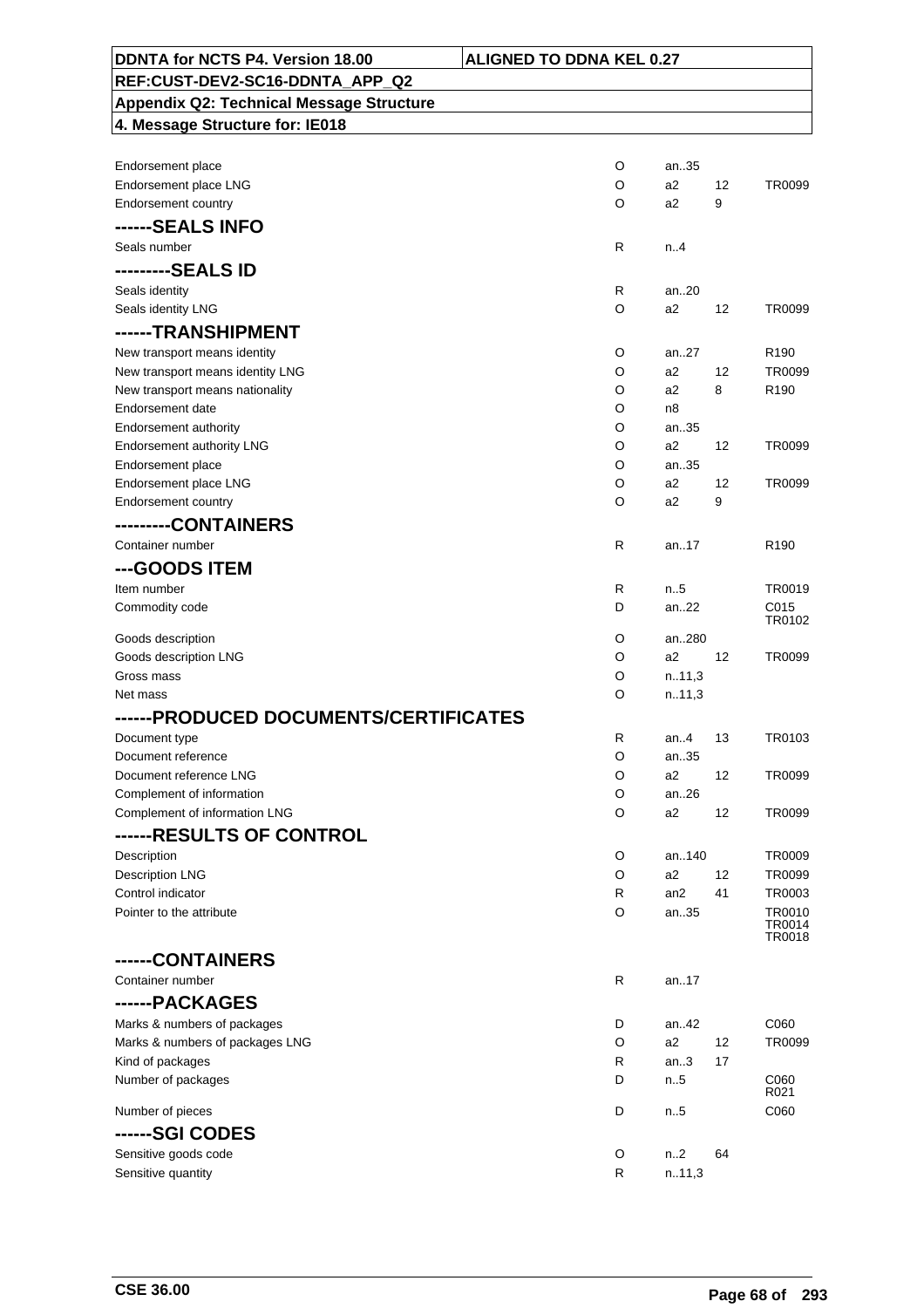| DDNTA for NCTS P4. Version 18.00         | <b>ALIGNED TO DDNA KEL 0.27</b> |
|------------------------------------------|---------------------------------|
| REF:CUST-DEV2-SC16-DDNTA APP Q2          |                                 |
| Appendix Q2: Technical Message Structure |                                 |

**4. Message Structure for: IE019**

|                                                                     | (E_DIS_SND)           |
|---------------------------------------------------------------------|-----------------------|
|                                                                     |                       |
| 1x                                                                  | R                     |
| 1x                                                                  | R                     |
| 1x                                                                  | R                     |
| 1x                                                                  | O                     |
| 1x                                                                  | R                     |
| (CC019A)<br>---(PRINCIPAL) TRADER<br>--- (DEPARTURE) CUSTOMS OFFICE | <b>IDISCREPANCIES</b> |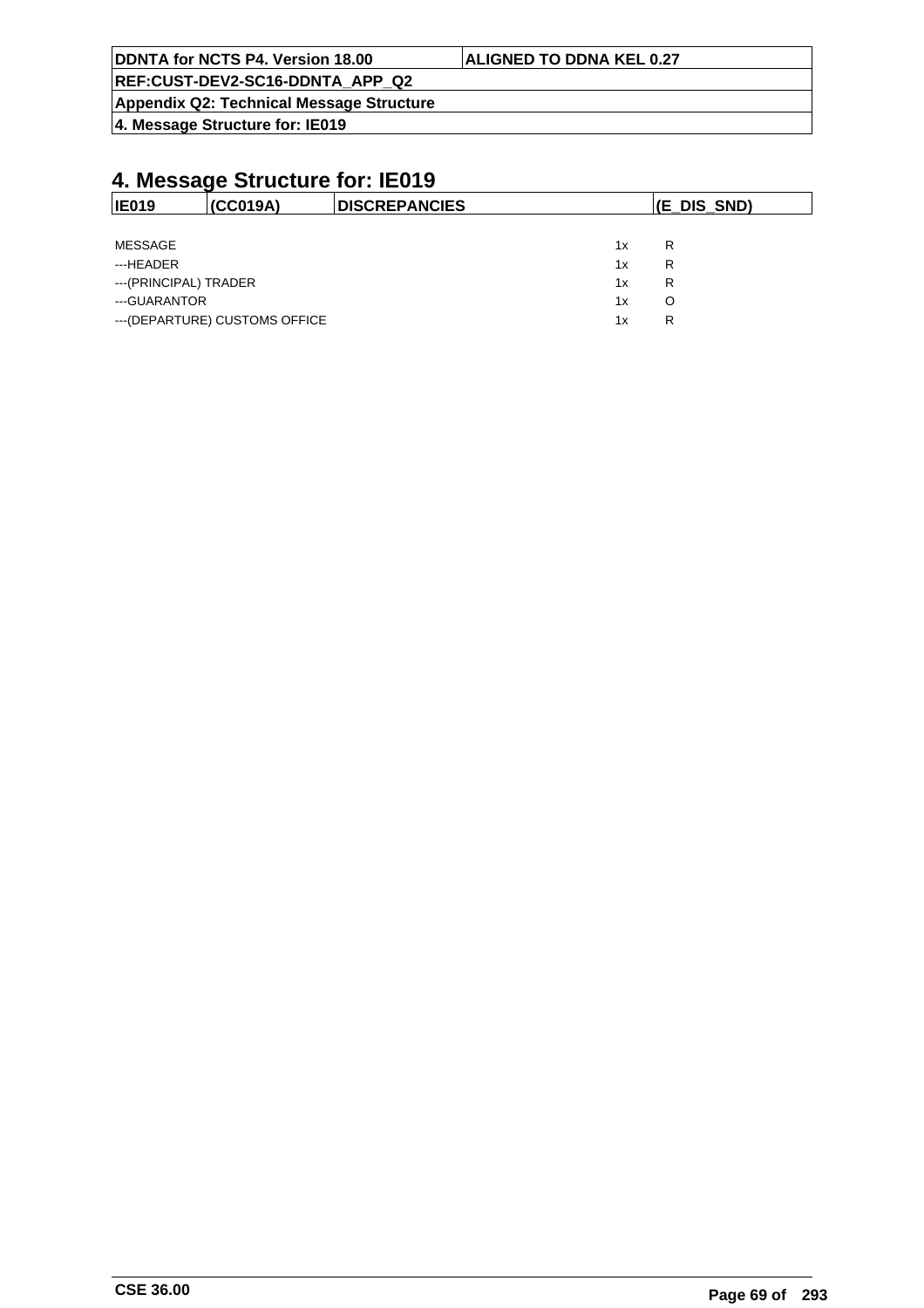### **Appendix Q2: Technical Message Structure**

**4. Message Structure for: IE019**

| Syntax identifier                        | R | a4               | 21 |        |
|------------------------------------------|---|------------------|----|--------|
| Syntax version number                    | R | n1               | 22 |        |
| Message sender                           | R | an35             |    |        |
| Sender identification code qualifier     | O | an.4             |    |        |
| Message recipient                        | R | an35             |    |        |
| Recipient identification code qualifier  | O | an.4             |    |        |
| Date of preparation                      | R | n6               |    |        |
| Time of preparation                      | R | n4               |    |        |
| Interchange control reference            | R | an14             |    |        |
| Recipient's reference/password           | O | an.14            |    |        |
| Recipient's reference/password qualifier | O | an <sub>2</sub>  |    |        |
| Application reference                    | O | an14             |    |        |
| Priority                                 | O | a1               |    |        |
| Acknowledgement request                  | O | n1               | 27 |        |
| Communications agreement id              | O | an35             |    |        |
| <b>Test indicator</b>                    | O | n1               | 27 | TR9085 |
| Message identification                   | R | an14             |    |        |
| Message type                             | R | an.6             | 60 |        |
| Common access reference                  | O | an35             |    |        |
| Message sequence number                  | O | n <sub>1</sub> 2 |    |        |
| First and last transfer                  | O | a1               | 28 |        |
| ---HEADER                                |   |                  |    |        |
| Document/reference number                | R | an21             |    |        |
| Discrepancies notification date          | R | n <sub>8</sub>   |    |        |
| Discrepancies notification text          | O | an350            |    |        |
| Discrepancies notification text LNG      | O | a2               | 12 | TR0099 |
| ---(PRINCIPAL) TRADER                    |   |                  |    |        |
| Name                                     | R | an35             |    |        |
| Street and number                        | R | an35             |    |        |
| Postal code                              | R | an.9             |    |        |
| City                                     | R | an35             |    |        |
| Country code                             | R | a2               | 8  |        |
| <b>NAD LNG</b>                           | O | a2               | 12 | TR0099 |
| tin                                      | O | an17             |    | R012   |
| Holder ID TIR                            | D | an17             |    | C904   |
| ---GUARANTOR                             |   |                  |    |        |
| Name                                     | R | an35             |    |        |
| Street and number                        | R | an35             |    |        |
| Postal code                              | R | an.9             |    |        |
| City                                     | R | an35             |    |        |
| Country code                             | R | a2               | 70 |        |
| <b>NAD LNG</b>                           | O | a2               | 12 | TR0099 |
| <b>TIN</b>                               | O | an17             |    | R012   |
| ---(DEPARTURE) CUSTOMS OFFICE            |   |                  |    |        |
| Reference number                         | R | an8              |    |        |
|                                          |   |                  |    |        |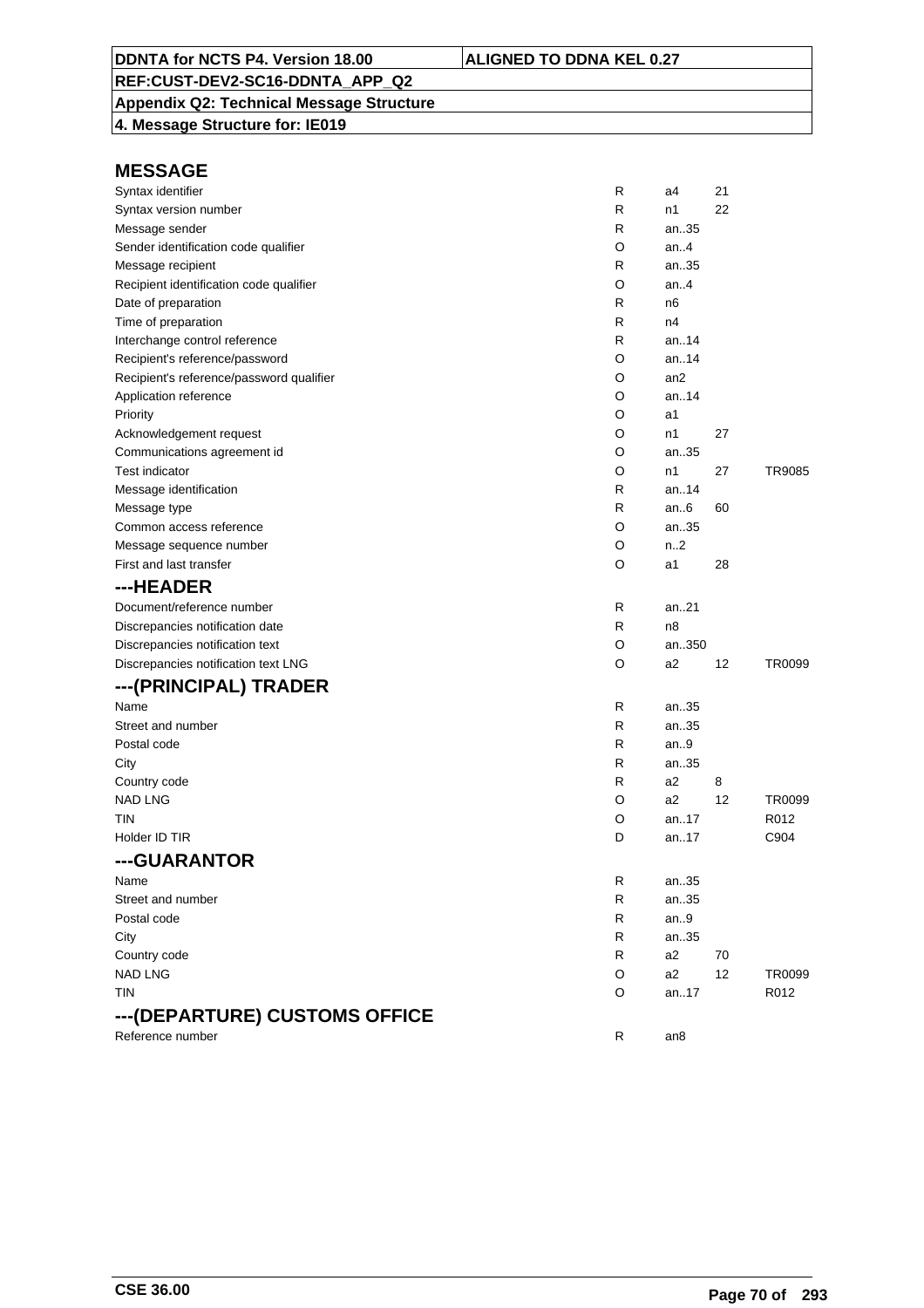| <b>ALIGNED TO DDNA KEL 0.27</b> |
|---------------------------------|
|                                 |
|                                 |

**Appendix Q2: Technical Message Structure**

**4. Message Structure for: IE020**

| <b>IE020</b> | <b>(CD020A)</b>                          | DISCREPANCIES SOLVED NOTIFICATION (C DIS SOL) |     |   |  |
|--------------|------------------------------------------|-----------------------------------------------|-----|---|--|
|              |                                          |                                               |     |   |  |
| MESSAGE      |                                          |                                               | 1 x |   |  |
| ---HFADFR    |                                          |                                               | 1x  |   |  |
|              | ---(DEPARTURE) CUSTOMS OFFICE            |                                               | 1x  | R |  |
|              | --- (PRESENTATION OFFICE) CUSTOMS OFFICE |                                               | 1 x |   |  |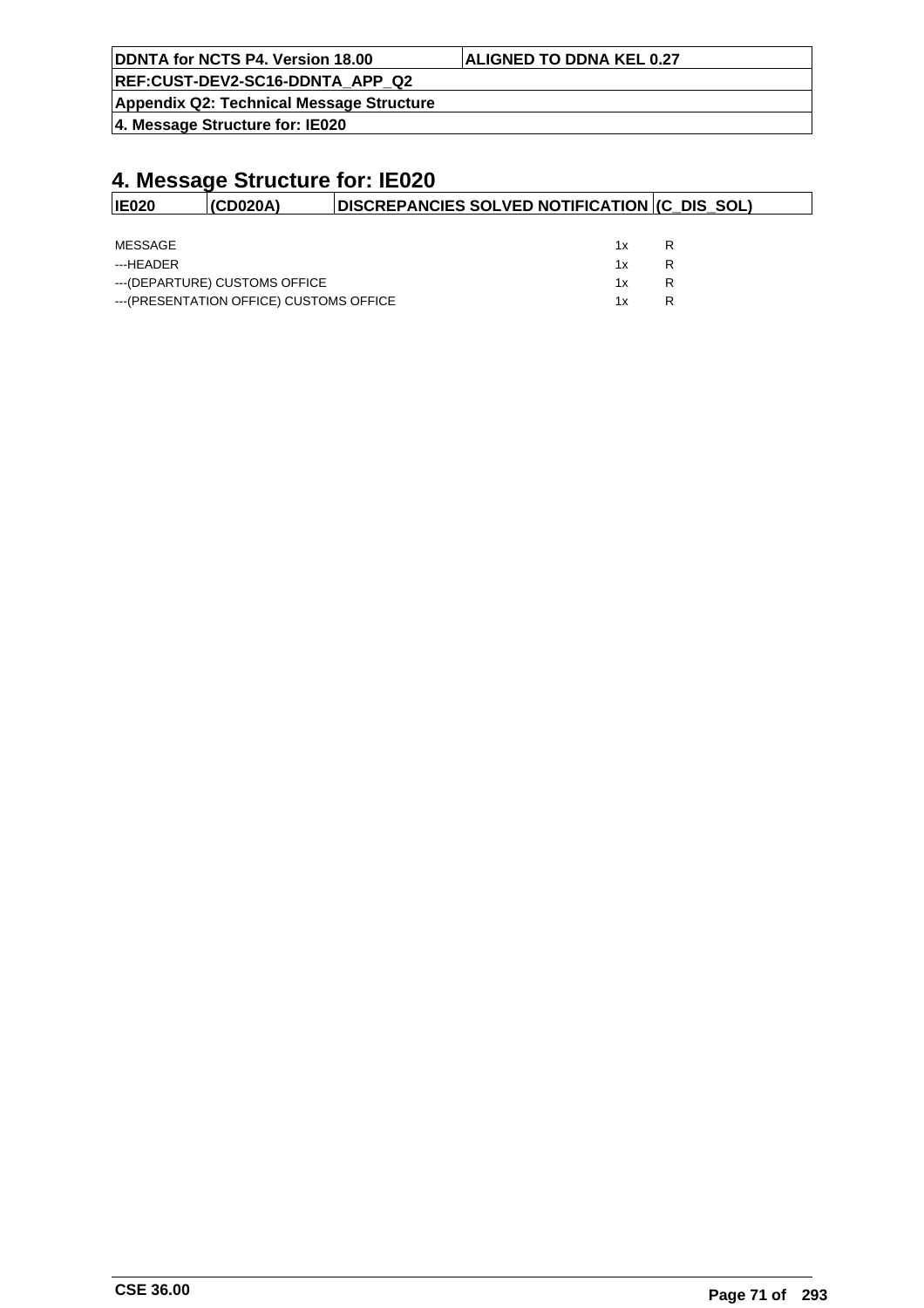**Appendix Q2: Technical Message Structure 4. Message Structure for: IE020**

| Syntax identifier                          | R       | a <sub>4</sub>  | 21 |        |
|--------------------------------------------|---------|-----------------|----|--------|
| Syntax version number                      | R       | n1              | 22 |        |
| Message sender                             | R       | an35            |    |        |
| Sender identification code qualifier       | O       | an.4            |    |        |
| Message recipient                          | R       | an35            |    |        |
| Recipient identification code qualifier    | O       | an.4            |    |        |
| Date of preparation                        | R       | n <sub>6</sub>  |    |        |
| Time of preparation                        | R       | n4              |    |        |
| Interchange control reference              | R       | an.14           |    |        |
| Recipient's reference/password             | O       | an.14           |    |        |
| Recipient's reference/password qualifier   | $\circ$ | an2             |    |        |
| Application reference                      | O       | an.14           |    |        |
| Priority                                   | O       | a1              |    |        |
| Acknowledgement request                    | O       | n1              | 27 |        |
| Communications agreement id                | O       | an35            |    |        |
| <b>Test indicator</b>                      | O       | n1              | 27 | TR9085 |
| Message identification                     | R       | an14            |    |        |
| Message type                               | R       | an.6            | 60 |        |
| Common access reference                    | O       | an35            |    |        |
| ---HEADER                                  |         |                 |    |        |
| Document/reference number                  | R       | an.21           |    |        |
| Discrepancies solved notification date     | R       | n8              |    |        |
| Discrepancies solved notification code     | R       | an.2            | 69 |        |
| Discrepancies solved notification text     | O       | an350           |    |        |
| Discrepancies solved notification text LNG | O       | a2              | 12 | TR0099 |
| ---(DEPARTURE) CUSTOMS OFFICE              |         |                 |    |        |
| Reference number                           | R       | an <sub>8</sub> |    |        |
| ---(PRESENTATION OFFICE) CUSTOMS OFFICE    |         |                 |    |        |
| Reference number                           | R       | an8             |    |        |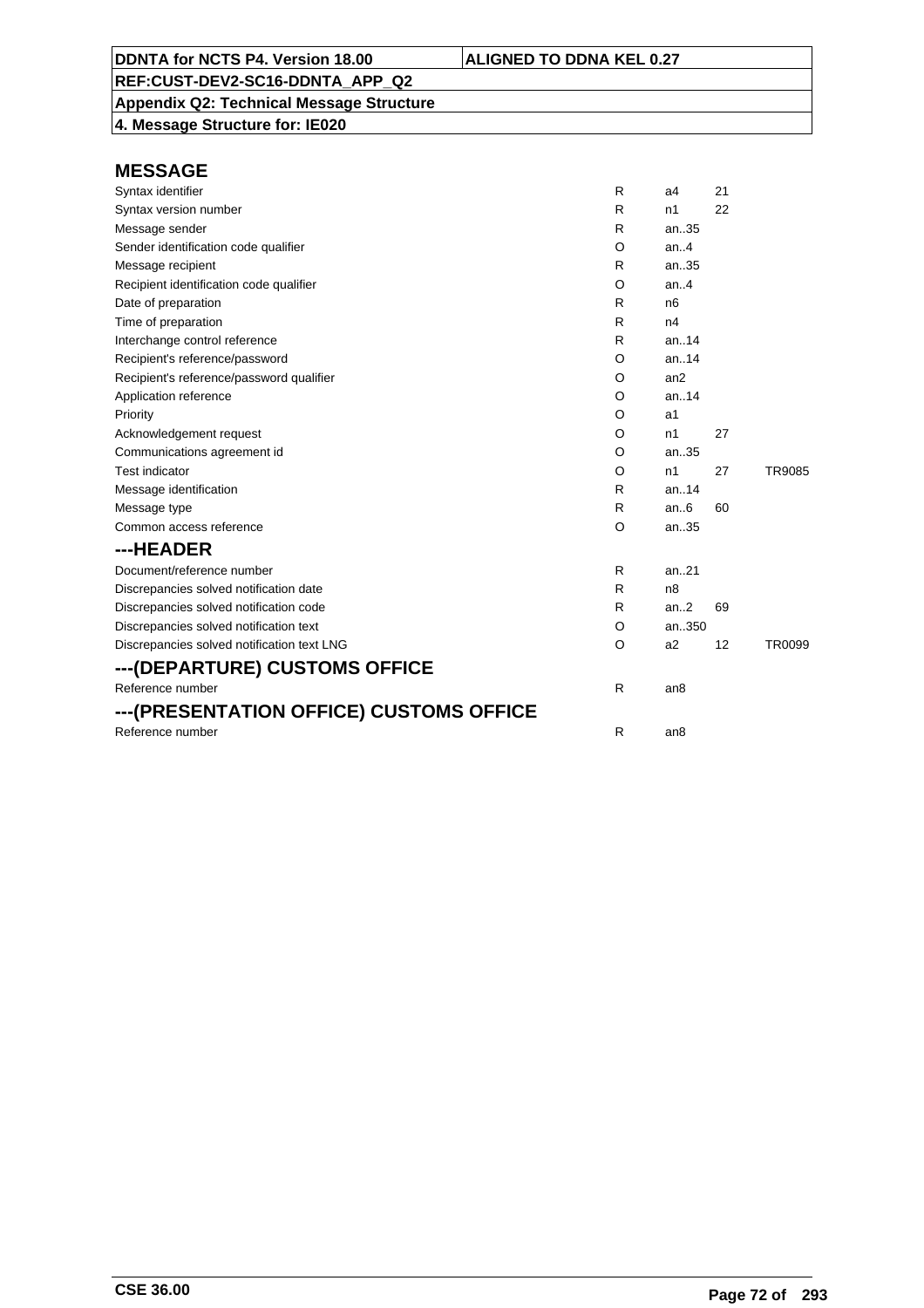| DDNTA for NCTS P4. Version 18.00         | <b>ALIGNED TO DDNA KEL 0.27</b> |
|------------------------------------------|---------------------------------|
| REF:CUST-DEV2-SC16-DDNTA APP Q2          |                                 |
| Appendix Q2: Technical Message Structure |                                 |

**4. Message Structure for: IE021**

| IE021                   | (CC021A)                                 | <b>AAR REJECTION NOTIFICATION</b> |    | (E REJ NOT) |
|-------------------------|------------------------------------------|-----------------------------------|----|-------------|
|                         |                                          |                                   |    |             |
| MESSAGE                 |                                          |                                   | 1x | R           |
| ---HEADER               |                                          |                                   | 1x | R           |
| ---(DESTINATION) TRADER |                                          |                                   | 1x | R           |
|                         | --- (PRESENTATION OFFICE) CUSTOMS OFFICE |                                   | 1x | R           |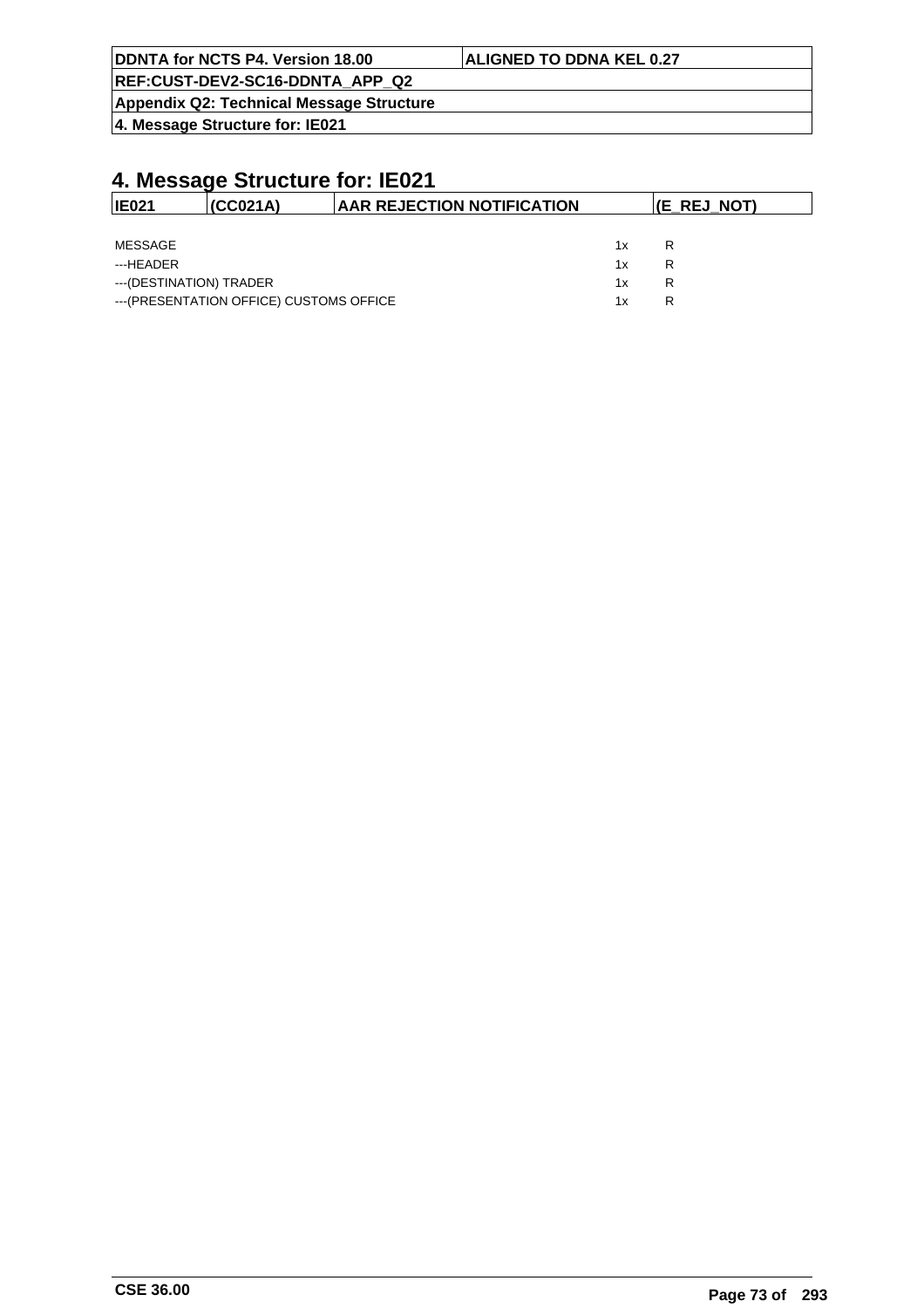**Appendix Q2: Technical Message Structure 4. Message Structure for: IE021**

| Syntax identifier                        | R            | a4              | 21 |                  |
|------------------------------------------|--------------|-----------------|----|------------------|
| Syntax version number                    | R            | n1              | 22 |                  |
| Message sender                           | R            | an35            |    |                  |
| Sender identification code qualifier     | O            | an.4            |    |                  |
| Message recipient                        | R            | an35            |    |                  |
| Recipient identification code qualifier  | O            | an.4            |    |                  |
| Date of preparation                      | R            | n <sub>6</sub>  |    |                  |
| Time of preparation                      | R            | n4              |    |                  |
| Interchange control reference            | R            | an14            |    |                  |
| Recipient's reference/password           | O            | an14            |    |                  |
| Recipient's reference/password qualifier | O            | an <sub>2</sub> |    |                  |
| Application reference                    | O            | an14            |    |                  |
| Priority                                 | O            | a1              |    |                  |
| Acknowledgement request                  | O            | n1              | 27 |                  |
| Communications agreement id              | O            | an35            |    |                  |
| <b>Test indicator</b>                    | O            | n1              | 27 | <b>TR9085</b>    |
| Message identification                   | R            | an.14           |    |                  |
| Message type                             | R            | an.6            | 60 |                  |
| Common access reference                  | O            | an35            |    |                  |
| Message sequence number                  | O            | n2              |    |                  |
| First and last transfer                  | O            | a1              | 28 |                  |
| ---HEADER                                |              |                 |    |                  |
| Document/reference number                | R            | an.21           |    |                  |
| Diversion rejection code                 | $\mathsf{R}$ | n.2             | 46 |                  |
| Diversion rejection text                 | D            | an350           |    |                  |
| Diversion rejection text LNG             | O            | a <sub>2</sub>  | 12 | TR0099           |
| ---(DESTINATION) TRADER                  |              |                 |    |                  |
| Name                                     | D            | an35            |    | C <sub>160</sub> |
| Street and number                        | D            | an35            |    | C <sub>160</sub> |
| Postal code                              | D            | an.9            |    | C <sub>160</sub> |
| City                                     | D            | an35            |    | C <sub>160</sub> |
| Country code                             | D            | a2              | 8  | C <sub>160</sub> |
| <b>NAD LNG</b>                           | O            | a2              | 12 | TR0099           |
| tin                                      | O            | an17            |    | R012             |
| ---(PRESENTATION OFFICE) CUSTOMS OFFICE  |              |                 |    |                  |
| Reference number                         | $\mathsf{R}$ | an <sub>8</sub> |    |                  |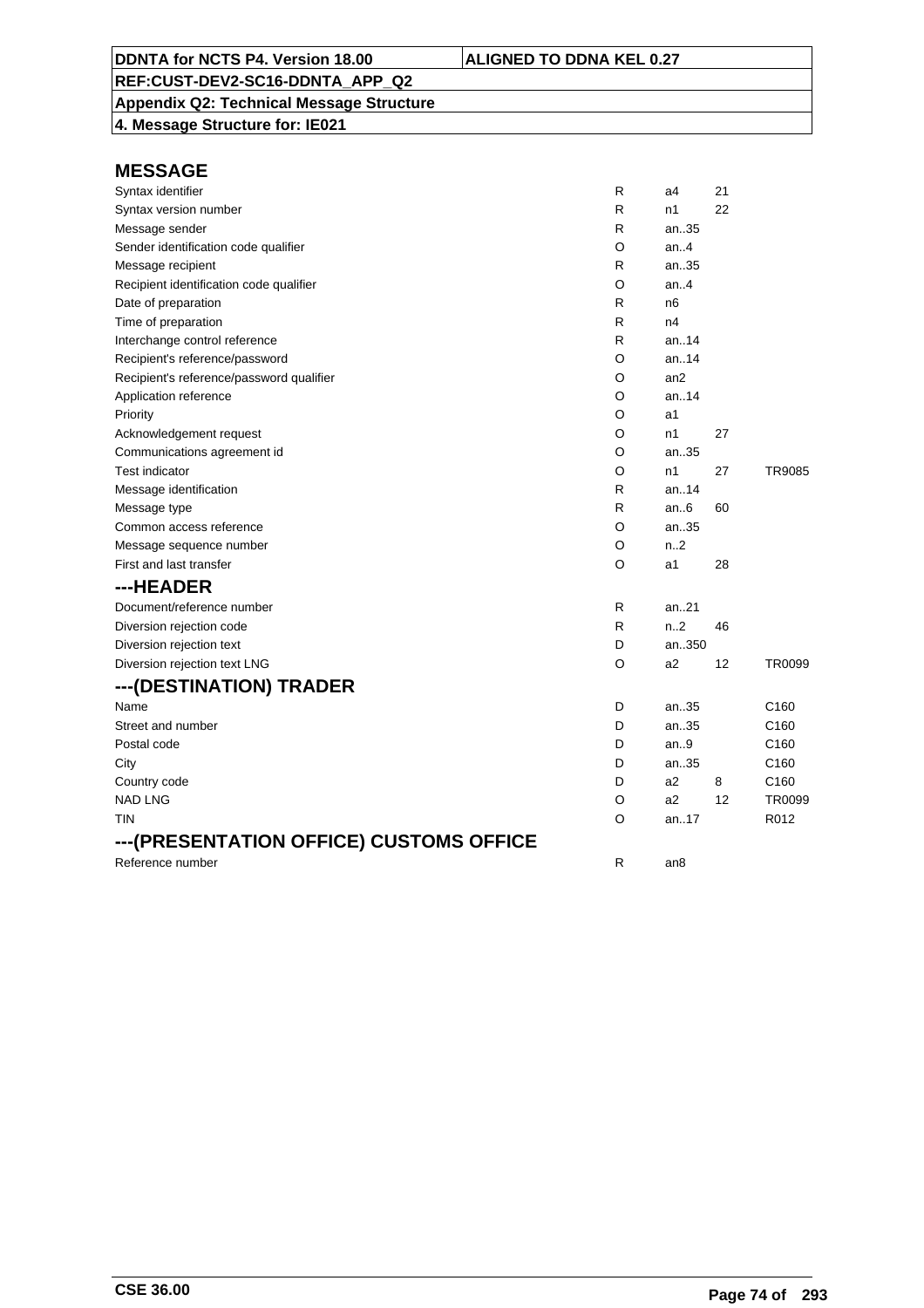| <b>DDNTA for NCTS P4. Version 18.00</b> | <b>ALIGNED TO DDNA KEL 0.27</b> |
|-----------------------------------------|---------------------------------|
|                                         |                                 |

**Appendix Q2: Technical Message Structure**

**4. Message Structure for: IE023**

| IE023                 | (CC023A)                       | <b>GUARANTOR NOTIFICATION</b>                         |    | (E_GUA_NOT) |
|-----------------------|--------------------------------|-------------------------------------------------------|----|-------------|
|                       |                                |                                                       |    |             |
| <b>MESSAGE</b>        |                                |                                                       | 1x | R           |
| ---HEADER             |                                |                                                       | 1x | R           |
| ---(PRINCIPAL) TRADER |                                |                                                       | 1x | R           |
| ---GUARANTOR          |                                |                                                       | 1x | O           |
|                       | --- (DEPARTURE) CUSTOMS OFFICE |                                                       | 1x | R           |
|                       |                                | --- (COMPETENT AUTHORITY OF DEPARTURE) CUSTOMS OFFICE | 1x | R           |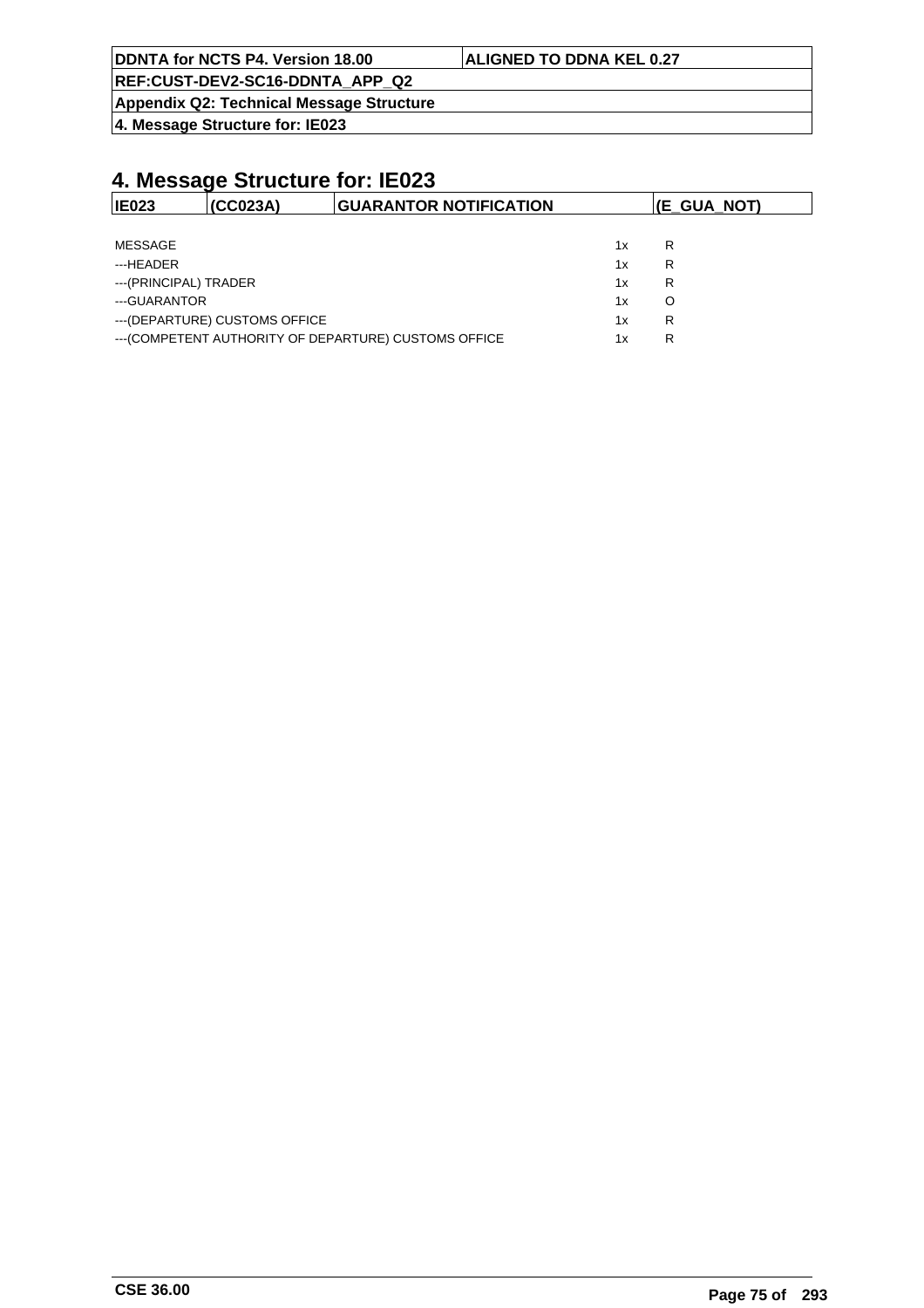**Appendix Q2: Technical Message Structure**

**4. Message Structure for: IE023**

| Syntax identifier                                    | R | a4     | 21 |        |
|------------------------------------------------------|---|--------|----|--------|
| Syntax version number                                | R | n1     | 22 |        |
| Message sender                                       | R | an35   |    |        |
| Sender identification code qualifier                 | O | an.4   |    |        |
| Message recipient                                    | R | an35   |    |        |
| Recipient identification code qualifier              | O | an.4   |    |        |
| Date of preparation                                  | R | n6     |    |        |
| Time of preparation                                  | R | n4     |    |        |
| Interchange control reference                        | R | an14   |    |        |
| Recipient's reference/password                       | O | an14   |    |        |
| Recipient's reference/password qualifier             | O | an2    |    |        |
| Application reference                                | O | an.14  |    |        |
| Priority                                             | O | a1     |    |        |
| Acknowledgement request                              | O | n1     | 27 |        |
| Communications agreement id                          | O | an35   |    |        |
| <b>Test indicator</b>                                | O | n1     | 27 | TR9085 |
| Message identification                               | R | an14   |    |        |
| Message type                                         | R | an $6$ | 60 |        |
| Common access reference                              | O | an35   |    |        |
| Message sequence number                              | O | n2     |    |        |
| First and last transfer                              | O | a1     | 28 |        |
| ---HEADER                                            |   |        |    |        |
| Document/reference number                            | R | an21   |    |        |
| Acceptance date                                      | R | n8     |    |        |
| Guarantor notification text                          | O | an350  |    |        |
| Guarantor notification text LNG                      | O | a2     | 12 | TR0099 |
| Guarantor notification date                          | R | n8     |    |        |
| ---(PRINCIPAL) TRADER                                |   |        |    |        |
| Name                                                 | R | an35   |    |        |
| Street and number                                    | R | an35   |    |        |
| Postal code                                          | R | an.9   |    |        |
| City                                                 | R | an35   |    |        |
| Country code                                         | R | a2     | 8  |        |
| <b>NAD LNG</b>                                       | O | a2     | 12 | TR0099 |
| TIN                                                  | O | an17   |    | R012   |
| Holder ID TIR                                        | D | an17   |    | C904   |
| ---GUARANTOR                                         |   |        |    |        |
| Name                                                 | R | an35   |    |        |
| Street and number                                    | R | an35   |    |        |
| Postal code                                          | R | an.9   |    |        |
| City                                                 | R | an35   |    |        |
| Country code                                         | R | a2     | 70 |        |
| <b>NAD LNG</b>                                       | O | a2     | 12 | TR0099 |
| <b>TIN</b>                                           | O | an17   |    | R012   |
| ---(DEPARTURE) CUSTOMS OFFICE                        |   |        |    |        |
| Reference number                                     | R | an8    |    |        |
| ---(COMPETENT AUTHORITY OF DEPARTURE) CUSTOMS OFFICE |   |        |    |        |
| Reference number                                     | R | an8    |    |        |
|                                                      |   |        |    |        |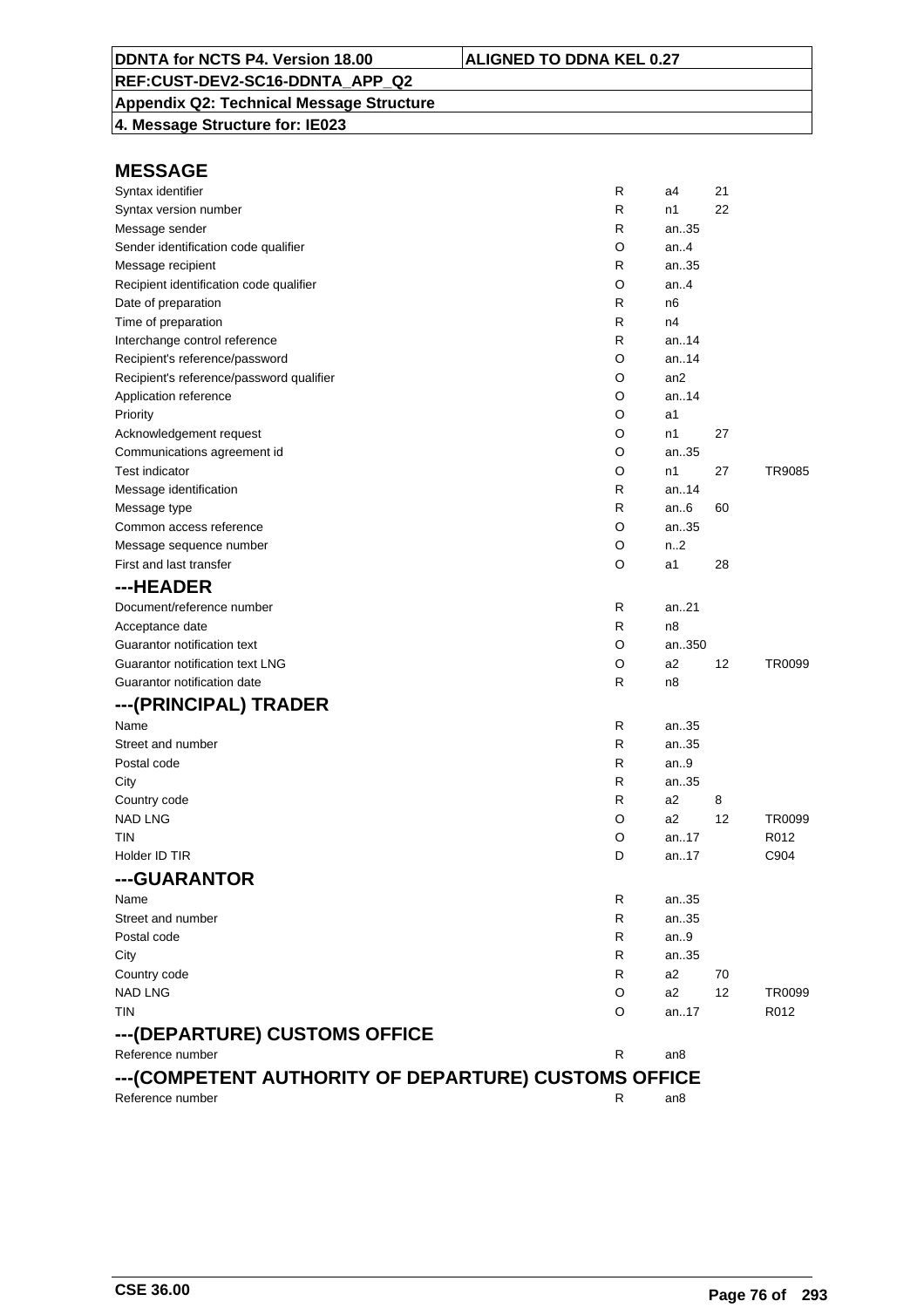| DDNTA for NCTS P4. Version 18.00            | <b>ALIGNED TO DDNA KEL 0.27</b> |
|---------------------------------------------|---------------------------------|
| $DCE. CUBT$ $DEN2$ $CCE$ $DNITA$ $ADD$ $D2$ |                                 |

**REF:CUST-DEV2-SC16-DDNTA\_APP\_Q2 Appendix Q2: Technical Message Structure**

**4. Message Structure for: IE024**

| IE024                                 | (CDO24A)                                  | <b>FORWARDED ARRIVAL ADVICE</b> |    | (C FWD ARR) |                  |  |
|---------------------------------------|-------------------------------------------|---------------------------------|----|-------------|------------------|--|
|                                       |                                           |                                 |    |             |                  |  |
| MESSAGE                               |                                           |                                 | 1x | R           | R <sub>170</sub> |  |
| ---HEADER                             |                                           |                                 | 1x | R           |                  |  |
| --- (DEPARTURE) CUSTOMS OFFICE        |                                           | 1x                              | R  |             |                  |  |
|                                       | --- (PRESENTATION OFFICE) CUSTOMS OFFICE  |                                 | 1x | R           |                  |  |
| --- (TRANSIT DECLARED) CUSTOMS OFFICE |                                           |                                 | 9x | O           |                  |  |
|                                       | --- (DESTINATION DECLARED) CUSTOMS OFFICE |                                 | 1x | R           |                  |  |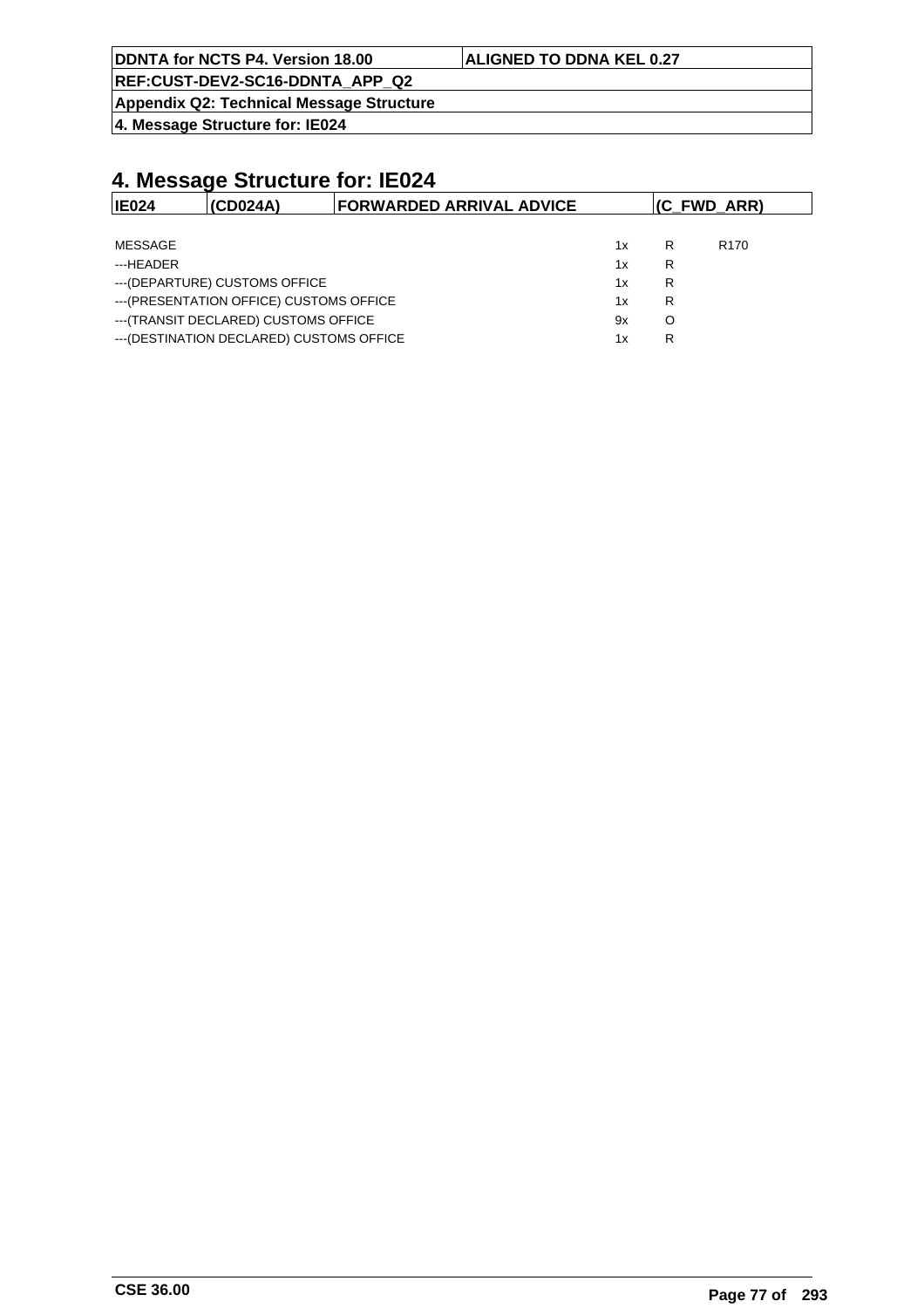**Appendix Q2: Technical Message Structure 4. Message Structure for: IE024**

| Syntax identifier                        | R  | a4              | 21 |        |
|------------------------------------------|----|-----------------|----|--------|
| Syntax version number                    | R  | n1              | 22 |        |
| Message sender                           | R  | an35            |    |        |
| Sender identification code qualifier     | O  | an. $4$         |    |        |
| Message recipient                        | R. | an35            |    |        |
| Recipient identification code qualifier  | O  | an.4            |    |        |
| Date of preparation                      | R  | n <sub>6</sub>  |    |        |
| Time of preparation                      | R  | n4              |    |        |
| Interchange control reference            | R. | an.14           |    |        |
| Recipient's reference/password           | O  | an.14           |    |        |
| Recipient's reference/password qualifier | O  | an2             |    |        |
| Application reference                    | O  | an.14           |    |        |
| Priority                                 | O  | a1              |    |        |
| Acknowledgement request                  | O  | n1              | 27 |        |
| Communications agreement id              | O  | an35            |    |        |
| <b>Test indicator</b>                    | O  | n1              | 27 | TR9085 |
| Message identification                   | R. | an14            |    |        |
| Message type                             | R  | an.6            | 60 |        |
| Common access reference                  | O  | an35            |    |        |
| ---HEADER                                |    |                 |    |        |
| Document/reference number                | R. | an. $.21$       |    |        |
| Arrival date                             | O  | n <sub>8</sub>  |    |        |
| ---(DEPARTURE) CUSTOMS OFFICE            |    |                 |    |        |
| Reference number                         | R. | an8             |    |        |
| ---(PRESENTATION OFFICE) CUSTOMS OFFICE  |    |                 |    |        |
| Reference number                         | R. | an8             |    |        |
| ---(TRANSIT DECLARED) CUSTOMS OFFICE     |    |                 |    |        |
| Reference number                         | R  | an <sub>8</sub> |    |        |
| ---(DESTINATION DECLARED) CUSTOMS OFFICE |    |                 |    |        |
| Reference number                         | R  | an8             |    |        |
|                                          |    |                 |    |        |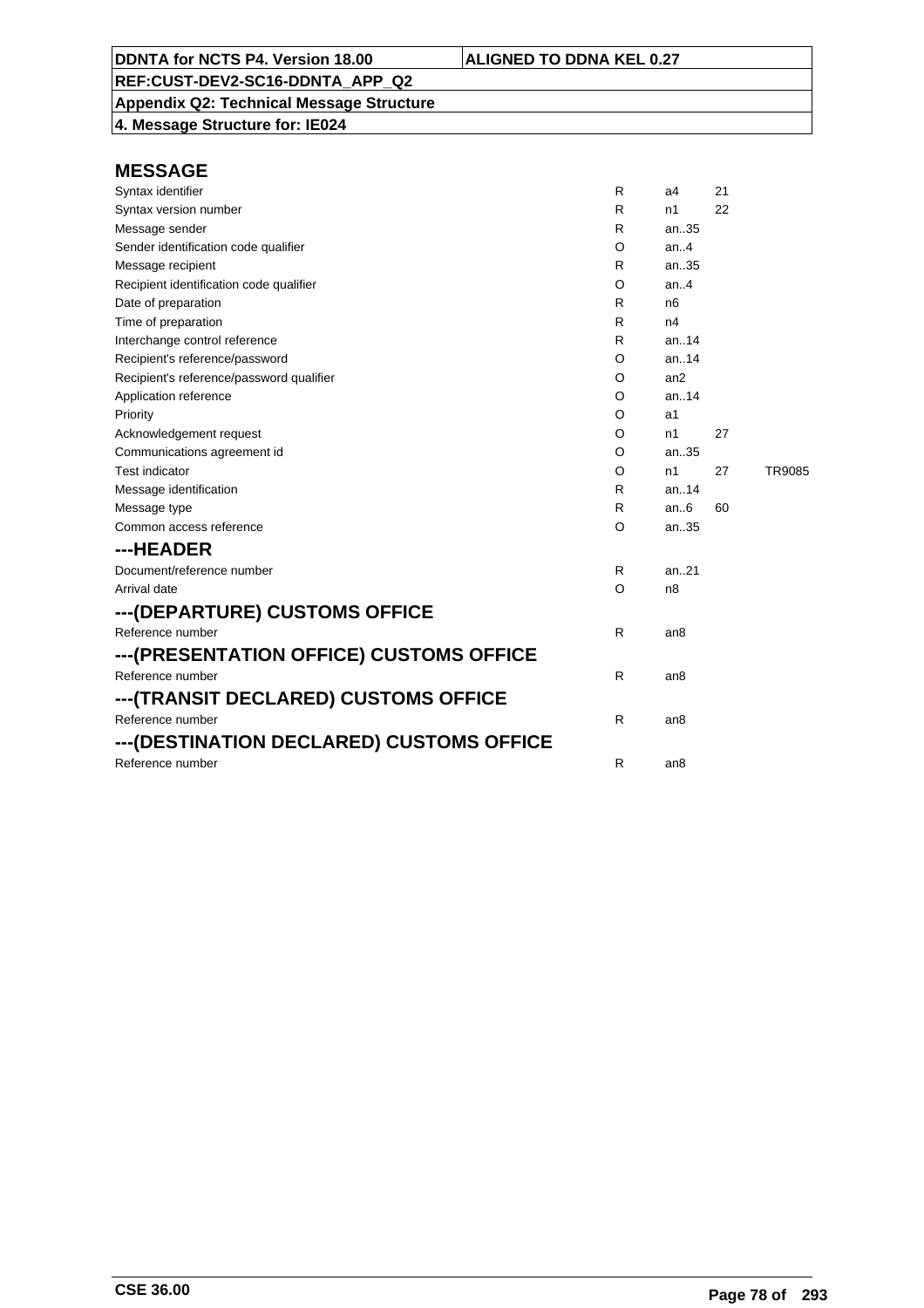| DDNTA for NCTS P4. Version 18.00         | <b>ALIGNED TO DDNA KEL 0.27</b> |
|------------------------------------------|---------------------------------|
| REF:CUST-DEV2-SC16-DDNTA APP Q2          |                                 |
| Appendix Q2: Technical Message Structure |                                 |

**4. Message Structure for: IE025**

| IE025                   | (CC025A)                                 | <b>GOODS RELEASE NOTIFICATION</b> |    | $ E$ GDS REL) |
|-------------------------|------------------------------------------|-----------------------------------|----|---------------|
|                         |                                          |                                   |    |               |
| MESSAGE                 |                                          |                                   | 1x | R             |
| ---HFADFR               |                                          |                                   | 1x | R             |
| ---(DESTINATION) TRADER |                                          |                                   | 1x | R             |
|                         | --- (PRESENTATION OFFICE) CUSTOMS OFFICE |                                   | 1x | R             |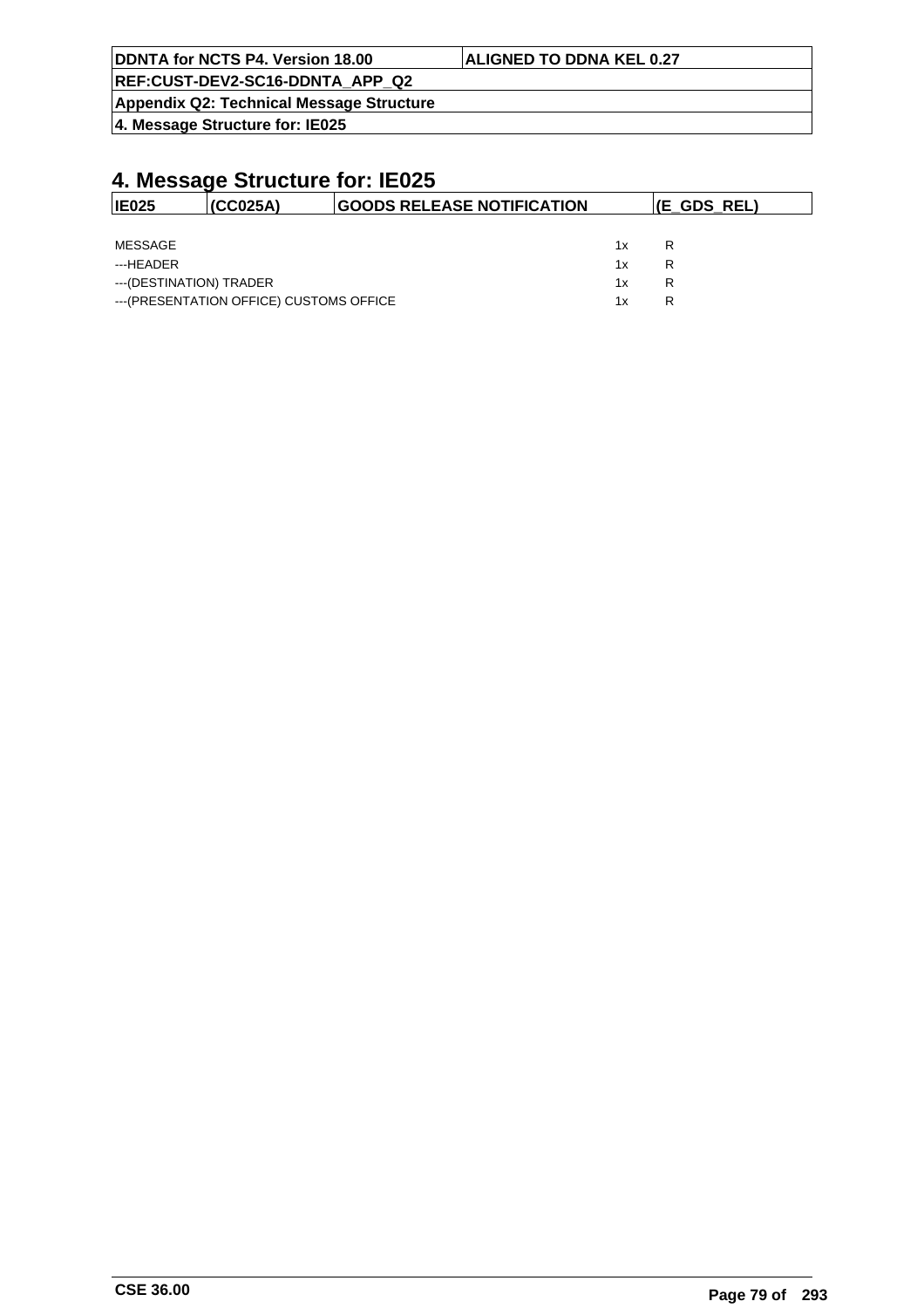# **Appendix Q2: Technical Message Structure**

**4. Message Structure for: IE025**

| Syntax identifier                        | R            | a4             | 21 |                  |
|------------------------------------------|--------------|----------------|----|------------------|
| Syntax version number                    | R            | n1             | 22 |                  |
| Message sender                           | R            | an35           |    |                  |
| Sender identification code qualifier     | O            | an.4           |    |                  |
| Message recipient                        | R            | an35           |    |                  |
| Recipient identification code qualifier  | O            | an.4           |    |                  |
| Date of preparation                      | R            | n <sub>6</sub> |    |                  |
| Time of preparation                      | $\mathsf{R}$ | n4             |    |                  |
| Interchange control reference            | R            | an.14          |    |                  |
| Recipient's reference/password           | O            | an.14          |    |                  |
| Recipient's reference/password qualifier | O            | an2            |    |                  |
| Application reference                    | O            | an.14          |    |                  |
| Priority                                 | O            | a1             |    |                  |
| Acknowledgement request                  | O            | n1             | 27 |                  |
| Communications agreement id              | O            | an35           |    |                  |
| <b>Test indicator</b>                    | O            | n1             | 27 | <b>TR9085</b>    |
| Message identification                   | R            | an.14          |    |                  |
| Message type                             | R            | an $6$         | 60 |                  |
| Common access reference                  | O            | an35           |    |                  |
| Message sequence number                  | O            | n.2            |    |                  |
| First and last transfer                  | O            | a1             | 28 |                  |
| ---HEADER                                |              |                |    |                  |
| Document/reference number                | R            | an.21          |    |                  |
| Goods release date                       | $\mathsf{R}$ | n8             |    |                  |
| ---(DESTINATION) TRADER                  |              |                |    |                  |
| Name                                     | D            | an35           |    | C <sub>160</sub> |
| Street and number                        | D            | an35           |    | C <sub>160</sub> |
| Postal code                              | D            | an.9           |    | C <sub>160</sub> |
| City                                     | D            | an.35          |    | C <sub>160</sub> |
| Country code                             | D            | a2             | 8  | C <sub>160</sub> |
| <b>NAD LNG</b>                           | O            | a2             | 12 | TR0099           |
| <b>TIN</b>                               | $\circ$      | an17           |    | R012             |
| ---(PRESENTATION OFFICE) CUSTOMS OFFICE  |              |                |    |                  |
| Reference number                         | R            | an8            |    |                  |
|                                          |              |                |    |                  |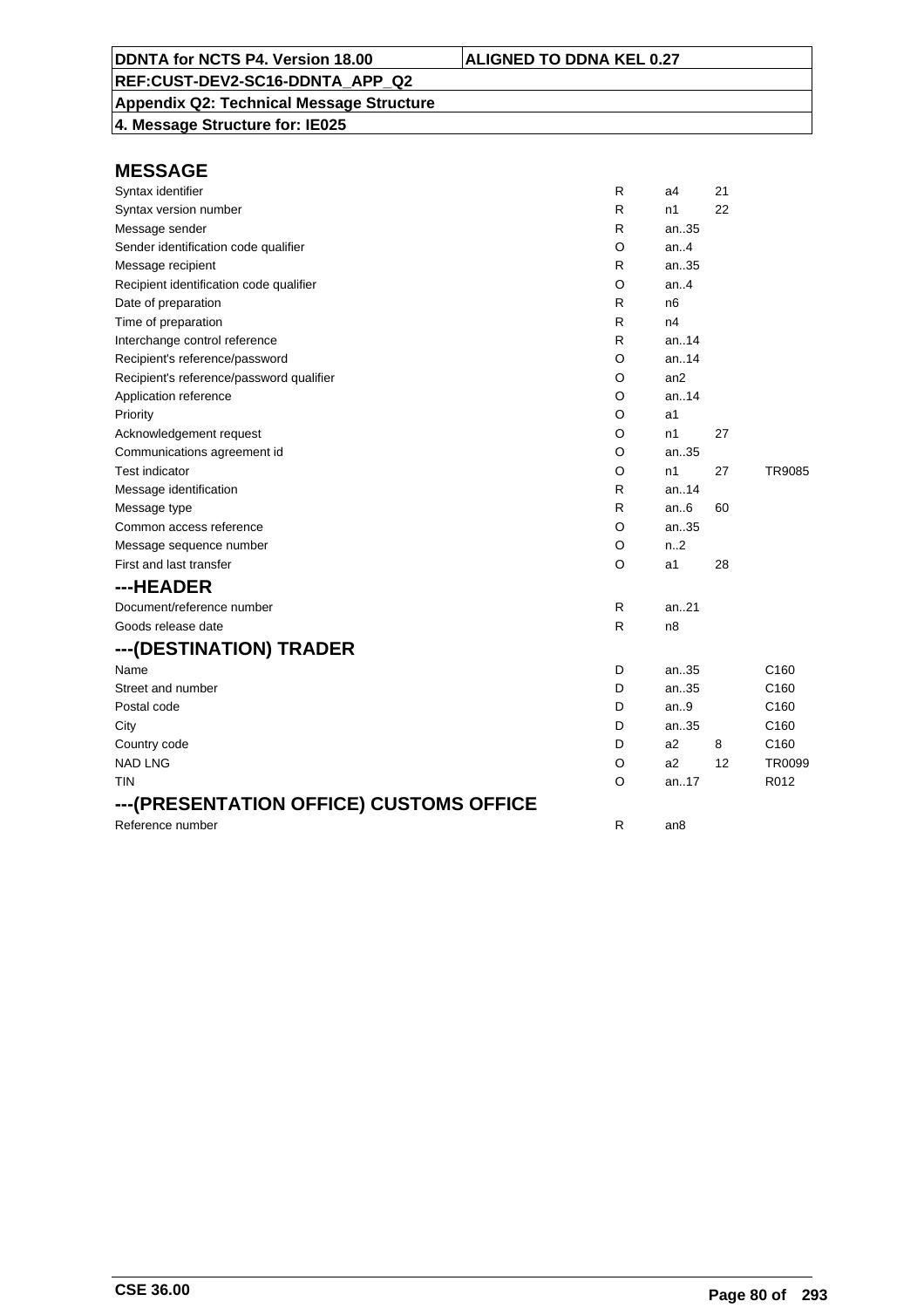| DDNTA for NCTS P4. Version 18.00 | <b>ALIGNED TO DDNA KEL 0.27</b> |
|----------------------------------|---------------------------------|
|                                  |                                 |

**Appendix Q2: Technical Message Structure**

**4. Message Structure for: IE026**

| <b>IE026</b>            | (CC026A)                          | <b>GUARANTEE ACCESS CODES</b> |     | (E ACC COD) |
|-------------------------|-----------------------------------|-------------------------------|-----|-------------|
|                         |                                   |                               |     |             |
| MESSAGE                 |                                   |                               | 1x  | R           |
| ---(PRINCIPAL) TRADER   |                                   |                               | 1x  | R           |
|                         | --- (GUARANTEE) CUSTOMS OFFICE    |                               | 1x  | R           |
| --- GUARANTEE REFERENCE |                                   |                               | 1x  | R           |
| ------ACCESS CODE       |                                   |                               | 99x | O           |
|                         | ------PRINCIPAL ACCESS CODE (NEW) |                               | 1x  | R           |
|                         | ------PRINCIPAL ACCESS CODE (OLD) |                               | 1x  | R           |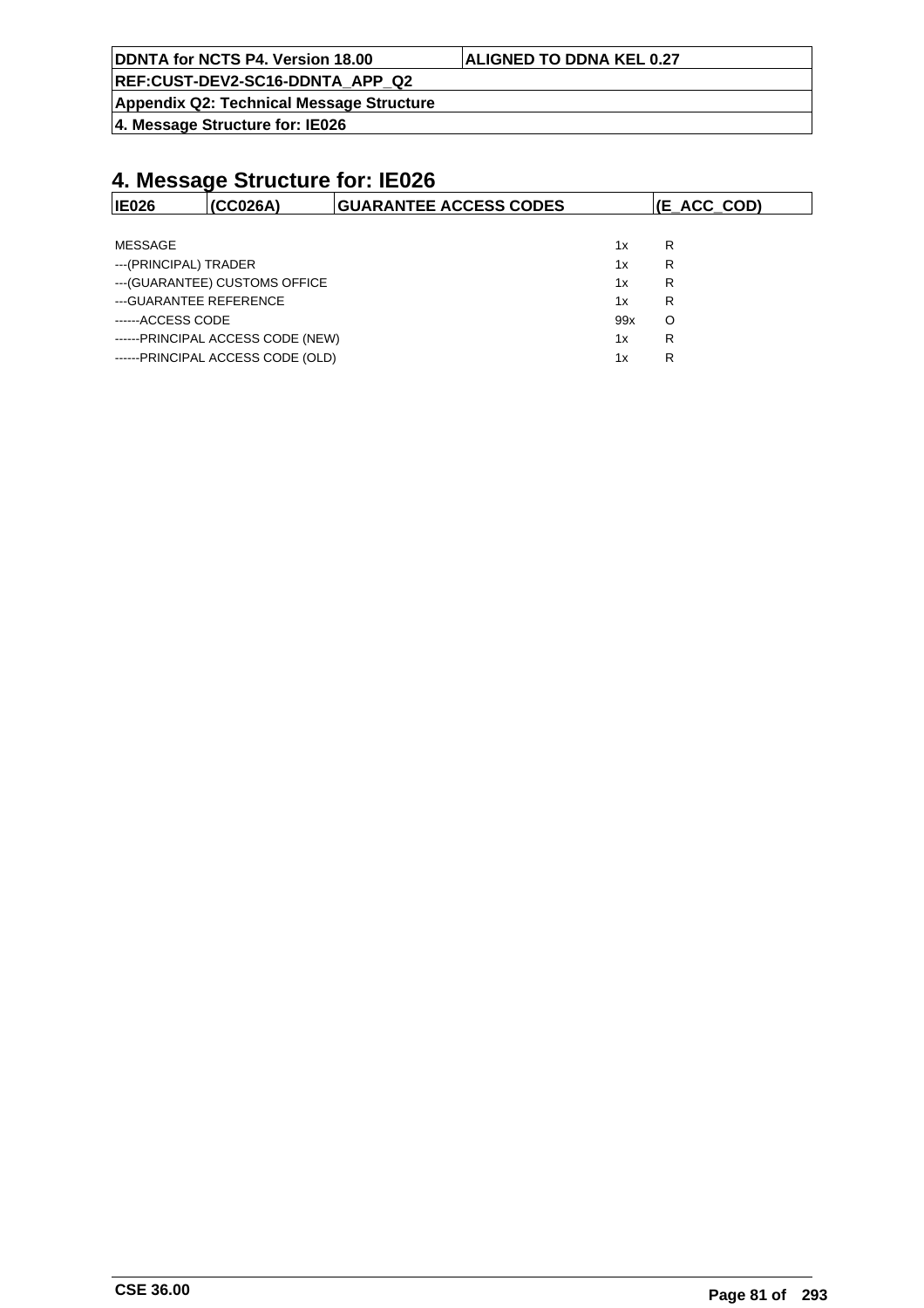**Appendix Q2: Technical Message Structure**

**4. Message Structure for: IE026**

| Syntax identifier                        | R            | a4               | 21 |        |
|------------------------------------------|--------------|------------------|----|--------|
| Syntax version number                    | R            | n1               | 22 |        |
| Message sender                           | R            | an35             |    |        |
| Sender identification code qualifier     | O            | an.4             |    |        |
| Message recipient                        | R            | an35             |    |        |
| Recipient identification code qualifier  | O            | an.4             |    |        |
| Date of preparation                      | R            | n6               |    |        |
| Time of preparation                      | R            | n4               |    |        |
| Interchange control reference            | R            | an14             |    |        |
| Recipient's reference/password           | O            | an14             |    |        |
| Recipient's reference/password qualifier | O            | an2              |    |        |
| Application reference                    | O            | an14             |    |        |
| Priority                                 | O            | a1               |    |        |
| Acknowledgement request                  | O            | n1               | 27 |        |
| Communications agreement id              | O            | an35             |    |        |
| <b>Test indicator</b>                    | O            | n1               | 27 | TR9085 |
| Message identification                   | R            | an14             |    |        |
| Message type                             | R            | an $6$           | 60 |        |
| Common access reference                  | O            | an35             |    |        |
| Message sequence number                  | O            | n <sub>1</sub> 2 |    |        |
| First and last transfer                  | O            | a1               | 28 |        |
| ---(PRINCIPAL) TRADER                    |              |                  |    |        |
| <b>TIN</b>                               | $\mathsf{R}$ | an17             |    | R012   |
| ---(GUARANTEE) CUSTOMS OFFICE            |              |                  |    |        |
| Reference number                         | R            | an <sub>8</sub>  |    |        |
| ---GUARANTEE REFERENCE                   |              |                  |    |        |
| Guarantee reference number (GRN)         | $\mathsf{R}$ | an24             |    |        |
| ------ACCESS CODE                        |              |                  |    |        |
| Access code                              | $\mathsf{R}$ | an4              |    |        |
| ------PRINCIPAL ACCESS CODE (NEW)        |              |                  |    |        |
| Access code                              | $\mathsf{R}$ | an4              |    | R350   |
| ------PRINCIPAL ACCESS CODE (OLD)        |              |                  |    |        |
| Access code                              | R            | an <sub>4</sub>  |    |        |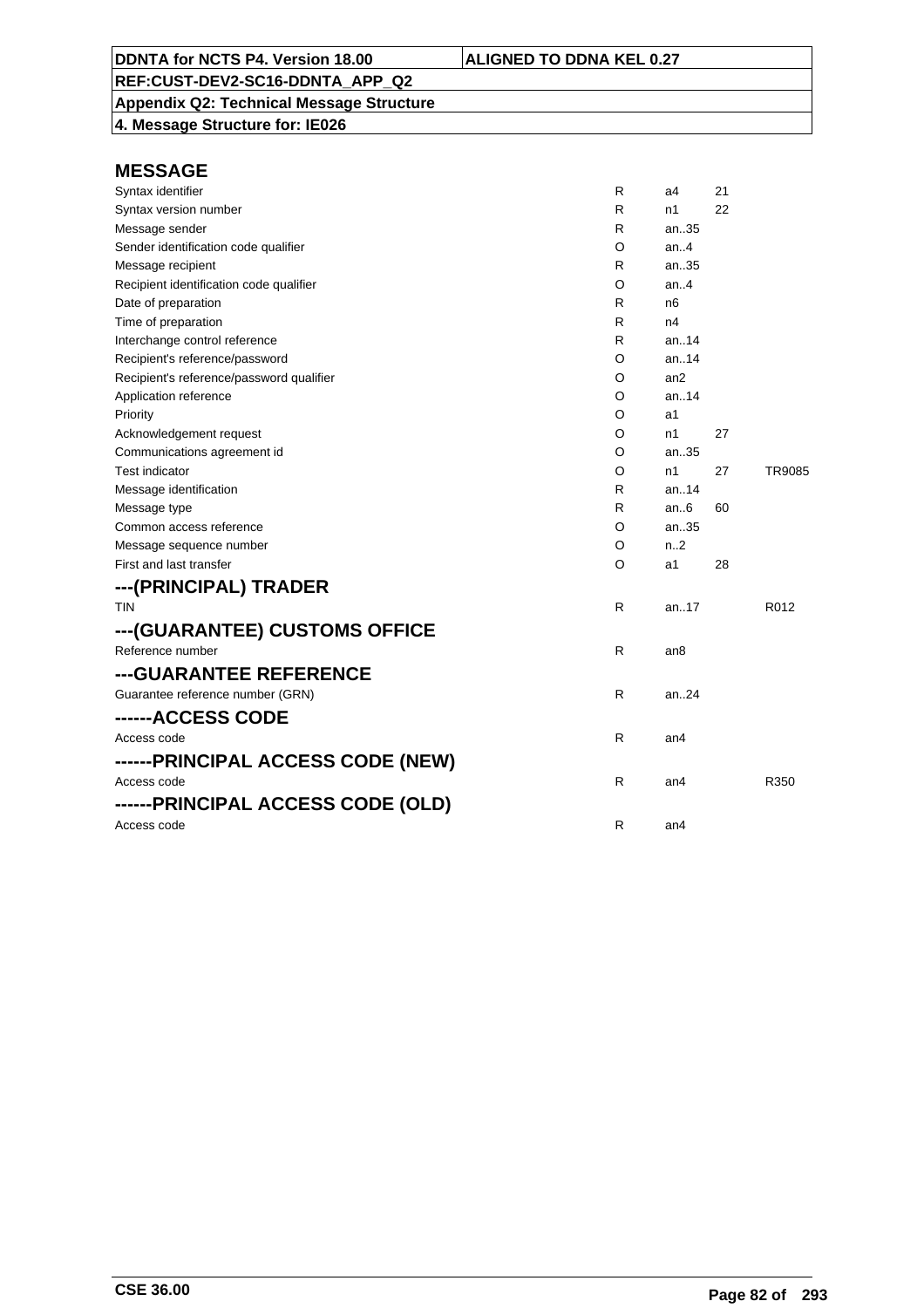| DDNTA for NCTS P4. Version 18.00                | <b>ALIGNED TO DDNA KEL 0.27</b> |
|-------------------------------------------------|---------------------------------|
| REF:CUST-DEV2-SC16-DDNTA APP Q2                 |                                 |
| <b>Appendix Q2: Technical Message Structure</b> |                                 |

**4. Message Structure for: IE027**

| <b>IE027</b>   | (CD027A)                       | <b>IMOVEMENT QUERY</b> |    | $ $ (C_MVT_QUE) |  |  |
|----------------|--------------------------------|------------------------|----|-----------------|--|--|
|                |                                |                        |    |                 |  |  |
| MESSAGE        |                                |                        | 1x | R               |  |  |
| ---HEADER      |                                |                        | 1x | R               |  |  |
|                | --- (REQUESTER) CUSTOMS OFFICE |                        | 1x | R               |  |  |
| ---CTL CONTROL |                                |                        | 1x | O               |  |  |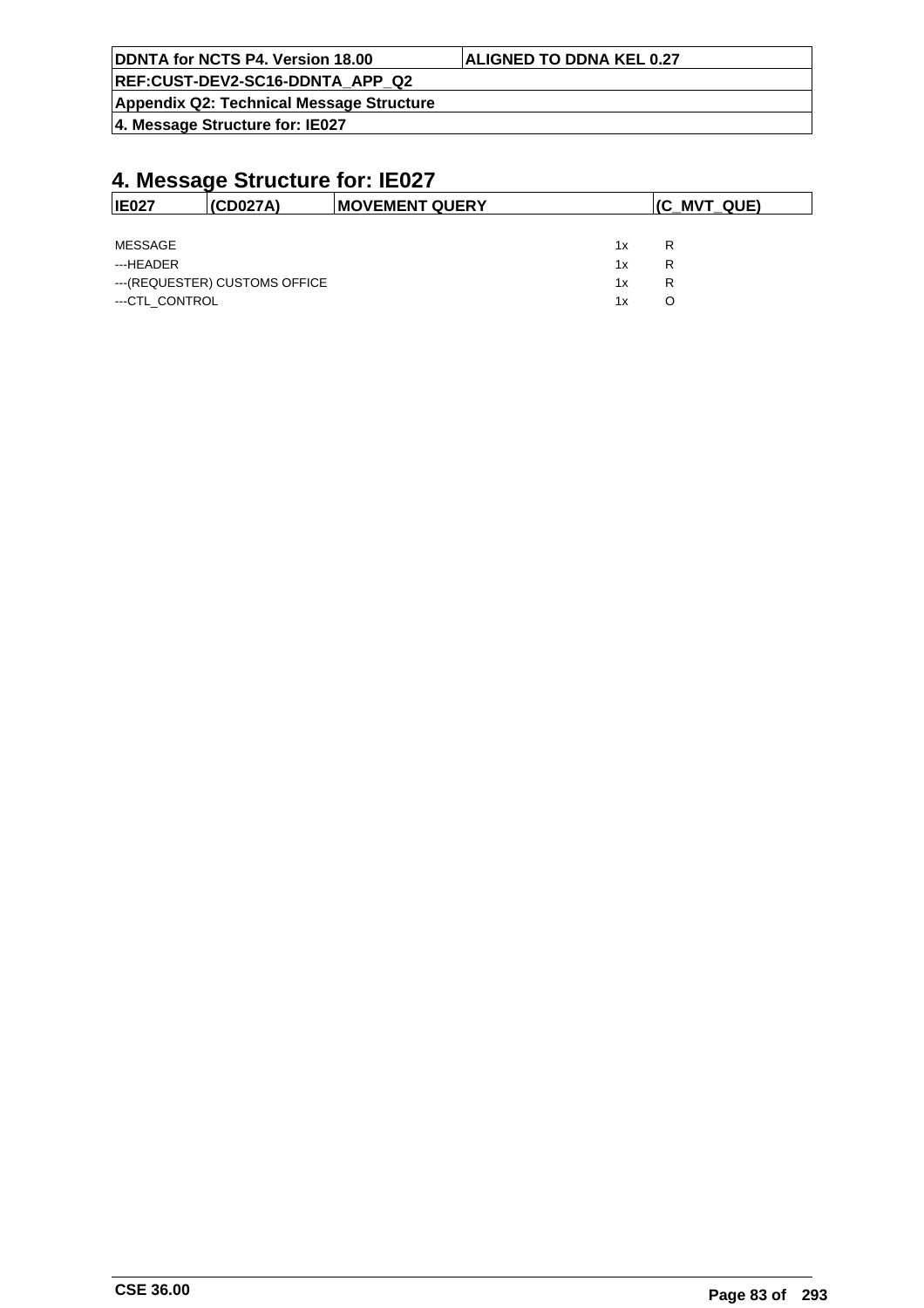**Appendix Q2: Technical Message Structure**

**4. Message Structure for: IE027**

| Syntax identifier                        | R | a <sub>4</sub> | 21 |        |
|------------------------------------------|---|----------------|----|--------|
| Syntax version number                    | R | n1             | 22 |        |
| Message sender                           | R | an35           |    |        |
| Sender identification code qualifier     | O | an.4           |    |        |
| Message recipient                        | R | an35           |    |        |
| Recipient identification code qualifier  | O | an.4           |    |        |
| Date of preparation                      | R | n6             |    |        |
| Time of preparation                      | R | n4             |    |        |
| Interchange control reference            | R | an.14          |    |        |
| Recipient's reference/password           | O | an.14          |    |        |
| Recipient's reference/password qualifier | O | an2            |    |        |
| Application reference                    | O | an.14          |    |        |
| Priority                                 | O | a1             |    |        |
| Acknowledgement request                  | O | n <sub>1</sub> | 27 |        |
| Communications agreement id              | O | an.35          |    |        |
| <b>Test indicator</b>                    | O | n1             | 27 | TR9085 |
| Message identification                   | R | an14           |    |        |
| Message type                             | R | an.6           | 60 |        |
| Common access reference                  | O | an35           |    |        |
| ---HEADER                                |   |                |    |        |
| Document/reference number                | R | an.21          |    |        |
| Country of departure code                | R | a2             | 9  |        |
| ---(REQUESTER) CUSTOMS OFFICE            |   |                |    |        |
| Reference number                         | R | an8            |    |        |
| ---CTL_CONTROL                           |   |                |    |        |
| Transhipment notified                    | R | n1             | 27 | R230   |
| Incident notified                        | R | n1             | 27 | R230   |
| Other movement information request       | O | an350          |    |        |
| Other movement information request LNG   | O | a2             | 12 | TR0099 |
|                                          |   |                |    |        |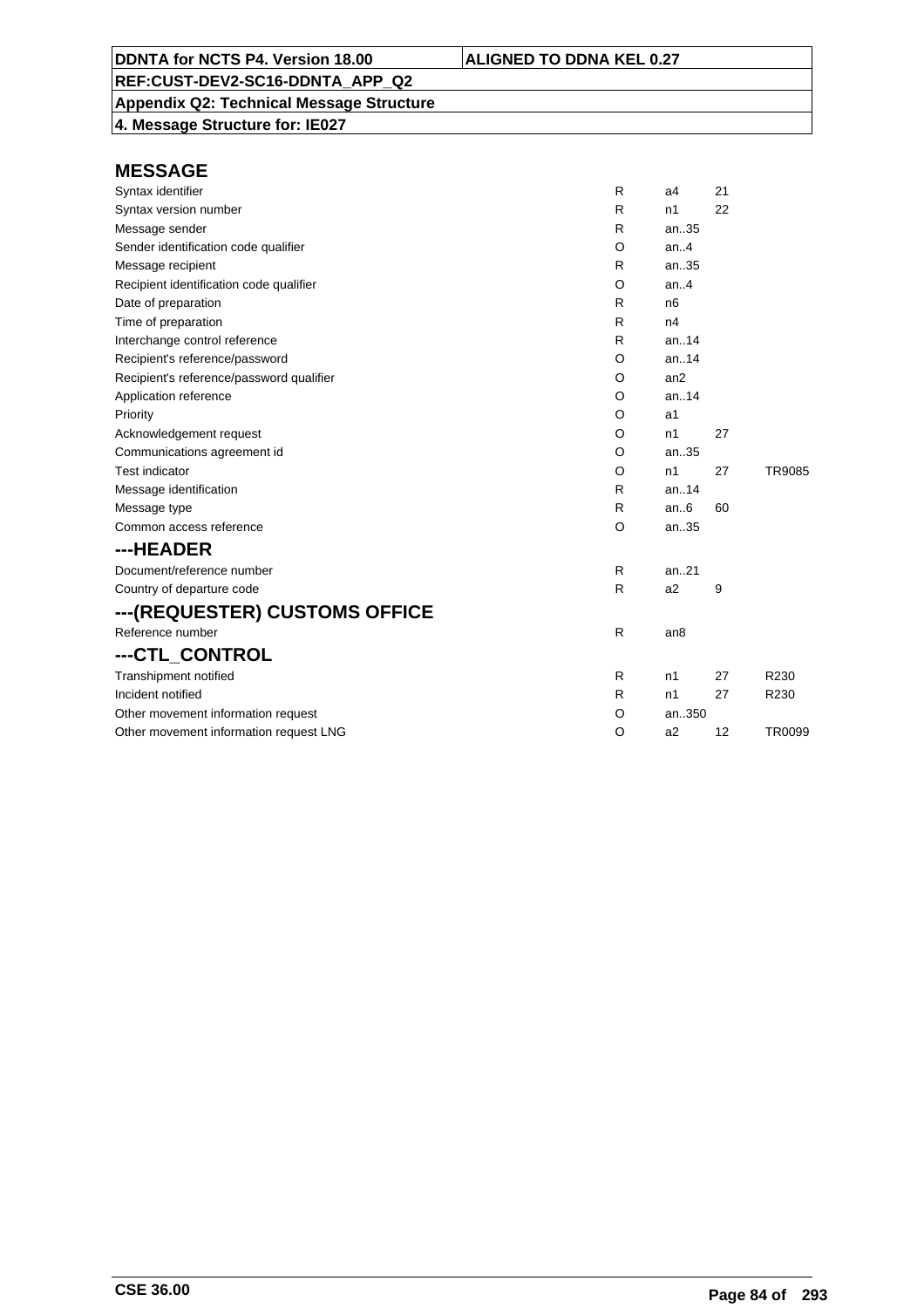| DDNTA for NCTS P4. Version 18.00         | <b>ALIGNED TO DDNA KEL 0.27</b> |
|------------------------------------------|---------------------------------|
| REF:CUST-DEV2-SC16-DDNTA APP Q2          |                                 |
| Appendix Q2: Technical Message Structure |                                 |

**4. Message Structure for: IE028**

# **4. Message Structure for: IE028**

| <b>IE028</b>                   | (CC028A) | IMRN ALLOCATED |    | (E_MRN_ALL) |
|--------------------------------|----------|----------------|----|-------------|
|                                |          |                |    |             |
| MESSAGE                        |          |                | 1x | R           |
| ---HEADER                      |          |                | 1x | R           |
| ---(PRINCIPAL) TRADER          |          |                | 1x | R           |
| --- (DEPARTURE) CUSTOMS OFFICE |          |                | 1x | R           |

 $\overline{\phantom{a}}$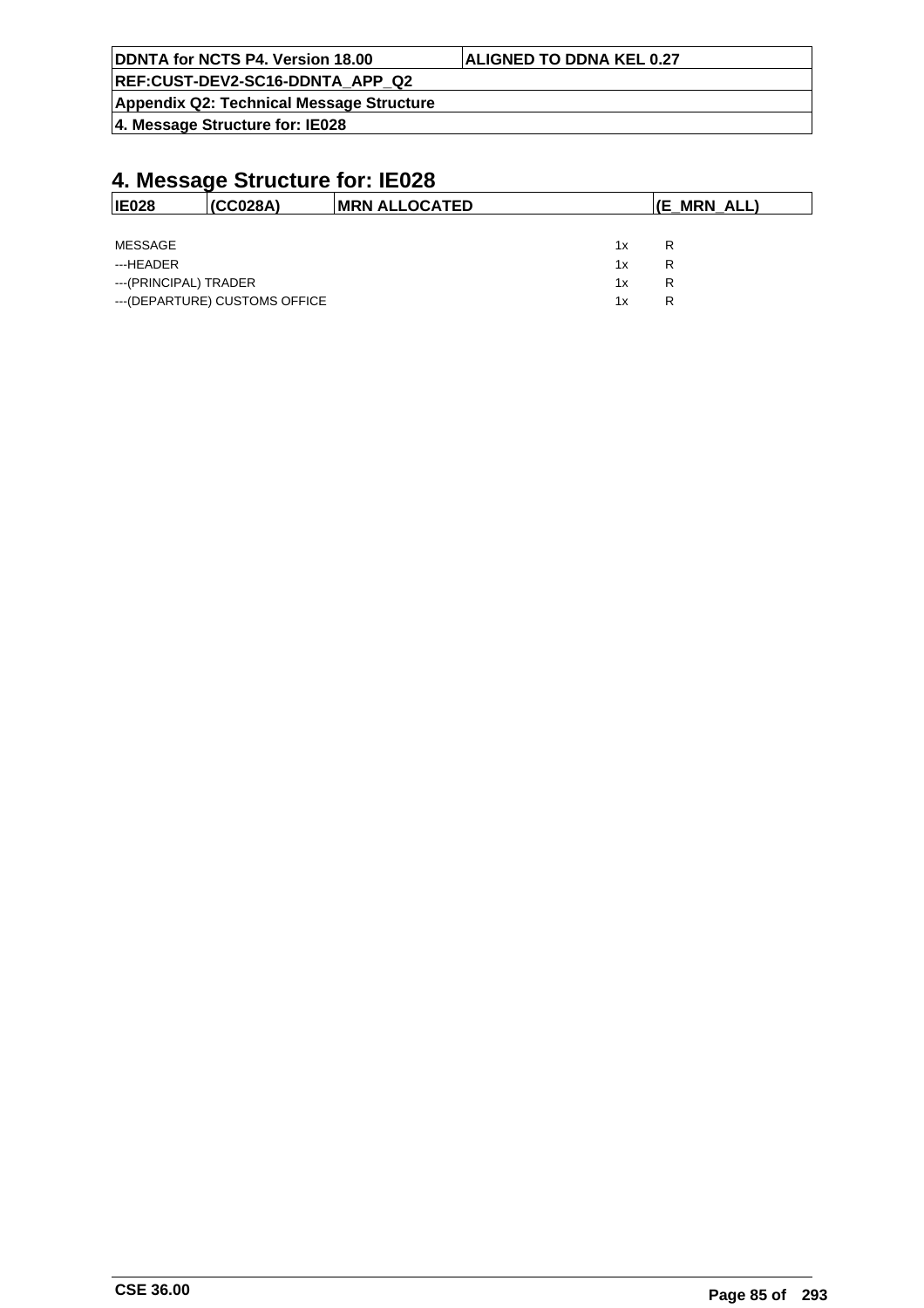**Appendix Q2: Technical Message Structure**

**4. Message Structure for: IE028**

| Syntax identifier                        | $\mathsf{R}$ | a4             | 21 |                  |
|------------------------------------------|--------------|----------------|----|------------------|
| Syntax version number                    | R            | n1             | 22 |                  |
| Message sender                           | R            | an35           |    |                  |
| Sender identification code qualifier     | O            | an.4           |    |                  |
| Message recipient                        | R            | an35           |    |                  |
| Recipient identification code qualifier  | O            | an.4           |    |                  |
| Date of preparation                      | R            | n <sub>6</sub> |    |                  |
| Time of preparation                      | R            | n4             |    |                  |
| Interchange control reference            | R            | an14           |    |                  |
| Recipient's reference/password           | O            | an14           |    |                  |
| Recipient's reference/password qualifier | O            | an2            |    |                  |
| Application reference                    | O            | an.14          |    |                  |
| Priority                                 | O            | a1             |    |                  |
| Acknowledgement request                  | O            | n1             | 27 |                  |
| Communications agreement id              | O            | an35           |    |                  |
| Test indicator                           | O            | n1             | 27 | TR9085           |
| Message identification                   | R            | an.14          |    |                  |
| Message type                             | R            | an $6$         | 60 |                  |
| Common access reference                  | O            | an35           |    |                  |
| Message sequence number                  | O            | n.2            |    |                  |
| First and last transfer                  | O            | a1             | 28 |                  |
| ---HEADER                                |              |                |    |                  |
| Reference number                         | R            | an.22          |    |                  |
| Document/reference number                | $\mathsf{R}$ | an.21          |    |                  |
| Acceptance date                          | $\mathsf{R}$ | n8             |    |                  |
| ---(PRINCIPAL) TRADER                    |              |                |    |                  |
| Name                                     | D            | an35           |    | C <sub>160</sub> |
| Street and number                        | D            | an35           |    | C <sub>160</sub> |
| Postal code                              | D            | an.9           |    | C160             |
| City                                     | D            | an35           |    | C <sub>160</sub> |
| Country code                             | D            | a2             | 8  | C160             |
| <b>NAD LNG</b>                           | O            | a2             | 12 | TR0099           |
| TIN                                      | O            | an.17          |    | R012             |
| Holder ID TIR                            | D            | an17           |    | C904             |
| ---(DEPARTURE) CUSTOMS OFFICE            |              |                |    |                  |
| Reference number                         | R            | an8            |    |                  |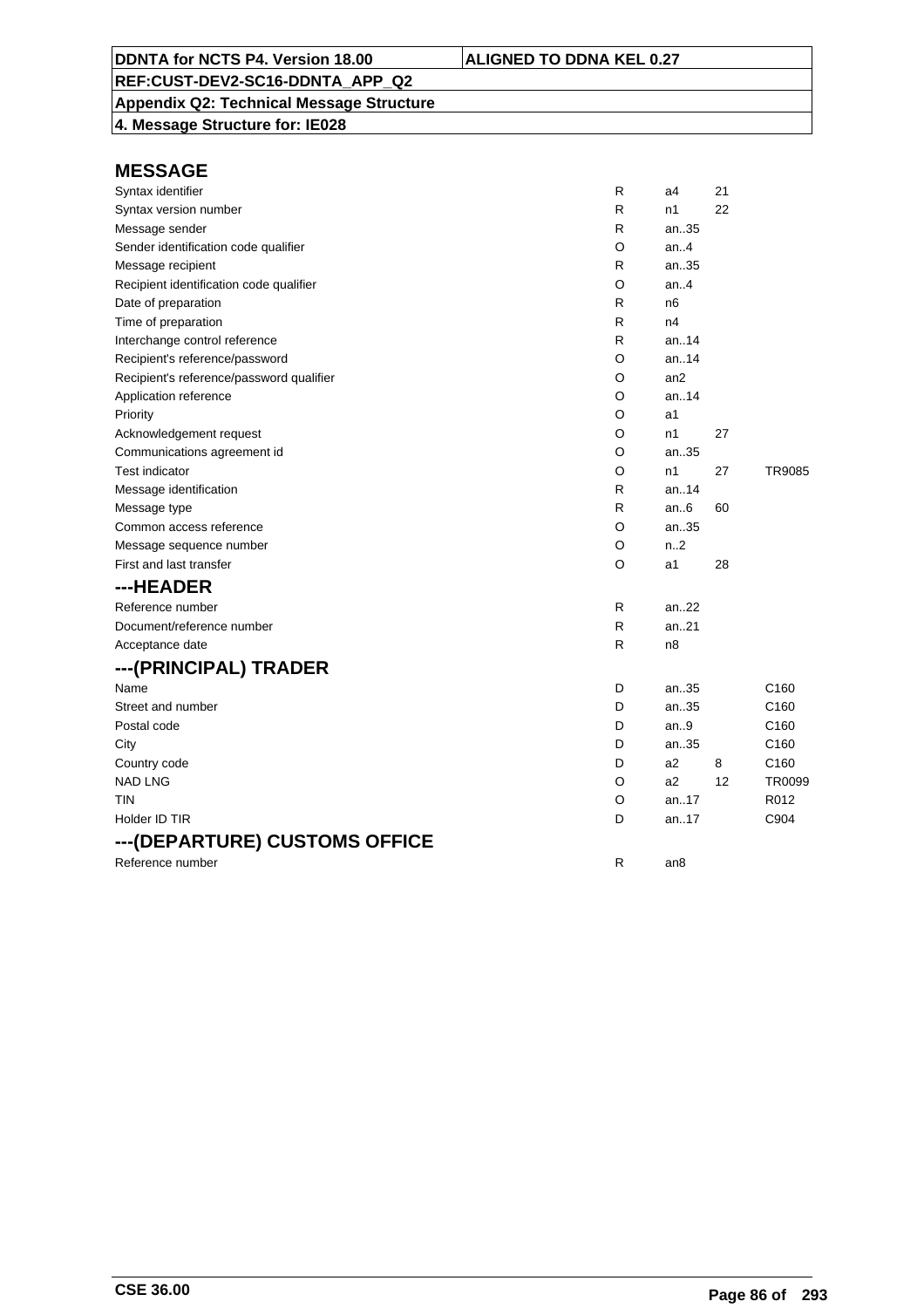|  | DDNTA for NCTS P4. Version 18.00 | <b>ALIGNED TO DDNA KEL 0.27</b> |
|--|----------------------------------|---------------------------------|
|--|----------------------------------|---------------------------------|

**Appendix Q2: Technical Message Structure**

**4. Message Structure for: IE029**

| (CC029B)<br><b>IE029</b>                 | <b>RELEASE FOR TRANSIT</b> |      | (E_REL_TRA) |                     |  |
|------------------------------------------|----------------------------|------|-------------|---------------------|--|
|                                          |                            |      |             |                     |  |
| <b>MESSAGE</b>                           |                            | 1x   | R           | R <sub>143</sub>    |  |
| ---HEADER                                |                            | 1x   | R           |                     |  |
| --- (PRINCIPAL) TRADER                   |                            | 1x   | R           |                     |  |
| --- (CONSIGNOR) TRADER                   |                            | 1x   | O           | R010                |  |
| --- (CONSIGNEE) TRADER                   |                            | 1x   | D           | C001 R011<br>TR0601 |  |
| --- (AUTHORISED CONSIGNEE) TRADER        |                            | 1x   | O           | R015                |  |
| --- (DEPARTURE) CUSTOMS OFFICE           |                            | 1x   | R           |                     |  |
| --- (TRANSIT) CUSTOMS OFFICE             |                            | 9x   | D           | C030 R902<br>TR0630 |  |
| --- (DESTINATION) CUSTOMS OFFICE         |                            | 1x   | R           |                     |  |
| --- (RETURN COPIES) CUSTOMS OFFICE       |                            | 1x   | O           | R330                |  |
| ---CONTROL RESULT                        |                            | 1x   | O           | R335                |  |
| ---REPRESENTATIVE                        |                            | 1x   | O           |                     |  |
| ---SEALS INFO                            |                            | 1x   | O           | R <sub>165</sub>    |  |
| ------SEALS ID                           |                            | 99x  | R           |                     |  |
| ---GUARANTEE                             |                            | 9x   | R           |                     |  |
| ------GUARANTEE REFERENCE                |                            | 99x  | D           | C085                |  |
| ---------VALIDITY LIMITATION EC          |                            | 1x   | O           |                     |  |
| ---------VALIDITY LIMITATION NON EC      |                            | 99x  | O           |                     |  |
| ---GOODS ITEM                            |                            | 999x | R           |                     |  |
| ------PREVIOUS ADMINISTRATIVE REFERENCES |                            | 9x   | D           | C035 TR0635         |  |
| ------PRODUCED DOCUMENTS/CERTIFICATES    |                            | 99x  | D           | C547 C903           |  |
| ------SPECIAL MENTIONS                   |                            | 99x  | O           | R027                |  |
| ------(CONSIGNOR) TRADER                 |                            | 1x   | O           | R010                |  |
| ------(CONSIGNEE) TRADER                 |                            | 1x   | D           | C002 R011<br>TR0601 |  |
| ------CONTAINERS                         |                            | 99x  | D           | C055                |  |
| ------ PACKAGES                          |                            | 99x  | R           |                     |  |
| ------SGI CODES                          |                            | 9x   | O           | R <sub>155</sub>    |  |
| ------(CONSIGNOR-SECURITY) TRADER        |                            | 1x   | D           | C186 C187           |  |
| ------(CONSIGNEE-SECURITY) TRADER        |                            | 1x   | D           | C186 C188           |  |
| --- ITINERARY                            |                            | 99x  | D           | C186 C587           |  |
| --- (CARRIER) TRADER                     |                            | 1x   | D           | C186 R181           |  |
| --- (CONSIGNOR-SECURITY) TRADER          |                            | 1x   | D           | C186 C187           |  |
| --- (CONSIGNEE-SECURITY) TRADER          |                            | 1x   | D           | C186 C188           |  |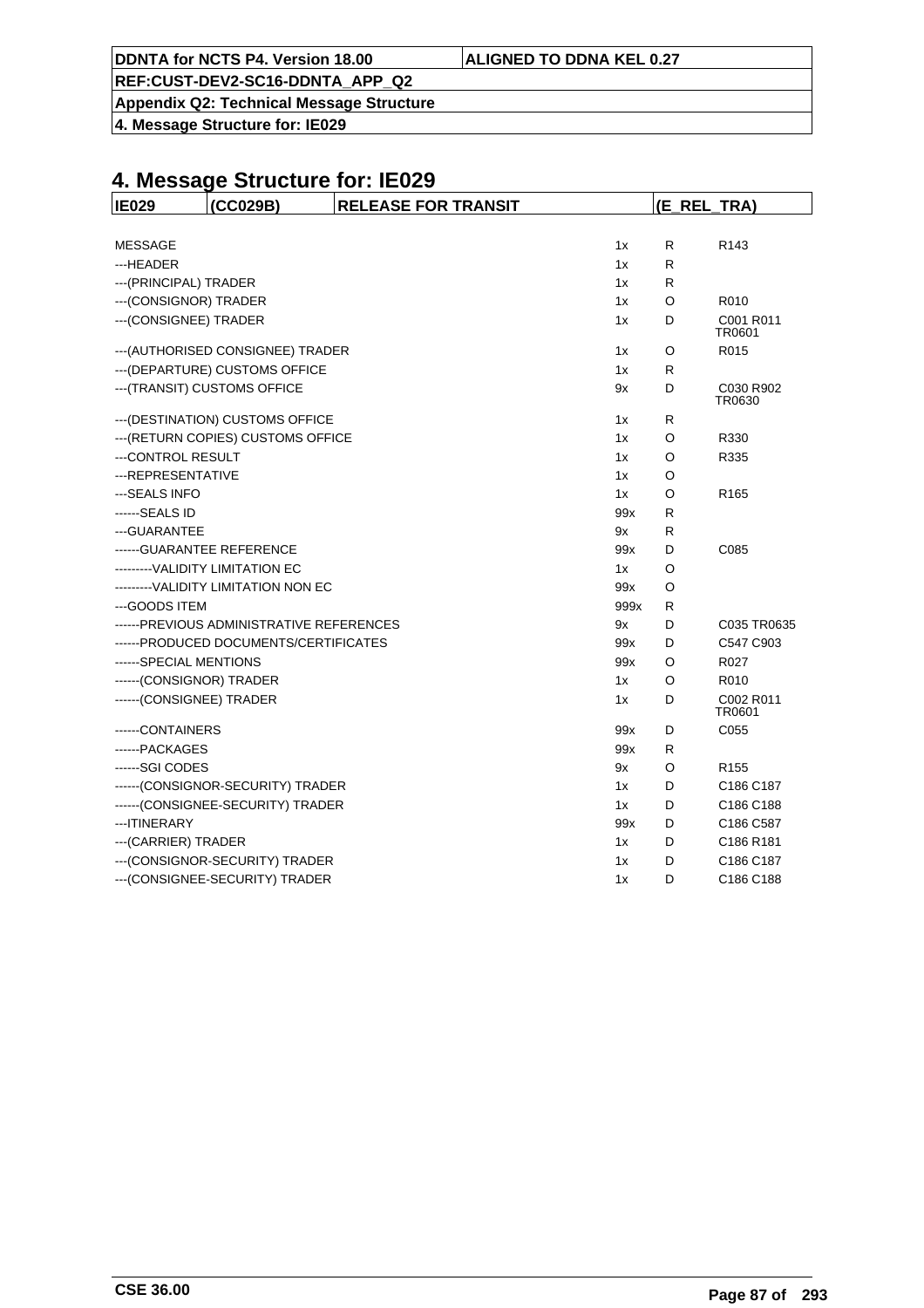## **Appendix Q2: Technical Message Structure**

**4. Message Structure for: IE029**

| Syntax identifier                                       | R | a4               | 21 |                          |
|---------------------------------------------------------|---|------------------|----|--------------------------|
| Syntax version number                                   | R | n1               | 22 |                          |
| Message sender                                          | R | an35             |    |                          |
| Sender identification code qualifier                    | O | an.4             |    |                          |
| Message recipient                                       | R | an35             |    |                          |
| Recipient identification code qualifier                 | O | an.4             |    |                          |
| Date of preparation                                     | R | n6               |    |                          |
| Time of preparation                                     | R | n4               |    |                          |
| Interchange control reference                           | R | an14             |    |                          |
| Recipient's reference/password                          | O | an14             |    |                          |
| Recipient's reference/password qualifier                | O | an <sub>2</sub>  |    |                          |
| Application reference                                   | O | an14             |    |                          |
| Priority                                                | O | a1               |    |                          |
| Acknowledgement request                                 | O | n1               | 27 |                          |
| Communications agreement id                             | O | an35             |    |                          |
| Test indicator                                          | O | n1               | 27 | TR9085                   |
| Message identification                                  | R | an.14            |    |                          |
| Message type                                            | R | an $6$           | 60 |                          |
| Common access reference                                 | O | an35             |    |                          |
|                                                         |   | n <sub>2</sub>   |    |                          |
| Message sequence number                                 | O |                  |    |                          |
| First and last transfer                                 | O | a1               | 28 |                          |
| ---HEADER                                               |   |                  |    |                          |
| Reference number                                        | R | an22             |    |                          |
| Document/reference number                               | R | an21             |    |                          |
| Type of declaration                                     | R | an $9$           | 31 | R909<br>R911             |
| Country of destination code                             | D | a2               | 8  | C <sub>140</sub>         |
| Agreed location of goods, code                          | D | an17             |    | C <sub>100</sub><br>R041 |
| Agreed location of goods                                | D | an35             |    | C <sub>100</sub><br>R041 |
| Agreed location of goods LNG                            | O | a2               | 12 | TR0099                   |
| Authorised location of goods, code                      | D | an17             |    | C <sub>100</sub>         |
|                                                         |   |                  |    | R041                     |
| Place of loading, code                                  | D | an17             |    | C <sub>191</sub>         |
| Country of dispatch/export code                         | D | a <sub>2</sub>   | 8  | C <sub>135</sub>         |
| Customs sub place                                       | D | an17             |    | C <sub>100</sub><br>R041 |
| Inland transport mode                                   | O | n2               | 18 |                          |
| Transport mode at border                                | D | n <sub>1</sub> 2 | 18 | C599                     |
| Identity of means of transport at departure (exp/trans) | D | an27             |    | TR0035                   |
|                                                         |   |                  |    | TR9090                   |
| Identity of means of transport at departure LNG         | O | a2               | 12 | TR0099                   |
| Nationality of means of transport at departure          | D | a2               | 8  | TR0035<br>TR9095         |
| Identity of means of transport crossing border          | D | an27             |    | C011                     |
| Identity of means of transport crossing border LNG      | O | a2               | 12 | TR0099                   |
| Nationality of means of transport crossing border       | D | a2               | 8  | C010<br>R036             |
| Type of means of transport crossing border              | O | n.2              |    |                          |
| Containerised indicator                                 | R | n1               | 27 | R230                     |
| NCTS return copy                                        | R | n1               | 27 | R330                     |
| Acceptance date                                         | R | n8               |    |                          |
| Issuing date                                            | R | n8               |    |                          |
| Dialog language indicator at departure                  | O | a2               | 12 | R <sub>100</sub>         |
| NCTS accompanying document language code                | R | a <sub>2</sub>   | 12 |                          |
| Total number of items                                   | R | n.5              |    |                          |
| Total number of packages                                | O | n.7              |    |                          |
| Total gross mass                                        | R | n.11,3           |    |                          |
| <b>Binding itinerary</b>                                | R | n1               | 27 | R230                     |
|                                                         |   |                  |    |                          |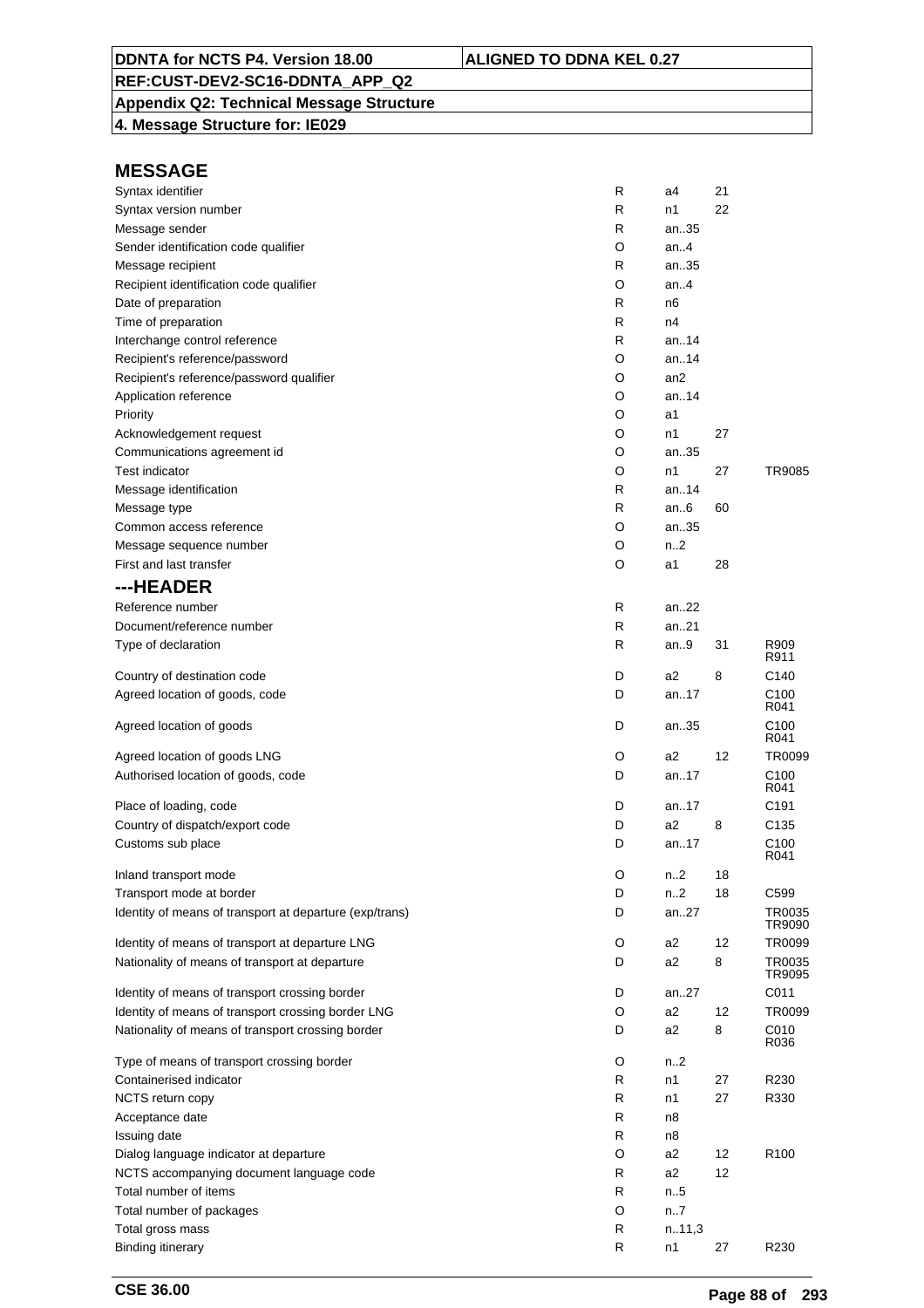| 4. Message Structure for: IE029      |        |            |         |                                      |
|--------------------------------------|--------|------------|---------|--------------------------------------|
|                                      |        |            |         |                                      |
| Authorisation id                     | O      | an17       |         |                                      |
| Declaration date                     | R      | n8         |         |                                      |
| Declaration place                    | R      | an35       |         |                                      |
| Declaration place LNG                | O      | a2         | 12      | TR0099                               |
| Specific Circumstance Indicator      | D      | a1         | 96      | C186<br>R825                         |
| Transport charges/ Method of Payment | D      | a1         | 116     | C <sub>186</sub>                     |
| <b>Commercial Reference Number</b>   | D      | an70       |         | C186                                 |
|                                      |        |            |         | C547<br>R876                         |
| Security                             | O      | n1         | 117     | R229                                 |
| Conveyance reference number          | D      | an35       |         | C531                                 |
| Place of unloading, code             | D      | an35       |         | C186                                 |
|                                      |        |            |         | C <sub>589</sub>                     |
| Place of unloading LNG               | O      | a2         | 12      | TR0099                               |
| ---(PRINCIPAL) TRADER                |        |            |         |                                      |
| Name                                 | D      | an35       |         | C050                                 |
| Street and number                    | D      | an35       |         | C050                                 |
| Postal code                          | D      | an.9       |         | C050                                 |
| City                                 | D      | an35       |         | C050                                 |
| Country code                         | D      | a2         | 8       | C050                                 |
| <b>NAD LNG</b>                       | O      | a2         | 12      | TR0099                               |
| tin                                  | D      | an17       |         | C <sub>111</sub><br>C <sub>236</sub> |
| Holder ID TIR                        | D      | an17       |         | C904                                 |
|                                      |        |            |         |                                      |
| ---(CONSIGNOR) TRADER                |        |            |         |                                      |
| Name                                 | R      | an35       |         |                                      |
| Street and number                    | R      | an35       |         |                                      |
| Postal code                          | R      | an.9       |         |                                      |
| City                                 | R      | an35       |         |                                      |
| Country code<br><b>NAD LNG</b>       | R<br>O | a2<br>a2   | 8<br>12 | TR0099                               |
| <b>TIN</b>                           | O      | an17       |         |                                      |
|                                      |        |            |         |                                      |
| ---(CONSIGNEE) TRADER                |        |            |         |                                      |
| Name                                 | R      | an35       |         |                                      |
| Street and number                    | R      | an35       |         |                                      |
| Postal code                          | R<br>R | an.9       |         |                                      |
| City                                 | R      | an35<br>a2 |         |                                      |
| Country code<br><b>NAD LNG</b>       | O      | a2         | 8<br>12 | TR0099                               |
| TIN                                  | O      | an17       |         |                                      |
|                                      |        |            |         |                                      |
| ---(AUTHORISED CONSIGNEE) TRADER     |        |            |         |                                      |
| <b>TIN</b>                           | R      | an17       |         |                                      |
| ---(DEPARTURE) CUSTOMS OFFICE        |        |            |         |                                      |
| Reference number                     | R      | an8        |         | R901                                 |
| ---(TRANSIT) CUSTOMS OFFICE          |        |            |         |                                      |
| Reference number                     | R      | an8        |         | R906                                 |
|                                      |        |            |         | R907<br>R908                         |
|                                      |        |            |         | R910                                 |
|                                      |        |            |         | TR0635                               |
| <b>Arrival Time</b>                  | D      | n12        |         | C <sub>598</sub><br>R660             |
| ---(DESTINATION) CUSTOMS OFFICE      |        |            |         |                                      |
| Reference number                     | R      | an8        |         | R901                                 |
|                                      |        |            |         | R904                                 |
|                                      |        |            |         | R905<br>TR0635                       |
|                                      |        |            |         |                                      |
| ---(RETURN COPIES) CUSTOMS OFFICE    |        |            |         |                                      |

Reference number<br>
R an8<br>
Customs office name<br>
R an..35 Customs office name R and  $R$ 

# **REF:CUST-DEV2-SC16-DDNTA\_APP\_Q2 Appendix Q2: Technical Message Structure**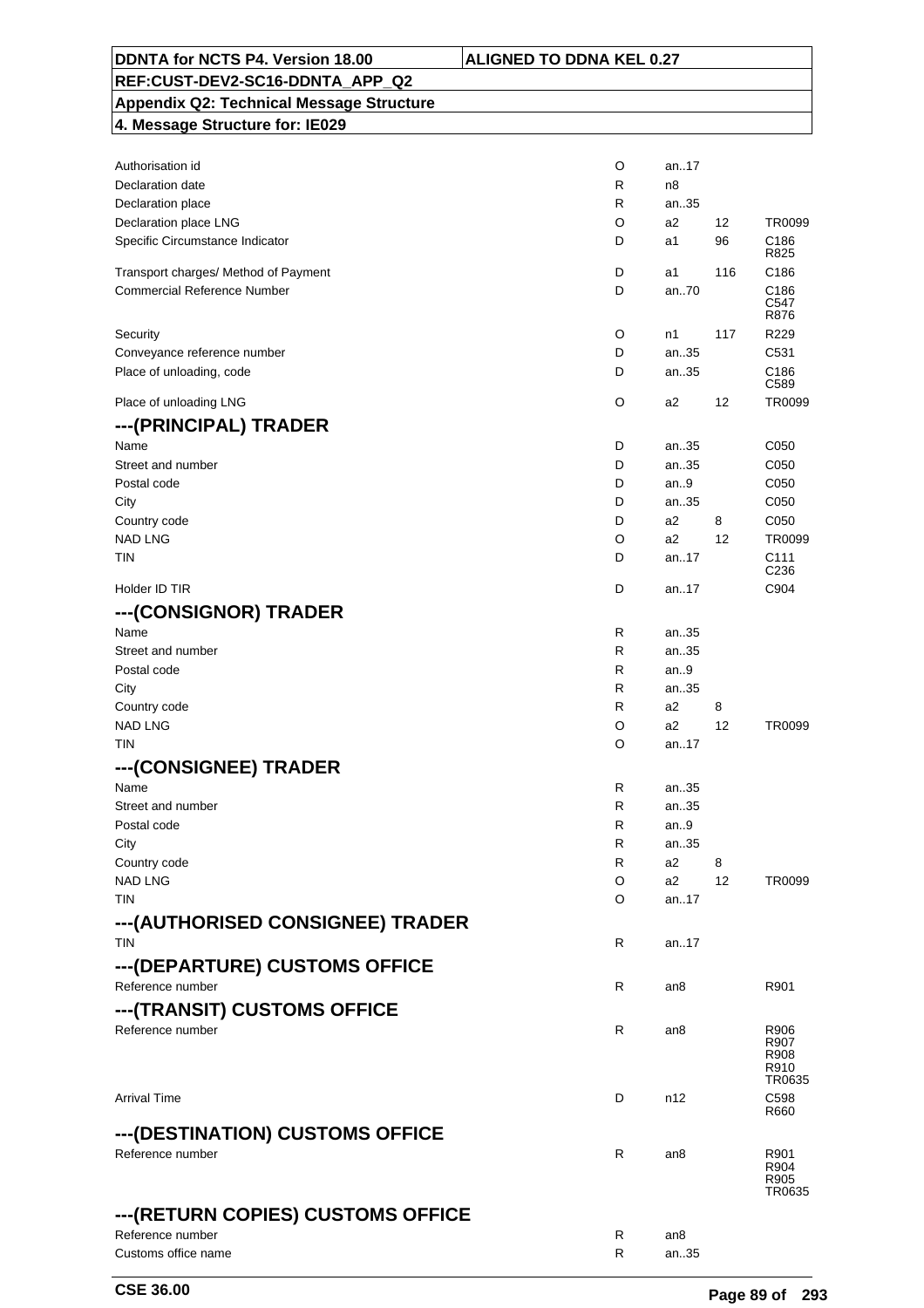| DDNTA for NCTS P4. Version 18.00                | <b>ALIGNED TO DDNA KEL 0.27</b> |                 |     |                            |
|-------------------------------------------------|---------------------------------|-----------------|-----|----------------------------|
| REF:CUST-DEV2-SC16-DDNTA APP Q2                 |                                 |                 |     |                            |
| <b>Appendix Q2: Technical Message Structure</b> |                                 |                 |     |                            |
| 4. Message Structure for: IE029                 |                                 |                 |     |                            |
|                                                 |                                 |                 |     |                            |
| Street and number                               | R                               | an35            |     |                            |
| Country code                                    | R                               | a2              | 9   |                            |
| Postal code                                     | R                               | an.9            |     |                            |
| City<br><b>NAD LNG</b>                          | R                               | an35            |     |                            |
|                                                 | O                               | a2              | 12  | TR0099                     |
| ---CONTROL RESULT                               |                                 |                 |     |                            |
| Control date                                    | R                               | n8              |     |                            |
| Control result code<br>Controlled by            | R<br>R                          | an2<br>an35     | 47  | R903                       |
| Controlled by LNG                               | O                               | a2              | 12  | TR0099                     |
| Date limit                                      | R                               | n <sub>8</sub>  |     |                            |
| ---REPRESENTATIVE                               |                                 |                 |     |                            |
| Name                                            | R                               | an35            |     |                            |
| Representative capacity                         | O                               | an35            |     |                            |
| Representative capacity LNG                     | O                               | a2              | 12  | TR0099                     |
| ---SEALS INFO                                   |                                 |                 |     |                            |
| Seals number                                    | R                               | n.4             |     |                            |
| ------SEALS ID                                  |                                 |                 |     |                            |
|                                                 | R.                              | an.20           |     |                            |
| Seals identity<br>Seals identity LNG            | O                               | a2              | 12  | TR0099                     |
|                                                 |                                 |                 |     |                            |
| ---GUARANTEE                                    |                                 |                 |     |                            |
| Guarantee type                                  | R                               | an1             | 51  | C900                       |
| ------GUARANTEE REFERENCE                       |                                 |                 |     |                            |
| Guarantee reference number (GRN)                | D                               | an24            |     | C <sub>125</sub><br>TR0301 |
| Other guarantee reference                       | D                               | an35            |     | C <sub>130</sub>           |
|                                                 |                                 |                 |     | R900                       |
| Access code                                     | D                               | an <sub>4</sub> |     | C086                       |
| --------VALIDITY LIMITATION EC                  |                                 |                 |     |                            |
| Not valid for EC                                | R                               | n1              | 27  | R230                       |
| ---------VALIDITY LIMITATION NON EC             |                                 |                 |     |                            |
| Not valid for other contracting parties         | R                               | a2              | 71  | R231                       |
| ---GOODS ITEM                                   |                                 |                 |     |                            |
| Item number                                     | R                               | n5              |     | R005                       |
|                                                 |                                 |                 |     | R007                       |
| Commodity code                                  | D                               | an22            |     | C015<br>R060               |
|                                                 |                                 |                 |     | R470                       |
| Type of declaration                             | D                               | an.9            | 31  | C045                       |
| Goods description<br>Goods description LNG      | R<br>O                          | an280<br>a2     | 12  | TR0099                     |
| Gross mass                                      | O                               | n.11,3          |     | R700                       |
| Net mass                                        | O                               | n.11,3          |     |                            |
| Country of dispatch/export code                 | D                               | a2              | 8   | C <sub>135</sub>           |
| Country of destination code                     | D                               | a2              | 8   | C140                       |
| Transport charges/ Method of Payment            | D                               | a1              | 116 | C186                       |
|                                                 |                                 |                 |     | C576<br>TR9120             |
| <b>Commercial Reference Number</b>              | D                               | an70            |     | C186                       |
|                                                 |                                 |                 |     | C547                       |
| UN dangerous goods code                         | O                               | an4             | 101 | R876<br>C186               |
| ------PREVIOUS ADMINISTRATIVE REFERENCES        |                                 |                 |     |                            |
|                                                 |                                 |                 |     |                            |
| Previous document type                          | R                               | an $6$          | 14  | R020<br>TR0100             |
| Previous document reference                     | R                               | an35            |     |                            |
| Previous document reference LNG                 | O                               | a2              | 12  | TR0099                     |
| Complement of information                       | O                               | an26            |     |                            |
| Complement of information LNG                   | O                               | a <sub>2</sub>  | 12  | TR0099                     |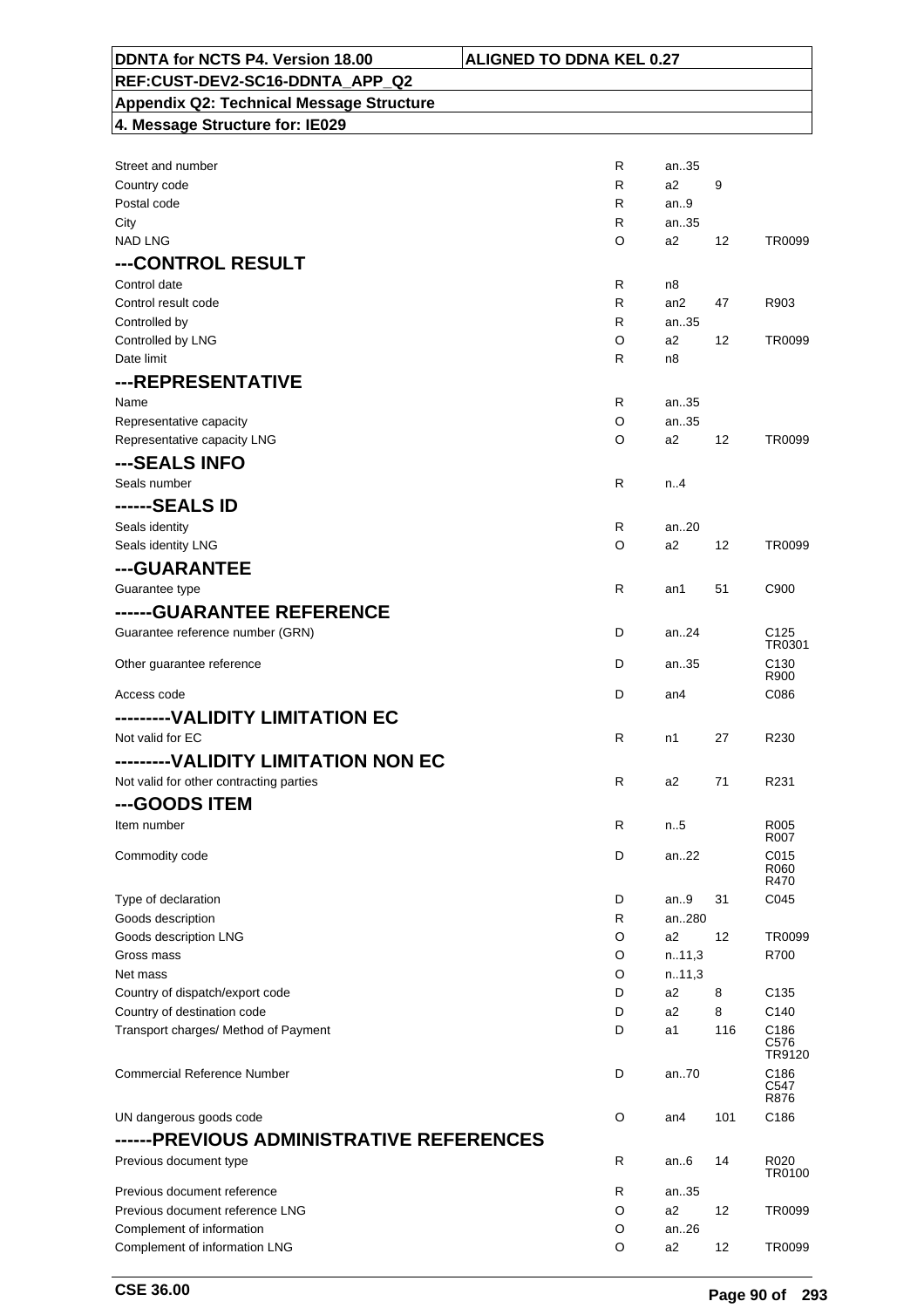| 4. Message Structure for: IE029       |              |              |    |                            |
|---------------------------------------|--------------|--------------|----|----------------------------|
|                                       |              |              |    |                            |
| ------PRODUCED DOCUMENTS/CERTIFICATES |              |              |    |                            |
| Document type                         | R            | an4          | 13 | C901<br>TR0103             |
| Document reference                    | D            | an35         |    | C902                       |
| Document reference LNG                | O            | a2           | 12 | TR0099                     |
| Complement of information             | O            | an.26        |    |                            |
| Complement of information LNG         | O            | a2           | 12 | TR0099                     |
| ------SPECIAL MENTIONS                |              |              |    |                            |
| Additional information                | O            | an.70        |    |                            |
| Additional information LNG            | O            | a2           | 12 | TR0099                     |
| Additional information coded          | O            | an.5         | 39 | TR0101                     |
| Export from EC                        | D            | n1           | 27 | C075<br>R075               |
| Export from country                   | D            | a2           | 63 | C075<br>R075               |
| ------(CONSIGNOR) TRADER              |              |              |    |                            |
| Name                                  | $\mathsf{R}$ | an35         |    |                            |
| Street and number                     | R            | an35         |    |                            |
| Postal code                           | R            | an9          |    |                            |
| City                                  | R            | an35         |    |                            |
| Country code                          | $\mathsf{R}$ | a2           | 8  |                            |
| <b>NAD LNG</b><br><b>TIN</b>          | O<br>O       | a2           | 12 | TR0099                     |
|                                       |              | an17         |    |                            |
| ------(CONSIGNEE) TRADER              |              |              |    |                            |
| Name                                  | R            | an35         |    |                            |
| Street and number                     | R            | an35         |    |                            |
| Postal code<br>City                   | R<br>R       | an.9<br>an35 |    |                            |
| Country code                          | R            | a2           | 8  |                            |
| <b>NAD LNG</b>                        | O            | a2           | 12 | TR0099                     |
| <b>TIN</b>                            | O            | an.17        |    |                            |
| ------CONTAINERS                      |              |              |    |                            |
| Container number                      | R            | an17         |    |                            |
| ------PACKAGES                        |              |              |    |                            |
| Marks & numbers of packages           | D            | an42         |    | C <sub>06</sub> 0          |
| Marks & numbers of packages LNG       | O            | a2           | 12 | TR0099                     |
| Kind of packages                      | R            | an.3         | 17 |                            |
| Number of packages                    | D            | n.5          |    | C060                       |
|                                       |              |              |    | R <sub>021</sub><br>TR0022 |
| Number of pieces                      | D            | n.5          |    | C060                       |
| ------SGI CODES                       |              |              |    |                            |
| Sensitive goods code                  | O            | n2           | 64 | R <sub>156</sub>           |
| Sensitive quantity                    | R            | n.11,3       |    |                            |
|                                       |              |              |    |                            |
| ------(CONSIGNOR-SECURITY) TRADER     | D            |              |    | C501                       |
| Name<br>Street and number             | D            | an35<br>an35 |    | C501                       |
| Postal code                           | D            | an $9$       |    | C501                       |
| City                                  | D            | an35         |    | C501                       |
| Country code                          | D            | a2           | 8  | C501                       |
| <b>NAD LNG</b>                        | O            | a2           | 12 | TR0099                     |
| <b>TIN</b>                            | D            | an17         |    | C572                       |
| ------(CONSIGNEE-SECURITY) TRADER     |              |              |    |                            |
| Name                                  | D            | an35         |    | C501                       |
| Street and number                     | D            | an35         |    | C501                       |
| Postal code                           | D            | an.9         |    | C501                       |
| City                                  | D            | an35         |    | C501                       |
| Country code                          | D            | a2           | 8  | C501                       |

**DDNTA for NCTS P4. Version 18.00 ALIGNED TO DDNA KEL 0.27**

**REF:CUST-DEV2-SC16-DDNTA\_APP\_Q2 Appendix Q2: Technical Message Structure**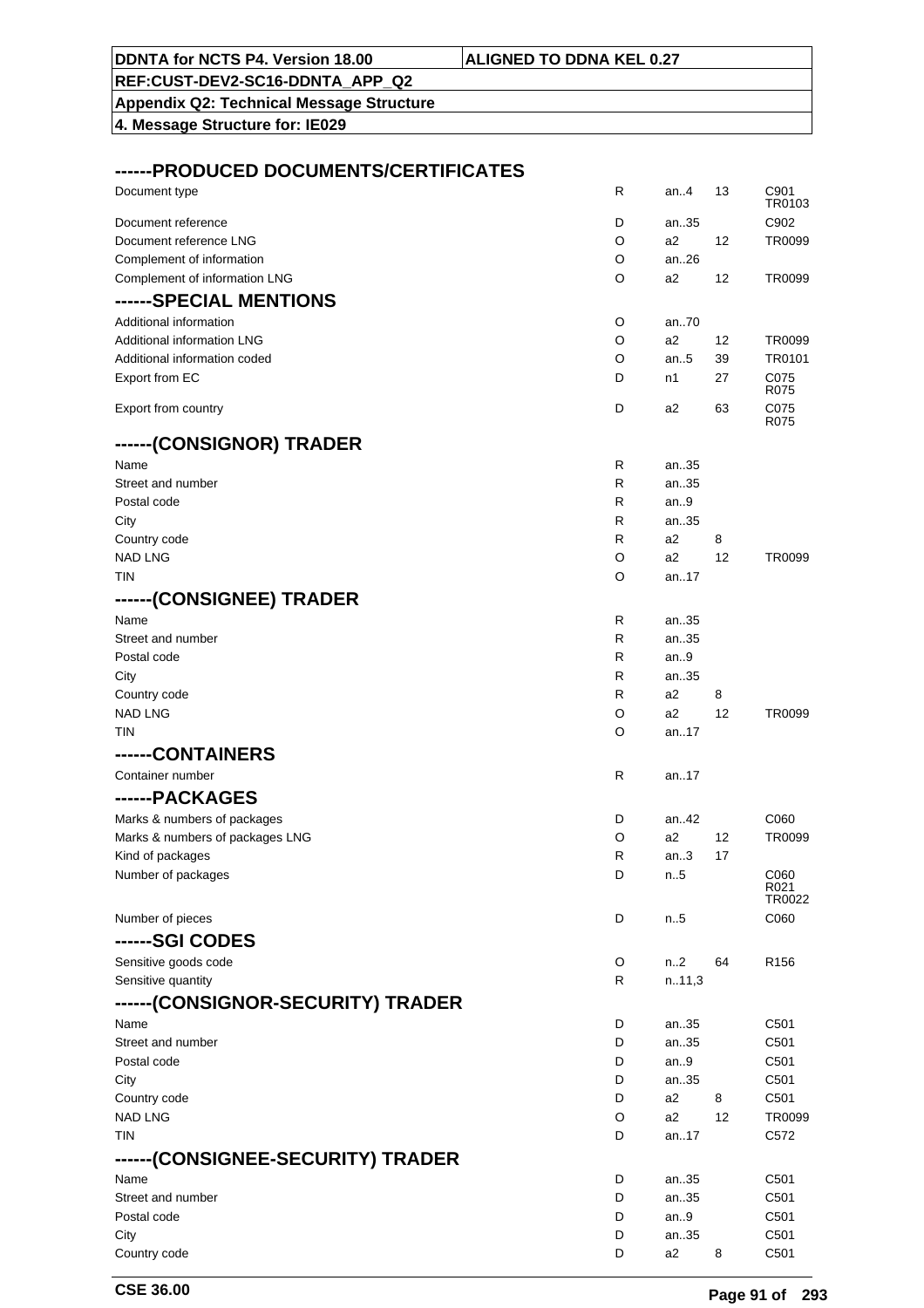| DDNTA for NCTS P4. Version 18.00                | <b>ALIGNED TO DDNA KEL 0.27</b> |                |    |                  |
|-------------------------------------------------|---------------------------------|----------------|----|------------------|
| REF:CUST-DEV2-SC16-DDNTA APP Q2                 |                                 |                |    |                  |
| <b>Appendix Q2: Technical Message Structure</b> |                                 |                |    |                  |
| 4. Message Structure for: IE029                 |                                 |                |    |                  |
|                                                 |                                 |                |    |                  |
| <b>NAD LNG</b>                                  | $\circ$                         | a2             | 12 | <b>TR0099</b>    |
| <b>TIN</b>                                      | D                               | an.17          |    | C596             |
| ---ITINERARY                                    |                                 |                |    |                  |
| Country of routing code                         | R                               | a <sub>2</sub> | 8  |                  |
| ---(CARRIER) TRADER                             |                                 |                |    |                  |
| Name                                            | D                               | an35           |    | C501             |
| Street and number                               | D                               | an35           |    | C501             |
| Postal code                                     | D                               | an.9           |    | C501             |
| City                                            | D                               | an35           |    | C501             |
| Country code                                    | D                               | a <sub>2</sub> | 8  | C501             |
| <b>NAD LNG</b>                                  | O                               | a2             | 12 | TR0099           |
| <b>TIN</b>                                      | O                               | an17           |    |                  |
| ---(CONSIGNOR-SECURITY) TRADER                  |                                 |                |    |                  |
| Name                                            | D                               | an35           |    | C501             |
| Street and number                               | D                               | an35           |    | C501             |
| Postal code                                     | D                               | an.9           |    | C501             |
| City                                            | D                               | an35           |    | C501             |
| Country code                                    | D                               | a <sub>2</sub> | 8  | C501             |
| <b>NAD LNG</b>                                  | O                               | a2             | 12 | TR0099           |
| <b>TIN</b>                                      | D                               | an17           |    | C <sub>572</sub> |
| ---(CONSIGNEE-SECURITY) TRADER                  |                                 |                |    |                  |
| Name                                            | D                               | an35           |    | C501             |
| Street and number                               | D                               | an35           |    | C501             |
| Postal code                                     | D                               | an.9           |    | C501             |
| City                                            | D                               | an35           |    | C <sub>501</sub> |
| Country code                                    | D                               | a <sub>2</sub> | 8  | C <sub>501</sub> |
| <b>NAD LNG</b>                                  | O                               | a2             | 12 | TR0099           |
| TIN                                             | D                               | an17           |    | C596             |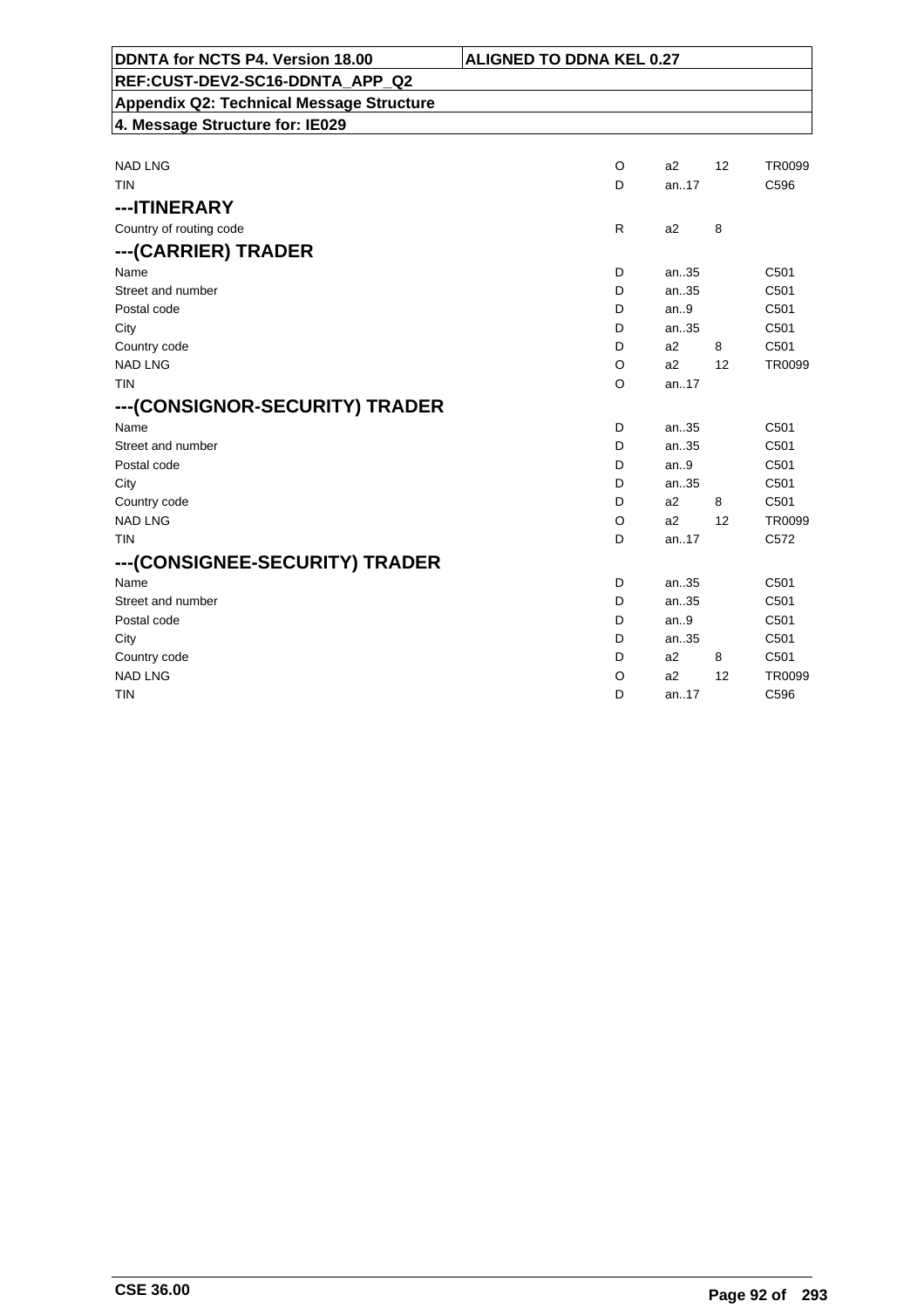**DDNTA for NCTS P4. Version 18.00 ALIGNED TO DDNA KEL 0.27**

**REF:CUST-DEV2-SC16-DDNTA\_APP\_Q2**

**Appendix Q2: Technical Message Structure**

**4. Message Structure for: IE030**

| <b>IE030</b>             | (CD030B)                               | <b>NOTIFICATION OF CUSTOMS OFFICES</b><br><b>MODIFICATION TO COMMON DOMAIN</b> |       | $ $ (C_COL_COM) |
|--------------------------|----------------------------------------|--------------------------------------------------------------------------------|-------|-----------------|
|                          |                                        |                                                                                |       |                 |
| MESSAGE                  |                                        |                                                                                | 1x    | R               |
|                          | ---CUSTOMS OFFICE INFORMATION          |                                                                                | 9999x | $\circ$         |
| ------ACTION             |                                        |                                                                                | 1x    | R               |
| ------(DEDICATED) TRADER |                                        |                                                                                | 99x   | $\circ$         |
|                          | ------CUSTOMS OFFICE SPECIFIC NOTES    |                                                                                | 99x   | $\circ$         |
| ------CUSTOMS OFFICE LSD |                                        |                                                                                | 9x    | R               |
|                          | ------CUSTOMS OFFICE TIMETABLE         |                                                                                | 9x    | $\circ$         |
|                          | ---------CUSTOMS OFFICE TIMETABLE LINE |                                                                                | 9x    | R               |
|                          |                                        | ------------CUSTOMS OFFICE ROLE / TRAFFIC COMPETENCE                           | 99x   | R               |
| ---COUNTRY/REGION        |                                        |                                                                                | 99x   | $\circ$         |
| ------ACTION             |                                        |                                                                                | 1x    | R               |
| ------COUNTRY/REGION LSD |                                        |                                                                                | 9x    | R               |
|                          | ------COUNTRY/REGION HOLIDAYS          |                                                                                | 99x   | O               |
|                          | --------COUNTRY/REGION HOLIDAYS LSD    |                                                                                | 9x    | R               |
| ---COUNTRY HOLIDAYS      |                                        |                                                                                | 99x   | $\circ$         |
| ------ACTION             |                                        |                                                                                | 1x    | R               |
|                          | ------COUNTRY HOLIDAYS DATA            |                                                                                | 99x   | R               |
|                          | --------COUNTRY HOLIDAYS DATA LSD      |                                                                                | 9x    | R               |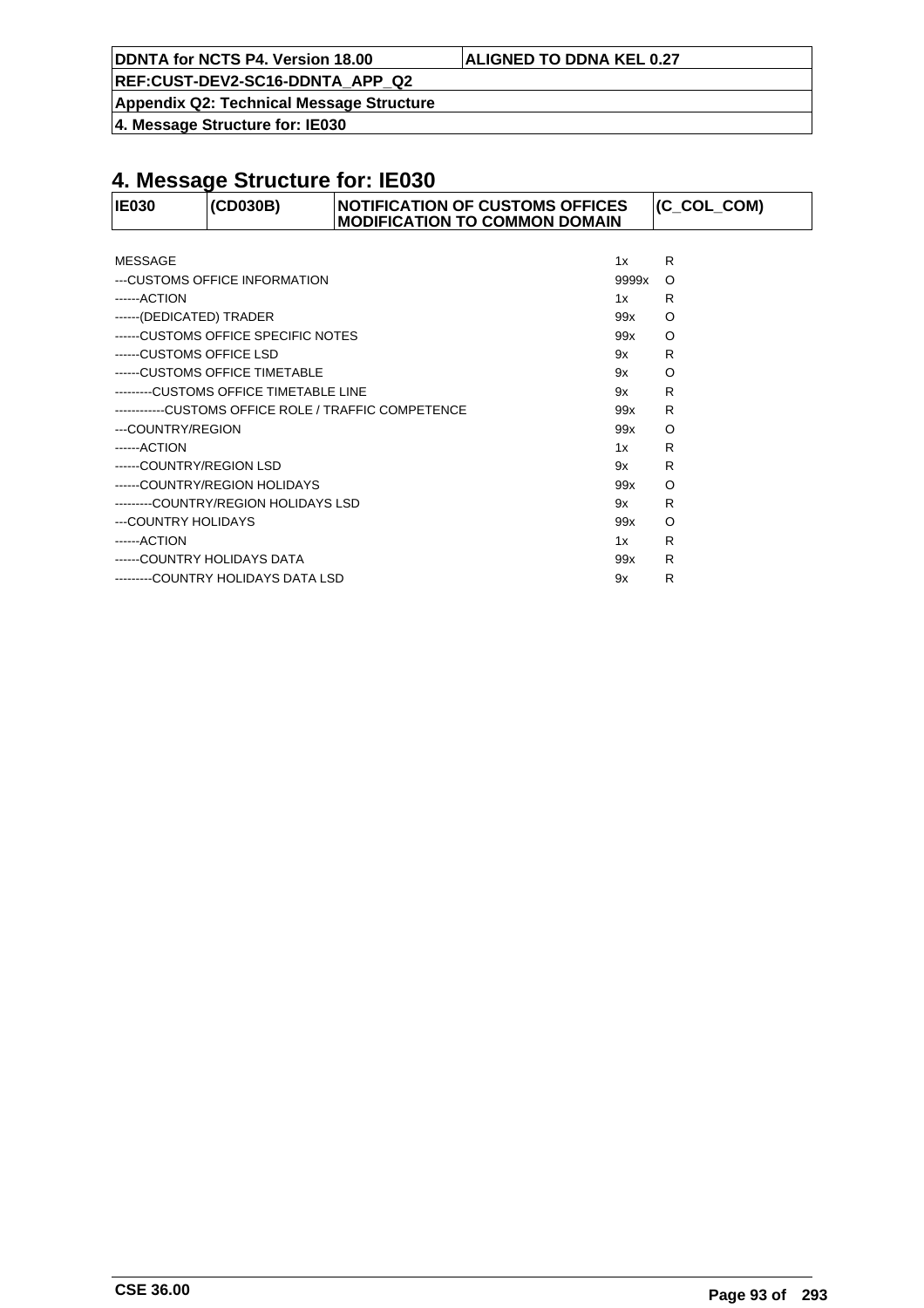## **Appendix Q2: Technical Message Structure**

**4. Message Structure for: IE030**

| Syntax identifier                                | R | a4              | 21 |                  |
|--------------------------------------------------|---|-----------------|----|------------------|
| Syntax version number                            | R | n1              | 22 |                  |
| Message sender                                   | R | an35            |    |                  |
| Sender identification code qualifier             | O | an. $4$         |    |                  |
| Message recipient                                | R | an35            |    |                  |
| Recipient identification code qualifier          | O | an.4            |    |                  |
| Date of preparation                              | R | n <sub>6</sub>  |    |                  |
| Time of preparation                              | R | n4              |    |                  |
| Interchange control reference                    | R | an.14           |    |                  |
| Recipient's reference/password                   | O | an.14           |    |                  |
| Recipient's reference/password qualifier         | O | an <sub>2</sub> |    |                  |
| <b>Test indicator</b>                            | O | n1              | 27 | TR9085           |
| Message identification                           | R | an.14           |    |                  |
| Message type                                     | R | an $6$          | 60 |                  |
| ---CUSTOMS OFFICE INFORMATION                    |   |                 |    |                  |
| Reference number                                 | R |                 |    |                  |
|                                                  |   | an <sub>8</sub> |    | R489             |
| Reference number main office                     | O | an8             |    |                  |
| Reference number higher authority                | O | an8             |    | R490             |
| Reference number take-over                       | D | an8             |    | R495<br>TR9201   |
| Reference number Competent Authority of Enquiry  | O | an8             |    | TR9160           |
| Reference number Competent Authority of Recovery | O | an8             |    | TR9170           |
| Country code                                     | R | a <sub>2</sub>  | 70 |                  |
| UN/LOCODE id                                     | O | a3              |    | R460             |
| Region code                                      | O | an.3            |    |                  |
| NCTS entry date                                  | O | n <sub>8</sub>  |    |                  |
| Nearest office                                   | D | an175           |    | C410             |
| Nearest office LNG                               | O | a <sub>2</sub>  | 12 | TR0099           |
| Postal code                                      | R | an.9            |    |                  |
|                                                  |   |                 |    |                  |
| Phone number                                     | O | an35            |    | R <sub>500</sub> |
| Fax number                                       | O | an35            |    | R <sub>500</sub> |
| Telex number                                     | O | an35            |    | R <sub>500</sub> |
| E-mail address                                   | O | an70            |    | R <sub>500</sub> |
| Geo info code                                    | O | an.6            | 15 |                  |
| Trader dedicated                                 | R | n1              | 27 |                  |
| ------ACTION                                     |   |                 |    |                  |
| Operation                                        | R | a1              | 24 | R410             |
| Validity date                                    | D | n8              |    | C300             |
|                                                  |   |                 |    | R410<br>TR9200   |
| Modification subtype                             | D | n1              |    | C300             |
|                                                  |   |                 |    | R410             |
| Action identification                            | R | an20            |    | TR9001           |
| ------(DEDICATED) TRADER                         |   |                 |    |                  |
| Name                                             | R | an.35           |    |                  |
| Language code                                    | R | a <sub>2</sub>  | 12 |                  |
| <b>TIN</b>                                       | O | an17            |    |                  |
|                                                  |   |                 |    |                  |
| ------CUSTOMS OFFICE SPECIFIC NOTES              |   |                 |    |                  |
| Specific notes code                              | R | an $6$          | 67 | R486             |
| ------CUSTOMS OFFICE LSD                         |   |                 |    |                  |
| Language code                                    | R | a2              | 12 |                  |
| Customs office usual name                        | R | an35            |    |                  |
| Customs office usual name LNG                    | O | a <sub>2</sub>  | 12 | TR0099           |
| Street and number                                | R | an35            |    |                  |
| Street and number LNG                            | O | a <sub>2</sub>  | 12 | TR0099           |
| City                                             | R | an35            |    | R422             |
| <b>City LNG</b>                                  | O | a2              | 12 | TR0099           |
|                                                  |   |                 |    |                  |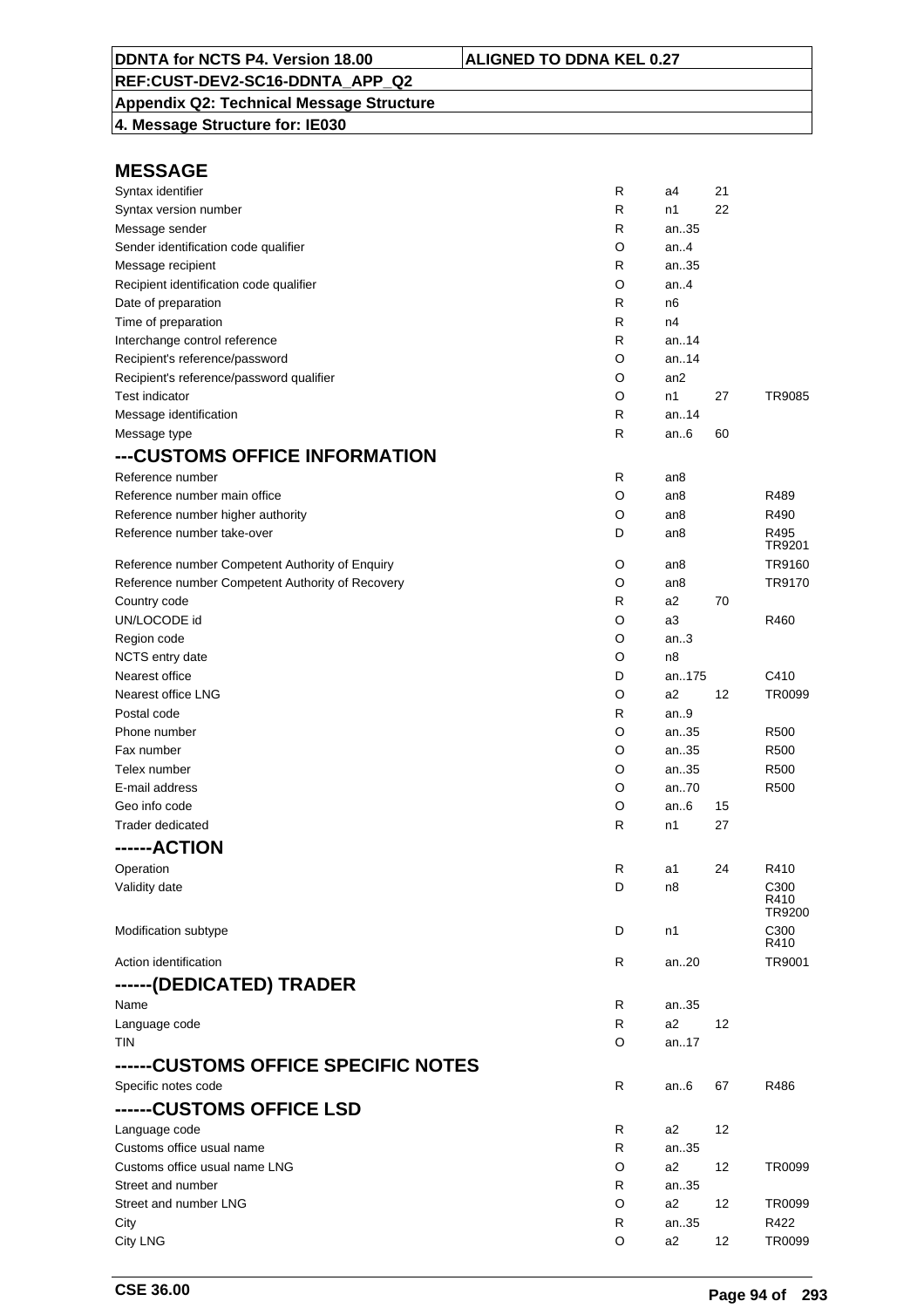| DDNTA for NCTS P4. Version 18.00                | <b>ALIGNED TO DDNA KEL 0.27</b> |                 |                   |                          |
|-------------------------------------------------|---------------------------------|-----------------|-------------------|--------------------------|
| REF:CUST-DEV2-SC16-DDNTA APP Q2                 |                                 |                 |                   |                          |
| <b>Appendix Q2: Technical Message Structure</b> |                                 |                 |                   |                          |
| 4. Message Structure for: IE030                 |                                 |                 |                   |                          |
|                                                 |                                 |                 |                   |                          |
| Prefix-suffix level                             | O                               | an1             | 53                |                          |
| Prefix-suffix flag                              | R                               | n1              | 27                |                          |
| Prefix-suffix name                              | O                               | an35            |                   |                          |
| Prefix-suffix name LNG                          | O                               | a2              | $12 \overline{ }$ | TR0099                   |
| Space to add                                    | R                               | n1              | 27                |                          |
| ------CUSTOMS OFFICE TIMETABLE                  |                                 |                 |                   |                          |
| Season code                                     | R                               | n1              |                   | R425                     |
| Season name                                     | O                               | an35            |                   |                          |
| Season name LNG                                 | O                               | a2              | 12                | TR0099                   |
| Season start date                               | R                               | n8              |                   | TR0403                   |
| Season end date                                 | R                               | n8              |                   | TR0403                   |
| ---------CUSTOMS OFFICE TIMETABLE LINE          |                                 |                 |                   |                          |
| Day in the week (begin day)                     | R                               | n1              | 105               | R430                     |
| Opening hours time first period from            | R                               | n4              |                   |                          |
| Opening hours time first period to              | R                               | n4              |                   |                          |
| Day in the week (end day)                       | R                               | n1              | 105               |                          |
| Opening hours time second period from           | O                               | n4              |                   |                          |
| Opening hours time second period to             | O                               | n4              |                   |                          |
|                                                 |                                 |                 |                   |                          |
| Role                                            | R                               | an.3            | 56                |                          |
| Traffic type                                    | R                               | an.3            | 20                |                          |
| ---COUNTRY/REGION                               |                                 |                 |                   |                          |
| Country code                                    | R                               | a2              | 70                |                          |
| Country/region code                             | R                               | an3             |                   |                          |
| ------ACTION                                    |                                 |                 |                   |                          |
| Operation                                       | R                               | a1              | 24                | R410                     |
| Validity date                                   | D                               | n8              |                   | C300                     |
|                                                 |                                 |                 |                   | R410                     |
| Modification subtype                            | D                               | n1              |                   | C <sub>300</sub><br>R410 |
| Action identification                           | R                               | an20            |                   | TR9001                   |
| ------COUNTRY/REGION LSD                        |                                 |                 |                   |                          |
| Language code                                   | R                               | a2              | 12                |                          |
| Country/region name                             | R                               | an35            |                   |                          |
| Country/region name LNG                         | O                               | a2              | 12                | TR0099                   |
| ------COUNTRY/REGION HOLIDAYS                   |                                 |                 |                   |                          |
|                                                 |                                 |                 |                   |                          |
| Variable holiday date<br>Day                    | R<br>R                          | n1<br>an2       | 27                | R232                     |
| Month                                           | R                               | an2             | 26                |                          |
| Year                                            | D                               | n4              |                   | C <sub>295</sub>         |
| -COUNTRY/REGION HOLIDAYS LSD                    |                                 |                 |                   |                          |
|                                                 |                                 |                 | 12                |                          |
| Language code                                   | R<br>R                          | a2<br>an35      |                   |                          |
| Public holiday name<br>Public holiday name LNG  | O                               | a2              | 12                | TR0099                   |
|                                                 |                                 |                 |                   |                          |
| ---COUNTRY HOLIDAYS                             |                                 |                 |                   |                          |
| Country code                                    | R                               | a2              | 70                |                          |
| ------ACTION                                    |                                 |                 |                   |                          |
| Operation                                       | R                               | a1              | 24                | R410                     |
| Validity date                                   | D                               | n8              |                   | C <sub>300</sub><br>R410 |
| Modification subtype                            | D                               | n1              |                   | C300                     |
|                                                 |                                 |                 |                   | R410                     |
| Action identification                           | R                               | an20            |                   | TR9001                   |
| ------COUNTRY HOLIDAYS DATA                     |                                 |                 |                   |                          |
| Variable holiday date                           | R                               | n1              | 27                | R232                     |
| Day                                             | R                               | an <sub>2</sub> |                   |                          |
| Month                                           | R                               | an <sub>2</sub> | 26                |                          |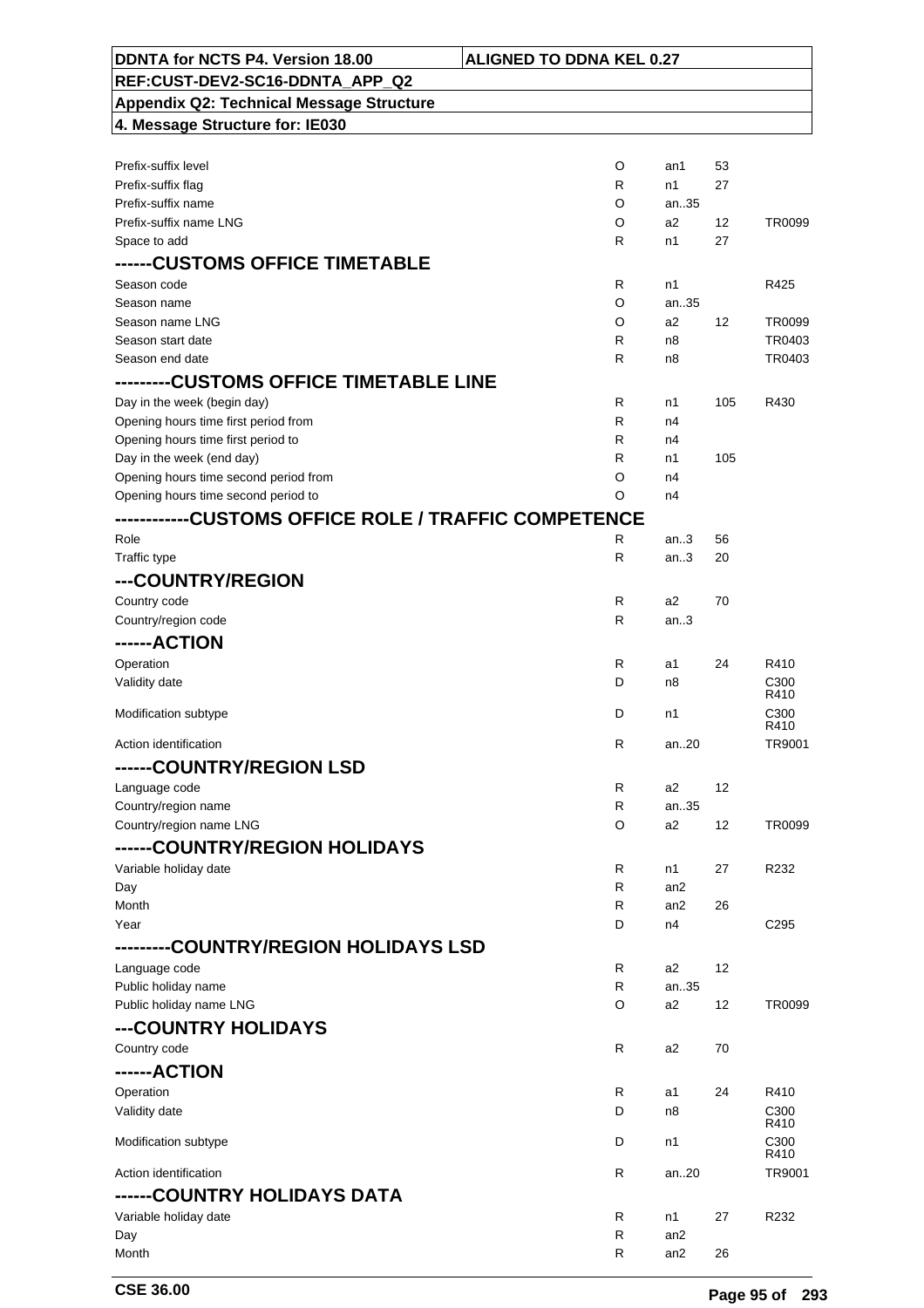| DDNTA for NCTS P4. Version 18.00                | <b>ALIGNED TO DDNA KEL 0.27</b> |   |       |    |                  |
|-------------------------------------------------|---------------------------------|---|-------|----|------------------|
| REF:CUST-DEV2-SC16-DDNTA APP Q2                 |                                 |   |       |    |                  |
| <b>Appendix Q2: Technical Message Structure</b> |                                 |   |       |    |                  |
| 4. Message Structure for: IE030                 |                                 |   |       |    |                  |
|                                                 |                                 |   |       |    |                  |
| Year                                            |                                 | D | n4    |    | C <sub>295</sub> |
| -COUNTRY HOLIDAYS DATA LSD                      |                                 |   |       |    |                  |
| Language code                                   |                                 | R | a2    | 12 |                  |
| Public holiday name                             |                                 | R | an.35 |    |                  |
| Public holiday name LNG                         |                                 | O | a2    | 12 | TR0099           |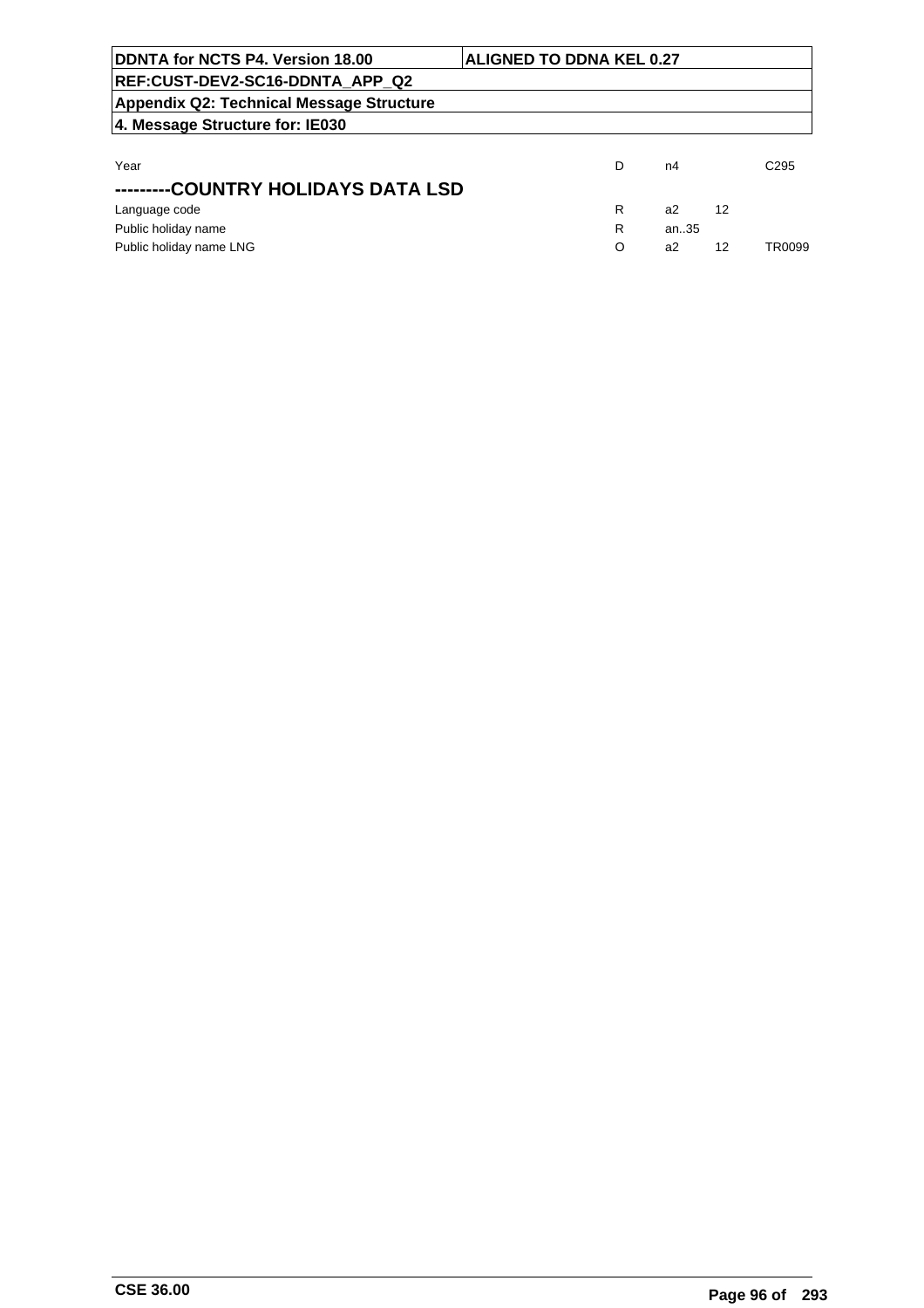**DDNTA for NCTS P4. Version 18.00 ALIGNED TO DDNA KEL 0.27**

**REF:CUST-DEV2-SC16-DDNTA\_APP\_Q2**

**Appendix Q2: Technical Message Structure**

**4. Message Structure for: IE031**

| <b>IE031</b>             | (CD031B)                              | <b>NOTIFICATION OF CUSTOMS OFFICES</b><br><b>MODIFICATION TO NATIONAL DOMAIN</b> |       | (C_COL_NAT) |
|--------------------------|---------------------------------------|----------------------------------------------------------------------------------|-------|-------------|
|                          |                                       |                                                                                  |       |             |
| MESSAGE                  |                                       |                                                                                  | 1x    | R           |
|                          | ---CUSTOMS OFFICE INFORMATION         |                                                                                  | 9999x | $\circ$     |
| $---ACITION$             |                                       |                                                                                  | 1x    | R           |
| ------(DEDICATED) TRADER |                                       |                                                                                  | 99x   | $\Omega$    |
|                          | ------CUSTOMS OFFICE SPECIFIC NOTES   |                                                                                  | 99x   | $\circ$     |
| ------CUSTOMS OFFICE LSD |                                       |                                                                                  | 9x    | R           |
|                          | ------CUSTOMS OFFICE TIMETABLE        |                                                                                  | 9x    | O           |
|                          | --------CUSTOMS OFFICE TIMETABLE LINE |                                                                                  | 9x    | R           |
|                          |                                       | ------------CUSTOMS OFFICE ROLE / TRAFFIC COMPETENCE                             | 99x   | R           |
| ---COUNTRY/REGION        |                                       |                                                                                  | 99x   | $\circ$     |
| ------ACTION             |                                       |                                                                                  | 1x    | R           |
| ------COUNTRY/REGION LSD |                                       |                                                                                  | 9x    | R           |
|                          | ------COUNTRY/REGION HOLIDAYS         |                                                                                  | 99x   | $\circ$     |
|                          | ---------COUNTRY/REGION HOLIDAYS LSD  |                                                                                  | 9x    | R           |
| ---COUNTRY HOLIDAYS      |                                       |                                                                                  | 99x   | O           |
| ------ACTION             |                                       |                                                                                  | 1x    | R           |
|                          | ------COUNTRY HOLIDAYS DATA           |                                                                                  | 99x   | R           |
|                          | --------COUNTRY HOLIDAYS DATA LSD     |                                                                                  | 9x    | R           |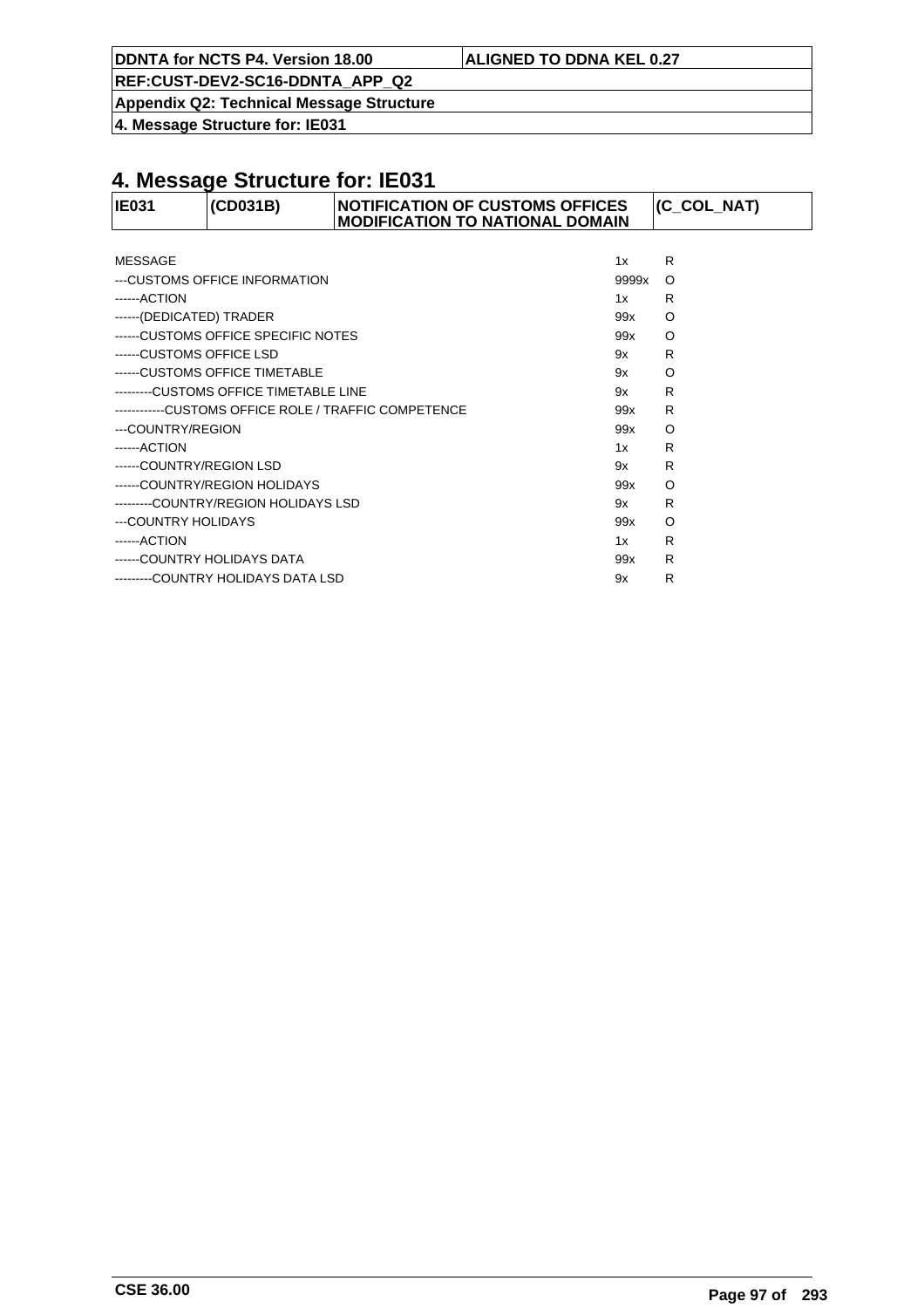## **Appendix Q2: Technical Message Structure**

**4. Message Structure for: IE031**

| Syntax identifier                                | R | a4              | 21 |                  |
|--------------------------------------------------|---|-----------------|----|------------------|
| Syntax version number                            | R | n1              | 22 |                  |
| Message sender                                   | R | an35            |    |                  |
| Sender identification code qualifier             | O | an.4            |    |                  |
| Message recipient                                | R | an35            |    |                  |
| Recipient identification code qualifier          | O | an.4            |    |                  |
| Date of preparation                              | R | n6              |    |                  |
| Time of preparation                              | R | n4              |    |                  |
| Interchange control reference                    | R | an.14           |    |                  |
| Recipient's reference/password                   | O | an14            |    |                  |
| Recipient's reference/password qualifier         | O | an <sub>2</sub> |    |                  |
| <b>Test indicator</b>                            | O | n1              | 27 | TR9085           |
| Message identification                           | R | an.14           |    |                  |
| Message type                                     | R | an.6            | 60 |                  |
| ---CUSTOMS OFFICE INFORMATION                    |   |                 |    |                  |
| Reference number                                 | R | an8             |    |                  |
| Reference number main office                     | O | an8             |    | R489             |
| Reference number higher authority                | O | an8             |    | R490             |
| Reference number take-over                       | D | an8             |    | R495             |
|                                                  |   |                 |    | TR9201           |
| Reference number Competent Authority of Enquiry  | O | an8             |    | TR9160           |
| Reference number Competent Authority of Recovery | O | an8             |    | TR9170           |
| Country code                                     | R | a2              | 70 |                  |
| UN/LOCODE id                                     | O | a3              |    | R460             |
| Region code                                      | O | an.3            |    |                  |
| NCTS entry date                                  | O | n <sub>8</sub>  |    |                  |
| Nearest office                                   | D | an175           |    | C410             |
| Nearest office LNG                               | O | a2              | 12 | TR0099           |
| Postal code                                      | R | an.9            |    |                  |
| Phone number                                     | O | an35            |    | R <sub>500</sub> |
| Fax number                                       | O | an35            |    | R500             |
| Telex number                                     | O | an35            |    | R500             |
| E-mail address                                   | O | an70            |    | R500             |
| Geo info code                                    | O | an.6            | 15 |                  |
| Trader dedicated                                 | R | n1              | 27 |                  |
| ------ACTION                                     |   |                 |    |                  |
| Operation                                        | R | a1              | 24 | R410             |
| Validity date                                    | D | n8              |    | C300             |
|                                                  |   |                 |    | R410             |
| Modification subtype                             | D | n1              |    | C300<br>R410     |
| Action identification                            | R | an20            |    | TR9001           |
| ------(DEDICATED) TRADER                         |   |                 |    |                  |
| Name                                             | R | an35            |    |                  |
| Language code                                    | R | a2              | 12 |                  |
| <b>TIN</b>                                       | O | an17            |    |                  |
|                                                  |   |                 |    |                  |
| ------CUSTOMS OFFICE SPECIFIC NOTES              |   |                 |    |                  |
| Specific notes code                              | R | an6             | 67 | R486             |
| ------CUSTOMS OFFICE LSD                         |   |                 |    |                  |
| Language code                                    | R | a2              | 12 |                  |
| Customs office usual name                        | R | an35            |    |                  |
| Customs office usual name LNG                    | O | a2              | 12 | TR0099           |
| Street and number                                | R | an35            |    |                  |
| Street and number LNG                            | O | a2              | 12 | TR0099           |
| City                                             | R | an35            |    | R422             |
| <b>City LNG</b>                                  | O | a2              | 12 | TR0099           |
| Prefix-suffix level                              | O | an1             | 53 |                  |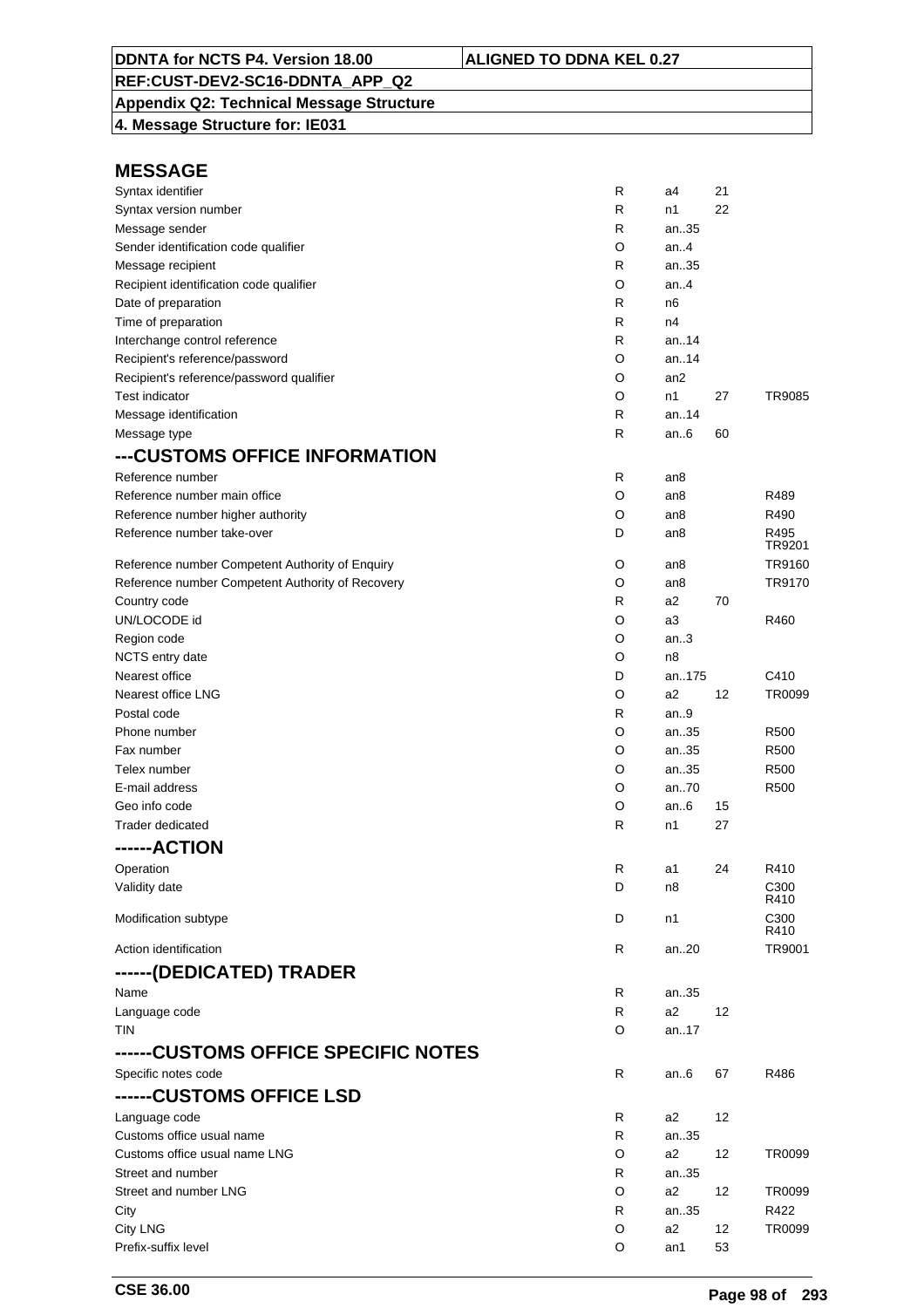| DDNTA for NCTS P4. Version 18.00                | <b>ALIGNED TO DDNA KEL 0.27</b> |                 |     |                          |
|-------------------------------------------------|---------------------------------|-----------------|-----|--------------------------|
| REF:CUST-DEV2-SC16-DDNTA APP Q2                 |                                 |                 |     |                          |
| <b>Appendix Q2: Technical Message Structure</b> |                                 |                 |     |                          |
| 4. Message Structure for: IE031                 |                                 |                 |     |                          |
|                                                 |                                 |                 |     |                          |
| Prefix-suffix flag                              | R                               | n1              | 27  |                          |
| Prefix-suffix name                              | O                               | an35            |     |                          |
| Prefix-suffix name LNG                          | O                               | a2              | 12  | TR0099                   |
| Space to add                                    | R                               | n1              | 27  |                          |
| ------CUSTOMS OFFICE TIMETABLE                  |                                 |                 |     |                          |
| Season code                                     | R                               | n1              |     | R425                     |
| Season name                                     | O                               | an35            |     |                          |
| Season name LNG                                 | O                               | a2              | 12  | TR0099                   |
| Season start date                               | R                               | n8              |     | TR0403                   |
| Season end date                                 | R                               | n8              |     | TR0403                   |
|                                                 |                                 |                 |     |                          |
| Day in the week (begin day)                     | $\mathsf{R}$                    | n1              | 105 | R430                     |
| Opening hours time first period from            | R                               | n4              |     |                          |
| Opening hours time first period to              | R                               | n4              |     |                          |
| Day in the week (end day)                       | R                               | n1              | 105 |                          |
| Opening hours time second period from           | O                               | n4              |     |                          |
| Opening hours time second period to             | O                               | n4              |     |                          |
|                                                 |                                 |                 |     |                          |
| Role                                            | R                               | an.3            | 56  |                          |
| Traffic type                                    | R                               | an.3            | 20  |                          |
| ---COUNTRY/REGION                               |                                 |                 |     |                          |
| Country code                                    | R                               | a2              | 70  |                          |
| Country/region code                             | R                               | an.3            |     |                          |
| ------ACTION                                    |                                 |                 |     |                          |
| Operation                                       | R                               | a1              | 24  | R410                     |
| Validity date                                   | D                               | n8              |     | C <sub>300</sub>         |
| Modification subtype                            | D                               | n1              |     | R410<br>C <sub>300</sub> |
|                                                 |                                 |                 |     | R410                     |
| Action identification                           | R                               | an20            |     | TR9001                   |
| <b>COUNTRY/REGION LSD</b>                       |                                 |                 |     |                          |
| Language code                                   | R                               | a2              | 12  |                          |
| Country/region name                             | R                               | an35            |     |                          |
| Country/region name LNG                         | O                               | a2              | 12  | TR0099                   |
| ------COUNTRY/REGION HOLIDAYS                   |                                 |                 |     |                          |
| Variable holiday date                           | R                               | n1              | 27  | R232                     |
| Day                                             | R                               | an2             |     |                          |
| Month                                           | R                               | an <sub>2</sub> | 26  |                          |
| Year                                            | D                               | n4              |     | C295                     |
| --------COUNTRY/REGION HOLIDAYS LSD             |                                 |                 |     |                          |
| Language code                                   | R                               | a2              | 12  |                          |
| Public holiday name                             | $\mathsf{R}$                    | an35            |     |                          |
| Public holiday name LNG                         | O                               | a2              | 12  | TR0099                   |
| ---COUNTRY HOLIDAYS                             |                                 |                 |     |                          |
| Country code                                    | $\mathsf{R}$                    | a2              | 70  |                          |
| ------ACTION                                    |                                 |                 |     |                          |
| Operation                                       | $\mathsf{R}$                    | a1              | 24  | R410                     |
| Validity date                                   | D                               | n8              |     | C <sub>300</sub>         |
|                                                 |                                 |                 |     | R410                     |
| Modification subtype                            | D                               | n1              |     | C300<br>R410             |
| Action identification                           | $\mathsf{R}$                    | an20            |     | TR9001                   |
| ------COUNTRY HOLIDAYS DATA                     |                                 |                 |     |                          |
| Variable holiday date                           | R                               | n1              | 27  | R232                     |
| Day                                             | R                               | an <sub>2</sub> |     |                          |
| Month                                           | R                               | an <sub>2</sub> | 26  |                          |
| Year                                            | D                               | n4              |     | C <sub>295</sub>         |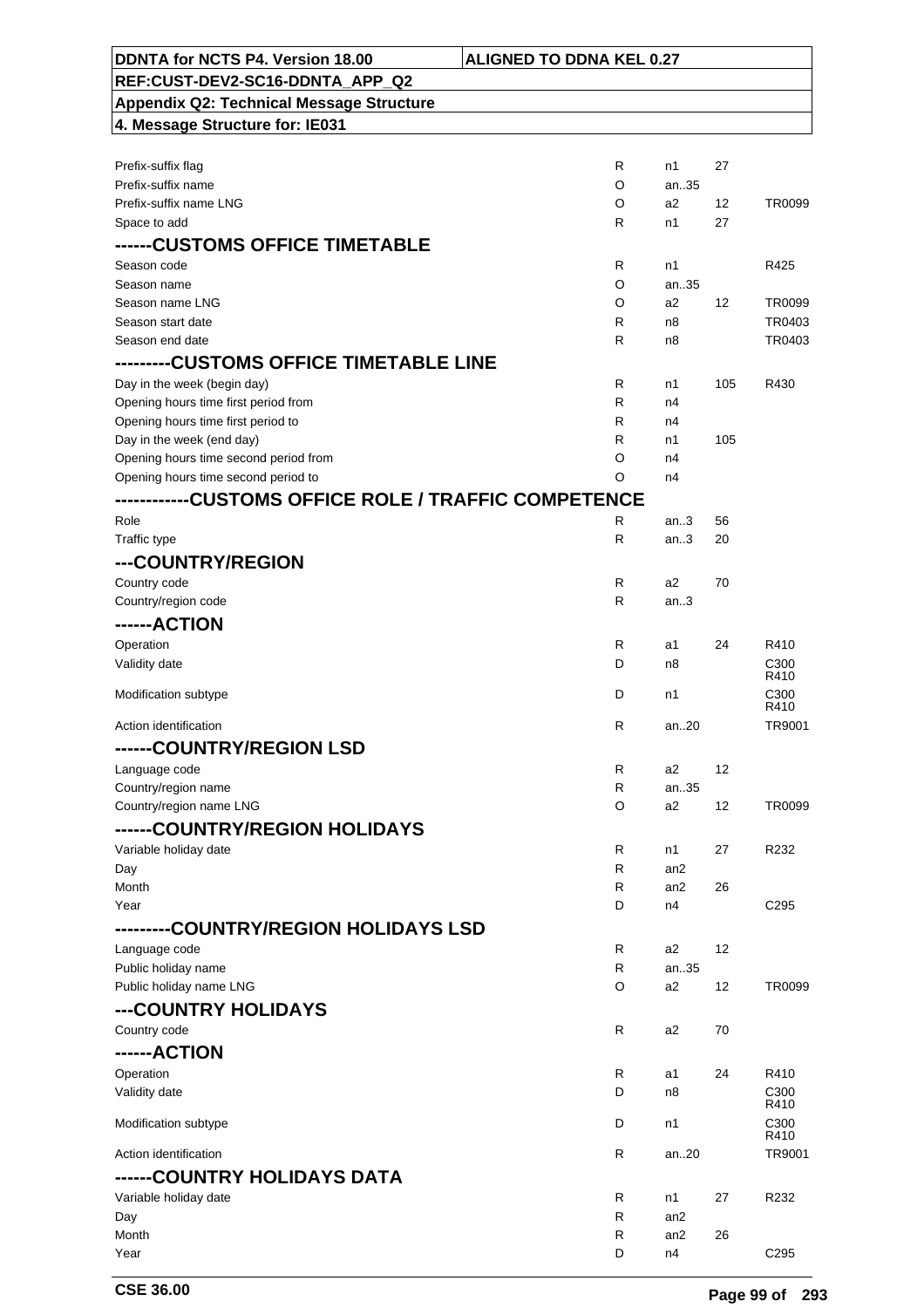| <b>DDNTA for NCTS P4. Version 18.00</b>  | <b>ALIGNED TO DDNA KEL 0.27</b> |
|------------------------------------------|---------------------------------|
| <b>REF:CUST-DEV2-SC16-DDNTA APP Q2</b>   |                                 |
| Appendix Q2: Technical Message Structure |                                 |
| 4. Message Structure for: IE031          |                                 |
|                                          |                                 |
|                                          |                                 |

## **---------COUNTRY HOLIDAYS DATA LSD**

| Language code           | a2   |    |        |
|-------------------------|------|----|--------|
| Public holiday name     | an35 |    |        |
| Public holiday name LNG | а2   | 12 | TR0099 |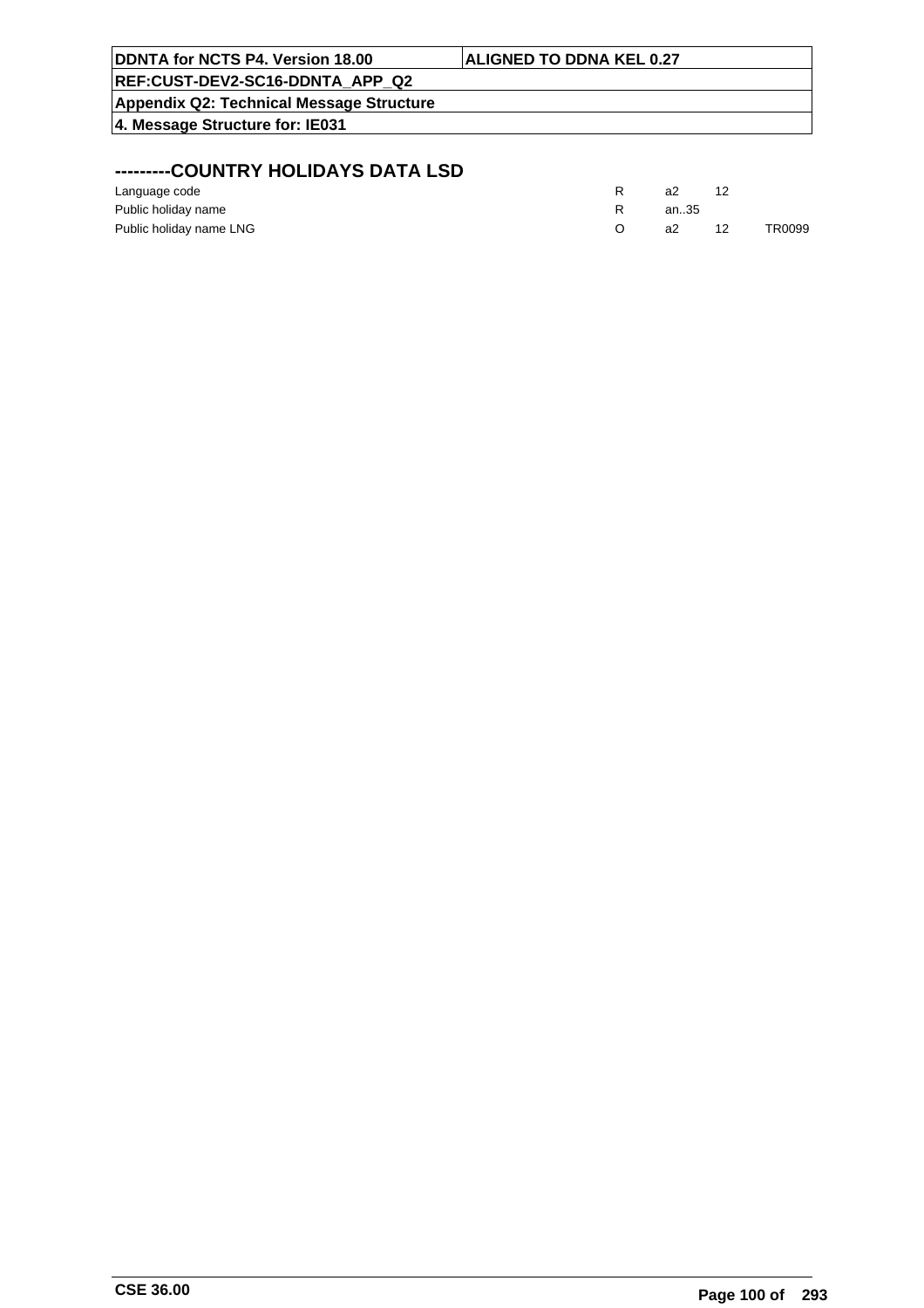**DDNTA for NCTS P4. Version 18.00 ALIGNED TO DDNA KEL 0.27**

**REF:CUST-DEV2-SC16-DDNTA\_APP\_Q2**

**Appendix Q2: Technical Message Structure**

**4. Message Structure for: IE032**

| <b>IE032</b>             | (CD032B)                             | <b>NOTIFICATION OF COMMON</b><br><b>REFERENCE DATA MODIFICATION TO</b><br><b>ND</b> |      |   | (C_REF_MOD) |
|--------------------------|--------------------------------------|-------------------------------------------------------------------------------------|------|---|-------------|
|                          |                                      |                                                                                     |      |   |             |
| <b>MESSAGE</b>           |                                      |                                                                                     | 1x   | R |             |
| ---RESULTS OF CONTROL    |                                      |                                                                                     | 99x  | O | TR1012      |
|                          | ------LANGUAGE SPECIFIC DATA         |                                                                                     | 99x  | R |             |
| ------ACTION             |                                      |                                                                                     | 1x   | R |             |
|                          | ---AMENDMENT REJECTION MOTIVATION    |                                                                                     | 9x   | O |             |
|                          | ------LANGUAGE SPECIFIC DATA         |                                                                                     | 99x  | R |             |
| ------ACTION             |                                      |                                                                                     | 1x   | R |             |
|                          | ---AAR/AER REJECTION REASON          |                                                                                     | 99x  | O | TR1012      |
|                          | ------LANGUAGE SPECIFIC DATA         |                                                                                     | 99x  | R |             |
| ------ACTION             |                                      |                                                                                     | 1x   | R |             |
| ---ATR REJECTION REASON  |                                      |                                                                                     | 99x  | O | TR1002      |
|                          | ------LANGUAGE SPECIFIC DATA         |                                                                                     | 99x  | R |             |
| ------ACTION             |                                      |                                                                                     | 1x   | R |             |
| ---CONTROL RESULT CODE   |                                      |                                                                                     | 99x  | O | TR1012      |
| ------ACTION             |                                      |                                                                                     | 1x   | R |             |
|                          | ------LANGUAGE SPECIFIC DATA         |                                                                                     | 99x  | R |             |
| ---COUNTRY               |                                      |                                                                                     | 999x | O |             |
| ------ACTION             |                                      |                                                                                     | 1x   | R |             |
|                          | ------LANGUAGE SPECIFIC DATA         |                                                                                     | 99x  | R |             |
| ---COUNTRY REGIME        |                                      |                                                                                     | 9x   | O |             |
| ------ACTION             |                                      |                                                                                     | 1x   | R |             |
|                          | ------LANGUAGE SPECIFIC DATA         |                                                                                     | 99x  | R |             |
|                          | ---CUSTOMS OFFICE GEO INFO           |                                                                                     | 99x  | O |             |
| ------ACTION             |                                      |                                                                                     | 1x   | R |             |
|                          | ------LANGUAGE SPECIFIC DATA         |                                                                                     | 99x  | R |             |
| ---CURRENCY CODE         |                                      |                                                                                     | 99x  | O | TR1012      |
| ------ACTION             |                                      |                                                                                     | 1x   | R |             |
|                          | ------LANGUAGE SPECIFIC DATA         |                                                                                     | 99x  | R |             |
|                          | ---DISCREPANCIES SOLVED NOTIFICATION |                                                                                     | 99x  | O | TR1002      |
|                          | ------LANGUAGE SPECIFIC DATA         |                                                                                     | 99x  | R |             |
| ------ACTION             |                                      |                                                                                     | 1x   | R |             |
|                          | ---DIVERSION REJECTION REASON        |                                                                                     | 99x  | O | TR1012      |
|                          | ------LANGUAGE SPECIFIC DATA         |                                                                                     | 99x  | R |             |
| ------ ACTION            |                                      |                                                                                     | 1x   | R |             |
| --- DOCUMENT TYPE        |                                      |                                                                                     | 999x | O |             |
| ------ACTION             |                                      |                                                                                     | 1x   | R |             |
|                          | ------LANGUAGE SPECIFIC DATA         |                                                                                     | 99x  | R |             |
| --- GUARANTEE TYPE       |                                      |                                                                                     | 99x  | O | TR1002      |
| ------ACTION             |                                      |                                                                                     | 1x   | R |             |
|                          | ------LANGUAGE SPECIFIC DATA         |                                                                                     | 99x  | R |             |
| --- GUARANTEE MONITORING |                                      |                                                                                     | 99x  | O | TR1002      |
| ------ACTION             |                                      |                                                                                     | 1x   | R |             |
|                          | ------LANGUAGE SPECIFIC DATA         |                                                                                     | 99x  | R |             |
|                          | --- INVALID GUARANTEE REASON         |                                                                                     | 99x  | O | TR1002      |
| ------ACTION             |                                      |                                                                                     | 1x   | R |             |
|                          | ------LANGUAGE SPECIFIC DATA         |                                                                                     | 99x  | R |             |
| ---LANGUAGE CODE         |                                      |                                                                                     | 999x | O |             |
| ------ACTION             |                                      |                                                                                     | 1x   | R |             |
|                          | ------LANGUAGE SPECIFIC DATA         |                                                                                     | 99x  | R |             |
| --- PACKAGING CODE       |                                      |                                                                                     | 999x | O |             |
| ------ACTION             |                                      |                                                                                     | 1x   | R |             |
|                          | ------LANGUAGE SPECIFIC DATA         |                                                                                     | 99x  | R |             |
| ---ROLE                  |                                      |                                                                                     | 99x  | O |             |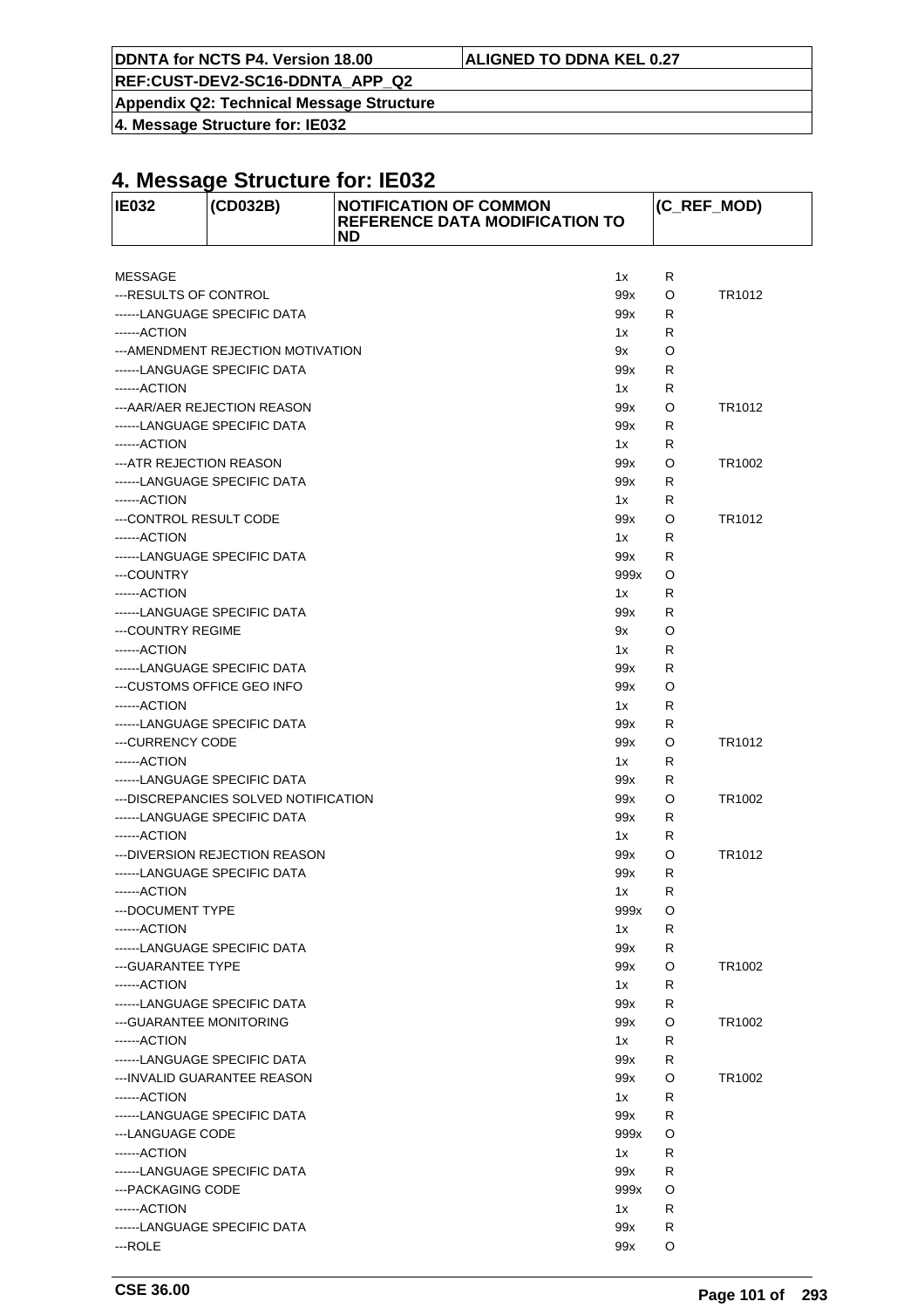#### **REF:CUST-DEV2-SC16-DDNTA\_APP\_Q2 Appendix Q2: Technical Message Structure 4. Message Structure for: IE032**

| ------ACTION                                                  | 1x        | R      |        |
|---------------------------------------------------------------|-----------|--------|--------|
| ------LANGUAGE SPECIFIC DATA                                  | 99x       | R      |        |
| ---SENSITIVE GOODS CODE                                       | 99x       | O      | TR1002 |
| ------ACTION                                                  | 1x        | R      |        |
| ------LANGUAGE SPECIFIC DATA                                  | 99x       | R      |        |
| ---SPECIAL MENTION CODE                                       | 99x       | O      |        |
| ------ACTION                                                  | 1x        | R      |        |
| ------LANGUAGE SPECIFIC DATA                                  | 99x       | R      |        |
| ---STATISTICS TYPE                                            | 99x       | O      |        |
| ------ACTION                                                  | 1x        | R      |        |
| ------LANGUAGE SPECIFIC DATA                                  | 99x       | R      |        |
| ---TRAFFIC TYPE                                               | 99x       | O      |        |
| ------ACTION                                                  | 1x        | R      |        |
| ------LANGUAGE SPECIFIC DATA                                  | 99x       | R      |        |
| ---CUSTOMS OPERATION STATE TYPE                               | 99x       | O      |        |
| ------ACTION                                                  | 1x        | R      |        |
| ------LANGUAGE SPECIFIC DATA                                  | 99x       | R      |        |
| --- UNIT OF MEASURE                                           | 99x       | O      | TR1012 |
| ------ACTION                                                  | 1x        | R      |        |
| ------LANGUAGE SPECIFIC DATA                                  | 99x       | R      |        |
| ---UN/LOCODE                                                  | 9999x     | O      |        |
| ------ACTION                                                  | 1x        | R      |        |
| --- TRANSPORT MODE                                            | 99x       | O      |        |
| ------ACTION                                                  | 1x        | R      |        |
| ------LANGUAGE SPECIFIC DATA                                  | 99x       | R      |        |
| --- QUERY ON GUARANTEE TYPE                                   | 99x       | O      | TR1002 |
| ------ACTION                                                  | 1x        | R      |        |
| ------LANGUAGE SPECIFIC DATA                                  | 99x       | R      |        |
| ---SPECIFIC NOTES CODE                                        | 99x       | O      |        |
| ------ACTION                                                  | 1x        | R      |        |
| ------LANGUAGE SPECIFIC DATA                                  | 99x       | R      |        |
| ---COMPLEMENTARY CODE                                         | 99x       | O      | TR1003 |
| ------LANGUAGE SPECIFIC DATA                                  | 99x       | R      |        |
| ------ACTION                                                  | 1x        | R      |        |
| ---EXPORT QUERY REASON CODE                                   | 99x       | O      | TR1003 |
| ------LANGUAGE SPECIFIC DATA                                  | 99x       | R      |        |
| ------ACTION                                                  | 1x        | R      |        |
| --- INCOTERM CODE                                             | 99x       | O      | TR1003 |
| ------LANGUAGE SPECIFIC DATA                                  | 99x       | R      |        |
| ------ACTION                                                  | 1x        | R      |        |
| --- NATURE OF TRANSACTION CODE                                | 99x       | O      | TR1003 |
| ------LANGUAGE SPECIFIC DATA                                  | 99x       | R      |        |
| ------ACTION                                                  | 1x        | R      |        |
| --- PROCEDURE REQUESTED                                       | 99x       | O      | TR1003 |
| ------LANGUAGE SPECIFIC DATA                                  | 99x       | R      |        |
| ------ACTION                                                  | 1x        | R      |        |
| --- PREVIOUS PROCEDURE                                        | 99x       | O      | TR1003 |
| ------LANGUAGE SPECIFIC DATA                                  | 99x       | R      |        |
| ------ACTION                                                  | 1x        | R      |        |
| --- REPRESENTATIVE STATUS CODE                                | 99x       | O      | TR1003 |
| ------LANGUAGE SPECIFIC DATA                                  | 99x       | R      |        |
| ------ACTION                                                  | 1x        | R      |        |
| --- RISK ANALYSIS RESULT CODE                                 | 99x       | O      |        |
| ------ACTION                                                  | 1x        | R      |        |
| ------LANGUAGE SPECIFIC DATA                                  | 99x       | R      |        |
| ---SPECIFIC CIRCUMSTANCE INDICATOR                            | 99x       | O      |        |
| ------LANGUAGE SPECIFIC DATA                                  | 99x       | R      |        |
| ------ACTION<br>--- SUMMARY DECLARATION REJECTION REASON CODE | 1x<br>99x | R<br>O | TR1013 |
|                                                               |           |        |        |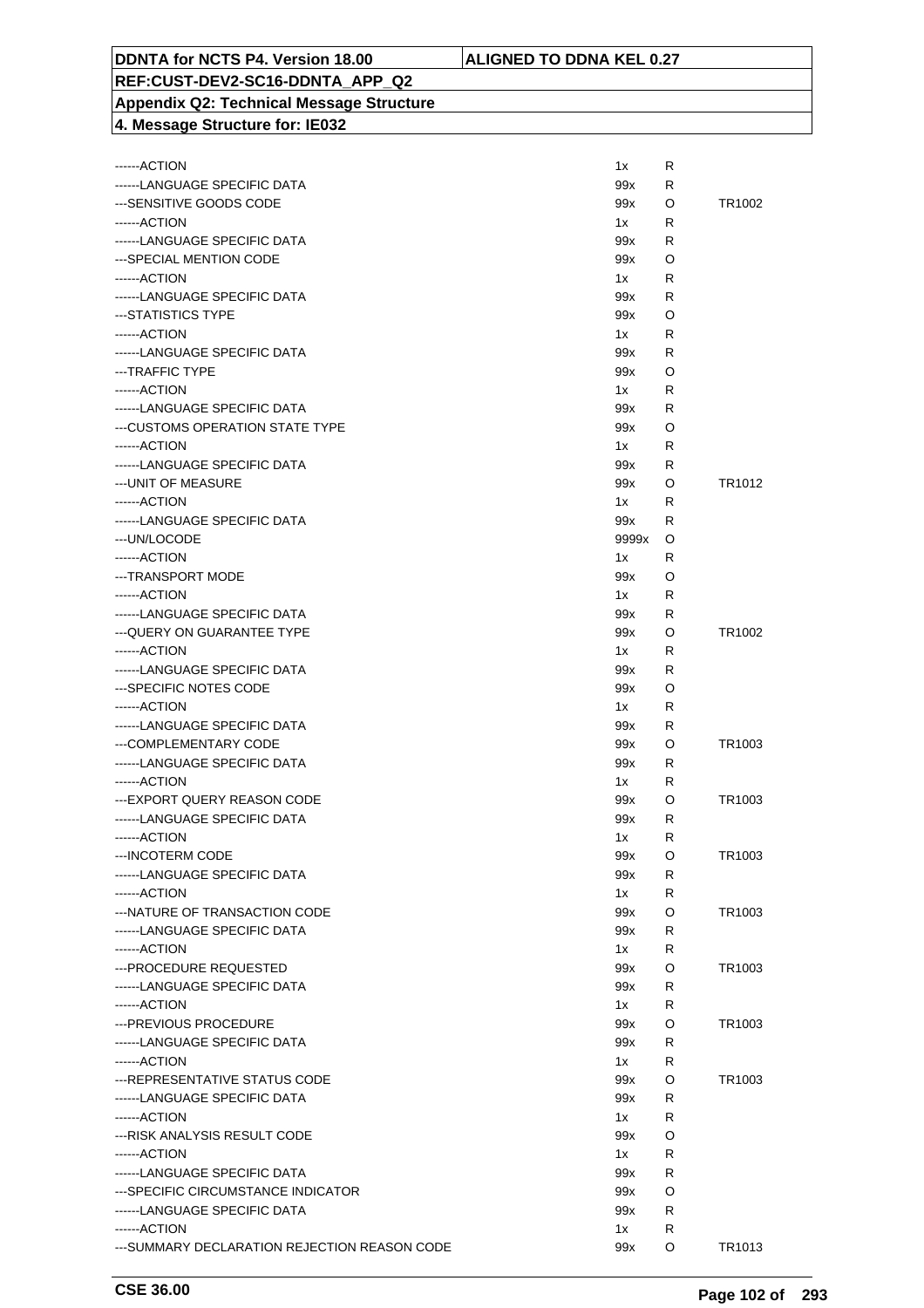#### **DDNTA for NCTS P4. Version 18.00 ALIGNED TO DDNA KEL 0.27**

#### **REF:CUST-DEV2-SC16-DDNTA\_APP\_Q2 Appendix Q2: Technical Message Structure 4. Message Structure for: IE032**

| ------ACTION                           | 1x   | R |        |
|----------------------------------------|------|---|--------|
| ------LANGUAGE SPECIFIC DATA           | 99x  | R |        |
| --- TYPE OF TAX                        | 99x  | O | TR1003 |
| ------LANGUAGE SPECIFIC DATA           | 99x  | R |        |
| ------ACTION                           | 1x   | R |        |
| ---WAREHOUSE TYPE                      | 99x  | O | TR1003 |
| ------ACTION                           | 1x   | R |        |
| ------LANGUAGE SPECIFIC DATA           | 99x  | R |        |
| --- UN DANGEROUS GOODS CODE            | 999x | O |        |
| ------LANGUAGE SPECIFIC DATA           | 99x  | R |        |
| ------ACTION                           | 1x   | R |        |
| ---COMMUNITY NATIONAL PROCEDURE        | 99x  | O | TR1003 |
| ------LANGUAGE SPECIFIC DATA           | 99x  | R |        |
| ------ACTION                           | 1x   | R |        |
| --- PREVIOUS DOCUMENT CATEGORY         | 99x  | O | TR1003 |
| ------LANGUAGE SPECIFIC DATA           | 99x  | R |        |
| ------ACTION                           | 1x   | R |        |
| --- METHOD OF PAYMENT                  | 99x  | O | TR1003 |
| ------ACTION                           | 1x   | R |        |
| ------LANGUAGE SPECIFIC DATA           | 99x  | R |        |
| ---TRANSPORT CHARGES METHOD OF PAYMENT | 99x  | O |        |
| ------ACTION                           | 1x   | R |        |
| ------LANGUAGE SPECIFIC DATA           | 99x  | R |        |
| --- DECLARATION TYPE                   | 99x  | O | TR1012 |
| ------ACTION                           | 1x   | R |        |
| ------LANGUAGE SPECIFIC DATA           | 99x  | R |        |
| --- DECLARATION TYPE (BOX 1.2)         | 99x  | O | TR1003 |
| ------ACTION                           | 1x   | R |        |
| ------LANGUAGE SPECIFIC DATA           | 99x  | R |        |
| --- INFORMATION                        | 99x  | O | TR1002 |
| ------ACTION                           | 1x   | R |        |
| ------LANGUAGE SPECIFIC DATA           | 99x  | R |        |
| --- PREVIOUS DOCUMENT TYPE             | 99x  | O | TR1012 |
| ------ACTION                           | 1x   | R |        |
| ------LANGUAGE SPECIFIC DATA           | 99x  | R |        |
| --- REQUESTED INFORMATION              | 99x  | O | TR1002 |
| ------LANGUAGE SPECIFIC DATA           | 99x  | R |        |
| ------ ACTION                          | 1x   | R |        |
| --- ITEM NUMBER REJECTION REASON CODE  | 99x  | O | TR1006 |
| ------ACTION                           | 1x   | R |        |
| ------LANGUAGE SPECIFIC DATA           | 99x  | R |        |
| ---CUSTOMS INTERVENTION                | 99x  | O | TR1006 |
| ------ACTION                           | 1x   | R |        |
| ------LANGUAGE SPECIFIC DATA           | 99x  | R |        |
| ---INFORMATION TYPE                    | 99x  | O | TR1006 |
| ------ACTION                           | 1x   | R |        |
| ------LANGUAGE SPECIFIC DATA           | 99x  | R |        |
| ---RESPONSE CODE                       | 99x  | O | TR1002 |
| ------LANGUAGE SPECIFIC DATA           | 99x  | R |        |
| ------ACTION                           | 1x   | R |        |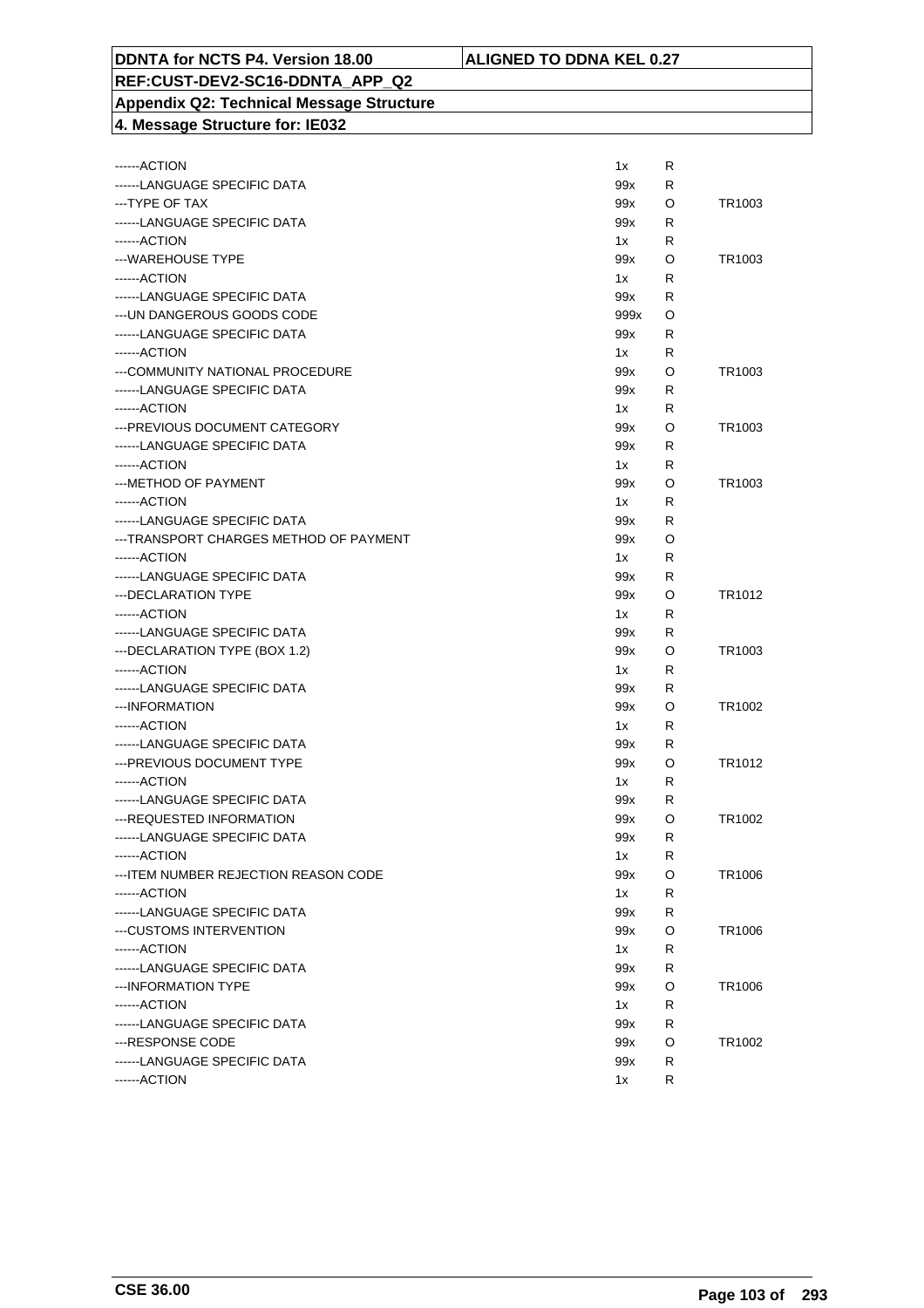**Appendix Q2: Technical Message Structure 4. Message Structure for: IE032**

| Syntax identifier                        | R            | a4              | 21                |               |
|------------------------------------------|--------------|-----------------|-------------------|---------------|
| Syntax version number                    | R            | n1              | 22                |               |
| Message sender                           | R            | an.35           |                   |               |
| Sender identification code qualifier     | O            | an. $4$         |                   |               |
| Message recipient                        | R            | an35            |                   |               |
| Recipient identification code qualifier  | O            | an.4            |                   |               |
| Date of preparation                      | R            | n6              |                   |               |
| Time of preparation                      | $\mathsf{R}$ | n4              |                   |               |
| Interchange control reference            | $\mathsf{R}$ | an. $.14$       |                   |               |
| Recipient's reference/password           | O            | an14            |                   |               |
| Recipient's reference/password qualifier | O            | an <sub>2</sub> |                   |               |
| Test indicator                           | O            | n1              | 27                | <b>TR9085</b> |
| Message identification                   | R            | an.14           |                   |               |
| Message type                             | $\mathsf{R}$ | an $6$          | 60                |               |
| ---RESULTS OF CONTROL                    |              |                 |                   |               |
| Control indicator                        |              |                 | 41                |               |
|                                          | R            | an2             |                   |               |
| ------LANGUAGE SPECIFIC DATA             |              |                 |                   |               |
| Language code                            | R            | a <sub>2</sub>  | 12                |               |
| Description                              | R            | an140           |                   |               |
| Language specific data LNG               | O            | a2              | 12                | TR0099        |
| ------ACTION                             |              |                 |                   |               |
| Operation                                | $\mathsf{R}$ | a1              | 24                | R410          |
| Validity date                            | D            | n8              |                   | C300          |
|                                          |              |                 |                   | R410          |
| Modification subtype                     | D            | n1              |                   | C300          |
|                                          |              |                 |                   | R410          |
| Legal references                         | O            | an.70           |                   |               |
| Responsible data manager                 | O            | an35            |                   |               |
| Action identification                    | R            | an20            |                   | TR9001        |
| --- AMENDMENT REJECTION MOTIVATION       |              |                 |                   |               |
| Amendment rejection motivation code      | R            | n1              | 45                |               |
| ------LANGUAGE SPECIFIC DATA             |              |                 |                   |               |
|                                          |              |                 |                   |               |
| Language code                            | $\mathsf{R}$ | a <sub>2</sub>  | 12                |               |
| Description                              | $\mathsf{R}$ | an140           |                   |               |
| Language specific data LNG               | O            | a <sub>2</sub>  | 12                | TR0099        |
| ------ACTION                             |              |                 |                   |               |
| Operation                                | R            | a1              | 24                | R410          |
| Validity date                            | D            | n8              |                   | C300          |
|                                          |              |                 |                   | R410          |
| Modification subtype                     | D            | n1              |                   | C300<br>R410  |
| Legal references                         | O            | an70            |                   |               |
| Responsible data manager                 | O            | an35            |                   |               |
| Action identification                    | R            | an.20           |                   | TR9001        |
|                                          |              |                 |                   |               |
| ---AAR/AER REJECTION REASON              |              |                 |                   |               |
| AAR/AER rejection reason code            | R            | n2              | 43                |               |
| ------LANGUAGE SPECIFIC DATA             |              |                 |                   |               |
| Language code                            | R            | a <sub>2</sub>  | $12 \overline{ }$ |               |
| Description                              | R            | an140           |                   |               |
| Language specific data LNG               | O            | a2              | 12                | TR0099        |
| ------ACTION                             |              |                 |                   |               |
| Operation                                |              |                 |                   |               |
|                                          | R            | a1              | 24                | R410          |
| Validity date                            | D            | n8              |                   | C300<br>R410  |
| Modification subtype                     | D            | n1              |                   | C300          |
|                                          |              |                 |                   | R410          |
| Legal references                         | O            | an70            |                   |               |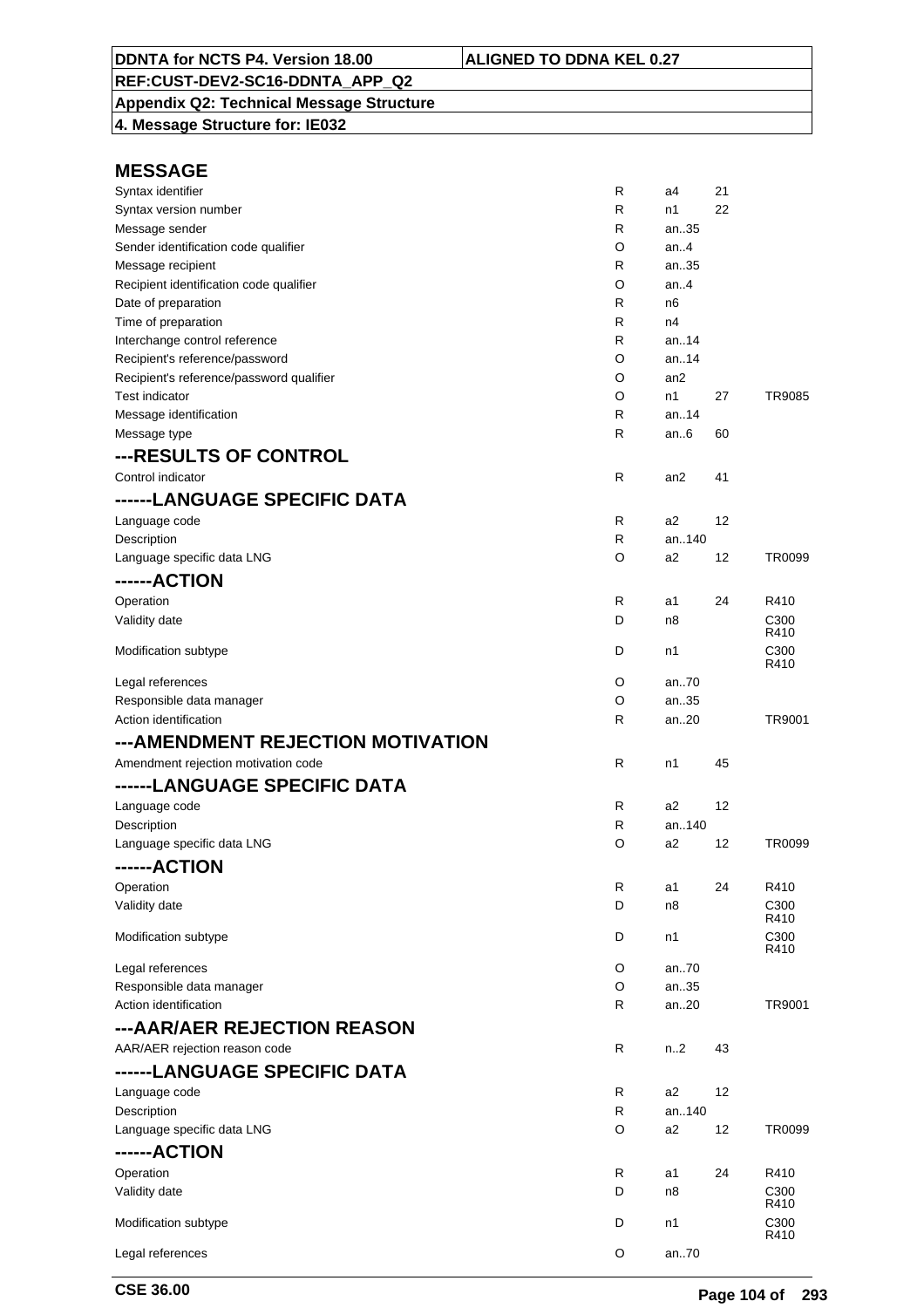| DDNTA for NCTS P4. Version 18.00                  | <b>ALIGNED TO DDNA KEL 0.27</b> |                          |
|---------------------------------------------------|---------------------------------|--------------------------|
| REF:CUST-DEV2-SC16-DDNTA_APP_Q2                   |                                 |                          |
| <b>Appendix Q2: Technical Message Structure</b>   |                                 |                          |
| 4. Message Structure for: IE032                   |                                 |                          |
|                                                   |                                 |                          |
| Responsible data manager                          | O                               | an35                     |
| Action identification                             | R                               | an20<br>TR9001           |
| ---ATR REJECTION REASON                           |                                 |                          |
| ATR rejection reason code                         | R                               | n <sub>1</sub> 2<br>44   |
| ------LANGUAGE SPECIFIC DATA                      |                                 |                          |
| Language code<br>Description                      | R<br>a2<br>R                    | 12<br>an140              |
| Language specific data LNG                        | O<br>a2                         | TR0099<br>12             |
| ------ACTION                                      |                                 |                          |
| Operation                                         | R<br>a1                         | 24<br>R410               |
| Validity date                                     | D<br>n8                         | C <sub>300</sub>         |
| Modification subtype                              | D<br>n1                         | R410<br>C <sub>300</sub> |
|                                                   |                                 | R410                     |
| Legal references                                  | O                               | an70                     |
| Responsible data manager<br>Action identification | O<br>R                          | an35<br>an20<br>TR9001   |
|                                                   |                                 |                          |
| ---CONTROL RESULT CODE<br>Control result code     | R                               | 47<br>an2                |
| ------ACTION                                      |                                 |                          |
| Operation                                         | R<br>a1                         | 24<br>R410               |
| Validity date                                     | D<br>n8                         | C300                     |
|                                                   |                                 | R410                     |
| Modification subtype                              | D<br>n1                         | C <sub>300</sub><br>R410 |
| Legal references                                  | O                               | an70                     |
| Responsible data manager<br>Action identification | O                               | an35                     |
|                                                   | R                               | an20<br>TR9001           |
| ------LANGUAGE SPECIFIC DATA<br>Language code     | R<br>a2                         | 12                       |
| Description                                       | R                               | an140                    |
| Language specific data LNG                        | O<br>a2                         | TR0099<br>12             |
| ---COUNTRY                                        |                                 |                          |
| Country code                                      | R<br>a2                         | 8                        |
| TCC entry date                                    | R<br>n8                         |                          |
| NCTS entry date                                   | R<br>n8                         |                          |
| Geo-nomenclature code<br>Country regime code      | O<br>n3<br>R                    | 16<br>11<br>an3          |
| ------ACTION                                      |                                 |                          |
| Operation                                         | R<br>a1                         | 24<br>R410               |
| Validity date                                     | D<br>n8                         | C300                     |
|                                                   |                                 | R410                     |
| Modification subtype                              | D<br>n1                         | C300<br>R410             |
| Legal references                                  | O                               | an70                     |
| Responsible data manager                          | O                               | an35                     |
| Action identification                             | R                               | an20<br>TR9001           |
| ------LANGUAGE SPECIFIC DATA                      |                                 |                          |
| Language code<br>Description                      | R<br>a <sub>2</sub><br>R        | 12<br>an140              |
| Language specific data LNG                        | O<br>a <sub>2</sub>             | 12<br>TR0099             |
| ---COUNTRY REGIME                                 |                                 |                          |
| Country regime code                               | R                               | 11<br>an3                |
| ------ACTION                                      |                                 |                          |
| Operation                                         | R<br>a1                         | 24<br>R410               |
| Validity date                                     | D<br>n8                         | C300                     |
|                                                   |                                 | R410                     |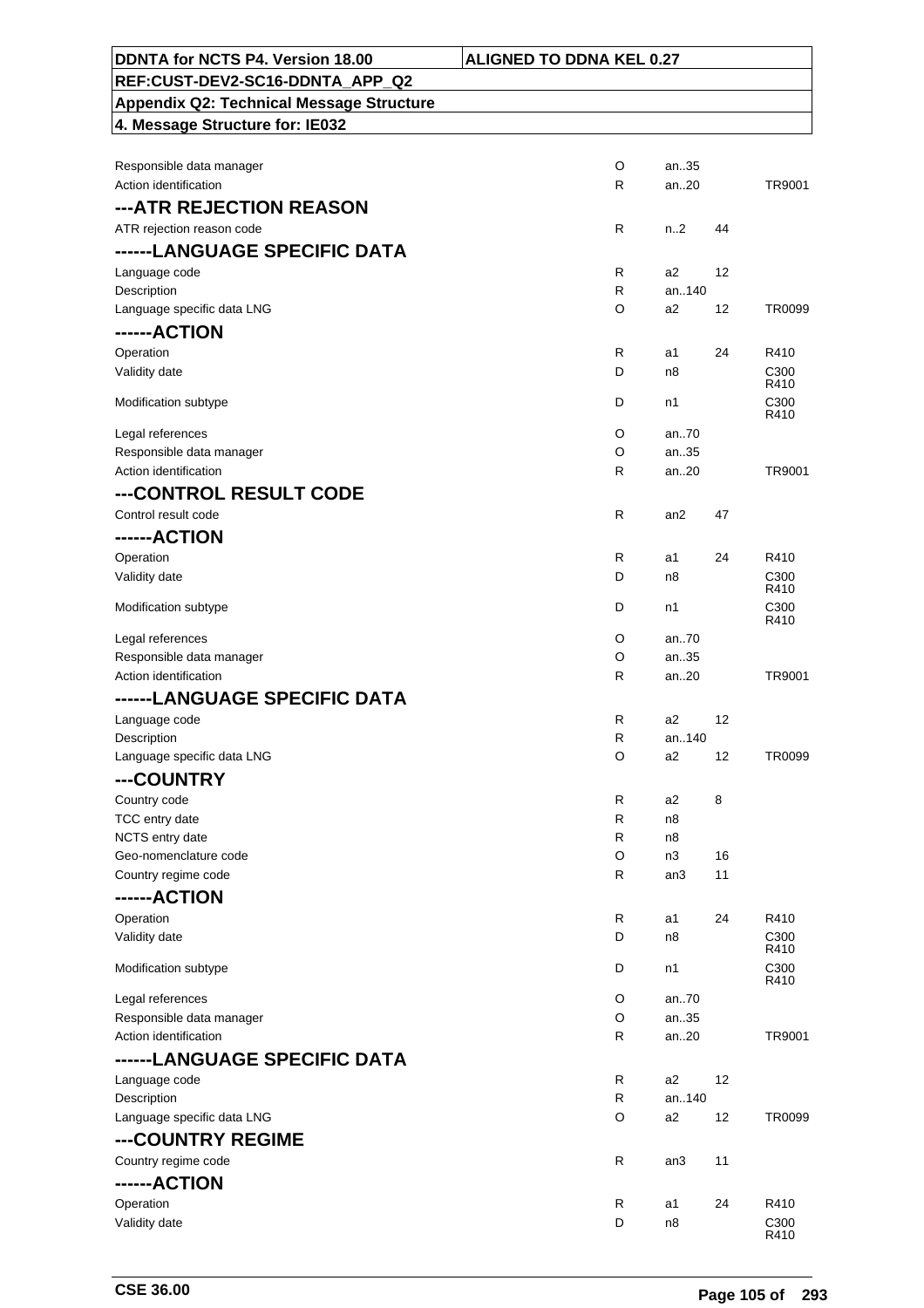| DDNTA for NCTS P4. Version 18.00                | <b>ALIGNED TO DDNA KEL 0.27</b> |                |    |                          |
|-------------------------------------------------|---------------------------------|----------------|----|--------------------------|
| REF:CUST-DEV2-SC16-DDNTA APP Q2                 |                                 |                |    |                          |
| <b>Appendix Q2: Technical Message Structure</b> |                                 |                |    |                          |
| 4. Message Structure for: IE032                 |                                 |                |    |                          |
|                                                 |                                 |                |    |                          |
| Modification subtype                            | D                               | n1             |    | C <sub>300</sub><br>R410 |
| Legal references                                | O                               | an70           |    |                          |
| Responsible data manager                        | O                               | an35           |    |                          |
| Action identification                           | R                               | an20           |    | TR9001                   |
| ------LANGUAGE SPECIFIC DATA                    |                                 |                |    |                          |
| Language code                                   | R                               | a2             | 12 |                          |
| Description                                     | R                               | an140          |    |                          |
| Language specific data LNG                      | O                               | a <sub>2</sub> | 12 | TR0099                   |
| ---CUSTOMS OFFICE GEO INFO                      |                                 |                |    |                          |
| Geo info code                                   | R                               | an.6           | 15 |                          |
| ------ACTION                                    |                                 |                |    |                          |
| Operation                                       | R                               | a1             | 24 | R410                     |
| Validity date                                   | D                               | n8             |    | C <sub>300</sub><br>R410 |
| Modification subtype                            | D                               | n1             |    | C300                     |
|                                                 |                                 |                |    | R410                     |
| Legal references                                | O                               | an70           |    |                          |
| Responsible data manager                        | O                               | an35           |    |                          |
| Action identification                           | $\mathsf{R}$                    | an20           |    | TR9001                   |
| ------LANGUAGE SPECIFIC DATA                    |                                 |                |    |                          |
| Language code                                   | R                               | a2             | 12 |                          |
| Description<br>Language specific data LNG       | R<br>O                          | an140<br>a2    | 12 | TR0099                   |
|                                                 |                                 |                |    |                          |
| ---CURRENCY CODE                                |                                 |                |    |                          |
| Currency<br>Rate value                          | R<br>R                          | an3<br>n.8,6   | 48 |                          |
| ------ACTION                                    |                                 |                |    |                          |
| Operation                                       | R                               | a1             | 24 | R410                     |
| Validity date                                   | D                               | n8             |    | C <sub>300</sub>         |
|                                                 |                                 |                |    | R410                     |
| Modification subtype                            | D                               | n1             |    | C300<br>R410             |
| Legal references                                | O                               | an70           |    |                          |
| Responsible data manager                        | O                               | an35           |    |                          |
| Action identification                           | R                               | an20           |    | TR9001                   |
| ------LANGUAGE SPECIFIC DATA                    |                                 |                |    |                          |
| Language code                                   | R                               | a2             | 12 |                          |
| Description                                     | R                               | an140          |    |                          |
| Language specific data LNG                      | O                               | a2             | 12 | TR0099                   |
| ---DISCREPANCIES SOLVED NOTIFICATION            |                                 |                |    |                          |
| Discrepancies solved notification code          | R                               | an2            | 69 |                          |
| ------LANGUAGE SPECIFIC DATA                    |                                 |                |    |                          |
| Language code                                   | R                               | a2             | 12 |                          |
| Description                                     | R                               | an140          |    |                          |
| Language specific data LNG                      | O                               | a2             | 12 | TR0099                   |
| ------ACTION                                    |                                 |                |    |                          |
| Operation                                       | R                               | a1             | 24 | R410                     |
| Validity date                                   | D                               | n8             |    | C <sub>300</sub><br>R410 |
| Modification subtype                            | D                               | n1             |    | C <sub>300</sub>         |
|                                                 |                                 |                |    | R410                     |
| Legal references                                | O                               | an70           |    |                          |
| Responsible data manager                        | O                               | an35           |    |                          |
| Action identification                           | R                               | an20           |    | TR9001                   |
| --- DIVERSION REJECTION REASON                  |                                 |                |    |                          |
| Diversion rejection reason code                 | R                               | n.2            | 46 |                          |

 $\overline{\phantom{0}}$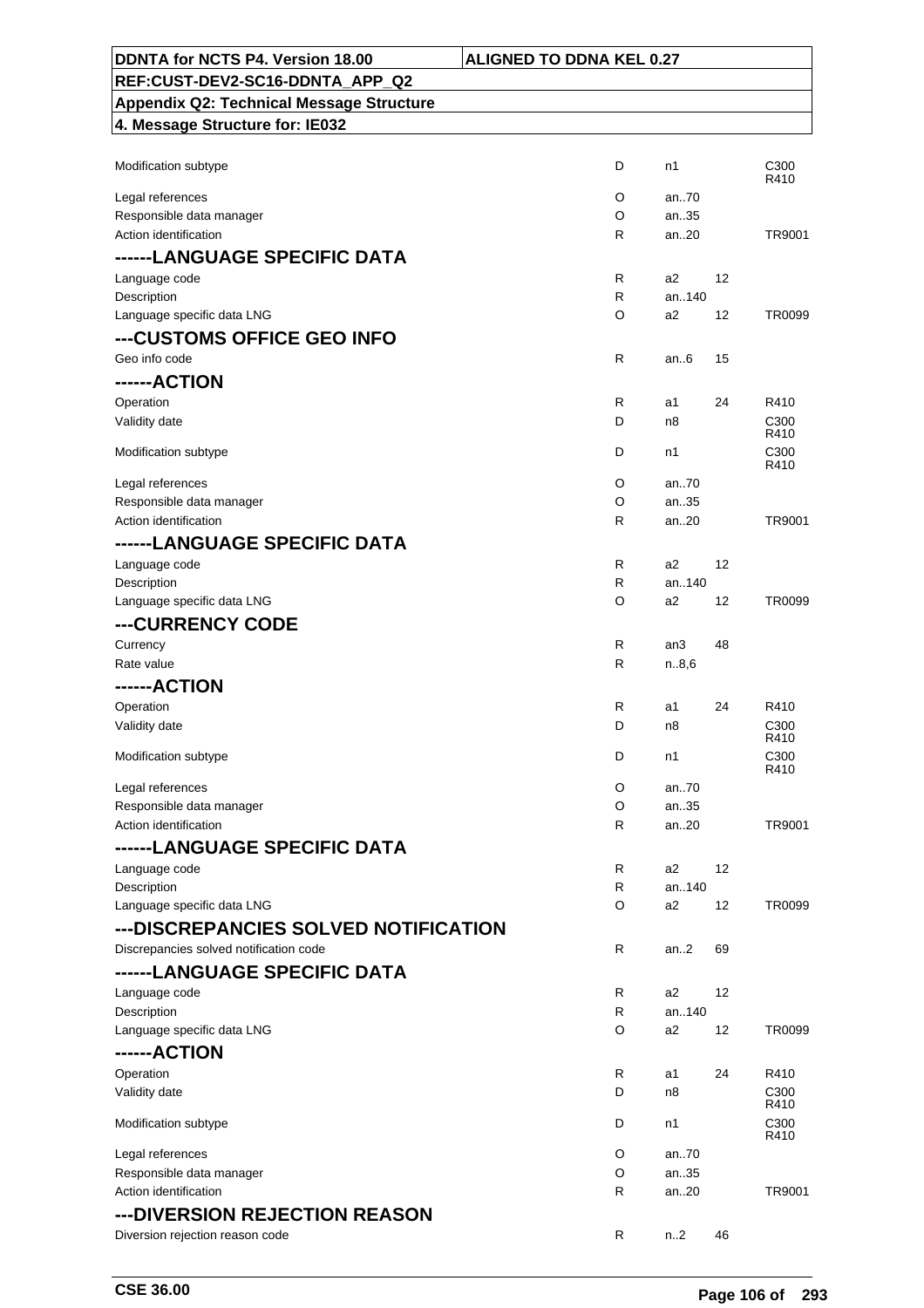|  |  | <b>ALIGNED TO DDNA KEL 0.27</b> |  |  |  |  |  |
|--|--|---------------------------------|--|--|--|--|--|
|--|--|---------------------------------|--|--|--|--|--|

#### **DDNTA for NCTS P4. Version 18.00 ALIGNATI REF:CUST-DEV2-SC16-DDNTA\_APP\_Q2**

# **Appendix Q2: Technical Message Structure**

**4. Message Structure for: IE032**

#### **------LANGUAGE SPECIFIC DATA**

| Language code                | R            | a <sub>2</sub> | 12 |                          |
|------------------------------|--------------|----------------|----|--------------------------|
| Description                  | R            | an140          |    |                          |
| Language specific data LNG   | O            | a <sub>2</sub> | 12 | TR0099                   |
| ------ACTION                 |              |                |    |                          |
| Operation                    | R            | a1             | 24 | R410                     |
| Validity date                | D            | n <sub>8</sub> |    | C300                     |
|                              |              |                |    | R410                     |
| Modification subtype         | D            | n1             |    | C300                     |
|                              |              |                |    | R410                     |
| Legal references             | O            | an70           |    |                          |
| Responsible data manager     | O            | an35           |    |                          |
| Action identification        | R            | an20           |    | TR9001                   |
| --- DOCUMENT TYPE            |              |                |    |                          |
| Document type                | R            | an. $4$        | 13 |                          |
| Transport document           | R            | n1             | 27 | R230                     |
| ------ACTION                 |              |                |    |                          |
| Operation                    | R            | a1             | 24 | R410                     |
| Validity date                | D            | n8             |    | C300                     |
|                              |              |                |    | R410                     |
| Modification subtype         | D            | n1             |    | C300                     |
|                              |              |                |    | R410                     |
| Legal references             | O            | an70           |    |                          |
| Responsible data manager     | O            | an35           |    |                          |
| Action identification        | R            | an20           |    | TR9001                   |
| ------LANGUAGE SPECIFIC DATA |              |                |    |                          |
| Language code                | R            | a <sub>2</sub> | 12 |                          |
| Description                  | $\mathsf{R}$ | an350          |    |                          |
| Language specific data LNG   | O            | a <sub>2</sub> | 12 | <b>TR0099</b>            |
| ---GUARANTEE TYPE            |              |                |    |                          |
| Guarantee type               | $\mathsf{R}$ | an1            | 51 |                          |
| ------ACTION                 |              |                |    |                          |
|                              |              |                |    |                          |
| Operation                    | R            | a1             | 24 | R410                     |
| Validity date                | D            | n8             |    | C <sub>300</sub><br>R410 |
| Modification subtype         | D            | n1             |    | C300                     |
|                              |              |                |    | R410                     |
| Legal references             | O            | an70           |    |                          |
| Responsible data manager     | $\Omega$     | an35           |    |                          |
| Action identification        | R            | an20           |    | TR9001                   |
| ------LANGUAGE SPECIFIC DATA |              |                |    |                          |
| Language code                | R            | a2             | 12 |                          |
| Description                  | R            | an140          |    |                          |
| Language specific data LNG   | O            | a2             | 12 | TR0099                   |
| ---GUARANTEE MONITORING      |              |                |    |                          |
| Guarantee monitoring code    | R            | n1             | 50 |                          |
|                              |              |                |    |                          |
| ------ACTION                 |              |                |    |                          |
| Operation                    | R            | a1             | 24 | R410                     |
| Validity date                | D            | n8             |    | C <sub>300</sub><br>R410 |
| Modification subtype         | D            | n1             |    | C300                     |
|                              |              |                |    | R410                     |
| Legal references             | O            | an70           |    |                          |
| Responsible data manager     | O            | an35           |    |                          |
| Action identification        | R            | an20           |    | TR9001                   |
| ------LANGUAGE SPECIFIC DATA |              |                |    |                          |
| Language code                | R            | a <sub>2</sub> | 12 |                          |
| Description                  | R            | an140          |    |                          |
|                              |              |                |    |                          |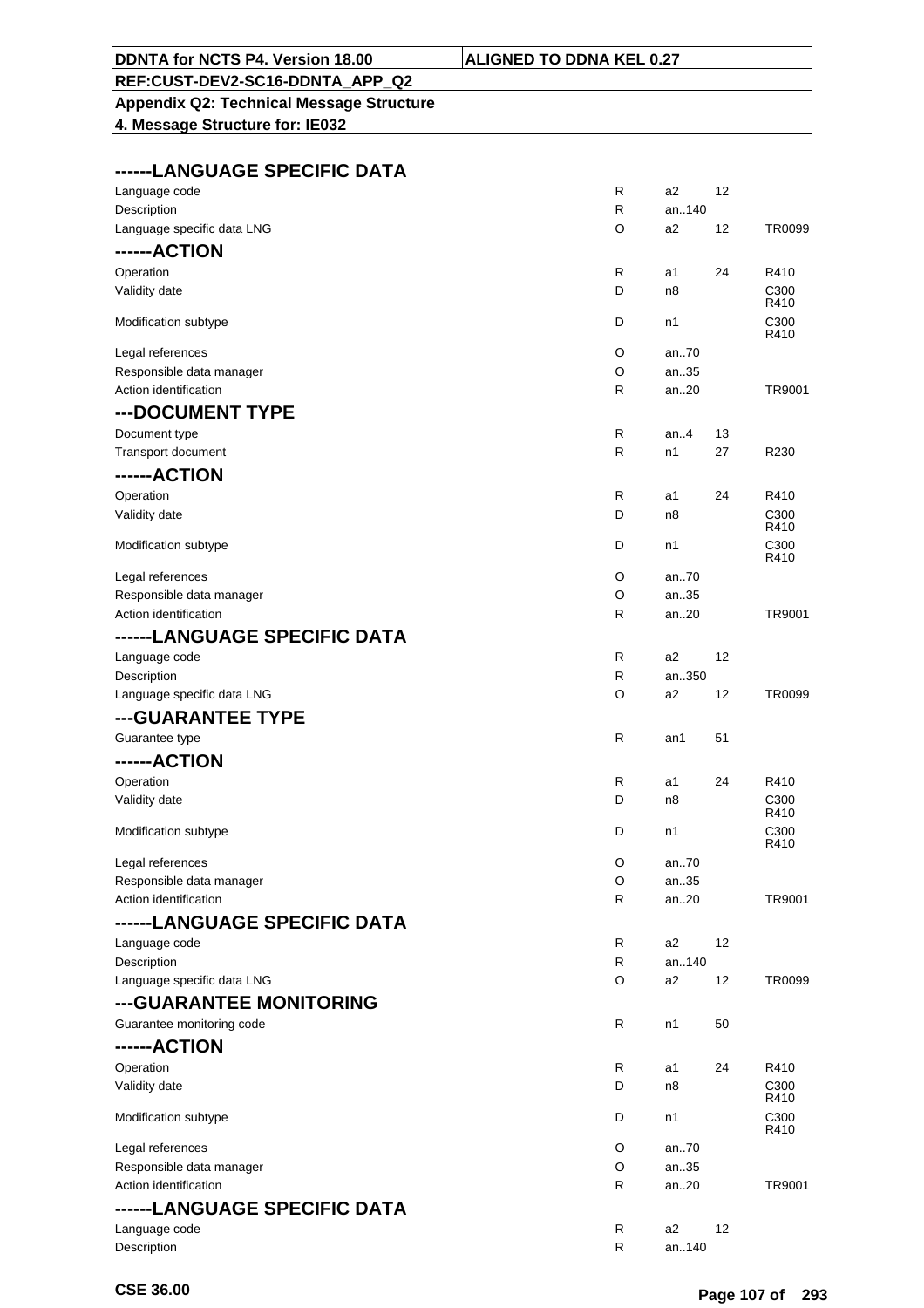| DDNTA for NCTS P4. Version 18.00                | <b>ALIGNED TO DDNA KEL 0.27</b> |                |    |                          |
|-------------------------------------------------|---------------------------------|----------------|----|--------------------------|
| REF:CUST-DEV2-SC16-DDNTA APP Q2                 |                                 |                |    |                          |
| <b>Appendix Q2: Technical Message Structure</b> |                                 |                |    |                          |
| 4. Message Structure for: IE032                 |                                 |                |    |                          |
|                                                 |                                 |                |    |                          |
| Language specific data LNG                      | O                               | a <sub>2</sub> | 12 | TR0099                   |
| --- INVALID GUARANTEE REASON                    |                                 |                |    |                          |
| Invalid guarantee reason code                   | R                               | an.3           | 52 |                          |
| ------ACTION                                    |                                 |                |    |                          |
| Operation                                       | R                               | a1             | 24 | R410                     |
| Validity date                                   | D                               | n8             |    | C300<br>R410             |
| Modification subtype                            | D                               | n1             |    | C300<br>R410             |
| Legal references                                | O                               | an70           |    |                          |
| Responsible data manager                        | O                               | an35           |    |                          |
| Action identification                           | R                               | an20           |    | TR9001                   |
| ------LANGUAGE SPECIFIC DATA                    |                                 |                |    |                          |
| Language code                                   | R                               | a2             | 12 |                          |
| Description                                     | R                               | an140          |    |                          |
| Language specific data LNG                      | O                               | a2             | 12 | TR0099                   |
| ---LANGUAGE CODE                                |                                 |                |    |                          |
| Language code                                   | $\mathsf{R}$                    | a2             | 12 |                          |
| ------ACTION                                    |                                 |                |    |                          |
| Operation                                       | R<br>D                          | a1             | 24 | R410                     |
| Validity date                                   |                                 | n8             |    | C <sub>300</sub><br>R410 |
| Modification subtype                            | D                               | n1             |    | C <sub>300</sub><br>R410 |
| Legal references                                | O                               | an.70          |    |                          |
| Responsible data manager                        | O                               | an35           |    |                          |
| Action identification                           | R                               | an20           |    | TR9001                   |
| ------LANGUAGE SPECIFIC DATA                    |                                 |                |    |                          |
| Language code                                   | R                               | a2             | 12 |                          |
| Description                                     | R                               | an140          |    |                          |
| Language specific data LNG                      | O                               | a2             | 12 | TR0099                   |
| ---PACKAGING CODE                               |                                 |                |    |                          |
| Kind of packages                                | R                               | an.3           | 17 | R456                     |
| ------ACTION                                    |                                 |                |    |                          |
| Operation<br>Validity date                      | R<br>D                          | a1<br>n8       | 24 | R410<br>C300             |
|                                                 |                                 |                |    | R410                     |
| Modification subtype                            | D                               | n1             |    | C <sub>300</sub><br>R410 |
| Legal references                                | O                               | an70           |    |                          |
| Responsible data manager                        | O                               | an35           |    |                          |
| Action identification                           | R                               | an20           |    | TR9001                   |
| ------LANGUAGE SPECIFIC DATA                    |                                 |                |    |                          |
| Language code                                   | R                               | a <sub>2</sub> | 12 |                          |
| Description                                     | $\mathsf{R}$                    | an140          |    |                          |
| Language specific data LNG                      | O                               | a2             | 12 | TR0099                   |
| ---ROLE                                         |                                 |                |    |                          |
| Role                                            | R                               | an.3           | 56 |                          |
| ------ACTION                                    |                                 |                |    |                          |
| Operation                                       | R                               | a1             | 24 | R410                     |
| Validity date                                   | D                               | n8             |    | C <sub>300</sub><br>R410 |
| Modification subtype                            | D                               | n1             |    | C300<br>R410             |
| Legal references                                | O                               | an70           |    |                          |
| Responsible data manager                        | O                               | an35           |    |                          |
| Action identification                           | R                               | an20           |    | TR9001                   |
| ------LANGUAGE SPECIFIC DATA                    |                                 |                |    |                          |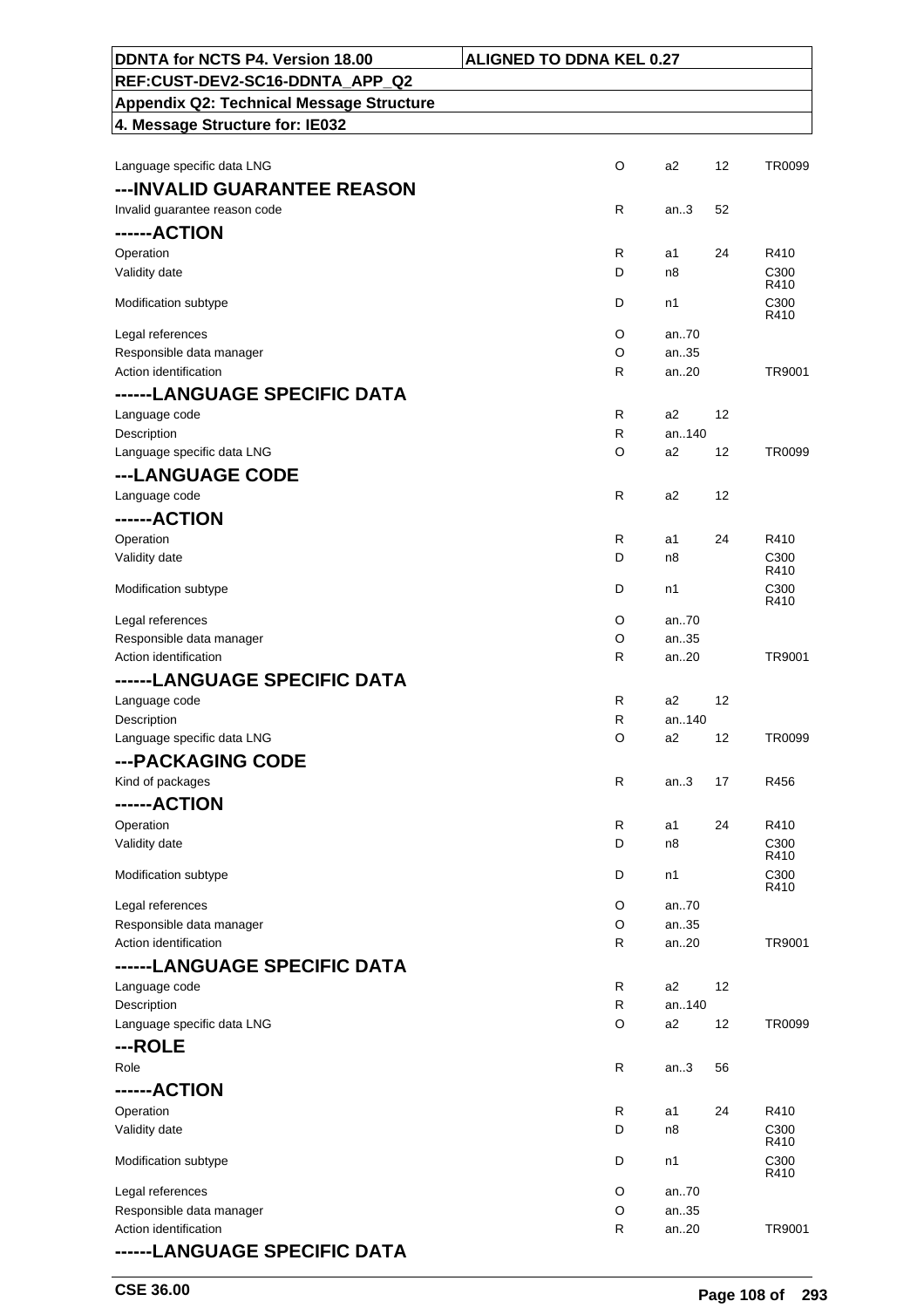| DDNTA for NCTS P4. Version 18.00                    | <b>ALIGNED TO DDNA KEL 0.27</b> |                |          |              |
|-----------------------------------------------------|---------------------------------|----------------|----------|--------------|
| REF:CUST-DEV2-SC16-DDNTA_APP_Q2                     |                                 |                |          |              |
| <b>Appendix Q2: Technical Message Structure</b>     |                                 |                |          |              |
| 4. Message Structure for: IE032                     |                                 |                |          |              |
|                                                     |                                 |                |          |              |
| Language code                                       | R                               | a2             | 12       |              |
| Description                                         | $\mathsf{R}$                    | an140          |          |              |
| Language specific data LNG                          | O                               | a2             | 12       | TR0099       |
| ---SENSITIVE GOODS CODE                             |                                 |                |          |              |
|                                                     |                                 |                |          |              |
| Commodity code (taric code)<br>Sensitive goods code | $\mathsf{R}$<br>O               | an $6$<br>n2   | 62<br>64 | R445<br>R445 |
| Reference quantity                                  | O                               | n.6            |          |              |
| Unit of measure code                                | O                               | an.3           | 59       |              |
| <b>EEC</b> territory limitation                     | $\mathsf{R}$                    | n1             | 27       | R230         |
| ------ACTION                                        |                                 |                |          |              |
|                                                     |                                 |                |          |              |
| Operation                                           | R                               | a1             | 24       | R410         |
| Validity date                                       | D                               | n8             |          | C300<br>R410 |
| Modification subtype                                | D                               | n1             |          | C300         |
|                                                     |                                 |                |          | R410         |
| Legal references                                    | O                               | an.70          |          |              |
| Responsible data manager                            | O                               | an35           |          |              |
| Action identification                               | R                               | an20           |          | TR9001       |
| ------LANGUAGE SPECIFIC DATA                        |                                 |                |          |              |
| Language code                                       | $\mathsf{R}$                    | a2             | 12       |              |
| Description                                         | $\mathsf{R}$                    | an140          |          |              |
| Language specific data LNG                          | O                               | a2             | 12       | TR0099       |
| ---SPECIAL MENTION CODE                             |                                 |                |          |              |
| Additional information coded                        | R                               | an.5           | 39       |              |
| ------ACTION                                        |                                 |                |          |              |
| Operation                                           | R                               | a1             | 24       | R410         |
| Validity date                                       | D                               | n8             |          | C300         |
|                                                     |                                 |                |          | R410         |
| Modification subtype                                | D                               | n1             |          | C300<br>R410 |
| Legal references                                    | O                               | an70           |          |              |
| Responsible data manager                            | O                               | an35           |          |              |
| Action identification                               | $\mathsf{R}$                    | an20           |          | TR9001       |
| ------LANGUAGE SPECIFIC DATA                        |                                 |                |          |              |
|                                                     |                                 |                |          |              |
| Language code                                       | R<br>R                          | a2<br>an140    | 12       |              |
| Description<br>Language specific data LNG           | O                               | a2             | 12       | TR0099       |
|                                                     |                                 |                |          |              |
| ---STATISTICS TYPE                                  |                                 |                |          |              |
| Statistics type                                     | R                               | an4            | 57       |              |
| ------ACTION                                        |                                 |                |          |              |
| Operation                                           | R                               | a1             | 24       | R410         |
| Validity date                                       | D                               | n8             |          | C300         |
|                                                     | D                               |                |          | R410<br>C300 |
| Modification subtype                                |                                 | n1             |          | R410         |
| Legal references                                    | O                               | an70           |          |              |
| Responsible data manager                            | O                               | an35           |          |              |
| Action identification                               | R                               | an20           |          | TR9001       |
| ------LANGUAGE SPECIFIC DATA                        |                                 |                |          |              |
| Language code                                       | R                               | a <sub>2</sub> | 12       |              |
| Description                                         | R                               | an140          |          |              |
| Language specific data LNG                          | O                               | a2             | 12       | TR0099       |
| ---TRAFFIC TYPE                                     |                                 |                |          |              |
| Traffic type                                        | R                               | an.3           | 20       |              |
|                                                     |                                 |                |          |              |
| ------ACTION                                        |                                 |                |          |              |
| Operation                                           | R                               | a1             | 24       | R410         |
| Validity date                                       | D                               | n8             |          | C300<br>R410 |
|                                                     |                                 |                |          |              |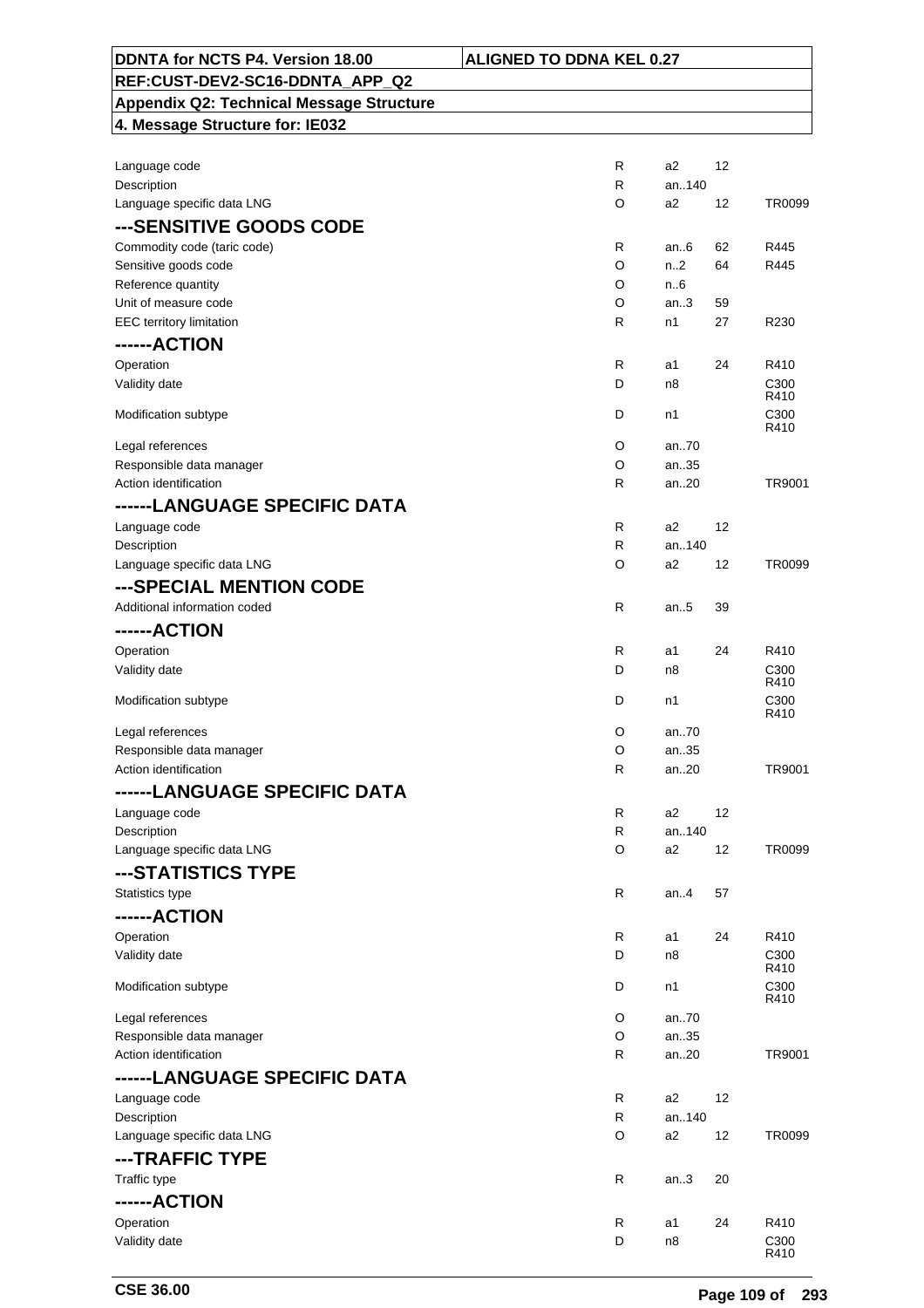| DDNTA for NCTS P4. Version 18.00                | <b>ALIGNED TO DDNA KEL 0.27</b> |                |    |                          |
|-------------------------------------------------|---------------------------------|----------------|----|--------------------------|
| REF:CUST-DEV2-SC16-DDNTA APP Q2                 |                                 |                |    |                          |
| <b>Appendix Q2: Technical Message Structure</b> |                                 |                |    |                          |
| 4. Message Structure for: IE032                 |                                 |                |    |                          |
|                                                 |                                 |                |    |                          |
| Modification subtype                            | D                               | n1             |    | C <sub>300</sub><br>R410 |
| Legal references                                | O                               | an70           |    |                          |
| Responsible data manager                        | O                               | an35           |    |                          |
| Action identification                           | R                               | an20           |    | TR9001                   |
| ------LANGUAGE SPECIFIC DATA                    |                                 |                |    |                          |
| Language code                                   | R                               | a2             | 12 |                          |
| Description                                     | R                               | an140          |    |                          |
| Language specific data LNG                      | O                               | a2             | 12 | TR0099                   |
| ---CUSTOMS OPERATION STATE TYPE                 |                                 |                |    |                          |
| <b>Customs Operation State Types</b>            | $\mathsf{R}$                    | an.3           | 58 |                          |
| ------ACTION                                    |                                 |                |    |                          |
| Operation                                       | R                               | a1             | 24 | R410                     |
| Validity date                                   | D                               | n8             |    | C <sub>300</sub><br>R410 |
| Modification subtype                            | D                               | n1             |    | C <sub>300</sub>         |
|                                                 |                                 |                |    | R410                     |
| Legal references                                | O                               | an70           |    |                          |
| Responsible data manager                        | O                               | an35           |    |                          |
| Action identification                           | $\mathsf{R}$                    | an20           |    | TR9001                   |
| ------LANGUAGE SPECIFIC DATA                    |                                 |                |    |                          |
| Language code                                   | R                               | a2             | 12 |                          |
| Description                                     | R<br>O                          | an140<br>a2    | 12 | TR0099                   |
| Language specific data LNG                      |                                 |                |    |                          |
| ---UNIT OF MEASURE                              |                                 |                |    |                          |
| Unit of measure code                            | R                               | an.3           | 59 |                          |
| ------ACTION                                    |                                 |                |    |                          |
| Operation                                       | R                               | a1             | 24 | R410                     |
| Validity date                                   | D                               | n8             |    | C300<br>R410             |
| Modification subtype                            | D                               | n1             |    | C <sub>300</sub>         |
|                                                 |                                 |                |    | R410                     |
| Legal references<br>Responsible data manager    | O<br>O                          | an70<br>an35   |    |                          |
| Action identification                           | R                               | an20           |    | TR9001                   |
| ------LANGUAGE SPECIFIC DATA                    |                                 |                |    |                          |
| Language code                                   | R                               | a2             | 12 |                          |
| Description                                     | R                               | an140          |    |                          |
| Language specific data LNG                      | O                               | a2             | 12 | TR0099                   |
| ---UN/LOCODE                                    |                                 |                |    |                          |
| Country code                                    | $\mathsf{R}$                    | a2             | 8  |                          |
| UN/LOCODE id                                    | R                               | a <sub>3</sub> |    | R460                     |
| UN/LOCODE name                                  | R                               | an29           |    | R422                     |
| ------ACTION                                    |                                 |                |    |                          |
| Operation                                       | $\mathsf{R}$                    | a1             | 24 | R410                     |
| Validity date                                   | D                               | n8             |    | C <sub>300</sub>         |
|                                                 |                                 |                |    | R410                     |
| Modification subtype                            | D                               | n1             |    | C300<br>R410             |
| Legal references                                | O                               | an70           |    |                          |
| Responsible data manager                        | O                               | an35           |    |                          |
| Action identification                           | R                               | an20           |    | TR9001                   |
| ---TRANSPORT MODE                               |                                 |                |    |                          |
| Transport mode                                  | $\mathsf{R}$                    | n.2            | 18 |                          |
| ------ACTION                                    |                                 |                |    |                          |
| Operation                                       | R                               | a1             | 24 | R410                     |
| Validity date                                   | D                               | n8             |    | C300                     |
|                                                 |                                 |                |    | R410                     |

 $\mathsf{r}$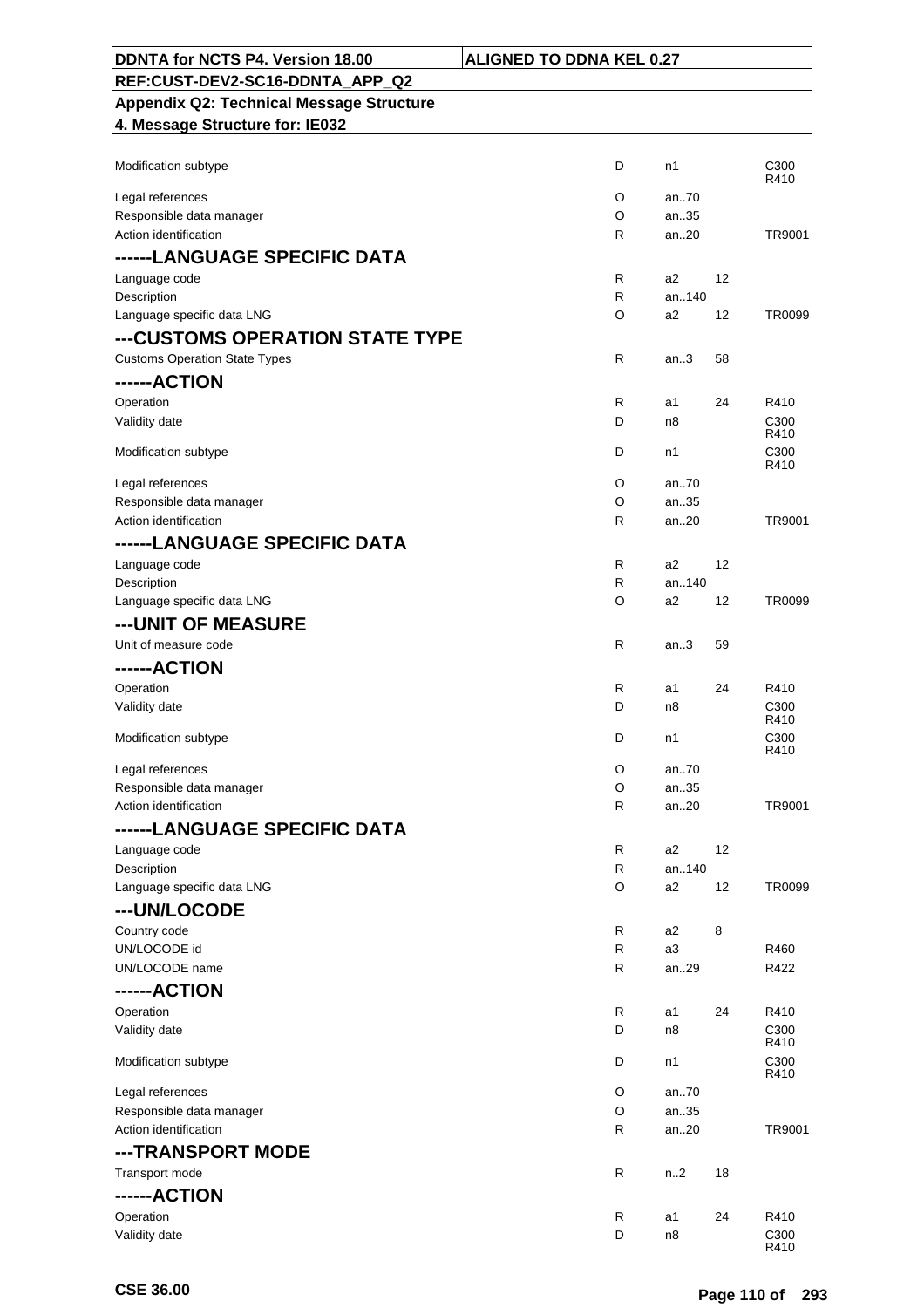| DDNTA for NCTS P4. Version 18.00                | <b>ALIGNED TO DDNA KEL 0.27</b> |    |                          |
|-------------------------------------------------|---------------------------------|----|--------------------------|
| REF:CUST-DEV2-SC16-DDNTA APP Q2                 |                                 |    |                          |
| <b>Appendix Q2: Technical Message Structure</b> |                                 |    |                          |
| 4. Message Structure for: IE032                 |                                 |    |                          |
|                                                 |                                 |    |                          |
| Modification subtype                            | D<br>n1                         |    | C <sub>300</sub>         |
| Legal references                                | O<br>an70                       |    | R410                     |
| Responsible data manager                        | O<br>an35                       |    |                          |
| Action identification                           | an.20<br>R                      |    | TR9001                   |
| ------LANGUAGE SPECIFIC DATA                    |                                 |    |                          |
| Language code                                   | R<br>a2                         | 12 |                          |
| Description                                     | an140<br>R                      |    |                          |
| Language specific data LNG                      | a2<br>O                         | 12 | TR0099                   |
| --- QUERY ON GUARANTEE TYPE                     |                                 |    |                          |
| Query identifier                                | R<br>n1                         | 54 |                          |
| ------ACTION                                    |                                 |    |                          |
| Operation                                       | R<br>a1                         | 24 | R410                     |
| Validity date                                   | D<br>n8                         |    | C <sub>300</sub>         |
|                                                 |                                 |    | R410                     |
| Modification subtype                            | D<br>n1                         |    | C <sub>300</sub><br>R410 |
| Legal references                                | O<br>an70                       |    |                          |
| Responsible data manager                        | O<br>an35                       |    |                          |
| Action identification                           | R<br>an20                       |    | TR9001                   |
| ------LANGUAGE SPECIFIC DATA                    |                                 |    |                          |
| Language code                                   | R<br>a2                         | 12 |                          |
| Description                                     | an140<br>R                      |    |                          |
| Language specific data LNG                      | O<br>a2                         | 12 | TR0099                   |
| ---SPECIFIC NOTES CODE                          |                                 |    |                          |
| Specific notes code                             | R<br>an.6                       | 67 |                          |
| ------ACTION                                    |                                 |    |                          |
| Operation                                       | R<br>a1                         | 24 | R410                     |
| Validity date                                   | D<br>n8                         |    | C <sub>300</sub>         |
|                                                 |                                 |    | R410                     |
| Modification subtype                            | D<br>n1                         |    | C300<br>R410             |
| Legal references                                | O<br>an70                       |    |                          |
| Responsible data manager                        | O<br>an35                       |    |                          |
| Action identification                           | R<br>an20                       |    | TR9001                   |
| ------LANGUAGE SPECIFIC DATA                    |                                 |    |                          |
| Language code                                   | R<br>a2                         | 12 |                          |
| Description                                     | R<br>an350                      |    |                          |
| Language specific data LNG                      | O<br>a2                         | 12 | TR0099                   |
| ---COMPLEMENTARY CODE                           |                                 |    |                          |
| Complementary code                              | R<br>n1                         | 86 |                          |
| ------LANGUAGE SPECIFIC DATA                    |                                 |    |                          |
| Language code                                   | R<br>a2                         | 12 |                          |
| Description                                     | R<br>an140                      |    |                          |
| Language specific data LNG                      | O<br>a2                         | 12 | TR0099                   |
| ------ACTION                                    |                                 |    |                          |
| Operation                                       | R<br>a1                         | 24 | R410                     |
| Validity date                                   | D<br>n8                         |    | C300                     |
| Modification subtype                            | D<br>n1                         |    | R410<br>C <sub>300</sub> |
|                                                 |                                 |    | R410                     |
| Legal references                                | O<br>an70                       |    |                          |
| Responsible data manager                        | O<br>an35                       |    |                          |
| Action identification                           | R<br>an20                       |    | TR9001                   |
| ---EXPORT QUERY REASON CODE                     |                                 |    |                          |
| Export_Query Reason Code                        | R<br>an.3                       | 89 |                          |
| ------LANGUAGE SPECIFIC DATA                    |                                 |    |                          |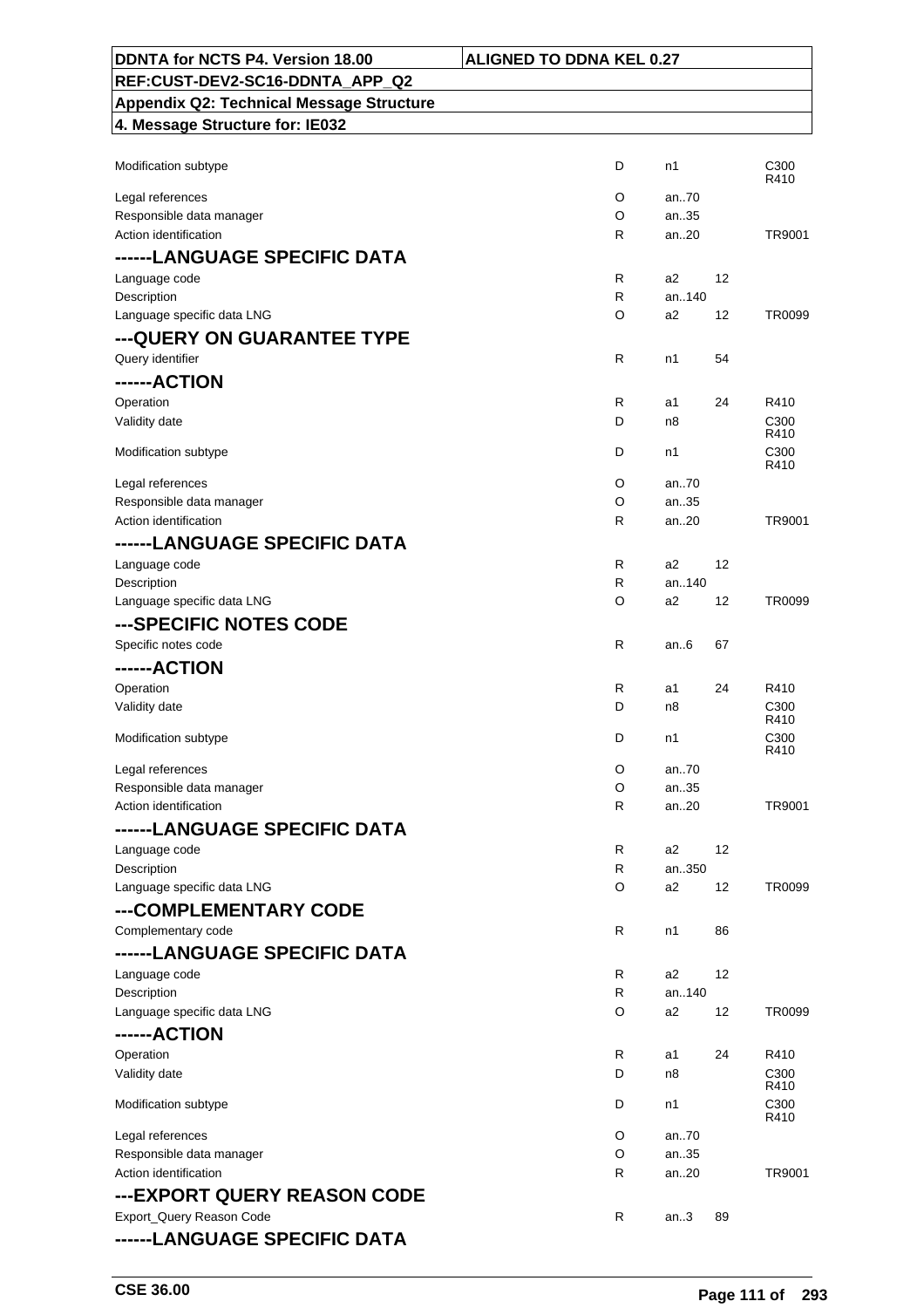| DDNTA for NCTS P4. Version 18.00<br><b>ALIGNED TO DDNA KEL 0.27</b> |        |                |    |                          |
|---------------------------------------------------------------------|--------|----------------|----|--------------------------|
| REF:CUST-DEV2-SC16-DDNTA APP Q2                                     |        |                |    |                          |
| <b>Appendix Q2: Technical Message Structure</b>                     |        |                |    |                          |
| 4. Message Structure for: IE032                                     |        |                |    |                          |
|                                                                     |        |                |    |                          |
| Language code                                                       | R      | a2             | 12 |                          |
| Description                                                         | R      | an140          |    |                          |
| Language specific data LNG                                          | O      | a2             | 12 | TR0099                   |
| ------ACTION                                                        |        |                |    |                          |
| Operation                                                           | R      | a1             | 24 | R410                     |
| Validity date                                                       | D      | n8             |    | C300<br>R410             |
| Modification subtype                                                | D      | n1             |    | C300                     |
|                                                                     |        |                |    | R410                     |
| Legal references                                                    | O      | an.70          |    |                          |
| Responsible data manager<br>Action identification                   | O<br>R | an35<br>an.20  |    | TR9001                   |
|                                                                     |        |                |    |                          |
| ---INCOTERM CODE                                                    |        |                |    |                          |
| Incoterm Code                                                       | R      | a3             | 90 |                          |
| ------LANGUAGE SPECIFIC DATA                                        |        |                |    |                          |
| Language code                                                       | R      | a2<br>an140    | 12 |                          |
| Description<br>Language specific data LNG                           | R<br>O | a2             | 12 | TR0099                   |
|                                                                     |        |                |    |                          |
| ------ACTION                                                        |        |                |    |                          |
| Operation<br>Validity date                                          | R<br>D | a1<br>n8       | 24 | R410<br>C <sub>300</sub> |
|                                                                     |        |                |    | R410                     |
| Modification subtype                                                | D      | n1             |    | C300                     |
| Legal references                                                    | O      | an.70          |    | R410                     |
| Responsible data manager                                            | O      | an35           |    |                          |
| Action identification                                               | R      | an20           |    | TR9001                   |
| ---NATURE OF TRANSACTION CODE                                       |        |                |    |                          |
| Nature of transaction code                                          | R      | n.2            | 91 |                          |
| ------LANGUAGE SPECIFIC DATA                                        |        |                |    |                          |
| Language code                                                       | R      | a2             | 12 |                          |
| Description                                                         | R      | an350          |    |                          |
| Language specific data LNG                                          | O      | a2             | 12 | TR0099                   |
| ------ACTION                                                        |        |                |    |                          |
| Operation                                                           | R      | a1             | 24 | R410                     |
| Validity date                                                       | D      | n8             |    | C300                     |
|                                                                     |        |                |    | R410                     |
| Modification subtype                                                | D      | n1             |    | C300<br>R410             |
| Legal references                                                    | O      | an70           |    |                          |
| Responsible data manager                                            | O      | an35           |    |                          |
| Action identification                                               | R      | an20           |    | TR9001                   |
| ---PROCEDURE REQUESTED                                              |        |                |    |                          |
| Procedure requested                                                 | R      | an2            | 92 |                          |
| ------LANGUAGE SPECIFIC DATA                                        |        |                |    |                          |
| Language code                                                       | R      | a2             | 12 |                          |
| Description                                                         | R      | an350          |    |                          |
| Language specific data LNG                                          | O      | a <sub>2</sub> | 12 | TR0099                   |
| ------ACTION                                                        |        |                |    |                          |
| Operation                                                           | R      | a1             | 24 | R410                     |
| Validity date                                                       | D      | n8             |    | C300<br>R410             |
| Modification subtype                                                | D      | n1             |    | C300                     |
|                                                                     |        |                |    | R410                     |
| Legal references                                                    | O      | an70           |    |                          |
| Responsible data manager<br>Action identification                   | O<br>R | an35<br>an20   |    | TR9001                   |
|                                                                     |        |                |    |                          |
| --- PREVIOUS PROCEDURE                                              |        |                |    |                          |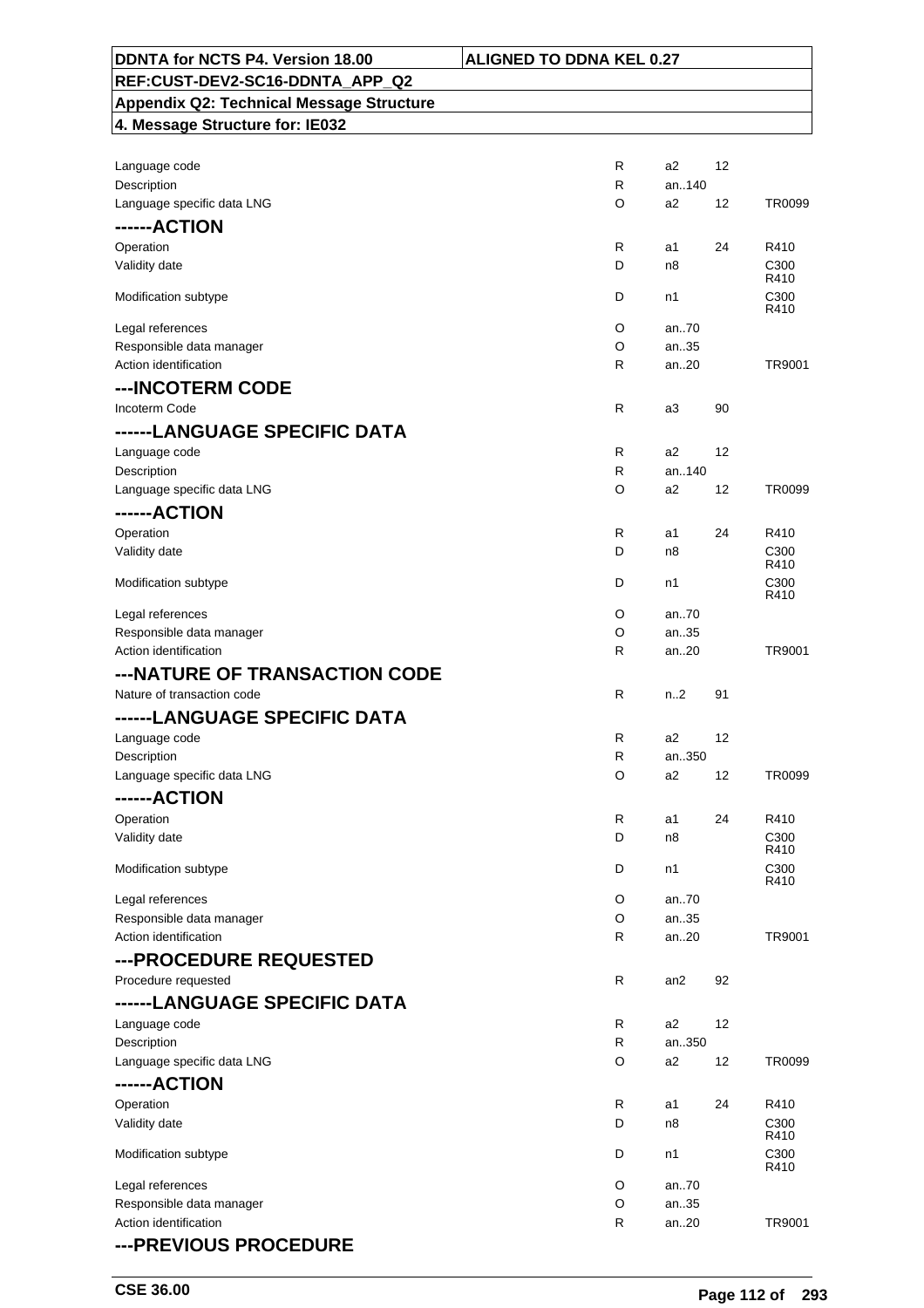| <b>\LIGNED TO DDNA KEL 0.27</b> |
|---------------------------------|
|---------------------------------|

### **DDNTA for NCTS P4. Version 18.00 ALIGNATI REF:CUST-DEV2-SC16-DDNTA\_APP\_Q2 Appendix Q2: Technical Message Structure**

| <b>Previous Procedure</b>          | $\mathsf{R}$ | an2          | 93 |                          |
|------------------------------------|--------------|--------------|----|--------------------------|
| ------LANGUAGE SPECIFIC DATA       |              |              |    |                          |
| Language code                      | R            | a2           | 12 |                          |
| Description                        | R            | an350        |    |                          |
| Language specific data LNG         | O            | a2           | 12 | TR0099                   |
| ------ACTION                       |              |              |    |                          |
| Operation                          | R            | a1           | 24 | R410                     |
| Validity date                      | D            | n8           |    | C300                     |
|                                    |              |              |    | R410                     |
| Modification subtype               | D            | n1           |    | C300                     |
| Legal references                   | O            | an70         |    | R410                     |
| Responsible data manager           | O            | an35         |    |                          |
| Action identification              | R            | an20         |    | TR9001                   |
|                                    |              |              |    |                          |
| ---REPRESENTATIVE STATUS CODE      |              |              |    |                          |
| Representative status code         | R            | n1           | 94 |                          |
| ------LANGUAGE SPECIFIC DATA       |              |              |    |                          |
| Language code                      | R            | a2           | 12 |                          |
| Description                        | $\mathsf{R}$ | an140        |    |                          |
| Language specific data LNG         | O            | a2           | 12 | TR0099                   |
| ------ACTION                       |              |              |    |                          |
| Operation                          | R            | a1           | 24 | R410                     |
| Validity date                      | D            | n8           |    | C <sub>300</sub>         |
|                                    |              |              |    | R410                     |
| Modification subtype               | D            | n1           |    | C300<br>R410             |
| Legal references                   | O            | an70         |    |                          |
| Responsible data manager           | O            | an35         |    |                          |
| Action identification              | R            | an20         |    | TR9001                   |
| ---RISK ANALYSIS RESULT CODE       |              |              |    |                          |
| Risk Analysis result code          | $\mathsf{R}$ | an1          | 95 |                          |
| ------ACTION                       |              |              |    |                          |
|                                    |              |              |    |                          |
| Operation                          | R            | a1           | 24 | R410                     |
| Validity date                      | D            | n8           |    | C <sub>300</sub><br>R410 |
| Modification subtype               | D            | n1           |    | C300                     |
|                                    |              |              |    | R410                     |
| Legal references                   | O            | an70         |    |                          |
| Responsible data manager           | O            | an35         |    |                          |
| Action identification              | R            | an20         |    | TR9001                   |
| ------LANGUAGE SPECIFIC DATA       |              |              |    |                          |
| Language code                      | R            | a2           | 12 |                          |
| Description                        | R            | an140        |    |                          |
| Language specific data LNG         | O            | a2           | 12 | TR0099                   |
| ---SPECIFIC CIRCUMSTANCE INDICATOR |              |              |    |                          |
| Specific Circumstance Indicator    | R            | a1           | 96 |                          |
| ------LANGUAGE SPECIFIC DATA       |              |              |    |                          |
| Language code                      | R            | a2           | 12 |                          |
| Description                        | R            | an140        |    |                          |
| Language specific data LNG         | O            | a2           | 12 | TR0099                   |
| ------ACTION                       |              |              |    |                          |
| Operation                          | R            | a1           | 24 | R410                     |
| Validity date                      | D            | n8           |    | C300                     |
|                                    |              |              |    | R410                     |
| Modification subtype               | D            | n1           |    | C <sub>300</sub>         |
|                                    |              |              |    | R410                     |
| Legal references                   | O<br>O       | an70<br>an35 |    |                          |
| Responsible data manager           |              |              |    |                          |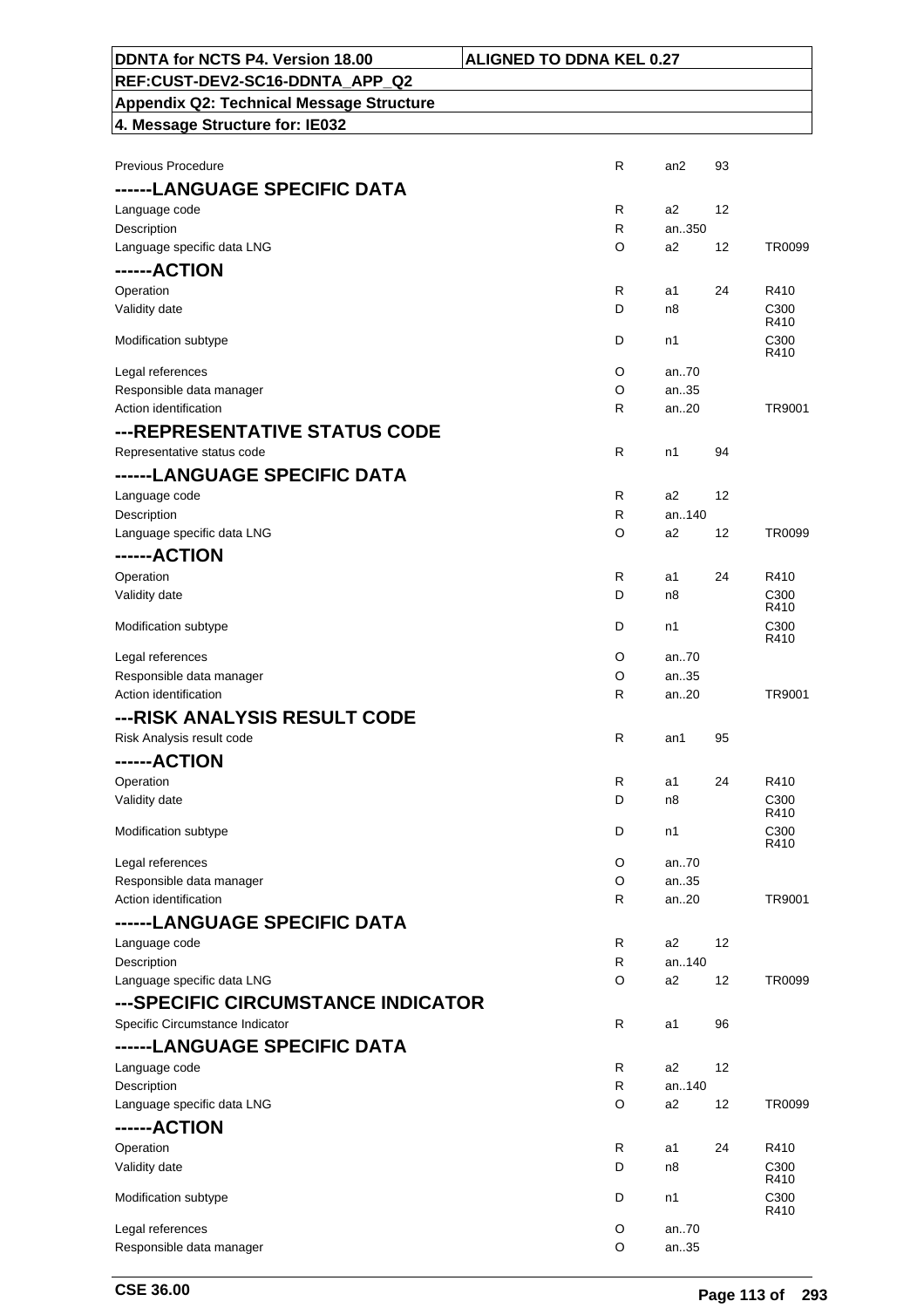| ---SUMMARY DECLARATION REJECTION REASON CODE |                              |                         |     |              |
|----------------------------------------------|------------------------------|-------------------------|-----|--------------|
| Summary Declaration rejection reason code    | R                            | n.2                     | 97  |              |
| ------ACTION                                 |                              |                         |     |              |
| Operation                                    | R                            | a1                      | 24  | R410         |
| Validity date                                | D                            | n8                      |     | C300<br>R410 |
| Modification subtype                         | D                            | n1                      |     | C300         |
|                                              |                              |                         |     | R410         |
| Legal references                             | O                            | an70                    |     |              |
| Responsible data manager                     | O                            | an35                    |     |              |
| Action identification                        | R                            | an20                    |     | TR9001       |
| ------LANGUAGE SPECIFIC DATA                 |                              |                         |     |              |
| Language code                                | $\mathsf{R}$<br>$\mathsf{R}$ | a2<br>an140             | 12  |              |
| Description<br>Language specific data LNG    | O                            | a2                      | 12  | TR0099       |
|                                              |                              |                         |     |              |
| ---TYPE OF TAX                               |                              |                         |     |              |
| Type of tax                                  | R                            | an3                     | 98  |              |
| ------LANGUAGE SPECIFIC DATA                 |                              |                         |     |              |
| Language code                                | $\mathsf{R}$                 | a <sub>2</sub><br>an140 | 12  |              |
| Description<br>Language specific data LNG    | R<br>O                       | a2                      | 12  | TR0099       |
|                                              |                              |                         |     |              |
| ------ACTION                                 |                              |                         |     |              |
| Operation<br>Validity date                   | R<br>D                       | a1<br>n8                | 24  | R410<br>C300 |
|                                              |                              |                         |     | R410         |
| Modification subtype                         | D                            | n1                      |     | C300         |
| Legal references                             | O                            | an70                    |     | R410         |
| Responsible data manager                     | O                            | an35                    |     |              |
| Action identification                        | R                            | an20                    |     | TR9001       |
| ---WAREHOUSE TYPE                            |                              |                         |     |              |
| Warehouse type                               | R                            | a1                      | 99  |              |
| ------ACTION                                 |                              |                         |     |              |
| Operation                                    | R                            | a1                      | 24  | R410         |
| Validity date                                | D                            | n8                      |     | C300         |
|                                              |                              |                         |     | R410         |
| Modification subtype                         | D                            | n1                      |     | C300<br>R410 |
| Legal references                             | O                            | an70                    |     |              |
| Responsible data manager                     | O                            | an35                    |     |              |
| Action identification                        | R                            | an20                    |     | TR9001       |
| ------LANGUAGE SPECIFIC DATA                 |                              |                         |     |              |
| Language code                                | R                            | a2                      | 12  |              |
| Description                                  | R                            | an140                   |     |              |
| Language specific data LNG                   | O                            | a2                      | 12  | TR0099       |
| --- UN DANGEROUS GOODS CODE                  |                              |                         |     |              |
| UN dangerous goods code                      | $\mathsf{R}$                 | an4                     | 101 |              |
| ------LANGUAGE SPECIFIC DATA                 |                              |                         |     |              |
| Language code                                | R                            | a2                      | 12  |              |
| Description                                  | R                            | an350                   |     |              |
| Language specific data LNG                   | O                            | a <sub>2</sub>          | 12  | TR0099       |
| ------ACTION                                 |                              |                         |     |              |
| Operation                                    | R                            | a1                      | 24  | R410         |
| Validity date                                | D                            | n8                      |     | C300<br>R410 |
| Modification subtype                         | D                            | n1                      |     | C300<br>R410 |

Action identification **Action** is a control of the control of the control of the control of the control of the control of the control of the control of the control of the control of the control of the control of the contro

**DDNTA for NCTS P4. Version 18.00 ALIGNED TO DDNA KEL 0.27**

**REF:CUST-DEV2-SC16-DDNTA\_APP\_Q2 Appendix Q2: Technical Message Structure**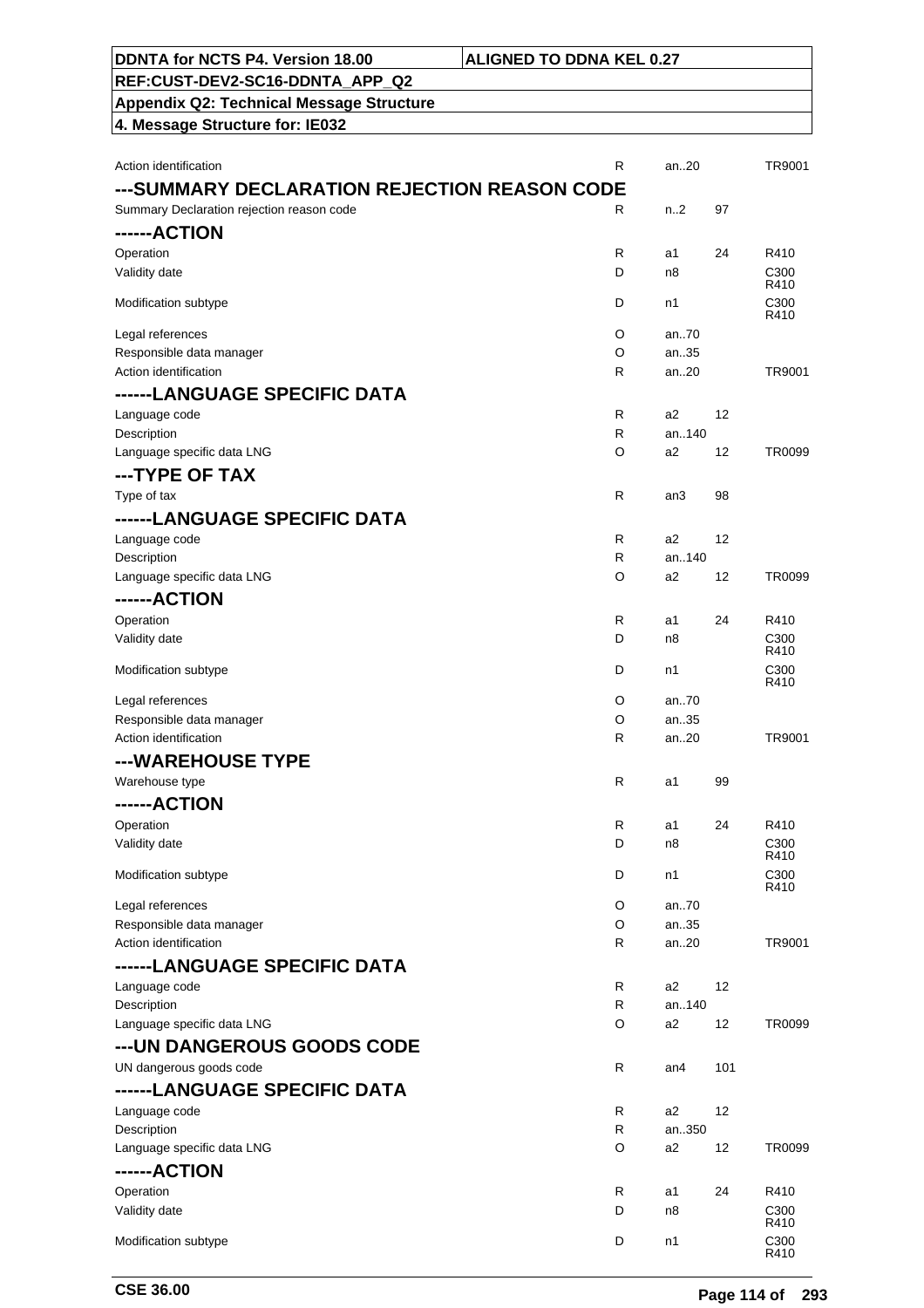| DDNTA for NCTS P4. Version 18.00                  | <b>ALIGNED TO DDNA KEL 0.27</b> |               |                    |
|---------------------------------------------------|---------------------------------|---------------|--------------------|
| REF:CUST-DEV2-SC16-DDNTA APP Q2                   |                                 |               |                    |
| <b>Appendix Q2: Technical Message Structure</b>   |                                 |               |                    |
| 4. Message Structure for: IE032                   |                                 |               |                    |
|                                                   |                                 |               |                    |
| Legal references                                  | O                               | an70          |                    |
| Responsible data manager                          | O                               | an35          |                    |
| Action identification                             | $\mathsf{R}$                    | an20          | TR9001             |
| ---COMMUNITY NATIONAL PROCEDURE                   |                                 |               |                    |
| Community / National Procedure                    | $\mathsf{R}$                    | an3           | 102                |
| ------LANGUAGE SPECIFIC DATA                      |                                 |               |                    |
| Language code                                     | R                               | a2            | 12                 |
| Description                                       | R                               | an350         |                    |
| Language specific data LNG                        | O                               | a2            | 12<br>TR0099       |
| ------ACTION                                      |                                 |               |                    |
| Operation                                         | R                               |               |                    |
| Validity date                                     | D                               | a1<br>n8      | 24<br>R410<br>C300 |
|                                                   |                                 |               | R410               |
| Modification subtype                              | D                               | n1            | C300               |
|                                                   |                                 |               | R410               |
| Legal references                                  | O                               | an.70         |                    |
| Responsible data manager<br>Action identification | O                               | an.35<br>an20 | TR9001             |
|                                                   | R                               |               |                    |
| ---PREVIOUS DOCUMENT CATEGORY                     |                                 |               |                    |
| <b>Previous Document Category</b>                 | R                               | a1            | 103                |
| ------LANGUAGE SPECIFIC DATA                      |                                 |               |                    |
| Language code                                     | $\mathsf{R}$                    | a2            | 12                 |
| Description                                       | $\mathsf{R}$                    | an140         |                    |
| Language specific data LNG                        | O                               | a2            | 12<br>TR0099       |
| ------ACTION                                      |                                 |               |                    |
| Operation                                         | R                               | a1            | 24<br>R410         |
| Validity date                                     | D                               | n8            | C300               |
|                                                   |                                 |               | R410               |
| Modification subtype                              | D                               | n1            | C300<br>R410       |
| Legal references                                  | O                               | an.70         |                    |
| Responsible data manager                          | O                               | an35          |                    |
| Action identification                             | R                               | an20          | TR9001             |
| ---METHOD OF PAYMENT                              |                                 |               |                    |
| Method of payment                                 | $\mathsf{R}$                    | a1            | 104                |
| ------ACTION                                      |                                 |               |                    |
|                                                   | R                               |               | 24<br>R410         |
| Operation<br>Validity date                        | D                               | a1<br>n8      | C300               |
|                                                   |                                 |               | R410               |
| Modification subtype                              | D                               | n1            | C300               |
|                                                   |                                 |               | R410               |
| Legal references                                  | O                               | an.70         |                    |
| Responsible data manager<br>Action identification | O                               | an35          | TR9001             |
|                                                   | R                               | an20          |                    |
| ------LANGUAGE SPECIFIC DATA                      |                                 |               |                    |
| Language code                                     | R                               | a2            | 12                 |
| Description                                       | R                               | an140         |                    |
| Language specific data LNG                        | O                               | a2            | 12<br>TR0099       |
| ---TRANSPORT CHARGES METHOD OF PAYMENT            |                                 |               |                    |
| Transport charges/ Method of Payment              | $\mathsf{R}$                    | a1            | 116                |
| ------ACTION                                      |                                 |               |                    |
| Operation                                         | R                               | a1            | 24<br>R410         |
| Validity date                                     | D                               | n8            | C300               |
|                                                   |                                 |               | R410               |
| Modification subtype                              | D                               | n1            | C300<br>R410       |
| Legal references                                  | O                               | an70          |                    |
| Responsible data manager                          | O                               | an35          |                    |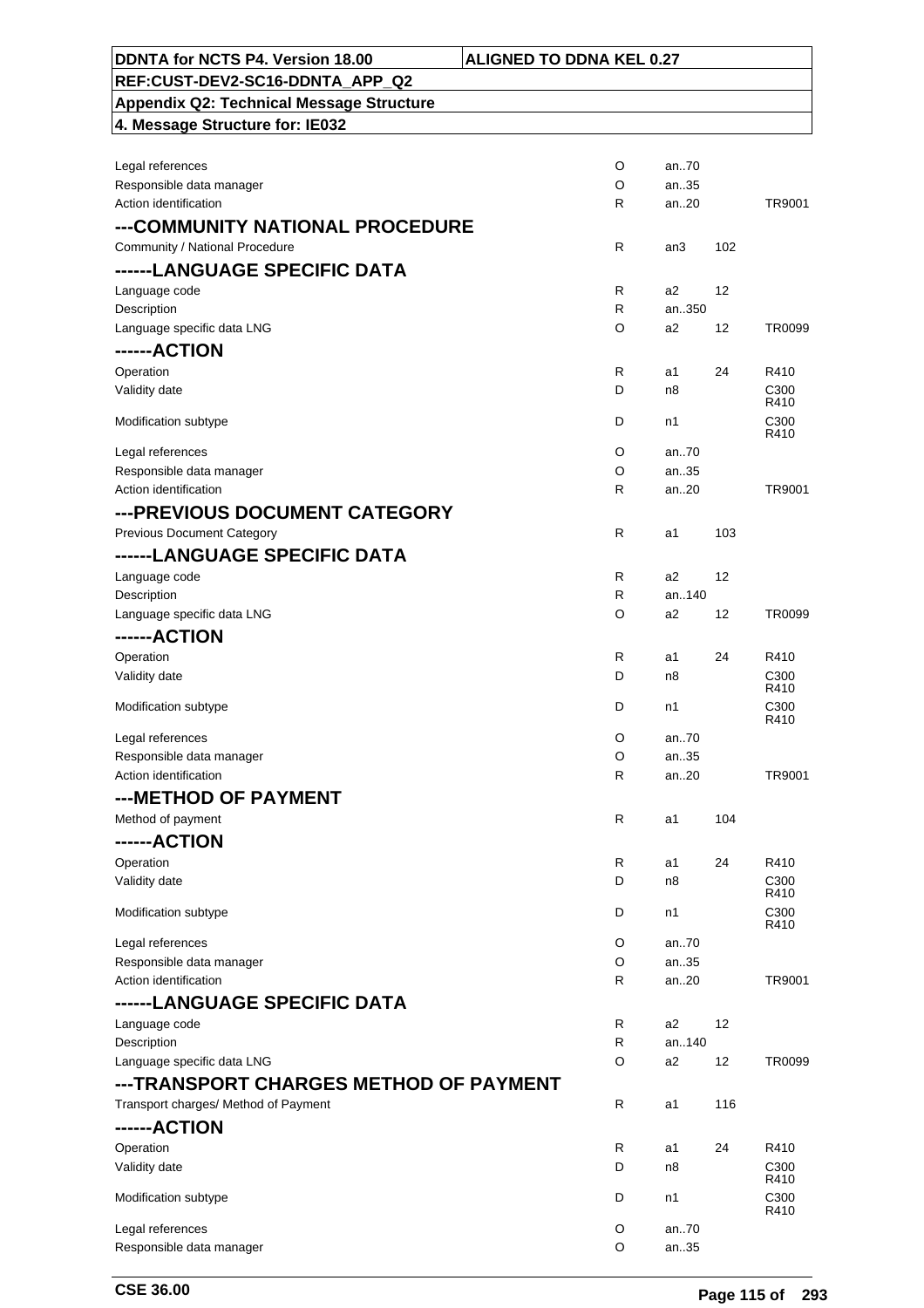| DDNTA for NCTS P4. Version 18.00             | <b>ALIGNED TO DDNA KEL 0.27</b> |     |                          |
|----------------------------------------------|---------------------------------|-----|--------------------------|
| REF:CUST-DEV2-SC16-DDNTA_APP_Q2              |                                 |     |                          |
| Appendix Q2: Technical Message Structure     |                                 |     |                          |
| 4. Message Structure for: IE032              |                                 |     |                          |
|                                              |                                 |     |                          |
| Action identification                        | $\mathsf{R}$<br>an20            |     | TR9001                   |
| ------LANGUAGE SPECIFIC DATA                 |                                 |     |                          |
| Language code                                | R<br>a2                         | 12  |                          |
| Description                                  | R<br>an140                      |     |                          |
| Language specific data LNG                   | O<br>a <sub>2</sub>             | 12  | TR0099                   |
| ---DECLARATION TYPE                          |                                 |     |                          |
| Type of declaration                          | R<br>an9                        | 31  |                          |
| ------ACTION                                 |                                 |     |                          |
| Operation                                    | $\mathsf{R}$<br>a1              | 24  | R410                     |
| Validity date                                | D<br>n8                         |     | C <sub>300</sub><br>R410 |
| Modification subtype                         | D<br>n1                         |     | C <sub>300</sub>         |
|                                              | O<br>an.70                      |     | R410                     |
| Legal references<br>Responsible data manager | O<br>an.35                      |     |                          |
| Action identification                        | R<br>an20                       |     | TR9001                   |
| ------LANGUAGE SPECIFIC DATA                 |                                 |     |                          |
| Language code                                | R<br>a2                         | 12  |                          |
| Description                                  | $\mathsf{R}$<br>an140           |     |                          |
| Language specific data LNG                   | O<br>a2                         | 12  | TR0099                   |
| ---DECLARATION TYPE (BOX 1.2)                |                                 |     |                          |
| Type of declaration (Box 1.2)                | $\mathsf{R}$<br>a1              | 87  |                          |
| ------ACTION                                 |                                 |     |                          |
| Operation                                    | R<br>a1                         | 24  | R410                     |
| Validity date                                | D<br>n8                         |     | C <sub>300</sub>         |
| Modification subtype                         | D<br>n1                         |     | R410<br>C300<br>R410     |
| Legal references                             | O<br>an70                       |     |                          |
| Responsible data manager                     | O<br>an35                       |     |                          |
| Action identification                        | R<br>an20                       |     | TR9001                   |
| ------LANGUAGE SPECIFIC DATA                 |                                 |     |                          |
| Language code                                | $\mathsf{R}$<br>a2              | 12  |                          |
| Description                                  | $\mathsf R$<br>an140            |     |                          |
| Language specific data LNG                   | O<br>a2                         | 12  | TR0099                   |
| ---INFORMATION                               |                                 |     |                          |
| <b>Information Code</b>                      | $\mathsf{R}$<br>n2              | 119 |                          |
| ------ACTION                                 |                                 |     |                          |
| Operation                                    | $\mathsf{R}$<br>a1              | 24  | R410                     |
| Validity date                                | D<br>n8                         |     | C <sub>300</sub><br>R410 |
| Modification subtype                         | D<br>n1                         |     | C300<br>R410             |
| Legal references                             | O<br>an70                       |     |                          |
| Responsible data manager                     | O<br>an35                       |     |                          |
| Action identification                        | an20<br>R                       |     | TR9001                   |
| ------LANGUAGE SPECIFIC DATA                 |                                 |     |                          |
| Language code                                | $\mathsf R$<br>a2               | 12  |                          |
| Description                                  | $\mathsf{R}$<br>an140           |     |                          |
| Language specific data LNG                   | O<br>a2                         | 12  | TR0099                   |
| --- PREVIOUS DOCUMENT TYPE                   |                                 |     |                          |
| Previous document type                       | $\mathsf{R}$<br>an $6$          | 14  |                          |
| ------ACTION                                 |                                 |     |                          |
| Operation                                    | R<br>a1                         | 24  | R410                     |
| Validity date                                | D<br>n8                         |     | C <sub>300</sub><br>R410 |
| Modification subtype                         | D<br>n1                         |     | C300<br>R410             |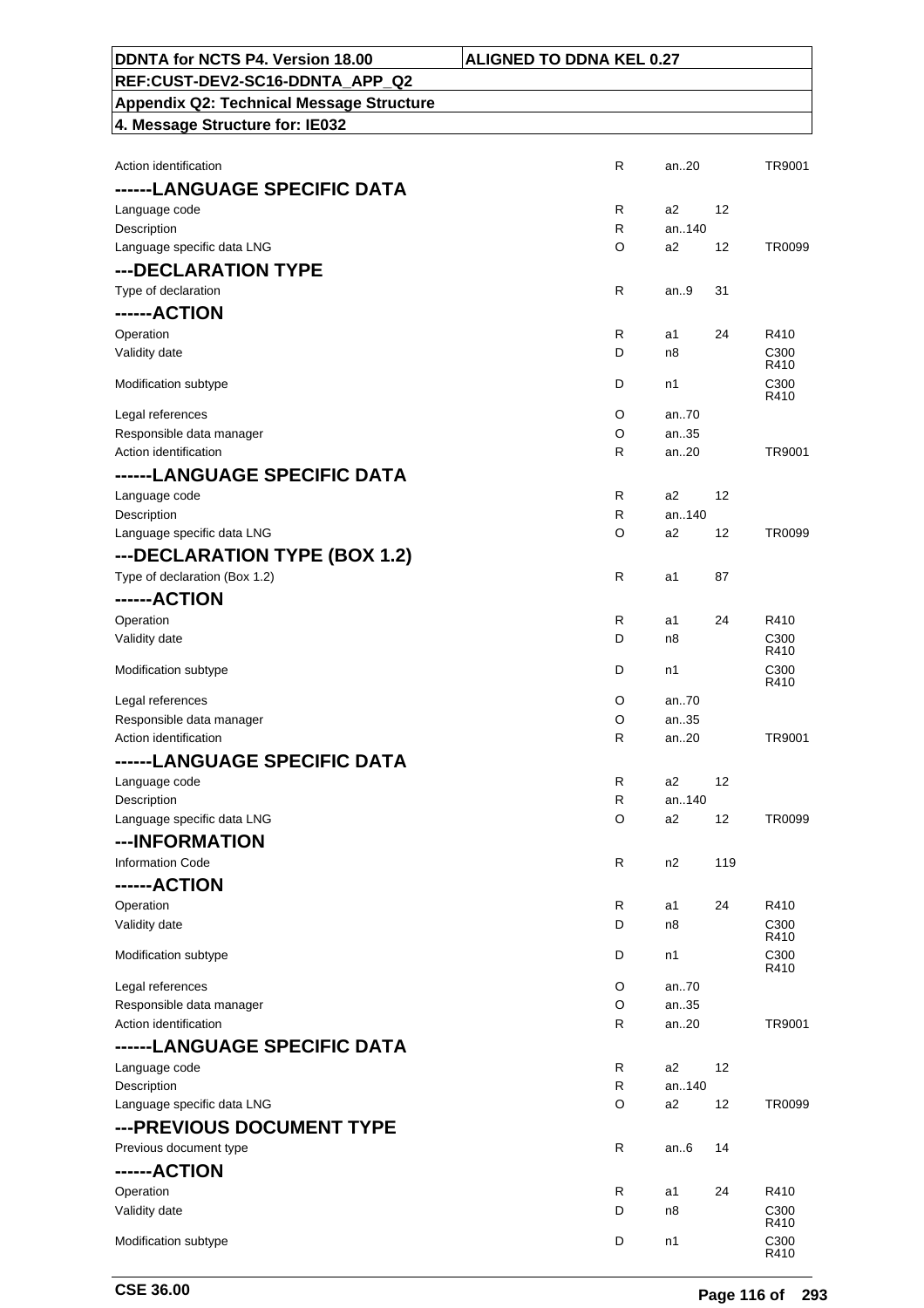| DDNTA for NCTS P4. Version 18.00                | <b>ALIGNED TO DDNA KEL 0.27</b> |                |     |                  |
|-------------------------------------------------|---------------------------------|----------------|-----|------------------|
| REF:CUST-DEV2-SC16-DDNTA_APP_Q2                 |                                 |                |     |                  |
| <b>Appendix Q2: Technical Message Structure</b> |                                 |                |     |                  |
| 4. Message Structure for: IE032                 |                                 |                |     |                  |
|                                                 |                                 |                |     |                  |
| Legal references                                | O                               | an.70          |     |                  |
| Responsible data manager                        | O                               | an35           |     |                  |
| Action identification                           | R                               | an20           |     | TR9001           |
| ------LANGUAGE SPECIFIC DATA                    |                                 |                |     |                  |
|                                                 |                                 |                |     |                  |
| Language code                                   | R<br>R                          | a2<br>an140    | 12  |                  |
| Description                                     | O                               | a2             | 12  | TR0099           |
| Language specific data LNG                      |                                 |                |     |                  |
| ---REQUESTED INFORMATION                        |                                 |                |     |                  |
| Requested Information Code                      | R                               | n1             | 118 |                  |
| ------LANGUAGE SPECIFIC DATA                    |                                 |                |     |                  |
| Language code                                   | R                               | a <sub>2</sub> | 12  |                  |
| Description                                     | R                               | an140          |     |                  |
| Language specific data LNG                      | O                               | a <sub>2</sub> | 12  | TR0099           |
| ------ACTION                                    |                                 |                |     |                  |
| Operation                                       | R                               | a1             | 24  | R410             |
| Validity date                                   | D                               | n8             |     | C300             |
|                                                 |                                 |                |     | R410             |
| Modification subtype                            | D                               | n1             |     | C300<br>R410     |
| Legal references                                | O                               | an70           |     |                  |
| Responsible data manager                        | O                               | an35           |     |                  |
| Action identification                           | R                               | an20           |     | TR9001           |
| --- ITEM NUMBER REJECTION REASON CODE           |                                 |                |     |                  |
| Item number rejection reason code               | R                               | n <sub>2</sub> | 106 |                  |
| ------ACTION                                    |                                 |                |     |                  |
|                                                 |                                 | a1             | 24  | R410             |
| Operation<br>Validity date                      | R<br>D                          | n8             |     | C300             |
|                                                 |                                 |                |     | R410             |
| Modification subtype                            | D                               | n1             |     | C <sub>300</sub> |
|                                                 |                                 |                |     | R410             |
| Legal references                                | O                               | an70           |     |                  |
| Responsible data manager                        | $\circ$                         | an35           |     |                  |
| Action identification                           | R                               | an20           |     | TR9001           |
| ------LANGUAGE SPECIFIC DATA                    |                                 |                |     |                  |
| Language code                                   | R                               | a <sub>2</sub> | 12  |                  |
| Description                                     | R                               | an140          |     |                  |
| Language specific data LNG                      | O                               | a <sub>2</sub> | 12  | TR0099           |
| ---CUSTOMS INTERVENTION                         |                                 |                |     |                  |
| Customs Intervention code                       | R                               | an $4$         | 108 |                  |
| ------ACTION                                    |                                 |                |     |                  |
| Operation                                       | R                               | a1             | 24  | R410             |
| Validity date                                   | D                               | n8             |     | C300             |
|                                                 |                                 |                |     | R410             |
| Modification subtype                            | D                               | n1             |     | C300<br>R410     |
| Legal references                                | O                               | an70           |     |                  |
| Responsible data manager                        | O                               | an35           |     |                  |
| Action identification                           | R                               | an20           |     | TR9001           |
| ------LANGUAGE SPECIFIC DATA                    |                                 |                |     |                  |
| Language code                                   | R                               | a2             | 12  |                  |
| Description                                     | R                               | an140          |     |                  |
| Language specific data LNG                      | O                               | a2             | 12  | TR0099           |
| ---INFORMATION TYPE                             |                                 |                |     |                  |
| Information type                                | R                               | n <sub>2</sub> | 109 |                  |
| ------ACTION                                    |                                 |                |     |                  |
|                                                 | $\mathsf{R}$                    |                |     |                  |
| Operation                                       |                                 | a1             | 24  | R410             |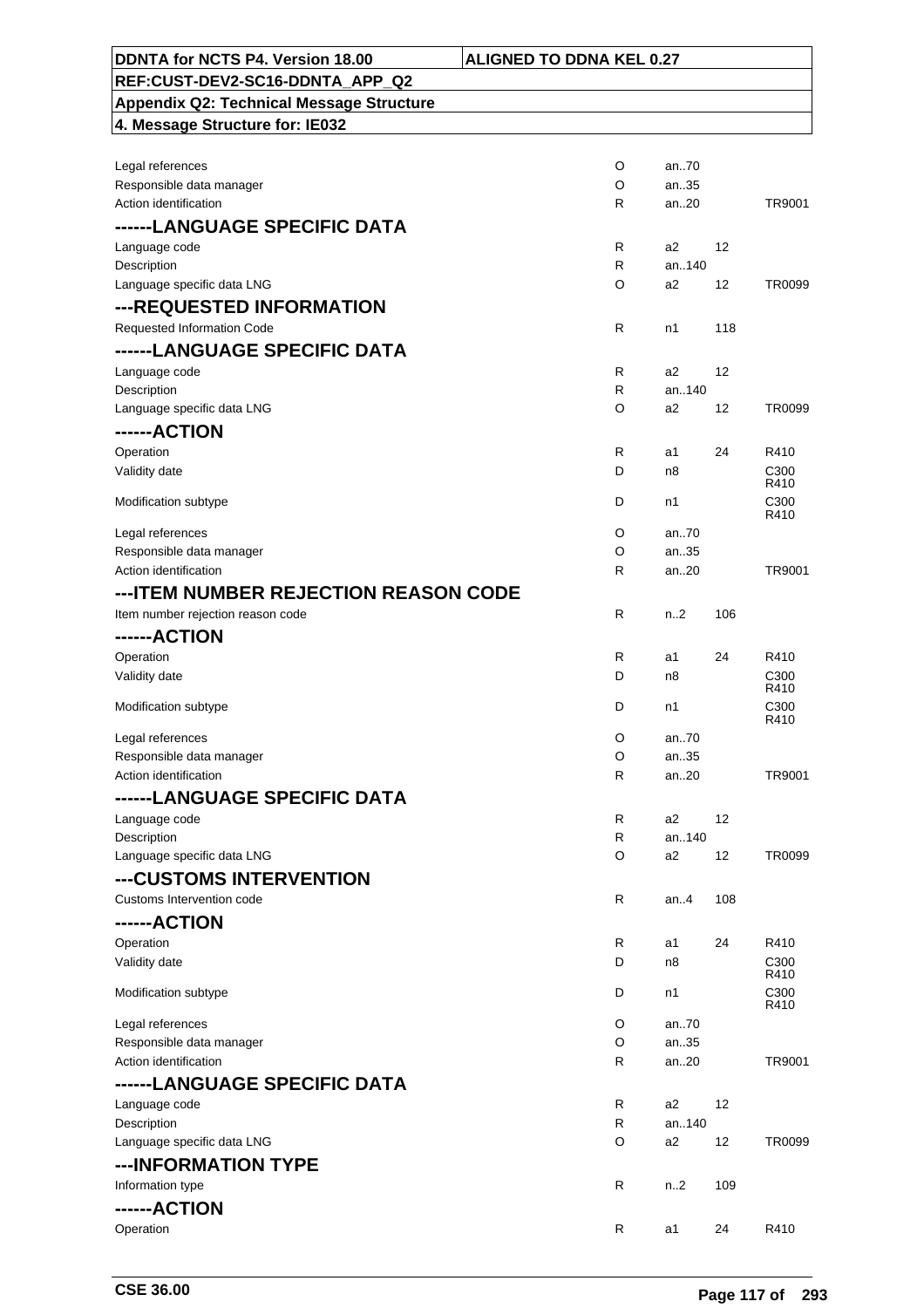| DDNTA for NCTS P4. Version 18.00                | <b>ALIGNED TO DDNA KEL 0.27</b> |                  |    |               |
|-------------------------------------------------|---------------------------------|------------------|----|---------------|
| REF:CUST-DEV2-SC16-DDNTA APP Q2                 |                                 |                  |    |               |
| <b>Appendix Q2: Technical Message Structure</b> |                                 |                  |    |               |
| 4. Message Structure for: IE032                 |                                 |                  |    |               |
|                                                 |                                 |                  |    |               |
| Validity date                                   | D                               | n <sub>8</sub>   |    | C300<br>R410  |
| Modification subtype                            | D                               | n1               |    | C300<br>R410  |
| Legal references                                | O                               | an70             |    |               |
| Responsible data manager                        | O                               | an35             |    |               |
| Action identification                           | R                               | an20             |    | TR9001        |
| ------LANGUAGE SPECIFIC DATA                    |                                 |                  |    |               |
| Language code                                   | R                               | a2               | 12 |               |
| Description                                     | R                               | an140            |    |               |
| Language specific data LNG                      | O                               | a <sub>2</sub>   | 12 | TR0099        |
| ---RESPONSE CODE                                |                                 |                  |    |               |
| Response Code                                   | R                               | n <sub>1</sub> 2 | 29 |               |
| ------LANGUAGE SPECIFIC DATA                    |                                 |                  |    |               |
| Language code                                   | R                               | a2               | 12 |               |
| Description                                     | R                               | an140            |    |               |
| Language specific data LNG                      | O                               | a2               | 12 | <b>TR0099</b> |
| ------ACTION                                    |                                 |                  |    |               |
| Operation                                       | R                               | a1               | 24 | R410          |
| Validity date                                   | D                               | n8               |    | C300<br>R410  |
| Modification subtype                            | D                               | n1               |    | C300<br>R410  |
| Legal references                                | $\circ$                         | an.70            |    |               |
| Responsible data manager                        | O                               | an35             |    |               |
| Action identification                           | R                               | an20             |    | TR9001        |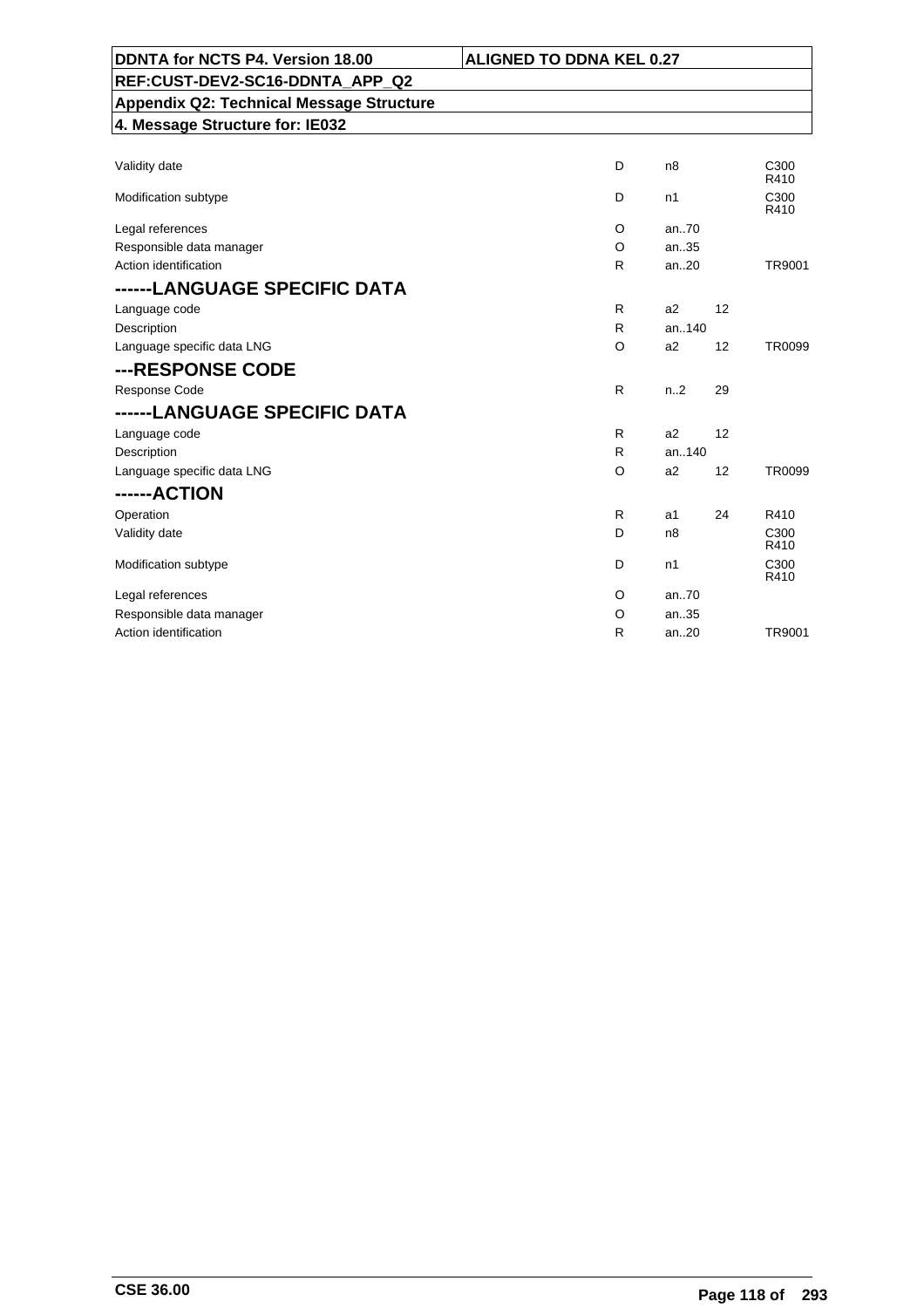**DDNTA for NCTS P4. Version 18.00 ALIGNED TO DDNA KEL 0.27**

**REF:CUST-DEV2-SC16-DDNTA\_APP\_Q2**

**Appendix Q2: Technical Message Structure**

**4. Message Structure for: IE034**

| <b>IE034</b>            | (CD034A)                                      | <b>QUERY ON GUARANTEES</b> |     |   | (C_GUA_QUE)                                           |
|-------------------------|-----------------------------------------------|----------------------------|-----|---|-------------------------------------------------------|
|                         |                                               |                            |     |   |                                                       |
| MESSAGE                 |                                               |                            | 1x  | R |                                                       |
|                         | --- (REQUESTER PRINCIPAL) TRADER              |                            | 1x  | D | R <sub>265</sub> R <sub>266</sub><br>R <sub>275</sub> |
| --- (GUARANTEE) COUNTRY |                                               |                            | 1x  | D | C <sub>227</sub>                                      |
|                         | --- (REQUESTER) CUSTOMS OFFICE                |                            | 1x  | D | R265 R266                                             |
|                         | --- (GUARANTEE SIMPLIFICATION) CUSTOMS OFFICE |                            | 1x  | D | R <sub>265</sub> R <sub>266</sub>                     |
|                         | --- (RECOVERY) CUSTOMS OFFICE                 |                            | 1x  | D | R262 R265                                             |
| --- GUARANTEE REFERENCE |                                               |                            | 99x | R |                                                       |
| ------ GUARANTEE QUERY  |                                               |                            | 1x  | R |                                                       |
|                         | ------ (OWNER PRINCIPAL) TRADER               |                            | 1x  | O |                                                       |
| ------ACCESS CODE       |                                               |                            | 1x  | O | R <sub>270</sub>                                      |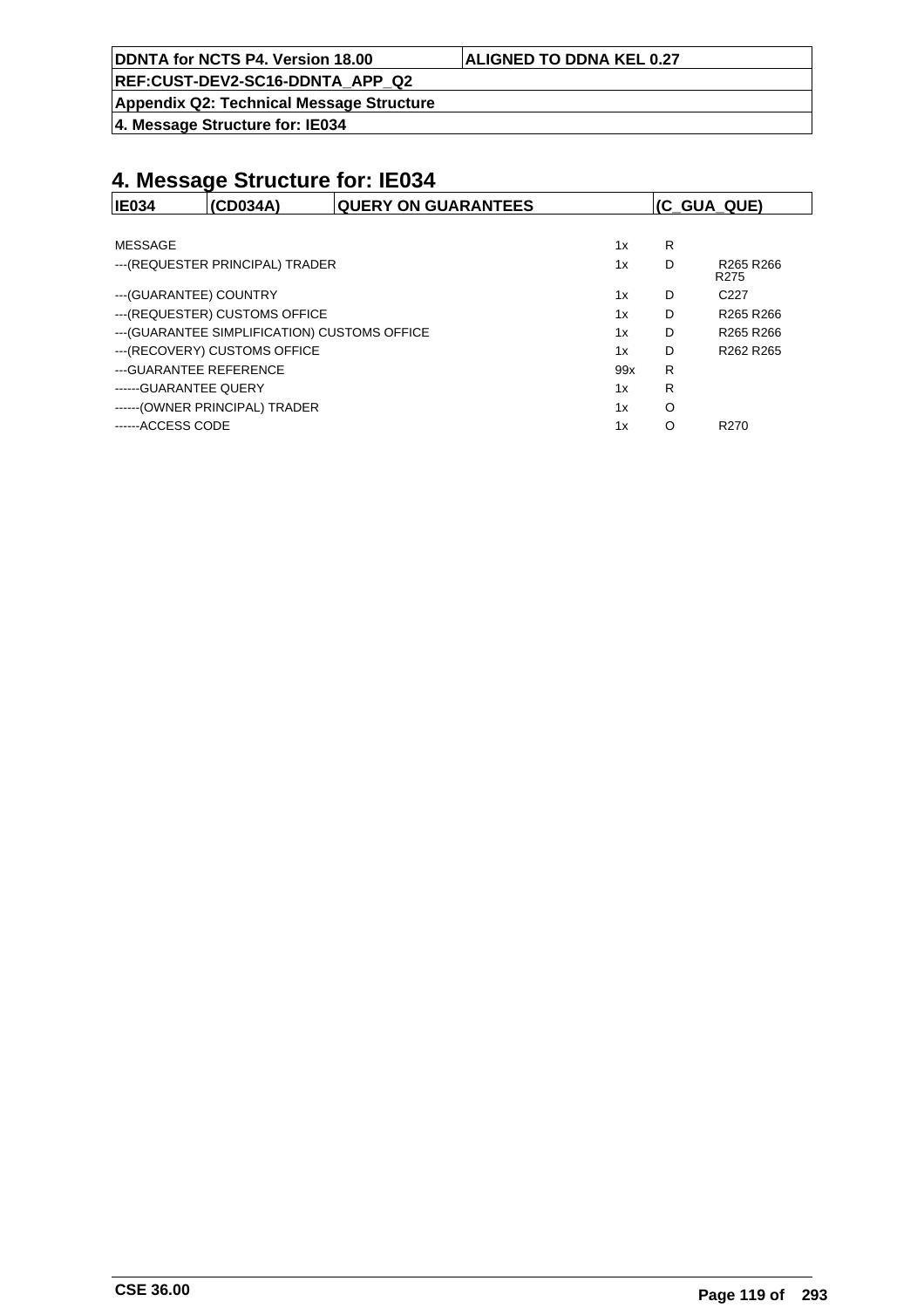**Appendix Q2: Technical Message Structure 4. Message Structure for: IE034**

| Syntax identifier                            | R | a4              | 21 |                            |
|----------------------------------------------|---|-----------------|----|----------------------------|
| Syntax version number                        | R | n1              | 22 |                            |
| Message sender                               | R | an35            |    |                            |
| Sender identification code qualifier         | O | an.4            |    |                            |
| Message recipient                            | R | an35            |    |                            |
| Recipient identification code qualifier      | O | an.4            |    |                            |
| Date of preparation                          | R | n <sub>6</sub>  |    |                            |
| Time of preparation                          | R | n4              |    |                            |
| Interchange control reference                | R | an14            |    |                            |
| Recipient's reference/password               | O | an14            |    |                            |
| Recipient's reference/password qualifier     | O | an2             |    |                            |
| Application reference                        | O | an14            |    |                            |
| Priority                                     | O | a1              |    |                            |
| Acknowledgement request                      | O | n1              | 27 |                            |
| Communications agreement id                  | O | an35            |    |                            |
| <b>Test indicator</b>                        | O | n1              | 27 | TR9085                     |
| Message identification                       | R | an14            |    |                            |
| Message type                                 | R | an.6            | 60 |                            |
| Common access reference                      | O | an35            |    |                            |
| ---(REQUESTER PRINCIPAL) TRADER              |   |                 |    |                            |
| <b>TIN</b>                                   | R | an17            |    |                            |
| ---(GUARANTEE) COUNTRY                       |   |                 |    |                            |
| Country code                                 | R | a2              | 70 |                            |
| ---(REQUESTER) CUSTOMS OFFICE                |   |                 |    |                            |
| Reference number                             | R | an <sub>8</sub> |    |                            |
| ---(GUARANTEE SIMPLIFICATION) CUSTOMS OFFICE |   |                 |    |                            |
| Reference number                             | R | an8             |    |                            |
| ---(RECOVERY) CUSTOMS OFFICE                 |   |                 |    |                            |
| Reference number                             | R | an8             |    |                            |
| ---GUARANTEE REFERENCE                       |   |                 |    |                            |
| Guarantee reference number (GRN)             | R | an24            |    | TR0301                     |
| ------GUARANTEE QUERY                        |   |                 |    |                            |
| Query identifier                             | R | n1              | 54 | R <sub>261</sub>           |
| Period from date                             | O | n8              |    | R <sub>263</sub>           |
|                                              |   |                 |    | TR0705                     |
| Period to date                               | O | n8              |    | R <sub>263</sub><br>TR0705 |
| ------(OWNER PRINCIPAL) TRADER               |   |                 |    |                            |
| <b>TIN</b>                                   | R | an17            |    |                            |
|                                              |   |                 |    |                            |
| ------ACCESS CODE                            |   |                 |    |                            |
| Access code                                  | R | an4             |    |                            |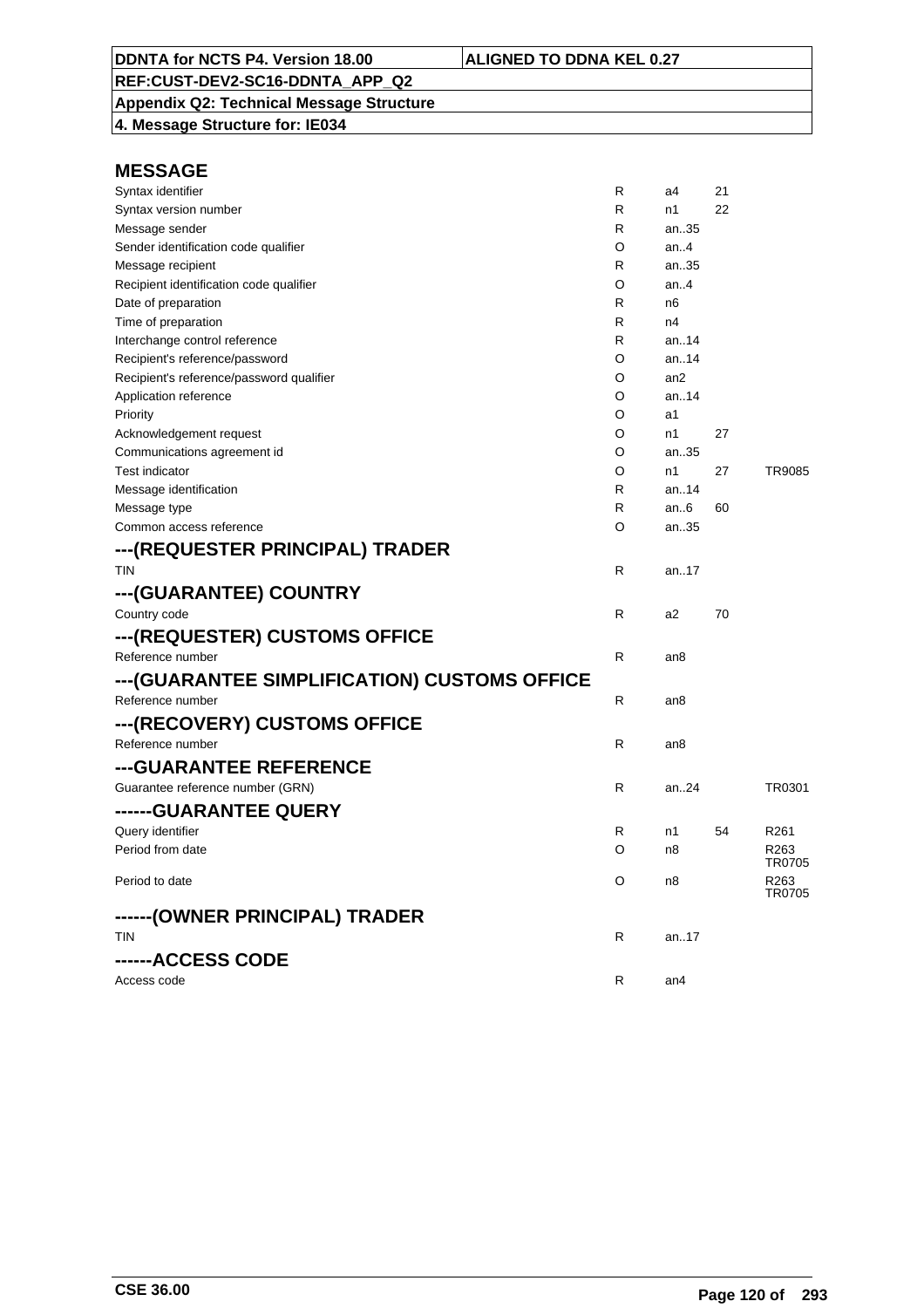| DDNTA for NCTS P4. Version 18.00       | <b>ALIGNED TO DDNA KEL 0.27</b> |
|----------------------------------------|---------------------------------|
| $DEF:CIIST\_DEV2\_C16\_DDNTA$ ADD $O2$ |                                 |

<u>-SC16-DDNTA\_APP</u> **Appendix Q2: Technical Message Structure**

**4. Message Structure for: IE035**

| <b>IE035</b>          | (CCO35A)                       | <b>RECOVERY NOTIFICATION</b>                          |    | (E_REC_NOT) |
|-----------------------|--------------------------------|-------------------------------------------------------|----|-------------|
|                       |                                |                                                       |    |             |
| MESSAGE               |                                |                                                       | 1x | R           |
| ---HEADER             |                                |                                                       | 1x | R           |
| ---(PRINCIPAL) TRADER |                                |                                                       | 1x | R           |
| ---GUARANTOR          |                                |                                                       | 1x | O           |
|                       | --- (DEPARTURE) CUSTOMS OFFICE |                                                       | 1x | R           |
|                       |                                | --- (COMPETENT AUTHORITY FOR RECOVERY) CUSTOMS OFFICE | 1x | R           |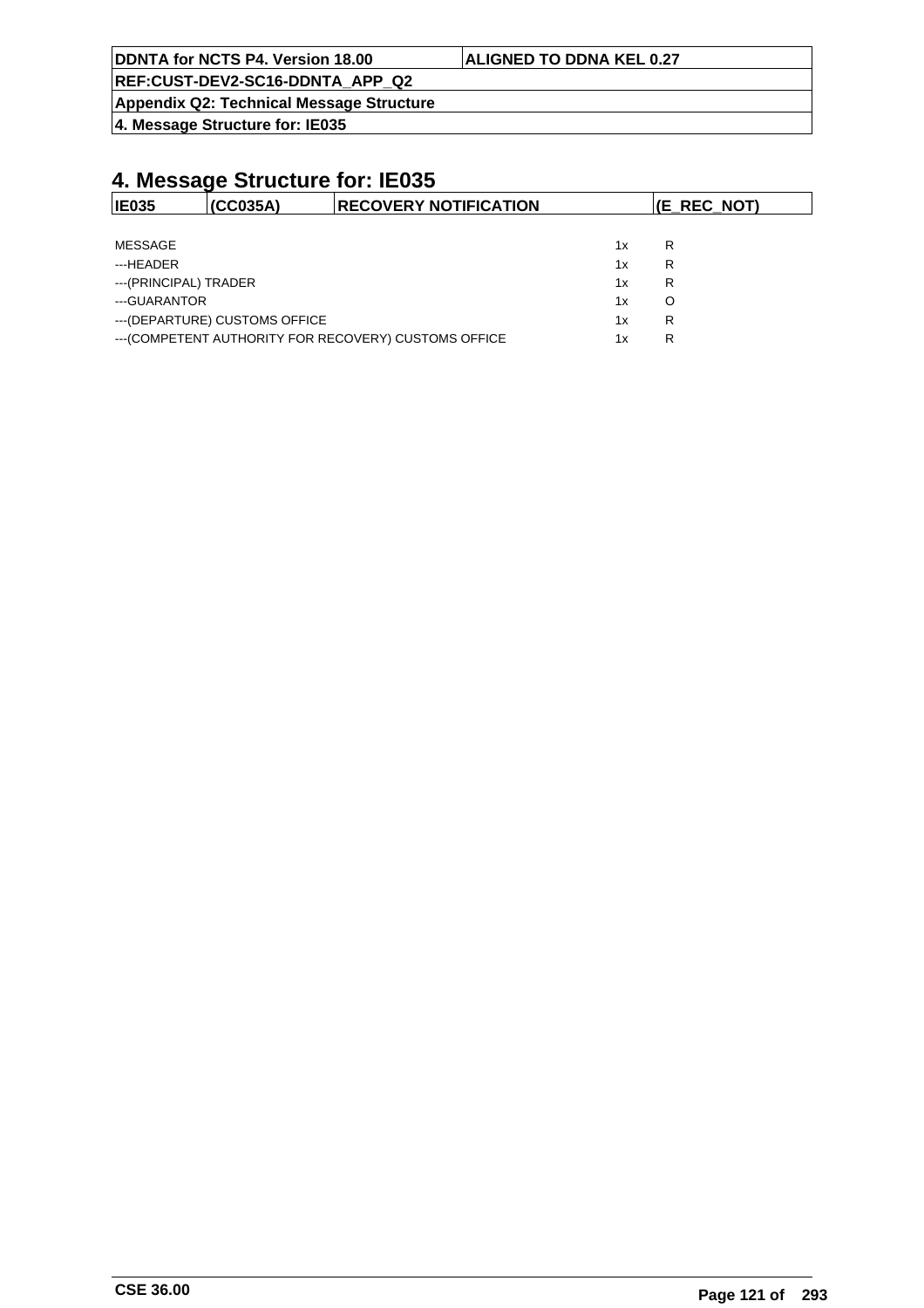# **Appendix Q2: Technical Message Structure**

**4. Message Structure for: IE035**

| Syntax identifier                                    | R | a4               | 21 |                  |
|------------------------------------------------------|---|------------------|----|------------------|
| Syntax version number                                | R | n1               | 22 |                  |
| Message sender                                       | R | an35             |    |                  |
| Sender identification code qualifier                 | O | an.4             |    |                  |
| Message recipient                                    | R | an35             |    |                  |
| Recipient identification code qualifier              | O | an.4             |    |                  |
| Date of preparation                                  | R | n6               |    |                  |
| Time of preparation                                  | R | n4               |    |                  |
| Interchange control reference                        | R | an.14            |    |                  |
| Recipient's reference/password                       | O | an14             |    |                  |
| Recipient's reference/password qualifier             | O | an <sub>2</sub>  |    |                  |
| Application reference                                | O | an14             |    |                  |
| Priority                                             | O | a1               |    |                  |
| Acknowledgement request                              | O | n1               | 27 |                  |
| Communications agreement id                          | O | an35             |    |                  |
| <b>Test indicator</b>                                | O | n1               | 27 | TR9085           |
| Message identification                               | R | an14             |    |                  |
| Message type                                         | R | an $6$           | 60 |                  |
| Common access reference                              | O | an35             |    |                  |
| Message sequence number                              | O | n <sub>1</sub> 2 |    |                  |
| First and last transfer                              | O | a1               | 28 |                  |
| ---HEADER                                            |   |                  |    |                  |
| Document/reference number                            | R | an21             |    |                  |
| Acceptance date                                      | R | n8               |    |                  |
| Recovery notification date                           | R | n8               |    |                  |
| Recovery notification text                           | O | an350            |    |                  |
| Recovery notification text LNG                       | O | a2               | 12 | TR0099           |
| Amount claimed                                       | R | n.15,2           |    | R021             |
| Currency                                             | R | an3              | 48 | R <sub>267</sub> |
|                                                      |   |                  |    |                  |
| ---(PRINCIPAL) TRADER                                |   |                  |    |                  |
| Name                                                 | R | an35             |    |                  |
| Street and number                                    | R | an35             |    |                  |
| Postal code                                          | R | an9              |    |                  |
| City                                                 | R | an35             |    |                  |
| Country code                                         | R | a2               | 8  |                  |
| <b>NAD LNG</b>                                       | O | a2               | 12 | TR0099           |
| tin                                                  | O | an17             |    |                  |
| Holder ID TIR                                        | D | an17             |    | C904             |
| ---GUARANTOR                                         |   |                  |    |                  |
| Name                                                 | R | an35             |    |                  |
| Street and number                                    | R | an35             |    |                  |
| Postal code                                          | R | an.9             |    |                  |
| City                                                 | R | an35             |    |                  |
| Country code                                         | R | a2               | 70 |                  |
| <b>NAD LNG</b>                                       | O | a2               | 12 | TR0099           |
| <b>TIN</b>                                           | O | an17             |    | R012             |
| ---(DEPARTURE) CUSTOMS OFFICE                        |   |                  |    |                  |
| Reference number                                     | R | an8              |    |                  |
| ---(COMPETENT AUTHORITY FOR RECOVERY) CUSTOMS OFFICE |   |                  |    |                  |
| Reference number                                     | R | an8              |    |                  |
|                                                      |   |                  |    |                  |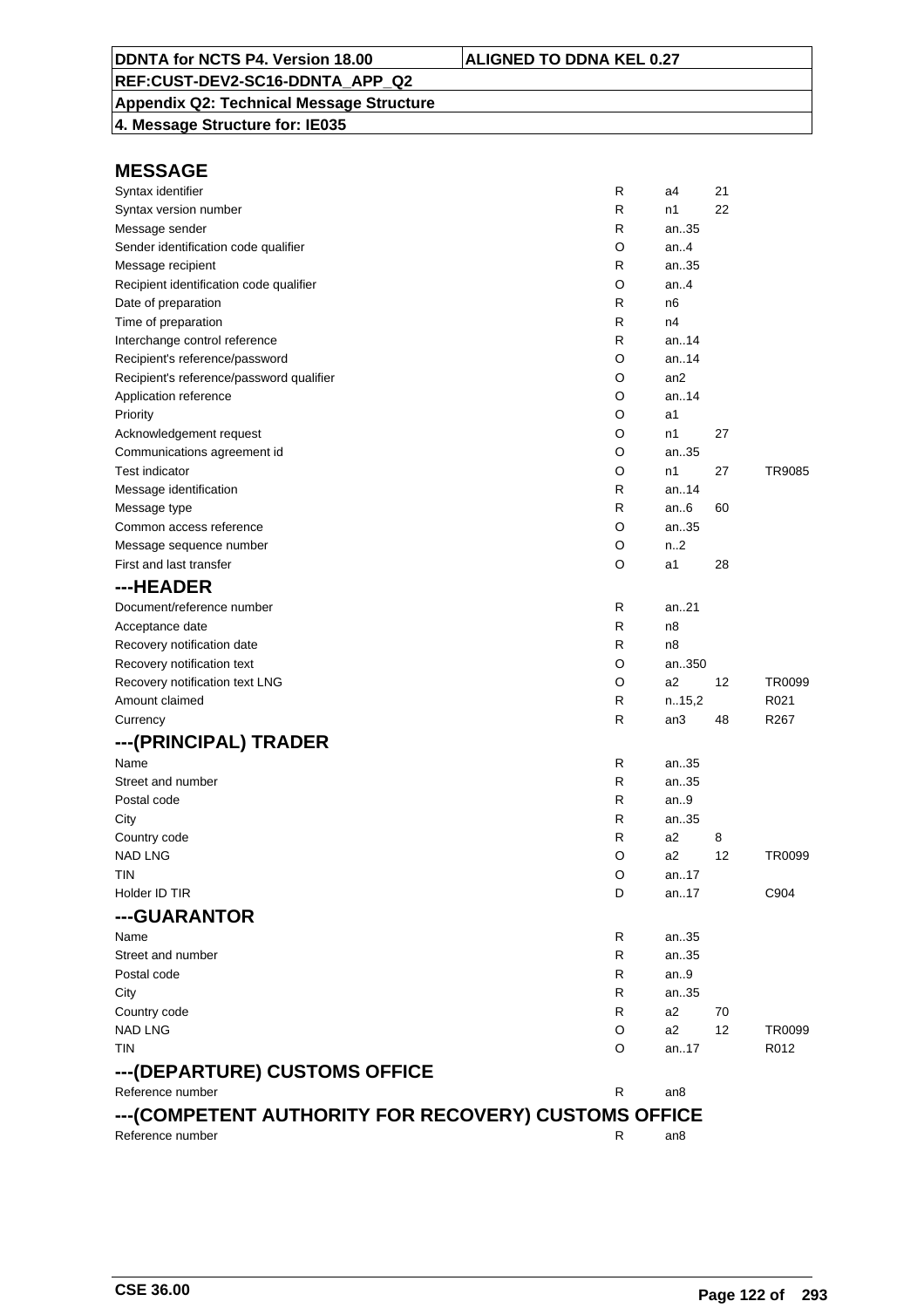|  | DDNTA for NCTS P4. Version 18.00 | <b>ALIGNED TO DDNA KEL 0.27</b> |
|--|----------------------------------|---------------------------------|
|--|----------------------------------|---------------------------------|

**Appendix Q2: Technical Message Structure**

**4. Message Structure for: IE037**

| <b>IE037</b>                    | (CD037A)                                      | <b>RESPONSE QUERY ON GUARANTEES</b> |       | (C GUA RSP) |                     |
|---------------------------------|-----------------------------------------------|-------------------------------------|-------|-------------|---------------------|
|                                 |                                               |                                     |       |             |                     |
| <b>MESSAGE</b>                  |                                               |                                     | 1x    | R           |                     |
|                                 | --- (REQUESTER PRINCIPAL) TRADER              |                                     | 1x    | D           | R <sub>265</sub>    |
|                                 | --- (GUARANTEE) CUSTOMS OFFICE                |                                     | 1x    | R           |                     |
|                                 | --- (REQUESTER) CUSTOMS OFFICE                |                                     | 1x    | D           | R265                |
|                                 | --- (GUARANTEE SIMPLIFICATION) CUSTOMS OFFICE |                                     | 1x    | D           | R <sub>265</sub>    |
|                                 | --- (RECOVERY) CUSTOMS OFFICE                 |                                     | 1x    | D           | R <sub>265</sub>    |
| --- GUARANTEE REFERENCE         |                                               |                                     | 99x   | R           |                     |
| ------ GUARANTEE QUERY          |                                               |                                     | 1x    | R           |                     |
|                                 | ------ (OWNER PRINCIPAL) TRADER               |                                     | 1x    | D           | C <sub>270</sub>    |
| ------USAGE                     |                                               |                                     | 9999x | D           | TR0280              |
| ------EXPOSURE                  |                                               |                                     | 1x    | D           | C <sub>285</sub>    |
| ------GUARANTOR                 |                                               |                                     | 1x    | D           | C <sub>234</sub>    |
|                                 | ---------GUARANTOR OTHER ADDRESSES            |                                     | 99x   | D           | C <sub>270</sub>    |
|                                 | ------COMPREHENSIVE GUARANTEE                 |                                     | 1x    | D           | C270 R280<br>TR9055 |
| ---------GOODS ITEM             |                                               |                                     | 99x   | D           | C <sub>235</sub>    |
|                                 | ---------VALIDITY LIMITATION EC               |                                     | 1x    | O           |                     |
|                                 | --------- VALIDITY LIMITATION NON EC          |                                     | 99x   | $\circ$     |                     |
|                                 | ------ INDIVIDUAL GUARANTEE BY GUARANTOR      |                                     | 1x    | D           | C270 R280<br>TR9055 |
| ---------GOODS ITEM             |                                               |                                     | 99x   | R           |                     |
|                                 | --------(DEPARTURE) CUSTOMS OFFICE            |                                     | 1x    | R           |                     |
|                                 | ---------(DESTINATION) CUSTOMS OFFICE         |                                     | 1x    | R           |                     |
| ---------VALIDITY LIMITATION EC |                                               |                                     | 1x    | O           |                     |
|                                 | ---------VALIDITY LIMITATION NON EC           |                                     | 99x   | $\circ$     |                     |
|                                 | ------ INDIVIDUAL GUARANTEE VOUCHER           |                                     | 1x    | D           | C270 R280<br>TR9055 |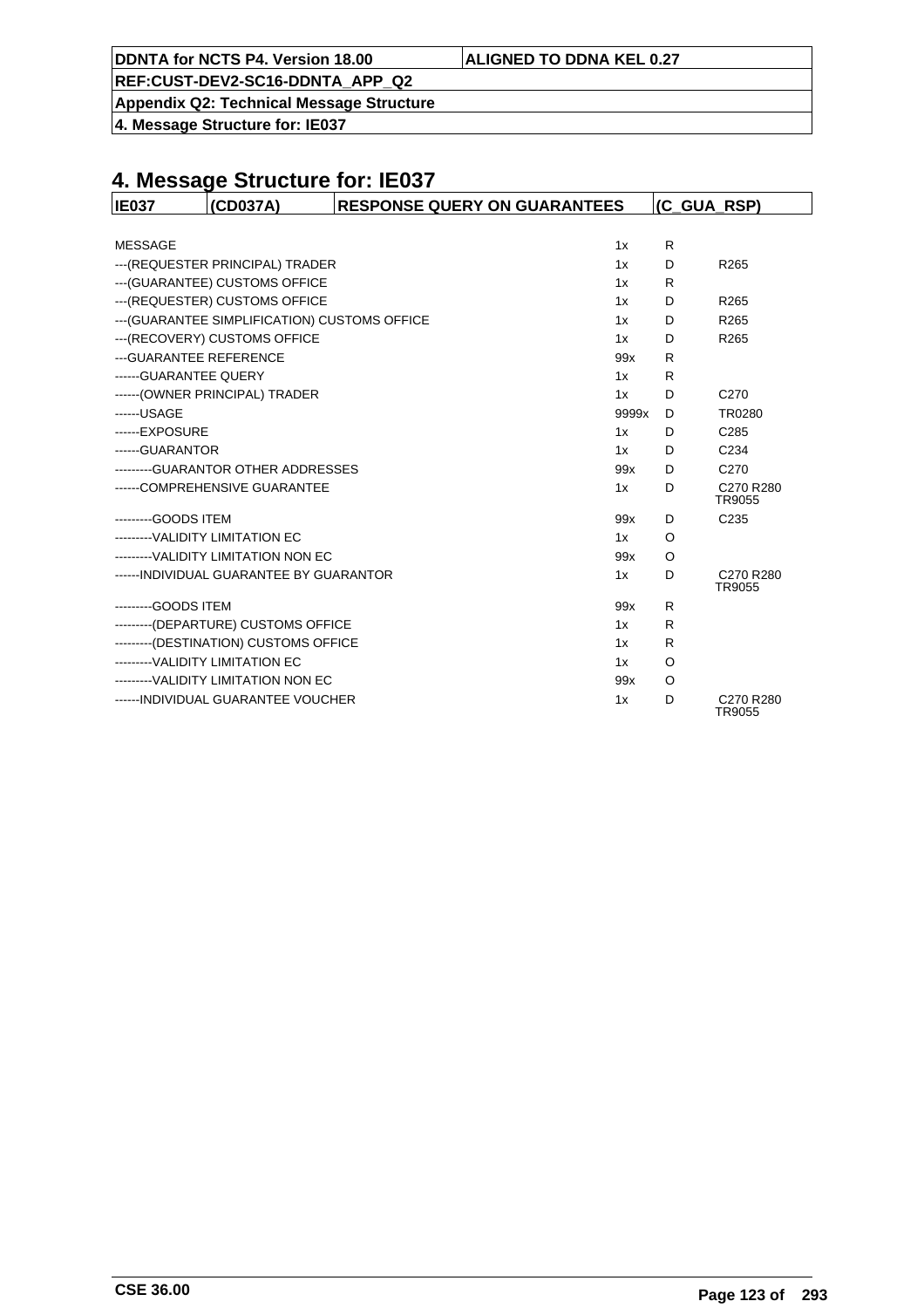**Appendix Q2: Technical Message Structure 4. Message Structure for: IE037**

| Syntax identifier                            | R | a4     | 21 |                  |
|----------------------------------------------|---|--------|----|------------------|
| Syntax version number                        | R | n1     | 22 |                  |
| Message sender                               | R | an35   |    |                  |
| Sender identification code qualifier         | O | an4    |    |                  |
| Message recipient                            | R | an35   |    |                  |
| Recipient identification code qualifier      | O | an4    |    |                  |
| Date of preparation                          | R | n6     |    |                  |
| Time of preparation                          | R | n4     |    |                  |
| Interchange control reference                | R | an14   |    |                  |
| Recipient's reference/password               | O | an14   |    |                  |
| Recipient's reference/password qualifier     | O | an2    |    |                  |
| Application reference                        | O | an.14  |    |                  |
| Priority                                     | O | a1     |    |                  |
| Acknowledgement request                      | O | n1     | 27 |                  |
| Communications agreement id                  | O | an35   |    |                  |
| <b>Test indicator</b>                        | O | n1     | 27 | TR9085           |
| Message identification                       | R | an14   |    |                  |
| Message type                                 | R | an6    | 60 |                  |
| Common access reference                      | O | an35   |    |                  |
| ---(REQUESTER PRINCIPAL) TRADER              |   |        |    |                  |
| <b>TIN</b>                                   | R | an17   |    |                  |
| ---(GUARANTEE) CUSTOMS OFFICE                |   |        |    |                  |
|                                              |   |        |    |                  |
| Reference number                             | R | an8    |    |                  |
| ---(REQUESTER) CUSTOMS OFFICE                |   |        |    |                  |
| Reference number                             | R | an8    |    |                  |
| ---(GUARANTEE SIMPLIFICATION) CUSTOMS OFFICE |   |        |    |                  |
| Reference number                             | R | an8    |    |                  |
| ---(RECOVERY) CUSTOMS OFFICE                 |   |        |    |                  |
| Reference number                             | R | an8    |    |                  |
| ---GUARANTEE REFERENCE                       |   |        |    |                  |
|                                              |   |        |    |                  |
| Guarantee reference number (GRN)             | R | an24   |    | TR0301           |
| Acceptance date                              | R | n8     |    |                  |
| Guarantee type                               | R | an1    | 51 |                  |
| Guarantee monitoring code                    | R | n1     | 50 |                  |
| ------GUARANTEE QUERY                        |   |        |    |                  |
| Query identifier                             | R | n1     | 54 |                  |
| Period from date                             | D | n8     |    | C226<br>TR0705   |
| Period to date                               | D | n8     |    | C226             |
|                                              |   |        |    | TR0705           |
| ------(OWNER PRINCIPAL) TRADER               |   |        |    |                  |
| Name                                         | R | an35   |    |                  |
| Street and number                            | R | an35   |    |                  |
| Postal code                                  | R | an9    |    |                  |
| City                                         | R | an35   |    |                  |
| Country code                                 | R | a2     | 8  |                  |
| <b>NAD LNG</b>                               | O | a2     | 12 | TR0099           |
| TIN                                          | R | an17   |    | R012             |
| ------USAGE                                  |   |        |    |                  |
| Document/reference number                    | R | an21   |    |                  |
| Covered amount                               | R | n.15,2 |    | R021             |
| Currency                                     | R | an3    | 48 | R <sub>267</sub> |
| Lock date                                    | R | n8     |    |                  |
| Arrival date                                 | O | n8     |    | R264             |
| Date of release                              | O | n8     |    |                  |
|                                              |   |        |    |                  |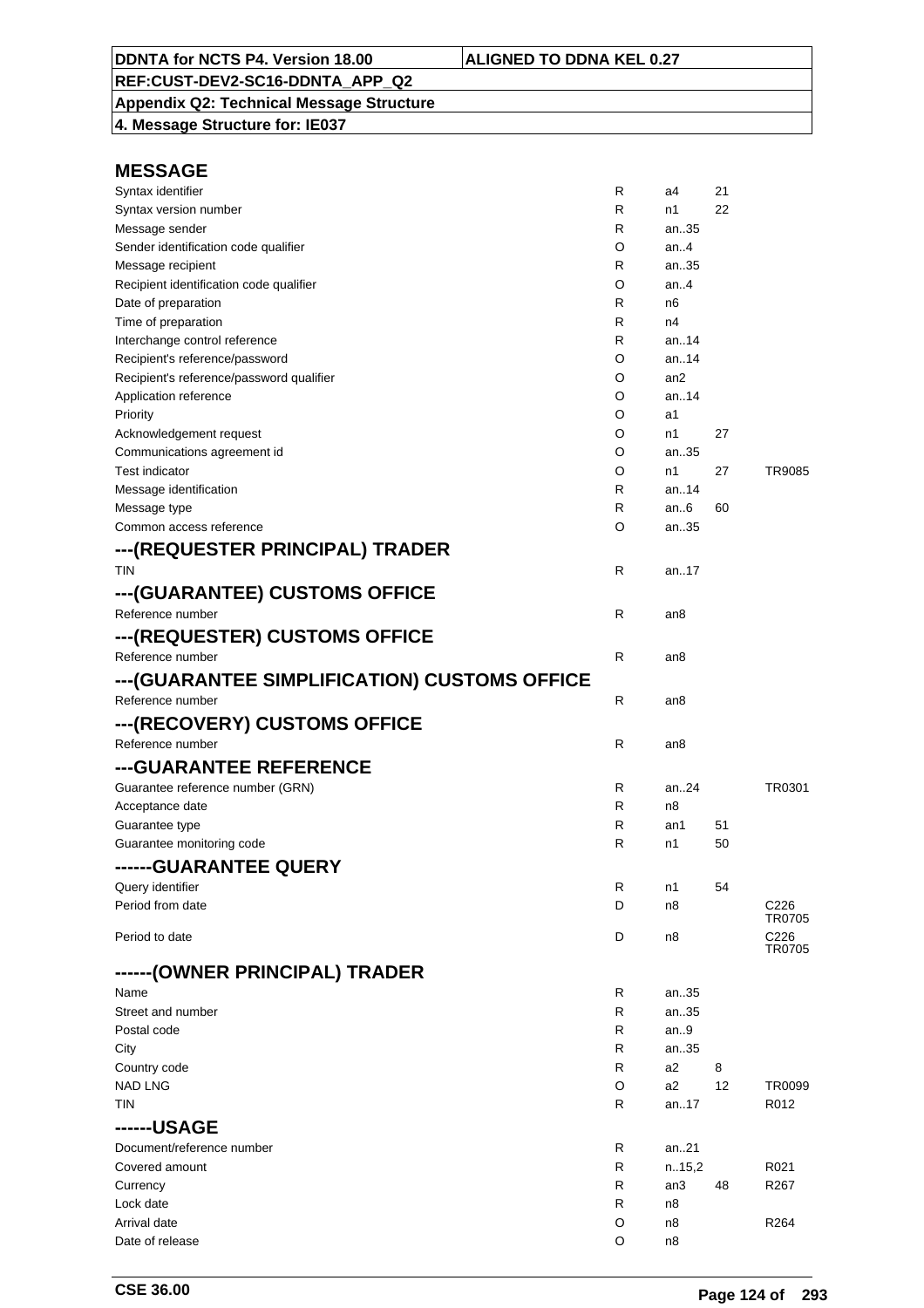# **Appendix Q2: Technical Message Structure**

| ------EXPOSURE                                 |              |        |    |                          |
|------------------------------------------------|--------------|--------|----|--------------------------|
| Exposure                                       | $\mathsf{R}$ | n.15,2 |    | R021                     |
| Exposure counter                               | $\mathsf{R}$ | n.8    |    |                          |
| <b>Balance</b>                                 | D            | n.15,2 |    | C286<br>R021             |
| Currency                                       | $\mathsf{R}$ | an3    | 48 | R267                     |
| ------GUARANTOR                                |              |        |    |                          |
| Name                                           | R            | an35   |    |                          |
| Street and number                              | R            | an35   |    |                          |
| Postal code                                    | R            | an.9   |    |                          |
| City                                           | R            | an35   |    |                          |
| Country code                                   | R            | a2     | 70 |                          |
| <b>NAD LNG</b>                                 | O            | a2     | 12 | TR0099                   |
| Contact person                                 | O            | an35   |    |                          |
| Phone number                                   | O            | an35   |    |                          |
| Fax number                                     | O            | an35   |    |                          |
| Telex number                                   | O            | an35   |    |                          |
| E-mail address                                 | O            | an70   |    |                          |
| Language code                                  | O            | a2     | 12 |                          |
| <b>TIN</b>                                     | O            | an.17  |    | R012                     |
| <b>--GUARANTOR OTHER ADDRESSES</b><br>-------- |              |        |    |                          |
| Address type                                   | R            | a1     | 25 |                          |
| Name                                           | $\mathsf{R}$ | an35   |    |                          |
| Street and number                              | R            | an35   |    |                          |
| Postal code                                    | R            | an.9   |    |                          |
| City                                           | R            | an35   |    |                          |
|                                                | R            | a2     | 70 |                          |
| Country code<br><b>NAD LNG</b>                 | O            | a2     | 12 | TR0099                   |
|                                                |              |        |    |                          |
| Contact person                                 | O            | an35   |    |                          |
| Phone number                                   | O            | an35   |    |                          |
| Fax number                                     | O            | an35   |    |                          |
| Telex number                                   | O            | an35   |    |                          |
| E-mail address                                 | O            | an70   |    |                          |
| Language code                                  | O            | a2     | 12 |                          |
| ------COMPREHENSIVE GUARANTEE                  |              |        |    |                          |
| Reference amount                               | D            | n.15,2 |    | C <sub>231</sub><br>R021 |
| Percentage of reference amount                 | D            | n3     |    | C <sub>231</sub><br>R269 |
|                                                |              |        |    | TR9060                   |
| Guarantee amount                               | O            | n.15,2 |    | R021                     |
|                                                |              |        |    | R271                     |
| Currency                                       | R            | an3    | 48 | R267                     |
| Number of certificates                         | R            | n.8    |    | R021                     |
| Validity date                                  | R            | n8     |    |                          |
| Invalidity date                                | O            | n8     |    |                          |
| Invalidity reason code                         | O            | an3    |    |                          |
| Invalidity reason                              | O            | an350  |    |                          |
| Invalidity reason LNG                          | O            | a2     | 12 | TR0099                   |
| Liability liberation date                      | O            | n8     |    |                          |
| Limited validity (sensitive goods)             | R            | n1     | 27 | R230                     |
| Restricted use (suspended goods)               | R            | n1     | 27 | R230                     |
| ---------GOODS ITEM                            |              |        |    |                          |
| Commodity code                                 | D            | an22   |    | C <sub>230</sub>         |
|                                                |              |        |    | TR0102<br>TR9050         |
| Sensitive goods code                           | O            | n.2    | 64 | R <sub>156</sub>         |
| Goods description                              | R            | an280  |    |                          |
| Goods description LNG                          | O            | a2     | 12 | TR0099                   |
|                                                |              |        |    |                          |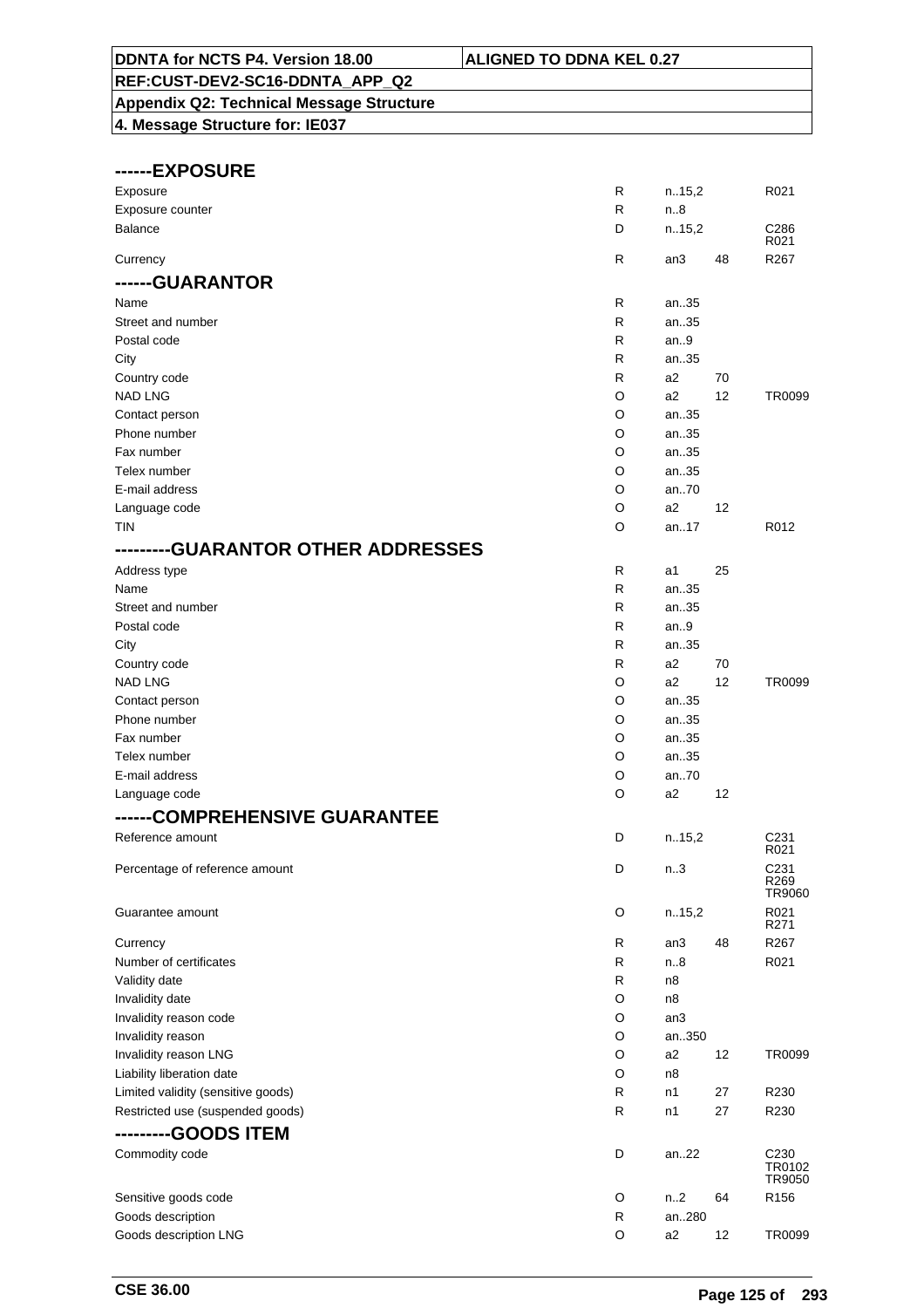| DDNTA for NCTS P4. Version 18.00                | <b>ALIGNED TO DDNA KEL 0.27</b> |                  |                 |                          |
|-------------------------------------------------|---------------------------------|------------------|-----------------|--------------------------|
| REF:CUST-DEV2-SC16-DDNTA APP Q2                 |                                 |                  |                 |                          |
| <b>Appendix Q2: Technical Message Structure</b> |                                 |                  |                 |                          |
| 4. Message Structure for: IE037                 |                                 |                  |                 |                          |
|                                                 |                                 |                  |                 |                          |
| --------VALIDITY LIMITATION EC                  |                                 |                  |                 |                          |
| Not valid for EC                                | R                               | n1               | 27              | R230                     |
| --------VALIDITY LIMITATION NON EC              |                                 |                  |                 |                          |
| Not valid for other contracting parties         | R                               | a2               | 71              | R231                     |
| ------ INDIVIDUAL GUARANTEE BY GUARANTOR        |                                 |                  |                 |                          |
| Guarantee amount                                | R                               | n.15,2           |                 | R <sub>021</sub>         |
| Currency                                        | R                               | an3              | 48              | R <sub>267</sub>         |
| --------GOODS ITEM                              |                                 |                  |                 |                          |
| Commodity code                                  | D                               | an22             |                 | C <sub>230</sub>         |
|                                                 |                                 |                  |                 | TR0102<br>TR9050         |
| Sensitive goods code                            | O                               | n <sub>1</sub> 2 | 64              | R <sub>156</sub>         |
| Goods description                               | R                               | an280            |                 |                          |
| Goods description LNG                           | O                               | a2               | 12 <sup>°</sup> | TR0099                   |
| ---------(DEPARTURE) CUSTOMS OFFICE             |                                 |                  |                 |                          |
| Reference number                                | R                               | an8              |                 |                          |
| ---------(DESTINATION) CUSTOMS OFFICE           |                                 |                  |                 |                          |
| Reference number                                | R                               | an <sub>8</sub>  |                 |                          |
| ---------VALIDITY LIMITATION EC                 |                                 |                  |                 |                          |
| Not valid for EC                                | R                               | n1               | 27              | R230                     |
| --------VALIDITY LIMITATION NON EC              |                                 |                  |                 |                          |
| Not valid for other contracting parties         | R                               | a2               | 71              | R231                     |
| ------INDIVIDUAL GUARANTEE VOUCHER              |                                 |                  |                 |                          |
| Date of issue                                   | R                               | n8               |                 |                          |
| Expiry date                                     | R                               | n8               |                 |                          |
| Hard copy given to Principal                    | R.                              | n1               | 27              | R230                     |
| Limited validity (sensitive goods)              | R                               | n1               | 27              | R230                     |
| <b>TIR</b> carnet                               | R                               | n1               | 27              | R230                     |
| Voucher amount                                  | D                               | n.15,2           |                 | C <sub>232</sub><br>R021 |
| Currency                                        | D                               | an <sub>3</sub>  | 48              | C232<br>R267             |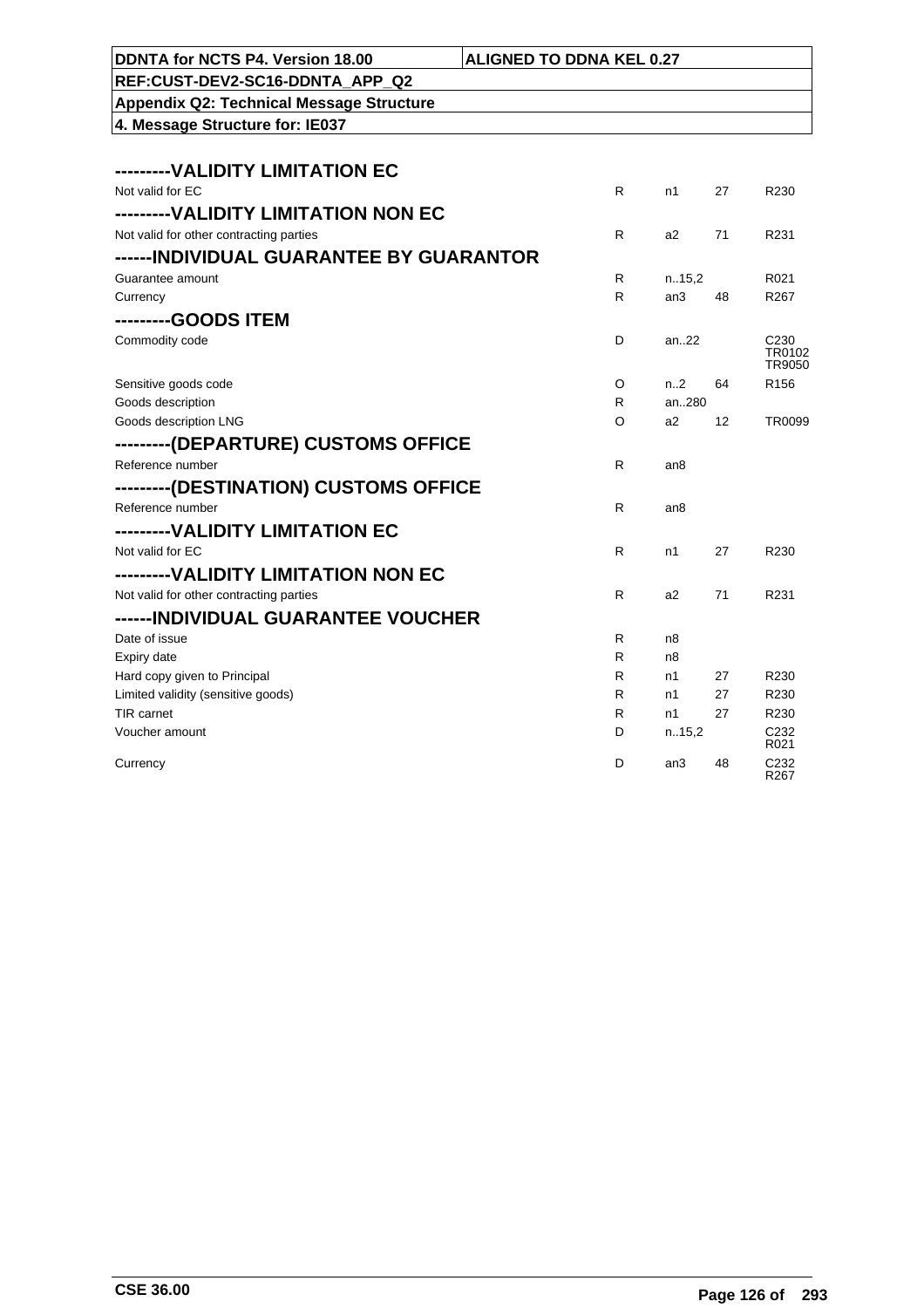|  | DDNTA for NCTS P4. Version 18.00 | <b>ALIGNED TO DDNA KEL 0.27</b> |
|--|----------------------------------|---------------------------------|
|--|----------------------------------|---------------------------------|

**Appendix Q2: Technical Message Structure**

**4. Message Structure for: IE038**

| <b>IE038</b>             | (CD038B)                                  | <b>RESPONSE TO MOVEMENT QUERY</b> | (C_MVT_RSP) |   |                     |
|--------------------------|-------------------------------------------|-----------------------------------|-------------|---|---------------------|
|                          |                                           |                                   |             |   |                     |
| <b>MESSAGE</b>           |                                           |                                   | 1x          | R |                     |
| ---HEADER                |                                           |                                   | 1x          | R | R <sub>143</sub>    |
| --- (PRINCIPAL) TRADER   |                                           |                                   | 1x          | R |                     |
| --- (CONSIGNOR) TRADER   |                                           |                                   | 1x          | O | R010                |
| --- (CONSIGNEE) TRADER   |                                           |                                   | 1x          | D | C001 R011<br>TR0601 |
|                          | ---(AUTHORISED CONSIGNEE) TRADER          |                                   | 1x          | O | R015                |
|                          | --- (DEPARTURE) CUSTOMS OFFICE            |                                   | 1x          | R |                     |
|                          | --- (TRANSIT) CUSTOMS OFFICE              |                                   | 9x          | D | C030 R902<br>TR0630 |
|                          | --- (DESTINATION) CUSTOMS OFFICE          |                                   | 1x          | R |                     |
|                          | --- (REQUESTER) CUSTOMS OFFICE            |                                   | 1x          | R |                     |
| ---CTL_CONTROL           |                                           |                                   | 1x          | R |                     |
| ---CONTROL RESULT        |                                           |                                   | 1x          | R |                     |
| ---SEALS INFO            |                                           |                                   | 1x          | O | TR1100              |
| ------SEALS ID           |                                           |                                   | 99x         | R |                     |
| ---EN ROUTE EVENT        |                                           |                                   | 9x          | D | R240 R241           |
| ------ INCIDENT          |                                           |                                   | 1x          | O |                     |
| ------SEALS INFO         |                                           |                                   | 1x          | O |                     |
| ---------SEALS ID        |                                           |                                   | 99x         | R |                     |
| ------TRANSHIPMENT       |                                           |                                   | 1x          | O |                     |
| ---------CONTAINERS      |                                           |                                   | 99x         | O |                     |
| ---GOODS ITEM            |                                           |                                   | 999x        | R |                     |
|                          | ------ PREVIOUS ADMINISTRATIVE REFERENCES |                                   | 9x          | D | C035 TR0635         |
|                          | ------PRODUCED DOCUMENTS/CERTIFICATES     |                                   | 99x         | D | C547 C903           |
| ------SPECIAL MENTIONS   |                                           |                                   | 99x         | O |                     |
| ------(CONSIGNOR) TRADER |                                           |                                   | 1x          | O | R010                |
| ------(CONSIGNEE) TRADER |                                           |                                   | 1x          | D | C002 R011<br>TR0601 |
| -----CONTAINERS          |                                           |                                   | 99x         | D | C055                |
| ------ PACKAGES          |                                           |                                   | 99x         | R |                     |
| ------SGI CODES          |                                           |                                   | 9x          | O | R <sub>155</sub>    |
|                          | ------(CONSIGNOR-SECURITY) TRADER         |                                   | 1x          | D | C186 C187           |
|                          | ------(CONSIGNEE-SECURITY) TRADER         |                                   | 1x          | D | C186 C188           |
| --- ITINERARY            |                                           |                                   | 99x         | D | C186 C587           |
| --- RISK ANALYSIS        |                                           |                                   | 999x        | D | C186 R821<br>R846   |
| --- (CARRIER) TRADER     |                                           |                                   | 1x          | D | C186 R181           |
|                          | --- (CONSIGNOR-SECURITY) TRADER           |                                   | 1x          | D | C186 C187           |
|                          | --- (CONSIGNEE-SECURITY) TRADER           |                                   | 1x          | D | C186 C188           |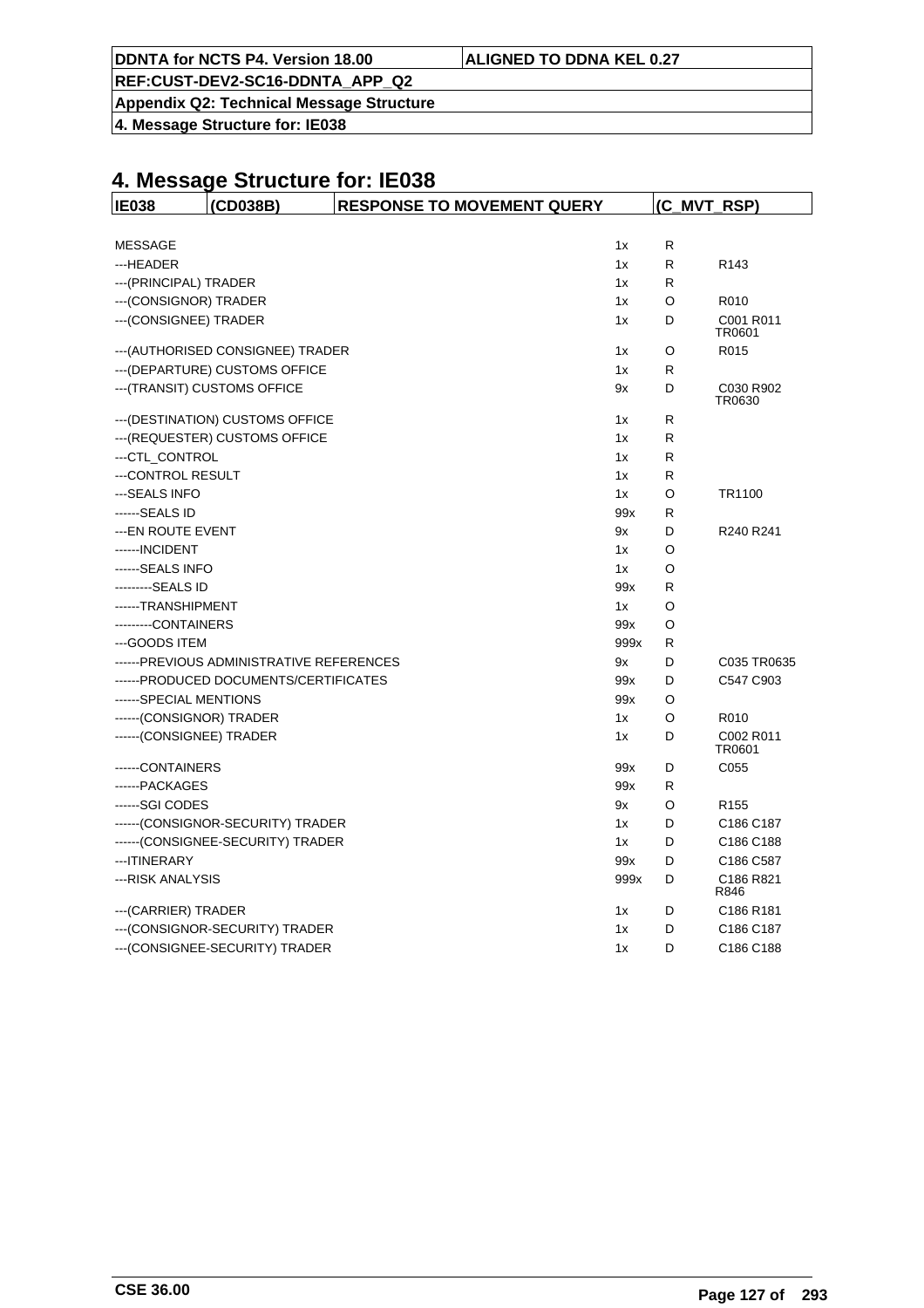### **Appendix Q2: Technical Message Structure**

**4. Message Structure for: IE038**

| Syntax identifier                                       | R | a4              | 21  |                          |
|---------------------------------------------------------|---|-----------------|-----|--------------------------|
| Syntax version number                                   | R | n1              | 22  |                          |
| Message sender                                          | R | an35            |     |                          |
| Sender identification code qualifier                    | O | an4             |     |                          |
| Message recipient                                       | R | an35            |     |                          |
| Recipient identification code qualifier                 | O | an.4            |     |                          |
| Date of preparation                                     | R | n6              |     |                          |
| Time of preparation                                     | R | n4              |     |                          |
| Interchange control reference                           | R | an. $.14$       |     |                          |
| Recipient's reference/password                          | O | an14            |     |                          |
| Recipient's reference/password qualifier                | O | an <sub>2</sub> |     |                          |
| Application reference                                   | O | an.14           |     |                          |
| Priority                                                | O | a1              |     |                          |
| Acknowledgement request                                 | O | n1              | 27  |                          |
| Communications agreement id                             | O | an35            |     |                          |
| <b>Test indicator</b>                                   | O | n1              | 27  | TR9085                   |
| Message identification                                  | R | an14            |     |                          |
| Message type                                            | R | an.6            | 60  |                          |
| Common access reference                                 | O | an35            |     |                          |
| ---HEADER                                               |   |                 |     |                          |
| Document/reference number                               | R | an21            |     |                          |
| Type of declaration                                     | R | an9             | 31  | R909                     |
|                                                         |   |                 |     | R911                     |
| Country of destination code                             | D | a2              | 8   | C140                     |
| Agreed location of goods, code                          | D | an17            |     | C <sub>186</sub><br>R041 |
| Agreed location of goods                                | D | an35            |     | C186<br>R041             |
| Agreed location of goods LNG                            | O | a2              | 12  | TR0099                   |
| Authorised location of goods, code                      | D | an17            |     | C186<br>R041             |
| Place of loading, code                                  | D | an17            |     | C <sub>191</sub>         |
| Country of dispatch/export code                         | D | a2              | 8   | C <sub>135</sub>         |
| Customs sub place                                       | D | an17            |     | C186<br>R041             |
| Transport mode at border                                | D | n2              | 18  | C <sub>599</sub>         |
| Identity of means of transport at departure (exp/trans) | D | an27            |     | TR0035<br>TR9090         |
| Identity of means of transport at departure LNG         | O | a2              | 12  | TR0099                   |
| Nationality of means of transport at departure          | D | a2              | 8   | TR0035<br>TR9095         |
| Identity of means of transport crossing border          | D | an27            |     | C011                     |
| Identity of means of transport crossing border LNG      | O | a <sub>2</sub>  | 12  | TR0099                   |
| Nationality of means of transport crossing border       | D | a <sub>2</sub>  | 8   | C010<br>R036             |
| Containerised indicator                                 | R | n1              | 27  | R230                     |
| Acceptance date                                         | R | n8              |     |                          |
| Issuing date                                            | R | n8              |     |                          |
| NCTS accompanying document language code                | R | a <sub>2</sub>  | 12  |                          |
| Total number of items                                   | R | n.5             |     |                          |
| Total number of packages                                | O | n7              |     | R <sub>105</sub>         |
| Total gross mass                                        | R | n.11,3          |     |                          |
| Specific Circumstance Indicator                         | D | a1              | 96  | C186<br>R825             |
| Transport charges/ Method of Payment                    | D | a1              | 116 | C186                     |
| <b>Commercial Reference Number</b>                      | D | an70            |     | C186<br>C547<br>R876     |
| Security                                                | O | n1              | 117 | R229                     |
| Conveyance reference number                             | D | an35            |     | C531                     |
|                                                         |   |                 |     |                          |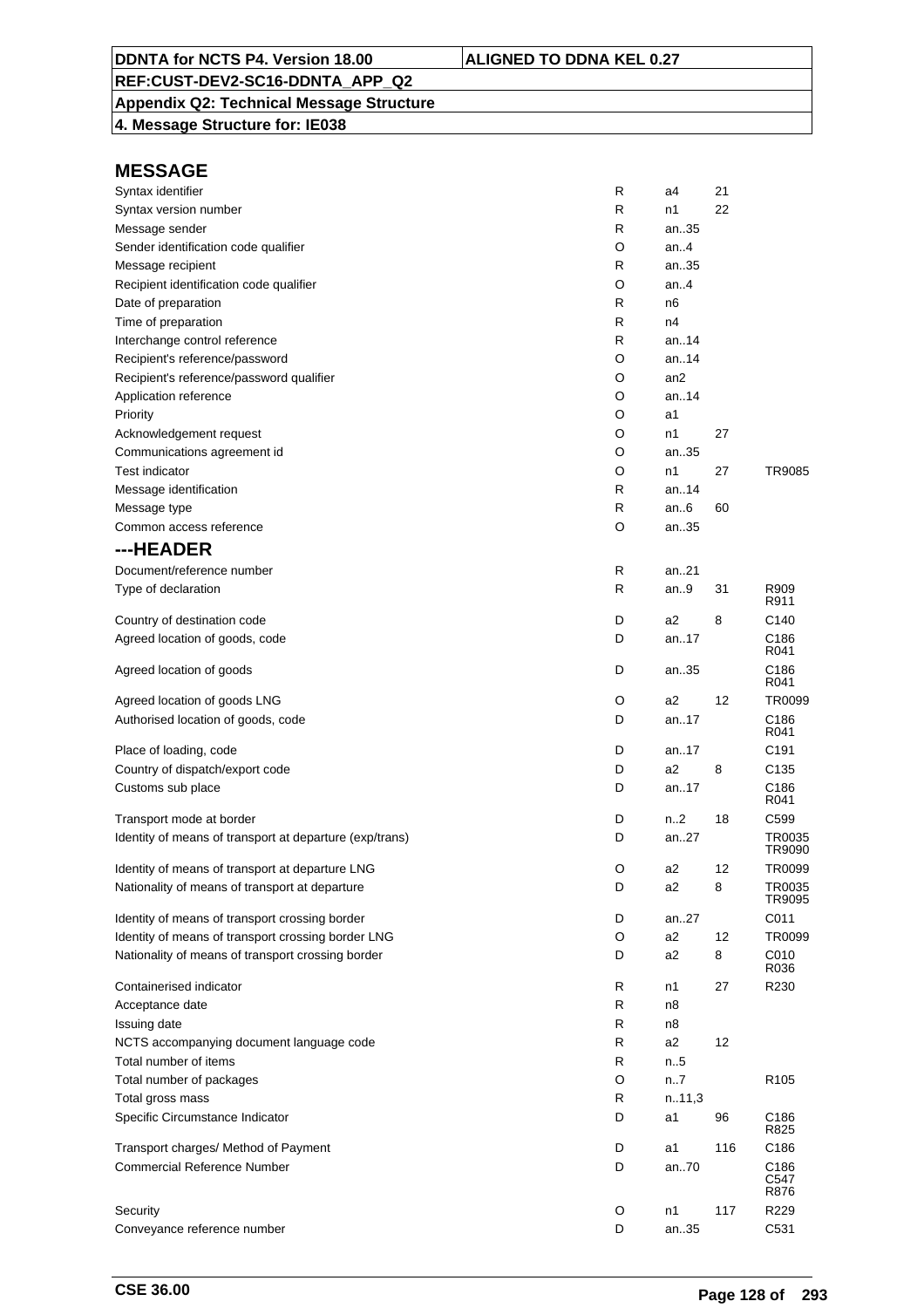| DDNTA for NCTS P4. Version 18.00                | <b>ALIGNED TO DDNA KEL 0.27</b> |        |    |                                |
|-------------------------------------------------|---------------------------------|--------|----|--------------------------------|
| REF:CUST-DEV2-SC16-DDNTA_APP_Q2                 |                                 |        |    |                                |
| <b>Appendix Q2: Technical Message Structure</b> |                                 |        |    |                                |
| 4. Message Structure for: IE038                 |                                 |        |    |                                |
|                                                 |                                 |        |    |                                |
| Place of unloading, code                        | D                               | an35   |    | C186<br>C589                   |
| Place of unloading LNG                          | O                               | a2     | 12 | TR0099                         |
| ---(PRINCIPAL) TRADER                           |                                 |        |    |                                |
| Name                                            | R                               | an35   |    |                                |
| Street and number                               | R                               | an35   |    |                                |
| Postal code                                     | R                               | an.9   |    |                                |
| City                                            | R                               | an35   |    |                                |
| Country code                                    | R                               | a2     | 8  |                                |
| <b>NAD LNG</b>                                  | O                               | a2     | 12 | TR0099                         |
| TIN                                             | O                               | an17   |    |                                |
| Holder ID TIR                                   | D                               | an17   |    | C904                           |
| ---(CONSIGNOR) TRADER                           |                                 |        |    |                                |
| Name                                            | R                               | an35   |    |                                |
| Street and number                               | R                               | an35   |    |                                |
| Postal code                                     | R                               | an9    |    |                                |
| City                                            | R                               | an35   |    |                                |
| Country code                                    | R                               | a2     | 8  |                                |
| <b>NAD LNG</b>                                  | O                               | a2     | 12 | TR0099                         |
| <b>TIN</b>                                      | O                               | an17   |    |                                |
| ---(CONSIGNEE) TRADER                           |                                 |        |    |                                |
| Name                                            | R                               | an35   |    |                                |
| Street and number                               | R                               | an35   |    |                                |
| Postal code                                     | R                               | an $9$ |    |                                |
| City                                            | R                               | an35   |    |                                |
| Country code                                    | R                               | a2     | 8  |                                |
| <b>NAD LNG</b>                                  | O                               | a2     | 12 | TR0099                         |
| TIN                                             | O                               | an17   |    |                                |
| ---(AUTHORISED CONSIGNEE) TRADER                |                                 |        |    |                                |
| <b>TIN</b>                                      | R                               | an.17  |    |                                |
| ---(DEPARTURE) CUSTOMS OFFICE                   |                                 |        |    |                                |
| Reference number                                | R                               | an8    |    | R901                           |
| ---(TRANSIT) CUSTOMS OFFICE                     |                                 |        |    |                                |
| Reference number                                | R                               | an8    |    | R906<br>R907<br>R908<br>R910   |
| <b>Arrival Time</b>                             | D                               | n12    |    | TR0635<br>C598                 |
|                                                 |                                 |        |    | R660                           |
| ---(DESTINATION) CUSTOMS OFFICE                 |                                 |        |    |                                |
| Reference number                                | R                               | an8    |    | R901<br>R904<br>R905<br>TR0635 |
| ---(REQUESTER) CUSTOMS OFFICE                   |                                 |        |    |                                |
| Reference number                                | R                               | an8    |    |                                |
| ---CTL_CONTROL                                  |                                 |        |    |                                |
| Transit operation state type                    | R                               | an.3   | 58 | R605                           |
| Other movement information response             | O                               | an350  |    |                                |
| Other movement information response LNG         | O                               | a2     | 12 | TR0099                         |
| ---CONTROL RESULT                               |                                 |        |    |                                |
| Control result code                             | R                               | an2    | 47 | R903                           |
| Date limit                                      | R                               | n8     |    |                                |
| ---SEALS INFO                                   |                                 |        |    |                                |
| Seals number                                    | R                               | n.4    |    |                                |
| ------SEALS ID                                  |                                 |        |    |                                |
|                                                 | R                               |        |    |                                |
| Seals identity                                  |                                 | an20   |    |                                |

٦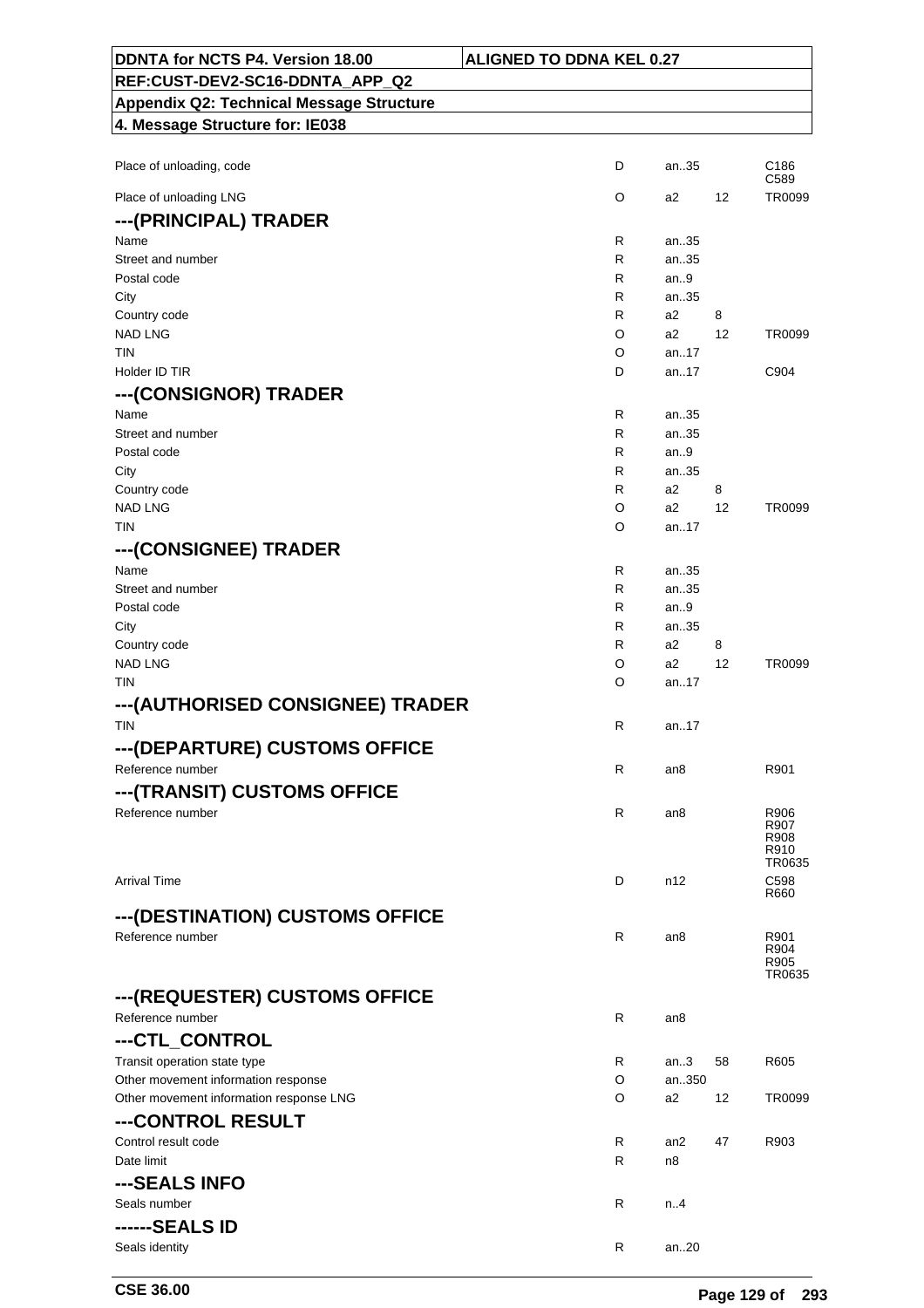| <b>Appendix Q2: Technical Message Structure</b> |        |                |     |                               |
|-------------------------------------------------|--------|----------------|-----|-------------------------------|
| 4. Message Structure for: IE038                 |        |                |     |                               |
|                                                 |        |                |     |                               |
| Seals identity LNG                              | O      | a2             | 12  | TR0099                        |
| ---EN ROUTE EVENT                               |        |                |     |                               |
| Place                                           | R      | an35           |     |                               |
| Place LNG                                       | O      | a2             | 12  | TR0099                        |
| Country code                                    | R      | a <sub>2</sub> | 9   |                               |
| ------INCIDENT                                  |        |                |     |                               |
| Incident flag                                   | D      | n1             | 27  | TR9030                        |
| Incident information                            | O      | an350          |     |                               |
| Incident information LNG                        | O      | a2             | 12  | TR0099                        |
| Endorsement date                                | O      | n8             |     |                               |
| Endorsement authority                           | O      | an35           |     |                               |
| Endorsement authority LNG                       | O      | a2             | 12  | TR0099                        |
| Endorsement place                               | O      | an35           |     |                               |
| Endorsement place LNG                           | O      | a2<br>a2       | 12  | TR0099                        |
| Endorsement country                             | O      |                | 9   |                               |
| ------SEALS INFO                                |        |                |     |                               |
| Seals number                                    | R      | n.A            |     |                               |
| ---------SEALS ID                               |        |                |     |                               |
| Seals identity                                  | R      | an20           |     |                               |
| Seals identity LNG                              | O      | a2             | 12  | TR0099                        |
| ------TRANSHIPMENT                              |        |                |     |                               |
| New transport means identity                    | O      | an27           |     | R <sub>190</sub>              |
| New transport means identity LNG                | O      | a2             | 12  | TR0099                        |
| New transport means nationality                 | O      | a2             | 8   | R <sub>190</sub>              |
| Endorsement date                                | O      | n8             |     |                               |
| Endorsement authority                           | O      | an35           |     |                               |
| Endorsement authority LNG                       | O      | a2             | 12  | TR0099                        |
| Endorsement place                               | O      | an35           |     |                               |
| Endorsement place LNG                           | O      | a <sub>2</sub> | 12  | TR0099                        |
| Endorsement country                             | O      | a2             | 9   |                               |
| ---------CONTAINERS                             |        |                |     |                               |
| Container number                                | R      | an17           |     | R <sub>190</sub>              |
|                                                 |        |                |     |                               |
| ---GOODS ITEM                                   |        |                |     |                               |
| Item number                                     | R      | n.5            |     | R005<br>R007                  |
| Commodity code                                  | D      | an22           |     | C015                          |
|                                                 |        |                |     | R470                          |
|                                                 |        |                |     | TR0102                        |
| Type of declaration<br>Goods description        | D<br>R | an9<br>an280   | 31  | C045                          |
| Goods description LNG                           | O      | a2             | 12  | TR0099                        |
| Gross mass                                      | O      | n.11,3         |     |                               |
| Net mass                                        | O      | n.11,3         |     |                               |
| Country of dispatch/export code                 | D      | a2             | 8   | C <sub>135</sub>              |
| Country of destination code                     | D      | a2             | 8   | C140                          |
| Transport charges/ Method of Payment            | D      | a1             | 116 | C186                          |
|                                                 |        |                |     | C576<br>TR9120                |
| <b>Commercial Reference Number</b>              | D      | an70           |     | C186<br>C547<br>R876          |
| UN dangerous goods code                         | O      | an4            | 101 | C186                          |
| ------PREVIOUS ADMINISTRATIVE REFERENCES        |        |                |     |                               |
| Previous document type                          | R      | an6            | 14  | R020<br>R079<br><b>TR0100</b> |
| Previous document reference                     | R      | an35           |     |                               |
| Previous document reference LNG                 | O      | a2             | 12  | TR0099                        |
| Complement of information                       | O      | an26           |     |                               |
|                                                 |        |                |     |                               |

**DDNTA for NCTS P4. Version 18.00 ALIGNED TO DDNA KEL 0.27**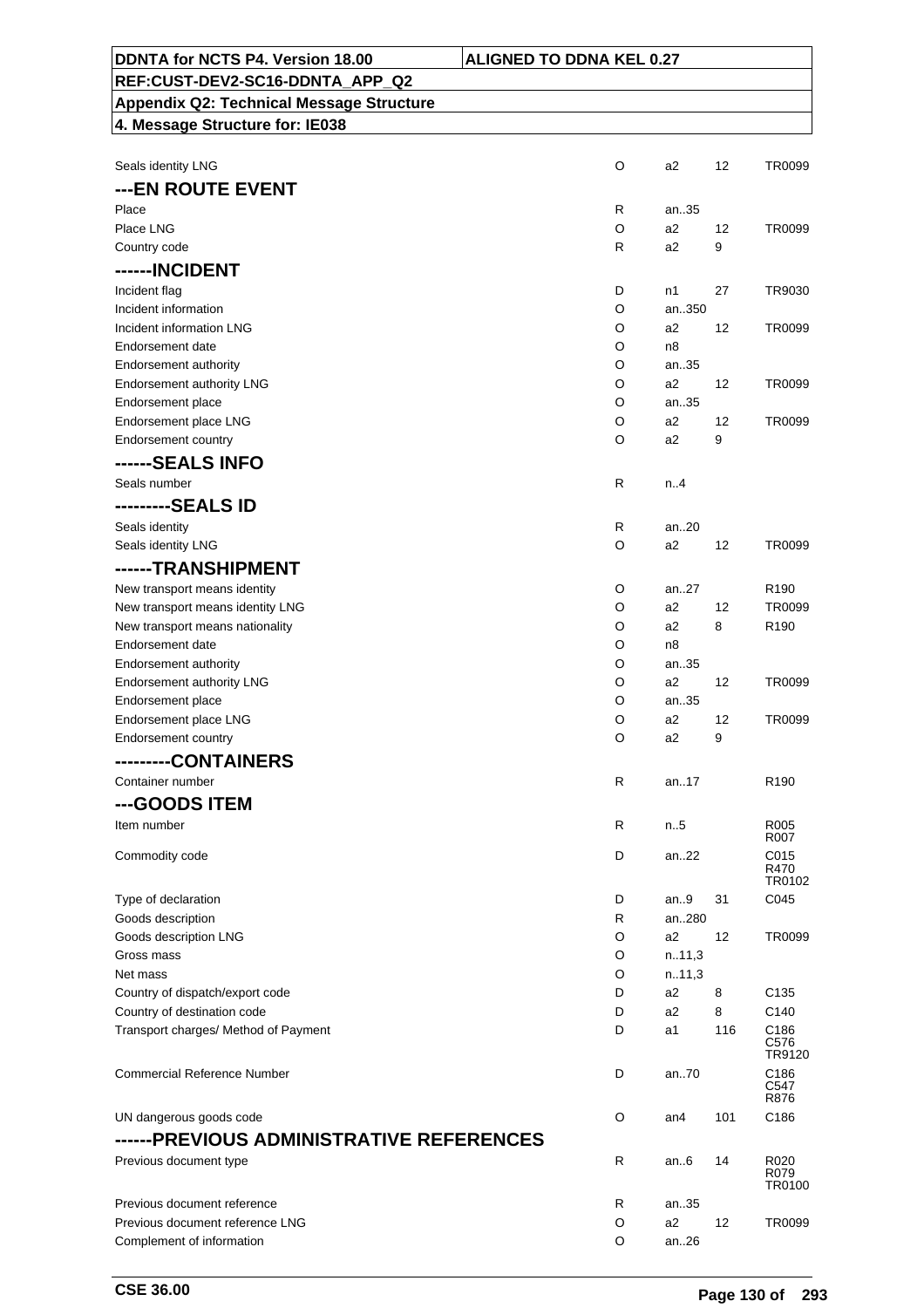| DDNTA for NCTS P4. Version 18.00                | <b>ALIGNED TO DDNA KEL 0.27</b> |              |         |                          |
|-------------------------------------------------|---------------------------------|--------------|---------|--------------------------|
| REF:CUST-DEV2-SC16-DDNTA_APP_Q2                 |                                 |              |         |                          |
| <b>Appendix Q2: Technical Message Structure</b> |                                 |              |         |                          |
| 4. Message Structure for: IE038                 |                                 |              |         |                          |
|                                                 |                                 |              |         |                          |
| Complement of information LNG                   | O                               | a2           | 12      | TR0099                   |
| ------PRODUCED DOCUMENTS/CERTIFICATES           |                                 |              |         |                          |
| Document type                                   | R                               | an4          | 13      | C901<br>R079             |
|                                                 |                                 |              |         | TR0103                   |
| Document reference                              | D                               | an35         |         | C902<br>TR0015           |
| Document reference LNG                          | O                               | a2           | 12      | TR0099                   |
| Complement of information                       | O                               | an.26        |         |                          |
| Complement of information LNG                   | O                               | a2           | 12      | TR0099                   |
| ------SPECIAL MENTIONS                          |                                 |              |         |                          |
| Additional information coded                    | R.                              | an $.5$      | 39      | R080                     |
|                                                 |                                 |              |         | TR0101                   |
| Export from EC                                  | D                               | n1           | 27      | C075<br>R075             |
| Export from country                             | D                               | a2           | 63      | C075                     |
|                                                 |                                 |              |         | R075                     |
| ------(CONSIGNOR) TRADER                        |                                 |              |         |                          |
| Name                                            | R                               | an35         |         |                          |
| Street and number                               | R                               | an35         |         |                          |
| Postal code                                     | R                               | an.9         |         |                          |
| City                                            | R.<br>R                         | an35<br>a2   |         |                          |
| Country code<br><b>NAD LNG</b>                  | O                               | a2           | 8<br>12 | TR0099                   |
| TIN                                             | O                               | an.17        |         |                          |
| ------(CONSIGNEE) TRADER                        |                                 |              |         |                          |
| Name                                            | R                               | an35         |         |                          |
| Street and number                               | R                               | an35         |         |                          |
| Postal code                                     | R                               | an.9         |         |                          |
| City                                            | R                               | an35         |         |                          |
| Country code                                    | R                               | a2           | 8       |                          |
| <b>NAD LNG</b>                                  | O                               | a2           | 12      | TR0099                   |
| <b>TIN</b>                                      | O                               | an17         |         |                          |
| --CONTAINERS<br>----                            |                                 |              |         |                          |
| Container number                                | R                               | an17         |         |                          |
| ------PACKAGES                                  |                                 |              |         |                          |
| Marks & numbers of packages                     | D                               | an.42        |         | C060                     |
| Marks & numbers of packages LNG                 | O                               | a2           | 12      | TR0099                   |
| Kind of packages                                | R                               | an.3         | 17      |                          |
| Number of packages                              | D                               | n.5          |         | C060<br>R <sub>021</sub> |
|                                                 |                                 |              |         | TR0022                   |
| Number of pieces                                | D                               | n.5          |         | C060                     |
| ------SGI CODES                                 |                                 |              |         |                          |
| Sensitive goods code                            | O                               | n.2          | 64      | R <sub>156</sub>         |
| Sensitive quantity                              | R                               | n.11,3       |         |                          |
| ------(CONSIGNOR-SECURITY) TRADER               |                                 |              |         |                          |
| Name                                            | R                               | an35         |         |                          |
| Street and number                               | R                               | an35         |         |                          |
| Postal code<br>City                             | R<br>R                          | an.9<br>an35 |         |                          |
| Country code                                    | R                               | a2           | 8       |                          |
| <b>NAD LNG</b>                                  | O                               | a2           | 12      | TR0099                   |
| TIN                                             | D                               | an17         |         | C <sub>572</sub>         |
| ------(CONSIGNEE-SECURITY) TRADER               |                                 |              |         |                          |
| Name                                            | R                               | an35         |         |                          |
| Street and number                               | R                               | an35         |         |                          |
| Postal code                                     | R                               | an9          |         |                          |
| City                                            | R                               | an35         |         |                          |
|                                                 |                                 |              |         |                          |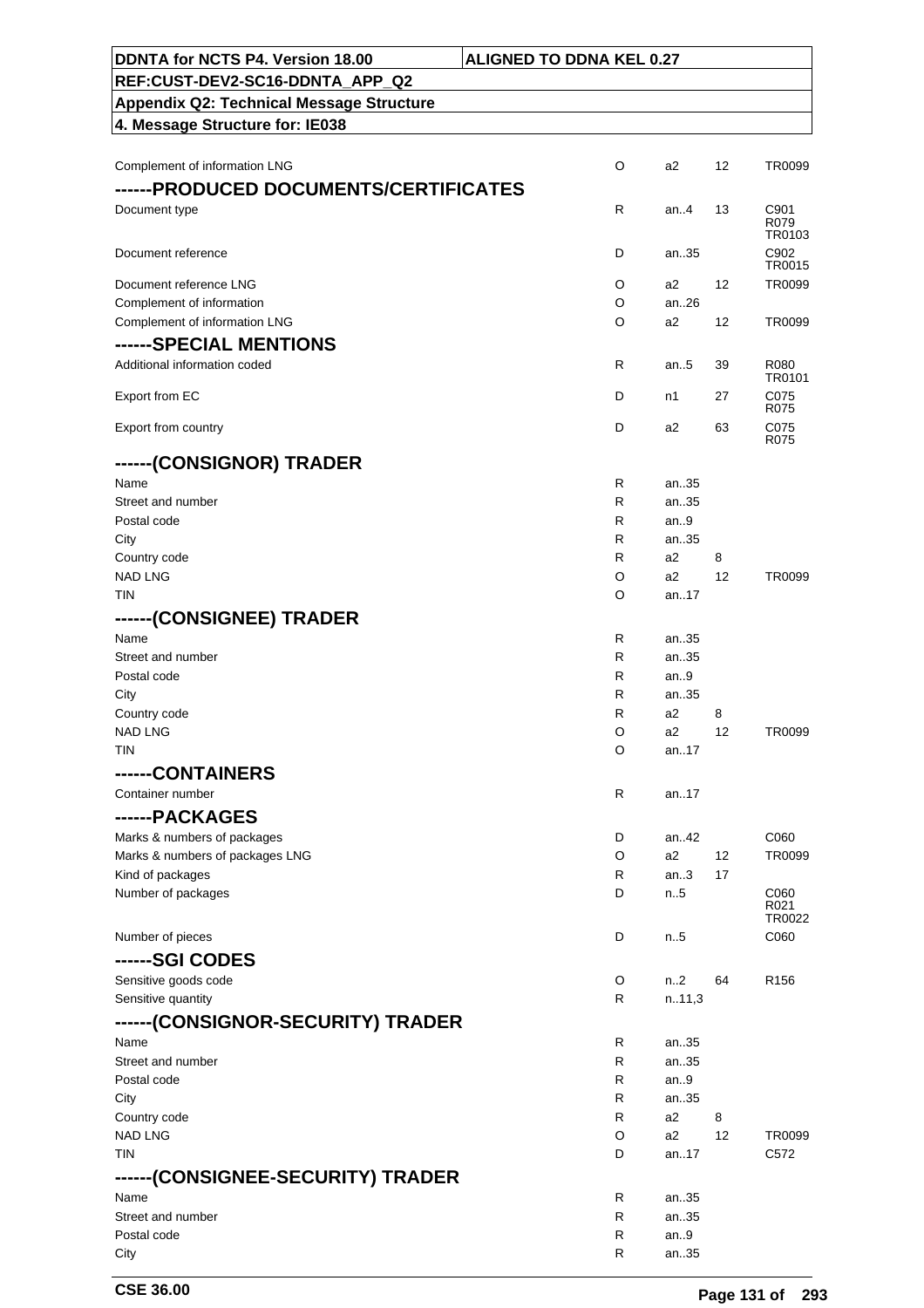| DDNTA for NCTS P4. Version 18.00                | <b>ALIGNED TO DDNA KEL 0.27</b> |                |    |                  |
|-------------------------------------------------|---------------------------------|----------------|----|------------------|
| REF:CUST-DEV2-SC16-DDNTA APP Q2                 |                                 |                |    |                  |
| <b>Appendix Q2: Technical Message Structure</b> |                                 |                |    |                  |
| 4. Message Structure for: IE038                 |                                 |                |    |                  |
|                                                 |                                 |                |    |                  |
| Country code                                    | R                               | a2             | 8  |                  |
| <b>NAD LNG</b>                                  | O                               | a2             | 12 | TR0099           |
| <b>TIN</b>                                      | D                               | an17           |    | C596             |
| --- ITINERARY                                   |                                 |                |    |                  |
| Country of routing code                         | R                               | a2             | 8  |                  |
| ---RISK ANALYSIS                                |                                 |                |    |                  |
| Item Number involved                            | O                               | n.5            |    | R824             |
|                                                 | R.                              | an.5           |    | R875<br>TR9175   |
| Risk Analysis result code<br>Risk Analysis text | O                               | an350          |    |                  |
| <b>Risk Analysis LNG</b>                        | O                               | a <sub>2</sub> | 12 | TR0099           |
|                                                 |                                 |                |    |                  |
| ---(CARRIER) TRADER                             |                                 |                |    |                  |
| Name                                            | R.                              | an35           |    |                  |
| Street and number                               | R<br>R                          | an35           |    |                  |
| Postal code<br>City                             | R.                              | an.9<br>an35   |    |                  |
| Country code                                    | R                               | a2             | 8  |                  |
| <b>NAD LNG</b>                                  | O                               | a2             | 12 | TR0099           |
| <b>TIN</b>                                      | O                               | an17           |    |                  |
| ---(CONSIGNOR-SECURITY) TRADER                  |                                 |                |    |                  |
| Name                                            | R.                              | an35           |    |                  |
| Street and number                               | R.                              | an35           |    |                  |
| Postal code                                     | R                               | an.9           |    |                  |
| City                                            | R                               | an35           |    |                  |
| Country code                                    | R.                              | a <sub>2</sub> | 8  |                  |
| <b>NAD LNG</b>                                  | O                               | a2             | 12 | TR0099           |
| <b>TIN</b>                                      | D                               | an17           |    | C <sub>572</sub> |
| ---(CONSIGNEE-SECURITY) TRADER                  |                                 |                |    |                  |
| Name                                            | R.                              | an35           |    |                  |
| Street and number                               | R.                              | an35           |    |                  |
| Postal code                                     | R                               | an.9           |    |                  |
| City                                            | R.                              | an35           |    |                  |
| Country code                                    | R                               | a2             | 8  |                  |
| <b>NAD LNG</b>                                  | O                               | a2             | 12 | TR0099           |
| <b>TIN</b>                                      | D                               | an17           |    | C596             |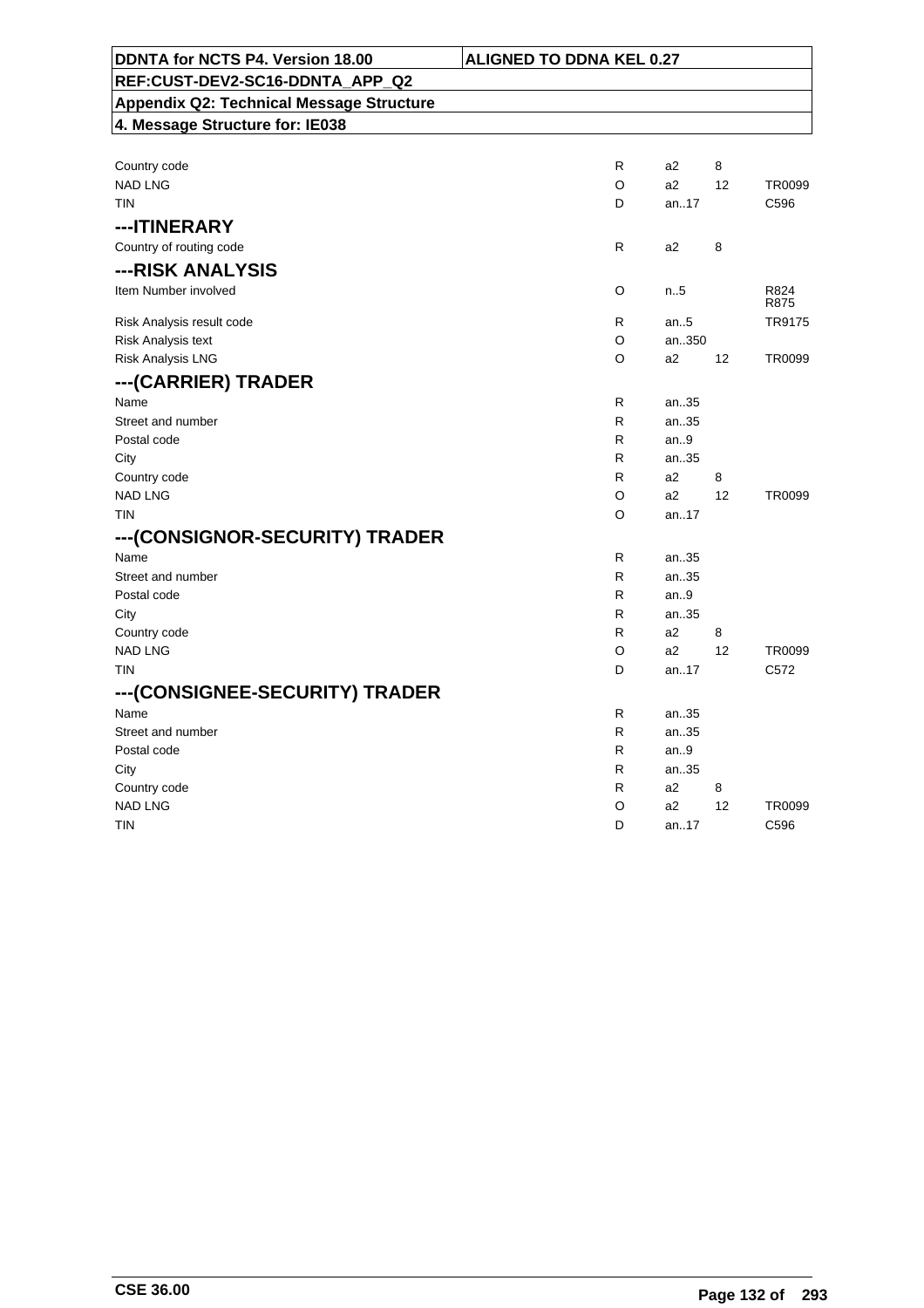|  | DDNTA for NCTS P4. Version 18.00 | <b>ALIGNED TO DDNA KEL 0.27</b> |
|--|----------------------------------|---------------------------------|
|--|----------------------------------|---------------------------------|

**Appendix Q2: Technical Message Structure**

**4. Message Structure for: IE043**

| <b>IE043</b>             | (CC043A)                                 | <b>UNLOADING PERMISSION</b> |      |    | (E_ULD_PER)              |
|--------------------------|------------------------------------------|-----------------------------|------|----|--------------------------|
|                          |                                          |                             |      |    |                          |
| <b>MESSAGE</b>           |                                          |                             | 1x   | R. | R <sub>195</sub>         |
| ---HEADER                |                                          |                             | 1x   | R  |                          |
| ---(PRINCIPAL) TRADER    |                                          |                             | 1x   | D  | C027                     |
| --- (CONSIGNOR) TRADER   |                                          |                             | 1x   | D  | C026 R010                |
| --- (CONSIGNEE) TRADER   |                                          |                             | 1x   | D  | C001 C026<br>R011 TR0601 |
| --- (DESTINATION) TRADER |                                          |                             | 1x   | R  |                          |
|                          | --- (DEPARTURE) CUSTOMS OFFICE           |                             | 1x   | D  | C027                     |
|                          | --- (PRESENTATION OFFICE) CUSTOMS OFFICE |                             | 1x   | R  |                          |
| ---CTL CONTROL           |                                          |                             | 1x   | O  |                          |
| ---SEALS INFO            |                                          |                             | 1x   | D  | C026                     |
| ------SEALS ID           |                                          |                             | 99x  | R  |                          |
| ---GOODS ITEM            |                                          |                             | 999x | D  | C027                     |
|                          | ------PRODUCED DOCUMENTS/CERTIFICATES    |                             | 99x  | O  |                          |
| ------SPECIAL MENTIONS   |                                          |                             | 99x  | O  |                          |
| ------(CONSIGNOR) TRADER |                                          |                             | 1x   | O  | R010                     |
| ------(CONSIGNEE) TRADER |                                          |                             | 1x   | D  | C002 R011<br>TR0601      |
| -----CONTAINERS          |                                          |                             | 99x  | D  | C055                     |
| ------PACKAGES           |                                          |                             | 99x  | R. |                          |
| ------SGI CODES          |                                          |                             | 9x   | O  | R <sub>155</sub>         |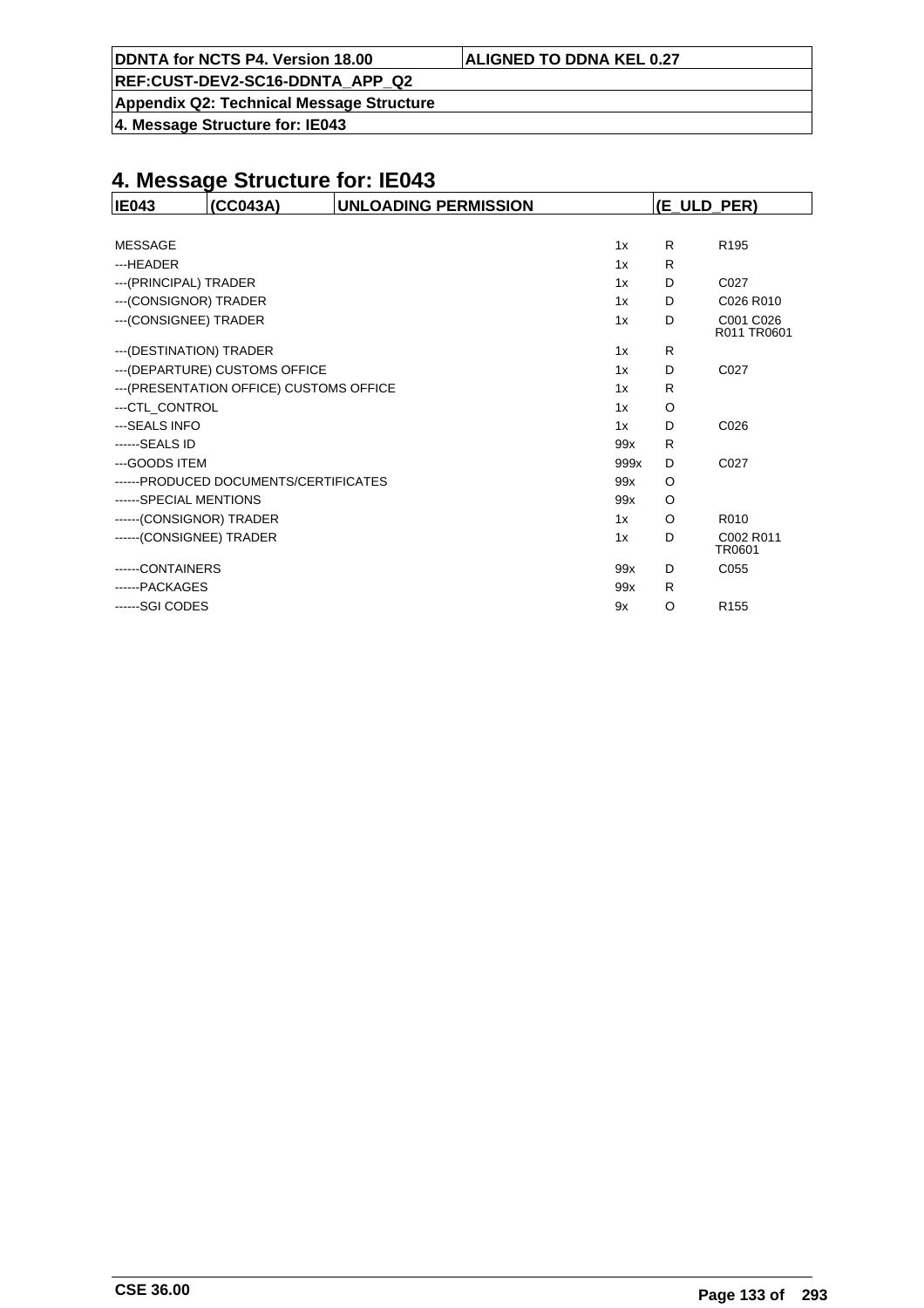# **Appendix Q2: Technical Message Structure**

**4. Message Structure for: IE043**

| Syntax identifier                                       | R | a4              | 21 |                          |
|---------------------------------------------------------|---|-----------------|----|--------------------------|
| Syntax version number                                   | R | n1              | 22 |                          |
| Message sender                                          | R | an35            |    |                          |
| Sender identification code qualifier                    | O | an4             |    |                          |
| Message recipient                                       | R | an35            |    |                          |
| Recipient identification code qualifier                 | O | an.4            |    |                          |
| Date of preparation                                     | R | n6              |    |                          |
| Time of preparation                                     | R | n4              |    |                          |
| Interchange control reference                           | R | an14            |    |                          |
| Recipient's reference/password                          | O | an14            |    |                          |
| Recipient's reference/password qualifier                | O | an <sub>2</sub> |    |                          |
| Application reference                                   | O | an14            |    |                          |
| Priority                                                | O | a1              |    |                          |
| Acknowledgement request                                 | O | n1              | 27 |                          |
| Communications agreement id                             | O | an35            |    |                          |
| <b>Test indicator</b>                                   | O | n1              | 27 | TR9085                   |
| Message identification                                  | R | an14            |    |                          |
| Message type                                            | R | an $6$          | 60 |                          |
| Common access reference                                 | O | an35            |    |                          |
| Message sequence number                                 | O | n2              |    |                          |
| First and last transfer                                 | O | a1              | 28 |                          |
| ---HEADER                                               |   |                 |    |                          |
| Document/reference number                               | R | an21            |    |                          |
| Type of declaration                                     | D | an $9$          | 31 | C027                     |
| Country of destination code                             | D | a2              | 8  | C026                     |
| Country of dispatch/export code                         | D | a2              | 8  | C140<br>C026             |
| Identity of means of transport at departure (exp/trans) | D | an27            |    | C135<br>C026             |
|                                                         |   |                 |    | TR0035<br>TR9090         |
| Identity of means of transport at departure LNG         | O | a2              | 12 | TR0099                   |
| Nationality of means of transport at departure          | D | a2              | 8  | C026<br>TR0035<br>TR9095 |
| Containerised indicator                                 | D | n1              | 27 | C027<br>R230             |
| Acceptance date                                         | D | n8              |    | C027                     |
| Total number of items                                   | D | n.5             |    | C027                     |
| Total number of packages                                | D | n7              |    | C027                     |
| Total gross mass                                        | D | n.11,3          |    | C027                     |
| ---(PRINCIPAL) TRADER                                   |   |                 |    |                          |
| Name                                                    | R | an35            |    |                          |
| Street and number                                       | R | an35            |    |                          |
| Postal code                                             | R | an.9            |    |                          |
| City                                                    | R | an35            |    |                          |
| Country code                                            | R | a2              | 8  |                          |
| <b>NAD LNG</b>                                          | O | a2              | 12 | TR0099                   |
| TIN                                                     | O | an17            |    | R012                     |
| Holder ID TIR                                           | D | an17            |    | C904                     |
| ---(CONSIGNOR) TRADER                                   |   |                 |    |                          |
| Name                                                    | R | an35            |    |                          |
| Street and number                                       | R | an35            |    |                          |
| Postal code                                             | R | an.9            |    |                          |
| City                                                    | R | an35            |    |                          |
| Country code                                            | R | a2              | 8  |                          |
| <b>NAD LNG</b>                                          | O | a2              | 12 | TR0099                   |
| TIN                                                     | O | an17            |    | R012                     |
| ---(CONSIGNEE) TRADER                                   |   |                 |    |                          |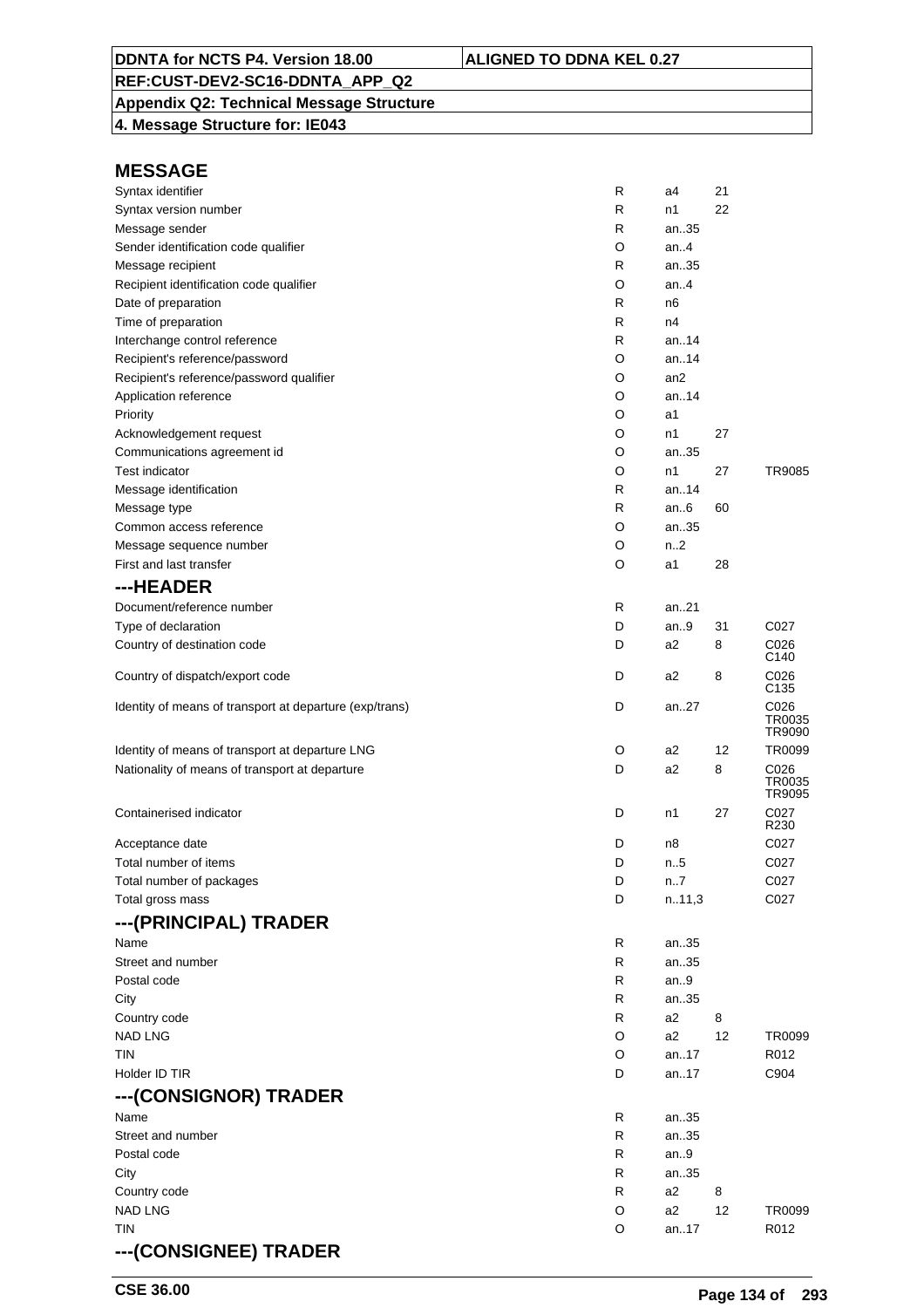| DDNTA for NCTS P4. Version 18.00                    | <b>ALIGNED TO DDNA KEL 0.27</b> |                        |                 |                          |
|-----------------------------------------------------|---------------------------------|------------------------|-----------------|--------------------------|
| REF:CUST-DEV2-SC16-DDNTA_APP_Q2                     |                                 |                        |                 |                          |
| <b>Appendix Q2: Technical Message Structure</b>     |                                 |                        |                 |                          |
| 4. Message Structure for: IE043                     |                                 |                        |                 |                          |
|                                                     |                                 |                        |                 |                          |
| Name                                                | R                               | an35                   |                 |                          |
| Street and number                                   | R                               | an35                   |                 |                          |
| Postal code                                         | R                               | an.9                   |                 |                          |
| City                                                | R<br>R                          | an35<br>a2             | 8               |                          |
| Country code<br><b>NAD LNG</b>                      | O                               | a2                     | 12              | TR0099                   |
| TIN                                                 | O                               | an17                   |                 | R012                     |
| ---(DESTINATION) TRADER                             |                                 |                        |                 |                          |
| Name                                                | D                               | an35                   |                 | C <sub>160</sub>         |
| Street and number                                   | D                               | an35                   |                 | C <sub>160</sub>         |
| Postal code                                         | D                               | an.9                   |                 | C <sub>160</sub>         |
| City                                                | D                               | an35                   |                 | C <sub>160</sub>         |
| Country code                                        | D                               | a2                     | 8               | C <sub>160</sub>         |
| <b>NAD LNG</b>                                      | O                               | a2                     | 12 <sup>°</sup> | TR0099                   |
| <b>TIN</b>                                          | O                               | an.17                  |                 | R012                     |
| --- (DEPARTURE) CUSTOMS OFFICE                      |                                 |                        |                 |                          |
| Reference number                                    | R                               | an8                    |                 |                          |
| ---(PRESENTATION OFFICE) CUSTOMS OFFICE             |                                 |                        |                 |                          |
| Reference number                                    | R                               | an8                    |                 |                          |
| ---CTL_CONTROL                                      |                                 |                        |                 |                          |
| Continue unloading                                  | R.                              | n1                     |                 | R510                     |
| ---SEALS INFO                                       |                                 |                        |                 |                          |
| Seals number                                        | R                               | n.4                    |                 |                          |
| ------SEALS ID                                      |                                 |                        |                 |                          |
| Seals identity                                      | R                               | an20                   |                 |                          |
| Seals identity LNG                                  | O                               | a2                     | 12              | TR0099                   |
| ---GOODS ITEM                                       |                                 |                        |                 |                          |
| Item number                                         | R                               | n5                     |                 | R <sub>005</sub><br>R007 |
| Commodity code                                      | D                               | an22                   |                 | C015                     |
|                                                     |                                 |                        |                 | R060                     |
| Type of declaration<br>Goods description            | D<br>R                          | an9<br>an280           | 31              | C045                     |
| Goods description LNG                               | O                               | a2                     | 12              | TR0099                   |
| Gross mass                                          | O                               | n.11,3                 |                 |                          |
| Net mass                                            | O                               | n.11,3                 |                 |                          |
| Country of dispatch/export code                     | D                               | a2                     | 8               | C <sub>135</sub>         |
| Country of destination code                         | D                               | a2                     | 8               | C140                     |
| ------ PRODUCED DOCUMENTS/CERTIFICATES              |                                 |                        |                 |                          |
| Document type                                       | R                               | an4                    | 13              | TR0103                   |
| Document reference                                  | O                               | an35<br>a2             |                 |                          |
| Document reference LNG<br>Complement of information | O<br>O                          | an.26                  | 12              | TR0099                   |
| Complement of information LNG                       | O                               | a2                     | 12              | TR0099                   |
| ------SPECIAL MENTIONS                              |                                 |                        |                 |                          |
| Additional information coded                        | R                               | an5                    | 39              | TR0101                   |
| Export from EC                                      | D                               | n1                     | 27              | C075                     |
|                                                     |                                 |                        |                 | R075                     |
| Export from country                                 | D                               | a2                     | 63              | C075<br>R075             |
| ------(CONSIGNOR) TRADER                            |                                 |                        |                 |                          |
| Name                                                | R                               | an35                   |                 |                          |
| Street and number                                   | R                               | an35                   |                 |                          |
| Postal code                                         | R                               | an9                    |                 |                          |
| City<br>Country code                                | R<br>R                          | an35<br>a <sub>2</sub> | 8               |                          |
| <b>NAD LNG</b>                                      | O                               | a <sub>2</sub>         | 12              | TR0099                   |
|                                                     |                                 |                        |                 |                          |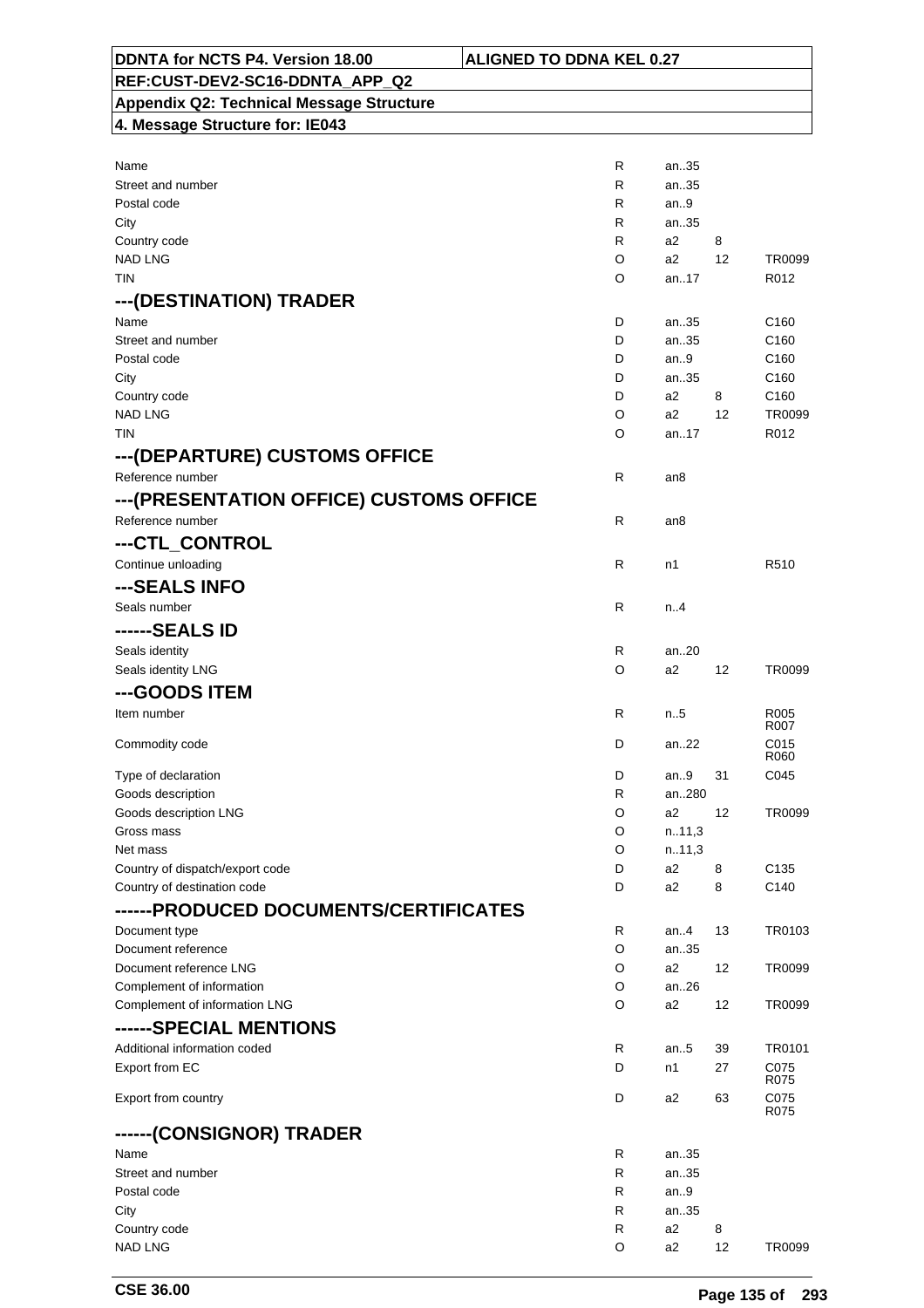| DDNTA for NCTS P4. Version 18.00         | <b>ALIGNED TO DDNA KEL 0.27</b> |      |                   |
|------------------------------------------|---------------------------------|------|-------------------|
| REF:CUST-DEV2-SC16-DDNTA APP Q2          |                                 |      |                   |
| Appendix Q2: Technical Message Structure |                                 |      |                   |
| 4. Message Structure for: IE043          |                                 |      |                   |
|                                          |                                 |      |                   |
| TIN                                      | Ω                               | an17 | R <sub>0</sub> 12 |

| R            | an35           |    |                  |
|--------------|----------------|----|------------------|
| $\mathsf{R}$ | an35           |    |                  |
| R            | an.9           |    |                  |
| R            | an35           |    |                  |
| R            | a2             | 8  |                  |
| O            | a2             | 12 | <b>TR0099</b>    |
| O            | an17           |    | R012             |
|              |                |    |                  |
| $\mathsf{R}$ | an.17          |    |                  |
|              |                |    |                  |
| D            | an.42          |    | C060             |
| $\circ$      | a <sub>2</sub> | 12 | <b>TR0099</b>    |
| R            | an.3           | 17 |                  |
| D            | n.5            |    | C060<br>R021     |
| D            | n.5            |    | C060             |
|              |                |    |                  |
| $\circ$      | n2             | 64 | R <sub>156</sub> |
| $\mathsf{R}$ | n.11,3         |    |                  |
|              |                |    |                  |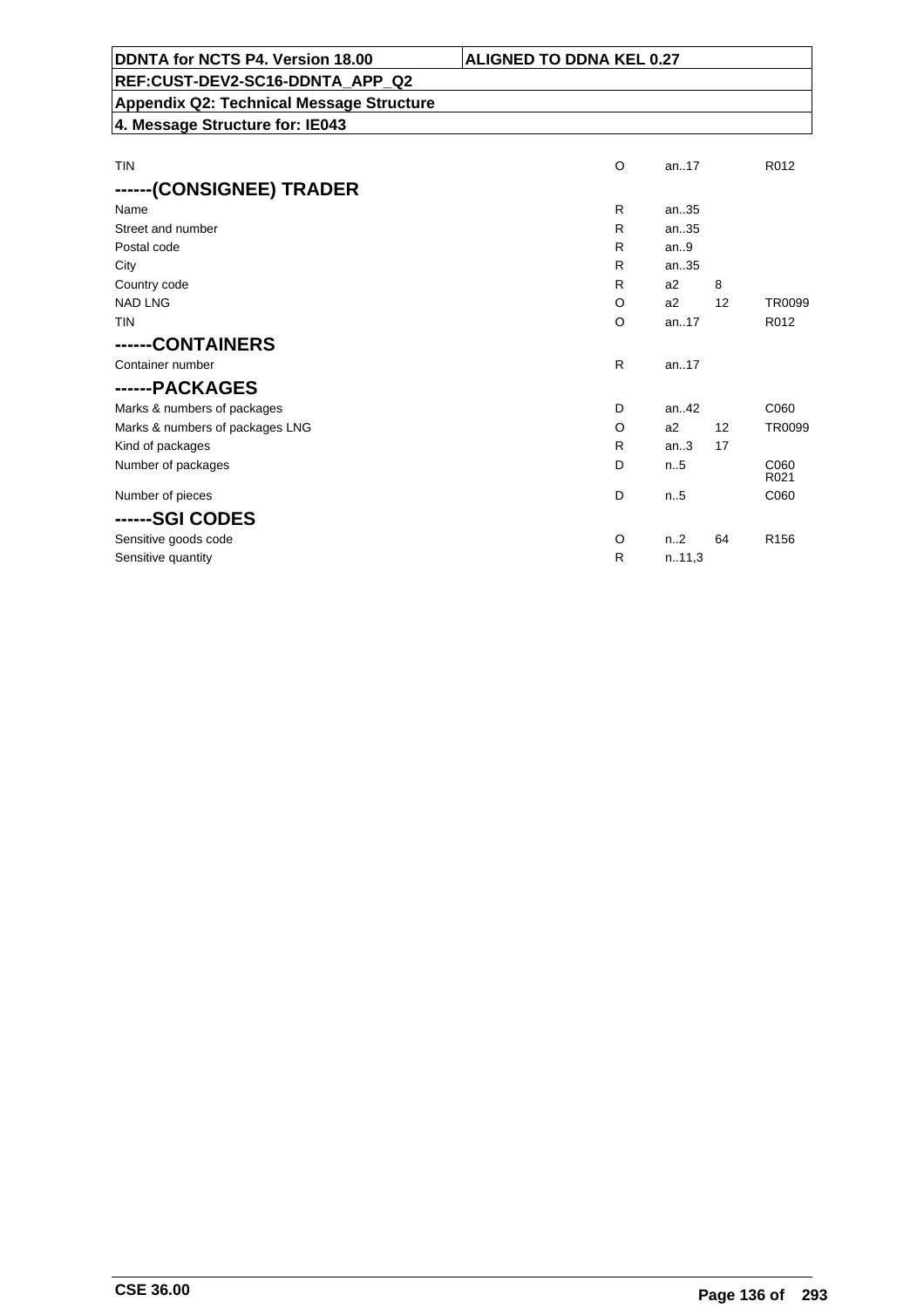**Appendix Q2: Technical Message Structure**

**4. Message Structure for: IE044**

| <b>IE044</b>             | (CC044A)                                 | <b>UNLOADING REMARKS</b> |       | $ E$ ULD REM) |                              |
|--------------------------|------------------------------------------|--------------------------|-------|---------------|------------------------------|
|                          |                                          |                          |       |               |                              |
| <b>MESSAGE</b>           |                                          |                          | 1x    | R             |                              |
| ---HEADER                |                                          |                          | 1x    | R             |                              |
| --- (DESTINATION) TRADER |                                          |                          | 1x    | R             |                              |
|                          | --- (PRESENTATION OFFICE) CUSTOMS OFFICE |                          | 1x    | R             |                              |
| --- UNLOADING REMARK     |                                          |                          | 1x    | R             |                              |
| ---RESULTS OF CONTROL    |                                          |                          | 9x    | D             | C <sub>210</sub>             |
| ---SEALS INFO            |                                          |                          | 1x    | D             | C <sub>200</sub>             |
| ------SEALS ID           |                                          |                          | 99x   | D             | R <sub>206</sub>             |
| ---GOODS ITEM            |                                          |                          | 9999x | D             | C210 TR0007<br>TR0011        |
|                          | ------PRODUCED DOCUMENTS/CERTIFICATES    |                          | 99x   | O             | <b>TR0008</b>                |
| ------RESULTS OF CONTROL |                                          |                          | 199x  | D             | C210 TR0012<br>TR0013 TR0014 |
| ------CONTAINERS         |                                          |                          | 99x   | $\circ$       | <b>TR0008</b>                |
| ------PACKAGES           |                                          |                          | 99x   | D             | <b>TR0008</b>                |
| ------SGI CODES          |                                          |                          | 9x    | O             | R155 TR0008                  |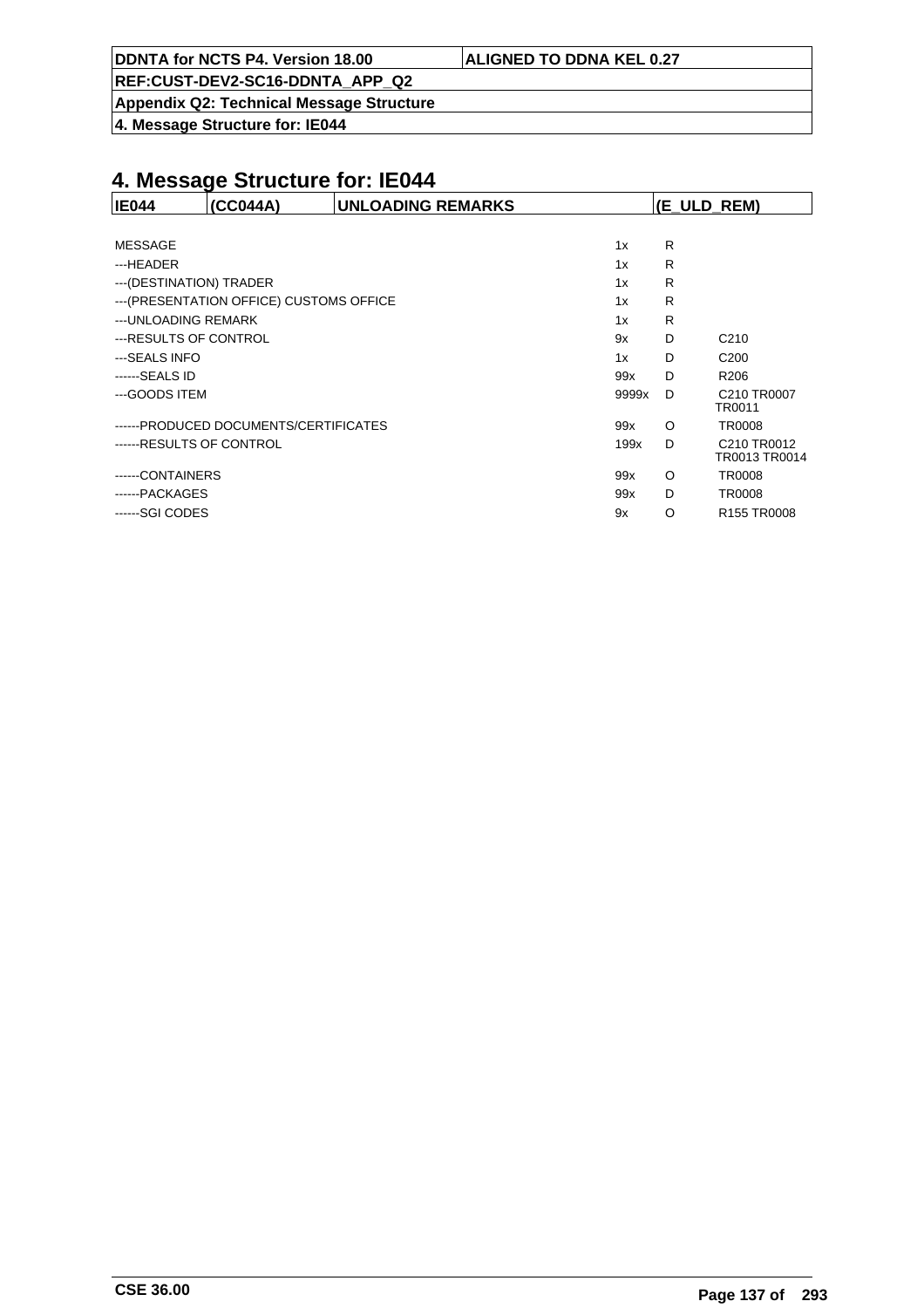# **Appendix Q2: Technical Message Structure**

**4. Message Structure for: IE044**

| Syntax identifier                                       | R      | a4            | 21 |                                   |
|---------------------------------------------------------|--------|---------------|----|-----------------------------------|
| Syntax version number                                   | R      | n1            | 22 |                                   |
| Message sender                                          | R      | an35          |    |                                   |
| Sender identification code qualifier                    | O      | an.4          |    |                                   |
| Message recipient                                       | R      | an35          |    |                                   |
| Recipient identification code qualifier                 | O      | an.4          |    |                                   |
| Date of preparation                                     | R      | n6            |    |                                   |
| Time of preparation                                     | R      | n4            |    |                                   |
| Interchange control reference                           | R      | an.14         |    |                                   |
| Recipient's reference/password                          | O      | an14          |    |                                   |
| Recipient's reference/password qualifier                | O      | an2           |    |                                   |
| Application reference                                   | O      | an14          |    |                                   |
| Priority                                                | O      | a1            |    |                                   |
| Acknowledgement request                                 | O      | n1            | 27 |                                   |
| Communications agreement id                             | O      | an35          |    |                                   |
| <b>Test indicator</b>                                   | O      | n1            | 27 | TR9085                            |
| Message identification                                  | R      | an.14         |    |                                   |
| Message type                                            | R      | an.6          | 60 |                                   |
| Common access reference                                 | O      | an35          |    |                                   |
| Message sequence number                                 | O      | n2            |    |                                   |
| First and last transfer                                 | O      | a1            | 28 |                                   |
| ---HEADER                                               |        |               |    |                                   |
| Document/reference number                               | R      | an21          |    |                                   |
| Identity of means of transport at departure (exp/trans) | D      | an27          |    | TR0002                            |
| Identity of means of transport at departure LNG         | O      | a2            | 12 | TR0099                            |
| Nationality of means of transport at departure          | D      | a2            | 8  | TR0002                            |
| Total number of items                                   | R      | $n_{\cdot}.5$ |    |                                   |
| Total number of packages                                | D      | n.7           |    | TR0002                            |
| Total gross mass                                        | R      | n.11,3        |    |                                   |
| ---(DESTINATION) TRADER                                 |        |               |    |                                   |
| Name                                                    | D      | an35          |    | C <sub>160</sub>                  |
| Street and number                                       | D      | an35          |    | C <sub>160</sub>                  |
| Postal code                                             | D      | an.9          |    | C <sub>160</sub>                  |
| City                                                    | D      | an35          |    | C <sub>160</sub>                  |
| Country code                                            | D      | a2            | 8  | C <sub>160</sub>                  |
| <b>NAD LNG</b>                                          | O      | a2            | 12 | TR0099                            |
| tin                                                     | D      | an17          |    | C113                              |
| ---(PRESENTATION OFFICE) CUSTOMS OFFICE                 |        |               |    |                                   |
| Reference number                                        | R      | an8           |    |                                   |
| --- UNLOADING REMARK                                    |        |               |    |                                   |
| State of seals ok                                       | O      | n1            | 27 | R <sub>200</sub>                  |
|                                                         |        |               |    | R340                              |
| Unloading remark                                        | O<br>O | an350<br>a2   | 12 | TR0099                            |
| Unloading remark LNG<br>Conform                         | R      | n1            |    | R <sub>205</sub>                  |
|                                                         |        |               |    |                                   |
| Unloading completion                                    | R      | n1            | 27 | R <sub>186</sub>                  |
| Unloading date                                          | R      | n8            |    |                                   |
| ---RESULTS OF CONTROL                                   |        |               |    |                                   |
| Description                                             | O      | an140         |    | <b>TR0006</b>                     |
| <b>Description LNG</b>                                  | O      | a2            | 12 | TR0099                            |
| Control indicator                                       | R      | an2           | 41 | TR0003                            |
| Pointer to the attribute                                | D      | an35          |    | <b>TR0005</b>                     |
| Corrected value                                         | D      | an27          |    | R <sub>150</sub><br><b>TR0005</b> |
| ---SEALS INFO                                           |        |               |    |                                   |
| Seals number                                            | R      | n.4           |    |                                   |
|                                                         |        |               |    |                                   |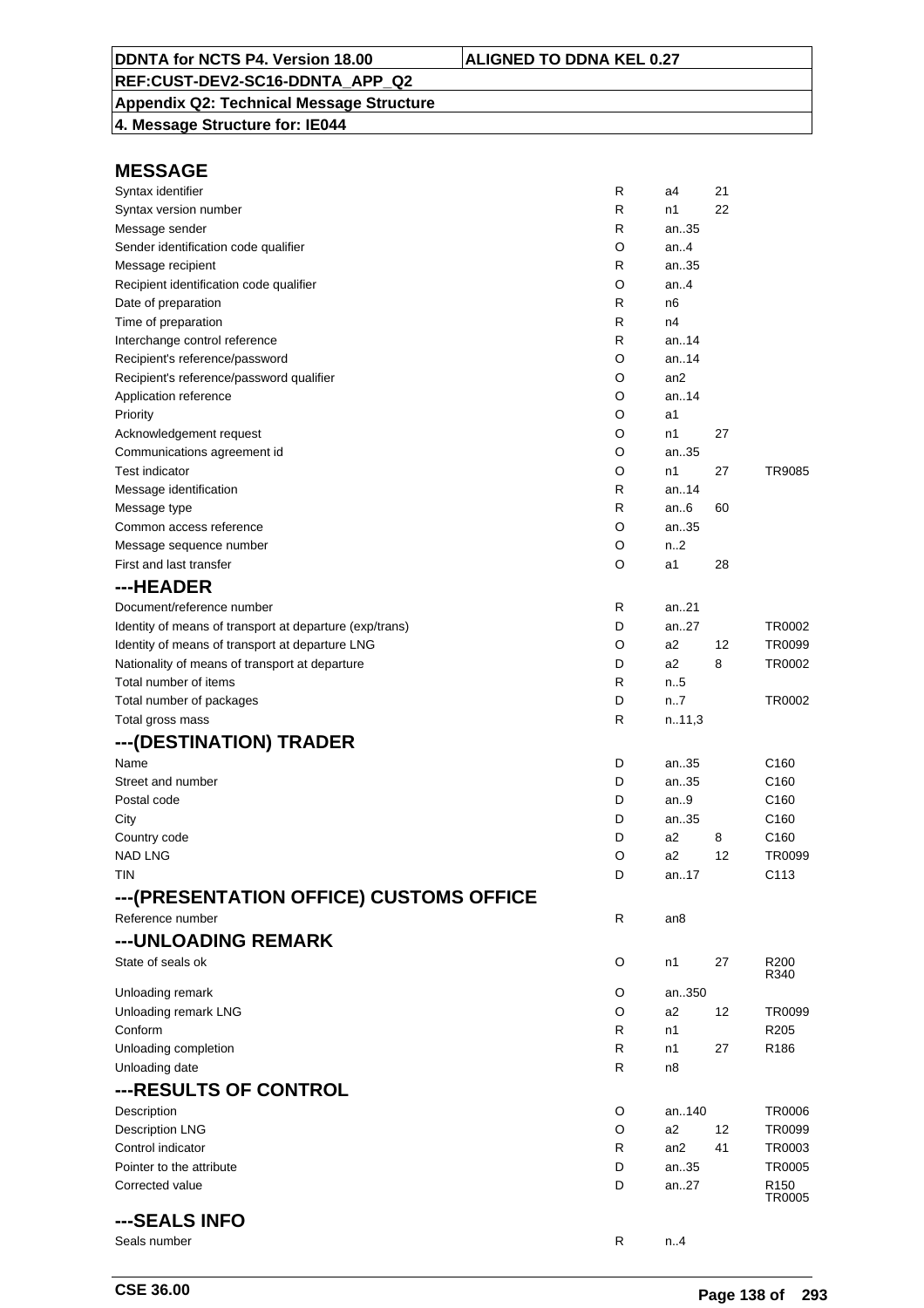### **REF:CUST-DEV2-SC16-DDNTA\_APP\_Q2 Appendix Q2: Technical Message Structure**

| ----SEALS ID<br>-- |  |  |
|--------------------|--|--|
|                    |  |  |

| Seals identity                        | R            | an20             |    |                                   |
|---------------------------------------|--------------|------------------|----|-----------------------------------|
| Seals identity LNG                    | O            | a2               | 12 | TR0099                            |
| ---GOODS ITEM                         |              |                  |    |                                   |
| Item number                           | R            | n.5              |    | TR0019                            |
| Commodity code                        | D            | an22             |    | C015<br>R060                      |
| Goods description                     | O            | an280            |    |                                   |
| Goods description LNG                 | O            | a2               | 12 | TR0099                            |
| Gross mass                            | O            | n.11,3           |    |                                   |
| Net mass                              | O            | n.11,3           |    |                                   |
| ------PRODUCED DOCUMENTS/CERTIFICATES |              |                  |    |                                   |
| Document type                         | R            | an.4             | 13 | TR0103                            |
| Document reference                    | D            | an35             |    | C902                              |
| Document reference LNG                | O            | a2               | 12 | TR0099                            |
| Complement of information             | $\circ$      | an26             |    |                                   |
| Complement of information LNG         | O            | a2               | 12 | TR0099                            |
| ------RESULTS OF CONTROL              |              |                  |    |                                   |
| Description                           | O            | an140            |    | TR0009                            |
| <b>Description LNG</b>                | O            | a2               | 12 | TR0099                            |
| Control indicator                     | R            | an2              | 41 | TR0003                            |
| Pointer to the attribute              | O            | an35             |    | TR0010<br><b>TR0014</b><br>TR0018 |
| ------CONTAINERS                      |              |                  |    |                                   |
| Container number                      | R            | an17             |    |                                   |
| ------PACKAGES                        |              |                  |    |                                   |
| Marks & numbers of packages           | D            | an.42            |    | C060                              |
| Marks & numbers of packages LNG       | O            | a2               | 12 | TR0099                            |
| Kind of packages                      | $\mathsf{R}$ | an.3             | 17 |                                   |
| Number of packages                    | D            | n.5              |    | C060<br>R021                      |
| Number of pieces                      | D            | n.5              |    | C060                              |
| ------SGI CODES                       |              |                  |    |                                   |
| Sensitive goods code                  | O            | n <sub>1</sub> 2 | 64 | R <sub>156</sub>                  |
| Sensitive quantity                    | R            | n.11,3           |    |                                   |
|                                       |              |                  |    |                                   |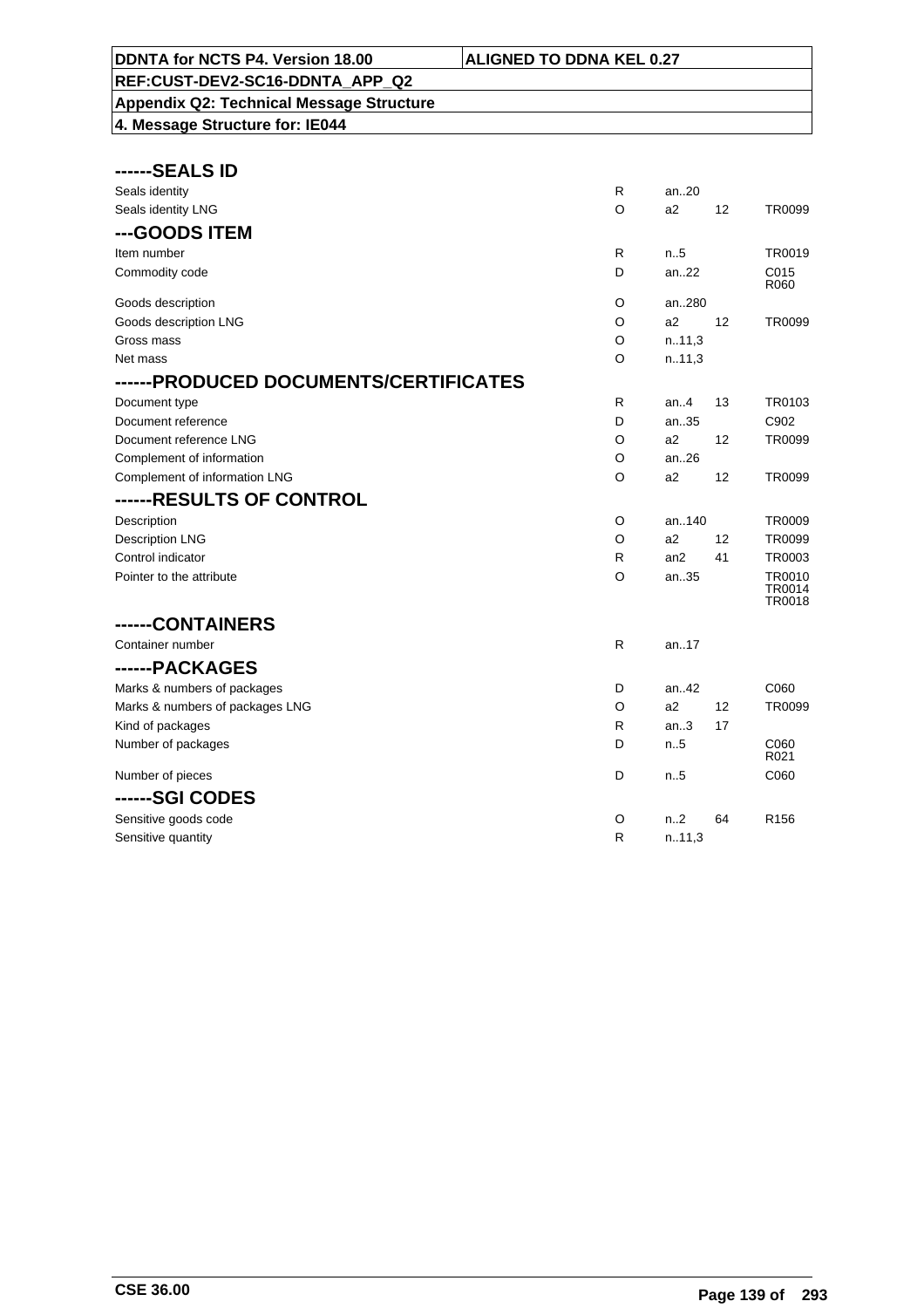| DDNTA for NCTS P4. Version 18.00                | <b>ALIGNED TO DDNA KEL 0.27</b> |
|-------------------------------------------------|---------------------------------|
| REF:CUST-DEV2-SC16-DDNTA APP Q2                 |                                 |
| <b>Appendix Q2: Technical Message Structure</b> |                                 |

**4. Message Structure for: IE045**

| <b>IE045</b>          | (CC045A)                       | <b>IWRITE-OFF NOTIFICATION</b> |    | (E_WRT_NOT) |
|-----------------------|--------------------------------|--------------------------------|----|-------------|
|                       |                                |                                |    |             |
| MESSAGE               |                                |                                | 1x | R           |
| ---HEADER             |                                |                                | 1x | R           |
| ---(PRINCIPAL) TRADER |                                |                                | 1x | R           |
| ---GUARANTOR          |                                |                                | 1x |             |
|                       | --- (DEPARTURE) CUSTOMS OFFICE |                                | 1x | R           |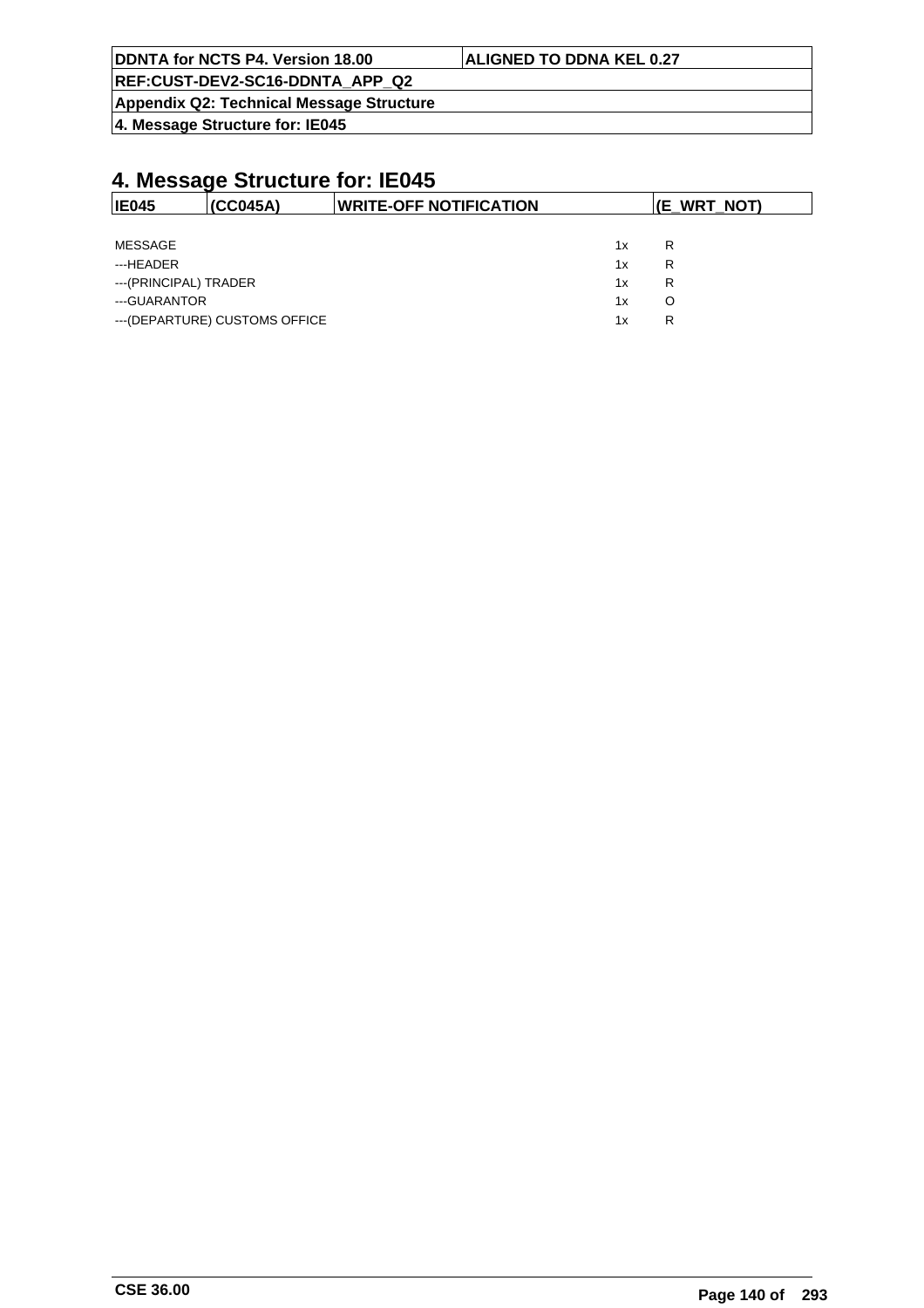### **Appendix Q2: Technical Message Structure**

**4. Message Structure for: IE045**

| Syntax identifier                        | R | a4               | 21 |        |
|------------------------------------------|---|------------------|----|--------|
| Syntax version number                    | R | n1               | 22 |        |
| Message sender                           | R | an35             |    |        |
| Sender identification code qualifier     | O | an.4             |    |        |
| Message recipient                        | R | an35             |    |        |
| Recipient identification code qualifier  | O | an.4             |    |        |
| Date of preparation                      | R | n6               |    |        |
| Time of preparation                      | R | n4               |    |        |
| Interchange control reference            | R | an.14            |    |        |
| Recipient's reference/password           | O | an14             |    |        |
| Recipient's reference/password qualifier | O | an <sub>2</sub>  |    |        |
| Application reference                    | O | an14             |    |        |
| Priority                                 | O | a1               |    |        |
| Acknowledgement request                  | O | n1               | 27 |        |
| Communications agreement id              | O | an35             |    |        |
| <b>Test indicator</b>                    | O | n1               | 27 | TR9085 |
| Message identification                   | R | an14             |    |        |
| Message type                             | R | an $6$           | 60 |        |
| Common access reference                  | O | an35             |    |        |
| Message sequence number                  | O | n <sub>1</sub> 2 |    |        |
| First and last transfer                  | O | a1               | 28 |        |
| ---HEADER                                |   |                  |    |        |
| Document/reference number                | R | an21             |    |        |
| Write-off date                           | R | n <sub>8</sub>   |    |        |
| ---(PRINCIPAL) TRADER                    |   |                  |    |        |
| Name                                     | R | an35             |    |        |
| Street and number                        | R | an35             |    |        |
| Postal code                              | R | an.9             |    |        |
| City                                     | R | an35             |    |        |
| Country code                             | R | a2               | 8  |        |
| <b>NAD LNG</b>                           | O | a2               | 12 | TR0099 |
| tin                                      | O | an17             |    | R012   |
| Holder ID TIR                            | D | an17             |    | C904   |
| ---GUARANTOR                             |   |                  |    |        |
| Name                                     | R | an35             |    |        |
| Street and number                        | R | an35             |    |        |
| Postal code                              | R | an.9             |    |        |
| City                                     | R | an.35            |    |        |
| Country code                             | R | a <sub>2</sub>   | 70 |        |
| <b>NAD LNG</b>                           | O | a2               | 12 | TR0099 |
| <b>TIN</b>                               | O | an17             |    | R012   |
|                                          |   |                  |    |        |
| ---(DEPARTURE) CUSTOMS OFFICE            |   |                  |    |        |
| Reference number                         | R | an8              |    |        |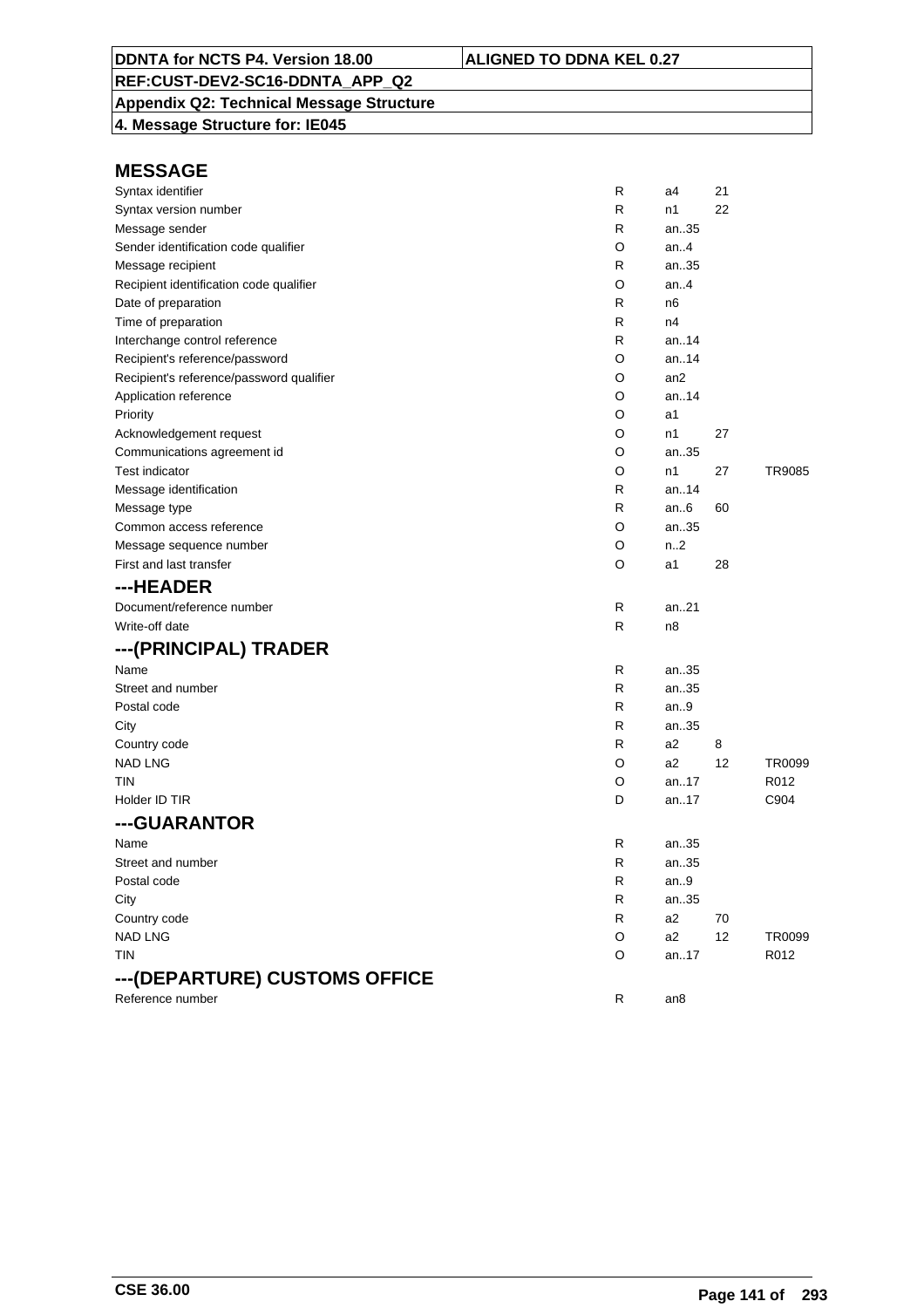**Appendix Q2: Technical Message Structure**

**4. Message Structure for: IE050**

| <b>IE050</b>             | (CD050B)                                  | <b>ATR</b> |      |         | (C_ATR_SND)         |
|--------------------------|-------------------------------------------|------------|------|---------|---------------------|
|                          |                                           |            |      |         |                     |
| <b>MESSAGE</b>           |                                           |            | 1x   | R       |                     |
| ---HEADER                |                                           |            | 1x   | R       | R130 R143           |
| --- (PRINCIPAL) TRADER   |                                           |            | 1x   | R       |                     |
| --- (CONSIGNOR) TRADER   |                                           |            | 1x   | $\circ$ | R010                |
| --- (CONSIGNEE) TRADER   |                                           |            | 1x   | D       | C001 R011<br>TR0601 |
|                          | --- (AUTHORISED CONSIGNEE) TRADER         |            | 1x   | O       | R015                |
|                          | --- (DEPARTURE) CUSTOMS OFFICE            |            | 1x   | R       |                     |
|                          | --- (TRANSIT) CUSTOMS OFFICE              |            | 9x   | D       | C030 R902<br>TR0630 |
|                          | --- (DESTINATION) CUSTOMS OFFICE          |            | 1x   | R       |                     |
| ---CONTROL RESULT        |                                           |            | 1x   | R       |                     |
| --- SEALS INFO           |                                           |            | 1x   | O       | TR1100              |
| ------SEALS ID           |                                           |            | 99x  | R       |                     |
| ---GOODS ITEM            |                                           |            | 999x | R       |                     |
|                          | ------ PREVIOUS ADMINISTRATIVE REFERENCES |            | 9x   | D       | C035 TR0635         |
|                          | ------PRODUCED DOCUMENTS/CERTIFICATES     |            | 99x  | D       | C547 C903           |
| ------SPECIAL MENTIONS   |                                           |            | 99x  | O       |                     |
| ------(CONSIGNOR) TRADER |                                           |            | 1x   | O       | R010                |
| ------(CONSIGNEE) TRADER |                                           |            | 1x   | D       | C002 R011<br>TR0601 |
| -----CONTAINERS          |                                           |            | 99x  | D       | C055                |
| ------ PACKAGES          |                                           |            | 99x  | R       |                     |
| ------SGI CODES          |                                           |            | 9x   | O       | R <sub>155</sub>    |
|                          | ------(CONSIGNOR-SECURITY) TRADER         |            | 1x   | D       | C186 C187           |
|                          | ------ (CONSIGNEE-SECURITY) TRADER        |            | 1x   | D       | C186 C188           |
| --- ITINERARY            |                                           |            | 99x  | D       | C186 C587           |
| --- RISK ANALYSIS        |                                           |            | 999x | D       | C186 R821           |
| --- (CARRIER) TRADER     |                                           |            | 1x   | D       | C186 R181           |
|                          | --- (CONSIGNOR-SECURITY) TRADER           |            | 1x   | D       | C186 C187           |
|                          | --- (CONSIGNEE-SECURITY) TRADER           |            | 1x   | D       | C186 C188           |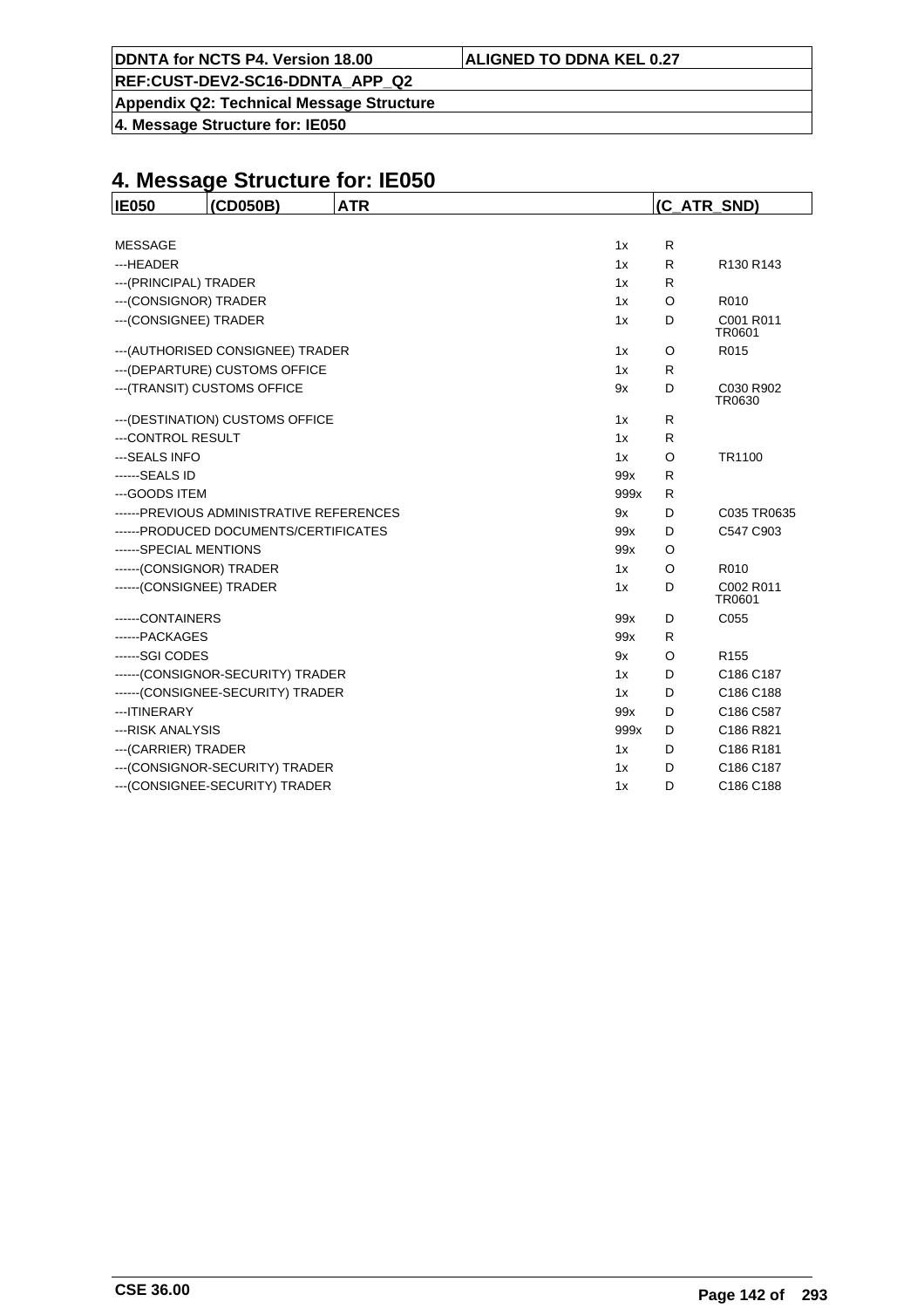# **Appendix Q2: Technical Message Structure**

**4. Message Structure for: IE050**

| Syntax identifier                                       | R | a4              | 21  |                  |
|---------------------------------------------------------|---|-----------------|-----|------------------|
| Syntax version number                                   | R | n1              | 22  |                  |
| Message sender                                          | R | an35            |     |                  |
| Sender identification code qualifier                    | O | an4             |     |                  |
| Message recipient                                       | R | an35            |     |                  |
| Recipient identification code qualifier                 | O | an.4            |     |                  |
| Date of preparation                                     | R | n6              |     |                  |
| Time of preparation                                     | R | n4              |     |                  |
| Interchange control reference                           | R | an. $.14$       |     |                  |
| Recipient's reference/password                          | O | an14            |     |                  |
| Recipient's reference/password qualifier                | O | an <sub>2</sub> |     |                  |
| Application reference                                   | O | an.14           |     |                  |
| Priority                                                | O | a1              |     |                  |
| Acknowledgement request                                 | O | n1              | 27  |                  |
| Communications agreement id                             | O | an35            |     |                  |
| <b>Test indicator</b>                                   | O | n1              | 27  | TR9085           |
| Message identification                                  | R | an14            |     |                  |
| Message type                                            | R | an.6            | 60  |                  |
| Common access reference                                 | O | an35            |     |                  |
| ---HEADER                                               |   |                 |     |                  |
|                                                         |   |                 |     |                  |
| Document/reference number                               | R | an21            |     |                  |
| Type of declaration                                     | R | an9             | 31  | R909<br>R911     |
| Country of destination code                             | D | a2              | 8   | C140             |
| Agreed location of goods, code                          | D | an17            |     | C <sub>186</sub> |
|                                                         |   |                 |     | R041             |
| Agreed location of goods                                | D | an35            |     | C186<br>R041     |
| Agreed location of goods LNG                            | O | a2              | 12  | TR0099           |
| Authorised location of goods, code                      | D | an17            |     | C186             |
|                                                         |   |                 |     | R041             |
| Place of loading, code                                  | D | an17            |     | C <sub>191</sub> |
| Country of dispatch/export code                         | D | a2              | 8   | C <sub>135</sub> |
| Customs sub place                                       | D | an17            |     | C186             |
|                                                         |   |                 |     | R041             |
| Transport mode at border                                | D | n2              | 18  | C <sub>599</sub> |
| Identity of means of transport at departure (exp/trans) | D | an27            |     | TR0035<br>TR9090 |
| Identity of means of transport at departure LNG         | O | a2              | 12  | TR0099           |
| Nationality of means of transport at departure          | D | a2              | 8   | TR0035           |
|                                                         |   |                 |     | TR9095           |
| Identity of means of transport crossing border          | D | an27            |     | C011             |
| Identity of means of transport crossing border LNG      | O | a <sub>2</sub>  | 12  | TR0099           |
| Nationality of means of transport crossing border       | D | a <sub>2</sub>  | 8   | C010             |
|                                                         |   |                 |     | R036             |
| Containerised indicator                                 | R | n1              | 27  | R230             |
| Acceptance date                                         | R | n8              |     |                  |
| Issuing date                                            | R | n8              |     |                  |
| NCTS accompanying document language code                | R | a <sub>2</sub>  | 12  |                  |
| Total number of items                                   | R | n.5             |     |                  |
| Total number of packages                                | O | n.7             |     | R <sub>105</sub> |
| Total gross mass                                        | R | n.11,3          |     |                  |
| <b>Binding itinerary</b>                                | R | n1              | 27  | R230             |
| Specific Circumstance Indicator                         | D | a1              | 96  | C186<br>R825     |
| Transport charges/ Method of Payment                    | D | a1              | 116 | C186             |
| <b>Commercial Reference Number</b>                      | D | an70            |     | C186             |
|                                                         |   |                 |     | C547<br>R876     |
| Security                                                | O | n1              | 117 | R229             |
| Conveyance reference number                             | D | an35            |     | C531             |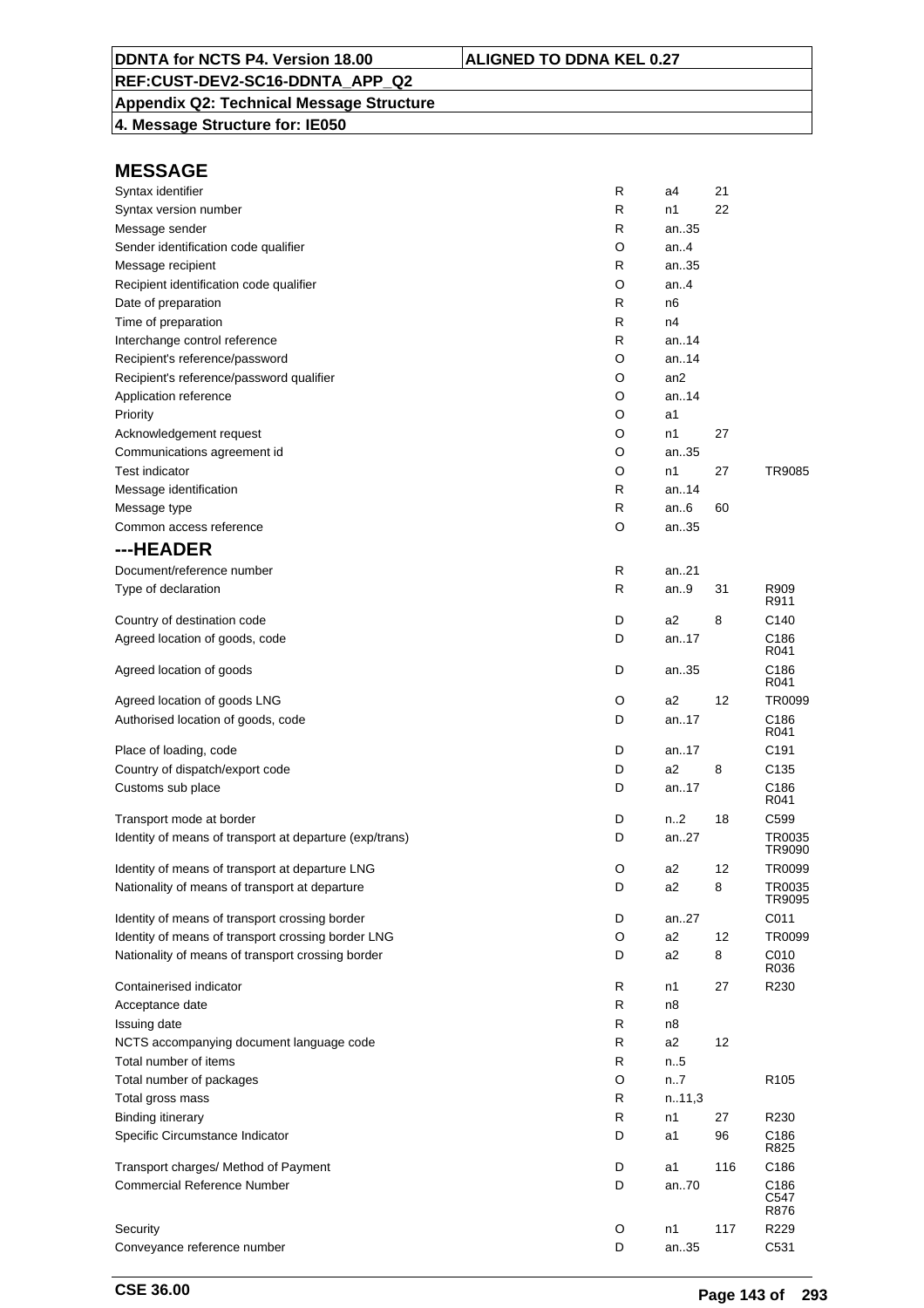| DDNTA for NCTS P4. Version 18.00<br><b>ALIGNED TO DDNA KEL 0.27</b> |        |                 |    |                          |
|---------------------------------------------------------------------|--------|-----------------|----|--------------------------|
| REF:CUST-DEV2-SC16-DDNTA_APP_Q2                                     |        |                 |    |                          |
| <b>Appendix Q2: Technical Message Structure</b>                     |        |                 |    |                          |
| 4. Message Structure for: IE050                                     |        |                 |    |                          |
|                                                                     |        |                 |    |                          |
| Place of unloading, code                                            | D      | an35            |    | C <sub>186</sub><br>C589 |
| Place of unloading LNG                                              | O      | a2              | 12 | TR0099                   |
| ---(PRINCIPAL) TRADER                                               |        |                 |    |                          |
| Name                                                                | R      | an35            |    |                          |
| Street and number                                                   | R      | an35            |    |                          |
| Postal code                                                         | R      | an.9            |    |                          |
| City                                                                | R      | an35            |    |                          |
| Country code                                                        | R      | a2              | 8  |                          |
| <b>NAD LNG</b><br><b>TIN</b>                                        | O<br>O | a2<br>an17      | 12 | TR0099                   |
| Holder ID TIR                                                       | D      | an17            |    | C904                     |
| ---(CONSIGNOR) TRADER                                               |        |                 |    |                          |
| Name                                                                | R      | an35            |    |                          |
| Street and number                                                   | R      | an35            |    |                          |
| Postal code                                                         | R      | an.9            |    |                          |
| City                                                                | R      | an35            |    |                          |
| Country code                                                        | R      | a2              | 8  |                          |
| <b>NAD LNG</b>                                                      | O      | a2              | 12 | TR0099                   |
| <b>TIN</b>                                                          | O      | an17            |    |                          |
| ---(CONSIGNEE) TRADER                                               |        |                 |    |                          |
| Name                                                                | R      | an35            |    |                          |
| Street and number                                                   | R      | an35            |    |                          |
| Postal code                                                         | R      | an.9            |    |                          |
| City                                                                | R      | an35            |    |                          |
| Country code                                                        | R      | a2              | 8  |                          |
| <b>NAD LNG</b>                                                      | O      | a2              | 12 | TR0099                   |
| <b>TIN</b>                                                          | O      | an17            |    |                          |
| ---(AUTHORISED CONSIGNEE) TRADER                                    |        |                 |    |                          |
| <b>TIN</b>                                                          | R      | an17            |    |                          |
| ---(DEPARTURE) CUSTOMS OFFICE                                       |        |                 |    |                          |
| Reference number                                                    | R.     | an8             |    | R901                     |
| ---(TRANSIT) CUSTOMS OFFICE                                         |        |                 |    |                          |
| Reference number                                                    | R      | an8             |    | R906                     |
|                                                                     |        |                 |    | R907<br>R908             |
|                                                                     |        |                 |    | R910                     |
|                                                                     |        |                 |    | TR0635                   |
| <b>Arrival Time</b>                                                 | D      | n12             |    | C598<br>R660             |
| ---(DESTINATION) CUSTOMS OFFICE                                     |        |                 |    |                          |
| Reference number                                                    | R.     | an <sub>8</sub> |    | R901                     |
|                                                                     |        |                 |    | R904                     |
|                                                                     |        |                 |    | R905<br>TR0635           |
| ---CONTROL RESULT                                                   |        |                 |    |                          |
| Control result code                                                 | R      | an2             | 47 | R903                     |
| Date limit                                                          | R      | n8              |    |                          |
| ---SEALS INFO                                                       |        |                 |    |                          |
| Seals number                                                        | R      |                 |    |                          |
|                                                                     |        | n4              |    |                          |
| ------SEALS ID                                                      |        |                 |    |                          |
| Seals identity                                                      | R      | an20            |    |                          |
| Seals identity LNG                                                  | O      | a2              | 12 | TR0099                   |
| ---GOODS ITEM                                                       |        |                 |    |                          |
| Item number                                                         | R      | n5              |    | R <sub>005</sub><br>R007 |
| Commodity code                                                      | D      | an22            |    | C015                     |
|                                                                     |        |                 |    | R470<br>TR0102           |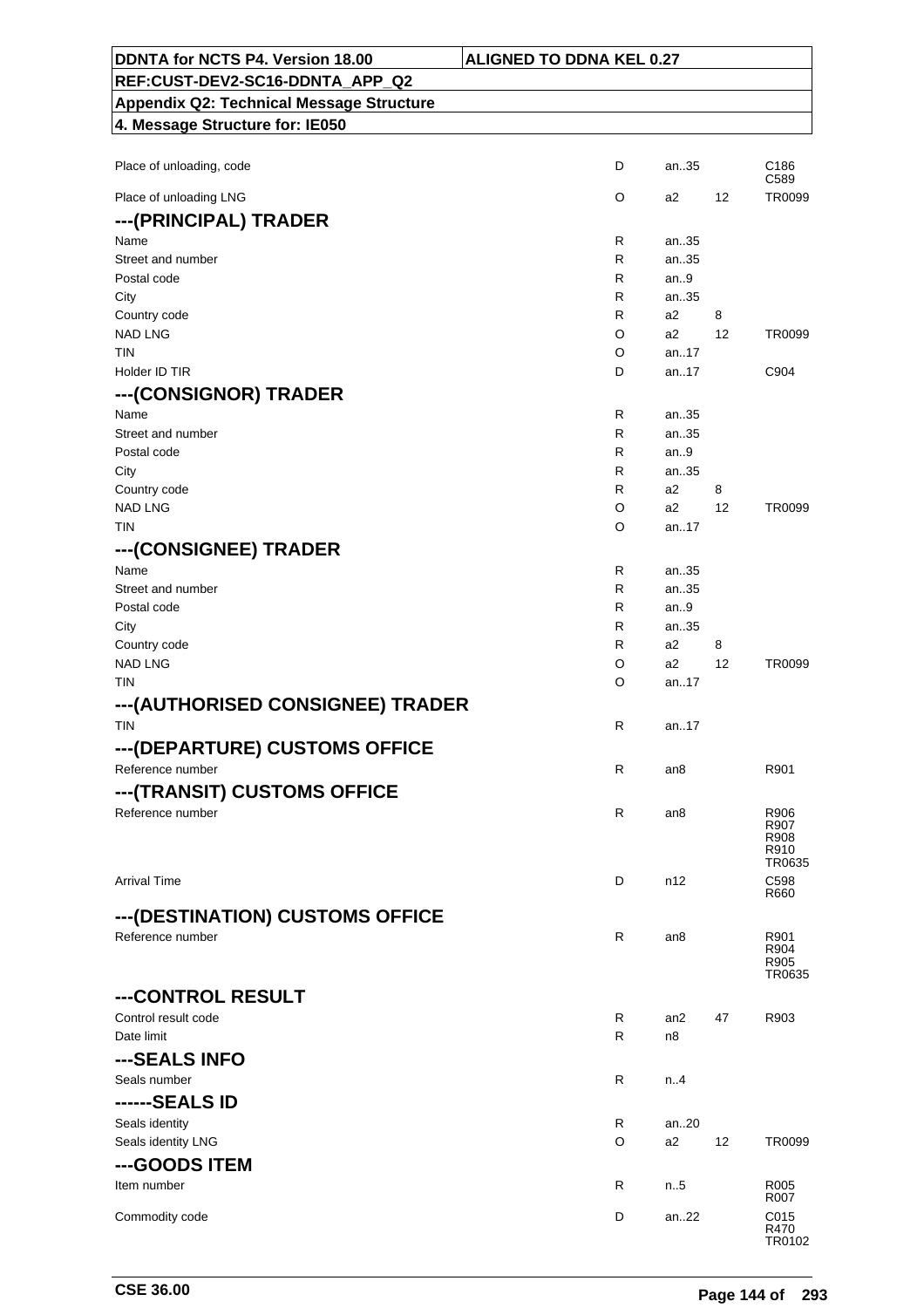| DDNTA for NCTS P4. Version 18.00                | <b>ALIGNED TO DDNA KEL 0.27</b> |        |     |                        |
|-------------------------------------------------|---------------------------------|--------|-----|------------------------|
| REF:CUST-DEV2-SC16-DDNTA APP Q2                 |                                 |        |     |                        |
| <b>Appendix Q2: Technical Message Structure</b> |                                 |        |     |                        |
| 4. Message Structure for: IE050                 |                                 |        |     |                        |
|                                                 |                                 |        |     |                        |
| Type of declaration                             | D                               | an9    | 31  | C045                   |
| Goods description                               | R                               | an280  |     |                        |
| Goods description LNG                           | O                               | a2     | 12  | TR0099                 |
| Gross mass                                      | O                               | n.11,3 |     |                        |
| Net mass                                        | O                               | n.11,3 |     |                        |
| Country of dispatch/export code                 | D                               | a2     | 8   | C <sub>135</sub>       |
| Country of destination code                     | D                               | a2     | 8   | C140                   |
| Transport charges/ Method of Payment            | D                               | a1     | 116 | C186<br>C576<br>TR9120 |
| <b>Commercial Reference Number</b>              | D                               | an.70  |     | C186<br>C547<br>R876   |
| UN dangerous goods code                         | O                               | an4    | 101 | C186                   |
| ------PREVIOUS ADMINISTRATIVE REFERENCES        |                                 |        |     |                        |
| Previous document type                          | $\mathsf{R}$                    | an $6$ | 14  | R020                   |
|                                                 |                                 |        |     | R079<br>TR0100         |
| Previous document reference                     | R                               | an35   |     |                        |
| Previous document reference LNG                 | O                               | a2     | 12  | TR0099                 |
| Complement of information                       | O                               | an.26  |     |                        |
| Complement of information LNG                   | O                               | a2     | 12  | TR0099                 |
| ------PRODUCED DOCUMENTS/CERTIFICATES           |                                 |        |     |                        |
| Document type                                   | R                               | an.4   | 13  | C901<br>R079<br>TR0103 |
| Document reference                              | D                               | an35   |     | C902<br>TR0015         |
| Document reference LNG                          | O                               | a2     | 12  | TR0099                 |
| Complement of information                       | O                               | an26   |     |                        |
| Complement of information LNG                   | O                               | a2     | 12  | TR0099                 |
| ------SPECIAL MENTIONS                          |                                 |        |     |                        |
| Additional information coded                    | R                               | an.5   | 39  | R080                   |
|                                                 |                                 |        |     | TR0101                 |
| Export from EC                                  | D                               | n1     | 27  | C075<br>R075           |
| Export from country                             | D                               | a2     | 63  | C075                   |
| ------(CONSIGNOR) TRADER                        |                                 |        |     | R075                   |
| Name                                            | R                               | an35   |     |                        |
| Street and number                               | R                               | an35   |     |                        |
| Postal code                                     | R                               | an.9   |     |                        |
| City                                            | R                               | an35   |     |                        |
| Country code                                    | R                               | a2     | 8   |                        |
| <b>NAD LNG</b>                                  | O                               | a2     | 12  | TR0099                 |
| TIN                                             | O                               | an17   |     |                        |
| ------(CONSIGNEE) TRADER                        |                                 |        |     |                        |
| Name                                            | R                               | an35   |     |                        |
| Street and number                               | R                               | an35   |     |                        |
| Postal code                                     | R                               | an9    |     |                        |
| City                                            | R                               | an35   |     |                        |
| Country code                                    | R                               | a2     | 8   |                        |
| <b>NAD LNG</b>                                  | O                               | a2     | 12  | TR0099                 |
| TIN                                             | O                               | an17   |     |                        |
|                                                 |                                 |        |     |                        |
| ------CONTAINERS                                |                                 |        |     |                        |
| Container number                                | R                               | an17   |     |                        |
| ------PACKAGES                                  |                                 |        |     |                        |
| Marks & numbers of packages                     | D                               | an42   |     | C060                   |
| Marks & numbers of packages LNG                 | O                               | a2     | 12  | TR0099                 |
| Kind of packages                                | R                               | an3    | 17  |                        |

 $\overline{\phantom{0}}$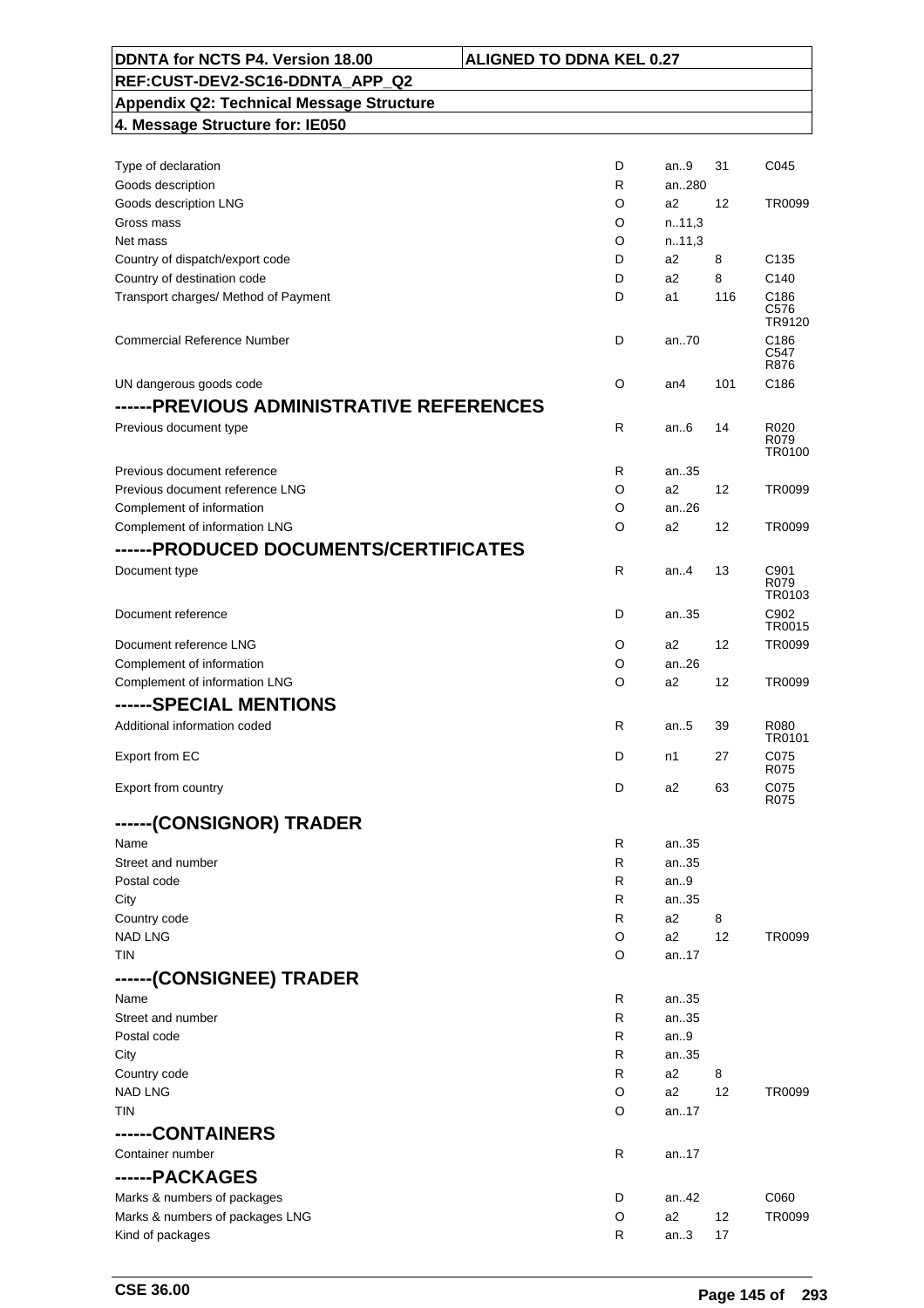| DDNTA for NCTS P4. Version 18.00                | <b>ALIGNED TO DDNA KEL 0.27</b> |                      |         |                        |
|-------------------------------------------------|---------------------------------|----------------------|---------|------------------------|
| REF:CUST-DEV2-SC16-DDNTA_APP_Q2                 |                                 |                      |         |                        |
| <b>Appendix Q2: Technical Message Structure</b> |                                 |                      |         |                        |
| 4. Message Structure for: IE050                 |                                 |                      |         |                        |
|                                                 |                                 |                      |         |                        |
| Number of packages                              | D                               | n.5                  |         | C060<br>R021<br>TR0022 |
| Number of pieces                                | D                               | $n_{.}.5$            |         | C060                   |
| ------SGI CODES                                 |                                 |                      |         |                        |
| Sensitive goods code                            | O                               | n2                   | 64      | R <sub>156</sub>       |
| Sensitive quantity                              | R                               | n.11,3               |         |                        |
| ------(CONSIGNOR-SECURITY) TRADER               |                                 |                      |         |                        |
| Name                                            | R                               | an35                 |         |                        |
| Street and number                               | R                               | an35                 |         |                        |
| Postal code                                     | R                               | an.9                 |         |                        |
| City                                            | R                               | an35                 |         |                        |
| Country code<br><b>NAD LNG</b>                  | R<br>O                          | a2<br>a2             | 8<br>12 | TR0099                 |
| <b>TIN</b>                                      | D                               | an17                 |         | C572                   |
| ------(CONSIGNEE-SECURITY) TRADER               |                                 |                      |         |                        |
| Name                                            | R                               | an35                 |         |                        |
| Street and number                               | R                               | an35                 |         |                        |
| Postal code                                     | R                               | an.9                 |         |                        |
| City                                            | R                               | an35                 |         |                        |
| Country code                                    | R                               | a2                   | 8       |                        |
| <b>NAD LNG</b>                                  | O                               | a2                   | 12      | TR0099                 |
| <b>TIN</b>                                      | D                               | an17                 |         | C596                   |
| ---ITINERARY                                    |                                 |                      |         |                        |
| Country of routing code                         | R                               | a2                   | 8       |                        |
| ---RISK ANALYSIS                                |                                 |                      |         |                        |
| Item Number involved                            | O                               | n.5                  |         | R824<br>R875           |
| Risk Analysis result code                       | R                               | an5                  |         | TR9175                 |
| Risk Analysis text                              | O                               | an350                |         |                        |
| Risk Analysis LNG                               | O                               | a2                   | 12      | TR0099                 |
| --- (CARRIER) TRADER                            |                                 |                      |         |                        |
| Name                                            | R                               | an35                 |         |                        |
| Street and number                               | R                               | an35                 |         |                        |
| Postal code                                     | R                               | an $9$               |         |                        |
| City                                            | R                               | an35                 |         |                        |
| Country code<br><b>NAD LNG</b>                  | R<br>O                          | a <sub>2</sub><br>a2 | 8<br>12 | TR0099                 |
| <b>TIN</b>                                      | O                               | an17                 |         |                        |
| ---(CONSIGNOR-SECURITY) TRADER                  |                                 |                      |         |                        |
| Name                                            | R                               | an35                 |         |                        |
| Street and number                               | R                               | an35                 |         |                        |
| Postal code                                     | R                               | an9                  |         |                        |
| City                                            | R                               | an35                 |         |                        |
| Country code                                    | R                               | a2                   | 8       |                        |
| <b>NAD LNG</b>                                  | O                               | a2                   | 12      | TR0099                 |
| TIN                                             | D                               | an17                 |         | C572                   |
| ---(CONSIGNEE-SECURITY) TRADER                  |                                 |                      |         |                        |
| Name                                            | R                               | an35                 |         |                        |
| Street and number                               | R                               | an35                 |         |                        |
| Postal code                                     | R                               | an.9                 |         |                        |
| City                                            | R                               | an35                 |         |                        |
| Country code                                    | R                               | a2                   | 8       |                        |
| <b>NAD LNG</b><br><b>TIN</b>                    | O<br>D                          | a2                   | 12      | TR0099                 |
|                                                 |                                 | an17                 |         | C596                   |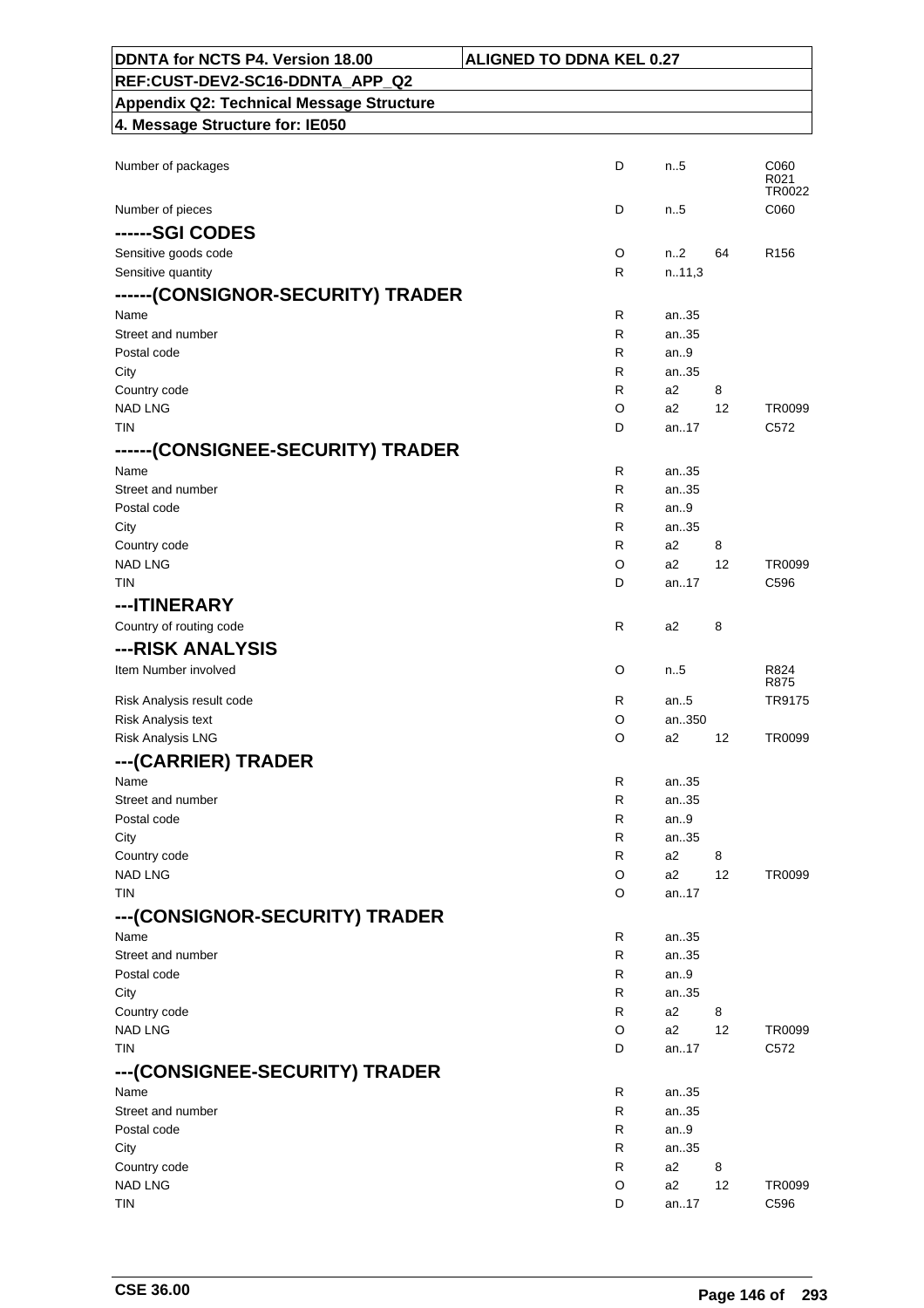| ALIGNED TO DDNA KEL 0.27 |
|--------------------------|
|--------------------------|

**DDNTA for NCTS P4. Version 18.00** 

**Appendix Q2: Technical Message Structure**

**4. Message Structure for: IE051**

| <b>IE051</b>             | (CC051B)                                 | <b>NO RELEASE FOR TRANSIT</b> |      |   | (E_REL_NOT)                       |
|--------------------------|------------------------------------------|-------------------------------|------|---|-----------------------------------|
|                          |                                          |                               |      |   |                                   |
| <b>MESSAGE</b>           |                                          |                               | 1x   | R |                                   |
| ---HEADER                |                                          |                               | 1x   | R | R <sub>135</sub> R <sub>143</sub> |
| --- (PRINCIPAL) TRADER   |                                          |                               | 1x   | R |                                   |
| --- (CONSIGNOR) TRADER   |                                          |                               | 1x   | O | R010                              |
| --- (CONSIGNEE) TRADER   |                                          |                               | 1x   | D | C001 R011<br>TR0601               |
|                          | --- (AUTHORISED CONSIGNEE) TRADER        |                               | 1x   | O | R015                              |
|                          | --- (DEPARTURE) CUSTOMS OFFICE           |                               | 1x   | R |                                   |
|                          | --- (TRANSIT) CUSTOMS OFFICE             |                               | 9x   | D | C030 R902<br>TR0630               |
|                          | --- (DESTINATION) CUSTOMS OFFICE         |                               | 1x   | R |                                   |
| ---CONTROL RESULT        |                                          |                               | 1x   | R |                                   |
| ---RESULTS OF CONTROL    |                                          |                               | 9x   | O | R <sub>145</sub>                  |
| ---REPRESENTATIVE        |                                          |                               | 1x   | O |                                   |
| ---SEALS INFO            |                                          |                               | 1x   | O | R <sub>165</sub>                  |
| ------SEALS ID           |                                          |                               | 99x  | R |                                   |
| ---GUARANTEE             |                                          |                               | 9x   | R |                                   |
|                          | ------GUARANTEE REFERENCE                |                               | 99x  | D | C085                              |
|                          | --------VALIDITY LIMITATION EC           |                               | 1x   | O |                                   |
|                          | ---------VALIDITY LIMITATION NON EC      |                               | 99x  | O |                                   |
| ---GOODS ITEM            |                                          |                               | 999x | R |                                   |
|                          | ------PREVIOUS ADMINISTRATIVE REFERENCES |                               | 9x   | D | C035 TR0635                       |
|                          | ------PRODUCED DOCUMENTS/CERTIFICATES    |                               | 99x  | D | C547 C903                         |
| ------SPECIAL MENTIONS   |                                          |                               | 99x  | O | R027                              |
| ------RESULTS OF CONTROL |                                          |                               | 1x   | R |                                   |
| ------(CONSIGNOR) TRADER |                                          |                               | 1x   | O | R010                              |
| ------(CONSIGNEE) TRADER |                                          |                               | 1x   | D | C002 R011<br>TR0601               |
| ------CONTAINERS         |                                          |                               | 99x  | D | C055                              |
| ------PACKAGES           |                                          |                               | 99x  | R |                                   |
| ------SGI CODES          |                                          |                               | 9x   | O | R <sub>155</sub>                  |
|                          | ------(CONSIGNOR-SECURITY) TRADER        |                               | 1x   | D | C <sub>186</sub> C <sub>187</sub> |
|                          | ------(CONSIGNEE-SECURITY) TRADER        |                               | 1x   | D | C186 C188                         |
| --- ITINERARY            |                                          |                               | 99x  | D | C186 C587                         |
| --- (CARRIER) TRADER     |                                          |                               | 1x   | D | C186 R181                         |
|                          | --- (CONSIGNOR-SECURITY) TRADER          |                               | 1x   | D | C186 C187                         |
|                          | --- (CONSIGNEE-SECURITY) TRADER          |                               | 1x   | D | C186 C188                         |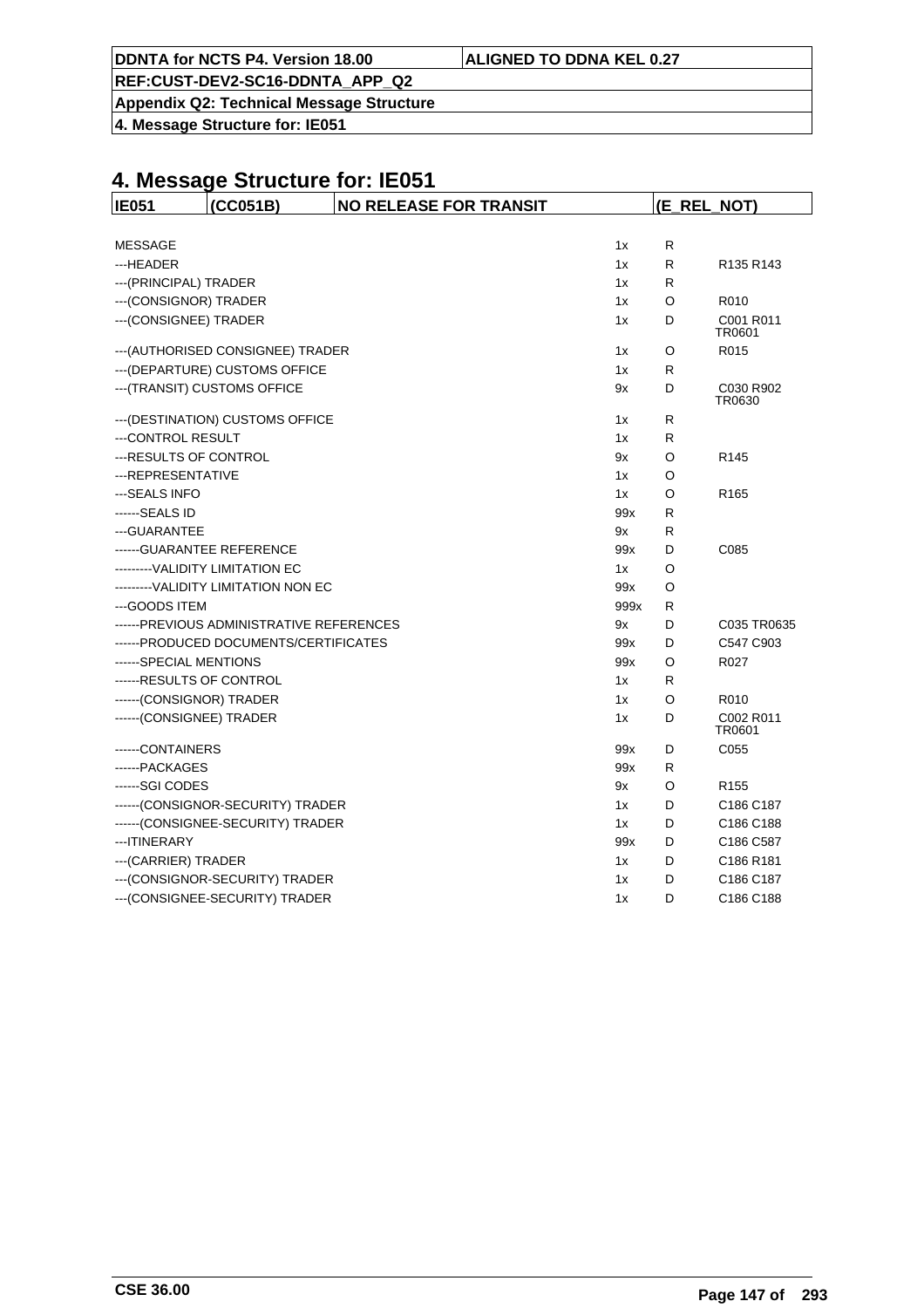### **Appendix Q2: Technical Message Structure**

**4. Message Structure for: IE051**

| Syntax identifier                                       | R | a4              | 21 |                  |
|---------------------------------------------------------|---|-----------------|----|------------------|
| Syntax version number                                   | R | n1              | 22 |                  |
| Message sender                                          | R | an35            |    |                  |
| Sender identification code qualifier                    | O | an4             |    |                  |
| Message recipient                                       | R | an35            |    |                  |
| Recipient identification code qualifier                 | O | an.4            |    |                  |
| Date of preparation                                     | R | n <sub>6</sub>  |    |                  |
| Time of preparation                                     | R | n4              |    |                  |
| Interchange control reference                           | R | an. $.14$       |    |                  |
| Recipient's reference/password                          | O | an. $.14$       |    |                  |
| Recipient's reference/password qualifier                | O | an <sub>2</sub> |    |                  |
| Application reference                                   | O | an.14           |    |                  |
| Priority                                                | O | a1              |    |                  |
| Acknowledgement request                                 | O | n1              | 27 |                  |
| Communications agreement id                             | O | an35            |    |                  |
| <b>Test indicator</b>                                   | O | n1              | 27 | TR9085           |
|                                                         |   | an $.14$        |    |                  |
| Message identification                                  | R |                 |    |                  |
| Message type                                            | R | an.6            | 60 |                  |
| Common access reference                                 | O | an35            |    |                  |
| Message sequence number                                 | O | n2              |    |                  |
| First and last transfer                                 | O | a1              | 28 |                  |
| ---HEADER                                               |   |                 |    |                  |
| Reference number                                        | R | an22            |    |                  |
| Document/reference number                               | R | an21            |    |                  |
| Type of declaration                                     | R | an9             | 31 | R909             |
|                                                         |   |                 |    | R911             |
| Country of destination code                             | D | a2              | 8  | C140             |
| Agreed location of goods, code                          | D | an17            |    | C100             |
|                                                         |   |                 |    | R041             |
| Agreed location of goods                                | D | an35            |    | C100<br>R041     |
| Agreed location of goods LNG                            | O | a2              | 12 | TR0099           |
|                                                         | D | an17            |    | C <sub>100</sub> |
| Authorised location of goods, code                      |   |                 |    | R041             |
| Place of loading, code                                  | D | an17            |    | C191             |
| Country of dispatch/export code                         | D | a2              | 8  | C135             |
| Customs sub place                                       | D | an.17           |    | C <sub>100</sub> |
|                                                         |   |                 |    | R041             |
| Inland transport mode                                   | O | n <sub>2</sub>  | 18 |                  |
| Transport mode at border                                | D | n.2             | 18 | C599             |
| Identity of means of transport at departure (exp/trans) | D | an27            |    | TR0002           |
|                                                         |   |                 |    | TR0035           |
|                                                         |   |                 |    | TR9090           |
| Identity of means of transport at departure LNG         | O | a2              | 12 | TR0099           |
| Nationality of means of transport at departure          | D | a <sub>2</sub>  | 8  | TR0002<br>TR0035 |
|                                                         |   |                 |    | TR9095           |
| Identity of means of transport crossing border          | D | an27            |    | C011             |
| Identity of means of transport crossing border LNG      | O | a <sub>2</sub>  | 12 | TR0099           |
| Nationality of means of transport crossing border       | D | a2              | 8  | C010             |
|                                                         |   |                 |    | R036             |
| Type of means of transport crossing border              | O | n2              |    |                  |
| Containerised indicator                                 | R | n1              | 27 | R230             |
| Dialog language indicator at departure                  | O | a2              | 12 | R <sub>100</sub> |
| NCTS accompanying document language code                | R | a2              | 12 |                  |
| Total number of items                                   | R | n.5             |    |                  |
| Total number of packages                                | O | n7              |    | TR0002           |
| Total gross mass                                        | R | n.11,3          |    |                  |
| Declaration date                                        | R | n8              |    |                  |
|                                                         | R |                 |    |                  |
| Declaration place                                       |   | an35            |    |                  |
| Declaration place LNG                                   | O | a2              | 12 | TR0099           |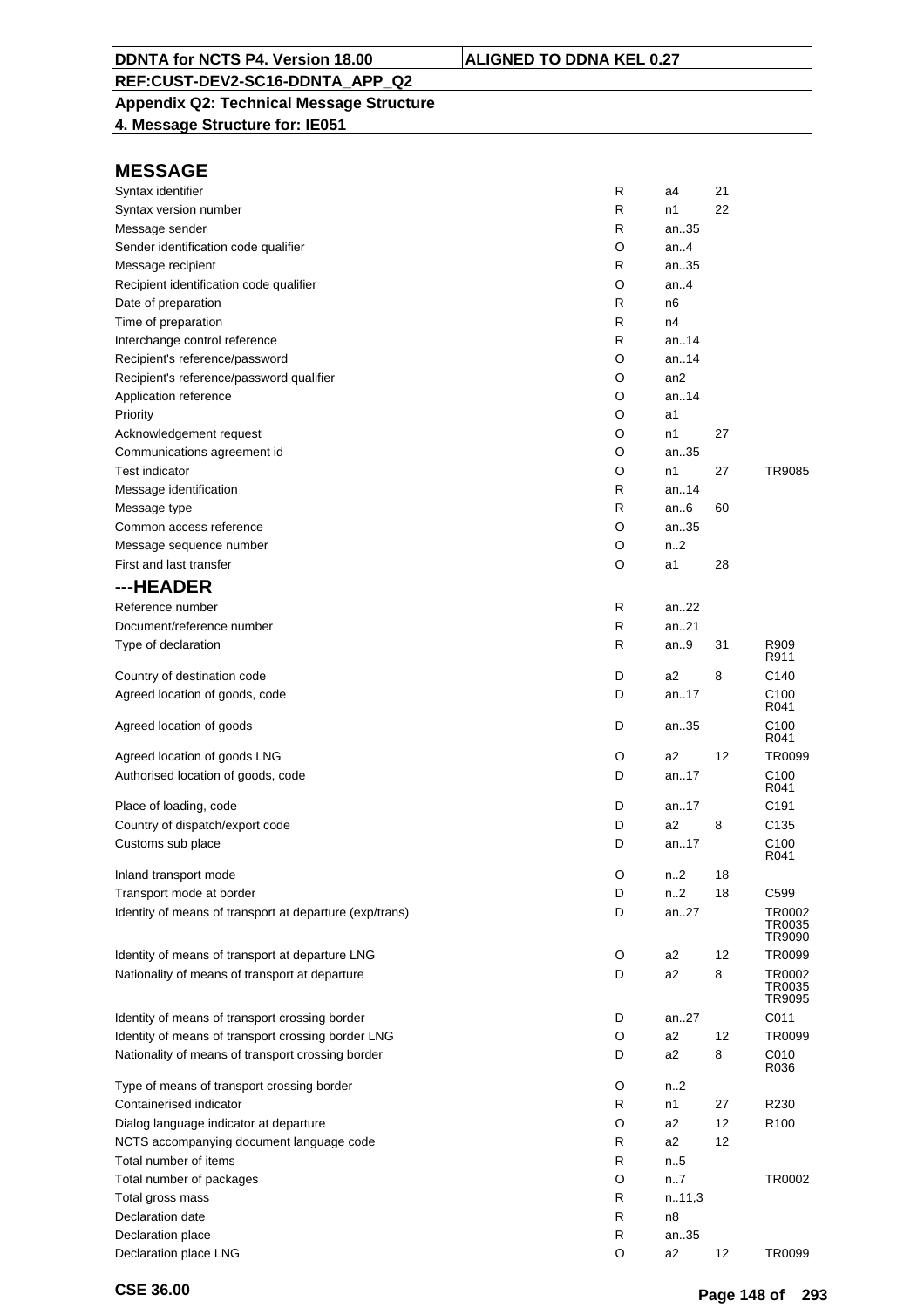| DDNTA for NCTS P4. Version 18.00                | <b>ALIGNED TO DDNA KEL 0.27</b> |            |         |                                      |
|-------------------------------------------------|---------------------------------|------------|---------|--------------------------------------|
| REF:CUST-DEV2-SC16-DDNTA_APP_Q2                 |                                 |            |         |                                      |
| <b>Appendix Q2: Technical Message Structure</b> |                                 |            |         |                                      |
| 4. Message Structure for: IE051                 |                                 |            |         |                                      |
|                                                 |                                 |            |         |                                      |
| No release motivation                           | O                               | an350      |         |                                      |
| No release motivation LNG                       | O                               | a2         | 12      | TR0099                               |
| Specific Circumstance Indicator                 | D                               | a1         | 96      | C186<br>R825                         |
| Transport charges/ Method of Payment            | D                               | a1         | 116     | C186                                 |
| <b>Commercial Reference Number</b>              | D                               | an70       |         | C186                                 |
|                                                 |                                 |            |         | C547<br>R876                         |
| Security                                        | O                               | n1         | 117     | R229                                 |
| Conveyance reference number                     | D                               | an35       |         | C531                                 |
| Place of unloading, code                        | D                               | an35       |         | C186                                 |
|                                                 |                                 |            |         | C589                                 |
| Place of unloading LNG                          | O                               | a2         | 12      | TR0099                               |
| ---(PRINCIPAL) TRADER                           |                                 |            |         |                                      |
| Name                                            | D                               | an35       |         | C050                                 |
| Street and number                               | D                               | an35       |         | C050                                 |
| Postal code                                     | D                               | an.9       |         | C050                                 |
| City                                            | D                               | an35       |         | C050                                 |
| Country code                                    | D                               | a2         | 8       | C050                                 |
| <b>NAD LNG</b>                                  | O                               | a2         | 12      | TR0099                               |
| <b>TIN</b>                                      | D                               | an17       |         | C <sub>111</sub><br>C <sub>236</sub> |
| Holder ID TIR                                   | D                               | an17       |         | C904                                 |
|                                                 |                                 |            |         |                                      |
| --- (CONSIGNOR) TRADER                          |                                 |            |         |                                      |
| Name                                            | R                               | an35       |         |                                      |
| Street and number                               | R                               | an35       |         |                                      |
| Postal code                                     | R                               | an.9       |         |                                      |
| City                                            | R                               | an35       |         |                                      |
| Country code                                    | R                               | a2         | 8       |                                      |
| <b>NAD LNG</b><br><b>TIN</b>                    | O<br>O                          | a2<br>an17 | 12      | TR0099                               |
|                                                 |                                 |            |         |                                      |
| ---(CONSIGNEE) TRADER                           |                                 |            |         |                                      |
| Name                                            | R                               | an35       |         |                                      |
| Street and number                               | R                               | an35       |         |                                      |
| Postal code                                     | R                               | an.9       |         |                                      |
| City                                            | R                               | an35       |         |                                      |
| Country code<br><b>NAD LNG</b>                  | R<br>O                          | a2<br>a2   | 8<br>12 | TR0099                               |
| <b>TIN</b>                                      | O                               | an.17      |         |                                      |
|                                                 |                                 |            |         |                                      |
| ---(AUTHORISED CONSIGNEE) TRADER                |                                 |            |         |                                      |
| <b>TIN</b>                                      | R                               | an.17      |         |                                      |
| --- (DEPARTURE) CUSTOMS OFFICE                  |                                 |            |         |                                      |
| Reference number                                | R                               | an8        |         | R901                                 |
| --- (TRANSIT) CUSTOMS OFFICE                    |                                 |            |         |                                      |
| Reference number                                | R                               | an8        |         | R906                                 |
|                                                 |                                 |            |         | R907<br>R908                         |
|                                                 |                                 |            |         | R910                                 |
|                                                 |                                 |            |         | TR0635                               |
| <b>Arrival Time</b>                             | D                               | n12        |         | C598<br>R660                         |
|                                                 |                                 |            |         |                                      |
| ---(DESTINATION) CUSTOMS OFFICE                 |                                 |            |         |                                      |
| Reference number                                | R                               | an8        |         | R901<br>R904                         |
|                                                 |                                 |            |         | R905                                 |
|                                                 |                                 |            |         | TR0635                               |
| ---CONTROL RESULT                               |                                 |            |         |                                      |
| Control date                                    | R                               | n8         |         |                                      |
| Control result code                             | R                               | an2        | 47      | R903                                 |
| Date limit                                      | O                               | n8         |         |                                      |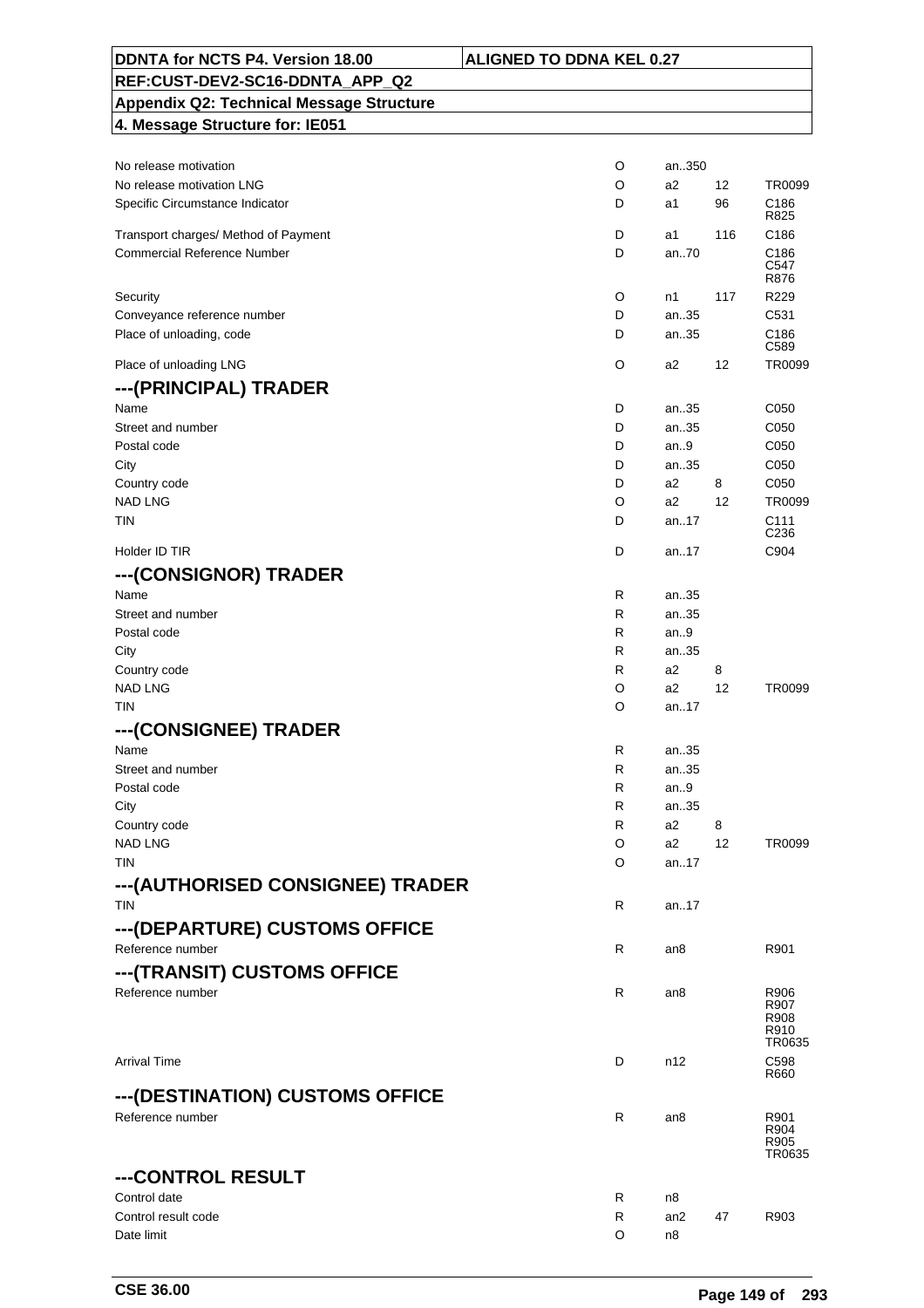|  |  |  |  | _ . _ _ _ _ |  |  |
|--|--|--|--|-------------|--|--|
|  |  |  |  |             |  |  |
|  |  |  |  |             |  |  |

# **Appendix Q2: Technical Message Structure**

| ---RESULTS OF CONTROL |
|-----------------------|
|-----------------------|

| Description                              | O            | an140          |     | <b>TR0006</b>              |
|------------------------------------------|--------------|----------------|-----|----------------------------|
| <b>Description LNG</b>                   | O            | a2             | 12  | TR0099                     |
| Control indicator                        | R            | an2            | 41  | TR0003                     |
| ---REPRESENTATIVE                        |              |                |     |                            |
| Name                                     | R            | an35           |     |                            |
| Representative capacity                  | O            | an35           |     |                            |
| Representative capacity LNG              | O            | a2             | 12  | TR0099                     |
| ---SEALS INFO                            |              |                |     |                            |
| Seals number                             | $\mathsf{R}$ | n.4            |     |                            |
| ------SEALS ID                           |              |                |     |                            |
| Seals identity                           | R            | an20           |     |                            |
| Seals identity LNG                       | O            | a2             | 12  | TR0099                     |
| ---GUARANTEE                             |              |                |     |                            |
| Guarantee type                           | R            | an1            | 51  | C900                       |
|                                          |              |                |     |                            |
| ------GUARANTEE REFERENCE                |              |                |     |                            |
| Guarantee reference number (GRN)         | D            | an.24          |     | C <sub>125</sub><br>TR0301 |
| Other guarantee reference                | D            | an35           |     | C <sub>130</sub>           |
|                                          |              |                |     | R900                       |
| Access code                              | D            | an4            |     | C086                       |
| ---------VALIDITY LIMITATION EC          |              |                |     |                            |
| Not valid for EC                         | R            | n1             | 27  | R230                       |
| ---------VALIDITY LIMITATION NON EC      |              |                |     |                            |
| Not valid for other contracting parties  | R            | a2             | 71  | R231                       |
| ---GOODS ITEM                            |              |                |     |                            |
| Item number                              | R            | $n_{.}.5$      |     | R <sub>005</sub>           |
|                                          |              |                |     | R007                       |
| Commodity code                           | D            | an22           |     | C015<br>R060               |
|                                          |              |                |     | R470                       |
| Type of declaration                      | D            | an9            | 31  | C045                       |
| Goods description                        | R            | an280          |     |                            |
| Goods description LNG                    | O            | a2             | 12  | <b>TR0099</b>              |
| Gross mass                               | O            | n.11,3         |     | R700                       |
| Net mass                                 | O            | n.11,3         |     |                            |
| Country of dispatch/export code          | D            | a2             | 8   | C <sub>135</sub>           |
| Country of destination code              | D            | a <sub>2</sub> | 8   | C140                       |
| Transport charges/ Method of Payment     | D            | a1             | 116 | C <sub>186</sub><br>C576   |
|                                          |              |                |     | TR9120                     |
| <b>Commercial Reference Number</b>       | D            | an70           |     | C186                       |
|                                          |              |                |     | C547<br>R876               |
| UN dangerous goods code                  | O            | an4            | 101 | C186                       |
| ------PREVIOUS ADMINISTRATIVE REFERENCES |              |                |     |                            |
| Previous document type                   | R            | an.6           | 14  | R020                       |
|                                          |              |                |     | TR0100                     |
| Previous document reference              | R            | an35           |     |                            |
| Previous document reference LNG          | O            | a2             | 12  | TR0099                     |
| Complement of information                | O            | an26           |     |                            |
| Complement of information LNG            | O            | a2             | 12  | TR0099                     |
| ------PRODUCED DOCUMENTS/CERTIFICATES    |              |                |     |                            |
| Document type                            | R            | an4            | 13  | C901                       |
| Document reference                       | D            | an35           |     | TR0103<br>C902             |
| Document reference LNG                   | O            | a2             | 12  | TR0099                     |
| Complement of information                | O            | an26           |     |                            |
| Complement of information LNG            | O            | a2             | 12  | TR0099                     |
|                                          |              |                |     |                            |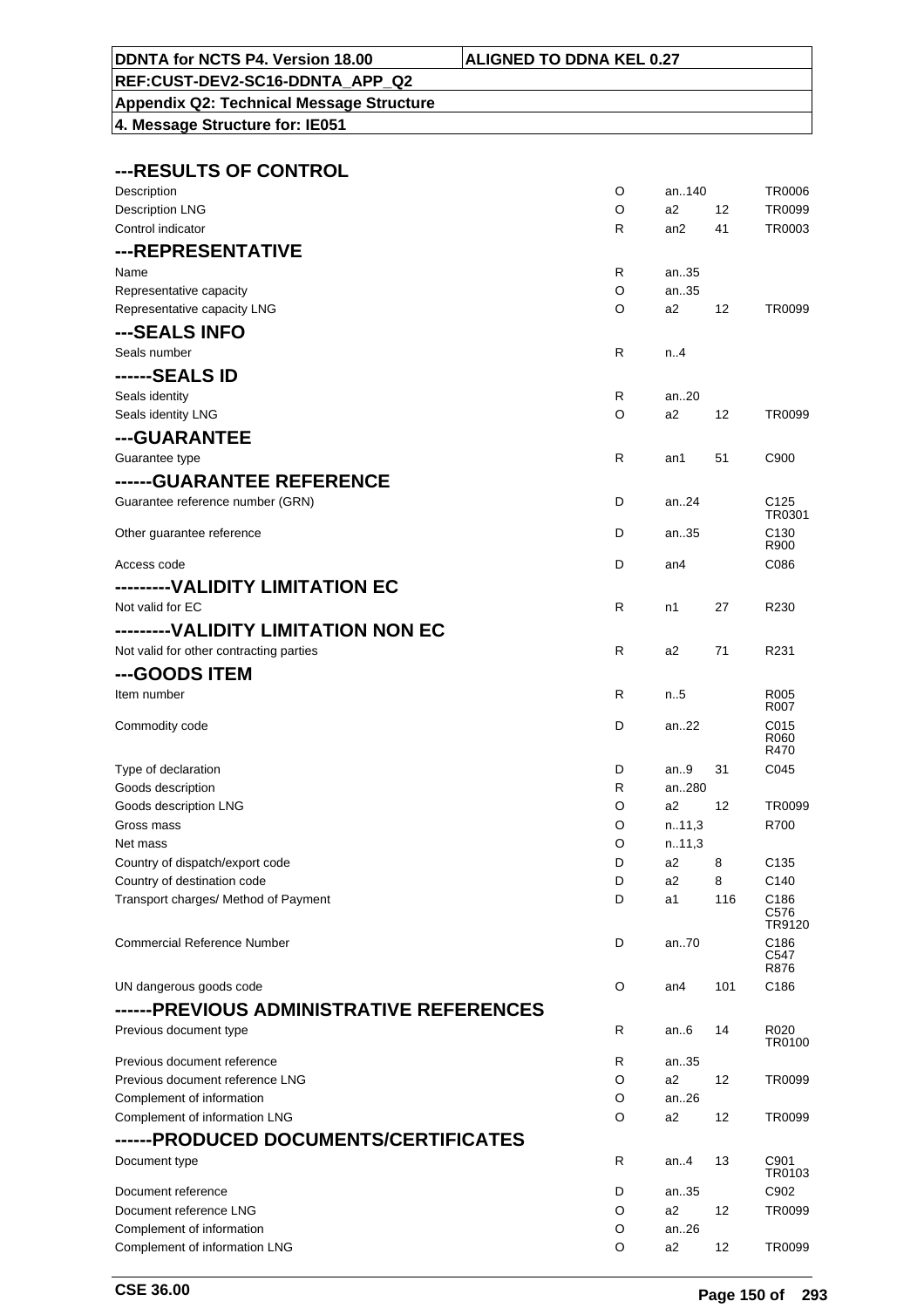| DDNTA for NCTS P4. Version 18.00                | <b>ALIGNED TO DDNA KEL 0.27</b> |        |    |                  |
|-------------------------------------------------|---------------------------------|--------|----|------------------|
| REF:CUST-DEV2-SC16-DDNTA APP Q2                 |                                 |        |    |                  |
| <b>Appendix Q2: Technical Message Structure</b> |                                 |        |    |                  |
| 4. Message Structure for: IE051                 |                                 |        |    |                  |
|                                                 |                                 |        |    |                  |
|                                                 |                                 |        |    |                  |
| ------SPECIAL MENTIONS                          |                                 |        |    |                  |
| Additional information                          | O                               | an70   |    |                  |
| <b>Additional information LNG</b>               | O                               | a2     | 12 | TR0099           |
| Additional information coded                    | O                               | an5    | 39 | TR0101           |
| Export from EC                                  | D                               | n1     | 27 | C075<br>R075     |
| Export from country                             | D                               | a2     | 63 | C075             |
|                                                 |                                 |        |    | R075             |
| ------RESULTS OF CONTROL                        |                                 |        |    |                  |
| Description                                     | O                               | an140  |    | <b>TR0009</b>    |
| <b>Description LNG</b>                          | O                               | a2     | 12 | TR0099           |
| Control indicator                               | R                               | an2    | 41 | TR0003           |
| Pointer to the attribute                        | O                               | an35   |    | TR0010           |
|                                                 |                                 |        |    | TR0014           |
| ------(CONSIGNOR) TRADER                        |                                 |        |    |                  |
| Name                                            | R                               | an35   |    |                  |
| Street and number                               | R                               | an35   |    |                  |
| Postal code                                     | R                               | an.9   |    |                  |
| City                                            | R                               | an35   |    |                  |
| Country code                                    | R                               | a2     | 8  |                  |
| <b>NAD LNG</b>                                  | O                               | a2     | 12 | TR0099           |
| TIN                                             | O                               | an.17  |    |                  |
| ------(CONSIGNEE) TRADER                        |                                 |        |    |                  |
| Name                                            | R                               | an35   |    |                  |
| Street and number                               | R                               | an35   |    |                  |
| Postal code                                     | R                               | an $9$ |    |                  |
| City                                            | R                               | an35   |    |                  |
| Country code                                    | R                               | a2     | 8  |                  |
| <b>NAD LNG</b>                                  | O                               | a2     | 12 | TR0099           |
| <b>TIN</b>                                      | O                               | an17   |    |                  |
| ------CONTAINERS                                |                                 |        |    |                  |
| Container number                                | R                               | an17   |    | C060             |
| ------PACKAGES                                  |                                 |        |    |                  |
| Marks & numbers of packages                     | D                               | an.42  |    | C060             |
| Marks & numbers of packages LNG                 | O                               | a2     | 12 | TR0099           |
| Kind of packages                                | R                               | an.3   | 17 |                  |
| Number of packages                              | D                               | n.5    |    | C060             |
|                                                 |                                 |        |    | R021             |
|                                                 | D                               |        |    | TR0022<br>C060   |
| Number of pieces                                |                                 | n5     |    |                  |
| ------SGI CODES                                 |                                 |        |    |                  |
| Sensitive goods code                            | O                               | n.2    | 64 | R <sub>156</sub> |
| Sensitive quantity                              | R                               | n.11,3 |    |                  |
| ------(CONSIGNOR-SECURITY) TRADER               |                                 |        |    |                  |
| Name                                            | D                               | an35   |    | C <sub>501</sub> |
| Street and number                               | D                               | an35   |    | C501             |
| Postal code                                     | D                               | an.9   |    | C501             |
| City                                            | D                               | an35   |    | C501             |
| Country code                                    | D                               | a2     | 8  | C501             |
| <b>NAD LNG</b>                                  | O                               | a2     | 12 | TR0099           |
| <b>TIN</b>                                      | D                               | an17   |    | C <sub>572</sub> |
| ------(CONSIGNEE-SECURITY) TRADER               |                                 |        |    |                  |
| Name                                            | D                               | an35   |    | C501             |
| Street and number                               | D                               | an35   |    | C501             |
| Postal code                                     | D                               | an.9   |    | C501             |
| City                                            | D                               | an35   |    | C501             |
| Country code                                    | D                               | a2     | 8  | C501             |
| <b>NAD LNG</b>                                  | O                               | a2     | 12 | TR0099           |

 $\overline{\phantom{a}}$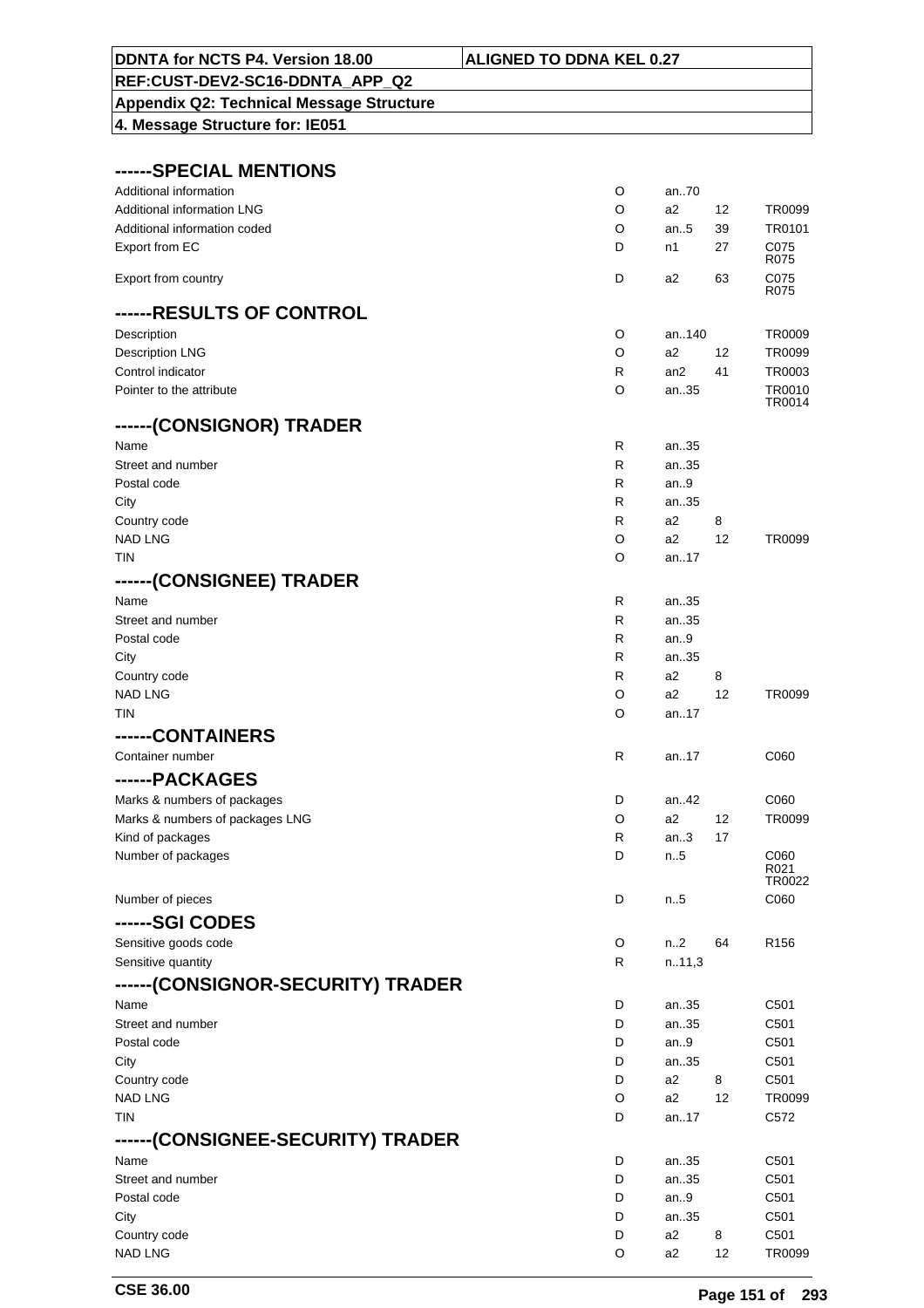| DDNTA for NCTS P4. Version 18.00                | <b>ALIGNED TO DDNA KEL 0.27</b> |                |    |                  |
|-------------------------------------------------|---------------------------------|----------------|----|------------------|
| REF:CUST-DEV2-SC16-DDNTA APP Q2                 |                                 |                |    |                  |
| <b>Appendix Q2: Technical Message Structure</b> |                                 |                |    |                  |
| 4. Message Structure for: IE051                 |                                 |                |    |                  |
|                                                 |                                 |                |    |                  |
| TIN                                             | D                               | an17           |    | C596             |
| ---ITINERARY                                    |                                 |                |    |                  |
| Country of routing code                         | R                               | a2             | 8  |                  |
| ---(CARRIER) TRADER                             |                                 |                |    |                  |
| Name                                            | D                               | an35           |    | C <sub>501</sub> |
| Street and number                               | D                               | an35           |    | C <sub>501</sub> |
| Postal code                                     | D                               | an.9           |    | C501             |
| City                                            | D                               | an35           |    | C501             |
| Country code                                    | D                               | a2             | 8  | C501             |
| <b>NAD LNG</b>                                  | O                               | a2             | 12 | <b>TR0099</b>    |
| <b>TIN</b>                                      | O                               | an.17          |    |                  |
| --- (CONSIGNOR-SECURITY) TRADER                 |                                 |                |    |                  |
| Name                                            | D                               | an35           |    | C <sub>501</sub> |
| Street and number                               | D                               | an.35          |    | C <sub>501</sub> |
| Postal code                                     | D                               | an.9           |    | C <sub>501</sub> |
| City                                            | D                               | an35           |    | C501             |
| Country code                                    | D                               | a2             | 8  | C501             |
| <b>NAD LNG</b>                                  | O                               | a2             | 12 | <b>TR0099</b>    |
| <b>TIN</b>                                      | D                               | an17           |    | C572             |
| --- (CONSIGNEE-SECURITY) TRADER                 |                                 |                |    |                  |
| Name                                            | D                               | an35           |    | C501             |
| Street and number                               | D                               | an35           |    | C501             |
| Postal code                                     | D                               | an.9           |    | C501             |
| City                                            | D                               | an.35          |    | C501             |
| Country code                                    | D                               | a <sub>2</sub> | 8  | C501             |
| <b>NAD LNG</b>                                  | O                               | a2             | 12 | TR0099           |
| TIN                                             | D                               | an.17          |    | C596             |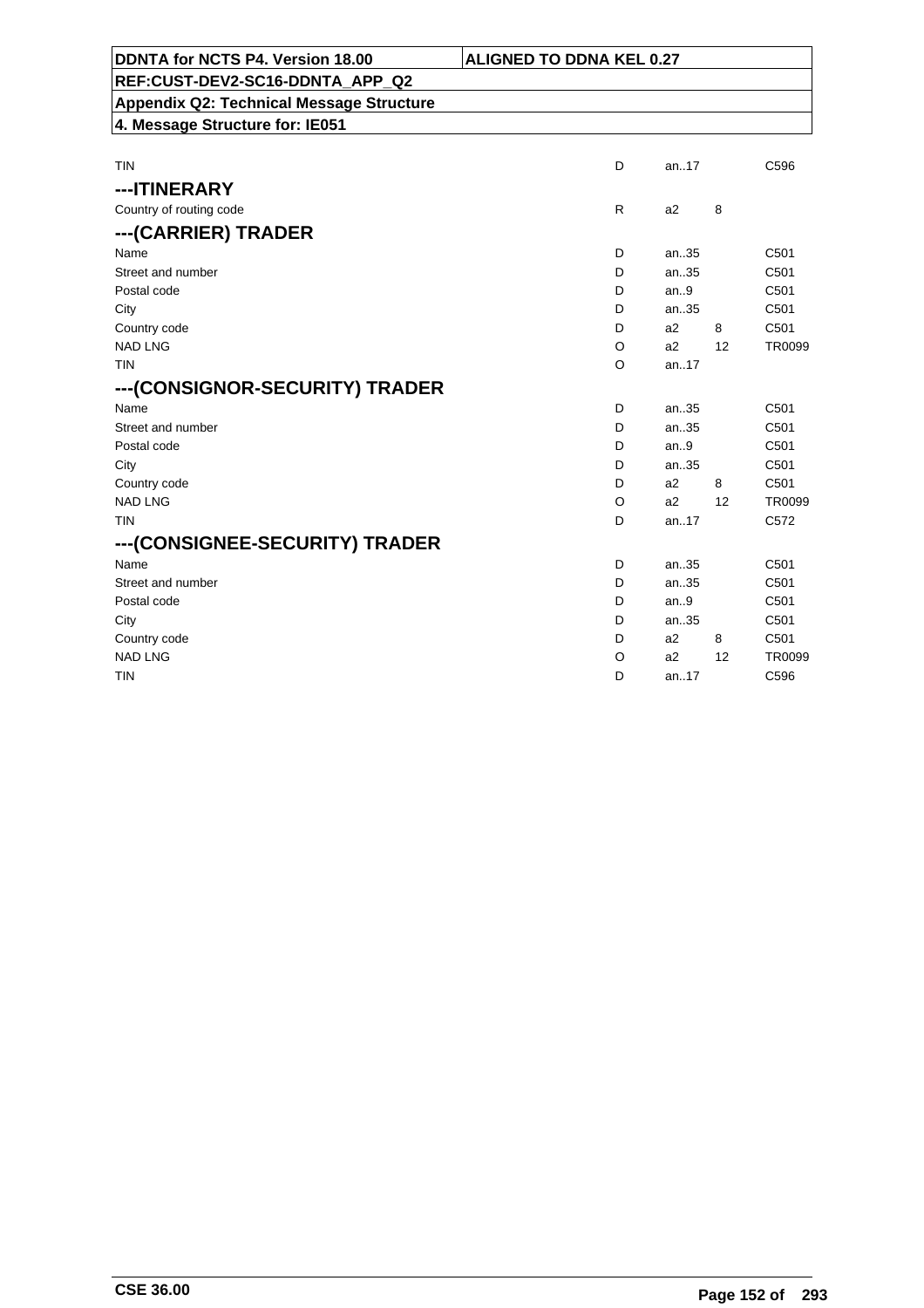| DDNTA for NCTS P4. Version 18.00                | <b>ALIGNED TO DDNA KEL 0.27</b> |
|-------------------------------------------------|---------------------------------|
| REF:CUST-DEV2-SC16-DDNTA APP Q2                 |                                 |
| <b>Appendix Q2: Technical Message Structure</b> |                                 |

| <b>IE054</b>          | (CCO54A)                       | <b>REQUEST OF RELEASE</b> |    | (E REQ REL) |  |
|-----------------------|--------------------------------|---------------------------|----|-------------|--|
|                       |                                |                           |    |             |  |
| MESSAGE               |                                |                           | 1x | R           |  |
| ---HEADER             |                                |                           | 1x | R           |  |
| ---(PRINCIPAL) TRADER |                                |                           | 1x | R           |  |
|                       | --- (DEPARTURE) CUSTOMS OFFICE |                           | 1x | R           |  |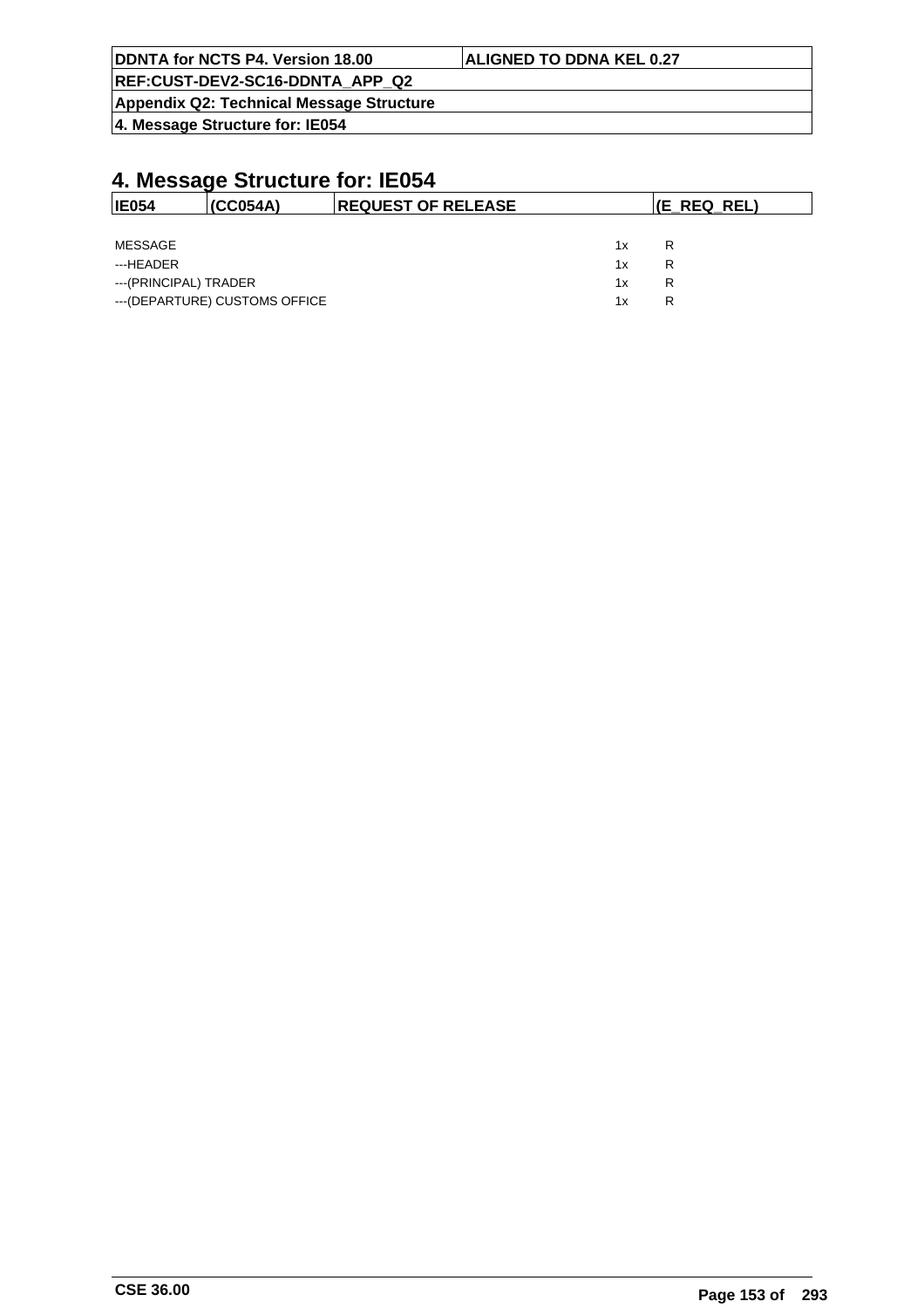### **Appendix Q2: Technical Message Structure**

**4. Message Structure for: IE054**

| Syntax identifier                        | R | a4              | 21 |                          |
|------------------------------------------|---|-----------------|----|--------------------------|
| Syntax version number                    | R | n1              | 22 |                          |
| Message sender                           | R | an35            |    |                          |
| Sender identification code qualifier     | O | an.4            |    |                          |
| Message recipient                        | R | an35            |    |                          |
| Recipient identification code qualifier  | O | an.4            |    |                          |
| Date of preparation                      | R | n <sub>6</sub>  |    |                          |
| Time of preparation                      | R | n4              |    |                          |
| Interchange control reference            | R | an.14           |    |                          |
| Recipient's reference/password           | O | an14            |    |                          |
| Recipient's reference/password qualifier | O | an <sub>2</sub> |    |                          |
| Application reference                    | O | an.14           |    |                          |
| Priority                                 | O | a1              |    |                          |
| Acknowledgement request                  | O | n1              | 27 |                          |
| Communications agreement id              | O | an35            |    |                          |
| <b>Test indicator</b>                    | O | n1              | 27 | TR9085                   |
| Message identification                   | R | an.14           |    |                          |
| Message type                             | R | an.6            | 60 |                          |
| Common access reference                  | O | an35            |    |                          |
| Message sequence number                  | O | n2              |    |                          |
| First and last transfer                  | O | a1              | 28 |                          |
| ---HEADER                                |   |                 |    |                          |
| Document/reference number                | R | an.21           |    |                          |
| Release requested                        | R | n1              | 27 | R230                     |
| Date of release request                  | R | n <sub>8</sub>  |    |                          |
| ---(PRINCIPAL) TRADER                    |   |                 |    |                          |
| Name                                     | D | an35            |    | C <sub>160</sub>         |
| Street and number                        | D | an35            |    | C160                     |
| Postal code                              | D | an.9            |    | C160                     |
| City                                     | D | an35            |    | C <sub>160</sub>         |
| Country code                             | D | a <sub>2</sub>  | 8  | C160                     |
| <b>NAD LNG</b>                           | O | a2              | 12 | <b>TR0099</b>            |
| <b>TIN</b>                               | D | an. $.17$       |    | R012<br>R <sub>174</sub> |
| Holder ID TIR                            | D | an17            |    | C904                     |
| ---(DEPARTURE) CUSTOMS OFFICE            |   |                 |    |                          |
| Reference number                         | R | an <sub>8</sub> |    |                          |
|                                          |   |                 |    |                          |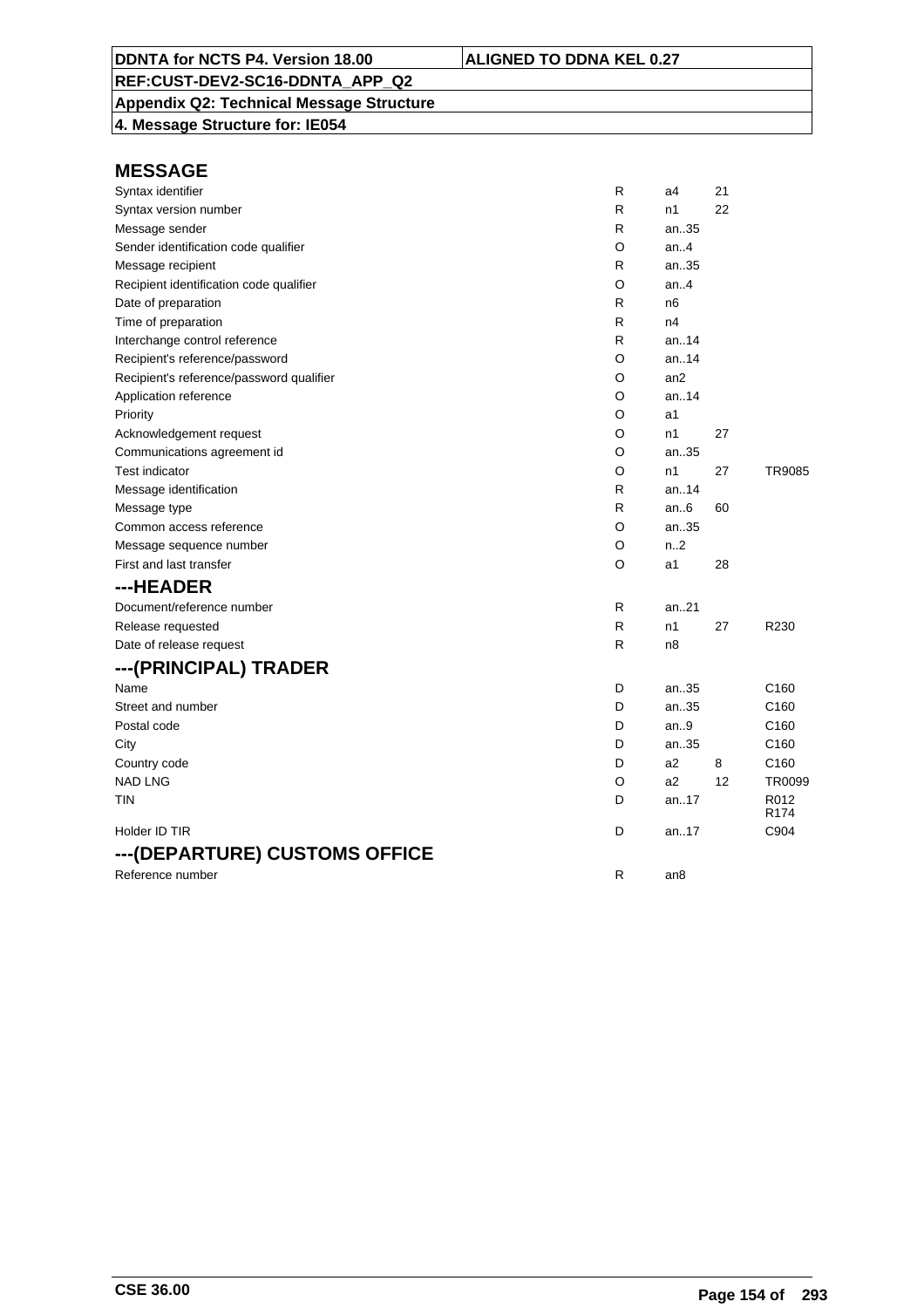| DDNTA for NCTS P4. Version 18.00 | <b>ALIGNED TO DDNA KEL 0.27</b> |  |
|----------------------------------|---------------------------------|--|
| REF:CUST-DEV2-SC16-DDNTA APP Q2  |                                 |  |

**Appendix Q2: Technical Message Structure**

**4. Message Structure for: IE055**

| <b>IE055</b>           | (CC055A)                        | <b>IGUARANTEE NOT VALID</b> |     | (E GUA INV) |
|------------------------|---------------------------------|-----------------------------|-----|-------------|
|                        |                                 |                             |     |             |
| MESSAGE                |                                 |                             | 1x  | R           |
| ---HEADER              |                                 |                             | 1x  | R           |
| ---(PRINCIPAL) TRADER  |                                 |                             | 1x  | R           |
|                        | --- (DEPARTURE) CUSTOMS OFFICE  |                             | 1x  | R           |
| ---GUARANTEE REFERENCE |                                 |                             | 99x | R           |
|                        | ------ INVALID GUARANTEE REASON |                             | 1x  | R           |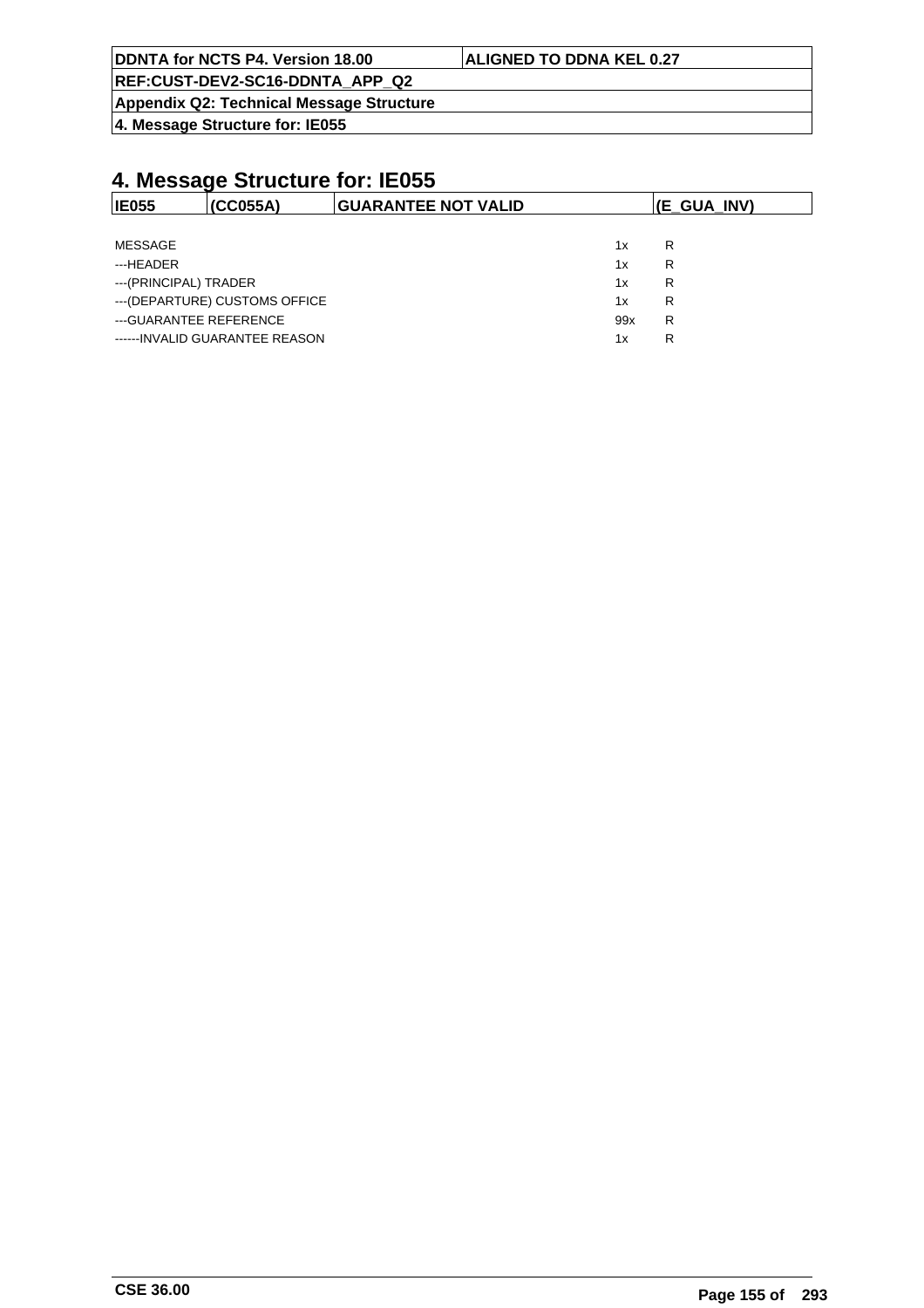### **Appendix Q2: Technical Message Structure**

**4. Message Structure for: IE055**

| Syntax identifier                        | R | a4              | 21 |                  |
|------------------------------------------|---|-----------------|----|------------------|
| Syntax version number                    | R | n1              | 22 |                  |
| Message sender                           | R | an.35           |    |                  |
| Sender identification code qualifier     | O | an.4            |    |                  |
| Message recipient                        | R | an35            |    |                  |
| Recipient identification code qualifier  | O | an.4            |    |                  |
| Date of preparation                      | R | n6              |    |                  |
| Time of preparation                      | R | n4              |    |                  |
| Interchange control reference            | R | an. $.14$       |    |                  |
| Recipient's reference/password           | O | an14            |    |                  |
| Recipient's reference/password qualifier | O | an2             |    |                  |
| Application reference                    | O | an.14           |    |                  |
| Priority                                 | O | a1              |    |                  |
| Acknowledgement request                  | O | n1              | 27 |                  |
| Communications agreement id              | O | an35            |    |                  |
| <b>Test indicator</b>                    | O | n1              | 27 | <b>TR9085</b>    |
| Message identification                   | R | an.14           |    |                  |
| Message type                             | R | an $6$          | 60 |                  |
| Common access reference                  | O | an35            |    |                  |
| Message sequence number                  | O | n <sub>2</sub>  |    |                  |
| First and last transfer                  | O | a1              | 28 |                  |
| ---HEADER                                |   |                 |    |                  |
| Document/reference number                | R | an21            |    |                  |
| ---(PRINCIPAL) TRADER                    |   |                 |    |                  |
| Name                                     | D | an35            |    | C <sub>160</sub> |
| Street and number                        | D | an35            |    | C <sub>160</sub> |
| Postal code                              | D | an.9            |    | C <sub>160</sub> |
| City                                     | D | an35            |    | C <sub>160</sub> |
| Country code                             | D | a <sub>2</sub>  | 8  | C <sub>160</sub> |
| <b>NAD LNG</b>                           | O | a <sub>2</sub>  | 12 | TR0099           |
| TIN                                      | D | an17            |    | R012             |
| ---(DEPARTURE) CUSTOMS OFFICE            |   |                 |    |                  |
| Reference number                         | R | an <sub>8</sub> |    |                  |
| ---GUARANTEE REFERENCE                   |   |                 |    |                  |
| Guarantee reference number (GRN)         | R | an24            |    |                  |
| ------INVALID GUARANTEE REASON           |   |                 |    |                  |
| Invalid guarantee reason code            | R | an.3            | 52 |                  |
| Invalid guarantee reason                 | O | an350           |    |                  |
| Invalid guarantee reason LNG             | O | a2              | 12 | TR0099           |
|                                          |   |                 |    |                  |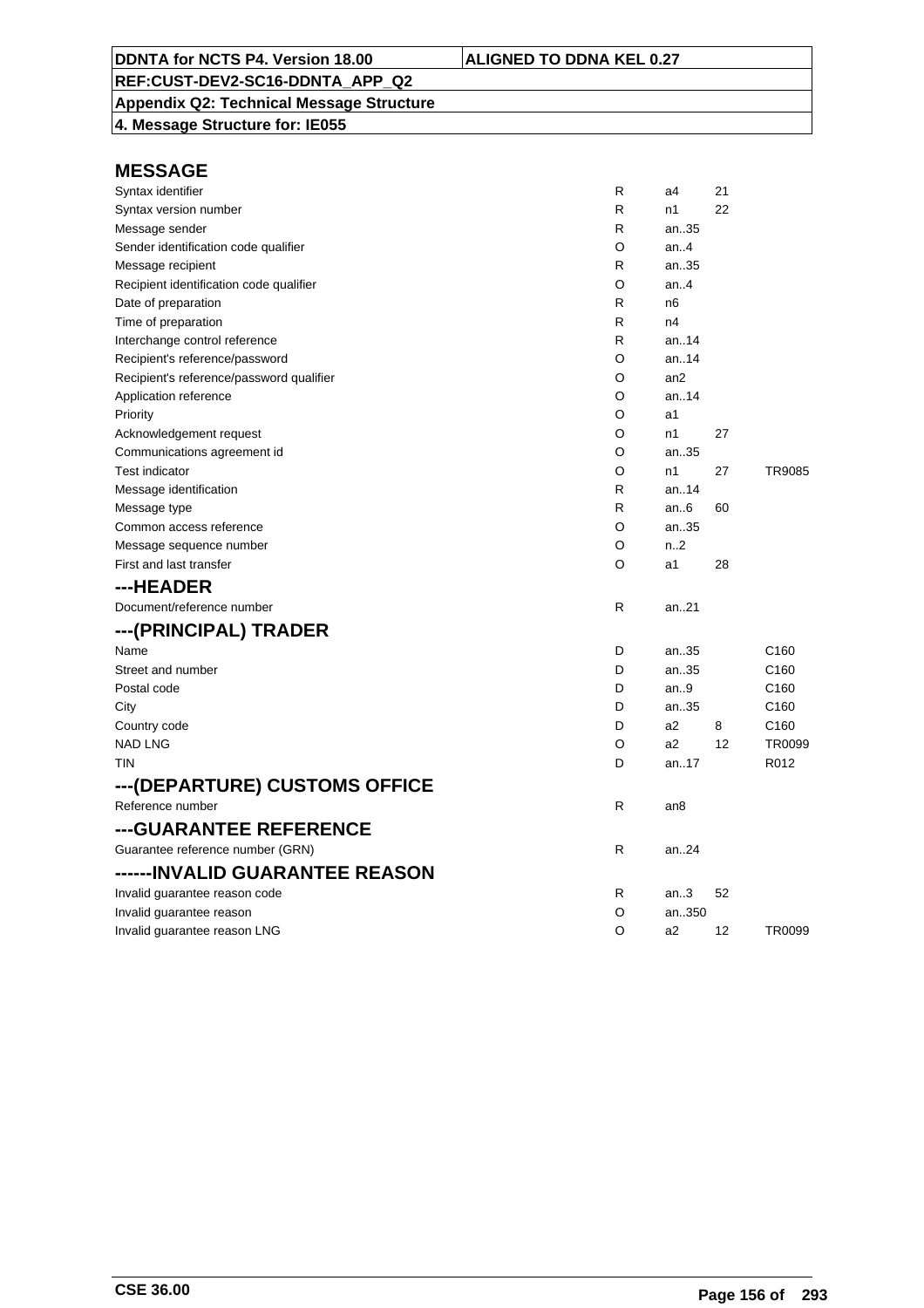| DDNTA for NCTS P4. Version 18.00         | <b>ALIGNED TO DDNA KEL 0.27</b> |
|------------------------------------------|---------------------------------|
| REF:CUST-DEV2-SC16-DDNTA APP Q2          |                                 |
| Appendix Q2: Technical Message Structure |                                 |
| 4. Message Structure for: IE058          |                                 |

| <b>IE058</b>        | I(CC058A) | <b>IUNLOADING REMARKS REJECTION</b> |   | $ E_ULD_REJ\rangle$ |
|---------------------|-----------|-------------------------------------|---|---------------------|
|                     |           |                                     |   |                     |
| MESSAGE             |           | 1x                                  | R |                     |
| ---HEADER           |           | 1x                                  | R |                     |
| ---FUNCTIONAL ERROR |           | 999x                                |   | R <sub>123</sub>    |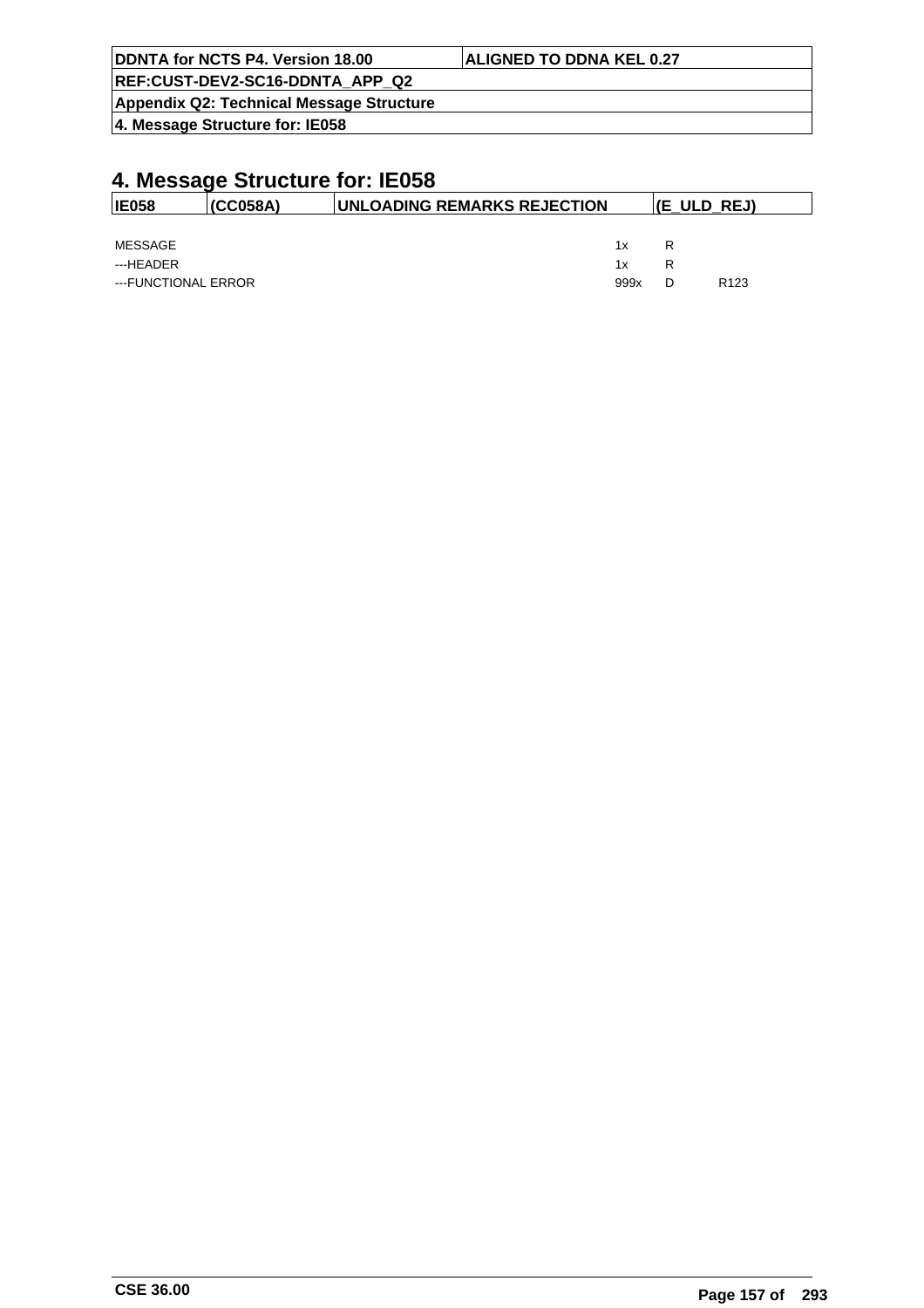### **Appendix Q2: Technical Message Structure**

**4. Message Structure for: IE058**

| R<br>R | n1<br>an35     | 22 |        |
|--------|----------------|----|--------|
|        |                |    |        |
|        |                |    |        |
|        | an.4           |    |        |
| R      | an35           |    |        |
| O      | an.4           |    |        |
| R      | n <sub>6</sub> |    |        |
| R      | n4             |    |        |
| R      | an14           |    |        |
| O      | an.14          |    |        |
| O      | an2            |    |        |
| O      | an.14          |    |        |
| O      | a1             |    |        |
| O      | n1             | 27 |        |
| O      | an35           |    |        |
| O      | n1             | 27 | TR9085 |
| R      | an14           |    |        |
| R      | an.6           | 60 |        |
| O      | an35           |    |        |
| O      | n.2            |    |        |
| O      | a1             | 28 |        |
|        |                |    |        |
| R      | an.21          |    |        |
| R      | n8             |    |        |
| O      | an350          |    |        |
| O      | a <sub>2</sub> | 12 | TR0099 |
|        |                |    |        |
| R      | n2             | 49 |        |
| R      | an210          |    |        |
| O      | an.6           |    |        |
| O      | an140          |    |        |
|        | O              |    |        |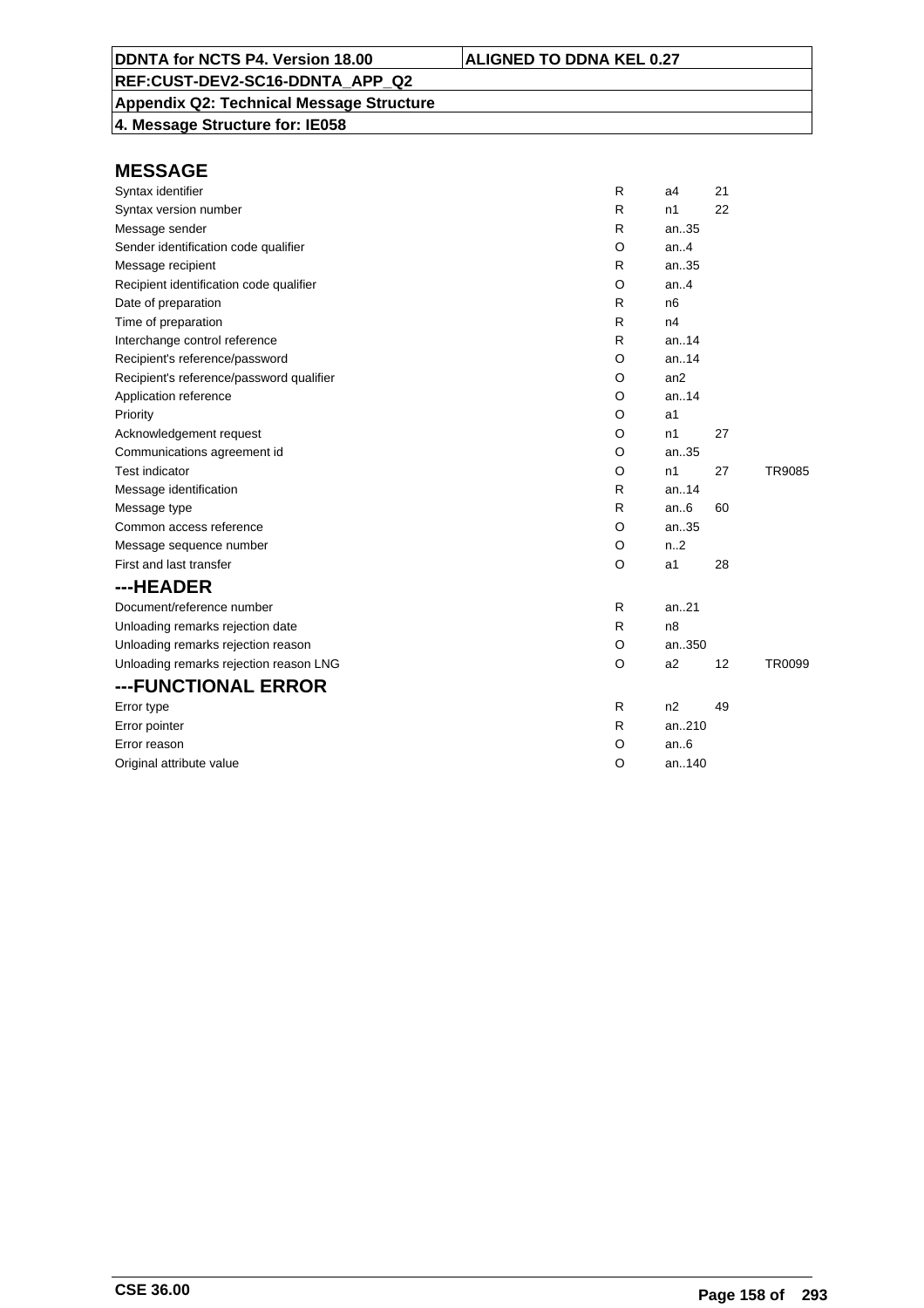| <b>IDDNTA for NCTS P4. Version 18.00</b>        | <b>ALIGNED TO DDNA KEL 0.27</b> |
|-------------------------------------------------|---------------------------------|
| REF:CUST-DEV2-SC16-DDNTA APP Q2                 |                                 |
| <b>Appendix Q2: Technical Message Structure</b> |                                 |

| <b>IE059</b> | (CD059A)                       | <b>CANCEL ENQUIRY NOTIFICATION</b> |    | (C_CAN_ENQ) |
|--------------|--------------------------------|------------------------------------|----|-------------|
|              |                                |                                    |    |             |
| MESSAGE      |                                |                                    | 1x | R           |
| ---HEADER    |                                |                                    | 1x | R           |
|              | --- (DEPARTURE) CUSTOMS OFFICE |                                    | 1x | R           |
|              | --- (REQUESTED) CUSTOMS OFFICE |                                    | 1x | R           |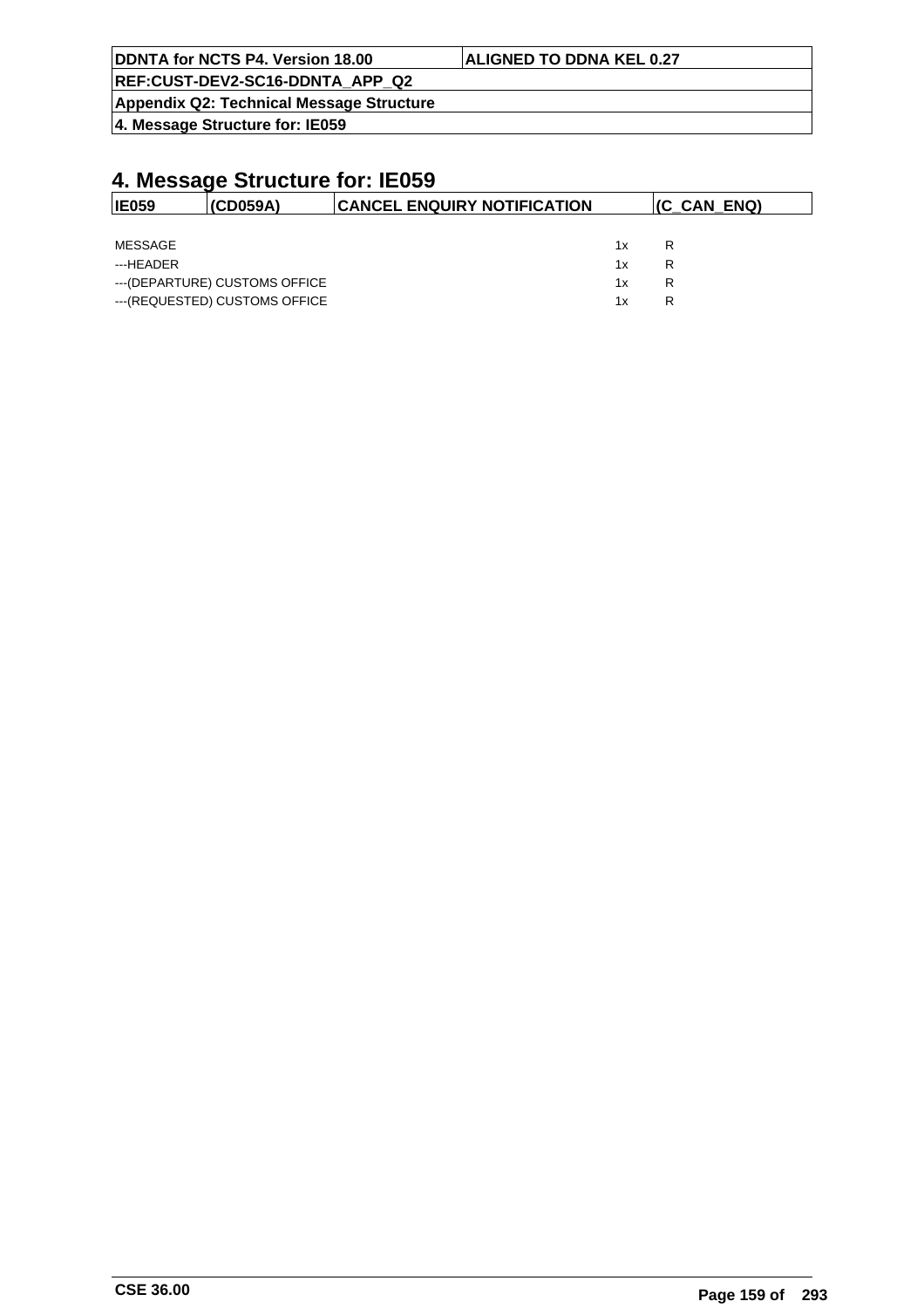**Appendix Q2: Technical Message Structure 4. Message Structure for: IE059**

| Syntax identifier                        | R | a4              | 21 |        |
|------------------------------------------|---|-----------------|----|--------|
| Syntax version number                    | R | n1              | 22 |        |
| Message sender                           | R | an35            |    |        |
| Sender identification code qualifier     | O | an.4            |    |        |
| Message recipient                        | R | an35            |    |        |
| Recipient identification code qualifier  | O | an.4            |    |        |
| Date of preparation                      | R | n <sub>6</sub>  |    |        |
| Time of preparation                      | R | n4              |    |        |
| Interchange control reference            | R | an.14           |    |        |
| Recipient's reference/password           | O | an.14           |    |        |
| Recipient's reference/password qualifier | O | an2             |    |        |
| Application reference                    | O | an.14           |    |        |
| Priority                                 | O | a1              |    |        |
| Acknowledgement request                  | O | n1              | 27 |        |
| Communications agreement id              | O | an35            |    |        |
| <b>Test indicator</b>                    | O | n1              | 27 | TR9085 |
| Message identification                   | R | an.14           |    |        |
| Message type                             | R | an.6            | 60 |        |
| Common access reference                  | O | an35            |    |        |
| ---HEADER                                |   |                 |    |        |
| Document/reference number                | R | an.21           |    |        |
| Cancel enquiry notification date         | R | n <sub>8</sub>  |    |        |
| Cancel enquiry notification remarks      | O | an350           |    |        |
| Cancel enquiry notification remarks LNG  | O | a2              | 12 | TR0099 |
| ---(DEPARTURE) CUSTOMS OFFICE            |   |                 |    |        |
| Reference number                         | R | an <sub>8</sub> |    |        |
| ---(REQUESTED) CUSTOMS OFFICE            |   |                 |    |        |
| Reference number                         | R | an <sub>8</sub> |    |        |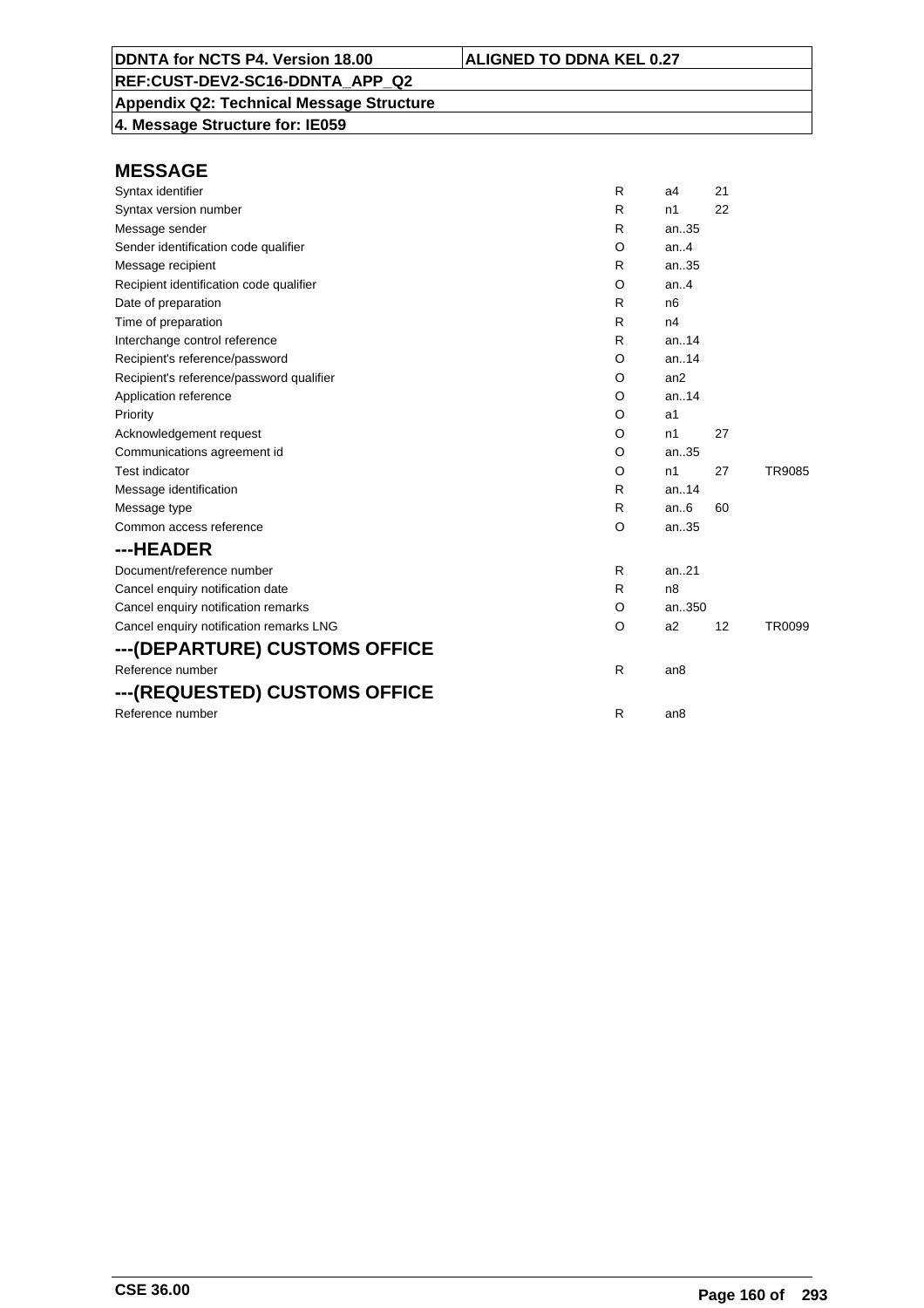| DDNTA for NCTS P4. Version 18.00                | <b>ALIGNED TO DDNA KEL 0.27</b> |  |  |  |  |
|-------------------------------------------------|---------------------------------|--|--|--|--|
| REF:CUST-DEV2-SC16-DDNTA APP Q2                 |                                 |  |  |  |  |
| <b>Appendix Q2: Technical Message Structure</b> |                                 |  |  |  |  |
| $ 4$ . Message Structure for: IE060             |                                 |  |  |  |  |

| <b>IE060</b>          | (CC060A)                       | <b>CONTROL DECISION NOTIFICATION</b> | <b>(E CTR DEC)</b> |
|-----------------------|--------------------------------|--------------------------------------|--------------------|
|                       |                                |                                      |                    |
| MESSAGE               |                                | 1x                                   | R                  |
| ---HEADER             |                                | 1x                                   | R                  |
| ---(PRINCIPAL) TRADER |                                | 1x                                   | R                  |
|                       | --- (DEPARTURE) CUSTOMS OFFICE | 1x                                   | R                  |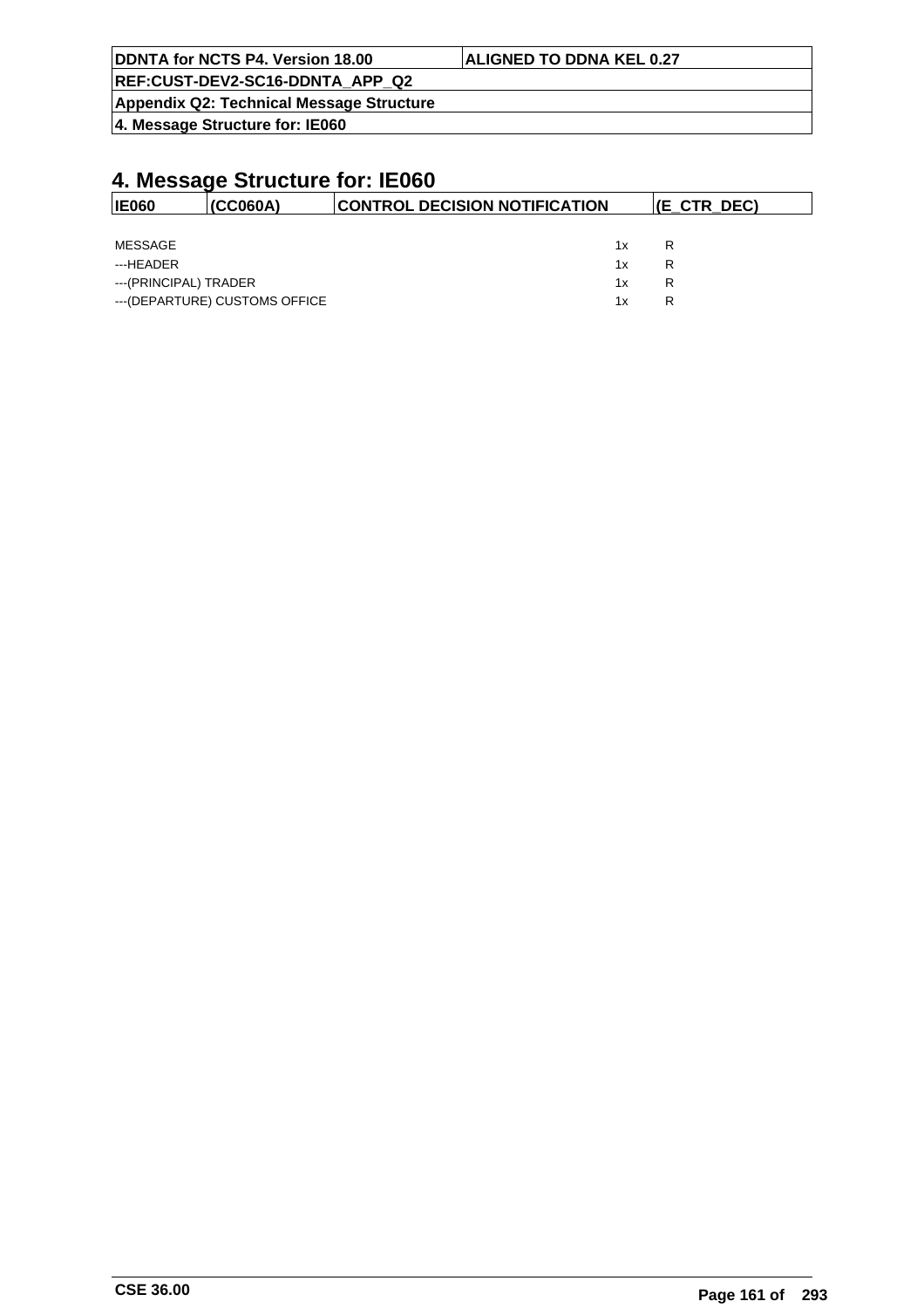### **Appendix Q2: Technical Message Structure**

**4. Message Structure for: IE060**

| Syntax identifier                        | R | a4              | 21 |               |
|------------------------------------------|---|-----------------|----|---------------|
| Syntax version number                    | R | n1              | 22 |               |
| Message sender                           | R | an35            |    |               |
| Sender identification code qualifier     | O | an4             |    |               |
| Message recipient                        | R | an35            |    |               |
| Recipient identification code qualifier  | O | an.4            |    |               |
| Date of preparation                      | R | n6              |    |               |
| Time of preparation                      | R | n4              |    |               |
| Interchange control reference            | R | an.14           |    |               |
| Recipient's reference/password           | O | an14            |    |               |
| Recipient's reference/password qualifier | O | an2             |    |               |
| Application reference                    | O | an.14           |    |               |
| Priority                                 | O | a1              |    |               |
| Acknowledgement request                  | O | n1              | 27 |               |
| Communications agreement id              | O | an35            |    |               |
| Test indicator                           | O | n1              | 27 | <b>TR9085</b> |
| Message identification                   | R | an14            |    |               |
| Message type                             | R | an.6            | 60 |               |
| Common access reference                  | O | an35            |    |               |
| Message sequence number                  | O | n.2             |    |               |
| First and last transfer                  | O | a1              | 28 |               |
| ---HEADER                                |   |                 |    |               |
| Document/reference number                | R | an21            |    |               |
| Date of control notification             | R | n <sub>8</sub>  |    |               |
| ---(PRINCIPAL) TRADER                    |   |                 |    |               |
| Name                                     | R | an35            |    |               |
| Street and number                        | R | an35            |    |               |
| Postal code                              | R | an.9            |    |               |
| City                                     | R | an35            |    |               |
| Country code                             | R | a <sub>2</sub>  | 8  |               |
| <b>NAD LNG</b>                           | O | a2              | 12 | TR0099        |
| TIN                                      | O | an.17           |    | R012          |
| Holder ID TIR                            | D | an17            |    | C904          |
| ---(DEPARTURE) CUSTOMS OFFICE            |   |                 |    |               |
| Reference number                         | R | an <sub>8</sub> |    |               |
|                                          |   |                 |    |               |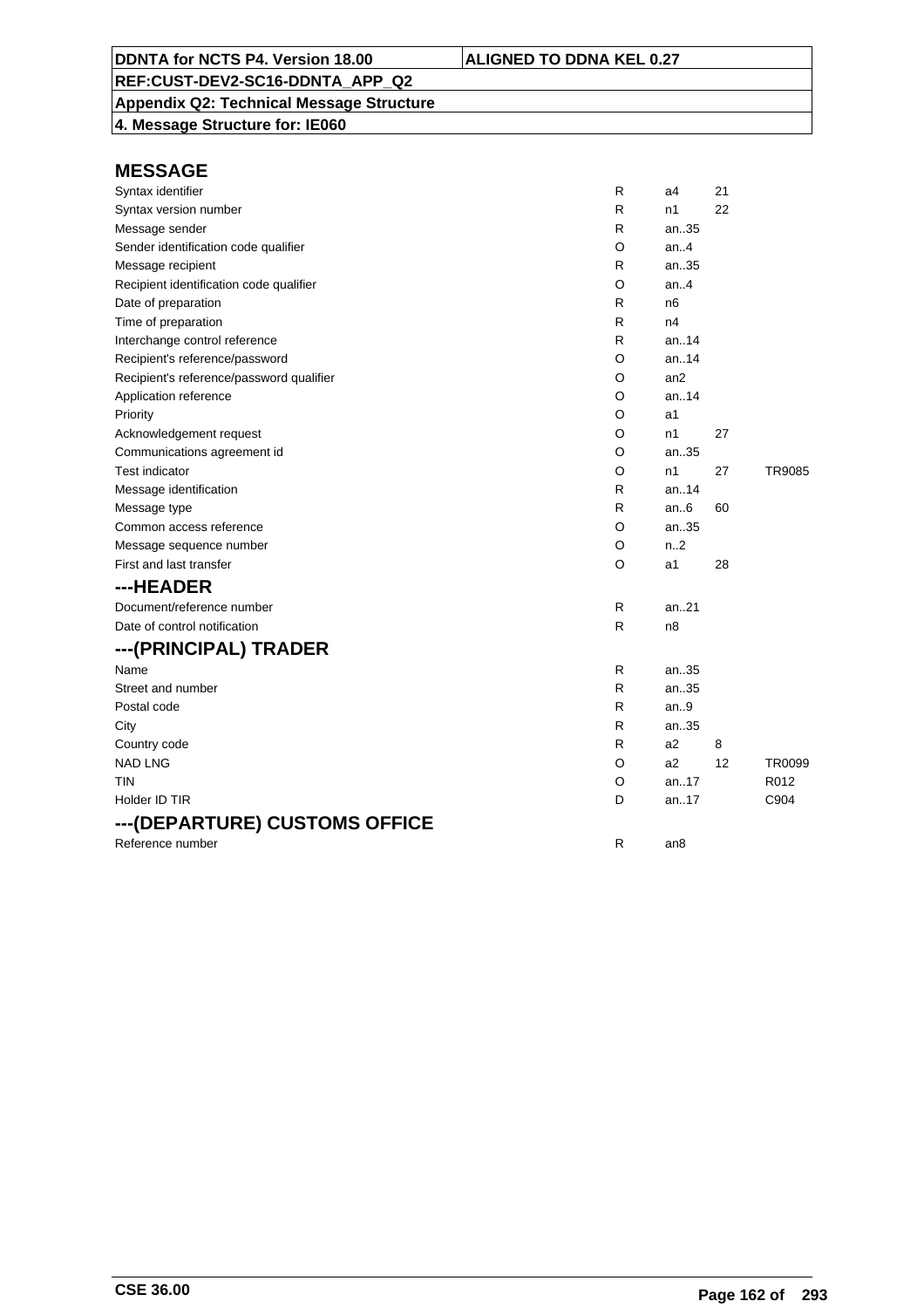| <b>ALIGNED TO DDNA KEL 0.27</b> |
|---------------------------------|
|                                 |
|                                 |
|                                 |

| <b>IE062</b>          | (CCO62A)                       | <b>RELEASE REQUEST REJECTION</b> |      | (E REQ REJ) |                  |
|-----------------------|--------------------------------|----------------------------------|------|-------------|------------------|
|                       |                                |                                  |      |             |                  |
| MESSAGE               |                                |                                  | 1x   | R           |                  |
| ---HEADER             |                                |                                  | 1x   | R           |                  |
| ---(PRINCIPAL) TRADER |                                |                                  | 1x   | R           |                  |
|                       | --- (DEPARTURE) CUSTOMS OFFICE |                                  | 1x   | R           |                  |
| ---FUNCTIONAL ERROR   |                                |                                  | 999x | D           | R <sub>123</sub> |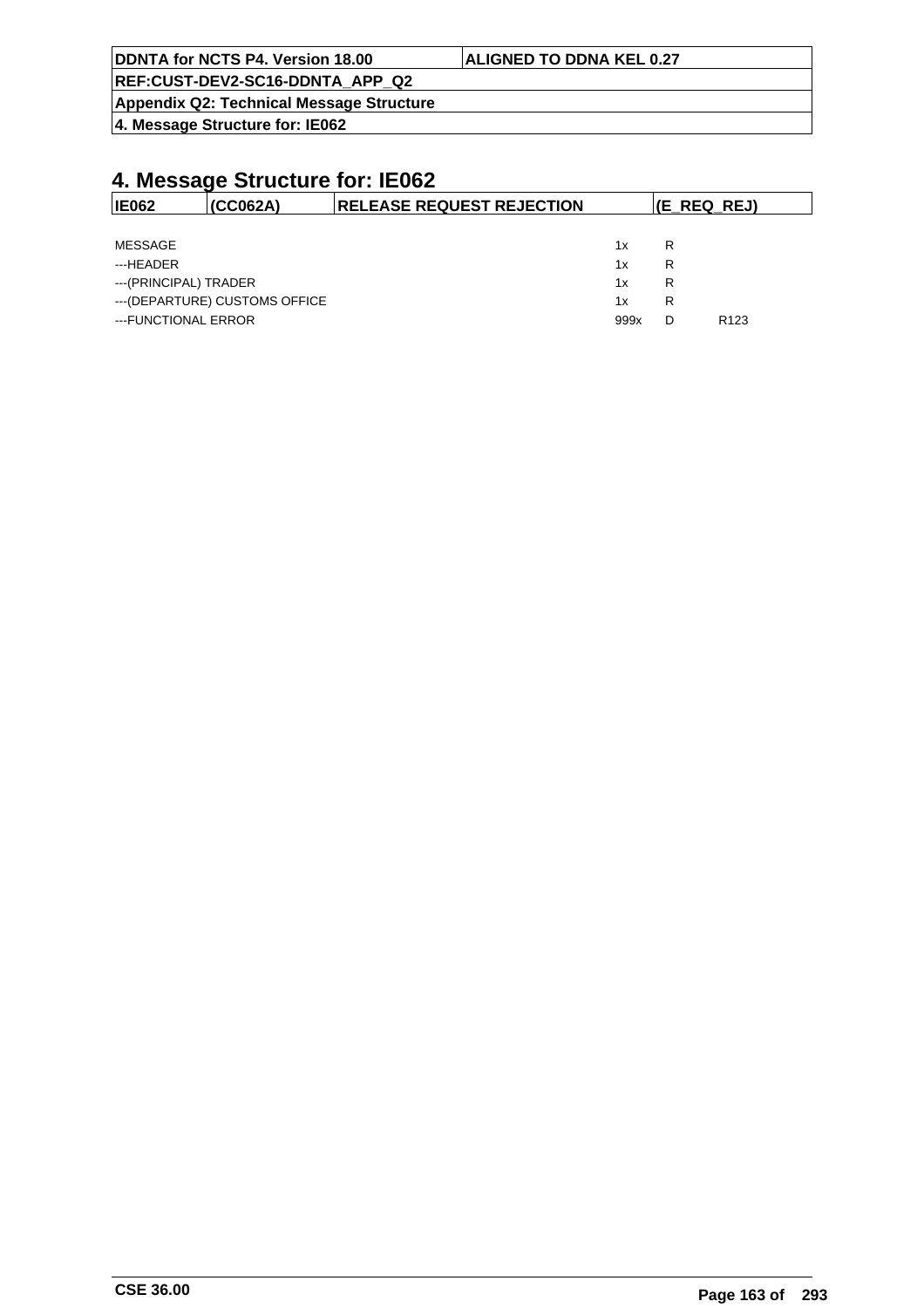### **Appendix Q2: Technical Message Structure**

**4. Message Structure for: IE062**

| Syntax identifier                        | R | a4              | 21 |                  |
|------------------------------------------|---|-----------------|----|------------------|
| Syntax version number                    | R | n1              | 22 |                  |
| Message sender                           | R | an35            |    |                  |
| Sender identification code qualifier     | O | an.4            |    |                  |
| Message recipient                        | R | an35            |    |                  |
| Recipient identification code qualifier  | O | an.4            |    |                  |
| Date of preparation                      | R | n6              |    |                  |
| Time of preparation                      | R | n4              |    |                  |
| Interchange control reference            | R | an14            |    |                  |
| Recipient's reference/password           | O | an14            |    |                  |
| Recipient's reference/password qualifier | O | an <sub>2</sub> |    |                  |
| Application reference                    | O | an.14           |    |                  |
| Priority                                 | O | a1              |    |                  |
| Acknowledgement request                  | O | n1              | 27 |                  |
| Communications agreement id              | O | an35            |    |                  |
| <b>Test indicator</b>                    | O | n1              | 27 | TR9085           |
| Message identification                   | R | an14            |    |                  |
| Message type                             | R | an $6$          | 60 |                  |
| Common access reference                  | O | an35            |    |                  |
| Message sequence number                  | O | n2              |    |                  |
| First and last transfer                  | O | a1              | 28 |                  |
| ---HEADER                                |   |                 |    |                  |
| Document/reference number                | R | an21            |    |                  |
| Release requested                        | R | n1              | 27 |                  |
| Date of release request                  | R | n8              |    |                  |
| Date of release request rejection        | R | n8              |    |                  |
| Release request rejection reason         | O | an350           |    |                  |
| Release request rejection reason LNG     | O | a <sub>2</sub>  | 12 | TR0099           |
| ---(PRINCIPAL) TRADER                    |   |                 |    |                  |
| Name                                     | D | an35            |    | C <sub>160</sub> |
| Street and number                        | D | an35            |    | C160             |
| Postal code                              | D | an.9            |    | C <sub>160</sub> |
| City                                     | D | an35            |    | C160             |
| Country code                             | D | a <sub>2</sub>  | 8  | C160             |
| <b>NAD LNG</b>                           | O | a <sub>2</sub>  | 12 | TR0099           |
| <b>TIN</b>                               | O | an17            |    | R <sub>174</sub> |
| ---(DEPARTURE) CUSTOMS OFFICE            |   |                 |    |                  |
| Reference number                         | R | an8             |    |                  |
| ---FUNCTIONAL ERROR                      |   |                 |    |                  |
| Error type                               | R | n2              | 49 |                  |
| Error pointer                            | R | an210           |    |                  |
| Error reason                             | O | an.6            |    |                  |
| Original attribute value                 | O | an140           |    |                  |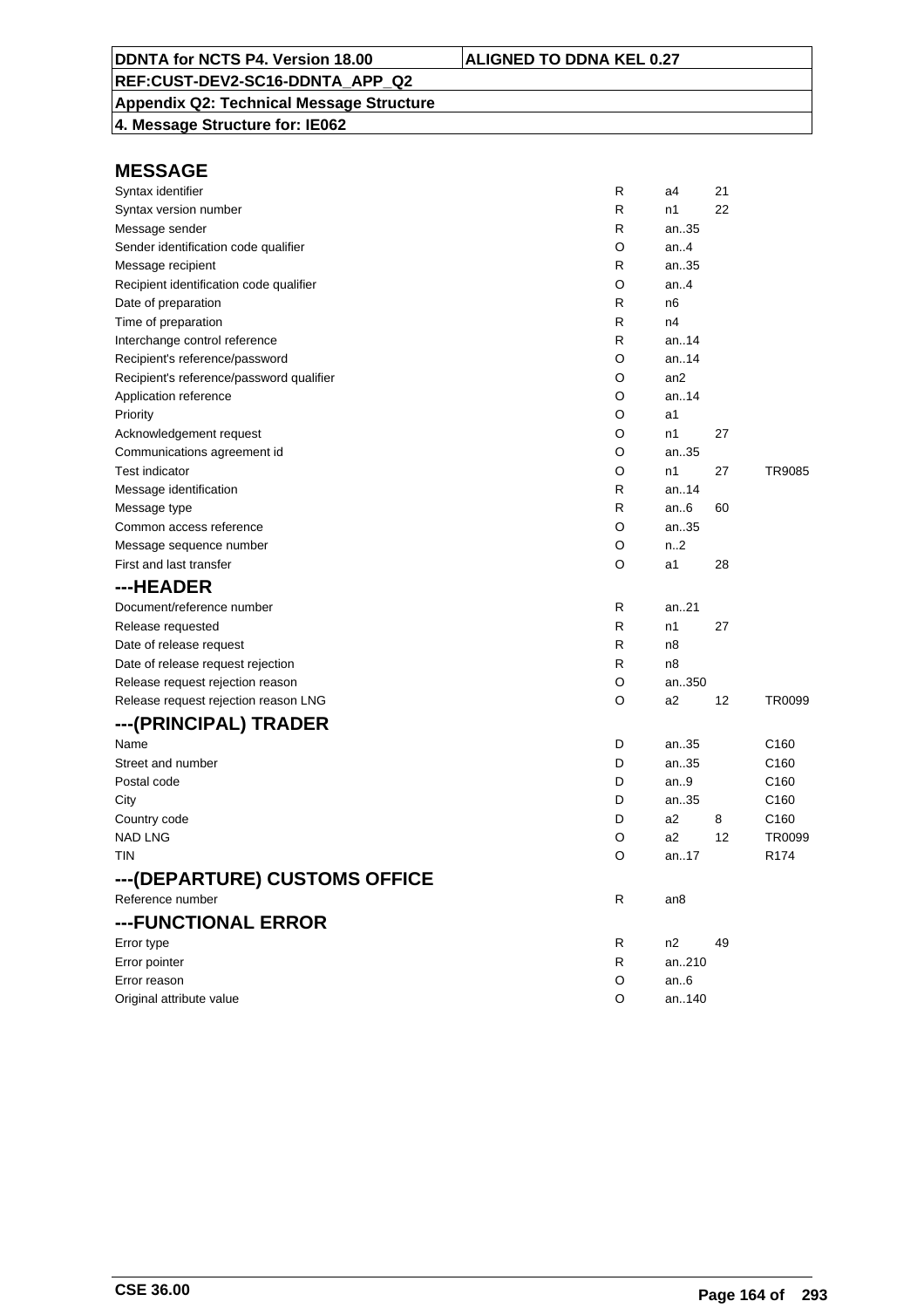| DDNTA for NCTS P4. Version 18.00         | <b>ALIGNED TO DDNA KEL 0.27</b> |
|------------------------------------------|---------------------------------|
| REF:CUST-DEV2-SC16-DDNTA APP Q2          |                                 |
| Appendix Q2: Technical Message Structure |                                 |

| <b>IE063</b> | (CD063A)                                  | <b>RECOVERY COMMUNICATION</b>                         |    |   | $(C$ REC COM)    |
|--------------|-------------------------------------------|-------------------------------------------------------|----|---|------------------|
|              |                                           |                                                       |    |   |                  |
| MESSAGE      |                                           |                                                       | 1x | R |                  |
| ---HFADFR    |                                           |                                                       | 1x | R | R <sub>170</sub> |
|              |                                           | --- (COMPETENT AUTHORITY OF DEPARTURE) CUSTOMS OFFICE | 1x | R |                  |
|              | --- (TRANSIT DECLARED) CUSTOMS OFFICE     |                                                       | 9x | O |                  |
|              | --- (DESTINATION DECLARED) CUSTOMS OFFICE |                                                       | 1x | R |                  |
|              |                                           |                                                       |    |   |                  |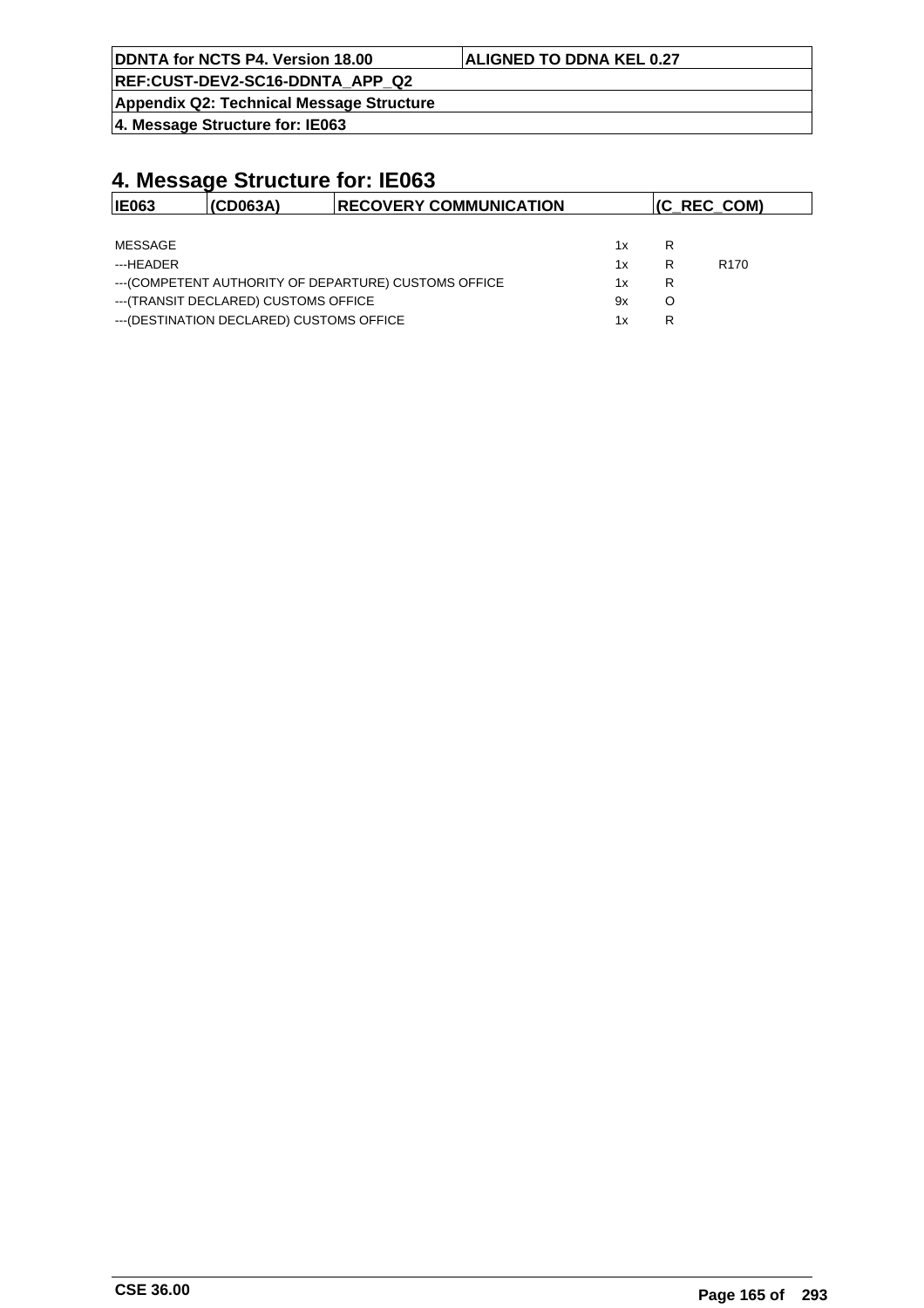**Appendix Q2: Technical Message Structure 4. Message Structure for: IE063**

| Syntax identifier                                    | R       | a4              | 21 |        |
|------------------------------------------------------|---------|-----------------|----|--------|
| Syntax version number                                | R       | n1              | 22 |        |
| Message sender                                       | R       | an35            |    |        |
| Sender identification code qualifier                 | O       | an.4            |    |        |
| Message recipient                                    | R       | an35            |    |        |
| Recipient identification code qualifier              | O       | an.4            |    |        |
| Date of preparation                                  | R       | n <sub>6</sub>  |    |        |
| Time of preparation                                  | R       | n4              |    |        |
| Interchange control reference                        | R       | an.14           |    |        |
| Recipient's reference/password                       | O       | an.14           |    |        |
| Recipient's reference/password qualifier             | O       | an2             |    |        |
| Application reference                                | O       | an.14           |    |        |
| Priority                                             | O       | a1              |    |        |
| Acknowledgement request                              | O       | n1              | 27 |        |
| Communications agreement id                          | O       | an.35           |    |        |
| <b>Test indicator</b>                                | O       | n1              | 27 | TR9085 |
| Message identification                               | R       | an.14           |    |        |
| Message type                                         | R       | an.6            | 60 |        |
| Common access reference                              | O       | an35            |    |        |
| ---HEADER                                            |         |                 |    |        |
| Document/reference number                            | R       | an.21           |    |        |
| Recovery communication date                          | $\circ$ | n8              |    |        |
| ---(COMPETENT AUTHORITY OF DEPARTURE) CUSTOMS OFFICE |         |                 |    |        |
| Reference number                                     | R       | an8             |    |        |
| ---(TRANSIT DECLARED) CUSTOMS OFFICE                 |         |                 |    |        |
| Reference number                                     | R       | an <sub>8</sub> |    |        |
| ---(DESTINATION DECLARED) CUSTOMS OFFICE             |         |                 |    |        |
| Reference number                                     | R       | an <sub>8</sub> |    |        |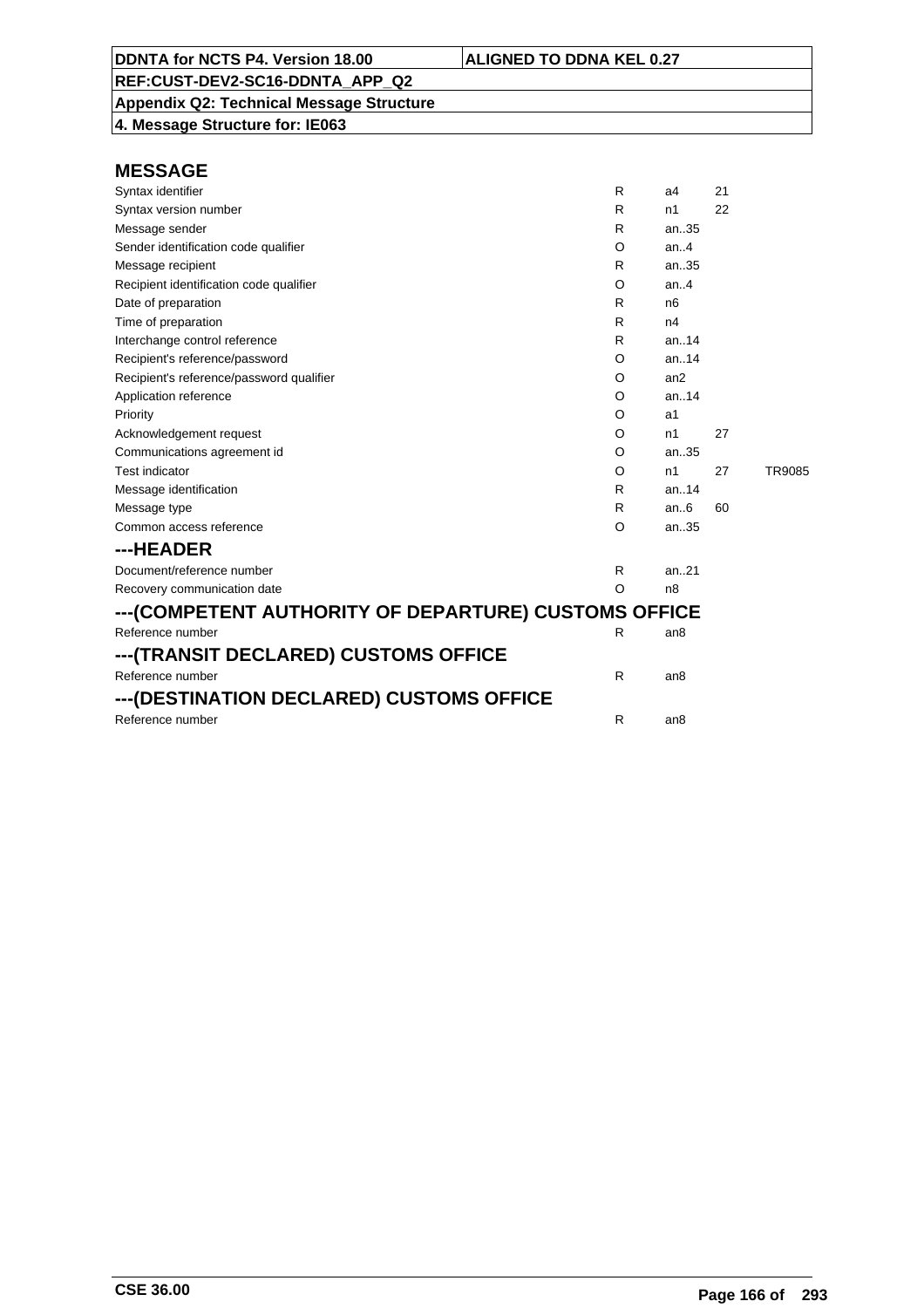| <b>IDDNTA for NCTS P4. Version 18.00</b> | <b>ALIGNED TO DDNA KEL 0.27</b> |
|------------------------------------------|---------------------------------|
| REF:CUST-DEV2-SC16-DDNTA APP Q2          |                                 |
| Appendix Q2: Technical Message Structure |                                 |

| <b>IE070</b>                | (CD070A) | <b>INOTIFICATION OF SYSTEM</b><br><b>UNAVAILABILITY TO CD</b> |     |   | (C_UNA_COM) |  |  |
|-----------------------------|----------|---------------------------------------------------------------|-----|---|-------------|--|--|
|                             |          |                                                               |     |   |             |  |  |
| MESSAGE                     |          |                                                               | 1x  | R |             |  |  |
| ---COUNTRY                  |          |                                                               | 1x  | R |             |  |  |
| ------ACTION                |          |                                                               | 9x  | R |             |  |  |
| ------SYSTEM UNAVAILABILITY |          |                                                               | 99x | R | TR0704      |  |  |
|                             |          |                                                               |     |   |             |  |  |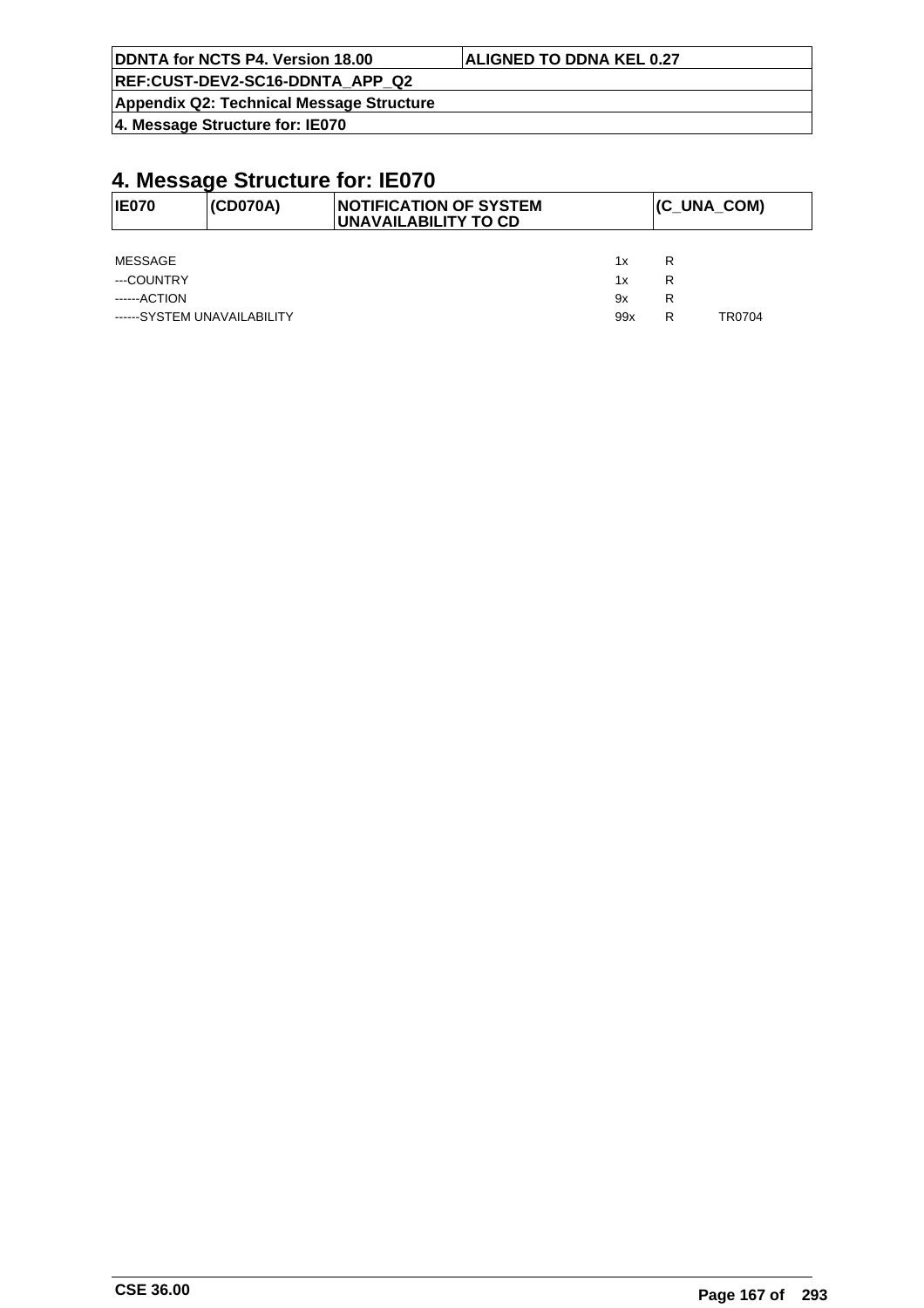**Appendix Q2: Technical Message Structure**

**4. Message Structure for: IE070**

| Syntax identifier                        | R | a <sub>4</sub> | 21 |                                  |
|------------------------------------------|---|----------------|----|----------------------------------|
| Syntax version number                    | R | n1             | 22 |                                  |
| Message sender                           | R | an35           |    |                                  |
| Sender identification code qualifier     | O | an.4           |    |                                  |
| Message recipient                        | R | an.35          |    |                                  |
| Recipient identification code qualifier  | O | an.4           |    |                                  |
| Date of preparation                      | R | n <sub>6</sub> |    |                                  |
| Time of preparation                      | R | n4             |    |                                  |
| Interchange control reference            | R | an14           |    |                                  |
| Recipient's reference/password           | O | an.14          |    |                                  |
| Recipient's reference/password qualifier | O | an2            |    |                                  |
| <b>Test indicator</b>                    | O | n1             | 27 | <b>TR9085</b>                    |
| Message identification                   | R | an.14          |    |                                  |
| Message type                             | R | an.6           | 60 |                                  |
| ---COUNTRY                               |   |                |    |                                  |
| Country code                             | R | a <sub>2</sub> | 8  |                                  |
| ------ACTION                             |   |                |    |                                  |
| Operation                                | R | a1             | 24 | R411                             |
| ------SYSTEM UNAVAILABILITY              |   |                |    |                                  |
| <b>Business functionality</b>            | R | a1             | 68 |                                  |
| Downtime from                            | R | n12            |    | R660<br>TR0703<br>TR9020         |
| System unavailability type               | R | a1             | 79 | <b>TR0700</b><br>TR0702          |
| Downtime to                              | D | n12            |    | C400<br>R660<br>TR0703<br>TR9020 |
| Explanation                              | O | an350          |    |                                  |
| <b>Explanation LNG</b>                   | O | a2             | 12 | <b>TR0099</b>                    |
|                                          |   |                |    |                                  |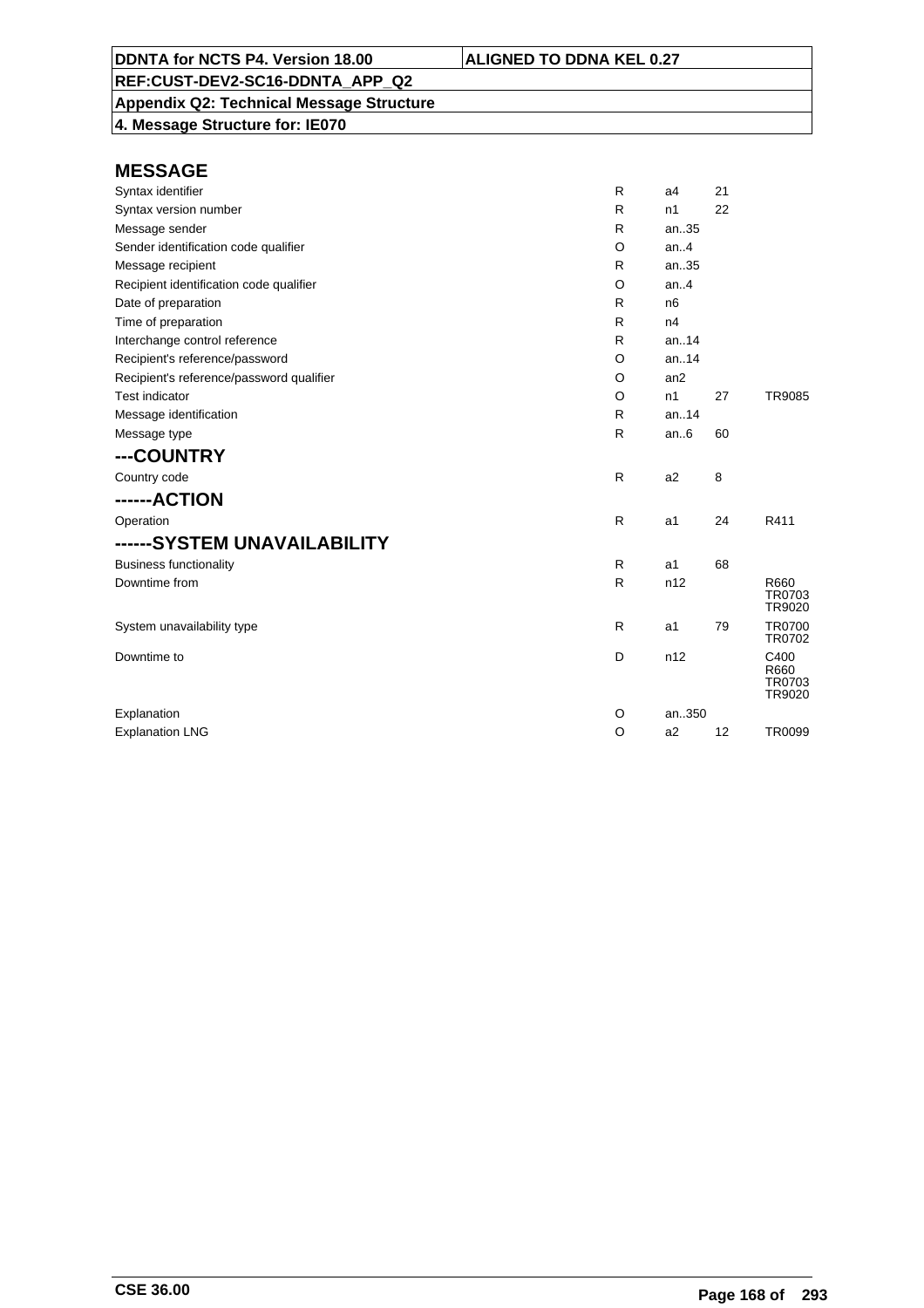| DDNTA for NCTS P4. Version 18.00         | <b>ALIGNED TO DDNA KEL 0.27</b> |
|------------------------------------------|---------------------------------|
| REF:CUST-DEV2-SC16-DDNTA APP Q2          |                                 |
| Appendix Q2: Technical Message Structure |                                 |

| <b>IE071</b>                | (CD071A) | <b>INOTIFICATION OF SYSTEM</b><br>UNAVAILABILITY TO ND |     |   | (C_UNA_NAT) |
|-----------------------------|----------|--------------------------------------------------------|-----|---|-------------|
|                             |          |                                                        |     |   |             |
| MESSAGE                     |          |                                                        | 1x  | R |             |
| ---COUNTRY                  |          |                                                        | 99x | R |             |
| ------ACTION                |          |                                                        | 9x  | R |             |
| ------SYSTEM UNAVAILABILITY |          |                                                        | 99x | R | TR0704      |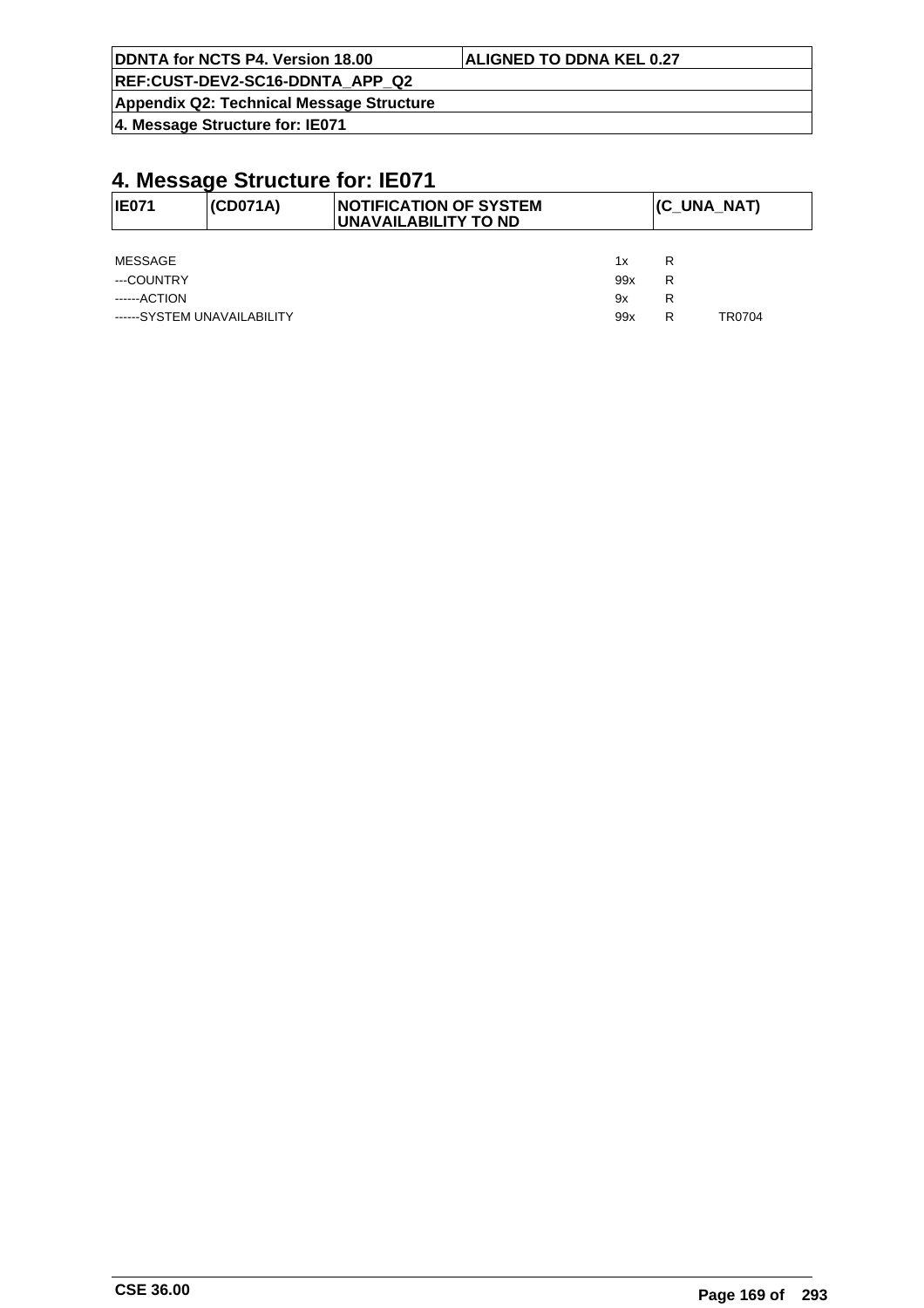**Appendix Q2: Technical Message Structure 4. Message Structure for: IE071**

| Syntax identifier                        | R            | a4             | 21 |                                  |
|------------------------------------------|--------------|----------------|----|----------------------------------|
| Syntax version number                    | R            | n1             | 22 |                                  |
| Message sender                           | R            | an35           |    |                                  |
| Sender identification code qualifier     | O            | an.4           |    |                                  |
| Message recipient                        | R            | an35           |    |                                  |
| Recipient identification code qualifier  | O            | an.4           |    |                                  |
| Date of preparation                      | R            | n <sub>6</sub> |    |                                  |
| Time of preparation                      | R            | n4             |    |                                  |
| Interchange control reference            | R            | an.14          |    |                                  |
| Recipient's reference/password           | O            | an.14          |    |                                  |
| Recipient's reference/password qualifier | O            | an2            |    |                                  |
| <b>Test indicator</b>                    | O            | n1             | 27 | <b>TR9085</b>                    |
| Message identification                   | R            | an.14          |    |                                  |
| Message type                             | $\mathsf{R}$ | an.6           | 60 |                                  |
| ---COUNTRY                               |              |                |    |                                  |
| Country code                             | $\mathsf{R}$ | a <sub>2</sub> | 8  |                                  |
| ------ACTION                             |              |                |    |                                  |
| Operation                                | $\mathsf{R}$ | a1             | 24 | R411                             |
| ------SYSTEM UNAVAILABILITY              |              |                |    |                                  |
| <b>Business functionality</b>            | $\mathsf{R}$ | a1             | 68 |                                  |
| Downtime from                            | R            | n12            |    | R660<br>TR0703<br>TR9020         |
| System unavailability type               | R            | a1             | 79 | TR0702                           |
| Downtime to                              | D            | n12            |    | C400<br>R660<br>TR0703<br>TR9020 |
| Explanation                              | O            | an350          |    |                                  |
| <b>Explanation LNG</b>                   | $\circ$      | a2             | 12 | <b>TR0099</b>                    |
|                                          |              |                |    |                                  |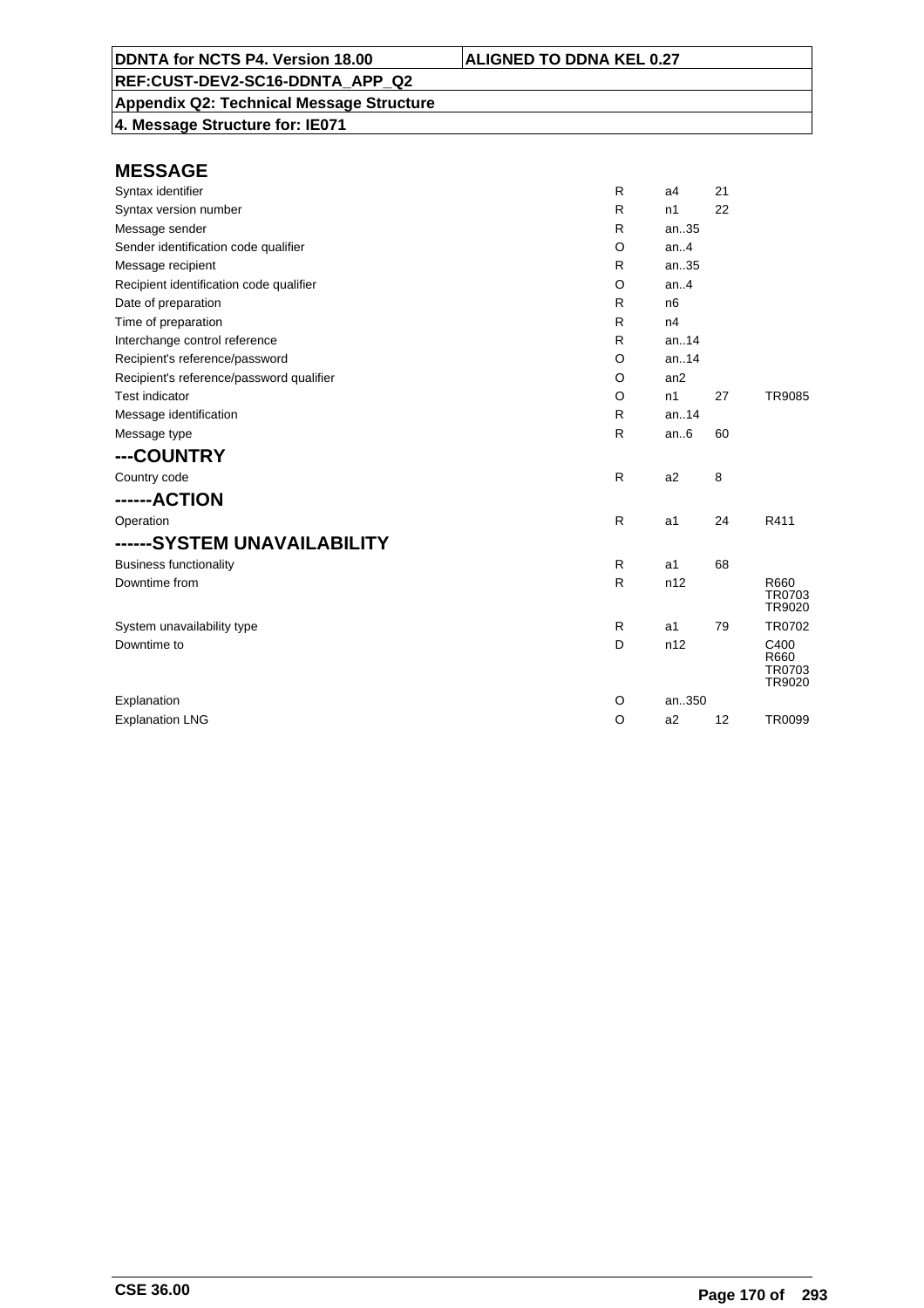| DDNTA for NCTS P4. Version 18.00         | <b>ALIGNED TO DDNA KEL 0.27</b> |
|------------------------------------------|---------------------------------|
| REF:CUST-DEV2-SC16-DDNTA APP Q2          |                                 |
| Appendix Q2: Technical Message Structure |                                 |

| <b>IE100</b>            | (CC100A)                                 | <b>ASK FOR DOCUMENTS</b> |    | $ E\_ASK\_DOC\rangle$ |
|-------------------------|------------------------------------------|--------------------------|----|-----------------------|
|                         |                                          |                          |    |                       |
| MESSAGE                 |                                          |                          | 1x | R                     |
| ---HEADER               |                                          |                          | 1x | R                     |
| ---(DESTINATION) TRADER |                                          |                          | 1x | R                     |
|                         | --- (PRESENTATION OFFICE) CUSTOMS OFFICE |                          | 1x | R                     |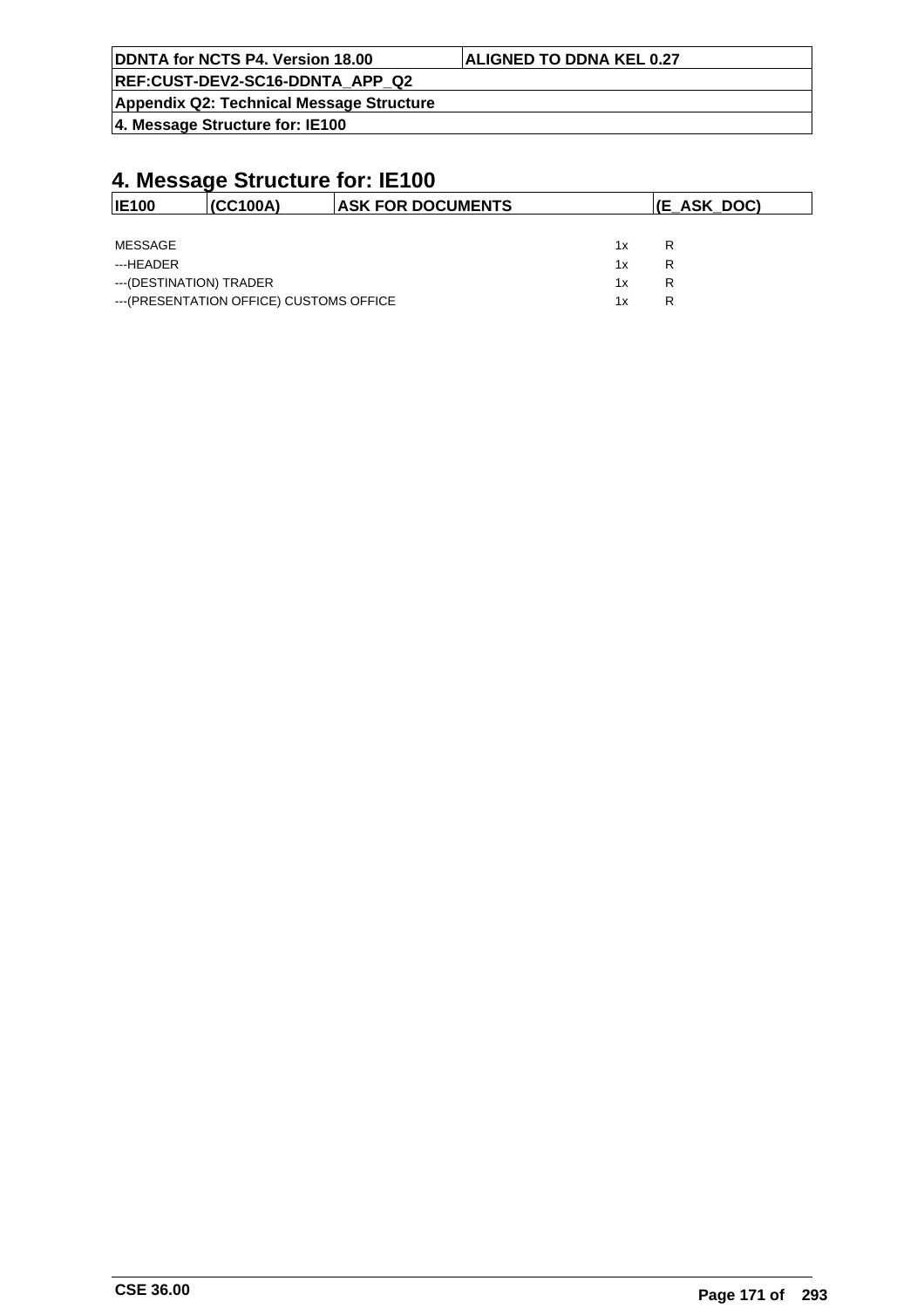**Appendix Q2: Technical Message Structure 4. Message Structure for: IE100**

| Syntax identifier                        | R            | a4             | 21 |                  |
|------------------------------------------|--------------|----------------|----|------------------|
| Syntax version number                    | R            | n1             | 22 |                  |
| Message sender                           | R            | an35           |    |                  |
| Sender identification code qualifier     | O            | an.4           |    |                  |
| Message recipient                        | R            | an35           |    |                  |
| Recipient identification code qualifier  | O            | an.4           |    |                  |
| Date of preparation                      | R            | n <sub>6</sub> |    |                  |
| Time of preparation                      | R            | n4             |    |                  |
| Interchange control reference            | R            | an14           |    |                  |
| Recipient's reference/password           | O            | an14           |    |                  |
| Recipient's reference/password qualifier | O            | an2            |    |                  |
| Application reference                    | O            | an.14          |    |                  |
| Priority                                 | O            | a1             |    |                  |
| Acknowledgement request                  | O            | n1             | 27 |                  |
| Communications agreement id              | O            | an35           |    |                  |
| <b>Test indicator</b>                    | O            | n <sub>1</sub> | 27 | TR9085           |
| Message identification                   | R            | an.14          |    |                  |
| Message type                             | R            | an.6           | 60 |                  |
| Common access reference                  | O            | an35           |    |                  |
| Message sequence number                  | O            | n.2            |    |                  |
| First and last transfer                  | O            | a1             | 28 |                  |
| ---HEADER                                |              |                |    |                  |
| Document/reference number                | $\mathsf{R}$ | an21           |    |                  |
| Ask for documents text                   | R            | an350          |    |                  |
| Ask for documents text LNG               | O            | a2             | 12 | TR0099           |
| ---(DESTINATION) TRADER                  |              |                |    |                  |
| Name                                     | D            | an35           |    | C <sub>160</sub> |
| Street and number                        | D            | an35           |    | C <sub>160</sub> |
| Postal code                              | D            | an.9           |    | C <sub>160</sub> |
| City                                     | D            | an35           |    | C160             |
| Country code                             | D            | a2             | 8  | C160             |
| <b>NAD LNG</b>                           | O            | a2             | 12 | TR0099           |
| TIN                                      | O            | an.17          |    | R012<br>R174     |
| ---(PRESENTATION OFFICE) CUSTOMS OFFICE  |              |                |    |                  |
| Reference number                         | R            | an8            |    |                  |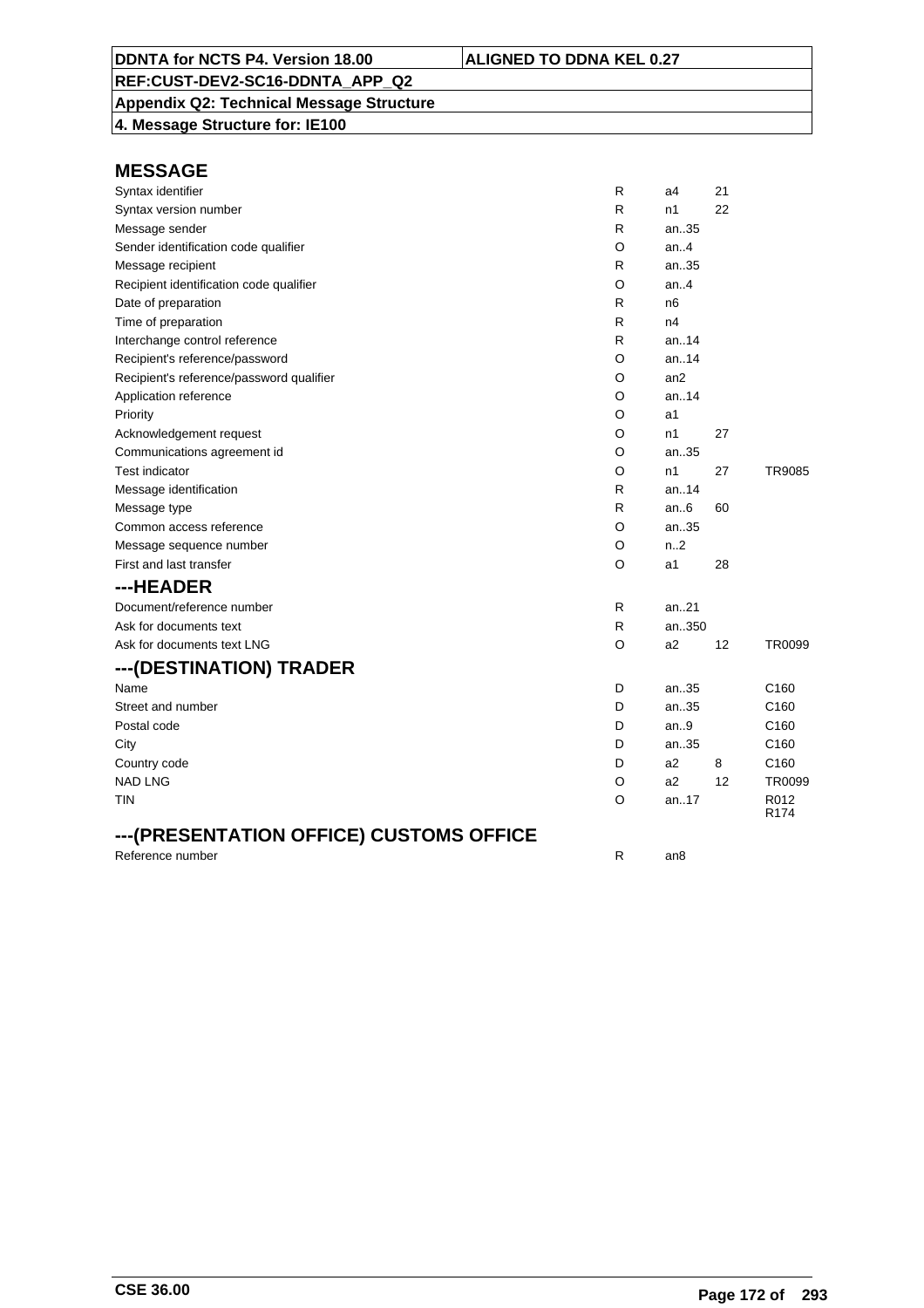|  |  |  | DDNTA for NCTS P4. Version 18.00 |  |
|--|--|--|----------------------------------|--|
|--|--|--|----------------------------------|--|

#### **ALIGNED TO DDNA KEL 0.27**

**REF:CUST-DEV2-SC16-DDNTA\_APP\_Q2**

**Appendix Q2: Technical Message Structure**

**4. Message Structure for: IE111**

| <b>IE111</b>   | (CD111A)                          | <b>AUTHORISED CONSIGNEE QUERY</b> |    | $(C_AUT_QUE)$ |
|----------------|-----------------------------------|-----------------------------------|----|---------------|
|                |                                   |                                   |    |               |
| MESSAGE        |                                   |                                   | 1x | R             |
|                | --- (AUTHORISED CONSIGNEE) TRADER |                                   | 1x | R             |
|                | --- (DEPARTURE) CUSTOMS OFFICE    |                                   | 1x | R             |
|                | --- (DESTINATION) CUSTOMS OFFICE  |                                   | 1x | R             |
| ---CTL CONTROL |                                   |                                   | 1x | R             |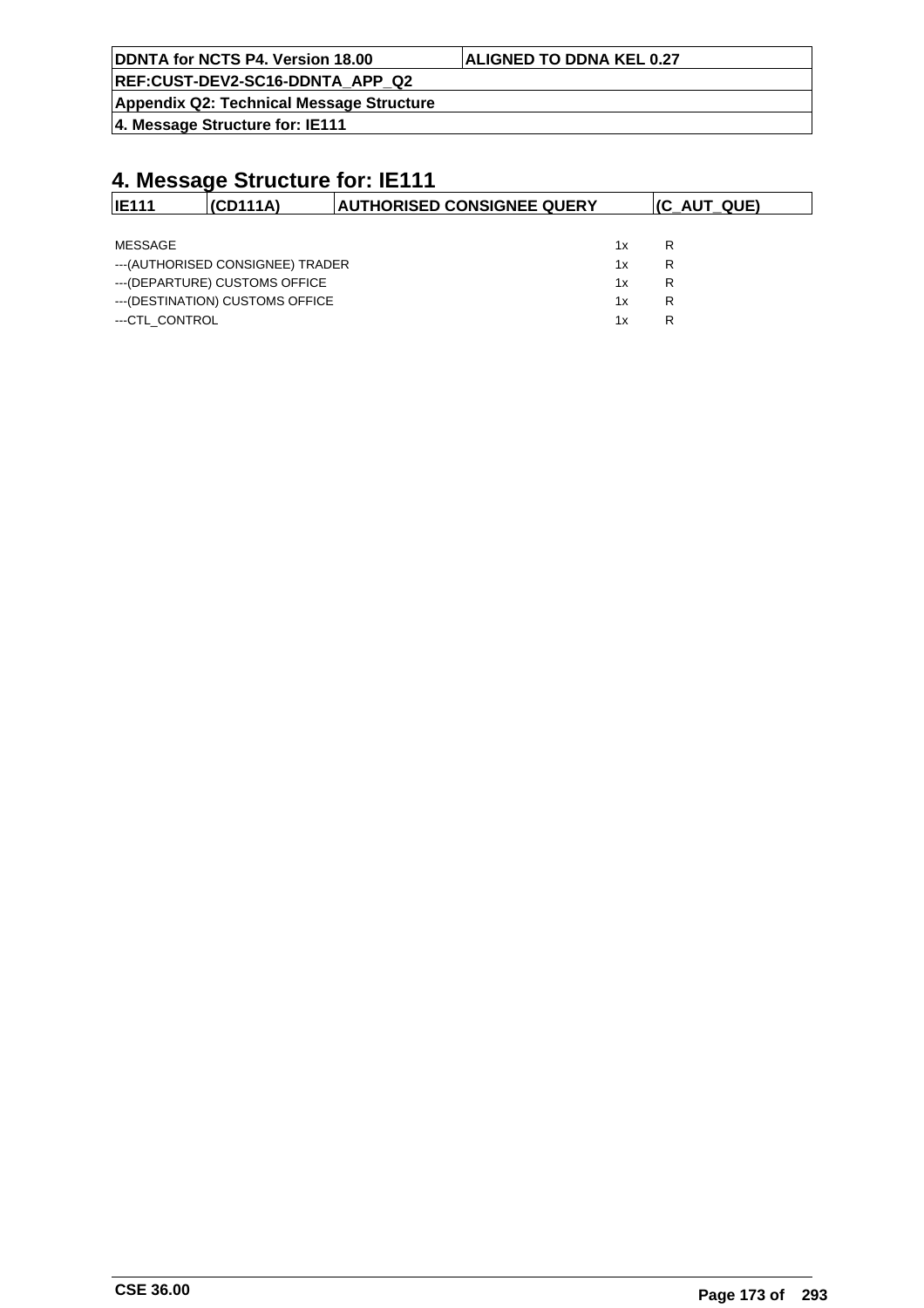**Appendix Q2: Technical Message Structure 4. Message Structure for: IE111**

| Syntax identifier                        | R | a4              | 21 |                          |
|------------------------------------------|---|-----------------|----|--------------------------|
| Syntax version number                    | R | n1              | 22 |                          |
| Message sender                           | R | an35            |    |                          |
| Sender identification code qualifier     | O | an.4            |    |                          |
| Message recipient                        | R | an35            |    |                          |
| Recipient identification code qualifier  | O | an.4            |    |                          |
| Date of preparation                      | R | n6              |    |                          |
| Time of preparation                      | R | n4              |    |                          |
| Interchange control reference            | R | an14            |    |                          |
| Recipient's reference/password           | O | an14            |    |                          |
| Recipient's reference/password qualifier | O | an <sub>2</sub> |    |                          |
| Application reference                    | O | an14            |    |                          |
| Priority                                 | O | a1              |    |                          |
| Acknowledgement request                  | O | n1              | 27 |                          |
| Communications agreement id              | O | an35            |    |                          |
| <b>Test indicator</b>                    | O | n1              | 27 | TR9085                   |
| Message identification                   | R | an14            |    |                          |
| Message type                             | R | an $6$          | 60 |                          |
| Common access reference                  | O | an35            |    |                          |
| ---(AUTHORISED CONSIGNEE) TRADER         |   |                 |    |                          |
| Name                                     | O | an35            |    |                          |
| Street and number                        | O | an35            |    |                          |
| Postal code                              | O | an.9            |    |                          |
| City                                     | O | an35            |    |                          |
| Country code                             | O | a2              | 8  |                          |
| <b>NAD LNG</b>                           | O | a <sub>2</sub>  | 12 | TR0099                   |
| TIN                                      | D | an17            |    | C037                     |
| Holder ID TIR                            | D | an17            |    | C037                     |
| ---(DEPARTURE) CUSTOMS OFFICE            |   |                 |    |                          |
| Reference number                         | R | an8             |    |                          |
| ---(DESTINATION) CUSTOMS OFFICE          |   |                 |    |                          |
| Reference number                         | R | an8             |    |                          |
| ---CTL CONTROL                           |   |                 |    |                          |
| <b>Trader authorised NCTS</b>            | R | n1              | 27 | R017<br>R230             |
| Trader authorised TIR                    | R | n1              | 27 | R017<br>R <sub>230</sub> |
|                                          |   |                 |    |                          |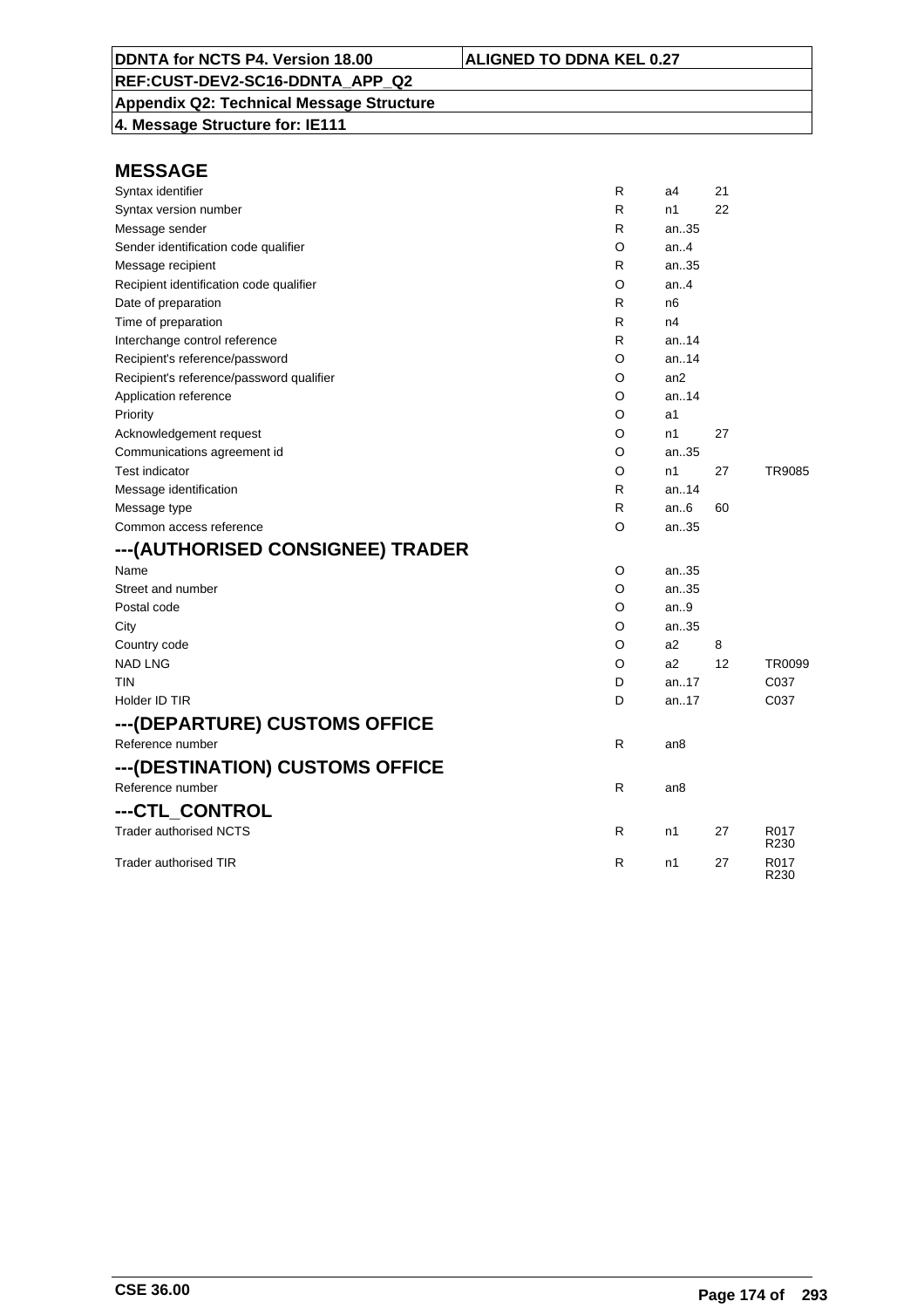|  |  |  | DDNTA for NCTS P4. Version 18.00 |  |
|--|--|--|----------------------------------|--|
|--|--|--|----------------------------------|--|

#### **ALIGNED TO DDNA KEL 0.27**

**REF:CUST-DEV2-SC16-DDNTA\_APP\_Q2**

**Appendix Q2: Technical Message Structure**

**4. Message Structure for: IE112**

| <b>IE112</b>   | (CD112A)                               | <b>RESPONSE TO AUTHORISED</b><br><b>CONSIGNEE QUERY</b> |     |   | (C_AUT_RSP)      |
|----------------|----------------------------------------|---------------------------------------------------------|-----|---|------------------|
|                |                                        |                                                         |     |   |                  |
| <b>MESSAGE</b> |                                        |                                                         | 1x  | R |                  |
|                | --- (AUTHORISED CONSIGNEE) TRADER      |                                                         | 1x  | R |                  |
|                | ------AUTHORISED GOODS LOCATION        |                                                         | 99x | D | C <sub>290</sub> |
|                | ---------AUTHORISED GOODS LOCATION LSD |                                                         | 9x  | R |                  |
|                | --- (DEPARTURE) CUSTOMS OFFICE         |                                                         | 1x  | R |                  |
|                | --- (DESTINATION) CUSTOMS OFFICE       |                                                         | 1x  | R |                  |
| ---CTL CONTROL |                                        |                                                         | 1x  | R |                  |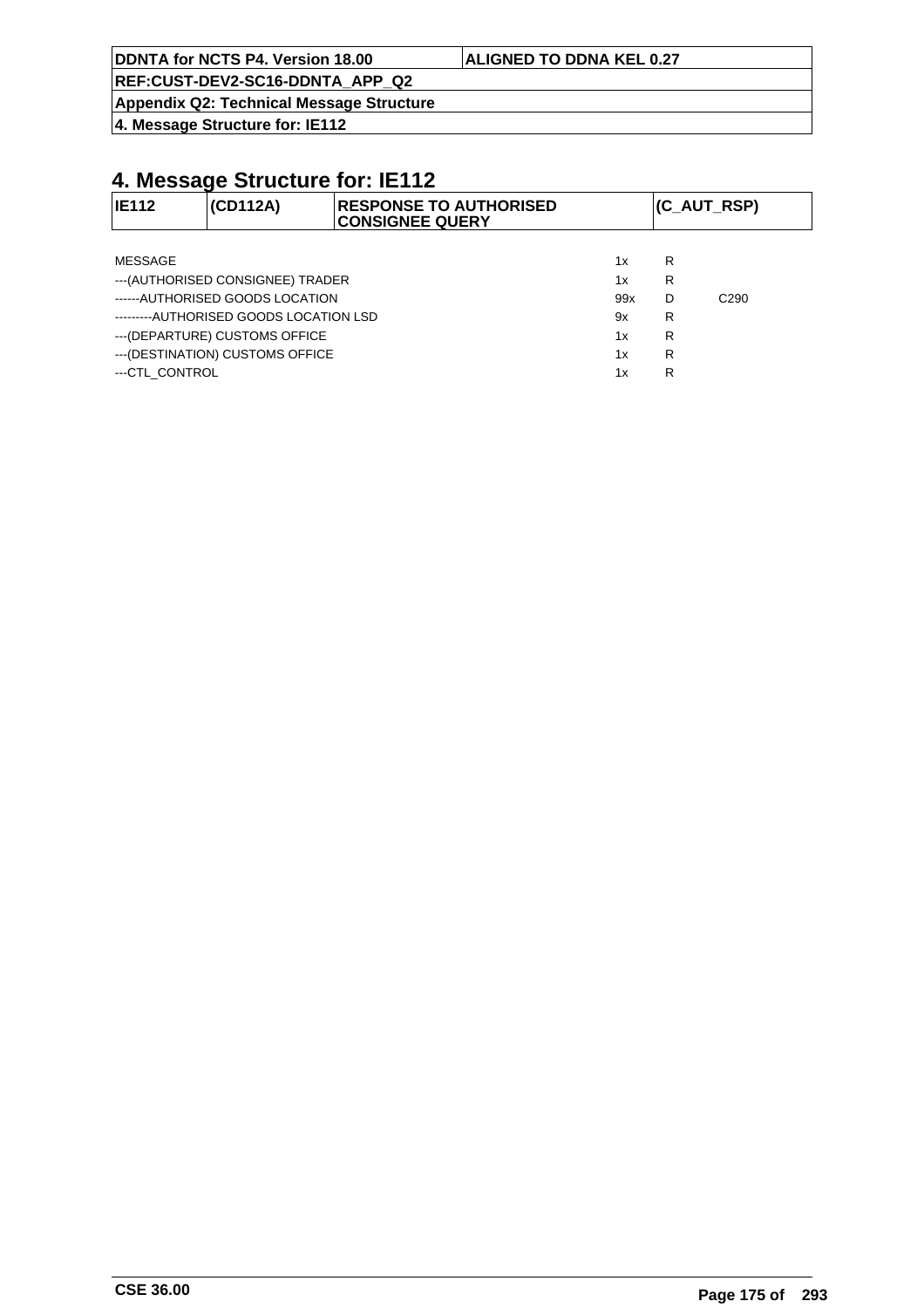**Appendix Q2: Technical Message Structure 4. Message Structure for: IE112**

| Syntax identifier                        | R | a4              | 21 |        |
|------------------------------------------|---|-----------------|----|--------|
| Syntax version number                    | R | n1              | 22 |        |
| Message sender                           | R | an35            |    |        |
| Sender identification code qualifier     | O | an.4            |    |        |
| Message recipient                        | R | an35            |    |        |
| Recipient identification code qualifier  | O | an.4            |    |        |
| Date of preparation                      | R | n6              |    |        |
| Time of preparation                      | R | n4              |    |        |
| Interchange control reference            | R | an14            |    |        |
| Recipient's reference/password           | O | an14            |    |        |
| Recipient's reference/password qualifier | O | an <sub>2</sub> |    |        |
| Application reference                    | O | an14            |    |        |
| Priority                                 | O | a1              |    |        |
| Acknowledgement request                  | O | n1              | 27 |        |
| Communications agreement id              | O | an35            |    |        |
| <b>Test indicator</b>                    | O | n1              | 27 | TR9085 |
| Message identification                   | R | an.14           |    |        |
| Message type                             | R | an6             | 60 |        |
| Common access reference                  | O | an35            |    |        |
| ---(AUTHORISED CONSIGNEE) TRADER         |   |                 |    |        |
| Name                                     | O | an35            |    |        |
| Street and number                        | O | an35            |    |        |
| Postal code                              | O | an.9            |    |        |
| City                                     | O | an35            |    |        |
| Country code                             | O | a2              | 8  |        |
| NAD LNG                                  | O | a2              | 12 | TR0099 |
| tin                                      | D | an17            |    | C037   |
| Holder ID TIR                            | D | an17            |    | C037   |
| ------AUTHORISED GOODS LOCATION          |   |                 |    |        |
| Arrival authorised location of goods     | R | an17            |    |        |
| ---------AUTHORISED GOODS LOCATION LSD   |   |                 |    |        |
| Language code                            | R | a2              | 12 |        |
| Name                                     | R | an35            |    |        |
| Street and number                        | R | an35            |    |        |
| Postal code                              | R | an.9            |    |        |
| City                                     | R | an35            |    |        |
| Country code                             | R | a2              | 8  |        |
| <b>NAD LNG</b>                           | O | a2              | 12 | TR0099 |
|                                          |   |                 |    |        |
| ---(DEPARTURE) CUSTOMS OFFICE            |   |                 |    |        |
| Reference number                         | R | an8             |    |        |
| --- (DESTINATION) CUSTOMS OFFICE         |   |                 |    |        |
| Reference number                         | R | an8             |    |        |
| ---CTL_CONTROL                           |   |                 |    |        |
| Trader authorised                        | R | n1              |    | TR9065 |
|                                          |   |                 |    |        |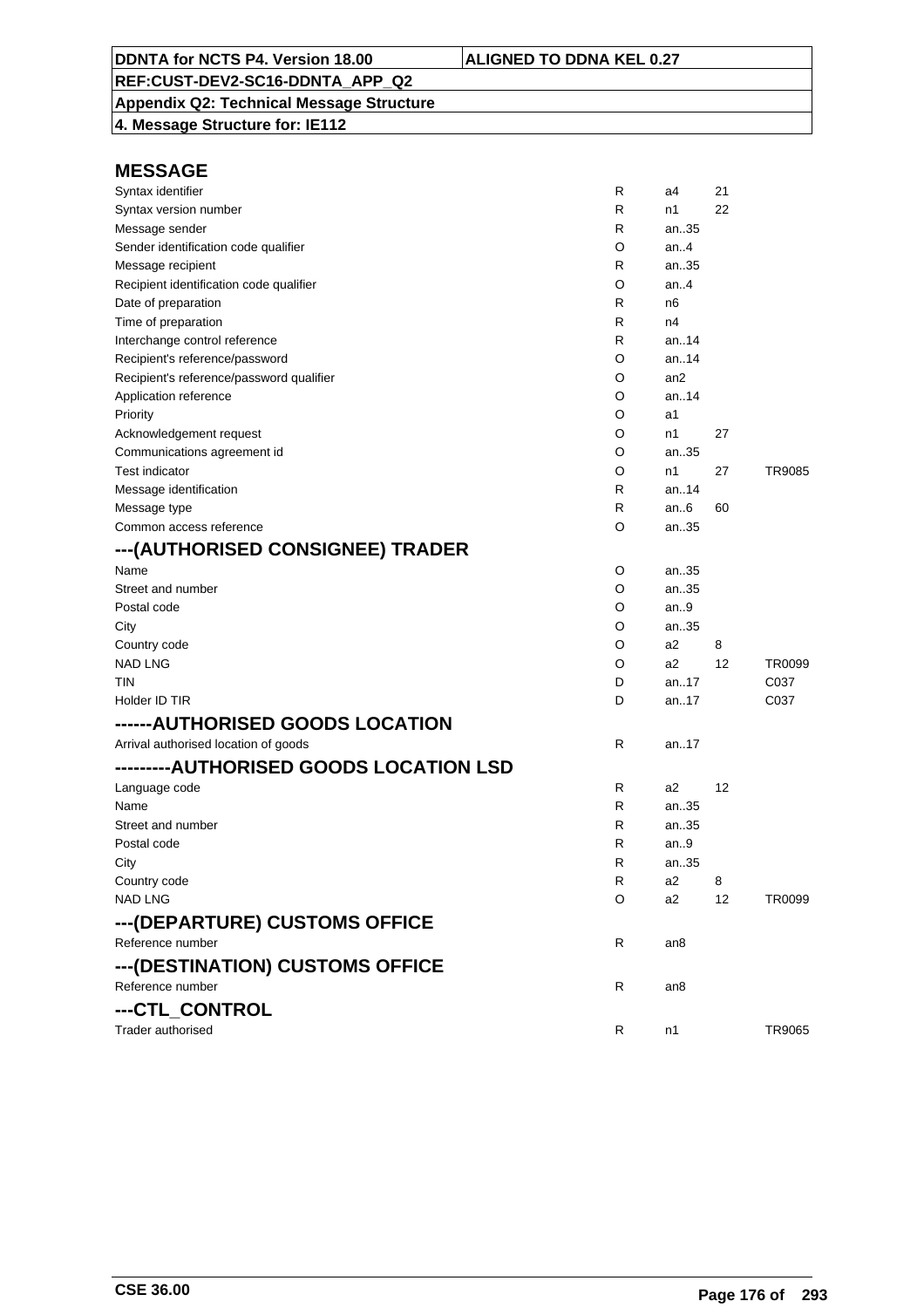| DDNTA for NCTS P4. Version 18.00         | <b>ALIGNED TO DDNA KEL 0.27</b> |
|------------------------------------------|---------------------------------|
| REF:CUST-DEV2-SC16-DDNTA APP Q2          |                                 |
| Appendix Q2: Technical Message Structure |                                 |

| <b>IE114</b> | (CD114A)                                      | <b>ATR REQUEST</b> |    | $ $ (C_ATR_REQ) |  |
|--------------|-----------------------------------------------|--------------------|----|-----------------|--|
|              |                                               |                    |    |                 |  |
| MESSAGE      |                                               |                    | 1x | R               |  |
| ---HEADER    |                                               |                    | 1x | R               |  |
|              | --- (ACTUAL OFFICE OF TRANSIT) CUSTOMS OFFICE |                    | 1x | R               |  |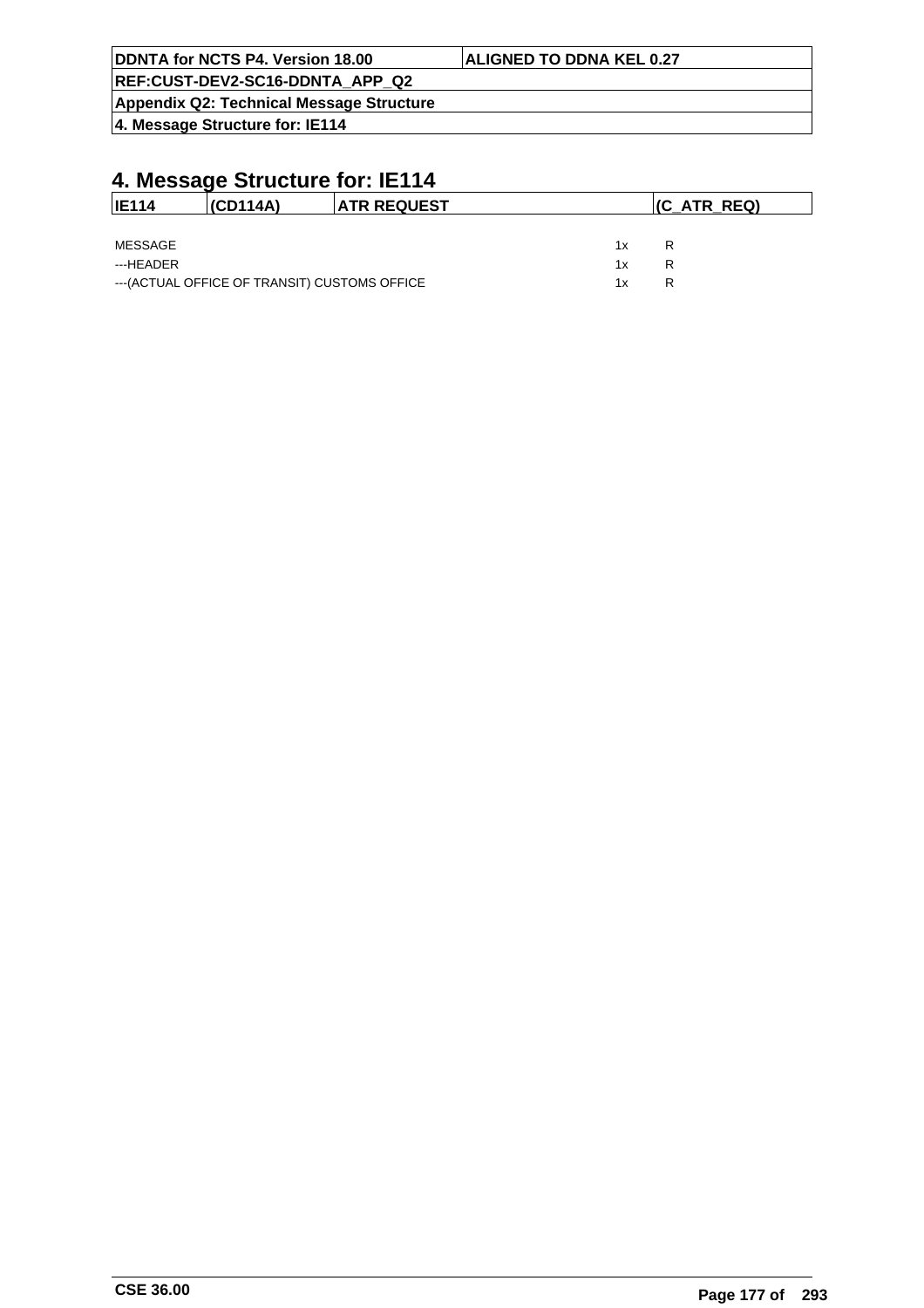**Appendix Q2: Technical Message Structure 4. Message Structure for: IE114**

| Syntax identifier                            | R | a4              | 21 |        |
|----------------------------------------------|---|-----------------|----|--------|
| Syntax version number                        | R | n1              | 22 |        |
| Message sender                               | R | an.35           |    |        |
| Sender identification code qualifier         | O | an.4            |    |        |
| Message recipient                            | R | an35            |    |        |
| Recipient identification code qualifier      | O | an.4            |    |        |
| Date of preparation                          | R | n <sub>6</sub>  |    |        |
| Time of preparation                          | R | n4              |    |        |
| Interchange control reference                | R | an. $.14$       |    |        |
| Recipient's reference/password               | O | an.14           |    |        |
| Recipient's reference/password qualifier     | O | an2             |    |        |
| Application reference                        | O | an.14           |    |        |
| Priority                                     | O | a1              |    |        |
| Acknowledgement request                      | O | n1              | 27 |        |
| Communications agreement id                  | O | an.35           |    |        |
| <b>Test indicator</b>                        | O | n1              | 27 | TR9085 |
| Message identification                       | R | an.14           |    |        |
| Message type                                 | R | an.6            | 60 |        |
| Common access reference                      | O | an35            |    |        |
| ---HEADER                                    |   |                 |    |        |
| Document/reference number                    | R | an.21           |    |        |
| Country of departure code                    | R | a <sub>2</sub>  | 9  |        |
| ---(ACTUAL OFFICE OF TRANSIT) CUSTOMS OFFICE |   |                 |    |        |
| Reference number                             | R | an <sub>8</sub> |    |        |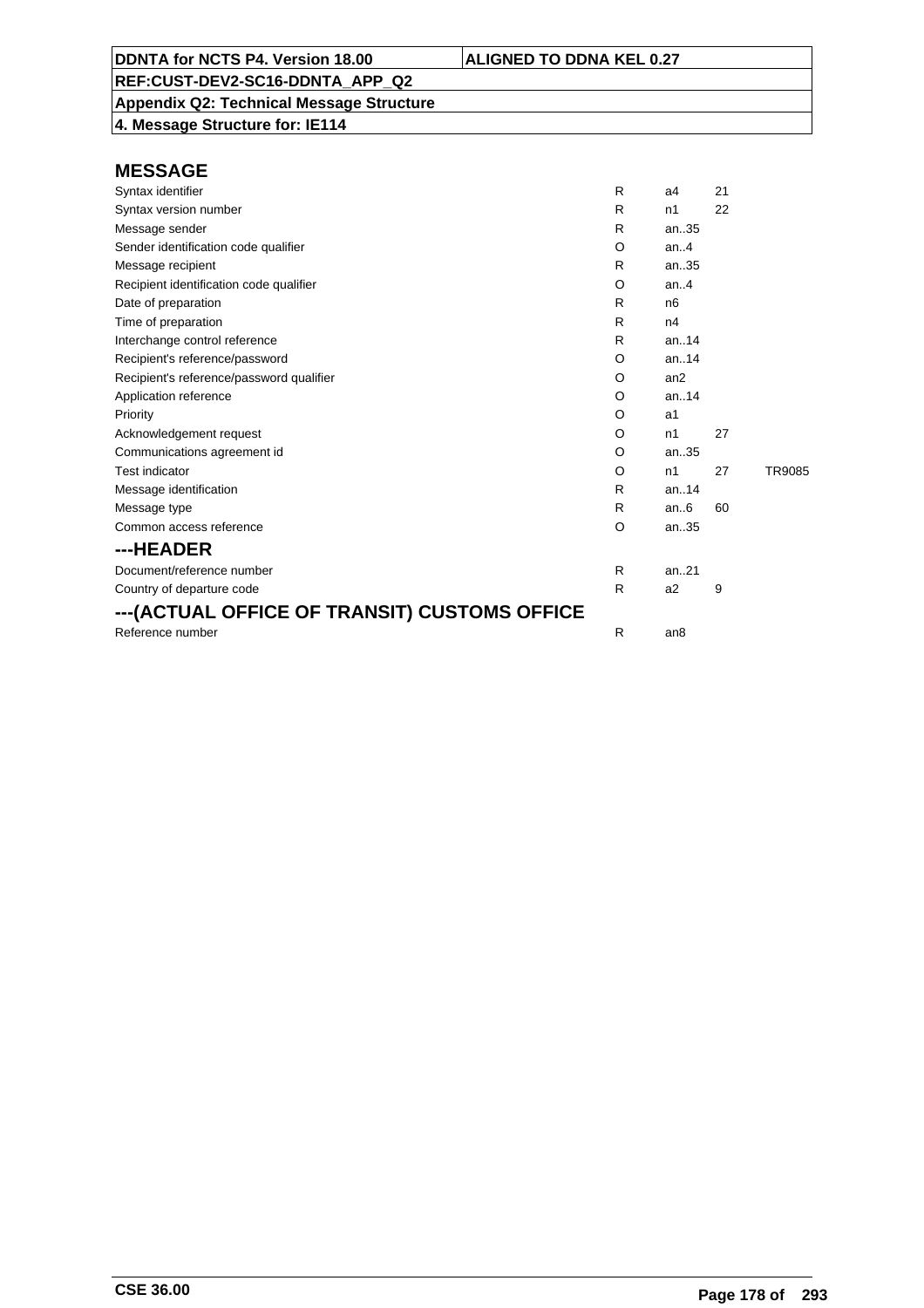**Appendix Q2: Technical Message Structure**

**4. Message Structure for: IE115**

| <b>IE115</b>                             | (CD115B)                                      | <b>ATR RESPONSE</b> |      | (C ATR RSP) |                            |  |
|------------------------------------------|-----------------------------------------------|---------------------|------|-------------|----------------------------|--|
|                                          |                                               |                     |      |             |                            |  |
| <b>MESSAGE</b>                           |                                               |                     | 1x   | R           |                            |  |
| ---HEADER<br>1x                          |                                               |                     |      | R           | R <sub>143</sub>           |  |
| --- (PRINCIPAL) TRADER                   |                                               |                     |      | D           | TR0200                     |  |
| --- (CONSIGNOR) TRADER                   |                                               |                     | 1x   | D           | R010 TR0201                |  |
| --- (CONSIGNEE) TRADER                   |                                               |                     | 1x   | D           | C001 R011<br>TR0201 TR0601 |  |
|                                          | --- (AUTHORISED CONSIGNEE) TRADER<br>1x       |                     |      | D           | R015 TR0201                |  |
|                                          | --- (DEPARTURE) CUSTOMS OFFICE                |                     | 1x   | D           | TR0216                     |  |
| --- (TRANSIT) CUSTOMS OFFICE<br>9x       |                                               |                     |      | D           | C030 TR0201<br>TR0630      |  |
|                                          | --- (DESTINATION) CUSTOMS OFFICE              |                     | 1x   | D           | TR0200                     |  |
|                                          | --- (ACTUAL OFFICE OF TRANSIT) CUSTOMS OFFICE |                     | 1x   | R           |                            |  |
| ---CONTROL RESULT                        |                                               |                     | 1x   | D           | <b>TR0200</b>              |  |
| --- SEALS INFO                           |                                               |                     | 1x   | D           | TR0201<br>TR1100           |  |
| ------SEALS ID                           |                                               |                     | 99x  | R           |                            |  |
| ---GOODS ITEM                            |                                               |                     | 999x | D           | TR0200                     |  |
| ------PREVIOUS ADMINISTRATIVE REFERENCES |                                               |                     | 9x   | D           | C035 TR0635                |  |
| ------PRODUCED DOCUMENTS/CERTIFICATES    |                                               |                     | 99x  | D           | C547 C903                  |  |
| ------SPECIAL MENTIONS                   |                                               |                     | 99x  | O           |                            |  |
| ------(CONSIGNOR) TRADER                 |                                               |                     | 1x   | O           | R010                       |  |
| ------(CONSIGNEE) TRADER                 |                                               |                     | 1x   | D           | C002 R011<br>TR0601        |  |
| ------CONTAINERS                         |                                               |                     | 99x  | D           | C <sub>055</sub>           |  |
| ------PACKAGES                           |                                               |                     | 99x  | R           |                            |  |
| ------SGI CODES                          |                                               |                     | 9x   | O           | R <sub>155</sub>           |  |
|                                          | ------(CONSIGNOR-SECURITY) TRADER             |                     | 1x   | D           | C186 C187                  |  |
|                                          | ------(CONSIGNEE-SECURITY) TRADER             |                     | 1x   | D           | C186 C188                  |  |
| --- ITINERARY                            |                                               |                     | 99x  | D           | C186 C587<br>TR0201        |  |
| ---RISK ANALYSIS                         |                                               |                     | 999x | D           | C186 R821<br>R846 TR0201   |  |
| --- (CARRIER) TRADER                     |                                               |                     | 1x   | D           | C186 R181<br>TR0201        |  |
|                                          | --- (CONSIGNOR-SECURITY) TRADER               |                     | 1x   | D           | C186 C187<br>TR0201        |  |
|                                          | --- (CONSIGNEE-SECURITY) TRADER               |                     | 1x   | D           | C186 C188<br>TR0201        |  |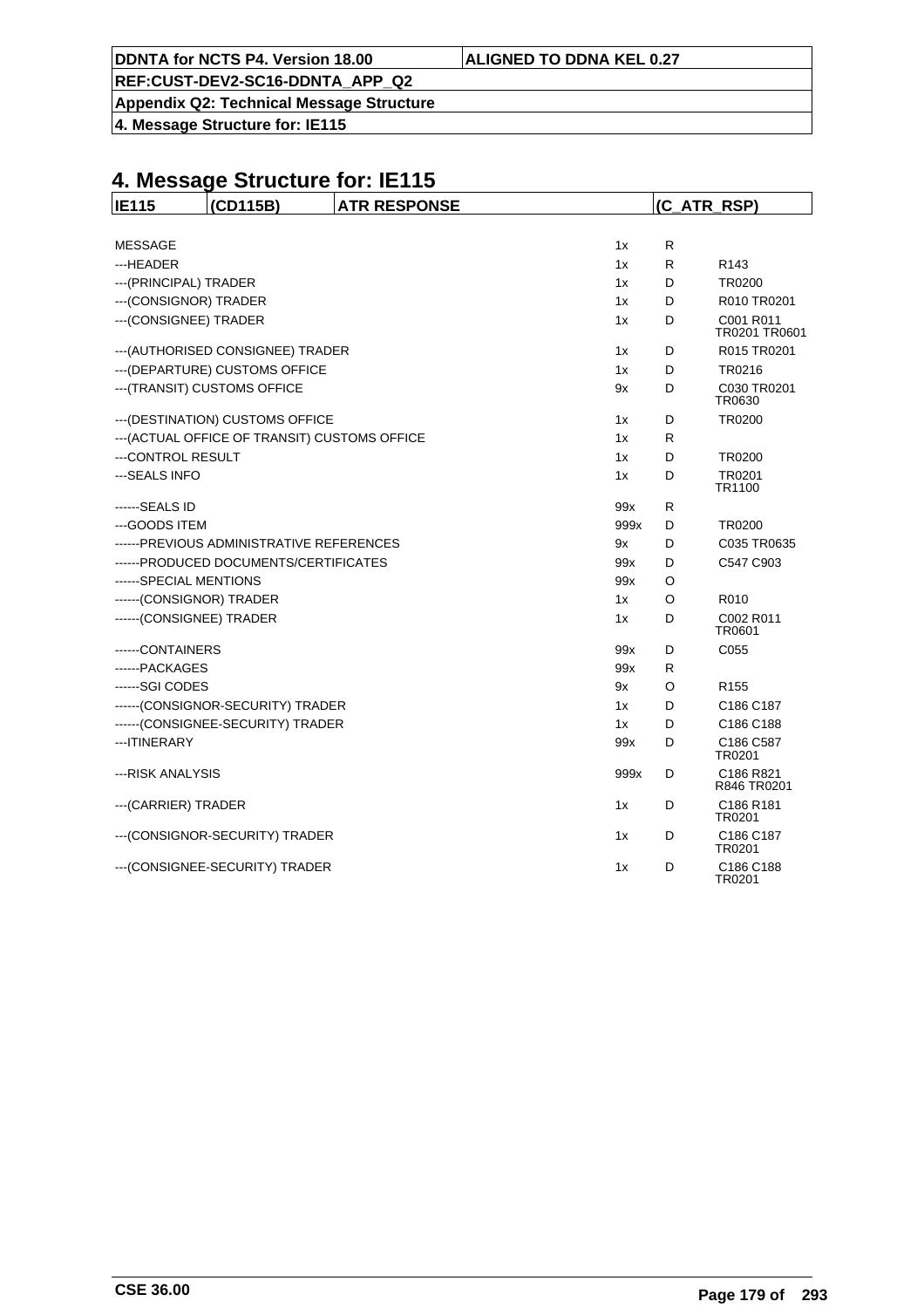### **Appendix Q2: Technical Message Structure**

**4. Message Structure for: IE115**

| Syntax identifier                                       | R | a4              | 21 |                            |
|---------------------------------------------------------|---|-----------------|----|----------------------------|
| Syntax version number                                   | R | n1              | 22 |                            |
| Message sender                                          | R | an35            |    |                            |
| Sender identification code qualifier                    | O | an4             |    |                            |
| Message recipient                                       | R | an35            |    |                            |
| Recipient identification code qualifier                 | O | an4             |    |                            |
| Date of preparation                                     | R | n <sub>6</sub>  |    |                            |
| Time of preparation                                     | R | n4              |    |                            |
| Interchange control reference                           | R | an. $.14$       |    |                            |
| Recipient's reference/password                          | O | an14            |    |                            |
| Recipient's reference/password qualifier                | O | an <sub>2</sub> |    |                            |
| Application reference                                   | O | an.14           |    |                            |
| Priority                                                | O | a1              |    |                            |
| Acknowledgement request                                 | O | n1              | 27 |                            |
| Communications agreement id                             | O | an35            |    |                            |
| <b>Test indicator</b>                                   | O | n1              | 27 | TR9085                     |
| Message identification                                  | R | an14            |    |                            |
| Message type                                            | R | an6             | 60 |                            |
| Common access reference                                 | O | an35            |    |                            |
| ---HEADER                                               |   |                 |    |                            |
| Document/reference number                               | R | an21            |    |                            |
| Type of declaration                                     | D | an9             | 31 | R909<br>R911               |
| Country of destination code                             | D | a2              | 8  | TR0200<br>C140             |
|                                                         |   |                 |    | TR0201                     |
| Agreed location of goods, code                          | D | an17            |    | C186<br>R041<br>TR0201     |
| Agreed location of goods                                | D | an35            |    | C186<br>R041<br>TR0201     |
| Agreed location of goods LNG                            | O | a2              | 12 | TR0099                     |
| Authorised location of goods, code                      | D | an17            |    | C186<br>R041               |
| Place of loading, code                                  | D | an17            |    | TR0201<br>C191             |
| Country of dispatch/export code                         | D | a2              | 8  | TR0201<br>C135             |
| Customs sub place                                       | D | an.17           |    | TR0201<br>C186             |
|                                                         |   |                 |    | R041<br>TR0201             |
| Transport mode at border                                | D | n2              | 18 | C599<br>TR0201             |
| Identity of means of transport at departure (exp/trans) | D | an27            |    | TR0035<br>TR0201<br>TR9090 |
| Identity of means of transport at departure LNG         | O | a2              | 12 | TR0099                     |
| Nationality of means of transport at departure          | D | a2              | 8  | TR0035<br>TR0201<br>TR9095 |
| Identity of means of transport crossing border          | D | an27            |    | C011<br>TR0201             |
| Identity of means of transport crossing border LNG      | O | a2              | 12 | TR0099                     |
| Nationality of means of transport crossing border       | D | a2              | 8  | C010<br>R036<br>TR0201     |
| Containerised indicator                                 | D | n1              | 27 | R230<br>TR0200             |
| Acceptance date                                         | D | n8              |    | TR0200                     |
| Issuing date                                            | D | n8              |    | TR0200                     |
| NCTS accompanying document language code                | D | a2              | 12 | TR0200                     |
| Total number of items                                   | D | n.5             |    | TR0200                     |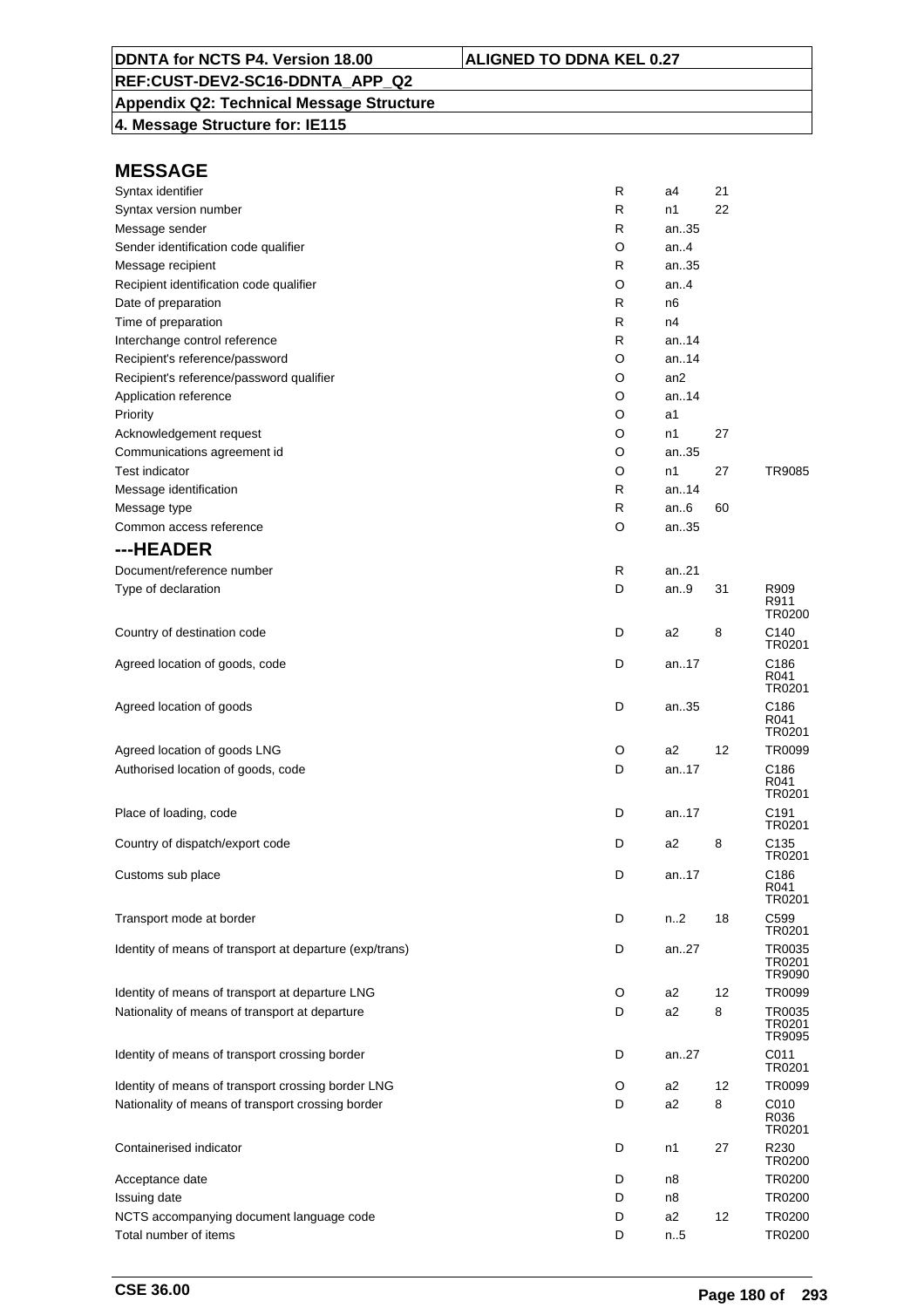| DDNTA for NCTS P4. Version 18.00                  | <b>ALIGNED TO DDNA KEL 0.27</b> |     |                                                |
|---------------------------------------------------|---------------------------------|-----|------------------------------------------------|
| REF:CUST-DEV2-SC16-DDNTA APP Q2                   |                                 |     |                                                |
| <b>Appendix Q2: Technical Message Structure</b>   |                                 |     |                                                |
| 4. Message Structure for: IE115                   |                                 |     |                                                |
|                                                   |                                 |     |                                                |
| Total number of packages                          | D<br>n7                         |     | R <sub>105</sub>                               |
|                                                   |                                 |     | TR0201                                         |
| Total gross mass<br><b>Binding itinerary</b>      | D<br>n.11,3<br>D<br>n1          | 27  | TR0200<br>R230                                 |
|                                                   |                                 |     | TR0200                                         |
| ATR rejection reason code                         | D<br>n <sub>1</sub> 2           | 44  | TR0202<br>TR0216                               |
| ATR rejection reason                              | D<br>an350                      |     | C340<br>TR0203<br>TR0216                       |
| ATR rejection reason LNG                          | O<br>a2                         | 12  | TR0099                                         |
| Specific Circumstance Indicator                   | D<br>a1                         | 96  | C <sub>186</sub><br>R825<br>TR0201             |
| Transport charges/ Method of Payment              | D<br>a1                         | 116 | C186<br>TR0201                                 |
| <b>Commercial Reference Number</b>                | D<br>an70                       |     | C <sub>186</sub><br>C547<br>R876<br>TR0201     |
| Security                                          | D<br>n1                         | 117 | R229<br>TR0201                                 |
| Conveyance reference number                       | D<br>an35                       |     | C531<br>TR0201                                 |
| Place of unloading, code                          | D<br>an35                       |     | C <sub>186</sub><br>C <sub>589</sub><br>TR0201 |
| Place of unloading LNG                            | O<br>a2                         | 12  | TR0099                                         |
| ---(PRINCIPAL) TRADER                             |                                 |     |                                                |
| Name                                              | R<br>an35                       |     |                                                |
| Street and number                                 | R<br>an35                       |     |                                                |
| Postal code                                       | R<br>an.9                       |     |                                                |
| City                                              | R<br>an35                       |     |                                                |
| Country code                                      | R<br>a2                         | 8   |                                                |
| <b>NAD LNG</b>                                    | O<br>a2<br>an.17                | 12  | TR0099                                         |
| TIN<br>Holder ID TIR                              | O<br>D<br>an17                  |     | C904                                           |
|                                                   |                                 |     |                                                |
| ---(CONSIGNOR) TRADER                             |                                 |     |                                                |
| Name<br>Street and number                         | R<br>an35<br>R<br>an35          |     |                                                |
| Postal code                                       | R<br>an9                        |     |                                                |
| City                                              | R<br>an35                       |     |                                                |
| Country code                                      | R<br>a2                         | 8   |                                                |
| <b>NAD LNG</b>                                    | O<br>a2                         | 12  | TR0099                                         |
| TIN                                               | O<br>an17                       |     |                                                |
| ---(CONSIGNEE) TRADER                             |                                 |     |                                                |
| Name                                              | R<br>an35                       |     |                                                |
| Street and number                                 | R<br>an35                       |     |                                                |
| Postal code                                       | R<br>an $9$                     |     |                                                |
| City                                              | R<br>an35                       |     |                                                |
| Country code                                      | R<br>a2                         | 8   |                                                |
| <b>NAD LNG</b>                                    | a2<br>O                         | 12  | TR0099                                         |
| <b>TIN</b><br>---(AUTHORISED CONSIGNEE) TRADER    | O<br>an17                       |     |                                                |
| <b>TIN</b>                                        | R<br>an17                       |     |                                                |
| ---(DEPARTURE) CUSTOMS OFFICE<br>Reference number | R<br>an8                        |     | R901                                           |
| ---(TRANSIT) CUSTOMS OFFICE                       |                                 |     |                                                |
| Reference number                                  | R<br>an8                        |     | R906<br>R907<br>R908<br>R910                   |

TR0635

٦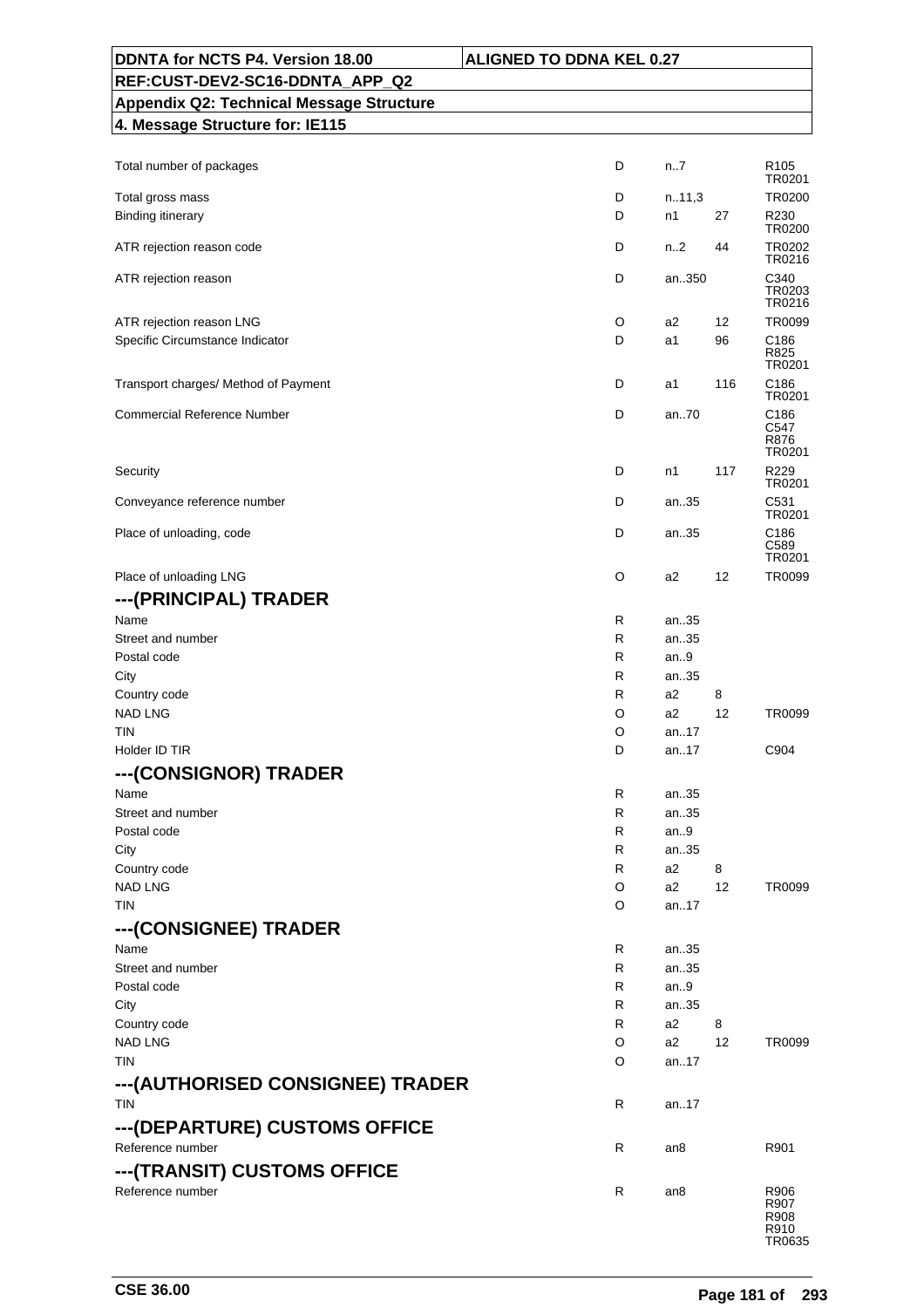| DDNTA for NCTS P4. Version 18.00                           | <b>ALIGNED TO DDNA KEL 0.27</b> |                 |     |                        |
|------------------------------------------------------------|---------------------------------|-----------------|-----|------------------------|
| REF:CUST-DEV2-SC16-DDNTA APP Q2                            |                                 |                 |     |                        |
| <b>Appendix Q2: Technical Message Structure</b>            |                                 |                 |     |                        |
| 4. Message Structure for: IE115                            |                                 |                 |     |                        |
|                                                            |                                 |                 |     |                        |
| <b>Arrival Time</b>                                        | D                               | n12             |     | C598                   |
|                                                            |                                 |                 |     | R660                   |
| ---(DESTINATION) CUSTOMS OFFICE<br>Reference number        | R                               |                 |     |                        |
|                                                            |                                 | an <sub>8</sub> |     | R901<br>R904           |
|                                                            |                                 |                 |     | R905<br>TR0635         |
| --- (ACTUAL OFFICE OF TRANSIT) CUSTOMS OFFICE              |                                 |                 |     |                        |
| Reference number                                           | R                               | an8             |     |                        |
| Guarantee not valid for country                            | R                               | n1              | 27  | R230                   |
| ---CONTROL RESULT                                          |                                 |                 |     |                        |
| Control result code                                        | R                               | an2             | 47  | R903                   |
| Date limit                                                 | R                               | n8              |     |                        |
| ---SEALS INFO                                              |                                 |                 |     |                        |
| Seals number                                               | R                               | n.4             |     |                        |
| ------SEALS ID                                             |                                 |                 |     |                        |
| Seals identity                                             | R                               | an20            |     |                        |
| Seals identity LNG                                         | O                               | a2              | 12  | TR0099                 |
| ---GOODS ITEM                                              |                                 |                 |     |                        |
| Item number                                                | R                               | n.5             |     | R005<br>R007           |
| Commodity code                                             | D                               | an22            |     | C015                   |
|                                                            |                                 |                 |     | R470                   |
| Type of declaration                                        | D                               | an.9            | 31  | TR0102<br>C045         |
| Goods description                                          | R                               | an280           |     |                        |
| Goods description LNG                                      | O                               | a2              | 12  | TR0099                 |
| Gross mass                                                 | O                               | n.11,3          |     |                        |
| Net mass                                                   | O                               | n.11,3          |     |                        |
| Country of dispatch/export code                            | D                               | a <sub>2</sub>  | 8   | C <sub>135</sub>       |
| Country of destination code                                | D                               | a2              | 8   | C <sub>140</sub>       |
| Transport charges/ Method of Payment                       | D                               | a1              | 116 | C186<br>C576<br>TR9120 |
| <b>Commercial Reference Number</b>                         | D                               | an.70           |     | C186<br>C547           |
|                                                            |                                 |                 |     | R876                   |
| UN dangerous goods code                                    | O                               | an4             | 101 | C186                   |
| ------PREVIOUS ADMINISTRATIVE REFERENCES                   |                                 |                 |     |                        |
| Previous document type                                     | R                               | an6             | 14  | R020<br>R079           |
|                                                            |                                 |                 |     | TR0100                 |
| Previous document reference                                | R                               | an35            |     |                        |
| Previous document reference LNG                            | O                               | a2              | 12  | TR0099                 |
| Complement of information<br>Complement of information LNG | O<br>O                          | an. $.26$<br>a2 | 12  | TR0099                 |
| ------PRODUCED DOCUMENTS/CERTIFICATES                      |                                 |                 |     |                        |
| Document type                                              | R                               | an. $4$         | 13  | C901                   |
|                                                            |                                 |                 |     | R079<br>TR0103         |
| Document reference                                         | D                               | an35            |     | C902<br>TR0015         |
| Document reference LNG                                     | O                               | a2              | 12  | TR0099                 |
| Complement of information                                  | O                               | an26            |     |                        |
| Complement of information LNG                              | O                               | a <sub>2</sub>  | 12  | TR0099                 |
| ------SPECIAL MENTIONS                                     |                                 |                 |     |                        |
| Additional information coded                               | R                               | an $.5$         | 39  | R080<br>TR0101         |
| Export from EC                                             | D                               | n1              | 27  | C075                   |
| Export from country                                        | D                               | a2              | 63  | R075<br>C075<br>R075   |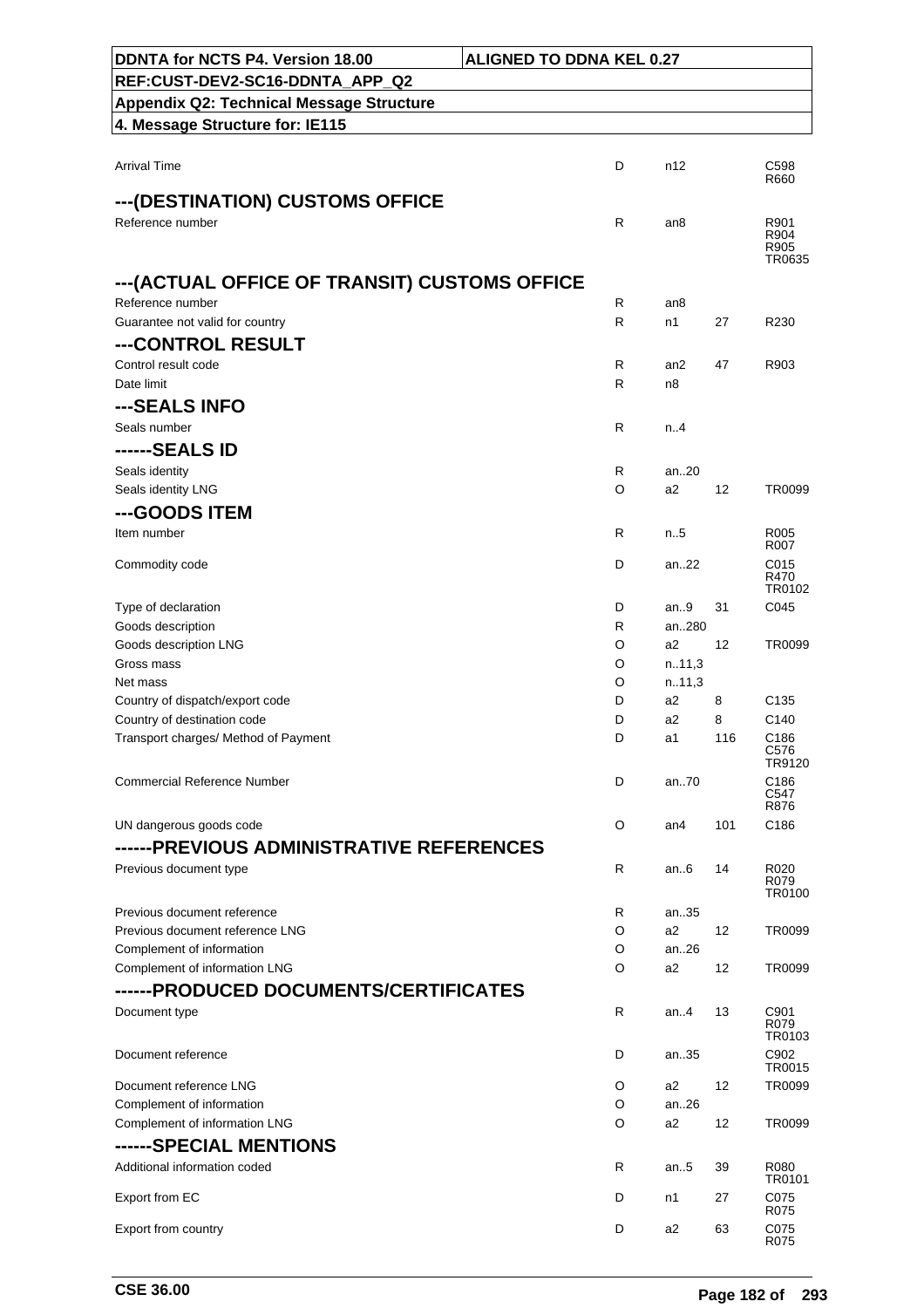# **REF:CUST-DEV2-SC16-DDNTA\_APP\_Q2**

**Appendix Q2: Technical Message Structure 4. Message Structure for: IE115**

#### **------(CONSIGNOR) TRADER**

| Name                              | $\mathsf{R}$ | an35           |    |                  |
|-----------------------------------|--------------|----------------|----|------------------|
| Street and number                 | R            | an35           |    |                  |
| Postal code                       | R            | an9            |    |                  |
| City                              | R            | an35           |    |                  |
| Country code                      | R            | a2             | 8  |                  |
| <b>NAD LNG</b>                    | O            | a2             | 12 | TR0099           |
| TIN                               | O            | an17           |    |                  |
| ------(CONSIGNEE) TRADER          |              |                |    |                  |
| Name                              | R            | an35           |    |                  |
| Street and number                 | R            | an35           |    |                  |
| Postal code                       | R            | an9            |    |                  |
| City                              | R            | an35           |    |                  |
| Country code                      | R            | a2             | 8  |                  |
| <b>NAD LNG</b>                    | O            | a2             | 12 | TR0099           |
| <b>TIN</b>                        | O            | an17           |    |                  |
| ------CONTAINERS                  |              |                |    |                  |
| Container number                  | R            | an17           |    |                  |
| ------PACKAGES                    |              |                |    |                  |
| Marks & numbers of packages       | D            | an42           |    | C060             |
| Marks & numbers of packages LNG   | O            | a2             | 12 | TR0099           |
| Kind of packages                  | R            | an.3           | 17 |                  |
| Number of packages                | D            | $n_{.}.5$      |    | C060             |
|                                   |              |                |    | R021<br>TR0022   |
| Number of pieces                  | D            | n5             |    | C060             |
| ------SGI CODES                   |              |                |    |                  |
| Sensitive goods code              | O            | n2             | 64 | R <sub>156</sub> |
| Sensitive quantity                | R            | n.11,3         |    |                  |
| ------(CONSIGNOR-SECURITY) TRADER |              |                |    |                  |
| Name                              | R            | an35           |    |                  |
| Street and number                 | R            | an35           |    |                  |
| Postal code                       | R            | an9            |    |                  |
| City                              | R            | an35           |    |                  |
| Country code                      | R            | a2             | 8  |                  |
| <b>NAD LNG</b>                    | O            | a2             | 12 | TR0099           |
| TIN                               | D            | an17           |    | C572             |
| ------(CONSIGNEE-SECURITY) TRADER |              |                |    |                  |
| Name                              | R            | an35           |    |                  |
| Street and number                 | R            | an35           |    |                  |
| Postal code                       | R            | an.9           |    |                  |
| City                              | R            | an35           |    |                  |
| Country code                      | R            | a <sub>2</sub> | 8  |                  |
| <b>NAD LNG</b>                    | O            | a <sub>2</sub> | 12 | TR0099           |
| TIN                               | D            | an17           |    | C596             |
| ---ITINERARY                      |              |                |    |                  |
| Country of routing code           | R            | a2             | 8  |                  |
| ---RISK ANALYSIS                  |              |                |    |                  |
| Item Number involved              | O            | n.5            |    | R824             |
|                                   |              |                |    | R875             |
| Risk Analysis result code         | R            | an.5           |    | TR9175           |
| Risk Analysis text                | O            | an350          |    |                  |
| <b>Risk Analysis LNG</b>          | O            | a <sub>2</sub> | 12 | TR0099           |
| ---(CARRIER) TRADER               |              |                |    |                  |
| Name                              | R            | an35           |    |                  |
| Street and number                 | R            | an35           |    |                  |
| Postal code                       | R            | an.9           |    |                  |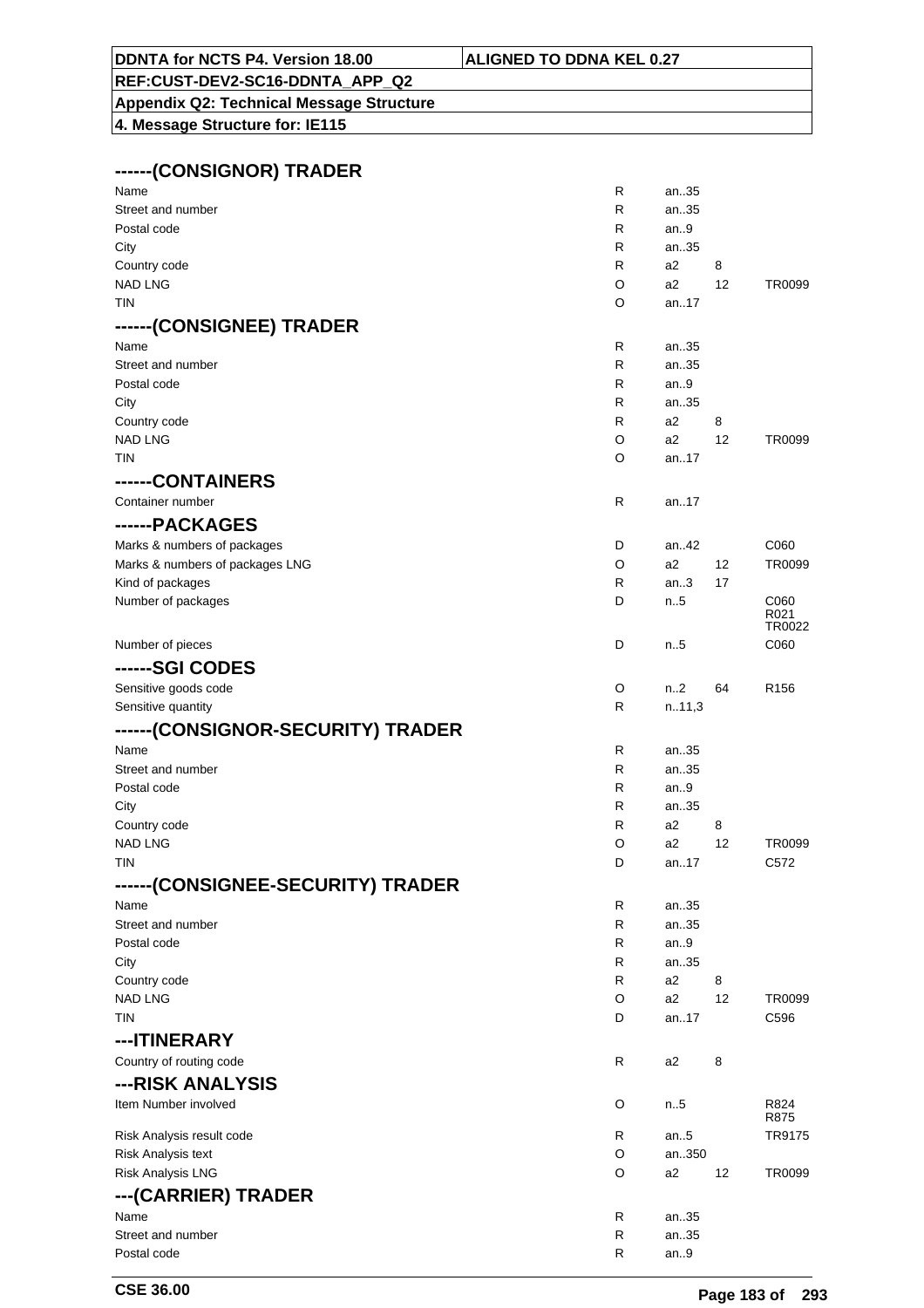| DDNTA for NCTS P4. Version 18.00                | <b>ALIGNED TO DDNA KEL 0.27</b> |      |    |        |
|-------------------------------------------------|---------------------------------|------|----|--------|
| REF:CUST-DEV2-SC16-DDNTA APP Q2                 |                                 |      |    |        |
| <b>Appendix Q2: Technical Message Structure</b> |                                 |      |    |        |
| 4. Message Structure for: IE115                 |                                 |      |    |        |
|                                                 |                                 |      |    |        |
| City                                            | R                               | an35 |    |        |
| Country code                                    | R                               | a2   | 8  |        |
| <b>NAD LNG</b>                                  | O                               | a2   | 12 | TR0099 |
| TIN                                             | O                               | an17 |    |        |
| ---(CONSIGNOR-SECURITY) TRADER                  |                                 |      |    |        |
| Name                                            | R.                              | an35 |    |        |
| Street and number                               | R                               | an35 |    |        |
| Postal code                                     | R                               | an.9 |    |        |
| City                                            | R                               | an35 |    |        |
| Country code                                    | R                               | a2   | 8  |        |
| <b>NAD LNG</b>                                  | O                               | a2   | 12 | TR0099 |

 TIN D an..17 C572

NAD LNG CONSTRUCTED A REPORT OF THE CONSTRUCTION OF A REPORT OF A REPORT OF A SAMPLING OF A REPORT OF A SAMPLING TIN D an..17 C596

Name R an..35 Street and number and number and number and number and number and number and number and  $\mathsf{R}$  and  $\mathsf{35}$ Postal code **R** an..9 City **R** an..35 Country code R a 2 8<br>NAD LNG O a 2 12

**---(CONSIGNEE-SECURITY) TRADER**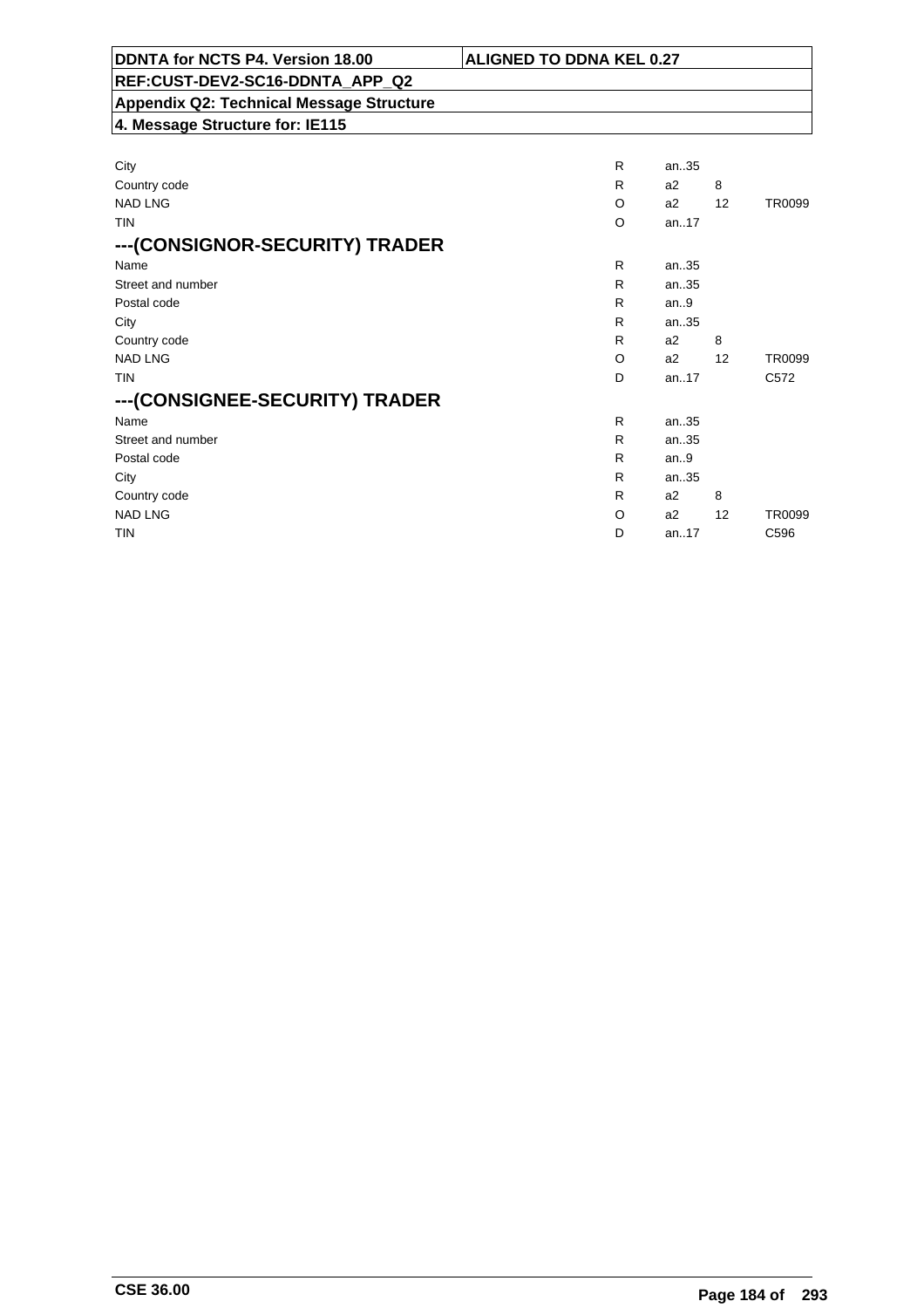**REF:CUST-DEV2-SC16-DDNTA\_APP\_Q2**

**Appendix Q2: Technical Message Structure**

**4. Message Structure for: IE118**

| <b>IE118</b><br>(CD118A)                      | <b>NCF</b> | (C_NCF_NOT) |         |                  |
|-----------------------------------------------|------------|-------------|---------|------------------|
|                                               |            |             |         |                  |
| <b>MESSAGE</b>                                |            | 1x          | R       |                  |
| ---HEADER                                     |            | 1x          | R       |                  |
| --- (DEPARTURE) CUSTOMS OFFICE                | 1x         | R           |         |                  |
| --- (ACTUAL OFFICE OF TRANSIT) CUSTOMS OFFICE |            | 1x          | R       |                  |
| ---PASSAGE                                    |            | 1x          | R       |                  |
| ---EN ROUTE EVENT                             |            | 9x          | $\circ$ | R <sub>240</sub> |
| ------INCIDENT                                |            | 1x          | $\circ$ |                  |
| ------SEALS INFO                              |            | 1x          | $\circ$ |                  |
| ---------SEALS ID                             |            | 99x         | R       |                  |
| ------TRANSHIPMENT                            |            | 1x          | O       |                  |
| ---------CONTAINERS                           |            | 99x         | O       |                  |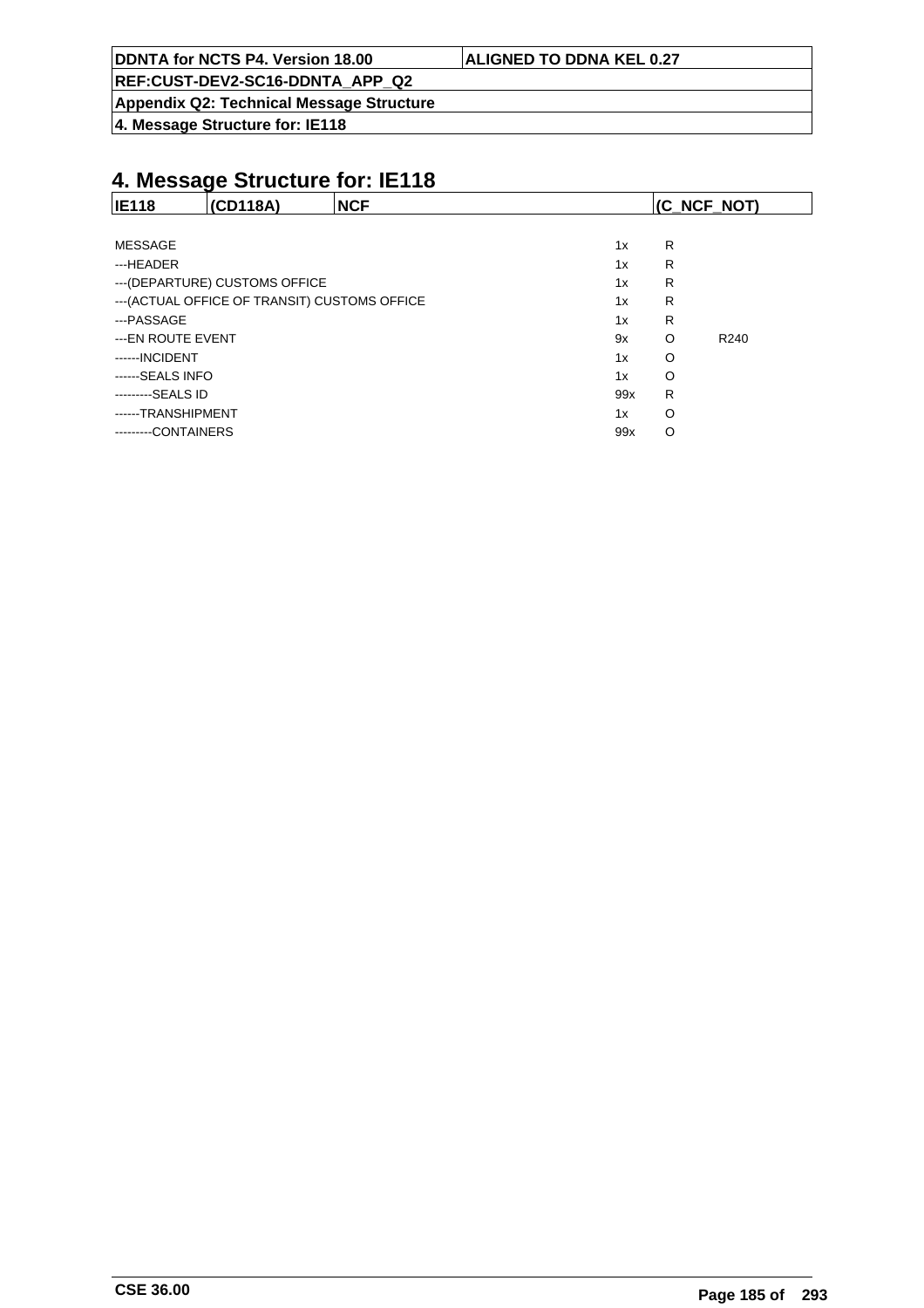**Appendix Q2: Technical Message Structure 4. Message Structure for: IE118**

| Syntax identifier                                  | R      | a4              | 21 |                  |
|----------------------------------------------------|--------|-----------------|----|------------------|
| Syntax version number                              | R      | n1              | 22 |                  |
| Message sender                                     | R      | an35            |    |                  |
| Sender identification code qualifier               | O      | an4             |    |                  |
| Message recipient                                  | R      | an35            |    |                  |
| Recipient identification code qualifier            | O      | an $4$          |    |                  |
| Date of preparation                                | R      | n6              |    |                  |
| Time of preparation                                | R      | n4              |    |                  |
| Interchange control reference                      | R      | an14            |    |                  |
| Recipient's reference/password                     | O      | an14            |    |                  |
| Recipient's reference/password qualifier           | O      | an <sub>2</sub> |    |                  |
| Application reference                              | O      | an14            |    |                  |
| Priority                                           | O      | a1              |    |                  |
| Acknowledgement request                            | O      | n1              | 27 |                  |
| Communications agreement id                        | O      | an35            |    |                  |
| <b>Test indicator</b>                              | O      | n1              | 27 | TR9085           |
| Message identification                             | R      | an14            |    |                  |
| Message type                                       | R      | an6             | 60 |                  |
| Common access reference                            | O      | an35            |    |                  |
| ---HEADER                                          |        |                 |    |                  |
| Document/reference number                          | R      | an.21           |    |                  |
| ---(DEPARTURE) CUSTOMS OFFICE                      |        |                 |    |                  |
| Reference number                                   | R      | an8             |    |                  |
| --- (ACTUAL OFFICE OF TRANSIT) CUSTOMS OFFICE      |        |                 |    |                  |
| Reference number                                   | R      | an8             |    |                  |
|                                                    |        |                 |    |                  |
| ---PASSAGE                                         |        |                 |    |                  |
| Date of passage                                    | R      | n8              |    |                  |
| ---EN ROUTE EVENT                                  |        |                 |    |                  |
| Place                                              | R      | an35            |    |                  |
| Place LNG                                          | O      | a2              | 12 | TR0099           |
| Country code                                       | R      | a <sub>2</sub>  | 9  |                  |
| ------INCIDENT                                     |        |                 |    |                  |
| Incident flag                                      | D      | n1              | 27 | R230             |
|                                                    |        |                 |    | TR9030           |
| Incident information                               | O      | an350           |    |                  |
| Incident information LNG                           | O      | a2              | 12 | TR0099           |
| Endorsement date                                   | O<br>O | n8<br>an35      |    |                  |
| Endorsement authority<br>Endorsement authority LNG | O      | a2              | 12 | TR0099           |
| Endorsement place                                  | O      | an35            |    |                  |
| Endorsement place LNG                              | O      | a2              | 12 | TR0099           |
| Endorsement country                                | O      | a2              | 9  |                  |
|                                                    |        |                 |    |                  |
| ------SEALS INFO                                   |        |                 |    |                  |
| Seals number                                       | R      | n.4             |    |                  |
| ---------SEALS ID                                  |        |                 |    |                  |
| Seals identity                                     |        |                 |    |                  |
|                                                    | R      | an20            |    |                  |
| Seals identity LNG                                 | O      | a2              | 12 | TR0099           |
| ------TRANSHIPMENT                                 |        |                 |    |                  |
| New transport means identity                       | O      | an27            |    | R190             |
| New transport means identity LNG                   | O      | a2              | 12 | TR0099           |
| New transport means nationality                    | O      | a2              | 8  | R <sub>190</sub> |
| Endorsement date                                   | O      | n8              |    |                  |
| Endorsement authority                              | O      | an35            |    |                  |
| Endorsement authority LNG                          | O      | a2              | 12 | TR0099           |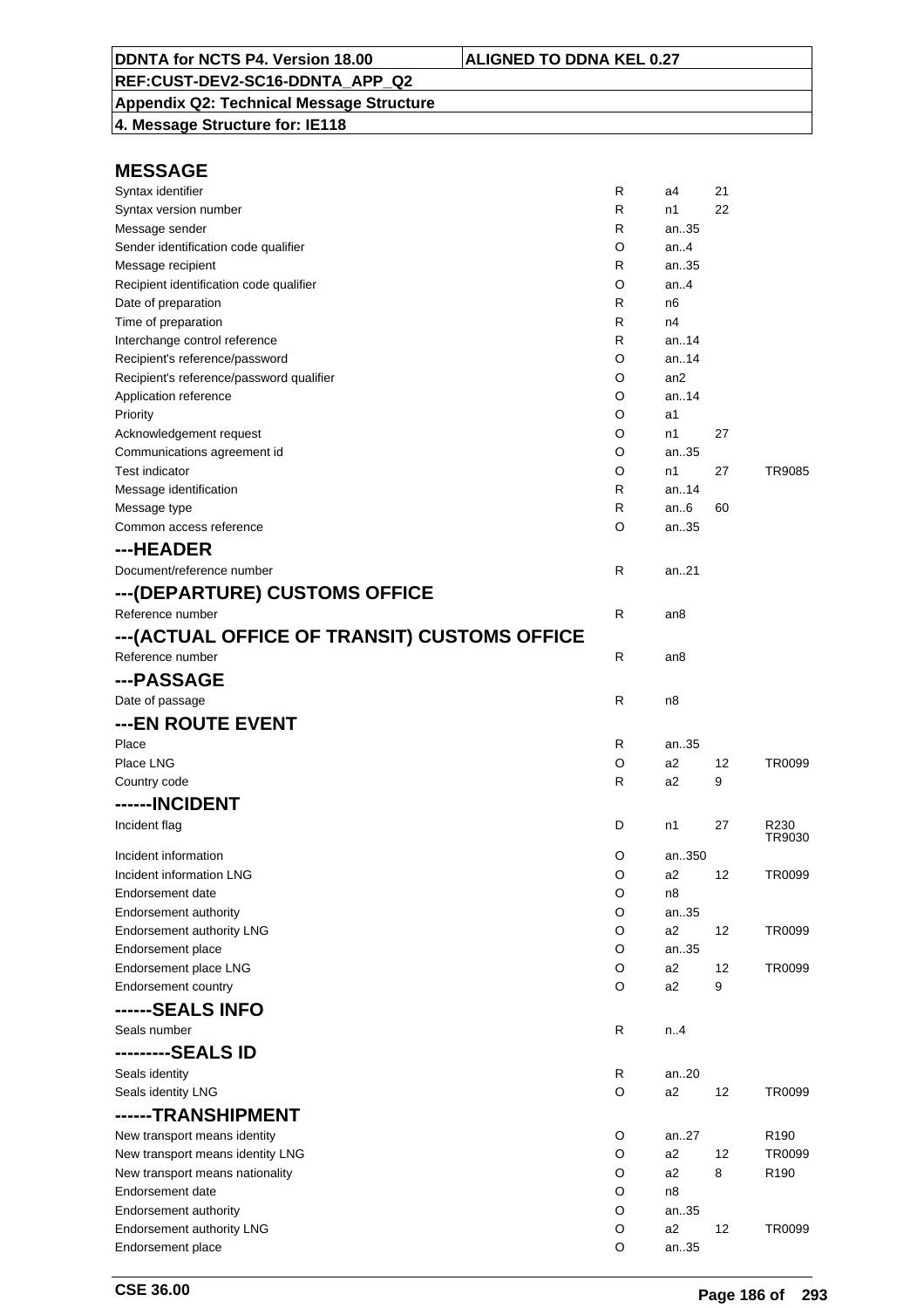| DDNTA for NCTS P4. Version 18.00                | <b>ALIGNED TO DDNA KEL 0.27</b> |   |          |    |                  |
|-------------------------------------------------|---------------------------------|---|----------|----|------------------|
| REF:CUST-DEV2-SC16-DDNTA_APP_Q2                 |                                 |   |          |    |                  |
| <b>Appendix Q2: Technical Message Structure</b> |                                 |   |          |    |                  |
| 4. Message Structure for: IE118                 |                                 |   |          |    |                  |
|                                                 |                                 |   |          |    |                  |
| Endorsement place LNG                           |                                 | O | a2       | 12 | TR0099           |
| Endorsement country                             |                                 | O | a2       | 9  |                  |
| ---------CONTAINERS                             |                                 |   |          |    |                  |
| Container number                                |                                 | R | an $.17$ |    | R <sub>190</sub> |
|                                                 |                                 |   |          |    |                  |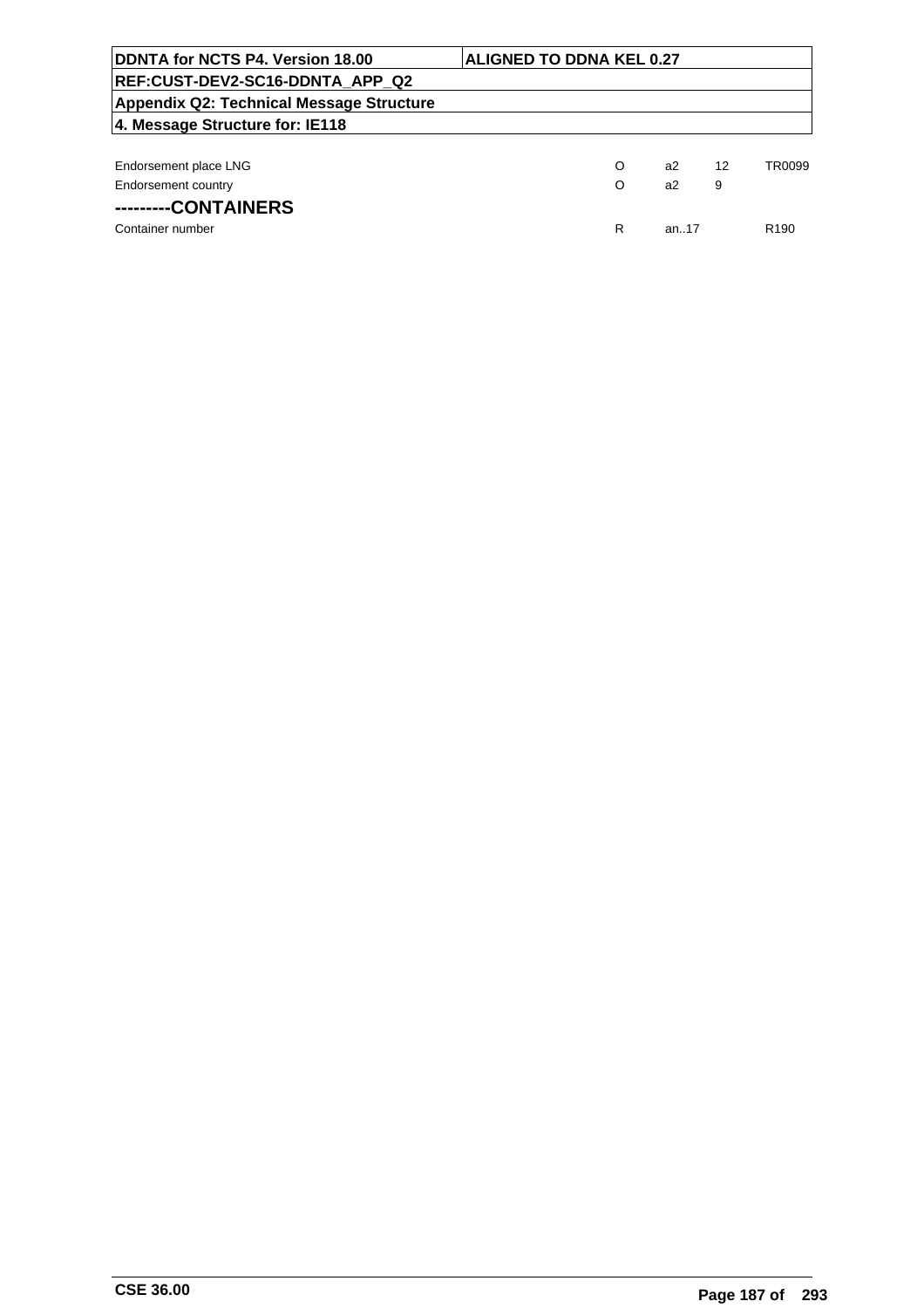| DDNTA for NCTS P4. Version 18.00 | <b>ALIGNED TO DDNA KEL 0.27</b> |
|----------------------------------|---------------------------------|
|                                  |                                 |

**Appendix Q2: Technical Message Structure**

**4. Message Structure for: IE140**

| <b>IE140</b>          | (CC140A)                       | <b>REQUEST ON NON-ARRIVED MOVEMENT (E REQ MOV)</b>    |    |   |  |
|-----------------------|--------------------------------|-------------------------------------------------------|----|---|--|
|                       |                                |                                                       |    |   |  |
| MESSAGE               |                                |                                                       | 1x | R |  |
| ---HEADER             |                                |                                                       | 1x | R |  |
| ---(PRINCIPAL) TRADER |                                |                                                       | 1x | R |  |
|                       | --- (DEPARTURE) CUSTOMS OFFICE |                                                       | 1x | R |  |
|                       |                                | --- (COMPETENT AUTHORITY OF DEPARTURE) CUSTOMS OFFICE | 1x | R |  |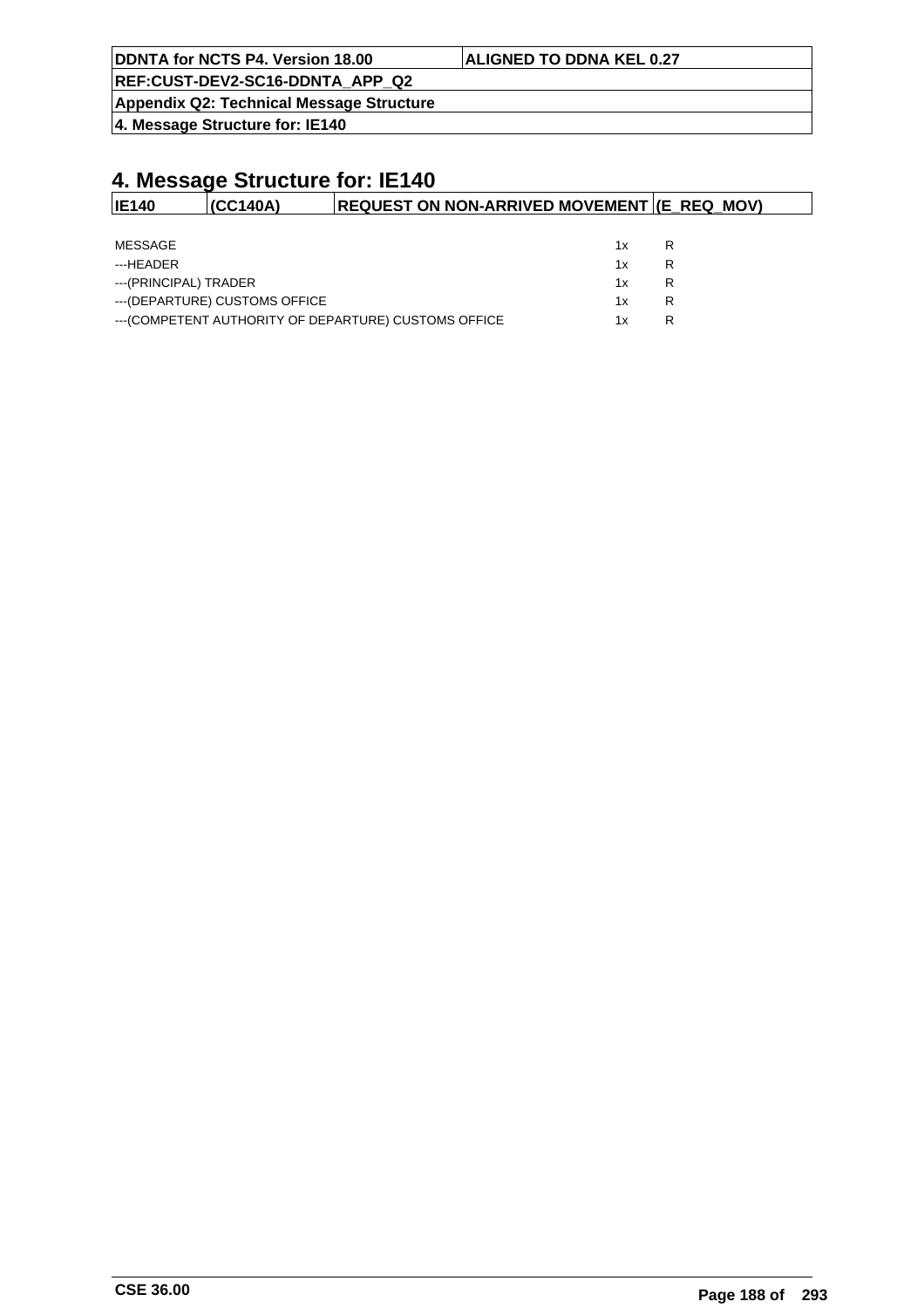# **Appendix Q2: Technical Message Structure**

**4. Message Structure for: IE140**

| Syntax identifier                                    | R | a4              | 21 |                          |
|------------------------------------------------------|---|-----------------|----|--------------------------|
| Syntax version number                                | R | n1              | 22 |                          |
| Message sender                                       | R | an35            |    |                          |
| Sender identification code qualifier                 | O | an.4            |    |                          |
| Message recipient                                    | R | an35            |    |                          |
| Recipient identification code qualifier              | O | an.4            |    |                          |
| Date of preparation                                  | R | n6              |    |                          |
| Time of preparation                                  | R | n4              |    |                          |
| Interchange control reference                        | R | an.14           |    |                          |
| Recipient's reference/password                       | O | an14            |    |                          |
| Recipient's reference/password qualifier             | O | an <sub>2</sub> |    |                          |
| Application reference                                | O | an14            |    |                          |
| Priority                                             | O | a1              |    |                          |
| Acknowledgement request                              | O | n1              | 27 |                          |
| Communications agreement id                          | O | an35            |    |                          |
| <b>Test indicator</b>                                | O | n1              | 27 | TR9085                   |
| Message identification                               | R | an.14           |    |                          |
| Message type                                         | R | an $6$          | 60 |                          |
| Common access reference                              | O | an35            |    |                          |
| Message sequence number                              | O | n.2             |    |                          |
| First and last transfer                              | O | a1              | 28 |                          |
| ---HEADER                                            |   |                 |    |                          |
| Document/reference number                            | R | an21            |    |                          |
| Date limit for response                              | R | n <sub>8</sub>  |    |                          |
| Date of request on non-arrived movement              | R | n8              |    |                          |
| ---(PRINCIPAL) TRADER                                |   |                 |    |                          |
| Name                                                 | D | an35            |    | C160                     |
| Street and number                                    | D | an35            |    | C <sub>160</sub>         |
| Postal code                                          | D | an9             |    | C <sub>160</sub>         |
| City                                                 | D | an35            |    | C <sub>160</sub>         |
| Country code                                         | D | a2              | 8  | C <sub>160</sub>         |
| <b>NAD LNG</b>                                       | O | a2              | 12 | TR0099                   |
| tin                                                  | O | an17            |    | R012<br>R <sub>174</sub> |
| Holder ID TIR                                        | D | an17            |    | C904                     |
| ---(DEPARTURE) CUSTOMS OFFICE                        |   |                 |    |                          |
| Reference number                                     | R | an <sub>8</sub> |    |                          |
| ---(COMPETENT AUTHORITY OF DEPARTURE) CUSTOMS OFFICE |   |                 |    |                          |
| Reference number                                     | R | an8             |    |                          |
|                                                      |   |                 |    |                          |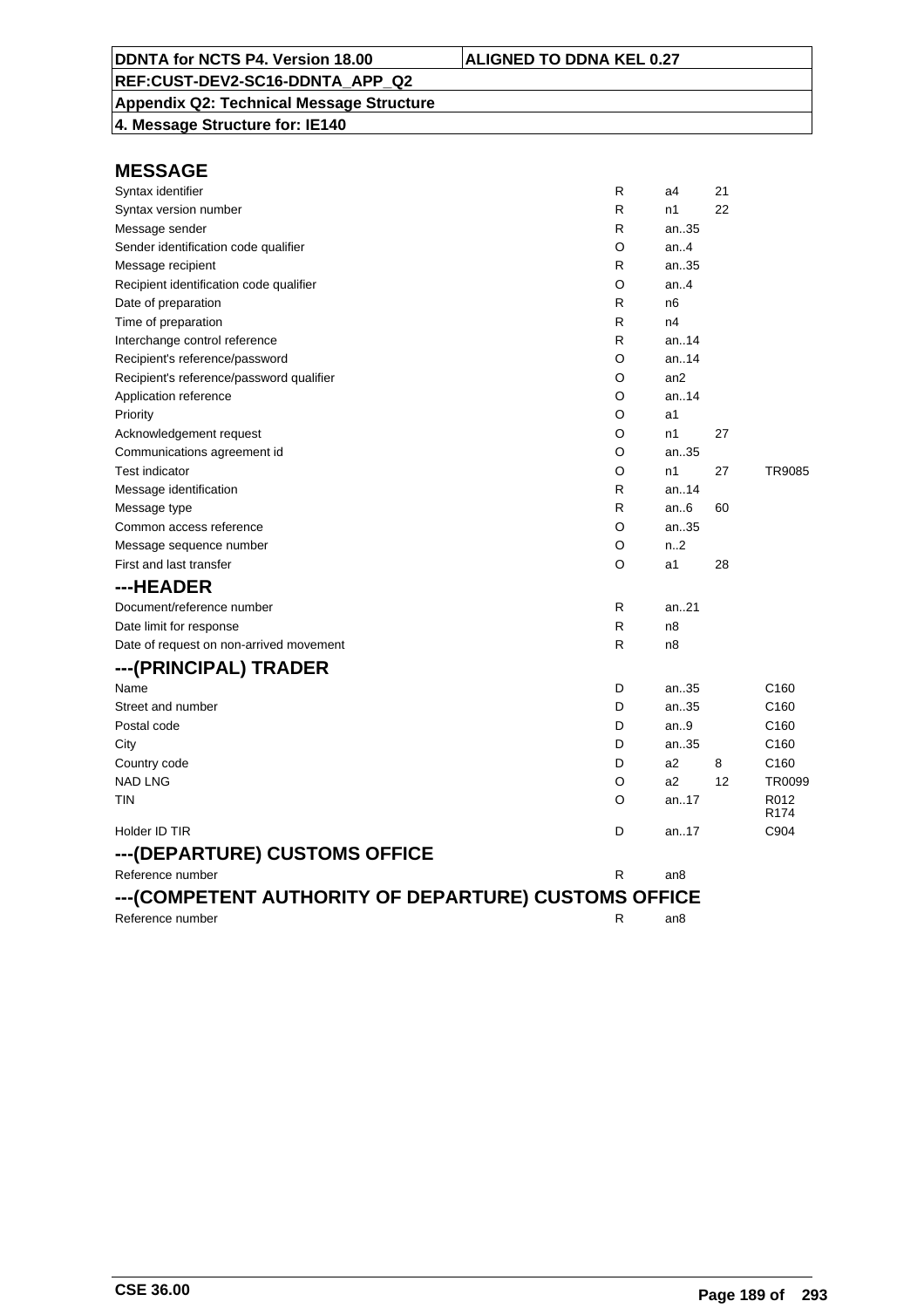**REF:CUST-DEV2-SC16-DDNTA\_APP\_Q2**

**Appendix Q2: Technical Message Structure**

**4. Message Structure for: IE141**

| <b>IE141</b>                                                | (CC141A)                      | <b>INFORMATION ABOUT NON-ARRIVED</b><br><b>MOVEMENT</b> |    | (E_MOV_RSP)                       |                  |
|-------------------------------------------------------------|-------------------------------|---------------------------------------------------------|----|-----------------------------------|------------------|
|                                                             |                               |                                                         |    |                                   |                  |
| MESSAGE                                                     |                               |                                                         | 1x | R                                 |                  |
| ---HEADER                                                   |                               |                                                         | 1x | R                                 |                  |
| ---(PRINCIPAL) TRADER                                       |                               |                                                         | 1x | R                                 |                  |
| --- (COMPETENT AUTHORITY OF DEPARTURE) CUSTOMS OFFICE<br>1x |                               |                                                         | R  |                                   |                  |
| --- (PRESENTATION OFFICE) CUSTOMS OFFICE<br>1x              |                               |                                                         | D  | C <sub>215</sub> C <sub>315</sub> |                  |
| ---ENQUIRY                                                  |                               |                                                         | 1x | R                                 |                  |
|                                                             | --- (ACTUAL CONSIGNEE) TRADER |                                                         | 1x | D                                 | C <sub>215</sub> |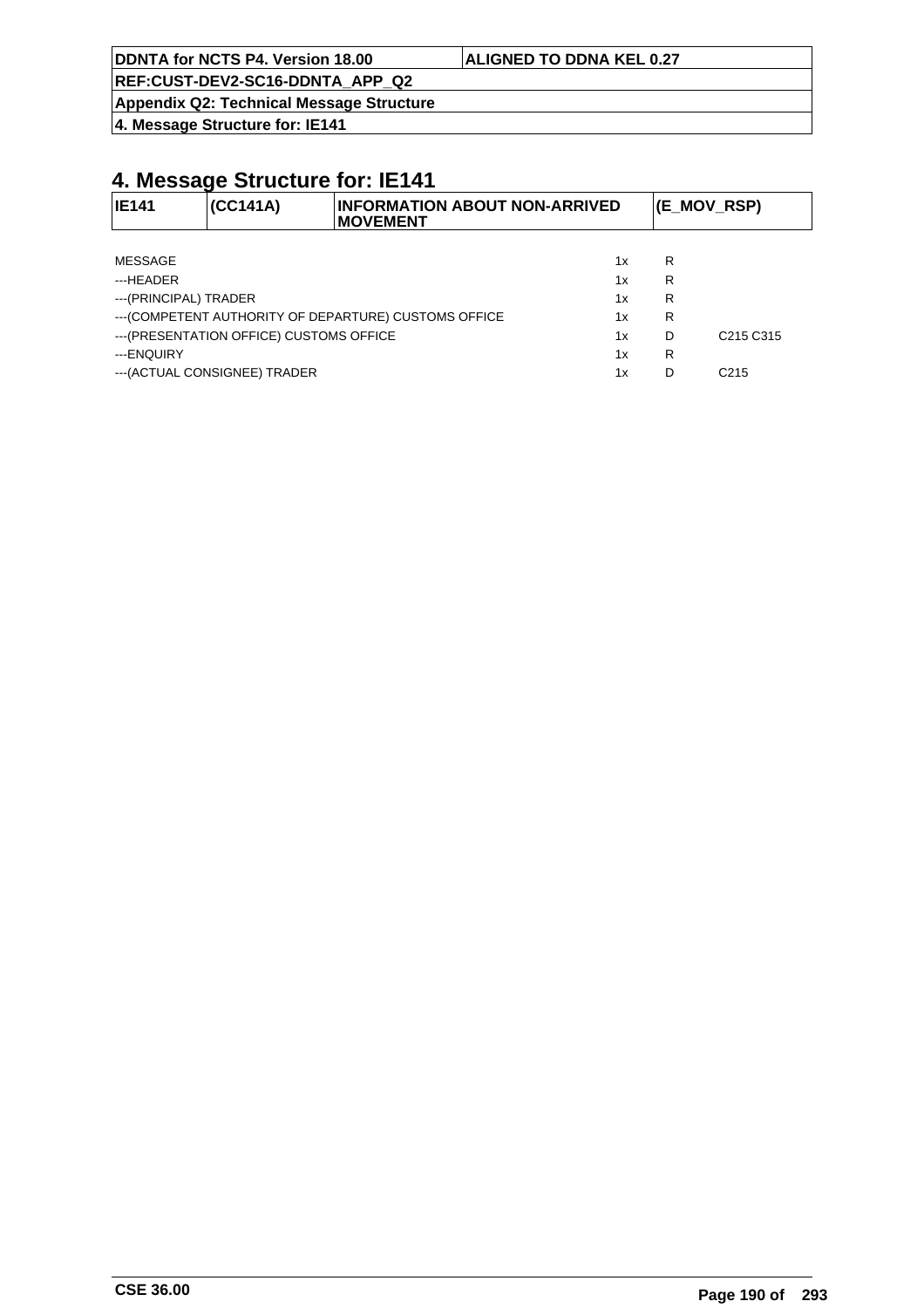**Appendix Q2: Technical Message Structure 4. Message Structure for: IE141**

| Syntax identifier                                    | R | a4              | 21 |                  |
|------------------------------------------------------|---|-----------------|----|------------------|
| Syntax version number                                | R | n1              | 22 |                  |
| Message sender                                       | R | an35            |    |                  |
| Sender identification code qualifier                 | O | an. $4$         |    |                  |
| Message recipient                                    | R | an35            |    |                  |
| Recipient identification code qualifier              | O | an $4$          |    |                  |
| Date of preparation                                  | R | n6              |    |                  |
| Time of preparation                                  | R | n4              |    |                  |
| Interchange control reference                        | R | an14            |    |                  |
| Recipient's reference/password                       | O | an14            |    |                  |
| Recipient's reference/password qualifier             | O | an <sub>2</sub> |    |                  |
| Application reference                                | O | an14            |    |                  |
| Priority                                             | O | a1              |    |                  |
| Acknowledgement request                              | O | n1              | 27 |                  |
| Communications agreement id                          | O | an35            |    |                  |
| <b>Test indicator</b>                                | O | n1              | 27 | <b>TR9085</b>    |
| Message identification                               | R | an14            |    |                  |
| Message type                                         | R | an $6$          | 60 |                  |
| Common access reference                              | O | an35            |    |                  |
| Message sequence number                              | O | n2              |    |                  |
| First and last transfer                              | O | a1              | 28 |                  |
| ---HEADER                                            |   |                 |    |                  |
| Document/reference number                            | R | an. $.21$       |    |                  |
| ---(PRINCIPAL) TRADER                                |   |                 |    |                  |
| Name                                                 | D | an35            |    | C <sub>160</sub> |
| Street and number                                    | D | an35            |    | C <sub>160</sub> |
| Postal code                                          | D | an.9            |    | C <sub>160</sub> |
| City                                                 | D | an35            |    | C <sub>160</sub> |
| Country code                                         | D | a2              | 8  | C160             |
| NAD LNG                                              | O | a2              | 12 | TR0099           |
| TIN                                                  | O | an17            |    | R <sub>174</sub> |
| Holder ID TIR                                        | D | an17            |    | C904             |
| ---(COMPETENT AUTHORITY OF DEPARTURE) CUSTOMS OFFICE |   |                 |    |                  |
| Reference number                                     | R | an8             |    |                  |
| ---(PRESENTATION OFFICE) CUSTOMS OFFICE              |   |                 |    |                  |
| Reference number                                     | R | an8             |    |                  |
|                                                      |   |                 |    |                  |
| ---ENQUIRY                                           |   |                 |    |                  |
| TC11 delivered by Customs                            | R | n1              | 27 | R228<br>R230     |
|                                                      | D | n8              |    | C220             |
| Delivery date TC11<br>Information text               | D | an140           |    | C007             |
| Information text LNG                                 |   |                 |    |                  |
|                                                      | O | a2              | 12 | TR0099           |
| Information (on paper) available                     | R | n1              | 27 | R230             |
| ---(ACTUAL CONSIGNEE) TRADER                         |   |                 |    |                  |
| Name                                                 | R | an35            |    |                  |
| Street and number                                    | R | an35            |    |                  |
| Postal code                                          | R | an $9$          |    |                  |
| City                                                 | R | an35            |    |                  |
| Country code                                         | R | a2              | 8  |                  |
| <b>NAD LNG</b>                                       | O | a2              | 12 | TR0099           |
| tin                                                  | O | an17            |    |                  |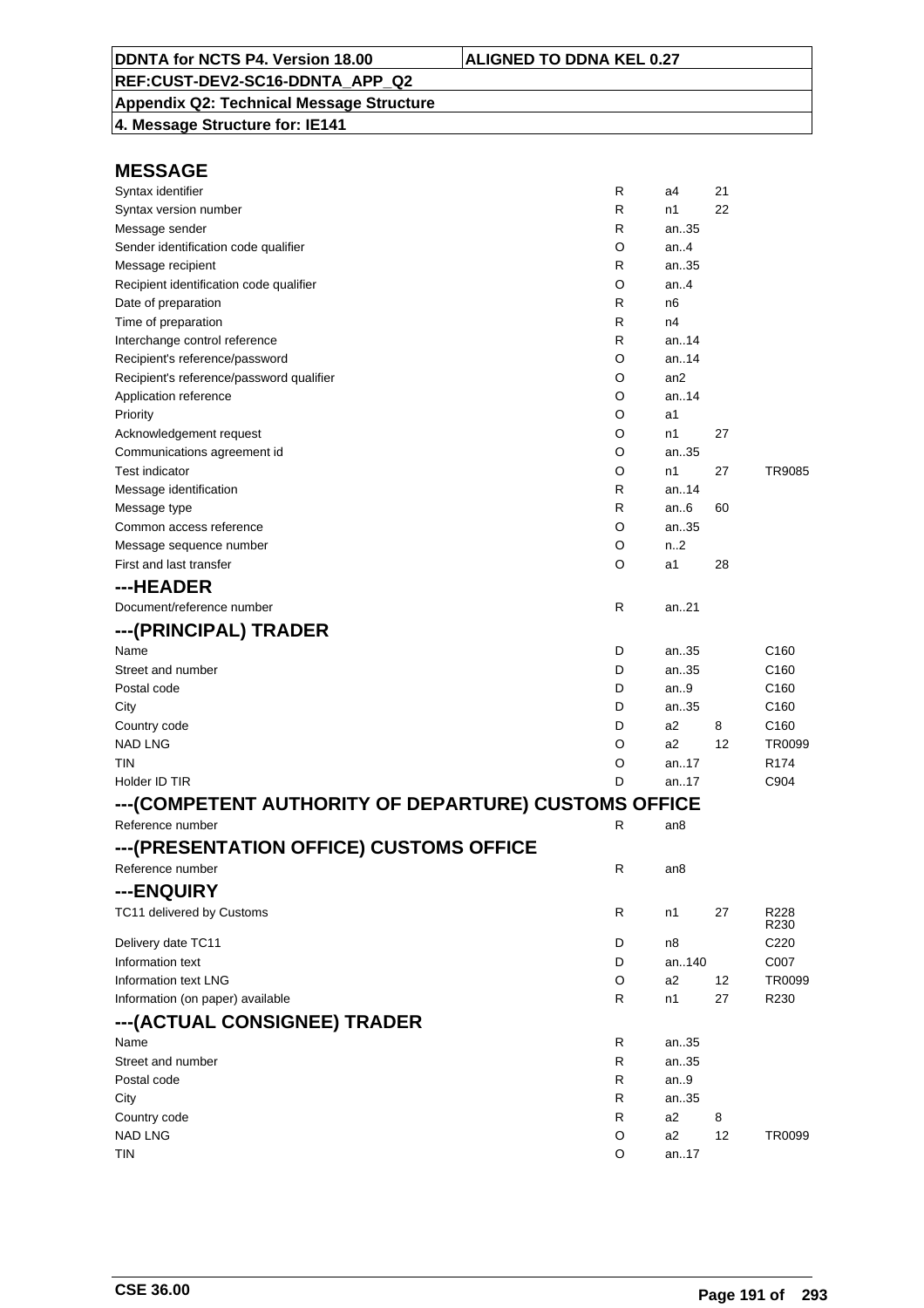**REF:CUST-DEV2-SC16-DDNTA\_APP\_Q2**

**Appendix Q2: Technical Message Structure**

**4. Message Structure for: IE142**

| <b>IE142</b>   | (CD142A)                       | <b>ENQUIRY REQUEST</b>                                |    |   | $ $ (C ENQ REQ)  |
|----------------|--------------------------------|-------------------------------------------------------|----|---|------------------|
|                |                                |                                                       |    |   |                  |
| <b>MESSAGE</b> |                                |                                                       | 1x | R |                  |
| ---HFADFR      |                                |                                                       | 1x | R |                  |
|                | --- (DEPARTURE) CUSTOMS OFFICE |                                                       | 1x | R |                  |
|                |                                | --- (COMPETENT AUTHORITY OF DEPARTURE) CUSTOMS OFFICE | 1x | R |                  |
|                | --- (REQUESTED) CUSTOMS OFFICE |                                                       | 1x | R |                  |
| ---ENQUIRY     |                                |                                                       | 1x | R |                  |
|                | --- (ACTUAL CONSIGNEE) TRADER  |                                                       | 1x | D | C <sub>009</sub> |
| ---INFORMATION |                                |                                                       | 1x | R |                  |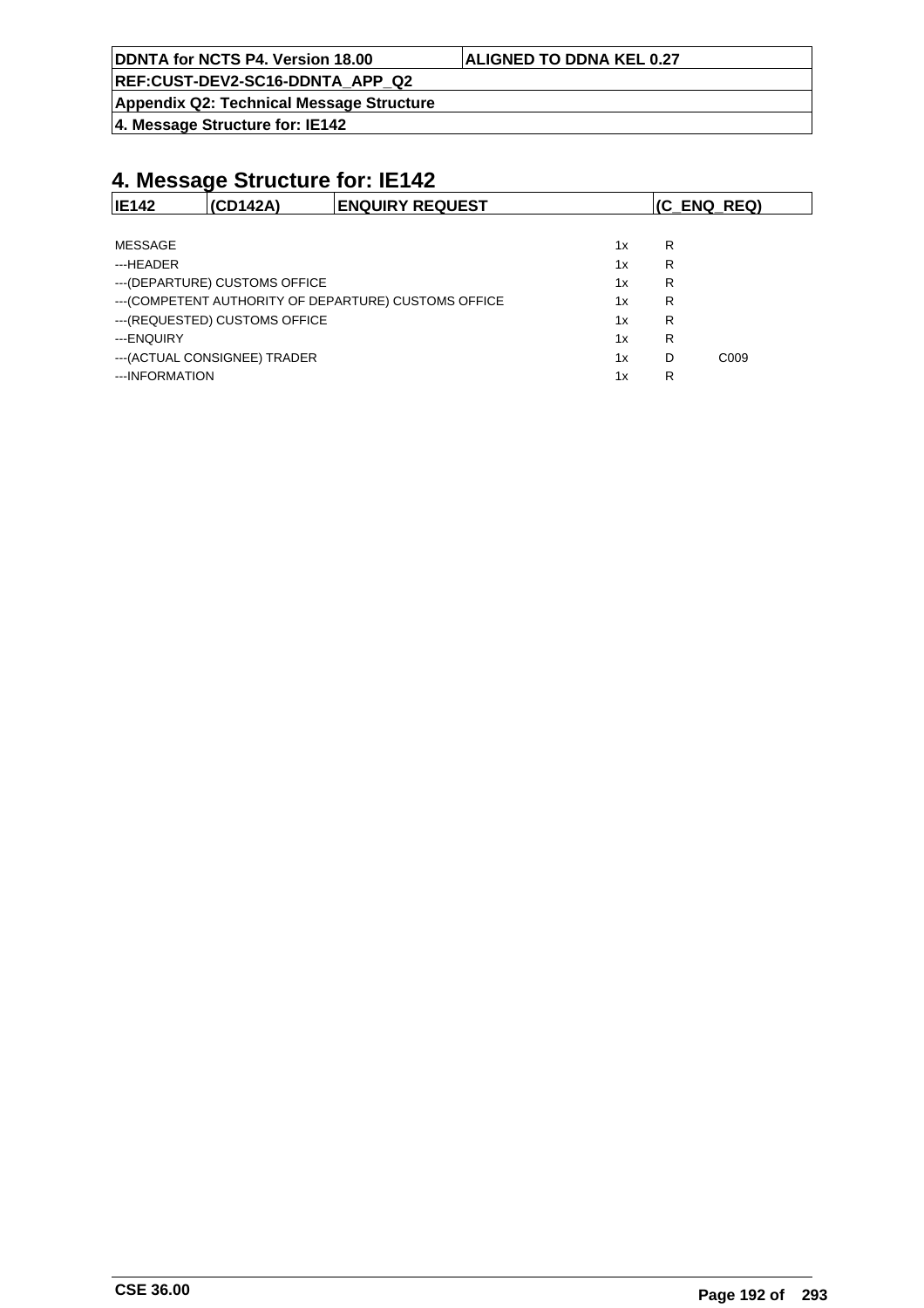**Appendix Q2: Technical Message Structure 4. Message Structure for: IE142**

| Syntax identifier                                    | R            | a4             | 21 |                  |
|------------------------------------------------------|--------------|----------------|----|------------------|
| Syntax version number                                | R            | n1             | 22 |                  |
| Message sender                                       | R            | an35           |    |                  |
| Sender identification code qualifier                 | O            | an4            |    |                  |
| Message recipient                                    | R            | an35           |    |                  |
| Recipient identification code qualifier              | O            | an4            |    |                  |
| Date of preparation                                  | R            | n6             |    |                  |
| Time of preparation                                  | R            | n4             |    |                  |
| Interchange control reference                        | R            | an14           |    |                  |
| Recipient's reference/password                       | O            | an14           |    |                  |
| Recipient's reference/password qualifier             | O            | an2            |    |                  |
| Application reference                                | O            | an14           |    |                  |
| Priority                                             | O            | a1             |    |                  |
| Acknowledgement request                              | O            | n1             | 27 |                  |
| Communications agreement id                          | O            | an35           |    |                  |
| <b>Test indicator</b>                                | O            | n1             | 27 | <b>TR9085</b>    |
| Message identification                               | R            | an14           |    |                  |
| Message type                                         | R            | an $6$         | 60 |                  |
| Common access reference                              | O            | an35           |    |                  |
| ---HEADER                                            |              |                |    |                  |
| Document/reference number                            | R            | an21           |    |                  |
| ---(DEPARTURE) CUSTOMS OFFICE                        |              |                |    |                  |
| Reference number                                     | R            | an8            |    |                  |
| ---(COMPETENT AUTHORITY OF DEPARTURE) CUSTOMS OFFICE |              |                |    |                  |
| Reference number                                     | R            | an8            |    |                  |
| ---(REQUESTED) CUSTOMS OFFICE                        |              |                |    |                  |
| Reference number                                     | $\mathsf{R}$ | an8            |    |                  |
| ---ENQUIRY                                           |              |                |    |                  |
| <b>Enquiry date</b>                                  | R            | n8             |    |                  |
| TC11 delivered by Customs                            | R            | n1             | 27 | R230             |
| Delivery date TC11                                   | D            | n8             |    | C <sub>220</sub> |
| ---(ACTUAL CONSIGNEE) TRADER                         |              |                |    |                  |
| Name                                                 | R            | an35           |    |                  |
| Street and number                                    | R            | an35           |    |                  |
| Postal code                                          | R            | an.9           |    |                  |
| City                                                 | R            | an35           |    |                  |
| Country code                                         | R            | a <sub>2</sub> | 8  |                  |
| <b>NAD LNG</b>                                       | O            | a2             | 12 | TR0099           |
| <b>TIN</b>                                           | O            | an17           |    | R012             |
| ---INFORMATION                                       |              |                |    |                  |
| Information (on paper) available                     | R            | n1             | 27 | R230             |
| Information text                                     | D            | an140          |    | C007             |
| Information text LNG                                 |              |                |    |                  |
|                                                      | O            | a2             | 12 |                  |
| Contact person Details                               | O            | an140          |    | TR0099           |
| Contact person Details LNG                           | O            | a <sub>2</sub> | 12 | TR0099           |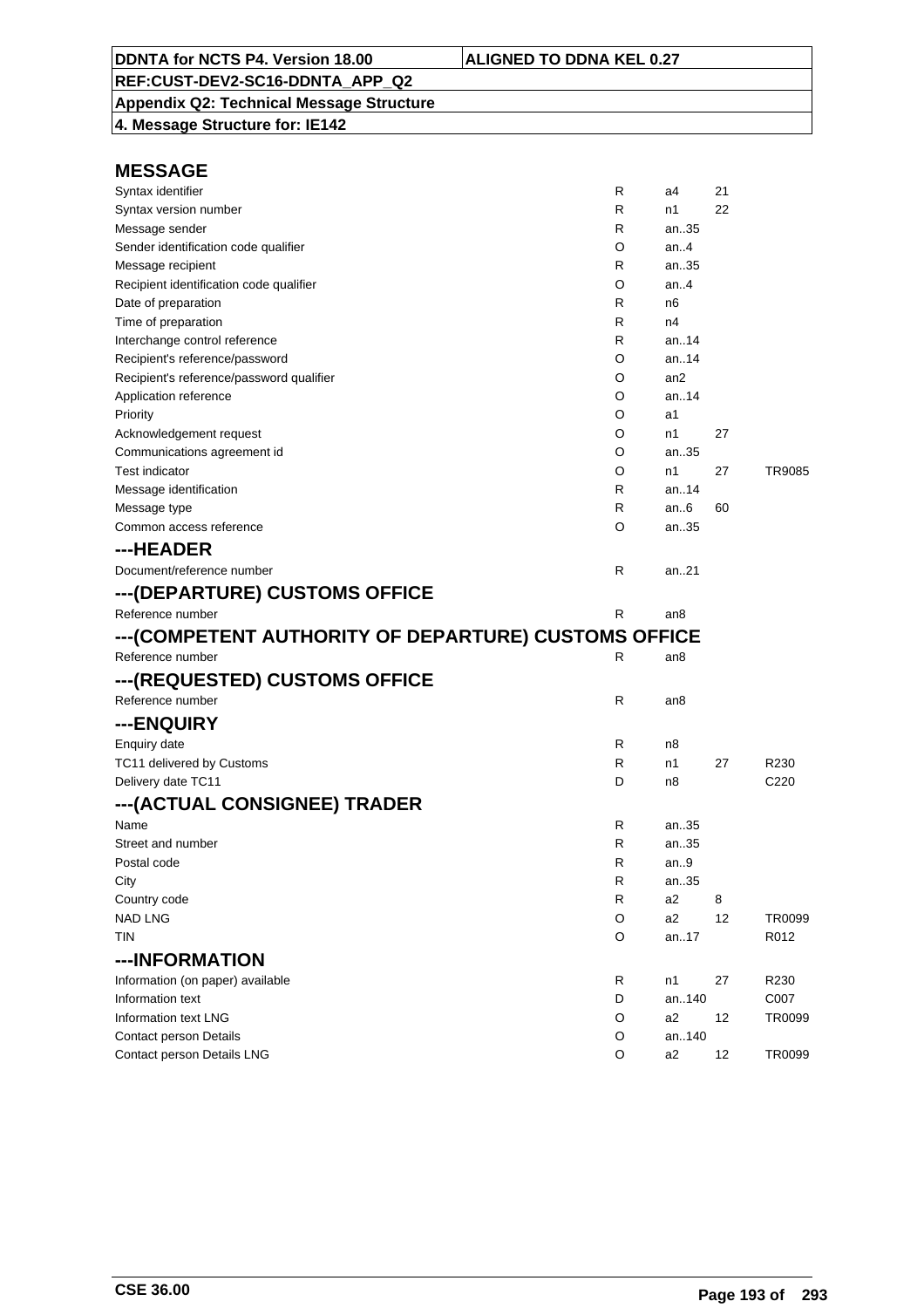|--|

#### **ALIGNED TO DDNA KEL 0.27**

**REF:CUST-DEV2-SC16-DDNTA\_APP\_Q2**

**Appendix Q2: Technical Message Structure**

**4. Message Structure for: IE143**

| <b>IE143</b>   | (CD143A)                       | <b>ENQUIRY RESPONSE</b>                               |    | (C ENQ NEG) |
|----------------|--------------------------------|-------------------------------------------------------|----|-------------|
|                |                                |                                                       |    |             |
| MESSAGE        |                                |                                                       | 1x | R           |
| ---HEADER      |                                |                                                       | 1x | R           |
|                |                                | --- (COMPETENT AUTHORITY OF DEPARTURE) CUSTOMS OFFICE | 1x | R           |
|                | --- (REQUESTED) CUSTOMS OFFICE |                                                       | 1x | R           |
| ---ENQUIRY     |                                |                                                       | 1x | R           |
| ---INFORMATION |                                |                                                       | 1x | R           |
|                |                                |                                                       |    |             |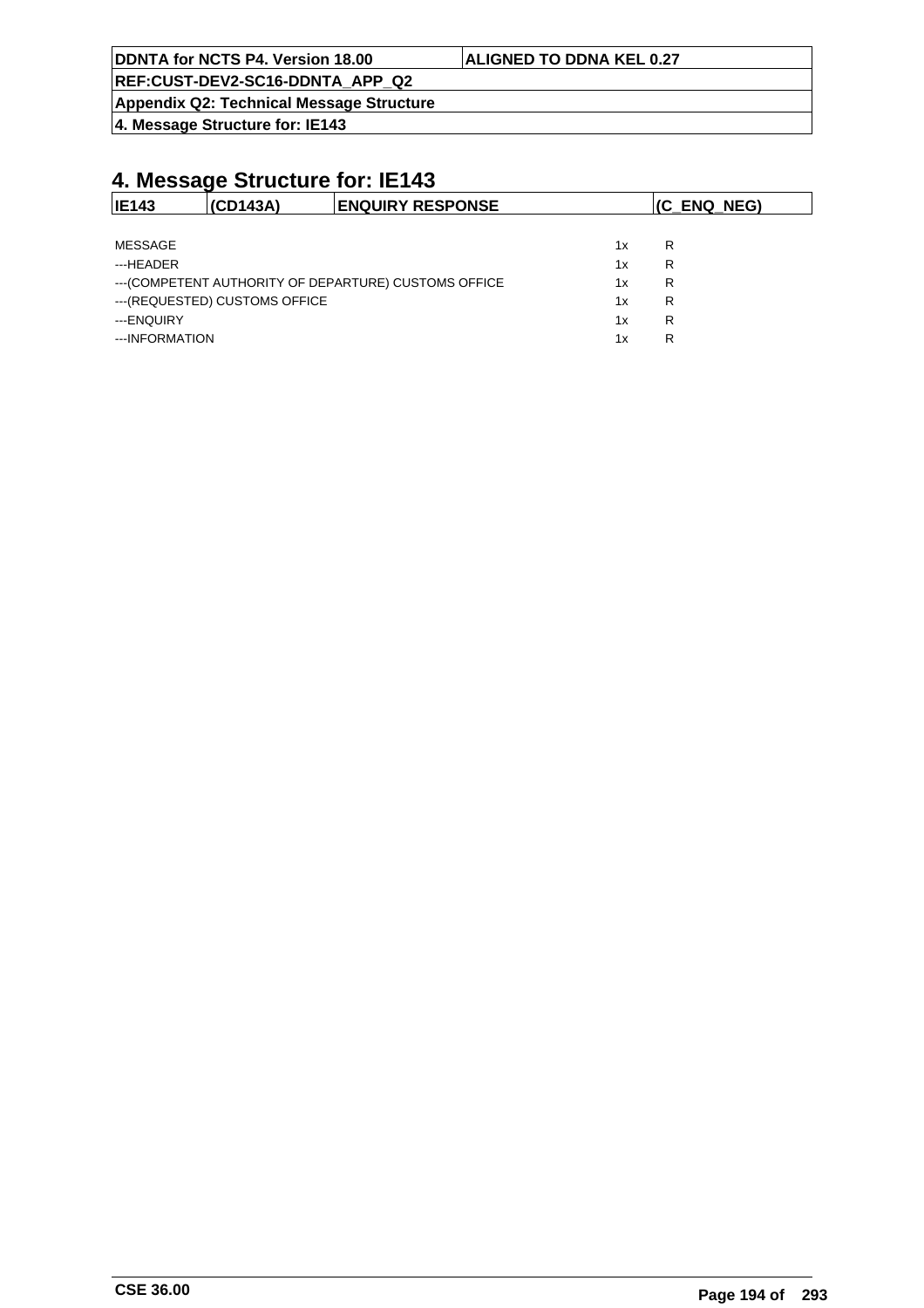**Appendix Q2: Technical Message Structure 4. Message Structure for: IE143**

| Syntax identifier                                    | R | a4               | 21 |        |
|------------------------------------------------------|---|------------------|----|--------|
| Syntax version number                                | R | n1               | 22 |        |
| Message sender                                       | R | an35             |    |        |
| Sender identification code qualifier                 | O | an.4             |    |        |
| Message recipient                                    | R | an35             |    |        |
| Recipient identification code qualifier              | O | an.4             |    |        |
| Date of preparation                                  | R | n6               |    |        |
| Time of preparation                                  | R | n4               |    |        |
| Interchange control reference                        | R | an.14            |    |        |
| Recipient's reference/password                       | O | an.14            |    |        |
| Recipient's reference/password qualifier             | O | an2              |    |        |
| Application reference                                | O | an.14            |    |        |
| Priority                                             | O | a1               |    |        |
| Acknowledgement request                              | O | n1               | 27 |        |
| Communications agreement id                          | O | an35             |    |        |
| <b>Test indicator</b>                                | O | n1               | 27 | TR9085 |
| Message identification                               | R | an14             |    |        |
| Message type                                         | R | an.6             | 60 |        |
| Common access reference                              | O | an35             |    |        |
| ---HEADER                                            |   |                  |    |        |
| Document/reference number                            | R | an21             |    |        |
| Date of enquiry response                             | R | n8               |    |        |
| ---(COMPETENT AUTHORITY OF DEPARTURE) CUSTOMS OFFICE |   |                  |    |        |
| Reference number                                     | R | an <sub>8</sub>  |    |        |
| ---(REQUESTED) CUSTOMS OFFICE                        |   |                  |    |        |
| Reference number                                     | R | an8              |    |        |
| ---ENQUIRY                                           |   |                  |    |        |
| Return Copy returned on                              | D | n8               |    | C012   |
| <b>Response Code</b>                                 | R | n <sub>1</sub> 2 | 29 |        |
| Response Information                                 | D | an140            |    | C013   |
| Response Information LNG                             | O | a2               | 12 | TR0099 |
| ---INFORMATION                                       |   |                  |    |        |
| Information (on paper) available                     | R | n1               | 27 | R230   |
| Information text                                     | D | an140            |    | C007   |
| Information text LNG                                 | O | a <sub>2</sub>   | 12 | TR0099 |
| <b>Contact Person at Destination</b>                 | O | an140            |    |        |
| <b>Contact Person at Destination LNG</b>             | O | a2               | 12 | TR0099 |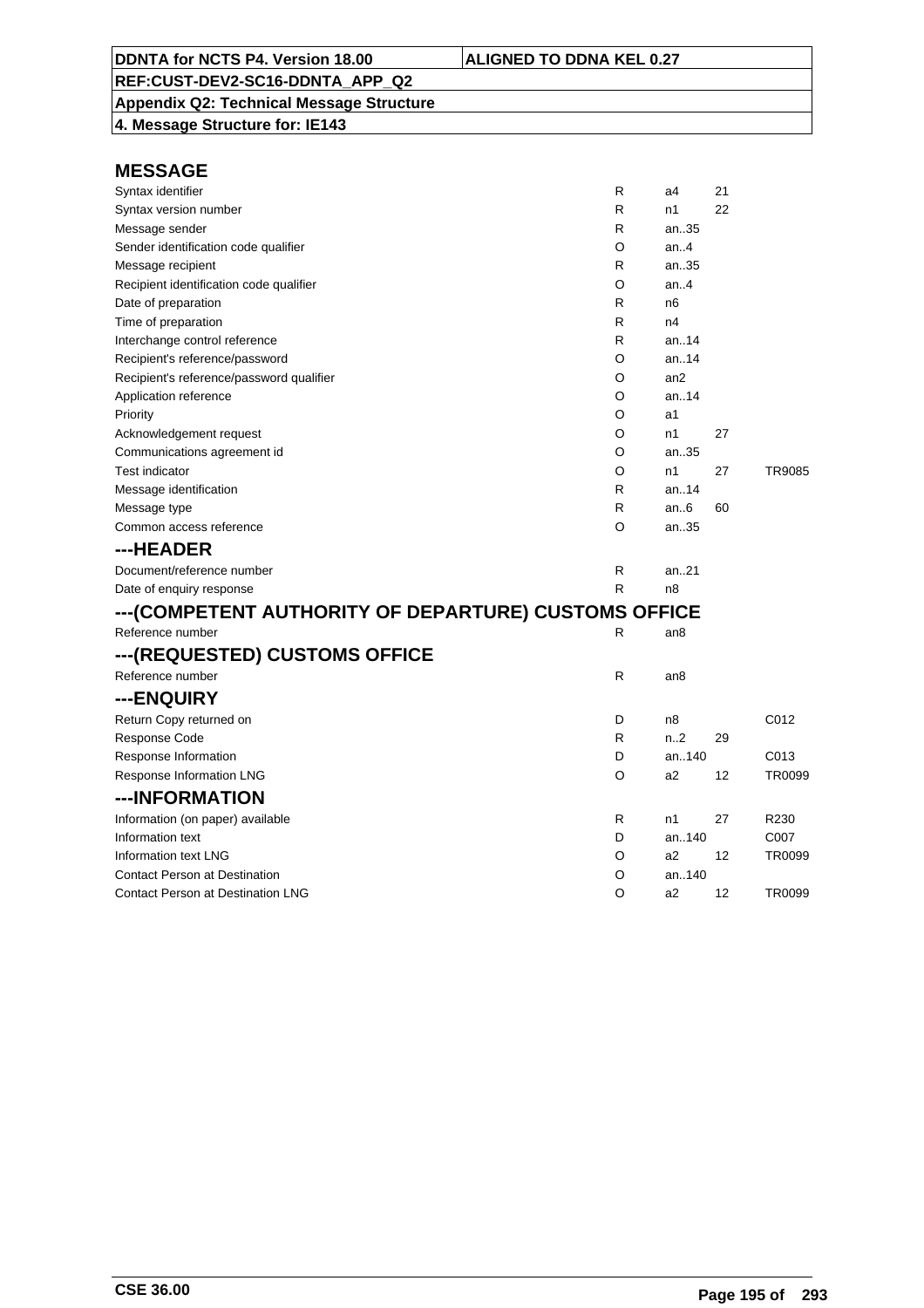**REF:CUST-DEV2-SC16-DDNTA\_APP\_Q2**

**Appendix Q2: Technical Message Structure**

**4. Message Structure for: IE144**

| <b>IE144</b>           | (CD144A)                       | <b>ENQUIRY INFORMATION</b>                              |     | $(C$ ENQ INF) |                  |
|------------------------|--------------------------------|---------------------------------------------------------|-----|---------------|------------------|
|                        |                                |                                                         |     |               |                  |
| MESSAGE                |                                |                                                         | 1x  | R             |                  |
| ---HEADER              |                                |                                                         | 1x  | R             |                  |
|                        | --- (DEPARTURE) CUSTOMS OFFICE |                                                         | 1x  | D             | C <sub>008</sub> |
|                        |                                | --- (COMPETENT AUTHORITY OF DEPARTURE) CUSTOMS OFFICE   | 1x  | R             |                  |
| ---ENQUIRY             |                                |                                                         | 1x  | R             |                  |
| ---ENQUIRY INFORMATION |                                |                                                         | 99x | R             |                  |
|                        |                                | --- (COMPETENT AUTHORITY OF DESTINATION) CUSTOMS OFFICE | 1x  | R             |                  |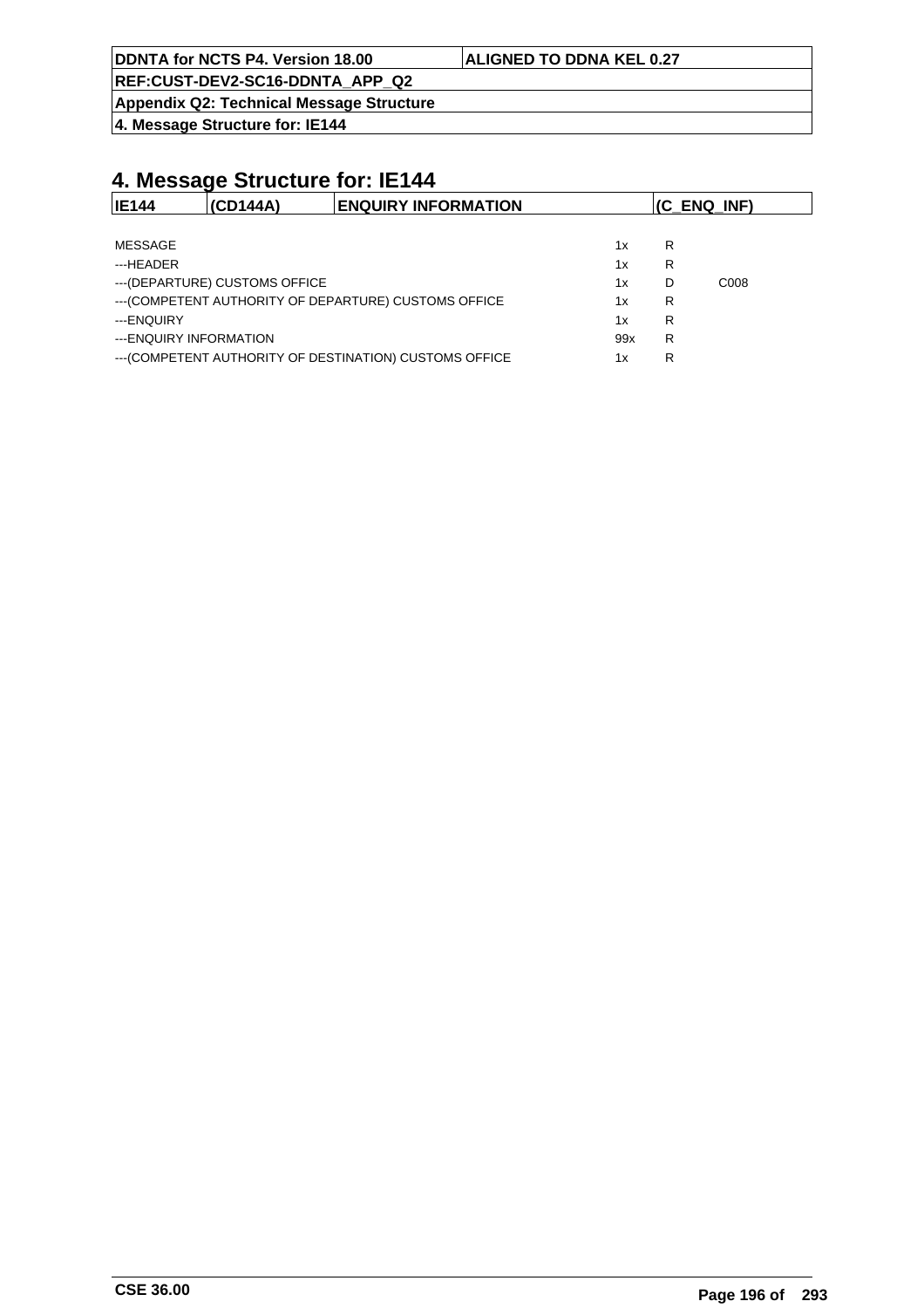**Appendix Q2: Technical Message Structure 4. Message Structure for: IE144**

| Syntax identifier                                      | R | a4              | 21  |                  |
|--------------------------------------------------------|---|-----------------|-----|------------------|
| Syntax version number                                  | R | n1              | 22  |                  |
| Message sender                                         | R | an35            |     |                  |
| Sender identification code qualifier                   | O | an $4$          |     |                  |
| Message recipient                                      | R | an35            |     |                  |
| Recipient identification code qualifier                | O | an.4            |     |                  |
| Date of preparation                                    | R | n6              |     |                  |
| Time of preparation                                    | R | n4              |     |                  |
| Interchange control reference                          | R | an14            |     |                  |
| Recipient's reference/password                         | O | an14            |     |                  |
| Recipient's reference/password qualifier               | O | an <sub>2</sub> |     |                  |
| Application reference                                  | O | an.14           |     |                  |
| Priority                                               | O | a1              |     |                  |
| Acknowledgement request                                | O | n1              | 27  |                  |
| Communications agreement id                            | O | an35            |     |                  |
| Test indicator                                         | O | n1              | 27  | TR9085           |
| Message identification                                 | R | an14            |     |                  |
| Message type                                           | R | an $6$          | 60  |                  |
| Common access reference                                | O | an35            |     |                  |
| ---HEADER                                              |   |                 |     |                  |
| Document/reference number                              | R | an.21           |     |                  |
| ---(DEPARTURE) CUSTOMS OFFICE                          |   |                 |     |                  |
| Reference number                                       | R | an <sub>8</sub> |     |                  |
| Address                                                | O | an140           |     |                  |
| Address LNG                                            | O | a2              | 12  | TR0099           |
| Contact person Details                                 | O | an140           |     |                  |
| Contact person Details LNG                             | O | a2              | 12  | TR0099           |
| ---(COMPETENT AUTHORITY OF DEPARTURE) CUSTOMS OFFICE   |   |                 |     |                  |
| Reference number                                       | R | an8             |     |                  |
| Address                                                | O | an140           |     |                  |
| Address LNG                                            | O | a2              | 12  | TR0099           |
| Contact person Details                                 | O | an140           |     |                  |
| Contact person Details LNG                             | O | a2              | 12  | TR0099           |
| ---ENQUIRY                                             |   |                 |     |                  |
| Enquiry request date                                   | R | n8              |     |                  |
| Information from Principal available                   | R | n1              | 27  | R <sub>230</sub> |
| ---ENQUIRY INFORMATION                                 |   |                 |     |                  |
| <b>Information Code</b>                                | R | n2              | 119 | R001             |
| Information text                                       | D | an140           |     | C320             |
| <b>Information text LNG</b>                            | O | a2              | 12  | TR0099           |
| ---(COMPETENT AUTHORITY OF DESTINATION) CUSTOMS OFFICE |   |                 |     |                  |
| Reference number                                       | R | an8             |     |                  |
| <b>Contact person Details</b>                          | O | an140           |     |                  |
| Contact person Details LNG                             | O | a2              | 12  | TR0099           |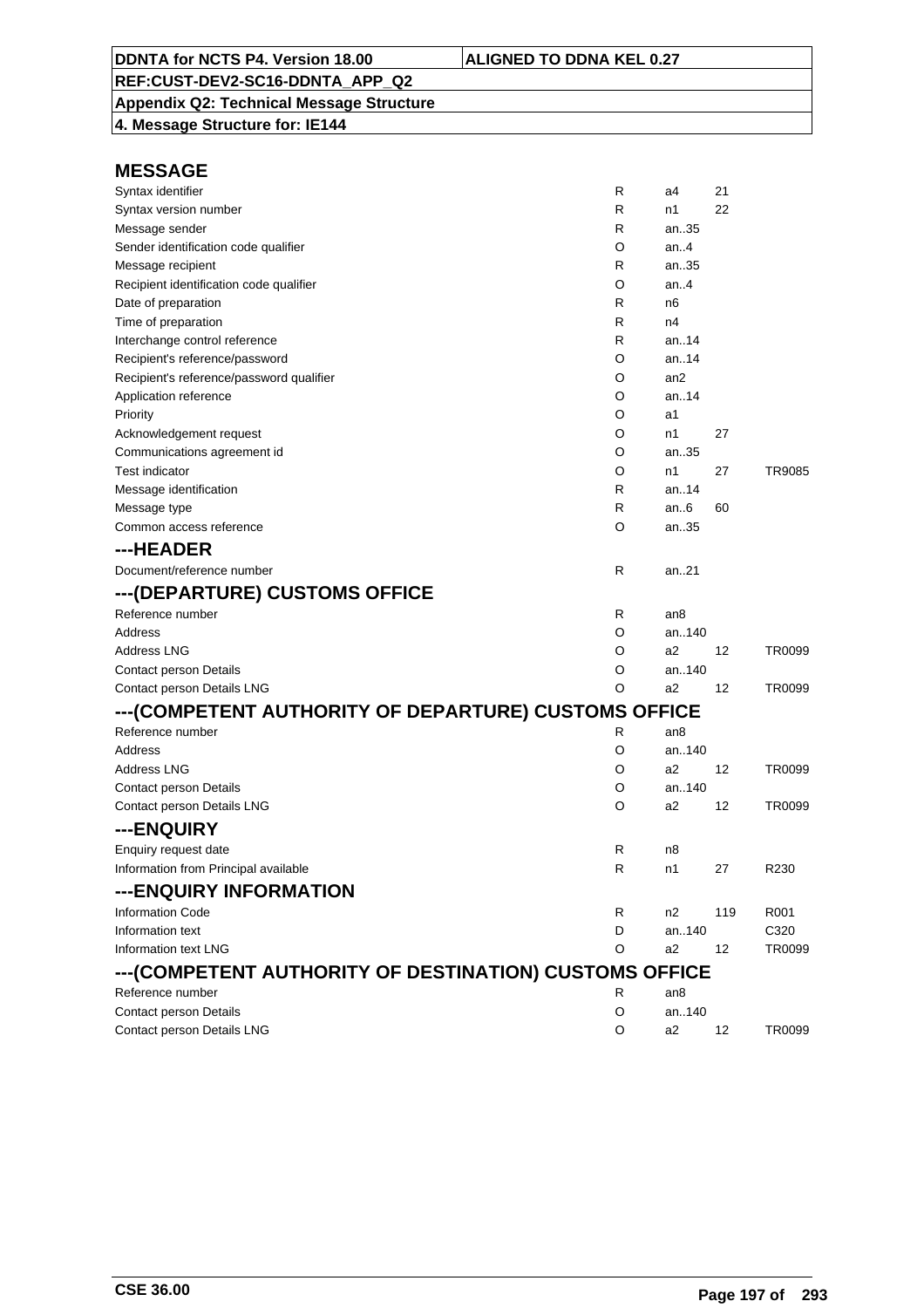**REF:CUST-DEV2-SC16-DDNTA\_APP\_Q2**

**Appendix Q2: Technical Message Structure**

**4. Message Structure for: IE145**

| <b>IE145</b> | (CD145A)                           | <b>ENQUIRY INFORMATION REQUEST</b>                      |     | (C_INF_REQ) |
|--------------|------------------------------------|---------------------------------------------------------|-----|-------------|
|              |                                    |                                                         |     |             |
| MESSAGE      |                                    |                                                         | 1x  | R           |
| ---HEADER    |                                    |                                                         | 1x  | R           |
|              |                                    | --- (COMPETENT AUTHORITY OF DEPARTURE) CUSTOMS OFFICE   | 1x  | R           |
| ---ENQUIRY   |                                    |                                                         | 1x  | R           |
|              |                                    | --- (COMPETENT AUTHORITY OF DESTINATION) CUSTOMS OFFICE | 1x  | R           |
|              | ---REQUEST FOR ENQUIRY INFORMATION |                                                         | 99x | R           |
|              |                                    |                                                         |     |             |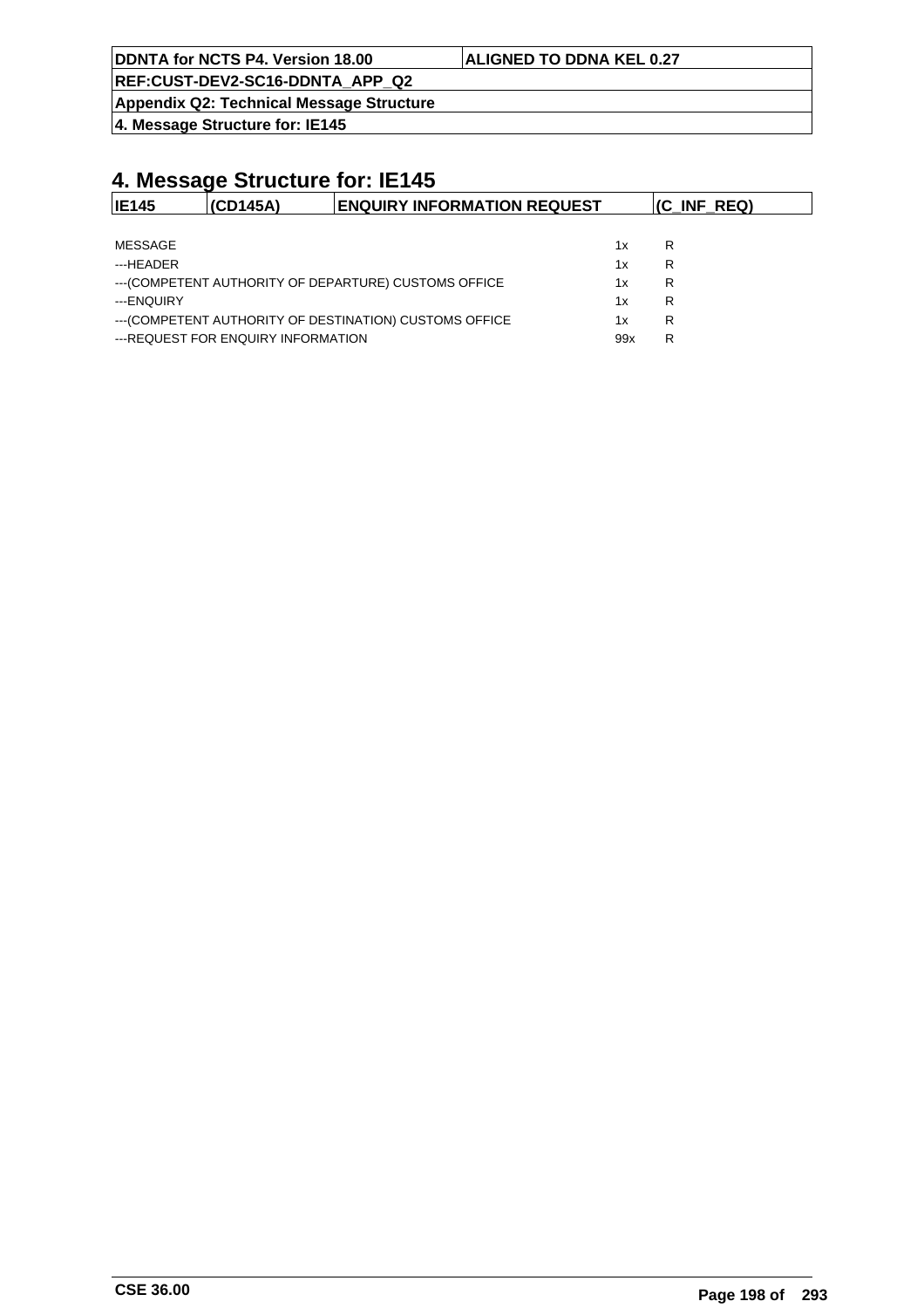**Appendix Q2: Technical Message Structure 4. Message Structure for: IE145**

| Syntax identifier                                      | R | a4              | 21  |        |
|--------------------------------------------------------|---|-----------------|-----|--------|
| Syntax version number                                  | R | n1              | 22  |        |
| Message sender                                         | R | an35            |     |        |
| Sender identification code qualifier                   | O | an $4$          |     |        |
| Message recipient                                      | R | an35            |     |        |
| Recipient identification code qualifier                | O | an. $4$         |     |        |
| Date of preparation                                    | R | n <sub>6</sub>  |     |        |
| Time of preparation                                    | R | n4              |     |        |
| Interchange control reference                          | R | an.14           |     |        |
| Recipient's reference/password                         | O | an.14           |     |        |
| Recipient's reference/password qualifier               | O | an <sub>2</sub> |     |        |
| Application reference                                  | O | an.14           |     |        |
| Priority                                               | O | a <sub>1</sub>  |     |        |
| Acknowledgement request                                | O | n1              | 27  |        |
| Communications agreement id                            | O | an35            |     |        |
| <b>Test indicator</b>                                  | O | n1              | 27  | TR9085 |
| Message identification                                 | R | an. $.14$       |     |        |
| Message type                                           | R | an.6            | 60  |        |
| Common access reference                                | O | an35            |     |        |
| ---HEADER                                              |   |                 |     |        |
| Document/reference number                              | R | an.21           |     |        |
| ---(COMPETENT AUTHORITY OF DEPARTURE) CUSTOMS OFFICE   |   |                 |     |        |
| Reference number                                       | R | an8             |     |        |
| <b>Contact person Details</b>                          | O | an140           |     |        |
| Contact person Details LNG                             | O | a2              | 12  | TR0099 |
| ---ENQUIRY                                             |   |                 |     |        |
| Enquiry request date                                   | R | n8              |     |        |
| ---(COMPETENT AUTHORITY OF DESTINATION) CUSTOMS OFFICE |   |                 |     |        |
| Reference number                                       | R | an <sub>8</sub> |     |        |
| <b>Contact person Details</b>                          | O | an140           |     |        |
| Contact person Details LNG                             | O | a2              | 12  | TR0099 |
| <b>Reply Address</b>                                   | O | an140           |     |        |
| <b>Reply Address LNG</b>                               | O | a <sub>2</sub>  | 12  | TR0099 |
| ---REQUEST FOR ENQUIRY INFORMATION                     |   |                 |     |        |
| Requested Information Code                             | R | n1              | 118 | R002   |
| <b>Requested Information Text</b>                      | D | an140           |     | C330   |
| <b>Requested Information Text LNG</b>                  | O | a2              | 12  | TR0099 |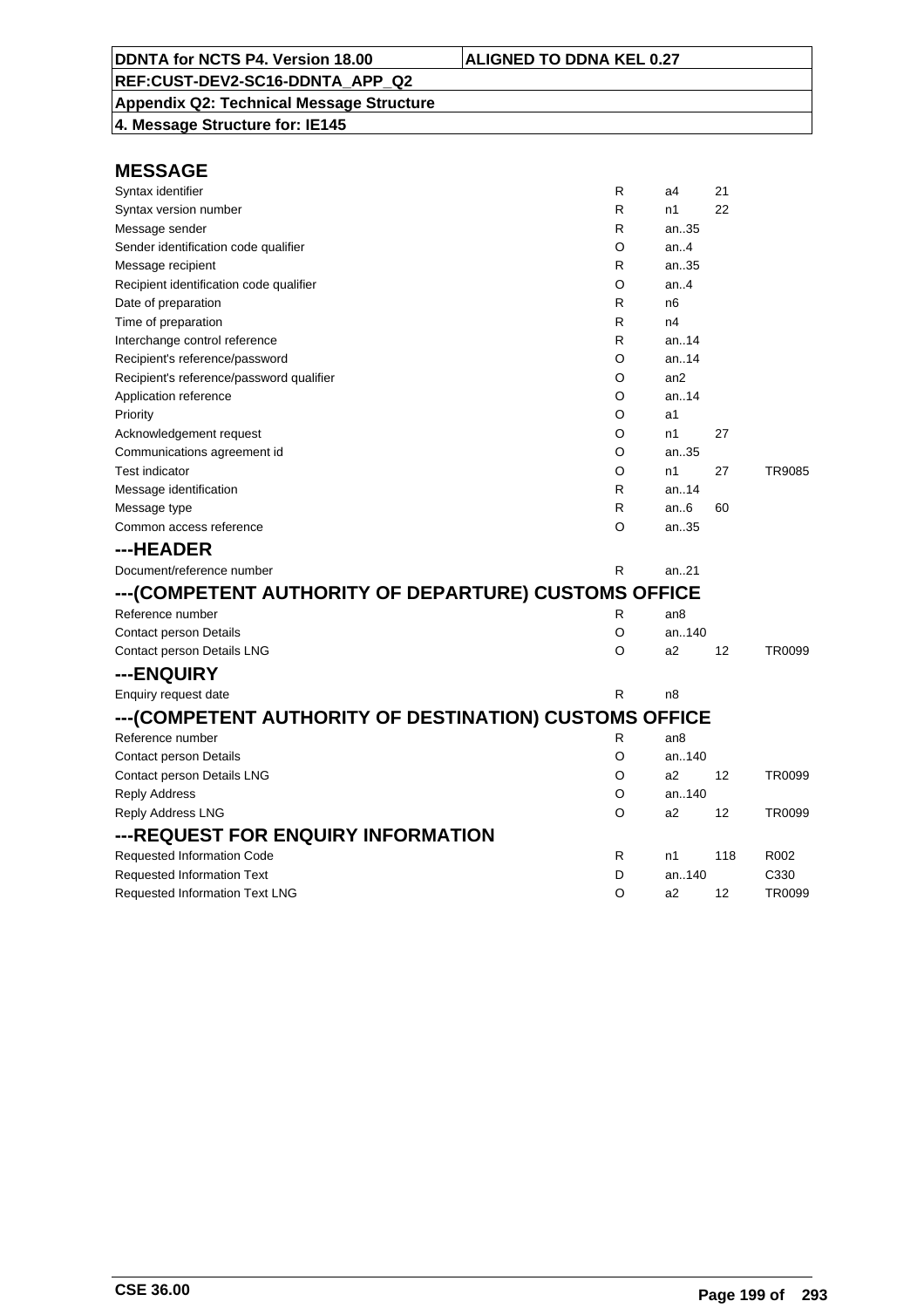**REF:CUST-DEV2-SC16-DDNTA\_APP\_Q2**

**Appendix Q2: Technical Message Structure**

**4. Message Structure for: IE150**

| <b>IE150</b>    | (CD150A)                  | <b>RECOVERY REQUEST</b>                                        |     |   | (C_REC_REQ)       |
|-----------------|---------------------------|----------------------------------------------------------------|-----|---|-------------------|
|                 |                           |                                                                |     |   |                   |
| MESSAGE         |                           |                                                                | 1x  | R |                   |
| ---HEADER       |                           |                                                                | 1x  | R |                   |
| ---INFORMATION  |                           |                                                                | 1x  | R |                   |
|                 | --- GUARANTEE INFORMATION |                                                                | 99x | D | C <sub>004</sub>  |
| ------GUARANTOR |                           |                                                                | 1x  | D | C <sub>0</sub> 14 |
|                 |                           | --- (COMPETENT AUTHORITY OF REQUESTED COUNTRY) CUSTOMS OFFICE  | 1x  | R |                   |
|                 |                           | --- (COMPETENT AUTHORITY OF REQUESTING COUNTRY) CUSTOMS OFFICE | 1x  | R |                   |
| ---RECOVERY     |                           |                                                                | 1x  | R |                   |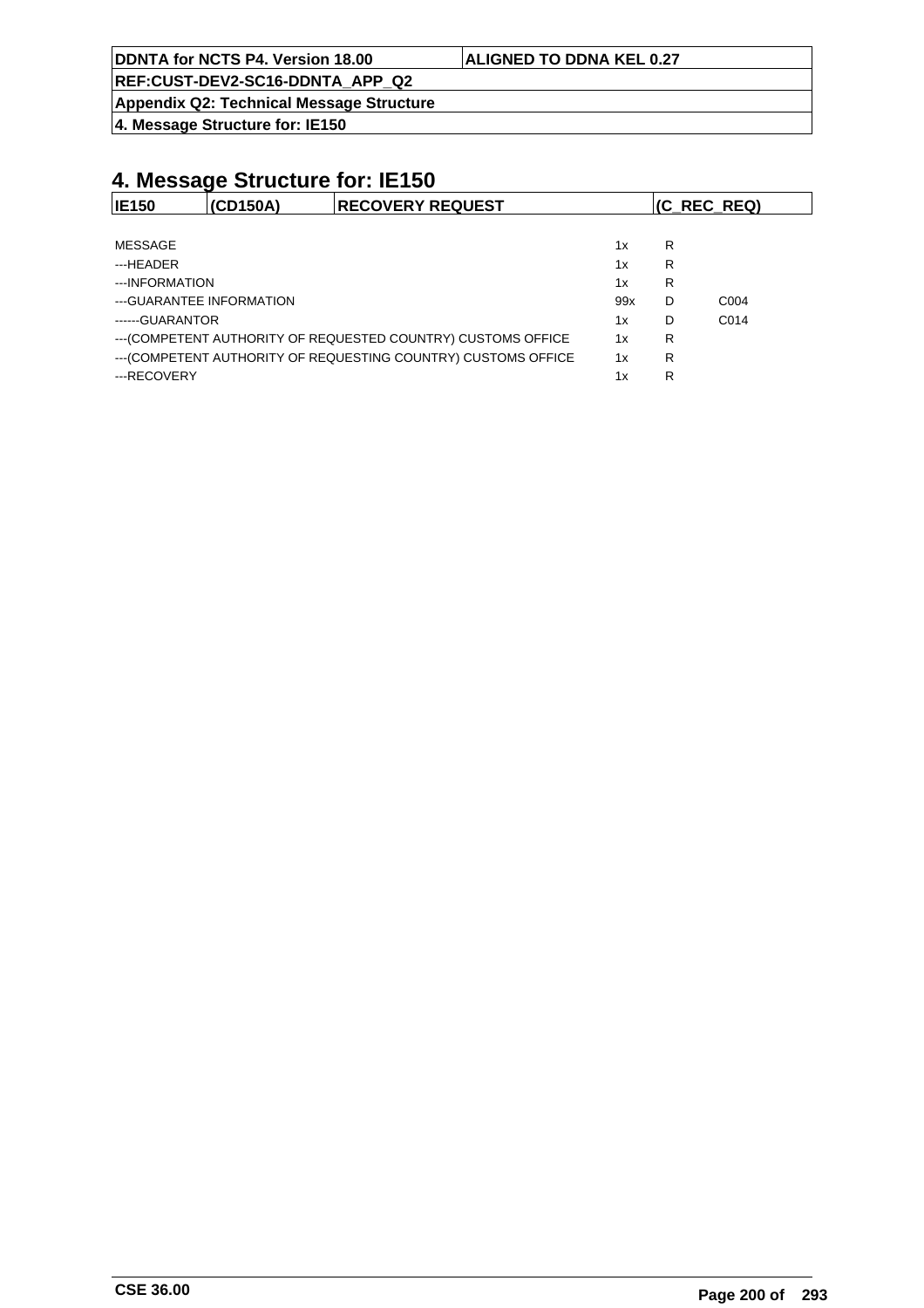**Appendix Q2: Technical Message Structure 4. Message Structure for: IE150**

| Syntax identifier                                              | R | a4              | 21 |        |
|----------------------------------------------------------------|---|-----------------|----|--------|
| Syntax version number                                          | R | n1              | 22 |        |
| Message sender                                                 | R | an.35           |    |        |
| Sender identification code qualifier                           | O | an4             |    |        |
| Message recipient                                              | R | an35            |    |        |
| Recipient identification code qualifier                        | O | an.4            |    |        |
| Date of preparation                                            | R | n6              |    |        |
| Time of preparation                                            | R | n4              |    |        |
| Interchange control reference                                  | R | an14            |    |        |
| Recipient's reference/password                                 | O | an14            |    |        |
| Recipient's reference/password qualifier                       | O | an2             |    |        |
| Application reference                                          | O | an.14           |    |        |
| Priority                                                       | O | a1              |    |        |
| Acknowledgement request                                        | O | n1              | 27 |        |
| Communications agreement id                                    | O | an35            |    |        |
| <b>Test indicator</b>                                          | O | n1              | 27 | TR9085 |
| Message identification                                         | R | an.14           |    |        |
| Message type                                                   | R | an.6            | 60 |        |
| Common access reference                                        | O | an35            |    |        |
| ---HEADER                                                      |   |                 |    |        |
| Document/reference number                                      | R | an21            |    |        |
| ---INFORMATION                                                 |   |                 |    |        |
| Information text                                               | R | an140           |    |        |
| Information text LNG                                           | O | a2              | 12 | TR0099 |
| Contact person Details                                         | O | an140           |    |        |
| Contact person Details LNG                                     | O | a2              | 12 | TR0099 |
| ---GUARANTEE INFORMATION                                       |   |                 |    |        |
| Guarantee reference number (GRN)                               | R | an24            |    |        |
| ------GUARANTOR                                                |   |                 |    |        |
| Name                                                           | R | an35            |    |        |
| Street and number                                              | R | an35            |    |        |
| Postal code                                                    | R | an9             |    |        |
| City                                                           | R | an35            |    |        |
| NAD LNG                                                        | O | a2              | 12 | TR0099 |
| Contact details in country of competent authority              | R | an140           |    |        |
| tin                                                            | O | an17            |    |        |
| --- (COMPETENT AUTHORITY OF REQUESTED COUNTRY) CUSTOMS OFFICE  |   |                 |    |        |
| Reference number                                               | R | an <sub>8</sub> |    |        |
| --- (COMPETENT AUTHORITY OF REQUESTING COUNTRY) CUSTOMS OFFICE |   |                 |    |        |
| Reference number                                               | R | an8             |    |        |
| ---RECOVERY                                                    |   |                 |    |        |
| Recovery communication date                                    | R | n8              |    |        |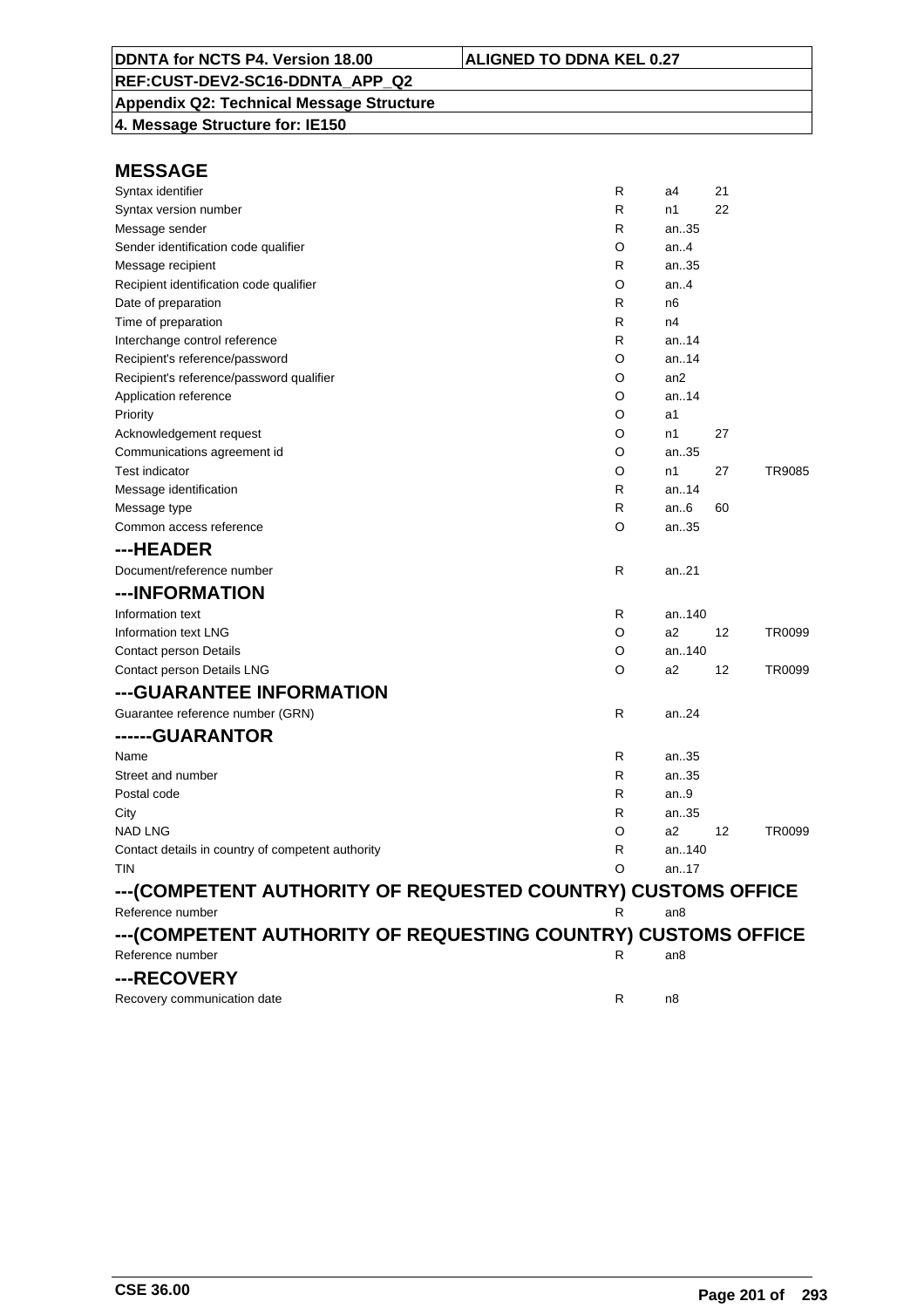**REF:CUST-DEV2-SC16-DDNTA\_APP\_Q2**

**Appendix Q2: Technical Message Structure**

**4. Message Structure for: IE151**

| <b>IE151</b>              | (CD151A) | <b>IRECOVERY ACCEPTANCE</b><br><b>INOTIFICATION</b>            |     |   | (C REC ACC)      |
|---------------------------|----------|----------------------------------------------------------------|-----|---|------------------|
|                           |          |                                                                |     |   |                  |
| <b>MESSAGE</b>            |          |                                                                | 1x  | R |                  |
| ---HEADER                 |          |                                                                | 1x  | R |                  |
| ---INFORMATION            |          |                                                                | 1x  | O |                  |
| --- GUARANTEE INFORMATION |          |                                                                | 99x | D | C <sub>025</sub> |
| ------GUARANTOR           |          |                                                                | 1x  | D | C <sub>014</sub> |
|                           |          | --- (COMPETENT AUTHORITY OF REQUESTED COUNTRY) CUSTOMS OFFICE  | 1x  | R |                  |
|                           |          | --- (COMPETENT AUTHORITY OF REQUESTING COUNTRY) CUSTOMS OFFICE | 1x  | R |                  |
| ---RECOVERY               |          |                                                                | 1x  | R |                  |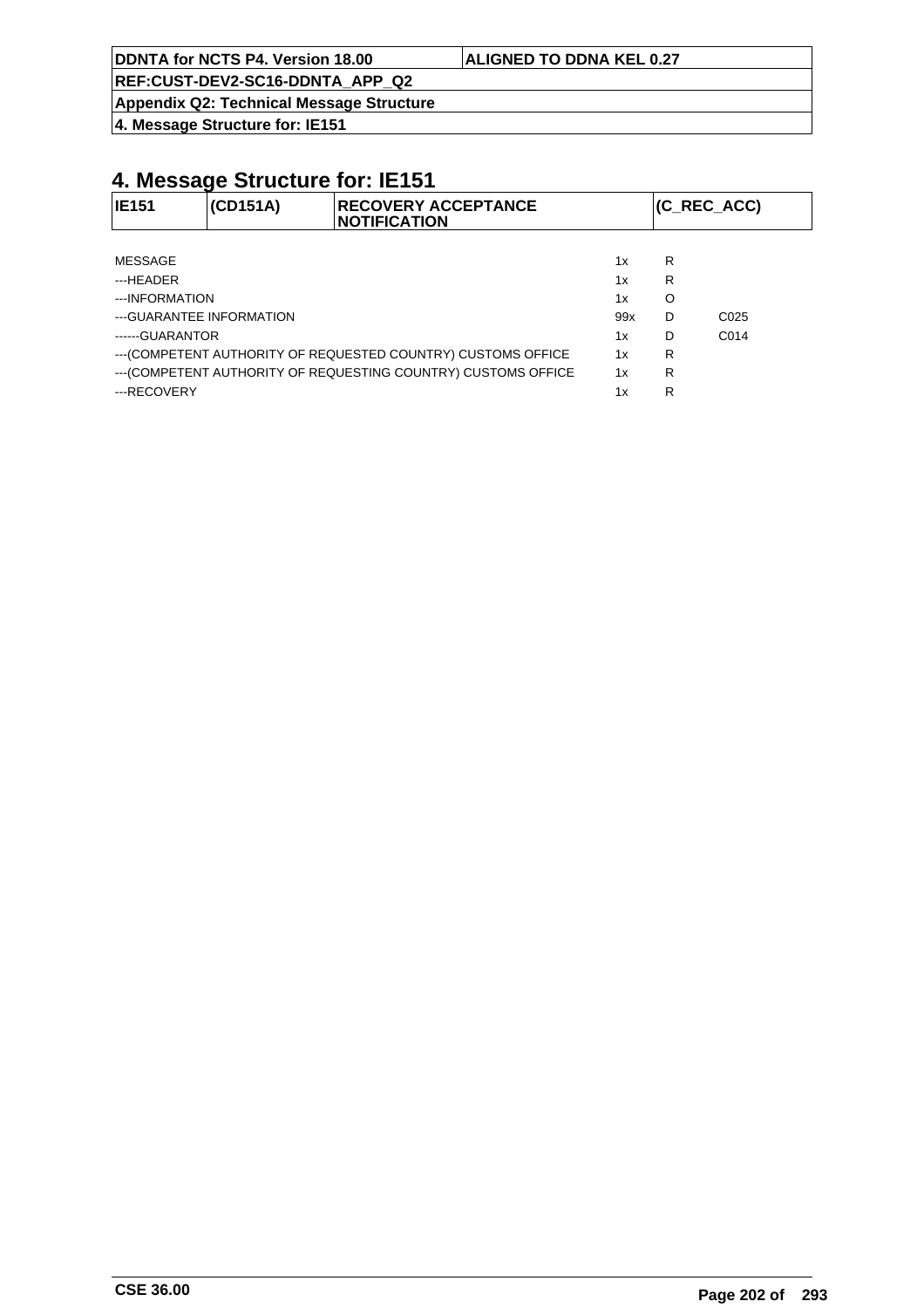**Appendix Q2: Technical Message Structure 4. Message Structure for: IE151**

| Syntax identifier                                             | R  | a4     | 21 |                  |
|---------------------------------------------------------------|----|--------|----|------------------|
| Syntax version number                                         | R  | n1     | 22 |                  |
| Message sender                                                | R  | an35   |    |                  |
| Sender identification code qualifier                          | O  | an $4$ |    |                  |
| Message recipient                                             | R  | an.35  |    |                  |
| Recipient identification code qualifier                       | O  | an4    |    |                  |
| Date of preparation                                           | R  | n6     |    |                  |
| Time of preparation                                           | R  | n4     |    |                  |
| Interchange control reference                                 | R  | an14   |    |                  |
| Recipient's reference/password                                | O  | an14   |    |                  |
| Recipient's reference/password qualifier                      | O  | an2    |    |                  |
| Application reference                                         | O  | an.14  |    |                  |
| Priority                                                      | O  | a1     |    |                  |
| Acknowledgement request                                       | O  | n1     | 27 |                  |
| Communications agreement id                                   | O  | an35   |    |                  |
| <b>Test indicator</b>                                         | O  | n1     | 27 | TR9085           |
| Message identification                                        | R  | an.14  |    |                  |
| Message type                                                  | R  | an.6   | 60 |                  |
| Common access reference                                       | O  | an35   |    |                  |
| ---HEADER                                                     |    |        |    |                  |
| Document/reference number                                     | R  | an21   |    |                  |
| ---INFORMATION                                                |    |        |    |                  |
| Information (on paper) available                              | O  | n1     | 27 | R <sub>230</sub> |
| Information text                                              | R  | an140  |    |                  |
| Information text LNG                                          | O  | a2     | 12 | TR0099           |
| Contact person Details                                        | O  | an140  |    |                  |
| Contact person Details LNG                                    | O  | a2     | 12 | TR0099           |
| --- GUARANTEE INFORMATION                                     |    |        |    |                  |
| Guarantee reference number (GRN)                              | R  | an24   |    |                  |
| ------GUARANTOR                                               |    |        |    |                  |
| Name                                                          | R  | an35   |    |                  |
| Street and number                                             | R  | an35   |    |                  |
| Postal code                                                   | R  | an9    |    |                  |
| City                                                          | R  | an35   |    |                  |
| <b>NAD LNG</b>                                                | O  | a2     | 12 | TR0099           |
| Contact details in country of competent authority             | R  | an140  |    |                  |
| <b>TIN</b>                                                    | O  | an17   |    |                  |
| ---(COMPETENT AUTHORITY OF REQUESTED COUNTRY) CUSTOMS OFFICE  |    |        |    |                  |
| Reference number                                              | R  | an8    |    |                  |
| ---(COMPETENT AUTHORITY OF REQUESTING COUNTRY) CUSTOMS OFFICE |    |        |    |                  |
| Reference number                                              | R. | an8    |    |                  |
| ---RECOVERY                                                   |    |        |    |                  |
| Recovery communication date                                   | R  | n8     |    |                  |
| Recovery Acceptance                                           | R  | n1     | 27 | R <sub>230</sub> |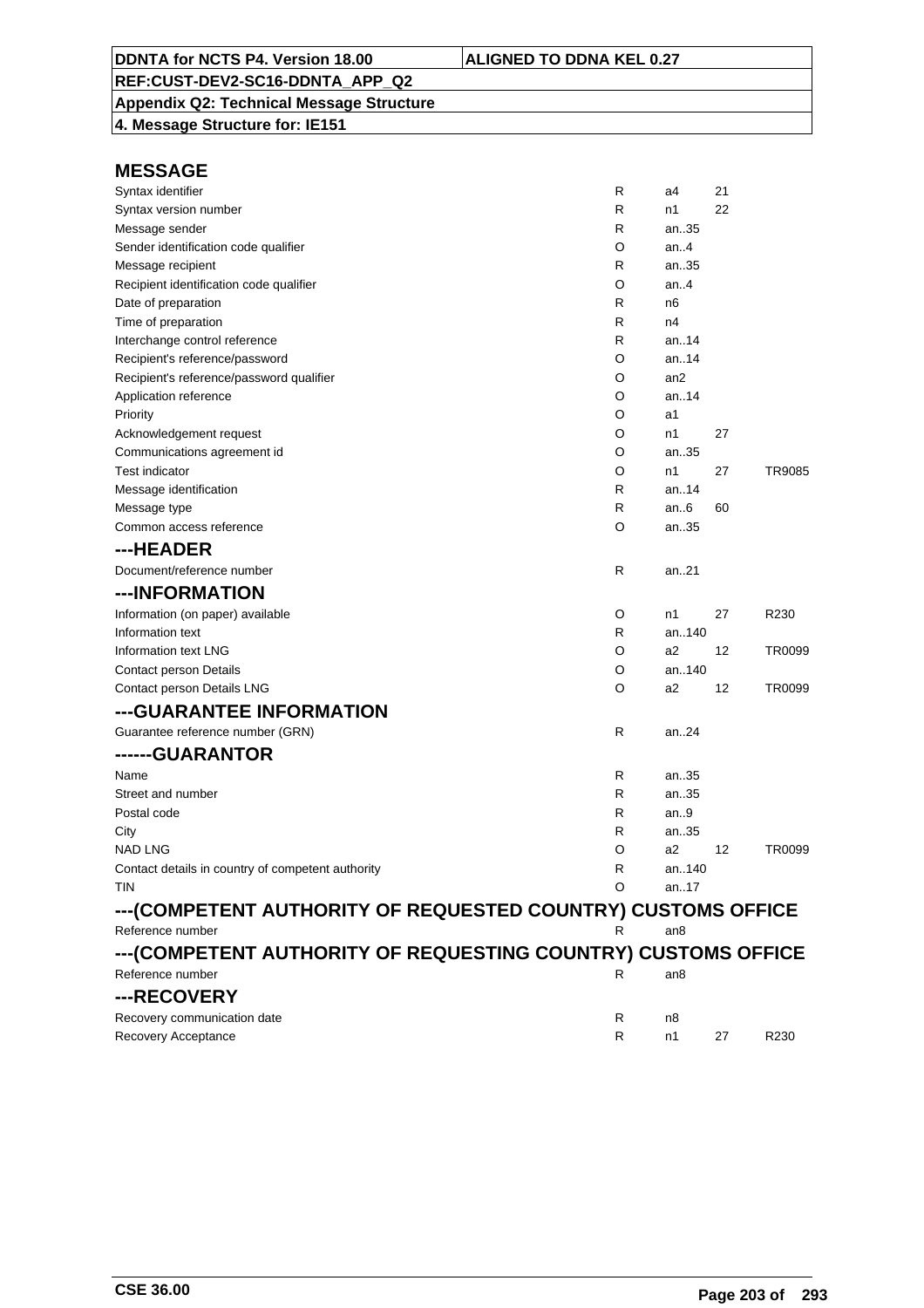|  | DDNTA for NCTS P4. Version 18.00 |  |  |  |  |
|--|----------------------------------|--|--|--|--|
|--|----------------------------------|--|--|--|--|

#### **ALIGNED TO DDNA KEL 0.27**

**REF:CUST-DEV2-SC16-DDNTA\_APP\_Q2**

**Appendix Q2: Technical Message Structure**

**4. Message Structure for: IE152**

| <b>IE152</b>   | (CD152A) | <b>RECOVERY DISPATCH NOTIFICATION</b>                 |    | $(C$ REC DIS) |
|----------------|----------|-------------------------------------------------------|----|---------------|
|                |          |                                                       |    |               |
| MESSAGE        |          |                                                       | 1x | R             |
| ---HEADER      |          |                                                       | 1x | R             |
|                |          | --- (COMPETENT AUTHORITY OF DEPARTURE) CUSTOMS OFFICE | 1x | R             |
|                |          | --- (COMPETENT AUTHORITY FOR RECOVERY) CUSTOMS OFFICE | 1x | R             |
| ---INFORMATION |          |                                                       | 1x | O             |
| ---RECOVERY    |          |                                                       | 1x | R             |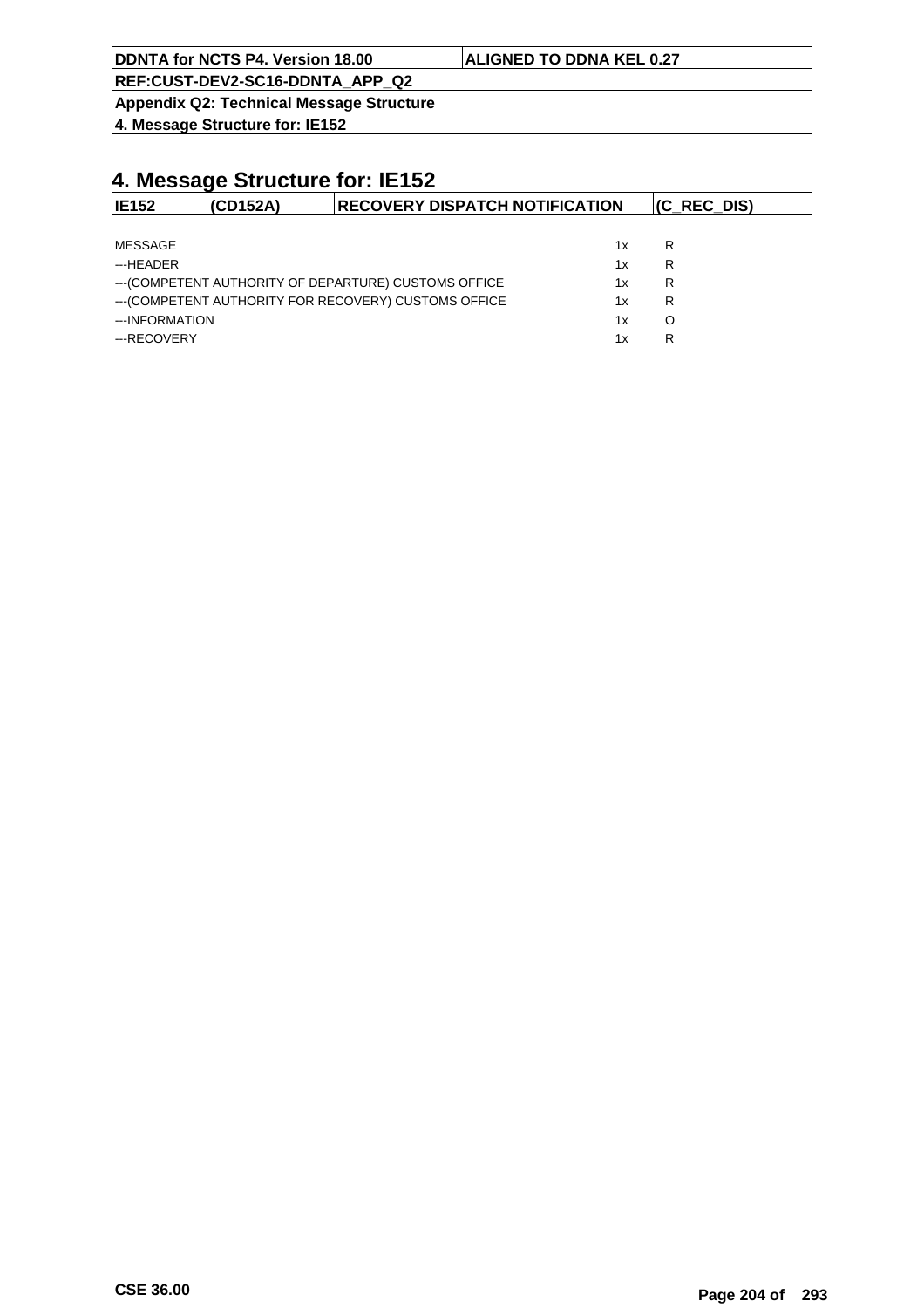**Appendix Q2: Technical Message Structure 4. Message Structure for: IE152**

| Syntax identifier                                    | R | a4              | 21 |               |
|------------------------------------------------------|---|-----------------|----|---------------|
| Syntax version number                                | R | n1              | 22 |               |
| Message sender                                       | R | an35            |    |               |
| Sender identification code qualifier                 | O | an.4            |    |               |
| Message recipient                                    | R | an35            |    |               |
| Recipient identification code qualifier              | O | an4             |    |               |
| Date of preparation                                  | R | n <sub>6</sub>  |    |               |
| Time of preparation                                  | R | n4              |    |               |
| Interchange control reference                        | R | an. $.14$       |    |               |
| Recipient's reference/password                       | O | an14            |    |               |
| Recipient's reference/password qualifier             | O | an2             |    |               |
| Application reference                                | O | an.14           |    |               |
| Priority                                             | O | a1              |    |               |
| Acknowledgement request                              | O | n1              | 27 |               |
| Communications agreement id                          | O | an35            |    |               |
| <b>Test indicator</b>                                | O | n1              | 27 | <b>TR9085</b> |
| Message identification                               | R | an14            |    |               |
| Message type                                         | R | an6             | 60 |               |
| Common access reference                              | O | an35            |    |               |
| ---HEADER                                            |   |                 |    |               |
| Document/reference number                            | R | an21            |    |               |
| ---(COMPETENT AUTHORITY OF DEPARTURE) CUSTOMS OFFICE |   |                 |    |               |
| Reference number                                     | R | an <sub>8</sub> |    |               |
| ---(COMPETENT AUTHORITY FOR RECOVERY) CUSTOMS OFFICE |   |                 |    |               |
| Reference number                                     | R | an <sub>8</sub> |    |               |
| ---INFORMATION                                       |   |                 |    |               |
| Information text                                     | R | an140           |    |               |
| Information text LNG                                 | O | a2              | 12 | <b>TR0099</b> |
| Contact person Details                               | O | an140           |    |               |
| Contact person Details LNG                           | O | a2              | 12 | TR0099        |
| ---RECOVERY                                          |   |                 |    |               |
| <b>Collection Date</b>                               | R | n8              |    |               |
|                                                      |   |                 |    |               |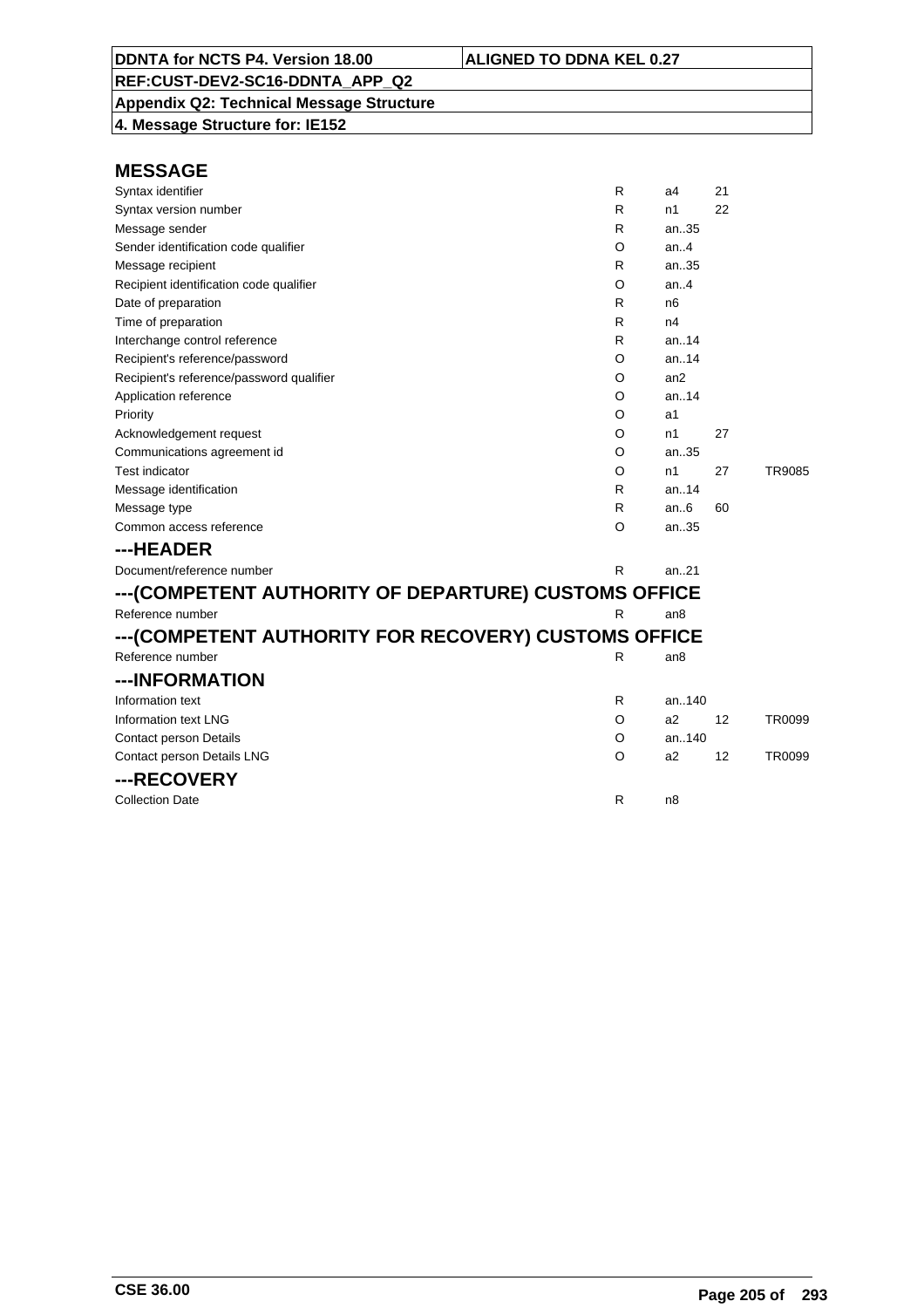| DDNTA for NCTS P4. Version 18.00 | <b>ALIGNED TO DDNA KEL 0.27</b> |
|----------------------------------|---------------------------------|
|                                  |                                 |

**Appendix Q2: Technical Message Structure**

**4. Message Structure for: IE200**

| <b>IE200</b>            | (CD200A)                         | <b>GUARANTEE CHECK</b> |     | (C_GUA_CHE) |                  |
|-------------------------|----------------------------------|------------------------|-----|-------------|------------------|
|                         |                                  |                        |     |             |                  |
| MESSAGE                 |                                  |                        | 1x  | R           |                  |
| ---HEADER               |                                  |                        | 1x  | R           |                  |
| --- (PRINCIPAL) TRADER  |                                  |                        | 1x  | R           |                  |
|                         | --- (DEPARTURE) CUSTOMS OFFICE   |                        | 1x  | R           |                  |
| --- (INVOLVED) COUNTRY  |                                  |                        | 99x | R           |                  |
| --- (GUARANTEE) COUNTRY |                                  |                        | 1x  | D           | C <sub>227</sub> |
|                         | --- (DESTINATION) CUSTOMS OFFICE |                        | 1x  | D           | C <sub>233</sub> |
| ---CTL CONTROL          |                                  |                        | 1x  | O           | R <sub>526</sub> |
| ---GUARANTEE            |                                  |                        | 9x  | R           |                  |
|                         | ------ GUARANTEE REFERENCE       |                        | 99x | R           |                  |
| ---GOODS ITEM           |                                  |                        | 99x | D           | TR0527           |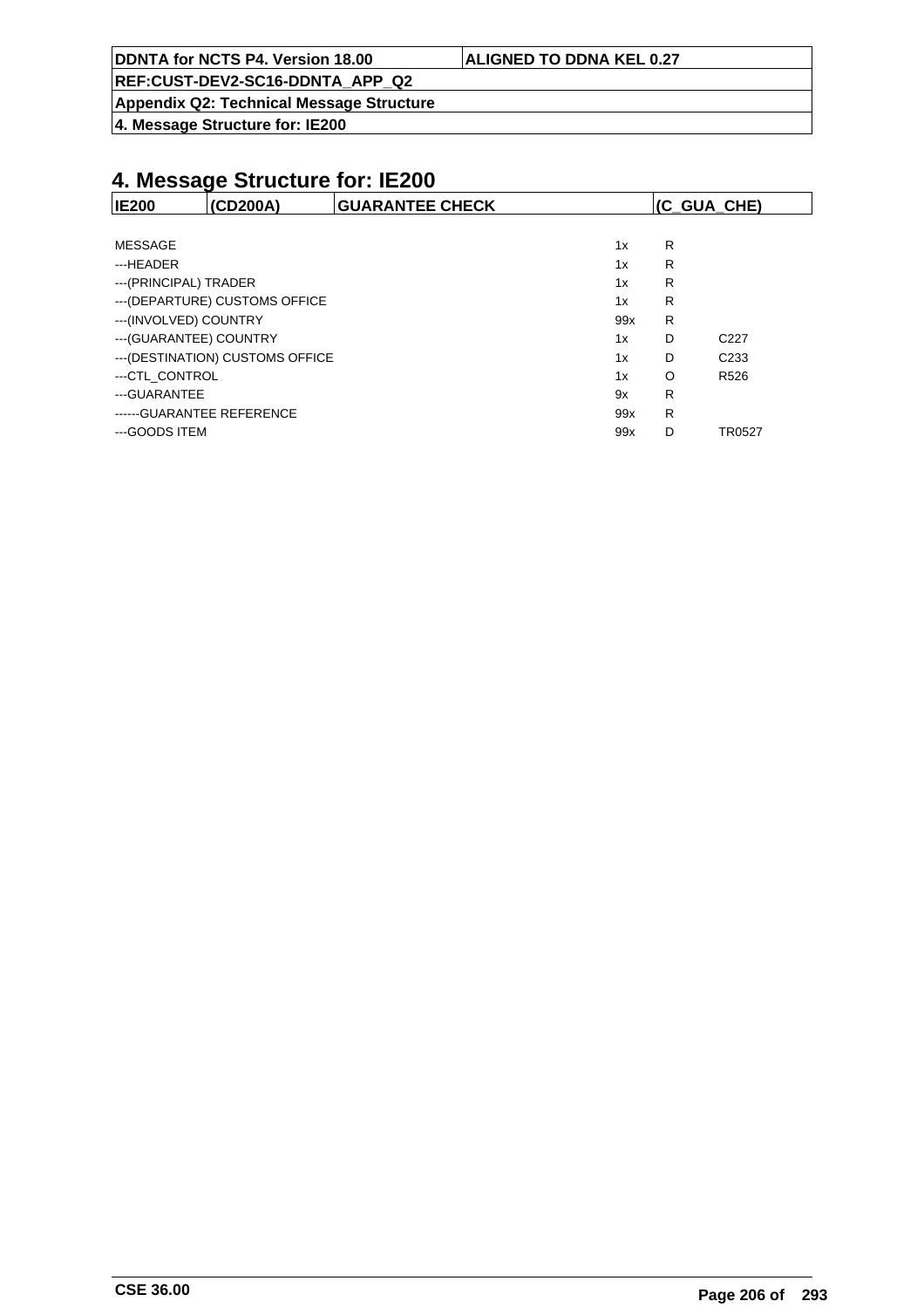## **Appendix Q2: Technical Message Structure**

**4. Message Structure for: IE200**

| Syntax identifier                        | R | a4     | 21 |                  |
|------------------------------------------|---|--------|----|------------------|
| Syntax version number                    | R | n1     | 22 |                  |
| Message sender                           | R | an35   |    |                  |
| Sender identification code qualifier     | O | an4    |    |                  |
| Message recipient                        | R | an35   |    |                  |
| Recipient identification code qualifier  | O | an.4   |    |                  |
| Date of preparation                      | R | n6     |    |                  |
| Time of preparation                      | R | n4     |    |                  |
| Interchange control reference            | R | an14   |    |                  |
| Recipient's reference/password           | O | an14   |    |                  |
| Recipient's reference/password qualifier | O | an2    |    |                  |
| Application reference                    | O | an14   |    |                  |
| Priority                                 | O | a1     |    |                  |
| Acknowledgement request                  | O | n1     | 27 |                  |
| Communications agreement id              | O | an35   |    |                  |
| <b>Test indicator</b>                    | O | n1     | 27 | TR9085           |
| Message identification                   | R | an14   |    |                  |
| Message type                             | R | an6    | 60 |                  |
| Common access reference                  | O | an35   |    |                  |
| ---HEADER                                |   |        |    |                  |
| Document/reference number                | R | an21   |    |                  |
| Acceptance date                          | R | n8     |    |                  |
| ---(PRINCIPAL) TRADER                    |   |        |    |                  |
| <b>TIN</b>                               | R | an17   |    |                  |
| --- (DEPARTURE) CUSTOMS OFFICE           |   |        |    |                  |
| Reference number                         | R | an8    |    |                  |
|                                          |   |        |    |                  |
| ---(INVOLVED) COUNTRY                    |   |        |    |                  |
| Country code                             | R | a2     | 8  |                  |
| ---(GUARANTEE) COUNTRY                   |   |        |    |                  |
| Country code                             | R | a2     | 70 |                  |
| --- (DESTINATION) CUSTOMS OFFICE         |   |        |    |                  |
| Reference number                         | R | an8    |    |                  |
| ---CTL CONTROL                           |   |        |    |                  |
| Sensitive goods flag                     | R | n1     | 27 | R230             |
| Suspended goods flag                     | R | n1     | 27 | R230             |
| ---GUARANTEE                             |   |        |    |                  |
| Guarantee type                           | R | an1    | 51 |                  |
| ------GUARANTEE REFERENCE                |   |        |    |                  |
| Guarantee reference number (GRN)         | R | an24   |    | TR0301           |
| Access code                              | R | an4    |    |                  |
| Amount concerned                         | R | n.15,2 |    | R021             |
| Currency                                 | R | an3    | 48 | R267             |
| ---GOODS ITEM                            |   |        |    |                  |
| Commodity code                           | R | an22   |    | TR0102           |
| Sensitive goods code                     | O | n.2    | 64 | R <sub>156</sub> |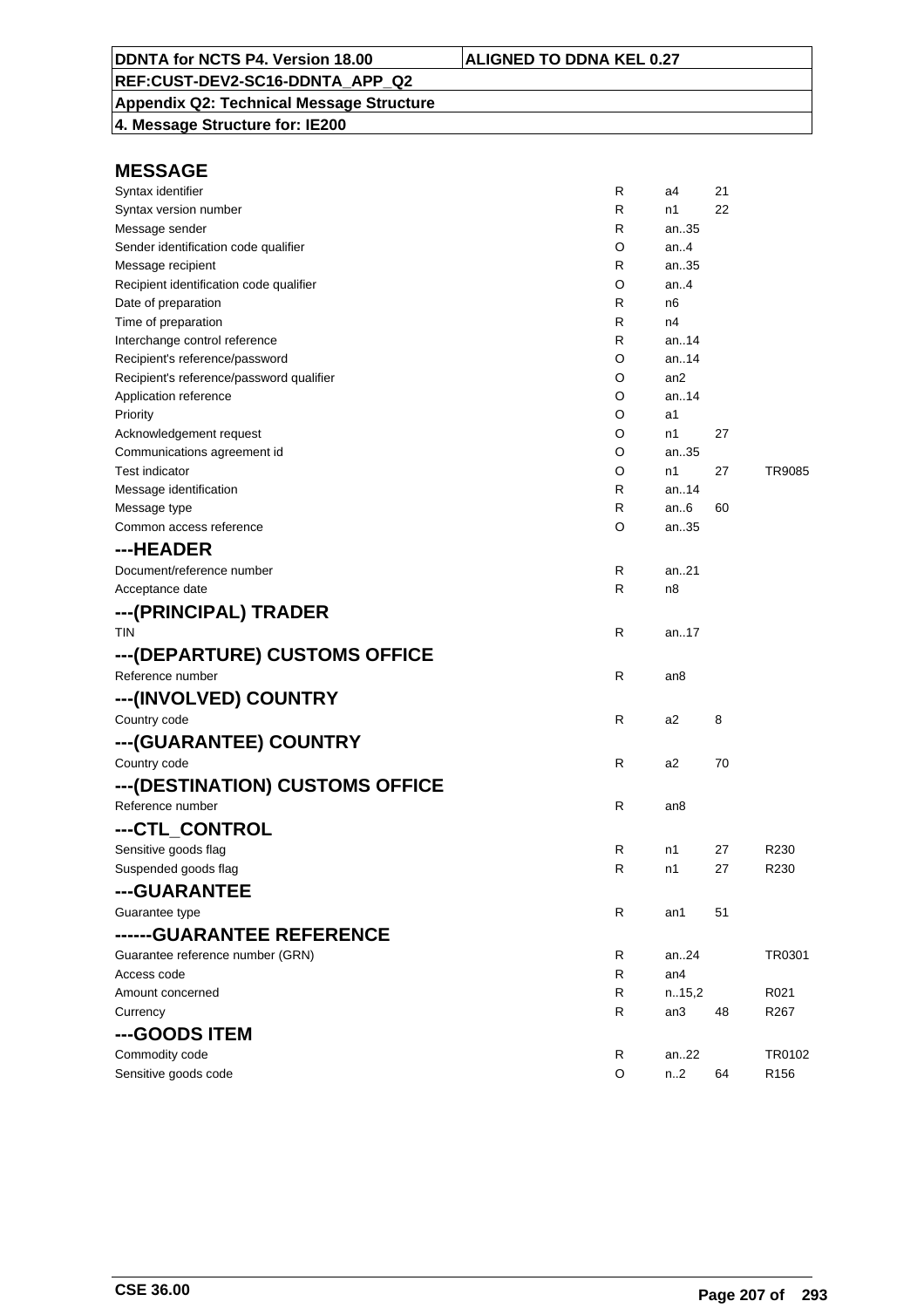| DDNTA for NCTS P4. Version 18.00 | <b>ALIGNED TO DDNA KEL 0.27</b> |
|----------------------------------|---------------------------------|
| REF:CUST-DEV2-SC16-DDNTA APP Q2  |                                 |

**Appendix Q2: Technical Message Structure**

**4. Message Structure for: IE201**

| <b>IE201</b>          | (CD201A)                          | <b>GUARANTEE CHECK RESULT</b> |     | (C_GUA_RES) |        |
|-----------------------|-----------------------------------|-------------------------------|-----|-------------|--------|
|                       |                                   |                               |     |             |        |
| MESSAGE               |                                   |                               | 1x  | R           |        |
| ---HEADER             |                                   |                               | 1x  | R           |        |
| ---(PRINCIPAL) TRADER |                                   |                               | 1x  | R           |        |
|                       | --- (DEPARTURE) CUSTOMS OFFICE    |                               | 1x  | R           |        |
|                       | --- (GUARANTEE) CUSTOMS OFFICE    |                               | 1x  | D           | TR9070 |
| ---GUARANTEE          |                                   |                               | 9x  | R           |        |
|                       | ------ GUARANTEE REFERENCE        |                               | 99x | R           |        |
|                       | ---------INVALID GUARANTEE REASON |                               | 9x  | O           |        |
|                       |                                   |                               |     |             |        |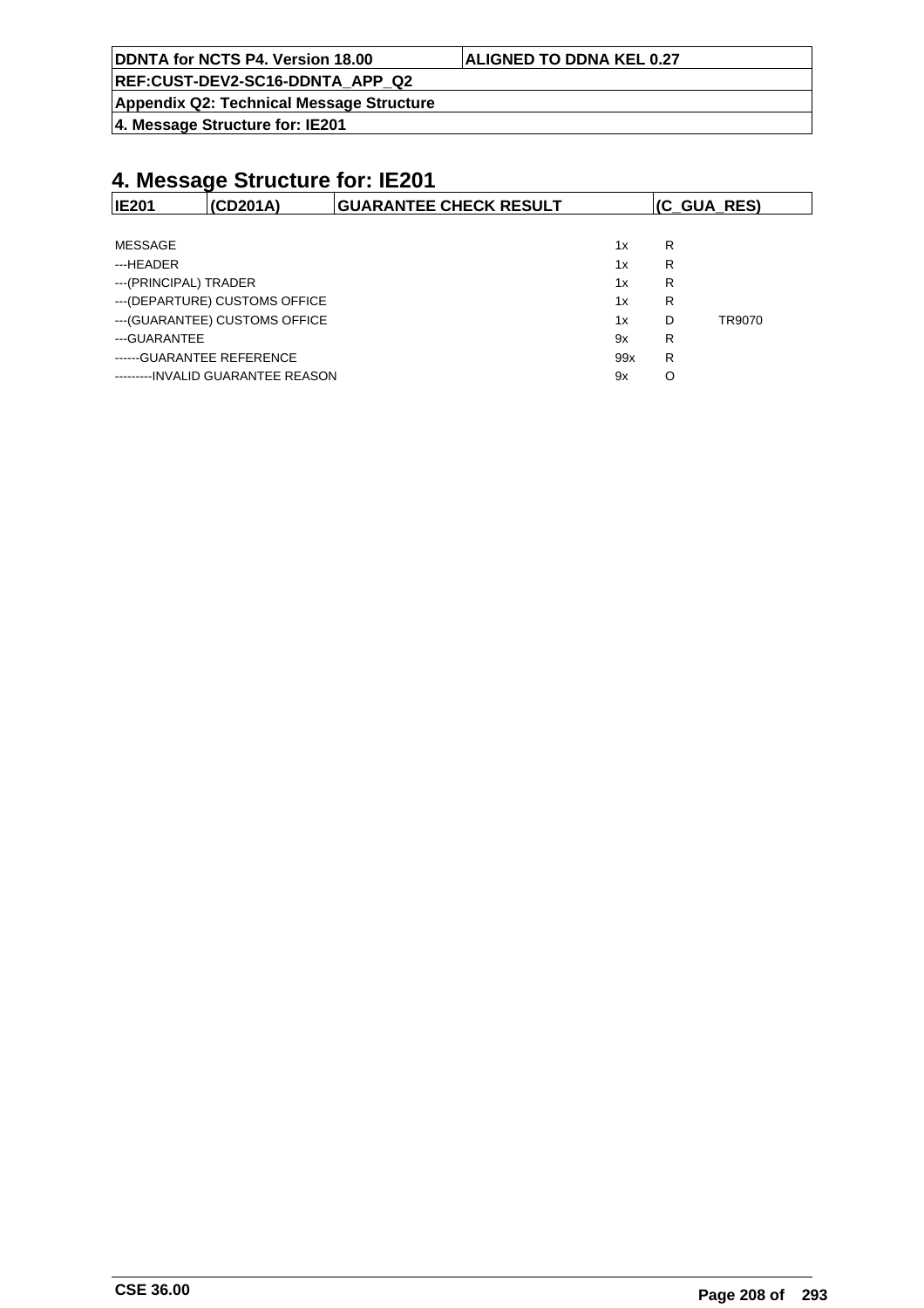**Appendix Q2: Technical Message Structure 4. Message Structure for: IE201**

| Syntax identifier                        | R | a4              | 21 |        |
|------------------------------------------|---|-----------------|----|--------|
| Syntax version number                    | R | n1              | 22 |        |
| Message sender                           | R | an35            |    |        |
| Sender identification code qualifier     | O | an4             |    |        |
| Message recipient                        | R | an35            |    |        |
| Recipient identification code qualifier  | O | an4             |    |        |
| Date of preparation                      | R | n <sub>6</sub>  |    |        |
| Time of preparation                      | R | n4              |    |        |
| Interchange control reference            | R | an.14           |    |        |
| Recipient's reference/password           | O | an.14           |    |        |
| Recipient's reference/password qualifier | O | an <sub>2</sub> |    |        |
| Application reference                    | O | an14            |    |        |
| Priority                                 | O | a1              |    |        |
| Acknowledgement request                  | O | n1              | 27 |        |
| Communications agreement id              | O | an35            |    |        |
| <b>Test indicator</b>                    | O | n1              | 27 | TR9085 |
| Message identification                   | R | an14            |    |        |
| Message type                             | R | an.6            | 60 |        |
| Common access reference                  | O | an35            |    |        |
| ---HEADER                                |   |                 |    |        |
| Document/reference number                | R | an.21           |    |        |
| ---(PRINCIPAL) TRADER                    |   |                 |    |        |
| <b>TIN</b>                               | R | an.17           |    |        |
| ---(DEPARTURE) CUSTOMS OFFICE            |   |                 |    |        |
| Reference number                         | R | an8             |    |        |
| ---(GUARANTEE) CUSTOMS OFFICE            |   |                 |    |        |
| Reference number                         | R | an8             |    |        |
| ---GUARANTEE                             |   |                 |    |        |
| Guarantee type                           | R | an1             | 51 |        |
| ------GUARANTEE REFERENCE                |   |                 |    |        |
| Guarantee reference number (GRN)         | R | an24            |    | TR0301 |
| ---------INVALID GUARANTEE REASON        |   |                 |    |        |
| Invalid guarantee reason code            | R | an3             | 52 |        |
|                                          |   |                 |    |        |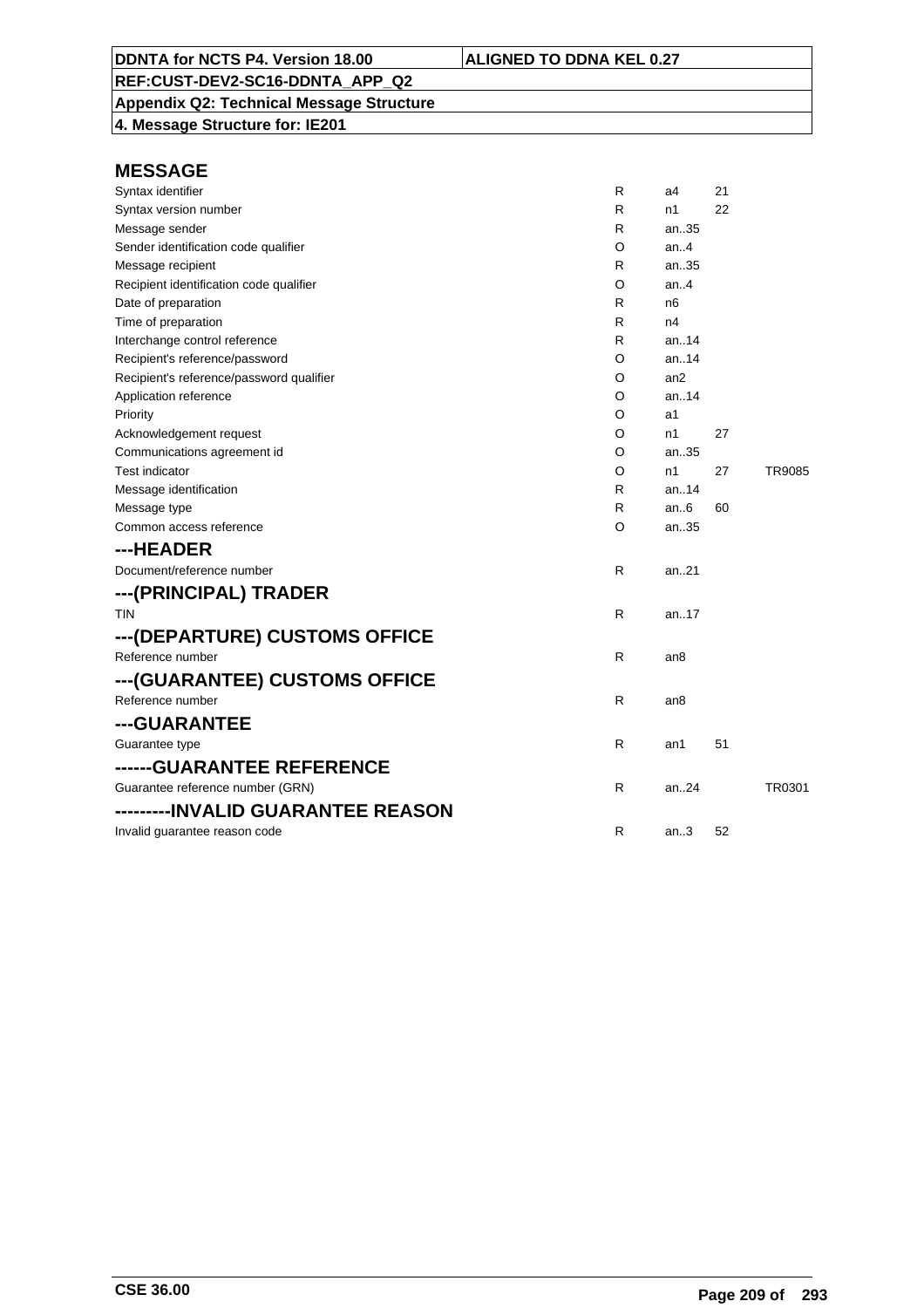| DDNTA for NCTS P4. Version 18.00 | <b>ALIGNED TO DDNA KEL 0.27</b> |
|----------------------------------|---------------------------------|
|----------------------------------|---------------------------------|

**Appendix Q2: Technical Message Structure**

**4. Message Structure for: IE203**

| <b>IE203</b>            | (CD203A)                         | <b>GUARANTEE USE</b> |     | (C_GUA_USE) |                  |
|-------------------------|----------------------------------|----------------------|-----|-------------|------------------|
|                         |                                  |                      |     |             |                  |
| MESSAGE                 |                                  |                      | 1x  | R           |                  |
| ---HEADER               |                                  |                      | 1x  | R           |                  |
| ---(PRINCIPAL) TRADER   |                                  |                      | 1x  | R           |                  |
|                         | --- (DEPARTURE) CUSTOMS OFFICE   |                      | 1x  | R           |                  |
| ---(INVOLVED) COUNTRY   |                                  |                      | 99x | R           |                  |
| --- (GUARANTEE) COUNTRY |                                  |                      | 1x  | D           | C <sub>227</sub> |
|                         | --- (DESTINATION) CUSTOMS OFFICE |                      | 1x  | D           | C <sub>233</sub> |
| ---CTL CONTROL          |                                  |                      | 1x  | $\Omega$    | R <sub>526</sub> |
| ---GUARANTEE            |                                  |                      | 9x  | R           |                  |
|                         | ------ GUARANTEE REFERENCE       |                      | 99x | R           |                  |
| ---GOODS ITEM           |                                  |                      | 99x | D           | TR0527           |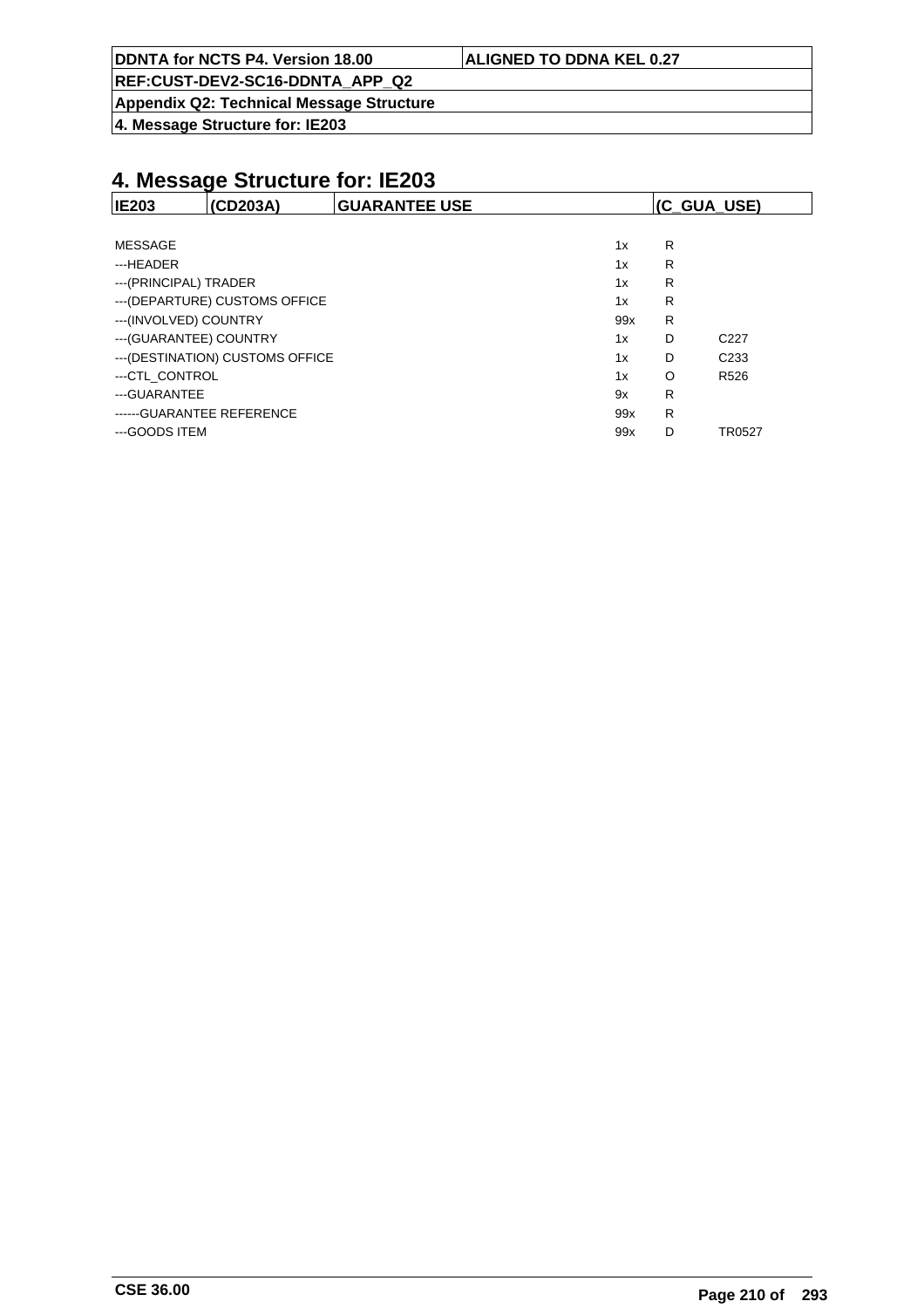# **Appendix Q2: Technical Message Structure**

**4. Message Structure for: IE203**

| Syntax identifier                        | R            | a4     | 21 |                  |
|------------------------------------------|--------------|--------|----|------------------|
| Syntax version number                    | R            | n1     | 22 |                  |
| Message sender                           | R            | an35   |    |                  |
| Sender identification code qualifier     | O            | an.4   |    |                  |
| Message recipient                        | R            | an35   |    |                  |
| Recipient identification code qualifier  | O            | an.4   |    |                  |
| Date of preparation                      | R            | n6     |    |                  |
| Time of preparation                      | R            | n4     |    |                  |
| Interchange control reference            | R            | an.14  |    |                  |
| Recipient's reference/password           | O            | an14   |    |                  |
| Recipient's reference/password qualifier | O            | an2    |    |                  |
| Application reference                    | O            | an14   |    |                  |
| Priority                                 | O            | a1     |    |                  |
| Acknowledgement request                  | O            | n1     | 27 |                  |
| Communications agreement id              | O            | an35   |    |                  |
| <b>Test indicator</b>                    | O            | n1     | 27 | TR9085           |
| Message identification                   | R            | an14   |    |                  |
| Message type                             | R            | an.6   | 60 |                  |
| Common access reference                  | O            | an35   |    |                  |
| ---HEADER                                |              |        |    |                  |
| Document/reference number                | R            | an21   |    |                  |
| Acceptance date                          | R            | n8     |    |                  |
| ---(PRINCIPAL) TRADER                    |              |        |    |                  |
| <b>TIN</b>                               | $\mathsf{R}$ | an17   |    |                  |
| ---(DEPARTURE) CUSTOMS OFFICE            |              |        |    |                  |
| Reference number                         | $\mathsf{R}$ | an8    |    |                  |
|                                          |              |        |    |                  |
| ---(INVOLVED) COUNTRY                    |              |        |    |                  |
| Country code                             | R            | a2     | 8  |                  |
| ---(GUARANTEE) COUNTRY                   |              |        |    |                  |
| Country code                             | $\mathsf{R}$ | a2     | 70 |                  |
| ---(DESTINATION) CUSTOMS OFFICE          |              |        |    |                  |
| Reference number                         | R            | an8    |    |                  |
| ---CTL_CONTROL                           |              |        |    |                  |
| Sensitive goods flag                     | R            | n1     | 27 | R230             |
| Suspended goods flag                     | R            | n1     | 27 | R230             |
| ---GUARANTEE                             |              |        |    |                  |
| Guarantee type                           | R            | an1    | 51 |                  |
| ------GUARANTEE REFERENCE                |              |        |    |                  |
| Guarantee reference number (GRN)         | R            | an24   |    | TR0301           |
| Access code                              | R            | an4    |    |                  |
| Amount concerned                         | R            | n.15,2 |    | R021             |
| Currency                                 | R            | an3    | 48 | R <sub>267</sub> |
| ---GOODS ITEM                            |              |        |    |                  |
| Commodity code                           | R            | an22   |    | TR0102           |
| Sensitive goods code                     | O            | n.2    | 64 | R <sub>156</sub> |
|                                          |              |        |    |                  |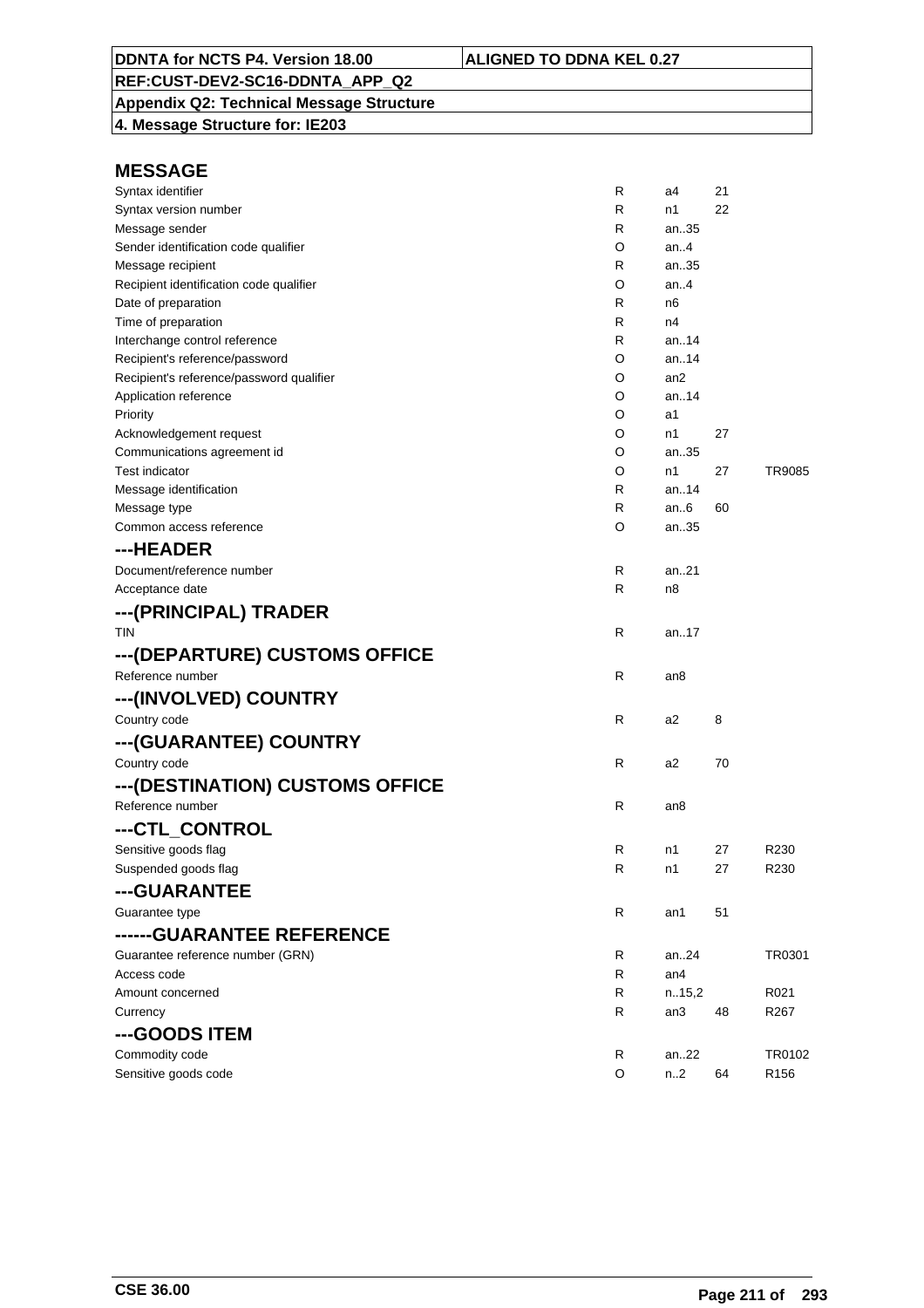| DDNTA for NCTS P4. Version 18.00 | <b>ALIGNED TO DDNA KEL 0.27</b> |
|----------------------------------|---------------------------------|
| REF:CUST-DEV2-SC16-DDNTA APP Q2  |                                 |

**Appendix Q2: Technical Message Structure**

**4. Message Structure for: IE204**

| <b>IE204</b>   | (CD204A)                       | <b>GUARANTEE USE CANCELLATION</b> |     | (C_GUA_CAN) |
|----------------|--------------------------------|-----------------------------------|-----|-------------|
|                |                                |                                   |     |             |
| <b>MESSAGE</b> |                                |                                   | 1x  | R           |
| ---HEADER      |                                |                                   | 1x  | R           |
|                | --- (DEPARTURE) CUSTOMS OFFICE |                                   | 1x  | R           |
|                | --- (GUARANTEE) CUSTOMS OFFICE |                                   | 1x  | R           |
| ---GUARANTEE   |                                |                                   | 9x  | R           |
|                | ------GUARANTEE REFERENCE      |                                   | 99x | R           |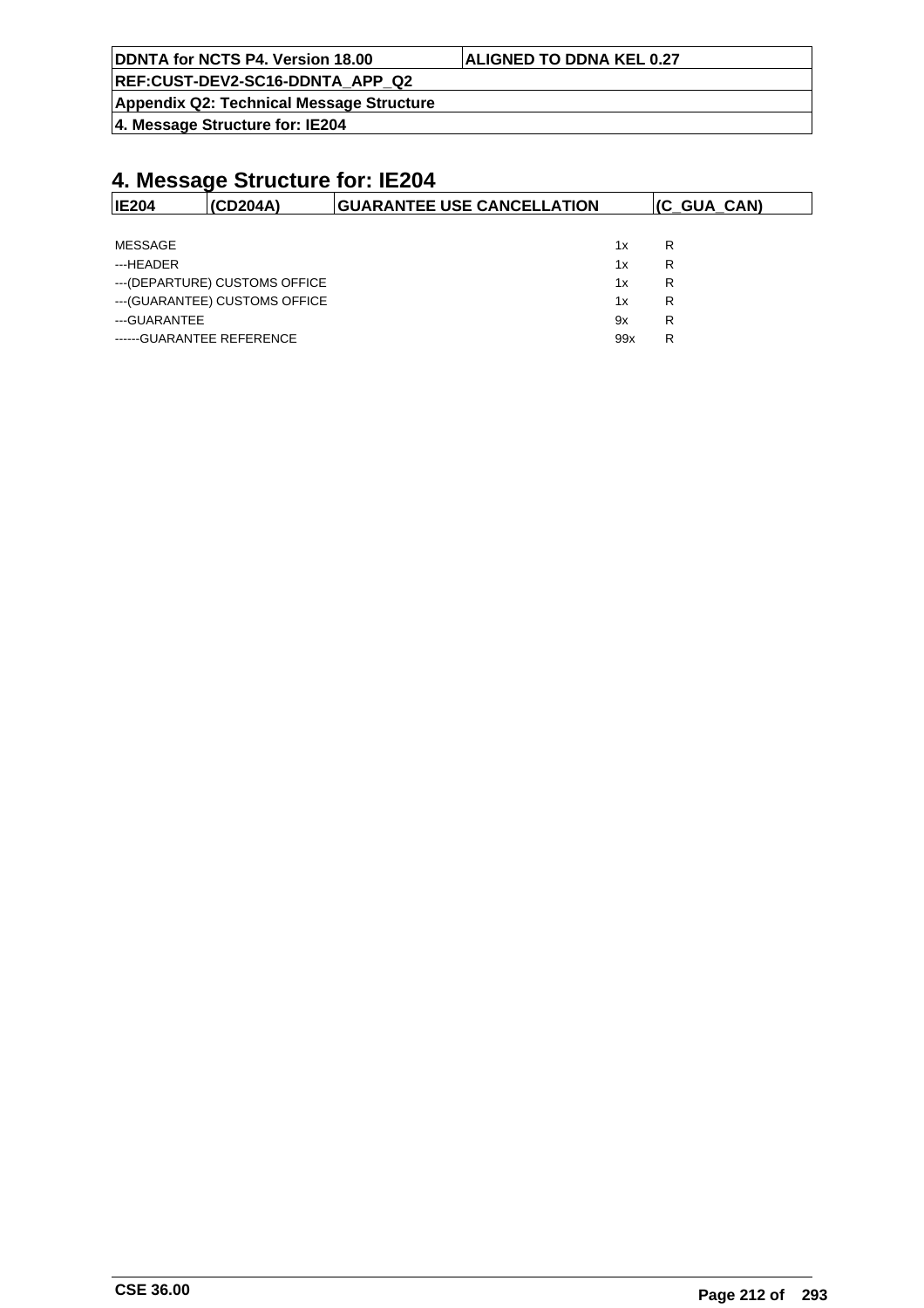**Appendix Q2: Technical Message Structure**

**4. Message Structure for: IE204**

| Syntax identifier                        | R  | a4              | 21 |                  |
|------------------------------------------|----|-----------------|----|------------------|
| Syntax version number                    | R  | n1              | 22 |                  |
| Message sender                           | R  | an35            |    |                  |
| Sender identification code qualifier     | O  | an.4            |    |                  |
| Message recipient                        | R  | an35            |    |                  |
| Recipient identification code qualifier  | O  | an.4            |    |                  |
| Date of preparation                      | R  | n6              |    |                  |
| Time of preparation                      | R  | n4              |    |                  |
| Interchange control reference            | R  | an. $.14$       |    |                  |
| Recipient's reference/password           | O  | an.14           |    |                  |
| Recipient's reference/password qualifier | O  | an2             |    |                  |
| Application reference                    | O  | an.14           |    |                  |
| Priority                                 | O  | a1              |    |                  |
| Acknowledgement request                  | O  | n1              | 27 |                  |
| Communications agreement id              | O  | an35            |    |                  |
| <b>Test indicator</b>                    | O  | n1              | 27 | TR9085           |
| Message identification                   | R  | an.14           |    |                  |
| Message type                             | R  | an.6            | 60 |                  |
| Common access reference                  | O  | an35            |    |                  |
| ---HEADER                                |    |                 |    |                  |
| Document/reference number                | R  | an.21           |    |                  |
| Date of usage cancellation               | O  | n8              |    | R <sub>515</sub> |
| Date of release                          | O  | n8              |    | R515             |
| ---(DEPARTURE) CUSTOMS OFFICE            |    |                 |    |                  |
| Reference number                         | R  | an8             |    |                  |
| ---(GUARANTEE) CUSTOMS OFFICE            |    |                 |    |                  |
| Reference number                         | R  | an <sub>8</sub> |    |                  |
| ---GUARANTEE                             |    |                 |    |                  |
| Guarantee type                           | R. | an1             | 51 |                  |
| ------GUARANTEE REFERENCE                |    |                 |    |                  |
| Guarantee reference number (GRN)         | R  | an.24           |    | TR0301           |
|                                          |    |                 |    |                  |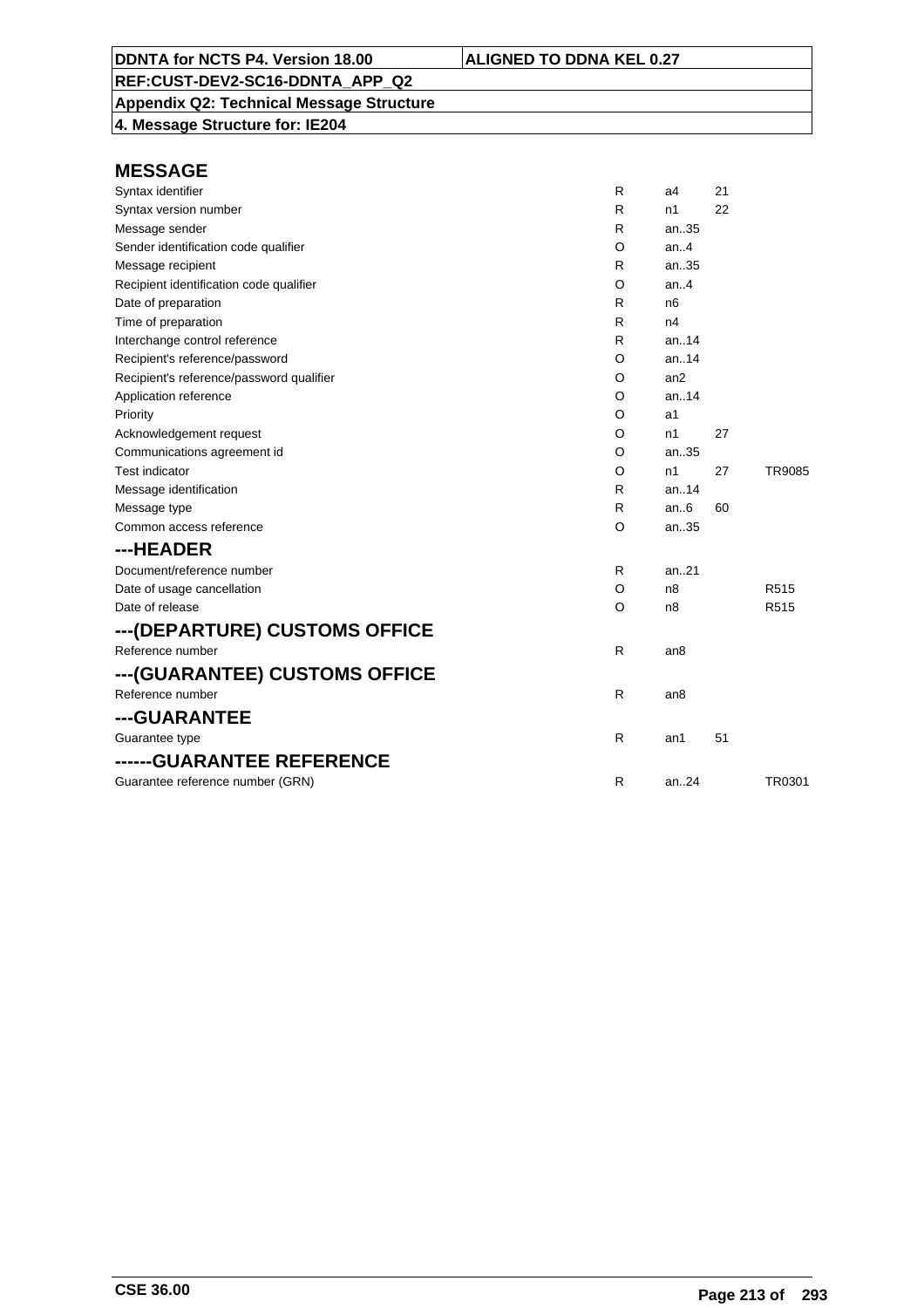| DDNTA for NCTS P4. Version 18.00                                                                                                                                                                                                                                                      | <b>ALIGNED TO DDNA KEL 0.27</b> |
|---------------------------------------------------------------------------------------------------------------------------------------------------------------------------------------------------------------------------------------------------------------------------------------|---------------------------------|
| $F = 0.107 F = 0.006 F = 0.007 F = 0.007 F = 0.007 F = 0.007 F = 0.007 F = 0.007 F = 0.007 F = 0.007 F = 0.007 F = 0.007 F = 0.007 F = 0.007 F = 0.007 F = 0.007 F = 0.007 F = 0.007 F = 0.007 F = 0.007 F = 0.007 F = 0.007 F = 0.007 F = 0.007 F = 0.007 F = 0.007 F = 0.007 F = 0$ |                                 |

**Appendix Q2: Technical Message Structure**

**4. Message Structure for: IE205**

| <b>IE205</b>          | (CD205A)                            | <b>GUARANTEE USE RESULT</b> |     | (C_GUA_USR) |        |
|-----------------------|-------------------------------------|-----------------------------|-----|-------------|--------|
|                       |                                     |                             |     |             |        |
| MESSAGE               |                                     |                             | 1x  | R           |        |
| ---HEADER             |                                     |                             | 1x  | R           |        |
| ---(PRINCIPAL) TRADER |                                     |                             | 1x  | R           |        |
|                       | --- (DEPARTURE) CUSTOMS OFFICE      |                             | 1x  | R           |        |
|                       | --- (GUARANTEE) CUSTOMS OFFICE      |                             | 1x  | D           | TR9070 |
| ---GUARANTEE          |                                     |                             | 9x  | R           |        |
|                       | ------ GUARANTEE REFERENCE          |                             | 99x | R           |        |
|                       | ---------INVALID GUARANTEE REASON   |                             | 9x  | O           |        |
|                       | ---------VALIDITY LIMITATION EC     |                             | 1x  | O           |        |
|                       | ---------VALIDITY LIMITATION NON EC |                             | 99x | O           |        |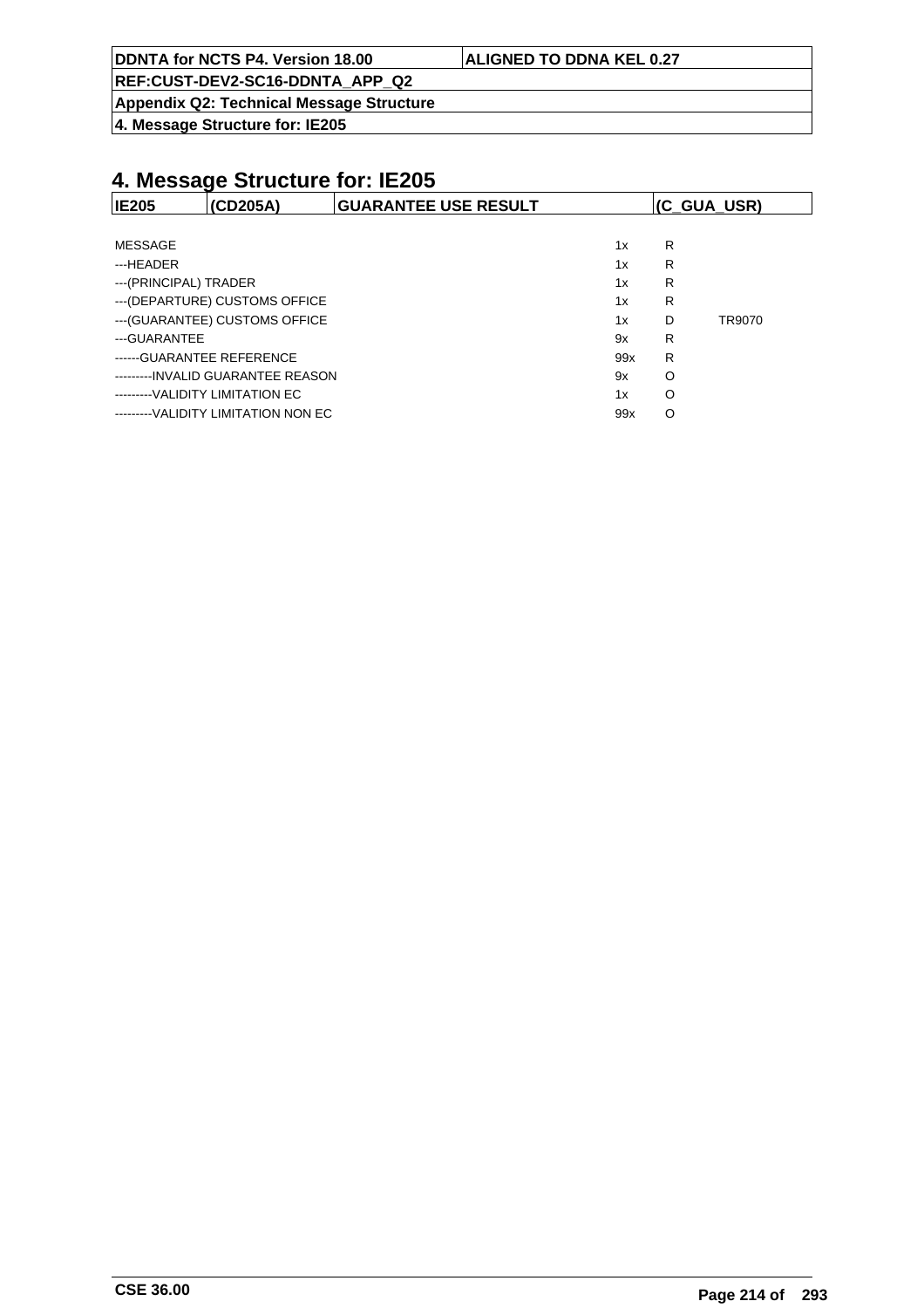**Appendix Q2: Technical Message Structure 4. Message Structure for: IE205**

| Syntax identifier                        | R | a4              | 21 |        |
|------------------------------------------|---|-----------------|----|--------|
| Syntax version number                    | R | n1              | 22 |        |
| Message sender                           | R | an35            |    |        |
| Sender identification code qualifier     | O | an.4            |    |        |
| Message recipient                        | R | an35            |    |        |
| Recipient identification code qualifier  | O | an.4            |    |        |
| Date of preparation                      | R | n6              |    |        |
| Time of preparation                      | R | n4              |    |        |
| Interchange control reference            | R | an14            |    |        |
| Recipient's reference/password           | O | an.14           |    |        |
| Recipient's reference/password qualifier | O | an2             |    |        |
| Application reference                    | O | an14            |    |        |
| Priority                                 | O | a1              |    |        |
| Acknowledgement request                  | O | n1              | 27 |        |
| Communications agreement id              | O | an35            |    |        |
| <b>Test indicator</b>                    | O | n1              | 27 | TR9085 |
| Message identification                   | R | an14            |    |        |
| Message type                             | R | an.6            | 60 |        |
| Common access reference                  | O | an35            |    |        |
| ---HEADER                                |   |                 |    |        |
| Document/reference number                | R | an21            |    |        |
| ---(PRINCIPAL) TRADER                    |   |                 |    |        |
| <b>TIN</b>                               | R | an17            |    |        |
| ---(DEPARTURE) CUSTOMS OFFICE            |   |                 |    |        |
|                                          |   |                 |    |        |
| Reference number                         | R | an <sub>8</sub> |    |        |
| ---(GUARANTEE) CUSTOMS OFFICE            |   |                 |    |        |
| Reference number                         | R | an8             |    |        |
| ---GUARANTEE                             |   |                 |    |        |
| Guarantee type                           | R | an1             | 51 |        |
| ------GUARANTEE REFERENCE                |   |                 |    |        |
| Guarantee reference number (GRN)         | R | an.24           |    | TR0301 |
| ---------INVALID GUARANTEE REASON        |   |                 |    |        |
| Invalid guarantee reason code            | R | an.3            | 52 |        |
| ---------VALIDITY LIMITATION EC          |   |                 |    |        |
| Not valid for EC                         |   |                 |    |        |
|                                          | R | n1              | 27 | R230   |
| ---------VALIDITY LIMITATION NON EC      |   |                 |    |        |
| Not valid for other contracting parties  | R | a2              | 71 | R231   |
|                                          |   |                 |    |        |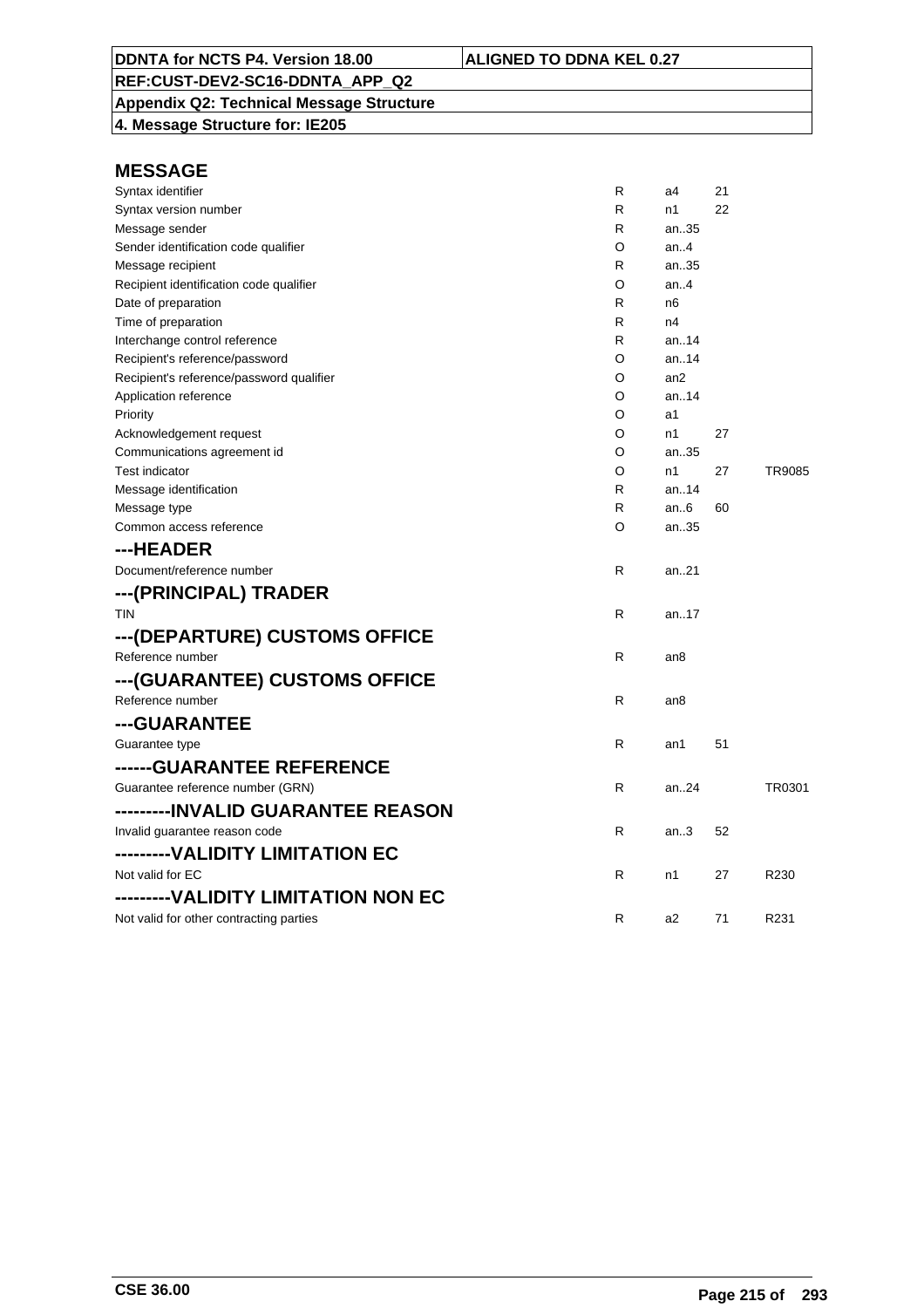| <b>ALIGNED TO DDNA KEL 0.27</b> |
|---------------------------------|
|                                 |
|                                 |

**Appendix Q2: Technical Message Structure**

**4. Message Structure for: IE209**

| <b>IE209</b>              | (CD209A)                       | <b>CREDIT REFERENCE AMOUNT</b> |     | (C GUA CRE) |                  |
|---------------------------|--------------------------------|--------------------------------|-----|-------------|------------------|
|                           |                                |                                |     |             |                  |
| MESSAGE                   |                                |                                | 1x  | R           |                  |
| ---HEADER                 |                                |                                | 1x  | R           | R <sub>268</sub> |
|                           | --- (DEPARTURE) CUSTOMS OFFICE |                                | 1x  | R           |                  |
|                           | --- (GUARANTEE) CUSTOMS OFFICE |                                | 1x  | R           |                  |
| ---GUARANTEE              |                                |                                | 9x  | R           |                  |
| ------GUARANTEE REFERENCE |                                |                                | 99x | R           |                  |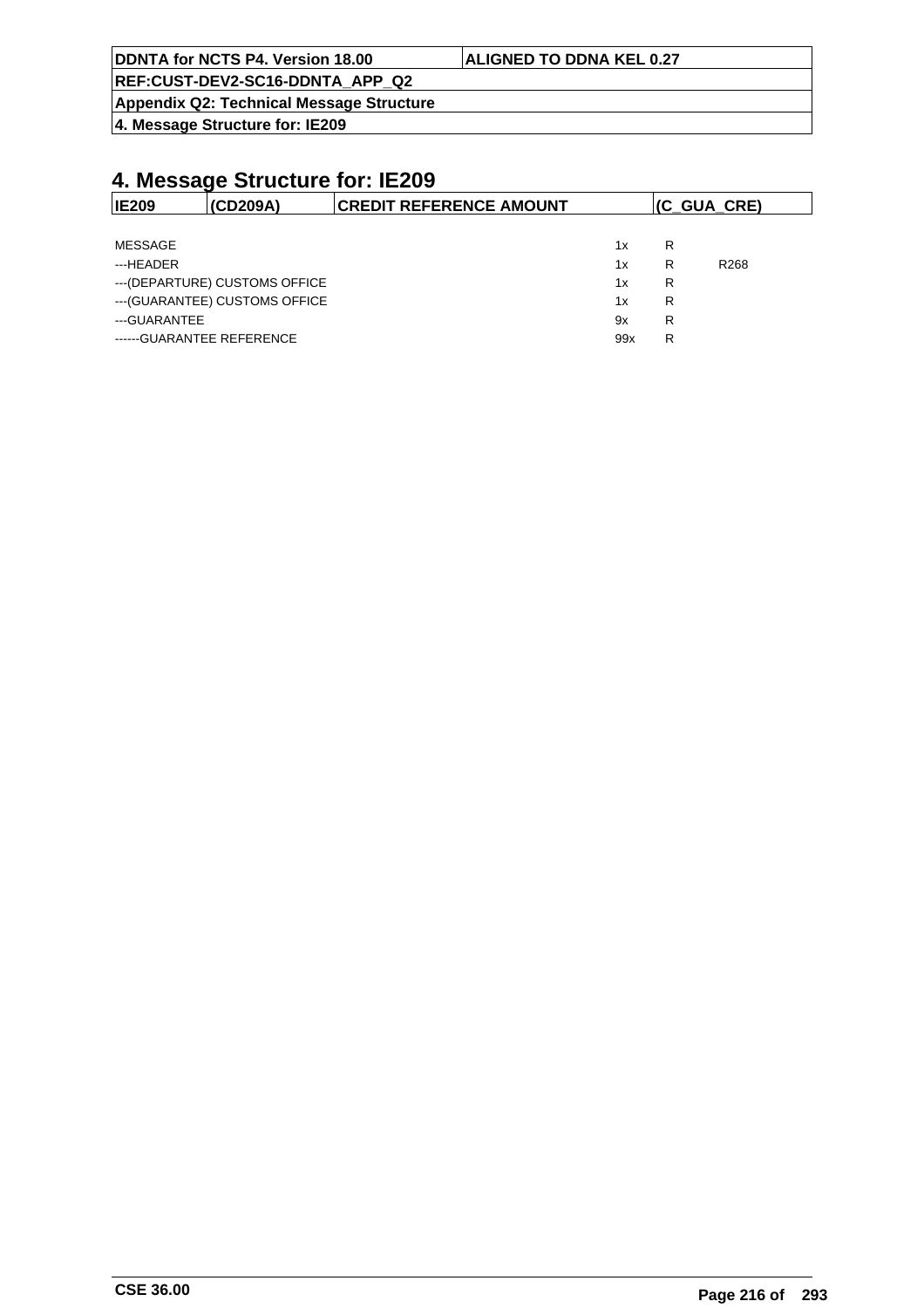**Appendix Q2: Technical Message Structure 4. Message Structure for: IE209**

| Syntax identifier                        | R | a4              | 21 |               |
|------------------------------------------|---|-----------------|----|---------------|
| Syntax version number                    | R | n1              | 22 |               |
| Message sender                           | R | an35            |    |               |
| Sender identification code qualifier     | O | an.4            |    |               |
| Message recipient                        | R | an35            |    |               |
| Recipient identification code qualifier  | O | an.4            |    |               |
| Date of preparation                      | R | n <sub>6</sub>  |    |               |
| Time of preparation                      | R | n4              |    |               |
| Interchange control reference            | R | an. $14$        |    |               |
| Recipient's reference/password           | O | an.14           |    |               |
| Recipient's reference/password qualifier | O | an2             |    |               |
| Application reference                    | O | an.14           |    |               |
| Priority                                 | O | a1              |    |               |
| Acknowledgement request                  | O | n1              | 27 |               |
| Communications agreement id              | O | an35            |    |               |
| <b>Test indicator</b>                    | O | n1              | 27 | <b>TR9085</b> |
| Message identification                   | R | an.14           |    |               |
| Message type                             | R | an.6            | 60 |               |
| Common access reference                  | O | an35            |    |               |
| ---HEADER                                |   |                 |    |               |
| Document/reference number                | R | an.21           |    |               |
| Arrival date                             | R | n8              |    |               |
| ---(DEPARTURE) CUSTOMS OFFICE            |   |                 |    |               |
| Reference number                         | R | an8             |    |               |
| ---(GUARANTEE) CUSTOMS OFFICE            |   |                 |    |               |
| Reference number                         | R | an <sub>8</sub> |    |               |
| ---GUARANTEE                             |   |                 |    |               |
| Guarantee type                           | R | an1             | 51 |               |
| ------GUARANTEE REFERENCE                |   |                 |    |               |
| Guarantee reference number (GRN)         | R | an.24           |    | TR0301        |
|                                          |   |                 |    |               |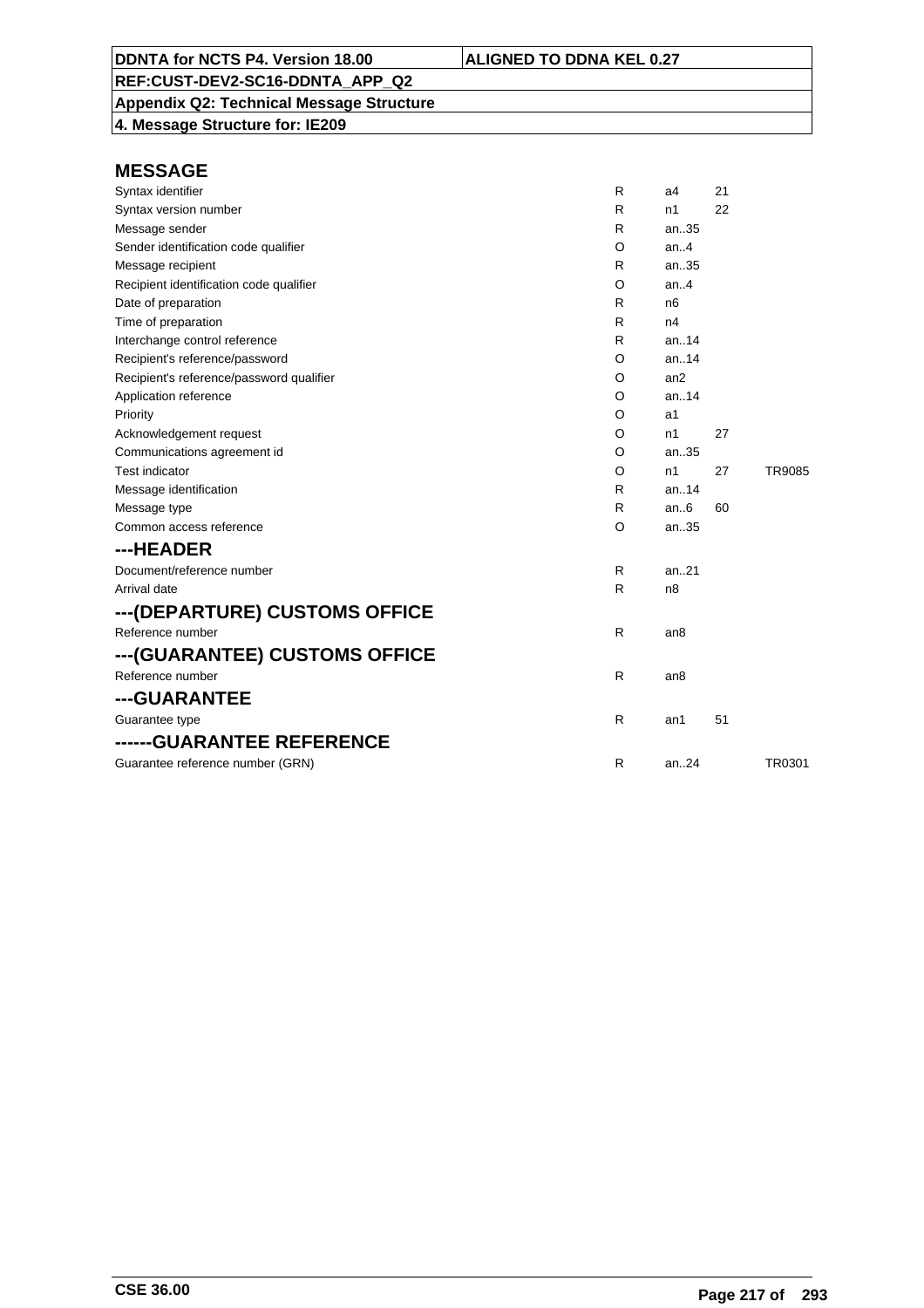|  | DDNTA for NCTS P4. Version 18.00 |
|--|----------------------------------|
|  |                                  |

#### **ALIGNED TO DDNA KEL 0.27**

**REF:CUST-DEV2-SC16-DDNTA\_APP\_Q2**

**Appendix Q2: Technical Message Structure**

**4. Message Structure for: IE224**

| <b>IE224</b>             | (CC224A)                       | <b>INDIVIDUAL GUARANTEE VOUCHER</b><br><b>SOLD</b> |     | (E_IGV_INF) |
|--------------------------|--------------------------------|----------------------------------------------------|-----|-------------|
|                          |                                |                                                    |     |             |
| <b>MESSAGE</b>           |                                |                                                    | 1x  | R           |
| ---GUARANTOR             |                                |                                                    | 1x  | R           |
|                          | --- (GUARANTEE) CUSTOMS OFFICE |                                                    | 1x  | R           |
| --- GUARANTEE REFERENCE  |                                |                                                    | 99x | R           |
| ------(PRINCIPAL) TRADER |                                |                                                    | 1x  | R           |
|                          |                                |                                                    |     |             |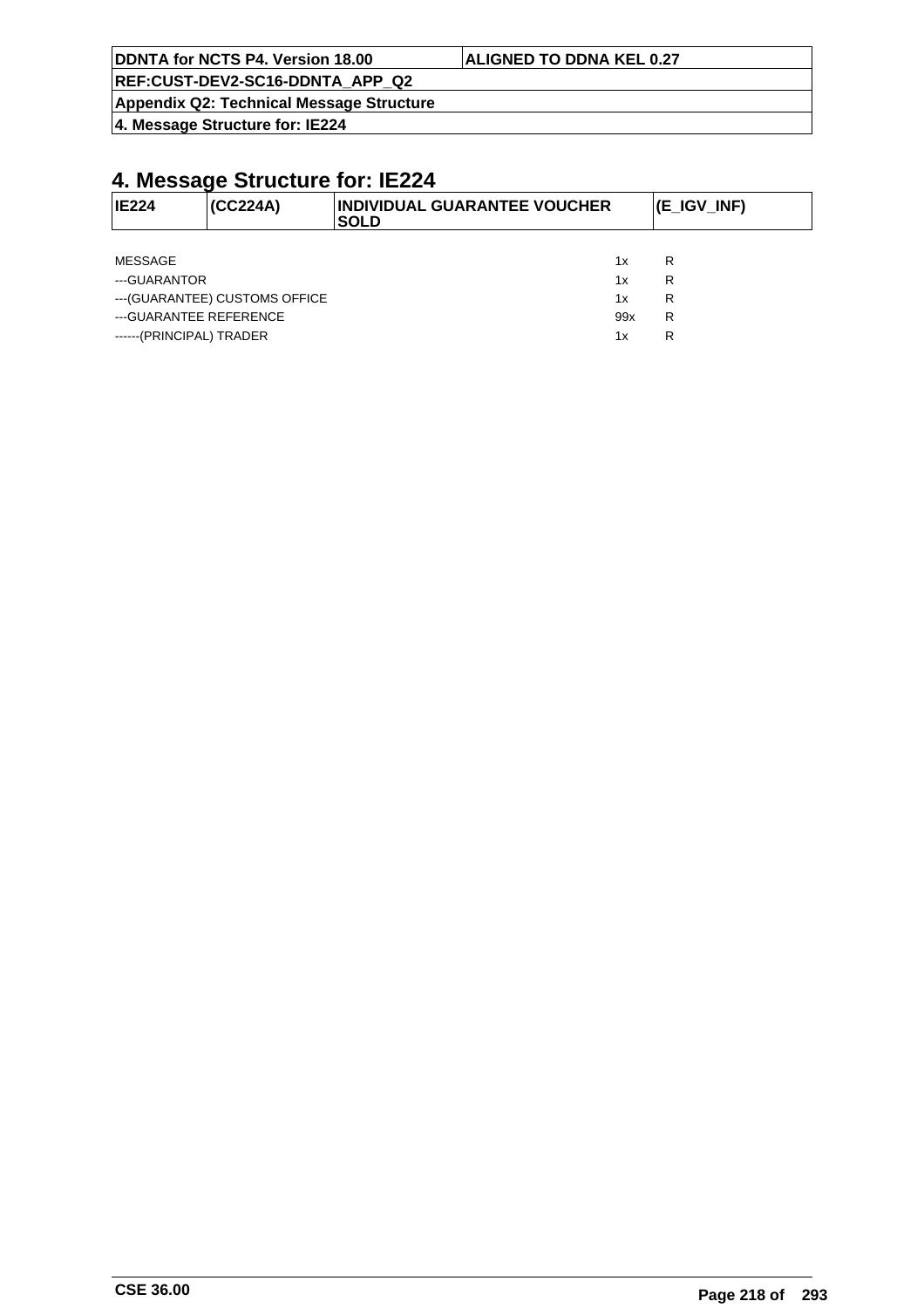# **Appendix Q2: Technical Message Structure**

**4. Message Structure for: IE224**

| Syntax identifier                        | R | a4              | 21 |                          |
|------------------------------------------|---|-----------------|----|--------------------------|
| Syntax version number                    | R | n1              | 22 |                          |
| Message sender                           | R | an35            |    |                          |
| Sender identification code qualifier     | O | an.4            |    |                          |
| Message recipient                        | R | an35            |    |                          |
| Recipient identification code qualifier  | O | an.4            |    |                          |
| Date of preparation                      | R | n6              |    |                          |
| Time of preparation                      | R | n4              |    |                          |
| Interchange control reference            | R | an14            |    |                          |
| Recipient's reference/password           | O | an14            |    |                          |
| Recipient's reference/password qualifier | O | an <sub>2</sub> |    |                          |
| Application reference                    | O | an14            |    |                          |
| Priority                                 | O | a1              |    |                          |
| Acknowledgement request                  | O | n1              | 27 |                          |
| Communications agreement id              | O | an35            |    |                          |
| <b>Test indicator</b>                    | O | n1              | 27 | TR9085                   |
| Message identification                   | R | an14            |    |                          |
| Message type                             | R | an $6$          | 60 |                          |
| Common access reference                  | O | an35            |    |                          |
| Message sequence number                  | O | n2              |    |                          |
| First and last transfer                  | O | a1              | 28 |                          |
| ---GUARANTOR                             |   |                 |    |                          |
| Name                                     | R | an35            |    |                          |
| Street and number                        | R | an35            |    |                          |
| Postal code                              | R | an $9$          |    |                          |
| City                                     | R | an35            |    |                          |
| Country code                             | R | a2              | 70 |                          |
| <b>NAD LNG</b>                           | O | a2              | 12 | TR0099                   |
| TIN                                      | O | an17            |    |                          |
| ---(GUARANTEE) CUSTOMS OFFICE            |   |                 |    |                          |
| Reference number                         | R | an8             |    |                          |
| ---GUARANTEE REFERENCE                   |   |                 |    |                          |
| Guarantee reference number (GRN)         | R | an24            |    |                          |
| Currency                                 | D | an3             | 48 | C <sub>232</sub>         |
| Access code                              | R | an4             |    |                          |
| Date of issue                            | R | n8              |    |                          |
| Expiry date                              | R | n8              |    |                          |
| Hard copy given to Principal             | R | n1              | 27 | R230                     |
| TIR carnet                               | R | n1              | 27 | R230                     |
| Voucher amount                           | D | n.15,2          |    | C <sub>232</sub><br>R021 |
| Limited validity (sensitive goods)       | R | n1              | 27 | R230                     |
| ------(PRINCIPAL) TRADER                 |   |                 |    |                          |
| Name                                     | R | an35            |    |                          |
| Street and number                        | R | an35            |    |                          |
| Postal code                              | R | an.9            |    |                          |
| City                                     | R | an35            |    |                          |
| Country code                             | R | a2              | 8  |                          |
| <b>NAD LNG</b>                           | O | a2              | 12 | TR0099                   |
| <b>TIN</b>                               | R | an17            |    |                          |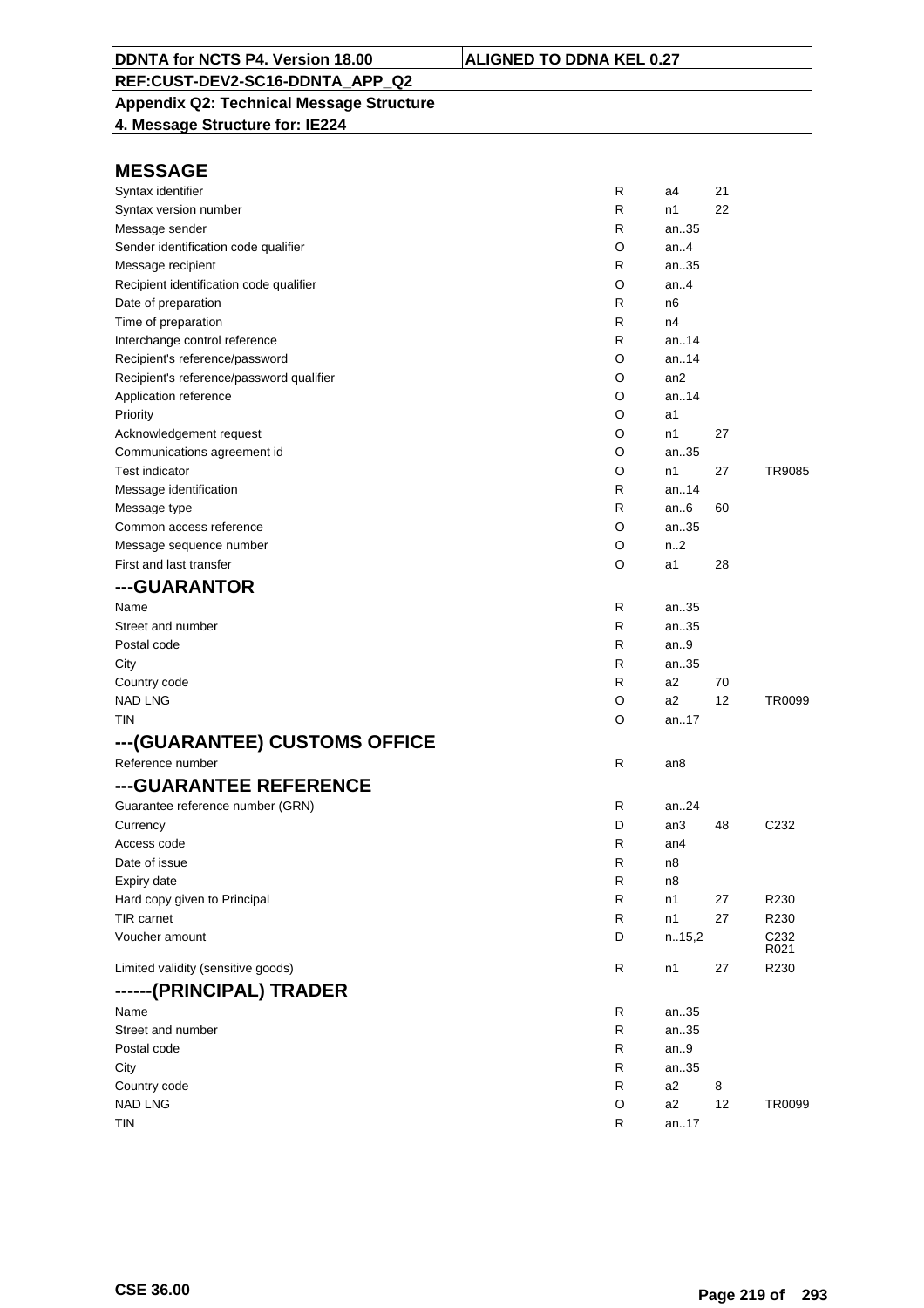| <b>ALIGNED TO DDNA KEL 0.27</b> |
|---------------------------------|
|                                 |
|                                 |

**Appendix Q2: Technical Message Structure**

**4. Message Structure for: IE225**

| <b>IE225</b>                 | (CC225A)                         | <b>GUARANTEE UPDATE NOTIFICATION</b> |   | $ E \text{ GUA WUP} $ |
|------------------------------|----------------------------------|--------------------------------------|---|-----------------------|
|                              |                                  |                                      |   |                       |
| MESSAGE                      |                                  | 1x                                   | R |                       |
| ---(PRINCIPAL) TRADER        |                                  | 1x                                   | R |                       |
|                              | --- (GUARANTEE) CUSTOMS OFFICE   | 1x                                   | R |                       |
| ---GUARANTEE REFERENCE       |                                  | 1x                                   | R | R650                  |
| ------VALIDITY LIMITATION EC |                                  | 1x                                   | O |                       |
|                              | ------VALIDITY LIMITATION NON EC | 99x                                  | O |                       |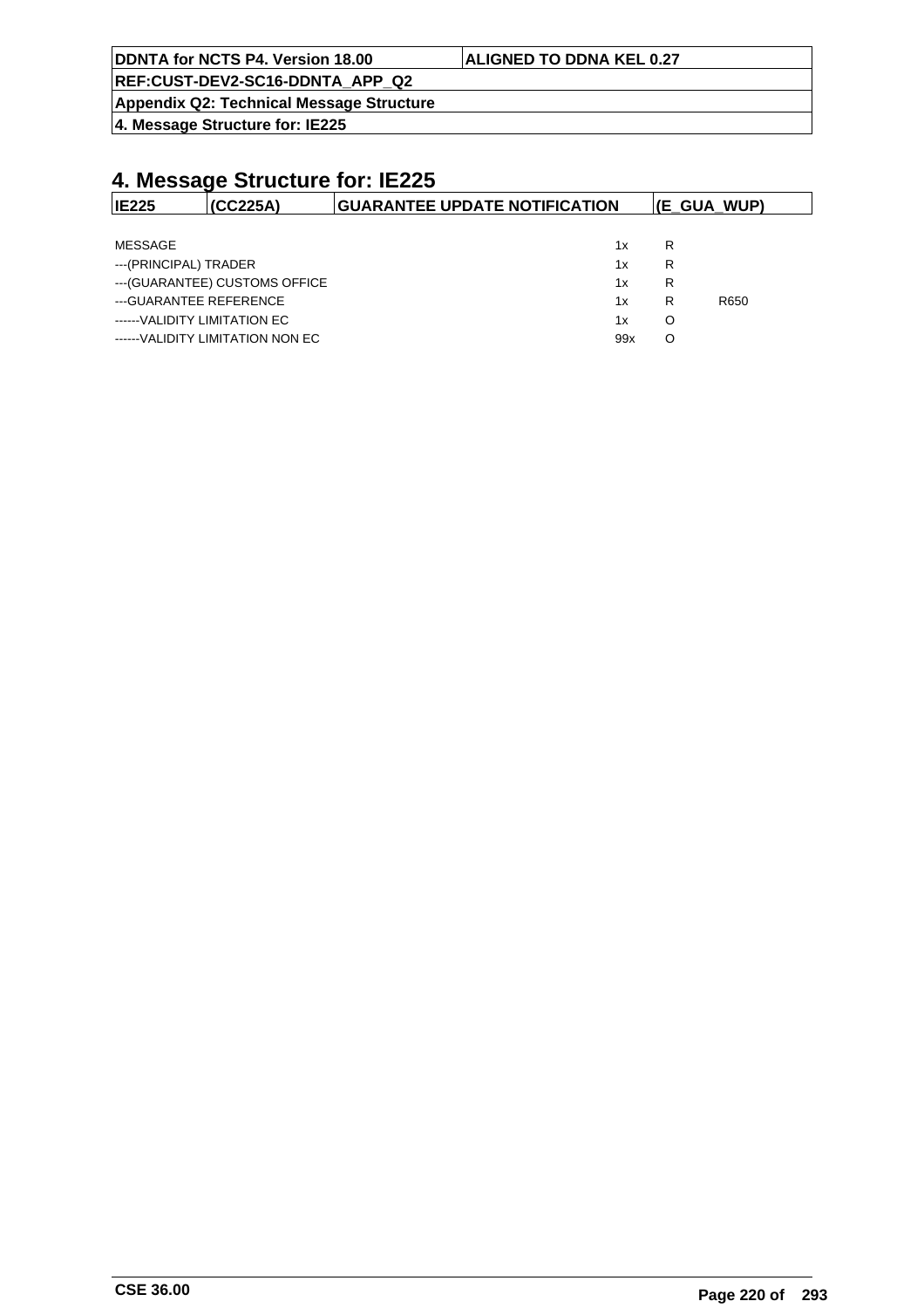**Appendix Q2: Technical Message Structure 4. Message Structure for: IE225**

| <b>MESSAGE</b>                           |   |        |    |                  |
|------------------------------------------|---|--------|----|------------------|
| Syntax identifier                        | R | a4     | 21 |                  |
| Syntax version number                    | R | n1     | 22 |                  |
| Message sender                           | R | an35   |    |                  |
| Sender identification code qualifier     | O | an.4   |    |                  |
| Message recipient                        | R | an35   |    |                  |
| Recipient identification code qualifier  | O | an.4   |    |                  |
| Date of preparation                      | R | n6     |    |                  |
| Time of preparation                      | R | n4     |    |                  |
| Interchange control reference            | R | an14   |    |                  |
| Recipient's reference/password           | O | an14   |    |                  |
| Recipient's reference/password qualifier | O | an2    |    |                  |
| Application reference                    | O | an14   |    |                  |
| Priority                                 | O | a1     |    |                  |
| Acknowledgement request                  | O | n1     | 27 |                  |
| Communications agreement id              | O | an35   |    |                  |
| <b>Test indicator</b>                    | O | n1     | 27 | TR9085           |
| Message identification                   | R | an14   |    |                  |
| Message type                             | R | an $6$ | 60 |                  |
| Common access reference                  | O | an35   |    |                  |
| Message sequence number                  | O | n.2    |    |                  |
| First and last transfer                  | O | a1     | 28 |                  |
| ---(PRINCIPAL) TRADER                    |   |        |    |                  |
| <b>TIN</b>                               | R | an.17  |    |                  |
| ---(GUARANTEE) CUSTOMS OFFICE            |   |        |    |                  |
| Reference number                         | R | an8    |    |                  |
| ---GUARANTEE REFERENCE                   |   |        |    |                  |
| Guarantee reference number (GRN)         | R | an24   |    |                  |
| Reference amount                         | O | n.15,2 |    | R021             |
| Percentage of reference amount           | O | n.3    |    | R021             |
| Guarantee amount                         | O | n.15,2 |    | R021             |
| Currency                                 | D | an3    | 48 | C <sub>350</sub> |
| Number of certificates                   | O | n.8    |    | R021             |
| Validity date                            | D | n8     |    | R <sub>260</sub> |
| Invalidity date                          | D | n8     |    | R <sub>260</sub> |
| Invalidity reason code                   | O | an3    |    |                  |
| Invalidity reason                        | O | an350  |    |                  |
| Invalidity reason LNG                    | O | a2     | 12 | TR0099           |
| Limited validity (sensitive goods)       | R | n1     | 27 | R230             |
| Restricted use (suspended goods)         | R | n1     | 27 | R230             |
| ------VALIDITY LIMITATION EC             |   |        |    |                  |
| Not valid for EC                         | R | n1     | 27 | R230             |
| ------VALIDITY LIMITATION NON EC         |   |        |    |                  |
| Not valid for other contracting parties  | R | a2     | 71 | R231             |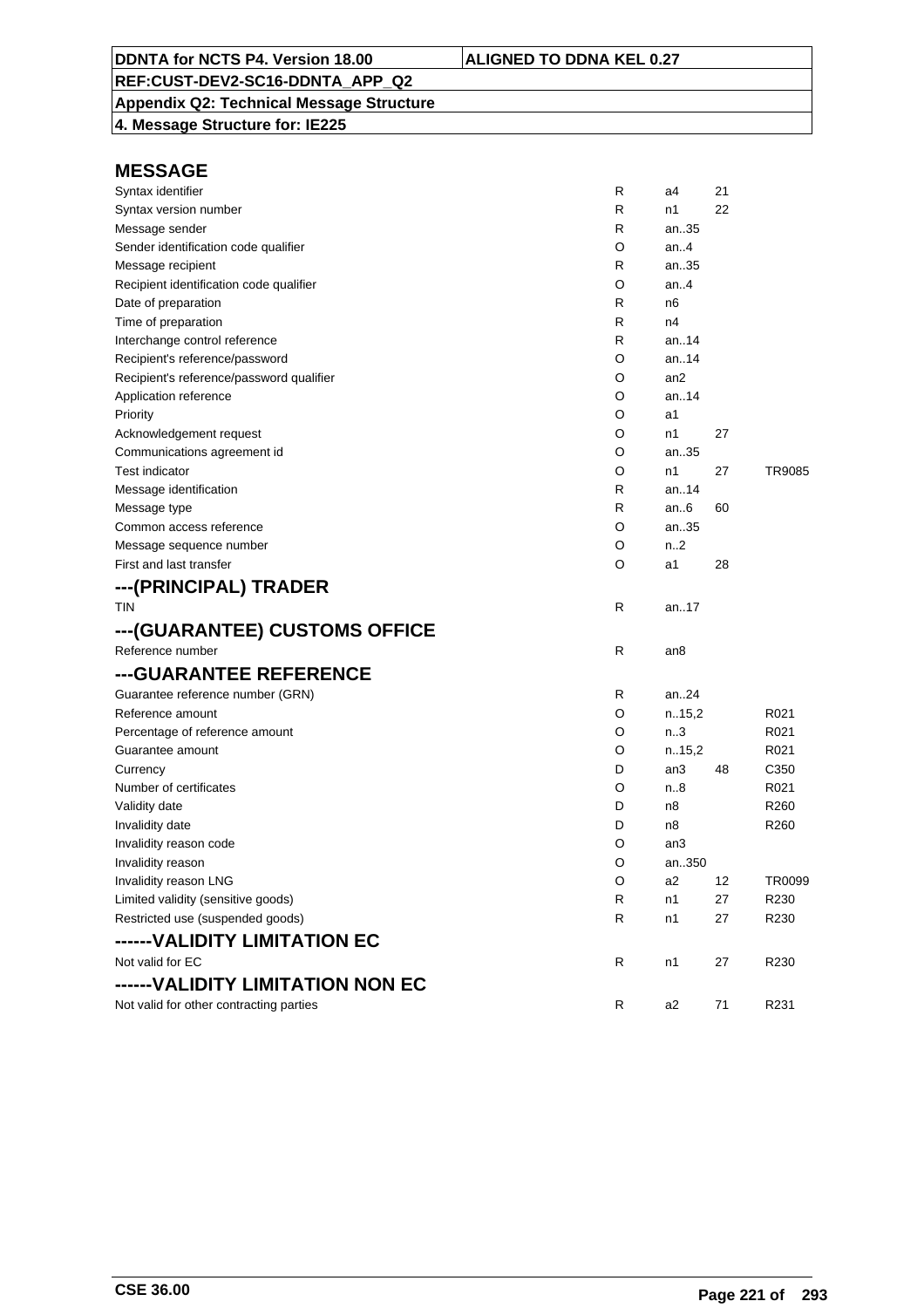|  |  |  | DDNTA for NCTS P4. Version 18.00 |
|--|--|--|----------------------------------|
|--|--|--|----------------------------------|

#### **ALIGNED TO DDNA KEL 0.27**

**REF:CUST-DEV2-SC16-DDNTA\_APP\_Q2**

**Appendix Q2: Technical Message Structure**

**4. Message Structure for: IE228**

| <b>IE228</b>             | (CC228A)                       | <b>COMPREHENSIVE GUARANTEE</b><br><b>CANCELLATION LIABILITY LIBERATION</b> |    | (E_GOG_CNL) |
|--------------------------|--------------------------------|----------------------------------------------------------------------------|----|-------------|
|                          |                                |                                                                            |    |             |
| MESSAGE                  |                                |                                                                            | 1x | R           |
| ---GUARANTOR             |                                |                                                                            | 1x | R           |
|                          | --- (GUARANTEE) CUSTOMS OFFICE |                                                                            | 1x | R           |
| --- GUARANTEE REFERENCE  |                                |                                                                            | 1x | R           |
| ------(PRINCIPAL) TRADER |                                |                                                                            | 1x | R           |
|                          |                                |                                                                            |    |             |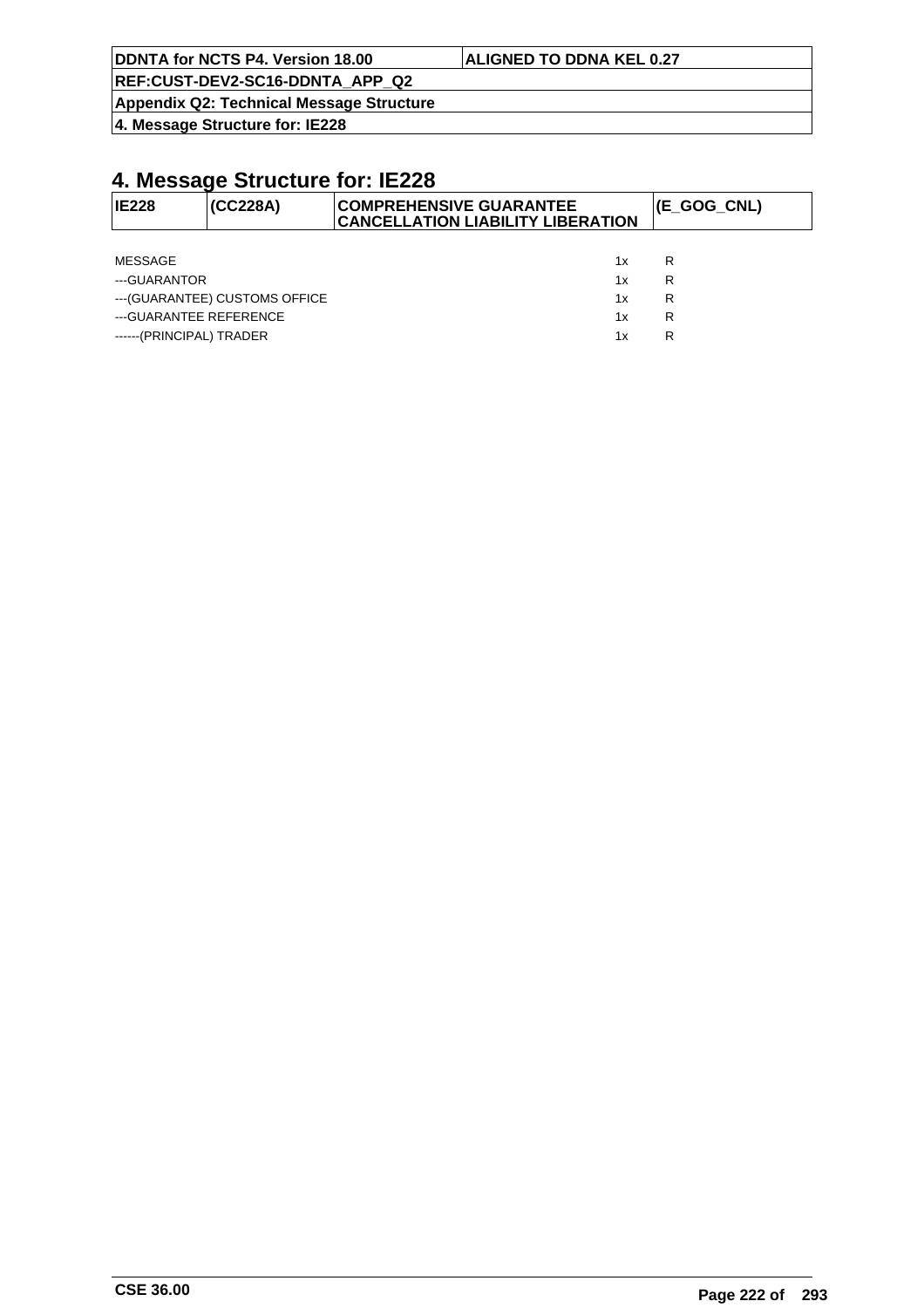## **Appendix Q2: Technical Message Structure**

**4. Message Structure for: IE228**

| Syntax identifier                        | R | a4              | 21 |                  |
|------------------------------------------|---|-----------------|----|------------------|
| Syntax version number                    | R | n1              | 22 |                  |
| Message sender                           | R | an35            |    |                  |
| Sender identification code qualifier     | O | an.4            |    |                  |
| Message recipient                        | R | an35            |    |                  |
| Recipient identification code qualifier  | O | an.4            |    |                  |
| Date of preparation                      | R | n6              |    |                  |
| Time of preparation                      | R | n4              |    |                  |
| Interchange control reference            | R | an14            |    |                  |
| Recipient's reference/password           | O | an.14           |    |                  |
| Recipient's reference/password qualifier | O | an <sub>2</sub> |    |                  |
| Application reference                    | O | an14            |    |                  |
| Priority                                 | O | a1              |    |                  |
| Acknowledgement request                  | O | n1              | 27 |                  |
| Communications agreement id              | O | an35            |    |                  |
| <b>Test indicator</b>                    | O | n1              | 27 | TR9085           |
| Message identification                   | R | an14            |    |                  |
| Message type                             | R | an.6            | 60 |                  |
| Common access reference                  | O | an35            |    |                  |
| Message sequence number                  | O | n2              |    |                  |
| First and last transfer                  | O | a1              | 28 |                  |
| ---GUARANTOR                             |   |                 |    |                  |
| Name                                     | R | an35            |    |                  |
| Street and number                        | R | an35            |    |                  |
| Postal code                              | R | an $9$          |    |                  |
| City                                     | R | an35            |    |                  |
| Country code                             | R | a2              | 70 |                  |
| <b>NAD LNG</b>                           | O | a <sub>2</sub>  | 12 | TR0099           |
| TIN                                      | O | an17            |    |                  |
| ---(GUARANTEE) CUSTOMS OFFICE            |   |                 |    |                  |
| Reference number                         | R | an8             |    |                  |
| ---GUARANTEE REFERENCE                   |   |                 |    |                  |
| Guarantee reference number (GRN)         | R | an24            |    |                  |
| Guarantee amount                         | R | n.15,2          |    | R <sub>021</sub> |
| Currency                                 | R | an3             | 48 |                  |
| Invalidity date                          | R | n8              |    |                  |
| Liability liberation date                | R | n8              |    |                  |
| ------(PRINCIPAL) TRADER                 |   |                 |    |                  |
| Name                                     | R | an35            |    |                  |
| Street and number                        | R | an35            |    |                  |
| Postal code                              | R | an.9            |    |                  |
| City                                     | R | an35            |    |                  |
| Country code                             | R | a2              | 8  |                  |
| <b>NAD LNG</b>                           | O | a2              | 12 | TR0099           |
| <b>TIN</b>                               | O | an17            |    |                  |
|                                          |   |                 |    |                  |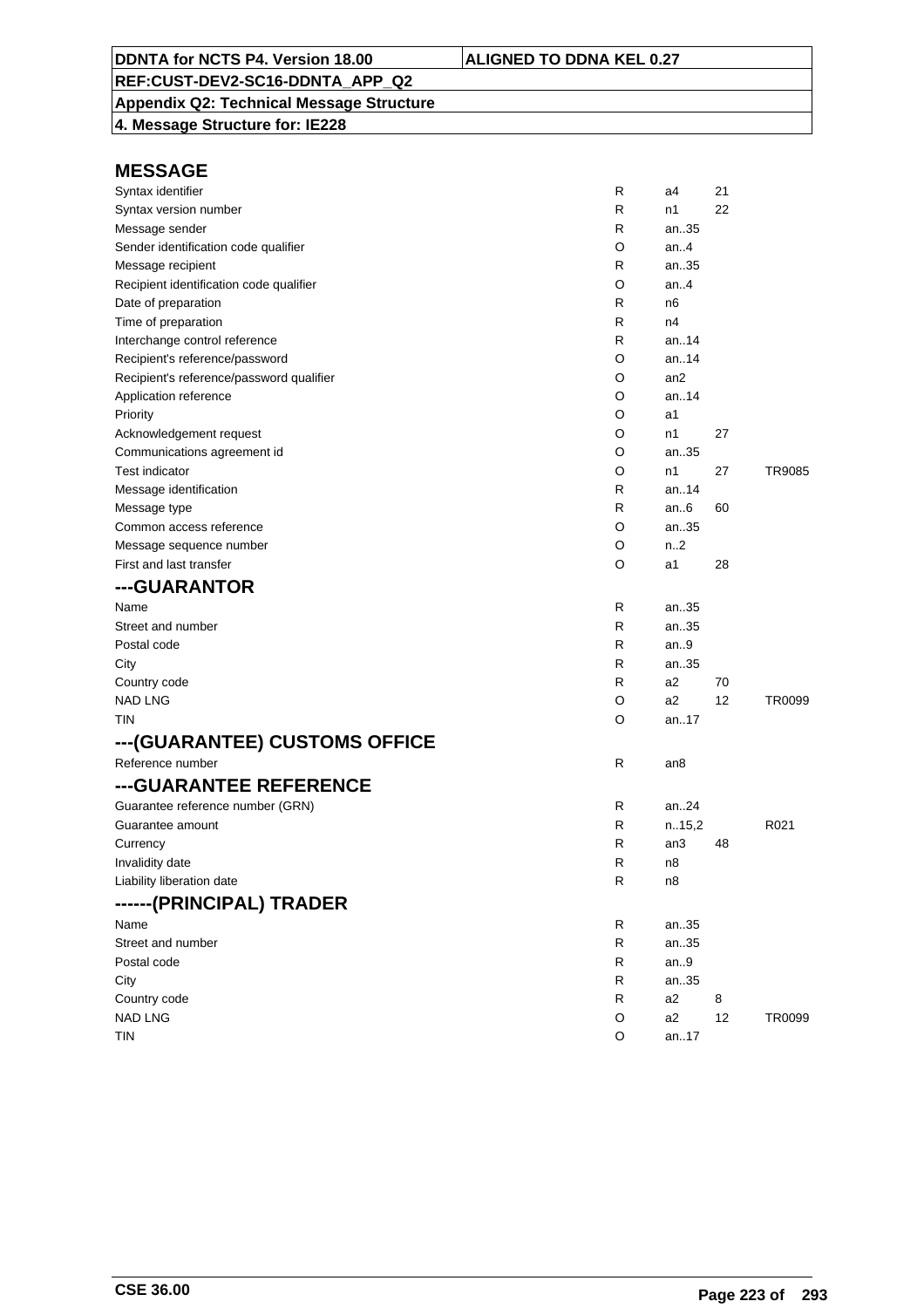| DDNTA for NCTS P4. Version 18.00 |                                 |
|----------------------------------|---------------------------------|
|                                  | <b>ALIGNED TO DDNA KEL 0.27</b> |

**Appendix Q2: Technical Message Structure**

**4. Message Structure for: IE229**

| IE229                  | (CC229A)                       | <b>INDIVIDUAL GUARANTEE VOUCHER</b><br><b>REVOCATION NOTIFICATION</b> | (E_IGV_RNG) |
|------------------------|--------------------------------|-----------------------------------------------------------------------|-------------|
|                        |                                |                                                                       |             |
| MESSAGE                |                                | 1x                                                                    | R           |
| ---GUARANTOR<br>1x     |                                | R                                                                     |             |
|                        | --- (GUARANTEE) CUSTOMS OFFICE | 1x                                                                    | R           |
| ---GUARANTEE REFERENCE |                                | 1х                                                                    | R           |
|                        |                                |                                                                       |             |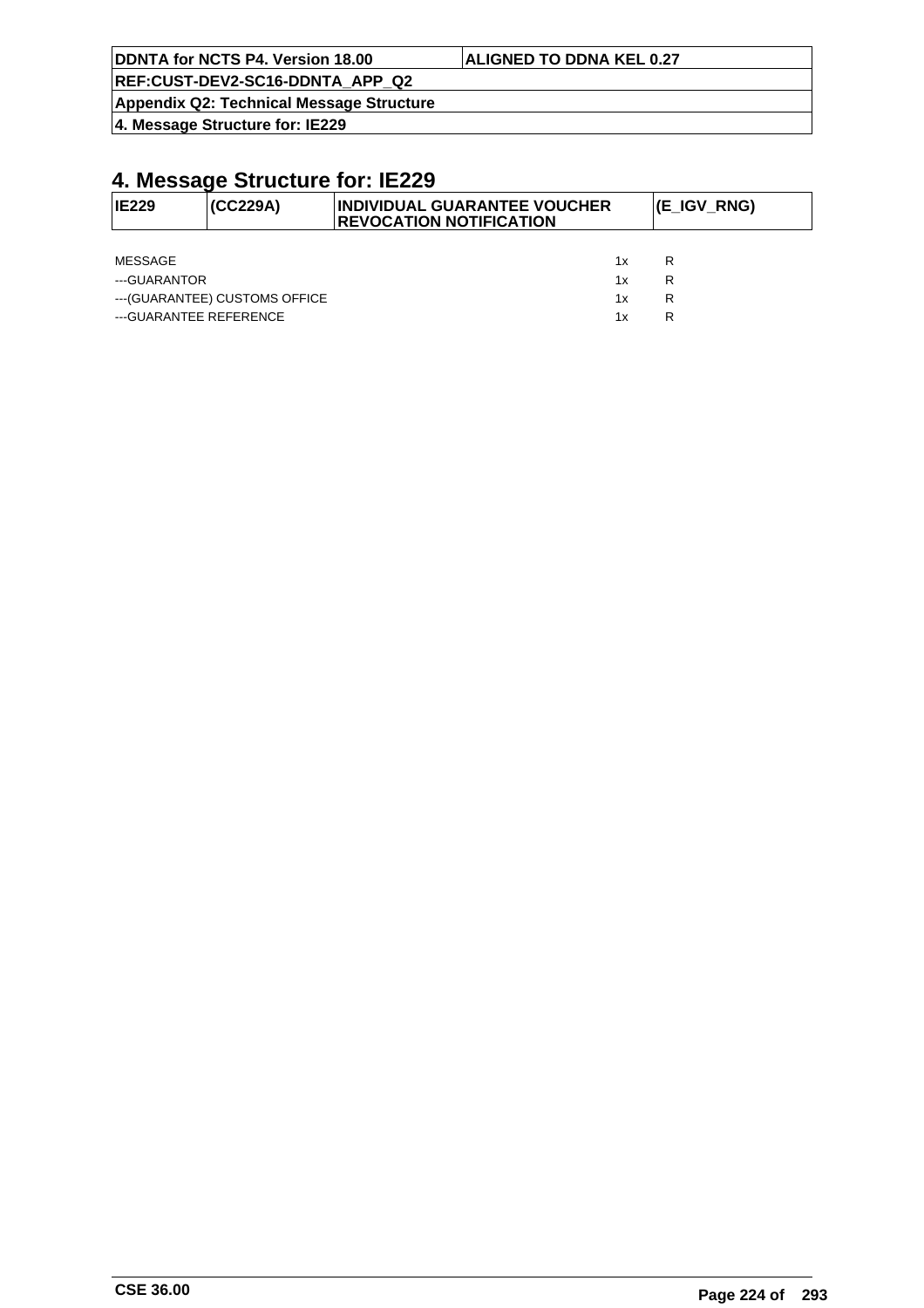**Appendix Q2: Technical Message Structure 4. Message Structure for: IE229**

| Syntax identifier                        | R | a4               | 21 |               |
|------------------------------------------|---|------------------|----|---------------|
| Syntax version number                    | R | n1               | 22 |               |
| Message sender                           | R | an35             |    |               |
| Sender identification code qualifier     | O | an.4             |    |               |
| Message recipient                        | R | an35             |    |               |
| Recipient identification code qualifier  | O | an4              |    |               |
| Date of preparation                      | R | n <sub>6</sub>   |    |               |
| Time of preparation                      | R | n4               |    |               |
| Interchange control reference            | R | an. $.14$        |    |               |
| Recipient's reference/password           | O | an14             |    |               |
| Recipient's reference/password qualifier | O | an2              |    |               |
| Application reference                    | O | an.14            |    |               |
| Priority                                 | O | a1               |    |               |
| Acknowledgement request                  | O | n1               | 27 |               |
| Communications agreement id              | O | an35             |    |               |
| <b>Test indicator</b>                    | O | n1               | 27 | <b>TR9085</b> |
| Message identification                   | R | an.14            |    |               |
| Message type                             | R | an.6             | 60 |               |
| Common access reference                  | O | an35             |    |               |
| Message sequence number                  | O | n <sub>1</sub> 2 |    |               |
| First and last transfer                  | O | a1               | 28 |               |
| ---GUARANTOR                             |   |                  |    |               |
| Name                                     | R | an35             |    |               |
| Street and number                        | R | an35             |    |               |
| Postal code                              | R | an.9             |    |               |
| City                                     | R | an35             |    |               |
| Country code                             | R | a2               | 70 |               |
| <b>NAD LNG</b>                           | O | a2               | 12 | TR0099        |
| TIN                                      | O | an17             |    |               |
| ---(GUARANTEE) CUSTOMS OFFICE            |   |                  |    |               |
| Reference number                         | R | an8              |    |               |
| ---GUARANTEE REFERENCE                   |   |                  |    |               |
| Guarantee reference number (GRN)         | R | an.24            |    |               |
| Invalidity date                          | R | n8               |    |               |
|                                          |   |                  |    |               |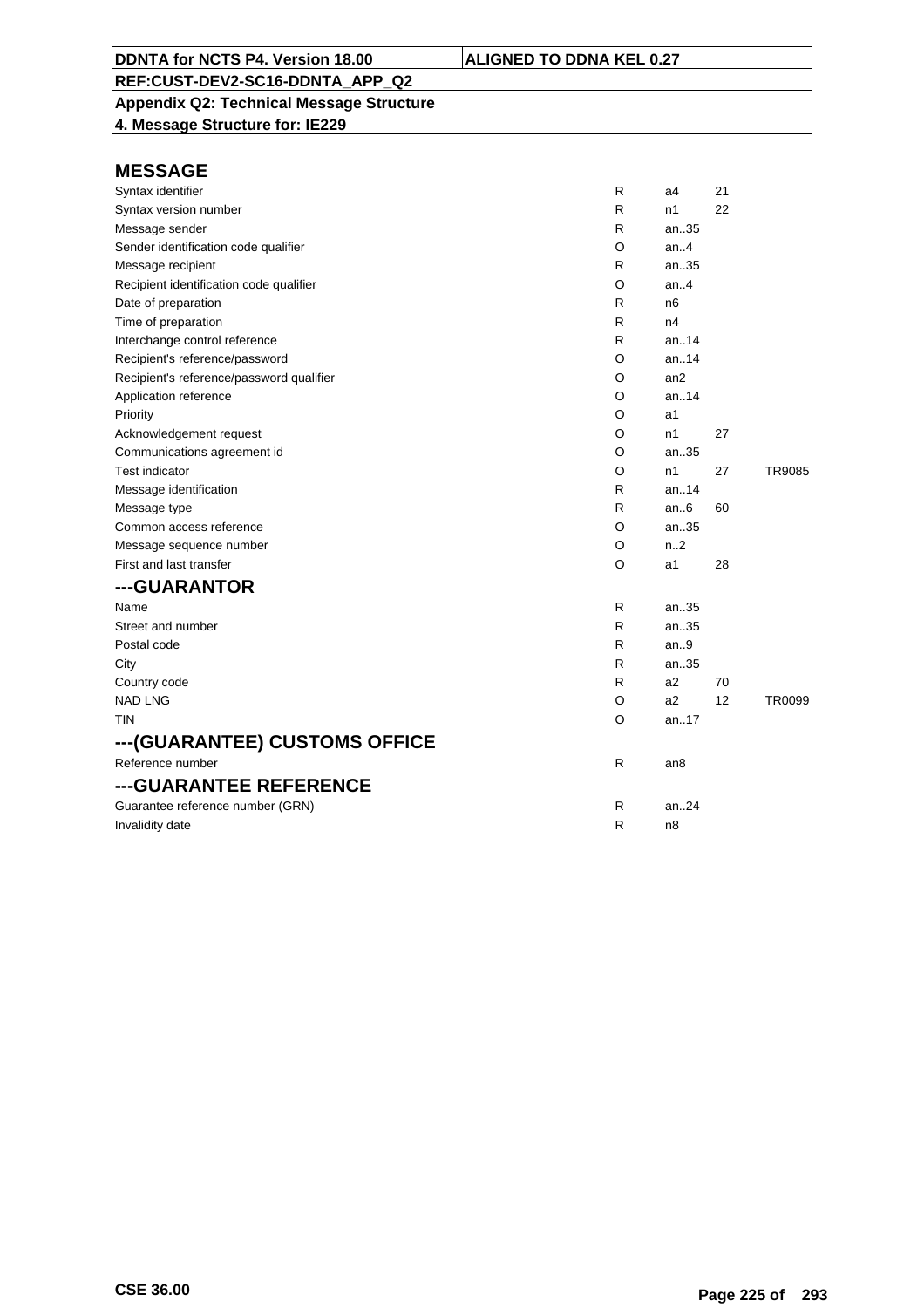| DDNTA for NCTS P4. Version 18.00 | <b>ALIGNED TO DDNA KEL 0.27</b> |
|----------------------------------|---------------------------------|
|                                  |                                 |

**Appendix Q2: Technical Message Structure**

**4. Message Structure for: IE231**

| IE231                  | (CC231A)                       | <b>COMPREHENSIVE GUARANTEE</b><br><b>CANCELLATION NOTIFICATION</b> |    | $ $ (E_COG_CNP) |
|------------------------|--------------------------------|--------------------------------------------------------------------|----|-----------------|
|                        |                                |                                                                    |    |                 |
| MESSAGE                |                                |                                                                    | 1x | R               |
| ---(PRINCIPAL) TRADER  |                                |                                                                    | 1x | R               |
|                        | --- (GUARANTEE) CUSTOMS OFFICE |                                                                    | 1x | R               |
| ---GUARANTEE REFERENCE |                                |                                                                    | 1x | R               |
|                        |                                |                                                                    |    |                 |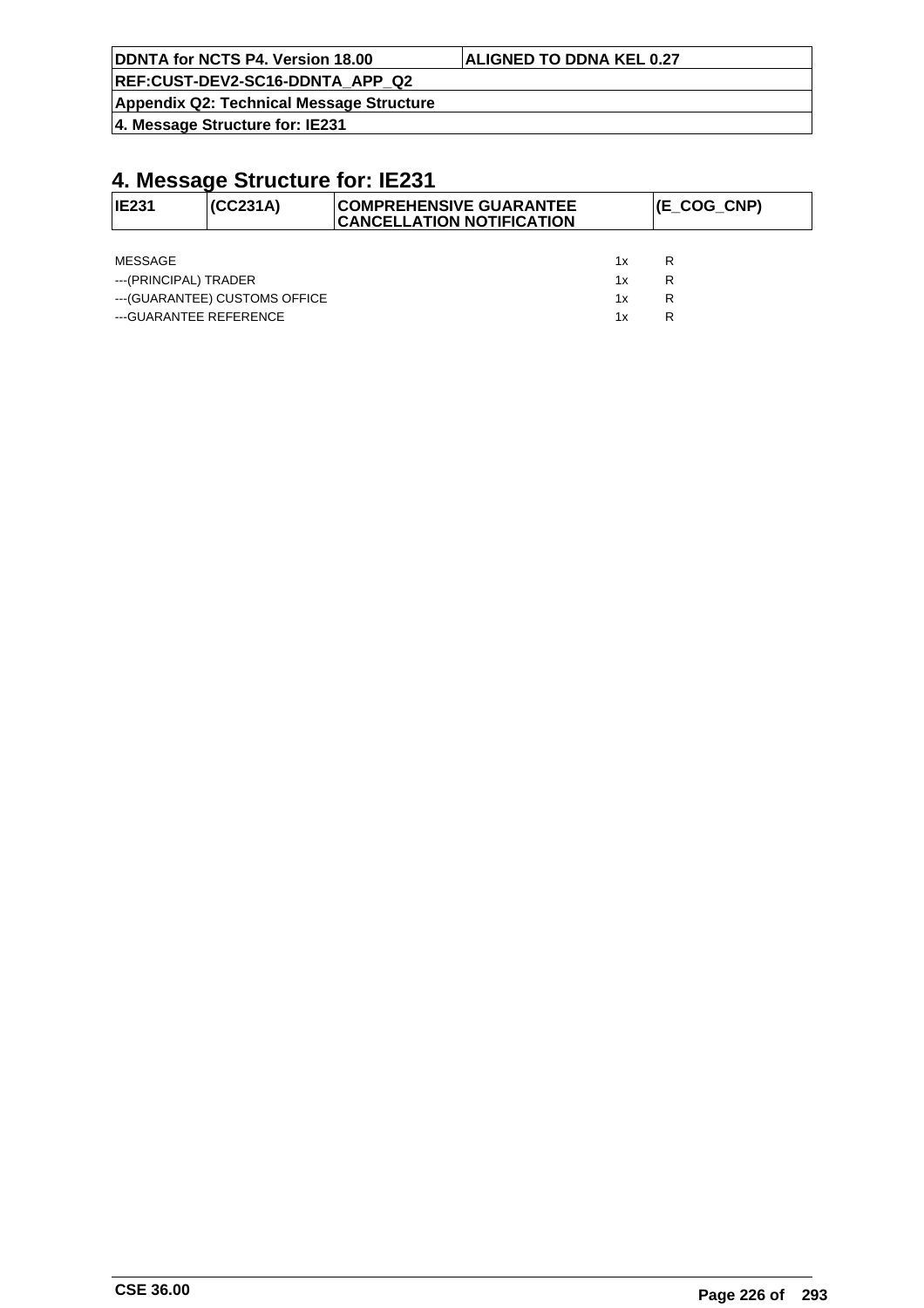**Appendix Q2: Technical Message Structure**

**4. Message Structure for: IE231**

| Syntax identifier                        | R | a <sub>4</sub>  | 21 |        |
|------------------------------------------|---|-----------------|----|--------|
| Syntax version number                    | R | n1              | 22 |        |
| Message sender                           | R | an35            |    |        |
| Sender identification code qualifier     | O | an.4            |    |        |
| Message recipient                        | R | an35            |    |        |
| Recipient identification code qualifier  | O | an.4            |    |        |
| Date of preparation                      | R | n6              |    |        |
| Time of preparation                      | R | n4              |    |        |
| Interchange control reference            | R | an.14           |    |        |
| Recipient's reference/password           | O | an.14           |    |        |
| Recipient's reference/password qualifier | O | an2             |    |        |
| Application reference                    | O | an.14           |    |        |
| Priority                                 | O | a1              |    |        |
| Acknowledgement request                  | O | n1              | 27 |        |
| Communications agreement id              | O | an35            |    |        |
| <b>Test indicator</b>                    | O | n1              | 27 | TR9085 |
| Message identification                   | R | an.14           |    |        |
| Message type                             | R | an.6            | 60 |        |
| Common access reference                  | O | an35            |    |        |
| Message sequence number                  | O | n.2             |    |        |
| First and last transfer                  | O | a1              | 28 |        |
| ---(PRINCIPAL) TRADER                    |   |                 |    |        |
| <b>TIN</b>                               | R | an.17           |    |        |
| ---(GUARANTEE) CUSTOMS OFFICE            |   |                 |    |        |
| Reference number                         | R | an8             |    |        |
| ---GUARANTEE REFERENCE                   |   |                 |    |        |
| Guarantee reference number (GRN)         | R | an.24           |    |        |
| Invalidity date                          | R | n <sub>8</sub>  |    |        |
| Invalidity reason code                   | O | an <sub>3</sub> |    |        |
| Invalidity reason                        | O | an350           |    |        |
| Invalidity reason LNG                    | O | a <sub>2</sub>  | 12 | TR0099 |
|                                          |   |                 |    |        |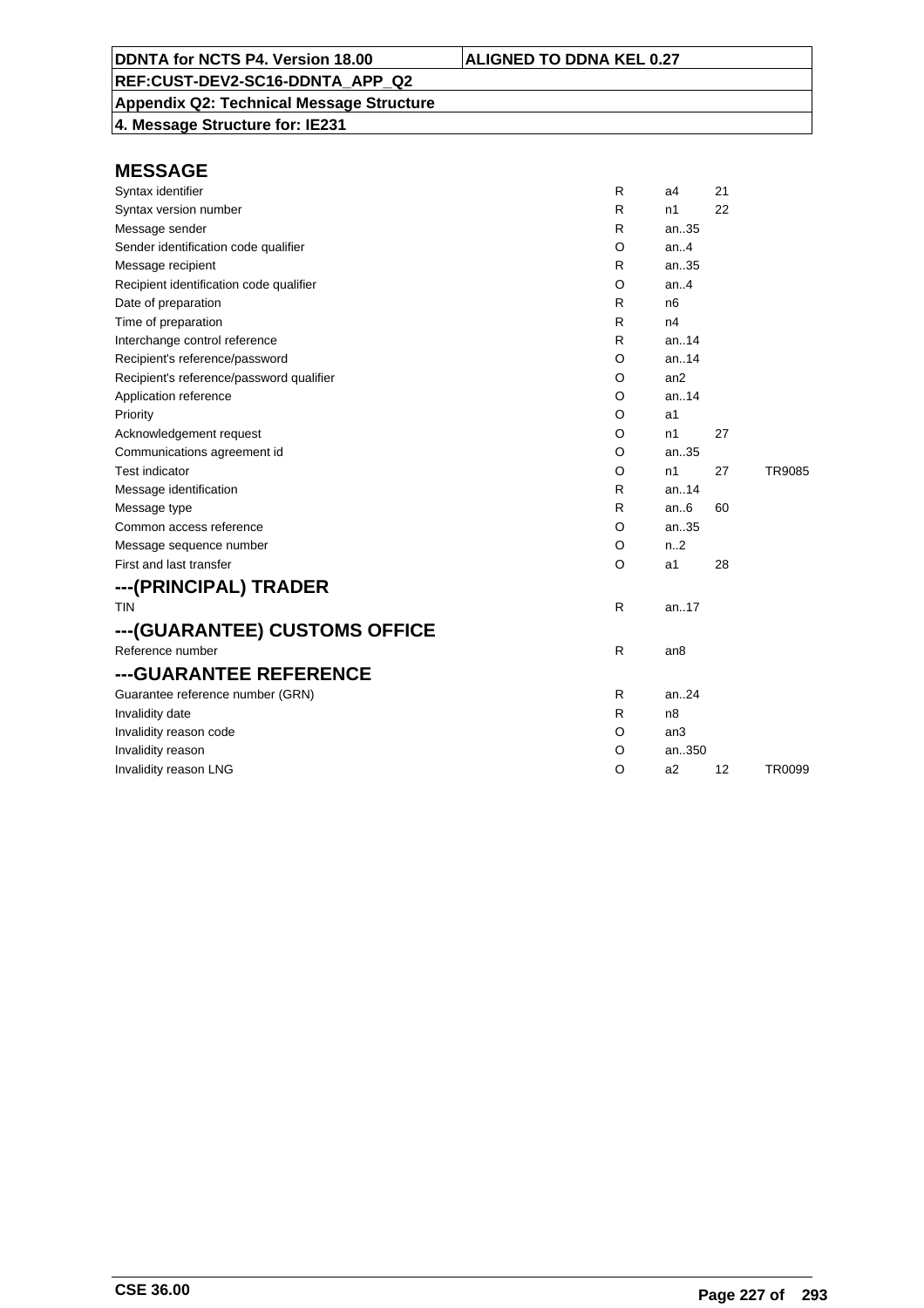| DDNTA for NCTS P4. Version 18.00 | <b>ALIGNED TO DDNA KEL 0.27</b> |
|----------------------------------|---------------------------------|
|                                  |                                 |

**Appendix Q2: Technical Message Structure**

**4. Message Structure for: IE411**

| <b>IE411</b>                | (CD411B)                             | <b>ISENDING OF STATISTICS DATA</b> |      | $(C_STA_SND)$ |
|-----------------------------|--------------------------------------|------------------------------------|------|---------------|
|                             |                                      |                                    |      |               |
| MESSAGE                     |                                      |                                    | 1x   | R             |
| ---SENDING COUNTRY          |                                      |                                    | 1x   | R             |
| ------SYSTEM APPLICABILITY  |                                      |                                    | 99x  | R             |
|                             | ---------STATISTICAL CHARACTERISTICS |                                    | 999x | R             |
| ------------SERIES ELEMENTS |                                      |                                    | 999x | R             |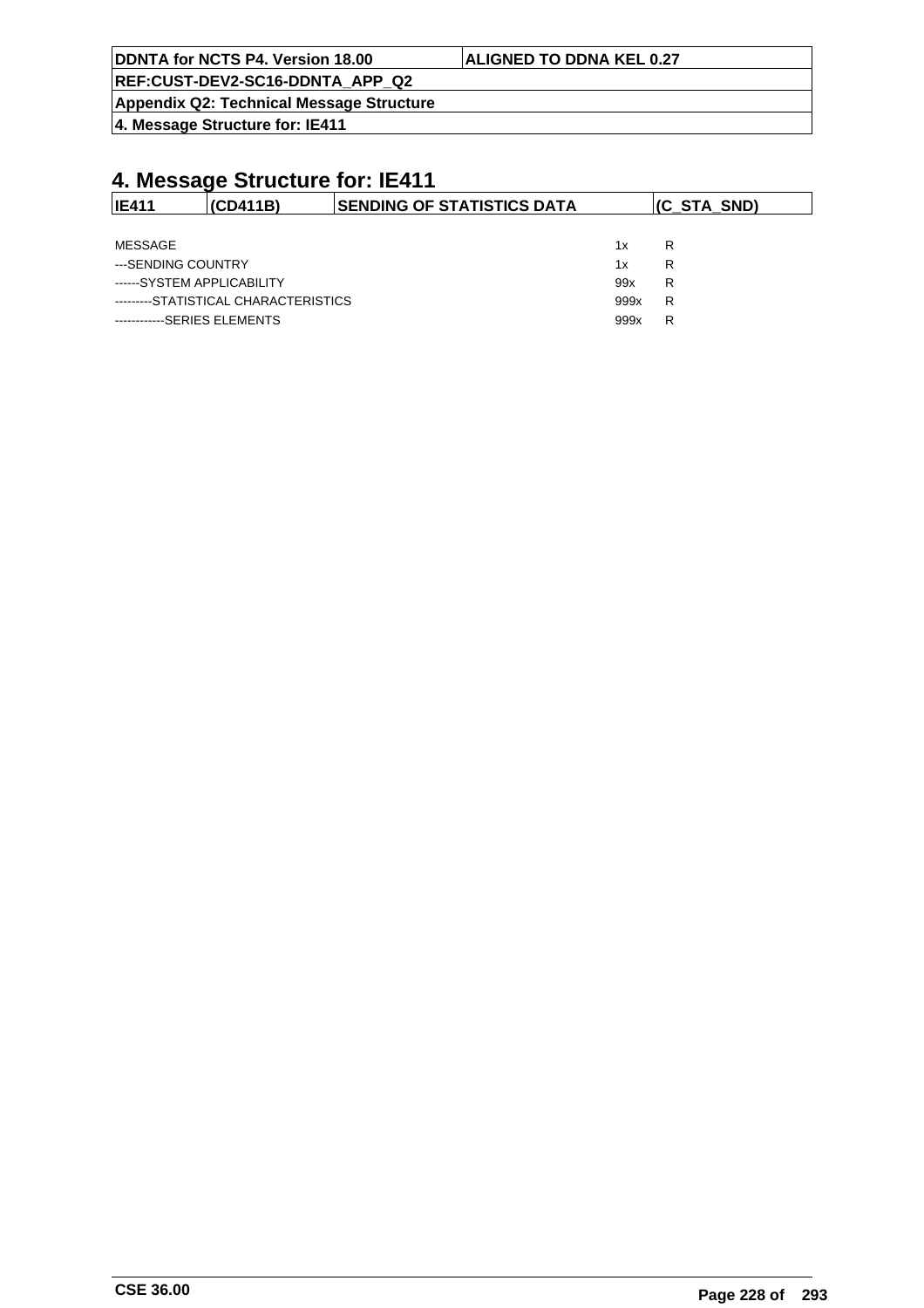**Appendix Q2: Technical Message Structure 4. Message Structure for: IE411**

| Syntax identifier                        | R | a4               | 21  |        |
|------------------------------------------|---|------------------|-----|--------|
| Syntax version number                    | R | n1               | 22  |        |
| Message sender                           | R | an35             |     |        |
| Sender identification code qualifier     | O | an.4             |     |        |
| Message recipient                        | R | an35             |     |        |
| Recipient identification code qualifier  | O | an.4             |     |        |
| Date of preparation                      | R | n <sub>6</sub>   |     |        |
| Time of preparation                      | R | n4               |     |        |
| Interchange control reference            | R | an.14            |     |        |
| Recipient's reference/password           | O | an.14            |     |        |
| Recipient's reference/password qualifier | O | an <sub>2</sub>  |     |        |
| <b>Test indicator</b>                    | O | n1               | 27  | TR9085 |
| Message identification                   | R | an.14            |     |        |
| Message type                             | R | an.6             | 60  |        |
| ---SENDING COUNTRY                       |   |                  |     |        |
| Country code                             | R | a2               | 8   |        |
| Year                                     | R | n4               |     |        |
| Month                                    | R | an2              | 26  |        |
| ------SYSTEM APPLICABILITY               |   |                  |     |        |
| System code                              | R | n <sub>1</sub> 2 | 136 | TR9190 |
| --------STATISTICAL CHARACTERISTICS      |   |                  |     |        |
| Statistics type                          | R | an <sub>4</sub>  | 57  |        |
|                                          |   |                  |     |        |
| Other country                            | O | a2               | 8   |        |
| Counter                                  | R | n.9              |     | R021   |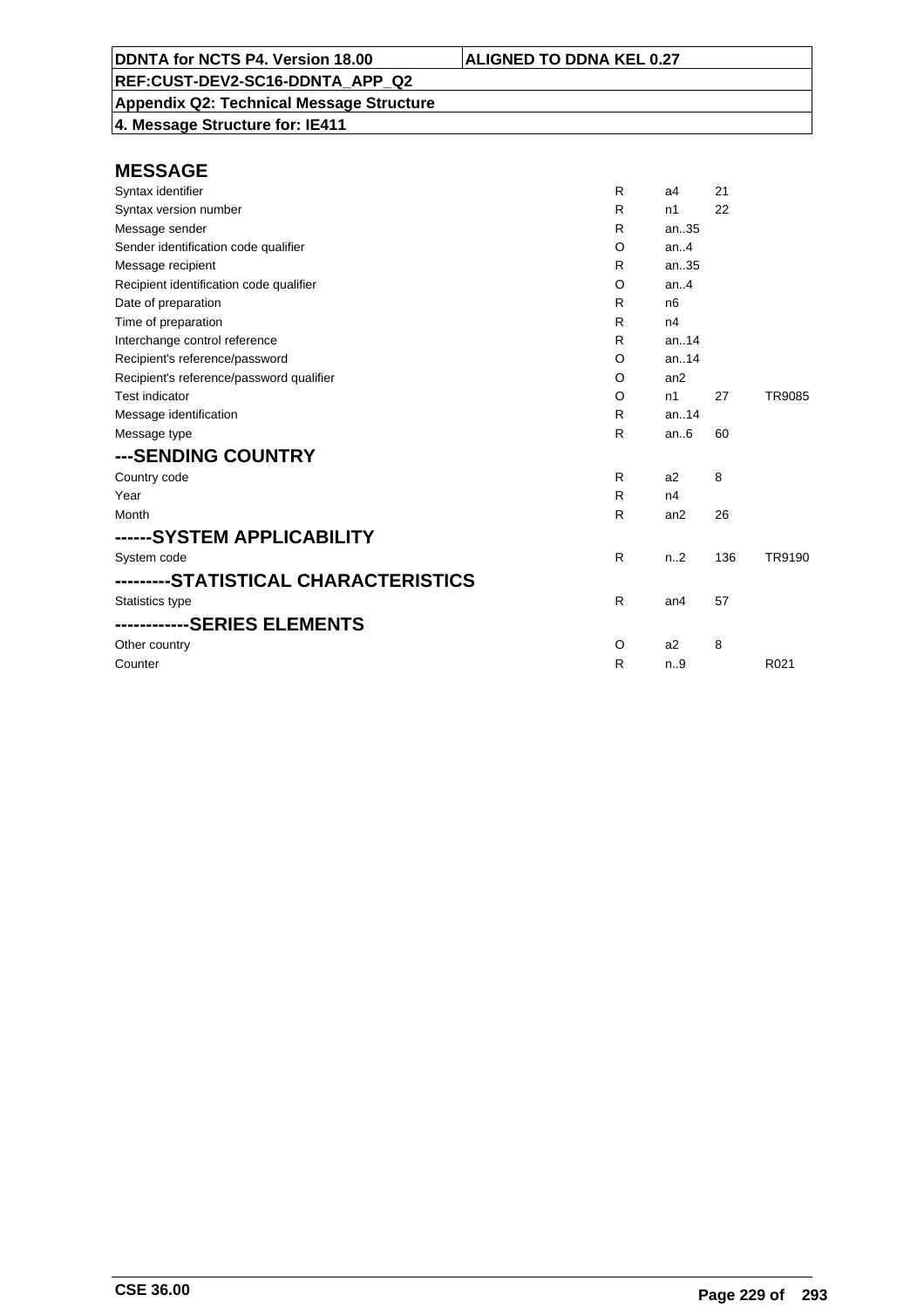|  | DDNTA for NCTS P4. Version 18.00 |
|--|----------------------------------|
|  |                                  |

**Appendix Q2: Technical Message Structure**

**4. Message Structure for: IE412**

# **4. Message Structure for: IE412**

| $ IE412\rangle$ | <b>(CD412B)</b>                   | <b>STATISTICS GENERATED SENT TO</b><br><b>INATIONAL DOMAIN</b> |      | (C_STA_GEN) |
|-----------------|-----------------------------------|----------------------------------------------------------------|------|-------------|
|                 |                                   |                                                                |      |             |
| MESSAGE         |                                   |                                                                | 1x   | R           |
|                 | ---STATISTICAL CONSOLIDATION      |                                                                | 1x   | R           |
|                 | ------STATISTICAL CHARACTERISTICS |                                                                | 999x | R           |

---------SERIES ELEMENTS 999x R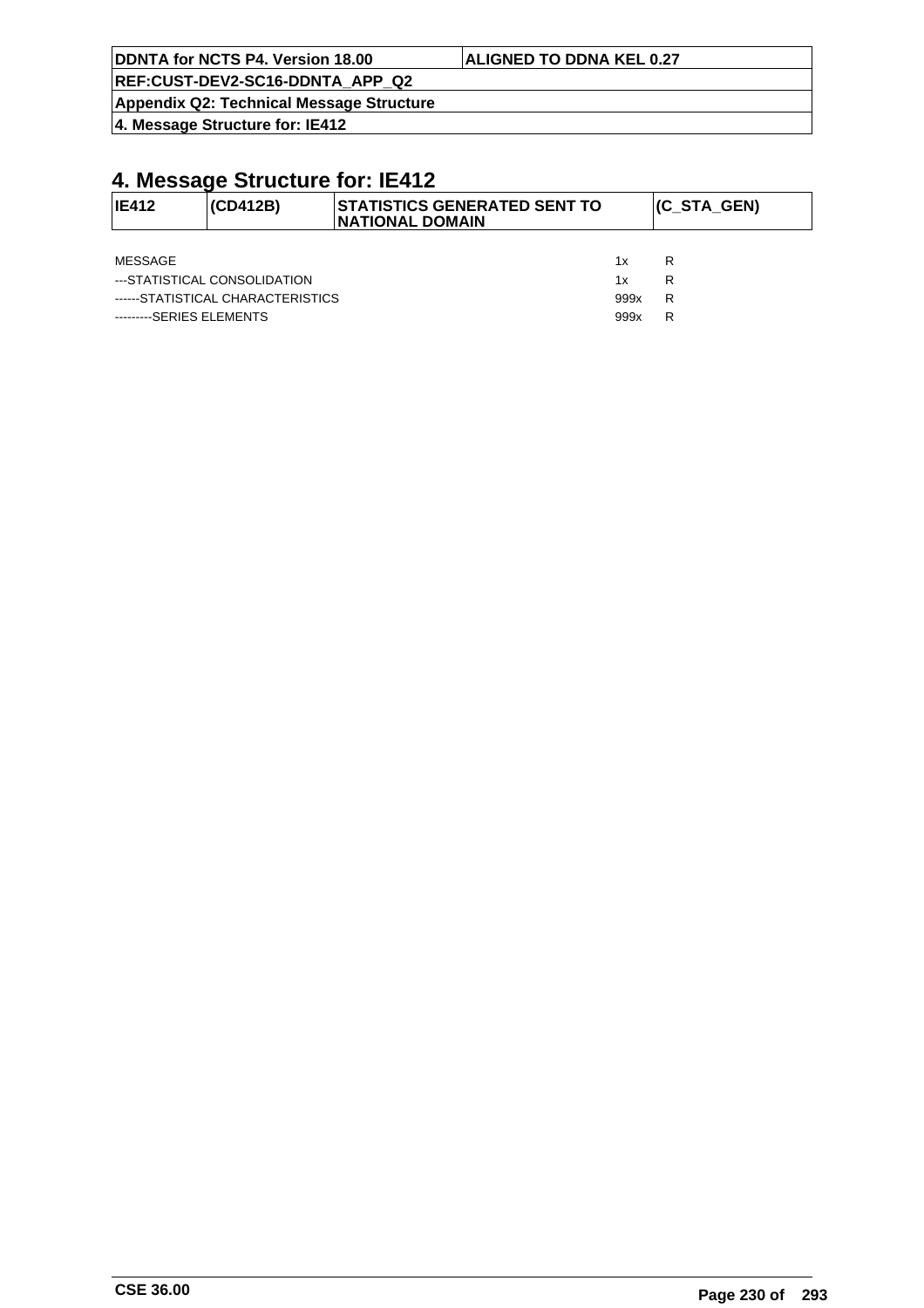**Appendix Q2: Technical Message Structure 4. Message Structure for: IE412**

| Syntax identifier                        | R            | a4               | 21  |                  |
|------------------------------------------|--------------|------------------|-----|------------------|
| Syntax version number                    | R            | n1               | 22  |                  |
| Message sender                           | R            | an.35            |     |                  |
| Sender identification code qualifier     | O            | an. $4$          |     |                  |
| Message recipient                        | R            | an35             |     |                  |
| Recipient identification code qualifier  | O            | an.4             |     |                  |
| Date of preparation                      | R            | n <sub>6</sub>   |     |                  |
| Time of preparation                      | R            | n4               |     |                  |
| Interchange control reference            | R            | an. $14$         |     |                  |
| Recipient's reference/password           | O            | an.14            |     |                  |
| Recipient's reference/password qualifier | O            | an2              |     |                  |
| Test indicator                           | O            | n1               | 27  | TR9085           |
| Message identification                   | R            | an.14            |     |                  |
| Message type                             | $\mathsf{R}$ | an.6             | 60  |                  |
| ---STATISTICAL CONSOLIDATION             |              |                  |     |                  |
| Year                                     | R            | n4               |     |                  |
| Month                                    | R            | an2              | 26  |                  |
| System code                              | $\mathsf{R}$ | n <sub>1</sub> 2 | 136 | TR9190           |
| ------STATISTICAL CHARACTERISTICS        |              |                  |     |                  |
| Statistics type                          | $\mathsf{R}$ | an <sub>4</sub>  | 57  |                  |
| ---------SERIES ELEMENTS                 |              |                  |     |                  |
| Sending country code                     | O            | a <sub>2</sub>   | 8   |                  |
| Other country code                       | O            | a2               | 8   |                  |
| Counter                                  | R            | n.9              |     | R <sub>021</sub> |
|                                          |              |                  |     |                  |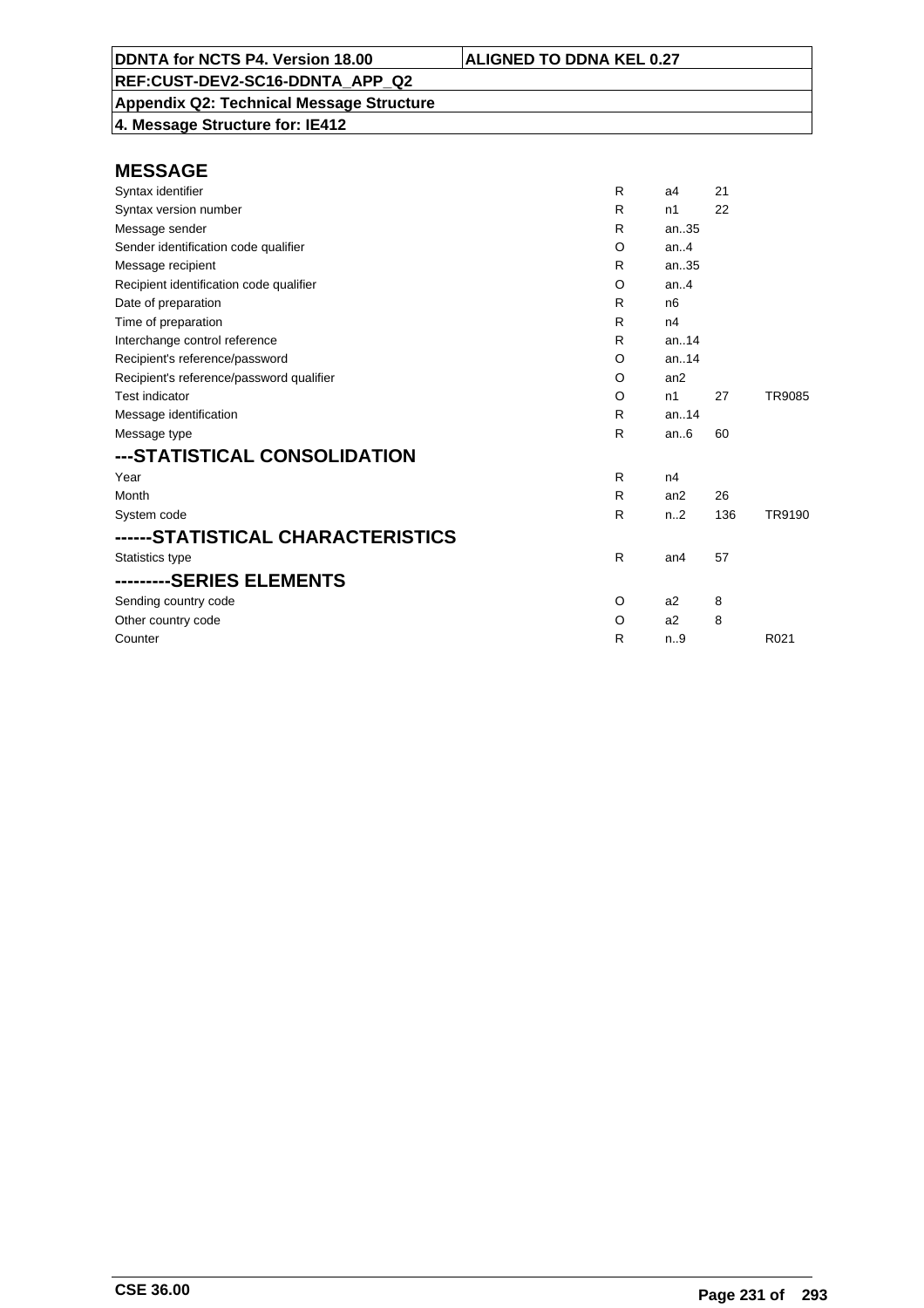**DDNTA for NCTS P4. Version 18.00 ALIGNED TO DDNA KEL 0.27**

**REF:CUST-DEV2-SC16-DDNTA\_APP\_Q2**

**Appendix Q2: Technical Message Structure**

**4. Message Structure for: IE413**

## **4. Message Structure for: IE413**

| IE413              | <b>(CD413B)</b>                | OTS STATISTICS SENDING TO COMMON (C_STA_OTS)<br><b>DOMAIN</b> |   |
|--------------------|--------------------------------|---------------------------------------------------------------|---|
|                    |                                |                                                               |   |
| MESSAGE            |                                | 1x                                                            | R |
| ---SENDING COUNTRY |                                | 1x                                                            | R |
|                    | ---STATISTICAL CHARACTERISTICS | 99x                                                           | R |

------SERIES ELEMENTS And the state of the state of the state of the state of the state of the state of the state of the state of the state of the state of the state of the state of the state of the state of the state of t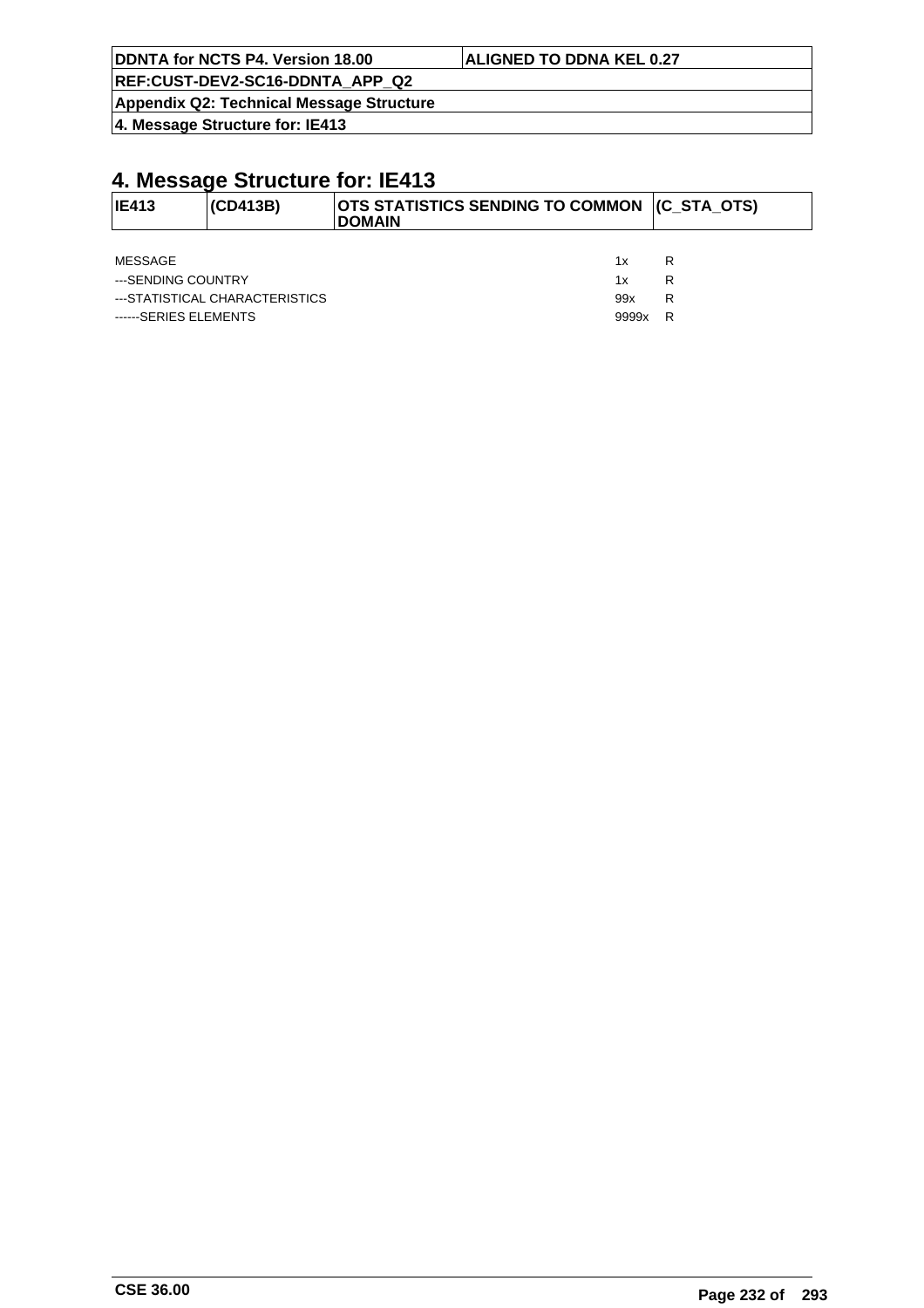**Appendix Q2: Technical Message Structure**

**4. Message Structure for: IE413**

| Syntax identifier                        | R            | a4              | 21 |        |
|------------------------------------------|--------------|-----------------|----|--------|
| Syntax version number                    | R            | n1              | 22 |        |
| Message sender                           | R            | an35            |    |        |
| Sender identification code qualifier     | O            | an.4            |    |        |
| Message recipient                        | R            | an35            |    |        |
| Recipient identification code qualifier  | O            | an.4            |    |        |
| Date of preparation                      | R            | n <sub>6</sub>  |    |        |
| Time of preparation                      | R            | n4              |    |        |
| Interchange control reference            | R            | an.14           |    |        |
| Recipient's reference/password           | $\circ$      | an.14           |    |        |
| Recipient's reference/password qualifier | O            | an2             |    |        |
| <b>Test indicator</b>                    | O            | n1              | 27 | TR9085 |
| Message identification                   | R            | an14            |    |        |
| Message type                             | R            | an.6            | 60 |        |
| ---SENDING COUNTRY                       |              |                 |    |        |
| Country code                             | R            | a2              | 8  |        |
| ---STATISTICAL CHARACTERISTICS           |              |                 |    |        |
| Statistics type                          | R            | an <sub>4</sub> | 57 |        |
| First day of requested period from       | R            | n <sub>8</sub>  |    | TR9150 |
| Last day of requested period to          | $\mathsf{R}$ | n <sub>8</sub>  |    | TR9150 |
| ------SERIES ELEMENTS                    |              |                 |    |        |
| Year                                     | R            | n4              |    |        |
| Month                                    | R            | an2             | 26 |        |
| Country of destination code              | O            | a2              | 8  |        |
| Counter                                  | R            | n.9             |    | R021   |
|                                          |              |                 |    |        |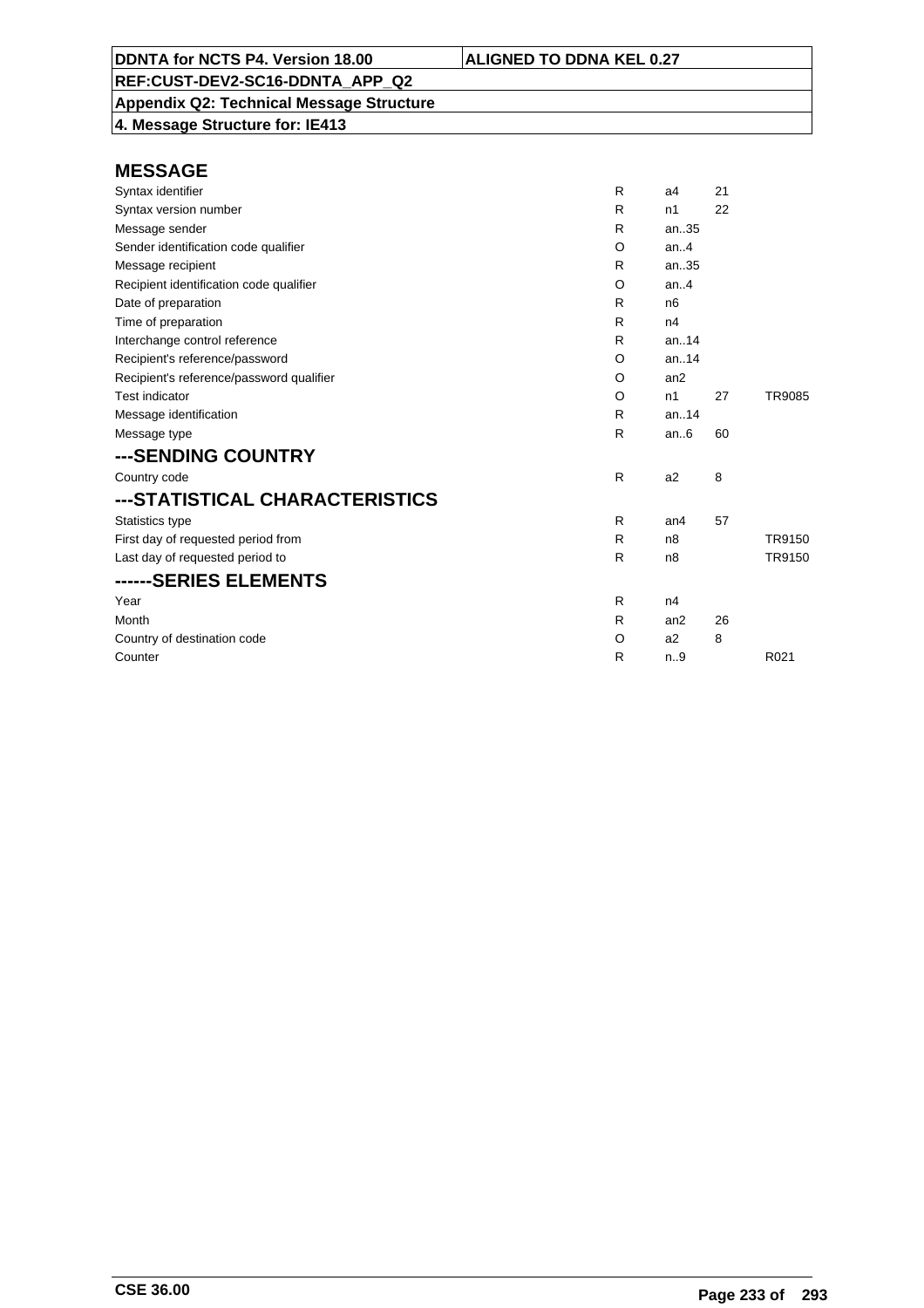| DDNTA for NCTS P4. Version 18.00 | <b>ALIGNED TO DDNA KEL 0.27</b> |
|----------------------------------|---------------------------------|
|                                  |                                 |

**Appendix Q2: Technical Message Structure**

**4. Message Structure for: IE901**

| <b>IE901</b> | (CD901B)                                  | <b>CANCELLATION ACKNOWLEDGEMENT</b> |    |   | $ $ (C CAN ACK)    |
|--------------|-------------------------------------------|-------------------------------------|----|---|--------------------|
|              |                                           |                                     |    |   |                    |
| MESSAGE      |                                           |                                     | 1x | R |                    |
| ---HEADER    |                                           |                                     | 1x | R |                    |
|              | --- (DEPARTURE) CUSTOMS OFFICE            |                                     | 1x | D | TR <sub>1011</sub> |
|              | --- (EXPORT) CUSTOMS OFFICE               |                                     | 1x | D | TR <sub>1009</sub> |
|              | --- (TRANSIT DECLARED) CUSTOMS OFFICE     |                                     | 9x | D | TR0904<br>TR1010   |
|              | --- (EXIT DECLARED) CUSTOMS OFFICE        |                                     | 1x | D | TR1009             |
|              | --- (DESTINATION DECLARED) CUSTOMS OFFICE |                                     | 1x | D | TR0904<br>TR1010   |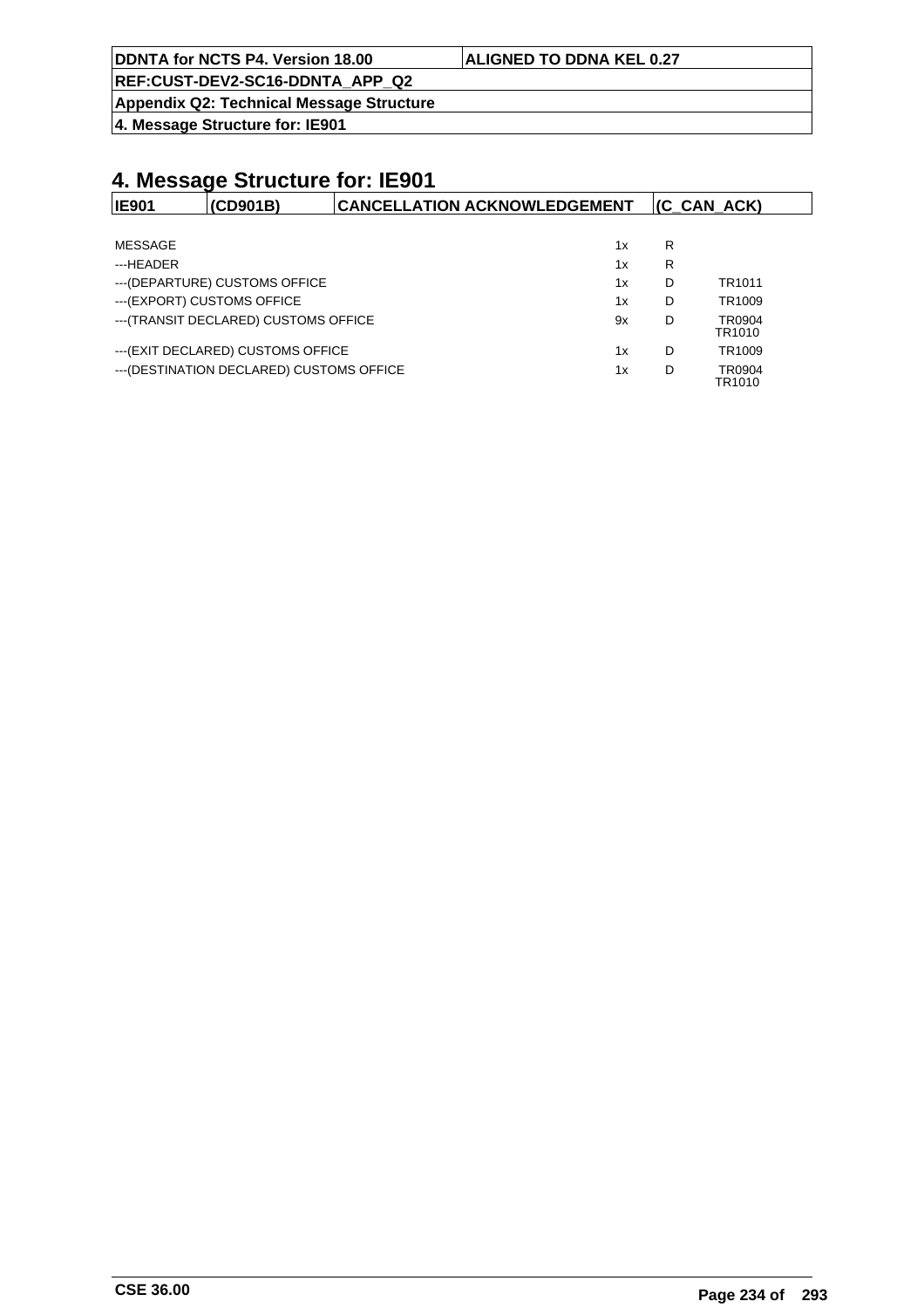**Appendix Q2: Technical Message Structure 4. Message Structure for: IE901**

| Syntax identifier                        | R | a4              | 21 |               |
|------------------------------------------|---|-----------------|----|---------------|
| Syntax version number                    | R | n1              | 22 |               |
| Message sender                           | R | an35            |    |               |
| Sender identification code qualifier     | O | an4             |    |               |
| Message recipient                        | R | an35            |    |               |
| Recipient identification code qualifier  | O | an.4            |    |               |
| Date of preparation                      | R | n6              |    |               |
| Time of preparation                      | R | n4              |    |               |
| Interchange control reference            | R | an14            |    |               |
| Recipient's reference/password           | O | an. $14$        |    |               |
| Recipient's reference/password qualifier | O | an2             |    |               |
| Application reference                    | O | an.14           |    |               |
| Priority                                 | O | a1              |    |               |
| Acknowledgement request                  | O | n1              | 27 |               |
| Communications agreement id              | O | an35            |    |               |
| <b>Test indicator</b>                    | O | n1              | 27 | <b>TR9085</b> |
| Message identification                   | R | an14            |    |               |
| Message type                             | R | an $6$          | 60 |               |
| Common access reference                  | O | an35            |    |               |
| ---HEADER                                |   |                 |    |               |
| Document/reference number                | R | an21            |    |               |
| Date of cancellation                     | R | n <sub>8</sub>  |    |               |
| ---(DEPARTURE) CUSTOMS OFFICE            |   |                 |    |               |
| Reference number                         | R | an8             |    |               |
| ---(EXPORT) CUSTOMS OFFICE               |   |                 |    |               |
| Reference number                         | R | an <sub>8</sub> |    |               |
| ---(TRANSIT DECLARED) CUSTOMS OFFICE     |   |                 |    |               |
| Reference number                         | R | an <sub>8</sub> |    |               |
| ---(EXIT DECLARED) CUSTOMS OFFICE        |   |                 |    |               |
| Reference number                         | R | an8             |    |               |
| ---(DESTINATION DECLARED) CUSTOMS OFFICE |   |                 |    |               |
| Reference number                         | R | an <sub>8</sub> |    |               |
|                                          |   |                 |    |               |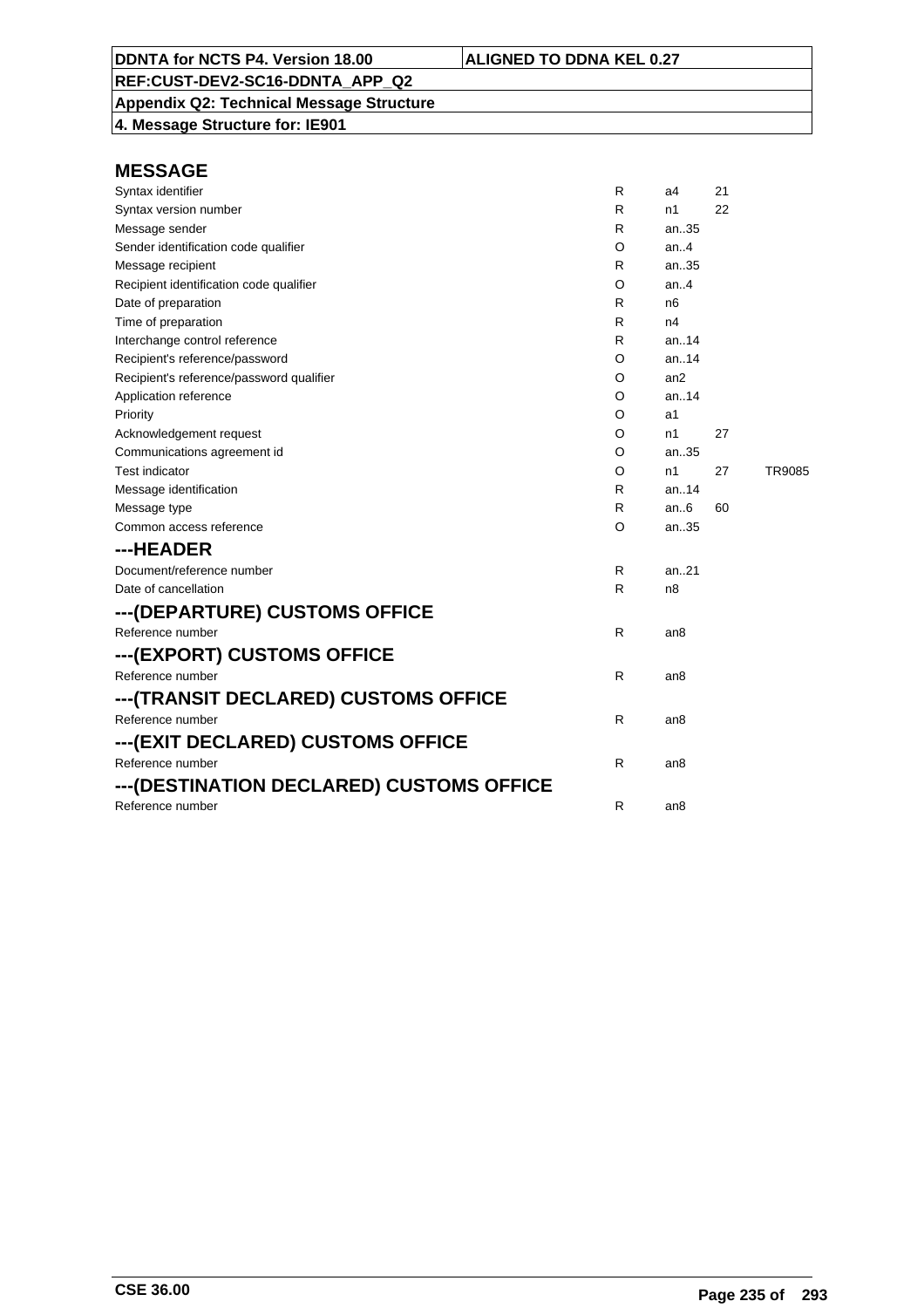| DDNTA for NCTS P4. Version 18.00         | <b>ALIGNED TO DDNA KEL 0.27</b> |
|------------------------------------------|---------------------------------|
| REF:CUST-DEV2-SC16-DDNTA APP Q2          |                                 |
| Appendix Q2: Technical Message Structure |                                 |
| 4. Message Structure for: IE904          |                                 |

| <b>IE904</b>         | (CD904A) | <b>STATUS REQUEST</b> | $ $ (C_STD_REQ) |        |  |
|----------------------|----------|-----------------------|-----------------|--------|--|
| MESSAGE<br>---HEADER |          |                       | 1x<br>1x        | R<br>R |  |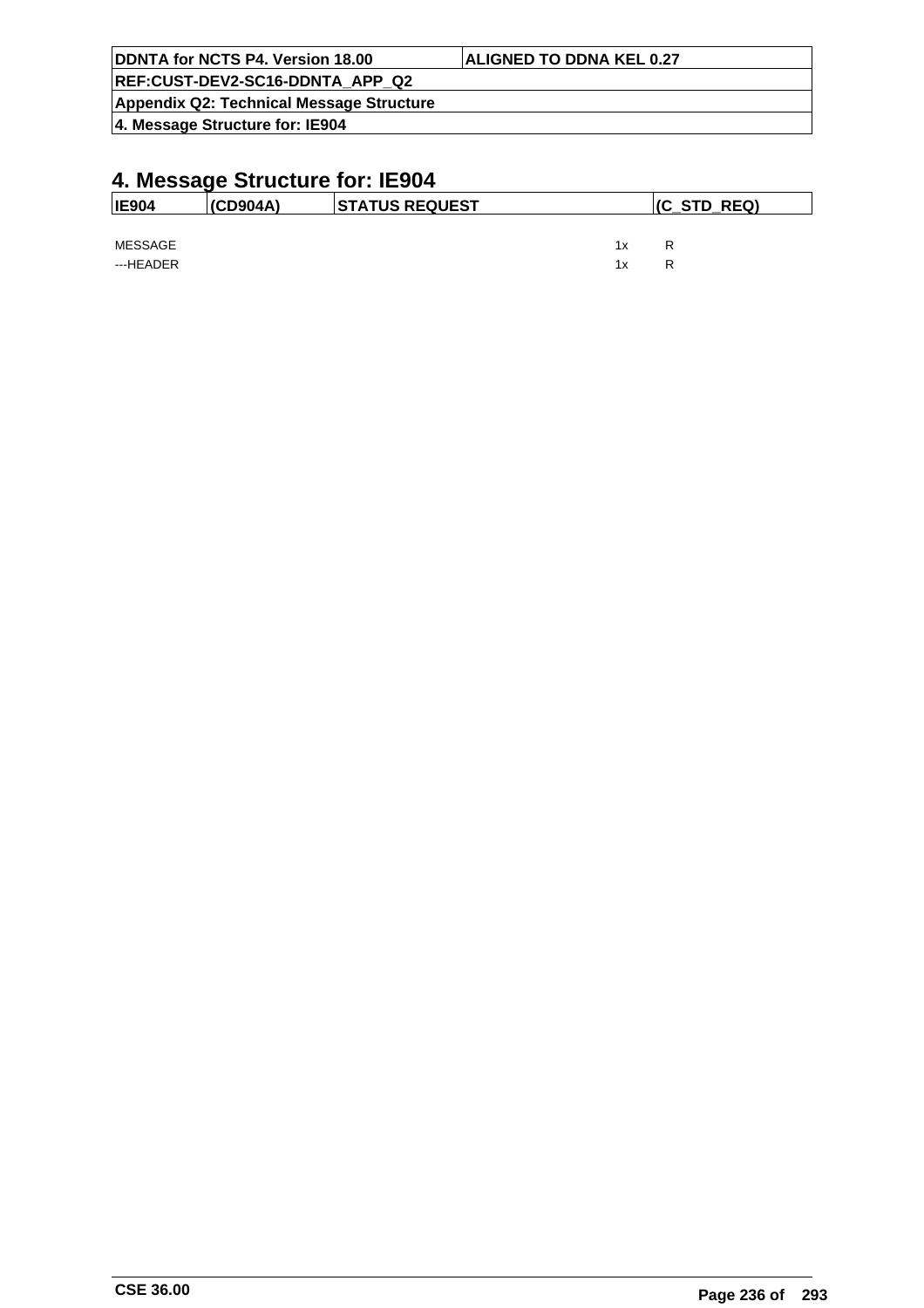**Appendix Q2: Technical Message Structure**

**4. Message Structure for: IE904**

| Syntax identifier                        | R | a4             | 21 |               |
|------------------------------------------|---|----------------|----|---------------|
| Syntax version number                    | R | n <sub>1</sub> | 22 |               |
| Message sender                           | R | an35           |    |               |
| Sender identification code qualifier     | O | an. $4$        |    |               |
| Message recipient                        | R | an35           |    |               |
| Recipient identification code qualifier  | O | an.4           |    |               |
| Date of preparation                      | R | n <sub>6</sub> |    |               |
| Time of preparation                      | R | n4             |    |               |
| Interchange control reference            | R | an.14          |    |               |
| Recipient's reference/password           | O | an.14          |    |               |
| Recipient's reference/password qualifier | O | an2            |    |               |
| Application reference                    | O | an.14          |    |               |
| Priority                                 | O | a1             |    |               |
| Acknowledgement request                  | O | n1             | 27 |               |
| Communications agreement id              | O | an35           |    |               |
| <b>Test indicator</b>                    | O | n1             | 27 | <b>TR9085</b> |
| Message identification                   | R | an14           |    |               |
| Message type                             | R | an.6           | 60 |               |
| Common access reference                  | O | an35           |    |               |
| ---HEADER                                |   |                |    |               |
| Document/reference number                | R | an.21          |    |               |
| <b>Status</b>                            | D | an3            | 58 | TR9180        |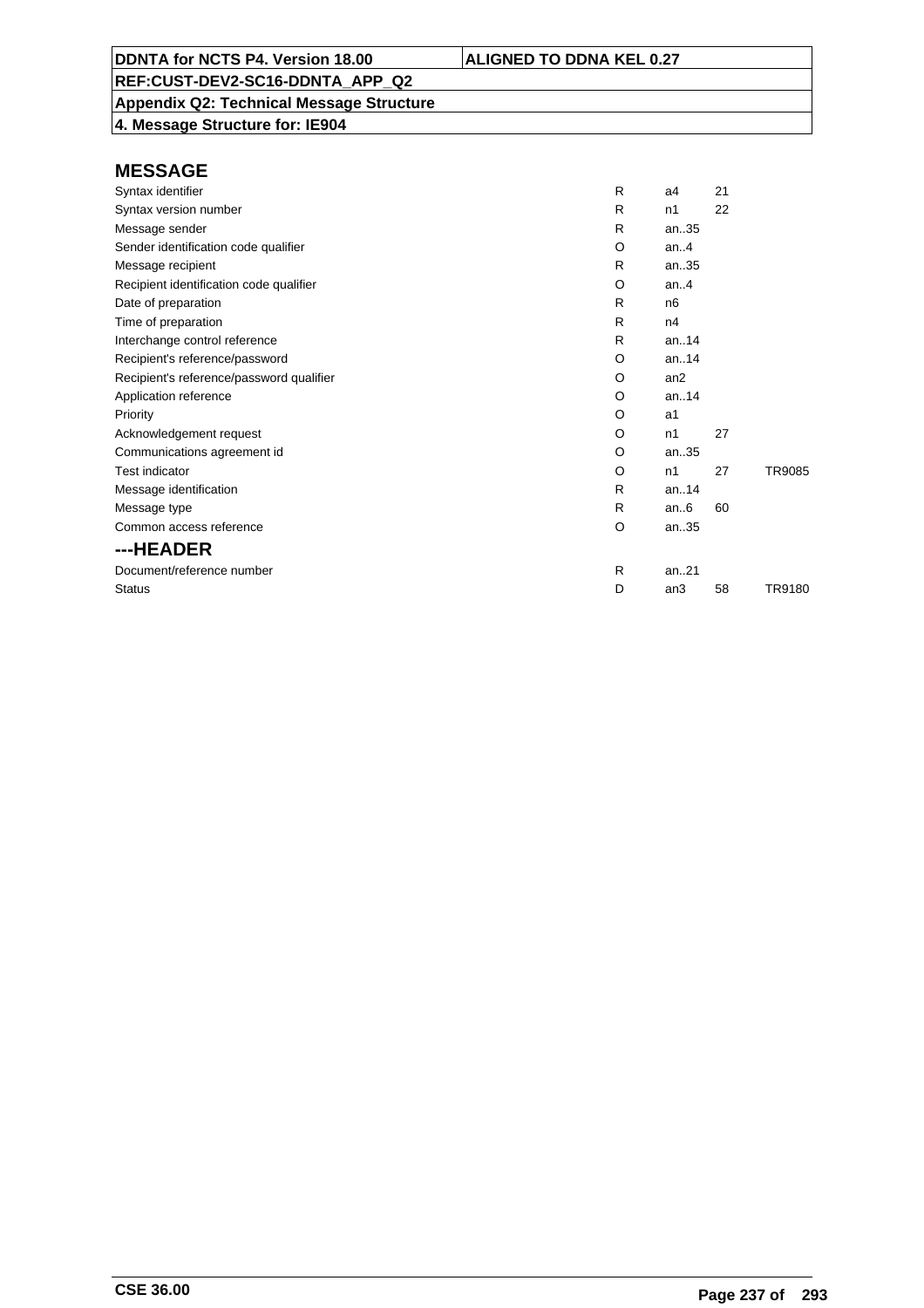| DDNTA for NCTS P4. Version 18.00         | <b>ALIGNED TO DDNA KEL 0.27</b> |
|------------------------------------------|---------------------------------|
| REF:CUST-DEV2-SC16-DDNTA APP Q2          |                                 |
| Appendix Q2: Technical Message Structure |                                 |
| 4. Message Structure for: IE905          |                                 |

| <b>IE905</b>         | (CD905A) | <b>STATUS RESPONSE</b> | $ $ (C_STD_RSP) |        |  |
|----------------------|----------|------------------------|-----------------|--------|--|
| MESSAGE<br>---HEADER |          |                        | 1x<br>1x        | R<br>R |  |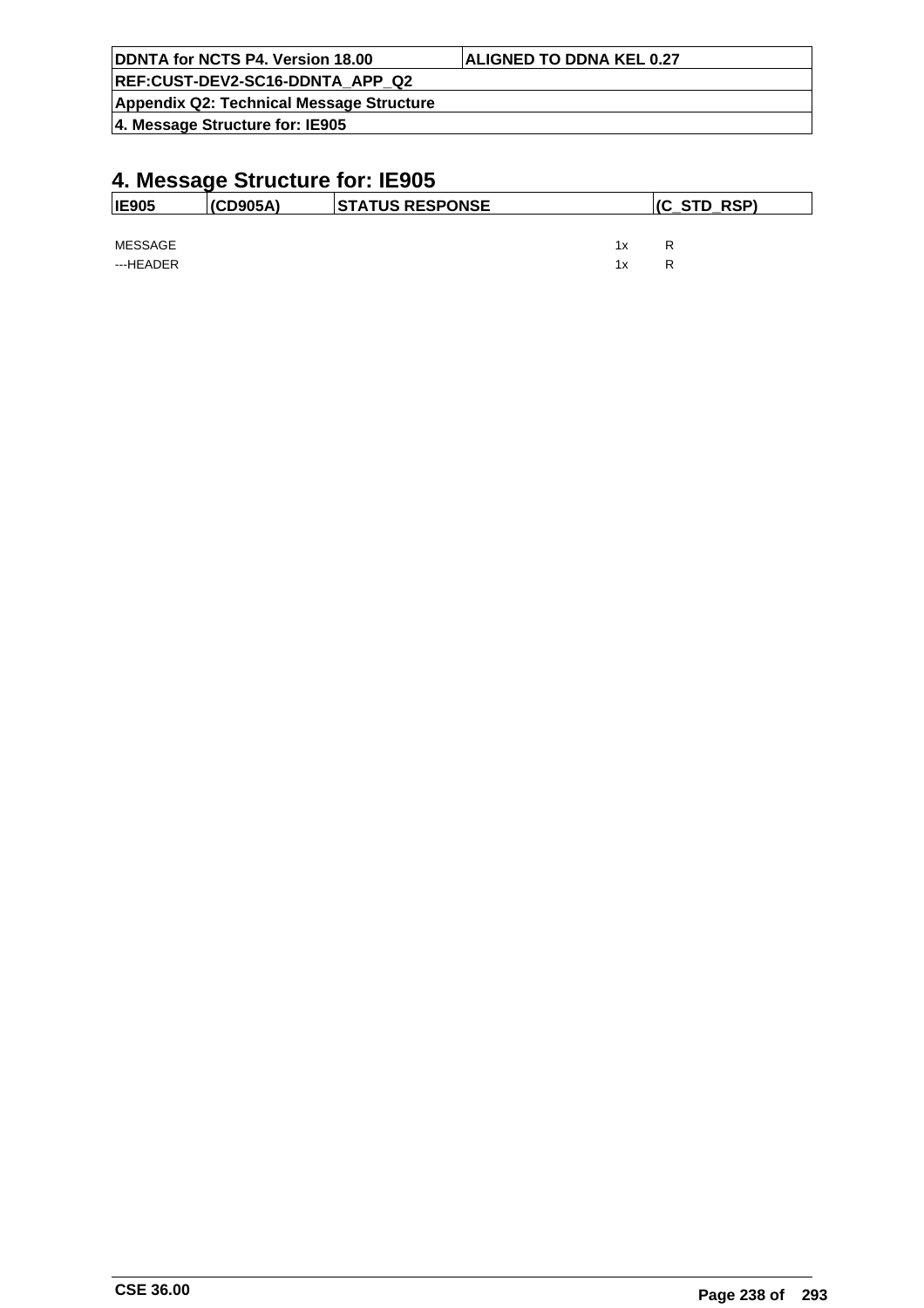## **Appendix Q2: Technical Message Structure**

**4. Message Structure for: IE905**

| Syntax identifier                        | R | a4             | 21 |        |
|------------------------------------------|---|----------------|----|--------|
| Syntax version number                    | R | n1             | 22 |        |
| Message sender                           | R | an35           |    |        |
| Sender identification code qualifier     | O | an.4           |    |        |
| Message recipient                        | R | an35           |    |        |
| Recipient identification code qualifier  | O | an.4           |    |        |
| Date of preparation                      | R | n <sub>6</sub> |    |        |
| Time of preparation                      | R | n4             |    |        |
| Interchange control reference            | R | an. $.14$      |    |        |
| Recipient's reference/password           | O | an.14          |    |        |
| Recipient's reference/password qualifier | O | an2            |    |        |
| Application reference                    | O | an.14          |    |        |
| Priority                                 | O | a1             |    |        |
| Acknowledgement request                  | O | n1             | 27 |        |
| Communications agreement id              | O | an35           |    |        |
| <b>Test indicator</b>                    | O | n1             | 27 | TR9085 |
| Message identification                   | R | an.14          |    |        |
| Message type                             | R | an.6           | 60 |        |
| Common access reference                  | O | an35           |    |        |
| ---HEADER                                |   |                |    |        |
| Document/reference number                | R | an.21          |    |        |
| <b>Status</b>                            | R | an3            | 58 |        |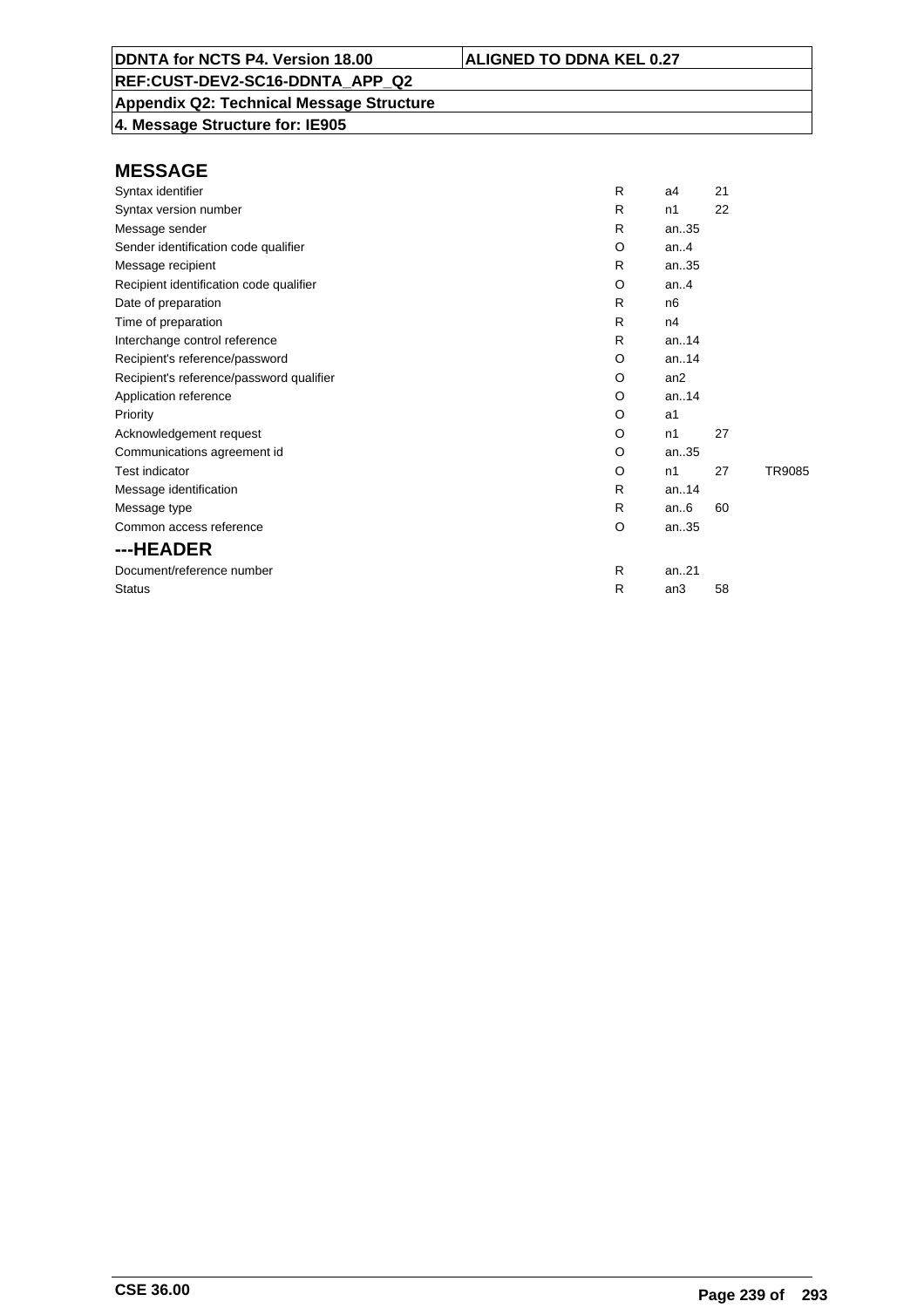| DDNTA for NCTS P4. Version 18.00         | <b>ALIGNED TO DDNA KEL 0.27</b> |
|------------------------------------------|---------------------------------|
| REF:CUST-DEV2-SC16-DDNTA APP Q2          |                                 |
| Appendix Q2: Technical Message Structure |                                 |
| 4. Message Structure for: IE906          |                                 |

| <b>IE906</b>        | (CD906A) | <b>FUNCTIONAL NACK</b> |      | $ $ (C_FUN_NCK) |        |
|---------------------|----------|------------------------|------|-----------------|--------|
|                     |          |                        |      |                 |        |
| <b>MESSAGE</b>      |          |                        | 1x   | R               |        |
| ---HEADER           |          |                        | 1x   | D               | TR0104 |
| ---FUNCTIONAL ERROR |          |                        | 999x | R               |        |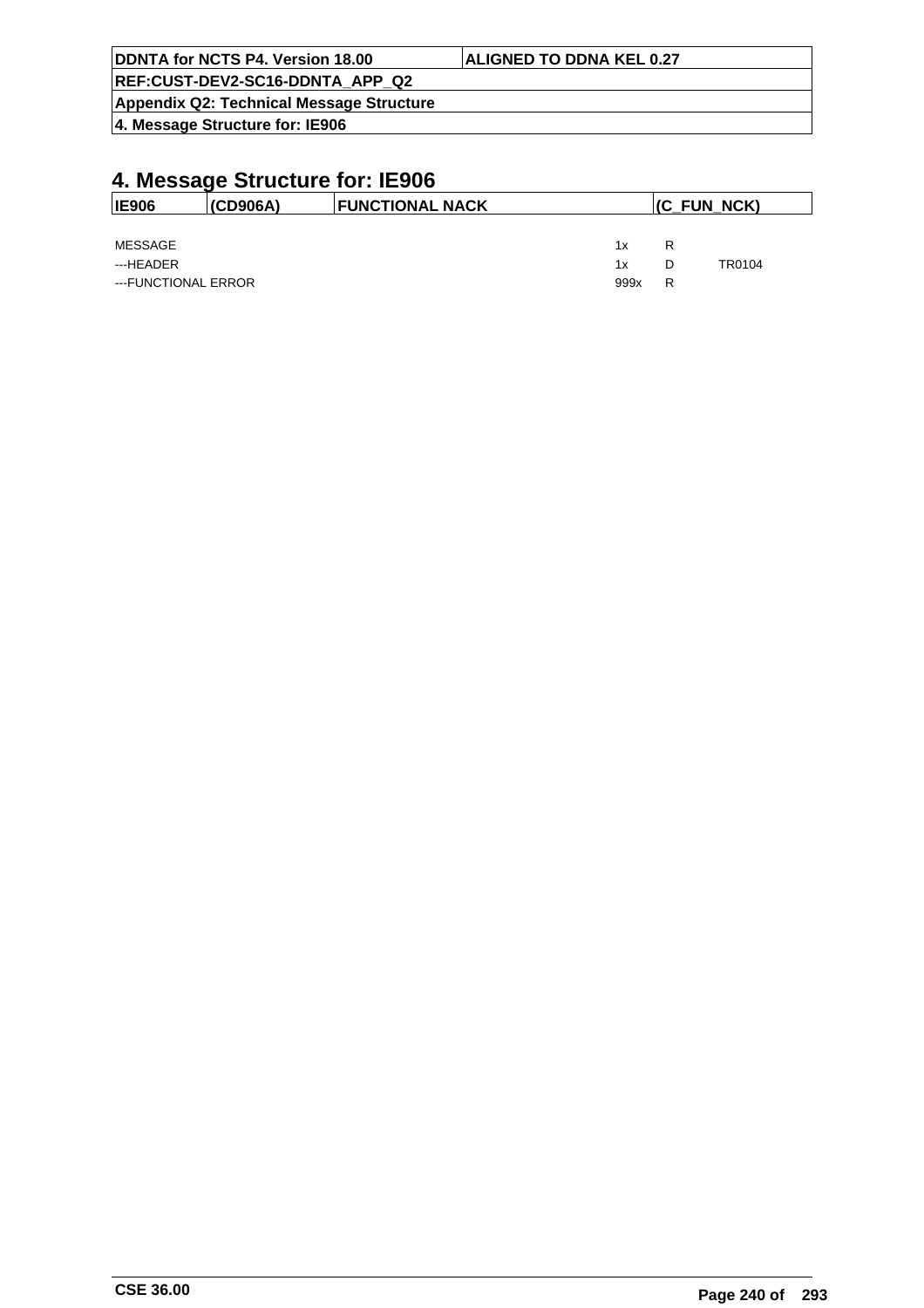**Appendix Q2: Technical Message Structure 4. Message Structure for: IE906**

| <b>MESSAGE</b>                           |          |                |    |        |
|------------------------------------------|----------|----------------|----|--------|
| Syntax identifier                        | R        | a <sub>4</sub> | 21 |        |
| Syntax version number                    | R        | n1             | 22 |        |
| Message sender                           | R        | an35           |    |        |
| Sender identification code qualifier     | $\circ$  | an.4           |    |        |
| Message recipient                        | R        | an35           |    |        |
| Recipient identification code qualifier  | $\circ$  | an.4           |    |        |
| Date of preparation                      | R        | n <sub>6</sub> |    |        |
| Time of preparation                      | R        | n4             |    |        |
| Interchange control reference            | R        | an14           |    |        |
| Recipient's reference/password           | O        | an.14          |    |        |
| Recipient's reference/password qualifier | O        | an2            |    |        |
| Application reference                    | $\Omega$ | an.14          |    |        |
| Priority                                 | $\circ$  | a <sub>1</sub> |    |        |
| Acknowledgement request                  | O        | n1             | 27 |        |
| Communications agreement id              | O        | an35           |    |        |
| <b>Test indicator</b>                    | O        | n1             | 27 | TR9085 |
| Message identification                   | R        | an.14          |    |        |
| Message type                             | R        | an.6           | 60 |        |
| Common access reference                  | O        | an35           |    |        |
| Original message identification          | R        | an.14          |    |        |
| ---HEADER                                |          |                |    |        |
| Document/reference number                | R        | an.21          |    | TR9250 |
| ---FUNCTIONAL ERROR                      |          |                |    |        |
| Error type                               | R        | n2             | 49 |        |
| Error pointer                            | R        | an210          |    |        |
| Error reason                             | O        | an.6           |    |        |
| Original attribute value                 | O        | an.140         |    | TR9250 |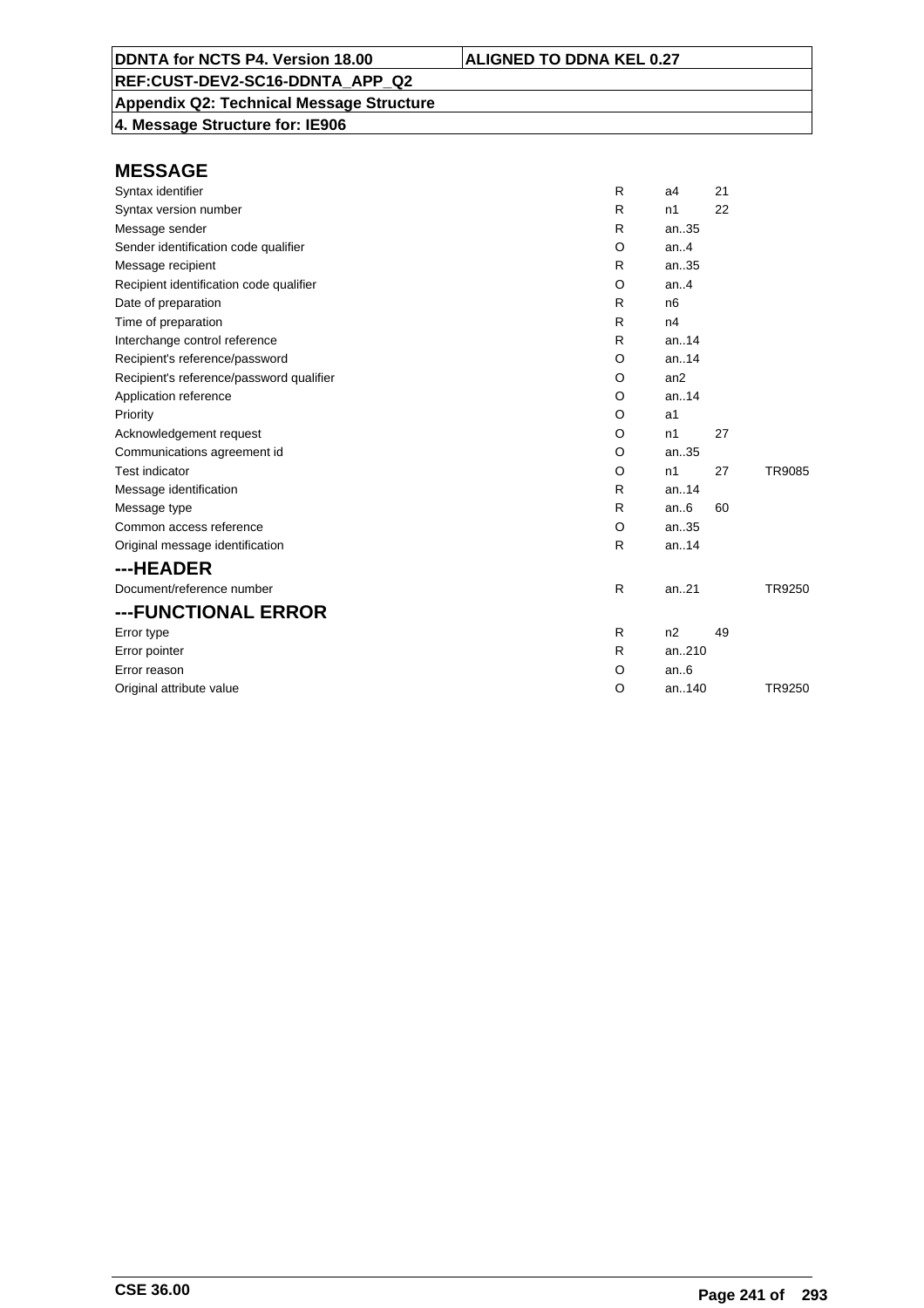| <b>ALIGNED TO DDNA KEL 0.27</b> |
|---------------------------------|
|                                 |
|                                 |
|                                 |

| <b>IE907</b>                 | (CD907A) | <b>EDIFACT NACK</b> | (C EDI NCK) |   |        |  |
|------------------------------|----------|---------------------|-------------|---|--------|--|
|                              |          |                     |             |   |        |  |
| MESSAGE                      |          |                     | 1x          | R |        |  |
| ---INTERCHANGE ERRORS        |          |                     | 1x          | R |        |  |
| ---MESSAGE ERRORS            |          |                     | 99x         | D | TR0902 |  |
| ------SEGMENT ERRORS         |          |                     | 999x        | D | TR0902 |  |
| ---------DATA ELEMENT ERRORS |          |                     | 99x         | D | TR0902 |  |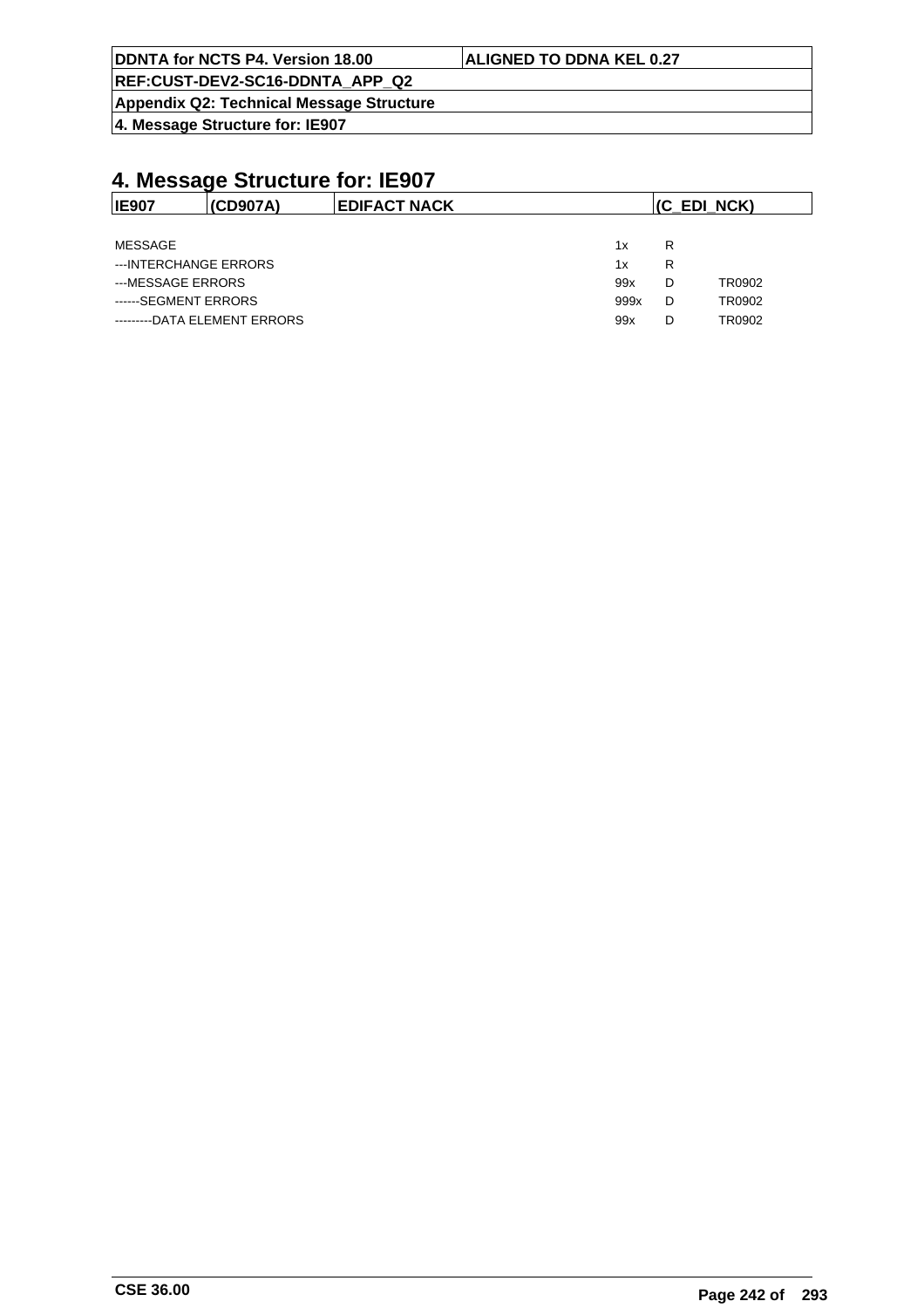## **Appendix Q2: Technical Message Structure**

**4. Message Structure for: IE907**

| Syntax identifier                        | R | a4               | 21 |        |
|------------------------------------------|---|------------------|----|--------|
| Syntax version number                    | R | n1               | 22 |        |
| Message sender                           | R | an35             |    |        |
| Sender identification code qualifier     | O | an4              |    |        |
| Message recipient                        | R | an35             |    |        |
| Recipient identification code qualifier  | O | an4              |    |        |
| Date of preparation                      | R | n6               |    |        |
| Time of preparation                      | R | n4               |    |        |
| Interchange control reference            | R | an $.14$         |    |        |
| Recipient's reference/password           | O | an14             |    |        |
| Recipient's reference/password qualifier | O | an2              |    |        |
| Application reference                    | O | an14             |    |        |
| Priority                                 | O | a1               |    |        |
| Acknowledgement request                  | O | n1               | 27 |        |
| Communications agreement id              | O | an35             |    |        |
| <b>Test indicator</b>                    | O | n1               | 27 | TR9085 |
| Message identification                   | R | an14             |    |        |
| Message type                             | R | an6              | 60 |        |
| Common access reference                  | O | an35             |    |        |
| ---INTERCHANGE ERRORS                    |   |                  |    |        |
| Interchange control reference            | R | an14             |    | TR9250 |
| Message sender                           | R | an35             |    | TR9250 |
| Message recipient                        | R | an35             |    | TR9250 |
| Action taken by recipient                | R | an3              | 32 |        |
| Syntax error                             | D | n2               | 23 | TR0901 |
| Interchange service segment              | D | аЗ               | 33 | TR0903 |
| Position of erroneous data element       | O | n <sub>1</sub> 3 |    |        |
| Position of erroneous data component     | O | n <sub>1</sub> 3 |    |        |
| ---MESSAGE ERRORS                        |   |                  |    |        |
| Message identification                   | R | an14             |    | TR9250 |
| Message type                             | R | an6              | 1  |        |
| Message version                          | R | an3              | 35 |        |
| Message release number                   | R | an3              | 36 |        |
| Controlling agency                       | R | an2              | 37 |        |
| Association assigned code                | R | an6              |    | TR9250 |
| Action taken by recipient                | R | an3              | 32 |        |
| Error                                    | D | n2               | 23 | TR0901 |
| Message service segment                  | D | a3               | 34 | TR0903 |
| Position of erroneous data element       | O | n3               |    |        |
| Position of erroneous data component     | O | n.3              |    |        |
| ------SEGMENT ERRORS                     |   |                  |    |        |
| Segment position in message              | R | n6               |    |        |
| Error                                    | D | n2               | 23 | TR0901 |
| ---------DATA ELEMENT ERRORS             |   |                  |    |        |
| Error                                    | R | n2               | 23 | TR0901 |
| Position of erroneous data element       | R | n.3              |    |        |
| Position of erroneous data component     | O | n.3              |    |        |
|                                          |   |                  |    |        |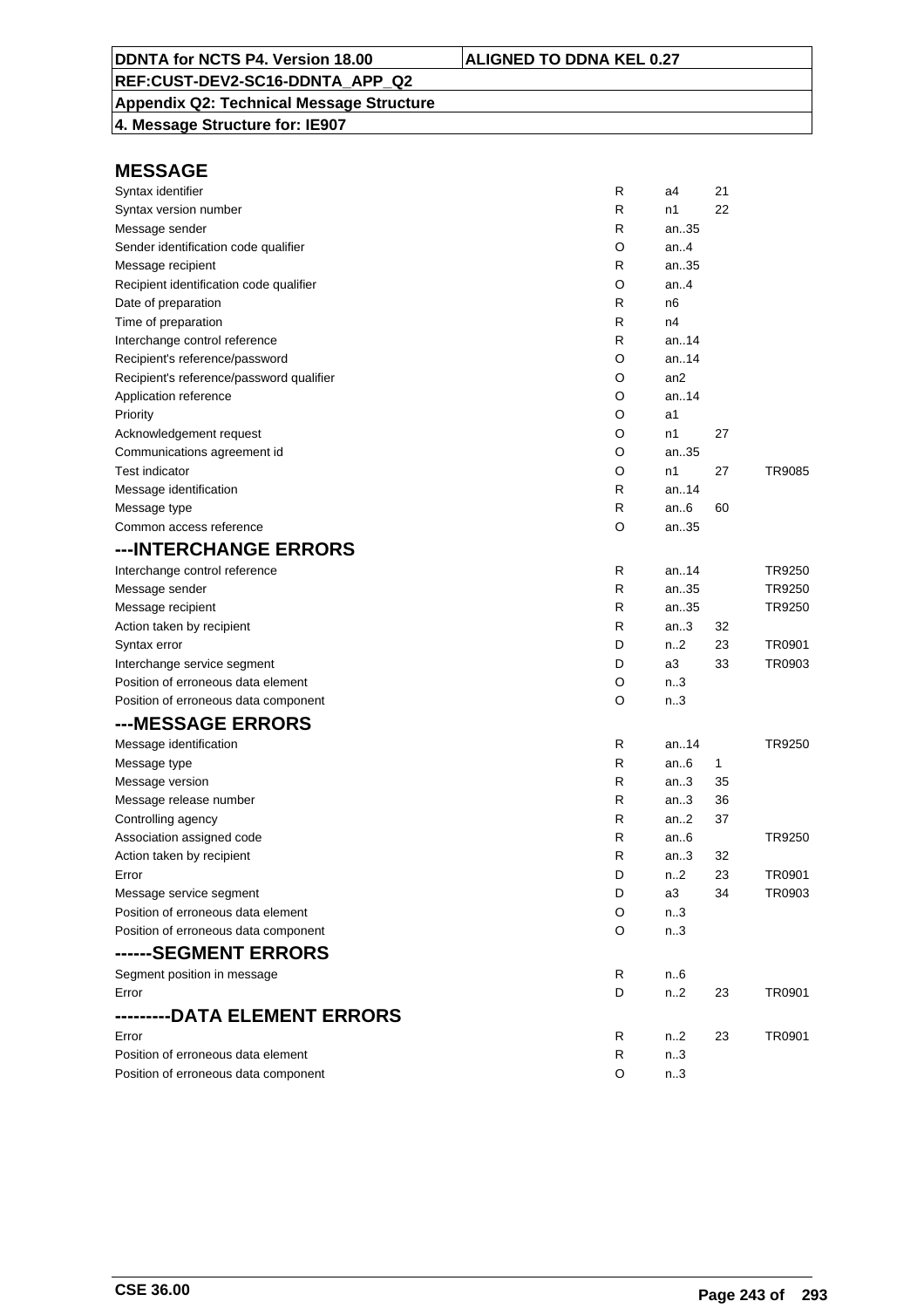| <b>IDDNTA for NCTS P4. Version 18.00</b> | <b>ALIGNED TO DDNA KEL 0.27</b> |
|------------------------------------------|---------------------------------|
| REF:CUST-DEV2-SC16-DDNTA APP Q2          |                                 |
| Appendix Q2: Technical Message Structure |                                 |

| <b>IE912</b>                | (CD912A) | AVAILABILITY MATRIX |     | (C AVL MTX) |
|-----------------------------|----------|---------------------|-----|-------------|
|                             |          |                     |     |             |
| MESSAGE                     |          |                     | 1x  | R           |
| ---COUNTRY                  |          |                     | 1x  | R           |
| ------UNAVAILABILITY MATRIX |          |                     | 1x  | R           |
| ------SYSTEM UNAVAILABILITY |          |                     | 99x | R           |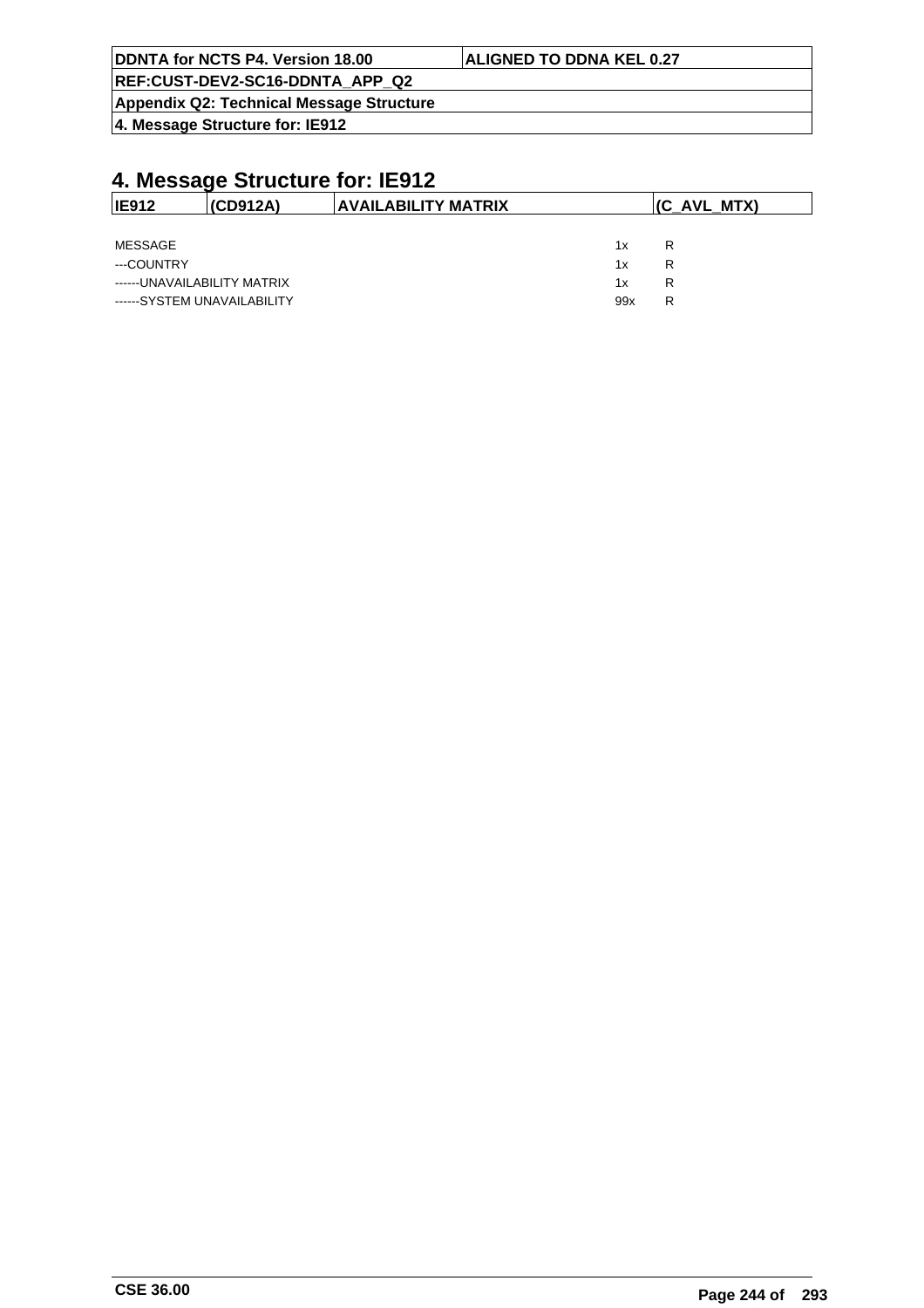**Appendix Q2: Technical Message Structure 4. Message Structure for: IE912**

| Syntax identifier                        | R       | a <sub>4</sub> | 21 |                                    |
|------------------------------------------|---------|----------------|----|------------------------------------|
| Syntax version number                    | R       | n1             | 22 |                                    |
| Message sender                           | R       | an35           |    |                                    |
| Sender identification code qualifier     | $\circ$ | an4            |    |                                    |
| Message recipient                        | R       | an35           |    |                                    |
| Recipient identification code qualifier  | O       | an.4           |    |                                    |
| Date of preparation                      | R       | n <sub>6</sub> |    |                                    |
| Time of preparation                      | R       | n4             |    |                                    |
| Interchange control reference            | R       | an.14          |    |                                    |
| Recipient's reference/password           | O       | an14           |    |                                    |
| Recipient's reference/password qualifier | O       | an2            |    |                                    |
| Test indicator                           | O       | n1             | 27 | <b>TR9085</b>                      |
| Message identification                   | R       | an.14          |    |                                    |
| Message type                             | R       | an.6           | 60 |                                    |
| ---COUNTRY                               |         |                |    |                                    |
| Country code                             | R       | a <sub>2</sub> | 8  |                                    |
| ------UNAVAILABILITY MATRIX              |         |                |    |                                    |
| Time from                                | R       | n12            |    | R660<br>TR0105<br>TR0107<br>TR9020 |
| Time to                                  | R       | n12            |    | R660<br><b>TR0105</b><br>TR9020    |
| ------SYSTEM UNAVAILABILITY              |         |                |    |                                    |
| <b>Business functionality</b>            | R       | a <sub>1</sub> | 68 |                                    |
| Downtime from                            | R       | n12            |    | R660<br>TR0105<br>TR0703<br>TR9020 |
| System unavailability type               | R       | a1             | 79 | TR9025                             |
| Downtime to                              | D       | n12            |    | C400<br>R660<br>TR0703<br>TR9020   |
| Explanation                              | O       | an350          |    |                                    |
| <b>Explanation LNG</b>                   | $\circ$ | a2             | 12 | <b>TR0099</b>                      |
|                                          |         |                |    |                                    |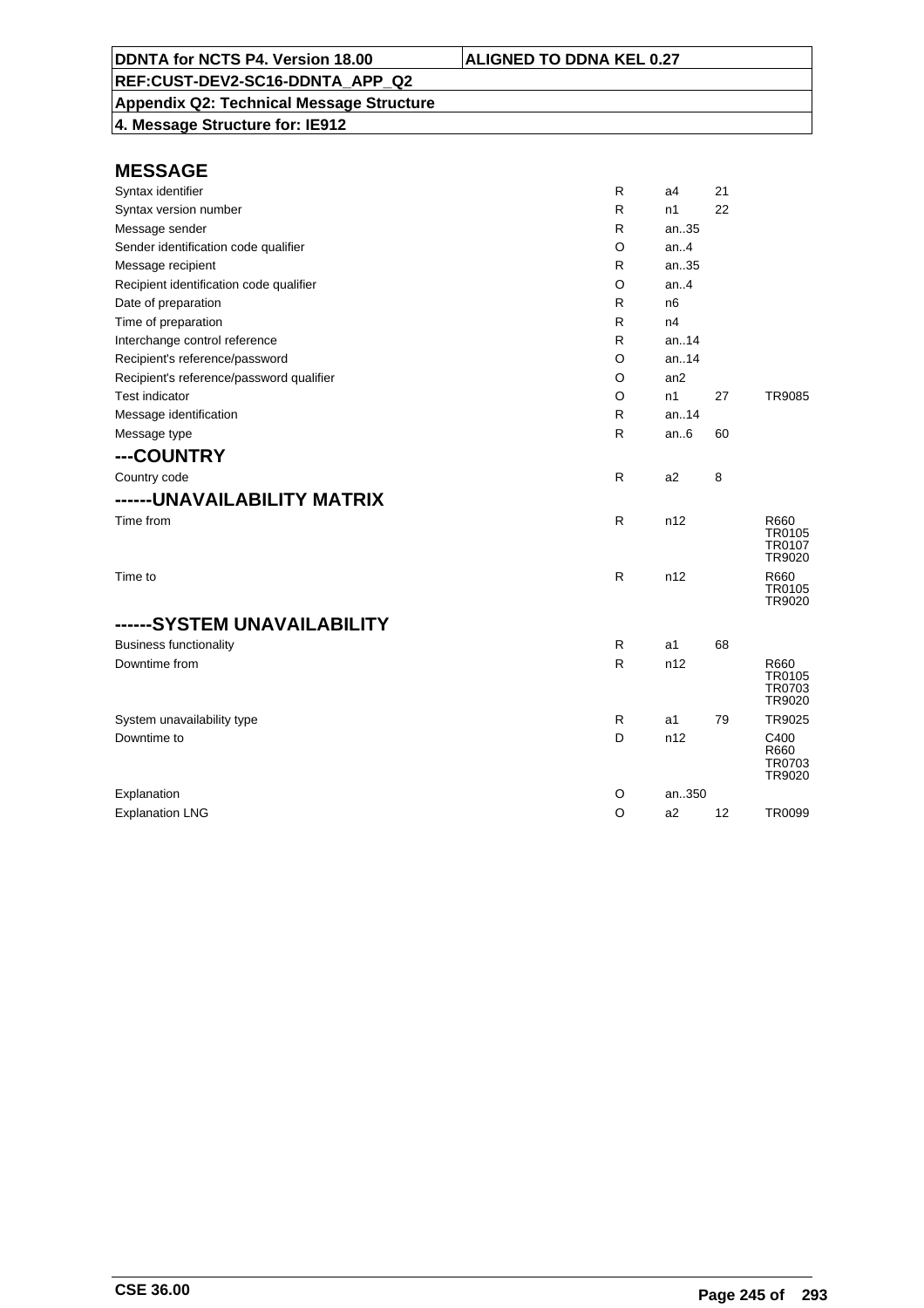| DDNTA for NCTS P4. Version 18.00         | <b>ALIGNED TO DDNA KEL 0.27</b> |
|------------------------------------------|---------------------------------|
| REF:CUST-DEV2-SC16-DDNTA APP Q2          |                                 |
| Appendix Q2: Technical Message Structure |                                 |
| $ 4$ . Message Structure for: IE913      |                                 |

| IE913           | (CD913A) | <b>UPLOAD PARSING RESPONSE</b> | (C_UPL_RSP) |     |  |
|-----------------|----------|--------------------------------|-------------|-----|--|
|                 |          |                                |             |     |  |
| MESSAGE         |          |                                | 1x          | R   |  |
| ---UPL RESPONSE |          |                                | 1x          | R   |  |
| ---UPL ERROR    |          |                                | 9999x       | - 0 |  |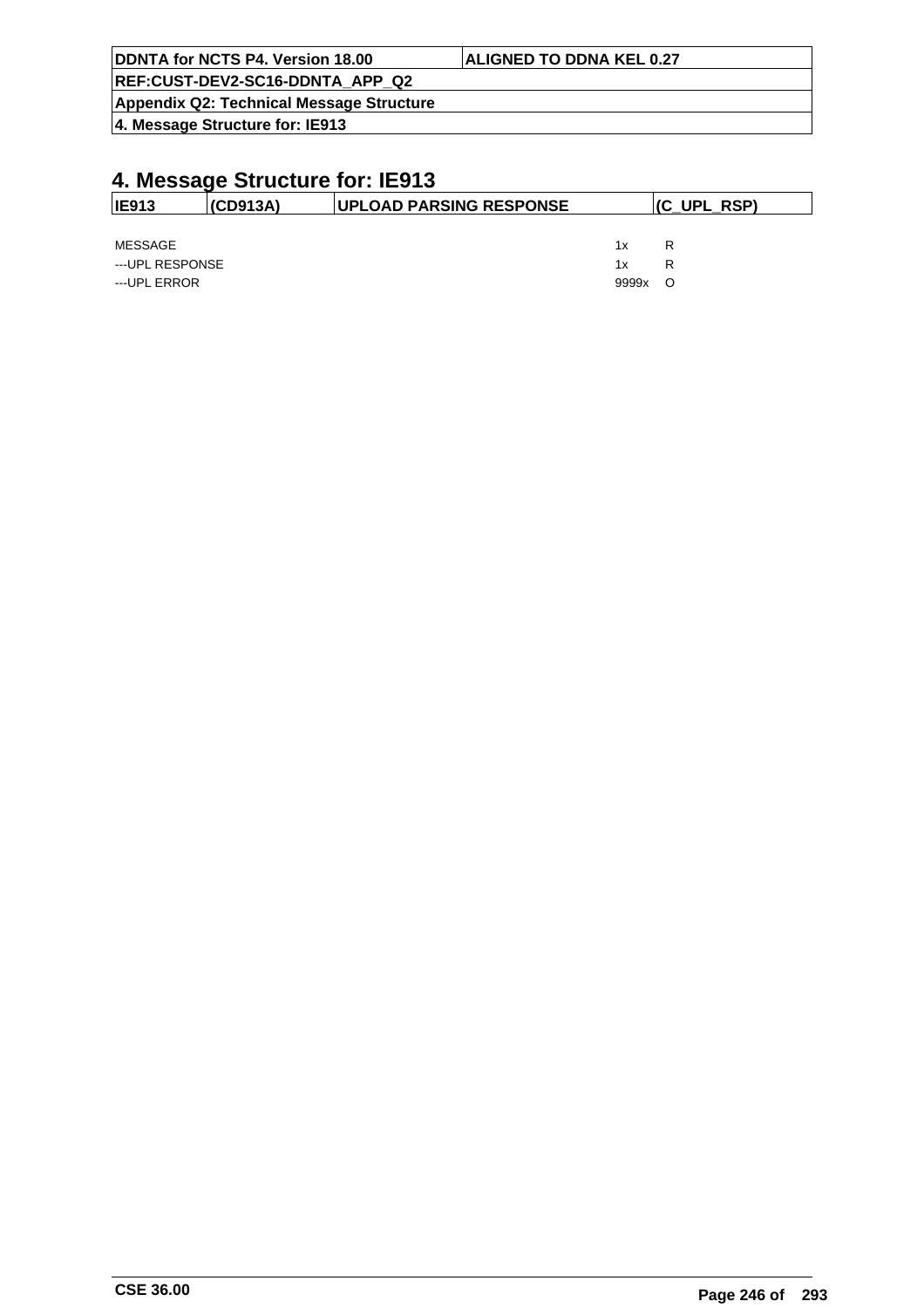## **Appendix Q2: Technical Message Structure**

**4. Message Structure for: IE913**

| R | a4             | 21 |               |
|---|----------------|----|---------------|
| R | n1             | 22 |               |
| R | an35           |    |               |
| O | an. $4$        |    |               |
| R | an35           |    |               |
| O | an.4           |    |               |
| R | n <sub>6</sub> |    |               |
| R | n4             |    |               |
| R | an.14          |    |               |
| O | an.14          |    |               |
| O | an2            |    |               |
| O | n1             | 27 | TR9085        |
| R | an.14          |    |               |
| R | an.6           | 60 |               |
|   |                |    |               |
| R | an.14          |    | <b>TR9006</b> |
| R | a.8            |    | TR9007        |
| O | an210          |    |               |
|   |                |    |               |
| R | an.20          |    | TR9009        |
| O | an140          |    | TR9010        |
| R | an.8           |    |               |
| O | an210          |    |               |
|   |                |    |               |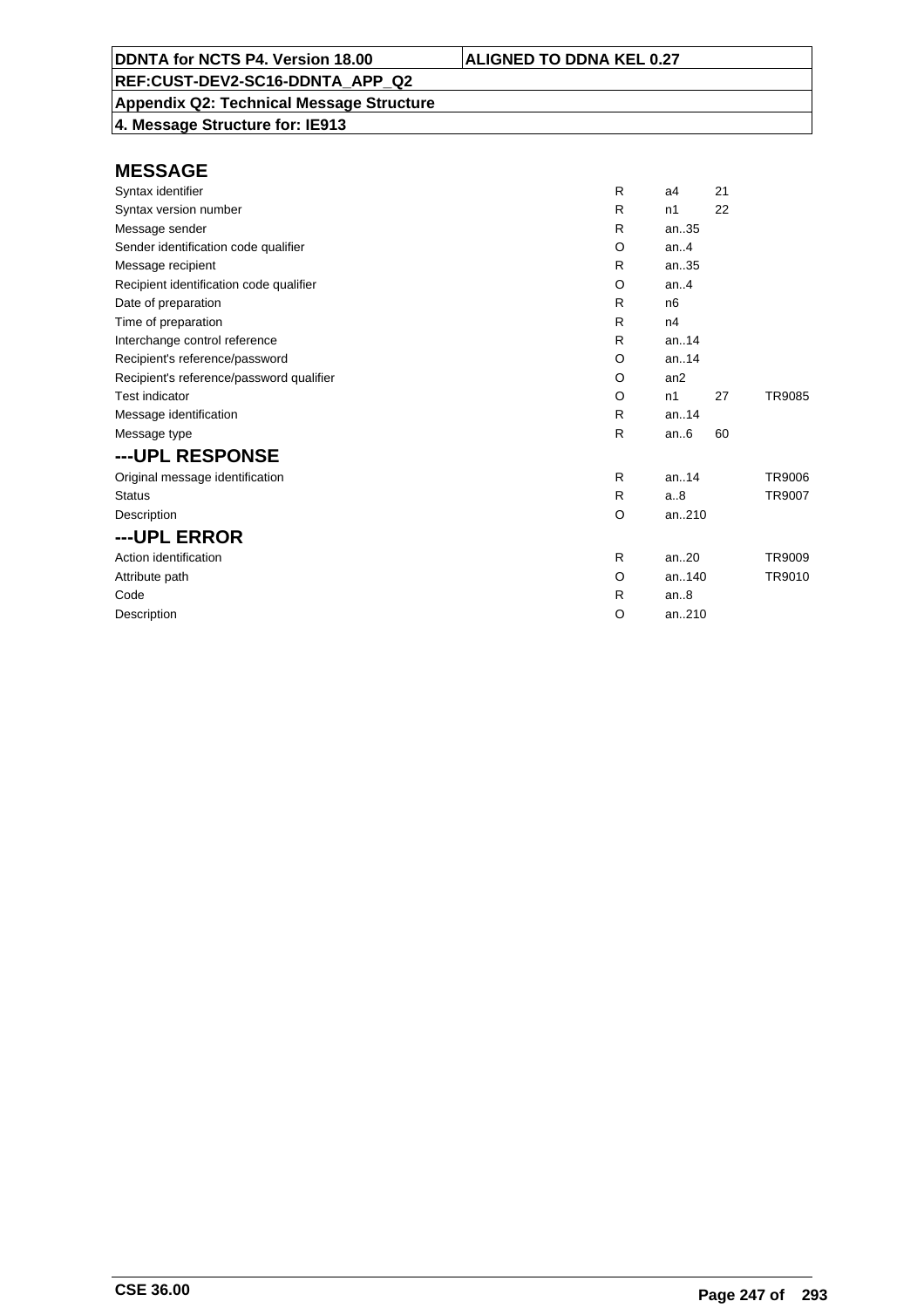| DDNTA for NCTS P4. Version 18.00         | <b>ALIGNED TO DDNA KEL 0.27</b> |
|------------------------------------------|---------------------------------|
| REF:CUST-DEV2-SC16-DDNTA APP Q2          |                                 |
| Appendix Q2: Technical Message Structure |                                 |
| 4. Message Structure for: IE914          |                                 |

| <b>IE914</b>         | $ $ (CD914A) | <b>COL REQUEST</b> | $ $ (C_COL_REQ) |        |  |
|----------------------|--------------|--------------------|-----------------|--------|--|
| MESSAGE<br>---HEADER |              |                    | 1x<br>1x        | R<br>O |  |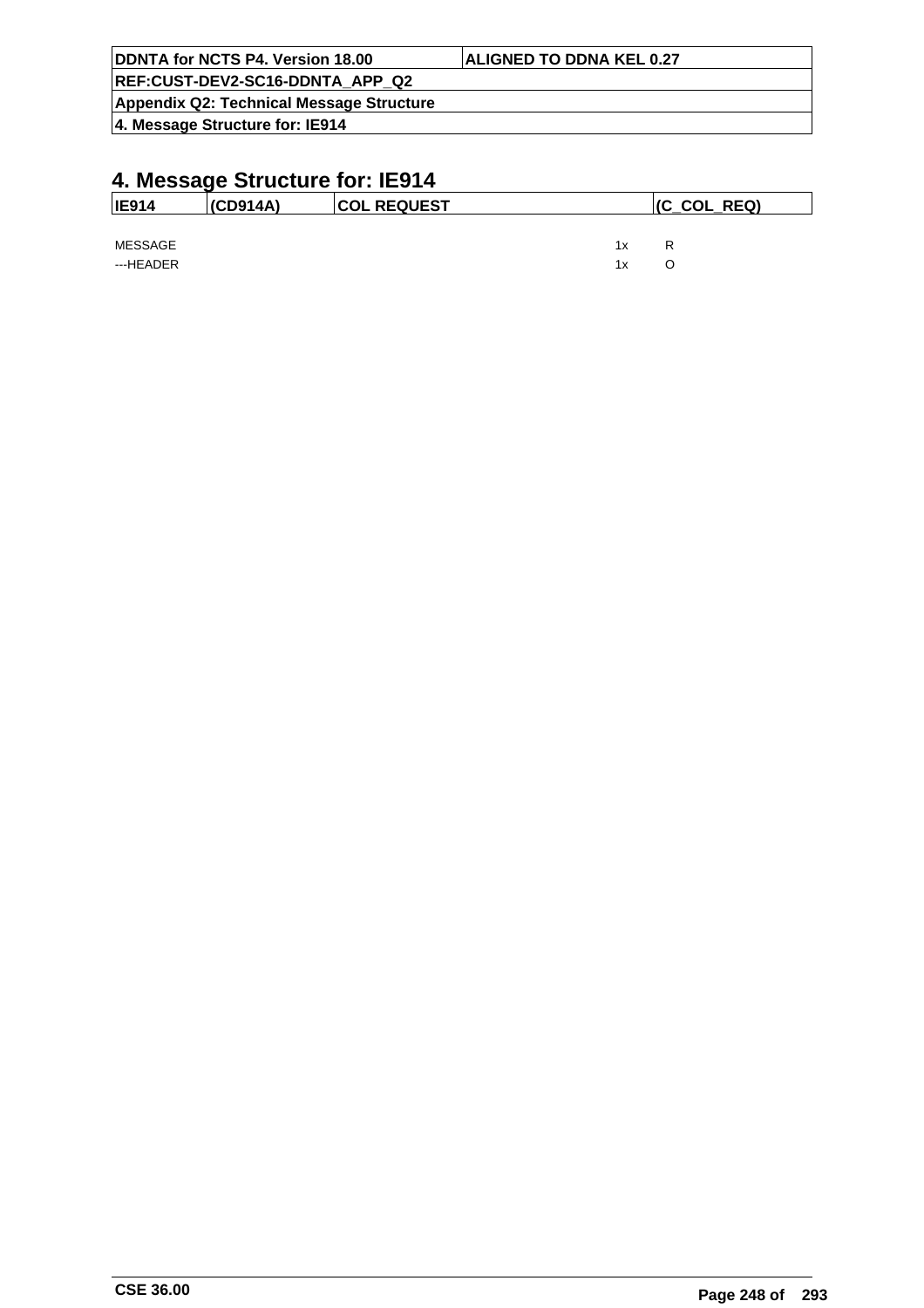**Appendix Q2: Technical Message Structure**

**4. Message Structure for: IE914**

| Syntax identifier                        | R | a4              | 21 |                            |
|------------------------------------------|---|-----------------|----|----------------------------|
| Syntax version number                    | R | n1              | 22 |                            |
| Message sender                           | R | an35            |    |                            |
| Sender identification code qualifier     | O | an. $4$         |    |                            |
| Message recipient                        | R | an35            |    |                            |
| Recipient identification code qualifier  | O | an.4            |    |                            |
| Date of preparation                      | R | n <sub>6</sub>  |    |                            |
| Time of preparation                      | R | n4              |    |                            |
| Interchange control reference            | R | an14            |    |                            |
| Recipient's reference/password           | O | an14            |    |                            |
| Recipient's reference/password qualifier | O | an <sub>2</sub> |    |                            |
| <b>Test indicator</b>                    | O | n1              | 27 | TR9085                     |
| Message identification                   | R | an14            |    |                            |
| Message type                             | R | an.6            | 60 |                            |
| ---HEADER                                |   |                 |    |                            |
| Period from date                         | O | n8              |    | TR9080<br>TR9099<br>TR9115 |
| Period to date                           | O | n8              |    | TR9080<br>TR9099<br>TR9115 |
| Extraction                               | O | n1              | 27 | TR9099<br>TR9110           |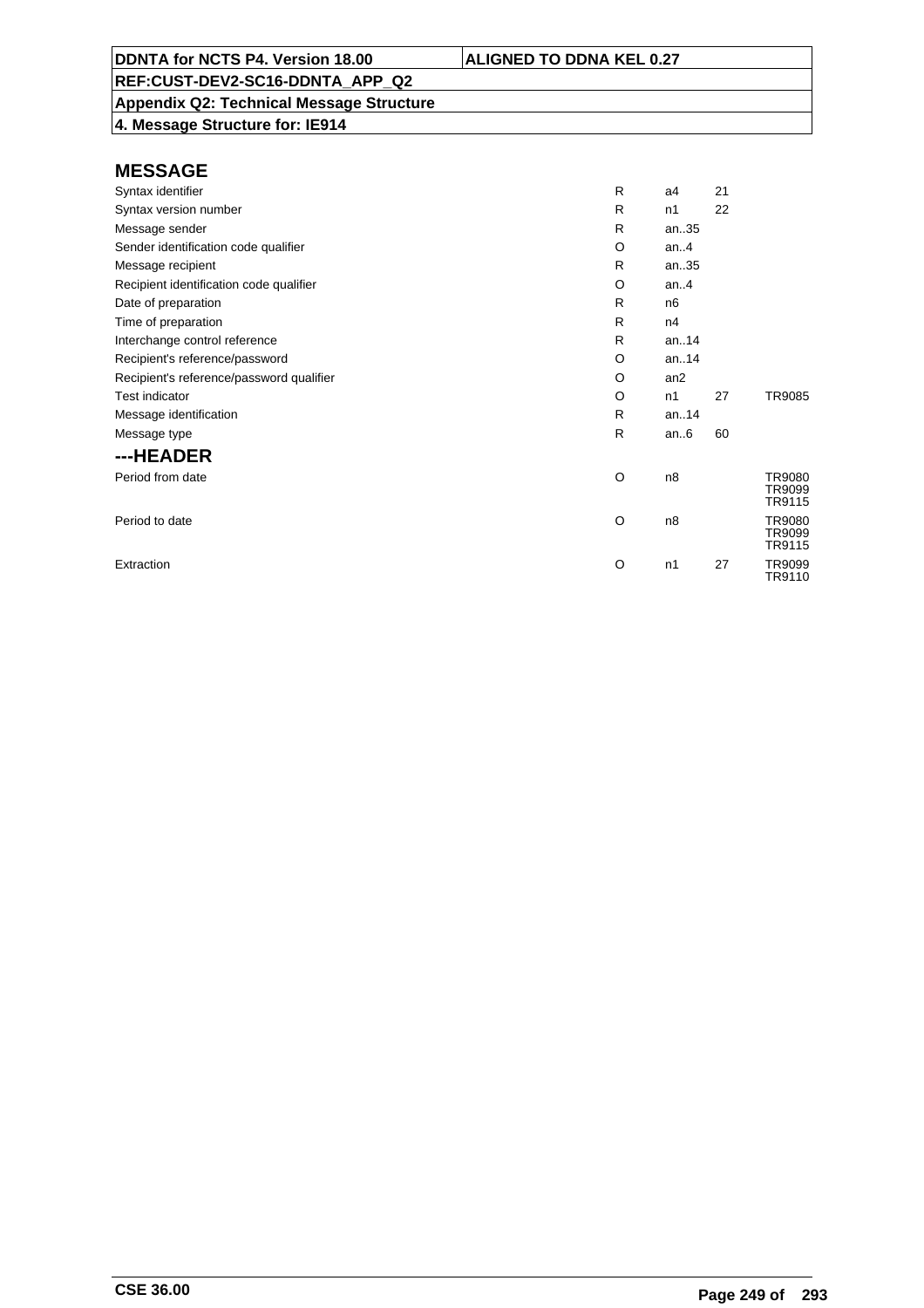| DDNTA for NCTS P4. Version 18.00         | <b>ALIGNED TO DDNA KEL 0.27</b> |
|------------------------------------------|---------------------------------|
| REF:CUST-DEV2-SC16-DDNTA APP Q2          |                                 |
| Appendix Q2: Technical Message Structure |                                 |
| 4. Message Structure for: IE916          |                                 |

| <b>IE916</b> | (CD916A) | <b>COMMON RD REQUEST</b> |    | $ $ (C_REF_REQ) |  |
|--------------|----------|--------------------------|----|-----------------|--|
|              |          |                          |    |                 |  |
| MESSAGE      |          |                          | 1x | R               |  |
| ---HEADER    |          |                          | 1x | O               |  |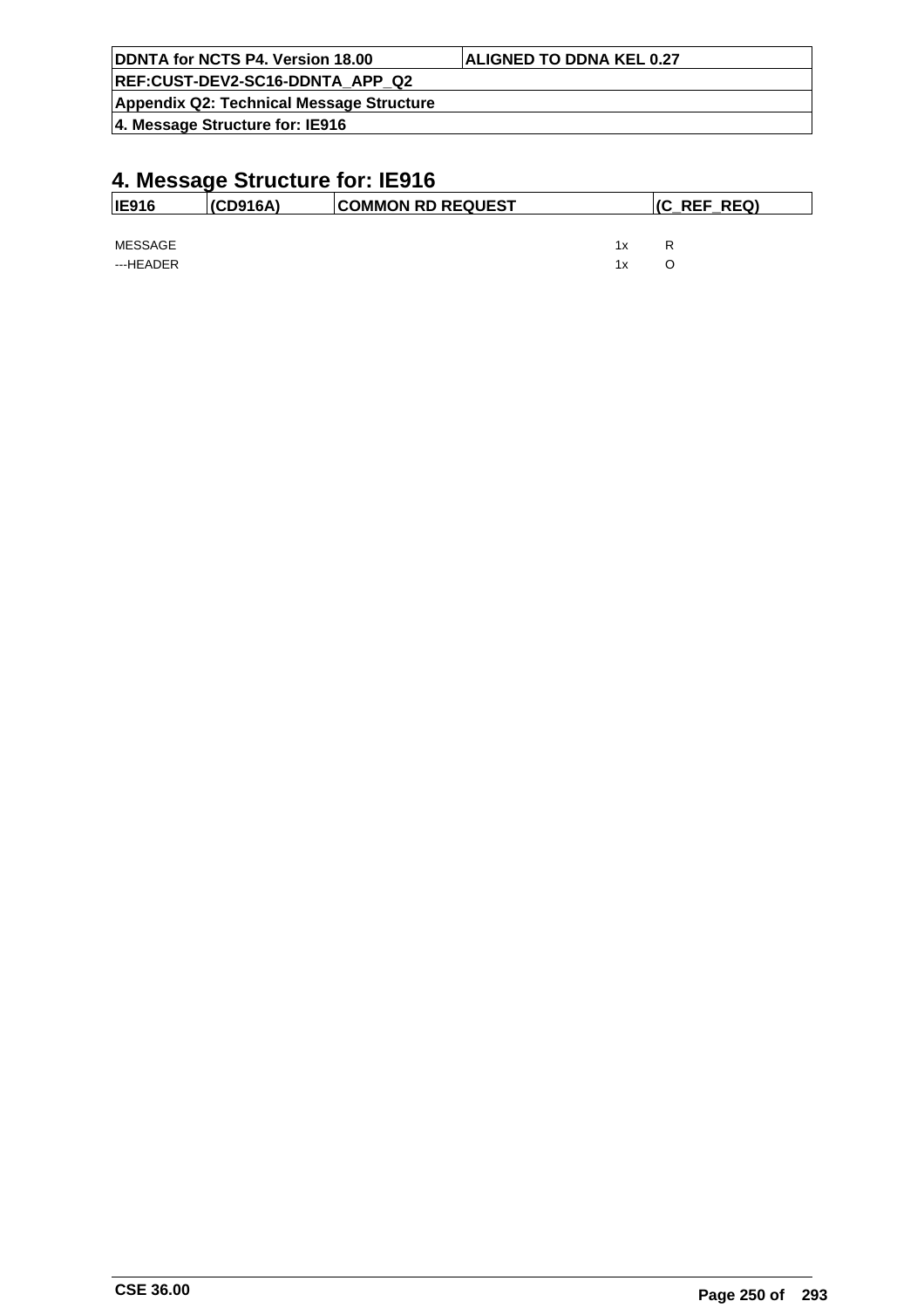**Appendix Q2: Technical Message Structure**

**4. Message Structure for: IE916**

| Syntax identifier                        | R | a4              | 21 |                            |
|------------------------------------------|---|-----------------|----|----------------------------|
| Syntax version number                    | R | n1              | 22 |                            |
| Message sender                           | R | an35            |    |                            |
| Sender identification code qualifier     | O | an. $4$         |    |                            |
| Message recipient                        | R | an35            |    |                            |
| Recipient identification code qualifier  | O | an.4            |    |                            |
| Date of preparation                      | R | n <sub>6</sub>  |    |                            |
| Time of preparation                      | R | n4              |    |                            |
| Interchange control reference            | R | an14            |    |                            |
| Recipient's reference/password           | O | an14            |    |                            |
| Recipient's reference/password qualifier | O | an <sub>2</sub> |    |                            |
| <b>Test indicator</b>                    | O | n1              | 27 | TR9085                     |
| Message identification                   | R | an14            |    |                            |
| Message type                             | R | an.6            | 60 |                            |
| ---HEADER                                |   |                 |    |                            |
| Period from date                         | O | n8              |    | TR9080<br>TR9099<br>TR9115 |
| Period to date                           | O | n8              |    | TR9080<br>TR9099<br>TR9115 |
| Extraction                               | O | n1              | 27 | TR9099<br>TR9110           |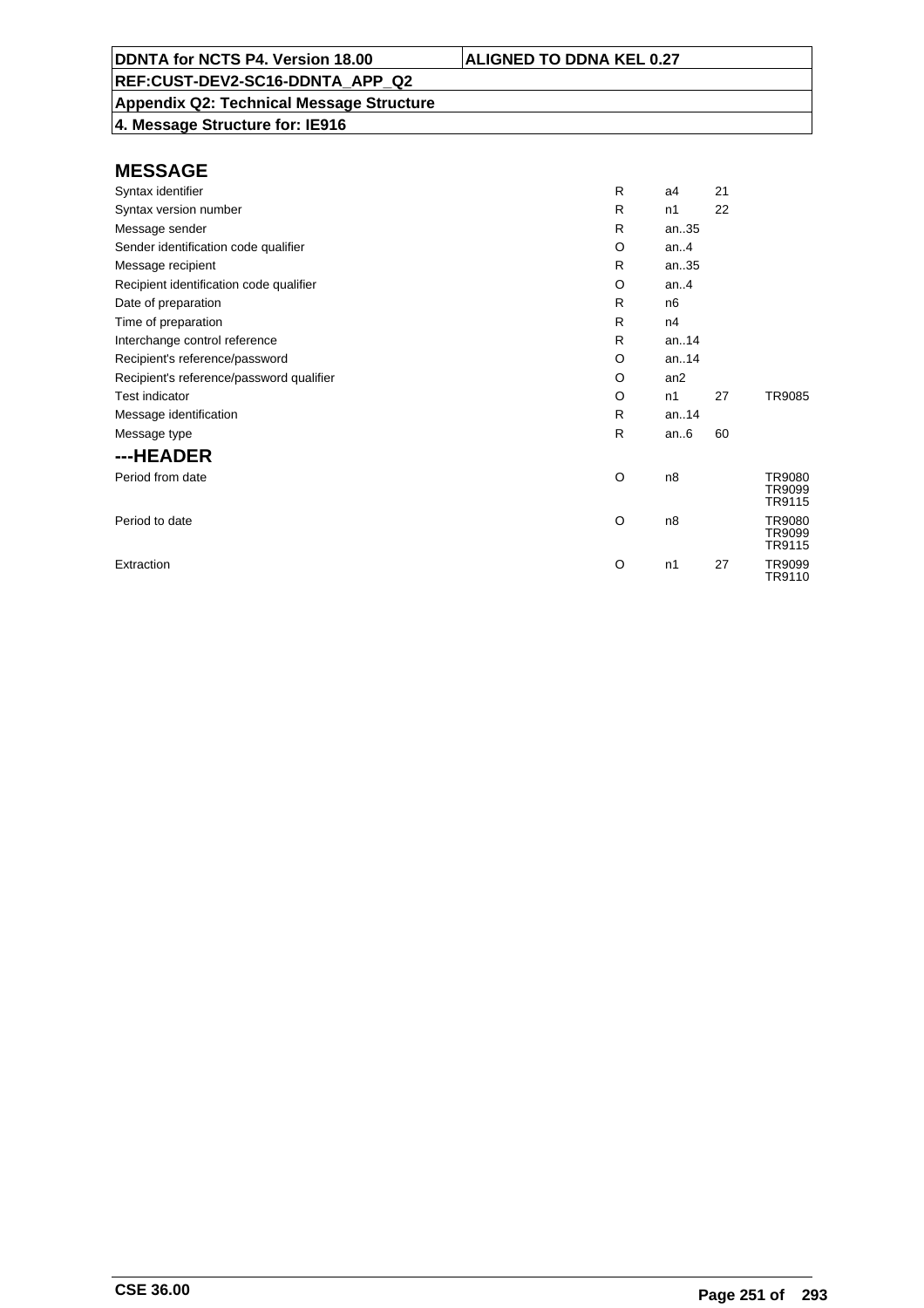| <b>ALIGNED TO DDNA KEL 0.27</b> |
|---------------------------------|
|                                 |
|                                 |
|                                 |

# **4. Message Structure for: IE918**

| <b>IE918</b>            | (CD918A) | <b>MRN List Query</b> |       | (C MRN QUE) |
|-------------------------|----------|-----------------------|-------|-------------|
|                         |          |                       |       |             |
| MESSAGE                 |          |                       | 1x    | R           |
| ---MRNLIST              |          |                       | 9999x | R           |
| ------MSGTYPE           |          |                       | 99x   | O           |
| ------PERIOD OF REQUEST |          |                       | 1x    | O           |

 $\overline{\phantom{a}}$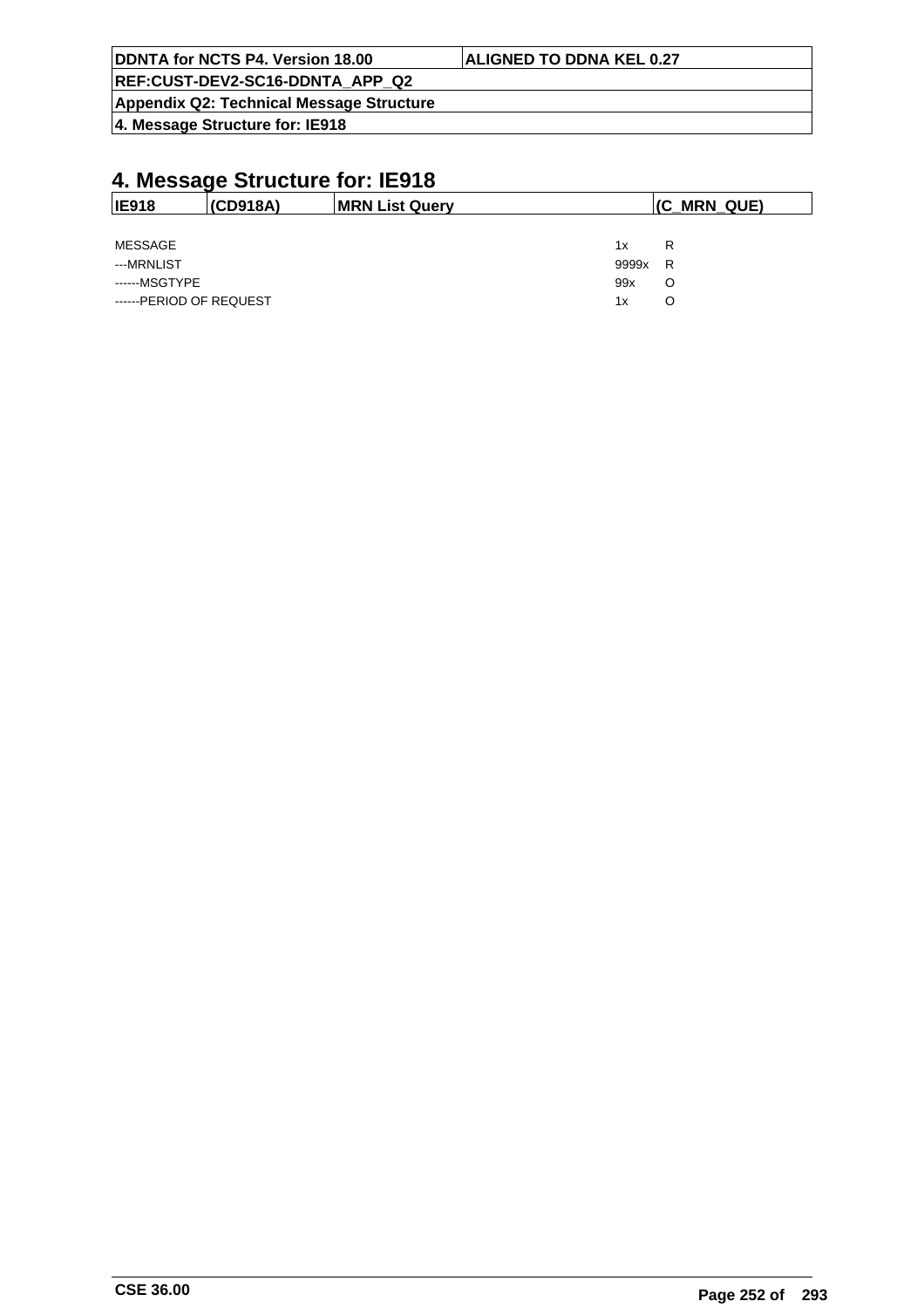# **Appendix Q2: Technical Message Structure**

**4. Message Structure for: IE918**

| Syntax identifier                        | R       | a4             | 21 |        |
|------------------------------------------|---------|----------------|----|--------|
| Syntax version number                    | R       | n1             | 22 |        |
| Message sender                           | R       | an35           |    |        |
| Sender identification code qualifier     | O       | an.4           |    |        |
| Message recipient                        | R       | an35           |    |        |
| Recipient identification code qualifier  | O       | an.4           |    |        |
| Date of preparation                      | R       | n <sub>6</sub> |    |        |
| Time of preparation                      | R       | n4             |    |        |
| Interchange control reference            | R       | an.14          |    |        |
| Recipient's reference/password           | O       | an.14          |    |        |
| Recipient's reference/password qualifier | O       | an2            |    |        |
| Application reference                    | O       | an.14          |    |        |
| Priority                                 | O       | a1             |    |        |
| Acknowledgement request                  | O       | n1             | 27 |        |
| Communications agreement id              | O       | an35           |    |        |
| <b>Test indicator</b>                    | O       | n1             | 27 | TR9085 |
| Message identification                   | R       | an.14          |    |        |
| Message type                             | R       | an.6           | 60 |        |
| Common access reference                  | O       | an35           |    |        |
| ---MRNLIST                               |         |                |    |        |
| Document/reference number                | R       | an21           |    |        |
| Country code A                           | O       | a2             | 70 |        |
| Role A                                   | O       | a2             | 83 |        |
| Country code B                           | O       | a <sub>2</sub> | 70 |        |
| Role B                                   | O       | a2             | 83 |        |
| ------MSGTYPE                            |         |                |    |        |
| Message type                             | R.      | an $6$         | 60 |        |
| ------PERIOD OF REQUEST                  |         |                |    |        |
| Day period from                          | R       | n8             |    |        |
| Time period from                         | O       | n <sub>6</sub> |    |        |
| Day period to                            | O       | n8             |    |        |
| Time period to                           | $\circ$ | n <sub>6</sub> |    |        |
|                                          |         |                |    |        |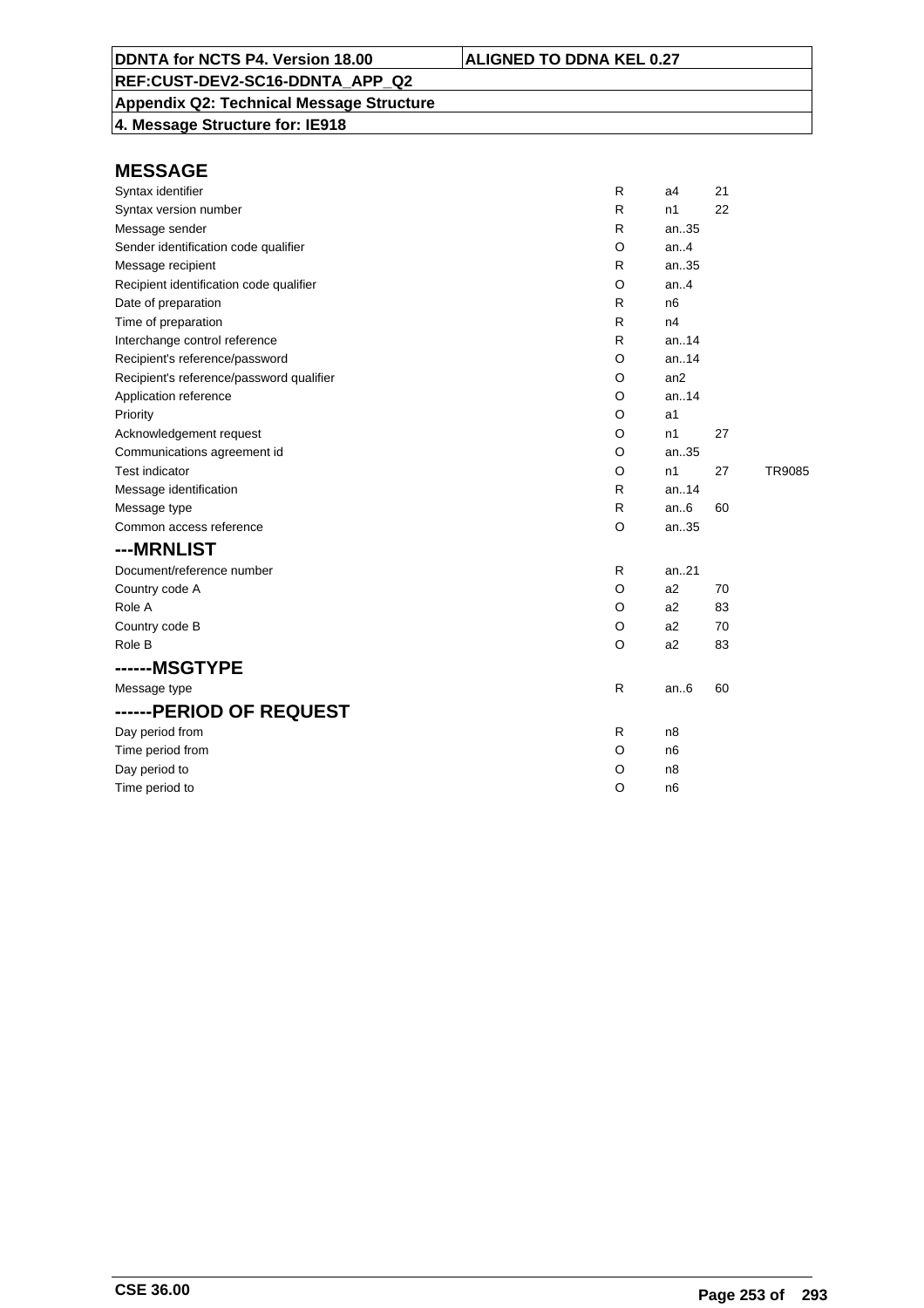| DDNTA for NCTS P4. Version 18.00         | <b>ALIGNED TO DDNA KEL 0.27</b> |
|------------------------------------------|---------------------------------|
| REF:CUST-DEV2-SC16-DDNTA APP Q2          |                                 |
| Appendix Q2: Technical Message Structure |                                 |
| 4. Message Structure for: IE919          |                                 |

| <b>IE919</b>  | (CD919A) | <b>MRN List Response</b> |       | $ $ (C_MRN_RSP) |
|---------------|----------|--------------------------|-------|-----------------|
|               |          |                          |       |                 |
| MESSAGE       |          |                          | 1x    | R               |
| ---MRNINFO    |          |                          | 9999x | R               |
| ------MSGINFO |          |                          | 99x   | O               |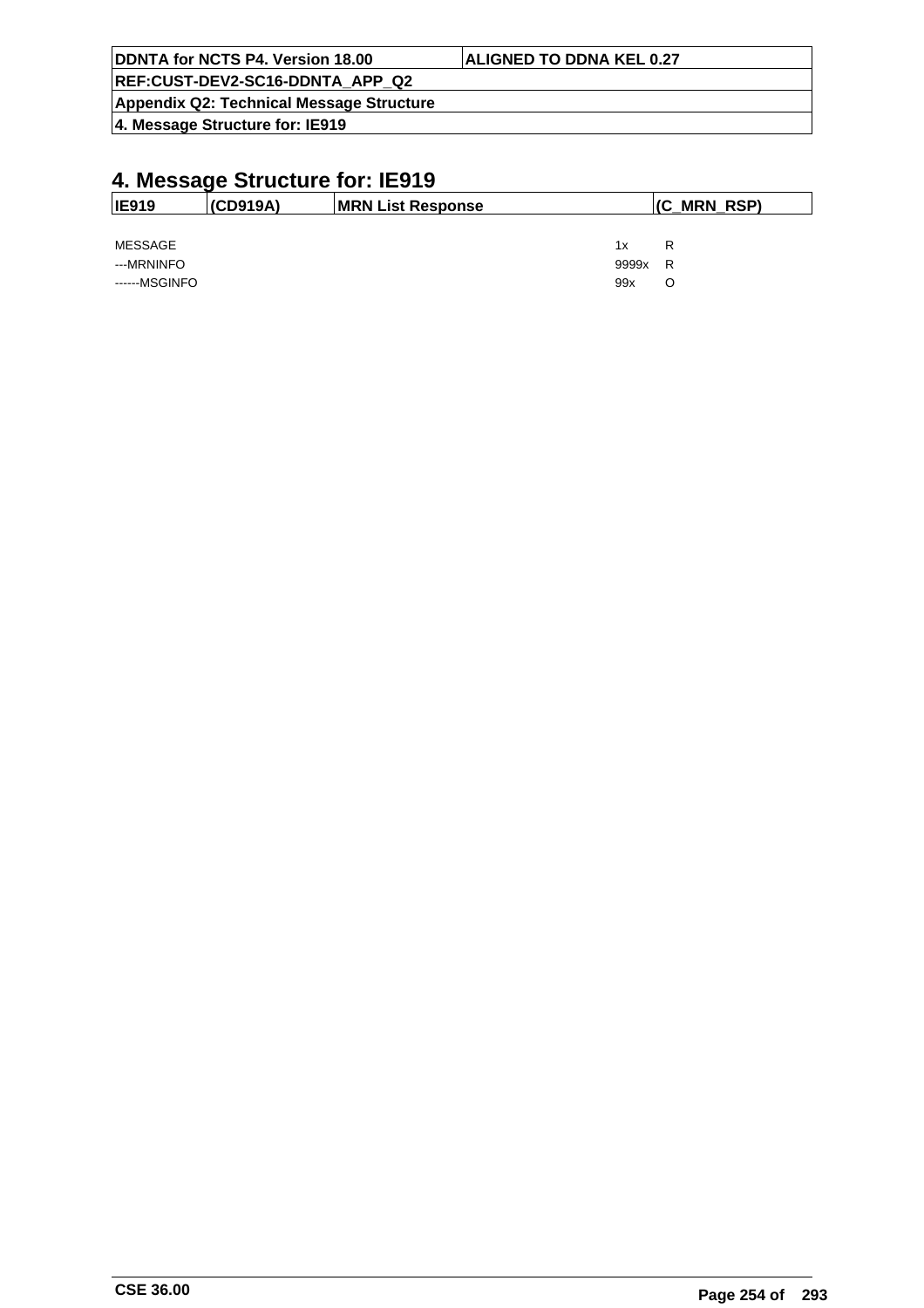## **Appendix Q2: Technical Message Structure**

**4. Message Structure for: IE919**

| Syntax identifier                        | R            | a4               | 21 |        |
|------------------------------------------|--------------|------------------|----|--------|
| Syntax version number                    | R            | n1               | 22 |        |
| Message sender                           | R            | an35             |    |        |
| Sender identification code qualifier     | O            | an.4             |    |        |
| Message recipient                        | R            | an35             |    |        |
| Recipient identification code qualifier  | O            | an.4             |    |        |
| Date of preparation                      | R            | n <sub>6</sub>   |    |        |
| Time of preparation                      | R            | n4               |    |        |
| Interchange control reference            | R            | an.14            |    |        |
| Recipient's reference/password           | O            | an.14            |    |        |
| Recipient's reference/password qualifier | O            | an2              |    |        |
| Application reference                    | O            | an.14            |    |        |
| Priority                                 | O            | a1               |    |        |
| Acknowledgement request                  | O            | n1               | 27 |        |
| Communications agreement id              | O            | an35             |    |        |
| <b>Test indicator</b>                    | O            | n1               | 27 | TR9085 |
| Message identification                   | R            | an14             |    |        |
| Message type                             | R            | an6              | 60 |        |
| Common access reference                  | O            | an35             |    |        |
| Original message identification          | R            | an14             |    |        |
| ---MRNINFO                               |              |                  |    |        |
| Document/reference number                | R            | an. $.21$        |    |        |
| <b>CSMIS</b> status                      | $\mathsf{R}$ | an2              | 81 |        |
| CSMIS status explanation code            | D            | n <sub>1</sub> 2 | 84 | TR9040 |
| ------MSGINFO                            |              |                  |    |        |
| Message type                             | R            | an $6$           | 60 |        |
| Sequence id                              | R            | n.8              |    |        |
| Reply to                                 | D            | n.8              |    | TR9045 |
| Country code A                           | R            | a2               | 70 |        |
| Sent Date                                | O            | n14              |    | R665   |
| Country code B                           | R            | a2               | 70 |        |
| <b>Received Date</b>                     | O            | n14              |    | R665   |
| Reception return code                    | O            | n1               | 27 |        |
| CoA report                               | O            | n1               | 82 |        |
| CoD report                               | O            | n1               | 82 |        |
| EXP report                               | O            | n1               | 82 |        |
| EXC report                               | O            | n1               | 82 |        |
|                                          |              |                  |    |        |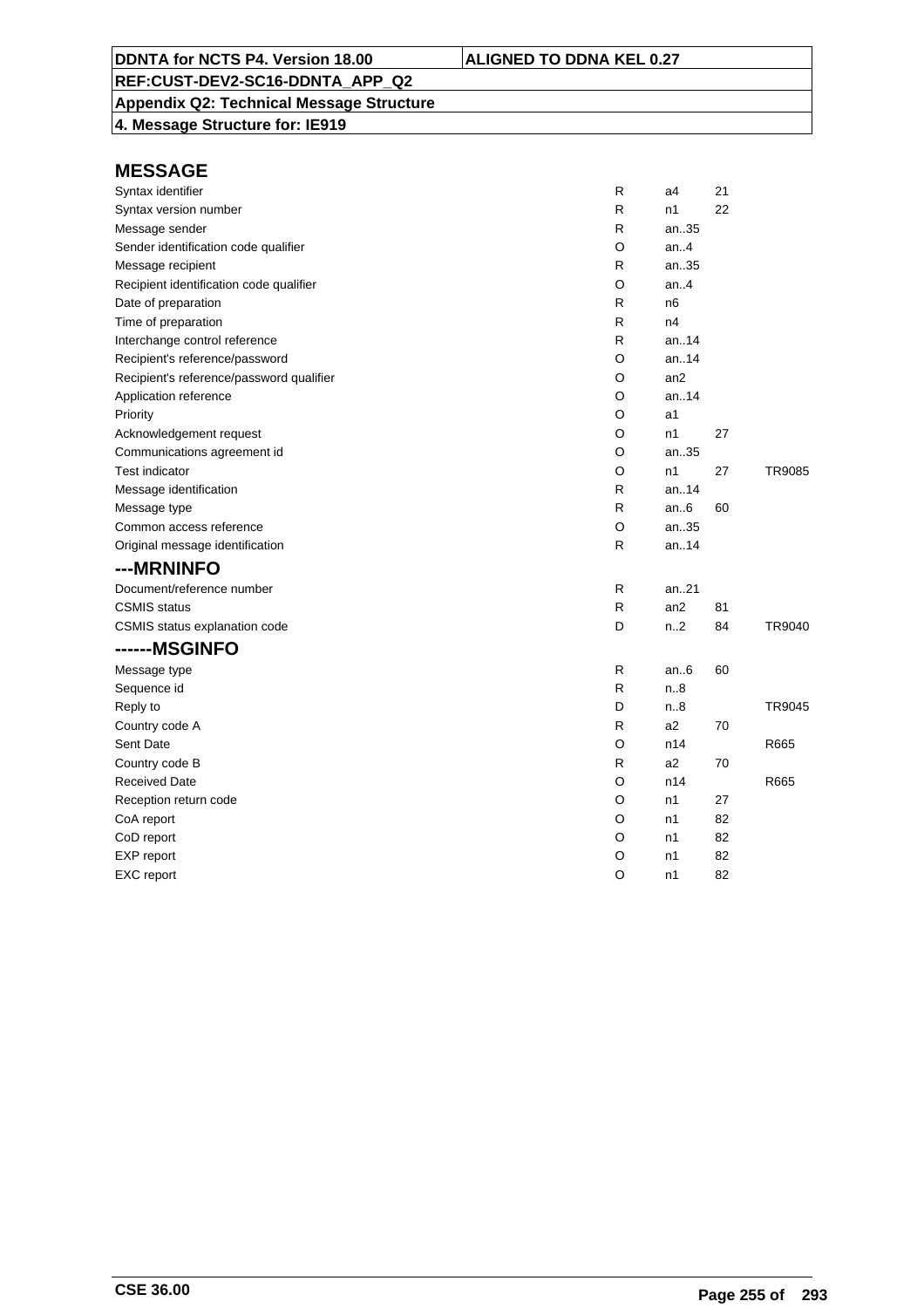| DDNTA for NCTS P4. Version 18.00         | <b>ALIGNED TO DDNA KEL 0.27</b> |
|------------------------------------------|---------------------------------|
| REF:CUST-DEV2-SC16-DDNTA APP Q2          |                                 |
| Appendix Q2: Technical Message Structure |                                 |

**4. Message Structure for: IE928**

| <b>IE928</b>          | (CC928A)                       | <b>POSITIVE ACKNOWLEDGE</b> | (E_POS_ACK) |   |
|-----------------------|--------------------------------|-----------------------------|-------------|---|
|                       |                                |                             |             |   |
| MESSAGE               |                                |                             | 1x          | R |
| ---HEADER             |                                |                             | 1x          | R |
| ---(PRINCIPAL) TRADER |                                |                             | 1x          | R |
|                       | --- (DEPARTURE) CUSTOMS OFFICE |                             | 1x          | R |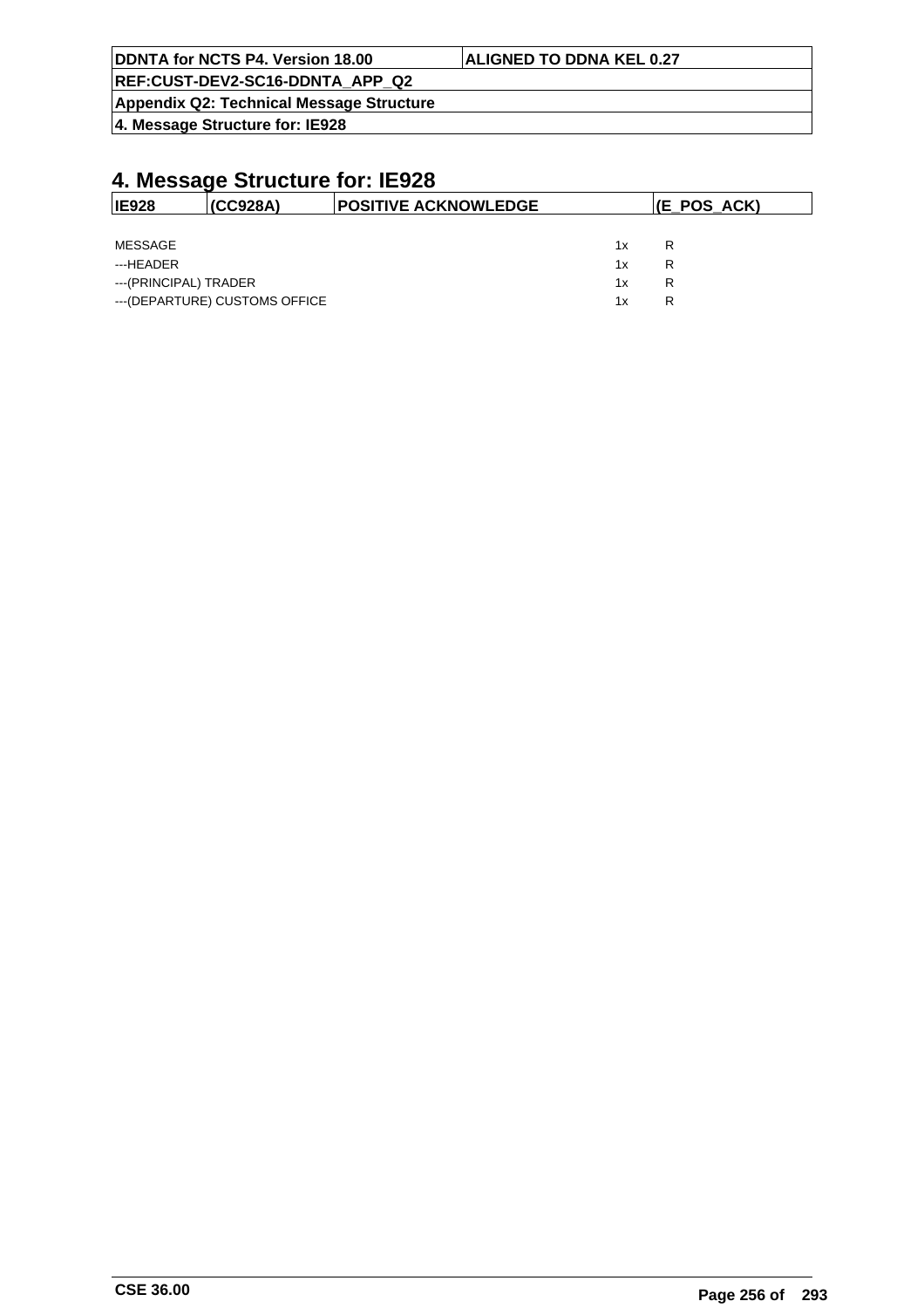**Appendix Q2: Technical Message Structure**

**4. Message Structure for: IE928**

| Syntax identifier                        | R       | a4             | 21 |                  |
|------------------------------------------|---------|----------------|----|------------------|
| Syntax version number                    | R       | n1             | 22 |                  |
| Message sender                           | R       | an35           |    |                  |
| Sender identification code qualifier     | O       | an4            |    |                  |
| Message recipient                        | R       | an35           |    |                  |
| Recipient identification code qualifier  | O       | an4            |    |                  |
| Date of preparation                      | R       | n <sub>6</sub> |    |                  |
| Time of preparation                      | R       | n4             |    |                  |
| Interchange control reference            | R       | an14           |    |                  |
| Recipient's reference/password           | O       | an14           |    |                  |
| Recipient's reference/password qualifier | O       | an2            |    |                  |
| Application reference                    | O       | an14           |    |                  |
| Priority                                 | O       | a1             |    |                  |
| Acknowledgement request                  | O       | n1             | 27 |                  |
| Communications agreement id              | O       | an35           |    |                  |
| <b>Test indicator</b>                    | O       | n1             | 27 | TR9085           |
| Message identification                   | R       | an14           |    |                  |
| Message type                             | R       | an.6           | 60 |                  |
| Common access reference                  | O       | an35           |    |                  |
| Message sequence number                  | O       | n.2            |    |                  |
| First and last transfer                  | $\circ$ | a <sub>1</sub> | 28 |                  |
| ---HEADER                                |         |                |    |                  |
| Reference number                         | R       | an22           |    |                  |
| ---(PRINCIPAL) TRADER                    |         |                |    |                  |
| Name                                     | D       | an35           |    | C <sub>160</sub> |
| Street and number                        | D       | an35           |    | C160             |
| Postal code                              | D       | an9            |    | C160             |
| City                                     | D       | an35           |    | C160             |
| Country code                             | D       | a2             | 8  | C160             |
| <b>NAD LNG</b>                           | O       | a2             | 12 | TR0099           |
| tin                                      | O       | an17           |    |                  |
| Holder ID TIR                            | D       | an17           |    | C904             |
| ---(DEPARTURE) CUSTOMS OFFICE            |         |                |    |                  |
| Reference number                         | R       | an8            |    |                  |
|                                          |         |                |    |                  |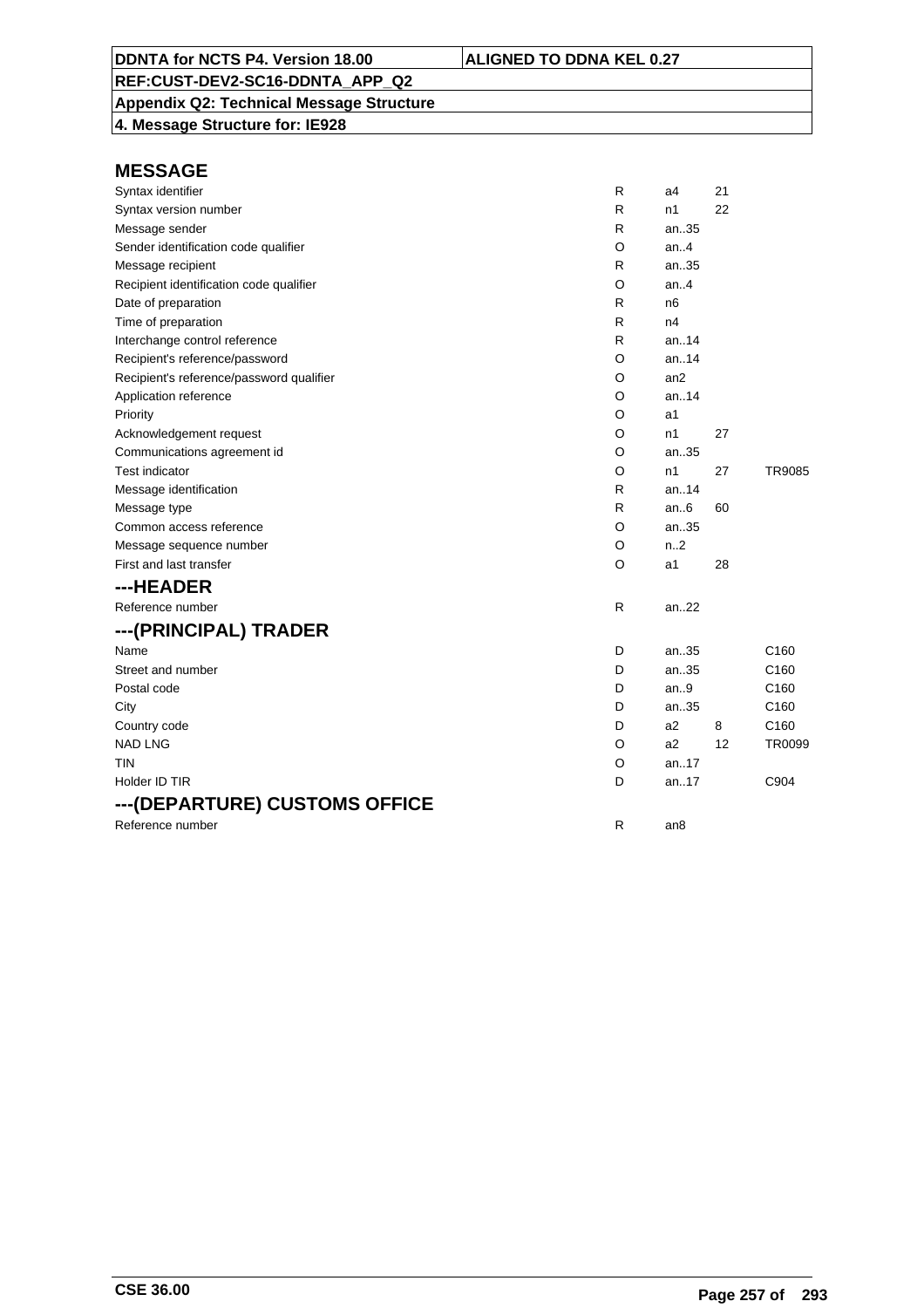**REF:CUST-DEV2-SC16-DDNTA\_APP\_Q2**

**Appendix Q2: Technical Message Structure**

**4. Message Structure for: IE931**

| <b>IE931</b>             | (CD931B)                               | <b>COL DATA</b>                                      |          | (C COL DAT) |
|--------------------------|----------------------------------------|------------------------------------------------------|----------|-------------|
|                          |                                        |                                                      |          |             |
| <b>MESSAGE</b>           |                                        |                                                      | 1x       | R           |
|                          | ---CUSTOMS OFFICE INFORMATION          |                                                      | 99999x O |             |
| ------ACTION             |                                        |                                                      | 1x       | R           |
| ------(DEDICATED) TRADER |                                        |                                                      | 99x      | O           |
|                          | ------CUSTOMS OFFICE SPECIFIC NOTES    |                                                      | 99x      | O           |
|                          | ------CUSTOMS OFFICE LSD               |                                                      | 9x       | R           |
|                          | ------CUSTOMS OFFICE TIMETABLE         |                                                      | 9x       | O           |
|                          | ---------CUSTOMS OFFICE TIMETABLE LINE |                                                      | 99x      | R           |
|                          |                                        | ------------CUSTOMS OFFICE ROLE / TRAFFIC COMPETENCE | 99x      | R           |
| ---COUNTRY/REGION        |                                        |                                                      | 9999x    | $\circ$     |
| ------ACTION             |                                        |                                                      | 1x       | R           |
|                          | ------COUNTRY/REGION LSD               |                                                      | 9x       | R           |
|                          | ------COUNTRY/REGION HOLIDAYS          |                                                      | 99x      | O           |
|                          | --------COUNTRY/REGION HOLIDAYS LSD    |                                                      | 9x       | R           |
| ---COUNTRY HOLIDAYS      |                                        |                                                      | 9999x    | O           |
| ------ACTION             |                                        |                                                      | 1x       | R           |
|                          | ------COUNTRY HOLIDAYS DATA            |                                                      | 99x      | R           |
|                          | --------COUNTRY HOLIDAYS DATA LSD      |                                                      | 9x       | R           |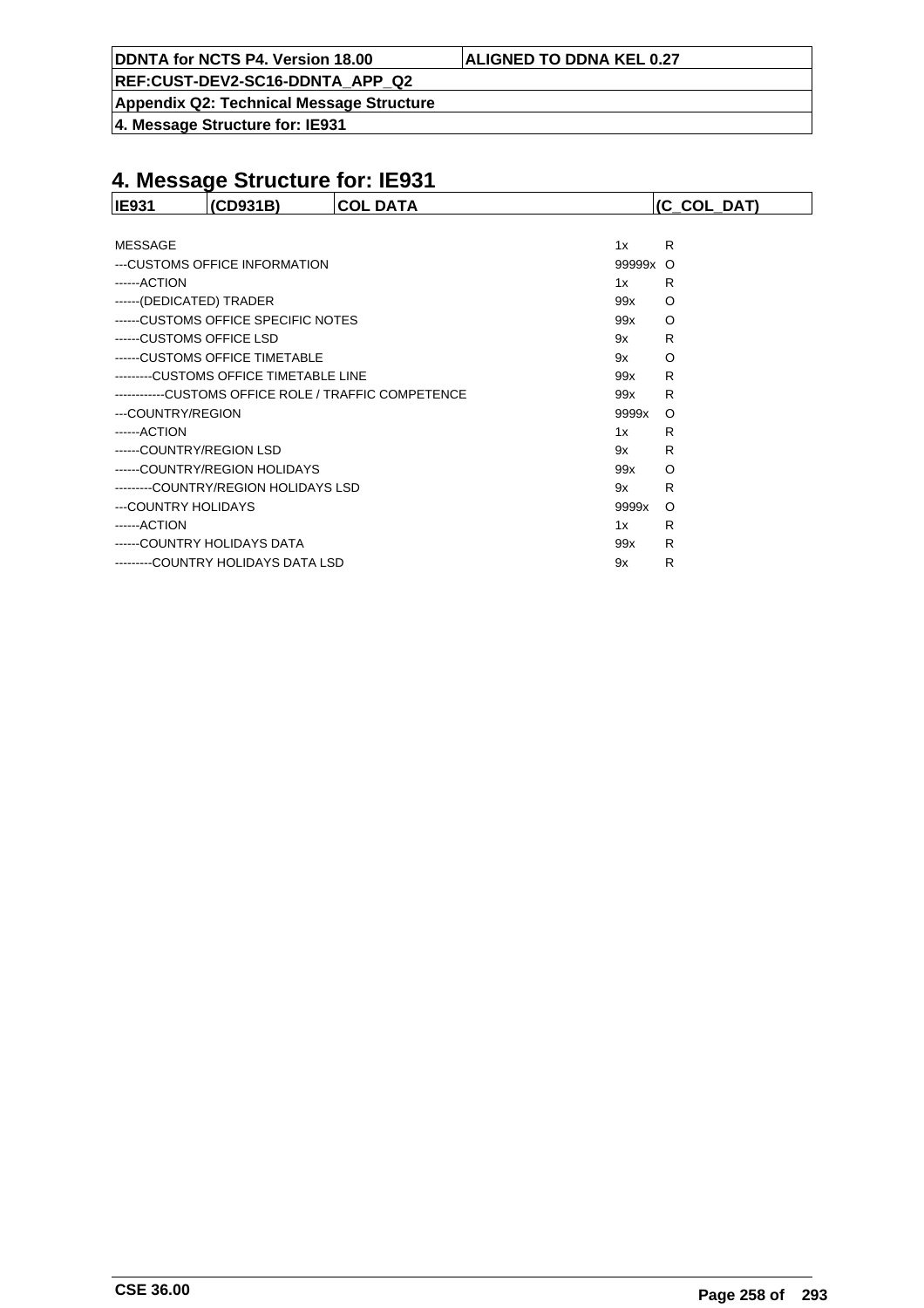## **Appendix Q2: Technical Message Structure**

**4. Message Structure for: IE931**

| Syntax identifier                                | R | a4              | 21 |              |
|--------------------------------------------------|---|-----------------|----|--------------|
| Syntax version number                            | R | n1              | 22 |              |
| Message sender                                   | R | an35            |    |              |
| Sender identification code qualifier             | O | an4             |    |              |
| Message recipient                                | R | an35            |    |              |
| Recipient identification code qualifier          | O | an.4            |    |              |
| Date of preparation                              | R | n6              |    |              |
| Time of preparation                              | R | n4              |    |              |
| Interchange control reference                    | R | an.14           |    |              |
| Recipient's reference/password                   | O | an.14           |    |              |
| Recipient's reference/password qualifier         | O | an <sub>2</sub> |    |              |
| <b>Test indicator</b>                            | O | n1              | 27 | TR9085       |
| Message identification                           | R | an.14           |    |              |
| Message type                                     | R | an6             | 60 |              |
| ---CUSTOMS OFFICE INFORMATION                    |   |                 |    |              |
| Reference number                                 | R | an8             |    |              |
| Reference number main office                     | O | an8             |    | R489         |
| Reference number higher authority                | O | an8             |    | R490         |
| Reference number take-over                       | D | an8             |    | R495         |
|                                                  |   |                 |    | TR9201       |
| Reference number Competent Authority of Enquiry  | O | an8             |    | TR9160       |
| Reference number Competent Authority of Recovery | O | an8             |    | TR9170       |
| Country code                                     | R | a2              | 70 |              |
| UN/LOCODE id                                     | O | a3              |    | R460         |
| Region code                                      | O | an.3            |    |              |
| NCTS entry date                                  | O | n <sub>8</sub>  |    |              |
| Nearest office                                   | D | an175           |    | C410         |
| Nearest office LNG                               | O | a2              | 12 | TR0099       |
| Postal code                                      | R | an.9            |    |              |
| Phone number                                     | O | an35            |    | R500         |
| Fax number                                       | O | an35            |    | R500         |
| Telex number                                     | O | an35            |    | R500         |
| E-mail address                                   | O | an70            |    | R500         |
| Geo info code                                    | O | an.6            | 15 |              |
| Trader dedicated                                 | R | n1              | 27 |              |
| ------ACTION                                     |   |                 |    |              |
| Operation                                        | R | a1              | 24 | R410         |
| Validity date                                    | D | n8              |    | C300         |
|                                                  |   |                 |    | R410         |
| Modification subtype                             | D | n1              |    | C300<br>R410 |
| Action identification                            | R | an20            |    | TR9001       |
| ------(DEDICATED) TRADER                         |   |                 |    |              |
|                                                  |   |                 |    |              |
| Name                                             | R | an35            |    |              |
| Language code                                    | R | a2              | 12 |              |
| <b>TIN</b>                                       | O | an17            |    |              |
| ------CUSTOMS OFFICE SPECIFIC NOTES              |   |                 |    |              |
| Specific notes code                              | R | an6             | 67 | R486         |
| ------CUSTOMS OFFICE LSD                         |   |                 |    |              |
| Language code                                    | R | a2              | 12 |              |
| Customs office usual name                        | R | an35            |    |              |
| Customs office usual name LNG                    | O | a2              | 12 | TR0099       |
| Street and number                                | R | an35            |    |              |
| Street and number LNG                            | O | a2              | 12 | TR0099       |
| City                                             | R | an35            |    | R422         |
| <b>City LNG</b>                                  | O | a2              | 12 | TR0099       |
| Prefix-suffix level                              | O | an1             | 53 |              |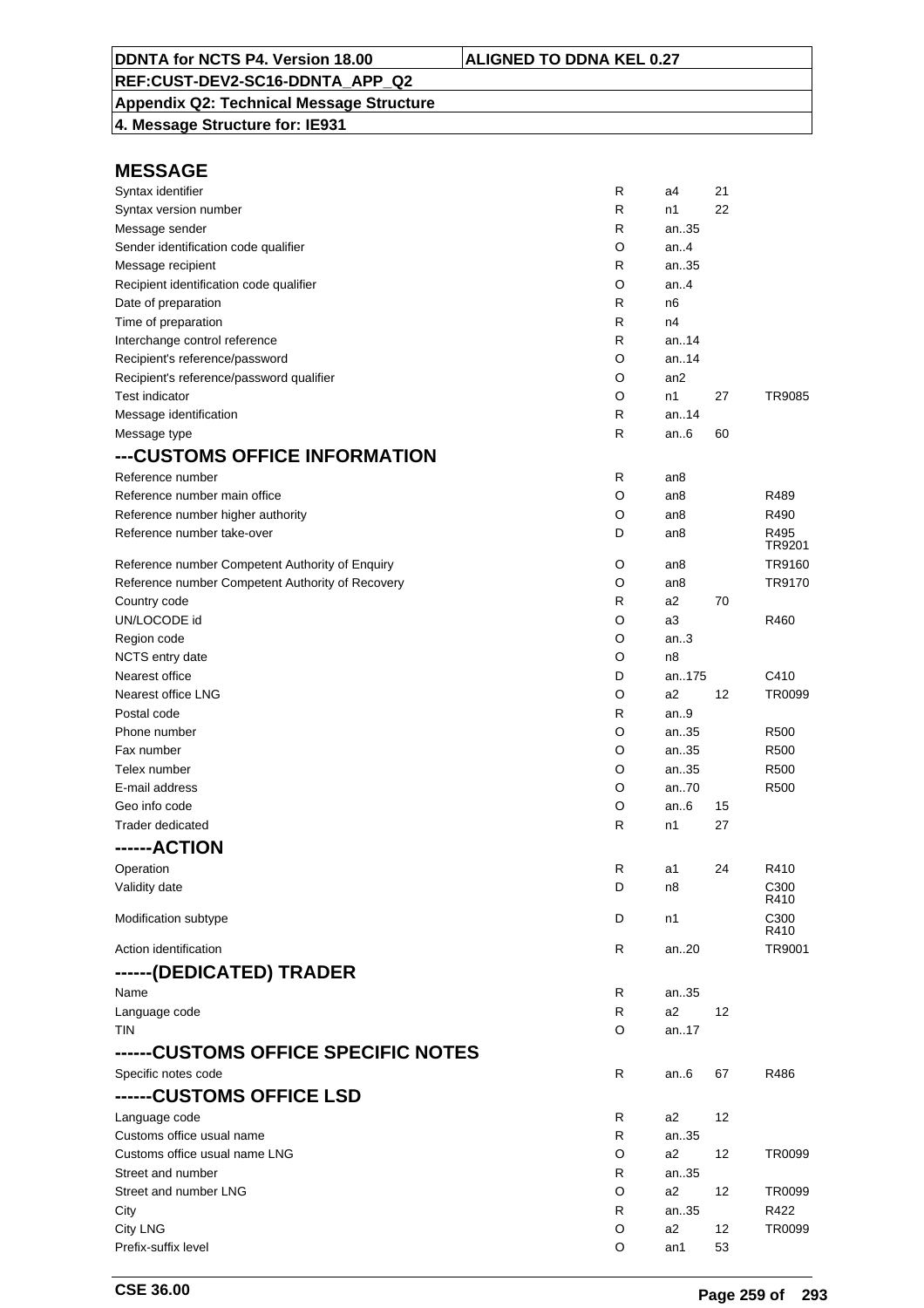| DDNTA for NCTS P4. Version 18.00                | <b>ALIGNED TO DDNA KEL 0.27</b> |                 |     |                  |
|-------------------------------------------------|---------------------------------|-----------------|-----|------------------|
| REF:CUST-DEV2-SC16-DDNTA APP Q2                 |                                 |                 |     |                  |
| <b>Appendix Q2: Technical Message Structure</b> |                                 |                 |     |                  |
| 4. Message Structure for: IE931                 |                                 |                 |     |                  |
|                                                 |                                 |                 |     |                  |
| Prefix-suffix flag                              | R                               | n1              | 27  |                  |
| Prefix-suffix name                              | O                               | an35            |     |                  |
| Prefix-suffix name LNG                          | O                               | a2              | 12  | TR0099           |
| Space to add                                    | R                               | n1              | 27  |                  |
| ------CUSTOMS OFFICE TIMETABLE                  |                                 |                 |     |                  |
| Season code                                     | R                               | n1              |     | R425             |
| Season name                                     | O                               | an35            |     |                  |
| Season name LNG                                 | O                               | a2              | 12  | TR0099           |
| Season start date                               | R                               | n8              |     | TR0403           |
| Season end date                                 | R                               | n8              |     | TR0403           |
|                                                 |                                 |                 |     |                  |
| Day in the week (begin day)                     | $\mathsf{R}$                    | n1              | 105 | R430             |
| Opening hours time first period from            | R                               | n4              |     |                  |
| Opening hours time first period to              | R                               | n4              |     |                  |
| Day in the week (end day)                       | R                               | n1              | 105 |                  |
| Opening hours time second period from           | O                               | n4              |     |                  |
| Opening hours time second period to             | O                               | n4              |     |                  |
|                                                 |                                 |                 |     |                  |
| Role                                            | R                               | an.3            | 56  |                  |
| Traffic type                                    | R                               | an.3            | 20  |                  |
| ---COUNTRY/REGION                               |                                 |                 |     |                  |
| Country code                                    | R                               | a2              | 70  |                  |
| Country/region code                             | R                               | an.3            |     |                  |
| ------ACTION                                    |                                 |                 |     |                  |
| Operation                                       | R                               | a1              | 24  | R410             |
| Validity date                                   | D                               | n8              |     | C300<br>R410     |
| Modification subtype                            | D                               | n1              |     | C300             |
|                                                 |                                 |                 |     | R410             |
| Action identification                           | R                               | an20            |     | TR9001           |
| <b>COUNTRY/REGION LSD</b>                       |                                 |                 |     |                  |
| Language code                                   | R                               | a2              | 12  |                  |
| Country/region name                             | R                               | an35            |     |                  |
| Country/region name LNG                         | O                               | a2              | 12  | TR0099           |
| ------COUNTRY/REGION HOLIDAYS                   |                                 |                 |     |                  |
| Variable holiday date                           | R                               | n1              | 27  | R232             |
| Day                                             | R                               | an2             |     |                  |
| Month                                           | R                               | an <sub>2</sub> | 26  |                  |
| Year                                            | D                               | n4              |     | C295             |
| --------COUNTRY/REGION HOLIDAYS LSD             |                                 |                 |     |                  |
| Language code                                   | R                               | a2              | 12  |                  |
| Public holiday name                             | $\mathsf{R}$                    | an35            |     |                  |
| Public holiday name LNG                         | O                               | a2              | 12  | TR0099           |
| ---COUNTRY HOLIDAYS                             |                                 |                 |     |                  |
| Country code                                    | $\mathsf{R}$                    | a2              | 70  |                  |
| ------ACTION                                    |                                 |                 |     |                  |
| Operation                                       | $\mathsf{R}$                    | a1              | 24  | R410             |
| Validity date                                   | D                               | n8              |     | C <sub>300</sub> |
|                                                 |                                 |                 |     | R410             |
| Modification subtype                            | D                               | n1              |     | C300<br>R410     |
| Action identification                           | $\mathsf{R}$                    | an20            |     | TR9001           |
| ------COUNTRY HOLIDAYS DATA                     |                                 |                 |     |                  |
| Variable holiday date                           | R                               | n1              | 27  | R232             |
| Day                                             | R                               | an <sub>2</sub> |     |                  |
| Month                                           | R                               | an <sub>2</sub> | 26  |                  |
| Year                                            | D                               | n4              |     | C <sub>295</sub> |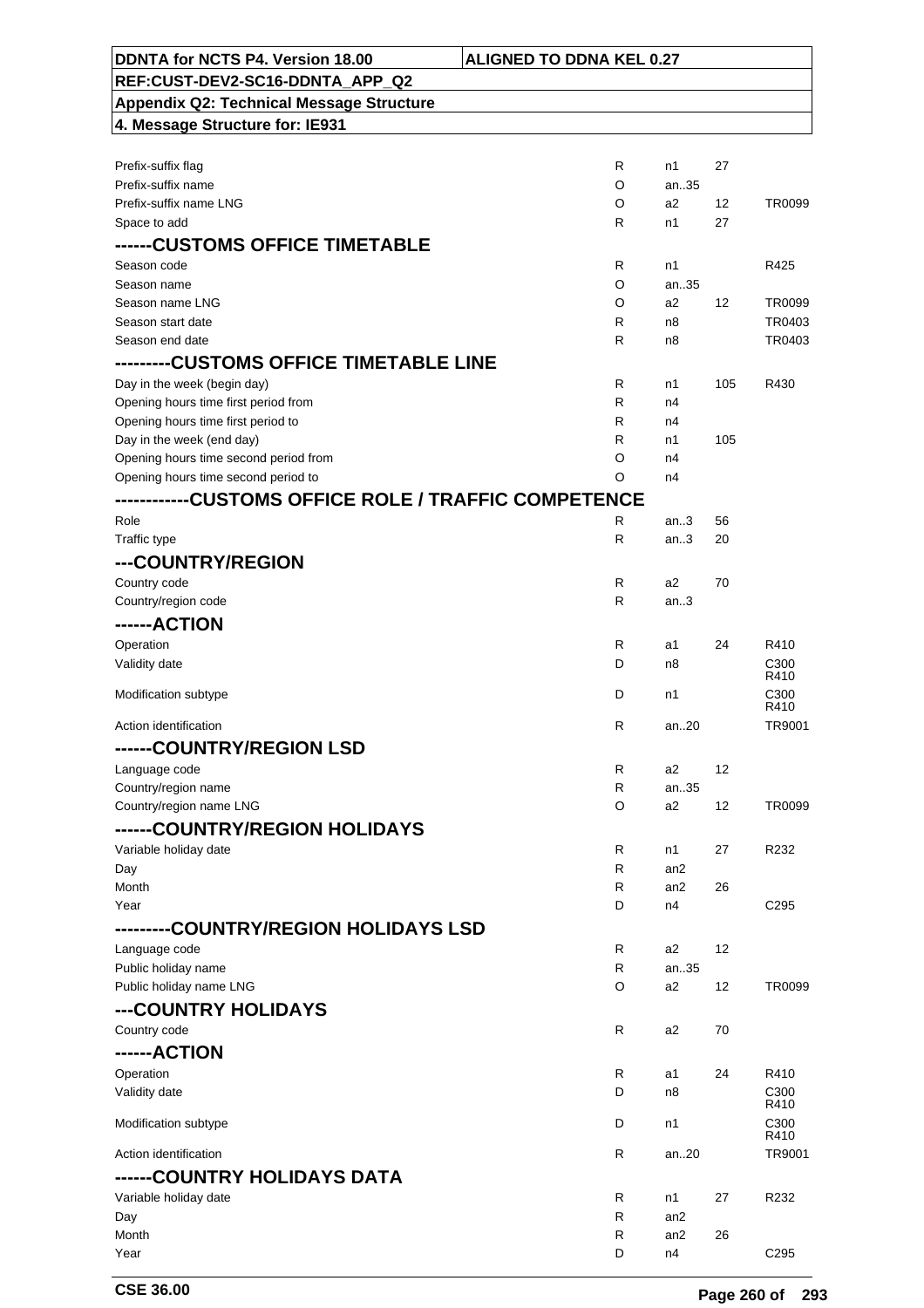| <b>ALIGNED TO DDNA KEL 0.27</b> |  |
|---------------------------------|--|
|                                 |  |
|                                 |  |
|                                 |  |
|                                 |  |
|                                 |  |

## **---------COUNTRY HOLIDAYS DATA LSD**

| Language code           | a2   |    |        |
|-------------------------|------|----|--------|
| Public holiday name     | an35 |    |        |
| Public holiday name LNG | а2   | 12 | TR0099 |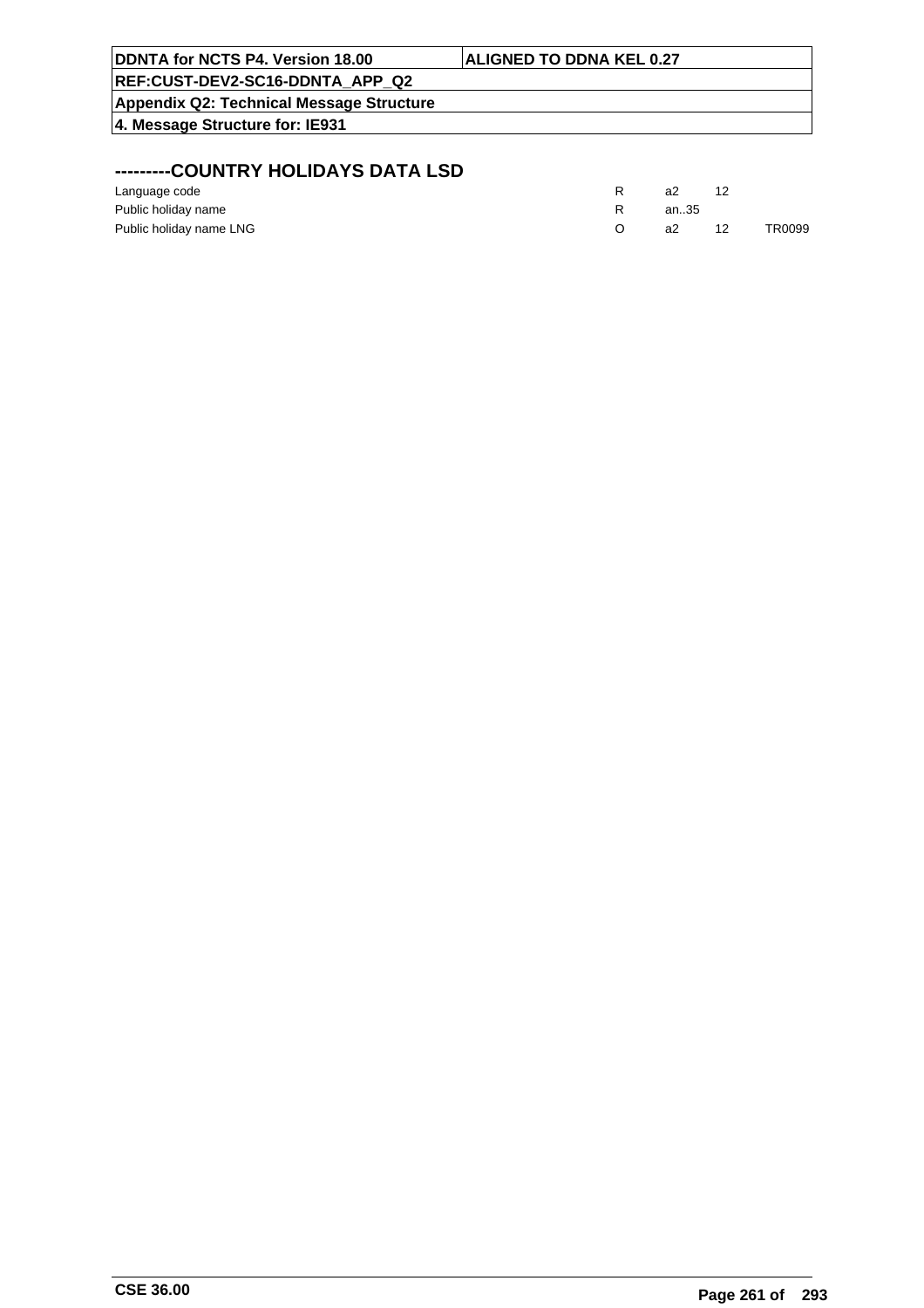**REF:CUST-DEV2-SC16-DDNTA\_APP\_Q2**

**Appendix Q2: Technical Message Structure**

**4. Message Structure for: IE932**

| <b>IE932</b>             | (CD932B)                              | <b>COMMON RD DATA</b> |          |    | (C_REF_DAT)        |
|--------------------------|---------------------------------------|-----------------------|----------|----|--------------------|
|                          |                                       |                       |          |    |                    |
| <b>MESSAGE</b>           |                                       |                       | 1x       | R  |                    |
| ---RESULTS OF CONTROL    |                                       |                       | 99999x O |    | TR1012             |
|                          | ------LANGUAGE SPECIFIC DATA          |                       | 99x      | R. |                    |
| ------ACTION             |                                       |                       | 1x       | R  |                    |
|                          | --- AMENDMENT REJECTION MOTIVATION    |                       | 99999x O |    |                    |
|                          | ------LANGUAGE SPECIFIC DATA          |                       | 99x      | R  |                    |
| ------ ACTION            |                                       |                       | 1x       | R  |                    |
|                          | --- AAR/AER REJECTION REASON          |                       | 99999x O |    | TR <sub>1012</sub> |
|                          | ------LANGUAGE SPECIFIC DATA          |                       | 99x      | R  |                    |
| ------ACTION             |                                       |                       | 1x       | R  |                    |
| --- ATR REJECTION REASON |                                       |                       | 99999x O |    | TR1002             |
|                          | ------LANGUAGE SPECIFIC DATA          |                       | 99x      | R  |                    |
| ------ACTION             |                                       |                       | 1x       | R  |                    |
| ---CONTROL RESULT CODE   |                                       |                       | 99999x O |    | TR <sub>1012</sub> |
| ------ACTION             |                                       |                       | 1x       | R  |                    |
|                          | ------LANGUAGE SPECIFIC DATA          |                       | 99x      | R  |                    |
| ---COUNTRY               |                                       |                       | 99999x O |    |                    |
| ------ACTION             |                                       |                       | 1x       | R  |                    |
|                          | ------LANGUAGE SPECIFIC DATA          |                       | 99x      | R  |                    |
| --- COUNTRY REGIME       |                                       |                       | 99999x O |    |                    |
| ------ACTION             |                                       |                       | 1x       | R  |                    |
|                          | ------LANGUAGE SPECIFIC DATA          |                       | 99x      | R  |                    |
|                          | ---CUSTOMS OFFICE GEO INFO            |                       | 99999x O |    |                    |
| ------ACTION             |                                       |                       | 1x       | R  |                    |
|                          | ------LANGUAGE SPECIFIC DATA          |                       | 99x      | R  |                    |
| ---CURRENCY CODE         |                                       |                       | 99999x O |    | TR1012             |
| ------ACTION             |                                       |                       | 1x       | R  |                    |
|                          | ------LANGUAGE SPECIFIC DATA          |                       | 99x      | R  |                    |
|                          | --- DISCREPANCIES SOLVED NOTIFICATION |                       | 99999x O |    | TR1002             |
|                          | ------LANGUAGE SPECIFIC DATA          |                       | 99x      | R  |                    |
| ------ACTION             |                                       |                       | 1x       | R  |                    |
|                          | ---DIVERSION REJECTION REASON         |                       | 99999x O |    | TR <sub>1012</sub> |
|                          | ------LANGUAGE SPECIFIC DATA          |                       | 99x      | R  |                    |
| ------ACTION             |                                       |                       | 1x       | R  |                    |
| ---DOCUMENT TYPE         |                                       |                       | 99999x O |    |                    |
| ------ACTION             |                                       |                       | 1x       | R  |                    |
|                          | ------LANGUAGE SPECIFIC DATA          |                       | 99x      | R  |                    |
| --- GUARANTEE TYPE       |                                       |                       | 99999x O |    | TR1002             |
| ------ACTION             |                                       |                       | 1x       | R  |                    |
|                          | ------LANGUAGE SPECIFIC DATA          |                       | 99x      | R  |                    |
| --- GUARANTEE MONITORING |                                       |                       | 99999x O |    | TR1002             |
| ------ACTION             |                                       |                       | 1x       | R  |                    |
|                          | ------LANGUAGE SPECIFIC DATA          |                       | 99x      | R  |                    |
|                          | --- INVALID GUARANTEE REASON          |                       | 99999x O |    | TR1002             |
| ------ACTION             |                                       |                       | 1x       | R  |                    |
|                          | ------LANGUAGE SPECIFIC DATA          |                       | 99x      | R  |                    |
| ---LANGUAGE CODE         |                                       |                       | 99999x O |    |                    |
| ------ACTION             |                                       |                       | 1x       | R  |                    |
|                          | ------LANGUAGE SPECIFIC DATA          |                       | 99x      | R  |                    |
| --- PACKAGING CODE       |                                       |                       | 99999x O |    |                    |
| ------ACTION             |                                       |                       | 1x       | R  |                    |
|                          | ------LANGUAGE SPECIFIC DATA          |                       | 99x      | R  |                    |
| ---ROLE                  |                                       |                       | 99999x O |    |                    |
| ------ACTION             |                                       |                       | 1x       | R  |                    |
|                          | ------LANGUAGE SPECIFIC DATA          |                       | 99x      | R  |                    |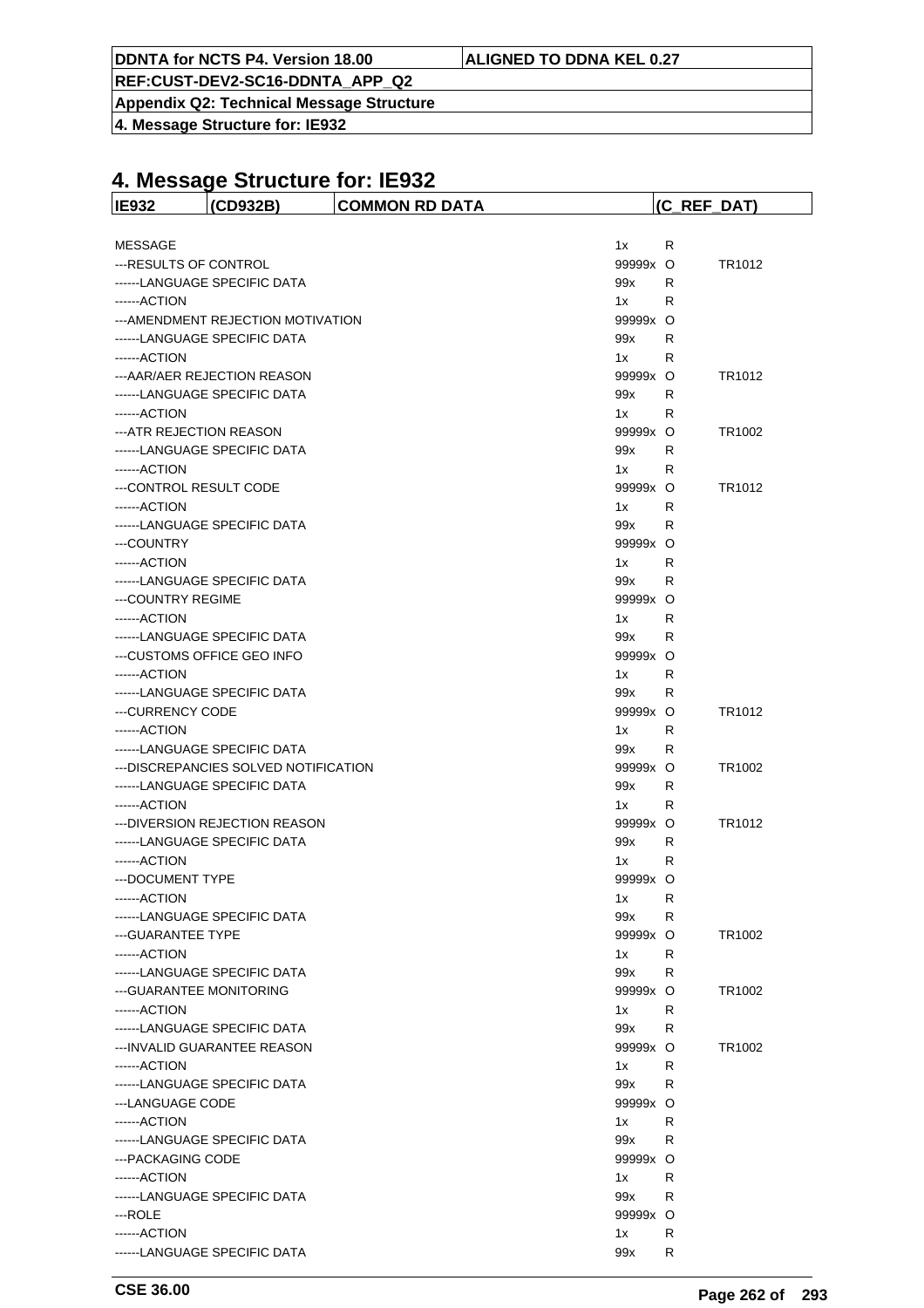## **REF:CUST-DEV2-SC16-DDNTA\_APP\_Q2 Appendix Q2: Technical Message Structure**

|  | 4. Message Structure for: IE932 |  |
|--|---------------------------------|--|
|  |                                 |  |

| --- SENSITIVE GOODS CODE                      | 99999x O                                                                                                                                                                                                                          |    | TR1002             |
|-----------------------------------------------|-----------------------------------------------------------------------------------------------------------------------------------------------------------------------------------------------------------------------------------|----|--------------------|
| ------ACTION                                  | 1x                                                                                                                                                                                                                                | R. |                    |
| ------LANGUAGE SPECIFIC DATA                  | 99x                                                                                                                                                                                                                               | R  |                    |
| ---SPECIAL MENTION CODE                       | 99999x O                                                                                                                                                                                                                          |    |                    |
| ------ACTION                                  | 1x                                                                                                                                                                                                                                | R  |                    |
| ------LANGUAGE SPECIFIC DATA                  | 99x                                                                                                                                                                                                                               | R  |                    |
| ---STATISTICS TYPE                            | 99999x O                                                                                                                                                                                                                          |    |                    |
| ------ACTION                                  | 1x                                                                                                                                                                                                                                | R  |                    |
| ------LANGUAGE SPECIFIC DATA                  | 99x                                                                                                                                                                                                                               | R  |                    |
| ---TRAFFIC TYPE                               | 99999x O                                                                                                                                                                                                                          |    |                    |
| ------ACTION                                  | 1x                                                                                                                                                                                                                                | R  |                    |
| ------LANGUAGE SPECIFIC DATA                  | 99x                                                                                                                                                                                                                               | R  |                    |
| ---CUSTOMS OPERATION STATE TYPE               | 99999x O                                                                                                                                                                                                                          |    |                    |
| ------ACTION                                  | 1x                                                                                                                                                                                                                                | R  |                    |
| ------LANGUAGE SPECIFIC DATA                  | 99x                                                                                                                                                                                                                               | R  |                    |
| --- UNIT OF MEASURE                           | 99999x O                                                                                                                                                                                                                          |    | TR <sub>1012</sub> |
| ------ACTION                                  | 1x                                                                                                                                                                                                                                | R  |                    |
| ------LANGUAGE SPECIFIC DATA                  | 99x and the set of the set of the set of the set of the set of the set of the set of the set of the set of the<br>Set of the set of the set of the set of the set of the set of the set of the set of the set of the set of the s | R  |                    |
| ---UN/LOCODE                                  | 99999x O                                                                                                                                                                                                                          |    |                    |
| ------ACTION                                  | 1x                                                                                                                                                                                                                                | R  |                    |
| ---TRANSPORT MODE                             | 99999x O                                                                                                                                                                                                                          |    |                    |
| ------ACTION                                  | 1x                                                                                                                                                                                                                                | R  |                    |
| ------LANGUAGE SPECIFIC DATA                  | 99x                                                                                                                                                                                                                               | R  |                    |
| --- QUERY ON GUARANTEE TYPE                   | 99999x O                                                                                                                                                                                                                          |    | TR <sub>1002</sub> |
| ------ACTION                                  | 1x                                                                                                                                                                                                                                | R  |                    |
| ------LANGUAGE SPECIFIC DATA                  | 99x and the set of the set of the set of the set of the set of the set of the set of the set of the set of the<br>Set of the set of the set of the set of the set of the set of the set of the set of the set of the set of the s | R  |                    |
| ---SPECIFIC NOTES CODE                        | 99999x O                                                                                                                                                                                                                          |    |                    |
| ------ACTION                                  | 1x                                                                                                                                                                                                                                | R  |                    |
| ------LANGUAGE SPECIFIC DATA                  | 99x                                                                                                                                                                                                                               | R  |                    |
| ---COMPLEMENTARY CODE                         | 99999x O                                                                                                                                                                                                                          |    | TR <sub>1003</sub> |
| ------LANGUAGE SPECIFIC DATA                  | 99x                                                                                                                                                                                                                               | R  |                    |
| ------ACTION                                  | 1x                                                                                                                                                                                                                                | R  |                    |
| ---EXPORT QUERY REASON CODE                   | 99999x O                                                                                                                                                                                                                          |    | TR <sub>1003</sub> |
| ------LANGUAGE SPECIFIC DATA                  | 99x                                                                                                                                                                                                                               | R  |                    |
| ------ACTION                                  | 1x                                                                                                                                                                                                                                | R  |                    |
| ---INCOTERM CODE                              | 99999x O                                                                                                                                                                                                                          |    | TR <sub>1003</sub> |
| ------LANGUAGE SPECIFIC DATA                  | 99x                                                                                                                                                                                                                               | R  |                    |
|                                               |                                                                                                                                                                                                                                   |    |                    |
| ------ACTION<br>---NATURE OF TRANSACTION CODE | 1x<br>99999x O                                                                                                                                                                                                                    | R  | TR <sub>1003</sub> |
| ------LANGUAGE SPECIFIC DATA                  | 99x                                                                                                                                                                                                                               | R  |                    |
| ------ACTION                                  | 1x                                                                                                                                                                                                                                | R  |                    |
| ---PROCEDURE REQUESTED                        | 99999x O                                                                                                                                                                                                                          |    | TR <sub>1003</sub> |
| ------LANGUAGE SPECIFIC DATA                  | 99x                                                                                                                                                                                                                               | R  |                    |
| ------ACTION                                  | 1x                                                                                                                                                                                                                                | R  |                    |
| ---PREVIOUS PROCEDURE                         | 99999x O                                                                                                                                                                                                                          |    | TR <sub>1003</sub> |
| ------LANGUAGE SPECIFIC DATA                  | 99x                                                                                                                                                                                                                               | R  |                    |
| ------ACTION                                  | 1x                                                                                                                                                                                                                                | R  |                    |
| --- REPRESENTATIVE STATUS CODE                | 99999x O                                                                                                                                                                                                                          |    | TR <sub>1003</sub> |
| ------LANGUAGE SPECIFIC DATA                  | 99x                                                                                                                                                                                                                               | R  |                    |
| ------ACTION                                  | 1x                                                                                                                                                                                                                                | R  |                    |
| ---RISK ANALYSIS RESULT CODE                  | 99999x O                                                                                                                                                                                                                          |    |                    |
| ------ACTION                                  | 1x                                                                                                                                                                                                                                | R  |                    |
| ------LANGUAGE SPECIFIC DATA                  | 99x                                                                                                                                                                                                                               | R  |                    |
| ---SPECIFIC CIRCUMSTANCE INDICATOR            | 99999x O                                                                                                                                                                                                                          |    |                    |
| ------LANGUAGE SPECIFIC DATA                  | 99x                                                                                                                                                                                                                               | R  |                    |
| ------ACTION                                  | 1x                                                                                                                                                                                                                                | R  |                    |
| ---SUMMARY DECLARATION REJECTION REASON CODE  | 99999x O                                                                                                                                                                                                                          |    | TR1013             |
| ------ACTION                                  | 1x                                                                                                                                                                                                                                | R  |                    |
| ------LANGUAGE SPECIFIC DATA                  | 99x                                                                                                                                                                                                                               | R  |                    |
|                                               |                                                                                                                                                                                                                                   |    |                    |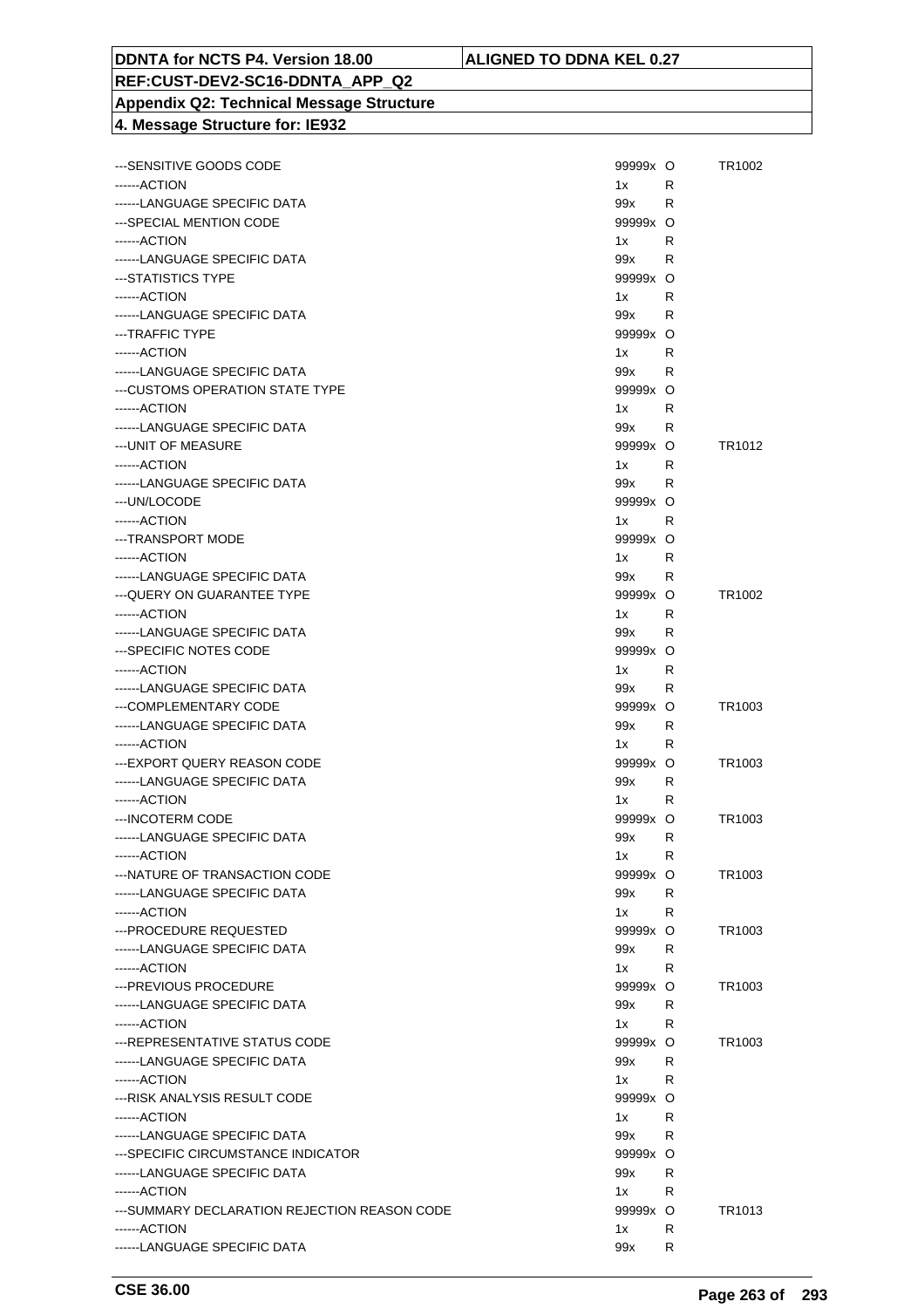#### **REF:CUST-DEV2-SC16-DDNTA\_APP\_Q2 Appendix Q2: Technical Message Structure 4. Message Structure for: IE932**

| ---TYPE OF TAX                         | 99999x O |   | TR1003             |
|----------------------------------------|----------|---|--------------------|
| ------LANGUAGE SPECIFIC DATA           | 99x      | R |                    |
| ------ACTION                           | 1x       | R |                    |
| ---WAREHOUSE TYPE                      | 99999x O |   | TR <sub>1003</sub> |
| ------ACTION                           | 1x       | R |                    |
| ------LANGUAGE SPECIFIC DATA           | 99x      | R |                    |
| --- UN DANGEROUS GOODS CODE            | 99999x O |   |                    |
| ------LANGUAGE SPECIFIC DATA           | 99x      | R |                    |
| ------ACTION                           | 1x       | R |                    |
| ---COMMUNITY NATIONAL PROCEDURE        | 99999x O |   | TR <sub>1003</sub> |
| ------LANGUAGE SPECIFIC DATA           | 99x      | R |                    |
| ------ACTION                           | 1x       | R |                    |
| ---PREVIOUS DOCUMENT CATEGORY          | 99999x O |   | TR <sub>1003</sub> |
| ------LANGUAGE SPECIFIC DATA           | 99x      | R |                    |
| ------ACTION                           | 1x       | R |                    |
| ---METHOD OF PAYMENT                   | 99999x O |   | TR <sub>1003</sub> |
| ------ACTION                           | 1x       | R |                    |
| ------LANGUAGE SPECIFIC DATA           | 99x      | R |                    |
| ---TRANSPORT CHARGES METHOD OF PAYMENT | 99999x O |   |                    |
| ------ACTION                           | 1x       | R |                    |
| ------LANGUAGE SPECIFIC DATA           | 99x      | R |                    |
| --- DECLARATION TYPE                   | 99999x O |   | TR1012             |
| ------ACTION                           | 1x       | R |                    |
| ------LANGUAGE SPECIFIC DATA           | 99x      | R |                    |
| ---DECLARATION TYPE (BOX 1.2)          | 99999x O |   | TR <sub>1003</sub> |
| ------ACTION                           | 1x       | R |                    |
| ------LANGUAGE SPECIFIC DATA           | 99x      | R |                    |
| ---INFORMATION                         | 99999x O |   | TR <sub>1002</sub> |
| ------ACTION                           | 1x       | R |                    |
| ------LANGUAGE SPECIFIC DATA           | 99x      | R |                    |
| --- PREVIOUS DOCUMENT TYPE             | 99999x O |   | TR1012             |
| ------ACTION                           | 1x       | R |                    |
| ------LANGUAGE SPECIFIC DATA           | 99x      | R |                    |
| ---REQUESTED INFORMATION               | 99999x O |   | TR <sub>1002</sub> |
| ------LANGUAGE SPECIFIC DATA           | 99x      | R |                    |
| ------ACTION                           | 1x       | R |                    |
| --- ITEM NUMBER REJECTION REASON CODE  | 99999x O |   | TR1006             |
| ------ACTION                           | 1x       | R |                    |
| ------LANGUAGE SPECIFIC DATA           | 99x      | R |                    |
| ---CUSTOMS INTERVENTION                | 99999x   | O | TR1006             |
| ------ACTION                           | 1x       | R |                    |
| ------LANGUAGE SPECIFIC DATA           | 99x      | R |                    |
| ---INFORMATION TYPE                    | 99999x O |   | TR1006             |
| ------ACTION                           | 1x       | R |                    |
| ------LANGUAGE SPECIFIC DATA           | 99x      | R |                    |
| ---RESPONSE CODE                       | 99999x   | O | TR1002             |
| ------LANGUAGE SPECIFIC DATA           | 99x      | R |                    |
| ------ACTION                           | 1x       | R |                    |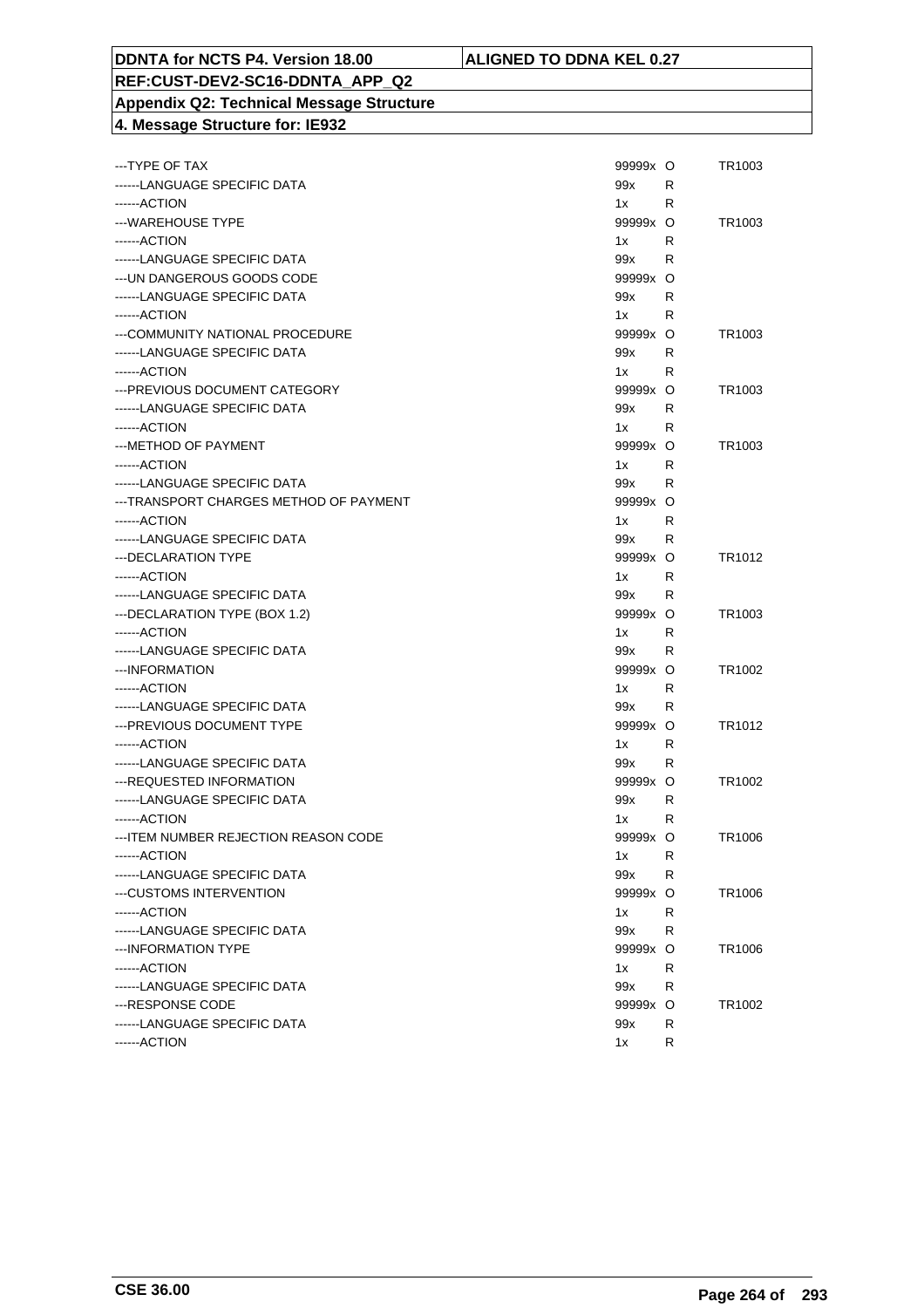**Appendix Q2: Technical Message Structure 4. Message Structure for: IE932**

| Syntax identifier                        | R            | a4              | 21 |                          |
|------------------------------------------|--------------|-----------------|----|--------------------------|
| Syntax version number                    | R            | n1              | 22 |                          |
| Message sender                           | R            | an35            |    |                          |
| Sender identification code qualifier     | O            | an.4            |    |                          |
| Message recipient                        | R            | an35            |    |                          |
| Recipient identification code qualifier  | O            | an.4            |    |                          |
| Date of preparation                      | R            | n6              |    |                          |
| Time of preparation                      | R            | n4              |    |                          |
| Interchange control reference            | R            | an.14           |    |                          |
| Recipient's reference/password           | O            | an14            |    |                          |
| Recipient's reference/password qualifier | O            | an <sub>2</sub> |    |                          |
| <b>Test indicator</b>                    | O            | n1              | 27 | TR9085                   |
| Message identification                   | R            | an.14           |    |                          |
| Message type                             | R            | an $6$          | 60 |                          |
|                                          |              |                 |    |                          |
| ---RESULTS OF CONTROL                    |              |                 |    |                          |
| Control indicator                        | R            | an2             | 41 |                          |
| ------LANGUAGE SPECIFIC DATA             |              |                 |    |                          |
| Language code                            | R            | a2              | 12 |                          |
| Description                              | $\mathsf{R}$ | an140           |    |                          |
| Language specific data LNG               | O            | a2              | 12 | TR0099                   |
| ------ACTION                             |              |                 |    |                          |
|                                          |              |                 |    |                          |
| Operation                                | R            | a1              | 24 | R410                     |
| Validity date                            | D            | n8              |    | C <sub>300</sub><br>R410 |
|                                          | D            | n1              |    | C300                     |
| Modification subtype                     |              |                 |    | R410                     |
| Legal references                         | O            | an70            |    |                          |
| Responsible data manager                 | O            | an35            |    |                          |
| Action identification                    | R            | an20            |    | TR9001                   |
| --- AMENDMENT REJECTION MOTIVATION       |              |                 |    |                          |
|                                          |              |                 |    |                          |
| Amendment rejection motivation code      | $\mathsf{R}$ | n1              | 45 |                          |
| ------LANGUAGE SPECIFIC DATA             |              |                 |    |                          |
| Language code                            | R            | a2              | 12 |                          |
| Description                              | R            | an140           |    |                          |
| Language specific data LNG               | O            | a2              | 12 | TR0099                   |
| ------ACTION                             |              |                 |    |                          |
|                                          |              |                 | 24 | R410                     |
| Operation                                | R            | a1              |    |                          |
| Validity date                            | D            | n8              |    | C300<br>R410             |
| Modification subtype                     | D            | n1              |    | C <sub>300</sub>         |
|                                          |              |                 |    | R410                     |
| Legal references                         | O            | an70            |    |                          |
| Responsible data manager                 | O            | an35            |    |                          |
| Action identification                    | R            | an20            |    | TR9001                   |
| ---AAR/AER REJECTION REASON              |              |                 |    |                          |
|                                          |              |                 |    |                          |
| AAR/AER rejection reason code            | R            | n.2             | 43 |                          |
| ------LANGUAGE SPECIFIC DATA             |              |                 |    |                          |
| Language code                            | R            | a2              | 12 |                          |
| Description                              | R            | an140           |    |                          |
| Language specific data LNG               | O            | a2              | 12 | TR0099                   |
| ------ACTION                             |              |                 |    |                          |
| Operation                                | R            | a1              | 24 | R410                     |
|                                          |              |                 |    |                          |
| Validity date                            | D            | n8              |    | C300<br>R410             |
| Modification subtype                     |              |                 |    |                          |
|                                          | D            | n1              |    | C300                     |
|                                          |              |                 |    | R410                     |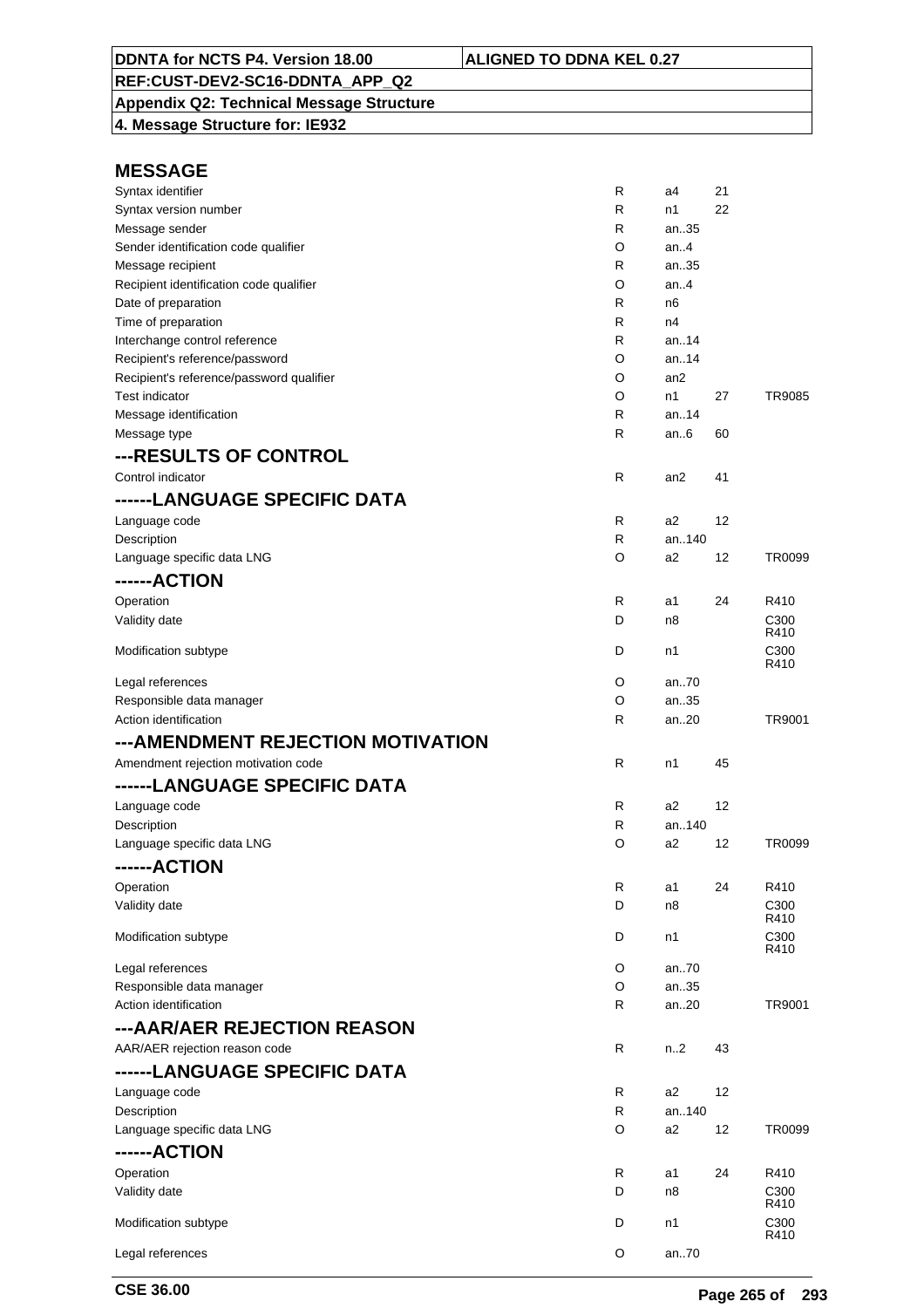| DDNTA for NCTS P4. Version 18.00                  | <b>ALIGNED TO DDNA KEL 0.27</b> |              |                          |
|---------------------------------------------------|---------------------------------|--------------|--------------------------|
| REF:CUST-DEV2-SC16-DDNTA_APP_Q2                   |                                 |              |                          |
| <b>Appendix Q2: Technical Message Structure</b>   |                                 |              |                          |
| 4. Message Structure for: IE932                   |                                 |              |                          |
|                                                   |                                 |              |                          |
| Responsible data manager                          | O                               | an35         |                          |
| Action identification                             | R                               | an20         | TR9001                   |
| ---ATR REJECTION REASON                           |                                 |              |                          |
| ATR rejection reason code                         | R<br>n <sub>1</sub> 2           | 44           |                          |
| ------LANGUAGE SPECIFIC DATA                      |                                 |              |                          |
| Language code<br>Description                      | R<br>a2<br>R                    | 12<br>an140  |                          |
| Language specific data LNG                        | O<br>a2                         | 12           | TR0099                   |
| ------ACTION                                      |                                 |              |                          |
| Operation                                         | R<br>a1                         | 24           | R410                     |
| Validity date                                     | D<br>n8                         |              | C <sub>300</sub>         |
| Modification subtype                              | D<br>n1                         |              | R410<br>C <sub>300</sub> |
|                                                   |                                 |              | R410                     |
| Legal references                                  | O                               | an70         |                          |
| Responsible data manager<br>Action identification | O<br>R                          | an35<br>an20 | TR9001                   |
|                                                   |                                 |              |                          |
| ---CONTROL RESULT CODE<br>Control result code     | R                               | 47           |                          |
|                                                   | an2                             |              |                          |
| ------ACTION<br>Operation                         | R<br>a1                         | 24           | R410                     |
| Validity date                                     | D<br>n8                         |              | C300                     |
|                                                   |                                 |              | R410                     |
| Modification subtype                              | D<br>n1                         |              | C <sub>300</sub><br>R410 |
| Legal references                                  | O                               | an70         |                          |
| Responsible data manager                          | O                               | an35         |                          |
| Action identification                             | R                               | an20         | TR9001                   |
| ------LANGUAGE SPECIFIC DATA                      |                                 |              |                          |
| Language code                                     | R<br>a2                         | 12           |                          |
| Description<br>Language specific data LNG         | R<br>O<br>a2                    | an140<br>12  | TR0099                   |
| ---COUNTRY                                        |                                 |              |                          |
| Country code                                      | R<br>a2                         | 8            |                          |
| TCC entry date                                    | R<br>n8                         |              |                          |
| NCTS entry date                                   | R<br>n8                         |              |                          |
| Geo-nomenclature code                             | O<br>n3                         | 16           |                          |
| Country regime code                               | R<br>an3                        | 11           |                          |
| ------ACTION                                      |                                 |              |                          |
| Operation                                         | R<br>a1                         | 24           | R410                     |
| Validity date                                     | D<br>n8                         |              | C <sub>300</sub><br>R410 |
| Modification subtype                              | D<br>n1                         |              | C300<br>R410             |
| Legal references                                  | O                               | an70         |                          |
| Responsible data manager                          | O                               | an35         |                          |
| Action identification                             | R                               | an20         | TR9001                   |
| ------LANGUAGE SPECIFIC DATA                      |                                 |              |                          |
| Language code                                     | R<br>a <sub>2</sub>             | 12           |                          |
| Description                                       | R                               | an140        |                          |
| Language specific data LNG                        | O<br>a <sub>2</sub>             | 12           | TR0099                   |
| ---COUNTRY REGIME                                 |                                 |              |                          |
| Country regime code                               | R<br>an3                        | 11           |                          |
| ------ACTION                                      |                                 |              |                          |
| Operation<br>Validity date                        | R<br>a1<br>D<br>n8              | 24           | R410<br>C300             |
|                                                   |                                 |              | R410                     |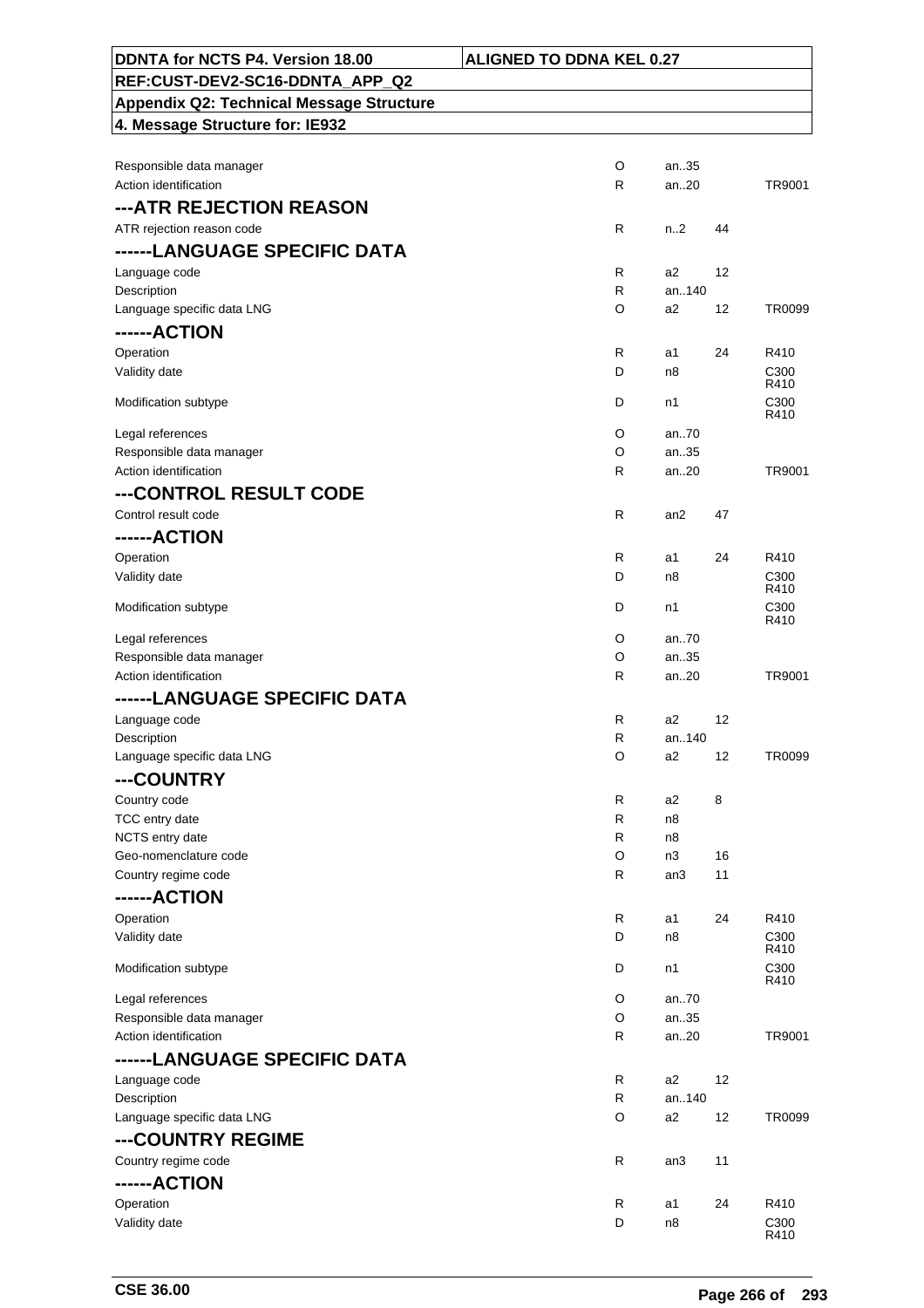| DDNTA for NCTS P4. Version 18.00                | <b>ALIGNED TO DDNA KEL 0.27</b> |                |    |                  |
|-------------------------------------------------|---------------------------------|----------------|----|------------------|
| REF:CUST-DEV2-SC16-DDNTA APP Q2                 |                                 |                |    |                  |
| <b>Appendix Q2: Technical Message Structure</b> |                                 |                |    |                  |
| 4. Message Structure for: IE932                 |                                 |                |    |                  |
|                                                 |                                 |                |    |                  |
| Modification subtype                            | D                               | n1             |    | C300             |
| Legal references                                | O                               | an70           |    | R410             |
| Responsible data manager                        | O                               | an35           |    |                  |
| Action identification                           | R                               | an20           |    | TR9001           |
| ------LANGUAGE SPECIFIC DATA                    |                                 |                |    |                  |
| Language code                                   | R                               | a2             | 12 |                  |
| Description                                     | R                               | an140          |    |                  |
| Language specific data LNG                      | O                               | a <sub>2</sub> | 12 | TR0099           |
| ---CUSTOMS OFFICE GEO INFO                      |                                 |                |    |                  |
| Geo info code                                   | R                               | an.6           | 15 |                  |
| ------ACTION                                    |                                 |                |    |                  |
| Operation                                       | R                               | a1             | 24 | R410             |
| Validity date                                   | D                               | n8             |    | C300             |
|                                                 |                                 |                |    | R410             |
| Modification subtype                            | D                               | n1             |    | C300<br>R410     |
| Legal references                                | O                               | an70           |    |                  |
| Responsible data manager                        | O                               | an35           |    |                  |
| Action identification                           | $\mathsf{R}$                    | an20           |    | TR9001           |
| ------LANGUAGE SPECIFIC DATA                    |                                 |                |    |                  |
| Language code                                   | R                               | a2             | 12 |                  |
| Description                                     | R                               | an140          |    |                  |
| Language specific data LNG                      | O                               | a2             | 12 | TR0099           |
| ---CURRENCY CODE                                |                                 |                |    |                  |
| Currency                                        | R                               | an3            | 48 |                  |
| Rate value                                      | R                               | n.8,6          |    |                  |
| ------ACTION                                    |                                 |                |    |                  |
| Operation                                       | R                               | a1             | 24 | R410             |
| Validity date                                   | D                               | n8             |    | C <sub>300</sub> |
| Modification subtype                            | D                               | n1             |    | R410<br>C300     |
|                                                 |                                 |                |    | R410             |
| Legal references                                | O                               | an70           |    |                  |
| Responsible data manager                        | O                               | an35           |    |                  |
| Action identification                           | R                               | an20           |    | TR9001           |
| ------LANGUAGE SPECIFIC DATA                    |                                 |                |    |                  |
| Language code                                   | R                               | a2             | 12 |                  |
| Description                                     | R                               | an140          |    |                  |
| Language specific data LNG                      | O                               | a2             | 12 | TR0099           |
| ---DISCREPANCIES SOLVED NOTIFICATION            |                                 |                |    |                  |
| Discrepancies solved notification code          | R                               | an2            | 69 |                  |
| ------LANGUAGE SPECIFIC DATA                    |                                 |                |    |                  |
| Language code                                   | R                               | a2             | 12 |                  |
| Description                                     | R                               | an140          |    |                  |
| Language specific data LNG                      | O                               | a2             | 12 | TR0099           |
| ------ACTION                                    |                                 |                |    |                  |
| Operation                                       | R                               | a1             | 24 | R410             |
| Validity date                                   | D                               | n8             |    | C300<br>R410     |
| Modification subtype                            | D                               | n1             |    | C300             |
|                                                 |                                 |                |    | R410             |
| Legal references                                | O                               | an70           |    |                  |
| Responsible data manager                        | O                               | an35           |    |                  |
| Action identification                           | R                               | an20           |    | TR9001           |
| --- DIVERSION REJECTION REASON                  |                                 |                |    |                  |
| Diversion rejection reason code                 | R                               | n.2            | 46 |                  |

 $\overline{\phantom{0}}$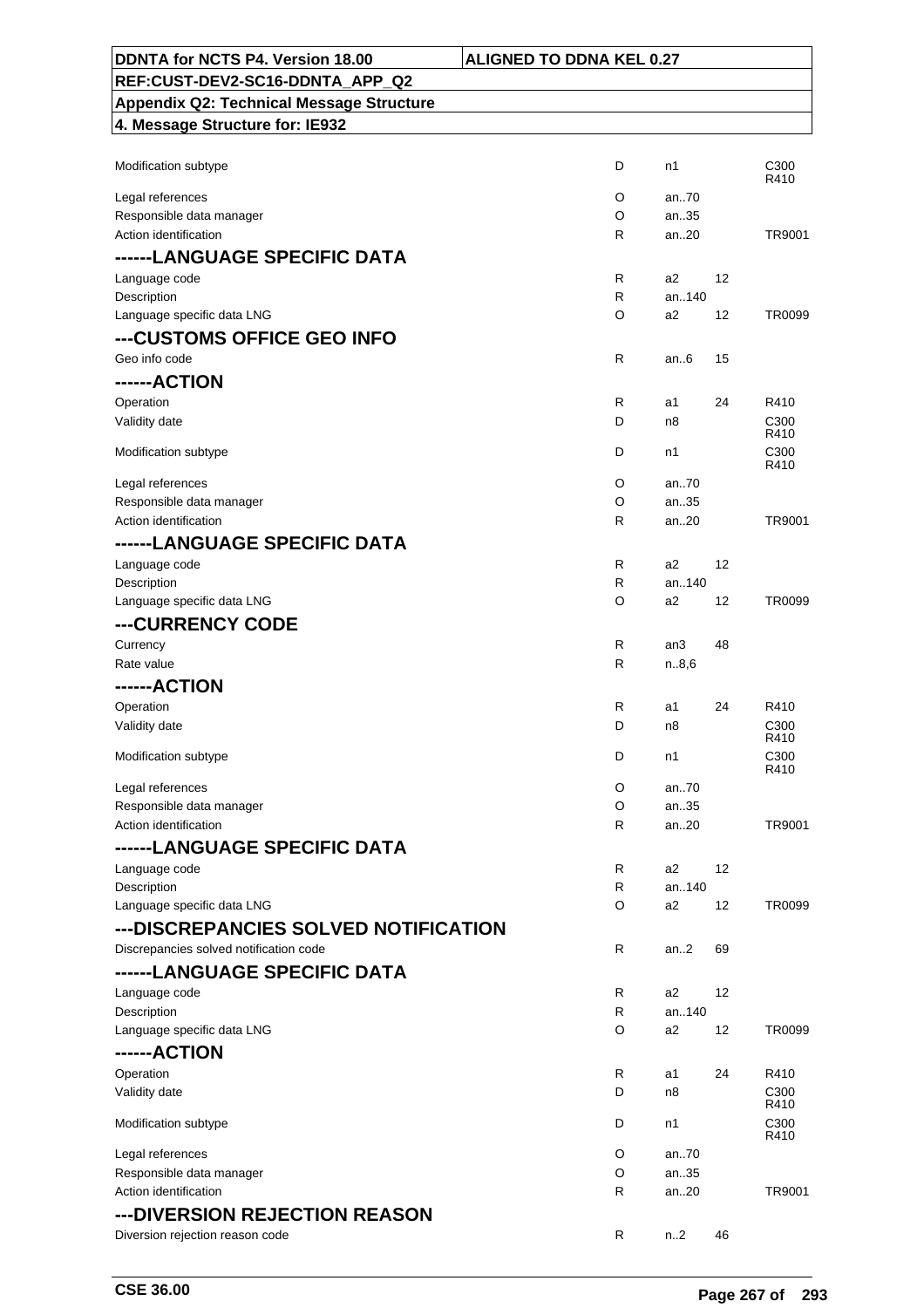|--|

#### **DDNTA for NCTS P4. Version 18.00 ALIGNATI REF:CUST-DEV2-SC16-DDNTA\_APP\_Q2**

# **Appendix Q2: Technical Message Structure**

**4. Message Structure for: IE932**

### **------LANGUAGE SPECIFIC DATA**

| Language code                | R            | a <sub>2</sub> | 12 |                          |
|------------------------------|--------------|----------------|----|--------------------------|
| Description                  | R            | an140          |    |                          |
| Language specific data LNG   | O            | a <sub>2</sub> | 12 | TR0099                   |
| ------ACTION                 |              |                |    |                          |
| Operation                    | R            | a1             | 24 | R410                     |
| Validity date                | D            | n <sub>8</sub> |    | C300                     |
|                              |              |                |    | R410                     |
| Modification subtype         | D            | n1             |    | C300                     |
|                              |              |                |    | R410                     |
| Legal references             | O            | an70           |    |                          |
| Responsible data manager     | O            | an35           |    |                          |
| Action identification        | R            | an20           |    | TR9001                   |
| --- DOCUMENT TYPE            |              |                |    |                          |
| Document type                | R            | an. $4$        | 13 |                          |
| Transport document           | R            | n1             | 27 | R230                     |
| ------ACTION                 |              |                |    |                          |
| Operation                    | R            | a1             | 24 | R410                     |
| Validity date                | D            | n8             |    | C300                     |
|                              |              |                |    | R410                     |
| Modification subtype         | D            | n1             |    | C300                     |
|                              |              |                |    | R410                     |
| Legal references             | O            | an70           |    |                          |
| Responsible data manager     | O            | an35           |    |                          |
| Action identification        | R            | an20           |    | TR9001                   |
| ------LANGUAGE SPECIFIC DATA |              |                |    |                          |
| Language code                | R            | a <sub>2</sub> | 12 |                          |
| Description                  | $\mathsf{R}$ | an350          |    |                          |
| Language specific data LNG   | O            | a <sub>2</sub> | 12 | <b>TR0099</b>            |
| ---GUARANTEE TYPE            |              |                |    |                          |
| Guarantee type               | $\mathsf{R}$ | an1            | 51 |                          |
| ------ACTION                 |              |                |    |                          |
|                              |              |                |    |                          |
| Operation                    | R<br>D       | a1             | 24 | R410                     |
| Validity date                |              | n8             |    | C <sub>300</sub><br>R410 |
| Modification subtype         | D            | n1             |    | C300                     |
|                              |              |                |    | R410                     |
| Legal references             | O            | an70           |    |                          |
| Responsible data manager     | $\Omega$     | an35           |    |                          |
| Action identification        | R            | an20           |    | TR9001                   |
| ------LANGUAGE SPECIFIC DATA |              |                |    |                          |
| Language code                | R            | a2             | 12 |                          |
| Description                  | R            | an140          |    |                          |
| Language specific data LNG   | O            | a2             | 12 | TR0099                   |
| ---GUARANTEE MONITORING      |              |                |    |                          |
| Guarantee monitoring code    | R            | n1             | 50 |                          |
|                              |              |                |    |                          |
| ------ACTION                 |              |                |    |                          |
| Operation                    | R            | a1             | 24 | R410                     |
| Validity date                | D            | n8             |    | C <sub>300</sub><br>R410 |
| Modification subtype         | D            | n1             |    | C300                     |
|                              |              |                |    | R410                     |
| Legal references             | O            | an70           |    |                          |
| Responsible data manager     | O            | an35           |    |                          |
| Action identification        | R            | an20           |    | TR9001                   |
| ------LANGUAGE SPECIFIC DATA |              |                |    |                          |
| Language code                | R            | a <sub>2</sub> | 12 |                          |
| Description                  | R            | an140          |    |                          |
|                              |              |                |    |                          |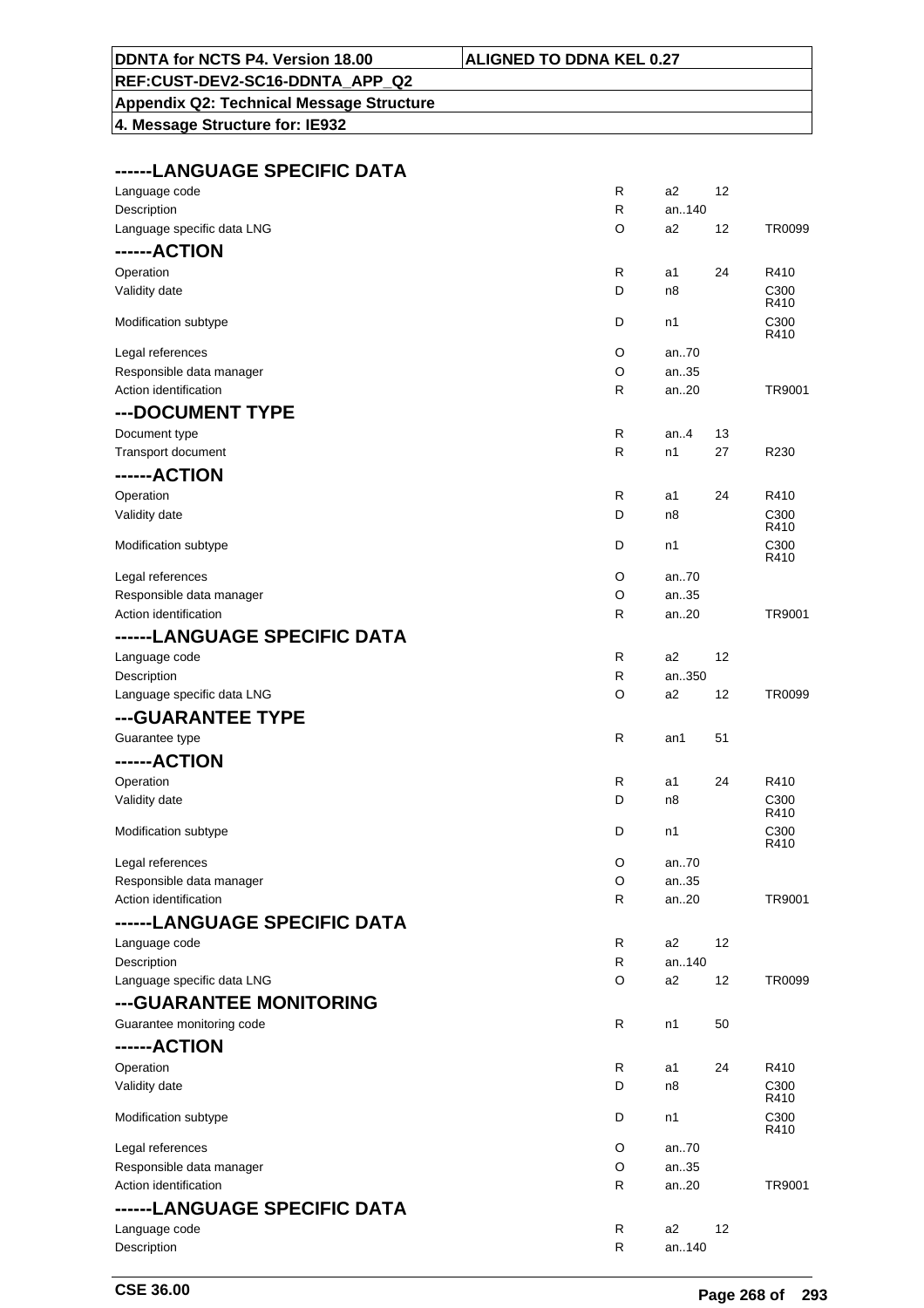| DDNTA for NCTS P4. Version 18.00                  | <b>ALIGNED TO DDNA KEL 0.27</b> |                         |    |                          |
|---------------------------------------------------|---------------------------------|-------------------------|----|--------------------------|
| REF:CUST-DEV2-SC16-DDNTA_APP_Q2                   |                                 |                         |    |                          |
| <b>Appendix Q2: Technical Message Structure</b>   |                                 |                         |    |                          |
| 4. Message Structure for: IE932                   |                                 |                         |    |                          |
| Language specific data LNG                        | O                               | a <sub>2</sub>          | 12 | TR0099                   |
|                                                   |                                 |                         |    |                          |
| ---INVALID GUARANTEE REASON                       | R                               |                         |    |                          |
| Invalid guarantee reason code                     |                                 | an.3                    | 52 |                          |
| ------ACTION                                      |                                 |                         |    |                          |
| Operation<br>Validity date                        | R<br>D                          | a1<br>n <sub>8</sub>    | 24 | R410<br>C <sub>300</sub> |
|                                                   |                                 |                         |    | R410                     |
| Modification subtype                              | D                               | n1                      |    | C300<br>R410             |
| Legal references                                  | O                               | an70                    |    |                          |
| Responsible data manager                          | O                               | an35                    |    |                          |
| Action identification                             | R                               | an20                    |    | TR9001                   |
| ------LANGUAGE SPECIFIC DATA                      |                                 |                         |    |                          |
| Language code                                     | $\mathsf{R}$                    | a2                      | 12 |                          |
| Description                                       | R.                              | an140                   |    |                          |
| Language specific data LNG                        | O                               | a2                      | 12 | TR0099                   |
| ---LANGUAGE CODE                                  |                                 |                         |    |                          |
| Language code                                     | R                               | a <sub>2</sub>          | 12 |                          |
| ------ACTION                                      |                                 |                         |    |                          |
| Operation                                         | R                               | a1                      | 24 | R410                     |
| Validity date                                     | D                               | n8                      |    | C <sub>300</sub><br>R410 |
| Modification subtype                              | D                               | n1                      |    | C <sub>300</sub><br>R410 |
| Legal references                                  | O                               | an70                    |    |                          |
| Responsible data manager                          | O                               | an35                    |    |                          |
| Action identification                             | R                               | an.20                   |    | TR9001                   |
| ------LANGUAGE SPECIFIC DATA                      |                                 |                         |    |                          |
| Language code                                     | R                               | a2                      | 12 |                          |
| Description                                       | R                               | an140                   |    |                          |
| Language specific data LNG                        | O                               | a2                      | 12 | TR0099                   |
| ---PACKAGING CODE                                 |                                 |                         |    |                          |
| Kind of packages                                  | R                               | an.3                    | 17 | R456                     |
| ------ACTION                                      |                                 |                         |    |                          |
| Operation                                         | R                               | a1                      | 24 | R410                     |
| Validity date                                     | D                               | n8                      |    | C <sub>300</sub><br>R410 |
| Modification subtype                              | D                               | n1                      |    | C300                     |
|                                                   |                                 |                         |    | R410                     |
| Legal references                                  | O                               | an.70                   |    |                          |
| Responsible data manager<br>Action identification | O<br>R                          | an35<br>an20            |    | TR9001                   |
|                                                   |                                 |                         |    |                          |
| ------LANGUAGE SPECIFIC DATA                      |                                 |                         |    |                          |
| Language code<br>Description                      | R<br>$\mathsf{R}$               | a <sub>2</sub><br>an140 | 12 |                          |
| Language specific data LNG                        | O                               | a <sub>2</sub>          | 12 | TR0099                   |
| ---ROLE                                           |                                 |                         |    |                          |
| Role                                              | R                               | an.3                    | 56 |                          |
| ------ACTION                                      |                                 |                         |    |                          |
| Operation                                         | R                               | a1                      | 24 | R410                     |
| Validity date                                     | D                               | n8                      |    | C <sub>300</sub>         |
|                                                   |                                 |                         |    | R410                     |
| Modification subtype                              | D                               | n1                      |    | C300<br>R410             |
| Legal references                                  | O                               | an70                    |    |                          |
| Responsible data manager                          | O                               | an35                    |    |                          |
| Action identification                             | R                               | an20                    |    | TR9001                   |
| ------LANGUAGE SPECIFIC DATA                      |                                 |                         |    |                          |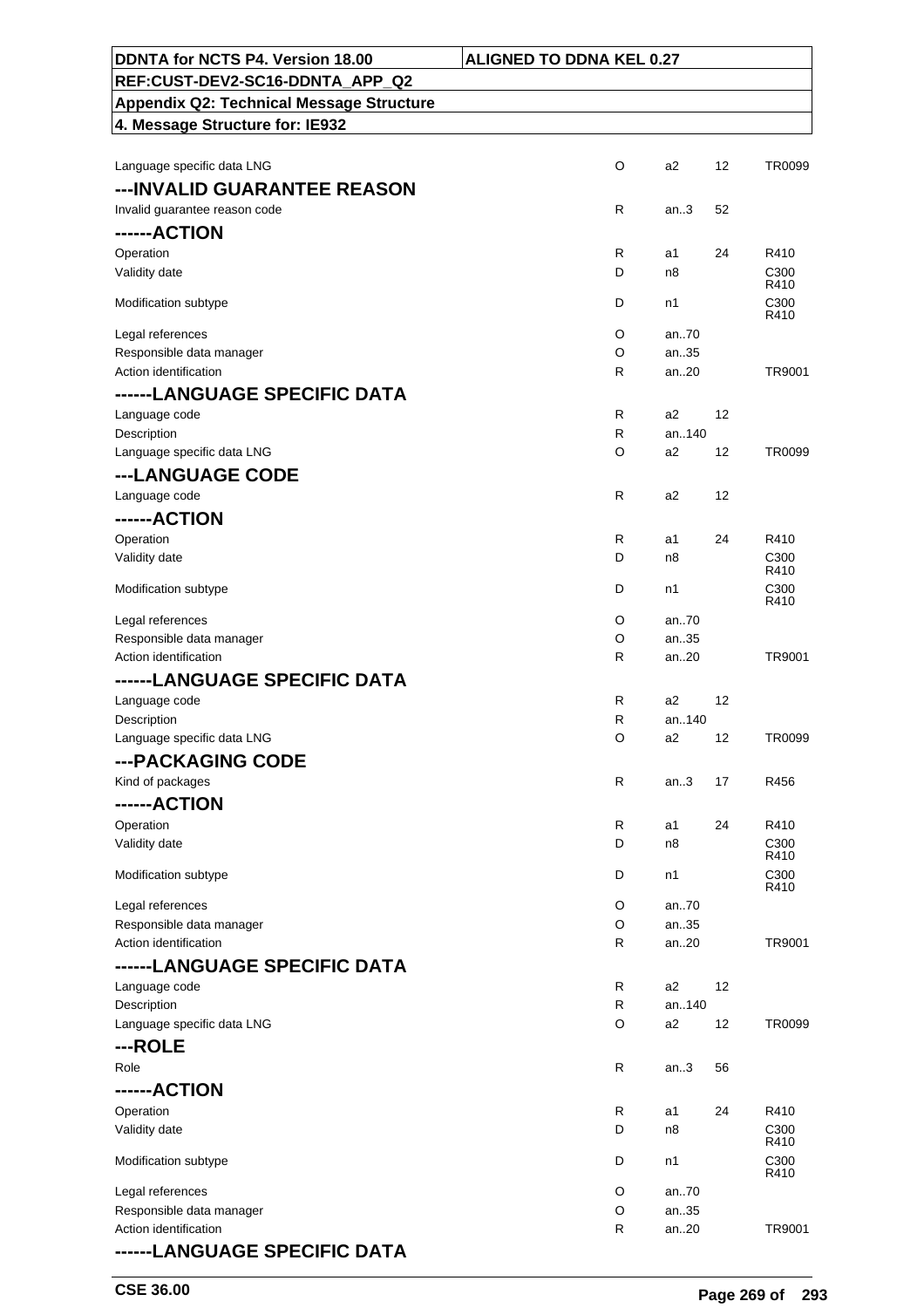| DDNTA for NCTS P4. Version 18.00                    | <b>ALIGNED TO DDNA KEL 0.27</b> |                |          |              |
|-----------------------------------------------------|---------------------------------|----------------|----------|--------------|
| REF:CUST-DEV2-SC16-DDNTA_APP_Q2                     |                                 |                |          |              |
| <b>Appendix Q2: Technical Message Structure</b>     |                                 |                |          |              |
| 4. Message Structure for: IE932                     |                                 |                |          |              |
|                                                     |                                 |                |          |              |
| Language code                                       | R                               | a2             | 12       |              |
| Description                                         | $\mathsf{R}$                    | an140          |          |              |
| Language specific data LNG                          | O                               | a2             | 12       | TR0099       |
| ---SENSITIVE GOODS CODE                             |                                 |                |          |              |
|                                                     |                                 |                |          |              |
| Commodity code (taric code)<br>Sensitive goods code | $\mathsf{R}$<br>O               | an $6$<br>n2   | 62<br>64 | R445<br>R445 |
| Reference quantity                                  | O                               | n.6            |          |              |
| Unit of measure code                                | O                               | an.3           | 59       |              |
| <b>EEC</b> territory limitation                     | $\mathsf{R}$                    | n1             | 27       | R230         |
| ------ACTION                                        |                                 |                |          |              |
|                                                     |                                 |                |          |              |
| Operation                                           | R                               | a1             | 24       | R410         |
| Validity date                                       | D                               | n8             |          | C300<br>R410 |
| Modification subtype                                | D                               | n1             |          | C300         |
|                                                     |                                 |                |          | R410         |
| Legal references                                    | O                               | an.70          |          |              |
| Responsible data manager                            | O                               | an35           |          |              |
| Action identification                               | R                               | an20           |          | TR9001       |
| ------LANGUAGE SPECIFIC DATA                        |                                 |                |          |              |
| Language code                                       | $\mathsf{R}$                    | a2             | 12       |              |
| Description                                         | $\mathsf{R}$                    | an140          |          |              |
| Language specific data LNG                          | O                               | a2             | 12       | TR0099       |
| ---SPECIAL MENTION CODE                             |                                 |                |          |              |
| Additional information coded                        | R                               | an.5           | 39       |              |
| ------ACTION                                        |                                 |                |          |              |
| Operation                                           | R                               | a1             | 24       | R410         |
| Validity date                                       | D                               | n8             |          | C300         |
|                                                     |                                 |                |          | R410         |
| Modification subtype                                | D                               | n1             |          | C300<br>R410 |
| Legal references                                    | O                               | an70           |          |              |
| Responsible data manager                            | O                               | an35           |          |              |
| Action identification                               | $\mathsf{R}$                    | an20           |          | TR9001       |
| ------LANGUAGE SPECIFIC DATA                        |                                 |                |          |              |
|                                                     |                                 |                |          |              |
| Language code                                       | R<br>R                          | a2<br>an140    | 12       |              |
| Description<br>Language specific data LNG           | O                               | a2             | 12       | TR0099       |
|                                                     |                                 |                |          |              |
| ---STATISTICS TYPE                                  |                                 |                |          |              |
| Statistics type                                     | R                               | an4            | 57       |              |
| ------ACTION                                        |                                 |                |          |              |
| Operation                                           | R                               | a1             | 24       | R410         |
| Validity date                                       | D                               | n8             |          | C300         |
|                                                     | D                               |                |          | R410<br>C300 |
| Modification subtype                                |                                 | n1             |          | R410         |
| Legal references                                    | O                               | an70           |          |              |
| Responsible data manager                            | O                               | an35           |          |              |
| Action identification                               | R                               | an20           |          | TR9001       |
| ------LANGUAGE SPECIFIC DATA                        |                                 |                |          |              |
| Language code                                       | R                               | a <sub>2</sub> | 12       |              |
| Description                                         | R                               | an140          |          |              |
| Language specific data LNG                          | O                               | a2             | 12       | TR0099       |
| ---TRAFFIC TYPE                                     |                                 |                |          |              |
| Traffic type                                        | R                               | an.3           | 20       |              |
|                                                     |                                 |                |          |              |
| ------ACTION                                        |                                 |                |          |              |
| Operation                                           | R                               | a1             | 24       | R410         |
| Validity date                                       | D                               | n8             |          | C300<br>R410 |
|                                                     |                                 |                |          |              |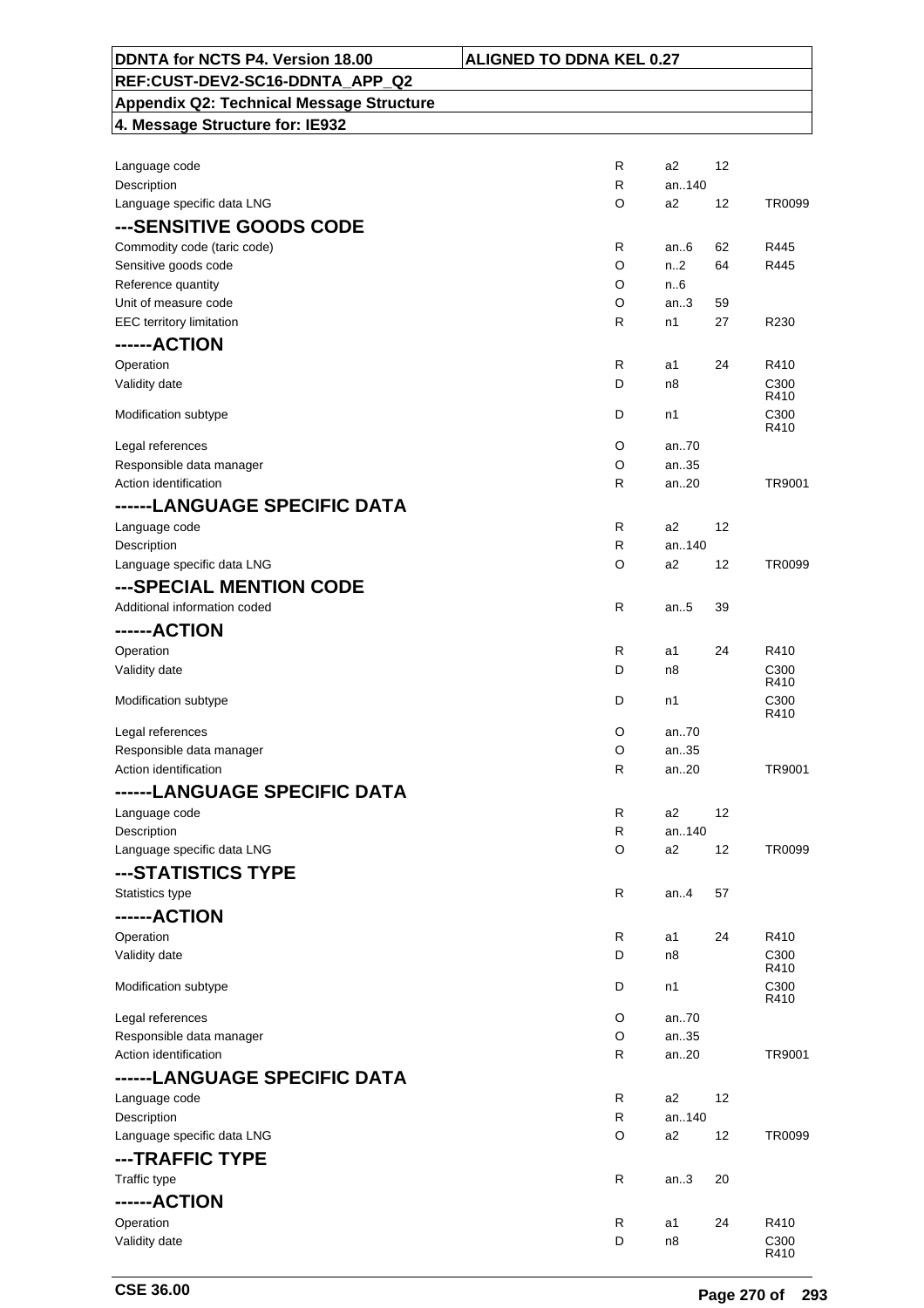| DDNTA for NCTS P4. Version 18.00                  | <b>ALIGNED TO DDNA KEL 0.27</b> |                |    |                          |
|---------------------------------------------------|---------------------------------|----------------|----|--------------------------|
| REF:CUST-DEV2-SC16-DDNTA APP Q2                   |                                 |                |    |                          |
| <b>Appendix Q2: Technical Message Structure</b>   |                                 |                |    |                          |
| 4. Message Structure for: IE932                   |                                 |                |    |                          |
|                                                   |                                 |                |    |                          |
| Modification subtype                              | D                               | n1             |    | C300<br>R410             |
| Legal references                                  | O                               | an70           |    |                          |
| Responsible data manager                          | O                               | an35           |    |                          |
| Action identification                             | R                               | an20           |    | TR9001                   |
| ------LANGUAGE SPECIFIC DATA                      |                                 |                |    |                          |
| Language code                                     | R                               | a2             | 12 |                          |
| Description                                       | R                               | an140          |    |                          |
| Language specific data LNG                        | O                               | a2             | 12 | TR0099                   |
| ---CUSTOMS OPERATION STATE TYPE                   |                                 |                |    |                          |
| <b>Customs Operation State Types</b>              | R                               | an.3           | 58 |                          |
| ------ACTION                                      |                                 |                |    |                          |
| Operation                                         | R                               | a1             | 24 | R410                     |
| Validity date                                     | D                               | n8             |    | C300<br>R410             |
| Modification subtype                              | D                               | n1             |    | C300                     |
|                                                   |                                 |                |    | R410                     |
| Legal references                                  | O                               | an70           |    |                          |
| Responsible data manager                          | O                               | an35           |    |                          |
| Action identification                             | $\mathsf{R}$                    | an20           |    | TR9001                   |
| ------LANGUAGE SPECIFIC DATA                      |                                 |                |    |                          |
| Language code                                     | R                               | a2             | 12 |                          |
| Description                                       | R                               | an140          |    |                          |
| Language specific data LNG                        | O                               | a2             | 12 | TR0099                   |
| ---UNIT OF MEASURE                                |                                 |                |    |                          |
| Unit of measure code                              | R                               | an.3           | 59 |                          |
| ------ACTION                                      |                                 |                |    |                          |
| Operation                                         | $\mathsf{R}$                    | a1             | 24 | R410                     |
| Validity date                                     | D                               | n8             |    | C <sub>300</sub><br>R410 |
| Modification subtype                              | D                               | n1             |    | C300                     |
|                                                   |                                 |                |    | R410                     |
| Legal references                                  | O                               | an70           |    |                          |
| Responsible data manager<br>Action identification | O<br>R                          | an35<br>an.20  |    | TR9001                   |
|                                                   |                                 |                |    |                          |
| ------LANGUAGE SPECIFIC DATA                      |                                 |                |    |                          |
| Language code<br>Description                      | R<br>$\mathsf{R}$               | a2<br>an140    | 12 |                          |
| Language specific data LNG                        | O                               | a2             | 12 | TR0099                   |
| ---UN/LOCODE                                      |                                 |                |    |                          |
| Country code                                      | R                               | a <sub>2</sub> | 8  |                          |
| UN/LOCODE id                                      | $\mathsf{R}$                    | a <sub>3</sub> |    | R460                     |
| UN/LOCODE name                                    | $\mathsf{R}$                    | an29           |    | R422                     |
| ------ACTION                                      |                                 |                |    |                          |
| Operation                                         | $\mathsf{R}$                    | a1             | 24 | R410                     |
| Validity date                                     | D                               | n8             |    | C300                     |
|                                                   |                                 |                |    | R410                     |
| Modification subtype                              | D                               | n1             |    | C300<br>R410             |
| Legal references                                  | O                               | an70           |    |                          |
| Responsible data manager                          | O                               | an35           |    |                          |
| Action identification                             | R                               | an20           |    | TR9001                   |
| ---TRANSPORT MODE                                 |                                 |                |    |                          |
| Transport mode                                    | $\mathsf{R}$                    | n.2            | 18 |                          |
| ------ACTION                                      |                                 |                |    |                          |
| Operation                                         | R                               | a1             | 24 | R410                     |
| Validity date                                     | D                               | n8             |    | C300<br>R410             |
|                                                   |                                 |                |    |                          |

 $\mathsf{r}$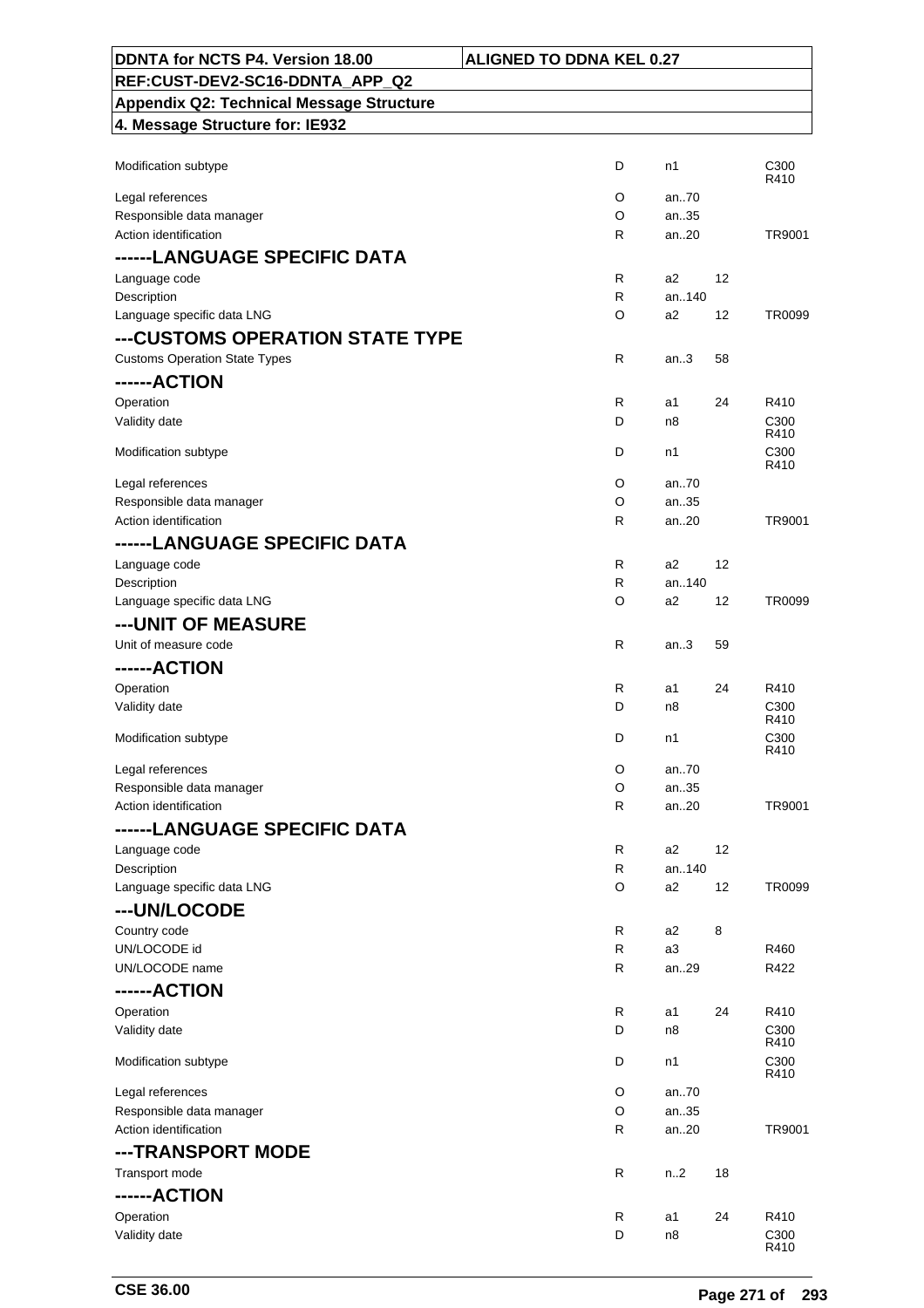| DDNTA for NCTS P4. Version 18.00                | <b>ALIGNED TO DDNA KEL 0.27</b> |    |                          |
|-------------------------------------------------|---------------------------------|----|--------------------------|
| REF:CUST-DEV2-SC16-DDNTA APP Q2                 |                                 |    |                          |
| <b>Appendix Q2: Technical Message Structure</b> |                                 |    |                          |
| 4. Message Structure for: IE932                 |                                 |    |                          |
|                                                 |                                 |    |                          |
| Modification subtype                            | D<br>n1                         |    | C <sub>300</sub>         |
|                                                 | O<br>an70                       |    | R410                     |
| Legal references<br>Responsible data manager    | O<br>an35                       |    |                          |
| Action identification                           | an.20<br>R                      |    | TR9001                   |
| ------LANGUAGE SPECIFIC DATA                    |                                 |    |                          |
| Language code                                   | R<br>a2                         | 12 |                          |
| Description                                     | an140<br>R                      |    |                          |
| Language specific data LNG                      | a2<br>O                         | 12 | TR0099                   |
| --- QUERY ON GUARANTEE TYPE                     |                                 |    |                          |
| Query identifier                                | R<br>n1                         | 54 |                          |
| ------ACTION                                    |                                 |    |                          |
|                                                 |                                 |    | R410                     |
| Operation<br>Validity date                      | R<br>a1<br>D<br>n8              | 24 | C <sub>300</sub>         |
|                                                 |                                 |    | R410                     |
| Modification subtype                            | D<br>n1                         |    | C <sub>300</sub>         |
|                                                 | O<br>an70                       |    | R410                     |
| Legal references<br>Responsible data manager    | O<br>an35                       |    |                          |
| Action identification                           | R<br>an20                       |    | TR9001                   |
| ------LANGUAGE SPECIFIC DATA                    |                                 |    |                          |
| Language code                                   | R<br>a2                         | 12 |                          |
| Description                                     | an140<br>R                      |    |                          |
| Language specific data LNG                      | O<br>a2                         | 12 | TR0099                   |
| ---SPECIFIC NOTES CODE                          |                                 |    |                          |
| Specific notes code                             | R<br>an.6                       | 67 |                          |
| ------ACTION                                    |                                 |    |                          |
|                                                 |                                 |    |                          |
| Operation<br>Validity date                      | R<br>a1<br>D<br>n8              | 24 | R410<br>C300             |
|                                                 |                                 |    | R410                     |
| Modification subtype                            | D<br>n1                         |    | C <sub>300</sub>         |
| Legal references                                | O<br>an70                       |    | R410                     |
| Responsible data manager                        | O<br>an35                       |    |                          |
| Action identification                           | R<br>an20                       |    | TR9001                   |
| ------LANGUAGE SPECIFIC DATA                    |                                 |    |                          |
| Language code                                   | R<br>a2                         | 12 |                          |
| Description                                     | R<br>an350                      |    |                          |
| Language specific data LNG                      | O<br>a2                         | 12 | TR0099                   |
| ---COMPLEMENTARY CODE                           |                                 |    |                          |
| Complementary code                              | R<br>n1                         | 86 |                          |
| ------LANGUAGE SPECIFIC DATA                    |                                 |    |                          |
| Language code                                   | R<br>a2                         | 12 |                          |
| Description                                     | R<br>an140                      |    |                          |
| Language specific data LNG                      | O<br>a2                         | 12 | TR0099                   |
| ------ACTION                                    |                                 |    |                          |
| Operation                                       | R<br>a1                         | 24 | R410                     |
| Validity date                                   | D<br>n8                         |    | C <sub>300</sub>         |
|                                                 |                                 |    | R410                     |
| Modification subtype                            | D<br>n1                         |    | C <sub>300</sub><br>R410 |
| Legal references                                | O<br>an70                       |    |                          |
| Responsible data manager                        | O<br>an35                       |    |                          |
| Action identification                           | R<br>an20                       |    | TR9001                   |
| ---EXPORT QUERY REASON CODE                     |                                 |    |                          |
| Export_Query Reason Code                        | R<br>an.3                       | 89 |                          |
| ------LANGUAGE SPECIFIC DATA                    |                                 |    |                          |
|                                                 |                                 |    |                          |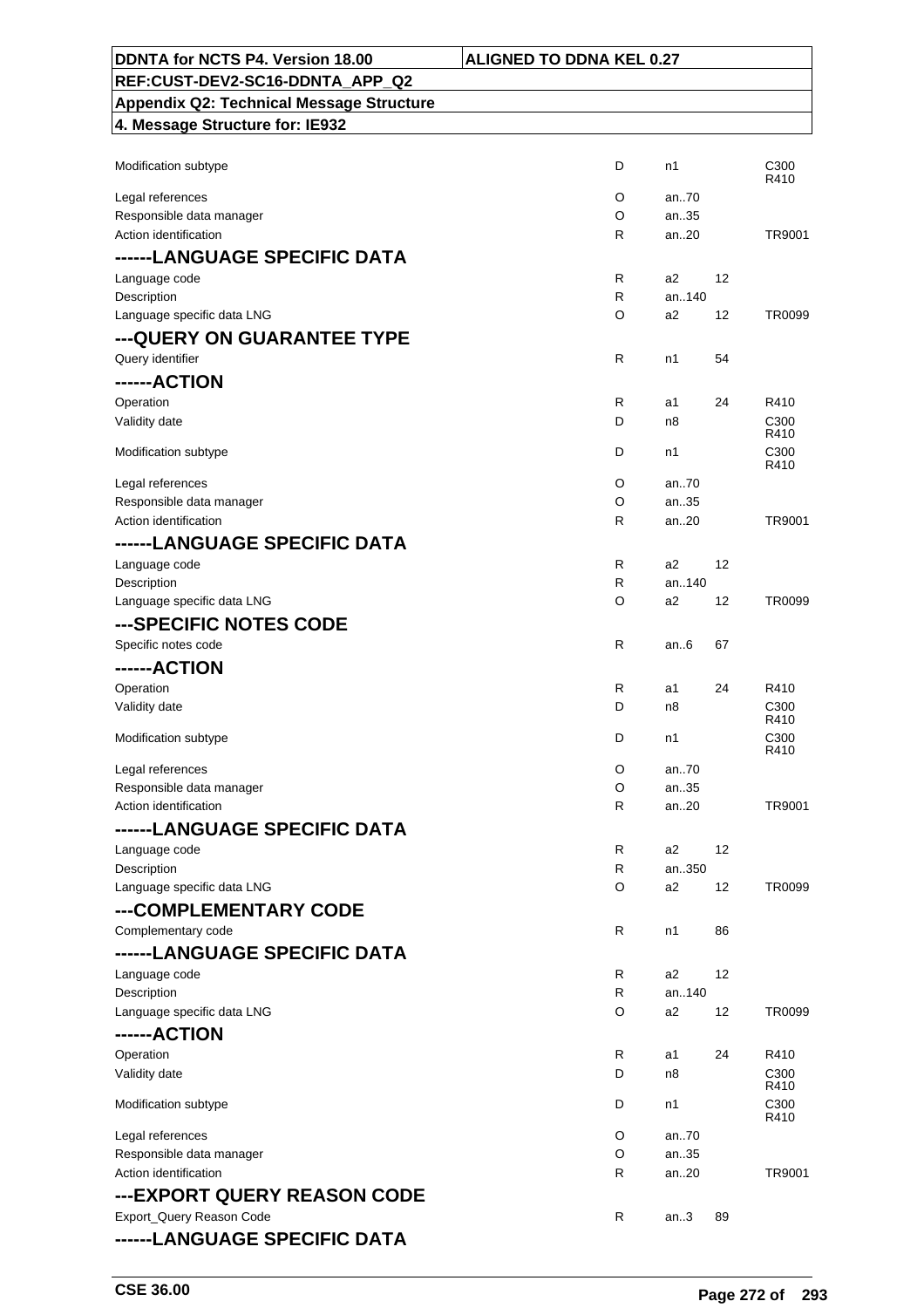| DDNTA for NCTS P4. Version 18.00                  | <b>ALIGNED TO DDNA KEL 0.27</b> |                |    |                          |
|---------------------------------------------------|---------------------------------|----------------|----|--------------------------|
| REF:CUST-DEV2-SC16-DDNTA APP Q2                   |                                 |                |    |                          |
| <b>Appendix Q2: Technical Message Structure</b>   |                                 |                |    |                          |
| 4. Message Structure for: IE932                   |                                 |                |    |                          |
|                                                   |                                 |                |    |                          |
| Language code                                     | R                               | a2             | 12 |                          |
| Description                                       | R                               | an140          |    |                          |
| Language specific data LNG                        | O                               | a2             | 12 | TR0099                   |
| ------ACTION                                      |                                 |                |    |                          |
| Operation                                         | R                               | a1             | 24 | R410                     |
| Validity date                                     | D                               | n8             |    | C300<br>R410             |
| Modification subtype                              | D                               | n1             |    | C300                     |
|                                                   |                                 |                |    | R410                     |
| Legal references                                  | O                               | an.70          |    |                          |
| Responsible data manager                          | O                               | an35           |    |                          |
| Action identification                             | R                               | an.20          |    | TR9001                   |
| ---INCOTERM CODE                                  |                                 |                |    |                          |
| Incoterm Code                                     | R                               | a3             | 90 |                          |
| ------LANGUAGE SPECIFIC DATA                      |                                 |                |    |                          |
| Language code                                     | R                               | a2             | 12 |                          |
| Description                                       | R                               | an140          |    |                          |
| Language specific data LNG                        | O                               | a2             | 12 | TR0099                   |
| ------ACTION                                      |                                 |                |    |                          |
| Operation                                         | R                               | a1             | 24 | R410                     |
| Validity date                                     | D                               | n8             |    | C <sub>300</sub><br>R410 |
| Modification subtype                              | D                               | n1             |    | C300                     |
|                                                   |                                 |                |    | R410                     |
| Legal references                                  | O                               | an.70          |    |                          |
| Responsible data manager<br>Action identification | O<br>R                          | an35<br>an20   |    | TR9001                   |
| ---NATURE OF TRANSACTION CODE                     |                                 |                |    |                          |
|                                                   | R                               | n.2            |    |                          |
| Nature of transaction code                        |                                 |                | 91 |                          |
| ------LANGUAGE SPECIFIC DATA                      |                                 |                |    |                          |
| Language code<br>Description                      | R<br>R                          | a2<br>an350    | 12 |                          |
| Language specific data LNG                        | O                               | a2             | 12 | TR0099                   |
| ------ACTION                                      |                                 |                |    |                          |
|                                                   | R                               | a1             | 24 | R410                     |
| Operation<br>Validity date                        | D                               | n8             |    | C300                     |
|                                                   |                                 |                |    | R410                     |
| Modification subtype                              | D                               | n1             |    | C300<br>R410             |
| Legal references                                  | O                               | an70           |    |                          |
| Responsible data manager                          | O                               | an35           |    |                          |
| Action identification                             | R                               | an20           |    | TR9001                   |
| ---PROCEDURE REQUESTED                            |                                 |                |    |                          |
| Procedure requested                               | R                               | an2            | 92 |                          |
| ------LANGUAGE SPECIFIC DATA                      |                                 |                |    |                          |
| Language code                                     | R                               | a2             | 12 |                          |
| Description                                       | R                               | an350          |    |                          |
| Language specific data LNG                        | O                               | a <sub>2</sub> | 12 | TR0099                   |
| ------ACTION                                      |                                 |                |    |                          |
| Operation                                         | R                               | a1             | 24 | R410                     |
| Validity date                                     | D                               | n8             |    | C300                     |
|                                                   |                                 |                |    | R410                     |
| Modification subtype                              | D                               | n1             |    | C300<br>R410             |
| Legal references                                  | O                               | an70           |    |                          |
| Responsible data manager                          | O                               | an35           |    |                          |
| Action identification                             | R                               | an20           |    | TR9001                   |
| --- PREVIOUS PROCEDURE                            |                                 |                |    |                          |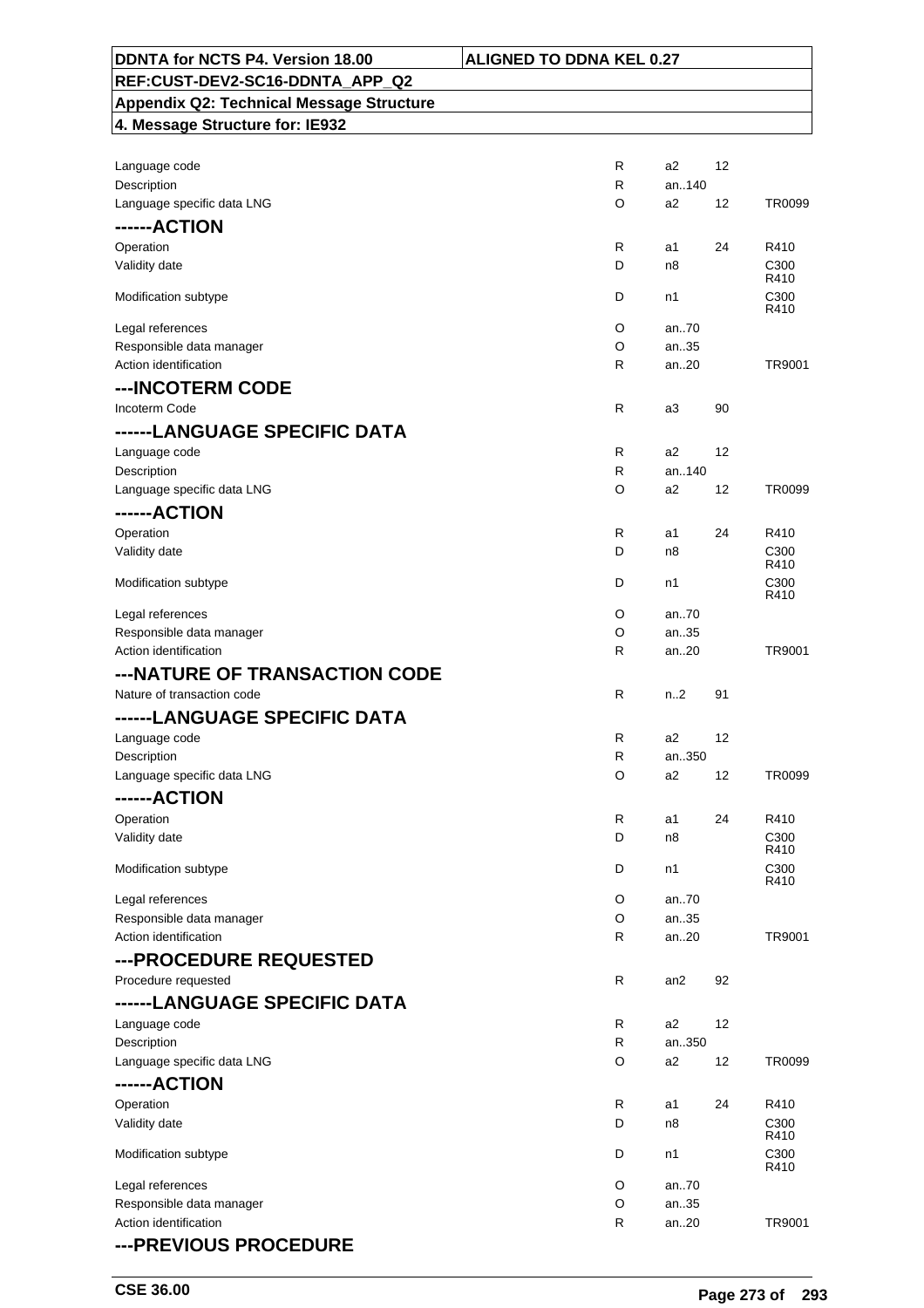| <b>\LIGNED TO DDNA KEL 0.27</b> |
|---------------------------------|
|---------------------------------|

#### **DDNTA for NCTS P4. Version 18.00 ALIGNATI REF:CUST-DEV2-SC16-DDNTA\_APP\_Q2 Appendix Q2: Technical Message Structure**

| Previous Procedure                           | R | an2   | 93 |                          |
|----------------------------------------------|---|-------|----|--------------------------|
| ------LANGUAGE SPECIFIC DATA                 |   |       |    |                          |
| Language code                                | R | a2    | 12 |                          |
| Description                                  | R | an350 |    |                          |
| Language specific data LNG                   | O | a2    | 12 | TR0099                   |
| ------ACTION                                 |   |       |    |                          |
| Operation                                    | R | a1    | 24 | R410                     |
| Validity date                                | D | n8    |    | C300                     |
|                                              |   |       |    | R410                     |
| Modification subtype                         | D | n1    |    | C300                     |
|                                              | O | an70  |    | R410                     |
| Legal references<br>Responsible data manager | O | an35  |    |                          |
| Action identification                        | R | an20  |    | TR9001                   |
|                                              |   |       |    |                          |
| ---REPRESENTATIVE STATUS CODE                |   |       |    |                          |
| Representative status code                   | R | n1    | 94 |                          |
| ------LANGUAGE SPECIFIC DATA                 |   |       |    |                          |
| Language code                                | R | a2    | 12 |                          |
| Description                                  | R | an140 |    |                          |
| Language specific data LNG                   | O | a2    | 12 | TR0099                   |
| ------ACTION                                 |   |       |    |                          |
| Operation                                    | R | a1    | 24 | R410                     |
| Validity date                                | D | n8    |    | C <sub>300</sub>         |
|                                              |   |       |    | R410                     |
| Modification subtype                         | D | n1    |    | C <sub>300</sub><br>R410 |
| Legal references                             | O | an70  |    |                          |
| Responsible data manager                     | O | an35  |    |                          |
| Action identification                        | R | an20  |    | TR9001                   |
| ---RISK ANALYSIS RESULT CODE                 |   |       |    |                          |
| Risk Analysis result code                    | R | an1   | 95 |                          |
|                                              |   |       |    |                          |
| ------ACTION                                 |   |       |    |                          |
| Operation                                    | R | a1    | 24 | R410                     |
| Validity date                                | D | n8    |    | C <sub>300</sub><br>R410 |
| Modification subtype                         | D | n1    |    | C <sub>300</sub>         |
|                                              |   |       |    | R410                     |
| Legal references                             | O | an70  |    |                          |
| Responsible data manager                     | O | an35  |    |                          |
| Action identification                        | R | an20  |    | TR9001                   |
| ------LANGUAGE SPECIFIC DATA                 |   |       |    |                          |
| Language code                                | R | a2    | 12 |                          |
| Description                                  | R | an140 |    |                          |
| Language specific data LNG                   | O | a2    | 12 | TR0099                   |
| ---SPECIFIC CIRCUMSTANCE INDICATOR           |   |       |    |                          |
| Specific Circumstance Indicator              | R | a1    | 96 |                          |
| ------LANGUAGE SPECIFIC DATA                 |   |       |    |                          |
| Language code                                | R | a2    | 12 |                          |
| Description                                  | R | an140 |    |                          |
| Language specific data LNG                   | O | a2    | 12 | TR0099                   |
| ------ACTION                                 |   |       |    |                          |
| Operation                                    | R | a1    | 24 | R410                     |
| Validity date                                | D | n8    |    | C300                     |
|                                              |   |       |    | R410                     |
| Modification subtype                         | D | n1    |    | C300                     |
|                                              |   |       |    | R410                     |
| Legal references                             | O | an70  |    |                          |
| Responsible data manager                     | O | an35  |    |                          |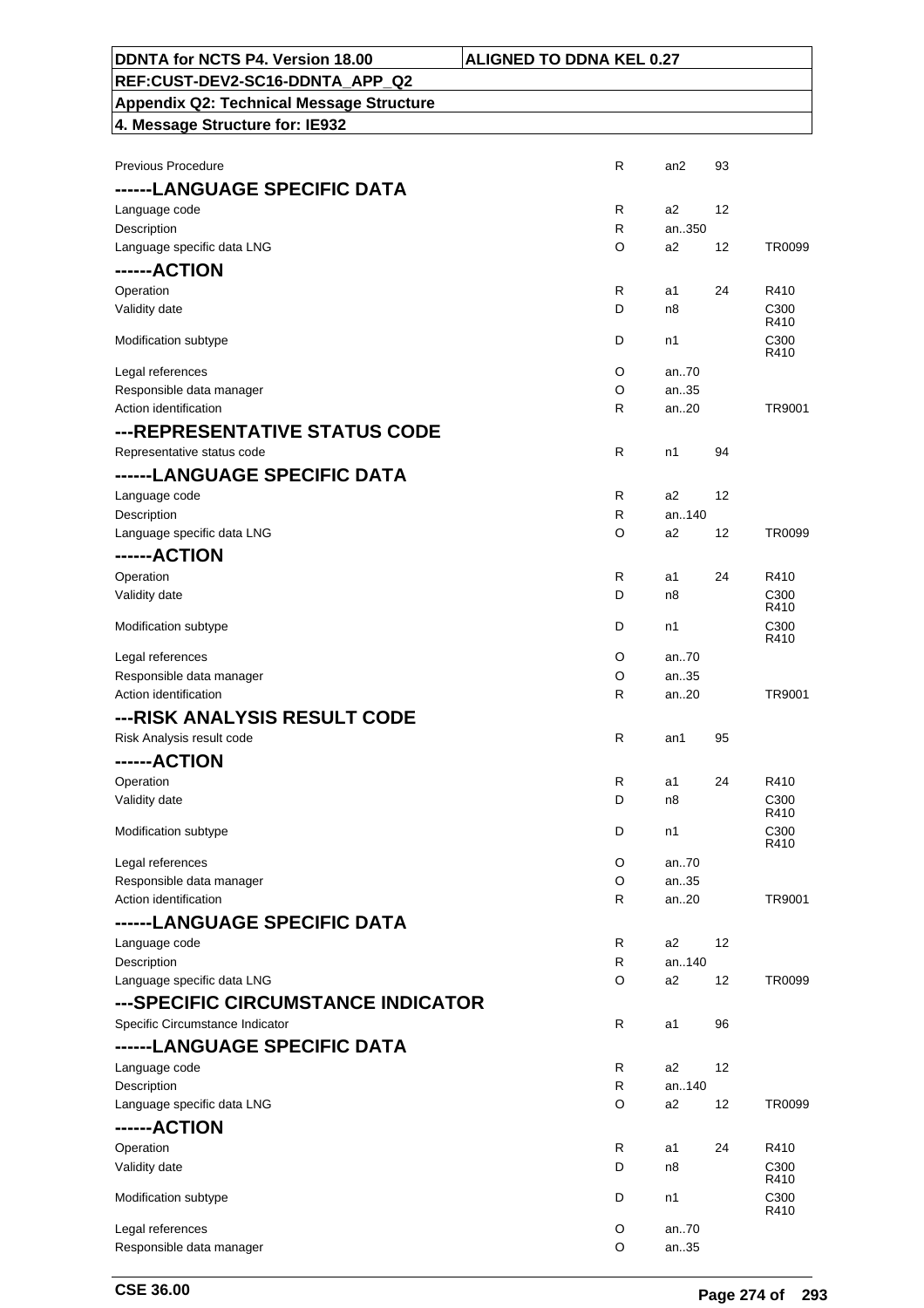| ---SUMMARY DECLARATION REJECTION REASON CODE |                              |                         |     |               |
|----------------------------------------------|------------------------------|-------------------------|-----|---------------|
| Summary Declaration rejection reason code    | R                            | n.2                     | 97  |               |
| ------ACTION                                 |                              |                         |     |               |
| Operation                                    | R                            | a1                      | 24  | R410          |
| Validity date                                | D                            | n8                      |     | C300<br>R410  |
| Modification subtype                         | D                            | n1                      |     | C300          |
|                                              |                              |                         |     | R410          |
| Legal references                             | O                            | an70                    |     |               |
| Responsible data manager                     | O                            | an35                    |     |               |
| Action identification                        | R                            | an20                    |     | TR9001        |
| ------LANGUAGE SPECIFIC DATA                 |                              |                         |     |               |
| Language code                                | $\mathsf{R}$<br>$\mathsf{R}$ | a2<br>an140             | 12  |               |
| Description<br>Language specific data LNG    | O                            | a2                      | 12  | <b>TR0099</b> |
|                                              |                              |                         |     |               |
| ---TYPE OF TAX                               |                              |                         |     |               |
| Type of tax                                  | R                            | an3                     | 98  |               |
| ------LANGUAGE SPECIFIC DATA                 |                              |                         |     |               |
| Language code                                | $\mathsf{R}$                 | a <sub>2</sub><br>an140 | 12  |               |
| Description<br>Language specific data LNG    | R<br>O                       | a2                      | 12  | <b>TR0099</b> |
|                                              |                              |                         |     |               |
| ------ACTION                                 |                              |                         |     |               |
| Operation<br>Validity date                   | R<br>D                       | a1<br>n8                | 24  | R410<br>C300  |
|                                              |                              |                         |     | R410          |
| Modification subtype                         | D                            | n1                      |     | C300          |
| Legal references                             | O                            | an70                    |     | R410          |
| Responsible data manager                     | O                            | an35                    |     |               |
| Action identification                        | R                            | an20                    |     | TR9001        |
| ---WAREHOUSE TYPE                            |                              |                         |     |               |
| Warehouse type                               | R                            | a1                      | 99  |               |
| ------ACTION                                 |                              |                         |     |               |
| Operation                                    | R                            | a1                      | 24  | R410          |
| Validity date                                | D                            | n8                      |     | C300          |
|                                              |                              |                         |     | R410          |
| Modification subtype                         | D                            | n1                      |     | C300<br>R410  |
| Legal references                             | O                            | an70                    |     |               |
| Responsible data manager                     | O                            | an35                    |     |               |
| Action identification                        | R                            | an20                    |     | TR9001        |
| ------LANGUAGE SPECIFIC DATA                 |                              |                         |     |               |
| Language code                                | R                            | a2                      | 12  |               |
| Description                                  | R                            | an140                   |     |               |
| Language specific data LNG                   | O                            | a2                      | 12  | <b>TR0099</b> |
| --- UN DANGEROUS GOODS CODE                  |                              |                         |     |               |
| UN dangerous goods code                      | $\mathsf{R}$                 | an4                     | 101 |               |
| ------LANGUAGE SPECIFIC DATA                 |                              |                         |     |               |
| Language code                                | R                            | a2                      | 12  |               |
| Description                                  | R.                           | an350                   |     |               |
| Language specific data LNG                   | O                            | a <sub>2</sub>          | 12  | TR0099        |
| ------ACTION                                 |                              |                         |     |               |
| Operation                                    | R                            | a1                      | 24  | R410          |
| Validity date                                | D                            | n8                      |     | C300<br>R410  |
| Modification subtype                         | D                            | n1                      |     | C300<br>R410  |

Action identification **Action** is a control of the control of the control of the control of the control of the control of the control of the control of the control of the control of the control of the control of the contro

**DDNTA for NCTS P4. Version 18.00 ALIGNED TO DDNA KEL 0.27**

**REF:CUST-DEV2-SC16-DDNTA\_APP\_Q2 Appendix Q2: Technical Message Structure**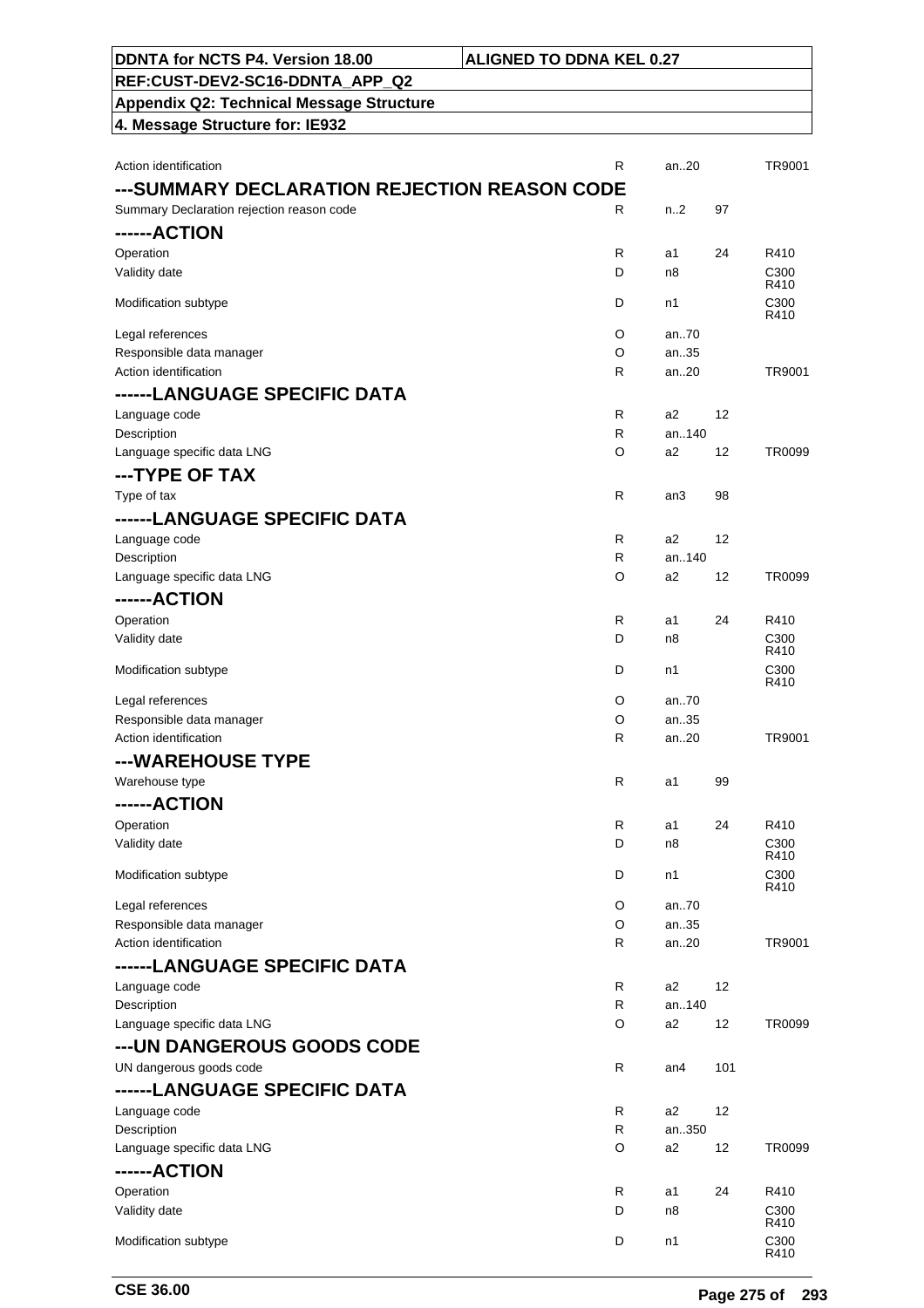| DDNTA for NCTS P4. Version 18.00                | <b>ALIGNED TO DDNA KEL 0.27</b> |       |     |                          |
|-------------------------------------------------|---------------------------------|-------|-----|--------------------------|
| REF:CUST-DEV2-SC16-DDNTA APP Q2                 |                                 |       |     |                          |
| <b>Appendix Q2: Technical Message Structure</b> |                                 |       |     |                          |
| 4. Message Structure for: IE932                 |                                 |       |     |                          |
|                                                 |                                 |       |     |                          |
| Legal references                                | O                               | an70  |     |                          |
| Responsible data manager                        | O                               | an35  |     |                          |
| Action identification                           | R                               | an20  |     | TR9001                   |
| ---COMMUNITY NATIONAL PROCEDURE                 |                                 |       |     |                          |
| Community / National Procedure                  | R                               | an3   | 102 |                          |
| ------LANGUAGE SPECIFIC DATA                    |                                 |       |     |                          |
| Language code                                   | R                               | a2    | 12  |                          |
| Description                                     | R                               | an350 |     |                          |
| Language specific data LNG                      | O                               | a2    | 12  | TR0099                   |
| ------ACTION                                    |                                 |       |     |                          |
| Operation                                       | $\mathsf{R}$                    | a1    | 24  | R410                     |
| Validity date                                   | D                               | n8    |     | C <sub>300</sub>         |
|                                                 |                                 |       |     | R410                     |
| Modification subtype                            | D                               | n1    |     | C300<br>R410             |
| Legal references                                | O                               | an70  |     |                          |
| Responsible data manager                        | O                               | an35  |     |                          |
| Action identification                           | R                               | an20  |     | TR9001                   |
| ---PREVIOUS DOCUMENT CATEGORY                   |                                 |       |     |                          |
| <b>Previous Document Category</b>               | R                               |       | 103 |                          |
|                                                 |                                 | a1    |     |                          |
| ------LANGUAGE SPECIFIC DATA                    |                                 |       |     |                          |
| Language code                                   | $\mathsf{R}$                    | a2    | 12  |                          |
| Description                                     | $\mathsf{R}$                    | an140 |     |                          |
| Language specific data LNG                      | O                               | a2    | 12  | TR0099                   |
| ------ACTION                                    |                                 |       |     |                          |
| Operation                                       | R                               | a1    | 24  | R410                     |
| Validity date                                   | D                               | n8    |     | C <sub>300</sub><br>R410 |
| Modification subtype                            | D                               | n1    |     | C <sub>300</sub>         |
|                                                 |                                 |       |     | R410                     |
| Legal references                                | O                               | an70  |     |                          |
| Responsible data manager                        | $\circ$                         | an35  |     |                          |
| Action identification                           | R                               | an20  |     | TR9001                   |
| ---METHOD OF PAYMENT                            |                                 |       |     |                          |
| Method of payment                               | $\mathsf{R}$                    | a1    | 104 |                          |
| ------ACTION                                    |                                 |       |     |                          |
| Operation                                       | R                               | a1    | 24  | R410                     |
| Validity date                                   | D                               | n8    |     | C <sub>300</sub>         |
|                                                 |                                 |       |     | R410                     |
| Modification subtype                            | D                               | n1    |     | C300<br>R410             |
| Legal references                                | O                               | an70  |     |                          |
| Responsible data manager                        | O                               | an35  |     |                          |
| Action identification                           | R                               | an20  |     | TR9001                   |
| ------LANGUAGE SPECIFIC DATA                    |                                 |       |     |                          |
| Language code                                   | $\mathsf{R}$                    | a2    | 12  |                          |
| Description                                     | R                               | an140 |     |                          |
| Language specific data LNG                      | O                               | a2    | 12  | TR0099                   |
| ---TRANSPORT CHARGES METHOD OF PAYMENT          |                                 |       |     |                          |
| Transport charges/ Method of Payment            | $\mathsf{R}$                    | a1    | 116 |                          |
|                                                 |                                 |       |     |                          |
| ------ACTION                                    |                                 |       |     |                          |
| Operation                                       | R                               | a1    | 24  | R410                     |
| Validity date                                   | D                               | n8    |     | C <sub>300</sub><br>R410 |
| Modification subtype                            | D                               | n1    |     | C <sub>300</sub>         |
|                                                 |                                 |       |     | R410                     |
| Legal references                                | O                               | an70  |     |                          |
| Responsible data manager                        | O                               | an35  |     |                          |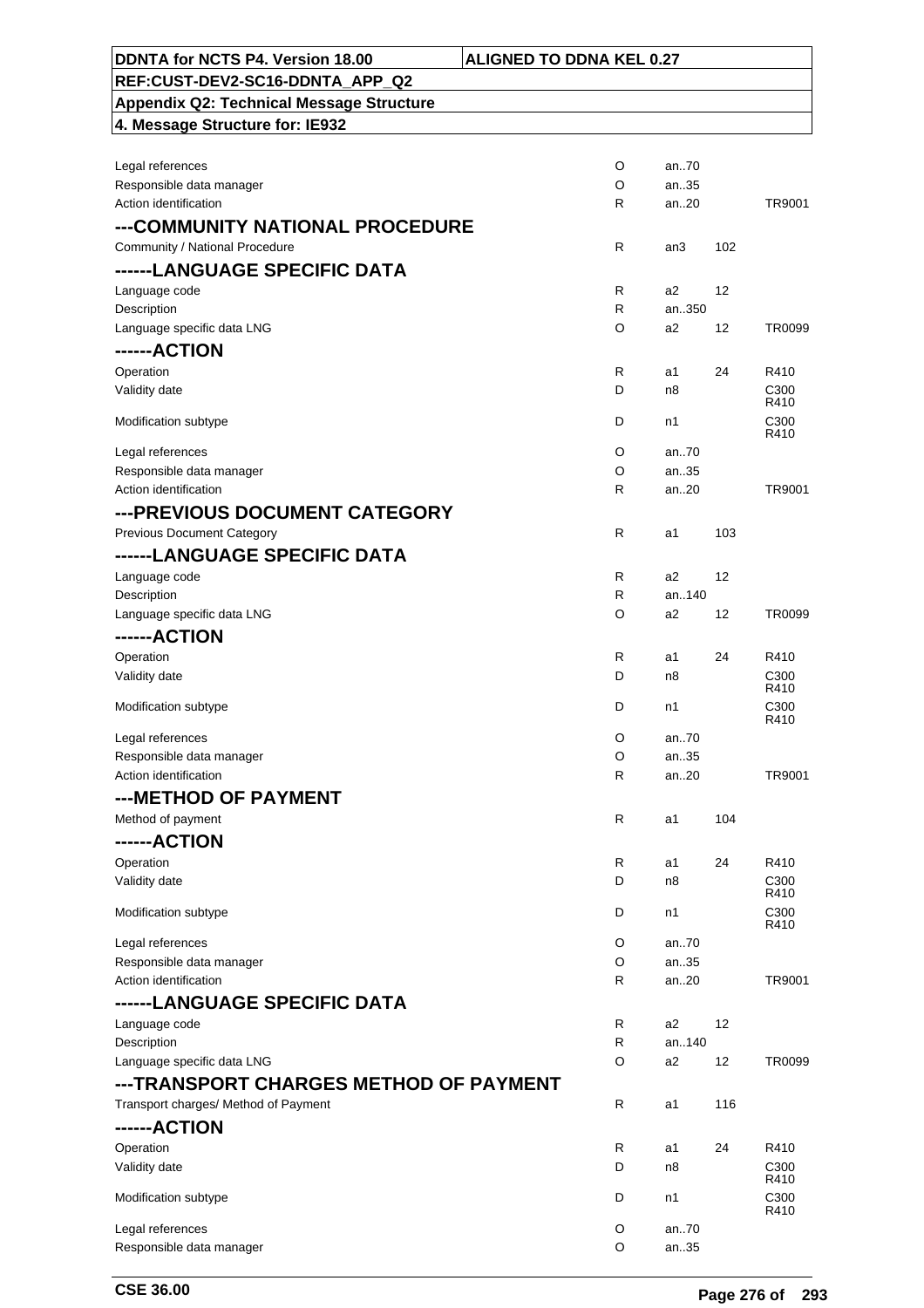| DDNTA for NCTS P4. Version 18.00                  | <b>ALIGNED TO DDNA KEL 0.27</b>  |     |                          |
|---------------------------------------------------|----------------------------------|-----|--------------------------|
| REF:CUST-DEV2-SC16-DDNTA_APP_Q2                   |                                  |     |                          |
| Appendix Q2: Technical Message Structure          |                                  |     |                          |
| 4. Message Structure for: IE932                   |                                  |     |                          |
|                                                   |                                  |     |                          |
| Action identification                             | $\mathsf{R}$<br>an20             |     | TR9001                   |
| ------LANGUAGE SPECIFIC DATA                      |                                  |     |                          |
| Language code                                     | R<br>a2                          | 12  |                          |
| Description                                       | R<br>an140                       |     |                          |
| Language specific data LNG                        | O<br>a <sub>2</sub>              | 12  | TR0099                   |
| ---DECLARATION TYPE                               |                                  |     |                          |
| Type of declaration                               | R<br>an9                         | 31  |                          |
| ------ACTION                                      |                                  |     |                          |
| Operation                                         | $\mathsf{R}$<br>a1               | 24  | R410                     |
| Validity date                                     | D<br>n8                          |     | C <sub>300</sub><br>R410 |
| Modification subtype                              | D<br>n1                          |     | C <sub>300</sub>         |
|                                                   |                                  |     | R410                     |
| Legal references                                  | O<br>an70                        |     |                          |
| Responsible data manager<br>Action identification | O<br>an.35<br>R<br>an20          |     | TR9001                   |
|                                                   |                                  |     |                          |
| ------LANGUAGE SPECIFIC DATA                      |                                  |     |                          |
| Language code<br>Description                      | R<br>a2<br>$\mathsf{R}$<br>an140 | 12  |                          |
| Language specific data LNG                        | O<br>a2                          | 12  | TR0099                   |
| ---DECLARATION TYPE (BOX 1.2)                     |                                  |     |                          |
| Type of declaration (Box 1.2)                     | $\mathsf{R}$<br>a1               | 87  |                          |
|                                                   |                                  |     |                          |
| ------ACTION                                      |                                  |     |                          |
| Operation<br>Validity date                        | R<br>a1<br>D<br>n8               | 24  | R410<br>C <sub>300</sub> |
|                                                   |                                  |     | R410                     |
| Modification subtype                              | D<br>n1                          |     | C300                     |
| Legal references                                  | O<br>an70                        |     | R410                     |
| Responsible data manager                          | O<br>an35                        |     |                          |
| Action identification                             | R<br>an20                        |     | TR9001                   |
| ------LANGUAGE SPECIFIC DATA                      |                                  |     |                          |
| Language code                                     | $\mathsf{R}$<br>a2               | 12  |                          |
| Description                                       | $\mathsf R$<br>an140             |     |                          |
| Language specific data LNG                        | O<br>a2                          | 12  | TR0099                   |
| ---INFORMATION                                    |                                  |     |                          |
| <b>Information Code</b>                           | $\mathsf{R}$<br>n2               | 119 |                          |
| ------ACTION                                      |                                  |     |                          |
| Operation                                         | $\mathsf{R}$<br>a1               | 24  | R410                     |
| Validity date                                     | D<br>n8                          |     | C <sub>300</sub>         |
|                                                   |                                  |     | R410                     |
| Modification subtype                              | D<br>n1                          |     | C300<br>R410             |
| Legal references                                  | O<br>an70                        |     |                          |
| Responsible data manager                          | O<br>an35                        |     |                          |
| Action identification                             | an20<br>R                        |     | TR9001                   |
| ------LANGUAGE SPECIFIC DATA                      |                                  |     |                          |
| Language code                                     | $\mathsf R$<br>a2                | 12  |                          |
| Description                                       | $\mathsf{R}$<br>an140            |     |                          |
| Language specific data LNG                        | O<br>a2                          | 12  | TR0099                   |
| --- PREVIOUS DOCUMENT TYPE                        |                                  |     |                          |
| Previous document type                            | $\mathsf{R}$<br>an $6$           | 14  |                          |
| ------ACTION                                      |                                  |     |                          |
| Operation                                         | R<br>a1                          | 24  | R410                     |
| Validity date                                     | D<br>n8                          |     | C <sub>300</sub>         |
|                                                   |                                  |     | R410                     |
| Modification subtype                              | D<br>n1                          |     | C300<br>R410             |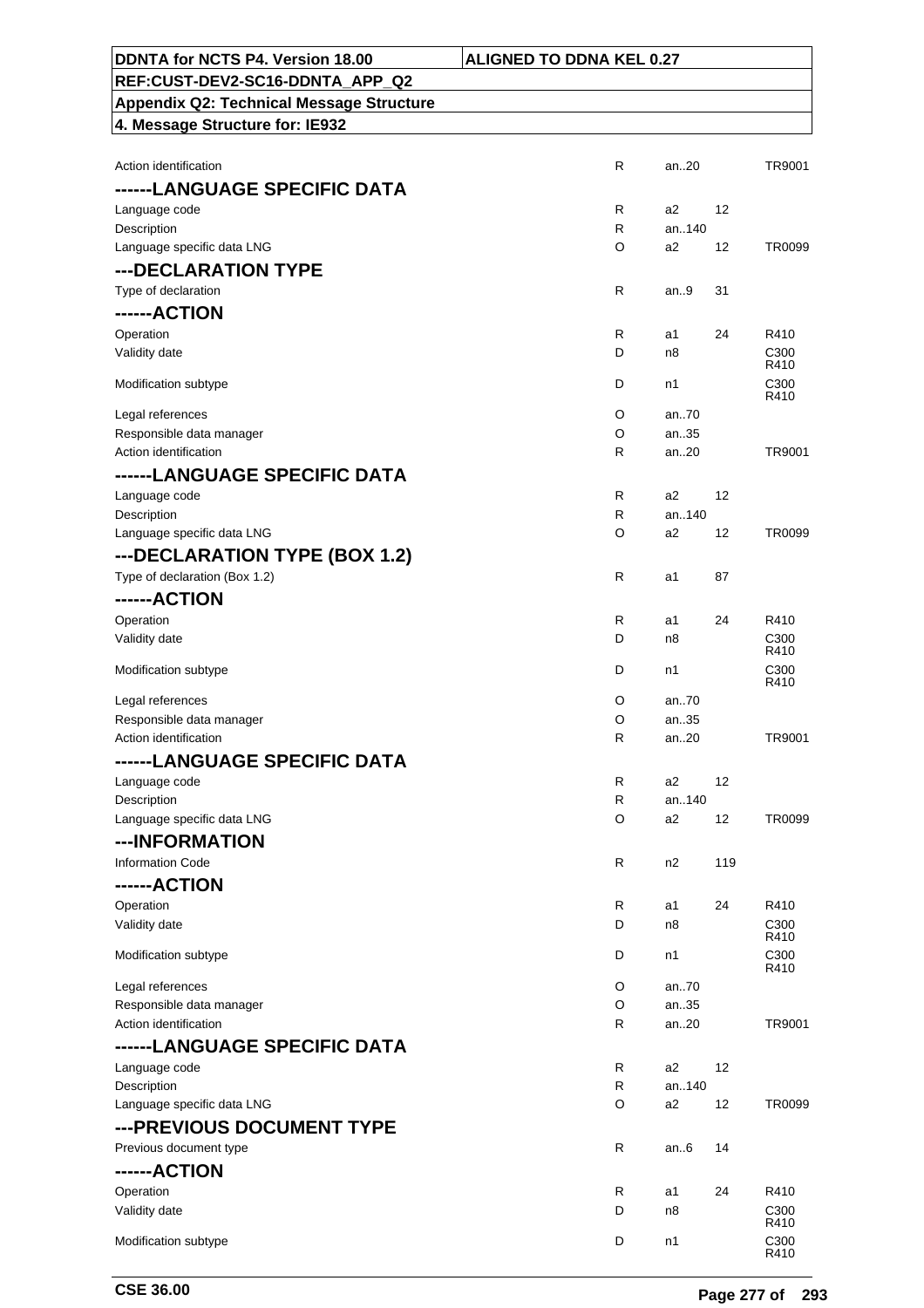| <b>DDNTA for NCTS P4. Version 18.00</b>         | <b>ALIGNED TO DDNA KEL 0.27</b> |                         |     |                          |
|-------------------------------------------------|---------------------------------|-------------------------|-----|--------------------------|
| REF:CUST-DEV2-SC16-DDNTA APP Q2                 |                                 |                         |     |                          |
| <b>Appendix Q2: Technical Message Structure</b> |                                 |                         |     |                          |
| 4. Message Structure for: IE932                 |                                 |                         |     |                          |
|                                                 |                                 |                         |     |                          |
| Legal references                                | O                               | an70                    |     |                          |
| Responsible data manager                        | O                               | an35                    |     |                          |
| Action identification                           | R                               | an20                    |     | TR9001                   |
| ------LANGUAGE SPECIFIC DATA                    |                                 |                         |     |                          |
|                                                 | R                               | a2                      | 12  |                          |
| Language code<br>Description                    | R                               | an140                   |     |                          |
| Language specific data LNG                      | O                               | a <sub>2</sub>          | 12  | TR0099                   |
|                                                 |                                 |                         |     |                          |
| ---REQUESTED INFORMATION                        |                                 |                         |     |                          |
| Requested Information Code                      | R                               | n1                      | 118 |                          |
| ------LANGUAGE SPECIFIC DATA                    |                                 |                         |     |                          |
| Language code                                   | $\mathsf{R}$                    | a <sub>2</sub>          | 12  |                          |
| Description                                     | $\mathsf{R}$                    | an140                   |     |                          |
| Language specific data LNG                      | O                               | a2                      | 12  | TR0099                   |
| ------ACTION                                    |                                 |                         |     |                          |
| Operation                                       | $\mathsf{R}$                    | a1                      | 24  | R410                     |
| Validity date                                   | D                               | n8                      |     | C <sub>300</sub>         |
|                                                 |                                 |                         |     | R410                     |
| Modification subtype                            | D                               | n1                      |     | C300<br>R410             |
| Legal references                                | O                               | an70                    |     |                          |
| Responsible data manager                        | O                               | an35                    |     |                          |
| Action identification                           | R                               | an20                    |     | TR9001                   |
| --- ITEM NUMBER REJECTION REASON CODE           |                                 |                         |     |                          |
| Item number rejection reason code               | $\mathsf{R}$                    | n <sub>2</sub>          | 106 |                          |
| ------ACTION                                    |                                 |                         |     |                          |
|                                                 |                                 |                         |     |                          |
| Operation                                       | $\mathsf{R}$                    | a1                      | 24  | R410                     |
| Validity date                                   | D                               | n8                      |     | C <sub>300</sub><br>R410 |
| Modification subtype                            | D                               | n1                      |     | C <sub>300</sub>         |
|                                                 |                                 |                         |     | R410                     |
| Legal references                                | O                               | an70                    |     |                          |
| Responsible data manager                        | $\circ$                         | an35                    |     |                          |
| Action identification                           | R                               | an20                    |     | TR9001                   |
| ------LANGUAGE SPECIFIC DATA                    |                                 |                         |     |                          |
| Language code                                   | $\mathsf{R}$                    | a <sub>2</sub>          | 12  |                          |
| Description                                     | $\mathsf{R}$                    | an140                   |     |                          |
| Language specific data LNG                      | O                               | a2                      | 12  | TR0099                   |
| ---CUSTOMS INTERVENTION                         |                                 |                         |     |                          |
| Customs Intervention code                       | R                               | an $4$                  | 108 |                          |
| ------ACTION                                    |                                 |                         |     |                          |
| Operation                                       | R                               | a1                      | 24  | R410                     |
| Validity date                                   | D                               | n8                      |     | C300                     |
|                                                 |                                 |                         |     | R410                     |
| Modification subtype                            | D                               | n1                      |     | C <sub>300</sub><br>R410 |
| Legal references                                | O                               | an70                    |     |                          |
| Responsible data manager                        | O                               | an35                    |     |                          |
| Action identification                           | R                               | an20                    |     | TR9001                   |
| ------LANGUAGE SPECIFIC DATA                    |                                 |                         |     |                          |
|                                                 | R                               |                         | 12  |                          |
| Language code                                   | R                               | a <sub>2</sub><br>an140 |     |                          |
| Description<br>Language specific data LNG       | O                               | a2                      | 12  | TR0099                   |
|                                                 |                                 |                         |     |                          |
| ---INFORMATION TYPE                             |                                 |                         |     |                          |
| Information type                                | R                               | n <sub>1</sub> 2        | 109 |                          |
| ------ACTION                                    |                                 |                         |     |                          |
| Operation                                       | R                               | a1                      | 24  | R410                     |
|                                                 |                                 |                         |     |                          |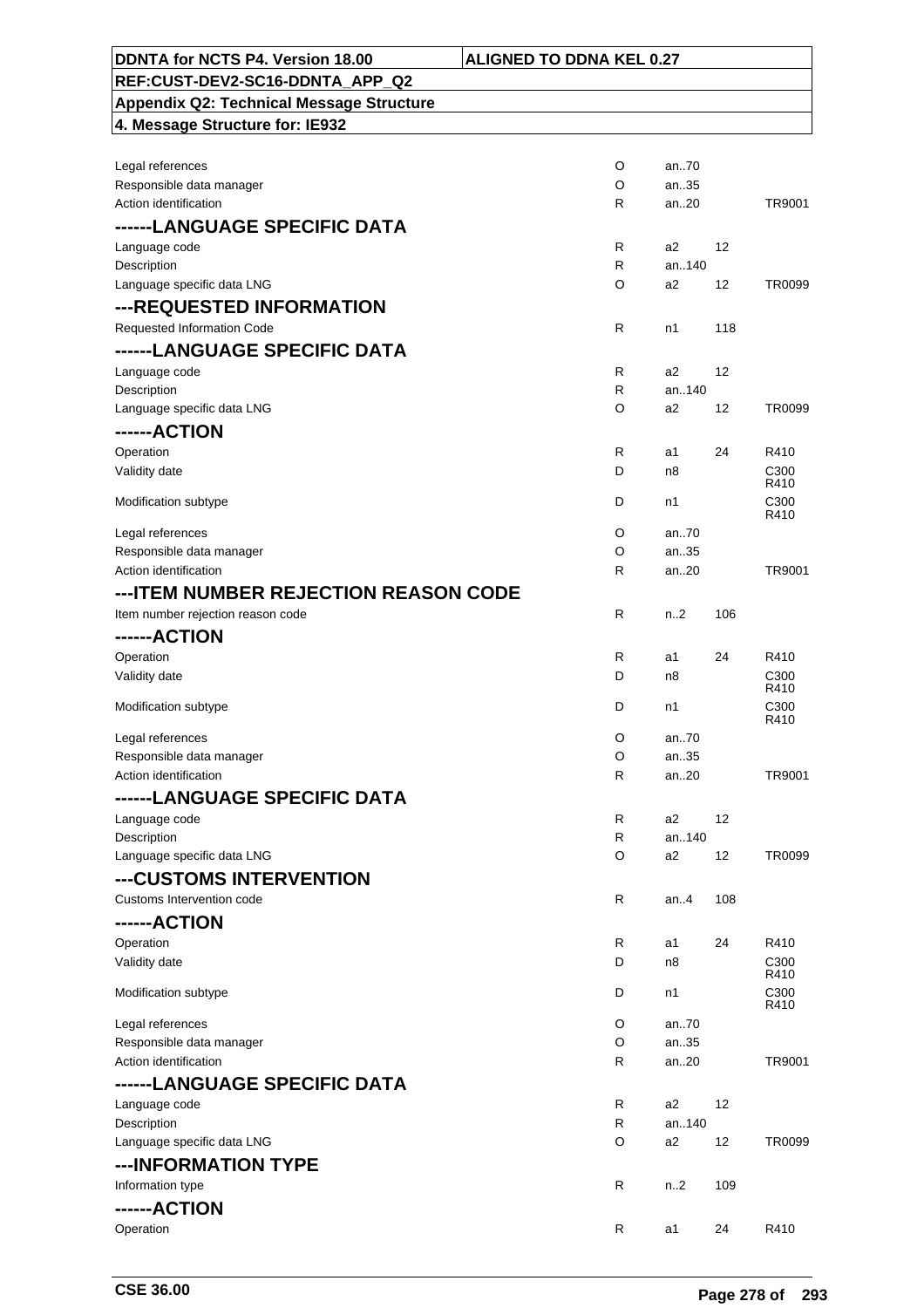| DDNTA for NCTS P4. Version 18.00                | <b>ALIGNED TO DDNA KEL 0.27</b> |                  |    |               |
|-------------------------------------------------|---------------------------------|------------------|----|---------------|
| REF:CUST-DEV2-SC16-DDNTA APP Q2                 |                                 |                  |    |               |
| <b>Appendix Q2: Technical Message Structure</b> |                                 |                  |    |               |
| 4. Message Structure for: IE932                 |                                 |                  |    |               |
|                                                 |                                 |                  |    |               |
| Validity date                                   | D                               | n8               |    | C300<br>R410  |
| Modification subtype                            | D                               | n1               |    | C300<br>R410  |
| Legal references                                | O                               | an70             |    |               |
| Responsible data manager                        | $\circ$                         | an.35            |    |               |
| Action identification                           | R                               | an20             |    | TR9001        |
| ------LANGUAGE SPECIFIC DATA                    |                                 |                  |    |               |
| Language code                                   | R                               | a2               | 12 |               |
| Description                                     | R                               | an140            |    |               |
| Language specific data LNG                      | O                               | a2               | 12 | <b>TR0099</b> |
| ---RESPONSE CODE                                |                                 |                  |    |               |
| Response Code                                   | R                               | n <sub>1</sub> 2 | 29 |               |
| ------LANGUAGE SPECIFIC DATA                    |                                 |                  |    |               |
| Language code                                   | R                               | a2               | 12 |               |
| Description                                     | R                               | an140            |    |               |
| Language specific data LNG                      | $\circ$                         | a2               | 12 | <b>TR0099</b> |
| ------ACTION                                    |                                 |                  |    |               |
| Operation                                       | R                               | a <sub>1</sub>   | 24 | R410          |
| Validity date                                   | D                               | n <sub>8</sub>   |    | C300<br>R410  |
| Modification subtype                            | D                               | n1               |    | C300<br>R410  |
| Legal references                                | O                               | an.70            |    |               |
| Responsible data manager                        | O                               | an35             |    |               |
| Action identification                           | R                               | an20             |    | TR9001        |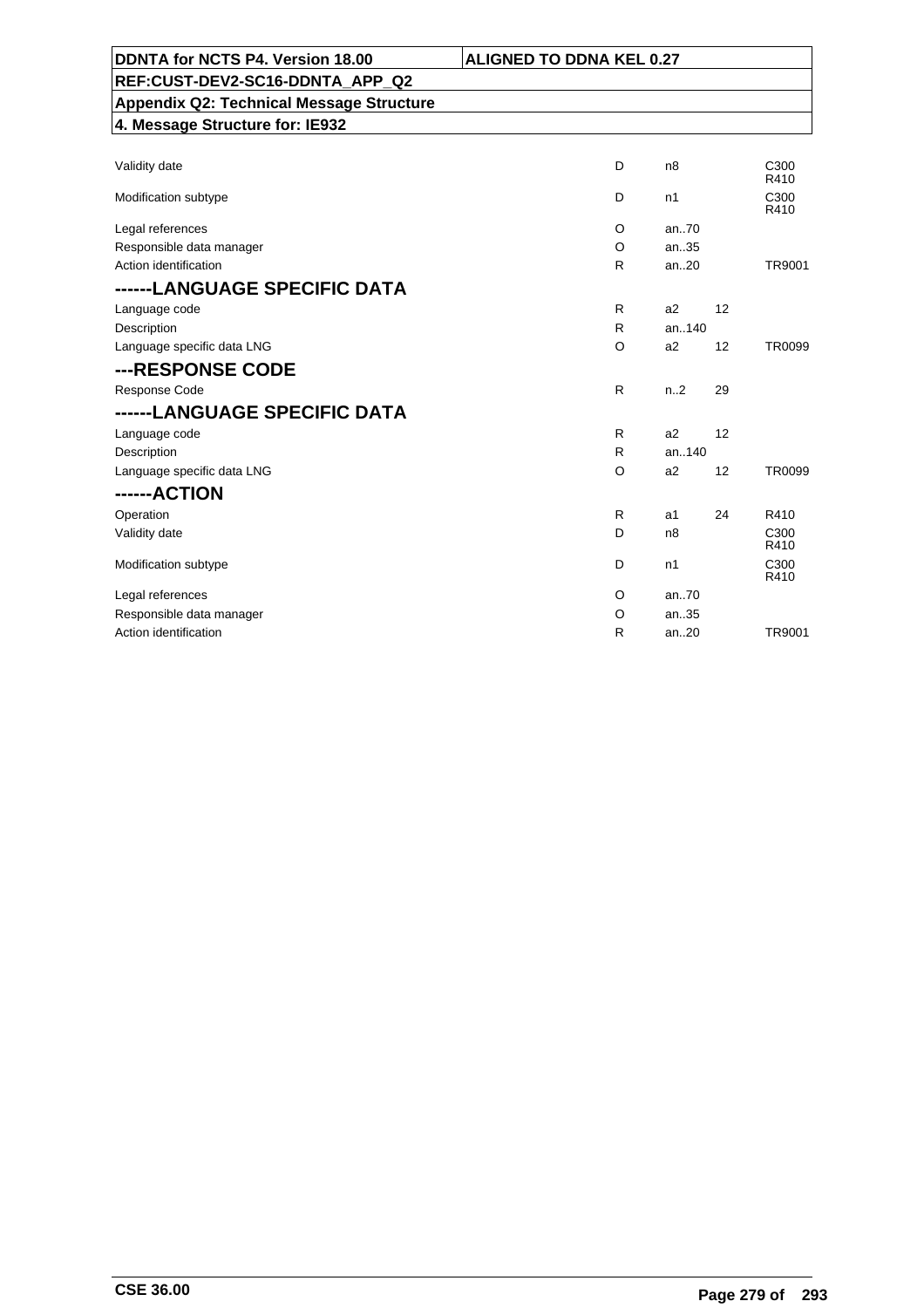| DDNTA for NCTS P4. Version 18.00         | <b>ALIGNED TO DDNA KEL 0.27</b> |
|------------------------------------------|---------------------------------|
| REF:CUST-DEV2-SC16-DDNTA APP Q2          |                                 |
| Appendix Q2: Technical Message Structure |                                 |

**4. Message Structure for: IE971**

| <b>IE971</b>                | (CD971A) | <b>FULL UNAVAILABILITY SCHEDULE</b> |     | (C UNA DAT) |        |
|-----------------------------|----------|-------------------------------------|-----|-------------|--------|
|                             |          |                                     |     |             |        |
| MESSAGE                     |          |                                     | 1x  | R           |        |
| ---COUNTRY                  |          |                                     | 99x | O           |        |
| ------ACTION                |          |                                     | 9x  | R           |        |
| ------SYSTEM UNAVAILABILITY |          |                                     | 99x | R           | TR0704 |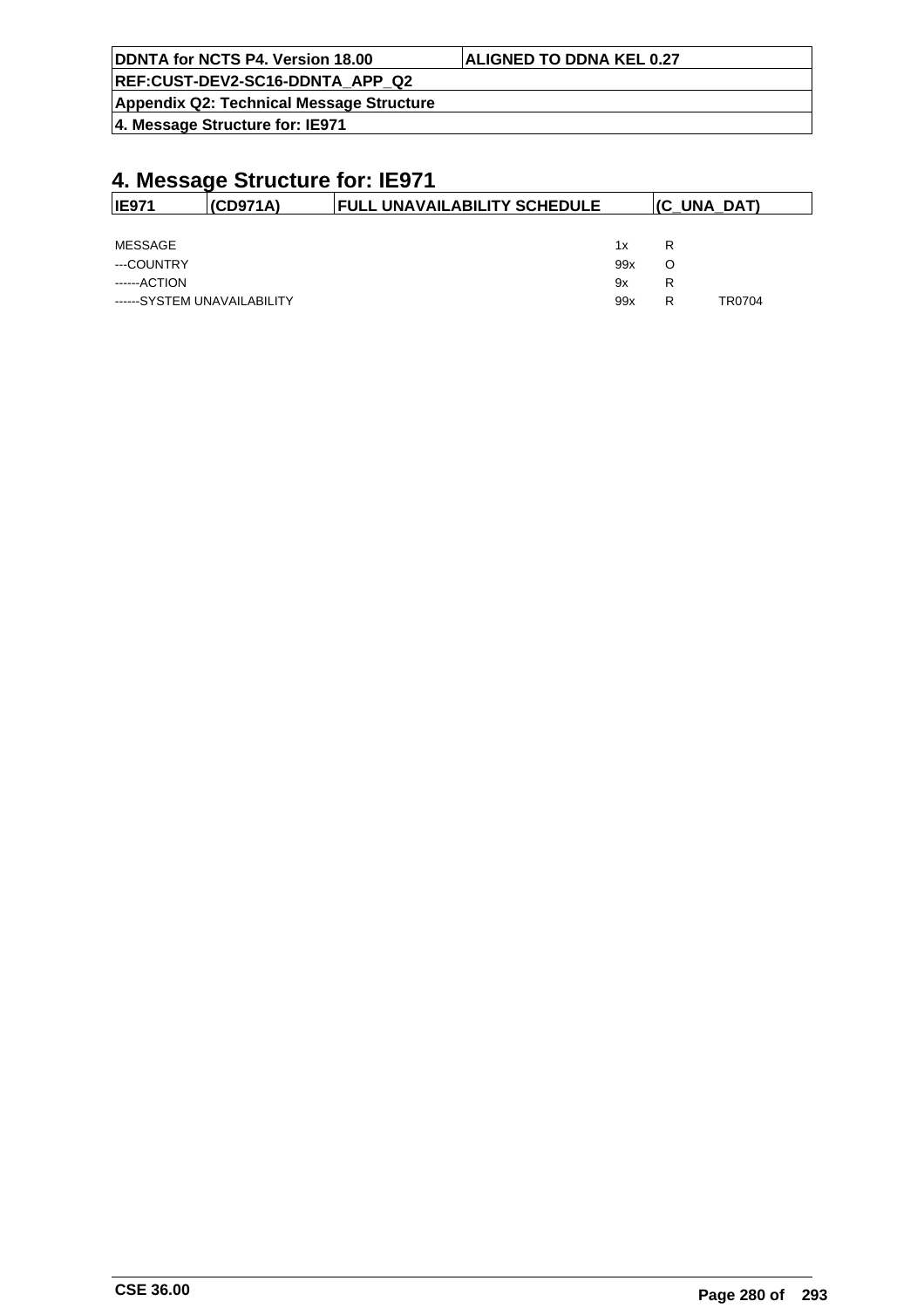**Appendix Q2: Technical Message Structure 4. Message Structure for: IE971**

| Syntax identifier                        | R            | a4             | 21 |                                  |
|------------------------------------------|--------------|----------------|----|----------------------------------|
| Syntax version number                    | R            | n1             | 22 |                                  |
| Message sender                           | R            | an35           |    |                                  |
| Sender identification code qualifier     | O            | an.4           |    |                                  |
| Message recipient                        | R            | an35           |    |                                  |
| Recipient identification code qualifier  | O            | an.4           |    |                                  |
| Date of preparation                      | R            | n <sub>6</sub> |    |                                  |
| Time of preparation                      | R            | n4             |    |                                  |
| Interchange control reference            | R            | an.14          |    |                                  |
| Recipient's reference/password           | O            | an.14          |    |                                  |
| Recipient's reference/password qualifier | O            | an2            |    |                                  |
| <b>Test indicator</b>                    | O            | n1             | 27 | <b>TR9085</b>                    |
| Message identification                   | R            | an.14          |    |                                  |
| Message type                             | $\mathsf{R}$ | an.6           | 60 |                                  |
| ---COUNTRY                               |              |                |    |                                  |
| Country code                             | $\mathsf{R}$ | a <sub>2</sub> | 8  |                                  |
| ------ACTION                             |              |                |    |                                  |
| Operation                                | $\mathsf{R}$ | a1             | 24 | R411                             |
| ------SYSTEM UNAVAILABILITY              |              |                |    |                                  |
| <b>Business functionality</b>            | $\mathsf{R}$ | a1             | 68 |                                  |
| Downtime from                            | R            | n12            |    | R660<br>TR0703<br>TR9020         |
| System unavailability type               | R            | a1             | 79 | TR0702                           |
| Downtime to                              | D            | n12            |    | C400<br>R660<br>TR0703<br>TR9020 |
| Explanation                              | O            | an350          |    |                                  |
| <b>Explanation LNG</b>                   | $\circ$      | a2             | 12 | <b>TR0099</b>                    |
|                                          |              |                |    |                                  |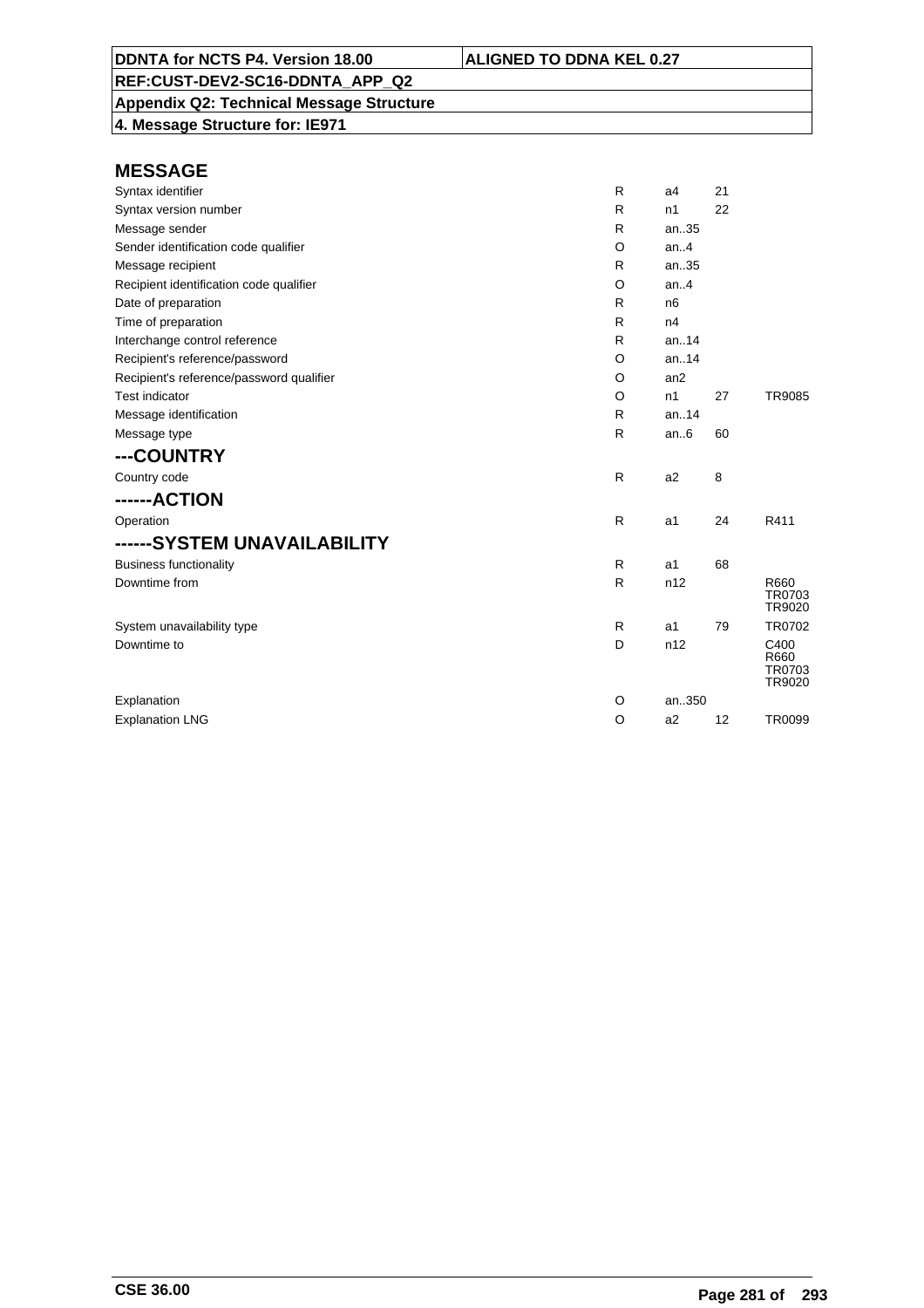## **REF:CUST-DEV2-SC16-DDNTA\_APP\_Q2**

#### **Appendix Q2: Technical Message Structure**

**5. Rules/Conditions index**

| C001 | IF "Country of Destination" (box 17a) on HEADER level contains one of the Contracting Parties, or is AD or SM<br>THEN TRADER Consignee (box $8$ ) = "R"<br>ELSE TRADER Consignee (box $8$ ) = "O"<br>Contracting parties are :<br>the individual non EU common transit country and EU as a group.                                                                                                                              |
|------|--------------------------------------------------------------------------------------------------------------------------------------------------------------------------------------------------------------------------------------------------------------------------------------------------------------------------------------------------------------------------------------------------------------------------------|
| C002 | IF "Country of Destination" (ex box 17a) on GOODS ITEM level contains one of the Contracting Parties (see<br>definition in C001), or is AD or SM<br>THEN TRADER Consignee (ex box 8) = "R"<br>ELSE TRADER Consignee (ex box 8) = "O"                                                                                                                                                                                           |
| C004 | IF Recovery Request is performed by the country of departure and the "Guarantee type" is "1", "2", "4" or "9"<br>THEN<br>"GUARANTEE INFORMATION" = "R"<br>ELSE                                                                                                                                                                                                                                                                 |
|      | "GUARANTEE INFORMATION" = "O"                                                                                                                                                                                                                                                                                                                                                                                                  |
| C007 | If 'Information (on paper) available' is '1' ('yes')<br>THEN 'Information text' = 'R'<br>$E LSE$ 'Information text' = can not be used                                                                                                                                                                                                                                                                                          |
| C008 | IF the Competent Authority of the Country of Departure is equal to the Customs Office of Departure<br>THEN 'CUSTOMS OFFICE of Departure = "O"<br>ELSE 'CUSTOMS OFFICE of Departure = "R"                                                                                                                                                                                                                                       |
| C009 | If TRADER Actual Consignee in IE141 is used<br>THEN TRADER Actual Consignee = 'R'<br>ELSE TRADER Actual Consignee= can not be used.                                                                                                                                                                                                                                                                                            |
| C010 | IF first digit of "Transport mode at border" (box 25) = "2", "5" or "7"<br>THEN "Nationality crossing border" (box $21$ ) = "O"<br>ELSE "Nationality crossing border" (box $21$ ) = "R"                                                                                                                                                                                                                                        |
| C011 | IF ' Nationality of means of transport crossing border ' is present or if ' Specific Circumstance Indicator ' is = 'D'<br>THEN the attribute $=$ 'R'<br>$ELSE$ the attribute = 'O'                                                                                                                                                                                                                                             |
| C012 | If 'Response Code' = $'3'$<br>THEN 'Return Copy returned on' = 'R'<br>$E LSE$ 'Return Copy returned on' = can not be used                                                                                                                                                                                                                                                                                                      |
| C013 | If 'Response Code' = '2' or '4' (to be checked including impact on $E(150)$ )<br>THEN 'Response Information' = 'R'<br>$E LSE$ 'Response Information' = can not be used                                                                                                                                                                                                                                                         |
| C014 | IF Recovery Request is performed by the Country of Guarantee and if 'Guarantee type' is '1', '2', '4', or '9' THEN<br>"GUARANTOR" = "R" ELSE "GUARANTOR" = "O"                                                                                                                                                                                                                                                                 |
| C015 | IF SGI-CODES is used<br>"Commodity Code" (box 33) = "R"<br>"Commodity Code" (box 33) = "O"<br>THEN<br>ELSE                                                                                                                                                                                                                                                                                                                     |
| C025 | IF the recovery acceptance notification is sent by the country of departure AND 'ACCEPTANCE' flag is set to '1'<br>(yes) AND Guarantee type is '1', '2', '4' or '9'<br>THEN 'GUARANTEE INFORMATION' = "R"<br>'GUARANTEE INFORMATION' = "O"<br>ELSE                                                                                                                                                                             |
| C026 | IF the data group 'CTL_CONTROL' is present<br>THEN this data group/attribute cannot be used<br>ELSE IF this data group/attribute is conditional based on other conditions<br>THEN these other conditions apply<br>ELSE this data group/attribute = 'O'                                                                                                                                                                         |
| C027 | IF the data group 'CTL_CONTROL' is present<br>THEN this data group/attribute cannot be used<br>ELSE this data group/attribute = $R'$                                                                                                                                                                                                                                                                                           |
| C030 | IF there are different Contracting parties (see definition in C001) declared for Departure (identified by the Office of<br>Departure, box C) and Destination (identified by the Office of Destination, box 53) or the country code of either<br>Office of Departure or Destination is AD or SM<br>at least one "CUSTOMS OFFICE of Transit" (box 53) = "R"<br>THEN<br><b>ELSE</b><br>"CUSTOMS OFFICE of Transit" (box 53) = "O" |
| C035 | IF 'Declaration type' (box 1) or 'Declaration type' (ex box 1) = 'T2', 'T2F' and<br>if the Country of the Office of Departure, identified by the first 2 digits of the 'CUSTOMS OFFICE of Departure<br>Reference Number' (Box C) = is a non EU common transit country<br>THEN    'PREVIOUS ADMINISTRATIVE REFERENCES' = 'R'<br>ELSE 'PREVIOUS ADMINISTRATIVE REFERENCES' = 'O'                                                 |
| C037 | IF request / response concerns NCTS authorised consignee<br>THEN 'TRADER Authorised Consignee.TIN ='R',<br>'TRADER Authorised Consignee.Holder ID TIR' cannot be used<br>ELSE 'TRADER Authorised Consignee.Holder ID TIR'='R'<br>'TRADER Authorised Consignee.TIN can not be used.                                                                                                                                             |
| C045 | IF "Declaration type" (box 1) = "T-"<br>THEN "Declaration type" (ex box 1) = "R" (T1, T2, T2F or T2SM)<br>"Declaration type" (ex box 1) can not be used<br>ELSE                                                                                                                                                                                                                                                                |
| C050 | IF "TIN" (box 50) is used<br>THEN<br>all attributes of name and address (NAD) (box50) = " $O$ " if already known by NCTS<br>ELSE<br>all attributes of name and address (NAD) (box50) = "R"                                                                                                                                                                                                                                     |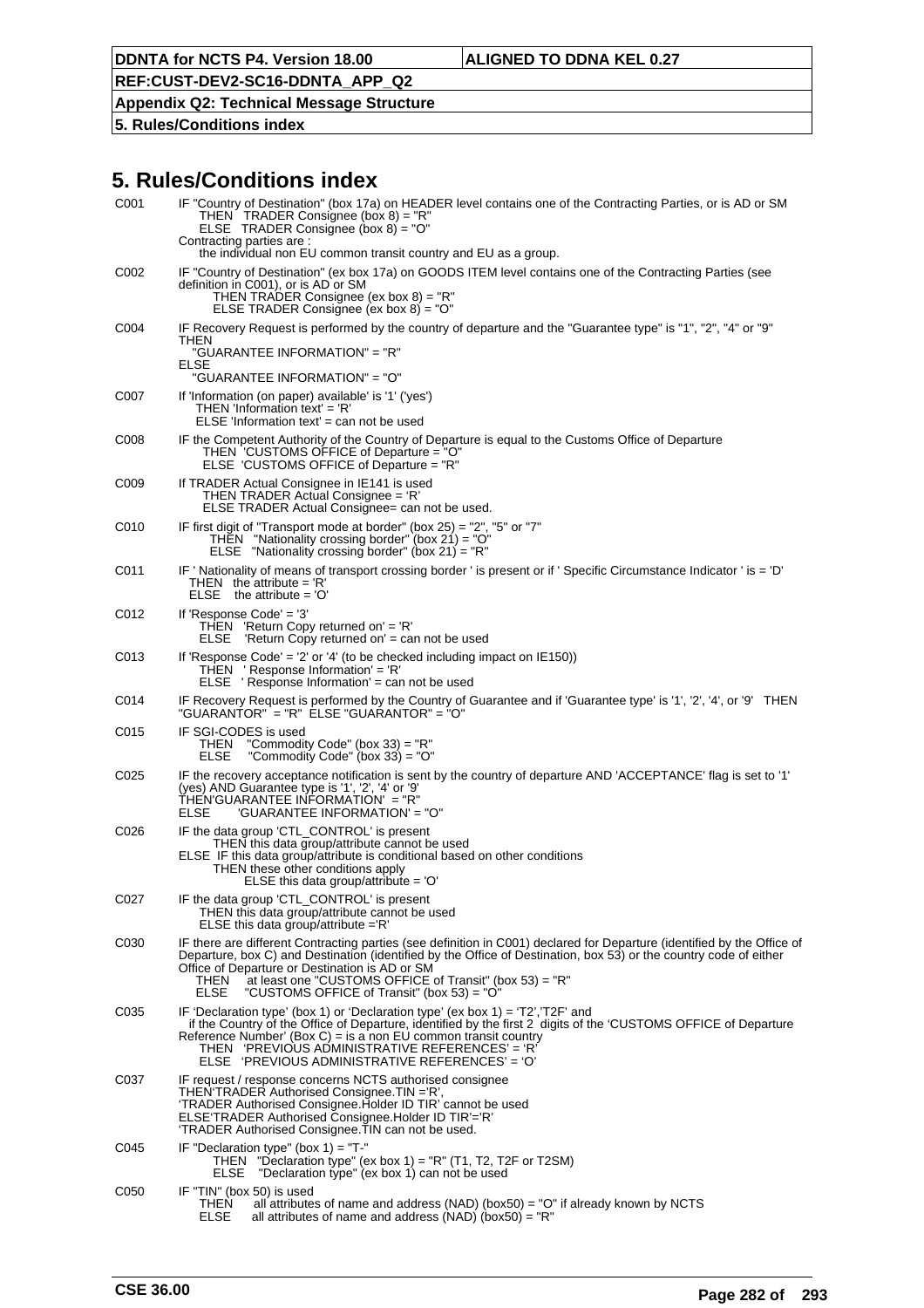**REF:CUST-DEV2-SC16-DDNTA\_APP\_Q2**

### **Appendix Q2: Technical Message Structure**

| C055             | IF "Container" (box $19$ ) = "1"<br>THEN<br>"CONTAINERS (box 31)" must be present in at least one data group "GOODS ITEM".<br><b>ELSE</b><br>"CONTAINERS (box 31)" cannot be used.                                                                                                                                                                                                                                                     |
|------------------|----------------------------------------------------------------------------------------------------------------------------------------------------------------------------------------------------------------------------------------------------------------------------------------------------------------------------------------------------------------------------------------------------------------------------------------|
| C060             | IF "Kind of packages" (Box 31) indicates "BULK" (UNECE rec 21: "VQ", "VG", "VL", "VY","VR","VS" or "VO")<br>THEN "Marks & numbers of packages" (Box 31) = "O"<br>"Number of packages" (box 31) can not be used<br>"Number of Pieces" (box 31) can not be used                                                                                                                                                                          |
|                  | <b>ELSE</b><br>IF "Kind of packages" (Box 31) indicates "UNPACKED" (UNECE rec 21 : = "NE"; "NF" or "NG")<br>THEN "Marks & numbers of packages" (Box 31) = "O"<br>"Number of packages" can not be used<br>"Number of Pieces" (box $31$ ) = "R"<br>ELSE "Marks & numbers of packages" (Box 31) = "R"<br>"Number of packages" (box $31$ ) = "R"                                                                                           |
| C075             | "Number of Pieces" (box 31) can not be used<br>IF "Additional Information id" (Box 44) = "DG0" or "DG1"<br>"Export from EC <sup><math>\dot{ }</math></sup> or "Export from country" (Box 44) = "R"<br>THEN<br>ELSE<br>"Export from EC" and "Export from country" (Box 44) can not be used.                                                                                                                                             |
| C085             | IF 'Guarantee type' = '0', '1', '2', '4', '9' or 'B'<br>THEN 'GUARANTEE REFERENCE' = 'R'<br>ELSE 'GUARANTEE REFERENCE' = 'O'.                                                                                                                                                                                                                                                                                                          |
| C086             | IF 'Guarantee Type' = '0', '1', '2', '4', '9'<br>$THEN$ 'Access code' = 'R'<br>$ELSE$ 'Access code' = 'O'                                                                                                                                                                                                                                                                                                                              |
| C090             | IF first digit of "Control result code" = "B"<br>THEN<br>"Waiting for discrepancies resolution" = "R"<br>ELSE<br>"Waiting for discrepancies resolution" = "O".                                                                                                                                                                                                                                                                         |
| C100             | IF "CONTROL RESULT" (Box D) is used<br>THEN "Authorised location of goods" = "O"<br>"Customs sub place" can not be used<br>"Agreed location code" can not be used<br>"Agreed location of goods" can not be used<br>"Authorised location of goods" can not be used<br>ELSE<br>"Agreed location code" = "O"<br>"Agreed location of goods" = "O"<br>"Customs sub place" = "O".                                                            |
| C111             | IF 'CONTROL RESULT' is present (Simplified procedure) or<br>IF 'Specific circumstance indicator 'E' is present and the first two digits of CUSTOMS OFFICE. Office of<br>Departure consist of an EU Member State country code<br>THEN $'TIN' = 'R'$<br>$ELSE$ 'TIN' = 'O'.                                                                                                                                                              |
| C112             | IF 'CONTROL RESULT' is present (Simplified procedure) or<br>IF the first two digits of 'CUSTOMS OFFICE of Destination. Reference number' consist of an EU Member<br>State country code<br>THEN<br>$TIN' = 'R'$<br>$'TIN' = 'O'.$<br><b>ELSE</b>                                                                                                                                                                                        |
| C113             | IF the first two digits of 'CUSTOMS OFFICE of Destination. Reference number' consist of an EU Member State                                                                                                                                                                                                                                                                                                                             |
|                  | country code<br>THEN $'TIN' = 'R'$<br><b>ELSE</b><br>'TIN' = 'O'                                                                                                                                                                                                                                                                                                                                                                       |
| C <sub>125</sub> | IF 'Guarantee Type' = '0', '1', '2', '4', '9'<br>THEN 'GRN' = 'R'<br>ELSE 'GRN' can not be used.                                                                                                                                                                                                                                                                                                                                       |
| C130             | IF "GRN" is NOT used<br>THEN<br>"Other guarantee reference" = "R"<br>ELSE<br>"Other guarantee reference" can not be used.                                                                                                                                                                                                                                                                                                              |
| C <sub>135</sub> | IF only 1 Country of dispatch is declared<br>THEN "Country of dispatch (box 15a)" on Header level = "R"<br>"Country of dispatch (ex box 15a)" on GOODS ITEM level can not be used<br>"Country of dispatch (box 15a)" on Header level can not be used<br>ELSE<br>"Country of dispatch (ex box 15a)" on GOODS ITEM level = "R".                                                                                                          |
| C140             | IF only 1 Country of destination is declared<br>THEN "Destination country (box 17a)" on Header level = "R"<br>"Destination country (ex box 17a)" on GOODS ITEM level can not be used<br>ELSE<br>"Destination country (box 17a)" on Header level can not be used<br>"Destination country (ex box 17a) GOODS ITEM level = "R".                                                                                                           |
| C155             | IF "Simplified procedure flag" = "YES"<br>THEN "Arrival agreed location of goods" can not be used<br>"Arrival agreed location code" can not be used<br>"Customs sub place" can not be used<br>"Arrival authorised location of goods" = "O"<br><b>ELSE</b><br>"Arrival authorised location of goods" can not be used<br>"Customs sub place" = "O"<br>"Arrival agreed location of goods" = "O".<br>"Arrival agreed location code" = 'O'. |
| C160             | IF TIN of Trader is used<br>THEN<br>all attributes marked with this condition $=$ "O" if already known by NCTS<br>ELSE<br>all attributes marked with this condition = "R".                                                                                                                                                                                                                                                             |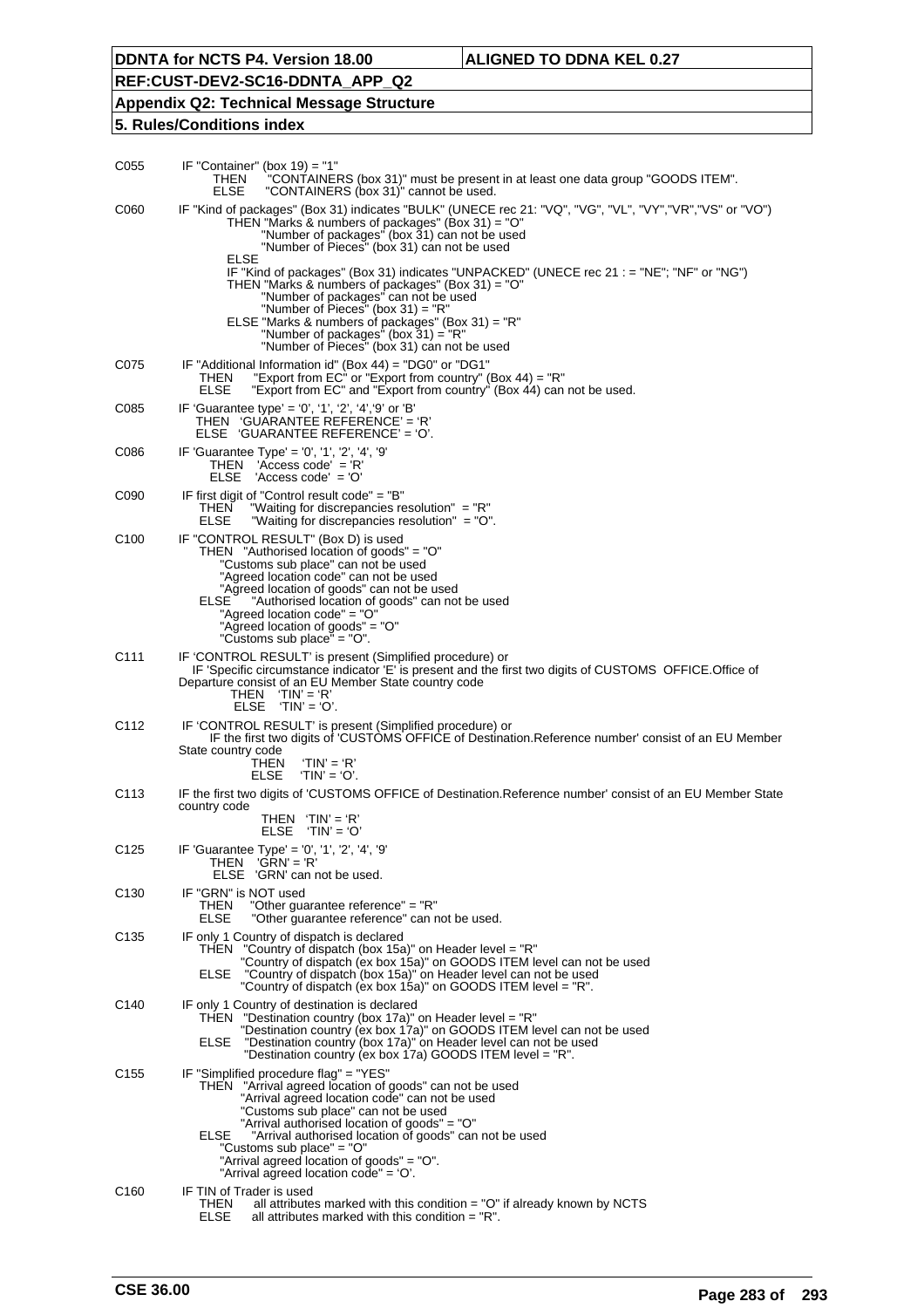## **Appendix Q2: Technical Message Structure**

| C170             | IF 'Cancellation initiated by Customs' = 'Yes'<br>THEN<br>'Cancellation Decision' can not be used<br>ELSE<br>'Cancellation Decision' = 'R'.                                                                                                                                                                                                                                                                                                                        |
|------------------|--------------------------------------------------------------------------------------------------------------------------------------------------------------------------------------------------------------------------------------------------------------------------------------------------------------------------------------------------------------------------------------------------------------------------------------------------------------------|
| C <sub>175</sub> | IF ("Cancellation initiated by Customs" = "No"<br>AND "Cancellation Decision" = "0" $(=N0)$ )<br>OR.                                                                                                                                                                                                                                                                                                                                                               |
|                  | "Cancellation initiated by Customs" = "Yes")<br>"Cancellation Justification" = "R"<br>THEN<br>ELSE<br>"Cancellation Justification" = "O".                                                                                                                                                                                                                                                                                                                          |
| C <sub>180</sub> | IF "Cancellation initiated by Customs" = "Yes"<br>THEN<br>"Date of cancellation request" can not be used<br>ELSE<br>"Date of cancellation request" = "R".                                                                                                                                                                                                                                                                                                          |
| C <sub>186</sub> | IF the attribute 'Security' on HEADER level is not present<br>THEN the data group/attribute can not be used<br>ELSE the data group/attribute is by default = 'O', except where additional conditions or rules for the same<br>data group/attribute imply something else                                                                                                                                                                                            |
| C187             | IF the attribute 'Security' on HEADER level is set to '1'<br>THEN the data group 'TRADER Consignor – security' on TRANSIT OPERATION level or TRADER Consignor –<br>security' on GOODS ITEM level must be present                                                                                                                                                                                                                                                   |
| C <sub>188</sub> | IF the attribute 'Security' on HEADER level is set to '1' and the attribute 'SPECIAL MENTION.Additional<br>information_id' = '10600' is used for at least one GOODS ITEM<br>THEN the data group 'TRADER Consignee - security' and the data group 'GOODS ITEM.TRADER<br>Consignee - security' can not be used<br>ELSE the data group 'TRADER Consignee - security' on TRANSIT OPERATION level or TRADER<br>Consignee – security on GOODS ITEM level must be present |
| C191             | IF the attribute 'Security' on HEADER level is set to '1'<br>THEN the data group/attribute must be present<br>ELSE the data group/attribute = $'O'$                                                                                                                                                                                                                                                                                                                |
| C <sub>200</sub> | IF "State of seals ok" = "NO"<br>THEN SEALS INFO = $"R"$<br>ELSE SEALS $INFO = "O".$                                                                                                                                                                                                                                                                                                                                                                               |
| C <sub>210</sub> | IF UNLOADING RESULT, "Conform" = "YES" (NO remarks)<br>THEN<br>All data groups and attributes marked with "Cond 210" can not be used<br>All data groups and attributes marked with "Cond $210" = "R"$ when relevant.<br>ELSE                                                                                                                                                                                                                                       |
| C215             | IF ENQUIRY. Information available = $1" (= yes)$<br>THEN<br>At least one of the data groups becomes "R"<br>ELSE<br>the 2 data groups can not be used.                                                                                                                                                                                                                                                                                                              |
| C220             | IF ENQUIRY.TC11 delivered by Customs = "1" (= yes)<br>THEN "Delivery date information/ TC11" = "R"<br>ELSE "Delivery date information/TC11 can not be used.                                                                                                                                                                                                                                                                                                        |
| C <sub>226</sub> | IF "Query identifier" = "1" or "3" and Guarantee type "0", "1" or "9"<br>THEN "Period from date" and "Period to date" = "R"<br>ELSE "Period from date" and "Period to date" can not be used                                                                                                                                                                                                                                                                        |
| C227             | IF 'COUNTRY of guarantee' is different from the country of the 'requester'<br>THEN 'COUNTRY of guarantee' = R<br>'COUNTRY of quarantee' = O<br>ELSE                                                                                                                                                                                                                                                                                                                |
| C <sub>230</sub> | IF 'Guarantee type' = '9' (Individual guarantee with multiple usage)<br>THEN the attribute = $R$<br>ELSE the attribute $=$ O                                                                                                                                                                                                                                                                                                                                       |
| C231             | IF 'Guarantee type' = '0' or '1'<br>THEN the attribute $= R$<br>ELSE<br>can not be used                                                                                                                                                                                                                                                                                                                                                                            |
| C232             | IF 'TIR Carnet' ='1'<br>THEN 'Voucher amount' and 'Currency' = $R$<br>ELSE can not be used                                                                                                                                                                                                                                                                                                                                                                         |
| C233             | IF in at least one occurrence of "GUARANTEE", the Guarantee type $= 2$<br>THEN 'CUSTOMS OFFICE of Destination' = R<br>ELSE<br>can not be used                                                                                                                                                                                                                                                                                                                      |
| C234             | IF 'Guarantee type $= 1, 2, 4$ or 9<br>THEN the data group is required<br>ELSE can not be used                                                                                                                                                                                                                                                                                                                                                                     |
| C235             | IF Guarantee type $= 9$<br>the data group is required<br>THEN<br>ELSE<br>can not be used                                                                                                                                                                                                                                                                                                                                                                           |
| C236             | If GRN is present<br>Then attribute is "R"<br>Else<br>is optional                                                                                                                                                                                                                                                                                                                                                                                                  |
| C270             | IF "Query identifier" = "4"<br>THEN<br>data groups marked with this condition $=$ "R"<br>ELSE<br>data groups marked with this condition can not be used                                                                                                                                                                                                                                                                                                            |
| C285             | IF "Query identifier" = "1" or "4" or "Guarantee type" = "4"<br>THEN<br>EXPOSURE can not be used<br>$EXPOSURE = "R"$<br>ELSE                                                                                                                                                                                                                                                                                                                                       |
| C286             | IF "Guarantee Monitoring code" = "3"<br>THEN "Balance" = $\text{F}R$ "<br>ELSE "Balance" can not be used                                                                                                                                                                                                                                                                                                                                                           |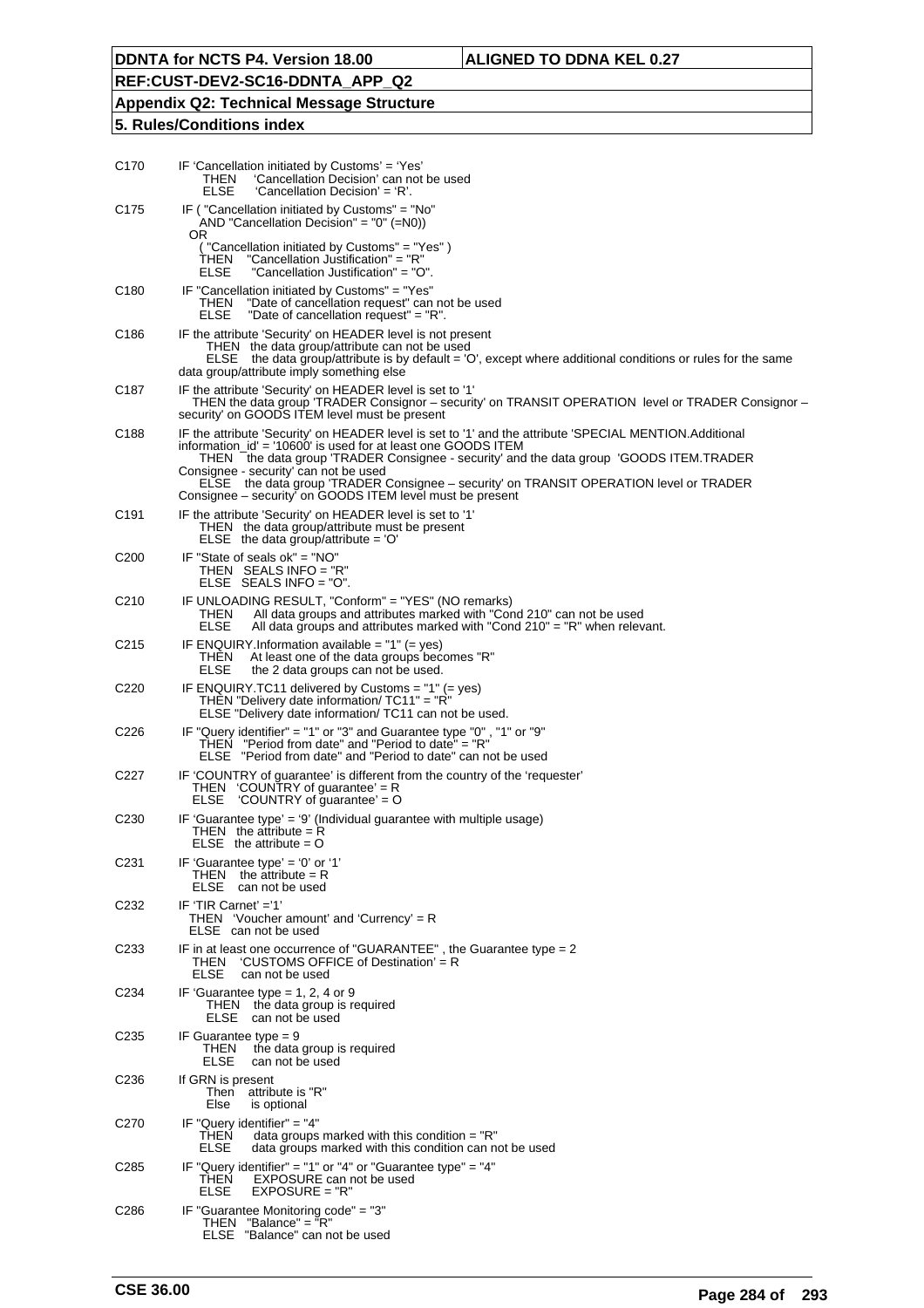## **REF:CUST-DEV2-SC16-DDNTA\_APP\_Q2**

**Appendix Q2: Technical Message Structure**

| C <sub>290</sub> | If "Trader authorised"= "1" (authorised)<br>AUTHORISED GOODS LOCATION = "R"<br>THEN<br>ELSE<br>AUTHORISED GOODS LOCATION cannot be used.                                                                                                                                                                                                                                                                                                                                                                                                                         |
|------------------|------------------------------------------------------------------------------------------------------------------------------------------------------------------------------------------------------------------------------------------------------------------------------------------------------------------------------------------------------------------------------------------------------------------------------------------------------------------------------------------------------------------------------------------------------------------|
| C <sub>295</sub> | If 'Variable Holiday Date' = '1'<br>THEN 'Year'='R'                                                                                                                                                                                                                                                                                                                                                                                                                                                                                                              |
|                  | ELSE 'Year' can not be used (it will be automatically updated on 01/01 each year to be the current year)                                                                                                                                                                                                                                                                                                                                                                                                                                                         |
| C <sub>300</sub> | IF "Operation" = "C" OR "U"<br>All attributes marked with this condition $=$ "R"<br>THEN<br><b>ELSE</b><br>All attributes marked with this condition $=$ "O"                                                                                                                                                                                                                                                                                                                                                                                                     |
| C <sub>305</sub> | IF 'AAR-/AER-/Summary Declaration rejection reason code/Pre-Arrival item rejection reason code' = '4' (other)<br>THEN 'AAR/AER/Summary Declaration rejection reason' = 'R'<br>ELSE 'AAR/AER/Summary Declaration rejection reason' = 'O'                                                                                                                                                                                                                                                                                                                          |
| C <sub>310</sub> | IF 'Amendment rejection motivation code' = '?' (other) $*$<br>THEN 'Amendment rejection motivation text' = 'R'<br>ELSE 'Amendment rejection motivation text' = 'O'<br>* (To be defined at national level).                                                                                                                                                                                                                                                                                                                                                       |
| C315             | IF "TC11 delivered by Customs" = "1" (Yes)<br>THEN "CUSTOMS OFFICE Presentation Office" = "R"<br>ELSE "CUSTOMS OFFICE Presentation Office" = "O"                                                                                                                                                                                                                                                                                                                                                                                                                 |
| C <sub>320</sub> | IF ' Information Code' = '10', '40' or '50'<br>THEN lnformation Text' = 'R'<br>ELSE 'Information Text' can not be used                                                                                                                                                                                                                                                                                                                                                                                                                                           |
| C <sub>330</sub> | IF "Requested Information Code" = "5" or "6"<br>THEN "Requested Information Text" = "R"<br>ELSE "Requested Information Text" can not be used                                                                                                                                                                                                                                                                                                                                                                                                                     |
| C <sub>340</sub> | IF "ATR rejection reason code" = "4" (other)<br>THEN $\sqrt{\ }$ "ATR rejection reason" = $\sqrt{\ }$ R"<br>ELSE "ATR rejection reason" = "O"                                                                                                                                                                                                                                                                                                                                                                                                                    |
| C <sub>350</sub> | IF "Guarantee amount" is used<br>"Currency" = "R"<br>THEN<br>ELSE<br>"Currency" can not be used                                                                                                                                                                                                                                                                                                                                                                                                                                                                  |
| C400             | IF 'Type' = 'S' (Scheduled)<br>THEN 'Downtime TO' = 'R'<br>ELSE<br>'Downtime $TO' = 'O'$                                                                                                                                                                                                                                                                                                                                                                                                                                                                         |
| C410             | IF <<'Geo-info code' contains "/" (I.e. the Customs Office is situated at the frontier)>> THEN<br>Attribute 'Nearest office'="R"<br>ELSE                                                                                                                                                                                                                                                                                                                                                                                                                         |
|                  | Attribute 'Nearest office' can not be used.                                                                                                                                                                                                                                                                                                                                                                                                                                                                                                                      |
| C <sub>501</sub> | IF the attribute 'TIN' is present in the data group<br>THEN this attribute cannot be used<br>$ELSE$ this attribute = $'R'$                                                                                                                                                                                                                                                                                                                                                                                                                                       |
| C <sub>531</sub> | IF 'Security' = '1' and Transport mode at border' = '4' or '40'<br>THEN the attribute is 'R' and consists of the (IATA/ICAO) flight number and has format an8:<br>- an3: mandatory prefix identifying the airline/operator<br>- n4: mandatory number of the flight<br>- a1: optional suffix<br>ELSE the attribute is 'O' and the format of the attribute has no restrictions                                                                                                                                                                                     |
| C547             | IF the attribute 'TRANSIT OPERATION.Security' is not present or if the 'Specific circumstance indicator' = 'A'<br>('TRANSIT OPERATION.Security' is present)<br>THEN the attributes 'Commercial Reference Number (box 7)',<br>'Commercial Reference Number (ex box 7)' and the data group<br>'PRODUCED DOCUMENTS/CERTIFICATES' = 'O'<br>ELSE ('Security' is present and 'Specific circumstance indicator' not present<br>or other than 'A')<br>IF the attribute 'Commercial Reference Number (box 7)' and 'Commercial Reference Number (ex box 7)' is not<br>used |
|                  | THEN at least one attribute 'PRODUCED DOCUMENTS/<br>CERTIFICATES.Document type' for the first GOODS ITEM<br>pointing to a transport document must be present<br>ELSE the data group 'PRODUCED DOCUMENTS/<br>CERTIFICATES' = 'O'                                                                                                                                                                                                                                                                                                                                  |
| C572             | IF the attribute 'Specific circumstance indicator' = $E'$<br>IF the first two digits of 'CUSTOMS OFFICE. Office of Departure consist of an Member State country<br>code                                                                                                                                                                                                                                                                                                                                                                                          |
|                  | the attribute $=$ 'R'<br>THEN<br><b>ELSE</b><br>the attribute $= 'O'$<br>ELSE the attribute $= 'O'.$                                                                                                                                                                                                                                                                                                                                                                                                                                                             |
| C576             | IF the attribute 'EXPORT OPERATION/ IMPORT OPERATION / TRANSIT OPERATION. Transport charges -<br>Method of payment' is used<br>THEN this attribute cannot be used<br>$ELSE$ this attribute = 'O'                                                                                                                                                                                                                                                                                                                                                                 |
| C587             | IF the attribute 'Specific Circumstance Indicator' = 'B'<br>THEN the datagroup/attribute $=$ 'O'<br>ELSE the datagroup/attribute = $'R'$                                                                                                                                                                                                                                                                                                                                                                                                                         |
| C <sub>589</sub> | IF the attribute 'Specific Circumstance Indicator' = $B'$ or $E'$<br>THEN the attribute 'Unloading place' = 'O'<br>ELSE the attribute 'Unloading place' = $'R'$                                                                                                                                                                                                                                                                                                                                                                                                  |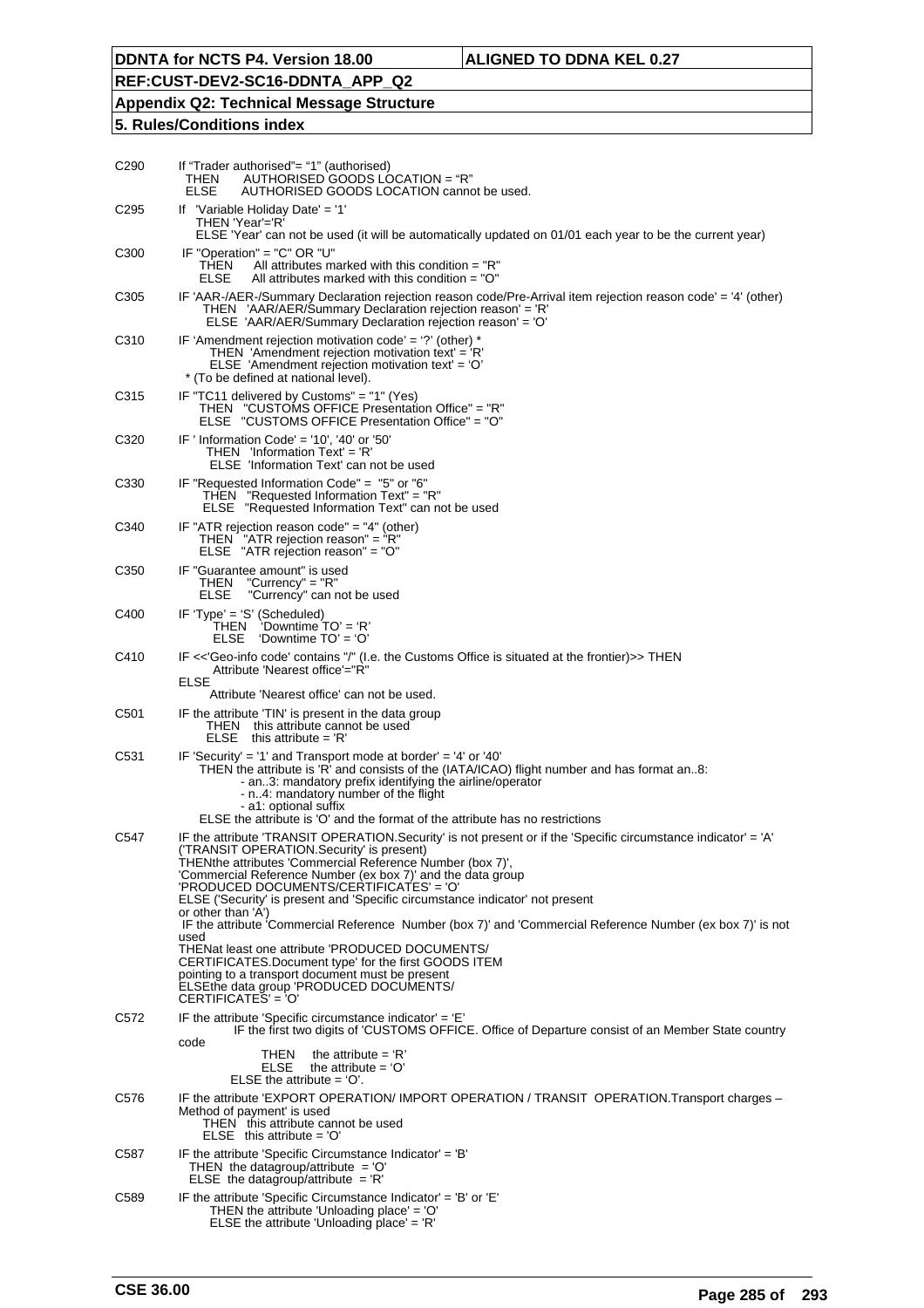**REF:CUST-DEV2-SC16-DDNTA\_APP\_Q2**

**Appendix Q2: Technical Message Structure**

| C596             | IF the attribute 'Specific circumstance indicator' = $E'$<br>IF the first two digits of 'CUSTOMS OFFICE of Departure. Reference number' do not consist of an EU<br>Member State country code<br>THEN the attribute = $R'$<br>ELSE the attribute = $'O'$<br>ELSE the attribute $= 'O'.$                                                                    |
|------------------|-----------------------------------------------------------------------------------------------------------------------------------------------------------------------------------------------------------------------------------------------------------------------------------------------------------------------------------------------------------|
| C <sub>598</sub> | IF the attribute 'TRANSIT OPERATION. Security' = '1'<br>and the first two digits of 'CUSTOMS OFFICE of Transit.Reference number' consists of a Member State<br>country code                                                                                                                                                                               |
|                  | and the first two digits of 'CUSTOMS OFFICE of Departure. Reference number' does not consist of an Member<br>State country code<br>THEN<br>the attribute = $R'$                                                                                                                                                                                           |
|                  | ELSE<br>the attribute $= 'O'.$                                                                                                                                                                                                                                                                                                                            |
| C <sub>599</sub> | IF the attribute ' TRANSIT OPERATION. Security ' = '1'<br>and the first two digits of 'CUSTOMS OFFICE of Departure.Reference number' do not consist of an Member<br>State country code<br>THEN<br>the attribute = $R'$                                                                                                                                    |
|                  | <b>ELSE</b><br>the attribute $= 'O'.$                                                                                                                                                                                                                                                                                                                     |
| C900             | IF "Declaration Type (box $1$ )" = 'TIR',<br>THEN "Type of Guarantee" type 'B' = 'R'<br>ELSE "Type of Guarantee" type 'B' cannot be used                                                                                                                                                                                                                  |
| C901             | IF "Declaration Type" = 'TIR',<br>THEN one occurrence of the value '952' of "Document Type (Box 44)" - irrespective of other document types<br>declared - must be entered within one operation and it must be present in the first goods item,<br>ELSE value '952' of "Document Type (box 44)" can not be used.                                           |
| C902             | IF "Document Type (box $44$ )" = '952',<br>THEN "Document Reference (box 44)" = 'R'<br>ELSE "Document Reference (box $44$ )" = 'O'<br>The document reference in case of Document Type '952' has to have the format an10 and must follow the<br>algorithm used by IRU.                                                                                     |
| C903             | IF "Declaration $Type$ " = 'TIR',<br>THEN the data group 'PRODUCED DOCUMENTS/CERTIFICATES' for the first Goods Item = 'R'<br>ELSE the data group 'PRODUCED DOCUMENTS/CERTIFICATES' = 'O'.                                                                                                                                                                 |
| C904             | IF 'Declaration Type' = 'TIR',<br>THEN "Holder ID TIR" = 'R',<br>ELSE "Holder ID TIR" cannot be used.                                                                                                                                                                                                                                                     |
| R001             | Each Enquiry Information Code can only be used once per message.                                                                                                                                                                                                                                                                                          |
| R002             | Each "Requested Information Code" can only be used once per message.                                                                                                                                                                                                                                                                                      |
| R005             | "Item no" (box 32) is always used even if "Items" (box 5) = "1", "Item no" (box 32) is also "1".                                                                                                                                                                                                                                                          |
| R007             | Each 'Item no' (box 32) is unique throughout the declaration The items shall be numbered in a sequential fashion,<br>starting from '1' for the first item and incrementing the numbering by '1' for each following item".                                                                                                                                 |
| R010             | If the same Consignor/Exporter is declared for all goods items, the data group 'TRADER Consignor (box<br>2)'/'TRADER Exporter (box 2)' on TRANSIT OPERATION/EXPORT OPERATION/IMPORT OPERATION level is<br>used. The data group 'TRADER Consignor (ex box 2)'/TRADER Exporter (box 2)' on GOODS ITEM level can not<br>be used.                             |
| R011             | When the same Consignee is declared for all goods items, the data group 'TRADER Consignee (box 8)' on<br>TRANSIT OPERATION/EXPORT OPERATION level is used. The data group 'TRADER Consignee (ex box 8)' on<br>GOODS ITEM level cannot be used.                                                                                                            |
| R012             | The attribute is sent if it was provided in the corresponding message that was received from the Trader.                                                                                                                                                                                                                                                  |
| R015             | The data group "TRADER Authorised Consignee (box 53)" can be used to indicate that simplified procedure will be<br>used at destination.                                                                                                                                                                                                                   |
| R017             | Only one of the data attributes 'CTL_CONTROL.Trader authorised NCTS' and<br>'CTL_CONTROL.Trader<br>authorised TIR' can be set to '1' (yes).                                                                                                                                                                                                               |
| R020             | When the declaration type (box 1 or ex box 1) = " $T2$ " and the movement is issued in a non-EU country<br>(identified by the Office of Departure), the Principal must declare at least one "Previous document type" (box 40) =<br>"T2", "T2L", "T2F", "T2LF", "T2CIM", "T2TIR" or "T2ATA" followed by its reference in "Previous document<br>reference". |
| R <sub>021</sub> | A zero '0' is to be considered as a valid number in this field.                                                                                                                                                                                                                                                                                           |
| R027             | Either "Additional information id" or "Text" of the data group "SPECIAL MENTIONS" (Box 44) is required in case<br>"SPECIAL MENTIONS" is used.                                                                                                                                                                                                             |
| R036             | Condition "C010" can not be checked in case the "Transport mode at border" (box 25) is not used.                                                                                                                                                                                                                                                          |
| R041             | "Agreed Location Of Goods" / "Agreed location of goods, code", "'Authorised location of goods" and "Customs sub<br>place" (box 30) can not be used at the same time.                                                                                                                                                                                      |
| R060             | When the Trader uses Commodity codes then he must declare at least 4 and up to 8 digits of the commodity code.                                                                                                                                                                                                                                            |
| R075             | 'Export from EC' and 'Export from country' can not be used at the same time. When 'Export from EC' is used, the<br>value of this attribute is set to '1'.                                                                                                                                                                                                 |
| R079             | The datagroups PREVIOUS ADMINISTRATIVE REFERENCES and PRODUCED DOCUMENTS/CERTIFICATES<br>will be sent to Destination/Exit by means of IE01/501 only in case the declared attributes 'Previous Document Type<br>(Box 40)'and/or 'Document Type (Box 44)'contain codes which are considered as 'common'.                                                    |
| R080             | Only the SPECIAL MENTIONS that are marked as 'Common' in the reference data shall be included in common<br>domain messages.                                                                                                                                                                                                                               |
| R <sub>100</sub> | The attribute is used as the basic language to be used in any further communication between the Trader and the<br>Customs system. If the Trader does not use this attribute then the Customs system will use the default language of<br>the Office concerned.                                                                                             |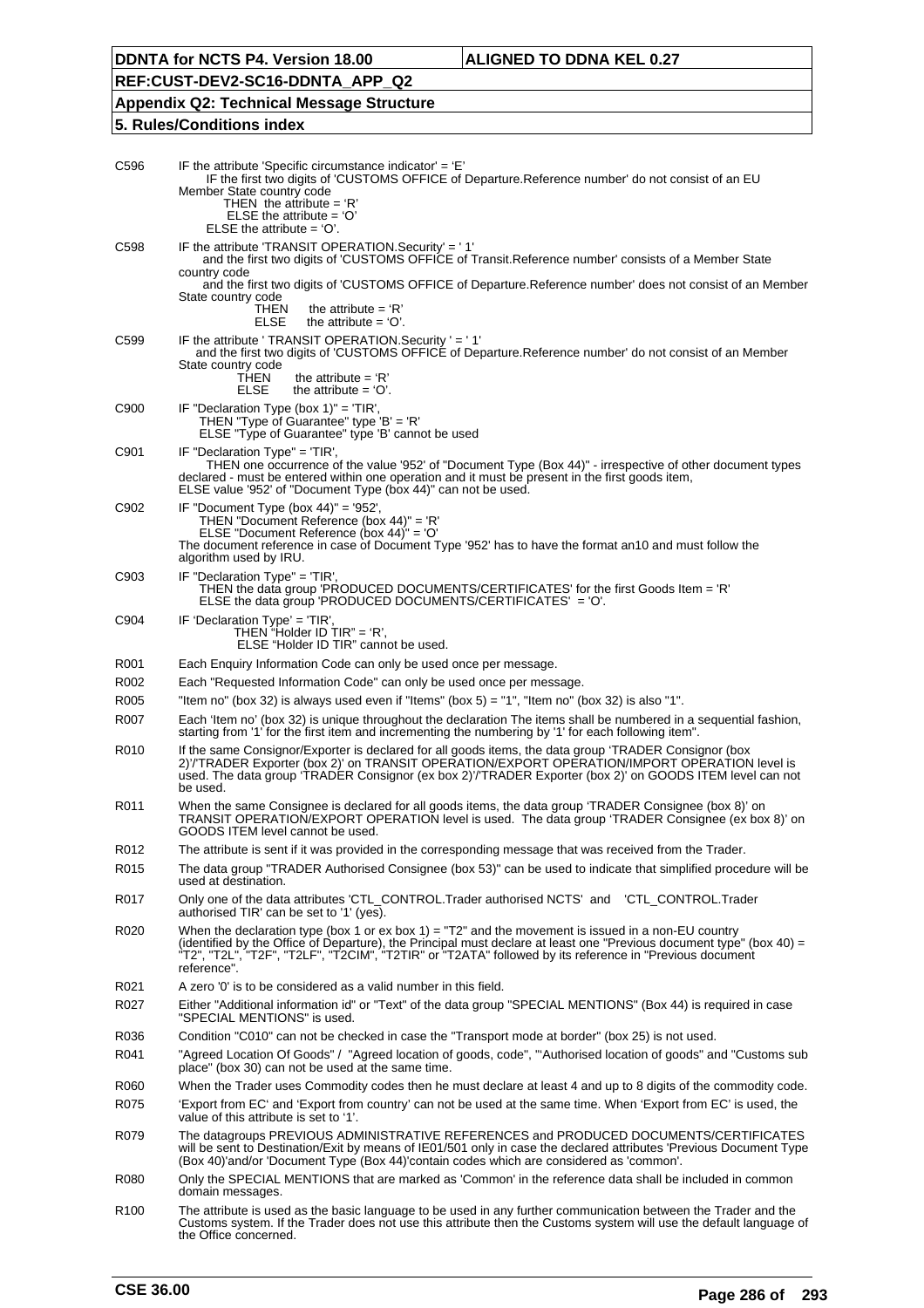## **REF:CUST-DEV2-SC16-DDNTA\_APP\_Q2**

#### **Appendix Q2: Technical Message Structure**

| R <sub>105</sub> | The total number of packages is equal to the sum of all 'Number of packages' + all 'Number of pieces' + a value of<br>'1' for each declared 'bulk'.                                                                                                                                                                                                                                                                                                                                              |
|------------------|--------------------------------------------------------------------------------------------------------------------------------------------------------------------------------------------------------------------------------------------------------------------------------------------------------------------------------------------------------------------------------------------------------------------------------------------------------------------------------------------------|
| R <sub>115</sub> | The IE structure used for the amendment is the same as E_DEC_DAT/E_EXP_DAT/E_EXS_DAT /E_ENS_DAT<br>with some changes:<br>replace LRN by MRN<br>R an18,                                                                                                                                                                                                                                                                                                                                           |
|                  | replace 'Declaration date' by 'Date of amendment'<br>R n8, (NCTS /ECS)<br>replace 'Declaration date and time' by 'Date and time of amendment' R n12 (ICS),<br>replace 'Declaration place' by 'Amendment place'<br>R an35                                                                                                                                                                                                                                                                         |
|                  | The IE transmits a complete amended declaration data, this means that all data groups and attributes are<br>transmitted and not only those that are amended.                                                                                                                                                                                                                                                                                                                                     |
| R <sub>123</sub> | From the originally received IE, only the attributes in error are transmitted back to the Trader, indicating whether<br>the attribute(s) in question is (are) missing or incorrect.                                                                                                                                                                                                                                                                                                              |
| R <sub>130</sub> | When two or more Offices of Transit belong to the same National Administration and the IE50 is transmitted via<br>EDI, then only one IE50 (ATR) is sent to the National Administration in question.                                                                                                                                                                                                                                                                                              |
| R <sub>135</sub> | The IE retransmits back to the Trader the whole E_DEC_DAT received associating to each single attribute, when<br>the case occurs, the data group "RESULTS OF CONTROL".                                                                                                                                                                                                                                                                                                                           |
| R <sub>143</sub> | The data in the IE corresponds always to the current (latest) version of the Transit/Export/Summary declaration<br>operation data. This means that it contains the amended declaration data (if any) and/or the revised declaration<br>data after a control (if any) and completed with the departure/export control results and entry/exit control results.                                                                                                                                     |
| R145             | At least one occurrence of this data group must be present in the message.                                                                                                                                                                                                                                                                                                                                                                                                                       |
| R <sub>150</sub> | The attribute "Corrected value" of the data group "RESULTS OF CONTROL" is linked with each single attribute<br>that can be subject of a control and therefore it must reflect the same characteristics of the original message<br>attribute.                                                                                                                                                                                                                                                     |
| R <sub>155</sub> | The data group SGI-CODES must be present in case the declaration contains Sensitive Goods.                                                                                                                                                                                                                                                                                                                                                                                                       |
| R <sub>156</sub> | A "Sensitive Quantity" is always required when the movement contains sensitive goods (see also Rule 155). The<br>"Sensitive Goods Code" is not always required when the movement contains sensitive goods. If the HS6<br>commodity code (Box 33) is enough to uniquely identify a sensitive good then the "Sensitive Goods Code" is not<br>required. If the HS6 commodity code (Box 33) is not enough to uniquely identify a sensitive good then the<br>"Sensitive Goods Code" becomes required. |
| R <sub>157</sub> | If the data group is present in the IE then at least one of the optional attributes must be filled in. When it concerns<br>a data group containing a name/address then the attributes of the name/address are treated as one.                                                                                                                                                                                                                                                                    |
| R <sub>160</sub> | The data group CONTROL RESULTS must be present in case the declaration is submitted under simplified<br>procedure.                                                                                                                                                                                                                                                                                                                                                                               |
| R <sub>165</sub> | The data group SEALS INFO must be present if the declaration is submitted under simplified procedure and if the<br>authorisation foresees to use seals.                                                                                                                                                                                                                                                                                                                                          |
| R <sub>170</sub> | This IE is only sent to the Offices of transit which have not notified that the consignment has crossed the frontier.<br>When the IE is transmitted via EDI and when two or more Offices of Transit belong to the same National<br>Administration, or an (some) Office(s) of Transit and the Office of Destination belong to the same National<br>Administration, then only one IE is sent to the National Administration in question.                                                           |
| R <sub>173</sub> | When the IE10 is transmitted via EDI and two or more Offices of Transit belong to the same National<br>Administration, or an (some) Office(s) of Transit and the Office of Destination belong to the same National<br>Administration, then only one IE10 is sent to the National Administration in question.                                                                                                                                                                                     |
| R174             | When simplified procedure is used then the TIN becomes "R" else the TIN is "O".                                                                                                                                                                                                                                                                                                                                                                                                                  |
| R <sub>175</sub> | Two possible values :<br>"0" = "No": Request to cancel initiated by Trader<br>"1" = "Yes": Request to cancel initiated by Customs                                                                                                                                                                                                                                                                                                                                                                |
| R <sub>180</sub> | Two possible values : Cancellation refused by Customs : Decision = $"0"$ (=NO)<br>Cancellation accepted by Customs : Decision = "1" (= $\overline{Y}ES$ )                                                                                                                                                                                                                                                                                                                                        |
| R <sub>181</sub> | The data group is required if different from the 'TRADER Principal' (otherwise it is optional).                                                                                                                                                                                                                                                                                                                                                                                                  |
| R <sub>186</sub> | "Unloading completion" is used as a flag, it can contain 2 possible values;<br>"0" = "NO" This means that the unloading of the goods is not yet completed;<br>"1" = "YES" This means that the goods are completely unloaded.                                                                                                                                                                                                                                                                     |
| R <sub>190</sub> | Either "New transport means identity" and "New transport means nationality" OR "New container number" OR both<br>must be used when "TRANSHIPMENT" occurred.                                                                                                                                                                                                                                                                                                                                      |
| R195             | The purpose of this IE is to communicate the permission to start unload the goods (or to go on with the unloading)<br>to the Authorised Consignee.                                                                                                                                                                                                                                                                                                                                               |
| R <sub>200</sub> | "State of seals ok" is used as a flag and can contain 2 values:<br>"State of seals $ok" = "0" (NO)$<br>"State of seals ok" = "1" ( $YES$ ).                                                                                                                                                                                                                                                                                                                                                      |
| R205             | "Conform" is used as a flag, it can contain 2 possible values;<br>"0" = "NO" there are unloading remarks;<br>"1" = "YES" no unloading remarks present.                                                                                                                                                                                                                                                                                                                                           |
| R206             | When no seals are found attached to the consignment and the information brought in by the AAR indicated the use<br>of seals then SEALS ID can not be used, also, the attribute "Seals Number" is set to zero and an explanation must<br>be given in "Unloading Remark" (="R"). In all other cases the data group SEALS ID is required.                                                                                                                                                           |
| R212             | The IE transmits to the Office of Departure/Export the relevant controlled declaration data associating to each<br>single attribute, when the case occurs, the data group "RESULTS OF CONTROL".                                                                                                                                                                                                                                                                                                  |
| R213             | The IE is used to communicate the controlled items and minor or major discrepancies (if any).                                                                                                                                                                                                                                                                                                                                                                                                    |
| R217             | All "Incidents" occurred are transmitted to the Office of Departure. Only those "Transhipments" marked "not yet<br>sent" (i.e. flag "Already in NCTS" in the message "Arrival notification or a new box created for this purpose on the<br>NCTS ACCOMPANYING DOCUMENT) are transmitted to the Office of Departure.                                                                                                                                                                               |
| R228             | When the attribute "Information available" is "0", the attribute "TC11 delivered by Customs" must have the same<br>value.                                                                                                                                                                                                                                                                                                                                                                        |
| R229             | The attribute is used to distinguish between cases where the NCTS is used (Security = '1') and not used (Security<br>= not present) for safety and security purposes.                                                                                                                                                                                                                                                                                                                            |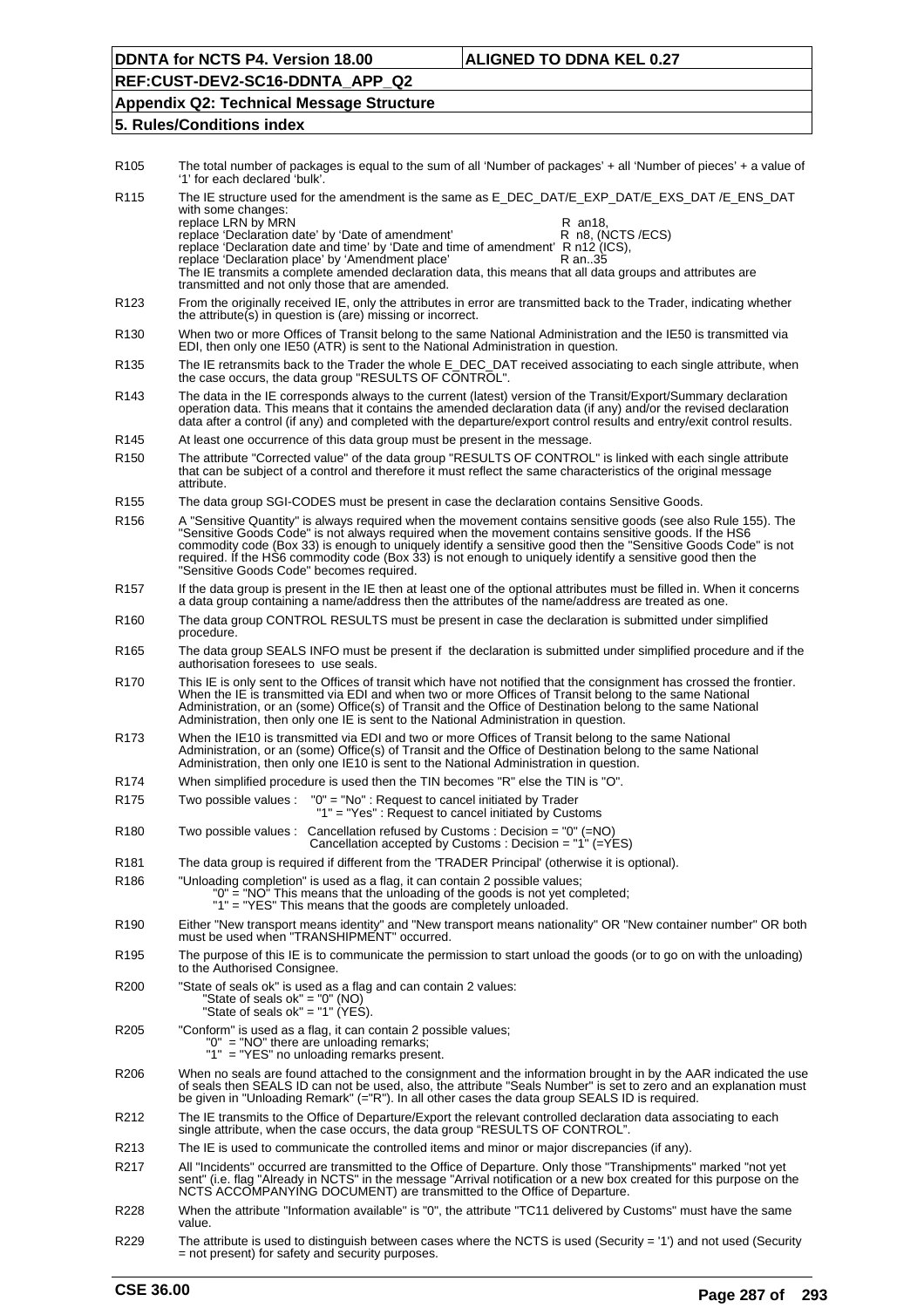## **REF:CUST-DEV2-SC16-DDNTA\_APP\_Q2**

#### **Appendix Q2: Technical Message Structure**

| R230             | This attribute is used as a flag, its value can be either "0" ("no") or "1" ("yes").                                                                                                                                                                                                                                                                                                                                                                                                                                                                                                                                                                                                                                                                |
|------------------|-----------------------------------------------------------------------------------------------------------------------------------------------------------------------------------------------------------------------------------------------------------------------------------------------------------------------------------------------------------------------------------------------------------------------------------------------------------------------------------------------------------------------------------------------------------------------------------------------------------------------------------------------------------------------------------------------------------------------------------------------------|
| R231             | The value of this attribute must be a country with the country regime 'TOC', with the exclusion of LI and SJ.                                                                                                                                                                                                                                                                                                                                                                                                                                                                                                                                                                                                                                       |
| R232             | "Variable Holiday Date" is used as a flag and can contain 2 possible values:<br>'0': the holiday date is fixed and thus the year doesn't have to be specified (e.g. Christmas = 25 December<br>'1' the holiday date is variable and therefore the year will need to be specified together with the date (e.g.<br>Easter Monday)                                                                                                                                                                                                                                                                                                                                                                                                                     |
| R <sub>240</sub> | When the data group "EN ROUTE EVENT" is present then the data groups "INCIDENT" or "TRANSHIPMENT" or<br>both must be present, complemented, where relevant, with the data group "NEW SEALS INFO".                                                                                                                                                                                                                                                                                                                                                                                                                                                                                                                                                   |
| R <sub>241</sub> | The data group "EN ROUTE EVENT" is always required when information on "Incidents" and/or "Transhipment"<br>are registered at OoDep.                                                                                                                                                                                                                                                                                                                                                                                                                                                                                                                                                                                                                |
| R <sub>245</sub> | "Customs sub place", "Arrival authorised location of goods" and "Arrival Agreed Location Of Goods / Arrival Agreed<br>Location Code" can not be used at the same time.                                                                                                                                                                                                                                                                                                                                                                                                                                                                                                                                                                              |
| R <sub>260</sub> | Either the guarantee is rendered invalid or it becomes again valid from a given date. "Invalidity date" and "Validity<br>date" can not be used at the same time.                                                                                                                                                                                                                                                                                                                                                                                                                                                                                                                                                                                    |
| R <sub>261</sub> | Query Identifier '2' (exposure only) and '3' (usage and exposure) can not be used for guarantee types '2' (individual guarantee by Guarantor) and '4' (individual guarantee by Guarantor) and '4' (individual guarantee by Gua                                                                                                                                                                                                                                                                                                                                                                                                                                                                                                                      |
| R262             | The data group can be used only when the query identifier code '4' (general information only) is used.                                                                                                                                                                                                                                                                                                                                                                                                                                                                                                                                                                                                                                              |
| R <sub>263</sub> | The attribute can be used only with guarantee types '0' (guarantee waiver), '1' (comprehensive guarantee) or '9'<br>(Individual guarantee with multiple usage), with either Query Identifier '1' (usage only) or '3' (usage and exposure).                                                                                                                                                                                                                                                                                                                                                                                                                                                                                                          |
| R <sub>264</sub> | The attribute can be used only with guarantee types '0' (guarantee waiver) and '1' (comprehensive guarantee).                                                                                                                                                                                                                                                                                                                                                                                                                                                                                                                                                                                                                                       |
| R <sub>265</sub> | One of these data groups is the requester of the query. As a consequence one and only one data group must be<br>present in the IE.                                                                                                                                                                                                                                                                                                                                                                                                                                                                                                                                                                                                                  |
| R266             | For international IEs, the data group can be used only when the query identifier code '4' (general information only)<br>is used.                                                                                                                                                                                                                                                                                                                                                                                                                                                                                                                                                                                                                    |
| R267             | For international IEs, the value of the attribute is always in EUR.                                                                                                                                                                                                                                                                                                                                                                                                                                                                                                                                                                                                                                                                                 |
| R <sub>268</sub> | This IE can be used only with guarantee types '0' (guarantee waiver) and '1' (comprehensive guarantee).                                                                                                                                                                                                                                                                                                                                                                                                                                                                                                                                                                                                                                             |
| R <sub>269</sub> | This attribute is optional for international IEs.                                                                                                                                                                                                                                                                                                                                                                                                                                                                                                                                                                                                                                                                                                   |
| R270             | When a Principal is requesting the information then the Access code (of the Principal) becomes required.                                                                                                                                                                                                                                                                                                                                                                                                                                                                                                                                                                                                                                            |
| R271             | This attribute becomes optional for international IEs when guarantee type is '0' or '1', and is required in all other<br>cases.                                                                                                                                                                                                                                                                                                                                                                                                                                                                                                                                                                                                                     |
| R <sub>275</sub> | When the Principal requests information about the guarantee then data group "TRADER Principal (owner)" and<br>data group "TRADER Principal (requester)" must have the same content.                                                                                                                                                                                                                                                                                                                                                                                                                                                                                                                                                                 |
| R280             | One and only one of the identified data groups must be present (required) in the IE.                                                                                                                                                                                                                                                                                                                                                                                                                                                                                                                                                                                                                                                                |
| R325             | If there are already seals identified in the AAR/AER and/or Arrival Notification/Arrival at Exit (IE507) then 'State of<br>seals' is required.                                                                                                                                                                                                                                                                                                                                                                                                                                                                                                                                                                                                      |
| R330             | The use of paper loading lists having been suppressed and all offices being NCTS offices, this data-<br>group/attribute can no longer be used.                                                                                                                                                                                                                                                                                                                                                                                                                                                                                                                                                                                                      |
| R335             | The data groups "CONTROL RESULT" and where necessary "SEALS INFO" become required only when a control<br>by Customs took place at premises of the Authorised Consignor /Trader Exporter.                                                                                                                                                                                                                                                                                                                                                                                                                                                                                                                                                            |
| R340             | When the messages 43 E_ULD_PER and/or 7 E_ARR_NOT contain SEALS INFO then the "State of seals ok"<br>must be communicated.                                                                                                                                                                                                                                                                                                                                                                                                                                                                                                                                                                                                                          |
| R350             | The "old" access code can be the same as the "new" access code in case the Principal does not want to change<br>his access code.                                                                                                                                                                                                                                                                                                                                                                                                                                                                                                                                                                                                                    |
| R355             | Only "GOODS ITEMS" showing discrepancies are sent back to the Office of Departure/Export.                                                                                                                                                                                                                                                                                                                                                                                                                                                                                                                                                                                                                                                           |
| R410             | The IE consist of top level data groups. Each top level data group has its own data group ACTION which attributes<br>apply to the top level data group and its subsequent sub data groups.<br>The sender of the IE will always (in case of Create, Update and Delete) send all values of the occurrence.<br>The "Operation" attribute is used to indicate what action is applied to the occurrence in the IE. Its value can be:<br>"C" (create), "U" (update), "D"(delete).<br>The "Validity date" together with the attribute "Modification Subtype" allow the following mechanism;<br>An occurrence becomes invalid as of the specified "Validity date" when the value of "Modification Subtype" is set<br>to "0" (implies an implicit end date). |
|                  | An occurrence and all values of the attributes become valid as of the specified "Validity date" when the value of                                                                                                                                                                                                                                                                                                                                                                                                                                                                                                                                                                                                                                   |
|                  | "Modification Subtype" is set to "1".<br>The values of the attributes become applicable as of the "Validity date" when the value of "Modification Subtype" is<br>set to "2" (this is when the value of the attribute(s) change).                                                                                                                                                                                                                                                                                                                                                                                                                                                                                                                    |
|                  | "C" (create) :                                                                                                                                                                                                                                                                                                                                                                                                                                                                                                                                                                                                                                                                                                                                      |
|                  | The create operation is used to create a new occurrence of an entity;<br>"U" (update):                                                                                                                                                                                                                                                                                                                                                                                                                                                                                                                                                                                                                                                              |
|                  | The update operation is used to change an existing occurrence. It can render an existing occurrence invalid or it<br>can modify existing values of attribute(s) of an occurrence;                                                                                                                                                                                                                                                                                                                                                                                                                                                                                                                                                                   |
|                  | "D" (delete):<br>The delete operation is used to physically delete an occurrence. This operation must only be used when data has<br>been created erroneously.                                                                                                                                                                                                                                                                                                                                                                                                                                                                                                                                                                                       |
| R411             | The 'Operation' attribute is used to indicate what action is applied:<br>'C' (create), 'D' (delete).<br>In case of "updates", the data group 'SYSTEM UNAVAILABILITY' to be updated will be first deleted and then (re)-                                                                                                                                                                                                                                                                                                                                                                                                                                                                                                                             |
| R422             | created.<br>This attribute refers to the content of Column 2 in the UN/LOCODE. Column 2 shows the names of the locations<br>(city names) which have been accepted for inclusion in UN/LOCODE, in accordance with the provisions of                                                                                                                                                                                                                                                                                                                                                                                                                                                                                                                  |
| R425             | Recommendation n° 16 (see Rule 460).<br>The attribute "Season Code" is NOT used as a flag. It is possible to have up to 9 different "seasons" in a year,<br>depending on a defined time period, which is completely covering the year-period.                                                                                                                                                                                                                                                                                                                                                                                                                                                                                                       |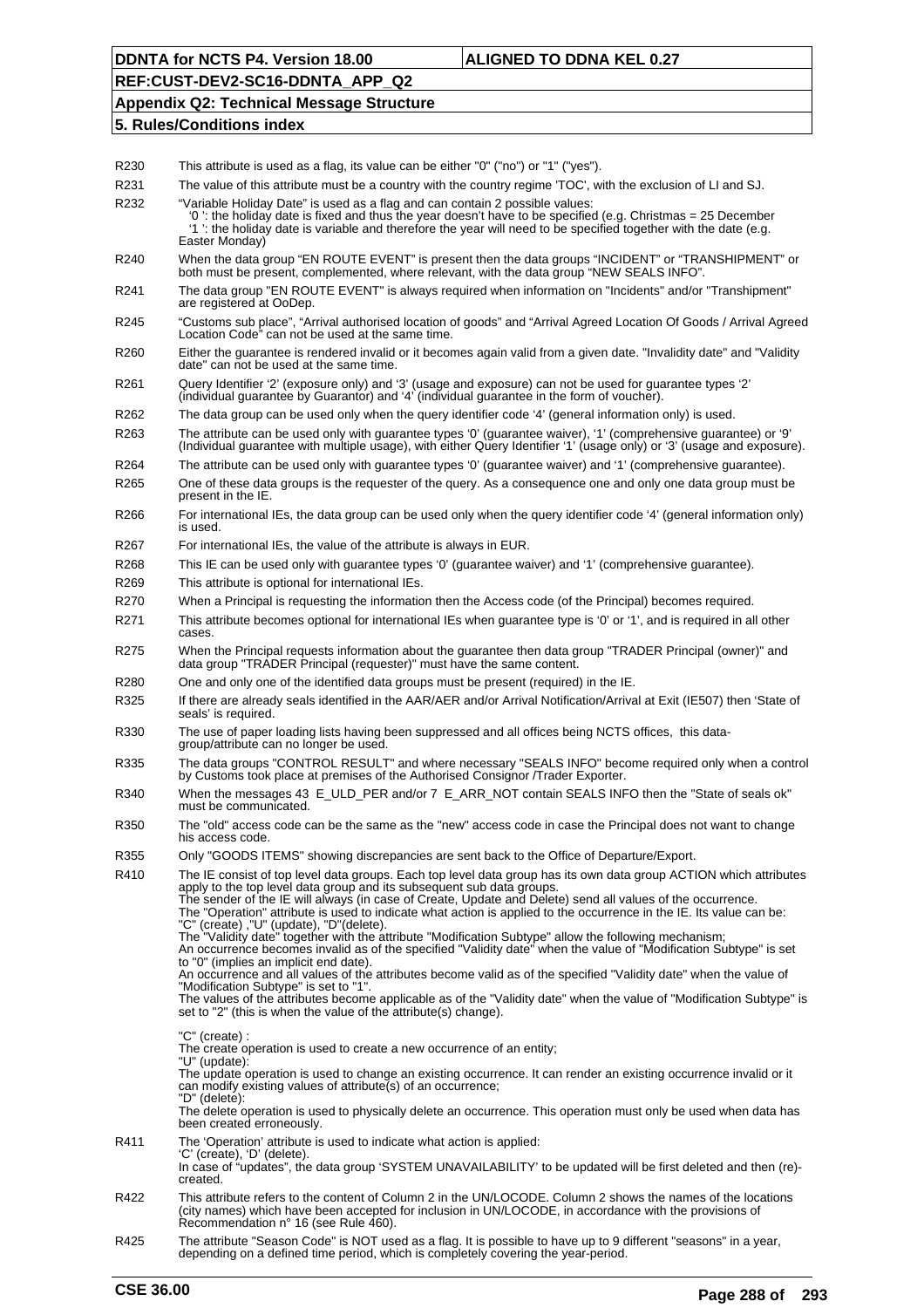**REF:CUST-DEV2-SC16-DDNTA\_APP\_Q2**

### **Appendix Q2: Technical Message Structure**

#### **5. Rules/Conditions index**

R430 The "Day in the week (end)" must be equal or greater then the "Day in the week (begin)".

R445 The SENSITIVE GOODS CODE consists of two parts: the first part represents the HS6 six digit commodity code of the TARIC system, the second part represents the "Sensitive Goods Code" which is a two numeric digit code, to be defined by DG TAXUD. This two digit numeric "Sensitive Goods Code" is only used when the 6 digit HS6 code is not specific enough to identify the concerned goods (example: the codes "0405xx" and "2208xx" in the TARIC system cover both sensitive and non sensitive goods, or more than one sensitive good, and must be extended to 0405xx.01 and 2208xx.01 in order to uniquely identify the sensitive goods). These codes are used in the ""List of Goods which when transported give rise to an increase in the Flat-rate Guarantee" (see proper domain). R456 For "Package Code" use the alphabetic two-digit UN-code going from "AE"= "aerosol" to "WB" = "Wickerbottle". R460 This UN/LOCODE refers to the 3 digit alphabetical code of the second part of Column 1 in the UN/LOCODE Code for Ports and other Locations . Column 1 shows in a first part the ISO 3166 alpha-2 Country Code, which is followed by a space and a 3-alpha code for the city (location) name: XX XXX. This combination is invariably identifying the "City Name". This UN/LOCODE city name is used as an attribute in the "CUSTOMS OFFICE LSD" entity. R470 The IE15 allows the usage of commodity codes up to 8 digits (national), however only the first six digits are sent to destination with the AAR (international) and to the Office(s) of Transit with the ATR (international). R486 This attribute can be used to indicate potential specific characteristics of the Customs Office, namely regarding variation of opening hours (e.g. during public holidays, etc.), operational and/or procedural restrictions (e.g. competent only for simplified procedures, competent only for certain goods, the only office authorised to accept flat-rate guarantees, etc.). This attribute will be coded by DG TAXUD after clear definition of the need of the NAs. R489 Reference Number Main Office is used to indicate the Customs Office (local) to which the Customs Office in question is subordinate. The use of this attribute is left up to the NAs. R490 Reference Number Higher Authority is used to indicate that the Customs Office in question has a higher authority. As a consequence this attribute becomes required when the Office in question has a higher authority. R495 Reference Number Take-over is used to indicate another Customs Office that replaces (take-over) the Customs Office in question when the latter is no longer able to perform NCTS operations. R500 At least 1 of the 4 attributes must be present. R510 The attribute 'Continue unloading' of the data group CTL-CONTROL indicates with its progressive numbering, starting from 1, that the IE043 is transmitted to give the first or further permission to continue the unloading. Where the IE brings the permission to start the unloading the data group CTL\_CONTROL can not be used. Where the IE communicates the permission to continue the unloading then only the attribute MRN of the data group TRANSIT OPERATION and the data groups CTL\_CONTROL, CUSTOMS OFFICE Presentation Office and TRADER At Destination are used, all the other data groups and attributes can not be used. R515 Only one of the attributes "Date of usage cancellation" and "Date of release" must be present. R520 The IE is used for 2 different types of amendment: IF the 'Amendment Type Flag' is '0', then it is allowed to amend all items of the original declaration data. IF the 'Amendment Type Flag' is '1', then it is only allowed to amend the original declared guarantee, i.e. the data groups GUARANTEE, GUARANTEE REFERENCE, VALIDITY LIMITATION EC, and VALIDITY LIMITATION NON EC. In both cases it is not allowed to amend the data groups TRADER Principal (Box 50) and CUSTOMS OFFICE of Departure (Box C). R526 This data group becomes mandatory when the declaration contains sensitive goods/suspended goods. R605 For an international IE38 / IE538 the values of this attribute must be amongst those defined by the common domain (see IE32, data group TRANSIT OPERATION STATE TYPE / EXPORT OPERATION STATE TYPE). R650 At least one of the optional data sub groups or attributes must be filled in. R660 The time has to be given in the format YYYYMMDDHHMM where: YYYY = Year MM = Month  $DD = Day$  $HH = Hour$ MM = Minute R665 The timestamp has to be given in the format YYYYMMDDHHMMSS where: YYYY = Year MM = Month  $DD = Day$  $HH = Hour$ MM = Minute SS = Seconds R700 This information is not required when goods of different type covered by the same declaration are packed together in such a way that it is impossible to determine the gross mass of each type of goods. R821 Only those occurrences of the data group shall be included in the message for which the last digit of the attribute "Risk Analysis result code" has one of the following values: D, E and Z. R824 The 'Item Number (box 32) involved' shall be indicated if the risk analysis result relates to an item of an Entry summary declaration (ICS), Exit summary declaration or Export declaration (ECS) or Transit declaration (NCTS). In any other case the attribute 'Item Number (box 32) involved' shall not be used. R825 The 'Specific circumstance indicator' with value 'E' (AEO) can be used only under following condition: The Office of Departure is located in the Community: the 'Principal' and all declared 'Consignors-security' have a valid AEO certificate of type 'AEOF' or 'AEOS'. The Office of Departure is not located in the Community: the 'Principal' and all declared 'Consignees-security' have a valid AEO certificate of type 'AEOF' or 'AEOS'.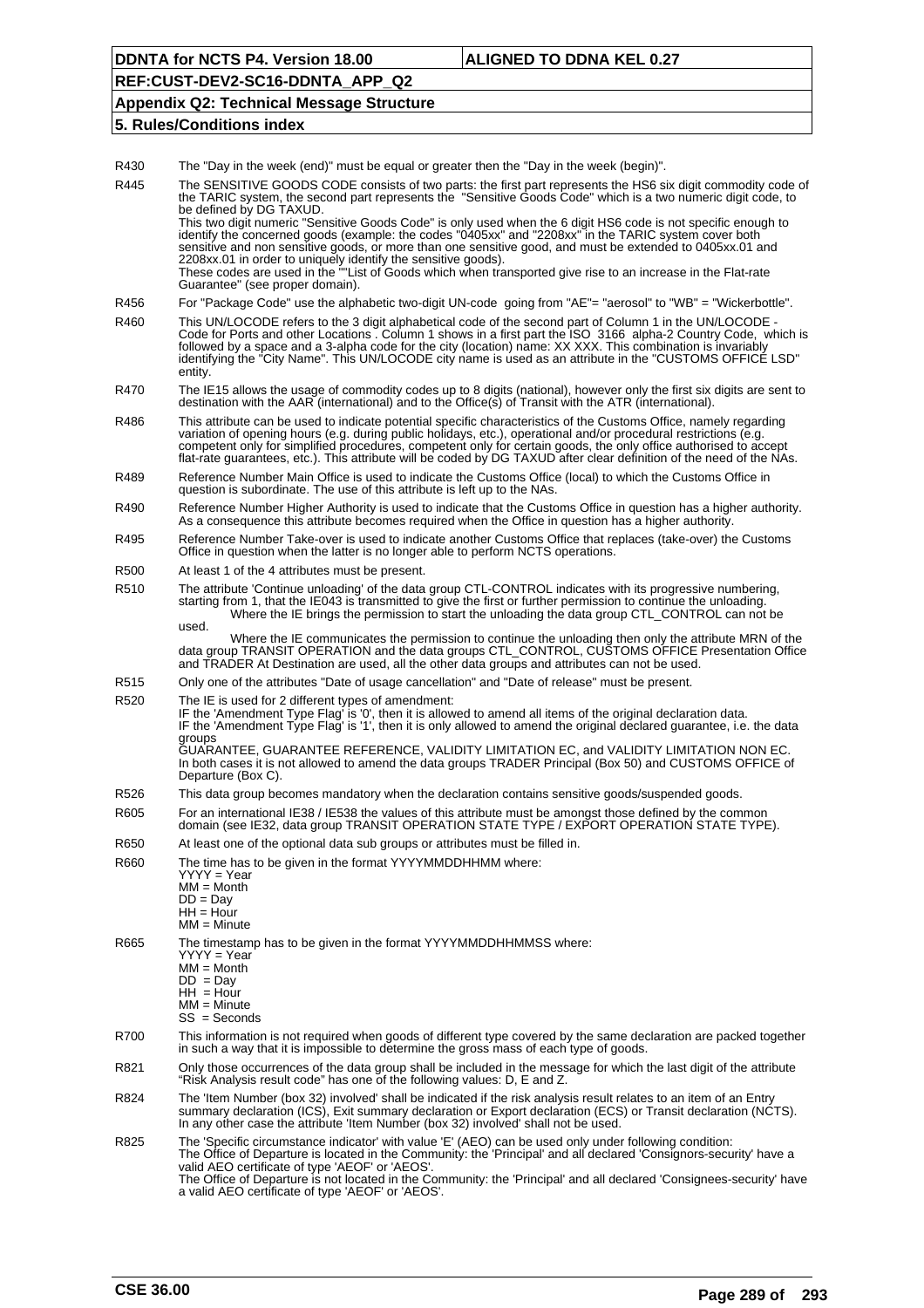# **REF:CUST-DEV2-SC16-DDNTA\_APP\_Q2**

## **Appendix Q2: Technical Message Structure**

| R846   | The content of the data group 'RISK ANALYSIS' shall only be sent if the requesting Customs Office is in the<br>Community:                                                                                                                                                                                                                                                                                                                                                                                                                                                                                                                                                      |
|--------|--------------------------------------------------------------------------------------------------------------------------------------------------------------------------------------------------------------------------------------------------------------------------------------------------------------------------------------------------------------------------------------------------------------------------------------------------------------------------------------------------------------------------------------------------------------------------------------------------------------------------------------------------------------------------------|
|        | <b>IE002.CUSTOMS OFFICE Presentation Office.Reference number</b><br>IE003:<br>IE027.CUSTOMS OFFICE requester.Reference number,<br>IE038:<br>IE115:<br><b>IE114.CUSTOMS Office Actual Office of Transit.Reference number.</b>                                                                                                                                                                                                                                                                                                                                                                                                                                                   |
| R875   | The attribute 'Item Number' refers to corresponding 'Item number' of the E_EXS_DAT (IE 615)/E_ENS_DAT<br>(IE315) /E EXP DAT (IE515)/ E DEC DAT (IE15).                                                                                                                                                                                                                                                                                                                                                                                                                                                                                                                         |
| R876   | If the same 'Commercial reference number' is declared for all goods items, the attribute 'Commercial reference<br>number' (box 7) on HEADER level is used. The attribute 'Commercial reference number' (ex box 7) on GOODS<br>ITEM level can not be used.                                                                                                                                                                                                                                                                                                                                                                                                                      |
| R900   | When "Declaration Type (box 1)" = 'TIR', the TIR Carnet Number must be used here, that shall correspond to the<br>Document Reference of Document Type '952' in PRODUCED DOCUMENTS/CERTIFICATES.                                                                                                                                                                                                                                                                                                                                                                                                                                                                                |
| R901   | When "Declaration Type (box 1)" = 'TIR', the country code (first two digits) in the code of OoDep/Des must have<br>the country regime 'EEC'.                                                                                                                                                                                                                                                                                                                                                                                                                                                                                                                                   |
| R902   | When "Declaration Type (box 1)" = 'TIR', CUSTOMS OFFICE of Transit cannot be used.                                                                                                                                                                                                                                                                                                                                                                                                                                                                                                                                                                                             |
| R903   | When "Declaration Type (box 1)" = 'TIR', Control Result Code 'A3' can not be used.                                                                                                                                                                                                                                                                                                                                                                                                                                                                                                                                                                                             |
| R904   | When the country code of Office of Departure (box C) is AD or SM, the country regime of the country of Office of<br>Destination (box 53) can only be 'EEC'.                                                                                                                                                                                                                                                                                                                                                                                                                                                                                                                    |
| R905   | When the country of Office of Departure (box C) is a non EU common transit country, the country code of Office of<br>Destination (box 53) can not be 'AD' or 'SM'.                                                                                                                                                                                                                                                                                                                                                                                                                                                                                                             |
| R906   | When the country code of Office of Destination (box 53) is 'AD', the country code of Office of Transit can only be<br>'AD'.                                                                                                                                                                                                                                                                                                                                                                                                                                                                                                                                                    |
| R907   | When the country code of Office of Destination (box 53) is 'SM', the country regime of the country of Office of<br>Transit can only be 'EEC'.                                                                                                                                                                                                                                                                                                                                                                                                                                                                                                                                  |
| R908   | When the country of Office of Departure (box C) is a non EU common transit country, the country code of Office of<br>Transit can not be 'AD' or 'SM'.                                                                                                                                                                                                                                                                                                                                                                                                                                                                                                                          |
| R909   | When the country code of Office of Destination (box 53) is 'SM' and the country code of Office of Departure (box<br>C) is 'IT', declaration type (box 1) can only be 'T2SM'. When the country code of Office of Destination (box 53) is<br>'SM' and the country code of Office of Departure (box C) is not 'IT', declaration type (box 1) can only be 'T2' or<br>T2F.                                                                                                                                                                                                                                                                                                          |
| R910   | When the country code of Office of Departure (box C) is 'AD' or 'SM', the country regime of the country of Office of<br>Transit can only be 'EEC'.                                                                                                                                                                                                                                                                                                                                                                                                                                                                                                                             |
| R911   | When the country code of the Office of Departure is 'SM' and the country code of the Office of Destination is an<br>EU country, 'Declaration type (box 1)' can only be 'T2' or 'T2F'.                                                                                                                                                                                                                                                                                                                                                                                                                                                                                          |
| TR0002 | The Control Message (IE17/IE18/IE44/IE51/IE517/IE518) always reports back the following fields at the HEADER<br>level only if they are available in the relevant declaration message (IE15/IE515 {IE01/IE501 or IE03/IE503}/IE43<br>respectively):<br>- Identity of means of transport at departure (exp/trans)<br>- Nationality of means of transport at departure<br>- Total number of packages<br>- Total gross mass<br>- Specific Circumstance Indicator<br>- Transport Charges - Method of Payment<br>- Commercial Reference Number<br>These fields are returned for the information of Customs Officers and are NOT verified on receipt against the<br>original values." |
| TR0003 | If errors are found at the HEADER level, then RoC-Control Indicator is set to:<br>- DI (Different values found) or<br>- OT (any OTher things to report)<br>If errors are found at the level of GI then GI-RoC-Control Indicator can be set to:<br>- OR (ORiginal values of the Goods item),<br>- DI (Differences in values for a Goods Item),<br>- NE (values of a New Goods item) – this value will not occur in the ECS domain,<br>- NP (Not Presented document) or<br>- OT (OTher)                                                                                                                                                                                          |
| TR0004 | The RoC group at the HEADER level is repeated for each of the differences found in the data items at the<br>HEADER level. The concerned data items, if present, are:<br>- Identity of means of transport at departure (exp/trans)<br>- Nationality of means of transport at departure<br>- Total number of items<br>- Total number of packages<br>- Total gross mass<br>- Transport charges - Method of Payment<br>- Commercial Reference Number                                                                                                                                                                                                                               |
| TR0005 | When the RoC-Control Indicator is equal to DI, this data item is Required.<br>When the RoC-Control Indicator is equal to OT, this data item cannot be used.                                                                                                                                                                                                                                                                                                                                                                                                                                                                                                                    |
| TR0006 | When the RoC-Control Indicator is equal to OT, this data item is Required.<br>When the RoC-Control Indicator is equal to DI, this data item is Optional.                                                                                                                                                                                                                                                                                                                                                                                                                                                                                                                       |
| TR0007 | The GI data group is Required only when discrepancies have been found in one or more GI or when a new goods<br>item has been found during the control.                                                                                                                                                                                                                                                                                                                                                                                                                                                                                                                         |
| TR0008 | This data group shall be used in the following cases:<br>- when the Control Indicator in the accompanying RoC-group is equal to 'DI' or 'NE', the group will list the<br>information found, if available. For the case where the goods item is missing, the goods item is filled in as TR0011<br>suggests.<br>- when the Control Indicator in the accompanying RoC-group is equal to 'OR', the group will list the information<br>received with the declaration, if present.                                                                                                                                                                                                   |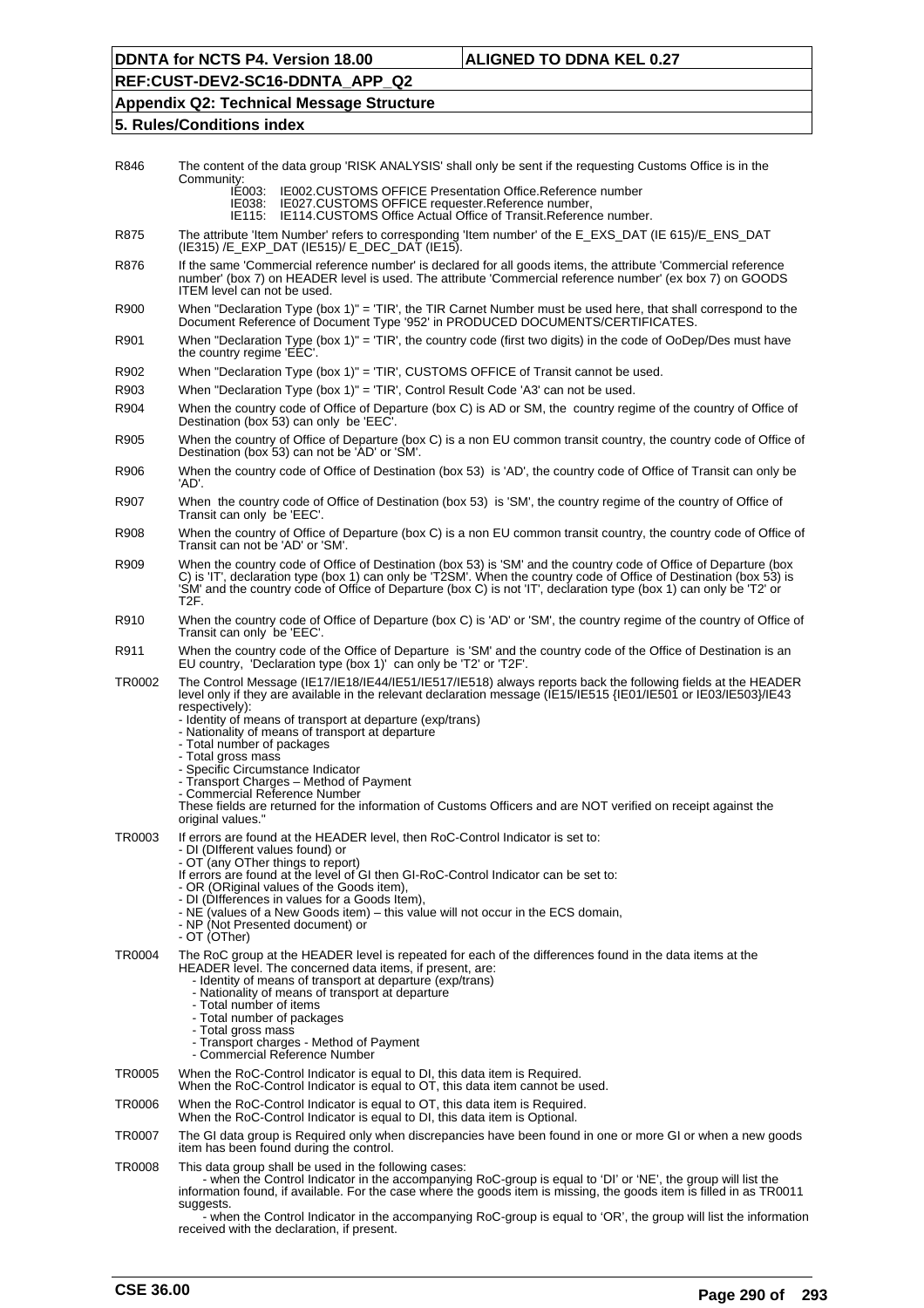# **REF:CUST-DEV2-SC16-DDNTA\_APP\_Q2**

## **Appendix Q2: Technical Message Structure**

| TR0009 | This data item is Required only when the value of the accompanying Control Indicator is equal to OT. For other<br>values of the Control Indicator, it is Optional.                                                                                                                                                                                                                                                                                                           |
|--------|------------------------------------------------------------------------------------------------------------------------------------------------------------------------------------------------------------------------------------------------------------------------------------------------------------------------------------------------------------------------------------------------------------------------------------------------------------------------------|
| TR0010 | This data item is Required when the accompanying Control Indicator is equal to NP. In all other cases, this data<br>item must not be used.                                                                                                                                                                                                                                                                                                                                   |
| TR0011 | (Unsatisfactory -> Discrepancies at the level of a GI are found – Control Indicator=DI).<br>One or two GI groups are specified: One for the Original GI (GI-OR), and optionally another one for the Found GI<br>(GI-DI).                                                                                                                                                                                                                                                     |
|        | - GI-OR specifies all the data-groups and data-items present in Goods item of the original IE001/IE501 and also<br>includes a RoC - Control Indicator with the value OR.<br>- GI-DI specifies the information for the goods item as found.                                                                                                                                                                                                                                   |
|        | It contains at least the RoC - Control Indicator with the value DI. Eventually, other Results of Control groups with<br>value NP can be added, specifying not presented documents.<br>Additionally, RoC OT can be added to GI-OR and/or GI-DI groups, specifying any other things to report on the                                                                                                                                                                           |
|        | goods item.<br>A missing Goods Item should be treated like a discrepancy. The found 'Goods Item' group should then be empty<br>apart from the 'Item number' field and the 'RoC' groups.                                                                                                                                                                                                                                                                                      |
| TR0012 | (Unsatisfactory -> Missing document – Control Indicator=NP)<br>For each document missing, a RoC-group with Control Indicator=NP will be added.                                                                                                                                                                                                                                                                                                                               |
| TR0013 | (Unsatisfactory -> New GI found during the control - Control Indicator=NE).<br>For each new GI found during the control, an extra GI group is specified, containing all information as found<br>and one Results of Control group with Control Indicator=NE.                                                                                                                                                                                                                  |
| TR0014 | (Unsatisfactory -> Document Not Presented - Control Indicator=NP)<br>GI-RoC-Control Indicator is set to NP. The Pointer to the attribute contains a reference to the missing document<br>in the format 44#n (n being the number of the document).                                                                                                                                                                                                                            |
| TR0015 | If present then 'PRODUCED DOCUMENTS/CERTIFICATES.DOCUMENT TYPE' is required.                                                                                                                                                                                                                                                                                                                                                                                                 |
| TR0018 | The hash symbol ('#') is used to indicate the numbering of subdivision or occurrence (i.e. 'box number #<br>subdivision/occurrence').                                                                                                                                                                                                                                                                                                                                        |
| TR0019 | The numbering of items:<br>- In case of any difference being found in a Goods Item, the item numbering is equal to numbering defined in<br>the declaration.<br>- In case of a new Goods Item, the item number is equal to the number of the last Goods Item in the                                                                                                                                                                                                           |
|        | $declaration + 1.$                                                                                                                                                                                                                                                                                                                                                                                                                                                           |
| TR0022 | In case the value of a MESSAGE.GOODS ITEM.PACKAGES.Number of Packages is '0' then there should exist at<br>least one GOODS ITEM with the same 'Marks and Numbers of Packages', and 'Number of Packages' with value<br>greater than '0'.                                                                                                                                                                                                                                      |
| TR0035 | Technical Rules "TR9090" and "TR9095" can not be checked in case "Inland mode of transport" (box 26) is not<br>used.                                                                                                                                                                                                                                                                                                                                                         |
| TR0051 | In case of unsatisfactory control results (Control Result Code is equal either to 'B1' or 'A4' in case of Export or to<br>'B1' or 'A5' in case of Transit), then at least one discrepancy will be reported either at Header or Goods Item level.<br>This means that a Results of Control group will exist either at Header or at Goods Item level. Otherwise, the<br>Results of Control data groups will not be used.                                                        |
| TR0099 | This data item must be entered if the message is encoded in EDIFACT and the corresponding free text field is not<br>in the UNOC character set. It is otherwise optional.<br>If the data item is filled in, it must contain the language code of the language used in the corresponding free text<br>field.                                                                                                                                                                   |
| TR0100 | This field is to be validated against Codelist 14 (Previous document type) if used in a Common Domain message.<br>This field is to be validated against the Previous document types valid in the NA if used in an External Domain<br>message.                                                                                                                                                                                                                                |
| TR0101 | This field is to be validated against Codelist 39 (Additional information coded codes) if used in a Common Domain<br>message. This field is to be validated against the Additional information coded valid in the NA if used in an<br>External Domain message.                                                                                                                                                                                                               |
| TR0102 | In NCTS only 4 or 6 characters can be used in this data item.                                                                                                                                                                                                                                                                                                                                                                                                                |
| TR0103 | This field is to be validated against Codelist 13 (Document Type) if used in a Common Domain message.<br>This field is to be validated against the Document Type valid in the NA if used in an External Domain message.                                                                                                                                                                                                                                                      |
| TR0104 | Document/reference number is not needed for IE906 related to IE111, IE112, IE411, IE30, IE31, IE32, IE34, IE37,<br>IE912, IE913, IE914, IE916, IE931, IE932, IE70, IE71, IE971 and also for IE302 and IE303 when no<br>Document/Reference number is provided.<br>It must be present in IE906 related to all other messages.                                                                                                                                                  |
| TR0105 | The value of the "Downtime FROM" in the MESSAGE - COUNTRY - SYSTEM UNAVAILABILITY Data Group<br>must be within the time range ["Time FROM", "Time TO"] specified in the MESSAGE - COUNTRY -<br>UNAVAILABILITY MATRIX Data Group.                                                                                                                                                                                                                                             |
| TR0107 | This time cannot be in the past.                                                                                                                                                                                                                                                                                                                                                                                                                                             |
| TR0200 | This data group or item is Required when NTA/NECA sends AAR/AER/ATR/EXS in response to the request;<br>otherwise not used.                                                                                                                                                                                                                                                                                                                                                   |
| TR0201 | This data group or item is Optional/Dependent when NTA/NECA/NICA sends AAR/AER/ATR/EXS/ENS in<br>response to the request; otherwise not used.                                                                                                                                                                                                                                                                                                                                |
| TR0202 | This data item is Required when NTA/NECA/NICA does not send AAR/AER/ATR/EXS/ENS in response to the<br>request; otherwise not used.                                                                                                                                                                                                                                                                                                                                           |
| TR0203 | This data item is Optional/Dependent when NTA/NECA/NICA does not send AAR/AER/ATR/EXS/ENS in response<br>to the request; otherwise not used.                                                                                                                                                                                                                                                                                                                                 |
| TR0215 | When Customs can agree with the request for an AAR, the complete C_AAR_SND is sent to destination. When<br>they disagree, only the MRN, the AAR rejection reason code, the Presentation CUSTOMS OFFICE, the<br>CUSTOMS OFFICE of Departure (only if the rejection reason code is other than "3"), the AAR rejection reason<br>(mandatory if the rejection reason code is "4", otherwise optionally) and the AAR rejection reason LNG (if needed)<br>are sent to Destination. |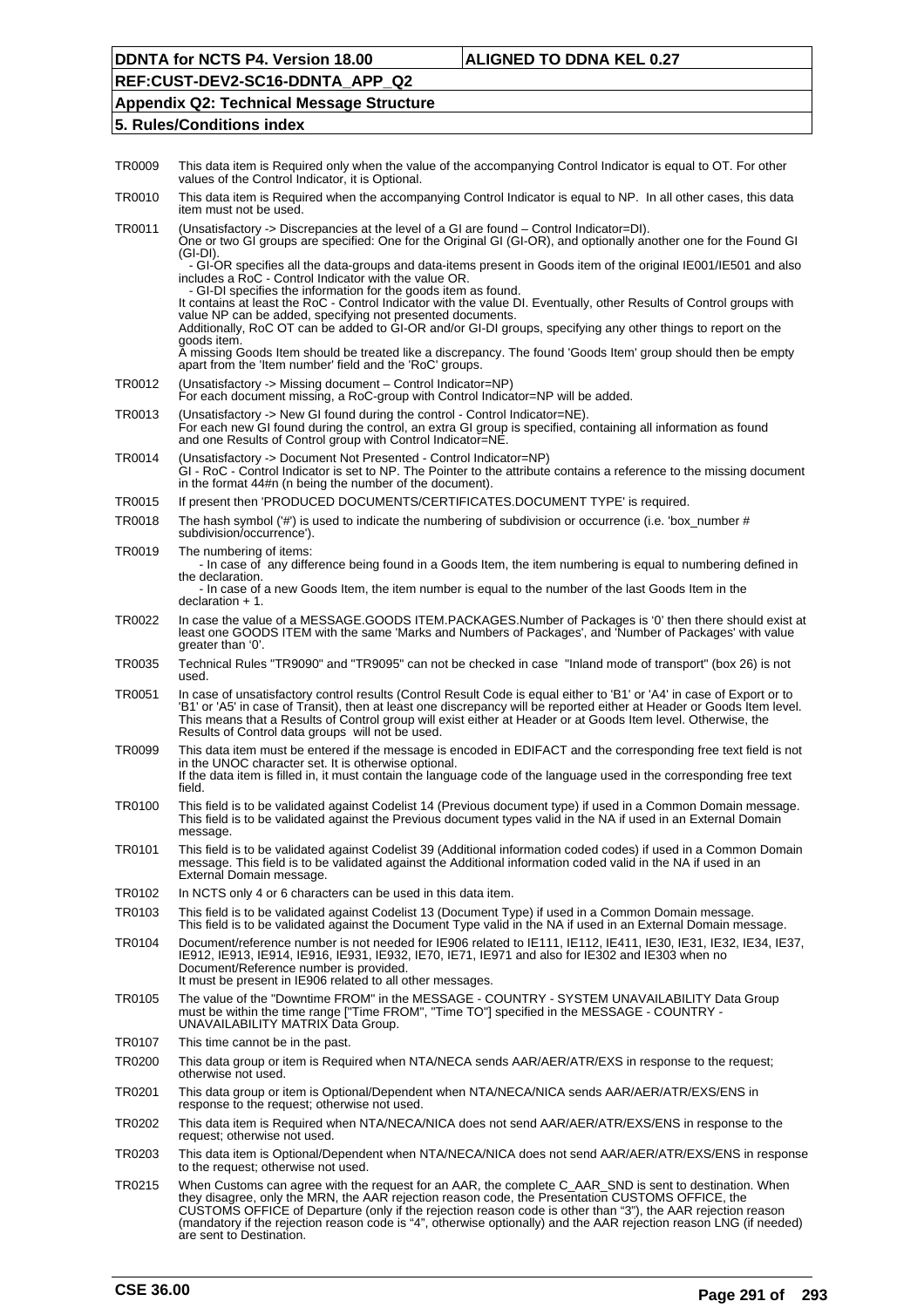# **REF:CUST-DEV2-SC16-DDNTA\_APP\_Q2**

# **Appendix Q2: Technical Message Structure**

| TR0216 | When Customs can agree with the request for an ATR, the complete C_ATR_SND is sent to Office of Transit.<br>When they disagree, only the MRN and ATR rejection reason code, the Actual OFFICE of TRANSIT, the<br>CUSTOMS OFFICE of Departure (only if the rejection reason code is other than "5"), the ATR rejection reason<br>(mandatory if the rejection reason code is "4", otherwise optionally) and the ATR rejection reason LNG (if needed)<br>are sent to Transit.                                                          |
|--------|-------------------------------------------------------------------------------------------------------------------------------------------------------------------------------------------------------------------------------------------------------------------------------------------------------------------------------------------------------------------------------------------------------------------------------------------------------------------------------------------------------------------------------------|
| TR0280 | IF "Query identifier" = "2" or "4"<br>THEN<br>USAGE can not be used<br><b>ELSE</b><br>$USAGE = "O"$                                                                                                                                                                                                                                                                                                                                                                                                                                 |
| TR0301 | If GRN is used THEN<br>If 'Guarantee type' = $4$ THEN<br>GRN field type $=$ an24<br>ELSE                                                                                                                                                                                                                                                                                                                                                                                                                                            |
| TR0403 | GRN field type $=$ an17<br>The maximum time period covered by the seasons is one year. There must be no overlap of seasons, meaning<br>that the starting day of one season must not be before the finishing day of any other season.                                                                                                                                                                                                                                                                                                |
| TR0527 | This data group is mandatory when the declaration contains commodity codes and when the guarantee type is '2'<br>(Individual guarantee by guarantor) or '9'<br>(Individual guarantee with multiple usage). In any other case, the data group cannot be used for the messages<br>IE200/IE203.                                                                                                                                                                                                                                        |
| TR0601 | The country codes listed in C001 can be found in CL9.                                                                                                                                                                                                                                                                                                                                                                                                                                                                               |
| TR0630 | The different contracting parties can be found in CL138.                                                                                                                                                                                                                                                                                                                                                                                                                                                                            |
| TR0635 | The non EU common transit country can be found in CL139.                                                                                                                                                                                                                                                                                                                                                                                                                                                                            |
| TR0700 | Values of field 'type' must be identical throughout the message (i.e.: same value in all the repetitions of the<br>"System Unavailability" group).                                                                                                                                                                                                                                                                                                                                                                                  |
| TR0702 | Note that the IE71 is a replica of the IE70 and so the same conditions and rules can be applied. In case of<br>unscheduled unavailability the 'down time to' of the IE70 is optional.<br>For the purpose of consolidation, IE70 with Type 'U' or 'N' that have no value for 'downtime to' are considered as<br>being ongoing. This means that when a IE70 is received by the system with an empty 'down time to'-field, the timer<br>will keep on running until a new IE70 is received containing a filled in 'down time to'-field. |
| TR0703 | Within a single "SYSTEM UNAVAILABILITY" data-group, the "Downtime from" must be prior to the "Downtime to".                                                                                                                                                                                                                                                                                                                                                                                                                         |
| TR0704 | The conjunction of the following data items uniquely identifies a system unavailability:<br>- COUNTRY.Country code<br>- SYSTEM UNAVAILABILITY.Business functionality<br>- SYSTEM UNAVAILABILITY.Downtime from<br>- SYSTEM UNAVAILABILITY.Type                                                                                                                                                                                                                                                                                       |
| TR0705 | Within a single "GUARANTEE QUERY" data-group, the "Period from date" must be prior or equal to the "Period to<br>date".                                                                                                                                                                                                                                                                                                                                                                                                             |
| TR0901 | Only the 'Error' data item attached to the level at which the error has been detected, will be used in the CONTRL<br>message.                                                                                                                                                                                                                                                                                                                                                                                                       |
| TR0902 | The data groups below the one indicating the error in the CONTRL message will not be used.                                                                                                                                                                                                                                                                                                                                                                                                                                          |
| TR0903 | When there is no error at INTERCHANGE (UNB or UNZ segment) or MESSAGE (UNH or UNT segment) level, the<br>data items INTERCHANGE ERRORS.Interchange service segment and MESSAGE ERRORS.Message service<br>segment should not be used.                                                                                                                                                                                                                                                                                                |
| TR0904 | The only offices included are those Transit Offices and/or Office of Destination, that are in the NA producing the<br>acknowledgement.                                                                                                                                                                                                                                                                                                                                                                                              |
| TR0911 | The pointer in 'RESULTS OF CONTROL' refers to the box number of the Export Accompanying<br>Documents/Transit Accompanying Documents of a particular data item. Where the data item is a further<br>subdivision or if a particular occurrence of a document needs to be identified, this is denoted by : 'box_number' #<br>'subdivision/occurrence'.                                                                                                                                                                                 |
| TR1002 | This data group is applicable to NCTS Phase 4 only.                                                                                                                                                                                                                                                                                                                                                                                                                                                                                 |
| TR1003 | This data group is applicable to ECS Phase 2 only.                                                                                                                                                                                                                                                                                                                                                                                                                                                                                  |
| TR1006 | This data group/ item is applicable to ICS Phase 1 only.                                                                                                                                                                                                                                                                                                                                                                                                                                                                            |
| TR1009 | This data group is required if the domain is ECS Phase 2 only. Otherwise, it is not used.                                                                                                                                                                                                                                                                                                                                                                                                                                           |
| TR1010 | This data group is optional if the domain is NCTS Phase 4 only. Otherwise, it is not used.                                                                                                                                                                                                                                                                                                                                                                                                                                          |
| TR1011 | This data group is required if the domain is NCTS Phase 4 only. Otherwise, it is not used.                                                                                                                                                                                                                                                                                                                                                                                                                                          |
| TR1012 | This data group is applicable to ECS Phase 2 and NCTS Phase 4 only.                                                                                                                                                                                                                                                                                                                                                                                                                                                                 |
| TR1013 | This Data group is applicable to ECS Phase 2 and ICS Phase only.                                                                                                                                                                                                                                                                                                                                                                                                                                                                    |
| TR1015 | This data group is applicable to ECS Phase 2, NCTS Phase 4 and ICS Phase 1 only.                                                                                                                                                                                                                                                                                                                                                                                                                                                    |
| TR1100 | When the declared Seals number is non-zero, this data group is Required.<br>When the declared Seals number is zero, this data group cannot be used.                                                                                                                                                                                                                                                                                                                                                                                 |
| TR9001 | The content and the format of the ACTION.Action identification attribute is free to be chosen by the producer of the<br>message. The content must be unique in the context of the enclosing Original message identification.                                                                                                                                                                                                                                                                                                        |
| TR9006 | The UPL RESPONSE. Original message identification is equal to the Interchange control reference of the<br>corresponding IE30 transmitted.                                                                                                                                                                                                                                                                                                                                                                                           |
| TR9007 | The value of this attribute can be: "OK", "REJECTED", "ERRORS" or "NOAUTH".                                                                                                                                                                                                                                                                                                                                                                                                                                                         |
| TR9009 | The value of the UPL ERROR.Action identification is equal to the Action identification of the corresponding<br>transmission.                                                                                                                                                                                                                                                                                                                                                                                                        |
| TR9010 | The attribute path is a hierarchical path from the root of the modifying occurrence down to the attribute in the<br>message using indexed data group names and attribute names.                                                                                                                                                                                                                                                                                                                                                     |
| TR9020 | The values of a date and time attribute must be specified by NAs using GMT time reference.                                                                                                                                                                                                                                                                                                                                                                                                                                          |
| TR9025 | Only System Unavailability Type "S" is acceptable for this field in the IE912 message.                                                                                                                                                                                                                                                                                                                                                                                                                                              |